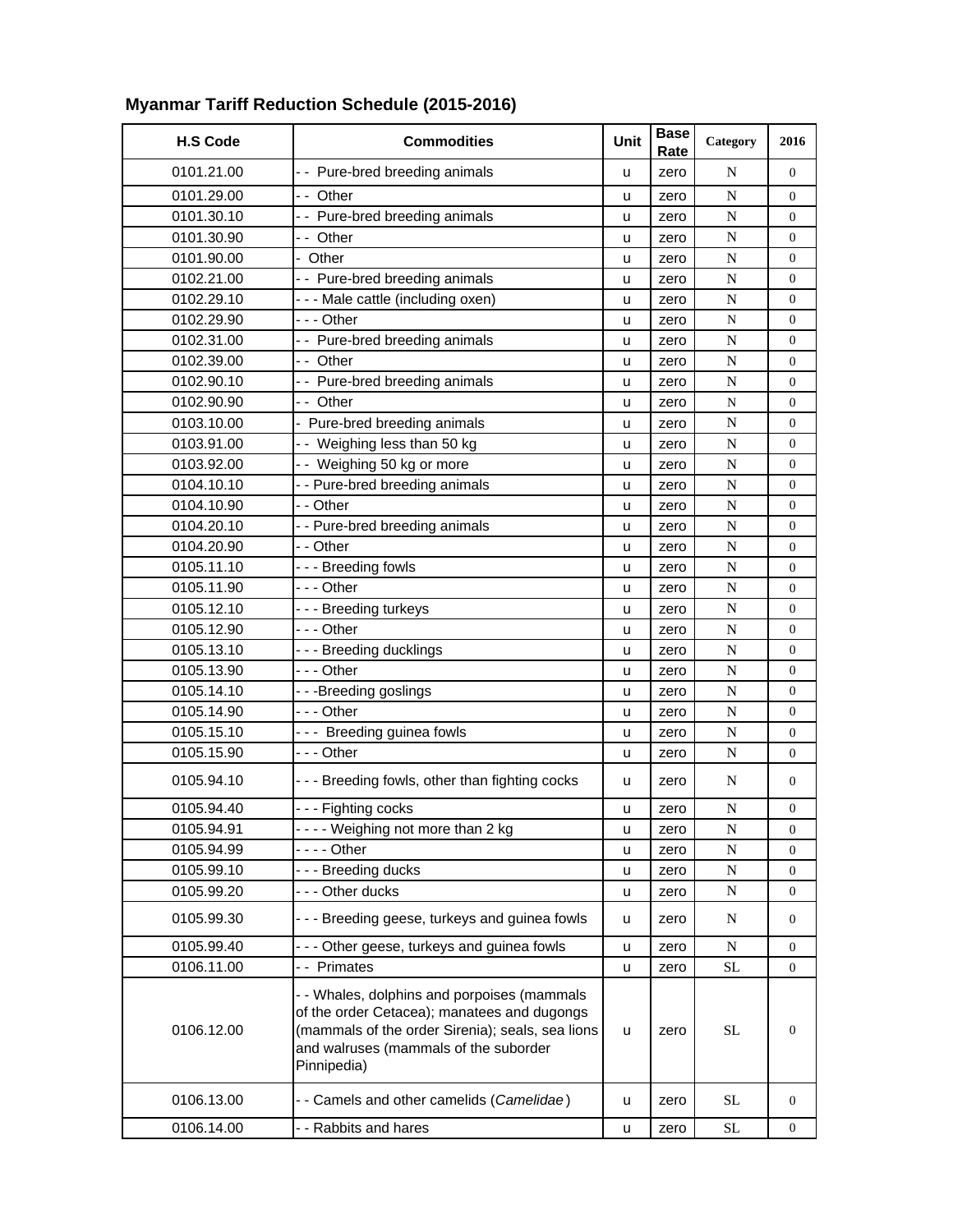| <b>H.S Code</b> | <b>Commodities</b>                                                         | Unit | <b>Base</b><br>Rate | Category    | 2016           |
|-----------------|----------------------------------------------------------------------------|------|---------------------|-------------|----------------|
| 0106.19.00      | - - Other                                                                  | u    | zero                | <b>SL</b>   | $\Omega$       |
| 0106.20.00      | - Reptiles (including snakes and turtles)                                  | u    | zero                | $\rm SL$    | $\overline{0}$ |
| 0106.31.00      | - - Birds of prey                                                          | u    | zero                | <b>SL</b>   | $\overline{0}$ |
| 0106.32.00      | - - Psittaciformes (including parrots, parakeets,<br>macaws and cockatoos) | u    | zero                | <b>SL</b>   | $\overline{0}$ |
| 0106.33.00      | - - Ostriches; emus (Dromaius<br>novaehollandiae)                          | u    | zero                | <b>SL</b>   | $\overline{0}$ |
| 0106.39.00      | - - Other                                                                  | u    | zero                | <b>SL</b>   | $\overline{0}$ |
| 0106.41.00      | - - Bees                                                                   | u    | zero                | <b>SL</b>   | 0              |
| 0106.49.00      | - - Other                                                                  | u    | zero                | <b>SL</b>   | 0              |
| 0106.90.00      | - Other                                                                    | u    | zero                | <b>SL</b>   | $\overline{0}$ |
| 0201.10.00      | - Carcasses and half-carcasses                                             | kg   | 15                  | $\mathbf N$ | 5              |
| 0201.20.00      | - Other cuts with bone in                                                  | kg   | 15                  | $\mathbf N$ | 5              |
| 0201.30.00      | - Boneless                                                                 | kg   | 15                  | $\mathbf N$ | 5              |
| 0202.10.00      | - Carcasses and half-carcasses                                             | kg   | 15                  | $\mathbf N$ | 5              |
| 0202.20.00      | - Other cuts with bone in                                                  | kg   | 15                  | $\mathbf N$ | 5              |
| 0202.30.00      | - Boneless                                                                 | kg   | 15                  | ${\bf N}$   | 5              |
| 0203.11.00      | - - Carcasses and half-carcasses                                           | kg   | 15                  | $\mathbf N$ | 5              |
| 0203.12.00      | - - Hams, shoulders and cuts thereof, with<br>bone in                      | kg   | 15                  | $\mathbf N$ | 5              |
| 0203.19.00      | -- Other                                                                   | kg   | 15                  | $\mathbf N$ | 5              |
| 0203.21.00      | - - Carcasses and half-carcasses                                           | kg   | 15                  | $\mathbf N$ | 5              |
| 0203.22.00      | -- Hams, shoulders and cuts thereof, with<br>bone in                       | kg   | 15                  | N           | 5              |
| 0203.29.00      | -- Other                                                                   | kg   | 15                  | $\mathbf N$ | 5              |
| 0204.10.00      | - Carcasses and half-carcasses of lamb, fresh<br>or chilled                | kg   | 15                  | N           | 5              |
| 0204.21.00      | - - Carcasses and half-carcasses                                           | kg   | 15                  | $\mathbf N$ | 5              |
| 0204.22.00      | - - Other cuts with bone in                                                | kg   | 15                  | N           | 5              |
| 0204.23.00      | - - Boneless                                                               | kg   | 15                  | $\mathbf N$ | 5              |
| 0204.30.00      | - Carcasses and half-carcasses of lamb, frozen                             | kg   | 15                  | N           | 5              |
| 0204.41.00      | - - Carcasses and half-carcasses                                           | kg   | 15                  | N           | 5              |
| 0204.42.00      | -- Other cuts with bone in                                                 | kg   | 15                  | N           | 5              |
| 0204.43.00      | -- Boneless                                                                | kg   | 15                  | N           | 5              |
| 0204.50.00      | Meat of goats                                                              | kg   | 15                  | N           | 5              |
| 0205.00.00      | Meat of horses, asses, mules or hinnies, fresh,<br>chilled or frozen.      | kg   | 15                  | N           | 5              |
| 0206.10.00      | - Of bovine animals, fresh or chilled                                      | kg   | 15                  | N           | 5              |
| 0206.21.00      | -- Tongues                                                                 | kg   | 15                  | N           | 5              |
| 0206.22.00      | -- Livers                                                                  | kg   | 15                  | $\mathbf N$ | 5              |
| 0206.29.00      | -- Other                                                                   | kg   | 15                  | $\mathbf N$ | 5              |
| 0206.30.00      | - Of swine, fresh or chilled                                               | kg   | 15                  | $\mathbf N$ | 5              |
| 0206.41.00      | - - Livers                                                                 | kg   | 15                  | $\mathbf N$ | 5              |
| 0206.49.00      | -- Other                                                                   | kg   | 15                  | N           | 5              |
| 0206.80.00      | - Other, fresh or chilled                                                  | kg   | 15                  | $\mathbf N$ | 5              |
| 0206.90.00      | - Other, frozen                                                            | kg   | 15                  | $\mathbf N$ | 5              |
| 0207.11.00      | - - Not cut in pieces, fresh or chilled                                    | kg   | 15                  | $\mathbf N$ | 5              |
| 0207.12.00      | -- Not cut in pieces, frozen                                               | kg   | 15                  | N           | 5              |
| 0207.13.00      | -- Cuts and offal, fresh or chilled                                        | kg   | 15                  | N           | 5              |
| 0207.14.10      | - - - Wings                                                                | kg   | 15                  | ${\bf N}$   | 5              |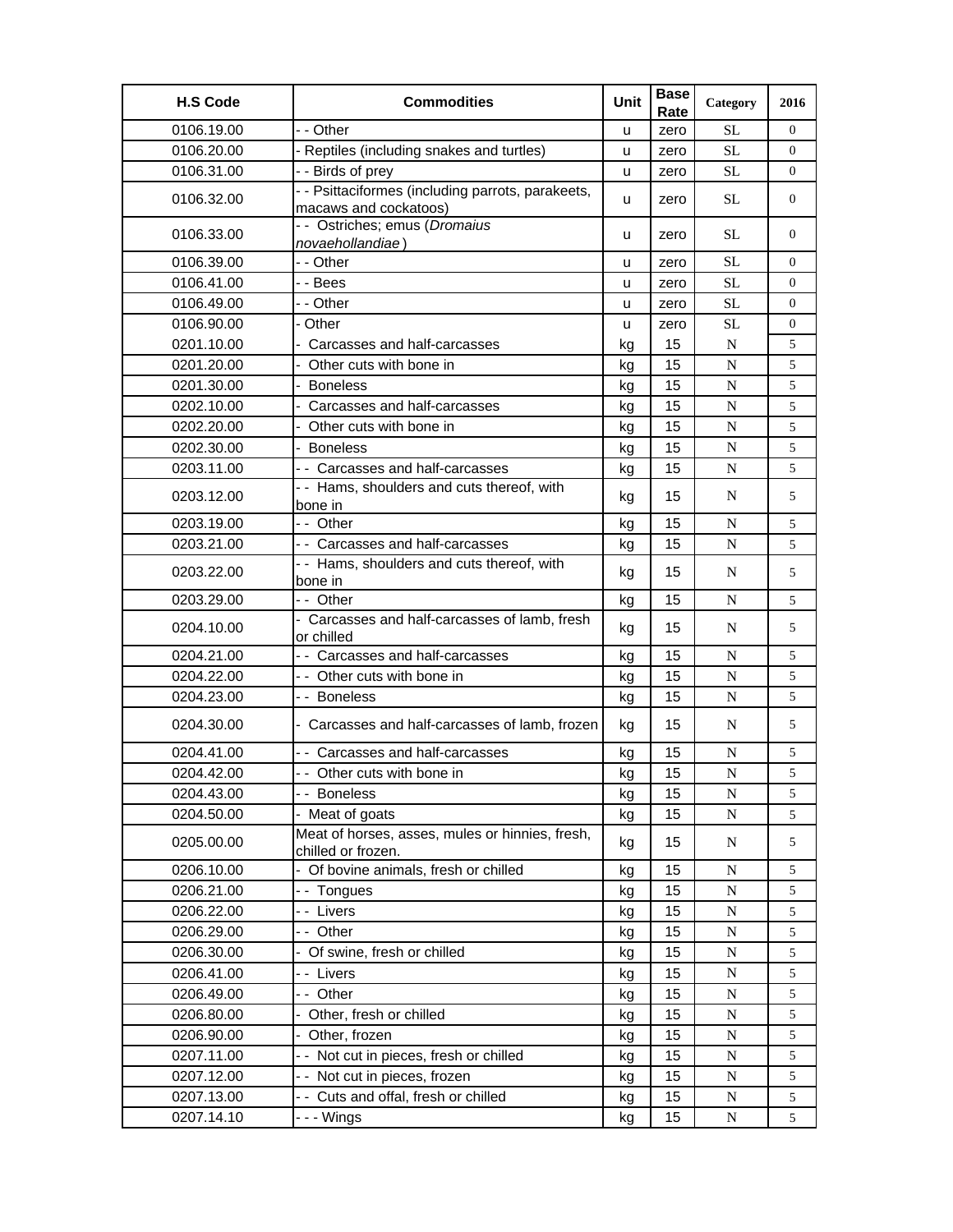| <b>H.S Code</b> | <b>Commodities</b>                                                                                                                 | Unit | <b>Base</b><br>Rate | Category    | 2016 |
|-----------------|------------------------------------------------------------------------------------------------------------------------------------|------|---------------------|-------------|------|
| 0207.14.20      | --- Thighs                                                                                                                         | kg   | 15                  | N           | 5    |
| 0207.14.30      | - - - Livers                                                                                                                       | kg   | 15                  | $\mathbf N$ | 5    |
| 0207.14.91      | - - - - Mechanically deboned or separated meat                                                                                     | kg   | 15                  | N           | 5    |
| 0207.14.99      | - - - - Other                                                                                                                      | kg   | 15                  | N           | 5    |
| 0207.24.00      | -- Not cut in pieces, fresh or chilled                                                                                             | kg   | 15                  | $\mathbf N$ | 5    |
| 0207.25.00      | - - Not cut in pieces, frozen                                                                                                      | kg   | 15                  | $\mathbf N$ | 5    |
| 0207.26.00      | - - Cuts and offal, fresh or chilled                                                                                               | kg   | 15                  | $\mathbf N$ | 5    |
| 0207.27.10      | - - - Livers                                                                                                                       | kg   | 15                  | N           | 5    |
| 0207.27.91      | - - - - Mechanically deboned or separated meat                                                                                     | kg   | 15                  | N           | 5    |
| 0207.27.99      |                                                                                                                                    | kg   | 15                  | $\mathbf N$ | 5    |
| 0207.41.00      | - - Not cut in pieces, fresh or chilled                                                                                            | kg   | 15                  | $\mathbf N$ | 5    |
| 0207.42.00      | - - Not cut in pieces, frozen                                                                                                      | kg   | 15                  | $\mathbf N$ | 5    |
| 0207.43.00      | - - Fatty livers, fresh or chilled                                                                                                 | kg   | 15                  | $\mathbf N$ | 5    |
| 0207.44.00      | - - Other, fresh or chilled                                                                                                        | kg   | 15                  | N           | 5    |
| 0207.45.00      | - - Other, frozen                                                                                                                  | kg   | 15                  | $\mathbf N$ | 5    |
| 0207.51.00      | - - Not cut in pieces, fresh or chilled                                                                                            | kg   | 15                  | $\mathbf N$ | 5    |
| 0207.52.00      | - - Not cut in pieces, frozen                                                                                                      | kg   | 15                  | $\mathbf N$ | 5    |
| 0207.53.00      | - - Fatty livers, fresh or chilled                                                                                                 | kg   | 15                  | N           | 5    |
| 0207.54.00      | - - Other, fresh or chilled                                                                                                        | kg   | 15                  | $\mathbf N$ | 5    |
| 0207.55.00      | - - Other, frozen                                                                                                                  | kg   | 15                  | N           | 5    |
| 0207.60.00      | - Of guinea fowls                                                                                                                  | kg   | 15                  | $\mathbf N$ | 5    |
| 0208.10.00      | - Of rabbits or hares                                                                                                              | kg   | 15                  | $\mathbf N$ | 5    |
| 0208.30.00      | - Of primates                                                                                                                      | kg   | 15                  | $\mathbf N$ | 5    |
| 0208.40.10      | - - Of whales, dolphins and porpoises<br>(mammals of the order Cetacea); of manatees<br>and dugongs (mammals of the order Sirenia) | kg   | 15                  | N           | 5    |
| 0208.40.90      | - - Other                                                                                                                          | kg   | 15                  | $\mathbf N$ | 5    |
| 0208.50.00      | - Of reptiles (including snakes and turtles)                                                                                       | kg   | 15                  | N           | 5    |
| 0208.60.00      | - Of camels and other camelids (Camelidae)                                                                                         | kg   | 15                  | N           | 5    |
| 0208.90.10      | --Frogs' legs                                                                                                                      | kg   | 15                  | N           | 5    |
| 0208.90.90      | --Other                                                                                                                            | kg   | 15                  | $\mathbf N$ | 5    |
| 0209.10.00      | - Of pigs                                                                                                                          | kg   | 1.5                 | N           | 1.5  |
| 0209.90.00      | - Other                                                                                                                            | kg   | 1.5                 | ${\bf N}$   | 1.5  |
| 0210.11.00      | -- Hams, shoulders and cuts thereof, with<br>bone in                                                                               | kg   | 10                  | N           | 5    |
| 0210.12.00      | - - Bellies (streaky) and cuts thereof                                                                                             | kg   | 10                  | $\mathbf N$ | 5    |
| 0210.19.30      | --- Bacon or boneless hams                                                                                                         | kg   | 10                  | $\mathbf N$ | 5    |
| 0210.19.90      | --- Other                                                                                                                          | kg   | 10                  | $\mathbf N$ | 5    |
| 0210.20.00      | Meat of bovine animals                                                                                                             | kg   | 10                  | $\mathbf N$ | 5    |
| 0210.91.00      | - - Of primates                                                                                                                    | kg   | 10                  | $\mathbf N$ | 5    |
| 0210.92.10      | --- Of whales, dolphins and porpoises<br>(mammals of the order Cetacea); of manatees<br>and dugongs (mammals of the order Sirenia) | kg   | 10                  | N           | 5    |
| 0210.92.90      | --- Other                                                                                                                          | kg   | 10                  | $\mathbf N$ | 5    |
| 0210.93.00      | - - Of reptiles (including snakes and turtles)                                                                                     | kg   | 10                  | N           | 5    |
| 0210.99.10      | --- Freeze dried chicken dice                                                                                                      | kg   | 10                  | ${\bf N}$   | 5    |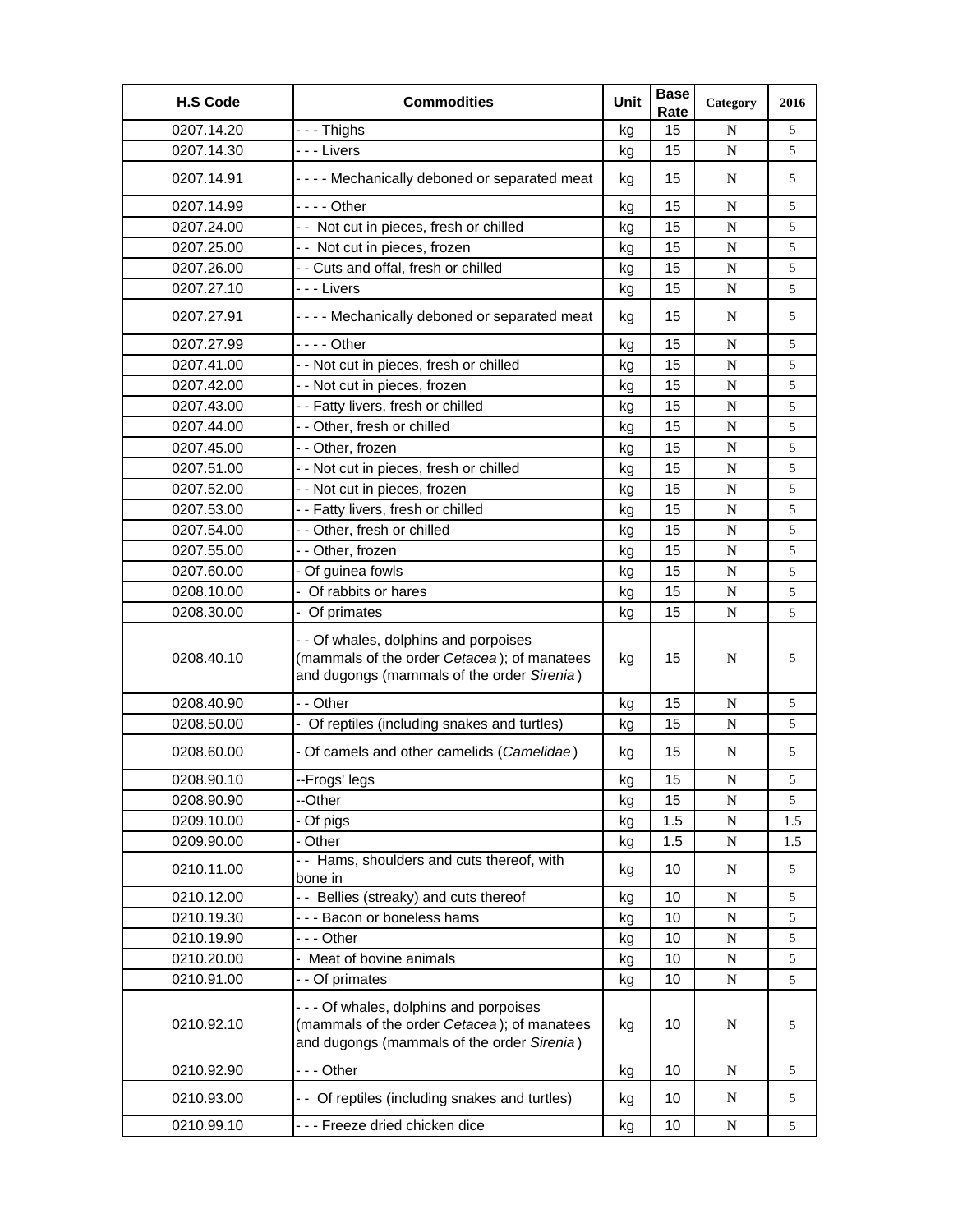| <b>H.S Code</b> | <b>Commodities</b>                                                                                                                                                                            | Unit | <b>Base</b><br>Rate | Category    | 2016             |
|-----------------|-----------------------------------------------------------------------------------------------------------------------------------------------------------------------------------------------|------|---------------------|-------------|------------------|
| 0210.99.20      | --- Dried pork skin                                                                                                                                                                           | kg   | 10                  | N           | 5                |
| 0210.99.90      | $- -$ Other                                                                                                                                                                                   | kg   | 10                  | $\mathbf N$ | 5                |
| 0301.11.10      | - - - Fry                                                                                                                                                                                     | kg   | zero                | N           | 0                |
| 0301.11.91      | ---- Koi carp (Cyprinus carpio)                                                                                                                                                               | kg   | zero                | ${\bf N}$   | 0                |
| 0301.11.92      | ---- Goldfish (Carassius auratus)                                                                                                                                                             | kg   | zero                | N           | $\overline{0}$   |
| 0301.11.93      | - - - - Siamese fighting fish (Beta splendens)                                                                                                                                                | kg   | zero                | N           | 0                |
| 0301.11.94      | ---- Oscars (Astonotus ocellatus)                                                                                                                                                             | kg   | zero                | N           | $\overline{0}$   |
| 0301.11.95      | ---- Arowanas (Scleropages formosus)                                                                                                                                                          | kg   | zero                | N           | 0                |
| 0301.11.99      | $--$ Other                                                                                                                                                                                    | kg   | zero                | N           | 0                |
| 0301.19.10      | - - - Fry                                                                                                                                                                                     | kg   | zero                | ${\bf N}$   | 0                |
| 0301.19.90      | --- Other                                                                                                                                                                                     | kg   | zero                | N           | $\boldsymbol{0}$ |
| 0301.91.00      | - - Trout (Salmo trutta, Oncorhynchus mykiss,<br>Oncorhynchus clarki, Oncorhynchus<br>aguabonita, Oncorhynchus gilae,<br>Oncorhynchus apache and Oncorhynchus<br>chrysogaster)                | kg   | zero                | N           | $\mathbf{0}$     |
| 0301.92.00      | -- Eels (Anguilla spp.)                                                                                                                                                                       | kg   | zero                | N           | $\overline{0}$   |
| 0301.93.10      | --- Breeding, other than fry                                                                                                                                                                  | kg   | zero                | ${\bf N}$   | 0                |
| 0301.93.90      | --- Other                                                                                                                                                                                     | kg   | zero                | N           | $\boldsymbol{0}$ |
| 0301.94.00      | - - Atlantic and Pacific bluefin tunas (Thunnus<br>thynnus, Thunnus orientalis)                                                                                                               | kg   | zero                | N           | 0                |
| 0301.95.00      | - - Southern bluefin tunas (Thunnus maccoyii)                                                                                                                                                 | kg   | zero                | N           | 0                |
| 0301.99.11      | ---- Breeding                                                                                                                                                                                 | kg   | zero                | N           | 0                |
| 0301.99.19      | $--$ Other                                                                                                                                                                                    | kg   | zero                | ${\bf N}$   | $\boldsymbol{0}$ |
| 0301.99.21      | - - - - Breeding                                                                                                                                                                              | kg   | zero                | N           | $\boldsymbol{0}$ |
| 0301.99.29      | - - - - Other                                                                                                                                                                                 | kq   | zero                | N           | 0                |
| 0301.99.31      | ---- Milkfish, breeding                                                                                                                                                                       | kg   | zero                | N           | 0                |
| 0301.99.39      | - - - - Other                                                                                                                                                                                 | kg   | zero                | ${\bf N}$   | 0                |
| 0301.99.40      | --- Other, freshwater fish                                                                                                                                                                    | kg   | zero                | N           | 0                |
| 0302.11.00      | - - Trout (Salmo trutta, Oncorhynchus mykiss,<br>Oncorhynchus clarki, Oncorhynchus<br>aguabonita, Oncorhynchus gilae,<br>Oncorhynchus apache and Oncorhynchus<br>chrysogaster)                | kg   | 10                  | HS/B        | 10               |
| 0302.13.00      | - - Pacific salmon (Oncorhynchus nerka,<br>Oncorhynchus gorbuscha, Oncorhynchus keta,<br>Oncorhynchus tschawytscha, Oncorhynchus<br>kisutch, Oncorhynchus masou and<br>Oncorhynchus rhodurus) | kg   | 10                  | HS/B        | 10               |
| 0302.14.00      | - - Atlantic salmon (Salmo salar) and Danube<br>salmon (Hucho hucho)                                                                                                                          | kg   | 10                  | HS/B        | 10               |
| 0302.19.00      | -- Other                                                                                                                                                                                      | kg   | 10                  | HS/B        | 10               |
| 0302.21.00      | - - Halibut (Reinhardtius hippoglossoides,<br>Hippoglossus hippoglossus, Hippoglossus<br>stenolepis)                                                                                          | kg   | 10                  | HS/B        | 10               |
| 0302.22.00      | -- Plaice (Pleuronectes platessa)                                                                                                                                                             | kg   | 10                  | N           | 5                |
| 0302.23.00      | - - Sole (Solea spp.)                                                                                                                                                                         | kg   | 10                  | ${\bf N}$   | 5                |
| 0302.24.00      | - -Turbots (Psetta maxima)                                                                                                                                                                    | kg   | 10                  | HS/B        | 10               |
| 0302.29.00      | -- Other                                                                                                                                                                                      | kg   | 10                  | HS/B        | 10               |
| 0302.31.00      | - - Albacore or longfinned tunas (Thunnus<br>alalunga)                                                                                                                                        | kg   | 10                  | ${\bf N}$   | 5                |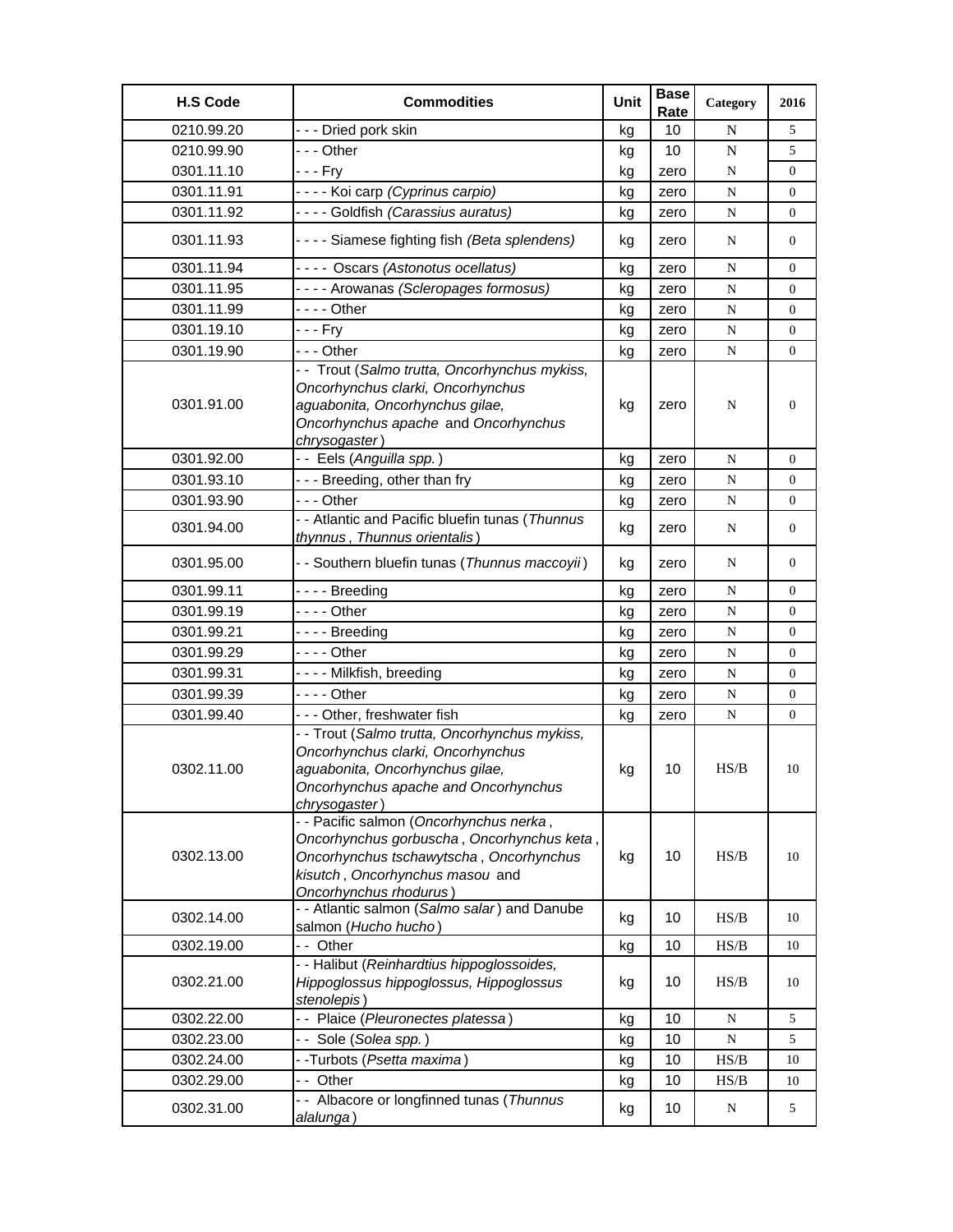| <b>H.S Code</b> | <b>Commodities</b>                                                                                                            | Unit | <b>Base</b><br>Rate | Category                                                                               | 2016 |
|-----------------|-------------------------------------------------------------------------------------------------------------------------------|------|---------------------|----------------------------------------------------------------------------------------|------|
| 0302.32.00      | - Yellowfin tunas (Thunnus albacares)                                                                                         | kg   | 10                  | N                                                                                      | 5    |
| 0302.33.00      | - - Skipjack or stripe-bellied bonito                                                                                         | kg   | 10                  | ${\bf N}$                                                                              | 5    |
| 0302.34.00      | - - Bigeye tunas (Thunnus obesus)                                                                                             | kg   | 10                  | ${\bf N}$                                                                              | 5    |
| 0302.35.00      | - - Atlantic and Pacific bluefin tunas (Thunnus<br>thynnus, Thunnus orientalis)                                               | kg   | 10                  | N                                                                                      | 5    |
| 0302.36.00      | - - Southern bluefin tunas (Thunnus maccoyii)                                                                                 | kg   | 10                  | N                                                                                      | 5    |
| 0302.39.00      | - - Other                                                                                                                     | kg   | 10                  | ${\bf N}$                                                                              | 5    |
| 0302.41.00      | - - Herrings (Clupea harengus, Clupea pallasii)                                                                               | kg   | 10                  | N                                                                                      | 5    |
| 0302.42.00      | - - Anchovies (Engraulis spp.)                                                                                                | kg   | 10                  | HS/B                                                                                   | 10   |
| 0302.43.00      | - - Sardines (Sardina pilchardus, Sardinops<br>spp.), sardinella (Sardinella spp.), brisling or<br>sprats (Sprattus sprattus) | kg   | 10                  | ${\bf N}$                                                                              | 5    |
| 0302.44.00      | -- Mackerel (Scomber scombrus, Scomber<br>australasicus, Scomber japonicus)                                                   | kg   | 10                  | HS/B                                                                                   | 10   |
| 0302.45.00      | - - Jack and horse mackerel (Trachurus spp.)                                                                                  | kg   | 10                  | HS/B                                                                                   | 10   |
| 0302.46.00      | - - Cobia (Rachycentron canadum)                                                                                              | kg   | 10                  | HS/B                                                                                   | 10   |
| 0302.47.00      | - - Swordfish (Xiphias gladius)                                                                                               | kg   | 10                  | HS/B                                                                                   | 10   |
| 0302.51.00      | - -Cod (Gadus morhua, Gadus ogac, Gadus<br>macrocephalus)                                                                     | kg   | 10                  | HS/B                                                                                   | 10   |
| 0302.52.00      | - - Haddock (Melanogrammus aeglefinus)                                                                                        | kg   | 10                  | HS/B                                                                                   | 10   |
| 0302.53.00      | - - Coalfish (Pollachius virens)                                                                                              | kg   | 10                  | ${\bf N}$                                                                              | 5    |
| 0302.54.00      | - - Hake (Merluccius spp., Urophycis spp.)                                                                                    | kg   | 10                  | HS/B                                                                                   | 10   |
| 0302.55.00      | - - Alaska Pollack (Theragra chalcogramma)                                                                                    | kg   | 10                  | HS/B                                                                                   | 10   |
| 0302.56.00      | - - Blue whitings (Micromesistius poutassou,<br>Micromesistius australis)                                                     | kg   | 10                  | HS/B                                                                                   | 10   |
| 0302.59.00      | - - Other                                                                                                                     | kg   | 10                  | HS/B                                                                                   | 10   |
| 0302.71.00      | - - Tilapias (Oreochromis spp.)                                                                                               | kg   | 10                  | HS/B                                                                                   | 10   |
| 0302.72.10      | - - - Yellowtail catfish (Pangasius pangasius)                                                                                | kg   | 10                  | HS/B                                                                                   | 10   |
| 0302.72.90      | - - Other                                                                                                                     | kg   | 10                  | $\ensuremath{\mathbf{H}}\ensuremath{\mathbf{S}}\xspace/\ensuremath{\mathbf{B}}\xspace$ | 10   |
| 0302.73.10      | --- Mrigal (Cirrhinus cirrhosus)                                                                                              | kg   | 10                  | HS/B                                                                                   | 10   |
| 0302.73.90      | - - - Other                                                                                                                   | kg   | 10                  | HS/B                                                                                   | 10   |
| 0302.74.00      | - - Eels (Anguilla spp.)                                                                                                      | kg   | 10                  | HS/B                                                                                   | 10   |
| 0302.79.00      | -- Other                                                                                                                      | kg   | 10                  | HS/B                                                                                   | 10   |
| 0302.81.00      | - - Dogfish and other sharks                                                                                                  | kg   | 10                  | HS/B                                                                                   | 10   |
| 0302.82.00      | - - Rays and skates (Rajidae)                                                                                                 | kg   | 10                  | HS/B                                                                                   | 10   |
| 0302.83.00      | -- Toothfish (Dissostichus spp.)                                                                                              | kg   | 10                  | HS/B                                                                                   | 10   |
| 0302.84.00      | - - Seabass (Dicentrarchus spp.)                                                                                              | kg   | 10                  | HS/B                                                                                   | 10   |
| 0302.85.00      | -- Seabream (Sparidae)                                                                                                        | kg   | 10                  | HS/B                                                                                   | 10   |
| 0302.89.12      | - - - - Longfin mojarra (Pentaprion longimanus)                                                                               | kg   | 10                  | HS/B                                                                                   | 10   |
| 0302.89.13      | - - - - Bluntnose lizardfish (Trachinocephalus<br>myops)                                                                      | kg   | 10                  | HS/B                                                                                   | 10   |
| 0302.89.14      | - - - - Savalai hairtails (Lepturacanthus savala),<br>Relanger's croakers (Johnius helangerii)                                | kg   | 10                  | HS/B                                                                                   | 10   |
| 0302.89.15      | - - - - Indian mackerel (Rastrelliger kanagurta)<br>and island mackerel (Rastrelliger faughni)                                | kg   | 10                  | HS/B                                                                                   | 10   |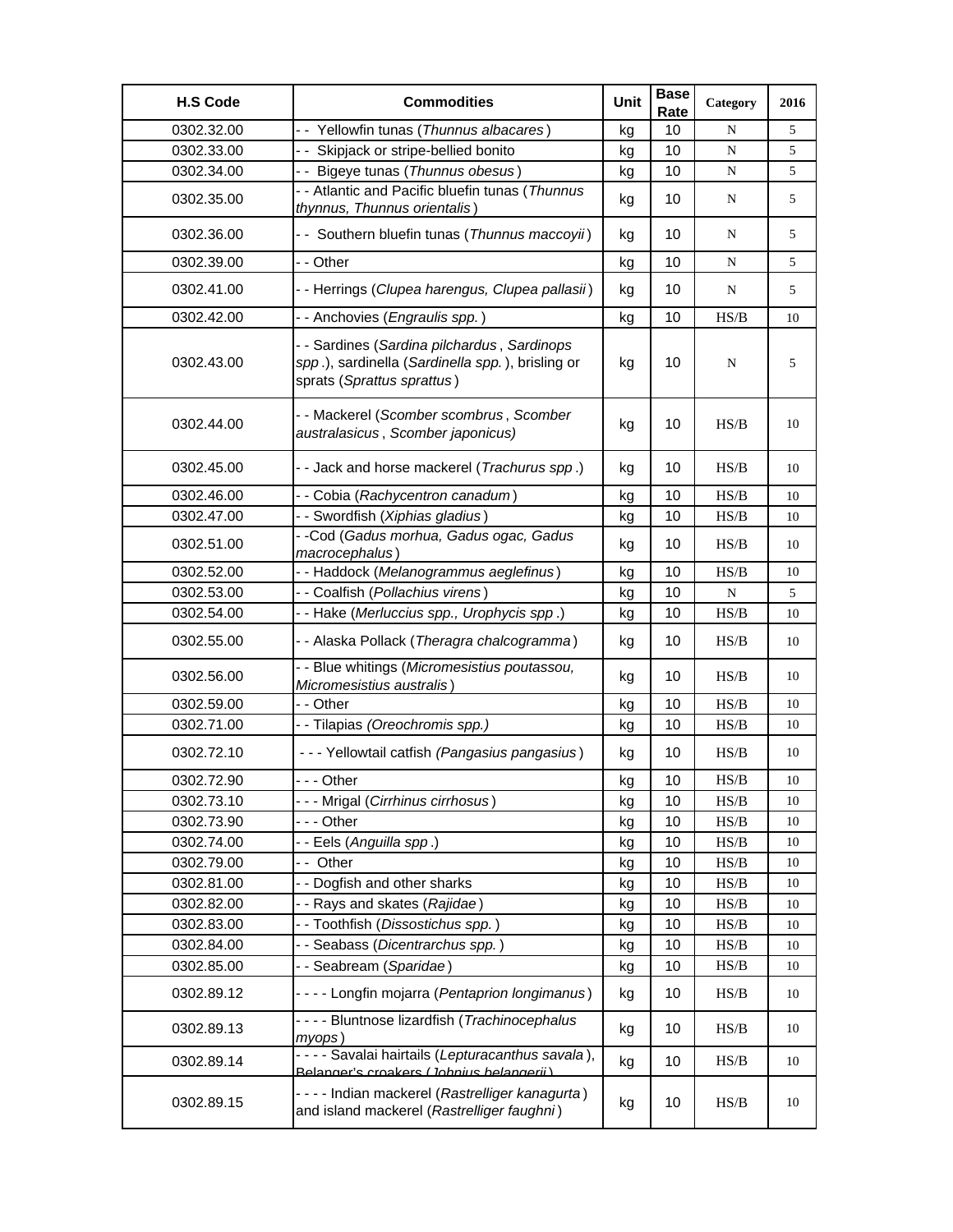| <b>H.S Code</b> | <b>Commodities</b>                                                                                                                                                              | Unit | <b>Base</b><br>Rate | Category                                                                               | 2016 |
|-----------------|---------------------------------------------------------------------------------------------------------------------------------------------------------------------------------|------|---------------------|----------------------------------------------------------------------------------------|------|
| 0302.89.16      | - - - - Torpedo scads (Megalaspis cordyla),<br>spotted sicklefish (Drepane punctata) and great<br>barracudas (Sphyraena barracuda)                                              | kg   | 10                  | HS/B                                                                                   | 10   |
| 0302.89.17      | - - - - Silver pomfrets (Pampus argenteus) and<br>black pomfrets (Parastromatus niger)                                                                                          | kg   | 10                  | HS/B                                                                                   | 10   |
| 0302.89.18      | ---- Mangrove red snappers (Lutjanus<br>argentimaculatus)                                                                                                                       | kg   | 10                  | HS/B                                                                                   | 10   |
| 0302.89.19      | $--$ Other                                                                                                                                                                      | kg   | 10                  | $\ensuremath{\mathbf{H}}\ensuremath{\mathbf{S}}\xspace/\ensuremath{\mathbf{B}}\xspace$ | 10   |
| 0302.89.22      | ---- Rohu (Labeo rohita), catla (Catla<br>catla) and swamp barb (Puntius chola)                                                                                                 | kg   | 10                  | HS/B                                                                                   | 10   |
| 0302.89.24      | - - - - Snakeskin gourami (Trichogaster<br>pectoralis)                                                                                                                          | kg   | 10                  | HS/B                                                                                   | 10   |
| 0302.89.26      | - - - - Indian threadfins (Polynemus indicus) and<br>silver grunts (pomadasys argenteus)                                                                                        | kg   | 10                  | H S/B                                                                                  | 10   |
| 0302.89.27      | ---- Hilsa shad (Tenualosa ilisha)                                                                                                                                              | kg   | 10                  | HS/B                                                                                   | 10   |
| 0302.89.28      | - - - - Wallago (Wallago attu) and giant river-<br>catfish (Sperata seenghala)                                                                                                  | kg   | 10                  | HS/B                                                                                   | 10   |
| 0302.89.29      | $--$ Other                                                                                                                                                                      | kg   | 10                  | HS/B                                                                                   | 10   |
| 0302.90.00      | - Livers and roes                                                                                                                                                               | kg   | 10                  | ${\bf N}$                                                                              | 5    |
| 0303.11.00      | - - Sockeye salmon (red salmon)<br>(Oncorhynchus nerka)                                                                                                                         | kg   | 10                  | HS/B                                                                                   | 10   |
| 0303.12.00      | - - Other Pacific salmon (Oncorhynchus<br>gorbuscha, Oncorhynchus keta, Oncorhynchus<br>tschawytscha, Oncorhynchus kisutch,<br>Oncorhynchus masou and Oncorhynchus<br>rhodurus) | kg   | 10                  | HS/B                                                                                   | 10   |
| 0303.13.00      | - - Atlantic salmon (Salmo salar) and Danube<br>salmon (Hucho hucho)                                                                                                            | kg   | 10                  | HS/B                                                                                   | 10   |
| 0303.14.00      | - - Trout (Salmo trutta, Oncorhynchus mykiss,<br>Oncorhynchus clarki, Oncorhynchus<br>aguabonita, Oncorhynchus gilae,<br>Oncorhynchus apache and Oncorhynchus<br>chrysogaster)  | kg   | 10                  | HS/B                                                                                   | 10   |
| 0303.19.00      | -- Other                                                                                                                                                                        | kg   | 10                  | $\ensuremath{\mathbf{H}}\ensuremath{\mathbf{S}}\xspace/\ensuremath{\mathbf{B}}\xspace$ | 10   |
| 0303.23.00      | - - Tilapias (Oreochromis spp.)                                                                                                                                                 | kg   | 10                  | N                                                                                      | 5    |
| 0303.24.00      | - Catfish (Pangasius spp., Silurus spp.,<br>Clarias spp., Ictalurus spp.)                                                                                                       | kg   | 10                  | N                                                                                      | 5    |
| 0303.25.00      | - - Carp (Cyprinus carpio, Carassius carassius,<br>Ctenopharyngodon idellus,<br>Hypophthalmichthys spp., Cirrhinus spp.,<br>Mylopharyngodon piceus)                             | kg   | 10                  | ${\bf N}$                                                                              | 5    |
| 0303.26.00      | - - Eels (Anguilla spp.)                                                                                                                                                        | kg   | 10                  | ${\bf N}$                                                                              | 5    |
| 0303.29.00      | -- Other                                                                                                                                                                        | kg   | 10                  | ${\bf N}$                                                                              | 5    |
| 0303.31.00      | - - Halibut (Reinhardtius hippoglossoides,<br>Hippoglossus hippoglossus, Hippoglossus<br>stenolepis)                                                                            | kg   | 10                  | ${\bf N}$                                                                              | 5    |
| 0303.32.00      | - - Plaice (Pleuronectes platessa)                                                                                                                                              | kg   | 10                  | N                                                                                      | 5    |
| 0303.33.00      | - - Sole (Solea spp.)                                                                                                                                                           | kg   | 10                  | ${\bf N}$                                                                              | 5    |
| 0303.34.00      | - -Turbots (Psetta maxima)                                                                                                                                                      | kg   | 10                  | ${\bf N}$                                                                              | 5    |
| 0303.39.00      | -- Other                                                                                                                                                                        | kg   | 10                  | N                                                                                      | 5    |
| 0303.41.00      | - - Albacore or longfinned tunas (Thunnus<br>alalunga)                                                                                                                          | kg   | 10                  | N                                                                                      | 5    |
| 0303.42.00      | - - Yellowfin tunas (Thunnus albacares)                                                                                                                                         | kg   | 10                  | N                                                                                      | 5    |
| 0303.43.00      | - - Skipjack or stripe-bellied bonito                                                                                                                                           | kg   | 10                  | ${\bf N}$                                                                              | 5    |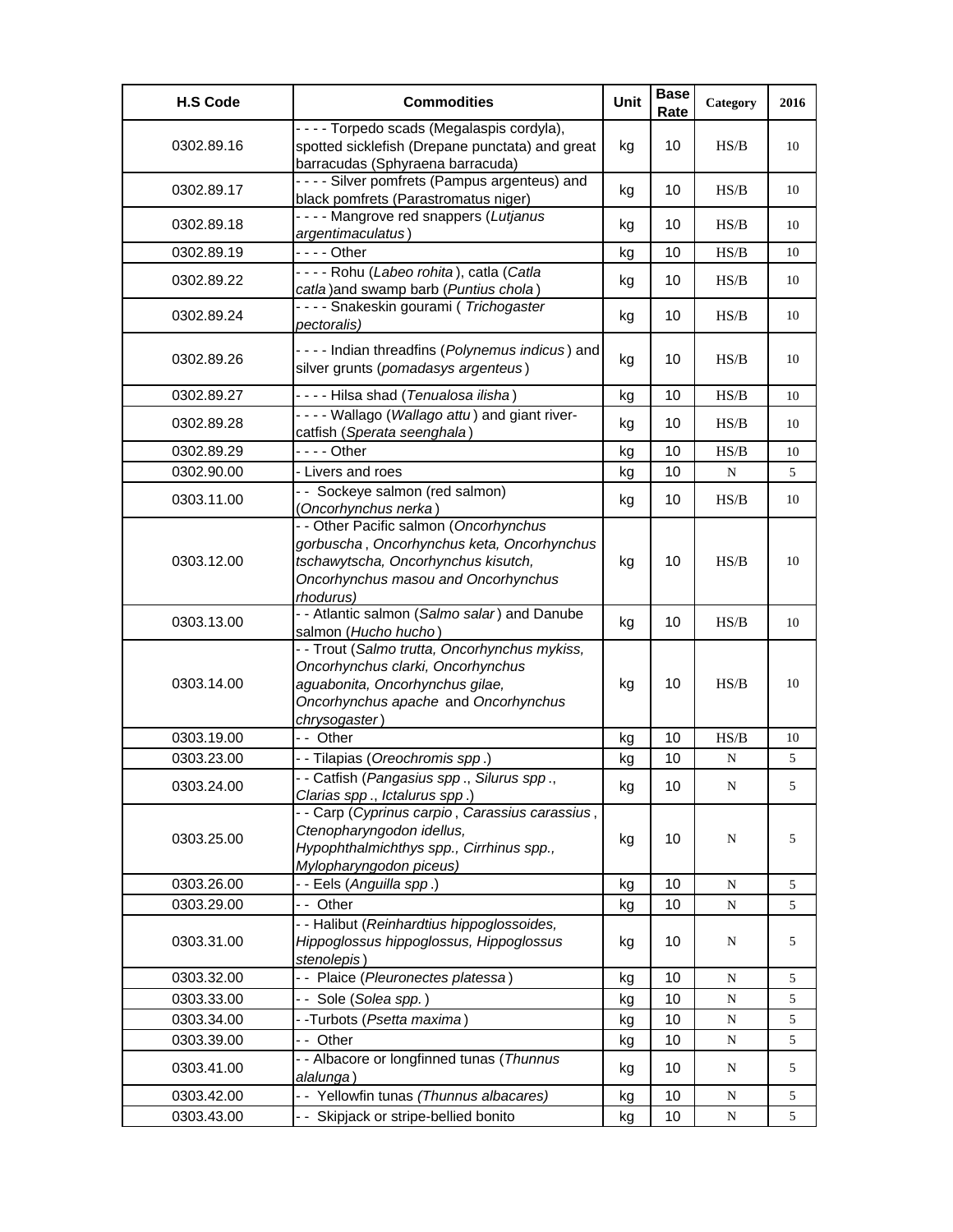| <b>H.S Code</b> | <b>Commodities</b>                                                                                                                                                             | Unit | <b>Base</b><br>Rate | Category    | 2016 |
|-----------------|--------------------------------------------------------------------------------------------------------------------------------------------------------------------------------|------|---------------------|-------------|------|
| 0303.44.00      | - - Bigeye tunas (Thunnus obesus)                                                                                                                                              | kg   | 10                  | N           | 5    |
| 0303.45.00      | - - Atlantic and Pacific bluefin tunas (Thunnus<br>thynnus, Thunnus orientalis).                                                                                               | kg   | 10                  | $\mathbf N$ | 5    |
| 0303.46.00      | - - Southern bluefin tunas (Thunnus maccoyii)                                                                                                                                  | kg   | 10                  | HS/B        | 10   |
| 0303.49.00      | - - Other                                                                                                                                                                      | kg   | 10                  | ${\bf N}$   | 5    |
| 0303.51.00      | - - Herrings (Clupea harengus, Clupea pallasii)                                                                                                                                | kg   | 10                  | ${\bf N}$   | 5    |
| 0303.53.00      | - - Sardines (Sardina pilchardus, Sardinops<br>spp.), sardinella (Sardinella spp.), brisling or<br>sprats (Sprattus sprattus)                                                  | kg   | 10                  | N           | 5    |
| 0303.54.00      | -- Mackerel (Scomber scombrus, Scomber<br>australasicus, Scomber japonicus)                                                                                                    | kg   | 10                  | N           | 5    |
| 0303.55.00      | - - Jack and horse mackerel (Trachurus spp.)                                                                                                                                   | kg   | 10                  | N           | 5    |
| 0303.56.00      | - - Cobia (Rachycentron canadum)                                                                                                                                               | kg   | 10                  | ${\bf N}$   | 5    |
| 0303.57.00      | - - Swordfish (Xiphias gladius)                                                                                                                                                | kg   | 10                  | ${\bf N}$   | 5    |
| 0303.63.00      | - - Cod (Gadus morhua, Gadus ogac, Gadus<br>macrocephalus)                                                                                                                     | kg   | 10                  | HS/B        | 10   |
| 0303.64.00      | - - Haddock (Melanogrammus aeglefinus)                                                                                                                                         | kg   | 10                  | ${\bf N}$   | 5    |
| 0303.65.00      | - - Coalfish (Pollachius virens)                                                                                                                                               | kg   | 10                  | ${\bf N}$   | 5    |
| 0303.66.00      | - - Hake (Merluccius spp., Urophycis spp.)                                                                                                                                     | kg   | 10                  | HS/B        | 10   |
| 0303.67.00      | - - Alaska Pollack (Theragra chalcogramma)                                                                                                                                     | kg   | 10                  | N           | 5    |
| 0303.68.00      | - - Blue whitings (Micromesistius poutassou,<br>Micromesistius australis)                                                                                                      | kg   | 10                  | N           | 5    |
| 0303.69.00      | - - Other                                                                                                                                                                      | kg   | 10                  | ${\bf N}$   | 5    |
| 0303.81.00      | - - Dogfish and other sharks                                                                                                                                                   | kg   | 10                  | ${\bf N}$   | 5    |
| 0303.82.00      | - - Rays and skates (Rajidae)                                                                                                                                                  | kg   | 10                  | $\mathbf N$ | 5    |
| 0303.83.00      | - - Toothfish (Dissostichus spp.)                                                                                                                                              | kg   | 10                  | ${\bf N}$   | 5    |
| 0303.84.00      | - - Seabass (Dicentrarchus spp.)                                                                                                                                               | kg   | 10                  | HS/B        | 10   |
| 0303.89.12      | - - - - Longfin mojarra (Pentaprion longimanus)                                                                                                                                | kg   | 10                  | ${\bf N}$   | 5    |
| 0303.89.13      | - - - - Bluntnose lizardfish (Trachinocephalus<br>myops)                                                                                                                       | kg   | 10                  | ${\bf N}$   | 5    |
| 0303.89.14      | - - - - Savalai hairtails (Lepturacanthus savala),<br>Belanger's croakers (Johnius belangerii),<br>Reeve's croakers (Chrysochir aureus) and<br>bigeye croakers (Pennahia anea) | kg   | 10                  | N           | 5    |
| 0303.89.15      | - - - - Indian mackerel (Rastrelliger kanagurta)<br>and island mackerel (Rastrelliger faughni)                                                                                 | kg   | 10                  | ${\bf N}$   | 5    |
| 0303.89.16      | ---- Torpedo scads (Megalaspis cordyla),<br>spotted sicklefish (Drepane punctata) and great<br>barracudas (Sphyraena barracuda)                                                | kg   | 10                  | N           | 5    |
| 0303.89.17      | - - - - Silver pomfrets (Pampus argenteus) and<br>black pomfrets (Parastromatus niger)                                                                                         | kg   | 10                  | N           | 5    |
| 0303.89.18      | ---- Mangrove red snappers (Lutjanus<br>argentimaculatus)                                                                                                                      | kg   | 10                  | N           | 5    |
| 0303.89.19      |                                                                                                                                                                                | kg   | 10                  | N           | 5    |
| 0303.89.22      | ---- Rohu (Labeo rohita), catla (Catla<br>catla) and swamp barb (Puntius chola)                                                                                                | kg   | 10                  | N           | 5    |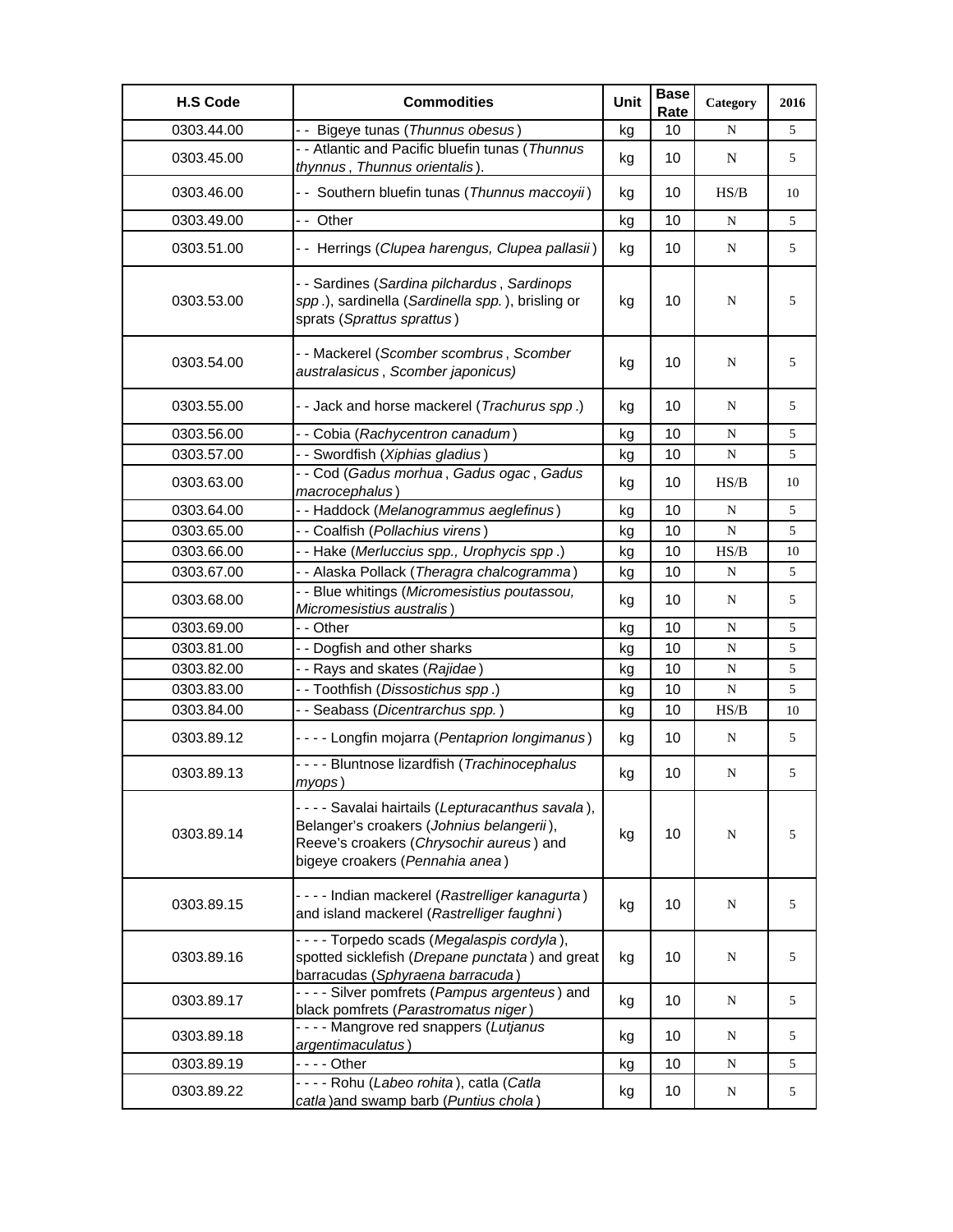| <b>H.S Code</b> | <b>Commodities</b>                                                                                                                                                                                                                                                                                                                                  | Unit | <b>Base</b><br>Rate | Category    | 2016 |
|-----------------|-----------------------------------------------------------------------------------------------------------------------------------------------------------------------------------------------------------------------------------------------------------------------------------------------------------------------------------------------------|------|---------------------|-------------|------|
| 0303.89.24      | - - - - Snakeskin gourami (Trichogaster<br><i>pectoralis</i> )                                                                                                                                                                                                                                                                                      | kg   | 10                  | N           | 5    |
| 0303.89.26      | - - - - Indian threadfins (Polynemus indicus) and<br>silver grunts (pomadasys argenteus)                                                                                                                                                                                                                                                            | kg   | 10                  | N           | 5    |
| 0303.89.27      | ---- Hilsa shad (Tenualosa ilisha)                                                                                                                                                                                                                                                                                                                  | kg   | 10                  | N           | 5    |
| 0303.89.28      | - - - - Wallago (Wallago attu) and giant river-<br>catfish (Sperata seenghala)                                                                                                                                                                                                                                                                      | kg   | 10                  | N           | 5    |
| 0303.89.29      | $--$ Other                                                                                                                                                                                                                                                                                                                                          | kg   | 10                  | ${\bf N}$   | 5    |
| 0303.90.10      | - - Livers                                                                                                                                                                                                                                                                                                                                          | kg   | 10                  | HS/B        | 10   |
| 0303.90.20      | - - Roes                                                                                                                                                                                                                                                                                                                                            | kg   | 10                  | HS/B        | 10   |
| 0304.31.00      | -- Tilapias (Oreochromis spp.)                                                                                                                                                                                                                                                                                                                      | kg   | 10                  | $\mathbf N$ | 5    |
| 0304.32.00      | -- Catfish (Pangasius spp., Silurus spp.,<br>Clarias spp., Ictalurus spp.)                                                                                                                                                                                                                                                                          | kg   | 10 <sup>°</sup>     | N           | 5    |
| 0304.33.00      | -- Nile Perch (Lates niloticus)                                                                                                                                                                                                                                                                                                                     | kg   | 10                  | N           | 5    |
| 0304.39.00      | -- Other                                                                                                                                                                                                                                                                                                                                            | kg   | 10                  | ${\bf N}$   | 5    |
| 0304.41.00      | - - Pacific salmon (Oncorhynchus nerka,<br>Oncorhynchus gorbuscha, Oncorhynchus keta,<br>Oncorhynchus tschawytscha, Oncorhynchus<br>kisutch, Oncorhynchus masou and<br>Oncorhynchus rhodurus), Atlantic salmon<br>(Salmo salar) and Danube salmon (Hucho<br>hucho)                                                                                  | kg   | 10                  | N           | 5    |
| 0304.42.00      | - - Trout (Salmo trutta, Oncorhynchus mykiss,<br>Oncorhynchus clarki, Oncorhynchus<br>aguabonita, Oncorhynchus gilae,<br>Oncorhynchus apache and Oncorhynchus<br>chrysogaster)                                                                                                                                                                      | kg   | 10                  | N           | 5    |
| 0304.43.00      | - - Flat fish (Pleuronectidae, Bothidae,<br>Cynoglossidae, Soleidae, Scophthalmidae and<br>Citharidae)                                                                                                                                                                                                                                              | kg   | 10                  | N           | 5    |
| 0304.44.00      | - - Fish of the families Bregmacerotidae,<br>Euclichthyidae, Gadidae, Macrouridae,<br>Melanonidae, Merlucciidae, Moridae and<br>Muraenolepididae                                                                                                                                                                                                    | kg   | 10                  | N           | 5    |
| 0304.45.00      | - - Swordfish (Xiphias gladius)                                                                                                                                                                                                                                                                                                                     | kg   | 10                  | N           | 5    |
| 0304.46.00      | - - Toothfish (Dissostichus spp.)                                                                                                                                                                                                                                                                                                                   | kg   | 10                  | N           | 5    |
| 0304.49.00      | - - Other                                                                                                                                                                                                                                                                                                                                           | kg   | 10                  | N           | 5    |
| 0304.51.00      | - - Tilapias (Oreochromis spp.), catfish<br>(Pangasius spp., Silurus spp., Clarias spp.,<br>Ictalurus spp.), carp (Cyprinus carpio,<br>Carassius carassius, Ctenopharyngodon<br>idellus, Hypophthalmichthys spp., Cirrhinus<br>spp., Mylopharyngodon piceus), eels (Anguilla<br>spp.), Nile perch (Lates niloticus) and<br>snakeheads (Channa spp.) | kg   | 10                  | N           | 5    |
| 0304.52.00      | - - Salmonidae                                                                                                                                                                                                                                                                                                                                      | kg   | 10                  | ${\bf N}$   | 5    |
| 0304.53.00      | - - Fish of the families Bregmacerotidae,<br>Euclichthyidae, Gadidae, Macrouridae,<br>Melanonidae, Merlucciidae, Moridae and<br>Muraenolepididae                                                                                                                                                                                                    | kg   | 10                  | N           | 5    |
| 0304.54.00      | - - Swordfish (Xiphias gladius)                                                                                                                                                                                                                                                                                                                     | kg   | 10                  | N           | 5    |
| 0304.55.00      | -- Toothfish (Dissostichus spp.)                                                                                                                                                                                                                                                                                                                    | kg   | 10                  | N           | 5    |
| 0304.59.00      | - - Other                                                                                                                                                                                                                                                                                                                                           | kg   | 10                  | ${\bf N}$   | 5    |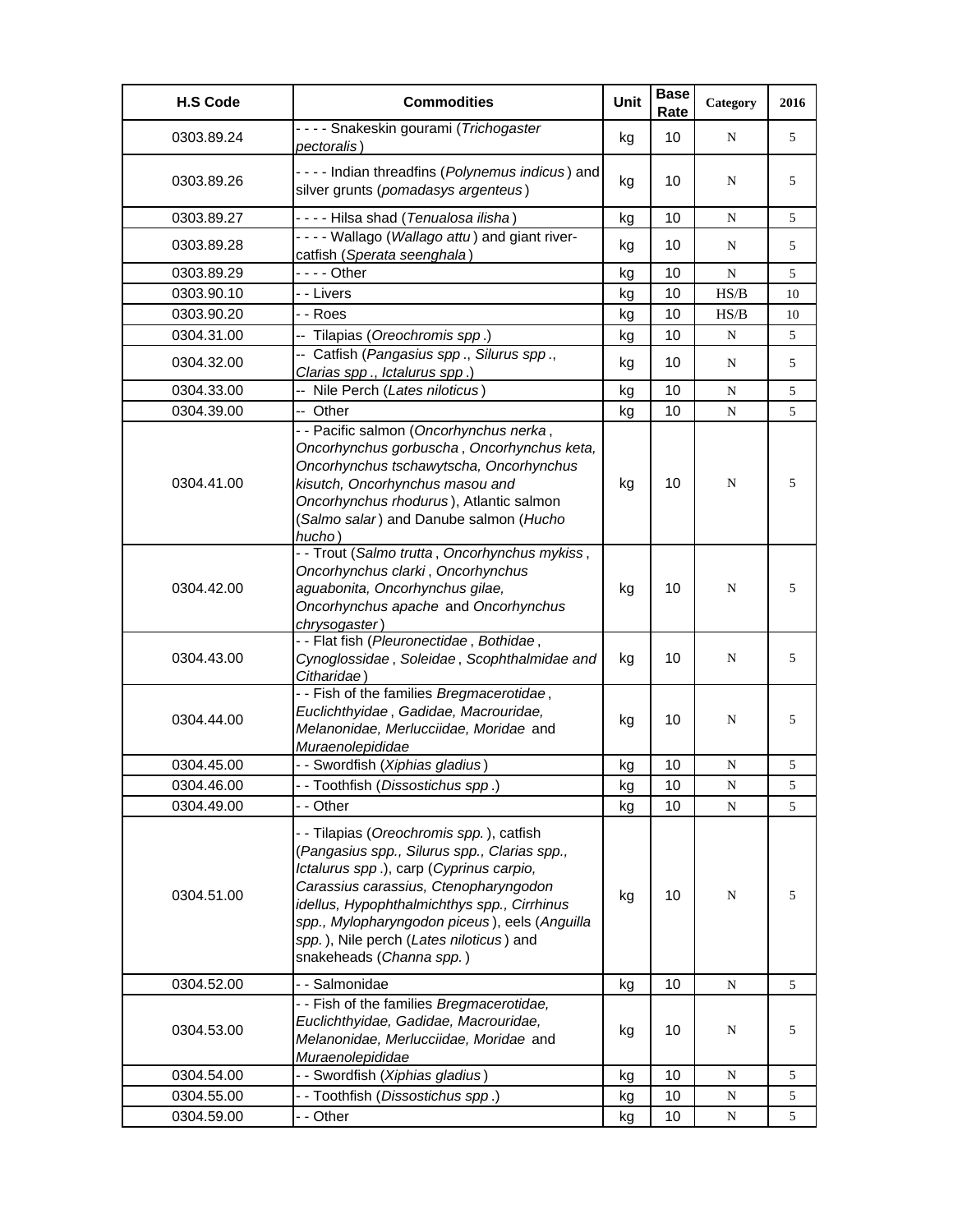| <b>H.S Code</b> | <b>Commodities</b>                                                                                                                                                                                                                                                                                                                                  | Unit | <b>Base</b><br>Rate | Category  | 2016 |
|-----------------|-----------------------------------------------------------------------------------------------------------------------------------------------------------------------------------------------------------------------------------------------------------------------------------------------------------------------------------------------------|------|---------------------|-----------|------|
| 0304.61.00      | - - Tilapias (Oreochromis spp.)                                                                                                                                                                                                                                                                                                                     | kg   | 10                  | HS/B      | 10   |
| 0304.62.00      | - - Catfish (Pangasius spp., Silurus spp.,                                                                                                                                                                                                                                                                                                          | kg   | 10                  | HS/B      | 10   |
|                 | Clarias spp., Ictalurus spp.)                                                                                                                                                                                                                                                                                                                       |      |                     |           |      |
| 0304.63.00      | - - Nile Perch (Lates niloticus)                                                                                                                                                                                                                                                                                                                    | kg   | 10                  | HS/B      | 10   |
| 0304.69.00      | - - Other                                                                                                                                                                                                                                                                                                                                           | kg   | 10                  | HS/B      | 10   |
| 0304.71.00      | - - Cod (Gadus morhua, Gadus ogac, Gadus<br>macrocephalus)                                                                                                                                                                                                                                                                                          | kg   | 10                  | HS/B      | 10   |
| 0304.72.00      | - - Haddock (Melanogrammus aeglefinus)                                                                                                                                                                                                                                                                                                              | kg   | 10                  | HS/B      | 10   |
| 0304.73.00      | - - Coalfish (Pollachius virens)                                                                                                                                                                                                                                                                                                                    | kg   | 10                  | HS/B      | 10   |
| 0304.74.00      | -- Hake (Merluccius spp., Urophycis spp.)                                                                                                                                                                                                                                                                                                           | kg   | 10                  | HS/B      | 10   |
| 0304.75.00      | - - Alaska Pollack (Theragra chalcogramma)                                                                                                                                                                                                                                                                                                          | kg   | 10                  | HS/B      | 10   |
| 0304.79.00      | - - Other                                                                                                                                                                                                                                                                                                                                           | kg   | 10                  | HS/B      | 10   |
| 0304.81.00      | - - Pacific salmon (Oncorhynchus nerka,<br>Oncorhynchus gorbuscha, Oncorhynchus keta,<br>Oncorhynchus tschawytscha, Oncorhynchus<br>kisutch, Oncorhynchus masou and<br>Oncorhynchus rhodurus), Atlantic salmon<br>(Salmo salar) and Danube salmon (Hucho<br>hucho)                                                                                  | kg   | 10                  | HS/B      | 10   |
| 0304.82.00      | - - Trout (Salmo trutta, Oncorhynchus mykiss,<br>Oncorhynchus clarki, Oncorhynchus<br>aguabonita, Oncorhynchus gilae,<br>Oncorhynchus apache and Oncorhynchus<br>chrysogaster)                                                                                                                                                                      | kg   | 10                  | HS/B      | 10   |
| 0304.83.00      | - - Flat fish (Pleuronectidae, Bothidae,<br>Cynoglossidae, Soleidae, Scophthalmidae and<br>Citharidae)                                                                                                                                                                                                                                              | kg   | 10                  | HS/B      | 10   |
| 0304.84.00      | - - Swordfish (Xiphias gladius)                                                                                                                                                                                                                                                                                                                     | kg   | 10                  | HS/B      | 10   |
| 0304.85.00      | -- Toothfish (Dissostichus spp.)                                                                                                                                                                                                                                                                                                                    | kg   | 10                  | HS/B      | 10   |
| 0304.86.00      | - - Herrings (Clupea harengus, Clupea pallasii)                                                                                                                                                                                                                                                                                                     | kg   | 10                  | HS/B      | 10   |
| 0304.87.00      | - - Tunas (of the genus Thunnus), skipjack or<br>stripe-bellied bonito (Euthynnus (Katsuwonus)<br>pelamis)                                                                                                                                                                                                                                          | kg   | 10                  | HS/B      | 10   |
| 0304.89.00      | - - Other                                                                                                                                                                                                                                                                                                                                           | kg   | 10                  | HS/B      | 10   |
| 0304.91.00      | - - Swordfish (Xiphias gladius)                                                                                                                                                                                                                                                                                                                     | kg   | 10                  | N         | 5    |
| 0304.92.00      | - - Toothfish (Dissostichus spp.)                                                                                                                                                                                                                                                                                                                   | kg   | 10                  | ${\bf N}$ | 5    |
| 0304.93.00      | - - Tilapias (Oreochromis spp.), catfish<br>(Pangasius spp., Silurus spp., Clarias spp.,<br>Ictalurus spp.), carp (Cyprinus carpio,<br>Carassius Carassius, Ctenopharyngodon<br>idellus, Hypophthalmichthys spp., Cirrhinus<br>spp., Mylopharyngodon piceus), eels (Anguilla<br>spp.), Nile perch (Lates niloticus) and<br>snakeheads (Channa spp.) | kg   | 10                  | N         | 5    |
| 0304.94.00      | - - Alaska Pollack (Theragra chalcogramma)                                                                                                                                                                                                                                                                                                          | kg   | 10                  | N         | 5    |
| 0304.95.00      | - - Fish of the families Bregmacerotidae,<br>Euclichthyidae, Gadidae, Macrouridae,<br>Melanonidae, Merlucciidae, Moridae and<br>Muraenolepididae, other than Alaska Pollack<br>(Theragra chalcogramma)                                                                                                                                              | kg   | 10                  | N         | 5    |
| 0304.99.00      | - - Other                                                                                                                                                                                                                                                                                                                                           | kg   | 10                  | ${\bf N}$ | 5    |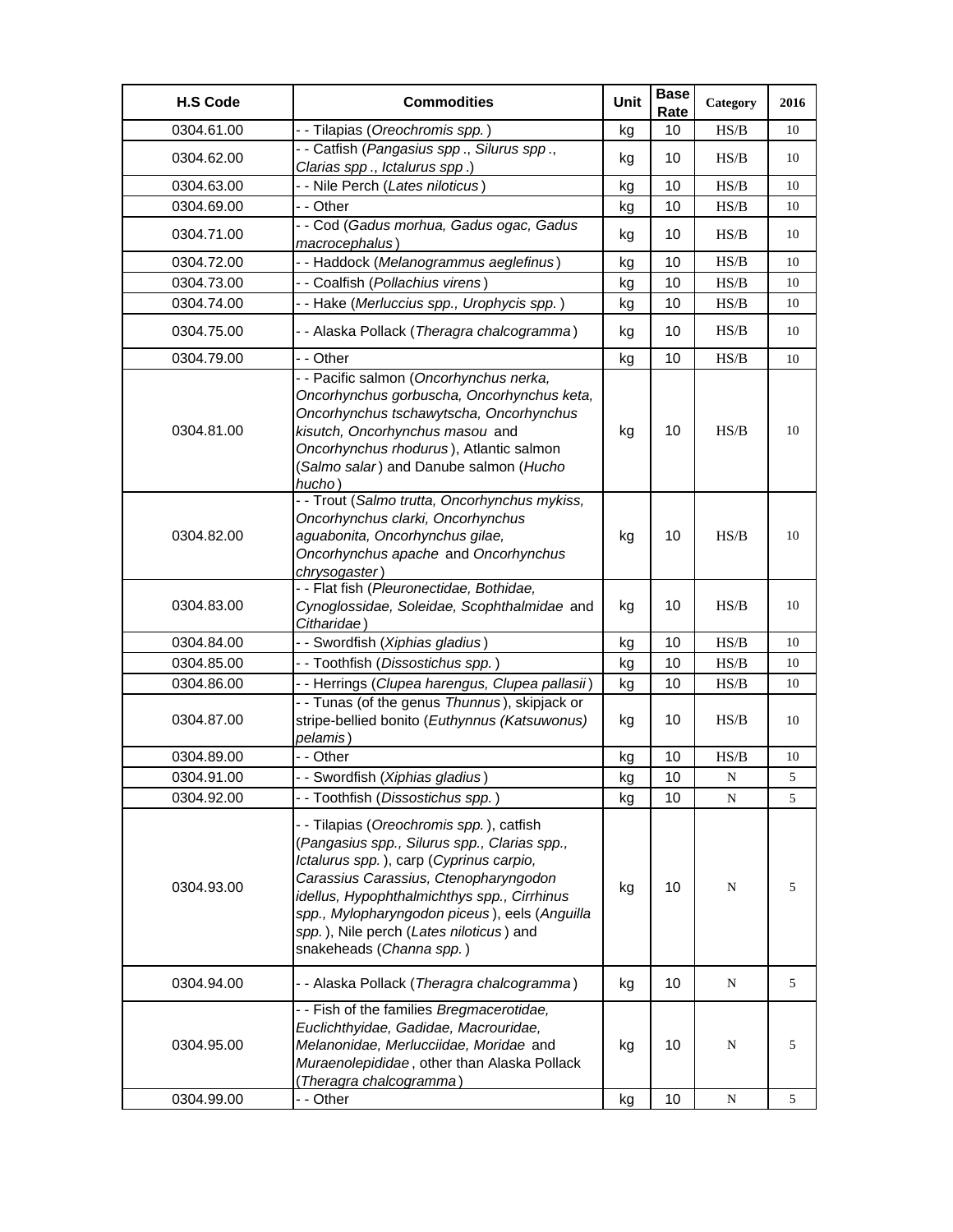| <b>H.S Code</b> | <b>Commodities</b>                                                                                                                                                                                                                                                                                                                                   | <b>Unit</b> | <b>Base</b><br>Rate | Category  | 2016         |
|-----------------|------------------------------------------------------------------------------------------------------------------------------------------------------------------------------------------------------------------------------------------------------------------------------------------------------------------------------------------------------|-------------|---------------------|-----------|--------------|
| 0305.10.00      | Flours, meals and pellets of fish, fit for human<br>consumption                                                                                                                                                                                                                                                                                      | kg          | 10                  | N         | 5            |
| 0305.20.10      | - - Of freshwater fish, dried, salted or in brine                                                                                                                                                                                                                                                                                                    | kg          | 10                  | N         | 5            |
| 0305.20.90      | - - Other                                                                                                                                                                                                                                                                                                                                            | kg          | 10                  | N         | 5            |
| 0305.31.00      | - - Tilapias (Oreochromis spp.), catfish<br>(Pangasius spp., Silurus spp., Clarias spp.,<br>Ictalurus spp.), carp (Cyprinus carpio,<br>Carassius carassius, Ctenopharyngodon<br>idellus, Hypophthalmichthys spp., Cirrhinus<br>spp., Mylopharyngodon piceus), eels (Anguilla<br>spp.), Nile perch (Lates niloticus) and<br>snakeheads (Channa spp.)  | kg          | 1                   | N         | 1            |
| 0305.32.00      | - - Fish of the families Bregmacerotidae,<br>Euclichthyidae, Gadidae, Macrouridae,<br>Melanonidae, Merlucciidae, Moridae and<br>Muraenolepididae                                                                                                                                                                                                     | kg          | 1                   | N         | 1            |
| 0305.39.10      | - - - Freshwater garfish (Xenentodon cancila),<br>vellowstriped goatfish (Upeneus vittatus) and                                                                                                                                                                                                                                                      | kg          | 1                   | N         | $\mathbf{1}$ |
| 0305.39.20      | - - - Savalai hairtails (Lepturacanthus savala),<br>Belanger's croakers (Johnius belangerii)                                                                                                                                                                                                                                                         | kg          | 1                   | N         | 1            |
| 0305.39.90      | - - - Other                                                                                                                                                                                                                                                                                                                                          | kg          | 1                   | N         | 1            |
| 0305.41.00      | - - Pacific salmon (Oncorhynchus nerka,<br>Oncorhynchus gorbuscha, Oncorhynchus keta,<br>Oncorhynchus tschawytscha, Oncorhynchus<br>kisutch, Oncorhynchus masou and<br>Oncorhynchus rhodurus), Atlantic salmon<br>(Salmo salar) and Danube salmon (Hucho<br>hucho)                                                                                   | kg          | 10                  | N         | 5            |
| 0305.42.00      | - - Herrings (Clupea harengus, Clupea pallasii)                                                                                                                                                                                                                                                                                                      | kg          | 10                  | N         | 5            |
| 0305.43.00      | - - Trout (Salmo trutta, Oncorhynchus mykiss,<br>Oncorhynchus clarki, Oncorhynchus<br>aguabonita, Oncorhynchus gilae,<br>Oncorhynchus apache and Oncorhynchus<br>chrysogaster)                                                                                                                                                                       | kg          | 10                  | N         | 5            |
| 0305.44.00      | - - Tilapias (Oreochromis spp.), catfish<br>(Pangasius spp., Silurus spp., Clarias spp.,<br>Ictalurus spp.), carp (Cyprinus carpio,<br>Carassius carassius, Ctenopharyngodon<br>idellus, Hypophthalmichthys spp., Cirrhinus<br>spp., Mylopharyngodon piceus), eels (Anguilla<br>spp.), Nile perch (Lates niloticus) and<br>snakeheads (Channa spp.). | kg          | 10                  | N         | 5            |
| 0305.49.00      | -- Other                                                                                                                                                                                                                                                                                                                                             | kg          | 10                  | N         | 5            |
| 0305.51.00      | - - Cod (Gadus morhua, Gadus ogac, Gadus<br>macrocephalus)                                                                                                                                                                                                                                                                                           | kg          | 1                   | N         | 1            |
| 0305.59.20      | - - - Marine fish                                                                                                                                                                                                                                                                                                                                    | kg          | 1                   | N         | 1            |
| 0305.59.90      | --- Other                                                                                                                                                                                                                                                                                                                                            | kg          | $\mathbf{1}$        | N         | 1            |
| 0305.61.00      | - - Herrings (Clupea harengus, Clupea pallasii)                                                                                                                                                                                                                                                                                                      | kg          | $\mathbf{1}$        | N         | 1            |
| 0305.62.00      | - - Cod (Gadus morhua, Gadus ogac, Gadus<br>macrocephalus)                                                                                                                                                                                                                                                                                           | kg          | $\mathbf{1}$        | N         | 1            |
| 0305.63.00      | -- Anchovies (Engraulis spp.)                                                                                                                                                                                                                                                                                                                        | kg          | $\mathbf{1}$        | ${\bf N}$ | 1            |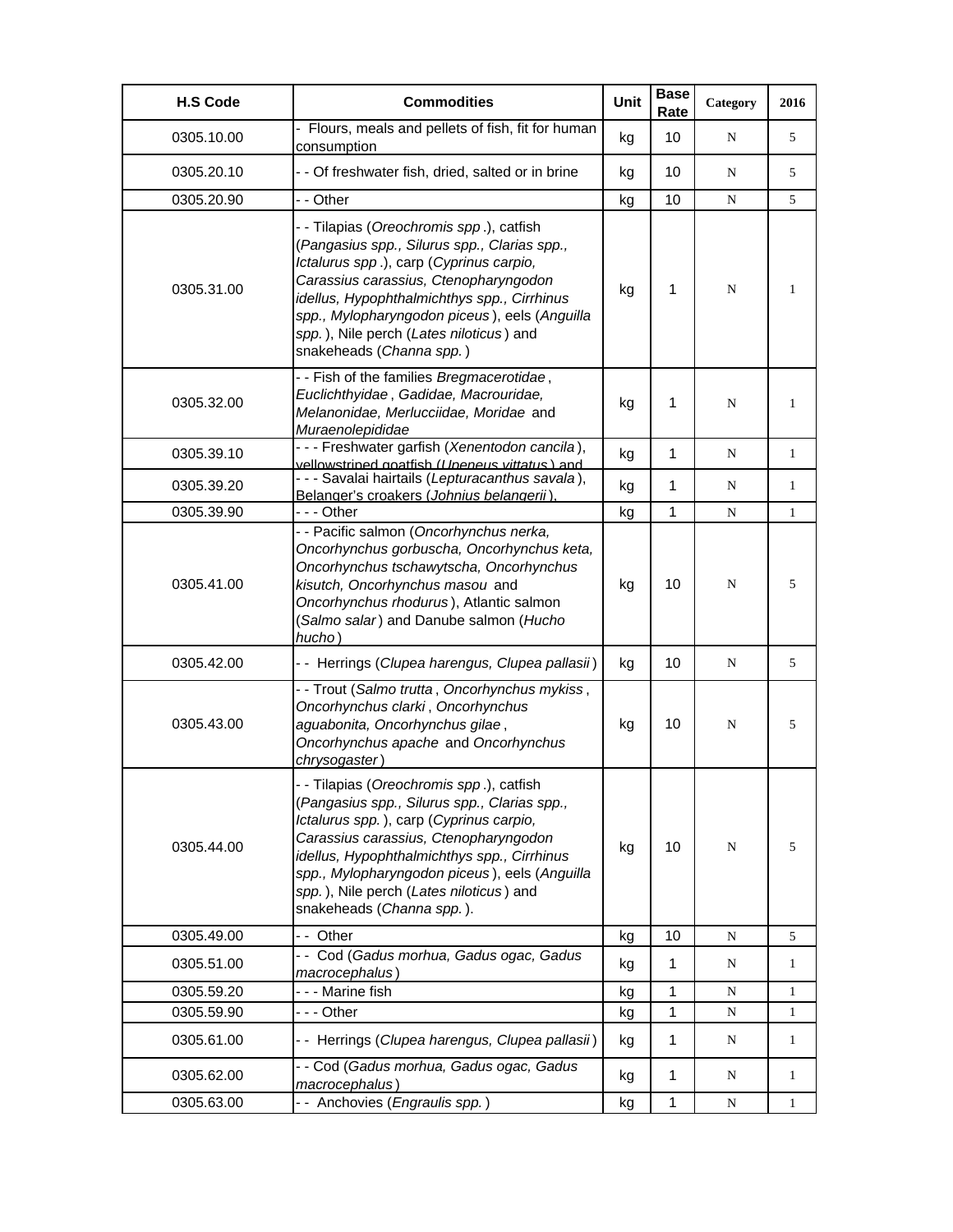| <b>H.S Code</b> | <b>Commodities</b>                                                                                                                                                                                                                                                                                                                                   | Unit | <b>Base</b><br>Rate | Category                                                                               | 2016             |
|-----------------|------------------------------------------------------------------------------------------------------------------------------------------------------------------------------------------------------------------------------------------------------------------------------------------------------------------------------------------------------|------|---------------------|----------------------------------------------------------------------------------------|------------------|
| 0305.64.00      | - - Tilapias (Oreochromis spp.), catfish<br>(Pangasius spp., Silurus spp., Clarias spp.,<br>Ictalurus spp.), carp (Cyprinus carpio,<br>Carassius carassius, Ctenopharyngodon<br>idellus, Hypophthalmichthys spp., Cirrhinus<br>spp., Mylopharyngodon piceus), eels (Anguilla<br>spp.), Nile perch (Lates niloticus) and<br>snakeheads (Channa spp.). | kg   | $\mathbf 1$         | N                                                                                      | 1                |
| 0305.69.10      | --- Marine fish                                                                                                                                                                                                                                                                                                                                      | kg   | 1                   | N                                                                                      | $\mathbf{1}$     |
| 0305.69.90      | --- Other                                                                                                                                                                                                                                                                                                                                            | kg   | 1                   | N                                                                                      | $\mathbf{1}$     |
| 0305.71.00      | - - Shark fins                                                                                                                                                                                                                                                                                                                                       | kg   | $\mathbf 1$         | ${\bf N}$                                                                              | $\mathbf{1}$     |
| 0305.72.10      | - - - Fish maws                                                                                                                                                                                                                                                                                                                                      | kg   | 1                   | N                                                                                      | 1                |
| 0305.72.90      | --- Other                                                                                                                                                                                                                                                                                                                                            | kg   | 1                   | N                                                                                      | $\mathbf{1}$     |
| 0305.79.00      | - - Other                                                                                                                                                                                                                                                                                                                                            | kg   | 1                   | N                                                                                      | $\mathbf{1}$     |
| 0306.11.00      | - - Rock lobster and other sea crawfish<br>(Palinurus spp., Panulirus spp., Jasus spp.)                                                                                                                                                                                                                                                              | kg   | 10                  | HS/B                                                                                   | 10               |
| 0306.12.00      | -- Lobsters (Homarus spp.)                                                                                                                                                                                                                                                                                                                           | kg   | 10                  | HS/B                                                                                   | 10               |
| 0306.14.10      | --- Soft shell crabs                                                                                                                                                                                                                                                                                                                                 | kg   | 10                  | HS/B                                                                                   | 10               |
| 0306.14.90      | --- Other                                                                                                                                                                                                                                                                                                                                            | kg   | 10                  | HS/B                                                                                   | 10               |
| 0306.15.00      | - - Norway lobsters (Nephrops norvegicus)                                                                                                                                                                                                                                                                                                            | kg   | 10                  | N                                                                                      | 5                |
| 0306.16.00      | - - Cold-water shrimps and prawns (Pandalus<br>spp., Crangon crangon)                                                                                                                                                                                                                                                                                | kg   | 10                  | $\mathbf N$                                                                            | 5                |
| 0306.17.10      | - - - Giant tiger prawns (Penaeus monodon)                                                                                                                                                                                                                                                                                                           | kg   | 10                  | HS/E                                                                                   | 10               |
| 0306.17.20      | --- Whiteleg shrimps (Liptopenaeus<br>vannamei)                                                                                                                                                                                                                                                                                                      | kg   | 10                  | HS/E                                                                                   | 10               |
| 0306.17.30      | --- Giant river prawns (Macrobrachium<br>rosenbergii)                                                                                                                                                                                                                                                                                                | kg   | 10                  | HS/E                                                                                   | 10               |
| 0306.17.90      | --- Other                                                                                                                                                                                                                                                                                                                                            | kg   | 10                  | N                                                                                      | 5                |
| 0306.19.00      | - - Other, including flours, meals and pellets of<br>crustaceans, fit for human consumption                                                                                                                                                                                                                                                          | kg   | 10                  | N                                                                                      | 5                |
| 0306.21.10      | --- Breeding                                                                                                                                                                                                                                                                                                                                         | kg   | zero                | N                                                                                      | 0                |
| 0306.21.20      | - - Other, live                                                                                                                                                                                                                                                                                                                                      | kg   | zero                | N                                                                                      | 0                |
| 0306.21.30      | --- Fresh or chilled                                                                                                                                                                                                                                                                                                                                 | kg   | 10                  | N                                                                                      | 5                |
| 0306.21.91      | ---- In airtight containers                                                                                                                                                                                                                                                                                                                          | kg   | 10                  | ${\bf N}$                                                                              | 5                |
| 0306.21.99      | - - - - Other                                                                                                                                                                                                                                                                                                                                        | kg   | 10                  | ${\bf N}$                                                                              | 5                |
| 0306.22.10      | --- Breeding                                                                                                                                                                                                                                                                                                                                         | kg   | zero                | N                                                                                      | 0                |
| 0306.22.20      | - - - Other, live                                                                                                                                                                                                                                                                                                                                    | kg   | zero                | ${\bf N}$                                                                              | 0                |
| 0306.22.30      | --- Fresh or chilled                                                                                                                                                                                                                                                                                                                                 | kg   | 10                  | ${\bf N}$                                                                              | 5                |
| 0306.22.91      | ---- In airtight containers                                                                                                                                                                                                                                                                                                                          | kg   | 10                  | ${\bf N}$                                                                              | 5                |
| 0306.22.99      | - - - - Other                                                                                                                                                                                                                                                                                                                                        | kg   | 10                  | ${\bf N}$                                                                              | 5                |
| 0306.24.10      | - - - Live                                                                                                                                                                                                                                                                                                                                           | kg   | zero                | $\ensuremath{\mathbf{H}}\ensuremath{\mathbf{S}}\xspace/\ensuremath{\mathbf{B}}\xspace$ | $\boldsymbol{0}$ |
| 0306.24.20      | --- Fresh or chilled                                                                                                                                                                                                                                                                                                                                 | kg   | 10                  | $\ensuremath{\mathbf{H}}\ensuremath{\mathbf{S}}\xspace/\ensuremath{\mathbf{B}}\xspace$ | 10               |
| 0306.24.91      | ---- In airtight containers                                                                                                                                                                                                                                                                                                                          | kg   | 10                  | HS/B                                                                                   | 10               |
| 0306.24.99      |                                                                                                                                                                                                                                                                                                                                                      | kg   | 10                  | HS/B                                                                                   | 10               |
| 0306.25.00      | - - Norway lobsters (Nephrops norvegicus)                                                                                                                                                                                                                                                                                                            | kg   | 10                  | HS/B                                                                                   | 10               |
| 0306.26.10      | --- Breeding                                                                                                                                                                                                                                                                                                                                         | kg   | zero                | $\ensuremath{\mathbf{H}}\ensuremath{\mathbf{S}}\xspace/\ensuremath{\mathbf{B}}\xspace$ | 0                |
| 0306.26.20      | --- Other, live                                                                                                                                                                                                                                                                                                                                      | kg   | zero                | HS/B                                                                                   | 0                |
| 0306.26.30      | --- Fresh or chilled                                                                                                                                                                                                                                                                                                                                 | kg   | 10                  | HS/B                                                                                   | 10               |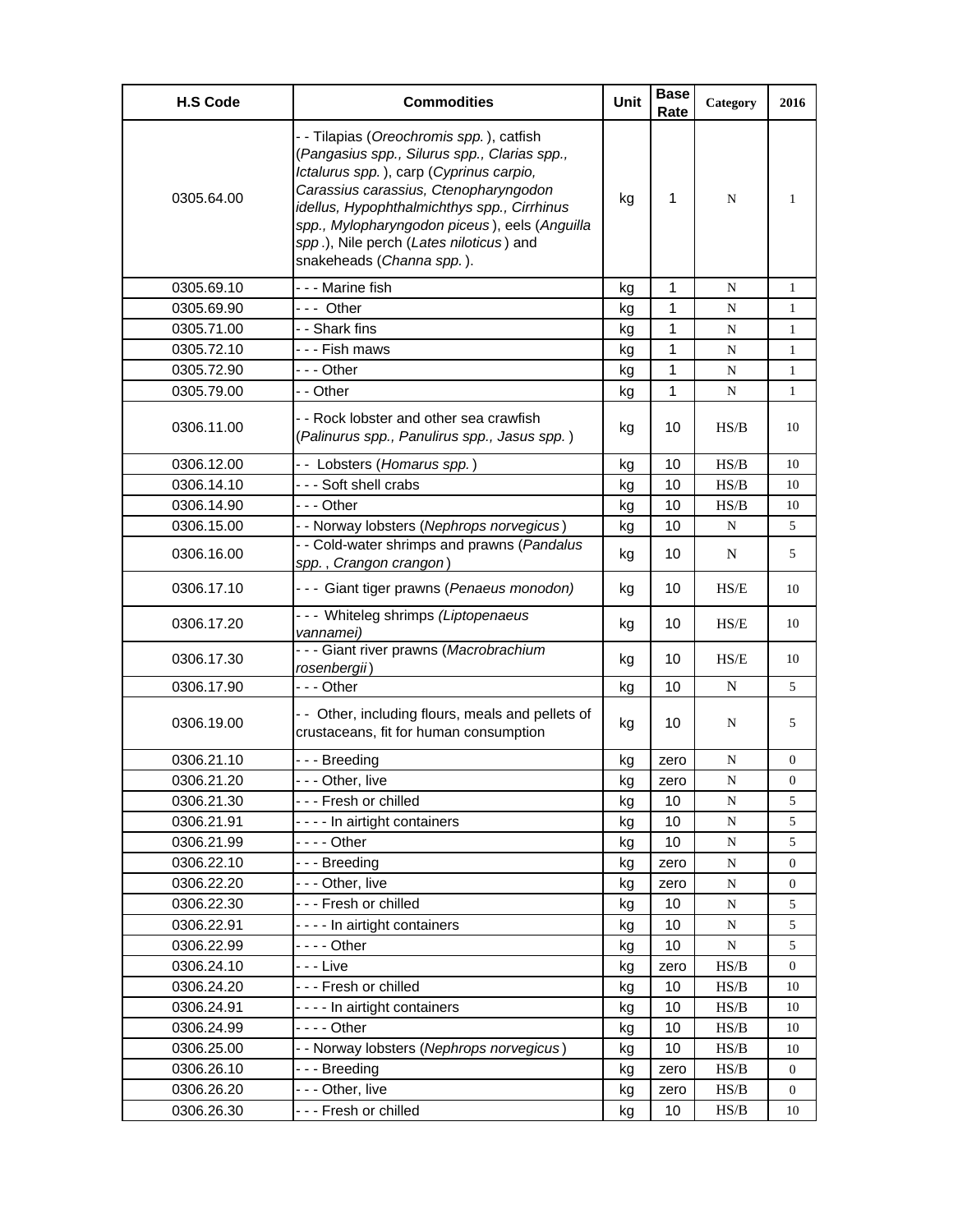| <b>H.S Code</b> | <b>Commodities</b>                                 | Unit | <b>Base</b><br>Rate | Category    | 2016             |
|-----------------|----------------------------------------------------|------|---------------------|-------------|------------------|
| 0306.26.41      | - - - - In airtight containers                     | kg   | 1                   | HS/B        | $\mathbf{1}$     |
| 0306.26.49      | - - - - Other                                      | kg   | 1                   | HS/B        | $\mathbf{1}$     |
| 0306.26.91      | - - - - In airtight containers                     | kg   | 10                  | $\mathbf N$ | 5                |
| 0306.26.99      | $--$ Other                                         | kg   | 10                  | N           | 5                |
| 0306.27.11      | - - - - Giant tiger prawns (Penaeus monodon)       | kg   | zero                | HS/B        | 0                |
| 0306.27.12      | - - - - Whiteleg shrimps (Litopenaeus vannamei)    | kg   | zero                | HS/B        | 0                |
| 0306.27.19      | - - - - Other                                      | kg   | zero                | HS/B        | 0                |
| 0306.27.21      | - - - - Giant tiger prawns (Penaeus monodon)       | kg   | zero                | HS/B        | 0                |
| 0306.27.22      | - - - - Whiteleg shrimps (Litopenaeus<br>vannamei) | kg   | zero                | HS/B        | 0                |
| 0306.27.29      |                                                    | kg   | zero                | HS/B        | 0                |
| 0306.27.31      | - - - - Giant tiger prawns (Penaeus monodon)       | kg   | 10                  | HS/B        | 10               |
| 0306.27.32      | ---- Whiteleg shrimps (Litopenaeus<br>vannamei)    | kg   | 10                  | HS/B        | 10               |
| 0306.27.39      | - - - - Other                                      | kg   | 10                  | HS/B        | 10               |
| 0306.27.41      | - - - - In airtight containers                     | kg   | 1                   | HS/B        | $\mathbf{1}$     |
| 0306.27.49      | - - - - Other                                      | kg   | 1                   | HS/B        | 1                |
| 0306.27.91      | ---- In airtight containers                        | kg   | 10                  | N           | 5                |
| 0306.27.99      | - - - - Other                                      | kg   | 10                  | $\mathbf N$ | 5                |
| 0306.29.10      | - - - Live                                         | kg   | 10                  | HS/B        | 10               |
| 0306.29.20      | --- Fresh or chilled                               | kg   | 10                  | HS/B        | 10               |
| 0306.29.30      | --- Flours, meals and pellets                      | kg   | 10                  | HS/B        | 10               |
| 0306.29.91      | ---- In airtight containers                        | kg   | 10                  | HS/B        | 10               |
| 0306.29.99      | - - - - Other                                      | kg   | 10                  | HS/B        | 10               |
| 0307.11.10      | - - - Live                                         | kg   | zero                | N           | $\boldsymbol{0}$ |
| 0307.11.20      | - - - Fresh or chilled                             | kg   | 10                  | N           | 5                |
| 0307.19.10      | - - - Frozen                                       | kg   | 10                  | N           | 5                |
| 0307.19.20      | - - - Dried, salted or in brine                    | kg   | 10                  | ${\bf N}$   | 5                |
| 0307.19.30      | --- Smoked                                         | kg   | 10                  | ${\bf N}$   | 5                |
| 0307.21.10      | --- Live                                           | kg   | zero                | ${\bf N}$   | $\boldsymbol{0}$ |
| 0307.21.20      | - - - Fresh or chilled                             | kg   | 10                  | N           | 5                |
| 0307.29.10      | - - - Frozen                                       | kg   | 10                  | N           | 5                |
| 0307.29.20      | --- Dried, salted or in brine; smoked              | kg   | 10                  | ${\bf N}$   | 5                |
| 0307.31.10      | --- Live                                           | kg   | zero                | N           | $\boldsymbol{0}$ |
| 0307.31.20      | --- Fresh or chilled                               | kg   | 10                  | N           | 5                |
| 0307.39.10      | - - - Frozen                                       | kg   | 10                  | HS/B        | 10               |
| 0307.39.20      | --- Dried, salted or in brine; smoked              | kg   | 10                  | N           | 5                |
| 0307.41.10      | - - - Live                                         | kg   | zero                | N           | 0                |
| 0307.41.20      | --- Fresh or chilled                               | kg   | 10                  | N           | 5                |
| 0307.49.10      | - - - Frozen                                       | kg   | 10                  | ${\bf N}$   | 5                |
| 0307.49.20      | --- Dried, salted or in brine                      | kg   | 10                  | ${\bf N}$   | 5                |
| 0307.49.30      | - - - Smoked                                       | kg   | 10                  | N           | 5                |
| 0307.51.10      | - - - Live                                         | kg   | zero                | N           | $\boldsymbol{0}$ |
| 0307.51.20      | --- Fresh or chilled                               | kg   | 10                  | N           | 5                |
| 0307.59.10      | - - - Frozen                                       | kg   | 10                  | N           | 5                |
| 0307.59.20      | - - - Dried, salted or in brine                    | kg   | 10                  | N           | 5                |
| 0307.59.30      | - - - Smoked                                       | kg   | 10                  | N           | 5                |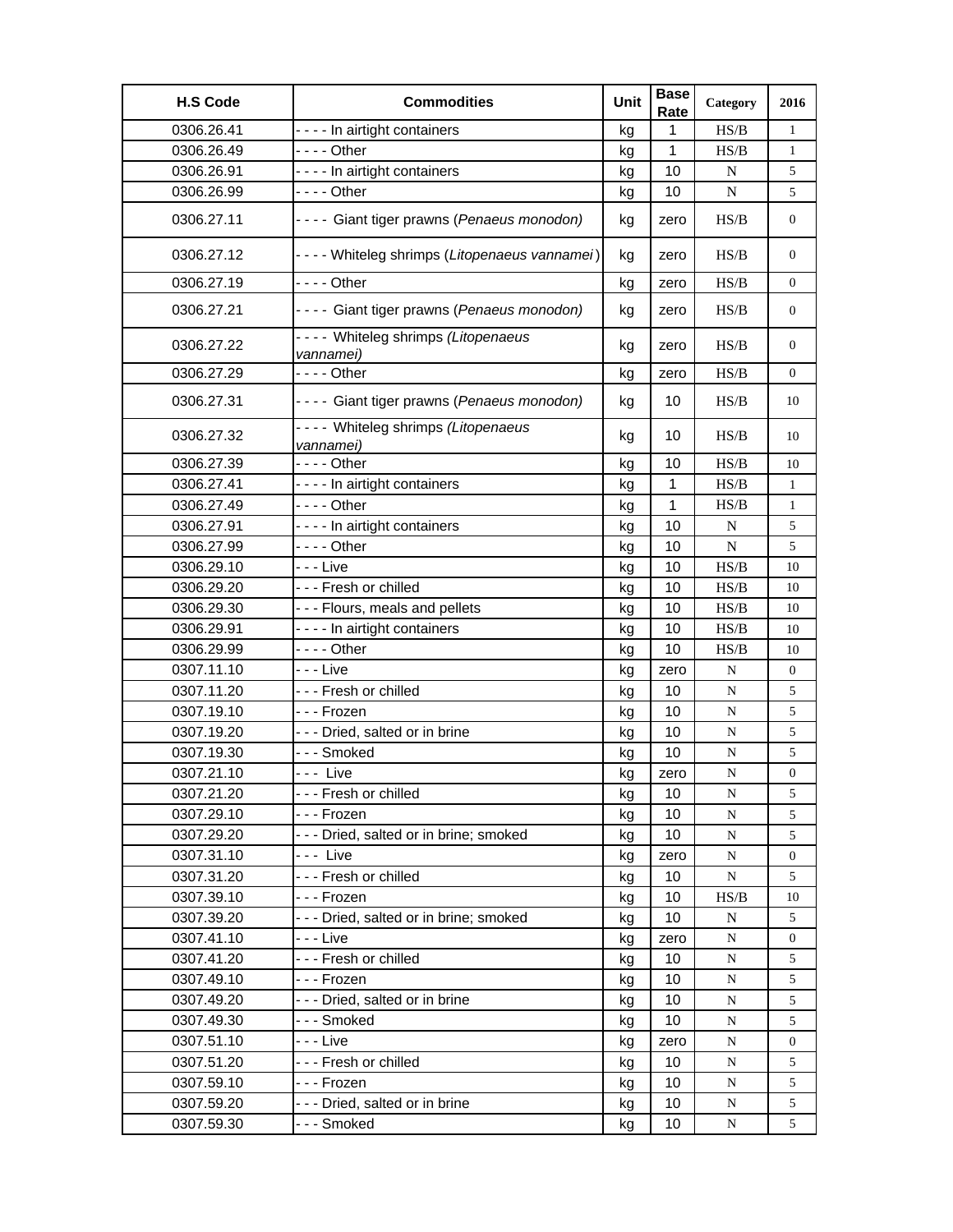| <b>H.S Code</b> | <b>Commodities</b>                                      | Unit | <b>Base</b><br>Rate | Category  | 2016             |
|-----------------|---------------------------------------------------------|------|---------------------|-----------|------------------|
| 0307.60.10      | - - Live                                                | kg   | zero                | N         | $\overline{0}$   |
| 0307.60.20      | -- Fresh, chilled or frozen                             | kg   | 10                  | N         | 5                |
| 0307.60.30      | - - Dried, salted or in brine; smoked                   | kg   | 10                  | N         | 5                |
| 0307.71.10      | - - - Live                                              | kg   | zero                | N         | $\boldsymbol{0}$ |
| 0307.71.20      | --- Fresh or chilled                                    | kg   | 10                  | N         | 5                |
| 0307.79.10      | --- Frozen                                              | kg   | 10                  | HS/B      | 10               |
| 0307.79.20      | --- Dried, salted or in brine; smoked                   | kg   | 10                  | HS/B      | 10               |
| 0307.81.10      | - - - Live                                              | kg   | zero                | N         | 0                |
| 0307.81.20      | --- Fresh or chilled                                    | kg   | 10                  | ${\bf N}$ | 5                |
| 0307.89.10      | --- Frozen                                              | kg   | 10                  | HS/B      | 10               |
| 0307.89.20      | --- Dried, salted or in brine; smoked                   | kg   | 10                  | HS/B      | 10               |
| 0307.91.10      | - - - Live                                              | kg   | zero                | N         | $\boldsymbol{0}$ |
| 0307.91.20      | --- Fresh or chilled                                    | kg   | 10                  | ${\bf N}$ | 5                |
| 0307.99.10      | - - - Frozen                                            | kg   | 10                  | HS/B      | 10               |
| 0307.99.20      | --- Dried, salted or in brine; smoked                   | kg   | 10                  | HS/B      | 10               |
| 0307.99.90      | -  - - Other                                            | kg   | 10                  | HS/B      | 10               |
| 0308.11.10      | - - - Live                                              | kg   | zero                | N         | $\overline{0}$   |
| 0308.11.20      | --- Fresh or chilled                                    | kg   | 10                  | N         | 5                |
| 0308.19.10      | --- Frozen                                              | kg   | 10                  | HS/B      | 10               |
| 0308.19.20      | --- Dried, salted or in brine                           | kg   | 10                  | HS/B      | 10               |
| 0308.19.30      | - - - Smoked                                            | kg   | 10                  | N         | 5                |
| 0308.21.10      | - - - Live                                              | kg   | zero                | N         | 0                |
| 0308.21.20      | --- Fresh or chilled                                    | kg   | 10                  | N         | 5                |
| 0308.29.10      | --- Frozen                                              | kg   | 10                  | HS/B      | 10               |
| 0308.29.20      | --- Dried, salted or in brine                           | kg   | 10                  | HS/B      | 10               |
| 0308.29.30      | - - - Smoked                                            | kg   | 10                  | N         | 5                |
| 0308.30.10      | - - Live                                                | kg   | zero                | N         | $\overline{0}$   |
| 0308.30.20      | - - Fresh or chilled                                    | kg   | 10                  | ${\bf N}$ | 5                |
| 0308.30.30      | - - Frozen                                              | kg   | 10                  | HS/B      | 10               |
| 0308.30.40      | - - Dried, salted or in brine                           | kg   | 10                  | HS/B      | 10               |
| 0308.30.50      | - - Smoked                                              | kg   | 10                  | N         | 5                |
| 0308.90.10      | - - Live                                                | kg   | zero                | ${\bf N}$ | 0                |
| 0308.90.20      | - Fresh or chilled                                      | kg   | 10                  | N         | 5                |
| 0308.90.30      | - - Frozen                                              | kg   | 10                  | HS/B      | 10               |
| 0308.90.40      | - - Dried, salted or in brine                           | kg   | 10                  | HS/B      | 10               |
| 0308.90.50      | -- Smoked                                               | kg   | 10                  | ${\bf N}$ | 5                |
| 0308.90.90      | - - Other                                               | kg   | 10                  | HS/B      | 10               |
| 0401.10.10      | - - In liquid form                                      | kg   | 3                   | N         | 3                |
| 0401.10.90      | - - Other                                               | kg   | 3                   | ${\bf N}$ | 3                |
| 0401.20.10      | - - In liquid form                                      | kg   | 3                   | ${\bf N}$ | 3                |
| 0401.20.90      | - - Other                                               | kg   | 3                   | ${\bf N}$ | 3                |
| 0401.40.10      | - - Milk in liquid form                                 | kg   | 3                   | ${\bf N}$ | 3                |
| 0401.40.20      | - - Milk in frozen form                                 | kg   | 3                   | ${\bf N}$ | 3                |
| 0401.40.90      | - - Other                                               | kg   | 3                   | N         | 3                |
| 0401.50.10      | - - In liquid form                                      | kg   | 3                   | ${\bf N}$ | 3                |
| 0401.50.90      | - - Other                                               | kg   | 3                   | ${\bf N}$ | 3                |
| 0402.10.41      | --- In containers of a gross weight of 20 kg or<br>more | kg   | 3                   | N         | 3                |
| 0402.10.49      | - - - Other                                             | kg   | 3                   | ${\bf N}$ | 3                |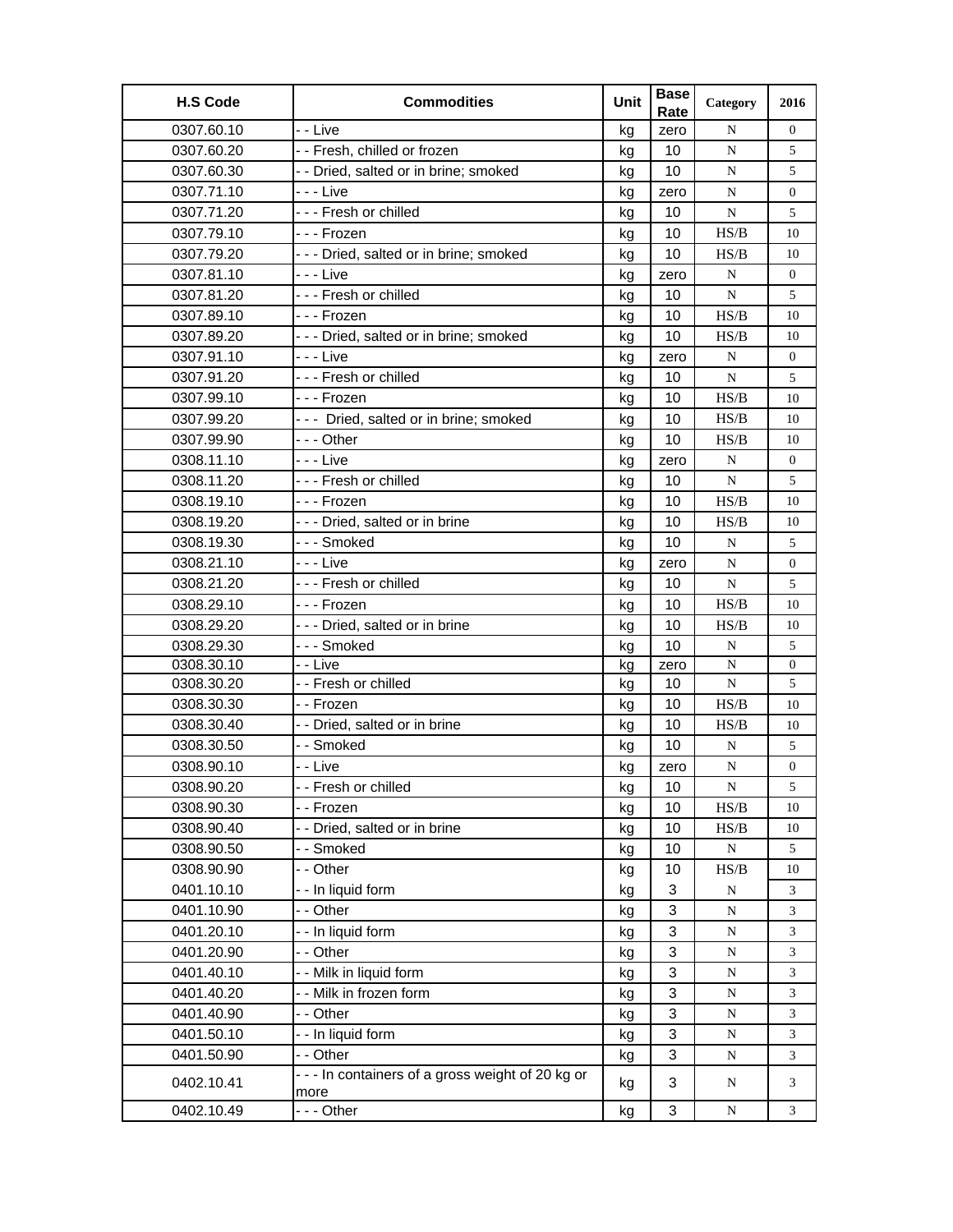| <b>H.S Code</b> | <b>Commodities</b>                                                                                               | Unit | <b>Base</b><br>Rate | Category  | 2016 |
|-----------------|------------------------------------------------------------------------------------------------------------------|------|---------------------|-----------|------|
| 0402.10.91      | --- In containers of a gross weight of 20 kg or<br>more                                                          | kg   | 3                   | N         | 3    |
| 0402.10.99      | --- Other                                                                                                        | kg   | 3                   | N         | 3    |
| 0402.21.20      | --- In containers of a gross weight of 20 kg or<br>more                                                          | kg   | 3                   | N         | 3    |
| 0402.21.90      | --- Other                                                                                                        | kg   | 3                   | N         | 3    |
| 0402.29.20      | --- In containers of a gross weight of 20 kg or<br>more                                                          | kg   | 3                   | N         | 3    |
| 0402.29.90      | $- -$ Other                                                                                                      | kg   | 3                   | N         | 3    |
| 0402.91.00      | - - Not containing added sugar or other<br>sweetening matter                                                     | kg   | 3                   | N         | 3    |
| 0402.99.00      | - - Other                                                                                                        | kg   | 3                   | N         | 3    |
| 0403.10.20      | - - In liquid form, whether or not condensed                                                                     | kg   | 5                   | N         | 5    |
| 0403.10.90      | - - Other                                                                                                        | kg   | 5                   | ${\bf N}$ | 5    |
| 0403.90.10      | - - Buttermilk                                                                                                   | kg   | 5                   | ${\bf N}$ | 5    |
| 0403.90.90      | - - Other                                                                                                        | kg   | 5                   | ${\bf N}$ | 5    |
| 0404.10.00      | - Whey and modified whey, whether or not<br>concentrated or containing added sugar or<br>other sweetening matter | kg   | 5                   | N         | 5    |
| 0404.90.00      | - Other                                                                                                          | kg   | 5                   | N         | 5    |
| 0405.10.00      | - Butter                                                                                                         | kg   | 3                   | N         | 3    |
| 0405.20.00      | - Dairy spreads                                                                                                  | kg   | 3                   | ${\bf N}$ | 3    |
| 0405.90.10      | - - Anhydrous butterfat                                                                                          | kg   | 3                   | ${\bf N}$ | 3    |
| 0405.90.20      | - - Butteroil                                                                                                    | kg   | 3                   | N         | 3    |
| 0405.90.30      | - - Ghee                                                                                                         | kg   | 3                   | N         | 3    |
| 0405.90.90      | - - Other                                                                                                        | kg   | 3                   | ${\bf N}$ | 3    |
| 0406.10.10      | - - Fresh (unripened or uncured) cheese,<br>including whey cheese                                                | kg   | 3                   | N         | 3    |
| 0406.10.20      | - - Curd                                                                                                         | kg   | 3                   | N         | 3    |
| 0406.20.10      | - - In packages of a gross weight exceeding<br>20kg                                                              | kg   | 3                   | N         | 3    |
| 0406.20.90      | - - Other                                                                                                        | kg   | 3                   | N         | 3    |
| 0406.30.00      | - Processed cheese, not grated or powdered                                                                       | kg   | 3                   | N         | 3    |
| 0406.40.00      | Blue-veined cheese and other cheese<br>containing veins produced by Penicillium<br>roqueforti                    | kg   | 3                   | N         | 3    |
| 0406.90.00      | - Other cheese                                                                                                   | kg   | 3                   | ${\bf N}$ | 3    |
| 0407.11.00      | - - Of fowls of the species Gallus domesticus                                                                    | kg   | 15                  | HS/B      | 15   |
| 0407.19.10      | - - - Of ducks                                                                                                   | kg   | 15                  | HS/B      | 15   |
| 0407.19.90      | -  - - Other                                                                                                     | kg   | 15                  | HS/B      | 15   |
| 0407.21.00      | - - Of fowls of the species Gallus domesticus                                                                    | kg   | 15                  | HS/B      | 15   |
| 0407.29.10      | - - - Of ducks                                                                                                   | kg   | 15                  | HS/B      | 15   |
| 0407.29.90      | --- Other                                                                                                        | kg   | 15                  | HS/B      | 15   |
| 0407.90.10      | - - Of fowls of the species Gallus domesticus                                                                    | kg   | 15                  | HS/B      | 15   |
| 0407.90.20      | - - Of ducks                                                                                                     | kg   | 15                  | HS/B      | 15   |
| 0407.90.90      | - - Other                                                                                                        | kg   | 15                  | HS/B      | 15   |
| 0408.11.00      | - - Dried                                                                                                        | kg   | 15                  | ${\bf N}$ | 5    |
| 0408.19.00      | - - Other                                                                                                        | kg   | 15                  | ${\bf N}$ | 5    |
| 0408.91.00      | - - Dried                                                                                                        | kg   | 15                  | ${\bf N}$ | 5    |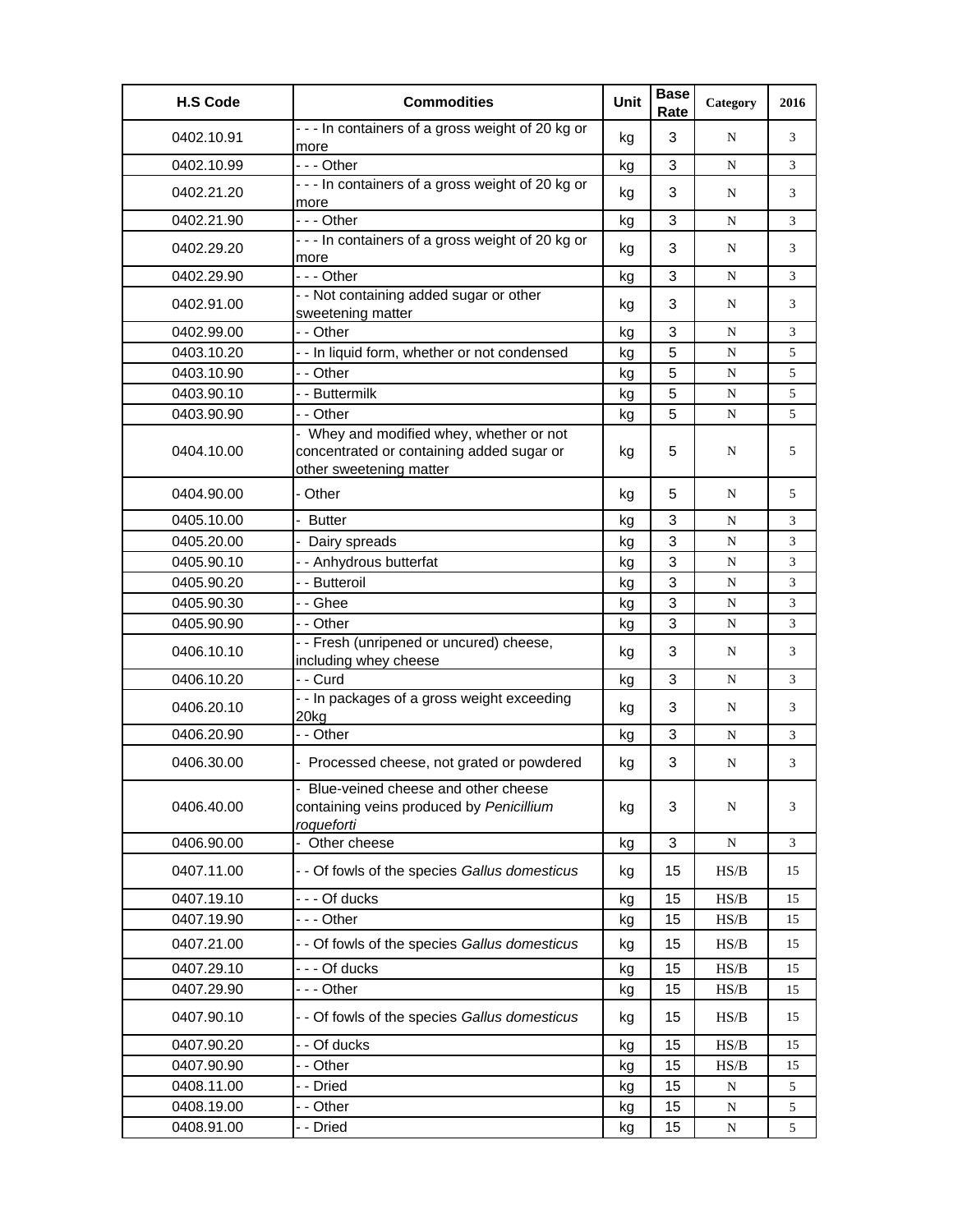| <b>H.S Code</b> | <b>Commodities</b>                                                                                                                                   | Unit | <b>Base</b><br>Rate | Category  | 2016 |
|-----------------|------------------------------------------------------------------------------------------------------------------------------------------------------|------|---------------------|-----------|------|
| 0408.99.00      | - - Other                                                                                                                                            | kg   | 15                  | N         | 5    |
| 0409.00.00      | Natural honey.                                                                                                                                       | kg   | 15                  | HS/B      | 15   |
| 0410.00.10      | - Birds' nests                                                                                                                                       | kg   | 15                  | N         | 5    |
| 0410.00.90      | - Other                                                                                                                                              | kg   | 15                  | N         | 5    |
| 0501.00.00      | Human hair, unworked, whether or not washed<br>or scoured; waste of human hair.                                                                      | kg   | 5                   | N         | 5    |
| 0502.10.00      | Pigs', hogs' or boars' bristles and hair and<br>waste thereof                                                                                        | kg   | 5                   | N         | 5    |
| 0502.90.00      | - Other                                                                                                                                              | kg   | 5                   | N         | 5    |
| 0504.00.00      | Guts, bladders and stomachs of animals (other<br>than fish), whole and pieces thereof, fresh,<br>chilled, frozen, salted, in brine, dried or smoked. | kg   | 5                   | N         | 5    |
| 0505.10.10      | - - Duck feathers                                                                                                                                    | kg   | 5                   | N         | 5    |
| 0505.10.90      | - - Other                                                                                                                                            | kg   | 5                   | N         | 5    |
| 0505.90.10      | - - Duck feathers                                                                                                                                    | kg   | 5                   | N         | 5    |
| 0505.90.90      | - - Other                                                                                                                                            | kg   | 5                   | N         | 5    |
| 0506.10.00      | Ossein and bones treated with acid                                                                                                                   | kg   | 5                   | N         | 5    |
| 0506.90.00      | - Other                                                                                                                                              | kg   | 5                   | N         | 5    |
| 0507.10.10      | - - Rhinoceros horns; ivory powder and waste                                                                                                         | kg   | 1.5                 | SL        | 1.5  |
| 0507.10.90      | - - Other                                                                                                                                            | kg   | 1.5                 | <b>SL</b> | 1.5  |
| 0507.90.10      | - - Horns, antlers, hooves, nails, claws and<br>beaks                                                                                                | kg   | 5                   | N         | 5    |
| 0507.90.20      | - - Tortoise-shell                                                                                                                                   | kg   | 1.5                 | N         | 1.5  |
| 0507.90.90      | - - Other                                                                                                                                            | kg   | 5                   | ${\bf N}$ | 5    |
| 0508.00.10      | - Coral and similar materials                                                                                                                        | kg   | 3                   | N         | 3    |
| 0508.00.20      | - Shells of molluscs, crustaceans or<br>echinoderms                                                                                                  | kg   | 1.5                 | N         | 1.5  |
| 0508.00.90      | - Other                                                                                                                                              | kg   | 5                   | N         | 5    |
| 0510.00.10      | - Cantharides                                                                                                                                        | kg   | 5                   | N         | 5    |
| 0510.00.20      | - Musk                                                                                                                                               | kg   | 5                   | N         | 5    |
| 0510.00.90      | - Other                                                                                                                                              | kg   | 5                   | N         | 5    |
| 0511.10.00      | Bovine semen                                                                                                                                         | kg   | 5                   | ${\bf N}$ | 5    |
| 0511.91.00      | - - Products of fish or crustaceans, molluscs or<br>other aquatic invertebrates; dead animals of<br>Chapter 3                                        | kg   | 5                   | N         | 5    |
| 0511.99.10      | - - - Domestic animal semen                                                                                                                          | kg   | 5                   | ${\bf N}$ | 5    |
| 0511.99.20      | - - - Silk worm eggs                                                                                                                                 | kg   | 5                   | ${\bf N}$ | 5    |
| 0511.99.30      | --- Natural sponges                                                                                                                                  | kg   | 5                   | N         | 5    |
| 0511.99.90      | --- Other                                                                                                                                            | kg   | 5                   | N         | 5    |
| 0601.10.00      | - Bulbs, tubers, tuberous roots, corms, crowns<br>and rhizomes, dormant                                                                              | u    | 15                  | HS/B      | 15   |
| 0601.20.10      | - - Chicory plants                                                                                                                                   | u    | zero                | ${\bf N}$ | 0    |
| 0601.20.20      | - - Chicory roots                                                                                                                                    | u    | 15                  | N         | 5    |
| 0601.20.90      | - - Other                                                                                                                                            | u    | 15                  | ${\bf N}$ | 5    |
| 0602.10.10      | - - Of orchids                                                                                                                                       | u    | zero                | ${\bf N}$ | 0    |
| 0602.10.20      | - - Of rubber trees                                                                                                                                  | u    | zero                | ${\bf N}$ | 0    |
| 0602.10.90      | - - Other                                                                                                                                            | u    | zero                | N         | 0    |
| 0602.20.00      | - Trees, shrubs and bushes, grafted or not, of<br>kinds which bear edible fruit or nuts                                                              | u    | zero                | ${\bf N}$ | 0    |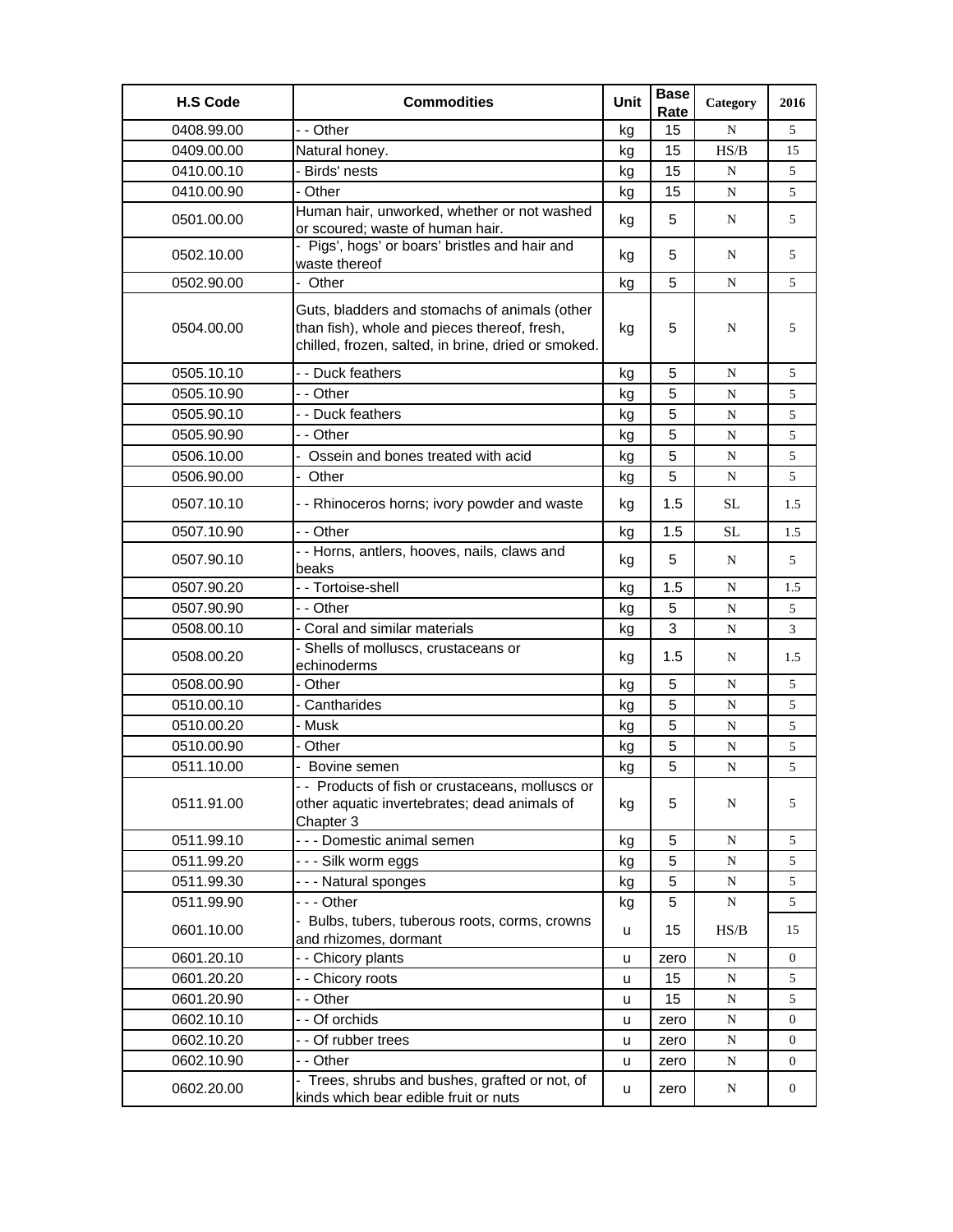| <b>H.S Code</b> | <b>Commodities</b>                                       | Unit | <b>Base</b><br>Rate | Category                                                                               | 2016             |
|-----------------|----------------------------------------------------------|------|---------------------|----------------------------------------------------------------------------------------|------------------|
| 0602.30.00      | - Rhododendrons and azaleas, grafted or not              | u    | zero                | N                                                                                      | $\overline{0}$   |
| 0602.40.00      | Roses, grafted or not                                    | u    | zero                | ${\bf N}$                                                                              | $\overline{0}$   |
| 0602.90.10      | - - Rooted orchid cuttings and slips                     | kg   | zero                | N                                                                                      | $\overline{0}$   |
| 0602.90.20      | - - Orchid seedlings                                     | kg   | zero                | N                                                                                      | $\boldsymbol{0}$ |
| 0602.90.40      | - - Budded stumps of the genus Hevea                     | kg   | zero                | ${\bf N}$                                                                              | $\boldsymbol{0}$ |
| 0602.90.50      | - - Seedlings of the genus Hevea                         | kg   | zero                | N                                                                                      | $\boldsymbol{0}$ |
| 0602.90.60      | - - Budwood of the genus Hevea                           | kg   | zero                | N                                                                                      | $\overline{0}$   |
| 0602.90.70      | - - Leatherleaf ferns                                    | kg   | zero                | N                                                                                      | $\overline{0}$   |
| 0602.90.90      | - - Other                                                | kg   | zero                | ${\bf N}$                                                                              | $\boldsymbol{0}$ |
| 0603.11.00      | - - Roses                                                | kg   | 5                   | N                                                                                      | 5                |
| 0603.12.00      | - - Carnations                                           | kg   | 5                   | N                                                                                      | 5                |
| 0603.13.00      | - - Orchids                                              | kg   | 5                   | N                                                                                      | 5                |
| 0603.14.00      | -- Chrysanthemums                                        | kg   | 5                   | N                                                                                      | 5                |
| 0603.15.00      | - - Lilies (Lilium spp.)                                 | kg   | 5                   | ${\bf N}$                                                                              | $\sqrt{5}$       |
| 0603.19.00      | - - Other                                                | kg   | 5                   | N                                                                                      | 5                |
| 0603.90.00      | - Other                                                  | kg   | 5                   | N                                                                                      | 5                |
| 0604.20.10      | - - Mosses and lichens                                   | kg   | 5                   | <b>SL</b>                                                                              | 5                |
| 0604.20.90      | - - Other                                                | kg   | 5                   | N                                                                                      | 5                |
| 0604.90.10      | - - Mosses and lichens                                   | kg   | 5                   | SL                                                                                     | 5                |
| 0604.90.90      | - - Other                                                | kg   | 5                   | N                                                                                      | 5                |
| 0701.10.00      | - Seed                                                   | kg   | 15                  | N                                                                                      | 5                |
| 0701.90.00      | Other                                                    | kg   | 15                  | ${\bf N}$                                                                              | 5                |
| 0702.00.00      | Tomatoes, fresh or chilled.                              | kg   | 15                  | N                                                                                      | 5                |
| 0703.10.11      | --- Bulbs for propagation                                | kg   | 0.5                 | N                                                                                      | 0.5              |
| 0703.10.19      | - - - Other                                              | kg   | 0.5                 | N                                                                                      | 0.5              |
| 0703.10.21      | --- Bulbs for propagation                                | kg   | 0.5                 | ${\bf N}$                                                                              | 0.5              |
| 0703.10.29      | - - - Other                                              | kg   | 0.5                 | ${\bf N}$                                                                              | 0.5              |
| 0703.20.10      | -- Bulbs for propagation                                 | kg   | 1                   | N                                                                                      | 1                |
| 0703.20.90      | - - Other                                                | kg   | 1                   | N                                                                                      | $\mathbf{1}$     |
| 0703.90.10      | - - Bulbs for propagation                                | kg   | 15                  | N                                                                                      | 5                |
| 0703.90.90      | - - Other                                                | kg   | 15                  | N                                                                                      | 5                |
| 0704.10.10      | - - Cauliflowers                                         | kg   | 15                  | ${\bf N}$                                                                              | 5                |
| 0704.10.20      | - - Headed broccoli                                      | kg   | 15                  | N                                                                                      | $\sqrt{5}$       |
| 0704.20.00      | - Brussels sprouts                                       | kg   | 15                  | ${\bf N}$                                                                              | 5                |
| 0704.90.11      | --- Round (drumhead)                                     | kg   | 15                  | ${\bf N}$                                                                              | 5                |
| 0704.90.19      | - - - Other                                              | kg   | 15                  | ${\bf N}$                                                                              | 5                |
| 0704.90.90      | - - Other                                                | kg   | 15                  | ${\bf N}$                                                                              | 5                |
| 0705.11.00      | -- Cabbage lettuce (head lettuce)                        | kg   | 15                  | ${\bf N}$                                                                              | 5                |
| 0705.19.00      | -- Other                                                 | kg   | 15                  | ${\bf N}$                                                                              | 5                |
| 0705.21.00      | - - Witloof chicory (Cichorium intybus var.<br>foliosum) | kg   | 5                   | N                                                                                      | 5                |
| 0705.29.00      | -- Other                                                 | kg   | 5                   | N                                                                                      | 5                |
| 0706.10.10      | - - Carrots                                              | kg   | 15                  | ${\bf N}$                                                                              | 5                |
| 0706.10.20      | - - Turnips                                              | kg   | 15                  | ${\bf N}$                                                                              | 5                |
| 0706.90.00      | - Other                                                  | kg   | 15                  | N                                                                                      | 5                |
| 0707.00.00      | Cucumbers and gherkins, fresh or chilled.                | kg   | 15                  | ${\bf N}$                                                                              | 5                |
| 0708.10.00      | - Peas (Pisum sativum)                                   | kg   | 15                  | HS/B                                                                                   | 15               |
| 0708.20.10      | - - French beans                                         | kg   | 15                  | $\ensuremath{\mathbf{H}}\ensuremath{\mathbf{S}}\xspace/\ensuremath{\mathbf{B}}\xspace$ | 15               |
| 0708.20.20      | --Long beans                                             | kg   | 15                  | HS/B                                                                                   | 15               |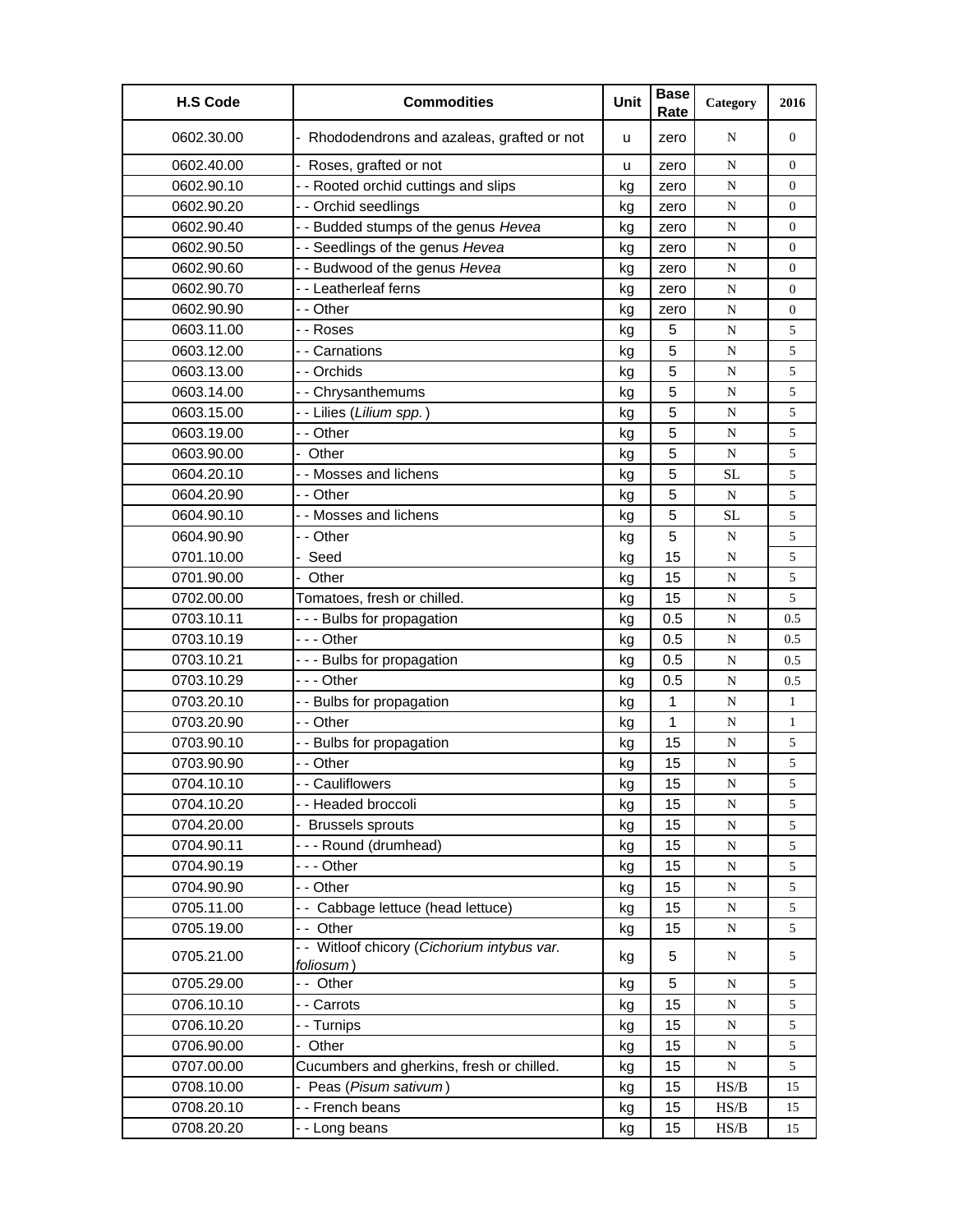| <b>H.S Code</b> | <b>Commodities</b>                                                  | Unit | <b>Base</b><br>Rate | Category  | 2016 |
|-----------------|---------------------------------------------------------------------|------|---------------------|-----------|------|
| 0708.20.90      | - - Other                                                           | kg   | 15                  | HS/B      | 15   |
| 0708.90.00      | Other leguminous vegetables                                         | kg   | 15                  | N         | 5    |
| 0709.20.00      | - Asparagus                                                         | kg   | 15                  | N         | 5    |
| 0709.30.00      | - Aubergines (egg-plants)                                           | kg   | 15                  | N         | 5    |
| 0709.40.00      | - Celery other than celeriac                                        | kg   | 15                  | N         | 5    |
| 0709.51.00      | - - Mushrooms of the genus Agaricus                                 | kg   | 15                  | N         | 5    |
| 0709.59.10      | ---Truffles                                                         | kg   | 15                  | ${\bf N}$ | 5    |
| 0709.59.90      | - - - Other                                                         | kg   | 15                  | N         | 5    |
| 0709.60.10      | - - Chillies (fruits of genus Capsicum)                             | kg   | 1.5                 | N         | 1.5  |
| 0709.60.90      | - - Other                                                           | kg   | 1.5                 | N         | 1.5  |
| 0709.70.00      | Spinach, New Zealand spinach and orache<br>spinach (garden spinach) | kg   | 15                  | N         | 5    |
| 0709.91.00      | - - Globe artichokes                                                | kg   | 15                  | ${\bf N}$ | 5    |
| 0709.92.00      | - - Olives                                                          | kg   | 15                  | N         | 5    |
| 0709.93.00      | - - Pumpkins, squash and gourds (Cucurbita                          | kg   | 15                  | N         | 5    |
|                 | $spp.$ )                                                            |      |                     |           |      |
| 0709.99.00      | - - Other                                                           | kg   | 15                  | N         | 5    |
| 0710.10.00      | - Potatoes                                                          | kg   | 15                  | ${\bf N}$ | 5    |
| 0710.21.00      | - - Peas (Pisum sativum)                                            | kg   | 15                  | N         | 5    |
| 0710.22.00      | - - Beans (Vigna spp., Phaseolus spp.)                              | kg   | 15                  | N         | 5    |
| 0710.29.00      | - - Other                                                           | kg   | 15                  | ${\bf N}$ | 5    |
| 0710.30.00      | Spinach, New Zealand spinach and orache<br>spinach (garden spinach) | kg   | 15                  | N         | 5    |
| 0710.40.00      | Sweet corn                                                          | kg   | 15                  | N         | 5    |
| 0710.80.00      | Other vegetables                                                    | kg   | 15                  | N         | 5    |
| 0710.90.00      | - Mixtures of vegetables                                            | kg   | 15                  | ${\bf N}$ | 5    |
| 0711.20.10      | - - Preserved by sulphur dioxide gas                                | kg   | 15                  | N         | 5    |
| 0711.20.90      | - - Other                                                           | kg   | 15                  | N         | 5    |
| 0711.40.10      | - - Preserved by sulphur dioxide gas                                | kg   | 15                  | ${\bf N}$ | 5    |
| 0711.40.90      | - - Other                                                           | kg   | 15                  | N         | 5    |
| 0711.51.10      | --- Preserved by sulphur dioxide gas                                | kg   | 15                  | ${\bf N}$ | 5    |
| 0711.51.90      | - - - Other                                                         | kg   | 15                  | N         | 5    |
| 0711.59.10      | --- Preserved by sulphur dioxide gas                                | kg   | 15                  | N         | 5    |
| 0711.59.90      | - - - Other                                                         | kg   | 15                  | ${\bf N}$ | 5    |
| 0711.90.10      | - - Sweet corn                                                      | kg   | 15                  | ${\bf N}$ | 5    |
| 0711.90.20      | - - Chillies (fruits of genus Capsicum)                             | kg   | 15                  | ${\bf N}$ | 5    |
| 0711.90.31      | --- Preserved by sulphur dioxide gas                                | kg   | 15                  | ${\bf N}$ | 5    |
| 0711.90.39      | --- Other                                                           | kg   | 15                  | ${\bf N}$ | 5    |
| 0711.90.40      | - - Onions, preserved by sulphur dioxide gas                        | kg   | 15                  | ${\bf N}$ | 5    |
| 0711.90.50      | - - Onions, preserved other than by sulphur<br>dioxide gas          | kg   | 15                  | N         | 5    |
| 0711.90.60      | - - Other, preserved by sulphur dioxide gas                         | kg   | 15                  | N         | 5    |
| 0711.90.90      | - - Other                                                           | kg   | 15                  | ${\bf N}$ | 5    |
| 0712.20.00      | - Onions                                                            | kg   | 15                  | ${\bf N}$ | 5    |
| 0712.31.00      | - - Mushrooms of the genus Agaricus                                 | kg   | 15                  | ${\bf N}$ | 5    |
| 0712.32.00      | -- Wood ears (Auricularia spp.)                                     | kg   | 15                  | ${\bf N}$ | 5    |
| 0712.33.00      | - - Jelly fungi (Tremella spp.)                                     | kg   | 15                  | N         | 5    |
| 0712.39.10      | --- Truffles                                                        | kg   | 15                  | ${\bf N}$ | 5    |
| 0712.39.20      | --- Shiitake (dong-gu)                                              | kg   | 15                  | N         | 5    |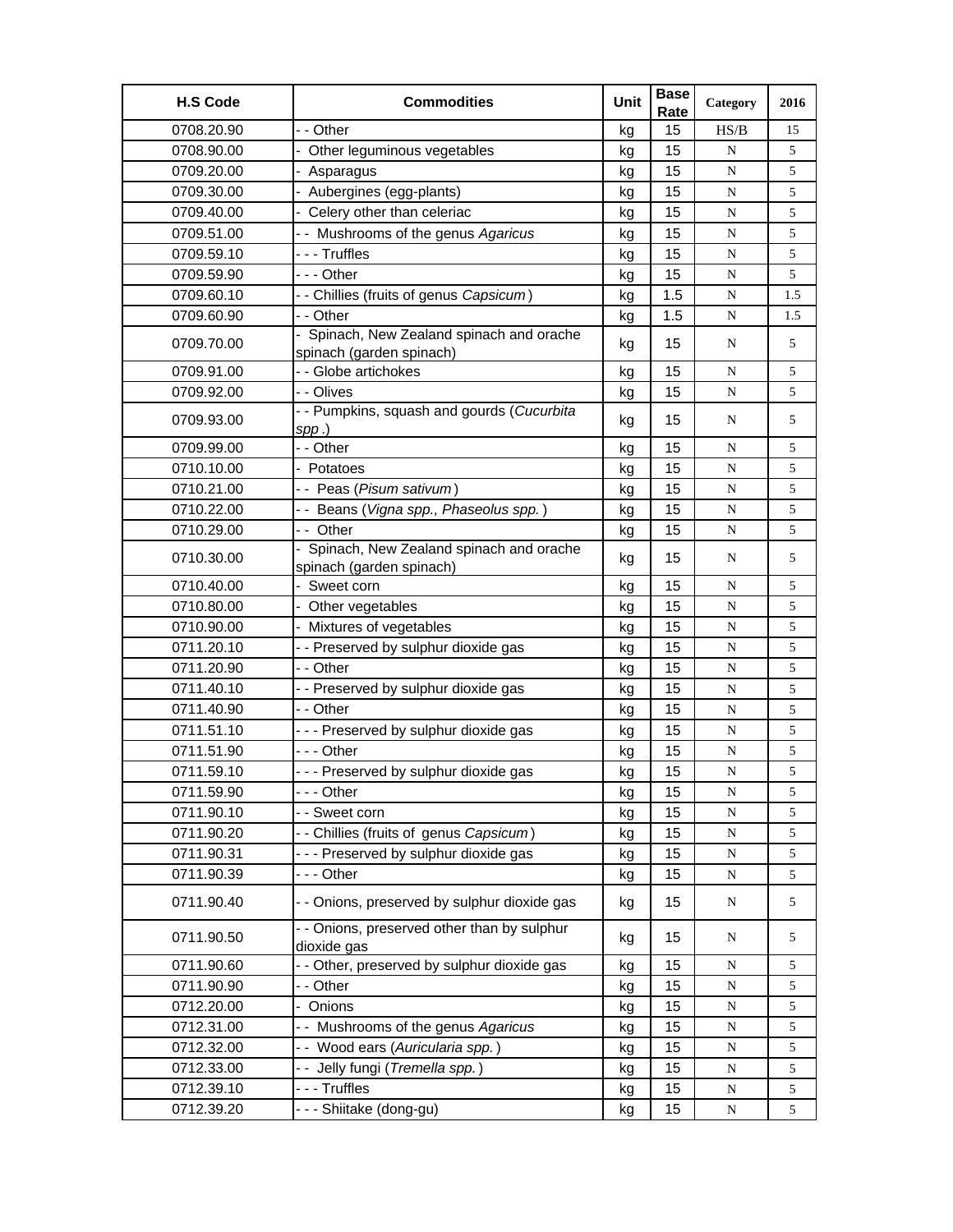| <b>H.S Code</b> | <b>Commodities</b>              | Unit | <b>Base</b><br>Rate | Category  | 2016             |
|-----------------|---------------------------------|------|---------------------|-----------|------------------|
| 0712.39.90      | --- Other                       | kg   | 15                  | N         | 5                |
| 0712.90.10      | - - Garlic                      | kg   | 15                  | N         | 5                |
| 0712.90.90      | - - Other                       | kg   | 15                  | ${\bf N}$ | 5                |
| 0713.10.10      | - - Suitable for sowing         | kg   | zero                | ${\bf N}$ | $\boldsymbol{0}$ |
| 0713.10.90      | - - Other                       | kg   | zero                | N         | $\overline{0}$   |
| 0713.20.10      | - - Suitable for sowing         | kg   | zero                | N         | 0                |
| 0713.20.90      | - - Other                       | kg   | zero                | N         | $\overline{0}$   |
| 0713.31.10      | --- Suitable for sowing         | kg   | zero                | ${\bf N}$ | 0                |
| 0713.31.90      | - - - Other                     | kg   | zero                | ${\bf N}$ | $\boldsymbol{0}$ |
| 0713.32.10      | --- Suitable for sowing         | kg   | zero                | ${\bf N}$ | $\overline{0}$   |
| 0713.32.90      | - - - Other                     | kg   | zero                | N         | 0                |
| 0713.33.10      | --- Suitable for sowing         | kg   | zero                | ${\bf N}$ | $\overline{0}$   |
| 0713.33.90      | -  - - Other                    | kg   | zero                | ${\bf N}$ | $\boldsymbol{0}$ |
| 0713.34.10      | --- Suitable for sowing         | kg   | zero                | N         | $\boldsymbol{0}$ |
| 0713.34.90      | --- Other                       | kg   | zero                | N         | $\overline{0}$   |
| 0713.35.10      | --- Suitable for sowing         | kg   | zero                | ${\bf N}$ | $\overline{0}$   |
| 0713.35.90      | --- Other                       | kg   | zero                | ${\bf N}$ | $\boldsymbol{0}$ |
| 0713.39.10      | --- Suitable for sowing         | kg   | zero                | ${\bf N}$ | $\boldsymbol{0}$ |
| 0713.39.90      | --- Other                       | kg   | zero                | N         | $\boldsymbol{0}$ |
| 0713.40.10      | - - Suitable for sowing         | kg   | zero                | ${\bf N}$ | 0                |
| 0713.40.90      | - - Other                       | kg   | zero                | N         | 0                |
| 0713.50.10      | - - Suitable for sowing         | kg   | zero                | ${\bf N}$ | $\boldsymbol{0}$ |
| 0713.50.90      | - - Other                       | kg   | zero                | N         | $\overline{0}$   |
| 0713.60.00      | - Pigeon peas (Cajanus cajan)   | kg   | zero                | N         | $\overline{0}$   |
| 0713.90.10      | - - Suitable for sowing         | kg   | zero                | N         | 0                |
| 0713.90.90      | - - Other                       | kg   | zero                | N         | $\boldsymbol{0}$ |
| 0714.10.11      | - - - Dried chips               | kg   | 15                  | ${\bf N}$ | 5                |
| 0714.10.19      | --- Other                       | kg   | 15                  | ${\bf N}$ | 5                |
| 0714.10.91      | --- Frozen                      | kg   | 15                  | ${\bf N}$ | 5                |
| 0714.10.99      | --- Other                       | kg   | 15                  | N         | 5                |
| 0714.20.10      | - - Frozen                      | kg   | 15                  | N         | 5                |
| 0714.20.90      | - - Other                       | kg   | 15                  | ${\bf N}$ | 5                |
| 0714.30.10      | - - Frozen                      | kg   | 15                  | N         | 5                |
| 0714.30.90      | - - Other                       | kg   | 15                  | N         | 5                |
| 0714.40.10      | - - Frozen                      | kg   | 15                  | ${\bf N}$ | 5                |
| 0714.40.90      | - - Other                       | kg   | 15                  | ${\bf N}$ | 5                |
| 0714.50.10      | - - Frozen                      | kg   | 15                  | ${\bf N}$ | 5                |
| 0714.50.90      | - - Other                       | kg   | 15                  | ${\bf N}$ | 5                |
| 0714.90.11      | --- Frozen                      | kg   | $\mathbf{1}$        | N         | 1                |
| 0714.90.19      | - - - Other                     | kg   | 1                   | N         | 1                |
| 0714.90.91      | - - - Frozen                    | kg   | 15                  | N         | 5                |
| 0714.90.99      | - - - Other                     | kg   | 15                  | N         | 5                |
| 0801.11.00      | -- Desiccated                   | kg   | $\mathbf 1$         | N         | $\mathbf{1}$     |
| 0801.12.00      | --In the inner shell (endocarp) | kg   | $\mathbf{1}$        | N         | $\mathbf{1}$     |
| 0801.19.00      | -- Other                        | kg   | 1                   | ${\bf N}$ | $\mathbf{1}$     |
| 0801.21.00      | -- In shell                     | kg   | 15                  | N         | 5                |
| 0801.22.00      | -- Shelled                      | kg   | 15                  | N         | 5                |
| 0801.31.00      | -- In shell                     | kg   | 15                  | ${\bf N}$ | 5                |
| 0801.32.00      | -- Shelled                      | kg   | 15                  | N         | 5                |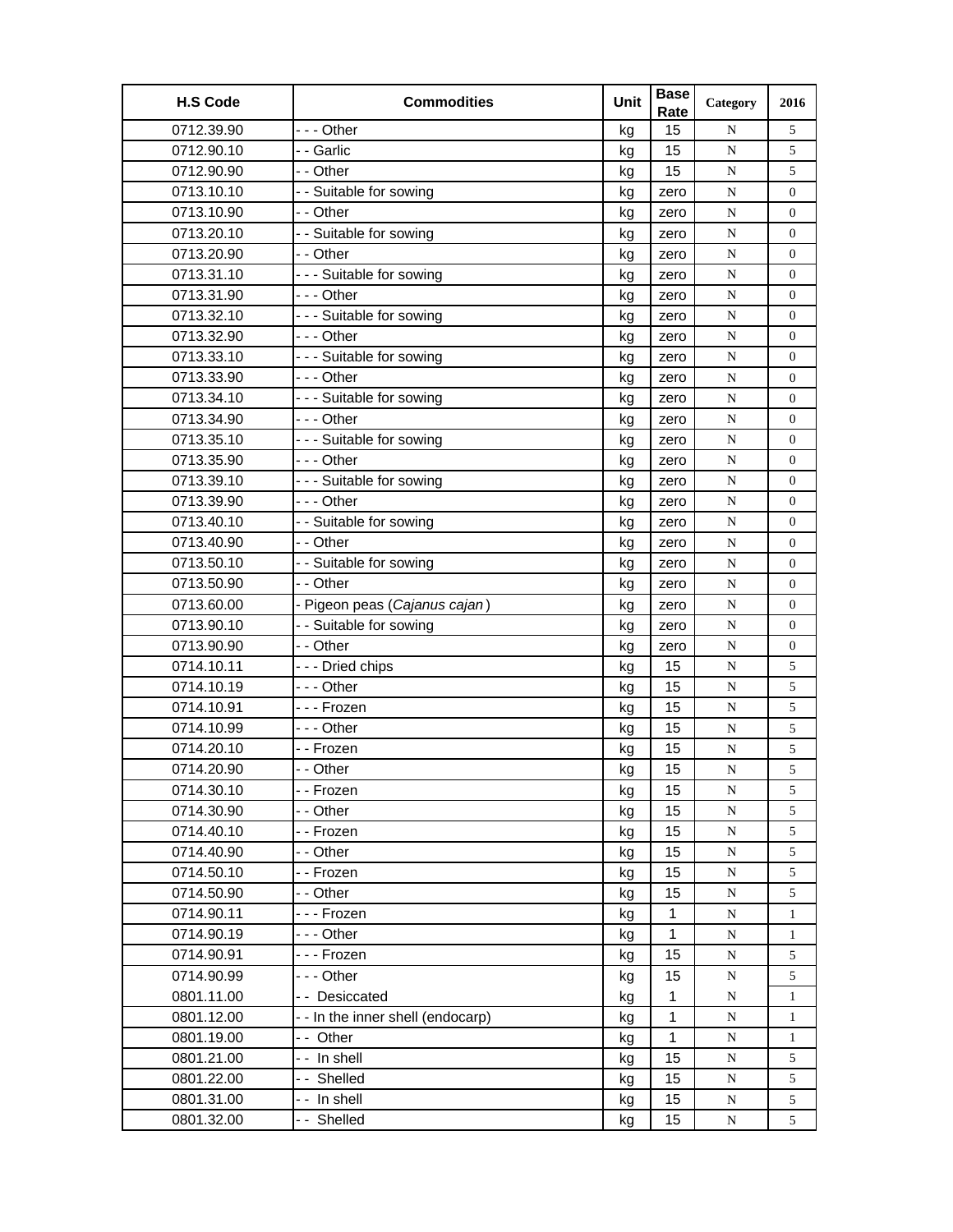| <b>H.S Code</b> | <b>Commodities</b>                                                                                      | Unit | <b>Base</b><br>Rate | Category  | 2016 |
|-----------------|---------------------------------------------------------------------------------------------------------|------|---------------------|-----------|------|
| 0802.11.00      | -- In shell                                                                                             | kg   | 15                  | N         | 5    |
| 0802.12.00      | -- Shelled                                                                                              | kg   | 15                  | ${\bf N}$ | 5    |
| 0802.21.00      | - - In shell                                                                                            | kg   | 15                  | N         | 5    |
| 0802.22.00      | -- Shelled                                                                                              | kg   | 15                  | N         | 5    |
| 0802.31.00      | -- In shell                                                                                             | kg   | 15                  | ${\bf N}$ | 5    |
| 0802.32.00      | -- Shelled                                                                                              | kg   | 15                  | N         | 5    |
| 0802.41.00      | - - In shell                                                                                            | kg   | 15                  | ${\bf N}$ | 5    |
| 0802.42.00      | - - Shelled                                                                                             | kg   | 15                  | N         | 5    |
| 0802.51.00      | - - In shell                                                                                            | kg   | 15                  | N         | 5    |
| 0802.52.00      | - - Shelled                                                                                             | kg   | 15                  | N         | 5    |
| 0802.61.00      | - - In shell                                                                                            | kg   | 15                  | N         | 5    |
| 0802.62.00      | - - Shelled                                                                                             | kg   | 15                  | ${\bf N}$ | 5    |
| 0802.70.00      | - Kola nuts (Cola spp.)                                                                                 | kg   | 15                  | N         | 5    |
| 0802.80.00      | Areca nuts                                                                                              | kg   | 10                  | N         | 5    |
| 0802.90.00      | Other<br>÷.                                                                                             | kg   | 15                  | ${\bf N}$ | 5    |
| 0803.10.00      | - Plantains                                                                                             | kg   | 15                  | ${\bf N}$ | 5    |
| 0803.90.00      | Other                                                                                                   | kg   | 15                  | ${\bf N}$ | 5    |
| 0804.10.00      | Dates                                                                                                   | kg   | 15                  | N         | 5    |
| 0804.20.00      | Figs                                                                                                    | kg   | 15                  | N         | 5    |
| 0804.30.00      | Pineapples                                                                                              | kg   | 15                  | N         | 5    |
| 0804.40.00      | Avocados                                                                                                | kg   | 15                  | N         | 5    |
| 0804.50.10      | - - Guavas                                                                                              | kg   | 15                  | ${\bf N}$ | 5    |
| 0804.50.20      | -- Mangoes                                                                                              | kg   | 15                  | ${\bf N}$ | 5    |
| 0804.50.30      | -- Mangosteens                                                                                          | kg   | 15                  | ${\bf N}$ | 5    |
| 0805.10.10      | - - Fresh                                                                                               | kg   | 15                  | ${\bf N}$ | 5    |
| 0805.10.20      | - - Dried                                                                                               | kg   | 15                  | N         | 5    |
| 0805.20.00      | - Mandarins (including tangerines and<br>satsumas); clementines, wilkings and similar<br>citrus hybrids | kg   | 15                  | N         | 5    |
| 0805.40.00      | - Grapefruit, including pomelos                                                                         | kg   | 15                  | N         | 5    |
| 0805.50.00      | - Lemons (Citrus limon, Citrus limonum) and<br>limes (Citrus aurantifolia, Citrus latifolia)            | kg   | 15                  | N         | 5    |
| 0805.90.00      | - Other                                                                                                 | kg   | 15                  | ${\bf N}$ | 5    |
| 0806.10.00      | Fresh                                                                                                   | kg   | 15                  | ${\bf N}$ | 5    |
| 0806.20.00      | - Dried                                                                                                 | kg   | 15                  | ${\bf N}$ | 5    |
| 0807.11.00      | -- Watermelons                                                                                          | kg   | 15                  | ${\bf N}$ | 5    |
| 0807.19.00      | -- Other                                                                                                | kg   | 15                  | ${\bf N}$ | 5    |
| 0807.20.10      | - - Mardi backcross solo (betik solo)                                                                   | kg   | 15                  | ${\bf N}$ | 5    |
| 0807.20.90      | - - Other                                                                                               | kg   | 15                  | ${\bf N}$ | 5    |
| 0808.10.00      | Apples                                                                                                  | kg   | 15                  | ${\bf N}$ | 5    |
| 0808.30.00      | - Pears                                                                                                 | kg   | 15                  | ${\bf N}$ | 5    |
| 0808.40.00      | - Quinces                                                                                               | kg   | 15                  | ${\bf N}$ | 5    |
| 0809.10.00      | Apricots                                                                                                | kg   | 15                  | ${\bf N}$ | 5    |
| 0809.21.00      | - - Sour cherries (Prunus cerasus)                                                                      | kg   | 15                  | ${\bf N}$ | 5    |
| 0809.29.00      | - - Other                                                                                               | kg   | 15                  | ${\bf N}$ | 5    |
| 0809.30.00      | - Peaches, including nectarines                                                                         | kg   | 15                  | ${\bf N}$ | 5    |
| 0809.40.10      | - - Plums                                                                                               | kg   | 15                  | ${\bf N}$ | 5    |
| 0809.40.20      | - - Sloes                                                                                               | kg   | 15                  | ${\bf N}$ | 5    |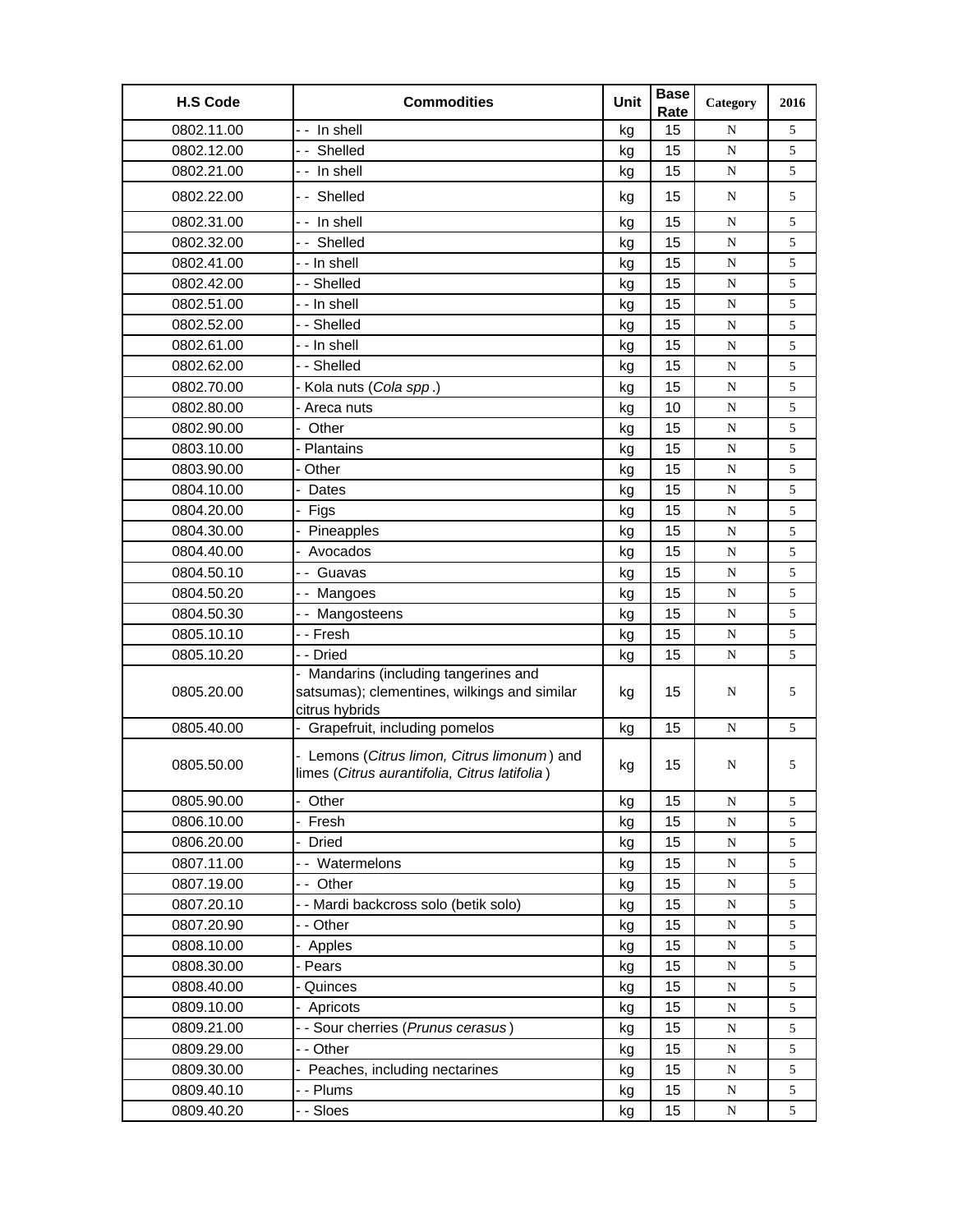| <b>H.S Code</b> | <b>Commodities</b>                                                                                                                                                              | Unit | <b>Base</b><br>Rate | Category    | 2016 |
|-----------------|---------------------------------------------------------------------------------------------------------------------------------------------------------------------------------|------|---------------------|-------------|------|
| 0810.10.00      | Strawberries                                                                                                                                                                    | kg   | 15                  | N           | 5    |
| 0810.20.00      | Raspberries, blackberries, mulberries and<br>loganberries                                                                                                                       | kg   | 15                  | N           | 5    |
| 0810.30.00      | - Black, white or red currants and gooseberries                                                                                                                                 | kg   | 15                  | N           | 5    |
| 0810.40.00      | - Cranberries, bilberries and other fruits of the<br>genus Vaccinium                                                                                                            | kg   | 15                  | N           | 5    |
| 0810.50.00      | Kiwifruit                                                                                                                                                                       | kg   | 15                  | N           | 5    |
| 0810.60.00      | - Durians                                                                                                                                                                       | kg   | 15                  | N           | 5    |
| 0810.70.00      | - Persimmons                                                                                                                                                                    | kg   | 15                  | N           | 5    |
| 0810.90.10      | -- Longans (including mata kucing)                                                                                                                                              | kg   | 15                  | N           | 5    |
| 0810.90.20      | -- Lychees                                                                                                                                                                      | kg   | 15                  | ${\bf N}$   | 5    |
| 0810.90.30      | - - Rambutan                                                                                                                                                                    | kg   | 15                  | N           | 5    |
| 0810.90.40      | - - Langsat; starfruit                                                                                                                                                          | kg   | 15                  | N           | 5    |
| 0810.90.50      | -- Jackfruit (cempedak and nangka)                                                                                                                                              | kg   | 15                  | ${\bf N}$   | 5    |
| 0810.90.60      | - - Tamarinds                                                                                                                                                                   | kg   | 15                  | N           | 5    |
| 0810.90.91      | --- Salacca (snake fruit)                                                                                                                                                       | kg   | 15                  | ${\bf N}$   | 5    |
| 0810.90.92      | - - - Dragon fruit                                                                                                                                                              | kg   | 15                  | ${\bf N}$   | 5    |
| 0810.90.93      | - - - Sapodilla (ciku fruit)                                                                                                                                                    | kg   | 15                  | $\mathbf N$ | 5    |
| 0810.90.99      | --- Other                                                                                                                                                                       | kg   | 15                  | N           | 5    |
| 0811.10.00      | <b>Strawberries</b>                                                                                                                                                             | kg   | 15                  | N           | 5    |
| 0811.20.00      | - Raspberries, blackberries, mulberries,<br>loganberries, black, white or red currants and<br>gooseberries                                                                      | kg   | 15                  | N           | 5    |
| 0811.90.00      | - Other                                                                                                                                                                         | kg   | 15                  | N           | 5    |
| 0812.10.00      | Cherries                                                                                                                                                                        | kg   | 15                  | ${\bf N}$   | 5    |
| 0812.90.10      | - - Strawberries                                                                                                                                                                | kg   | 15                  | N           | 5    |
| 0812.90.90      | - - Other                                                                                                                                                                       | kg   | 15                  | N           | 5    |
| 0813.10.00      | Apricots                                                                                                                                                                        | kg   | 15                  | N           | 5    |
| 0813.20.00      | Prunes                                                                                                                                                                          | kg   | 15                  | N           | 5    |
| 0813.30.00      | - Apples                                                                                                                                                                        | kg   | 15                  | ${\bf N}$   | 5    |
| 0813.40.10      | --Longans                                                                                                                                                                       | kg   | 15                  | N           | 5    |
| 0813.40.20      | - - Tamarinds                                                                                                                                                                   | kg   | 15                  | ${\bf N}$   | 5    |
| 0813.40.90      | Other                                                                                                                                                                           | kg   | 15                  | ${\bf N}$   | 5    |
| 0813.50.10      | - - Of which cashew nuts or Brazil nuts<br>predominate by weight                                                                                                                | kg   | 15                  | N           | 5    |
| 0813.50.20      | - - Of which other nuts predominate by weight                                                                                                                                   | kg   | 15                  | ${\bf N}$   | 5    |
| 0813.50.30      | - - Of which dates predominate by weight                                                                                                                                        | kg   | 15                  | N           | 5    |
| 0813.50.40      | - - Of which avocados or oranges or mandarins<br>(including tangerines and satsumas)<br>predominate by weight                                                                   | kg   | 15                  | N           | 5    |
| 0813.50.90      | - - Other                                                                                                                                                                       | kg   | 15                  | ${\bf N}$   | 5    |
| 0814.00.00      | Peel of citrus fruit or melons (including<br>watermelons), fresh, frozen, dried or<br>provisionally preserved in brine, in sulphur<br>water or in other preservative solutions. | kg   | 15                  | N           | 5    |
| 0901.11.10      | --- Arabica WIB or Robusta OIB                                                                                                                                                  | kg   | 5                   | SL          | 5    |
| 0901.11.90      | - - - Other                                                                                                                                                                     | kg   | 5                   | <b>SL</b>   | 5    |
| 0901.12.10      | --- Arabica WIB or Robusta OIB                                                                                                                                                  | kg   | 5                   | $\rm SL$    | 5    |
| 0901.12.90      | --- Other                                                                                                                                                                       | kg   | 5                   | $\rm SL$    | 5    |
| 0901.21.10      | --- Unground                                                                                                                                                                    | kg   | 10                  | N           | 5    |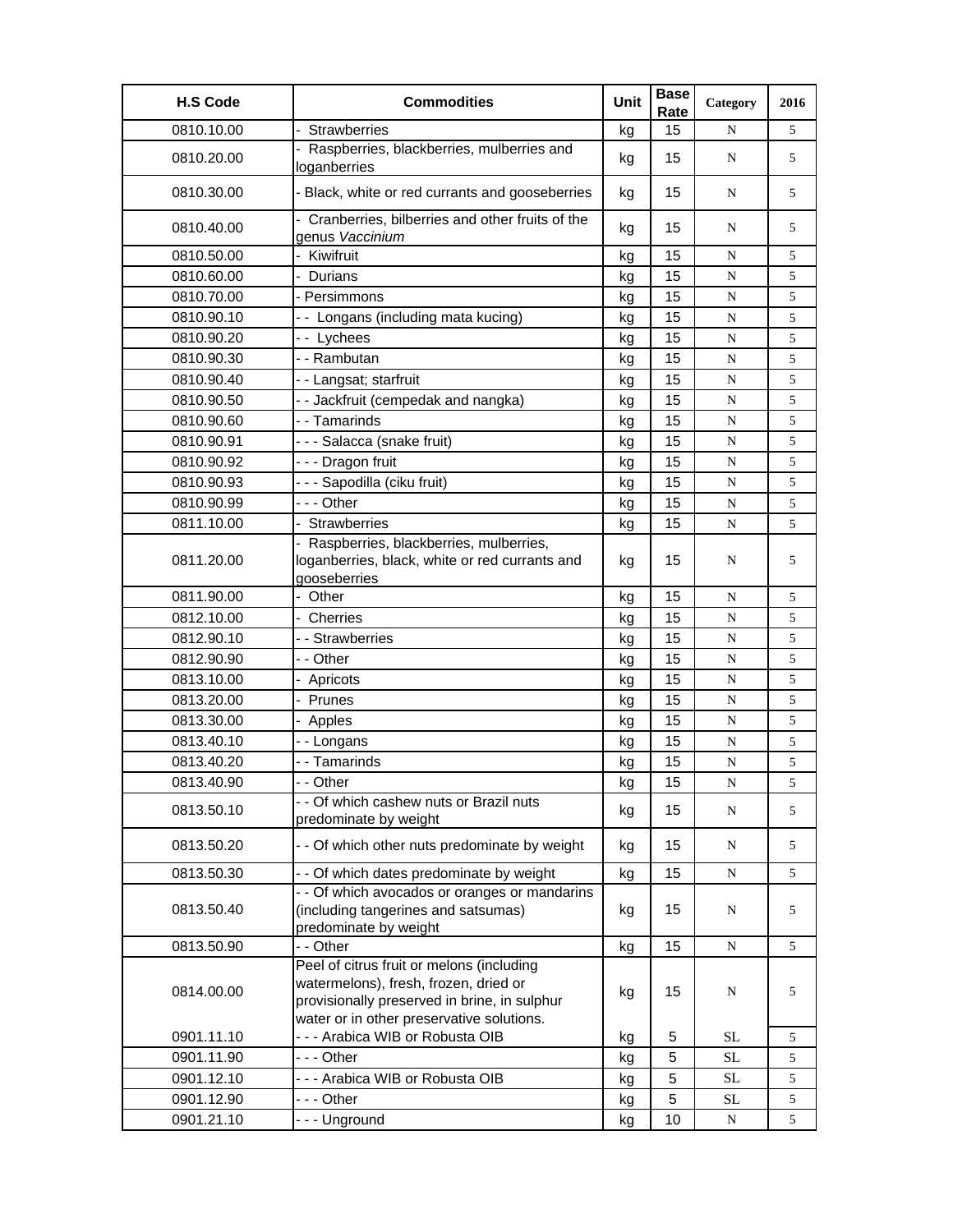| --- Ground<br>0901.21.20<br>10<br>5<br>N<br>kg<br>10<br>5<br>0901.22.10<br>--- Unground<br>${\bf N}$<br>kg<br>--- Ground<br>0901.22.20<br>10<br>N<br>5<br>kg<br>0901.90.10<br>- - Coffee husks and skins<br>15<br>N<br>5<br>kg<br>5<br>0901.90.20<br>- - Coffee substitutes containing coffee<br>15<br>N<br>kg<br>0902.10.10<br>15<br>- - Leaves<br>HS/B<br>15<br>kg<br>0902.10.90<br>- - Other<br>15<br>HS/B<br>kg<br>15<br>15<br>0902.20.10<br>- - Leaves<br>HS/B<br>15<br>kg<br>0902.20.90<br>- - Other<br>15<br>HS/B<br>15<br>kg<br>0902.30.10<br>15<br>5<br>- - Leaves<br>N<br>kg<br>5<br>0902.30.90<br>- - Other<br>15<br>${\bf N}$<br>kg<br>0902.40.10<br>15<br>- - Leaves<br>5<br>${\bf N}$<br>kg<br>0902.40.90<br>- - Other<br>15<br>N<br>5<br>kg<br>0903.00.00<br>Maté.<br>15<br>5<br>N<br>kg<br>3<br>--- White<br>0904.11.10<br>3<br>N<br>kg<br>3<br>0904.11.20<br>--- Black<br>N<br>3<br>kg<br>3<br>0904.11.90<br>--- Other<br>3<br>${\bf N}$<br>kg<br>3<br>0904.12.10<br>- - - White<br>3<br>${\bf N}$<br>kg<br>0904.12.20<br>--- Black<br>3<br>${\bf N}$<br>3<br>kg<br>3<br>0904.12.90<br>3<br>- - - Other<br>N<br>kg<br>0904.21.10<br>1.5<br>- - - Chillies (Fruits of the genus Capsicum)<br>N<br>1.5<br>kg<br>1.5<br>0904.21.90<br>--- Other<br>1.5<br>N<br>kg<br>0904.22.10<br>- - - Chillies (Fruits of the genus Capsicum)<br>1.5<br>kg<br>N<br>1.5<br>0904.22.90<br>--- Other<br>1.5<br>N<br>1.5<br>kg<br>3<br>0905.10.00<br>- Neither crushed nor ground<br>3<br>N<br>kg<br>3<br>0905.20.00<br>- Crushed or ground<br>3<br>N<br>kg<br>- - Cinnamon (Cinnamomum zeylanicum<br>0906.11.00<br>3<br>kg<br>3<br>N<br>Blume)<br>0906.19.00<br>- - Other<br>3<br>3<br>kg<br>N<br>0906.20.00<br>- Crushed or ground<br>3<br>${\bf N}$<br>3<br>kg<br>3<br>0907.10.00<br>- Neither crushed nor ground<br>3<br>${\bf N}$<br>kg<br>- Crushed or ground<br>3<br>0907.20.00<br>${\bf N}$<br>3<br>kg<br>- - Neither crushed nor ground<br>3<br>0908.11.00<br>3<br>${\bf N}$<br>kg<br>3<br>0908.12.00<br>-- Crushed or ground<br>${\bf N}$<br>3<br>kg<br>- - Neither crushed nor ground<br>0908.21.00<br>3<br>${\bf N}$<br>3<br>kg<br>- - Crushed or ground<br>3<br>0908.22.00<br>${\bf N}$<br>3<br>kg<br>3<br>- - Neither crushed nor ground<br>0908.31.00<br>${\bf N}$<br>3<br>kg<br>3<br>0908.32.00<br>-- Crushed or ground<br>3<br>${\bf N}$<br>kg<br>0909.21.00<br>-- Neither crushed nor ground<br>1.5<br>${\bf N}$<br>1.5<br>kg<br>0909.22.00<br>- - Crushed or ground<br>1.5<br>${\bf N}$<br>kg<br>1.5<br>- - Neither crushed nor ground<br>0909.31.00<br>1.5<br>kg<br>${\bf N}$<br>1.5<br>0909.32.00<br>- - Crushed or ground<br>1.5<br>${\bf N}$<br>1.5<br>kg<br>0909.61.10<br>--- Of anise<br>1.5<br>${\bf N}$<br>1.5<br>kg<br>0909.61.20<br>--- Of badian<br>1.5<br>${\bf N}$<br>1.5<br>kg<br>0909.61.30<br>--- Of caraway<br>1.5<br>kg<br>N<br>1.5<br>0909.61.90<br>--- Other<br>1.5<br>${\bf N}$<br>1.5<br>kg | <b>H.S Code</b> | <b>Commodities</b> | Unit | <b>Base</b><br>Rate | Category  | 2016 |
|-----------------------------------------------------------------------------------------------------------------------------------------------------------------------------------------------------------------------------------------------------------------------------------------------------------------------------------------------------------------------------------------------------------------------------------------------------------------------------------------------------------------------------------------------------------------------------------------------------------------------------------------------------------------------------------------------------------------------------------------------------------------------------------------------------------------------------------------------------------------------------------------------------------------------------------------------------------------------------------------------------------------------------------------------------------------------------------------------------------------------------------------------------------------------------------------------------------------------------------------------------------------------------------------------------------------------------------------------------------------------------------------------------------------------------------------------------------------------------------------------------------------------------------------------------------------------------------------------------------------------------------------------------------------------------------------------------------------------------------------------------------------------------------------------------------------------------------------------------------------------------------------------------------------------------------------------------------------------------------------------------------------------------------------------------------------------------------------------------------------------------------------------------------------------------------------------------------------------------------------------------------------------------------------------------------------------------------------------------------------------------------------------------------------------------------------------------------------------------------------------------------------------------------------------------------------------------------------------------------------------------------------------------------------------------------------------------------------------------------------------------------------------------------------------------------------------------------------------------------------------------------------------------------------------------------|-----------------|--------------------|------|---------------------|-----------|------|
|                                                                                                                                                                                                                                                                                                                                                                                                                                                                                                                                                                                                                                                                                                                                                                                                                                                                                                                                                                                                                                                                                                                                                                                                                                                                                                                                                                                                                                                                                                                                                                                                                                                                                                                                                                                                                                                                                                                                                                                                                                                                                                                                                                                                                                                                                                                                                                                                                                                                                                                                                                                                                                                                                                                                                                                                                                                                                                                                   |                 |                    |      |                     |           |      |
|                                                                                                                                                                                                                                                                                                                                                                                                                                                                                                                                                                                                                                                                                                                                                                                                                                                                                                                                                                                                                                                                                                                                                                                                                                                                                                                                                                                                                                                                                                                                                                                                                                                                                                                                                                                                                                                                                                                                                                                                                                                                                                                                                                                                                                                                                                                                                                                                                                                                                                                                                                                                                                                                                                                                                                                                                                                                                                                                   |                 |                    |      |                     |           |      |
|                                                                                                                                                                                                                                                                                                                                                                                                                                                                                                                                                                                                                                                                                                                                                                                                                                                                                                                                                                                                                                                                                                                                                                                                                                                                                                                                                                                                                                                                                                                                                                                                                                                                                                                                                                                                                                                                                                                                                                                                                                                                                                                                                                                                                                                                                                                                                                                                                                                                                                                                                                                                                                                                                                                                                                                                                                                                                                                                   |                 |                    |      |                     |           |      |
|                                                                                                                                                                                                                                                                                                                                                                                                                                                                                                                                                                                                                                                                                                                                                                                                                                                                                                                                                                                                                                                                                                                                                                                                                                                                                                                                                                                                                                                                                                                                                                                                                                                                                                                                                                                                                                                                                                                                                                                                                                                                                                                                                                                                                                                                                                                                                                                                                                                                                                                                                                                                                                                                                                                                                                                                                                                                                                                                   |                 |                    |      |                     |           |      |
|                                                                                                                                                                                                                                                                                                                                                                                                                                                                                                                                                                                                                                                                                                                                                                                                                                                                                                                                                                                                                                                                                                                                                                                                                                                                                                                                                                                                                                                                                                                                                                                                                                                                                                                                                                                                                                                                                                                                                                                                                                                                                                                                                                                                                                                                                                                                                                                                                                                                                                                                                                                                                                                                                                                                                                                                                                                                                                                                   |                 |                    |      |                     |           |      |
|                                                                                                                                                                                                                                                                                                                                                                                                                                                                                                                                                                                                                                                                                                                                                                                                                                                                                                                                                                                                                                                                                                                                                                                                                                                                                                                                                                                                                                                                                                                                                                                                                                                                                                                                                                                                                                                                                                                                                                                                                                                                                                                                                                                                                                                                                                                                                                                                                                                                                                                                                                                                                                                                                                                                                                                                                                                                                                                                   |                 |                    |      |                     |           |      |
|                                                                                                                                                                                                                                                                                                                                                                                                                                                                                                                                                                                                                                                                                                                                                                                                                                                                                                                                                                                                                                                                                                                                                                                                                                                                                                                                                                                                                                                                                                                                                                                                                                                                                                                                                                                                                                                                                                                                                                                                                                                                                                                                                                                                                                                                                                                                                                                                                                                                                                                                                                                                                                                                                                                                                                                                                                                                                                                                   |                 |                    |      |                     |           |      |
|                                                                                                                                                                                                                                                                                                                                                                                                                                                                                                                                                                                                                                                                                                                                                                                                                                                                                                                                                                                                                                                                                                                                                                                                                                                                                                                                                                                                                                                                                                                                                                                                                                                                                                                                                                                                                                                                                                                                                                                                                                                                                                                                                                                                                                                                                                                                                                                                                                                                                                                                                                                                                                                                                                                                                                                                                                                                                                                                   |                 |                    |      |                     |           |      |
|                                                                                                                                                                                                                                                                                                                                                                                                                                                                                                                                                                                                                                                                                                                                                                                                                                                                                                                                                                                                                                                                                                                                                                                                                                                                                                                                                                                                                                                                                                                                                                                                                                                                                                                                                                                                                                                                                                                                                                                                                                                                                                                                                                                                                                                                                                                                                                                                                                                                                                                                                                                                                                                                                                                                                                                                                                                                                                                                   |                 |                    |      |                     |           |      |
|                                                                                                                                                                                                                                                                                                                                                                                                                                                                                                                                                                                                                                                                                                                                                                                                                                                                                                                                                                                                                                                                                                                                                                                                                                                                                                                                                                                                                                                                                                                                                                                                                                                                                                                                                                                                                                                                                                                                                                                                                                                                                                                                                                                                                                                                                                                                                                                                                                                                                                                                                                                                                                                                                                                                                                                                                                                                                                                                   |                 |                    |      |                     |           |      |
|                                                                                                                                                                                                                                                                                                                                                                                                                                                                                                                                                                                                                                                                                                                                                                                                                                                                                                                                                                                                                                                                                                                                                                                                                                                                                                                                                                                                                                                                                                                                                                                                                                                                                                                                                                                                                                                                                                                                                                                                                                                                                                                                                                                                                                                                                                                                                                                                                                                                                                                                                                                                                                                                                                                                                                                                                                                                                                                                   |                 |                    |      |                     |           |      |
|                                                                                                                                                                                                                                                                                                                                                                                                                                                                                                                                                                                                                                                                                                                                                                                                                                                                                                                                                                                                                                                                                                                                                                                                                                                                                                                                                                                                                                                                                                                                                                                                                                                                                                                                                                                                                                                                                                                                                                                                                                                                                                                                                                                                                                                                                                                                                                                                                                                                                                                                                                                                                                                                                                                                                                                                                                                                                                                                   |                 |                    |      |                     |           |      |
|                                                                                                                                                                                                                                                                                                                                                                                                                                                                                                                                                                                                                                                                                                                                                                                                                                                                                                                                                                                                                                                                                                                                                                                                                                                                                                                                                                                                                                                                                                                                                                                                                                                                                                                                                                                                                                                                                                                                                                                                                                                                                                                                                                                                                                                                                                                                                                                                                                                                                                                                                                                                                                                                                                                                                                                                                                                                                                                                   |                 |                    |      |                     |           |      |
|                                                                                                                                                                                                                                                                                                                                                                                                                                                                                                                                                                                                                                                                                                                                                                                                                                                                                                                                                                                                                                                                                                                                                                                                                                                                                                                                                                                                                                                                                                                                                                                                                                                                                                                                                                                                                                                                                                                                                                                                                                                                                                                                                                                                                                                                                                                                                                                                                                                                                                                                                                                                                                                                                                                                                                                                                                                                                                                                   |                 |                    |      |                     |           |      |
|                                                                                                                                                                                                                                                                                                                                                                                                                                                                                                                                                                                                                                                                                                                                                                                                                                                                                                                                                                                                                                                                                                                                                                                                                                                                                                                                                                                                                                                                                                                                                                                                                                                                                                                                                                                                                                                                                                                                                                                                                                                                                                                                                                                                                                                                                                                                                                                                                                                                                                                                                                                                                                                                                                                                                                                                                                                                                                                                   |                 |                    |      |                     |           |      |
|                                                                                                                                                                                                                                                                                                                                                                                                                                                                                                                                                                                                                                                                                                                                                                                                                                                                                                                                                                                                                                                                                                                                                                                                                                                                                                                                                                                                                                                                                                                                                                                                                                                                                                                                                                                                                                                                                                                                                                                                                                                                                                                                                                                                                                                                                                                                                                                                                                                                                                                                                                                                                                                                                                                                                                                                                                                                                                                                   |                 |                    |      |                     |           |      |
|                                                                                                                                                                                                                                                                                                                                                                                                                                                                                                                                                                                                                                                                                                                                                                                                                                                                                                                                                                                                                                                                                                                                                                                                                                                                                                                                                                                                                                                                                                                                                                                                                                                                                                                                                                                                                                                                                                                                                                                                                                                                                                                                                                                                                                                                                                                                                                                                                                                                                                                                                                                                                                                                                                                                                                                                                                                                                                                                   |                 |                    |      |                     |           |      |
|                                                                                                                                                                                                                                                                                                                                                                                                                                                                                                                                                                                                                                                                                                                                                                                                                                                                                                                                                                                                                                                                                                                                                                                                                                                                                                                                                                                                                                                                                                                                                                                                                                                                                                                                                                                                                                                                                                                                                                                                                                                                                                                                                                                                                                                                                                                                                                                                                                                                                                                                                                                                                                                                                                                                                                                                                                                                                                                                   |                 |                    |      |                     |           |      |
|                                                                                                                                                                                                                                                                                                                                                                                                                                                                                                                                                                                                                                                                                                                                                                                                                                                                                                                                                                                                                                                                                                                                                                                                                                                                                                                                                                                                                                                                                                                                                                                                                                                                                                                                                                                                                                                                                                                                                                                                                                                                                                                                                                                                                                                                                                                                                                                                                                                                                                                                                                                                                                                                                                                                                                                                                                                                                                                                   |                 |                    |      |                     |           |      |
|                                                                                                                                                                                                                                                                                                                                                                                                                                                                                                                                                                                                                                                                                                                                                                                                                                                                                                                                                                                                                                                                                                                                                                                                                                                                                                                                                                                                                                                                                                                                                                                                                                                                                                                                                                                                                                                                                                                                                                                                                                                                                                                                                                                                                                                                                                                                                                                                                                                                                                                                                                                                                                                                                                                                                                                                                                                                                                                                   |                 |                    |      |                     |           |      |
|                                                                                                                                                                                                                                                                                                                                                                                                                                                                                                                                                                                                                                                                                                                                                                                                                                                                                                                                                                                                                                                                                                                                                                                                                                                                                                                                                                                                                                                                                                                                                                                                                                                                                                                                                                                                                                                                                                                                                                                                                                                                                                                                                                                                                                                                                                                                                                                                                                                                                                                                                                                                                                                                                                                                                                                                                                                                                                                                   |                 |                    |      |                     |           |      |
|                                                                                                                                                                                                                                                                                                                                                                                                                                                                                                                                                                                                                                                                                                                                                                                                                                                                                                                                                                                                                                                                                                                                                                                                                                                                                                                                                                                                                                                                                                                                                                                                                                                                                                                                                                                                                                                                                                                                                                                                                                                                                                                                                                                                                                                                                                                                                                                                                                                                                                                                                                                                                                                                                                                                                                                                                                                                                                                                   |                 |                    |      |                     |           |      |
|                                                                                                                                                                                                                                                                                                                                                                                                                                                                                                                                                                                                                                                                                                                                                                                                                                                                                                                                                                                                                                                                                                                                                                                                                                                                                                                                                                                                                                                                                                                                                                                                                                                                                                                                                                                                                                                                                                                                                                                                                                                                                                                                                                                                                                                                                                                                                                                                                                                                                                                                                                                                                                                                                                                                                                                                                                                                                                                                   |                 |                    |      |                     |           |      |
|                                                                                                                                                                                                                                                                                                                                                                                                                                                                                                                                                                                                                                                                                                                                                                                                                                                                                                                                                                                                                                                                                                                                                                                                                                                                                                                                                                                                                                                                                                                                                                                                                                                                                                                                                                                                                                                                                                                                                                                                                                                                                                                                                                                                                                                                                                                                                                                                                                                                                                                                                                                                                                                                                                                                                                                                                                                                                                                                   |                 |                    |      |                     |           |      |
|                                                                                                                                                                                                                                                                                                                                                                                                                                                                                                                                                                                                                                                                                                                                                                                                                                                                                                                                                                                                                                                                                                                                                                                                                                                                                                                                                                                                                                                                                                                                                                                                                                                                                                                                                                                                                                                                                                                                                                                                                                                                                                                                                                                                                                                                                                                                                                                                                                                                                                                                                                                                                                                                                                                                                                                                                                                                                                                                   |                 |                    |      |                     |           |      |
|                                                                                                                                                                                                                                                                                                                                                                                                                                                                                                                                                                                                                                                                                                                                                                                                                                                                                                                                                                                                                                                                                                                                                                                                                                                                                                                                                                                                                                                                                                                                                                                                                                                                                                                                                                                                                                                                                                                                                                                                                                                                                                                                                                                                                                                                                                                                                                                                                                                                                                                                                                                                                                                                                                                                                                                                                                                                                                                                   |                 |                    |      |                     |           |      |
|                                                                                                                                                                                                                                                                                                                                                                                                                                                                                                                                                                                                                                                                                                                                                                                                                                                                                                                                                                                                                                                                                                                                                                                                                                                                                                                                                                                                                                                                                                                                                                                                                                                                                                                                                                                                                                                                                                                                                                                                                                                                                                                                                                                                                                                                                                                                                                                                                                                                                                                                                                                                                                                                                                                                                                                                                                                                                                                                   |                 |                    |      |                     |           |      |
|                                                                                                                                                                                                                                                                                                                                                                                                                                                                                                                                                                                                                                                                                                                                                                                                                                                                                                                                                                                                                                                                                                                                                                                                                                                                                                                                                                                                                                                                                                                                                                                                                                                                                                                                                                                                                                                                                                                                                                                                                                                                                                                                                                                                                                                                                                                                                                                                                                                                                                                                                                                                                                                                                                                                                                                                                                                                                                                                   |                 |                    |      |                     |           |      |
|                                                                                                                                                                                                                                                                                                                                                                                                                                                                                                                                                                                                                                                                                                                                                                                                                                                                                                                                                                                                                                                                                                                                                                                                                                                                                                                                                                                                                                                                                                                                                                                                                                                                                                                                                                                                                                                                                                                                                                                                                                                                                                                                                                                                                                                                                                                                                                                                                                                                                                                                                                                                                                                                                                                                                                                                                                                                                                                                   |                 |                    |      |                     |           |      |
|                                                                                                                                                                                                                                                                                                                                                                                                                                                                                                                                                                                                                                                                                                                                                                                                                                                                                                                                                                                                                                                                                                                                                                                                                                                                                                                                                                                                                                                                                                                                                                                                                                                                                                                                                                                                                                                                                                                                                                                                                                                                                                                                                                                                                                                                                                                                                                                                                                                                                                                                                                                                                                                                                                                                                                                                                                                                                                                                   |                 |                    |      |                     |           |      |
|                                                                                                                                                                                                                                                                                                                                                                                                                                                                                                                                                                                                                                                                                                                                                                                                                                                                                                                                                                                                                                                                                                                                                                                                                                                                                                                                                                                                                                                                                                                                                                                                                                                                                                                                                                                                                                                                                                                                                                                                                                                                                                                                                                                                                                                                                                                                                                                                                                                                                                                                                                                                                                                                                                                                                                                                                                                                                                                                   |                 |                    |      |                     |           |      |
|                                                                                                                                                                                                                                                                                                                                                                                                                                                                                                                                                                                                                                                                                                                                                                                                                                                                                                                                                                                                                                                                                                                                                                                                                                                                                                                                                                                                                                                                                                                                                                                                                                                                                                                                                                                                                                                                                                                                                                                                                                                                                                                                                                                                                                                                                                                                                                                                                                                                                                                                                                                                                                                                                                                                                                                                                                                                                                                                   |                 |                    |      |                     |           |      |
|                                                                                                                                                                                                                                                                                                                                                                                                                                                                                                                                                                                                                                                                                                                                                                                                                                                                                                                                                                                                                                                                                                                                                                                                                                                                                                                                                                                                                                                                                                                                                                                                                                                                                                                                                                                                                                                                                                                                                                                                                                                                                                                                                                                                                                                                                                                                                                                                                                                                                                                                                                                                                                                                                                                                                                                                                                                                                                                                   |                 |                    |      |                     |           |      |
|                                                                                                                                                                                                                                                                                                                                                                                                                                                                                                                                                                                                                                                                                                                                                                                                                                                                                                                                                                                                                                                                                                                                                                                                                                                                                                                                                                                                                                                                                                                                                                                                                                                                                                                                                                                                                                                                                                                                                                                                                                                                                                                                                                                                                                                                                                                                                                                                                                                                                                                                                                                                                                                                                                                                                                                                                                                                                                                                   |                 |                    |      |                     |           |      |
|                                                                                                                                                                                                                                                                                                                                                                                                                                                                                                                                                                                                                                                                                                                                                                                                                                                                                                                                                                                                                                                                                                                                                                                                                                                                                                                                                                                                                                                                                                                                                                                                                                                                                                                                                                                                                                                                                                                                                                                                                                                                                                                                                                                                                                                                                                                                                                                                                                                                                                                                                                                                                                                                                                                                                                                                                                                                                                                                   |                 |                    |      |                     |           |      |
|                                                                                                                                                                                                                                                                                                                                                                                                                                                                                                                                                                                                                                                                                                                                                                                                                                                                                                                                                                                                                                                                                                                                                                                                                                                                                                                                                                                                                                                                                                                                                                                                                                                                                                                                                                                                                                                                                                                                                                                                                                                                                                                                                                                                                                                                                                                                                                                                                                                                                                                                                                                                                                                                                                                                                                                                                                                                                                                                   |                 |                    |      |                     |           |      |
|                                                                                                                                                                                                                                                                                                                                                                                                                                                                                                                                                                                                                                                                                                                                                                                                                                                                                                                                                                                                                                                                                                                                                                                                                                                                                                                                                                                                                                                                                                                                                                                                                                                                                                                                                                                                                                                                                                                                                                                                                                                                                                                                                                                                                                                                                                                                                                                                                                                                                                                                                                                                                                                                                                                                                                                                                                                                                                                                   |                 |                    |      |                     |           |      |
|                                                                                                                                                                                                                                                                                                                                                                                                                                                                                                                                                                                                                                                                                                                                                                                                                                                                                                                                                                                                                                                                                                                                                                                                                                                                                                                                                                                                                                                                                                                                                                                                                                                                                                                                                                                                                                                                                                                                                                                                                                                                                                                                                                                                                                                                                                                                                                                                                                                                                                                                                                                                                                                                                                                                                                                                                                                                                                                                   |                 |                    |      |                     |           |      |
|                                                                                                                                                                                                                                                                                                                                                                                                                                                                                                                                                                                                                                                                                                                                                                                                                                                                                                                                                                                                                                                                                                                                                                                                                                                                                                                                                                                                                                                                                                                                                                                                                                                                                                                                                                                                                                                                                                                                                                                                                                                                                                                                                                                                                                                                                                                                                                                                                                                                                                                                                                                                                                                                                                                                                                                                                                                                                                                                   |                 |                    |      |                     |           |      |
|                                                                                                                                                                                                                                                                                                                                                                                                                                                                                                                                                                                                                                                                                                                                                                                                                                                                                                                                                                                                                                                                                                                                                                                                                                                                                                                                                                                                                                                                                                                                                                                                                                                                                                                                                                                                                                                                                                                                                                                                                                                                                                                                                                                                                                                                                                                                                                                                                                                                                                                                                                                                                                                                                                                                                                                                                                                                                                                                   |                 |                    |      |                     |           |      |
|                                                                                                                                                                                                                                                                                                                                                                                                                                                                                                                                                                                                                                                                                                                                                                                                                                                                                                                                                                                                                                                                                                                                                                                                                                                                                                                                                                                                                                                                                                                                                                                                                                                                                                                                                                                                                                                                                                                                                                                                                                                                                                                                                                                                                                                                                                                                                                                                                                                                                                                                                                                                                                                                                                                                                                                                                                                                                                                                   |                 |                    |      |                     |           |      |
|                                                                                                                                                                                                                                                                                                                                                                                                                                                                                                                                                                                                                                                                                                                                                                                                                                                                                                                                                                                                                                                                                                                                                                                                                                                                                                                                                                                                                                                                                                                                                                                                                                                                                                                                                                                                                                                                                                                                                                                                                                                                                                                                                                                                                                                                                                                                                                                                                                                                                                                                                                                                                                                                                                                                                                                                                                                                                                                                   |                 |                    |      |                     |           |      |
|                                                                                                                                                                                                                                                                                                                                                                                                                                                                                                                                                                                                                                                                                                                                                                                                                                                                                                                                                                                                                                                                                                                                                                                                                                                                                                                                                                                                                                                                                                                                                                                                                                                                                                                                                                                                                                                                                                                                                                                                                                                                                                                                                                                                                                                                                                                                                                                                                                                                                                                                                                                                                                                                                                                                                                                                                                                                                                                                   |                 |                    |      |                     |           |      |
|                                                                                                                                                                                                                                                                                                                                                                                                                                                                                                                                                                                                                                                                                                                                                                                                                                                                                                                                                                                                                                                                                                                                                                                                                                                                                                                                                                                                                                                                                                                                                                                                                                                                                                                                                                                                                                                                                                                                                                                                                                                                                                                                                                                                                                                                                                                                                                                                                                                                                                                                                                                                                                                                                                                                                                                                                                                                                                                                   |                 |                    |      |                     |           |      |
|                                                                                                                                                                                                                                                                                                                                                                                                                                                                                                                                                                                                                                                                                                                                                                                                                                                                                                                                                                                                                                                                                                                                                                                                                                                                                                                                                                                                                                                                                                                                                                                                                                                                                                                                                                                                                                                                                                                                                                                                                                                                                                                                                                                                                                                                                                                                                                                                                                                                                                                                                                                                                                                                                                                                                                                                                                                                                                                                   |                 |                    |      |                     |           |      |
|                                                                                                                                                                                                                                                                                                                                                                                                                                                                                                                                                                                                                                                                                                                                                                                                                                                                                                                                                                                                                                                                                                                                                                                                                                                                                                                                                                                                                                                                                                                                                                                                                                                                                                                                                                                                                                                                                                                                                                                                                                                                                                                                                                                                                                                                                                                                                                                                                                                                                                                                                                                                                                                                                                                                                                                                                                                                                                                                   | 0909.62.10      | --- Of anise       | kg   | 1.5                 | ${\bf N}$ | 1.5  |
| - - - Of badian<br>0909.62.20<br>1.5<br>${\bf N}$<br>1.5<br>kg                                                                                                                                                                                                                                                                                                                                                                                                                                                                                                                                                                                                                                                                                                                                                                                                                                                                                                                                                                                                                                                                                                                                                                                                                                                                                                                                                                                                                                                                                                                                                                                                                                                                                                                                                                                                                                                                                                                                                                                                                                                                                                                                                                                                                                                                                                                                                                                                                                                                                                                                                                                                                                                                                                                                                                                                                                                                    |                 |                    |      |                     |           |      |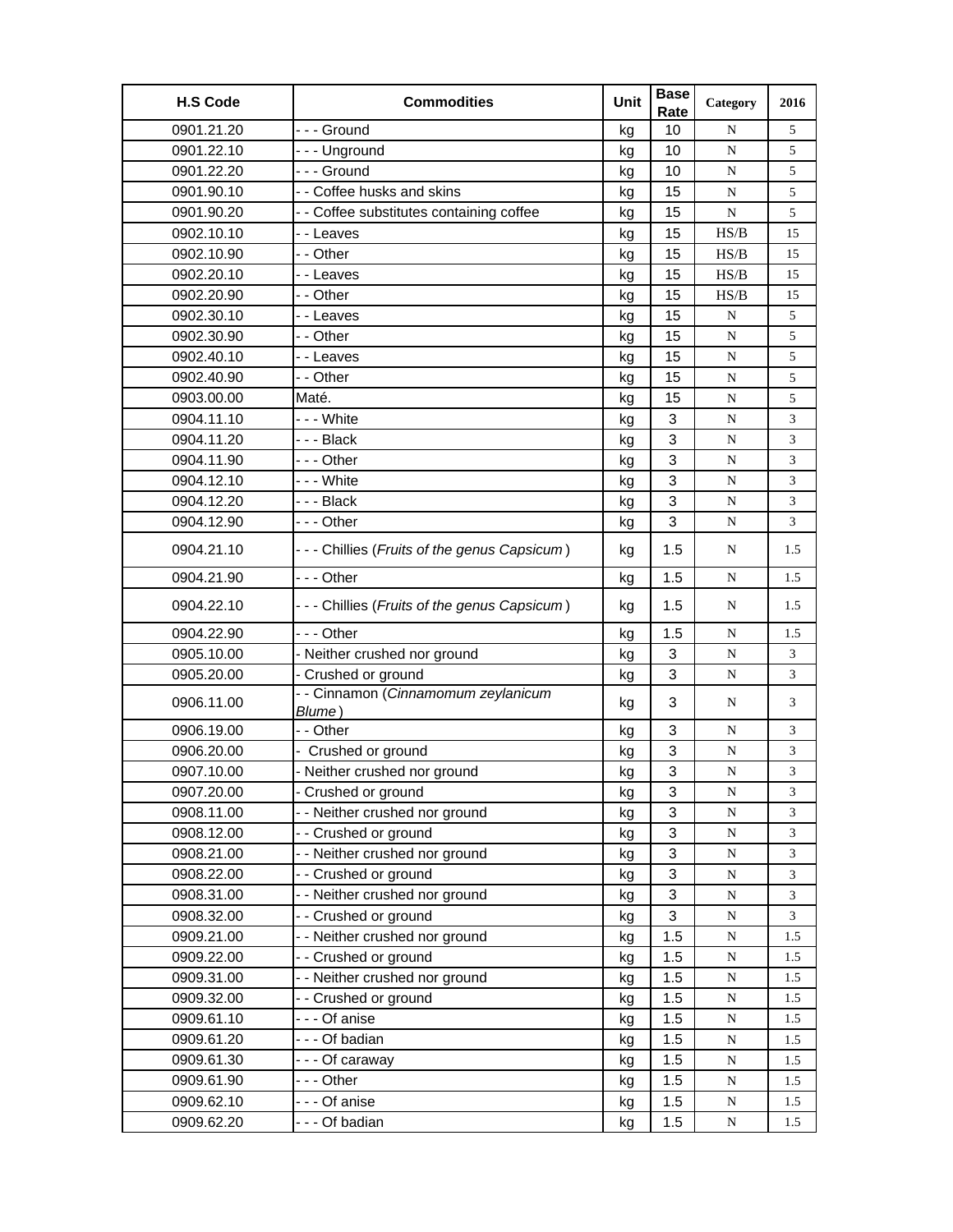| 1.5<br>0909.62.30<br>--- Of caraway<br>kg<br>N<br>1.5<br>0909.62.90<br>- - - Other<br>1.5<br>N<br>kg<br>1.5<br>3<br>0910.11.00<br>- - Neither crushed nor ground<br>${\bf N}$<br>3<br>kg<br>3<br>0910.12.00<br>- - Crushed or ground<br>3<br>N<br>kg<br>- Saffron<br>0910.20.00<br>3<br>${\bf N}$<br>3<br>kg<br>3<br>- Turmeric (curcuma)<br>0910.30.00<br>3<br>N<br>kg<br>3<br>0910.91.10<br>- - - Curry<br>3<br>N<br>kg<br>3<br>$\mathfrak{Z}$<br>0910.91.90<br>--- Other<br>${\bf N}$<br>kg<br>0910.99.10<br>3<br>$\mathfrak{Z}$<br>--- Thyme; bay leaves<br>${\bf N}$<br>kg<br>0910.99.90<br>--- Other<br>3<br>${\bf N}$<br>3<br>kg<br>1001.11.00<br>--Seed<br>N<br>$\overline{0}$<br>kg<br>zero<br>- - Other<br>1001.19.00<br>${\bf N}$<br>$\overline{0}$<br>kg<br>zero<br>1001.91.00<br>--Seed<br>${\bf N}$<br>$\boldsymbol{0}$<br>kg<br>zero<br>- - - - Meslin<br>1001.99.11<br>N<br>$\boldsymbol{0}$<br>kg<br>zero<br>1001.99.19<br>- - - - Other<br>N<br>kg<br>$\overline{0}$<br>zero<br>1001.99.90<br>--- Other<br>${\bf N}$<br>$\overline{0}$<br>kg<br>zero<br>1002.10.00<br>${\bf N}$<br>- Seed<br>$\boldsymbol{0}$<br>kg<br>zero<br>1002.90.00<br>Other<br>N<br>$\boldsymbol{0}$<br>kg<br>zero<br>1003.10.00<br>- Seed<br>N<br>$\boldsymbol{0}$<br>kg<br>zero<br>1003.90.00<br>- Other<br>${\bf N}$<br>$\overline{0}$<br>kg<br>zero<br>- Seed<br>1004.10.00<br>N<br>$\boldsymbol{0}$<br>kg<br>zero<br>1004.90.00<br>Other<br>${\bf N}$<br>$\boldsymbol{0}$<br>kg<br>zero<br>- Seed<br>1005.10.00<br>N<br>$\overline{0}$<br>kg<br>zero<br>1005.90.10<br>- - Popcorn<br>kg<br>N<br>$\overline{0}$<br>zero<br>1005.90.90<br>- - Other<br>${\bf N}$<br>$\overline{0}$<br>kg<br>zero<br>$\ensuremath{\mathbf{H}}\ensuremath{\mathbf{S}}\ensuremath{\mathbf{E}}$<br>1006.10.10<br>- - Suitable for sowing<br>$\overline{0}$<br>kg<br>zero<br>1006.10.90<br>- - Other<br>HS/E<br>kg<br>0<br>zero<br>1006.20.10<br>- - Thai Hom Mali rice<br>HS/E<br>5<br>5<br>kg<br>- - Other<br>HS/E<br>5<br>1006.20.90<br>5<br>kg<br>1006.30.30<br>- - Glutinous rice<br>5<br>5<br>HS/E<br>kg<br>- - Thai Hom Mali rice<br>5<br>1006.30.40<br>5<br>HS/E<br>kg<br>5<br>5<br>1006.30.91<br>--- Parboiled rice<br>HS/E<br>kg<br>1006.30.99<br>--- Other<br>5<br>$\ensuremath{\mathbf{H}}\ensuremath{\mathbf{S}}\ensuremath{\mathbf{E}}$<br>kg<br>5<br>5<br>1006.40.10<br>- - Of a kind used for animal feed<br>5<br>HS/E<br>kg<br>5<br>1006.40.90<br>- - Other<br>$\ensuremath{\mathsf{HS}}\xspace/\ensuremath{\mathsf{E}}$<br>5<br>kg<br>1007.10.00<br>- Seed<br>${\bf N}$<br>$\boldsymbol{0}$<br>kg<br>zero<br>1007.90.00<br>- Other<br>kg<br>zero<br>${\bf N}$<br>0<br>- Buckwheat<br>1008.10.00<br>${\bf N}$<br>$\boldsymbol{0}$<br>kg<br>zero<br>1008.21.00<br>- - Seed<br>${\bf N}$<br>0<br>kg<br>zero<br>1008.29.00<br>- - Other<br>N<br>0<br>kg<br>zero<br>1008.30.00<br>Canary seeds<br>N<br>0<br>kg<br>zero<br>1008.40.00<br>- Fonio (Digitaria spp.)<br>${\bf N}$<br>kg<br>0<br>zero<br>- Quinoa (Chenopodium quinoa)<br>1008.50.00<br>kg<br>${\bf N}$<br>$\boldsymbol{0}$<br>zero<br>- Triticale<br>1008.60.00<br>${\bf N}$<br>$\overline{0}$<br>kg<br>zero<br>1008.90.00<br>Other cereals<br>${\bf N}$<br>0<br>kg<br>zero<br>1101.00.10<br>- Wheat flour<br>5<br>5<br>kg<br>N<br>1101.00.20<br>- Meslin flour<br>5<br>5<br>${\bf N}$<br>kg<br>Maize (corn) flour<br>1102.20.00<br>5<br>5<br>${\bf N}$<br>kg<br>- - Rice flour<br>1102.90.10<br>5<br>N<br>5<br>kg | <b>H.S Code</b> | <b>Commodities</b> | Unit | <b>Base</b><br>Rate | Category | 2016 |
|--------------------------------------------------------------------------------------------------------------------------------------------------------------------------------------------------------------------------------------------------------------------------------------------------------------------------------------------------------------------------------------------------------------------------------------------------------------------------------------------------------------------------------------------------------------------------------------------------------------------------------------------------------------------------------------------------------------------------------------------------------------------------------------------------------------------------------------------------------------------------------------------------------------------------------------------------------------------------------------------------------------------------------------------------------------------------------------------------------------------------------------------------------------------------------------------------------------------------------------------------------------------------------------------------------------------------------------------------------------------------------------------------------------------------------------------------------------------------------------------------------------------------------------------------------------------------------------------------------------------------------------------------------------------------------------------------------------------------------------------------------------------------------------------------------------------------------------------------------------------------------------------------------------------------------------------------------------------------------------------------------------------------------------------------------------------------------------------------------------------------------------------------------------------------------------------------------------------------------------------------------------------------------------------------------------------------------------------------------------------------------------------------------------------------------------------------------------------------------------------------------------------------------------------------------------------------------------------------------------------------------------------------------------------------------------------------------------------------------------------------------------------------------------------------------------------------------------------------------------------------------------------------------------------------------------------------------------------------------------------------------------------------------------------------------------------------------------------------------------------------------------------------------------------------------------------------------------------------------------------------------------------------------------------------------------------------------------------------------------------------------------------------------------------------------------------------------------------|-----------------|--------------------|------|---------------------|----------|------|
|                                                                                                                                                                                                                                                                                                                                                                                                                                                                                                                                                                                                                                                                                                                                                                                                                                                                                                                                                                                                                                                                                                                                                                                                                                                                                                                                                                                                                                                                                                                                                                                                                                                                                                                                                                                                                                                                                                                                                                                                                                                                                                                                                                                                                                                                                                                                                                                                                                                                                                                                                                                                                                                                                                                                                                                                                                                                                                                                                                                                                                                                                                                                                                                                                                                                                                                                                                                                                                                                    |                 |                    |      |                     |          |      |
|                                                                                                                                                                                                                                                                                                                                                                                                                                                                                                                                                                                                                                                                                                                                                                                                                                                                                                                                                                                                                                                                                                                                                                                                                                                                                                                                                                                                                                                                                                                                                                                                                                                                                                                                                                                                                                                                                                                                                                                                                                                                                                                                                                                                                                                                                                                                                                                                                                                                                                                                                                                                                                                                                                                                                                                                                                                                                                                                                                                                                                                                                                                                                                                                                                                                                                                                                                                                                                                                    |                 |                    |      |                     |          |      |
|                                                                                                                                                                                                                                                                                                                                                                                                                                                                                                                                                                                                                                                                                                                                                                                                                                                                                                                                                                                                                                                                                                                                                                                                                                                                                                                                                                                                                                                                                                                                                                                                                                                                                                                                                                                                                                                                                                                                                                                                                                                                                                                                                                                                                                                                                                                                                                                                                                                                                                                                                                                                                                                                                                                                                                                                                                                                                                                                                                                                                                                                                                                                                                                                                                                                                                                                                                                                                                                                    |                 |                    |      |                     |          |      |
|                                                                                                                                                                                                                                                                                                                                                                                                                                                                                                                                                                                                                                                                                                                                                                                                                                                                                                                                                                                                                                                                                                                                                                                                                                                                                                                                                                                                                                                                                                                                                                                                                                                                                                                                                                                                                                                                                                                                                                                                                                                                                                                                                                                                                                                                                                                                                                                                                                                                                                                                                                                                                                                                                                                                                                                                                                                                                                                                                                                                                                                                                                                                                                                                                                                                                                                                                                                                                                                                    |                 |                    |      |                     |          |      |
|                                                                                                                                                                                                                                                                                                                                                                                                                                                                                                                                                                                                                                                                                                                                                                                                                                                                                                                                                                                                                                                                                                                                                                                                                                                                                                                                                                                                                                                                                                                                                                                                                                                                                                                                                                                                                                                                                                                                                                                                                                                                                                                                                                                                                                                                                                                                                                                                                                                                                                                                                                                                                                                                                                                                                                                                                                                                                                                                                                                                                                                                                                                                                                                                                                                                                                                                                                                                                                                                    |                 |                    |      |                     |          |      |
|                                                                                                                                                                                                                                                                                                                                                                                                                                                                                                                                                                                                                                                                                                                                                                                                                                                                                                                                                                                                                                                                                                                                                                                                                                                                                                                                                                                                                                                                                                                                                                                                                                                                                                                                                                                                                                                                                                                                                                                                                                                                                                                                                                                                                                                                                                                                                                                                                                                                                                                                                                                                                                                                                                                                                                                                                                                                                                                                                                                                                                                                                                                                                                                                                                                                                                                                                                                                                                                                    |                 |                    |      |                     |          |      |
|                                                                                                                                                                                                                                                                                                                                                                                                                                                                                                                                                                                                                                                                                                                                                                                                                                                                                                                                                                                                                                                                                                                                                                                                                                                                                                                                                                                                                                                                                                                                                                                                                                                                                                                                                                                                                                                                                                                                                                                                                                                                                                                                                                                                                                                                                                                                                                                                                                                                                                                                                                                                                                                                                                                                                                                                                                                                                                                                                                                                                                                                                                                                                                                                                                                                                                                                                                                                                                                                    |                 |                    |      |                     |          |      |
|                                                                                                                                                                                                                                                                                                                                                                                                                                                                                                                                                                                                                                                                                                                                                                                                                                                                                                                                                                                                                                                                                                                                                                                                                                                                                                                                                                                                                                                                                                                                                                                                                                                                                                                                                                                                                                                                                                                                                                                                                                                                                                                                                                                                                                                                                                                                                                                                                                                                                                                                                                                                                                                                                                                                                                                                                                                                                                                                                                                                                                                                                                                                                                                                                                                                                                                                                                                                                                                                    |                 |                    |      |                     |          |      |
|                                                                                                                                                                                                                                                                                                                                                                                                                                                                                                                                                                                                                                                                                                                                                                                                                                                                                                                                                                                                                                                                                                                                                                                                                                                                                                                                                                                                                                                                                                                                                                                                                                                                                                                                                                                                                                                                                                                                                                                                                                                                                                                                                                                                                                                                                                                                                                                                                                                                                                                                                                                                                                                                                                                                                                                                                                                                                                                                                                                                                                                                                                                                                                                                                                                                                                                                                                                                                                                                    |                 |                    |      |                     |          |      |
|                                                                                                                                                                                                                                                                                                                                                                                                                                                                                                                                                                                                                                                                                                                                                                                                                                                                                                                                                                                                                                                                                                                                                                                                                                                                                                                                                                                                                                                                                                                                                                                                                                                                                                                                                                                                                                                                                                                                                                                                                                                                                                                                                                                                                                                                                                                                                                                                                                                                                                                                                                                                                                                                                                                                                                                                                                                                                                                                                                                                                                                                                                                                                                                                                                                                                                                                                                                                                                                                    |                 |                    |      |                     |          |      |
|                                                                                                                                                                                                                                                                                                                                                                                                                                                                                                                                                                                                                                                                                                                                                                                                                                                                                                                                                                                                                                                                                                                                                                                                                                                                                                                                                                                                                                                                                                                                                                                                                                                                                                                                                                                                                                                                                                                                                                                                                                                                                                                                                                                                                                                                                                                                                                                                                                                                                                                                                                                                                                                                                                                                                                                                                                                                                                                                                                                                                                                                                                                                                                                                                                                                                                                                                                                                                                                                    |                 |                    |      |                     |          |      |
|                                                                                                                                                                                                                                                                                                                                                                                                                                                                                                                                                                                                                                                                                                                                                                                                                                                                                                                                                                                                                                                                                                                                                                                                                                                                                                                                                                                                                                                                                                                                                                                                                                                                                                                                                                                                                                                                                                                                                                                                                                                                                                                                                                                                                                                                                                                                                                                                                                                                                                                                                                                                                                                                                                                                                                                                                                                                                                                                                                                                                                                                                                                                                                                                                                                                                                                                                                                                                                                                    |                 |                    |      |                     |          |      |
|                                                                                                                                                                                                                                                                                                                                                                                                                                                                                                                                                                                                                                                                                                                                                                                                                                                                                                                                                                                                                                                                                                                                                                                                                                                                                                                                                                                                                                                                                                                                                                                                                                                                                                                                                                                                                                                                                                                                                                                                                                                                                                                                                                                                                                                                                                                                                                                                                                                                                                                                                                                                                                                                                                                                                                                                                                                                                                                                                                                                                                                                                                                                                                                                                                                                                                                                                                                                                                                                    |                 |                    |      |                     |          |      |
|                                                                                                                                                                                                                                                                                                                                                                                                                                                                                                                                                                                                                                                                                                                                                                                                                                                                                                                                                                                                                                                                                                                                                                                                                                                                                                                                                                                                                                                                                                                                                                                                                                                                                                                                                                                                                                                                                                                                                                                                                                                                                                                                                                                                                                                                                                                                                                                                                                                                                                                                                                                                                                                                                                                                                                                                                                                                                                                                                                                                                                                                                                                                                                                                                                                                                                                                                                                                                                                                    |                 |                    |      |                     |          |      |
|                                                                                                                                                                                                                                                                                                                                                                                                                                                                                                                                                                                                                                                                                                                                                                                                                                                                                                                                                                                                                                                                                                                                                                                                                                                                                                                                                                                                                                                                                                                                                                                                                                                                                                                                                                                                                                                                                                                                                                                                                                                                                                                                                                                                                                                                                                                                                                                                                                                                                                                                                                                                                                                                                                                                                                                                                                                                                                                                                                                                                                                                                                                                                                                                                                                                                                                                                                                                                                                                    |                 |                    |      |                     |          |      |
|                                                                                                                                                                                                                                                                                                                                                                                                                                                                                                                                                                                                                                                                                                                                                                                                                                                                                                                                                                                                                                                                                                                                                                                                                                                                                                                                                                                                                                                                                                                                                                                                                                                                                                                                                                                                                                                                                                                                                                                                                                                                                                                                                                                                                                                                                                                                                                                                                                                                                                                                                                                                                                                                                                                                                                                                                                                                                                                                                                                                                                                                                                                                                                                                                                                                                                                                                                                                                                                                    |                 |                    |      |                     |          |      |
|                                                                                                                                                                                                                                                                                                                                                                                                                                                                                                                                                                                                                                                                                                                                                                                                                                                                                                                                                                                                                                                                                                                                                                                                                                                                                                                                                                                                                                                                                                                                                                                                                                                                                                                                                                                                                                                                                                                                                                                                                                                                                                                                                                                                                                                                                                                                                                                                                                                                                                                                                                                                                                                                                                                                                                                                                                                                                                                                                                                                                                                                                                                                                                                                                                                                                                                                                                                                                                                                    |                 |                    |      |                     |          |      |
|                                                                                                                                                                                                                                                                                                                                                                                                                                                                                                                                                                                                                                                                                                                                                                                                                                                                                                                                                                                                                                                                                                                                                                                                                                                                                                                                                                                                                                                                                                                                                                                                                                                                                                                                                                                                                                                                                                                                                                                                                                                                                                                                                                                                                                                                                                                                                                                                                                                                                                                                                                                                                                                                                                                                                                                                                                                                                                                                                                                                                                                                                                                                                                                                                                                                                                                                                                                                                                                                    |                 |                    |      |                     |          |      |
|                                                                                                                                                                                                                                                                                                                                                                                                                                                                                                                                                                                                                                                                                                                                                                                                                                                                                                                                                                                                                                                                                                                                                                                                                                                                                                                                                                                                                                                                                                                                                                                                                                                                                                                                                                                                                                                                                                                                                                                                                                                                                                                                                                                                                                                                                                                                                                                                                                                                                                                                                                                                                                                                                                                                                                                                                                                                                                                                                                                                                                                                                                                                                                                                                                                                                                                                                                                                                                                                    |                 |                    |      |                     |          |      |
|                                                                                                                                                                                                                                                                                                                                                                                                                                                                                                                                                                                                                                                                                                                                                                                                                                                                                                                                                                                                                                                                                                                                                                                                                                                                                                                                                                                                                                                                                                                                                                                                                                                                                                                                                                                                                                                                                                                                                                                                                                                                                                                                                                                                                                                                                                                                                                                                                                                                                                                                                                                                                                                                                                                                                                                                                                                                                                                                                                                                                                                                                                                                                                                                                                                                                                                                                                                                                                                                    |                 |                    |      |                     |          |      |
|                                                                                                                                                                                                                                                                                                                                                                                                                                                                                                                                                                                                                                                                                                                                                                                                                                                                                                                                                                                                                                                                                                                                                                                                                                                                                                                                                                                                                                                                                                                                                                                                                                                                                                                                                                                                                                                                                                                                                                                                                                                                                                                                                                                                                                                                                                                                                                                                                                                                                                                                                                                                                                                                                                                                                                                                                                                                                                                                                                                                                                                                                                                                                                                                                                                                                                                                                                                                                                                                    |                 |                    |      |                     |          |      |
|                                                                                                                                                                                                                                                                                                                                                                                                                                                                                                                                                                                                                                                                                                                                                                                                                                                                                                                                                                                                                                                                                                                                                                                                                                                                                                                                                                                                                                                                                                                                                                                                                                                                                                                                                                                                                                                                                                                                                                                                                                                                                                                                                                                                                                                                                                                                                                                                                                                                                                                                                                                                                                                                                                                                                                                                                                                                                                                                                                                                                                                                                                                                                                                                                                                                                                                                                                                                                                                                    |                 |                    |      |                     |          |      |
|                                                                                                                                                                                                                                                                                                                                                                                                                                                                                                                                                                                                                                                                                                                                                                                                                                                                                                                                                                                                                                                                                                                                                                                                                                                                                                                                                                                                                                                                                                                                                                                                                                                                                                                                                                                                                                                                                                                                                                                                                                                                                                                                                                                                                                                                                                                                                                                                                                                                                                                                                                                                                                                                                                                                                                                                                                                                                                                                                                                                                                                                                                                                                                                                                                                                                                                                                                                                                                                                    |                 |                    |      |                     |          |      |
|                                                                                                                                                                                                                                                                                                                                                                                                                                                                                                                                                                                                                                                                                                                                                                                                                                                                                                                                                                                                                                                                                                                                                                                                                                                                                                                                                                                                                                                                                                                                                                                                                                                                                                                                                                                                                                                                                                                                                                                                                                                                                                                                                                                                                                                                                                                                                                                                                                                                                                                                                                                                                                                                                                                                                                                                                                                                                                                                                                                                                                                                                                                                                                                                                                                                                                                                                                                                                                                                    |                 |                    |      |                     |          |      |
|                                                                                                                                                                                                                                                                                                                                                                                                                                                                                                                                                                                                                                                                                                                                                                                                                                                                                                                                                                                                                                                                                                                                                                                                                                                                                                                                                                                                                                                                                                                                                                                                                                                                                                                                                                                                                                                                                                                                                                                                                                                                                                                                                                                                                                                                                                                                                                                                                                                                                                                                                                                                                                                                                                                                                                                                                                                                                                                                                                                                                                                                                                                                                                                                                                                                                                                                                                                                                                                                    |                 |                    |      |                     |          |      |
|                                                                                                                                                                                                                                                                                                                                                                                                                                                                                                                                                                                                                                                                                                                                                                                                                                                                                                                                                                                                                                                                                                                                                                                                                                                                                                                                                                                                                                                                                                                                                                                                                                                                                                                                                                                                                                                                                                                                                                                                                                                                                                                                                                                                                                                                                                                                                                                                                                                                                                                                                                                                                                                                                                                                                                                                                                                                                                                                                                                                                                                                                                                                                                                                                                                                                                                                                                                                                                                                    |                 |                    |      |                     |          |      |
|                                                                                                                                                                                                                                                                                                                                                                                                                                                                                                                                                                                                                                                                                                                                                                                                                                                                                                                                                                                                                                                                                                                                                                                                                                                                                                                                                                                                                                                                                                                                                                                                                                                                                                                                                                                                                                                                                                                                                                                                                                                                                                                                                                                                                                                                                                                                                                                                                                                                                                                                                                                                                                                                                                                                                                                                                                                                                                                                                                                                                                                                                                                                                                                                                                                                                                                                                                                                                                                                    |                 |                    |      |                     |          |      |
|                                                                                                                                                                                                                                                                                                                                                                                                                                                                                                                                                                                                                                                                                                                                                                                                                                                                                                                                                                                                                                                                                                                                                                                                                                                                                                                                                                                                                                                                                                                                                                                                                                                                                                                                                                                                                                                                                                                                                                                                                                                                                                                                                                                                                                                                                                                                                                                                                                                                                                                                                                                                                                                                                                                                                                                                                                                                                                                                                                                                                                                                                                                                                                                                                                                                                                                                                                                                                                                                    |                 |                    |      |                     |          |      |
|                                                                                                                                                                                                                                                                                                                                                                                                                                                                                                                                                                                                                                                                                                                                                                                                                                                                                                                                                                                                                                                                                                                                                                                                                                                                                                                                                                                                                                                                                                                                                                                                                                                                                                                                                                                                                                                                                                                                                                                                                                                                                                                                                                                                                                                                                                                                                                                                                                                                                                                                                                                                                                                                                                                                                                                                                                                                                                                                                                                                                                                                                                                                                                                                                                                                                                                                                                                                                                                                    |                 |                    |      |                     |          |      |
|                                                                                                                                                                                                                                                                                                                                                                                                                                                                                                                                                                                                                                                                                                                                                                                                                                                                                                                                                                                                                                                                                                                                                                                                                                                                                                                                                                                                                                                                                                                                                                                                                                                                                                                                                                                                                                                                                                                                                                                                                                                                                                                                                                                                                                                                                                                                                                                                                                                                                                                                                                                                                                                                                                                                                                                                                                                                                                                                                                                                                                                                                                                                                                                                                                                                                                                                                                                                                                                                    |                 |                    |      |                     |          |      |
|                                                                                                                                                                                                                                                                                                                                                                                                                                                                                                                                                                                                                                                                                                                                                                                                                                                                                                                                                                                                                                                                                                                                                                                                                                                                                                                                                                                                                                                                                                                                                                                                                                                                                                                                                                                                                                                                                                                                                                                                                                                                                                                                                                                                                                                                                                                                                                                                                                                                                                                                                                                                                                                                                                                                                                                                                                                                                                                                                                                                                                                                                                                                                                                                                                                                                                                                                                                                                                                                    |                 |                    |      |                     |          |      |
|                                                                                                                                                                                                                                                                                                                                                                                                                                                                                                                                                                                                                                                                                                                                                                                                                                                                                                                                                                                                                                                                                                                                                                                                                                                                                                                                                                                                                                                                                                                                                                                                                                                                                                                                                                                                                                                                                                                                                                                                                                                                                                                                                                                                                                                                                                                                                                                                                                                                                                                                                                                                                                                                                                                                                                                                                                                                                                                                                                                                                                                                                                                                                                                                                                                                                                                                                                                                                                                                    |                 |                    |      |                     |          |      |
|                                                                                                                                                                                                                                                                                                                                                                                                                                                                                                                                                                                                                                                                                                                                                                                                                                                                                                                                                                                                                                                                                                                                                                                                                                                                                                                                                                                                                                                                                                                                                                                                                                                                                                                                                                                                                                                                                                                                                                                                                                                                                                                                                                                                                                                                                                                                                                                                                                                                                                                                                                                                                                                                                                                                                                                                                                                                                                                                                                                                                                                                                                                                                                                                                                                                                                                                                                                                                                                                    |                 |                    |      |                     |          |      |
|                                                                                                                                                                                                                                                                                                                                                                                                                                                                                                                                                                                                                                                                                                                                                                                                                                                                                                                                                                                                                                                                                                                                                                                                                                                                                                                                                                                                                                                                                                                                                                                                                                                                                                                                                                                                                                                                                                                                                                                                                                                                                                                                                                                                                                                                                                                                                                                                                                                                                                                                                                                                                                                                                                                                                                                                                                                                                                                                                                                                                                                                                                                                                                                                                                                                                                                                                                                                                                                                    |                 |                    |      |                     |          |      |
|                                                                                                                                                                                                                                                                                                                                                                                                                                                                                                                                                                                                                                                                                                                                                                                                                                                                                                                                                                                                                                                                                                                                                                                                                                                                                                                                                                                                                                                                                                                                                                                                                                                                                                                                                                                                                                                                                                                                                                                                                                                                                                                                                                                                                                                                                                                                                                                                                                                                                                                                                                                                                                                                                                                                                                                                                                                                                                                                                                                                                                                                                                                                                                                                                                                                                                                                                                                                                                                                    |                 |                    |      |                     |          |      |
|                                                                                                                                                                                                                                                                                                                                                                                                                                                                                                                                                                                                                                                                                                                                                                                                                                                                                                                                                                                                                                                                                                                                                                                                                                                                                                                                                                                                                                                                                                                                                                                                                                                                                                                                                                                                                                                                                                                                                                                                                                                                                                                                                                                                                                                                                                                                                                                                                                                                                                                                                                                                                                                                                                                                                                                                                                                                                                                                                                                                                                                                                                                                                                                                                                                                                                                                                                                                                                                                    |                 |                    |      |                     |          |      |
|                                                                                                                                                                                                                                                                                                                                                                                                                                                                                                                                                                                                                                                                                                                                                                                                                                                                                                                                                                                                                                                                                                                                                                                                                                                                                                                                                                                                                                                                                                                                                                                                                                                                                                                                                                                                                                                                                                                                                                                                                                                                                                                                                                                                                                                                                                                                                                                                                                                                                                                                                                                                                                                                                                                                                                                                                                                                                                                                                                                                                                                                                                                                                                                                                                                                                                                                                                                                                                                                    |                 |                    |      |                     |          |      |
|                                                                                                                                                                                                                                                                                                                                                                                                                                                                                                                                                                                                                                                                                                                                                                                                                                                                                                                                                                                                                                                                                                                                                                                                                                                                                                                                                                                                                                                                                                                                                                                                                                                                                                                                                                                                                                                                                                                                                                                                                                                                                                                                                                                                                                                                                                                                                                                                                                                                                                                                                                                                                                                                                                                                                                                                                                                                                                                                                                                                                                                                                                                                                                                                                                                                                                                                                                                                                                                                    |                 |                    |      |                     |          |      |
|                                                                                                                                                                                                                                                                                                                                                                                                                                                                                                                                                                                                                                                                                                                                                                                                                                                                                                                                                                                                                                                                                                                                                                                                                                                                                                                                                                                                                                                                                                                                                                                                                                                                                                                                                                                                                                                                                                                                                                                                                                                                                                                                                                                                                                                                                                                                                                                                                                                                                                                                                                                                                                                                                                                                                                                                                                                                                                                                                                                                                                                                                                                                                                                                                                                                                                                                                                                                                                                                    |                 |                    |      |                     |          |      |
|                                                                                                                                                                                                                                                                                                                                                                                                                                                                                                                                                                                                                                                                                                                                                                                                                                                                                                                                                                                                                                                                                                                                                                                                                                                                                                                                                                                                                                                                                                                                                                                                                                                                                                                                                                                                                                                                                                                                                                                                                                                                                                                                                                                                                                                                                                                                                                                                                                                                                                                                                                                                                                                                                                                                                                                                                                                                                                                                                                                                                                                                                                                                                                                                                                                                                                                                                                                                                                                                    |                 |                    |      |                     |          |      |
|                                                                                                                                                                                                                                                                                                                                                                                                                                                                                                                                                                                                                                                                                                                                                                                                                                                                                                                                                                                                                                                                                                                                                                                                                                                                                                                                                                                                                                                                                                                                                                                                                                                                                                                                                                                                                                                                                                                                                                                                                                                                                                                                                                                                                                                                                                                                                                                                                                                                                                                                                                                                                                                                                                                                                                                                                                                                                                                                                                                                                                                                                                                                                                                                                                                                                                                                                                                                                                                                    |                 |                    |      |                     |          |      |
|                                                                                                                                                                                                                                                                                                                                                                                                                                                                                                                                                                                                                                                                                                                                                                                                                                                                                                                                                                                                                                                                                                                                                                                                                                                                                                                                                                                                                                                                                                                                                                                                                                                                                                                                                                                                                                                                                                                                                                                                                                                                                                                                                                                                                                                                                                                                                                                                                                                                                                                                                                                                                                                                                                                                                                                                                                                                                                                                                                                                                                                                                                                                                                                                                                                                                                                                                                                                                                                                    |                 |                    |      |                     |          |      |
|                                                                                                                                                                                                                                                                                                                                                                                                                                                                                                                                                                                                                                                                                                                                                                                                                                                                                                                                                                                                                                                                                                                                                                                                                                                                                                                                                                                                                                                                                                                                                                                                                                                                                                                                                                                                                                                                                                                                                                                                                                                                                                                                                                                                                                                                                                                                                                                                                                                                                                                                                                                                                                                                                                                                                                                                                                                                                                                                                                                                                                                                                                                                                                                                                                                                                                                                                                                                                                                                    |                 |                    |      |                     |          |      |
|                                                                                                                                                                                                                                                                                                                                                                                                                                                                                                                                                                                                                                                                                                                                                                                                                                                                                                                                                                                                                                                                                                                                                                                                                                                                                                                                                                                                                                                                                                                                                                                                                                                                                                                                                                                                                                                                                                                                                                                                                                                                                                                                                                                                                                                                                                                                                                                                                                                                                                                                                                                                                                                                                                                                                                                                                                                                                                                                                                                                                                                                                                                                                                                                                                                                                                                                                                                                                                                                    |                 |                    |      |                     |          |      |
|                                                                                                                                                                                                                                                                                                                                                                                                                                                                                                                                                                                                                                                                                                                                                                                                                                                                                                                                                                                                                                                                                                                                                                                                                                                                                                                                                                                                                                                                                                                                                                                                                                                                                                                                                                                                                                                                                                                                                                                                                                                                                                                                                                                                                                                                                                                                                                                                                                                                                                                                                                                                                                                                                                                                                                                                                                                                                                                                                                                                                                                                                                                                                                                                                                                                                                                                                                                                                                                                    |                 |                    |      |                     |          |      |
|                                                                                                                                                                                                                                                                                                                                                                                                                                                                                                                                                                                                                                                                                                                                                                                                                                                                                                                                                                                                                                                                                                                                                                                                                                                                                                                                                                                                                                                                                                                                                                                                                                                                                                                                                                                                                                                                                                                                                                                                                                                                                                                                                                                                                                                                                                                                                                                                                                                                                                                                                                                                                                                                                                                                                                                                                                                                                                                                                                                                                                                                                                                                                                                                                                                                                                                                                                                                                                                                    |                 |                    |      |                     |          |      |
|                                                                                                                                                                                                                                                                                                                                                                                                                                                                                                                                                                                                                                                                                                                                                                                                                                                                                                                                                                                                                                                                                                                                                                                                                                                                                                                                                                                                                                                                                                                                                                                                                                                                                                                                                                                                                                                                                                                                                                                                                                                                                                                                                                                                                                                                                                                                                                                                                                                                                                                                                                                                                                                                                                                                                                                                                                                                                                                                                                                                                                                                                                                                                                                                                                                                                                                                                                                                                                                                    |                 |                    |      |                     |          |      |
|                                                                                                                                                                                                                                                                                                                                                                                                                                                                                                                                                                                                                                                                                                                                                                                                                                                                                                                                                                                                                                                                                                                                                                                                                                                                                                                                                                                                                                                                                                                                                                                                                                                                                                                                                                                                                                                                                                                                                                                                                                                                                                                                                                                                                                                                                                                                                                                                                                                                                                                                                                                                                                                                                                                                                                                                                                                                                                                                                                                                                                                                                                                                                                                                                                                                                                                                                                                                                                                                    |                 |                    |      |                     |          |      |
|                                                                                                                                                                                                                                                                                                                                                                                                                                                                                                                                                                                                                                                                                                                                                                                                                                                                                                                                                                                                                                                                                                                                                                                                                                                                                                                                                                                                                                                                                                                                                                                                                                                                                                                                                                                                                                                                                                                                                                                                                                                                                                                                                                                                                                                                                                                                                                                                                                                                                                                                                                                                                                                                                                                                                                                                                                                                                                                                                                                                                                                                                                                                                                                                                                                                                                                                                                                                                                                                    |                 |                    |      |                     |          |      |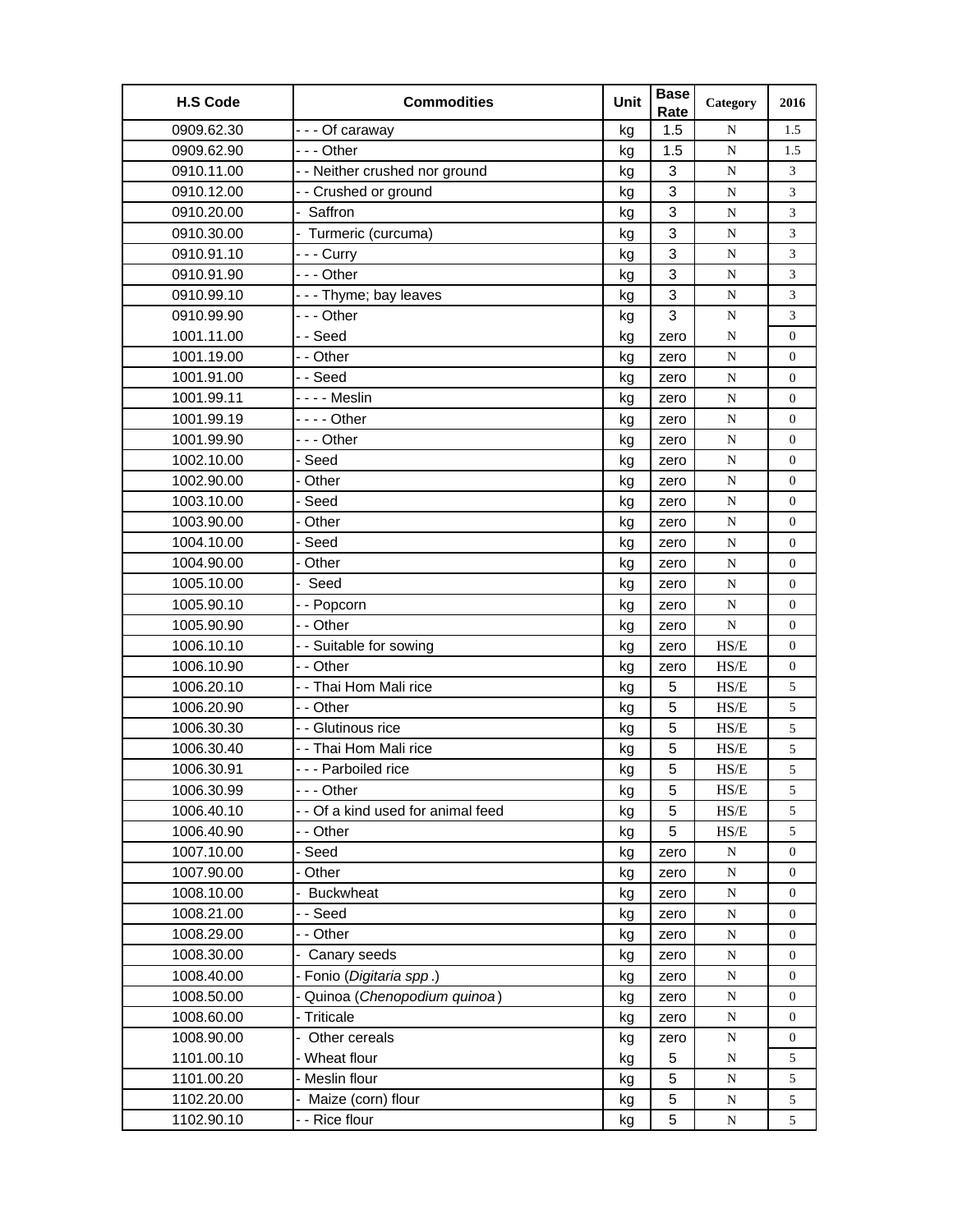| <b>H.S Code</b> | <b>Commodities</b>                                       | Unit | <b>Base</b><br>Rate | Category  | 2016         |
|-----------------|----------------------------------------------------------|------|---------------------|-----------|--------------|
| 1102.90.20      | - - Rye flour                                            | kg   | 5                   | N         | 5            |
| 1102.90.90      | - - Other                                                | kg   | 5                   | N         | 5            |
| 1103.11.20      | --- Durum or hard wheat semolina                         | kg   | 5                   | N         | 5            |
| 1103.11.90      | -  - - Other                                             | kg   | 5                   | N         | 5            |
| 1103.13.00      | - - Of maize (corn)                                      | kg   | 5                   | N         | 5            |
| 1103.19.10      | --- Of meslin                                            | kg   | 5                   | N         | 5            |
| 1103.19.20      | --- Of rice                                              | kg   | 5                   | N         | 5            |
| 1103.19.90      | -  - - Other                                             | kg   | 5                   | N         | 5            |
| 1103.20.00      | - Pellets                                                | kg   | 5                   | N         | 5            |
| 1104.12.00      | - - Of oats                                              | kg   | 5                   | N         | 5            |
| 1104.19.10      | --- Of maize (corn)                                      | kg   | 5                   | N         | 5            |
| 1104.19.90      | --- Other                                                | kg   | 5                   | ${\bf N}$ | 5            |
| 1104.22.00      | - - Of oats                                              | kg   | 5                   | N         | 5            |
| 1104.23.00      | - - Of maize (corn)                                      | kg   | 5                   | N         | 5            |
| 1104.29.20      | --- Of barley                                            | kg   | 5                   | N         | 5            |
| 1104.29.90      | -  - - Other                                             | kg   | 5                   | N         | 5            |
|                 | - Germ of cereals, whole, rolled, flaked or              |      |                     |           |              |
| 1104.30.00      | ground                                                   | kg   | 5                   | N         | 5            |
| 1105.10.00      | Flour, meal and powder                                   | kg   | 5                   | N         | 5            |
| 1105.20.00      | Flakes, granules and pellets                             | kg   | 5                   | ${\bf N}$ | 5            |
| 1106.10.00      | - Of the dried leguminous vegetables of<br>heading 07.13 | kg   | 5                   | N         | 5            |
| 1106.20.10      | - - Of manioc (cassava)                                  | kg   | 5                   | N         | 5            |
| 1106.20.21      | -  -  -  Meal                                            | kg   | 1                   | N         | $\mathbf{1}$ |
| 1106.20.29      | -  - - Other                                             | kg   | 5                   | N         | 5            |
| 1106.20.90      | - - Other                                                | kg   | 5                   | N         | 5            |
| 1106.30.00      | - Of the products of Chapter 8                           | kg   | 5                   | N         | 5            |
| 1107.10.00      | Not roasted                                              | kg   | 5                   | ${\bf N}$ | 5            |
| 1107.20.00      | - Roasted                                                | kg   | 5                   | N         | 5            |
| 1108.11.00      | - - Wheat starch                                         | kg   | 5                   | N         | 5            |
| 1108.12.00      | -- Maize (corn) starch                                   | kg   | 5                   | <b>SL</b> | 5            |
| 1108.13.00      | -- Potato starch                                         | kg   | 5                   | N         | 5            |
| 1108.14.00      | - - Manioc (cassava) starch                              | kg   | 5                   | <b>SL</b> | 5            |
| 1108.19.10      | - - - Sago                                               | kg   | $\mathbf{1}$        | ${\bf N}$ | $\mathbf{1}$ |
| 1108.19.90      | --- Other                                                | kg   | 5                   | N         | 5            |
| 1108.20.00      | - Inulin                                                 | kg   | 5                   | ${\bf N}$ | 5            |
| 1109.00.00      | Wheat gluten, whether or not dried.                      | kg   | 5                   | ${\bf N}$ | 5            |
| 1201.10.00      | Seed                                                     | kg   | 1                   | N         | 1            |
| 1201.90.00      | - Other                                                  | kg   | 1                   | ${\bf N}$ | 1            |
| 1202.30.00      | Seed                                                     | kg   | 1                   | ${\bf N}$ | $\mathbf{1}$ |
| 1202.41.00      | - - In shell                                             | kg   | 1                   | ${\bf N}$ | $\mathbf{1}$ |
| 1202.42.00      | -- Shelled, whether or not broken                        | kg   | 1                   | ${\bf N}$ | $\mathbf{1}$ |
| 1203.00.00      | Copra.                                                   | kg   | $\mathbf{1}$        | N         | 1            |
| 1204.00.00      | Linseed, whether or not broken.                          | kg   | $\mathbf 1$         | ${\bf N}$ | $\mathbf{1}$ |
| 1205.10.00      | - Low erucic acid rape or colza seeds                    | kg   | $\mathbf{1}$        | N         | 1            |
| 1205.90.00      | - Other                                                  | kg   | 1                   | ${\bf N}$ | $\mathbf{1}$ |
| 1206.00.00      | Sunflower seeds, whether or not broken.                  | kg   | $\mathbf{1}$        | N         | $\mathbf{1}$ |
| 1207.10.10      | -- Suitable for sowing                                   | kg   | 1                   | N         | 1            |
| 1207.10.20      | - - Not suitable for sowing                              | kg   | $\mathbf 1$         | ${\bf N}$ | $\mathbf{1}$ |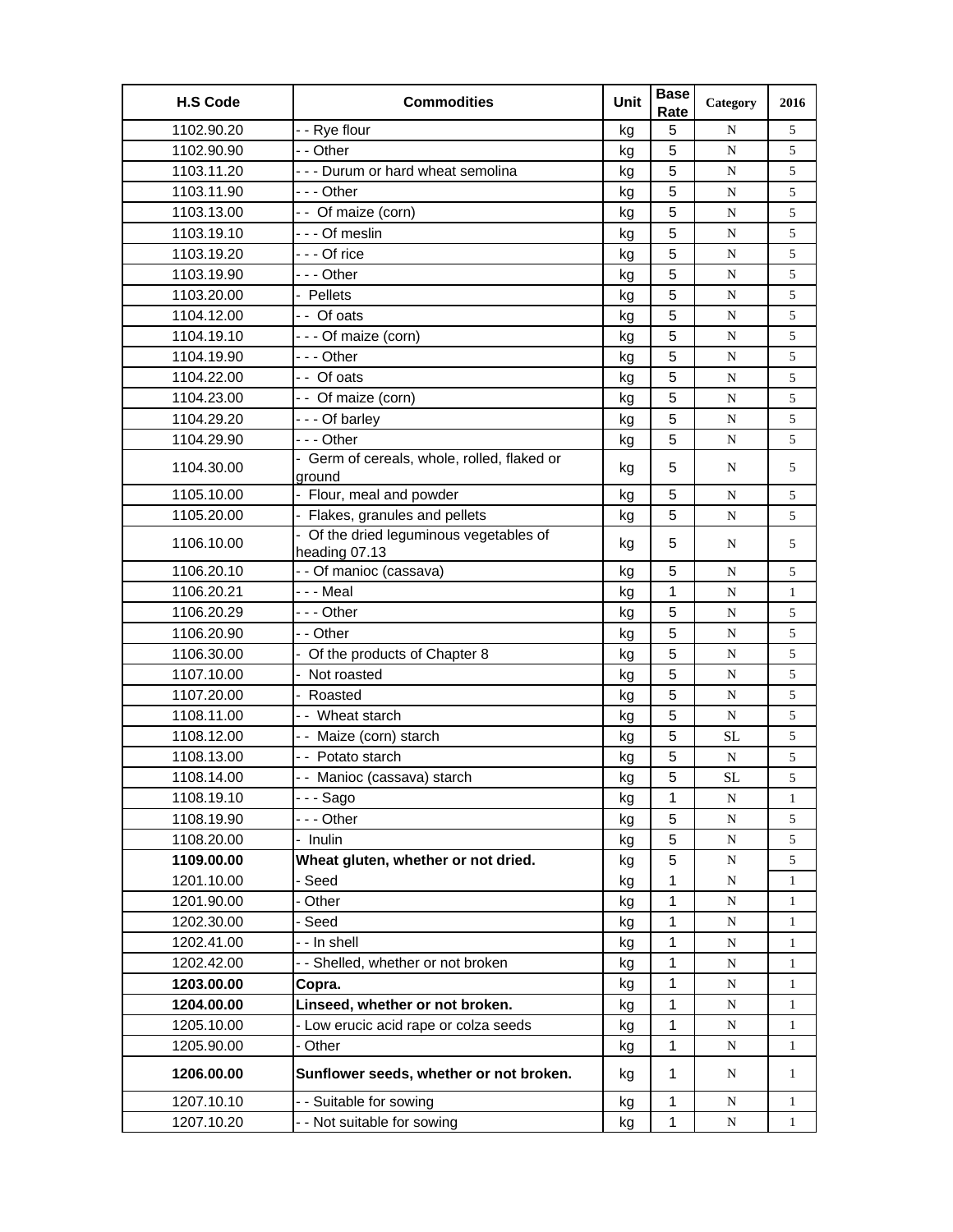| <b>H.S Code</b> | <b>Commodities</b>                                                     | Unit | <b>Base</b><br>Rate | Category  | 2016             |
|-----------------|------------------------------------------------------------------------|------|---------------------|-----------|------------------|
| 1207.21.00      | - - Seed                                                               | kg   | 1                   | N         | $\mathbf{1}$     |
| 1207.29.00      | - - Other                                                              | kg   | 1                   | N         | $\mathbf{1}$     |
| 1207.30.00      | - Castor oil seeds                                                     | kg   | 1                   | N         | 1                |
| 1207.40.10      | - - Edible                                                             | kg   | 1                   | N         | $\mathbf{1}$     |
| 1207.40.90      | - - Other                                                              | kg   | 1                   | N         | $\mathbf{1}$     |
| 1207.50.00      | - Mustard seeds                                                        | kg   | 1                   | N         | $\mathbf{1}$     |
| 1207.60.00      | Safflower (Carthamus tinctorius) seeds                                 | kg   | 1                   | N         | $\mathbf{1}$     |
| 1207.70.00      | - Melon seeds                                                          | kg   | 1                   | N         | $\mathbf{1}$     |
| 1207.99.40      | --- Illipe seeds (Illipe nuts)                                         | kg   | 1                   | N         | $\mathbf{1}$     |
| 1207.99.90      | --- Other                                                              | kg   | 1                   | N         | $\mathbf{1}$     |
| 1208.10.00      | - Of soya beans                                                        | kg   | 5                   | N         | 5                |
| 1208.90.00      | Other                                                                  | kg   | 5                   | ${\bf N}$ | 5                |
| 1209.10.00      | - Sugar beet seeds                                                     | kg   | 1                   | N         | $\mathbf{1}$     |
| 1209.21.00      | -- Lucerne (alfalfa) seeds                                             | kg   | $\mathbf{1}$        | N         | $\mathbf{1}$     |
| 1209.22.00      | - - Clover (Trifolium spp.) seeds                                      | kg   | 1                   | N         | $\mathbf{1}$     |
| 1209.23.00      | - - Fescue seeds                                                       | kg   | 1                   | N         | $\mathbf{1}$     |
| 1209.24.00      | - - Kentucky blue grass (Poa pratensis L.)<br>seeds                    | kg   | 1                   | N         | 1                |
| 1209.25.00      | - - Rye grass (Lolium multiflorum Lam., Lolium<br>perenne L.) seeds.   | kg   | $\mathbf 1$         | N         | 1                |
| 1209.29.10      | - - - Timothy grass seeds                                              | kg   | 1                   | N         | $\mathbf{1}$     |
| 1209.29.20      | --- Other beet seeds                                                   | kg   | 1                   | N         | $\mathbf{1}$     |
| 1209.29.90      | --- Other                                                              | kg   | $\mathbf{1}$        | ${\bf N}$ | $\mathbf{1}$     |
|                 | - Seeds of herbaceous plants cultivated                                |      |                     |           |                  |
| 1209.30.00      | principally for their flowers                                          | kg   | $\mathbf 1$         | N         | $\mathbf{1}$     |
| 1209.91.10      | - - - Onion seeds                                                      | kg   | $\mathbf{1}$        | N         | $\mathbf{1}$     |
| 1209.91.90      | - - - Other                                                            | kg   | 1                   | ${\bf N}$ | 1                |
| 1209.99.10      | --- Rubber tree seeds or kenaf seeds                                   | kg   | zero                | N         | $\boldsymbol{0}$ |
| 1209.99.90      | --- Other                                                              | kg   | 1                   | N         | $\mathbf{1}$     |
| 1210.10.00      | - Hop cones, neither ground nor powdered nor<br>in the form of pellets | kg   | 15                  | N         | 5                |
| 1210.20.00      | - Hop cones, ground, powdered or in the form<br>of pellets; lupulin    | kg   | 15                  | N         | 5                |
| 1211.20.10      | - - In cut, crushed or powdered forms                                  | kg   | 1                   | N         | 1                |
| 1211.20.90      | - - Other                                                              | kg   | 1                   | ${\bf N}$ | $\mathbf{1}$     |
| 1211.30.10      | -- In cut, crushed or powdered form                                    | kg   | 1                   | HS/B      | $\mathbf{1}$     |
| 1211.30.90      | - - Other                                                              | kg   | 1                   | HS/B      | 1                |
| 1211.40.00      | - Poppy straw                                                          | kg   | 1                   | N         | $\mathbf{1}$     |
| 1211.90.11      | --- Cannabis, in cut, crushed or powdered form                         | kg   | 1                   | HS/B      | $\mathbf{1}$     |
| 1211.90.12      | --- Cannabis, in other forms                                           | kg   | 1                   | HS/B      | $\mathbf{1}$     |
| 1211.90.13      | - - - Rauwolfia serpentina roots                                       | kg   | $\mathbf 1$         | HS/B      | $\mathbf{1}$     |
| 1211.90.14      | --- Other, in cut, crushed or powdered form                            | kg   | $\mathbf 1$         | HS/B      | $\mathbf{1}$     |
| 1211.90.19      | --- Other                                                              | kg   | 1                   | HS/B      | $\mathbf{1}$     |
| 1211.90.91      | --- Pyrethrum, in cut, crushed or powdered<br>form                     | kg   | 1                   | HS/B      | $\mathbf{1}$     |
| 1211.90.92      | --- Pyrethrum, in other forms                                          | kg   | 1                   | HS/B      | 1                |
| 1211.90.94      | --- Sandalwood                                                         | kg   | $\mathbf 1$         | HS/B      | $\mathbf{1}$     |
| 1211.90.95      | --- Agarwood (gaharu) chips                                            | kg   | $\mathbf 1$         | HS/B      | $\mathbf{1}$     |
| 1211.90.96      | - - - Liquorice roots                                                  | kg   | 1                   | HS/B      | $\mathbf{1}$     |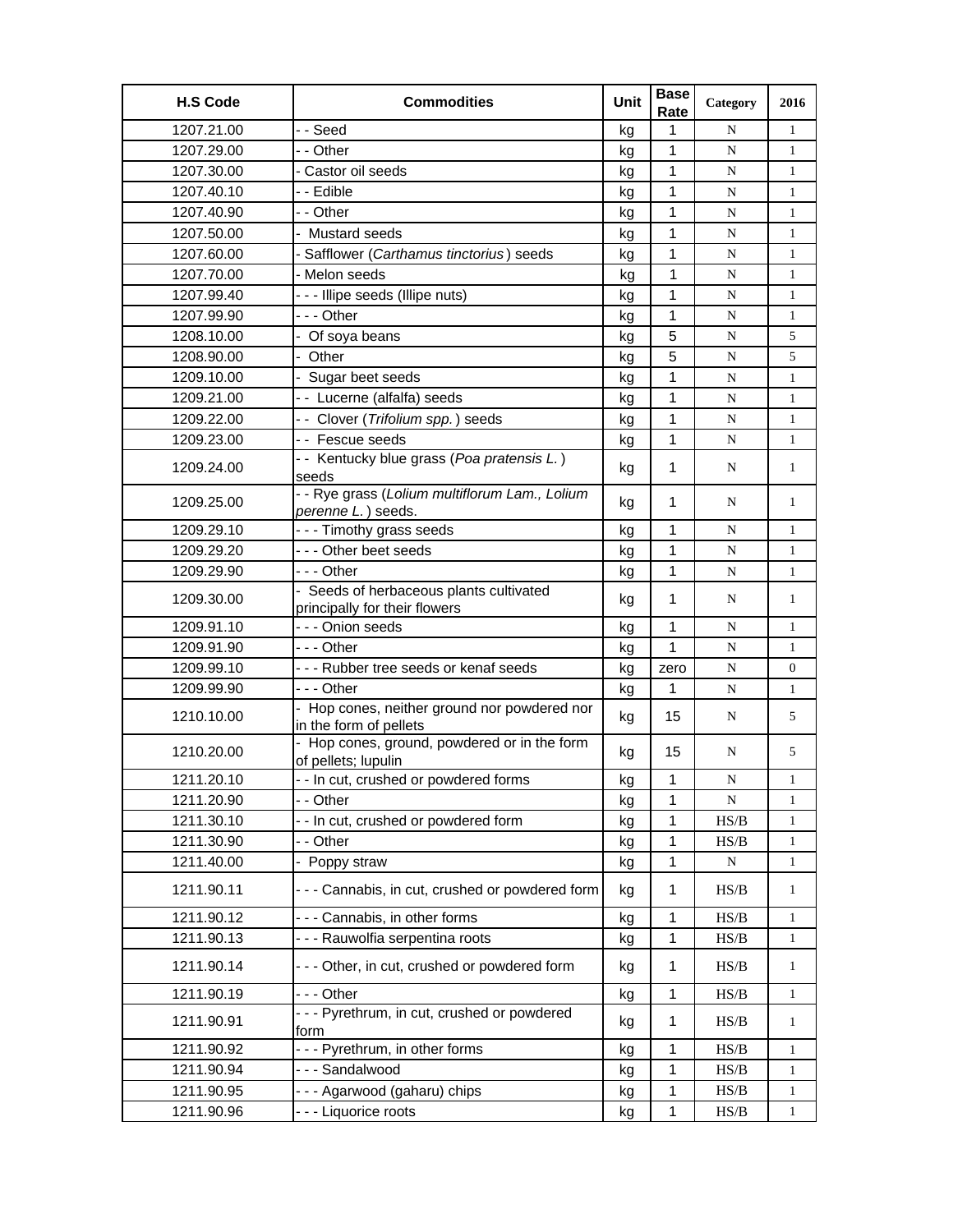| <b>H.S Code</b> | <b>Commodities</b>                                                                                                      | Unit | <b>Base</b><br>Rate | Category  | 2016         |
|-----------------|-------------------------------------------------------------------------------------------------------------------------|------|---------------------|-----------|--------------|
| 1211.90.97      | - - - Bark of persea (Persea Kurzii Kosterm)                                                                            | kg   | $\mathbf{1}$        | HS/B      | $\mathbf{1}$ |
| 1211.90.98      | --- Other, in cut, crushed or powdered form                                                                             | kg   | 1                   | HS/B      | $\mathbf{1}$ |
| 1211.90.99      | - - - Other                                                                                                             | kg   | 1                   | HS/B      | $\mathbf{1}$ |
| 1212.21.10      | - - - Eucheuma spp.                                                                                                     | kg   | 5                   | N         | 5            |
| 1212.21.20      | - - - Gracilaria lichenoides                                                                                            | kg   | 5                   | N         | 5            |
| 1212.21.90      | -  - - Other                                                                                                            | kg   | 5                   | N         | 5            |
| 1212.29.11      | ---- Of a kind used in pharmacy                                                                                         | kg   | 5                   | ${\bf N}$ | 5            |
| 1212.29.19      | - - - - Other                                                                                                           | kg   | 5                   | N         | 5            |
| 1212.29.20      | --- Other, fresh, chilled or dried                                                                                      | kq   | 5                   | N         | 5            |
| 1212.29.30      | --- Other, frozen                                                                                                       | kg   | 5                   | N         | 5            |
| 1212.91.00      | -- Sugar beet                                                                                                           | kg   | 5                   | N         | 5            |
| 1212.92.00      | - - Locust beans (carob)                                                                                                | kg   | 1.5                 | N         | 1.5          |
| 1212.93.10      | --- Suitable for planting                                                                                               | kg   | 5                   | N         | 5            |
| 1212.93.90      | - - - Other                                                                                                             | kg   | 5                   | N         | 5            |
| 1212.94.00      | - - Chicory roots                                                                                                       | kg   | 5                   | ${\bf N}$ | 5            |
| 1212.99.00      | - - Other                                                                                                               | kg   | 5                   | N         | 5            |
| 1213.00.00      | Cereal straw and husks, unprepared,<br>whether or not chopped, ground, pressed or                                       | kg   | 5                   | N         | 5            |
|                 | in the form of pellets.                                                                                                 |      |                     |           |              |
| 1214.10.00      | - Lucerne (alfalfa) meal and pellets                                                                                    | kg   | 5                   | N         | 5            |
| 1214.90.00      | - Other                                                                                                                 | kg   | 5                   | N         | 5            |
| 1301.20.00      | - Gum Arabic                                                                                                            | kg   | 1.5                 | <b>SL</b> | 1.5          |
| 1301.90.10      | - - Gum benjamin                                                                                                        | kg   | 1.5                 | <b>SL</b> | 1.5          |
| 1301.90.20      | - - Gum damar                                                                                                           | kg   | 1.5                 | SL        | 1.5          |
| 1301.90.30      | - - Cannabis resins                                                                                                     | kg   | 1.5                 | <b>SL</b> | 1.5          |
| 1301.90.40      | - - Lac                                                                                                                 | kg   | 1.5                 | <b>SL</b> | 1.5          |
| 1301.90.90      | - - Other                                                                                                               | kg   | 1.5                 | <b>SL</b> | 1.5          |
| 1302.12.00      | - - Of liquorice                                                                                                        | kg   | 1                   | N         | $\mathbf{1}$ |
| 1302.13.00      | -- Of hops                                                                                                              | kg   | 15                  | N         | 5            |
| 1302.19.20      | --- Extracts and tinctures of cannabis                                                                                  | kg   | 15                  | N         | 5            |
| 1302.19.30      | --- Other medicinal extracts                                                                                            | kg   | 1                   | N         | 1            |
| 1302.19.40      | - - - Vegetable saps and extracts of pyrethrum<br>or of the roots of plants containing rotenone                         | kg   | 1.5                 | N         | 1.5          |
| 1302.19.50      | --- Japan (or Chinese) lacquer (natural<br>lacquer)                                                                     | kg   | 15                  | N         | 5            |
| 1302.19.90      | --- Other                                                                                                               | kg   | 15                  | ${\bf N}$ | 5            |
| 1302.20.00      | - Pectic substances, pectinates and pectates                                                                            | kg   | 5                   | N         | 5            |
| 1302.31.00      | -- Agar-agar                                                                                                            | kg   | $\overline{2}$      | <b>SL</b> | 2            |
| 1302.32.00      | - - Mucilages and thickeners, whether or not<br>modified, derived from locust beans, locust<br>bean seeds or guar seeds | kg   | 5                   | N         | 5            |
| 1302.39.10      | --- Carrageenan                                                                                                         | kg   | 5                   | N         | 5            |
| 1302.39.90      | --- Other                                                                                                               | kg   | 5                   | ${\bf N}$ | 5            |
| 1401.10.00      | Bamboos                                                                                                                 | kg   | 5                   | N         | 5            |
| 1401.20.11      | -  -  -  Raw                                                                                                            | kg   | 15                  | ${\bf N}$ | 5            |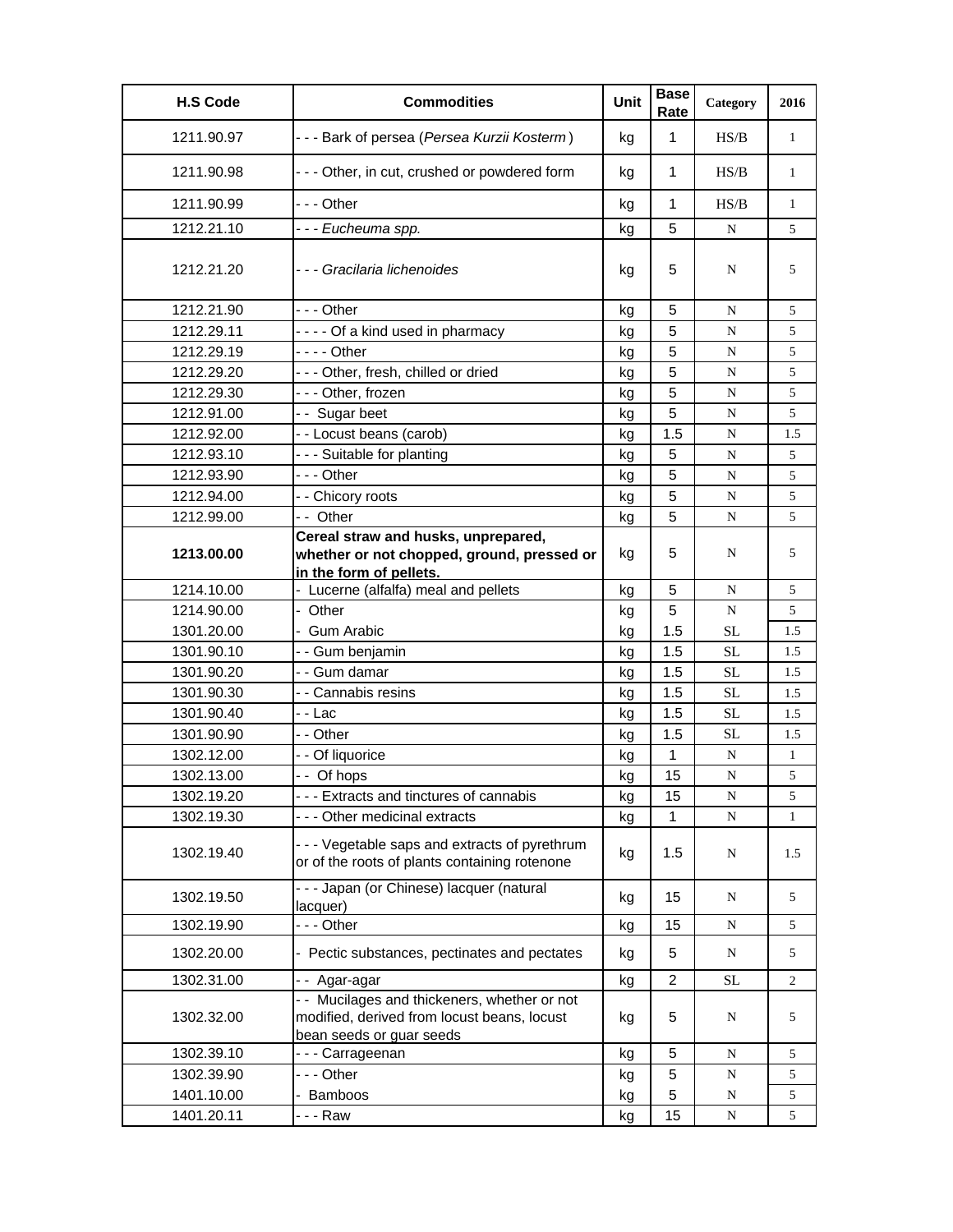| <b>H.S Code</b> | <b>Commodities</b>                                                                                         | Unit | <b>Base</b><br>Rate | Category  | 2016           |
|-----------------|------------------------------------------------------------------------------------------------------------|------|---------------------|-----------|----------------|
| 1401.20.12      | --- Washed and sulphurised                                                                                 | kg   | 15                  | N         | 5              |
| 1401.20.19      | - - - Other                                                                                                | kq   | 15                  | N         | 5              |
| 1401.20.21      | --- Not exceeding 12 mm in diameter                                                                        | kg   | 15                  | N         | 5              |
| 1401.20.29      | -  - - Other                                                                                               | kg   | 15                  | N         | 5              |
| 1401.20.30      | - - Split-skin                                                                                             | kg   | 15                  | N         | 5              |
| 1401.20.90      | - - Other                                                                                                  | kg   | 15                  | N         | 5              |
| 1401.90.00      | - Other                                                                                                    | kg   | 5                   | N         | 5              |
| 1404.20.00      | - Cotton linters                                                                                           | kg   | 5                   | N         | 5              |
| 1404.90.20      | - - Of a kind used primarily in tanning or dyeing                                                          | kg   | zero                | SL        | $\overline{0}$ |
| 1404.90.30      | - - Kapok                                                                                                  | kg   | 5                   | <b>SL</b> | 5              |
| 1404.90.90      | - - Other                                                                                                  | kg   | 5                   | SL        | 5              |
| 1501.10.00      | - Lard                                                                                                     | kg   | 1.5                 | ${\bf N}$ | 1.5            |
| 1501.20.00      | - Other pig fat                                                                                            | kg   | 1.5                 | N         | 1.5            |
| 1501.90.00      | - Other                                                                                                    | kg   | 1.5                 | N         | 1.5            |
| 1502.10.10      | - - Edible                                                                                                 | kg   | zero                | N         | $\overline{0}$ |
| 1502.10.90      | - - Other                                                                                                  | kg   | zero                | N         | $\overline{0}$ |
| 1502.90.10      | - - Edible                                                                                                 | kg   | 1.5                 | N         | 1.5            |
| 1502.90.90      | - - Other                                                                                                  | kg   | 1.5                 | N         | 1.5            |
| 1503.00.10      | - Lard stearin or oleostearin                                                                              | kg   | 1.5                 | ${\bf N}$ | 1.5            |
| 1503.00.90      | - Other                                                                                                    | kg   | $\mathbf{1}$        | N         | $\mathbf{1}$   |
| 1504.10.20      | - - Solid fractions                                                                                        | kg   | $\mathbf{1}$        | N         | $\mathbf{1}$   |
| 1504.10.90      | - - Other                                                                                                  | kg   | 1                   | N         | $\mathbf{1}$   |
| 1504.20.10      | - - Solid fractions                                                                                        | kg   | 1.5                 | ${\bf N}$ | 1.5            |
| 1504.20.90      | - - Other                                                                                                  | kg   | 1.5                 | N         | 1.5            |
| 1504.30.10      | - - Solid fractions                                                                                        | kg   | 1.5                 | N         | 1.5            |
| 1504.30.90      | - - Other                                                                                                  | kg   | 1.5                 | N         | 1.5            |
| 1505.00.10      | - Lanolin                                                                                                  | kg   | 1.5                 | N         | 1.5            |
| 1505.00.90      | - Other                                                                                                    | kg   | 1.5                 | N         | 1.5            |
| 1506.00.00      | Other animal fats and oils and their<br>fractions, whether or not refined, but not<br>chemically modified. | kg   | 1.5                 | N         | 1.5            |
| 1507.10.00      | - Crude oil, whether or not degummed                                                                       | kg   | $\mathbf{1}$        | SL        | $\mathbf{1}$   |
| 1507.90.10      | - - Fractions of unrefined soya-bean oil                                                                   | kg   | 1                   | ${\bf N}$ | 1              |
| 1507.90.90      | - - Other                                                                                                  | kg   | 1                   | ${\bf N}$ | 1              |
| 1508.10.00      | - Crude oil                                                                                                | kg   | 1.5                 | $\rm SL$  | 1.5            |
| 1508.90.10      | - - Fractions of unrefined ground-nut oil                                                                  | kg   | 1.5                 | $\rm SL$  | 1.5            |
| 1508.90.90      | - - Other                                                                                                  | kg   | 1.5                 | <b>SL</b> | 1.5            |
| 1509.10.10      | - - In packings of a net weight not exceeding 30<br>kg                                                     | kg   | 15                  | ${\bf N}$ | 5              |
| 1509.10.90      | - - Other                                                                                                  | kg   | $\mathbf{1}$        | ${\bf N}$ | $\mathbf{1}$   |
| 1509.90.11      | - - - In packings of a net weight not exceeding<br>30 kg                                                   | kg   | 15                  | N         | 5              |
| 1509.90.19      | --- Other                                                                                                  | kg   | $\mathbf{1}$        | ${\bf N}$ | $\mathbf{1}$   |
| 1509.90.91      | - - - In packings of net weight not exceeding 30<br>kg                                                     | kg   | 15                  | N         | 5              |
| 1509.90.99      | --- Other                                                                                                  | kg   | $\mathbf{1}$        | ${\bf N}$ | $\mathbf{1}$   |
| 1510.00.10      | - Crude oil                                                                                                | kg   | 1                   | N         | 1              |
| 1510.00.20      | - Fractions of unrefined oil                                                                               | kg   | $\mathbf 1$         | N         | $\mathbf{1}$   |
| 1510.00.90      | - Other                                                                                                    | kg   | 1                   | ${\bf N}$ | $\mathbf{1}$   |
| 1511.10.00      | - Crude oil                                                                                                | kg   | 1                   | ${\bf N}$ | $\mathbf{1}$   |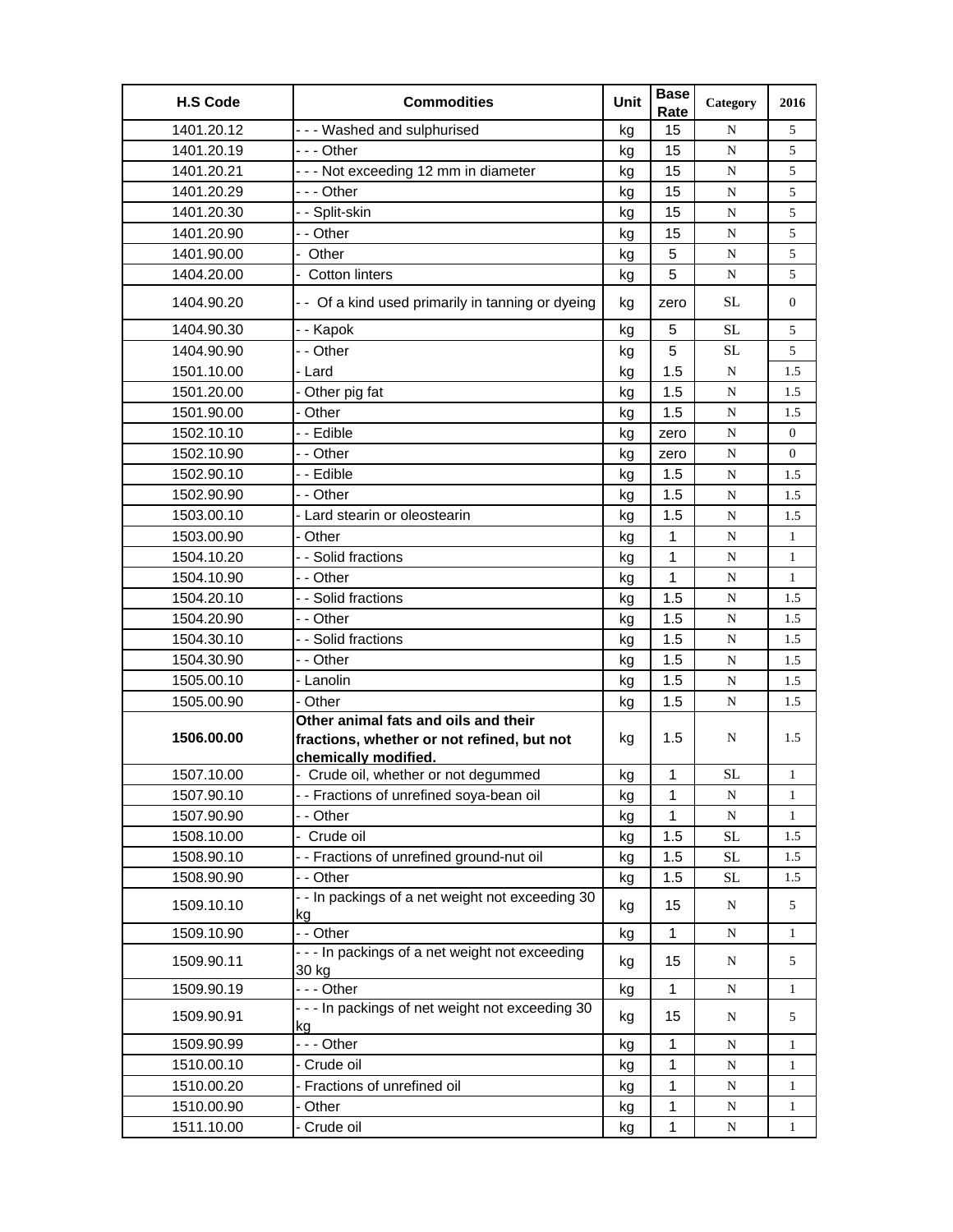| <b>H.S Code</b> | <b>Commodities</b>                                                  | Unit | <b>Base</b><br>Rate | Category  | 2016         |
|-----------------|---------------------------------------------------------------------|------|---------------------|-----------|--------------|
| 1511.90.11      | --- Solid fractions                                                 | kg   | 1                   | N         | $\mathbf{1}$ |
| 1511.90.19      | - - - Other                                                         | kg   | 1                   | N         | $\mathbf{1}$ |
| 1511.90.91      | --- Solid fractions                                                 | kg   | 1                   | N         | $\mathbf{1}$ |
| 1511.90.92      | --- Other, in packings of a net weight not<br>exceeding 20kg        | kg   | 1                   | N         | 1            |
| 1511.90.99      | - - - Other                                                         | kg   | 1                   | N         | 1            |
| 1512.11.00      | - - Crude oil                                                       | kg   | 1                   | N         | $\mathbf{1}$ |
| 1512.19.10      | - - - Fractions of unrefined sunflower-seed oil or<br>safflower oil | kg   | 1                   | N         | $\mathbf{1}$ |
| 1512.19.90      | $- -$ Other                                                         | kg   | 1                   | N         | $\mathbf{1}$ |
| 1512.21.00      | - - Crude oil, whether or not gossypol has been<br>removed          | kg   | 1                   | N         | 1            |
| 1512.29.10      | - - - Fractions of unrefined cotton-seed oil                        | kg   | 1                   | N         | $\mathbf{1}$ |
| 1512.29.90      | - - - Other                                                         | kg   | $\mathbf{1}$        | N         | $\mathbf{1}$ |
| 1513.11.00      | - - Crude oil                                                       | kg   | 3                   | N         | 3            |
| 1513.19.10      | - - - Fractions of unrefined coconut oil                            | kg   | 3                   | N         | 3            |
| 1513.19.90      | -  - - Other                                                        | kg   | 3                   | ${\bf N}$ | 3            |
| 1513.21.10      | - - - Palm kernel oil                                               | kg   | 1                   | N         | $\mathbf{1}$ |
| 1513.21.90      | - - - Other                                                         | kg   | 1                   | N         | $\mathbf{1}$ |
| 1513.29.11      | - - - - Solid fractions of unrefined palm kernel oil                | kg   | $\mathbf{1}$        | N         | $\mathbf{1}$ |
| 1513.29.12      | - - - - Solid fractions of unrefined babassu oil                    | kg   | 1                   | N         | 1            |
| 1513.29.13      | ---- Other, of unrefined palm kernel oil (palm<br>kernel olein)     | kg   | $\mathbf 1$         | N         | 1            |
| 1513.29.14      | - - - - Other, of unrefined babassu oil                             | kg   | $\mathbf{1}$        | N         | $\mathbf{1}$ |
| 1513.29.91      | ---- Solid fractions of palm kernel oil                             | kg   | 1                   | ${\bf N}$ | $\mathbf{1}$ |
| 1513.29.92      | ---- Solid fractions of babassu oil                                 | kg   | 1                   | N         | $\mathbf{1}$ |
| 1513.29.94      | ---- Palm kernel olein, refined, bleached and<br>deodorized (RBD)   | kg   | 1                   | N         | $\mathbf{1}$ |
| 1513.29.95      | ---- Palm kernel oil, RBD                                           | kg   | 1                   | N         | $\mathbf{1}$ |
| 1513.29.96      | ---- Other, palm kernel oil                                         | kg   | $\mathbf{1}$        | N         | $\mathbf{1}$ |
| 1513.29.97      | - - - - Other, of babassu oil                                       | kg   | 1                   | N         | $\mathbf{1}$ |
| 1514.11.00      | - - Crude oil                                                       | kg   | 1                   | N         | $\mathbf{1}$ |
| 1514.19.10      | - - - Fractions of unrefined oil                                    | kg   | 1                   | N         | 1            |
| 1514.19.90      | - - - Other                                                         | kg   | 1                   | N         | $\mathbf{1}$ |
| 1514.91.10      | --- Other rape or colza oil                                         | kg   | 1                   | ${\bf N}$ | 1            |
| 1514.91.90      | --- Other                                                           | kg   | 1                   | ${\bf N}$ | $\mathbf{1}$ |
| 1514.99.10      | --- Fractions of unrefined oil                                      | kg   | 1                   | ${\bf N}$ | $\mathbf{1}$ |
| 1514.99.91      | ---- Other rape or colza oil                                        | kg   | 1                   | N         | $\mathbf{1}$ |
| 1514.99.99      | - - - - Other                                                       | kg   | 1                   | ${\bf N}$ | $\mathbf{1}$ |
| 1515.11.00      | -- Crude oil                                                        | kg   | 1                   | N         | $\mathbf{1}$ |
| 1515.19.00      | - - Other                                                           | kg   | 1                   | N         | 1            |
| 1515.21.00      | - - Crude oil                                                       | kg   | 1                   | N         | $\mathbf{1}$ |
| 1515.29.11      | ---- Solid fractions                                                | kg   | 1                   | HS/B      | $\mathbf{1}$ |
| 1515.29.19      | - - - - Other                                                       | kg   | 1                   | HS/B      | $\mathbf{1}$ |
| 1515.29.91      | ---- Solid fractions                                                | kg   | 1                   | HS/B      | $\mathbf{1}$ |
| 1515.29.99      |                                                                     | kg   | 1                   | HS/B      | $\mathbf{1}$ |
| 1515.30.10      | - - Crude oil                                                       | kg   | 1                   | <b>SL</b> | $\mathbf{1}$ |
| 1515.30.90      | - - Other                                                           | kg   | 1                   | <b>SL</b> | $\mathbf{1}$ |
| 1515.50.10      | - - Crude oil                                                       | kg   | 1.5                 | $\rm SL$  | 1.5          |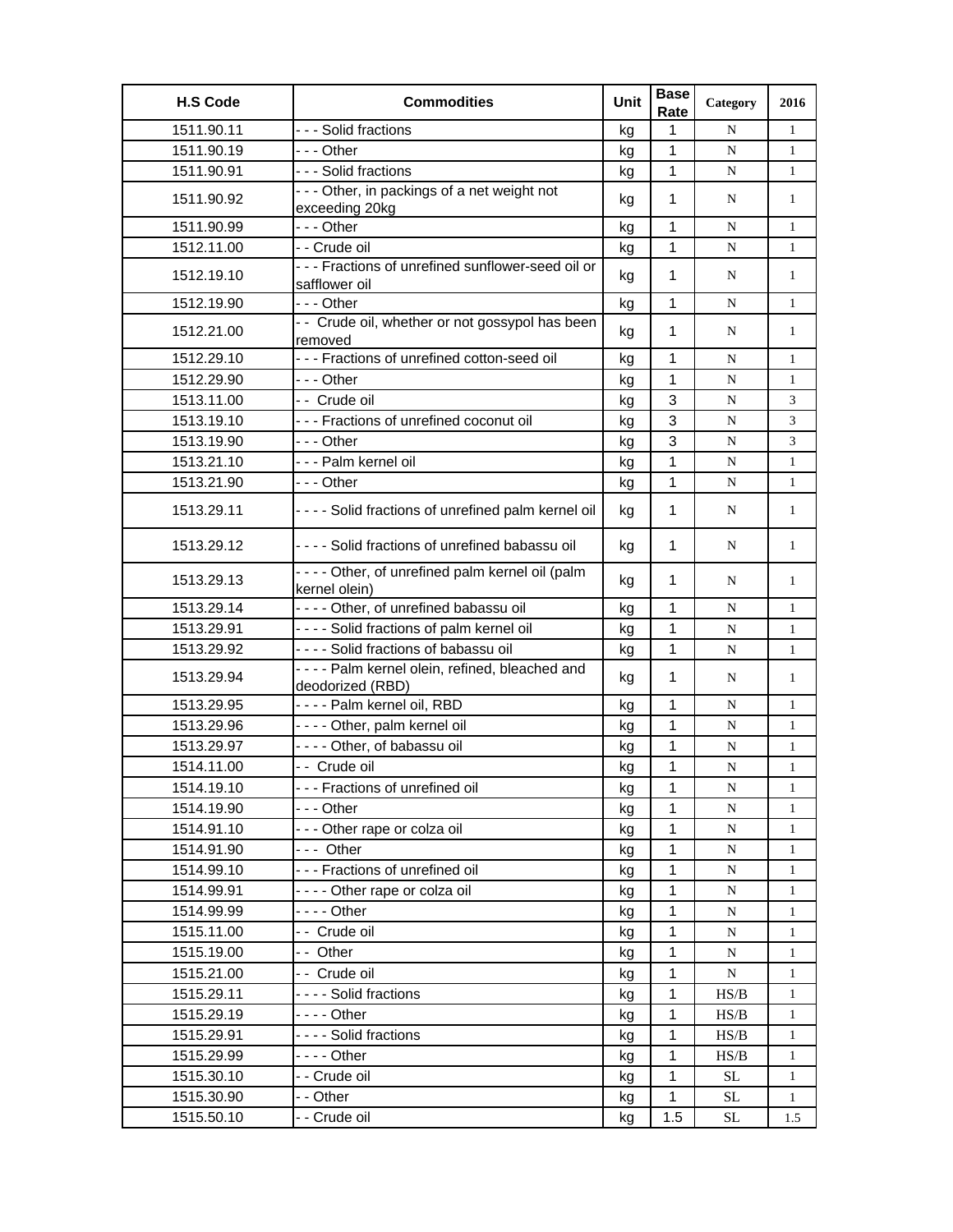| <b>H.S Code</b> | <b>Commodities</b>                                                                          | Unit | <b>Base</b><br>Rate | Category                                                                               | 2016         |
|-----------------|---------------------------------------------------------------------------------------------|------|---------------------|----------------------------------------------------------------------------------------|--------------|
| 1515.50.20      | - - Fractions of unrefined oil                                                              | kg   | 1.5                 | SL                                                                                     | 1.5          |
| 1515.50.90      | - - Other                                                                                   | kg   | 1.5                 | <b>SL</b>                                                                              | 1.5          |
| 1515.90.11      | - - - Crude oil                                                                             | kg   | 1                   | SL                                                                                     | 1            |
| 1515.90.12      | --- Fractions of unrefined oil                                                              | kg   | 1                   | <b>SL</b>                                                                              | $\mathbf{1}$ |
| 1515.90.19      | --- Other                                                                                   | kg   | 1                   | <b>SL</b>                                                                              | $\mathbf{1}$ |
| 1515.90.21      | - - - Crude oil                                                                             | kg   | 1                   | <b>SL</b>                                                                              | $\mathbf{1}$ |
| 1515.90.22      | --- Fractions of unrefined oil                                                              | kg   | 1                   | SL                                                                                     | $\mathbf{1}$ |
| 1515.90.29      | - - - Other                                                                                 | kg   | 1                   | <b>SL</b>                                                                              | $\mathbf{1}$ |
| 1515.90.31      | --- Crude oil                                                                               | kg   | 1                   | SL                                                                                     | 1            |
| 1515.90.32      | --- Fractions of unrefined oil                                                              | kg   | 1                   | <b>SL</b>                                                                              | $\mathbf{1}$ |
| 1515.90.39      | - - - Other                                                                                 | kg   | 1                   | <b>SL</b>                                                                              | $\mathbf{1}$ |
| 1515.90.91      | - - - Crude oil                                                                             | kg   | 1                   | SL                                                                                     | $\mathbf{1}$ |
| 1515.90.92      | --- Fractions of unrefined oil                                                              | kg   | 1                   | <b>SL</b>                                                                              | $\mathbf{1}$ |
| 1515.90.99      | - - - Other                                                                                 | kg   | 1                   | <b>SL</b>                                                                              | $\mathbf{1}$ |
| 1516.10.10      | - - In packings of a net weight of 10 kg or more                                            | kg   | 1.5                 | N                                                                                      | 1.5          |
| 1516.10.90      | - - Other                                                                                   | kg   | 1.5                 | N                                                                                      | 1.5          |
| 1516.20.11      | - - - Of soya beans                                                                         | kg   | 5                   | HS/B                                                                                   | 5            |
| 1516.20.12      | - - - Of the fruit of the oil palm, crude                                                   | kg   | 5                   | HS/B                                                                                   | 5            |
| 1516.20.13      | - - - Of the fruit of the oil palm, other than crude                                        | kg   | 5                   | HS/B                                                                                   | 5            |
| 1516.20.14      | --- Of coconuts                                                                             | kg   | 5                   | HS/B                                                                                   | 5            |
| 1516.20.15      | --- Of palm kernels, crude                                                                  | kg   | 5                   | HS/B                                                                                   | 5            |
| 1516.20.16      | - - - Of palm kernels, refined, bleached and<br>deodorized (RBD)                            | kg   | 5                   | HS/B                                                                                   | 5            |
| 1516.20.17      | --- Of ground-nuts                                                                          | kg   | 5                   | HS/B                                                                                   | 5            |
| 1516.20.18      | --- Of linseed                                                                              | kg   | 5                   | HS/B                                                                                   | 5            |
| 1516.20.19      | - - - Other                                                                                 | kg   | 5                   | HS/B                                                                                   | 5            |
| 1516.20.21      | - - - Of ground-nuts, soya beans, fruit of the oil<br>palm, palm kernels or coconuts        | kg   | 5                   | HS/B                                                                                   | 5            |
| 1516.20.22      | --- Of linseed                                                                              | kg   | 5                   | HS/B                                                                                   | 5            |
| 1516.20.23      | - - - Of olives                                                                             | kg   | 5                   | HS/B                                                                                   | 5            |
| 1516.20.29      | --- Other                                                                                   | kg   | 5                   | HS/B                                                                                   | 5            |
| 1516.20.51      | - - - Unrefined                                                                             | kg   | 5                   | $\ensuremath{\mathbf{H}}\ensuremath{\mathbf{S}}\xspace/\ensuremath{\mathbf{B}}\xspace$ | 5            |
| 1516.20.52      | --- Refined, bleached and deodorised (RBD)                                                  | kg   | 5                   | HS/B                                                                                   | 5            |
| 1516.20.59      | - - - Other                                                                                 | kg   | 5                   | HS/B                                                                                   | 5            |
| 1516.20.92      | --- Of linseed                                                                              | kg   | 5                   | HS/B                                                                                   | 5            |
| 1516.20.93      | --- Of olives                                                                               | kg   | 5                   | HS/B                                                                                   | 5            |
| 1516.20.94      | --- Of soya beans                                                                           | kg   | 5                   | HS/B                                                                                   | 5            |
| 1516.20.95      | --- Hydrogenated castor oil (opal wax)                                                      | kg   | 5                   | HS/B                                                                                   | 5            |
| 1516.20.96      | --- Refined, bleached and deodorised (RBD)<br>palm kernel stearin only                      | kg   | 5                   | HS/B                                                                                   | 5            |
| 1516.20.97      | --- Hydrogenated and refined, bleached and<br>deodorised (RBD) palm kernel stearin or olein | kg   | 5                   | HS/B                                                                                   | 5            |
| 1516.20.98      | --- Other, of ground-nuts, palm oil or coconuts                                             | kg   | 5                   | HS/B                                                                                   | 5            |
| 1516.20.99      | - - - Other                                                                                 | kg   | 5                   | HS/B                                                                                   | 5            |
| 1517.10.00      | - Margarine, excluding liquid margarine                                                     | kg   | 10                  | ${\bf N}$                                                                              | 5            |
| 1517.90.10      | - - Imitation ghee                                                                          | kg   | 3                   | HS/B                                                                                   | 3            |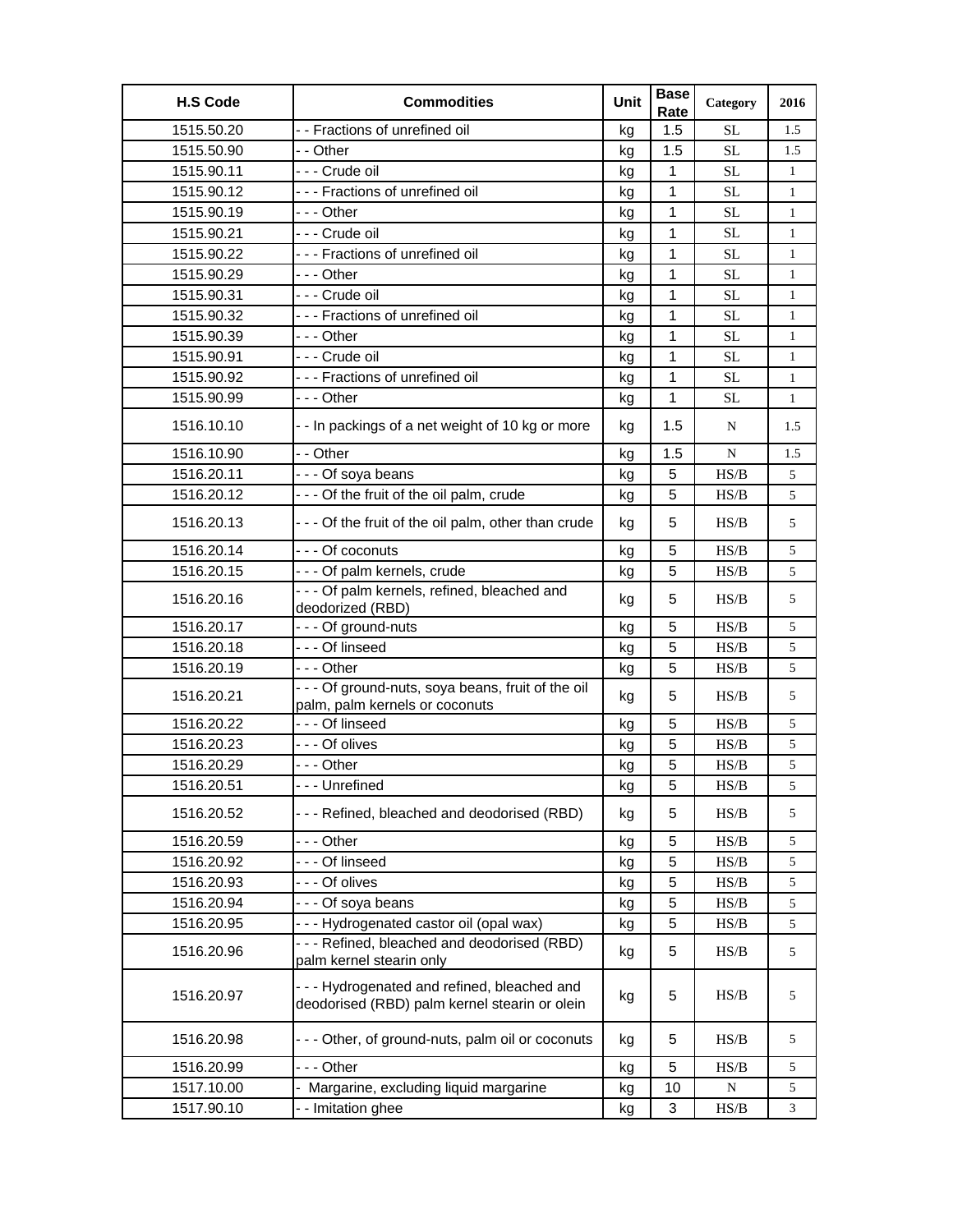| <b>H.S Code</b> | <b>Commodities</b>                                                                                                                       | Unit | <b>Base</b><br>Rate | Category                                                                               | 2016         |
|-----------------|------------------------------------------------------------------------------------------------------------------------------------------|------|---------------------|----------------------------------------------------------------------------------------|--------------|
| 1517.90.20      | - - Liquid margarine                                                                                                                     | kg   | 3                   | HS/B                                                                                   | 3            |
| 1517.90.30      | - - Of a kind used as mould release<br>preparations                                                                                      | kg   | 3                   | HS/B                                                                                   | 3            |
| 1517.90.43      | --- Shortening                                                                                                                           | kg   | 3                   | HS/B                                                                                   | 3            |
| 1517.90.44      | --- Imitation lard                                                                                                                       | kg   | 3                   | HS/B                                                                                   | 3            |
| 1517.90.50      | - - - Solid mixtures or preparations                                                                                                     | kg   | $\mathbf{3}$        | HS/B                                                                                   | 3            |
| 1517.90.61      | - - - - In which ground-nut oil predominates                                                                                             | kg   | 3                   | HS/B                                                                                   | 3            |
| 1517.90.62      | - - - - In which crude palm oil predominates                                                                                             | kg   | 3                   | HS/B                                                                                   | 3            |
| 1517.90.63      | - - - - In which other palm oil predominates, in<br>packings of a net weight of less than 20kg                                           | kg   | 3                   | HS/B                                                                                   | 3            |
| 1517.90.64      | - - - - In which other palm oil predominates, in<br>packings of a net weight of 20kg or more                                             | kg   | 3                   | HS/B                                                                                   | 3            |
| 1517.90.65      | ---- In which palm kernel oil predominates                                                                                               | kg   | 3                   | HS/B                                                                                   | 3            |
| 1517.90.66      | - - - - In which palm kernel olein predominates                                                                                          | kg   | 3                   | HS/B                                                                                   | 3            |
| 1517.90.67      | - - - - In which soya-bean oil predominates                                                                                              | kg   | 3                   | HS/B                                                                                   | 3            |
| 1517.90.68      | - - - - In which illipe nut oil predominates                                                                                             | kg   | 3                   | HS/B                                                                                   | 3            |
| 1517.90.69      | - - - - Other                                                                                                                            | kg   | $\mathbf{3}$        | $\ensuremath{\mathbf{H}}\ensuremath{\mathbf{S}}\xspace/\ensuremath{\mathbf{B}}\xspace$ | 3            |
| 1517.90.90      | - - Other                                                                                                                                | kg   | 3                   | HS/B                                                                                   | 3            |
| 1518.00.12      | - - Animal fats and oils                                                                                                                 | kg   | 1.5                 | HS/B                                                                                   | 1.5          |
| 1518.00.14      | - - Ground-nut, soya-bean, palm or coconut oil                                                                                           | kg   | $\mathbf{1}$        | HS/B                                                                                   | $\mathbf{1}$ |
| 1518.00.15      | - - Linseed oil and its fractions                                                                                                        | kg   | 1                   | $\ensuremath{\mathbf{H}}\ensuremath{\mathbf{S}}\xspace/\ensuremath{\mathbf{B}}\xspace$ | 1            |
| 1518.00.16      | - - Olive oil and its fractions                                                                                                          | kg   | $\mathbf{1}$        | HS/B                                                                                   | $\mathbf{1}$ |
| 1518.00.19      | - - Other                                                                                                                                | kg   | 5                   | HS/B                                                                                   | 5            |
| 1518.00.20      | - Inedible mixtures or preparations of animal<br>fats or oils or of fractions of different fats or oils                                  | kg   | 1.5                 | HS/B                                                                                   | 1.5          |
| 1518.00.31      | - - Of the fruit of the oil palm or of palm kernels                                                                                      | kg   | $\mathbf{1}$        | HS/B                                                                                   | $\mathbf{1}$ |
| 1518.00.33      | - - Of linseed                                                                                                                           | kg   | 1                   | HS/B                                                                                   | 1            |
| 1518.00.34      | - - Of olives                                                                                                                            | kg   | 1                   | HS/B                                                                                   | $\mathbf{1}$ |
| 1518.00.35      | - - Of ground-nuts                                                                                                                       | kg   | 1                   | $\rm{HS}/\rm{B}$                                                                       | $\mathbf{1}$ |
| 1518.00.36      | - - Of soya beans or coconuts                                                                                                            | kg   | 1                   | $\ensuremath{\mathbf{H}}\ensuremath{\mathbf{S}}\xspace/\ensuremath{\mathbf{B}}\xspace$ | 1            |
| 1518.00.37      | - - Of cotton seeds                                                                                                                      | kg   | 1                   | $\ensuremath{\mathbf{H}}\ensuremath{\mathbf{S}}\xspace/\ensuremath{\mathbf{B}}\xspace$ | $\mathbf{1}$ |
| 1518.00.39      | - - Other                                                                                                                                | kg   | 1                   | $\ensuremath{\mathbf{H}}\ensuremath{\mathbf{S}}\xspace/\ensuremath{\mathbf{B}}\xspace$ | $\mathbf{1}$ |
| 1518.00.60      | - Inedible mixtures or preparations of animal<br>fats or oils or of fractions thereof and vegetable<br>fats or oils or fractions thereof | kg   | 1.5                 | HS/B                                                                                   | 1.5          |
| 1520.00.10      | - Crude glycerol                                                                                                                         | kg   | 1                   | ${\bf N}$                                                                              | $\mathbf{1}$ |
| 1520.00.90      | - Other                                                                                                                                  | kg   | 1                   | ${\bf N}$                                                                              | 1            |
| 1521.10.00      | - Vegetable waxes                                                                                                                        | kg   | 1.5                 | ${\bf N}$                                                                              | 1.5          |
| 1521.90.10      | - - Beeswax and other insect waxes                                                                                                       | kg   | 1.5                 | <b>SL</b>                                                                              | 1.5          |
| 1521.90.20      | - - Spermaceti                                                                                                                           | kg   | $\mathbf 1$         | $\rm SL$                                                                               | 1            |
| 1522.00.10      | - Degras                                                                                                                                 | kg   | 1.5                 | N                                                                                      | 1.5          |
| 1522.00.90      | - Other                                                                                                                                  | kg   | 5                   | ${\bf N}$                                                                              | 5            |
| 1601.00.10      | - In airtight containers                                                                                                                 | kg   | 15                  | N                                                                                      | 5            |
| 1601.00.90      | - Other                                                                                                                                  | kg   | 15                  | ${\bf N}$                                                                              | 5            |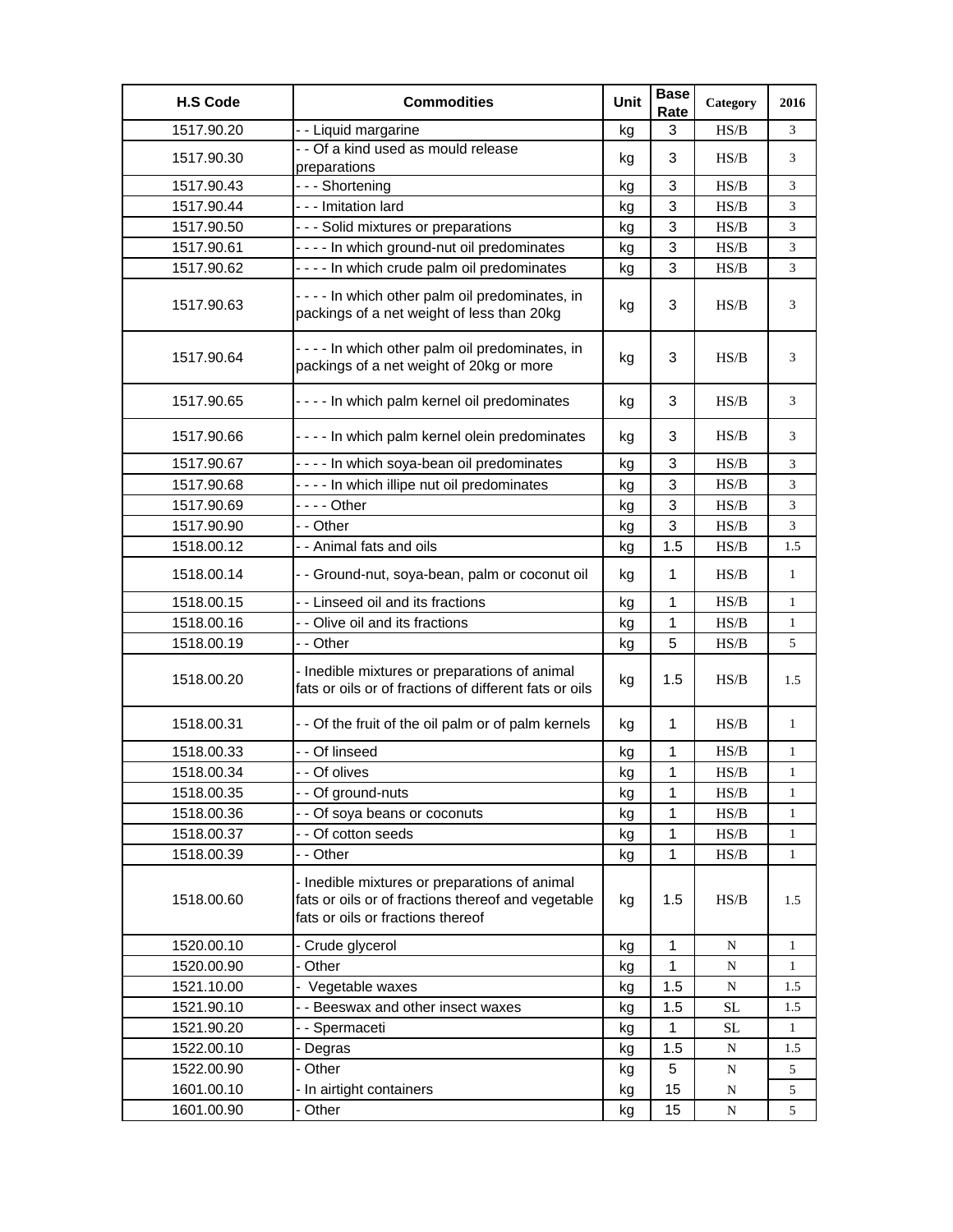| <b>H.S Code</b> | <b>Commodities</b>                             | Unit | <b>Base</b><br>Rate | Category    | 2016 |
|-----------------|------------------------------------------------|------|---------------------|-------------|------|
| 1602.10.10      | -- Containing pork, in airtight containers     | kg   | 15                  | N           | 5    |
| 1602.10.90      | -- Other                                       | kq   | 15                  | N           | 5    |
| 1602.20.00      | - Of liver of any animal                       | kg   | 15                  | ${\bf N}$   | 5    |
| 1602.31.10      | - - - In airtight containers                   | kg   | 15                  | ${\bf N}$   | 5    |
| 1602.31.91      | ---- Mechanically deboned or<br>separated meat | kg   | 15                  | N           | 5    |
| 1602.31.99      | $--$ Other                                     | kg   | 15                  | N           | 5    |
| 1602.32.10      | --- Chicken curry, in airtight containers      | kg   | 15                  | N           | 5    |
| 1602.32.90      | --- Other                                      | kg   | 15                  | N           | 5    |
| 1602.39.00      | -- Other                                       | kg   | 15                  | N           | 5    |
| 1602.41.10      | --- In airtight containers                     | kg   | 15                  | ${\bf N}$   | 5    |
| 1602.41.90      | --- Other                                      | kg   | 15                  | ${\bf N}$   | 5    |
| 1602.42.10      | --- In airtight containers                     | kg   | 15                  | N           | 5    |
| 1602.42.90      | --- Other                                      | kg   | 15                  | N           | 5    |
| 1602.49.11      | ---- In airtight containers                    | kg   | 15                  | N           | 5    |
| 1602.49.19      | - - - - Other                                  | kg   | 15                  | ${\bf N}$   | 5    |
| 1602.49.91      | ---- In airtight containers                    | kg   | 15                  | N           | 5    |
| 1602.49.99      | - - - - Other                                  | kg   | 15                  | ${\bf N}$   | 5    |
| 1602.50.00      | - Of bovine animals                            | kg   | 15                  | N           | 5    |
| 1602.90.10      | - - Mutton curry, in airtight containers       | kg   | 15                  | N           | 5    |
| 1602.90.90      | - - Other                                      | kg   | 15                  | N           | 5    |
| 1603.00.10      | Of chicken, with herbs                         | kg   | 15                  | N           | 5    |
| 1603.00.20      | - Of chicken, without herbs                    | kg   | 15                  | N           | 5    |
| 1603.00.30      | Other, with herbs                              | kg   | 15                  | N           | 5    |
| 1603.00.90      | Other                                          | kg   | 15                  | N           | 5    |
| 1604.11.10      | --- In airtight containers                     | kg   | 7.5                 | N           | 5    |
| 1604.11.90      | --- Other                                      | kg   | 10                  | N           | 5    |
| 1604.12.10      | --- In airtight containers                     | kg   | 7.5                 | N           | 5    |
| 1604.12.90      | --- Other                                      | kg   | 10                  | N           | 5    |
| 1604.13.11      | - - - - In airtight containers                 | kg   | 7.5                 | N           | 5    |
| 1604.13.19      | - - - - Other                                  | kg   | 10                  | N           | 5    |
| 1604.13.91      | ---- In airtight containers                    | kg   | 7.5                 | $\mathbf N$ | 5    |
| 1604.13.99      | --- Other                                      | kg   | 10                  | ${\bf N}$   | 5    |
| 1604.14.11      | -  -  -  - Tunas                               | kg   | 7.5                 | N           | 5    |
| 1604.14.19      |                                                | kg   | 7.5                 | ${\bf N}$   | 5    |
| 1604.14.90      | --- Other                                      | kg   | 10                  | N           | 5    |
| 1604.15.10      | --- In airtight containers                     | kg   | 7.5                 | ${\bf N}$   | 5    |
| 1604.15.90      | --- Other                                      | kg   | 10                  | ${\bf N}$   | 5    |
| 1604.16.10      | --- In airtight containers                     | kg   | 7.5                 | ${\bf N}$   | 5    |
| 1604.16.90      | --- Other                                      | kg   | 10                  | N           | 5    |
| 1604.17.10      | - - - In airtight containers                   | kg   | 7.5                 | N           | 5    |
| 1604.17.90      | - - - Other                                    | kg   | 10                  | N           | 5    |
| 1604.19.20      | --- Horse mackerel, in airtight containers     | kg   | 7.5                 | N           | 5    |
| 1604.19.30      | --- Other, in airtight containers              | kg   | 7.5                 | ${\bf N}$   | 5    |
| 1604.19.90      |                                                | kg   | 10                  | ${\bf N}$   | 5    |
| 1604.20.11      | --- In airtight containers                     | kg   | 10                  | HS/B        | 10   |
| 1604.20.19      | --- Other                                      | kg   | 10                  | HS/B        | 10   |
| 1604.20.21      | --- In airtight containers                     | kg   | 10                  | HS/B        | 10   |
| 1604.20.29      | --- Other                                      | kg   | 10                  | HS/B        | 10   |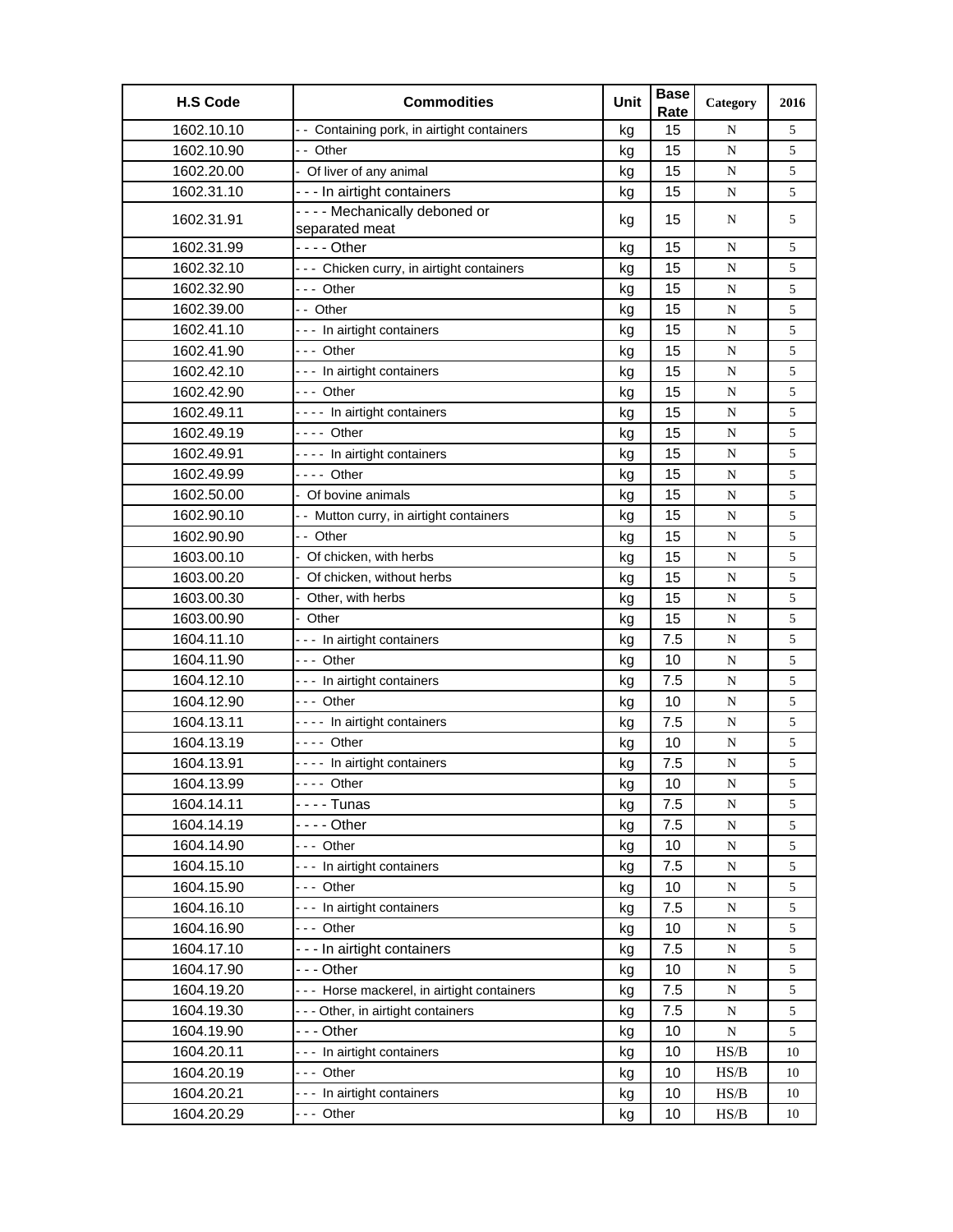| <b>H.S Code</b> | <b>Commodities</b>                                                                                                                          | Unit | <b>Base</b><br>Rate | Category  | 2016         |
|-----------------|---------------------------------------------------------------------------------------------------------------------------------------------|------|---------------------|-----------|--------------|
| 1604.20.91      | --- In airtight containers                                                                                                                  | kg   | 7.5                 | HS/B      | 7.5          |
| 1604.20.93      | --- Frozen minced fish, boiled or steamed                                                                                                   | kg   | 10                  | HS/B      | 10           |
| 1604.20.99      | --- Other                                                                                                                                   | kg   | 10                  | HS/B      | 10           |
| 1604.31.00      | - - Caviar                                                                                                                                  | kg   | 10                  | HS/B      | 10           |
| 1604.32.00      | - - Caviar substitutes                                                                                                                      | kg   | 7.5                 | HS/B      | 7.5          |
| 1605.10.10      | - - In airtight containers                                                                                                                  | kg   | 10                  | HS/B      | 10           |
| 1605.10.90      | - - Other                                                                                                                                   | kg   | 10                  | HS/B      | 10           |
| 1605.21.10      | --- Shrimp paste                                                                                                                            | kg   | 10                  | N         | 5            |
| 1605.21.90      | -  - - Other                                                                                                                                | kg   | 10                  | N         | 5            |
| 1605.29.10      | --- Shrimp paste                                                                                                                            | kg   | 10                  | N         | 5            |
| 1605.29.90      | -  - - Other                                                                                                                                | kg   | 10                  | ${\bf N}$ | 5            |
| 1605.30.00      | - Lobster                                                                                                                                   | kg   | 10                  | HS/B      | 10           |
| 1605.40.00      | - Other crustaceans                                                                                                                         | kg   | 10                  | HS/B      | 10           |
| 1605.51.00      | - - Oysters                                                                                                                                 | kg   | 10                  | N         | 5            |
| 1605.52.00      | - - Scallops, including queen scallops                                                                                                      | kg   | 10                  | ${\bf N}$ | 5            |
| 1605.53.00      | - - Mussels                                                                                                                                 | kg   | 10                  | N         | 5            |
| 1605.54.00      | - - Cuttle fish and squid                                                                                                                   | kg   | 10                  | ${\bf N}$ | 5            |
| 1605.55.00      | - - Octopus                                                                                                                                 | kg   | 10                  | ${\bf N}$ | $\sqrt{5}$   |
| 1605.56.00      | - - Clams, cockles and arkshells                                                                                                            | kg   | 10                  | ${\bf N}$ | 5            |
| 1605.57.00      | - - Abalone                                                                                                                                 | kg   | 10                  | N         | 5            |
| 1605.58.00      | - - Snails, other than sea snails                                                                                                           | kg   | 10                  | N         | 5            |
| 1605.59.00      | -- Other                                                                                                                                    | kg   | 10                  | ${\bf N}$ | 5            |
| 1605.61.00      | - - Sea cucumbers                                                                                                                           | kg   | 10                  | ${\bf N}$ | 5            |
| 1605.62.00      | - - Sea urchins                                                                                                                             | kg   | 10                  | ${\bf N}$ | 5            |
| 1605.63.00      | - - Jellyfish                                                                                                                               | kg   | 10                  | ${\bf N}$ | 5            |
| 1605.69.00      | $\overline{-}$ Other                                                                                                                        | kg   | 10                  | ${\bf N}$ | 5            |
| 1701.12.00      | -- Beet sugar                                                                                                                               | kg   | 0.5                 | <b>SL</b> | 0.5          |
| 1701.13.00      | - - Cane sugar specified in Subheading<br>Note 2 to this Chapter                                                                            | kg   | 0.5                 | <b>SL</b> | 0.5          |
| 1701.14.00      | - - Other cane sugar                                                                                                                        | kg   | 0.5                 | <b>SL</b> | 0.5          |
| 1701.91.00      | - - Containing added flavouring or colouring matter                                                                                         | kg   | 0.5                 | ${\bf N}$ | 0.5          |
| 1701.99.11      | - - - - White                                                                                                                               | kg   | 0.5                 | ${\bf N}$ | 0.5          |
| 1701.99.19      | --- Other                                                                                                                                   | kg   | $0.5\,$             | ${\bf N}$ | $0.5\,$      |
| 1701.99.90      | --- Other                                                                                                                                   | kg   | 0.5                 | N         | 0.5          |
|                 | - - Containing by weight 99% or more lactose,                                                                                               |      |                     |           |              |
| 1702.11.00      | expressed as anhydrous lactose, calculated on<br>the dry matter                                                                             | kg   | 1                   | N         | $\mathbf{1}$ |
| 1702.19.00      | -- Other                                                                                                                                    | kg   | 1                   | N         | 1            |
| 1702.20.00      | Maple sugar and maple syrup                                                                                                                 | kg   | 1                   | N         | 1            |
| 1702.30.10      | --Glucose                                                                                                                                   | kg   | 1                   | N         | 1            |
| 1702.30.20      | --Glucose syrup                                                                                                                             | kg   | $\mathbf 1$         | N         | 1            |
| 1702.40.00      | - Glucose and glucose syrup, containing in the<br>dry state at least 20% but less than 50% by<br>weight of fructose, excluding invert sugar | kg   | $\mathbf 1$         | N         | $\mathbf{1}$ |
| 1702.50.00      | - Chemically pure fructose                                                                                                                  | kg   | $\mathbf 1$         | N         | $\mathbf{1}$ |
| 1702.60.10      | -- Fructose                                                                                                                                 | kg   | 1                   | N         | 1            |
| 1702.60.20      | - - Fructose syrup                                                                                                                          | kg   | 1                   | N         | 1            |
| 1702.90.11      | --- Chemically pure maltose                                                                                                                 | kg   | 5                   | ${\bf N}$ | 5            |
| 1702.90.19      | --- Other                                                                                                                                   | kg   | 5                   | ${\bf N}$ | 5            |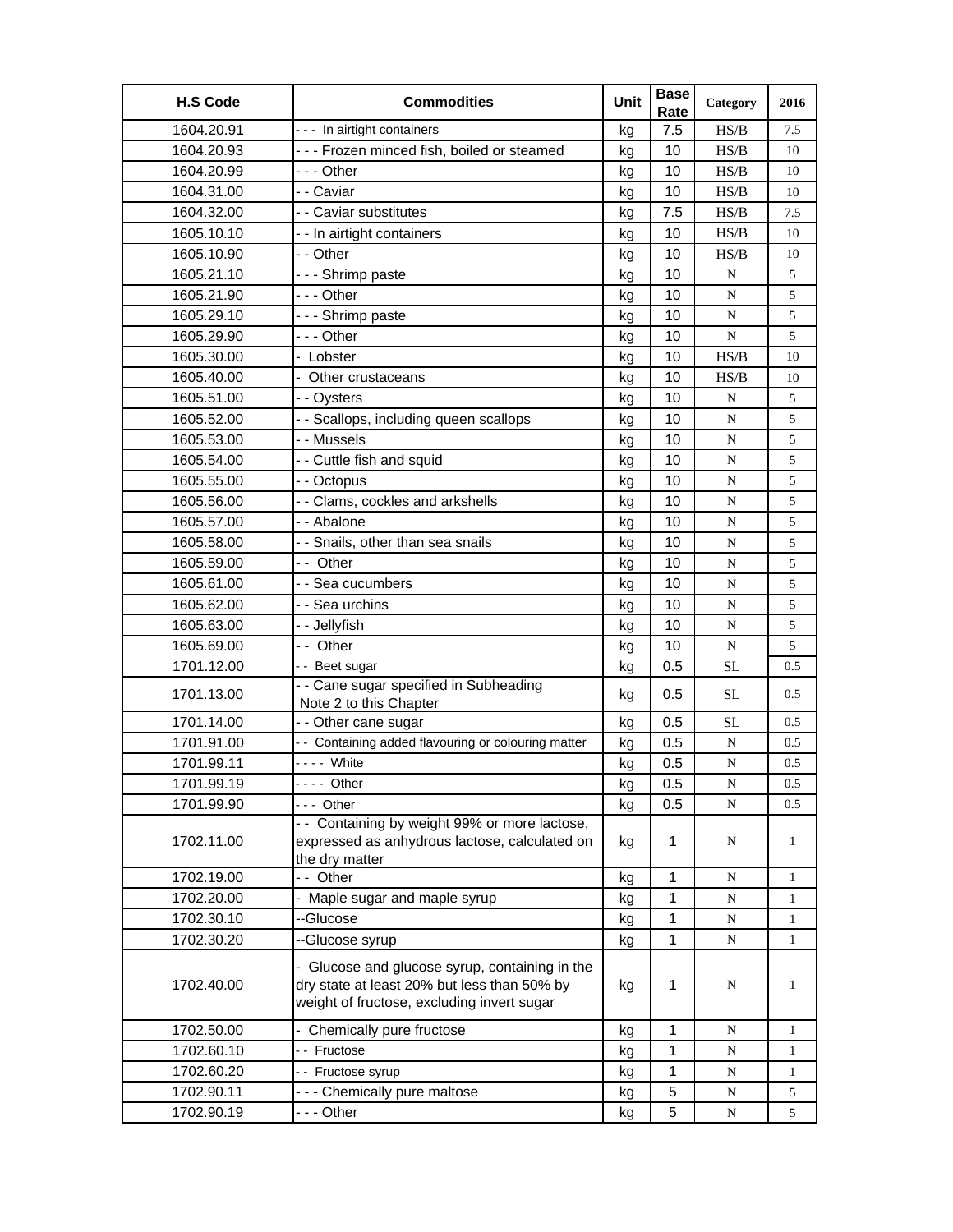| <b>H.S Code</b> | <b>Commodities</b>                                                                                                                                                                            | Unit | <b>Base</b><br>Rate | Category  | 2016         |
|-----------------|-----------------------------------------------------------------------------------------------------------------------------------------------------------------------------------------------|------|---------------------|-----------|--------------|
| 1702.90.20      | --Artificial honey, whether or not mixed with<br>natural honey                                                                                                                                | kg   | 15                  | N         | 5            |
| 1702.90.30      | --Flavoured or coloured sugars (excluding<br>maltose)                                                                                                                                         | kg   | 5                   | N         | 5            |
| 1702.90.40      | --Caramel                                                                                                                                                                                     | kg   | 5                   | N         | 5            |
| 1702.90.91      | - - - Syrups                                                                                                                                                                                  | kg   | 5                   | ${\bf N}$ | 5            |
| 1702.90.99      | - - - Other                                                                                                                                                                                   | kg   | 5                   | N         | 5            |
| 1703.10.10      | - - Containing added flavouring or colouring matter                                                                                                                                           | kg   | 15                  | ${\bf N}$ | 5            |
| 1703.10.90      | -- Other                                                                                                                                                                                      | kg   | 15                  | ${\bf N}$ | 5            |
| 1703.90.10      | - - Containing added flavouring or colouring matter                                                                                                                                           | kg   | 15                  | ${\bf N}$ | 5            |
| 1703.90.90      | - - Other                                                                                                                                                                                     | kg   | 15                  | N         | 5            |
| 1704.10.00      | - Chewing gum, whether or not sugar-coated                                                                                                                                                    | kg   | 20                  | ${\bf N}$ | 5            |
| 1704.90.10      | - - Medicated sweets                                                                                                                                                                          | kg   | 20                  | ${\bf N}$ | 5            |
| 1704.90.20      | - - White chocolate                                                                                                                                                                           | kg   | 20                  | ${\bf N}$ | 5            |
| 1704.90.91      | - - - Soft, containing gelatin                                                                                                                                                                | kg   | 20                  | ${\bf N}$ | 5            |
| 1704.90.99      | --- Other                                                                                                                                                                                     | kg   | 20                  | N         | 5            |
| 1801.00.00      | Cocoa beans, whole or broken, raw or roasted.                                                                                                                                                 | kg   | 15                  | N         | 5            |
| 1802.00.00      | Cocoa shells, husks, skins and other cocoa waste.                                                                                                                                             | kg   | 15                  | ${\bf N}$ | 5            |
| 1803.10.00      | Not defatted                                                                                                                                                                                  | kg   | 15                  | ${\bf N}$ | 5            |
| 1803.20.00      | Wholly or partly defatted                                                                                                                                                                     | kg   | 15                  | ${\bf N}$ | 5            |
| 1804.00.00      | Cocoa butter, fat and oil.                                                                                                                                                                    | kg   | 15                  | N         | 5            |
| 1805.00.00      | Cocoa powder, not containing added sugar or other sv                                                                                                                                          | kg   | 15                  | ${\bf N}$ | 5            |
| 1806.10.00      | - Cocoa powder, containing added sugar or other swe                                                                                                                                           | kg   | 15                  | ${\bf N}$ | 5            |
| 1806.20.10      | - - Chocolate confectionery in blocks, slabs or bars                                                                                                                                          | kg   | 15                  | N         | 5            |
| 1806.20.90      | -- Other                                                                                                                                                                                      | kg   | 15                  | ${\bf N}$ | 5            |
| 1806.31.10      | --- Chocolate confectionery in blocks, slabs or bars                                                                                                                                          | kg   | 20                  | N         | 5            |
| 1806.31.90      | - - - Other                                                                                                                                                                                   | kg   | 20                  | N         | 5            |
| 1806.32.10      | --- Chocolate confectionery in blocks, slabs or bars                                                                                                                                          | kg   | 20                  | ${\bf N}$ | 5            |
| 1806.32.90      | --- Other                                                                                                                                                                                     | kg   | 20                  | N         | 5            |
| 1806.90.10      | - - Chocolate confectionery in tablets or pastilles                                                                                                                                           | kg   | 20                  | N         | 5            |
| 1806.90.30      | - - Food preparations of flour, meal, starch or<br>malt extract, containing 40% or more but less<br>than 50% by weight of cocoa                                                               | kg   | 20                  | N         | 5            |
| 1806.90.40      | - - Food preparations of goods of headings<br>04.01 to 04.04, containing 5% or more but less<br>than 10% by weight of cocoa, specially<br>prepared for infant use, not put up for retail sale | kg   | 20                  | N         | 5            |
| 1806.90.90      | - - Other                                                                                                                                                                                     | kg   | 20                  | N         | 5            |
| 1901.10.10      | - Of malt extract                                                                                                                                                                             | kg   | 1                   | N         | $\mathbf{1}$ |
| 1901.10.20      | -- Of goods of headings 04.01 to 04.04                                                                                                                                                        | kg   | 1                   | ${\bf N}$ | 1            |
| 1901.10.30      | -- Of soya-bean powder                                                                                                                                                                        | kg   | 1                   | ${\bf N}$ | $\mathbf{1}$ |
| 1901.10.91      | --- Medical foods                                                                                                                                                                             | kg   | 1                   | N         | $\mathbf{1}$ |
| 1901.10.99      | - - - Other                                                                                                                                                                                   | kg   | 1                   | ${\bf N}$ | $\mathbf{1}$ |
| 1901.20.10      | --Of flour, groats, meal, starch or malt extract,<br>not containing cocoa                                                                                                                     | kg   | 15                  | N         | 5            |
| 1901.20.20      | --Of flour, groats, meal, starch or malt extract,<br>containing cocoa                                                                                                                         | kg   | 15                  | N         | 5            |
| 1901.20.30      | - - Other, not containing cocoa                                                                                                                                                               | kg   | 15                  | ${\bf N}$ | 5            |
| 1901.20.40      | --Other, containing cocoa                                                                                                                                                                     | kg   | 15                  | ${\bf N}$ | 5            |
| 1901.90.11      | --- Medical foods                                                                                                                                                                             | kg   | 1                   | ${\bf N}$ | $\mathbf{1}$ |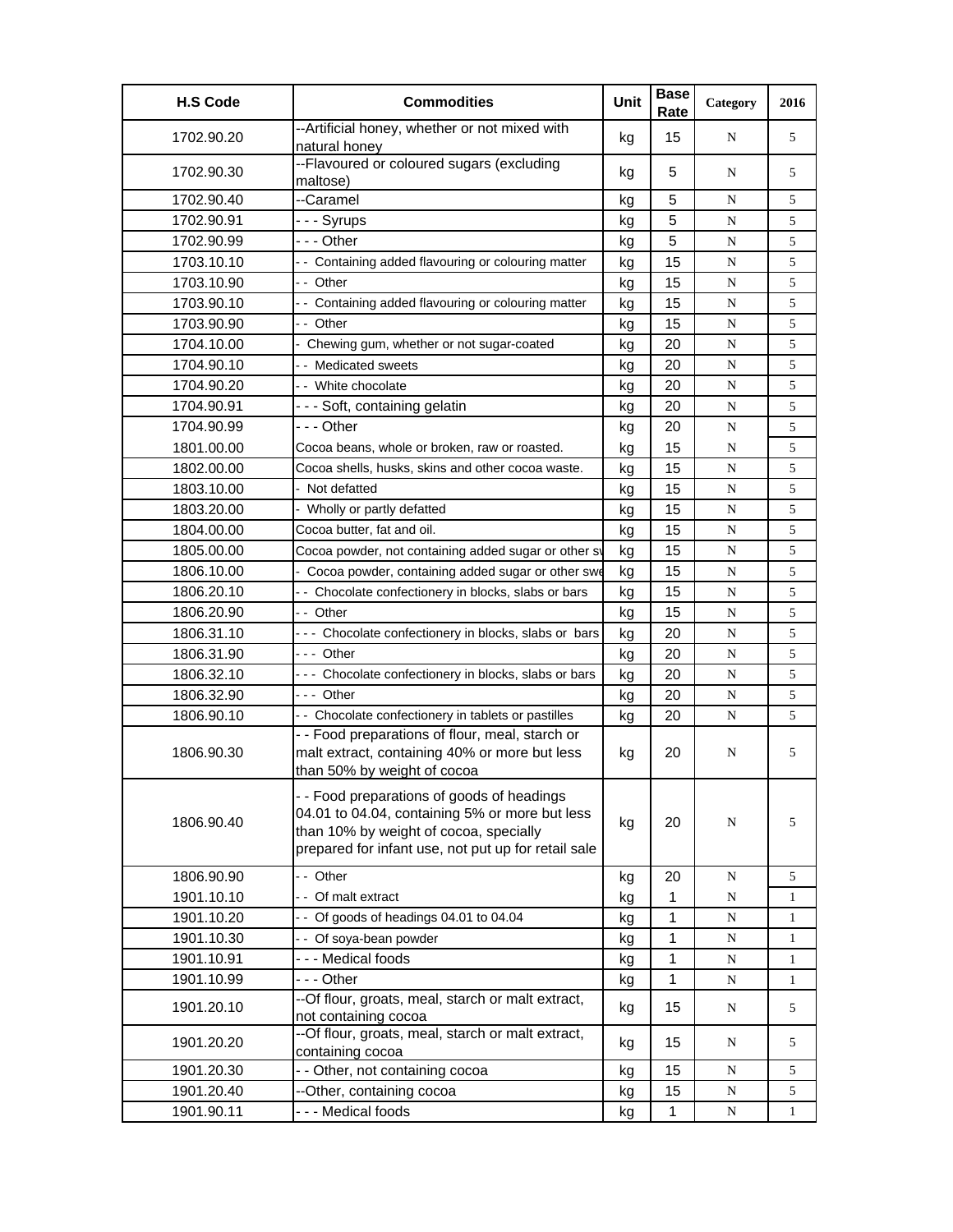| <b>H.S Code</b> | <b>Commodities</b>                                                                                                                   | Unit | <b>Base</b><br>Rate | Category  | 2016         |
|-----------------|--------------------------------------------------------------------------------------------------------------------------------------|------|---------------------|-----------|--------------|
| 1901.90.19      | --- Other                                                                                                                            | kg   | $\mathbf{1}$        | N         | $\mathbf{1}$ |
| 1901.90.20      | -- Malt extract                                                                                                                      | kg   | 15                  | ${\bf N}$ | 5            |
| 1901.90.31      | --- Filled milk                                                                                                                      | kg   | 15                  | N         | 5            |
| 1901.90.32      | --- Other, containing cocoa powder                                                                                                   | kg   | 15                  | N         | 5            |
| 1901.90.39      | --- Other                                                                                                                            | kg   | 15                  | N         | 5            |
| 1901.90.41      | --- In powder form                                                                                                                   | kg   | 15                  | N         | 5            |
| 1901.90.49      | --- In other form                                                                                                                    | kg   | 15                  | N         | 5            |
| 1901.90.91      | --- Medical foods                                                                                                                    | kg   | 15                  | N         | 5            |
| 1901.90.99      | --- Other                                                                                                                            | kg   | 15                  | N         | 5            |
| 1902.11.00      | - - Containing eggs                                                                                                                  | kg   | 15                  | N         | 5            |
| 1902.19.20      | --- Rice vermicelli (bee hoon)                                                                                                       | kg   | 15                  | HS/B      | 15           |
| 1902.19.30      | - - - Transparent vermicelli                                                                                                         | kg   | 15                  | HS/B      | 15           |
| 1902.19.40      | --- Noodles                                                                                                                          | kg   | 15                  | HS/B      | 15           |
| 1902.19.90      | --- Other                                                                                                                            | kg   | 15                  | HS/B      | 15           |
| 1902.20.10      | -- Stuffed with meat or meat offal                                                                                                   | kg   | 15                  | ${\bf N}$ | 5            |
|                 |                                                                                                                                      |      |                     |           |              |
| 1902.20.30      | - - Stuffed with fish, crustaceans or molluscs                                                                                       | kg   | 15                  | N         | 5            |
| 1902.20.90      | -- Other                                                                                                                             | kg   | 15                  | N         | 5            |
| 1902.30.20      | - - Instant rice vermicelli                                                                                                          | kg   | 15                  | HS/B      | 15           |
| 1902.30.30      | - - Transparent vermicelli                                                                                                           | kg   | 15                  | HS/B      | 15           |
| 1902.30.40      | - - Other instant noodles                                                                                                            | kg   | 15                  | HS/B      | 15           |
| 1902.30.90      | - - Other                                                                                                                            | kg   | 15                  | HS/B      | 15           |
| 1902.40.00      | - Couscous                                                                                                                           | kg   | 15                  | N         | 5            |
| 1903.00.00      | Tapioca and substitutes therefor prepared from<br>starch,<br>in the form of flakes, grains, pearls, siftings or in<br>similar forms. | kg   | $\mathbf{1}$        | N         | 1            |
| 1904.10.10      | - - Containing cocoa                                                                                                                 | kg   | 15                  | N         | 5            |
| 1904.10.90      | - - Other                                                                                                                            | kg   | 15                  | ${\bf N}$ | 5            |
| 1904.20.10      | - - Prepared foods obtained from unroasted<br>cereal flakes                                                                          | kg   | 15                  | N         | 5            |
| 1904.20.90      | - - Other                                                                                                                            | kg   | 15                  | N         | 5            |
| 1904.30.00      | <b>Bulgur</b> wheat                                                                                                                  | kg   | 15                  | ${\bf N}$ | 5            |
| 1904.90.10      | Rice preparations, including pre-cooked rice                                                                                         | kg   | 15                  | ${\bf N}$ | 5            |
| 1904.90.90      | - - Other                                                                                                                            | kg   | 15                  | N         | 5            |
| 1905.10.00      | - Crispbread                                                                                                                         | kg   | 15                  | ${\bf N}$ | 5            |
| 1905.20.00      | - Gingerbread and the like                                                                                                           | kg   | 15                  | ${\bf N}$ | 5            |
| 1905.31.10      | --- Not containing cocoa                                                                                                             | kg   | 15                  | N         | 5            |
| 1905.31.20      | --- Containing cocoa                                                                                                                 | kg   | 15                  | ${\bf N}$ | 5            |
| 1905.32.00      | - - Waffles and wafers                                                                                                               | kg   | 15                  | ${\bf N}$ | 5            |
| 1905.40.10      | - - Not containing added sugar, honey, eggs,<br>fats,<br>cheese or fruit                                                             | kg   | 15                  | N         | 5            |
| 1905.40.90      | - - Other                                                                                                                            | kg   | 15                  | ${\bf N}$ | 5            |
| 1905.90.10      | - - Unsweetened teething biscuits                                                                                                    | kg   | 15                  | ${\bf N}$ | 5            |
| 1905.90.20      | - - Other unsweetened biscuits                                                                                                       | kg   | 15                  | N         | 5            |
| 1905.90.30      | - - Cakes                                                                                                                            | kg   | 15                  | ${\bf N}$ | 5            |
| 1905.90.40      | - - Pastries                                                                                                                         | kg   | 15                  | ${\bf N}$ | 5            |
| 1905.90.50      | - - Flourless bakers' wares                                                                                                          | kg   | 15                  | ${\bf N}$ | 5            |
| 1905.90.60      | - - Empty cachets and similar products<br>of a kind suitable for pharmaceutical use                                                  | kg   | 5                   | N         | 5            |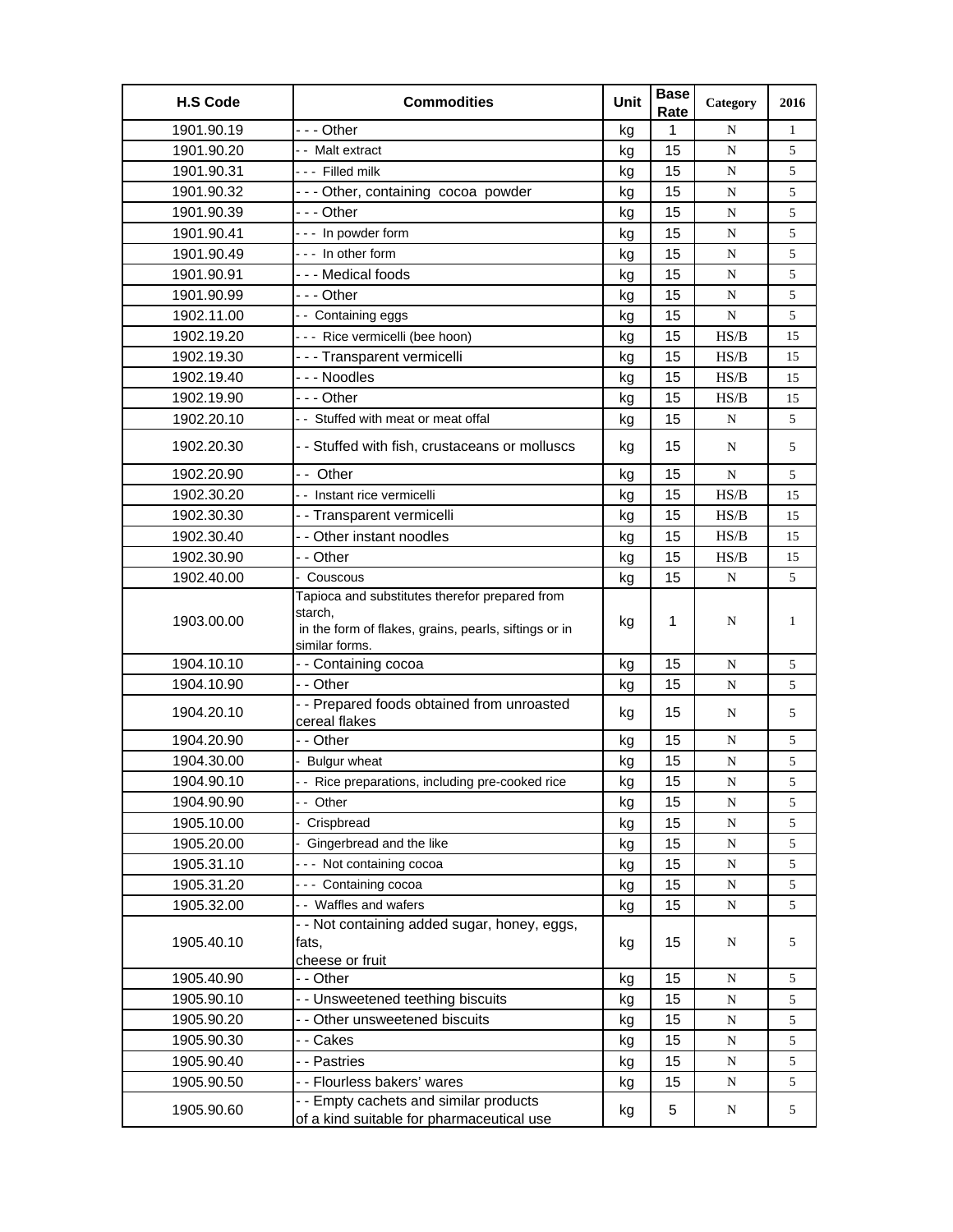| <b>H.S Code</b> | <b>Commodities</b>                                                                                                        | Unit | <b>Base</b><br>Rate | Category                                                                               | 2016           |
|-----------------|---------------------------------------------------------------------------------------------------------------------------|------|---------------------|----------------------------------------------------------------------------------------|----------------|
| 1905.90.70      | - - Communion wafers, sealing wafers, rice<br>paper and similar products                                                  | kg   | 15                  | N                                                                                      | 5              |
| 1905.90.80      | - - Other crisp savoury food products                                                                                     | kg   | 15                  | N                                                                                      | 5              |
| 1905.90.90      | - - Other                                                                                                                 | kg   | 15                  | ${\bf N}$                                                                              | 5              |
| 2001.10.00      | - Cucumbers and gherkins                                                                                                  | kg   | 15                  | ${\bf N}$                                                                              | 5              |
| 2001.90.10      | - - Onions                                                                                                                | kg   | 15                  | ${\bf N}$                                                                              | 5              |
| 2001.90.90      | -- Other                                                                                                                  | kg   | 15                  | ${\bf N}$                                                                              | 5              |
| 2002.10.10      | - - Cooked otherwise than by steaming or<br>boiling in water                                                              | kg   | 15                  | N                                                                                      | 5              |
| 2002.10.90      | -- Other                                                                                                                  | kg   | 15                  | N                                                                                      | 5              |
| 2002.90.10      | - - Tomato paste                                                                                                          | kg   | 15                  | N                                                                                      | 5              |
| 2002.90.20      | -- Tomato powder                                                                                                          | kg   | 15                  | ${\bf N}$                                                                              | 5              |
| 2002.90.90      | - - Other                                                                                                                 | kg   | 15                  | ${\bf N}$                                                                              | 5              |
| 2003.10.00      | Mushrooms of the genus Agaricus                                                                                           | kg   | 15                  | ${\bf N}$                                                                              | 5              |
| 2003.90.10      | - - Truffles                                                                                                              | kg   | 15                  | N                                                                                      | 5              |
| 2003.90.90      | - - Other                                                                                                                 | kg   | 15                  | ${\bf N}$                                                                              | 5              |
| 2004.10.00      | - Potatoes                                                                                                                | kg   | 15                  | N                                                                                      | 5              |
| 2004.90.10      | - - Infant food                                                                                                           | kg   | 15                  | ${\bf N}$                                                                              | 5              |
| 2004.90.90      | - - Other                                                                                                                 | kg   | 15                  | ${\bf N}$                                                                              | 5              |
| 2005.10.10      | - - In airtight containers                                                                                                | kg   | 15                  | N                                                                                      | 5              |
| 2005.10.90      | - - Other                                                                                                                 | kg   | 15                  | N                                                                                      | 5              |
| 2005.20.11      | --- In airtight containers                                                                                                | kg   | 15                  | N                                                                                      | 5              |
| 2005.20.19      | - - - Other                                                                                                               | kg   | 15                  | ${\bf N}$                                                                              | 5              |
| 2005.20.91      | - - - In airtight containers                                                                                              | kg   | 15                  | ${\bf N}$                                                                              | 5              |
| 2005.20.99      | --- Other                                                                                                                 | kg   | 15                  | ${\bf N}$                                                                              | 5              |
| 2005.40.00      | - Peas (Pisum sativum)                                                                                                    | kg   | 15                  | N                                                                                      | 5              |
| 2005.51.00      | - - Beans, shelled                                                                                                        | kg   | 15                  | ${\bf N}$                                                                              | 5              |
| 2005.59.10      | - - - In airtight containers                                                                                              | kg   | 15                  | ${\bf N}$                                                                              | 5              |
| 2005.59.90      | - - - Other                                                                                                               | kg   | 15                  | N                                                                                      | 5              |
| 2005.60.00      | - Asparagus                                                                                                               | kg   | 15                  | N                                                                                      | 5              |
| 2005.70.00      | Olives                                                                                                                    | kg   | 15                  | ${\bf N}$                                                                              | 5              |
| 2005.80.00      | Sweet corn (Zea mays var. saccharata)                                                                                     | kg   | 15                  | ${\bf N}$                                                                              | 5              |
| 2005.91.00      | -- Bamboo shoots                                                                                                          | ka   | 15                  | HS/B                                                                                   | 15             |
| 2005.99.10      | --- In airtight containers                                                                                                | kg   | 15                  | $\ensuremath{\mathbf{H}}\ensuremath{\mathbf{S}}\xspace/\ensuremath{\mathbf{B}}\xspace$ | 15             |
| 2005.99.90      | --- Other                                                                                                                 | kg   | 15                  | HS/B                                                                                   | 15             |
| 2006.00.00      | Vegetables, fruit, nuts, fruit-peel and other<br>parts of plants, preserved by sugar (drained,<br>glace or crystallised). | kg   | 15                  | N                                                                                      | 5              |
| 2007.10.00      | Homogenised preparations                                                                                                  | kg   | 15                  | ${\bf N}$                                                                              | 5              |
| 2007.91.00      | - Citrus fruit                                                                                                            | kg   | 15                  | ${\bf N}$                                                                              | 5              |
| 2007.99.10      | - - - Fruit pastes other than of mangoes,<br>pineapples or strawberries                                                   | kg   | 15                  | N                                                                                      | 5              |
| 2007.99.90      | --- Other                                                                                                                 | kg   | 15                  | ${\bf N}$                                                                              | 5              |
| 2008.11.10      | --- Roasted                                                                                                               | kg   | 15                  | N                                                                                      | 5              |
| 2008.11.20      | --- Peanut butter                                                                                                         | kg   | 15                  | N                                                                                      | 5              |
| 2008.11.90      | --- Other                                                                                                                 | kg   | 15                  | ${\bf N}$                                                                              | 5              |
| 2008.19.10      | --- Cashew nuts                                                                                                           | kg   | 15                  | ${\bf N}$                                                                              | 5              |
| 2008.19.90      | --- Other                                                                                                                 | kg   | 15                  | N                                                                                      | 5              |
| 2008.20.00      | Pineapples                                                                                                                | kg   | 15                  | ${\bf N}$                                                                              | $\mathfrak{S}$ |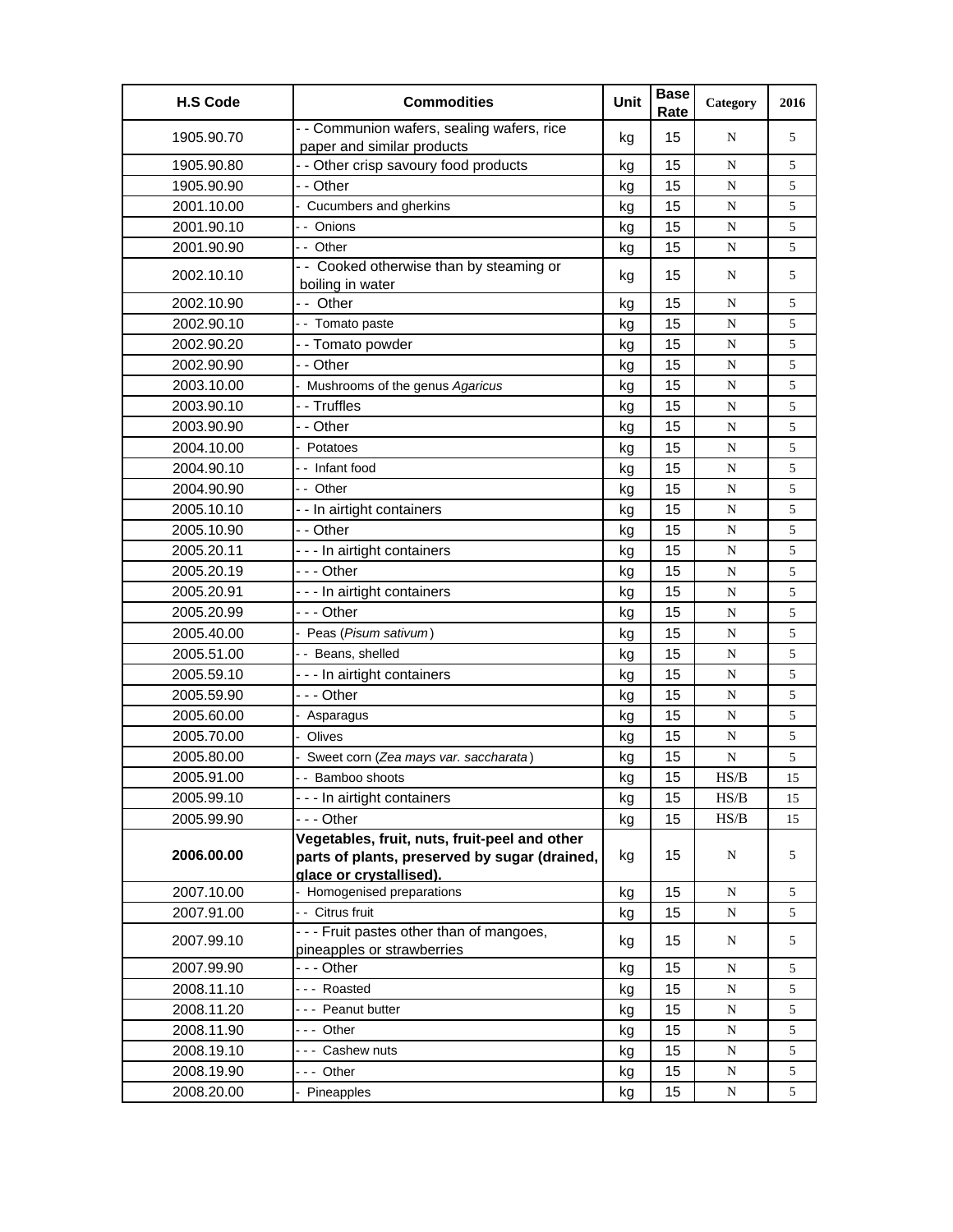| <b>H.S Code</b> | <b>Commodities</b>                                                                      | Unit | <b>Base</b><br>Rate | Category  | 2016 |
|-----------------|-----------------------------------------------------------------------------------------|------|---------------------|-----------|------|
| 2008.30.10      | - - Containing added sugar or other sweetening<br>matter or spirits                     | kg   | 15                  | N         | 5    |
| 2008.30.90      | -- Other                                                                                | kg   | 15                  | N         | 5    |
| 2008.40.10      | - - Containing added sugar or other sweetening<br>matter or spirits                     | kg   | 15                  | N         | 5    |
| 2008.40.90      | -- Other                                                                                | kg   | 15                  | N         | 5    |
| 2008.50.10      | - - Containing added sugar or other sweetening<br>matter or spirits                     | kg   | 15                  | N         | 5    |
| 2008.50.90      | -- Other                                                                                | kg   | 15                  | N         | 5    |
| 2008.60.10      | - - Containing added sugar or other sweetening<br>matter or spirits                     | kg   | 15                  | N         | 5    |
| 2008.60.90      | -- Other                                                                                | kg   | 15                  | N         | 5    |
| 2008.70.10      | - - Containing added sugar or other<br>sweetening matter or spirits                     | kg   | 15                  | N         | 5    |
| 2008.70.90      | - - Other                                                                               | kg   | 15                  | N         | 5    |
| 2008.80.10      | - - Containing added sugar or other sweetening<br>matter or spirit                      | kg   | 15                  | N         | 5    |
| 2008.80.90      | - - Other                                                                               | kg   | 15                  | N         | 5    |
| 2008.91.00      | - - Palm hearts                                                                         | kg   | 15                  | N         | 5    |
| 2008.93.00      | - - Cranberries (Vaccinium macrocarpon,<br>Vaccinium oxycoccos, Vaccinium vitis-idaea)  | kg   | 15                  | N         | 5    |
| 2008.97.10      | - - - Of stems, roots and other edible parts of<br>plants, not including fruits or nuts | kg   | 15                  | N         | 5    |
| 2008.97.20      | - - - Other, containing added sugar or other<br>sweetening matter or spirit             | kg   | 15                  | N         | 5    |
| 2008.97.90      | --- Other                                                                               | kg   | 15                  | N         | 5    |
| 2008.99.10      | --- Lychees                                                                             | kg   | 15                  | N         | 5    |
| 2008.99.20      | --- Longans                                                                             | kg   | 15                  | N         | 5    |
| 2008.99.30      | --- Of stems, roots and other edible                                                    | kg   | 15                  | N         | 5    |
| 2008.99.40      | --- Other, containing added sugar or other                                              | kg   | 15                  | N         | 5    |
| '2008.99.90     | - - - Other                                                                             | kg   | 15                  | ${\bf N}$ | 5    |
| 2009.11.00      | -- Frozen                                                                               | kg   | 15                  | N         | 5    |
| 2009.12.00      | -- Not frozen, of a Brix value not exceeding 20                                         | kg   | 15                  | N         | 5    |
| 2009.19.00      | -- Other                                                                                | kg   | 15                  | ${\bf N}$ | 5    |
| 2009.21.00      | -- Of a Brix value not exceeding 20                                                     | kg   | 15                  | N         | 5    |
| 2009.29.00      | -- Other                                                                                | kg   | 15                  | N         | 5    |
| 2009.31.00      | -- Of a Brix value not exceeding 20                                                     | kg   | 15                  | N         | 5    |
| 2009.39.00      | -- Other                                                                                | kg   | 15                  | N         | 5    |
| 2009.41.00      | -- Of a Brix value not exceeding 20                                                     | kg   | 15                  | ${\bf N}$ | 5    |
| 2009.49.00      | -- Other                                                                                | kg   | 15                  | ${\bf N}$ | 5    |
| 2009.50.00      | - Tomato juice                                                                          | kg   | 15                  | N         | 5    |
| 2009.61.00      | -- Of a Brix value not exceeding 30                                                     | kg   | 15                  | N         | 5    |
| 2009.69.00      | -- Other                                                                                | kg   | 15                  | N         | 5    |
| 2009.71.00      | -- Of a Brix value not exceeding 20                                                     | kg   | 15                  | ${\bf N}$ | 5    |
| 2009.79.00      | -- Other                                                                                | kg   | 15                  | ${\bf N}$ | 5    |
| 2009.81.10      | --- For infant use<br>- - - Other                                                       | kg   | 15<br>15            | ${\bf N}$ | 5    |
| 2009.81.90      |                                                                                         | kg   |                     | N         | 5    |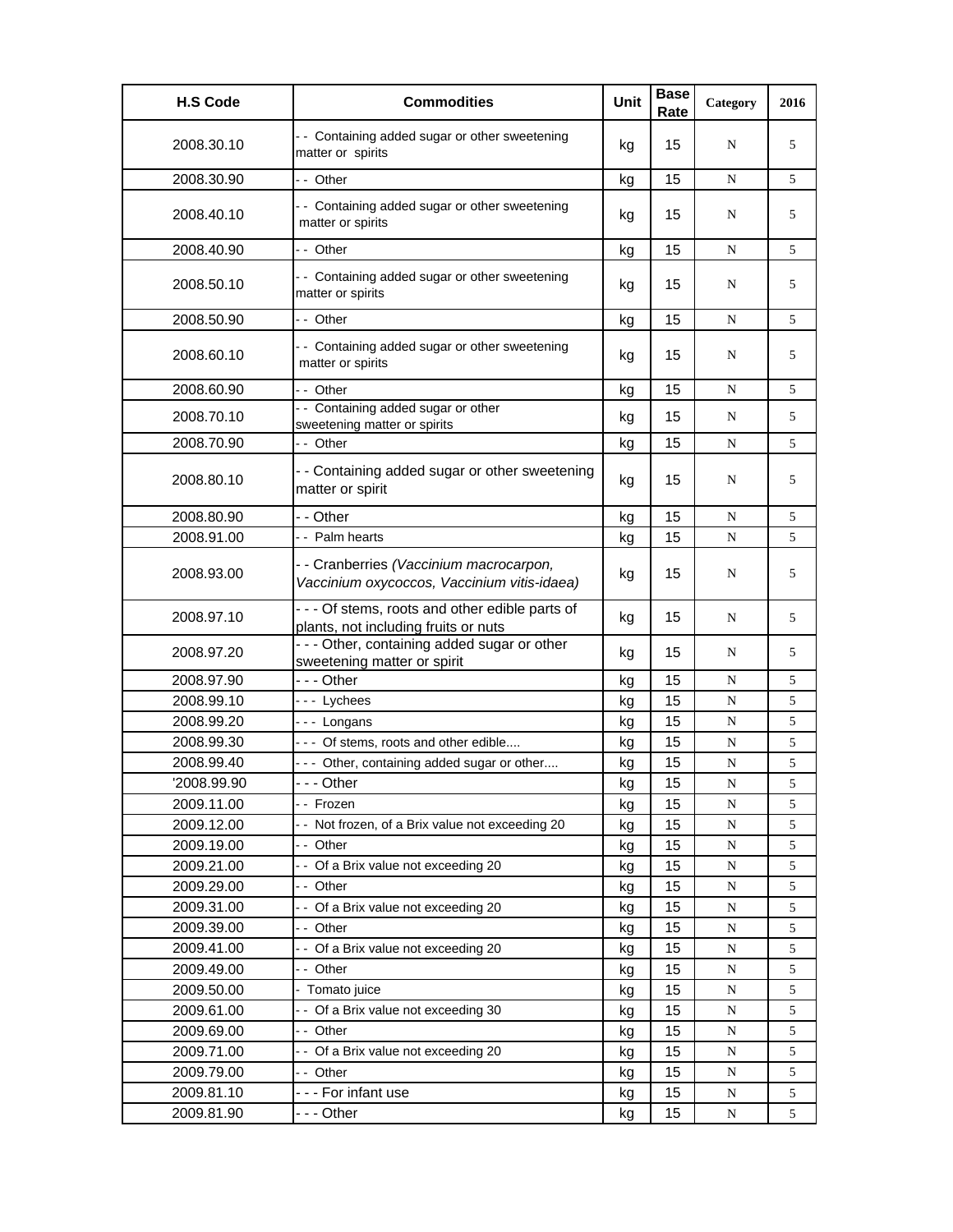| <b>H.S Code</b> | <b>Commodities</b>                                                                                            | Unit | <b>Base</b><br>Rate | Category  | 2016 |
|-----------------|---------------------------------------------------------------------------------------------------------------|------|---------------------|-----------|------|
| 2009.89.10      | --- Blackcurrant juice                                                                                        | kg   | 15                  | N         | 5    |
| 2009.89.91      | ---- For infant use                                                                                           | kg   | 15                  | ${\bf N}$ | 5    |
| 2009.89.99      | $--$ Other                                                                                                    | kg   | 15                  | N         | 5    |
| 2009.90.10      | - - For infant use                                                                                            | kg   | 15                  | N         | 5    |
| 2009.90.90      | - - Other                                                                                                     | kg   | 15                  | N         | 5    |
| 2101.11.10      | --- Instant coffee                                                                                            | kg   | 15                  | N         | 5    |
| 2101.11.90      | --- Other                                                                                                     | kg   | 15                  | ${\bf N}$ | 5    |
| 2101.12.10      | --- Mixtures in paste form with a basis of<br>ground roasted coffee, containing vegetable<br>fats             | kg   | 15                  | N         | 5    |
| 2101.12.90      | - - - Other                                                                                                   | kg   | 15                  | N         | 5    |
| 2101.20.10      | - - Tea preparations consisting of a mixture of<br>tea, milk powder and sugar                                 | kg   | 15                  | N         | 5    |
| 2101.20.90      | -- Other                                                                                                      | kg   | 15                  | N         | 5    |
| 2101.30.00      | - Roasted chicory and other roasted coffee<br>substitutes, and extracts, essences and<br>concentrates thereof | kg   | 5                   | N         | 5    |
| 2102.10.00      | - Active yeasts                                                                                               | kg   | 15                  | N         | 5    |
| 2102.20.00      | - Inactive yeasts; other single-cell micro-<br>organisms, dead                                                | kg   | 15                  | N         | 5    |
| 2102.30.00      | - Prepared baking powders                                                                                     | kg   | 15                  | N         | 5    |
| 2103.10.00      | Soya sauce                                                                                                    | kg   | 15                  | N         | 5    |
| 2103.20.00      | Tomato ketchup and other tomato sauces                                                                        | kg   | 15                  | ${\bf N}$ | 5    |
| 2103.30.00      | Mustard flour and meal and prepared mustard                                                                   | kg   | 15                  | N         | 5    |
| 2103.90.10      | - - Chilli sauce                                                                                              | kg   | 15                  | N         | 5    |
| 2103.90.30      | - - Fish sauce                                                                                                | kg   | 15                  | N         | 5    |
| 2103.90.40      | - - Other mixed condiments and mixed<br>seasonings,<br>including belachan (blachan)                           | kg   | 15                  | N         | 5    |
| 2103.90.90      | -- Other                                                                                                      | kg   | 15                  | N         | 5    |
| 2104.10.11      | --- For infant use                                                                                            | kg   | 15                  | N         | 5    |
| 2104.10.19      | - - - Other                                                                                                   | kg   | 15                  | N         | 5    |
| 2104.10.91      | --- For infant use                                                                                            | kg   | 15                  | N         | 5    |
| 2104.10.99      | --- Other                                                                                                     | kg   | 15                  | ${\bf N}$ | 5    |
| 2104.20.11      | --- For infant use                                                                                            | kg   | 15                  | ${\bf N}$ | 5    |
| 2104.20.19      | - - - Other                                                                                                   | kg   | 15                  | N         | 5    |
| 2104.20.91      | --- For infant use                                                                                            | kg   | 15                  | ${\bf N}$ | 5    |
| 2104.20.99      | - - - Other                                                                                                   | kg   | 15                  | ${\bf N}$ | 5    |
| 2105.00.00      | Ice cream and other edible ice, whether or not<br>containing cocoa.                                           | kg   | 15                  | N         | 5    |
| 2106.10.00      | - Protein concentrates and textured protein<br>substances                                                     | kg   | 15                  | N         | 5    |
| 2106.90.10      | - - Dried bean curd and bean curd sticks                                                                      | kg   | 15                  | ${\bf N}$ | 5    |
| 2106.90.20      | - - Flavoured or coloured syrups                                                                              | kg   | 15                  | N         | 5    |
| 2106.90.30      | -- Non-dairy creamer                                                                                          | kg   | 15                  | ${\bf N}$ | 5    |
| 2106.90.41      | - - - In powder form                                                                                          | kg   | 15                  | N         | 5    |
| 2106.90.49      | --- Other                                                                                                     | kg   | 15                  | ${\bf N}$ | 5    |
| 2106.90.51      | --- Preparations of a kind used as raw material<br>for the manufacture of composite concentrates              | kg   | 15                  | N         | 5    |
| 2106.90.52      | - - - Composite concentrates for simple dilution<br>with water to make beverages                              | kg   | 15                  | N         | 5    |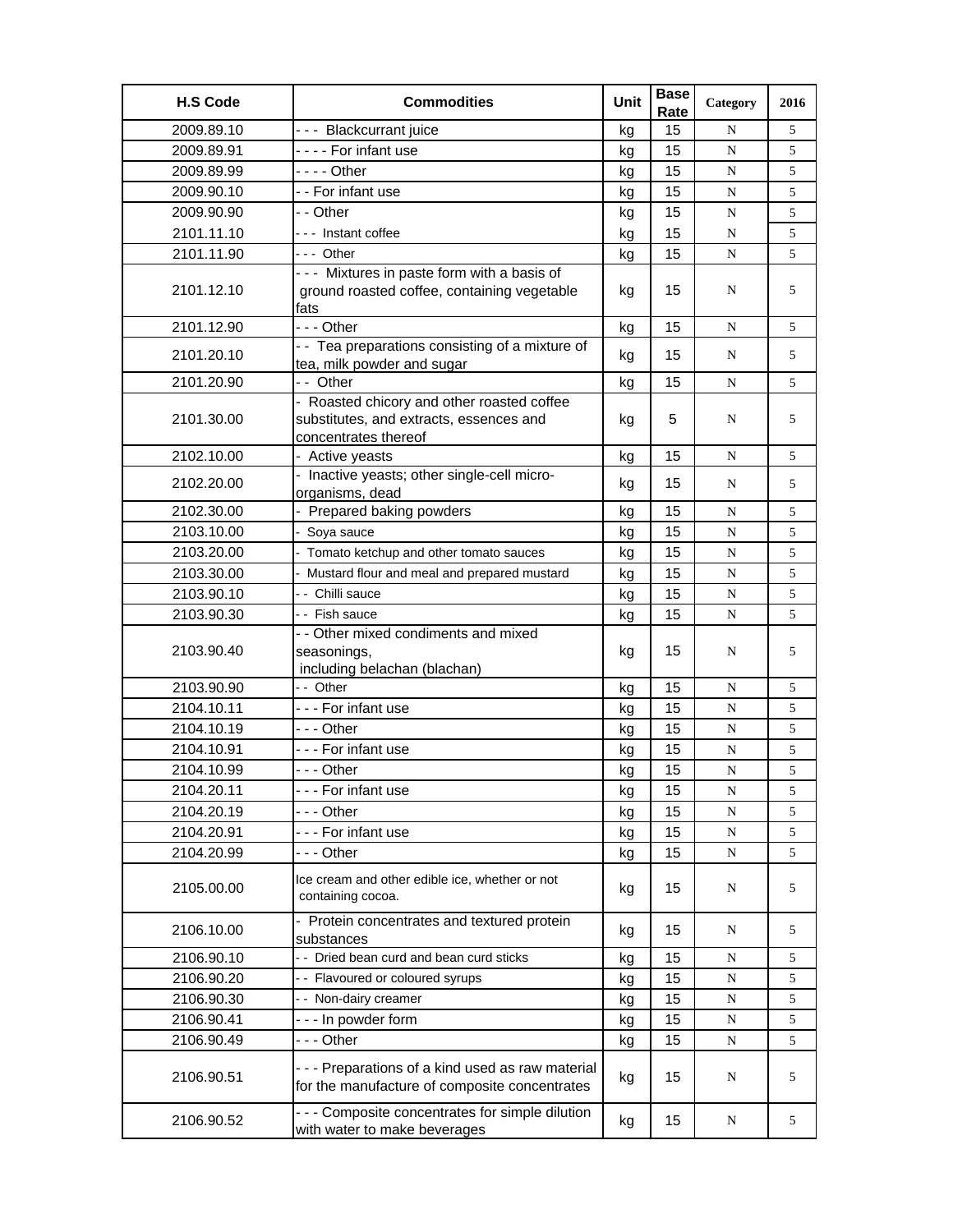| <b>H.S Code</b> | <b>Commodities</b>                                                                                                                 | Unit           | <b>Base</b><br>Rate | Category                                                  | 2016         |
|-----------------|------------------------------------------------------------------------------------------------------------------------------------|----------------|---------------------|-----------------------------------------------------------|--------------|
| 2106.90.53      | --- Ginseng based products                                                                                                         | kg             | 15                  | N                                                         | 5            |
| 2106.90.59      | - - - Other                                                                                                                        | kg             | 15                  | ${\bf N}$                                                 | 5            |
| 2106.90.61      | ---- Of a kind used for the manufacture of<br>alcoholic beverages, in liquid form                                                  | kg             | 15                  | N                                                         | 5            |
| 2106.90.62      | ---- Of a kind used for the manufacture of<br>alcoholic beverages, in other forms                                                  | kg             | 15                  | N                                                         | 5            |
| 2106.90.64      | ---- Of a kind used for the manufacture of<br>alcoholic beverages, in liquid form                                                  | kg             | 15                  | N                                                         | 5            |
| 2106.90.65      | ---- Of a kind used for the manufacture of<br>alcoholic beverages, in other forms                                                  | kg             | 15                  | N                                                         | 5            |
| 2106.90.66      | --- Other, of kind used for the manufacture of<br>alcoholic beverages, in liquid form                                              | kg             | 15                  | N                                                         | 5            |
| 2106.90.67      | --- Other, of kind used for the manufacture of<br>alcoholic beverages, in other forms                                              | kg             | 15                  | N                                                         | 5            |
| 2106.90.69      | --- Other                                                                                                                          | kg             | 15                  | N                                                         | 5            |
| 2106.90.70      | - - Food supplements                                                                                                               | kg             | 15                  | N                                                         | 5            |
| 2106.90.80      | - - Fortificant premixes                                                                                                           | kg             | 15                  | ${\bf N}$                                                 | 5            |
| 2106.90.91      | --- Other mixtures of chemicals with foodstuffs<br>or other substances with nutritive value, of a<br>kind used for food processing | kg             | 15                  | N                                                         | 5            |
| 2106.90.92      | - - - Ginseng based preparations                                                                                                   | kg             | 15                  | N                                                         | 5            |
| 2106.90.93      | - - - Food preparations for lactase deficient<br>infants                                                                           | kg             | $\mathbf 1$         | N                                                         | 1            |
| 2106.90.94      | - - - Other food preparations for infant use                                                                                       | kg             | $\mathbf{1}$        | N                                                         | $\mathbf{1}$ |
| 2106.90.95      | - - - Seri kaya                                                                                                                    | kg             | 15                  | ${\bf N}$                                                 | 5            |
| 2106.90.96      | - - - Other medical foods                                                                                                          | kg             | 15                  | ${\bf N}$                                                 | 5            |
| 2106.90.98      | --- Other flavouring preparations                                                                                                  | kg             | 15                  | ${\bf N}$                                                 | 5            |
| 2106.90.99      | $- -$ Other                                                                                                                        | kg             | 15                  | N                                                         | 5            |
| 2201.10.00      | Mineral waters and aerated waters                                                                                                  |                | 10                  | N                                                         | 5            |
| 2201.90.10      | - - Ice and snow                                                                                                                   | $\overline{1}$ | 5                   | N                                                         | 5            |
| 2201.90.90      | - - Other                                                                                                                          |                | 5                   | ${\bf N}$                                                 | 5            |
| 2202.10.10      | - - Sparkling mineral waters or aerated waters, flavou                                                                             | $\mathsf{l}$   | 10                  | HS/B                                                      | 10           |
| 2202.10.90      | - - Other                                                                                                                          |                | 10                  | HS/B                                                      | 10           |
| 2202.90.10      | - - Flavoured UHT milk drinks                                                                                                      |                | 10                  | ${\bf N}$                                                 | 5            |
| 2202.90.20      | - - Soya milk drinks                                                                                                               |                | 10                  | ${\bf N}$                                                 | 5            |
| 2202.90.30      | - - Other non-aerated beverages ready for<br>immediate consumption without dilution                                                | T              | 10                  | N                                                         | 5            |
| 2202.90.90      | - - Other                                                                                                                          | $\overline{1}$ | 10                  | ${\bf N}$                                                 | 5            |
| 2203.00.10      | Stout or porter                                                                                                                    | ı              | 30                  | HS/E                                                      | 30           |
| 2203.00.90      | - Other, including ale                                                                                                             | 1              | 30                  | $\ensuremath{\mathsf{HS}}\xspace/\ensuremath{\mathsf{E}}$ | 30           |
| 2204.10.00      | - Sparkling wine                                                                                                                   | T              | 30                  | HS/B                                                      | 30           |
| 2204.21.11      | - - - - Of an alcoholic strength by volume not<br>exceeding 15% vol                                                                | $\mathbf{I}$   | 30                  | HS/E                                                      | 30           |
| 2204.21.13      | - - - - Of an alcoholic strength by volume<br>exceeding 15% vol but not exceeding 23% vol                                          | ı              | 30                  | HS/E                                                      | 30           |
| 2204.21.14      | - - - - Of an alcoholic strength by volume<br>exceeding 23% vol                                                                    | T              | 30                  | HS/E                                                      | 30           |
| 2204.21.21      | - - - - Of an alcoholic strength by volume not<br>exceeding 15% vol                                                                | $\mathbf{I}$   | 30                  | HS/E                                                      | 30           |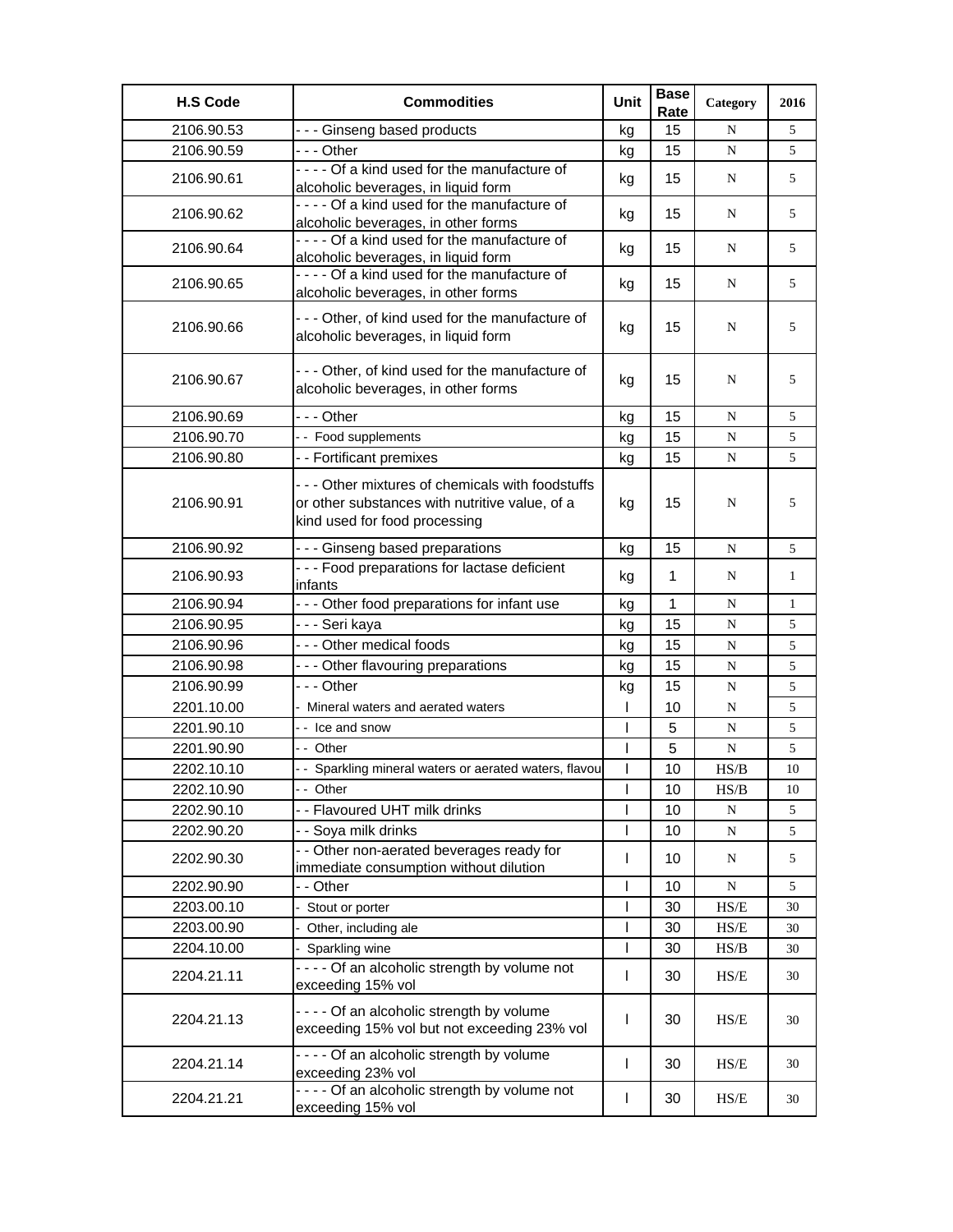| <b>H.S Code</b> | <b>Commodities</b>                                                                            | Unit         | <b>Base</b><br>Rate | Category                                                                | 2016 |
|-----------------|-----------------------------------------------------------------------------------------------|--------------|---------------------|-------------------------------------------------------------------------|------|
| 2204.21.22      | - - - - Of an alcoholic strength by volume<br>exceeding 15% vol                               | T            | 30                  | HS/E                                                                    | 30   |
| 2204.29.11      | - - - - Of an alcoholic strength by volume not<br>exceeding 15% vol                           | L            | 30                  | HS/E                                                                    | 30   |
| 2204.29.13      | - - - - Of an alcoholic strength by volume<br>exceeding 15% vol but not exceeding 23% vol     | I            | 30                  | HS/E                                                                    | 30   |
| 2204.29.14      | - - - - Of an alcoholic strength by volume<br>exceeding 23% vol                               | $\mathbf{I}$ | 30                  | H S/E                                                                   | 30   |
| 2204.29.21      | - - - - Of an alcoholic strength by volume not exceedir                                       | $\mathbf{I}$ | 30                  | $\ensuremath{\mathbf{H}}\ensuremath{\mathbf{S}}\ensuremath{\mathbf{E}}$ | 30   |
| 2204.29.22      | - - - - Of an alcoholic strength by volume exceeding 1                                        | $\mathbf{I}$ | 30                  | HS/E                                                                    | 30   |
| 2204.30.10      | - - Of an alcoholic strength by volume not exceeding                                          | $\mathbf{I}$ | 30                  | HS/E                                                                    | 30   |
| 2204.30.20      | - - Of an alcoholic strength by volume exceeding 15%                                          | T            | 30                  | HS/E                                                                    | 30   |
| 2205.10.10      | - - Of an alcoholic strength by volume not exceeding                                          | T            | 30                  | HS/E                                                                    | 30   |
| 2205.10.20      | - - Of an alcoholic strength by volume exceeding 15%                                          | T            | 30                  | $\ensuremath{\mathbf{H}}\ensuremath{\mathbf{S}}\ensuremath{\mathbf{E}}$ | 30   |
| 2205.90.10      | - - Of an alcoholic strength by volume not exceeding                                          | T            | 30                  | HS/E                                                                    | 30   |
| 2205.90.20      | - - Of an alcoholic strength by volume exceeding 15%                                          | ı            | 30                  | HS/E                                                                    | 30   |
| 2206.00.10      | - Cider or perry                                                                              | T            | 30                  | HS/E                                                                    | 30   |
| 2206.00.20      | Sake (rice wine)                                                                              | ı            | 30                  | HS/E                                                                    | 30   |
| 2206.00.30      | - Toddy                                                                                       | T            | 30                  | HS/E                                                                    | 30   |
| 2206.00.40      | - Shandy                                                                                      | T            | 30                  | HS/E                                                                    | 30   |
| 2206.00.91      | - - Other rice wine (including medicated rice<br>wine)                                        | T            | 30                  | HS/E                                                                    | 30   |
| 2206.00.99      | - - Other                                                                                     | T            | 30                  | HS/E                                                                    | 30   |
| 2207.10.00      | - Undenatured ethyl alcohol of an alcoholic<br>strength by volume of 80% vol or higher        | T            | 40                  | N                                                                       | 5    |
| 2207.20.11      | --- Ethyl alcohol of an alcoholic strength by volume<br>exceeding 99% vol                     | T            | 5                   | <b>SL</b>                                                               | 5    |
| 2207.20.19      | --- Other                                                                                     | T            | 5                   | <b>SL</b>                                                               | 5    |
| 2207.20.90      | - - Other                                                                                     | T            | 5                   | SL                                                                      | 5    |
| 2208.20.50      | - - Brandy                                                                                    | ı            | 40                  | HS/E                                                                    | 40   |
| 2208.20.90      | - - Other                                                                                     | T            | 40                  | HS/E                                                                    | 40   |
| 2208.30.00      | - Whiskies                                                                                    | I            | 40                  | HS/E                                                                    | 40   |
| 2208.40.00      | - Rum and other spirits obtained by distilling<br>fermented sugar-cane products               | L            | 40                  | HS/E                                                                    | 40   |
| 2208.50.00      | - Gin and Geneva                                                                              |              | 40                  | $\ensuremath{\mathsf{HS}}\xspace/\ensuremath{\mathsf{E}}$               | 40   |
| 2208.60.00      | - Vodka                                                                                       | T            | 40                  | HS/E                                                                    | 40   |
| 2208.70.00      | - Liqueurs and cordials                                                                       | T            | 40                  | HS/E                                                                    | 40   |
| 2208.90.10      | - - Medicated samsu of an alcoholic strength by<br>volume not exceeding 40% vol               | L            | 40                  | HS/E                                                                    | 40   |
| 2208.90.20      | - - Medicated samsu of an alcoholic strength by<br>volume<br>exceeding 40% vol                | T            | 40                  | HS/E                                                                    | 40   |
| 2208.90.30      | - - Other samsu of an alcoholic strength by volume<br>not exceeding 40% vol                   | T            | 40                  | HS/E                                                                    | 40   |
| 2208.90.40      | - - Other samsu of an alcoholic strength by<br>volume exceeding 40% vol                       | $\mathbf{I}$ | 40                  | HS/E                                                                    | 40   |
| 2208.90.50      | - - Arrack or pineapple spirit of an alcoholic strength<br>by<br>volume not exceeding 40% vol | I            | 40                  | HS/E                                                                    | 40   |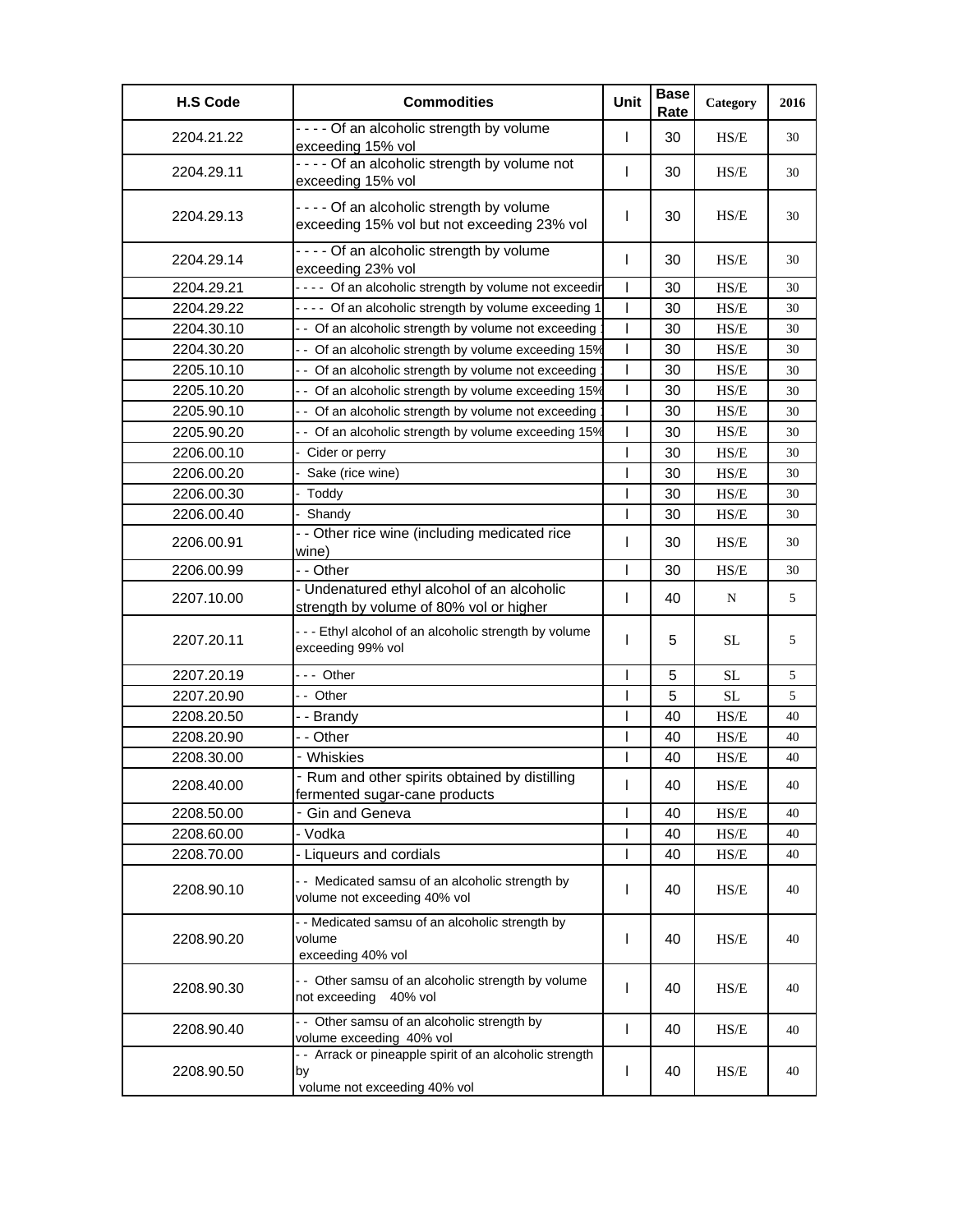| <b>H.S Code</b> | <b>Commodities</b>                                                                                                                                                                                        | Unit         | <b>Base</b><br>Rate | Category  | 2016 |
|-----------------|-----------------------------------------------------------------------------------------------------------------------------------------------------------------------------------------------------------|--------------|---------------------|-----------|------|
| 2208.90.60      | - - Arrack or pineapple spirit of an alcoholic strength<br>by<br>volume exceeding 40% vol                                                                                                                 | T            | 40                  | HS/E      | 40   |
| 2208.90.70      | - - Bitters and similar beverages of an alcoholic<br>strength<br>not exceeding 57% vol                                                                                                                    | L            | 40                  | HS/E      | 40   |
| 2208.90.80      | - - Bitters and similar beverages of an alcoholic<br>strength exceeding 57% vol                                                                                                                           | T            | 40                  | HS/E      | 40   |
| 2208.90.90      | - - Other                                                                                                                                                                                                 | $\mathbf{I}$ | 40                  | HS/E      | 40   |
| 2209.00.00      | Vinegar and substitutes for vinegar obtained from<br>acetic acid.                                                                                                                                         | L            | 15                  | N         | 5    |
| 2301.10.00      | - Flours, meals and pellets, of meat or meat                                                                                                                                                              | kg           | 15                  | N         | 5    |
| 2301.20.10      | - - Of fish, with a protein content of less than<br>60% by weight                                                                                                                                         | kg           | 10                  | N         | 5    |
| 2301.20.20      | - - Of fish, with a protein content of 60% or<br>more by weight                                                                                                                                           | kg           | 10                  | N         | 5    |
| 2301.20.90      | - - Other                                                                                                                                                                                                 | kg           | 10                  | N         | 5    |
| 2302.10.00      | Of maize (corn)                                                                                                                                                                                           | kg           | 1.5                 | HS/B      | 1.5  |
| 2302.30.00      | - Of wheat                                                                                                                                                                                                | kg           | 1.5                 | N         | 1.5  |
| 2302.40.10      | - - Of rice                                                                                                                                                                                               | kg           | 1.5                 | N         | 1.5  |
| 2302.40.90      | -- Other                                                                                                                                                                                                  | kg           | 1.5                 | N         | 1.5  |
| 2302.50.00      | - Of leguminous plants                                                                                                                                                                                    | kg           | 1.5                 | N         | 1.5  |
| 2303.10.10      | - - Of manioc (cassava) or sago                                                                                                                                                                           | kg           | 1.5                 | ${\bf N}$ | 1.5  |
| 2303.10.90      | -- Other                                                                                                                                                                                                  | kg           | 1.5                 | N         | 1.5  |
| 2303.20.00      | Beet-pulp, bagasse and other waste                                                                                                                                                                        | kg           | 1.5                 | N         | 1.5  |
| 2303.30.00      | Brewing or distilling dregs and waste                                                                                                                                                                     | kg           | 1.5                 | ${\bf N}$ | 1.5  |
| 2304.00.10      | - Defatted soya bean flour, fit for human<br>consumption                                                                                                                                                  | kg           | 1.5                 | N         | 1.5  |
| 2304.00.90      | - Other                                                                                                                                                                                                   | kg           | 1.5                 | N         | 1.5  |
| 2305.00.00      | Oil-cake and other solid residues, whether or not<br>ground or<br>in the form of pellets, resulting from the extraction of<br>ground-nut oil.                                                             | kg           | 1.5                 | N         | 1.5  |
| 2306.10.00      | Of cotton seeds                                                                                                                                                                                           | kg           | 1.5                 | ${\bf N}$ | 1.5  |
| 2306.20.00      | Of linseed                                                                                                                                                                                                | kg           | 1.5                 | N         | 1.5  |
| 2306.30.00      | - Of sunflower seeds                                                                                                                                                                                      | kg           | 1.5                 | ${\bf N}$ | 1.5  |
| 2306.41.10      | - - - Of low erucic acid rape seeds                                                                                                                                                                       | kg           | 1.5                 | ${\bf N}$ | 1.5  |
| 2306.41.20      | --- Of low erucic acid colza seeds                                                                                                                                                                        | kg           | 1.5                 | ${\bf N}$ | 1.5  |
| 2306.49.10      | --- Of other rape seeds                                                                                                                                                                                   | kg           | 1.5                 | ${\bf N}$ | 1.5  |
| 2306.49.20      | --- Of other colza seeds                                                                                                                                                                                  | kg           | 1.5                 | N         | 1.5  |
| 2306.50.00      | - Of coconut or copra                                                                                                                                                                                     | kg           | 1.5                 | N         | 1.5  |
| 2306.60.00      | - Of palm nuts or kernels                                                                                                                                                                                 | kg           | 1.5                 | N         | 1.5  |
| 2306.90.10      | - - Of maize (corn) germ                                                                                                                                                                                  | kg           | 1.5                 | <b>SL</b> | 1.5  |
| 2306.90.90      | -- Other                                                                                                                                                                                                  | kg           | 1.5                 | $\rm SL$  | 1.5  |
| 2307.00.00      | Wine lees; argol.                                                                                                                                                                                         | kg           | 1.5                 | N         | 1.5  |
| 2308.00.00      | Vegetable materials and vegetable waste, vegetable<br>residues<br>and by-products, whether or not in the form of<br>pellets, of a<br>kind used in animal feeding, not elsewhere specified<br>or included. | kg           | 1.5                 | N         | 1.5  |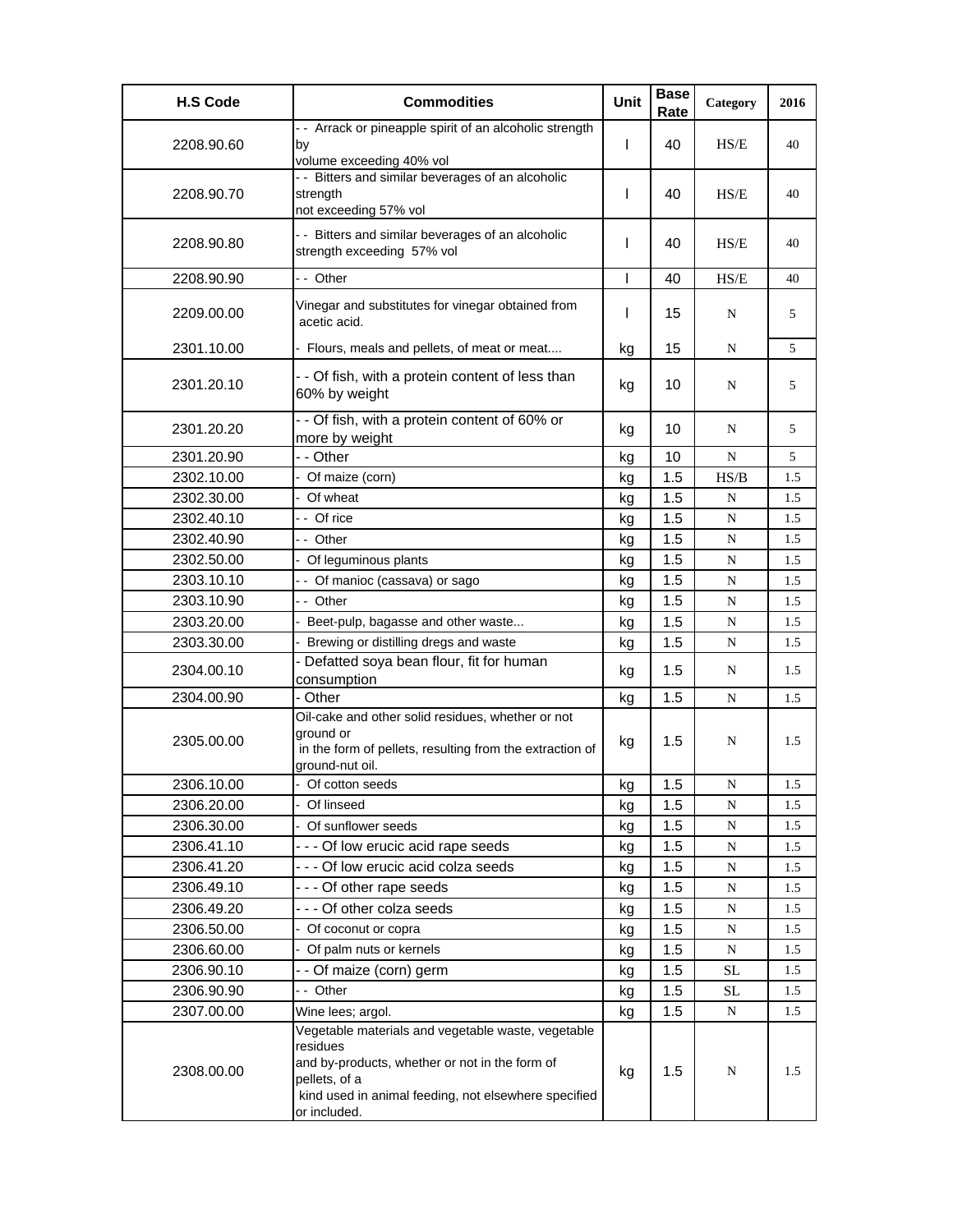| <b>H.S Code</b> | <b>Commodities</b>                                                       | Unit | <b>Base</b><br>Rate | Category  | 2016 |
|-----------------|--------------------------------------------------------------------------|------|---------------------|-----------|------|
| 2309.10.10      | -- Containing meat                                                       | kg   | 5                   | N         | 5    |
| 2309.10.90      | -- Other                                                                 | kg   | 5                   | N         | 5    |
| 2309.90.11      | --- Of a kind suitable for poultry                                       | kg   | 5                   | N         | 5    |
| 2309.90.12      | --- Of a kind suitable for swine                                         | kg   | 5                   | N         | 5    |
| 2309.90.13      | --- Of a kind suitable for prawns                                        | kg   | 5                   | N         | 5    |
| 2309.90.14      | --- Of a kind suitable for primates                                      | kg   | 5                   | N         | 5    |
| 2309.90.19      | --- Other                                                                | kg   | 5                   | ${\bf N}$ | 5    |
| 2309.90.20      | - - Premixes, feed supplements or feed additives                         | kg   | 1.5                 | N         | 1.5  |
| 2309.90.30      | -- Other, containing meat                                                | kg   | 5                   | N         | 5    |
| 2309.90.90      | - - Other                                                                | kg   | 5                   | N         | 5    |
| 2401.10.10      | - - Virginia type, flue-cured                                            | kg   | 15                  | HS/B      | 15   |
| 2401.10.20      | - - Virginia type, other than flue-cured                                 | kg   | 15                  | HS/B      | 15   |
| 2401.10.40      | - - Burley type                                                          | kg   | 15                  | HS/B      | 15   |
| 2401.10.50      | - - Other, flue-cured                                                    | kg   | 15                  | HS/B      | 15   |
| 2401.10.90      | - - Other                                                                | kg   | 15                  | HS/B      | 15   |
| 2401.20.10      | - - Virginia type, flue-cured                                            | kg   | 15                  | ${\bf N}$ | 5    |
| 2401.20.20      | - - Virginia type, other than flue-cured                                 | kg   | 15                  | N         | 5    |
| 2401.20.30      | - - Oriental type                                                        | kg   | 15                  | N         | 5    |
| 2401.20.40      | - - Burley type                                                          | kg   | 15                  | ${\bf N}$ | 5    |
| 2401.20.50      | -- Other, flue-cured                                                     | kg   | 15                  | N         | 5    |
| 2401.20.90      | -- Other, other than flue-cured                                          | kg   | 15                  | N         | 5    |
| 2401.30.10      | - - Tobacco stems                                                        | kg   | 15                  | N         | 5    |
| 2401.30.90      | - - Other                                                                | kg   | 15                  | N         | 5    |
| 2402.10.00      | - Cigars, cheroots and cigarillos, containing tobacco                    | kg   | 30                  | ${\bf N}$ | 5    |
| 2402.20.10      | - - Beedies                                                              | kg   | 30                  | HS/E      | 30   |
| 2402.20.20      | - - Clove cigarettes                                                     | kg   | 30                  | HS/E      | 30   |
| 2402.20.90      | -- Other                                                                 | kg   | 30                  | HS/E      | 30   |
| 2402.90.10      | - - Cigars, cheroots and cigarillos of tobacco substitut                 | kg   | 30                  | HS/E      | 30   |
| 2402.90.20      | - - Cigarettes of tobacco substitutes                                    | kg   | 30                  | HS/E      | 30   |
| 2403.11.00      | - - Water pipe tobacco specified in Subheading<br>Note 1 to this Chapter | kg   | 30                  | N         | 5    |
| 2403.19.11      | -  -  -  - Ang Hoon                                                      | kg   | 30                  | N         | 5    |
| 2403.19.19      | - - - - Other                                                            | kg   | 30                  | N         | 5    |
| 2403.19.20      | - - - Other manufactured tobacco for the<br>manufacture<br>of cigarettes | kg   | 30                  | N         | 5    |
| 2403.19.90      | - - - Other                                                              | kg   | 30                  | ${\bf N}$ | 5    |
| 2403.91.10      | --- Packed for retail sale                                               | kg   | 30                  | N         | 5    |
| 2403.91.90      | - - - Other                                                              | kg   | 30                  | N         | 5    |
| 2403.99.10      | --- Tobacco extracts and essences                                        | kg   | 30                  | N         | 5    |
| 2403.99.30      | --- Manufactured tobacco substitutes                                     | kg   | 30                  | ${\bf N}$ | 5    |
| 2403.99.40      | --- Snuff                                                                | kg   | 30                  | ${\bf N}$ | 5    |
| 2403.99.50      | --- Other smokeless Tobacco, including chewing<br>and sucking Tobacco    | kg   | 30                  | N         | 5    |
| 2403.99.90      | --- Other                                                                | kg   | 30                  | N         | 5    |
| 2501.00.10      | - Table salt                                                             | kg   | 10                  | HS/B      | 10   |
| 2501.00.20      | - Rock salt                                                              | kg   | 10                  | HS/B      | 10   |
| 2501.00.50      | Sea water                                                                | kg   | 10                  | HS/B      | 10   |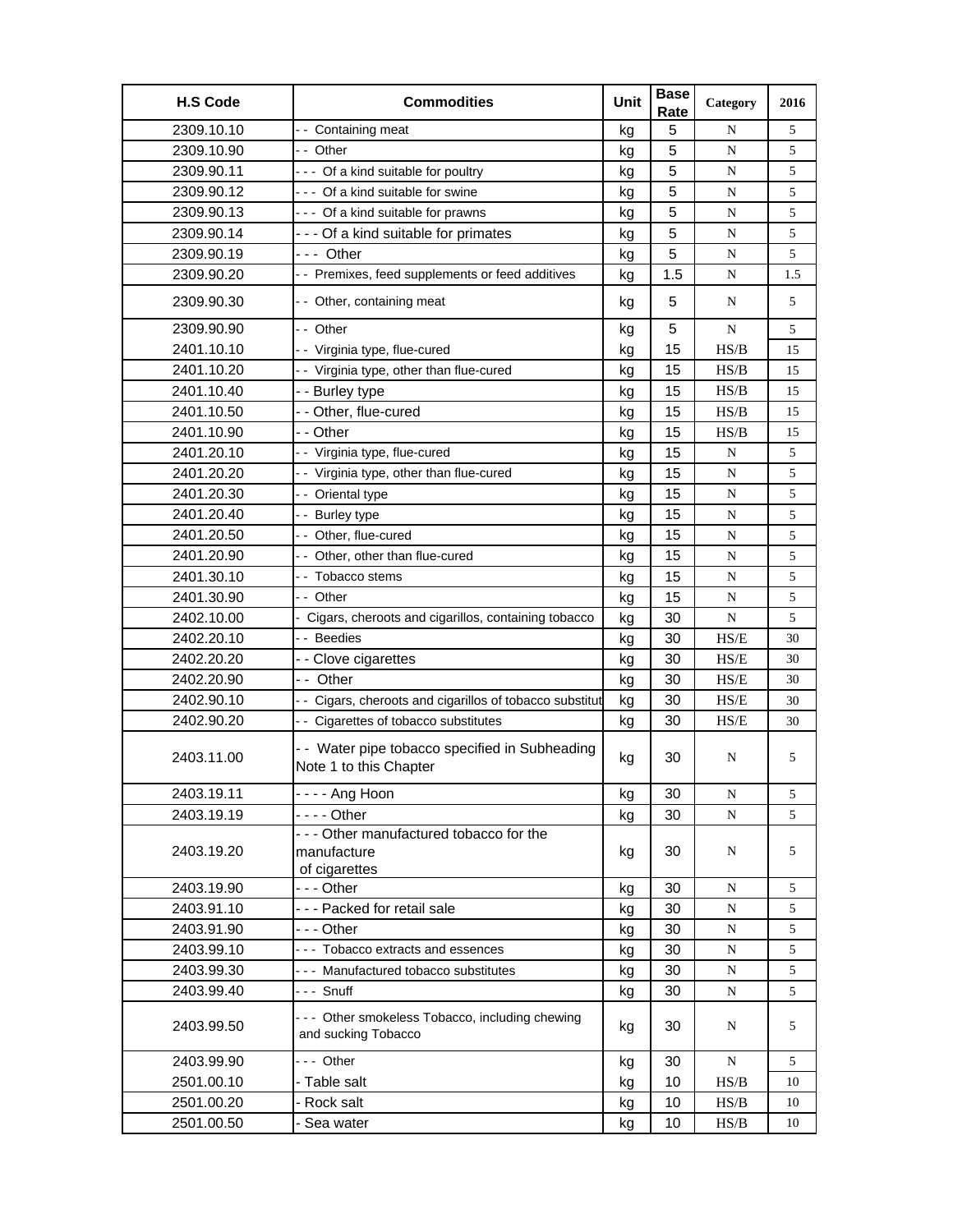| <b>H.S Code</b> | <b>Commodities</b>                                                                                           | Unit | <b>Base</b><br>Rate | Category  | 2016           |
|-----------------|--------------------------------------------------------------------------------------------------------------|------|---------------------|-----------|----------------|
| 2501.00.90      | - Other                                                                                                      | kg   | 10                  | HS/B      | 10             |
| 2502.00.00      | Unroasted iron pyrites.                                                                                      | kg   | 1                   | N         | 1              |
|                 | Sulphur of all kinds, other than sublimed                                                                    |      |                     |           |                |
| 2503.00.00      | sulphur, precipitated sulphur and colloidal<br>sulphur.                                                      | kg   | zero                | N         | $\overline{0}$ |
| 2504.10.00      | In powder or in flakes                                                                                       | kg   | 3                   | N         | 3              |
| 2504.90.00      | Other                                                                                                        | kg   | 3                   | N         | 3              |
| 2505.10.00      | Silica sands and quartz sands                                                                                | kg   | zero                | N         | 0              |
| 2505.90.00      | Other                                                                                                        | kg   | zero                | N         | 0              |
| 2506.10.00      | Quartz                                                                                                       | kg   | 1                   | N         | $\mathbf{1}$   |
| 2506.20.00      | Quartzite                                                                                                    | kg   | 1                   | N         | $\mathbf{1}$   |
| 2507.00.00      | Kaolin and other kaolinic clays, whether or<br>not calcined.                                                 | kg   | 1                   | N         | $\mathbf{1}$   |
| 2508.10.00      | Bentonite                                                                                                    | kq   | $\mathbf{1}$        | N         | 1              |
| 2508.30.00      | - Fire-clay                                                                                                  | kg   | 1                   | ${\bf N}$ | $\mathbf{1}$   |
| 2508.40.10      | - - Fuller's earth                                                                                           | kg   | 1                   | N         | $\mathbf{1}$   |
| 2508.40.90      | - - Other                                                                                                    | kg   | 1                   | N         | $\mathbf{1}$   |
| 2508.50.00      | Andalusite, kyanite and sillimanite                                                                          | kg   | 1                   | N         | $\mathbf{1}$   |
| 2508.60.00      | Mullite                                                                                                      | kg   | 1                   | N         | $\mathbf{1}$   |
| 2508.70.00      | Chamotte or dinas earths                                                                                     | kg   | 1                   | N         | $\mathbf{1}$   |
| 2509.00.00      | Chalk.                                                                                                       | kg   | 1                   | N         | $\mathbf{1}$   |
| 2510.10.10      | -- Apatite                                                                                                   | kg   | 1                   | N         | $\mathbf{1}$   |
| 2510.10.90      | - - Other                                                                                                    | kg   | 1                   | N         | $\mathbf{1}$   |
| 2510.20.10      | - - Apatite                                                                                                  | kg   | 1                   | N         | $\mathbf{1}$   |
| 2510.20.90      | - - Other                                                                                                    | kg   | 1                   | N         | 1              |
| 2511.10.00      | - Natural barium sulphate (barytes)                                                                          | kg   | 1                   | N         | $\mathbf{1}$   |
| 2511.20.00      | - Natural barium carbonate (witherite)                                                                       | kg   | 1                   | N         | $\mathbf{1}$   |
|                 | Siliceous fossil meals (for example,                                                                         |      |                     |           |                |
|                 | kieselguhr, tripolite and diatomite) and                                                                     |      |                     |           |                |
| 2512.00.00      | similar siliceous earths, whether or not                                                                     | kg   | 1                   | N         | 1              |
|                 | calcined, of an apparent specific gravity of 1<br>or less.                                                   |      |                     |           |                |
| 2513.10.00      | - Pumice stone                                                                                               | kg   | 1                   | N         | 1              |
|                 | - Emery, natural corundum, natural garnet and                                                                |      |                     |           |                |
| 2513.20.00      | other natural abrasives                                                                                      | kg   | 1                   | N         | 1              |
|                 | Slate, whether or not roughly trimmed or                                                                     |      |                     |           |                |
| 2514.00.00      | merely cut, by sawing or otherwise, into                                                                     | kg   | 3                   | N         | 3              |
|                 | blocks or slabs of a rectangular (including                                                                  |      |                     |           |                |
| 2515.11.00      | square) shape.<br>-- Crude or roughly trimmed                                                                | kg   | 3                   | N         | 3              |
| 2515.12.10      | - - - Blocks                                                                                                 | kg   | 3                   | ${\bf N}$ | 3              |
| 2515.12.20      | --- Slabs                                                                                                    | kg   | 3                   | ${\bf N}$ | 3              |
| 2515.20.00      | - Ecaussine and other calcareous monumental                                                                  | kg   | 3                   | ${\bf N}$ | 3              |
|                 |                                                                                                              |      |                     |           |                |
| 2516.11.00      | -- Crude or roughly trimmed                                                                                  | kg   | 3                   | N         | 3              |
| 2516.12.10      | - - - Blocks                                                                                                 | kg   | 3                   | ${\bf N}$ | 3              |
| 2516.12.20      | --- Slabs                                                                                                    | kg   | 3                   | N         | 3              |
| 2516.20.10      | -- Crude or roughly trimmed                                                                                  | kg   | 3                   | ${\bf N}$ | 3              |
| 2516.20.20      | - - Merely cut, by sawing or otherwise, into<br>blocks or slabs of a rectangular (including<br>square) shape | kg   | 3                   | N         | 3              |
| 2516.90.00      | - Other monumental or building stone                                                                         | kg   | 3                   | N         | 3              |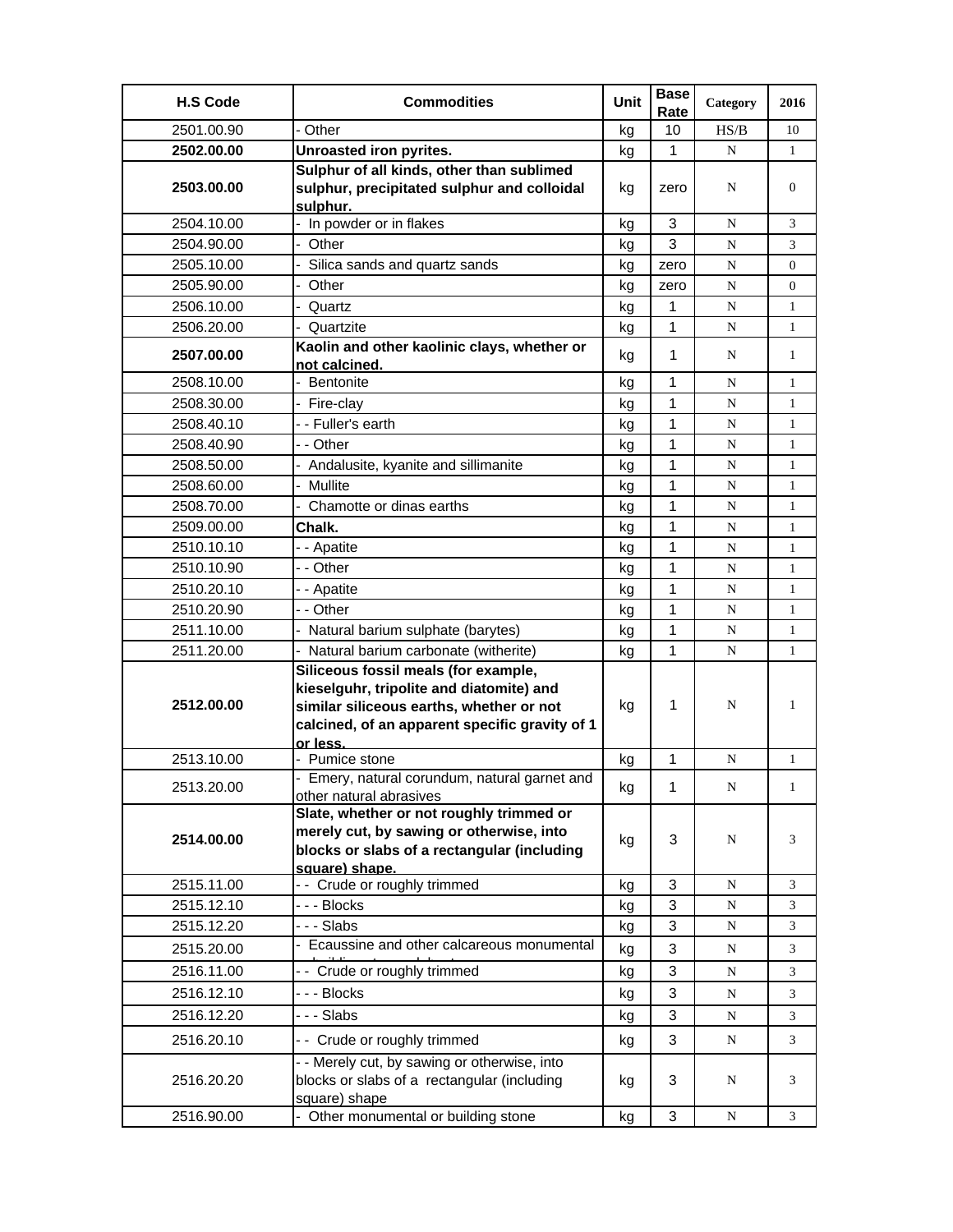| <b>H.S Code</b> | <b>Commodities</b>                                                                                                                                                                                                                                      | <b>Unit</b> | <b>Base</b><br>Rate | Category    | 2016           |
|-----------------|---------------------------------------------------------------------------------------------------------------------------------------------------------------------------------------------------------------------------------------------------------|-------------|---------------------|-------------|----------------|
| 2517.10.00      | - Pebbles, gravel, broken or crushed stone, of<br>a kind commonly used for concrete aggregates,<br>for road metalling or for railway or other ballast,<br>shingle and flint, whether or not heat-treated                                                | kg          | zero                | N           | $\overline{0}$ |
| 2517.20.00      | - Macadam of slag, dross or similar industrial<br>waste, whether or not incorporating the<br>materials cited in subheading 2517.10                                                                                                                      | kg          | zero                | N           | $\Omega$       |
| 2517.30.00      | - Tarred macadam                                                                                                                                                                                                                                        | kg          | zero                | N           | $\Omega$       |
| 2517.41.00      | -- Of marble                                                                                                                                                                                                                                            | kg          | zero                | N           | $\mathbf{0}$   |
| 2517.49.00      | -- Other                                                                                                                                                                                                                                                | kg          | zero                | $\mathbf N$ | $\overline{0}$ |
| 2518.10.00      | - Dolomite, not calcined or sintered                                                                                                                                                                                                                    | kg          | 3                   | N           | 3              |
| 2518.20.00      | Calcined or sintered dolomite                                                                                                                                                                                                                           | kg          | 3                   | N           | 3              |
| 2518.30.00      | Dolomite ramming mix                                                                                                                                                                                                                                    | kg          | 3                   | N           | 3              |
| 2519.10.00      | - Natural magnesium carbonate (magnesite)                                                                                                                                                                                                               | kg          | 1                   | N           | 1              |
| 2519.90.10      | - - Fused magnesia; dead-burned (sintered)<br>magnesia                                                                                                                                                                                                  | kg          | 1                   | N           | 1              |
| 2519.90.20      | - - Other                                                                                                                                                                                                                                               | kg          | 1                   | N           | 1              |
| 2520.10.00      | - Gypsum; anhydrite                                                                                                                                                                                                                                     | kg          | 1                   | N           | 1              |
| 2520.20.10      | - - Of a kind suitable for use in dentistry                                                                                                                                                                                                             | kg          | 1                   | N           | 1              |
| 2520.20.90      | - - Other                                                                                                                                                                                                                                               | kg          | 1                   | N           | $\mathbf{1}$   |
| 2521.00.00      | Limestone flux; limestone and other<br>calcareous stone, of a kind used for the<br>manufacture of lime or cement.                                                                                                                                       | kg          | 3                   | N           | 1              |
| 2522.10.00      | - Quicklime                                                                                                                                                                                                                                             | kg          | 3                   | N           | 3              |
| 2522.20.00      | Slaked lime                                                                                                                                                                                                                                             | kg          | 3                   | N           | 3              |
| 2522.30.00      | - Hydraulic lime                                                                                                                                                                                                                                        | kg          | 3                   | N           | 3              |
| 2523.10.10      | - - Of a kind used in the manufacture of white<br>cement                                                                                                                                                                                                | kg          | 1                   | N           | $\mathbf{1}$   |
| 2523.10.90      | - - Other                                                                                                                                                                                                                                               | kg          | 1                   | N           | $\mathbf{1}$   |
| 2523.21.00      | - - White cement, whether or not artificially<br>coloured                                                                                                                                                                                               | kg          | 1                   | N           | 1              |
| 2523.29.10      | --- Coloured cement                                                                                                                                                                                                                                     | kg          | 1                   | N           | 1              |
| 2523.29.90      | --- Other                                                                                                                                                                                                                                               | kg          | 1                   | N           | 1              |
| 2523.30.00      | Aluminous cement                                                                                                                                                                                                                                        | kg          | 1                   | N           | 1              |
| 2523.90.00      | Other hydraulic cements                                                                                                                                                                                                                                 | kg          | $\mathbf{1}$        | N           | 1              |
| 2524.10.00      | Crocidolite                                                                                                                                                                                                                                             | kg          | 5                   | N           | 5              |
| 2524.90.00      | - Other                                                                                                                                                                                                                                                 | kg          | 5                   | N           | 5              |
| 2525.10.00      | Crude mica and mica rifted into sheets or<br>splittings                                                                                                                                                                                                 | kg          | 5                   | N           | 5              |
| 2525.20.00      | Mica powder                                                                                                                                                                                                                                             | kg          | 5                   | N           | 5              |
| 2525.30.00      | Mica waste                                                                                                                                                                                                                                              | kg          | 5                   | N           | 5              |
| 2526.10.00      | Not crushed, not powdered                                                                                                                                                                                                                               | kg          | 3                   | N           | 3              |
| 2526.20.10      | - - Talc powder                                                                                                                                                                                                                                         | kg          | 3                   | N           | 3              |
| 2526.20.90      | - - Other                                                                                                                                                                                                                                               | kg          | 3                   | N           | 3              |
| 2528.00.00      | Natural borates and concentrates thereof<br>(whether or not calcined), but not including<br>borates separated from natural brine;<br>natural boric acid containing not more than<br>85% of H <sub>3</sub> B0 <sub>3</sub> calculated on the dry weight. | kg          | 1                   | N           | 1              |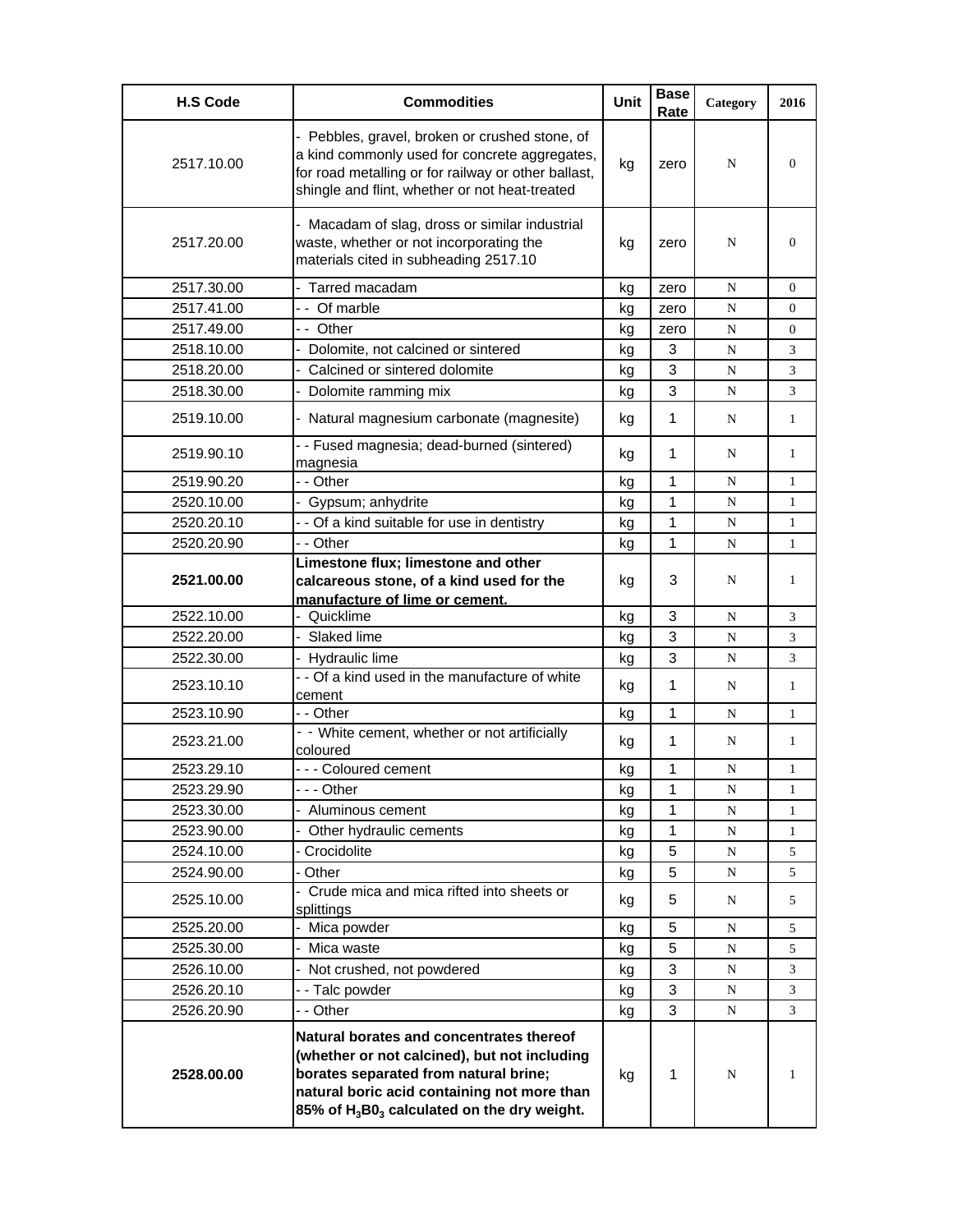| <b>H.S Code</b> | <b>Commodities</b>                                                                                                                                                     | Unit | <b>Base</b><br>Rate | Category  | 2016         |
|-----------------|------------------------------------------------------------------------------------------------------------------------------------------------------------------------|------|---------------------|-----------|--------------|
| 2529.10.00      | - Feldspar                                                                                                                                                             | kg   | 3                   | N         | 3            |
| 2529.21.00      | - - Containing by weight 97% or less of calcium<br>fluoride                                                                                                            | kg   | 3                   | N         | 3            |
| 2529.22.00      | - - Containing by weight more than 97% of<br>calcium fluoride                                                                                                          | kg   | 3                   | N         | 3            |
| 2529.30.00      | - Leucite; nepheline and nepheline syenite                                                                                                                             | kg   | 3                   | N         | 3            |
| 2530.10.00      | - Vermiculite, perlite and chlorites, unexpanded                                                                                                                       | kg   | 3                   | N         | 3            |
| 2530.20.10      | - - Kieserite                                                                                                                                                          | kg   | 3                   | N         | 3            |
| 2530.20.20      | - - Epsomite                                                                                                                                                           | kg   | 3                   | N         | 3            |
| 2530.90.10      | - - Zirconium silicates of a kind used as<br>opacifiers                                                                                                                | kg   | 1                   | N         | $\mathbf{1}$ |
| 2530.90.90      | - - Other                                                                                                                                                              | kg   | 1                   | N         | $\mathbf{1}$ |
| 2601.11.00      | -- Non-agglomerated                                                                                                                                                    | kg   | 1                   | N         | 1            |
| 2601.12.00      | -- Agglomerated                                                                                                                                                        | kg   | 1                   | N         | $\mathbf{1}$ |
| 2601.20.00      | Roasted iron pyrites                                                                                                                                                   | kg   | 1                   | N         | $\mathbf{1}$ |
| 2602.00.00      | Manganese ores and concentrates,<br>including ferruginous manganese ores and<br>concentrates with a manganese content of<br>20% or more, calculated on the dry weight. | kg   | 1                   | N         | 1            |
| 2603.00.00      | Copper ores and concentrates.                                                                                                                                          | kg   | 1                   | N         | 1            |
| 2604.00.00      | Nickel ores and concentrates.                                                                                                                                          | kg   | 1                   | N         | 1            |
| 2605.00.00      | <b>Cobalt ores and concentrates.</b>                                                                                                                                   | kg   | 1                   | ${\bf N}$ | $\mathbf{1}$ |
| 2606.00.00      | Aluminium ores and concentrates.                                                                                                                                       | kg   | 1                   | N         | $\mathbf{1}$ |
| 2607.00.00      | Lead ores and concentrates.                                                                                                                                            | kq   | 1                   | N         | $\mathbf{1}$ |
| 2608.00.00      | Zinc ores and concentrates.                                                                                                                                            | kg   | 1                   | N         | $\mathbf{1}$ |
| 2609.00.00      | Tin ores and concentrates.                                                                                                                                             | kg   | 1                   | N         | $\mathbf{1}$ |
| 2610.00.00      | <b>Chromium ores and concentrates.</b>                                                                                                                                 | kg   | 1                   | N         | 1            |
| 2611.00.00      | Tungsten ores and concentrates.                                                                                                                                        | kg   | 1                   | ${\bf N}$ | 1            |
| 2612.10.00      | - Uranium ores and concentrates                                                                                                                                        | kg   | 1                   | N         | $\mathbf{1}$ |
| 2612.20.00      | Thorium ores and concentrates                                                                                                                                          | kg   | 1                   | N         | $\mathbf{1}$ |
| 2613.10.00      | Roasted                                                                                                                                                                | kg   | 1                   | N         | $\mathbf{1}$ |
| 2613.90.00      | Other                                                                                                                                                                  | kg   | 1                   | N         | T            |
| 2614.00.10      | Ilmenite ores and concentrates                                                                                                                                         | kg   | 1                   | N         | 1            |
| 2614.00.90      | Other                                                                                                                                                                  | kg   | 1                   | ${\bf N}$ | 1            |
| 2615.10.00      | Zirconium ores and concentrates                                                                                                                                        | kg   | 1                   | N         | $\mathbf{1}$ |
| 2615.90.00      | Other                                                                                                                                                                  | kg   | 1                   | N         | $\mathbf{1}$ |
| 2616.10.00      | Silver ores and concentrates                                                                                                                                           | kg   | 1                   | N         | 1            |
| 2616.90.00      | Other                                                                                                                                                                  | kg   | 1                   | ${\bf N}$ | 1            |
| 2617.10.00      | - Antimony ores and concentrates                                                                                                                                       | kg   | 1                   | N         | 1            |
| 2617.90.00      | Other                                                                                                                                                                  | kg   | 1                   | N         | $\mathbf{1}$ |
| 2618.00.00      | Granulated slag (slag sand) from the<br>manufacture of iron or steel.                                                                                                  | kg   | 1                   | N         | $\mathbf{1}$ |
| 2619.00.00      | Slag, dross (other than granulated slag),<br>scalings and other waste from the<br>manufacture of iron or steel.                                                        | kg   | 1                   | N         | 1            |
| 2620.11.00      | -- Hard zinc spelter                                                                                                                                                   | kg   | 1                   | ${\bf N}$ | 1            |
| 2620.19.00      | -- Other                                                                                                                                                               | kg   | 1                   | N         | $\mathbf{1}$ |
| 2620.21.00      | - - Leaded gasoline sludges and leaded anti-<br>knock compound sludges                                                                                                 | kg   | $\mathbf{1}$        | N         | $\mathbf{1}$ |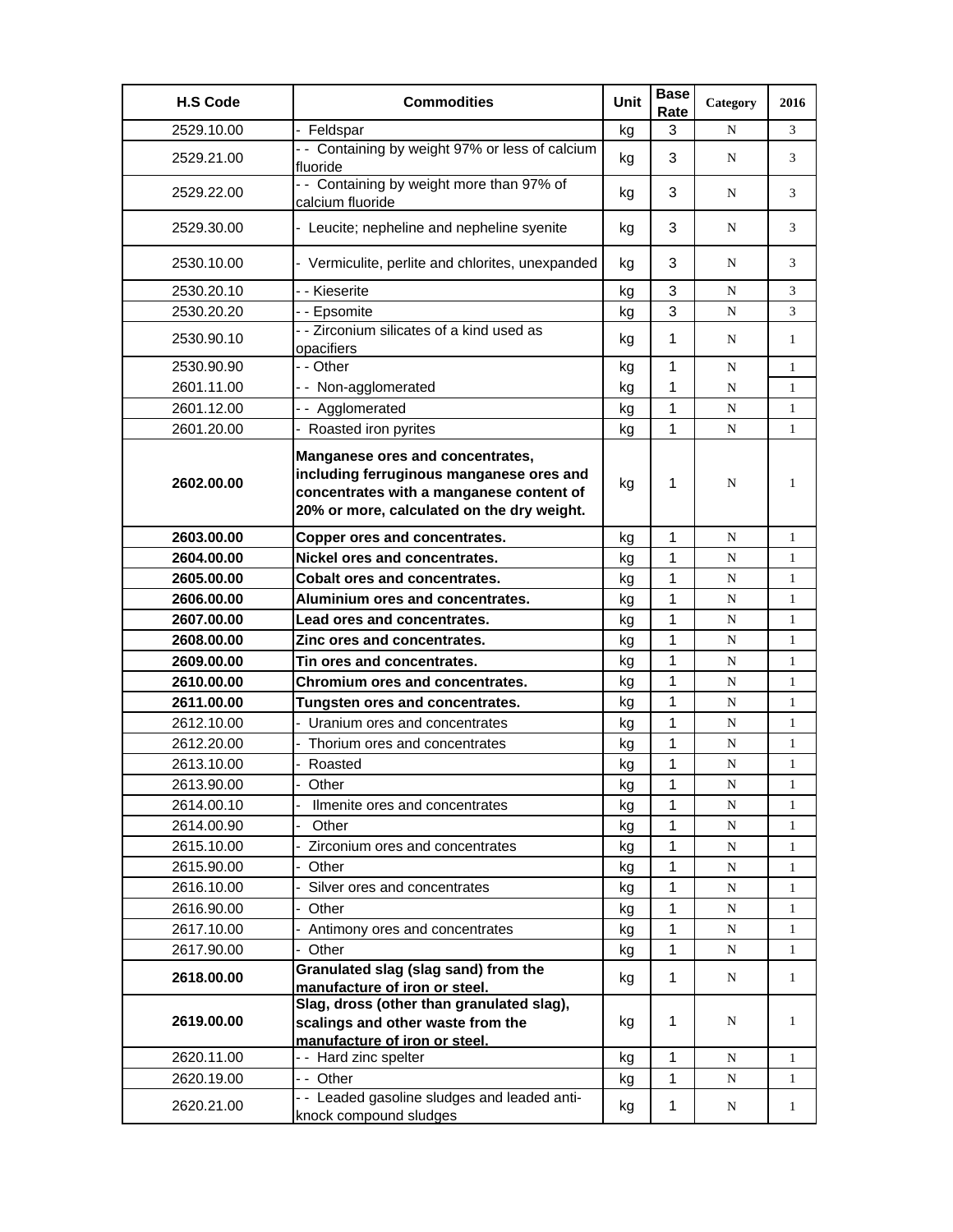| <b>H.S Code</b> | <b>Commodities</b>                                                                                                                                                                  | Unit | <b>Base</b><br>Rate | Category  | 2016             |
|-----------------|-------------------------------------------------------------------------------------------------------------------------------------------------------------------------------------|------|---------------------|-----------|------------------|
| 2620.29.00      | -- Other                                                                                                                                                                            | kg   | 1                   | N         | $\mathbf{1}$     |
| 2620.30.00      | - Containing mainly copper                                                                                                                                                          | kg   | $\mathbf{1}$        | N         | $\mathbf{1}$     |
| 2620.40.00      | - Containing mainly aluminium                                                                                                                                                       | kg   | 1                   | N         | 1                |
| 2620.60.00      | - Containing arsenic, mercury, thallium or their<br>mixtures, of a kind used for the extraction of<br>arsenic or those metals or for the manufacture<br>of their chemical compounds | kg   | 1                   | N         | 1                |
| 2620.91.00      | -- Containing antimony, beryllium, cadmium,<br>chromium or their mixtures                                                                                                           | kg   | $\mathbf 1$         | N         | $\mathbf{1}$     |
| 2620.99.10      | --- Slag and hardhead of tin                                                                                                                                                        | kg   | 1                   | N         | $\mathbf{1}$     |
| 2620.99.90      | --- Other                                                                                                                                                                           | kg   | $\mathbf{1}$        | N         | $\mathbf{1}$     |
| 2621.10.00      | - Ash and residues from the incineration of<br>municipal waste                                                                                                                      | kg   | $\mathbf 1$         | N         | $\mathbf{1}$     |
| 2621.90.00      | - Other                                                                                                                                                                             | kg   | $\mathbf{1}$        | N         | $\mathbf{1}$     |
| 2701.11.00      | -- Anthracite                                                                                                                                                                       | kg   | zero                | N         | 0                |
| 2701.12.10      | --- Coking coal                                                                                                                                                                     | kg   | zero                | ${\bf N}$ | $\overline{0}$   |
| 2701.12.90      | -  - - Other                                                                                                                                                                        | kg   | zero                | ${\bf N}$ | $\overline{0}$   |
| 2701.19.00      | -- Other coal                                                                                                                                                                       | kg   | zero                | N         | $\overline{0}$   |
| 2701.20.00      | - Briquettes, ovoids and similar solid fuels<br>manufactured from coal                                                                                                              | kg   | zero                | N         | $\overline{0}$   |
| 2702.10.00      | Lignite, whether or not pulverised, but not<br>agglomerated                                                                                                                         | kg   | zero                | N         | $\overline{0}$   |
| 2702.20.00      | - Agglomerated lignite                                                                                                                                                              | kg   | zero                | N         | 0                |
| 2703.00.10      | - Peat, whether or not compressed into bales,<br>but not agglomerated                                                                                                               | kg   | zero                | N         | $\overline{0}$   |
| 2703.00.20      | - Agglomerated peat                                                                                                                                                                 | kg   | zero                | N         | 0                |
| 2704.00.10      | - Coke and semi-coke of coal                                                                                                                                                        | kg   | zero                | N         | $\boldsymbol{0}$ |
| 2704.00.20      | Coke and semi-coke of lignite or of peat                                                                                                                                            | kg   | zero                | ${\bf N}$ | 0                |
| 2704.00.30      | - Retort carbon                                                                                                                                                                     | kg   | zero                | N         | 0                |
| 2705.00.00      | Coal gas, water gas, producer gas and<br>similar gases, other than petroleum gases<br>and other gaseous hydrocarbons.                                                               | kg   | 1                   | N         | $\mathbf{1}$     |
| 2706.00.00      | Tar distilled from coal, from lignite or from<br>peat, and other mineral tars, whether or not<br>dehydrated or partially distilled, including<br>reconstituted tars.                | kg   | 1                   | N         | $\mathbf{1}$     |
| 2707.10.00      | Benzol (benzene)                                                                                                                                                                    | kg   | 1                   | N         | $\mathbf{1}$     |
| 2707.20.00      | Toluol (toluene)                                                                                                                                                                    | kg   | 1                   | ${\bf N}$ | 1                |
| 2707.30.00      | Xylol (xylenes)                                                                                                                                                                     | kg   | $\mathbf{1}$        | ${\bf N}$ | $\mathbf{1}$     |
| 2707.40.00      | Naphthalene                                                                                                                                                                         | kg   | 1                   | N         | $\mathbf{1}$     |
| 2707.50.00      | - Other aromatic hydrocarbon mixtures of<br>which 65% or more by volume (including<br>losses) distils at 250°C by the ASTM D 86<br>method                                           | kg   | $\mathbf{1}$        | N         | 1                |
| 2707.91.00      | - - Creosote oils                                                                                                                                                                   | kg   | 1                   | N         | $\mathbf{1}$     |
| 2707.99.10      | --- Carbon black feedstock                                                                                                                                                          | kg   | 1                   | ${\bf N}$ | 1                |
| 2707.99.90      | - - - Other                                                                                                                                                                         | kg   | 1                   | ${\bf N}$ | $\mathbf{1}$     |
| 2708.10.00      | Pitch                                                                                                                                                                               | kg   | 1                   | ${\bf N}$ | $\mathbf{1}$     |
| 2708.20.00      | Pitch coke                                                                                                                                                                          | kg   | zero                | ${\bf N}$ | 0                |
| 2709.00.10      | Crude petroleum oils                                                                                                                                                                | kg   | 3                   | ${\bf N}$ | 3                |
| 2709.00.20      | - Condensates                                                                                                                                                                       | kg   | 3                   | N         | 3                |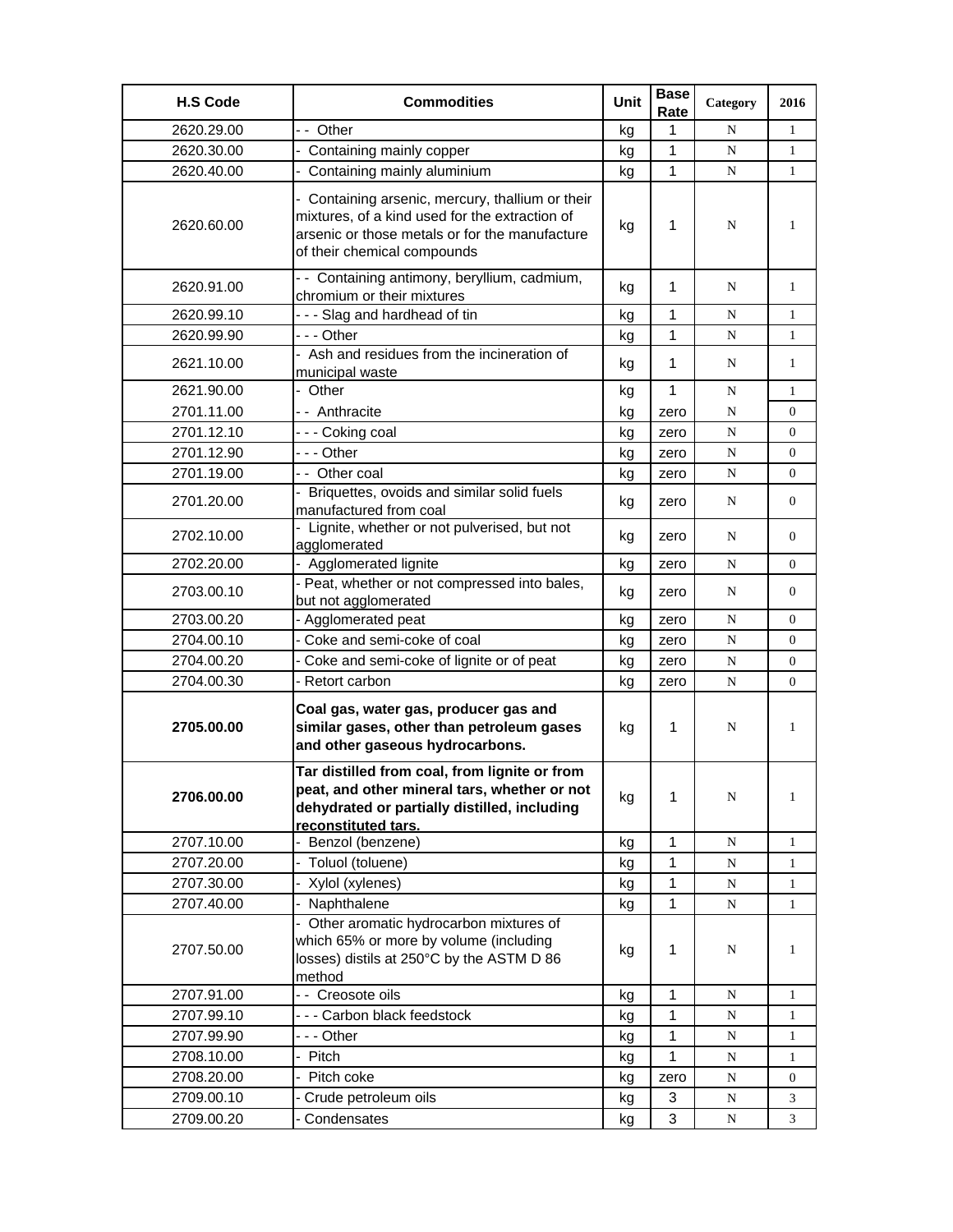| <b>H.S Code</b> | <b>Commodities</b>                                                                                                                                                                                                                                                                                                                                                   | Unit | <b>Base</b><br>Rate | Category  | 2016         |
|-----------------|----------------------------------------------------------------------------------------------------------------------------------------------------------------------------------------------------------------------------------------------------------------------------------------------------------------------------------------------------------------------|------|---------------------|-----------|--------------|
| 2709.00.90      | - Other                                                                                                                                                                                                                                                                                                                                                              | kg   | 3                   | N         | 3            |
| 2710.12.11      | - - - - Of RON 97 and above, leaded                                                                                                                                                                                                                                                                                                                                  | kg   | 1.5                 | ${\bf N}$ | 1.5          |
| 2710.12.12      | - - - - Of RON 97 and above, unleaded                                                                                                                                                                                                                                                                                                                                | kg   | 1.5                 | ${\bf N}$ | 1.5          |
| 2710.12.13      | ---- Of RON 90 and above, but below RON<br>97, leaded                                                                                                                                                                                                                                                                                                                | kg   | 1.5                 | N         | 1.5          |
| 2710.12.14      | ---- Of RON 90 and above, but below RON<br>97, unleaded                                                                                                                                                                                                                                                                                                              | kg   | 1.5                 | N         | 1.5          |
| 2710.12.15      | ---- Other, leaded                                                                                                                                                                                                                                                                                                                                                   | kg   | 1.5                 | N         | 1.5          |
| 2710.12.16      | ---- Other, unleaded                                                                                                                                                                                                                                                                                                                                                 | kg   | 1.5                 | N         | 1.5          |
| 2710.12.20      | --- Aviation spirit, not of a kind used as jet fuel                                                                                                                                                                                                                                                                                                                  | kg   | 1.5                 | N         | 1.5          |
| 2710.12.30      | --- Tetrapropylene                                                                                                                                                                                                                                                                                                                                                   | kg   | 1.5                 | ${\bf N}$ | 1.5          |
| 2710.12.40      | - - - White spirit                                                                                                                                                                                                                                                                                                                                                   | kg   | 1.5                 | N         | 1.5          |
| 2710.12.50      | - - - Low aromatic solvents containing by weight<br>less than 1% aromatic content                                                                                                                                                                                                                                                                                    | kg   | 1.5                 | N         | 1.5          |
| 2710.12.60      | - - - Other solvent spirits                                                                                                                                                                                                                                                                                                                                          | kg   | 1.5                 | N         | 1.5          |
| 2710.12.70      | --- Naphtha, reformates and other<br>preparations of a kind used for blending into<br>motor spirits                                                                                                                                                                                                                                                                  | kg   | 1.5                 | N         | 1.5          |
| 2710.12.80      | --- Other alpha olefins                                                                                                                                                                                                                                                                                                                                              | kg   | 1.5                 | N         | 1.5          |
| 2710.12.90      | - - - Other                                                                                                                                                                                                                                                                                                                                                          | kg   | 1.5                 | ${\bf N}$ | 1.5          |
| 2710.19.20      | --- Topped crudes                                                                                                                                                                                                                                                                                                                                                    | kg   | 1.5                 | <b>SL</b> | 1.5          |
| 2710.19.30      | --- Carbon black feedstock                                                                                                                                                                                                                                                                                                                                           | kg   | 1.5                 | <b>SL</b> | 1.5          |
| 2710.19.41      | ---- Lubricating oil feedstock                                                                                                                                                                                                                                                                                                                                       | kg   | 1.5                 | <b>SL</b> | 1.5          |
| 2710.19.42      | - - - - Lubricating oils for aircraft engines                                                                                                                                                                                                                                                                                                                        | kg   | 1.5                 | <b>SL</b> | 1.5          |
| 2710.19.43      | ---- Other lubricating oils                                                                                                                                                                                                                                                                                                                                          | kg   | 1.5                 | <b>SL</b> | 1.5          |
| 2710.19.44      | ---- Lubricating greases                                                                                                                                                                                                                                                                                                                                             | kg   | 1.5                 | <b>SL</b> | 1.5          |
| 2710.19.50      | --- Hydraulic brake fluid                                                                                                                                                                                                                                                                                                                                            | kg   | 1.5                 | SL        | 1.5          |
| 2710.19.60      | --- Transformer and circuit breakers oils                                                                                                                                                                                                                                                                                                                            | kg   | 1.5                 | <b>SL</b> | 1.5          |
| 2710.19.71      | ---- Automotive diesel fuel                                                                                                                                                                                                                                                                                                                                          | kg   | 1.5                 | <b>SL</b> | 1.5          |
| 2710.19.72      | - - - - Other diesel fuels                                                                                                                                                                                                                                                                                                                                           | kg   | 1.5                 | <b>SL</b> | 1.5          |
| 2710.19.79      | - - - - Fuel oils                                                                                                                                                                                                                                                                                                                                                    | kg   | 1.5                 | <b>SL</b> | 1.5          |
| 2710.19.81      | --- Aviation turbine fuel (jet fuel) having a flash<br>point of 23o C or more                                                                                                                                                                                                                                                                                        | kg   | 1.5                 | <b>SL</b> | 1.5          |
| 2710.19.82      | - - - Aviation turbine fuel (jet fuel) having a flash<br>point of less than 23° C                                                                                                                                                                                                                                                                                    | kg   | 1.5                 | $\rm SL$  | 1.5          |
| 2710.19.83      | --- Other kerosene                                                                                                                                                                                                                                                                                                                                                   | kg   | 0.5                 | <b>SL</b> | 0.5          |
| 2710.19.89      | --- Other medium oils and preparations                                                                                                                                                                                                                                                                                                                               | kg   | 1.5                 | $\rm SL$  | 1.5          |
| 2710.19.90      | - - - Other                                                                                                                                                                                                                                                                                                                                                          | kg   | 1.5                 | $\rm SL$  | 1.5          |
| 2710.20.00      | - Petroleum oils and oils obtained from<br>bituminous minerals (other than crude) and<br>preparations not elsewhere specified or<br>included, containing by weight 70 % or more of<br>petroleum oils or of oils obtained from<br>bituminous minerals, these oils being the basic<br>constituents of the preparations, containing<br>biodiesel, other than waste oils | kg   | 1.5                 | SL        | 1.5          |
| 2710.91.00      | - - Containing polychlorinated biphenyls (PCBs),<br>polychlorinated terphenyls (PCTs) or<br>polybrominated biphenyls (PBBs)                                                                                                                                                                                                                                          | kg   | 1.5                 | N         | 1.5          |
| 2710.99.00      | - - Other                                                                                                                                                                                                                                                                                                                                                            | kg   | 1.5                 | N         | 1.5          |
| 2711.11.00      | - - Natural gas                                                                                                                                                                                                                                                                                                                                                      | kg   | 1                   | N         | $\mathbf{1}$ |
| 2711.12.00      | -- Propane                                                                                                                                                                                                                                                                                                                                                           | kg   | 1                   | ${\bf N}$ | 1            |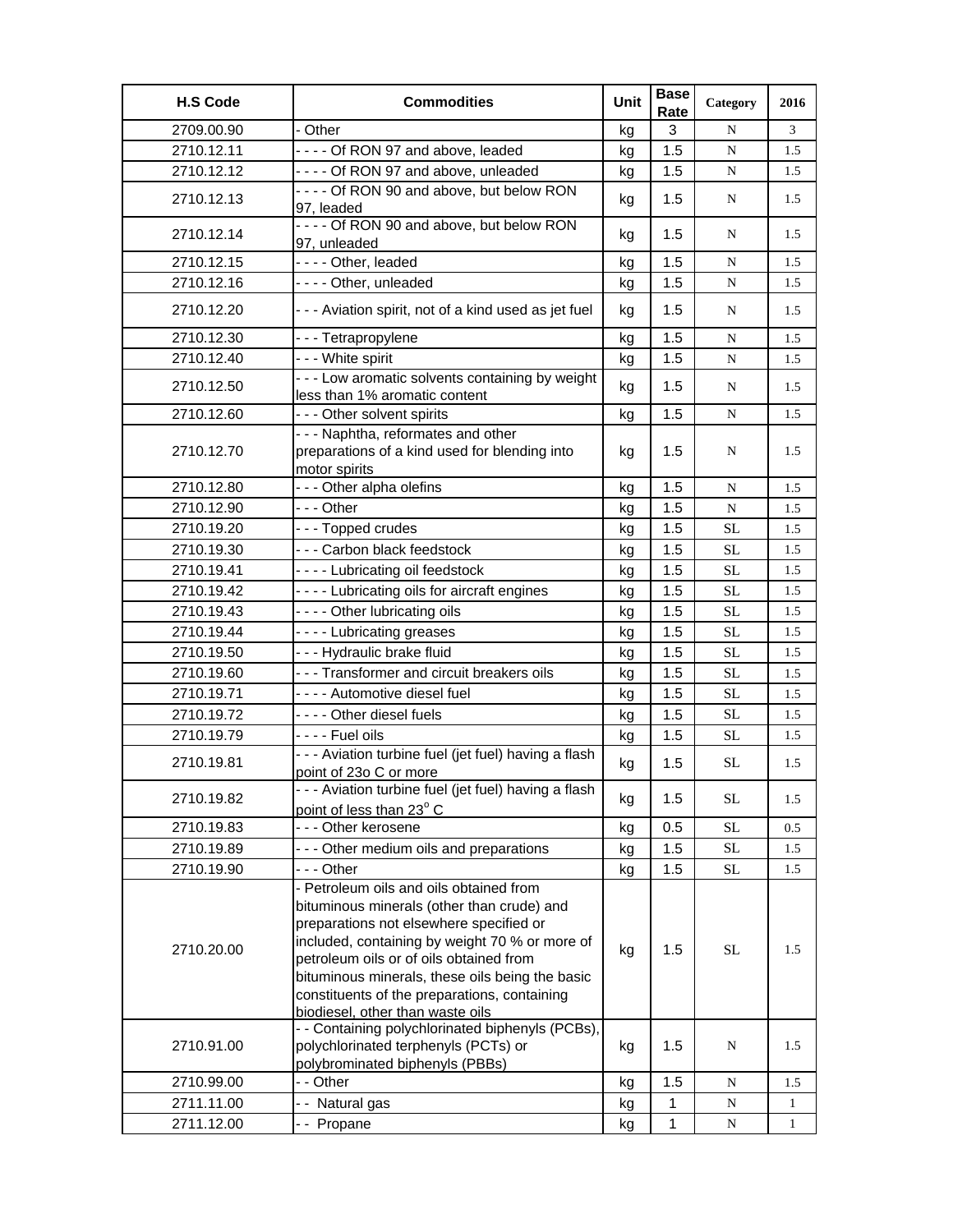| <b>H.S Code</b> | <b>Commodities</b>                                                                                                                                                                               | Unit           | <b>Base</b><br>Rate | Category    | 2016           |
|-----------------|--------------------------------------------------------------------------------------------------------------------------------------------------------------------------------------------------|----------------|---------------------|-------------|----------------|
| 2711.13.00      | -- Butanes                                                                                                                                                                                       | kg             | 1                   | N           | $\mathbf{1}$   |
| 2711.14.10      | - - - Ethylene                                                                                                                                                                                   | kq             | 1                   | N           | 1              |
| 2711.14.90      | - - - Other                                                                                                                                                                                      | kg             | 1                   | N           | 1              |
| 2711.19.00      | - - Other                                                                                                                                                                                        | kg             | 1                   | N           | $\mathbf{1}$   |
| 2711.21.10      | --- Of a kind used as a motor fuel                                                                                                                                                               | kg             | 1                   | N           | $\mathbf{1}$   |
| 2711.21.90      | - - - Other                                                                                                                                                                                      | kg             | $\mathbf{1}$        | N           | 1              |
| 2711.29.00      | - - Other                                                                                                                                                                                        | kg             | 1                   | N           | $\mathbf{1}$   |
| 2712.10.00      | - Petroleum jelly                                                                                                                                                                                | kg             | 1.5                 | N           | 1.5            |
| 2712.20.00      | - Paraffin wax containing by weight less than<br>0.75% of oil                                                                                                                                    | kg             | 1.5                 | N           | 1.5            |
| 2712.90.10      | - - Paraffin wax                                                                                                                                                                                 | kg             | 1.5                 | N           | 1.5            |
| 2712.90.90      | - - Other                                                                                                                                                                                        | kg             | 1.5                 | N           | 1.5            |
| 2713.11.00      | - - Not calcined                                                                                                                                                                                 | kg             | zero                | $\mathbf N$ | $\overline{0}$ |
| 2713.12.00      | - - Calcined                                                                                                                                                                                     | kg             | zero                | <b>SL</b>   | $\Omega$       |
| 2713.20.00      | - Petroleum bitumen                                                                                                                                                                              | kg             | 1                   | N           | $\mathbf{1}$   |
| 2713.90.00      | - Other residues of petroleum oils or of oils                                                                                                                                                    | kg             | 1                   | N           | $\mathbf{1}$   |
|                 | obtained from bituminous minerals                                                                                                                                                                |                |                     |             |                |
| 2714.10.00      | - Bituminous or oil shale and tar sands                                                                                                                                                          | kg             | 1                   | N           | 1              |
| 2714.90.00      | - Other                                                                                                                                                                                          | kg             | 1                   | N           | 1              |
| 2715.00.00      | <b>Bituminous mixtures based on natural</b><br>asphalt, on natural bitumen, on petroleum<br>bitumen, on mineral tar or on mineral tar<br>pitch (for example, bituminous mastics, cut-<br>backs). | kg             | 1                   | N           | 1              |
| 2716.00.00      | Electrical energy.                                                                                                                                                                               | 1000<br>kWh    | zero                | N           | $\overline{0}$ |
| 2801.10.00      | Chlorine                                                                                                                                                                                         | kg             | 1                   | N           | $\mathbf{1}$   |
| 2801.20.00      | - Iodine                                                                                                                                                                                         | kg             | $\mathbf{1}$        | N           | 1              |
| 2801.30.00      | - Fluorine; bromine                                                                                                                                                                              | kg             | 1                   | N           | 1              |
| 2802.00.00      | Sulphur, sublimed or precipitated; colloidal<br>sulphur.                                                                                                                                         | kg             | zero                | N           | $\overline{0}$ |
| 2803.00.20      | - Acetylene black                                                                                                                                                                                | kg             | 1                   | N           | 1              |
| 2803.00.40      | Other carbon blacks                                                                                                                                                                              | kg             | 1                   | N           | 1              |
| 2803.00.90      | - Other                                                                                                                                                                                          | kg             | 1                   | N           | $\mathbf{1}$   |
| 2804.10.00      | Hydrogen                                                                                                                                                                                         | m <sup>3</sup> | 1                   | N           | 1              |
| 2804.21.00      | -- Argon                                                                                                                                                                                         | $\mathsf{m}^3$ | $\mathbf{1}$        | N           | 1              |
| 2804.29.00      | -- Other                                                                                                                                                                                         | m <sup>3</sup> | 1                   | ${\bf N}$   | 1              |
| 2804.30.00      | Nitrogen                                                                                                                                                                                         | m <sup>3</sup> | 1                   | N           | 1              |
| 2804.40.00      | Oxygen                                                                                                                                                                                           | m <sup>3</sup> | 1                   | ${\bf N}$   | $\mathbf{1}$   |
| 2804.50.00      | Boron; tellurium                                                                                                                                                                                 | kg             | $\mathbf{1}$        | N           | $\mathbf{1}$   |
| 2804.61.00      | -- Containing by weight not less than 99.99%<br>of silicon                                                                                                                                       | kg             | 1                   | N           | $\mathbf{1}$   |
| 2804.69.00      | -- Other                                                                                                                                                                                         | kg             | 1                   | N           | $\mathbf{1}$   |
| 2804.70.00      | Phosphorus                                                                                                                                                                                       | kg             | 1                   | ${\bf N}$   | $\mathbf{1}$   |
| 2804.80.00      | Arsenic                                                                                                                                                                                          | kg             | 1                   | ${\bf N}$   | 1              |
| 2804.90.00      | Selenium                                                                                                                                                                                         | kg             | 1                   | ${\bf N}$   | 1              |
| 2805.11.00      | -- Sodium                                                                                                                                                                                        | kg             | 1                   | N           | $\mathbf{1}$   |
| 2805.12.00      | - - Calcium                                                                                                                                                                                      | kg             | 1                   | ${\bf N}$   | $\mathbf{1}$   |
| 2805.19.00      | -- Other                                                                                                                                                                                         | kg             | 1                   | ${\bf N}$   | $\mathbf{1}$   |
| 2805.30.00      | - Rare-earth metals, scandium and yttrium<br>whether or not intermixed or interalloyed                                                                                                           | kg             | 1                   | N           | $\mathbf{1}$   |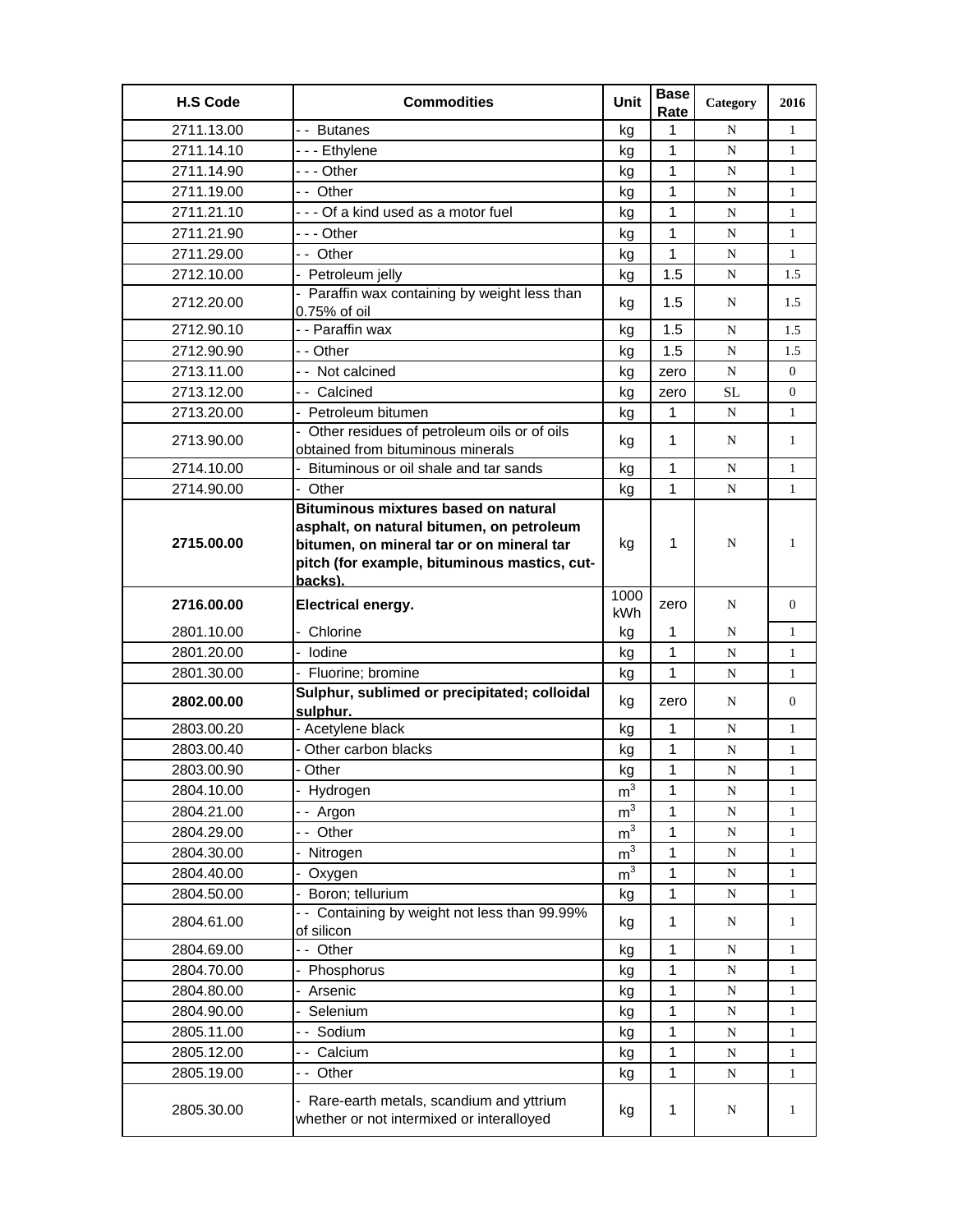| <b>H.S Code</b> | <b>Commodities</b>                                                | Unit | <b>Base</b><br>Rate | Category  | 2016         |
|-----------------|-------------------------------------------------------------------|------|---------------------|-----------|--------------|
| 2805.40.00      | Mercury                                                           | kg   | 1                   | N         | $\mathbf{1}$ |
| 2806.10.00      | Hydrogen chloride (hydrochloric acid)                             | kg   | 1                   | ${\bf N}$ | $\mathbf{1}$ |
| 2806.20.00      | - Chlorosulphuric acid                                            | kg   | 1                   | N         | $\mathbf{1}$ |
| 2807.00.00      | Sulphuric acid; oleum.                                            | kg   | 1                   | N         | $\mathbf{1}$ |
| 2808.00.00      | Nitric acid; sulphonitric acids.                                  | kg   | 1                   | SL        | 1            |
| 2809.10.00      | - Diphosphorus pentaoxide                                         | kg   | 1                   | N         | $\mathbf{1}$ |
| 2809.20.31      | --- Hypophosphoric acid                                           | kg   | 1                   | ${\bf N}$ | 1            |
| 2809.20.39      | --- Other                                                         | kg   | 1                   | ${\bf N}$ | $\mathbf{1}$ |
| 2809.20.91      | --- Hypophosphoric acid                                           | kg   | 1                   | N         | $\mathbf{1}$ |
| 2809.20.99      | --- Other                                                         | kg   | 1                   | N         | $\mathbf{1}$ |
| 2810.00.00      | Oxides of boron; boric acids.                                     | kg   | 1                   | N         | $\mathbf{1}$ |
| 2811.11.00      | - - Hydrogen fluoride (hydrofluoric acid)                         | kg   | 1                   | N         | 1            |
| 2811.19.10      | - - - Arsenic acid                                                | kg   | 1                   | N         | $\mathbf{1}$ |
| 2811.19.90      | --- Other                                                         | kg   | $\mathbf{1}$        | N         | $\mathbf{1}$ |
| 2811.21.00      | - - Carbon dioxide                                                | kg   | 1                   | N         | $\mathbf{1}$ |
| 2811.22.10      | --- Silica powder                                                 | kg   | 1                   | N         | $\mathbf{1}$ |
| 2811.22.90      | - - - Other                                                       | kg   | 1                   | ${\bf N}$ | 1            |
| 2811.29.10      | - - - Diarsenic pentaoxide                                        | kg   | 1                   | N         | 1            |
| 2811.29.20      | --- Sulphur dioxide                                               | kg   | 1                   | N         | $\mathbf{1}$ |
| 2811.29.90      | --- Other                                                         | kg   | $\mathbf{1}$        | N         | $\mathbf{1}$ |
| 2812.10.00      | Chlorides and chloride oxides                                     | kg   | 1                   | N         | $\mathbf{1}$ |
| 2812.90.00      | - Other                                                           | kg   | 1                   | N         | $\mathbf{1}$ |
| 2813.10.00      | Carbon disulphide                                                 | kg   | 1                   | N         | $\mathbf{1}$ |
| 2813.90.00      | - Other                                                           | kg   | 1                   | N         | 1            |
| 2814.10.00      | Anhydrous ammonia                                                 | kg   | 1                   | N         | $\mathbf{1}$ |
| 2814.20.00      | Ammonia in aqueous solution                                       | kg   | 1                   | ${\bf N}$ | $\mathbf{1}$ |
| 2815.11.00      | -- Solid                                                          | kg   | 1                   | N         | $\mathbf{1}$ |
| 2815.12.00      | - - In aqueous solution (soda lye or liquid soda)                 | kg   | 1                   | N         | 1            |
| 2815.20.00      | - Potassium hydroxide (caustic potash)                            | kg   | 1                   | N         | $\mathbf{1}$ |
| 2815.30.00      | Peroxides of sodium or potassium                                  | kg   | $\mathbf 1$         | N         | $\mathbf{1}$ |
| 2816.10.00      | Hydroxide and peroxide of magnesium                               | kg   | 1                   | N         | $\mathbf{1}$ |
| 2816.40.00      | Oxides, hydroxides and peroxides, of<br>strontium or barium       | kg   | $\mathbf{1}$        | N         | $\mathbf{1}$ |
| 2817.00.10      | - Zinc oxide                                                      | kg   | 1                   | ${\bf N}$ | 1            |
| 2817.00.20      | - Zinc peroxide                                                   | kg   | 1                   | ${\bf N}$ | $\mathbf{1}$ |
| 2818.10.00      | - Artificial corundum, whether or not chemically<br>defined       | kg   | 1                   | N         | $\mathbf{1}$ |
| 2818.20.00      | - Aluminium oxide, other than artificial<br>corundum              | kg   | 1                   | N         | $\mathbf{1}$ |
| 2818.30.00      | - Aluminium hydroxide                                             | kg   | $\mathbf{1}$        | N         | $\mathbf{1}$ |
| 2819.10.00      | - Chromium trioxide                                               | kg   | 1                   | ${\bf N}$ | 1            |
| 2819.90.00      | Other                                                             | kg   | 1                   | ${\bf N}$ | 1            |
| 2820.10.00      | Manganese dioxide                                                 | kg   | 1                   | ${\bf N}$ | 1            |
| 2820.90.00      | Other                                                             | kg   | 1                   | N         | 1            |
| 2821.10.00      | Iron oxides and hydroxides                                        | kg   | 1                   | ${\bf N}$ | $\mathbf{1}$ |
| 2821.20.00      | - Earth colours                                                   | kg   | 1                   | ${\bf N}$ | $\mathbf{1}$ |
| 2822.00.00      | <b>Cobalt oxides and hydroxides; commercial</b><br>cobalt oxides. | kg   | $\mathbf{1}$        | N         | $\mathbf{1}$ |
| 2823.00.00      | Titanium oxides.                                                  | kg   | $\mathbf 1$         | ${\bf N}$ | $\mathbf{1}$ |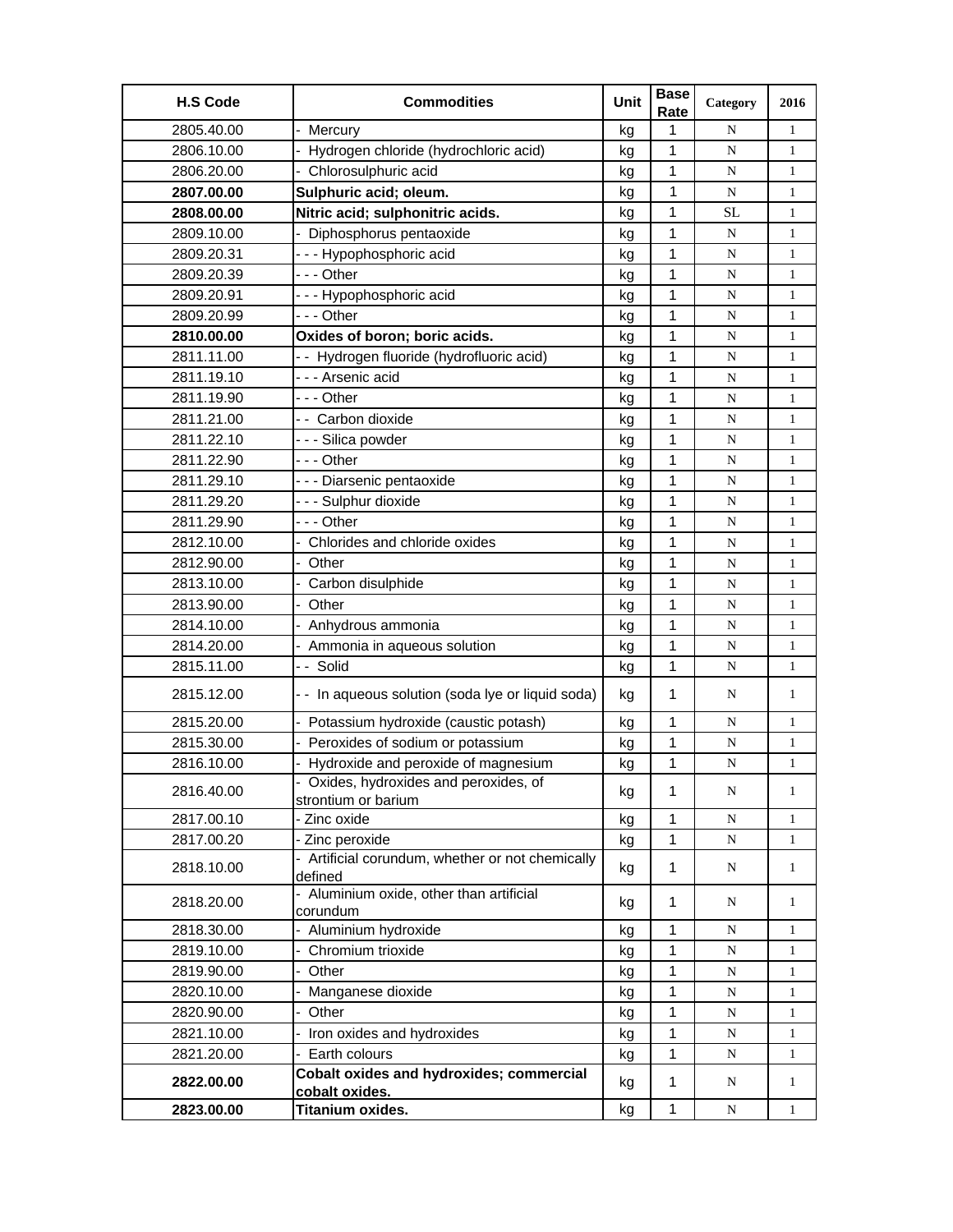| 2824.10.00<br>Lead monoxide (litharge, massicot)<br>1<br>$\mathbf{1}$<br>N<br>kg<br>$\mathbf{1}$<br>2824.90.00<br>- Other<br>${\bf N}$<br>$\mathbf{1}$<br>kg<br>- Hydrazine and hydroxylamine and their<br>2825.10.00<br>$\mathbf 1$<br>kg<br>N<br>$\mathbf{1}$<br>inorganic salts<br>- Lithium oxide and hydroxide<br>1<br>2825.20.00<br>kg<br>N<br>$\mathbf{1}$<br>- Vanadium oxides and hydroxides<br>1<br>2825.30.00<br>N<br>$\mathbf{1}$<br>kg<br>- Nickel oxides and hydroxides<br>1<br>2825.40.00<br>N<br>$\mathbf{1}$<br>kg<br>2825.50.00<br>Copper oxides and hydroxides<br>$\mathbf{1}$<br>${\bf N}$<br>$\mathbf{1}$<br>kg<br>Germanium oxides and zirconium dioxide<br>2825.60.00<br>$\mathbf{1}$<br>N<br>$\mathbf{1}$<br>kg<br>$\mathbf{1}$<br>2825.70.00<br>Molybdenum oxides and hydroxides<br>${\bf N}$<br>$\mathbf{1}$<br>kg<br>1<br>2825.80.00<br>Antimony oxides<br>N<br>$\mathbf{1}$<br>kg<br>$\mathbf 1$<br>2825.90.00<br>- Other<br>${\bf N}$<br>$\mathbf{1}$<br>kg<br>$\mathbf 1$<br>2826.12.00<br>- - Of aluminium<br>${\bf N}$<br>$\mathbf{1}$<br>kg<br>-- Other<br>1<br>2826.19.00<br>N<br>$\mathbf{1}$<br>kg<br>Sodium hexafluoroaluminate (synthetic<br>1<br>2826.30.00<br>kg<br>N<br>$\mathbf{1}$<br>cryolite)<br>2826.90.00<br>Other<br>1<br>kg<br>N<br>$\mathbf{1}$<br>2827.10.00<br>- Ammonium chloride<br>1<br>${\bf N}$<br>$\mathbf{1}$<br>kg<br>$\mathbf{1}$<br>2827.20.10<br>- - Commercial grade<br>$\mathbf{1}$<br>N<br>kg<br>$\mathbf{1}$<br>- - Other<br>2827.20.90<br>${\bf N}$<br>$\mathbf{1}$<br>kg<br>1<br>- - Of magnesium<br>2827.31.00<br>${\bf N}$<br>$\mathbf{1}$<br>kg<br>- - Of aluminium<br>1<br>2827.32.00<br>N<br>$\mathbf{1}$<br>kg<br>2827.35.00<br>-- Of nickel<br>1<br>N<br>$\mathbf{1}$<br>kg<br>1<br>2827.39.10<br>--- Of barium or of cobalt<br>${\bf N}$<br>$\mathbf{1}$<br>kg<br>1<br>2827.39.20<br>- - - Of iron<br>${\bf N}$<br>$\mathbf{1}$<br>kg<br>1<br>2827.39.90<br>--- Other<br>N<br>$\mathbf{1}$<br>kg<br>1<br>2827.41.00<br>-- Of copper<br>N<br>$\mathbf{1}$<br>kg<br>- - Other<br>1<br>2827.49.00<br>${\bf N}$<br>$\mathbf{1}$<br>kg<br>1<br>2827.51.00<br>- - Bromides of sodium or of potassium<br>N<br>$\mathbf{1}$<br>kg<br>1<br>2827.59.00<br>- - Other<br>${\bf N}$<br>$\mathbf{1}$<br>kg<br>- lodides and iodide oxides<br>1<br>2827.60.00<br>${\bf N}$<br>$\mathbf{1}$<br>kg<br>Commercial calcium hypochlorite and other<br>1<br>2828.10.00<br>kg<br>N<br>$\mathbf{1}$<br>calcium hypochlorites<br>- - Sodium hypochlorite<br>1<br>2828.90.10<br>${\bf N}$<br>$\mathbf{1}$<br>kg<br>2828.90.90<br>- - Other<br>$\mathbf 1$<br>kg<br>${\bf N}$<br>$\mathbf{1}$<br>$\mathbf{1}$<br>2829.11.00<br>-- Of sodium<br>${\bf N}$<br>$\mathbf{1}$<br>kg<br>1<br>2829.19.00<br>-- Other<br>${\bf N}$<br>$\mathbf{1}$<br>kg<br>2829.90.10<br>- - Sodium perchlorate<br>1<br>${\bf N}$<br>1<br>kg<br>2829.90.90<br>- - Other<br>$\mathbf{1}$<br>${\bf N}$<br>$\mathbf{1}$<br>kg<br>2830.10.00<br>Sodium sulphides<br>$\mathbf 1$<br>kg<br>${\bf N}$<br>$\mathbf{1}$<br>- - Cadmium sulphide or zinc sulphide<br>2830.90.10<br>$\mathbf{1}$<br>${\bf N}$<br>$\mathbf{1}$<br>kg<br>$\mathbf 1$<br>2830.90.90<br>- - Other<br>${\bf N}$<br>$\mathbf{1}$<br>kg<br>- Of sodium<br>2831.10.00<br>1<br>${\bf N}$<br>1<br>kg<br>2831.90.00<br>Other<br>1<br>kg<br>N<br>1<br>2832.10.00<br>1<br>Sodium sulphites<br>${\bf N}$<br>$\mathbf{1}$<br>kg<br>1<br>2832.20.00<br>- Other sulphites<br>${\bf N}$<br>$\mathbf{1}$<br>kg<br>Thiosulphates<br>1<br>2832.30.00<br>${\bf N}$<br>$\mathbf{1}$<br>kg<br>-- Disodium sulphate<br>$\mathbf 1$<br>2833.11.00<br>${\bf N}$<br>kg<br>$\mathbf{1}$ | <b>H.S Code</b> | <b>Commodities</b> | Unit | <b>Base</b><br>Rate | Category  | 2016         |
|-------------------------------------------------------------------------------------------------------------------------------------------------------------------------------------------------------------------------------------------------------------------------------------------------------------------------------------------------------------------------------------------------------------------------------------------------------------------------------------------------------------------------------------------------------------------------------------------------------------------------------------------------------------------------------------------------------------------------------------------------------------------------------------------------------------------------------------------------------------------------------------------------------------------------------------------------------------------------------------------------------------------------------------------------------------------------------------------------------------------------------------------------------------------------------------------------------------------------------------------------------------------------------------------------------------------------------------------------------------------------------------------------------------------------------------------------------------------------------------------------------------------------------------------------------------------------------------------------------------------------------------------------------------------------------------------------------------------------------------------------------------------------------------------------------------------------------------------------------------------------------------------------------------------------------------------------------------------------------------------------------------------------------------------------------------------------------------------------------------------------------------------------------------------------------------------------------------------------------------------------------------------------------------------------------------------------------------------------------------------------------------------------------------------------------------------------------------------------------------------------------------------------------------------------------------------------------------------------------------------------------------------------------------------------------------------------------------------------------------------------------------------------------------------------------------------------------------------------------------------------------------------------------------------------------------------------------------------------------------------------------------------------------------------------------------------------------------------------------------------------------------------------------------------------------------------------------------------------------------------------------------------------------------------------------------------------------------------------------------------------------------------------------------------------------------------------------------------------------------------------------------------------------------------------------------------------------------------------------------------------------------------------------------|-----------------|--------------------|------|---------------------|-----------|--------------|
|                                                                                                                                                                                                                                                                                                                                                                                                                                                                                                                                                                                                                                                                                                                                                                                                                                                                                                                                                                                                                                                                                                                                                                                                                                                                                                                                                                                                                                                                                                                                                                                                                                                                                                                                                                                                                                                                                                                                                                                                                                                                                                                                                                                                                                                                                                                                                                                                                                                                                                                                                                                                                                                                                                                                                                                                                                                                                                                                                                                                                                                                                                                                                                                                                                                                                                                                                                                                                                                                                                                                                                                                                                                             |                 |                    |      |                     |           |              |
|                                                                                                                                                                                                                                                                                                                                                                                                                                                                                                                                                                                                                                                                                                                                                                                                                                                                                                                                                                                                                                                                                                                                                                                                                                                                                                                                                                                                                                                                                                                                                                                                                                                                                                                                                                                                                                                                                                                                                                                                                                                                                                                                                                                                                                                                                                                                                                                                                                                                                                                                                                                                                                                                                                                                                                                                                                                                                                                                                                                                                                                                                                                                                                                                                                                                                                                                                                                                                                                                                                                                                                                                                                                             |                 |                    |      |                     |           |              |
|                                                                                                                                                                                                                                                                                                                                                                                                                                                                                                                                                                                                                                                                                                                                                                                                                                                                                                                                                                                                                                                                                                                                                                                                                                                                                                                                                                                                                                                                                                                                                                                                                                                                                                                                                                                                                                                                                                                                                                                                                                                                                                                                                                                                                                                                                                                                                                                                                                                                                                                                                                                                                                                                                                                                                                                                                                                                                                                                                                                                                                                                                                                                                                                                                                                                                                                                                                                                                                                                                                                                                                                                                                                             |                 |                    |      |                     |           |              |
|                                                                                                                                                                                                                                                                                                                                                                                                                                                                                                                                                                                                                                                                                                                                                                                                                                                                                                                                                                                                                                                                                                                                                                                                                                                                                                                                                                                                                                                                                                                                                                                                                                                                                                                                                                                                                                                                                                                                                                                                                                                                                                                                                                                                                                                                                                                                                                                                                                                                                                                                                                                                                                                                                                                                                                                                                                                                                                                                                                                                                                                                                                                                                                                                                                                                                                                                                                                                                                                                                                                                                                                                                                                             |                 |                    |      |                     |           |              |
|                                                                                                                                                                                                                                                                                                                                                                                                                                                                                                                                                                                                                                                                                                                                                                                                                                                                                                                                                                                                                                                                                                                                                                                                                                                                                                                                                                                                                                                                                                                                                                                                                                                                                                                                                                                                                                                                                                                                                                                                                                                                                                                                                                                                                                                                                                                                                                                                                                                                                                                                                                                                                                                                                                                                                                                                                                                                                                                                                                                                                                                                                                                                                                                                                                                                                                                                                                                                                                                                                                                                                                                                                                                             |                 |                    |      |                     |           |              |
|                                                                                                                                                                                                                                                                                                                                                                                                                                                                                                                                                                                                                                                                                                                                                                                                                                                                                                                                                                                                                                                                                                                                                                                                                                                                                                                                                                                                                                                                                                                                                                                                                                                                                                                                                                                                                                                                                                                                                                                                                                                                                                                                                                                                                                                                                                                                                                                                                                                                                                                                                                                                                                                                                                                                                                                                                                                                                                                                                                                                                                                                                                                                                                                                                                                                                                                                                                                                                                                                                                                                                                                                                                                             |                 |                    |      |                     |           |              |
|                                                                                                                                                                                                                                                                                                                                                                                                                                                                                                                                                                                                                                                                                                                                                                                                                                                                                                                                                                                                                                                                                                                                                                                                                                                                                                                                                                                                                                                                                                                                                                                                                                                                                                                                                                                                                                                                                                                                                                                                                                                                                                                                                                                                                                                                                                                                                                                                                                                                                                                                                                                                                                                                                                                                                                                                                                                                                                                                                                                                                                                                                                                                                                                                                                                                                                                                                                                                                                                                                                                                                                                                                                                             |                 |                    |      |                     |           |              |
|                                                                                                                                                                                                                                                                                                                                                                                                                                                                                                                                                                                                                                                                                                                                                                                                                                                                                                                                                                                                                                                                                                                                                                                                                                                                                                                                                                                                                                                                                                                                                                                                                                                                                                                                                                                                                                                                                                                                                                                                                                                                                                                                                                                                                                                                                                                                                                                                                                                                                                                                                                                                                                                                                                                                                                                                                                                                                                                                                                                                                                                                                                                                                                                                                                                                                                                                                                                                                                                                                                                                                                                                                                                             |                 |                    |      |                     |           |              |
|                                                                                                                                                                                                                                                                                                                                                                                                                                                                                                                                                                                                                                                                                                                                                                                                                                                                                                                                                                                                                                                                                                                                                                                                                                                                                                                                                                                                                                                                                                                                                                                                                                                                                                                                                                                                                                                                                                                                                                                                                                                                                                                                                                                                                                                                                                                                                                                                                                                                                                                                                                                                                                                                                                                                                                                                                                                                                                                                                                                                                                                                                                                                                                                                                                                                                                                                                                                                                                                                                                                                                                                                                                                             |                 |                    |      |                     |           |              |
|                                                                                                                                                                                                                                                                                                                                                                                                                                                                                                                                                                                                                                                                                                                                                                                                                                                                                                                                                                                                                                                                                                                                                                                                                                                                                                                                                                                                                                                                                                                                                                                                                                                                                                                                                                                                                                                                                                                                                                                                                                                                                                                                                                                                                                                                                                                                                                                                                                                                                                                                                                                                                                                                                                                                                                                                                                                                                                                                                                                                                                                                                                                                                                                                                                                                                                                                                                                                                                                                                                                                                                                                                                                             |                 |                    |      |                     |           |              |
|                                                                                                                                                                                                                                                                                                                                                                                                                                                                                                                                                                                                                                                                                                                                                                                                                                                                                                                                                                                                                                                                                                                                                                                                                                                                                                                                                                                                                                                                                                                                                                                                                                                                                                                                                                                                                                                                                                                                                                                                                                                                                                                                                                                                                                                                                                                                                                                                                                                                                                                                                                                                                                                                                                                                                                                                                                                                                                                                                                                                                                                                                                                                                                                                                                                                                                                                                                                                                                                                                                                                                                                                                                                             |                 |                    |      |                     |           |              |
|                                                                                                                                                                                                                                                                                                                                                                                                                                                                                                                                                                                                                                                                                                                                                                                                                                                                                                                                                                                                                                                                                                                                                                                                                                                                                                                                                                                                                                                                                                                                                                                                                                                                                                                                                                                                                                                                                                                                                                                                                                                                                                                                                                                                                                                                                                                                                                                                                                                                                                                                                                                                                                                                                                                                                                                                                                                                                                                                                                                                                                                                                                                                                                                                                                                                                                                                                                                                                                                                                                                                                                                                                                                             |                 |                    |      |                     |           |              |
|                                                                                                                                                                                                                                                                                                                                                                                                                                                                                                                                                                                                                                                                                                                                                                                                                                                                                                                                                                                                                                                                                                                                                                                                                                                                                                                                                                                                                                                                                                                                                                                                                                                                                                                                                                                                                                                                                                                                                                                                                                                                                                                                                                                                                                                                                                                                                                                                                                                                                                                                                                                                                                                                                                                                                                                                                                                                                                                                                                                                                                                                                                                                                                                                                                                                                                                                                                                                                                                                                                                                                                                                                                                             |                 |                    |      |                     |           |              |
|                                                                                                                                                                                                                                                                                                                                                                                                                                                                                                                                                                                                                                                                                                                                                                                                                                                                                                                                                                                                                                                                                                                                                                                                                                                                                                                                                                                                                                                                                                                                                                                                                                                                                                                                                                                                                                                                                                                                                                                                                                                                                                                                                                                                                                                                                                                                                                                                                                                                                                                                                                                                                                                                                                                                                                                                                                                                                                                                                                                                                                                                                                                                                                                                                                                                                                                                                                                                                                                                                                                                                                                                                                                             |                 |                    |      |                     |           |              |
|                                                                                                                                                                                                                                                                                                                                                                                                                                                                                                                                                                                                                                                                                                                                                                                                                                                                                                                                                                                                                                                                                                                                                                                                                                                                                                                                                                                                                                                                                                                                                                                                                                                                                                                                                                                                                                                                                                                                                                                                                                                                                                                                                                                                                                                                                                                                                                                                                                                                                                                                                                                                                                                                                                                                                                                                                                                                                                                                                                                                                                                                                                                                                                                                                                                                                                                                                                                                                                                                                                                                                                                                                                                             |                 |                    |      |                     |           |              |
|                                                                                                                                                                                                                                                                                                                                                                                                                                                                                                                                                                                                                                                                                                                                                                                                                                                                                                                                                                                                                                                                                                                                                                                                                                                                                                                                                                                                                                                                                                                                                                                                                                                                                                                                                                                                                                                                                                                                                                                                                                                                                                                                                                                                                                                                                                                                                                                                                                                                                                                                                                                                                                                                                                                                                                                                                                                                                                                                                                                                                                                                                                                                                                                                                                                                                                                                                                                                                                                                                                                                                                                                                                                             |                 |                    |      |                     |           |              |
|                                                                                                                                                                                                                                                                                                                                                                                                                                                                                                                                                                                                                                                                                                                                                                                                                                                                                                                                                                                                                                                                                                                                                                                                                                                                                                                                                                                                                                                                                                                                                                                                                                                                                                                                                                                                                                                                                                                                                                                                                                                                                                                                                                                                                                                                                                                                                                                                                                                                                                                                                                                                                                                                                                                                                                                                                                                                                                                                                                                                                                                                                                                                                                                                                                                                                                                                                                                                                                                                                                                                                                                                                                                             |                 |                    |      |                     |           |              |
|                                                                                                                                                                                                                                                                                                                                                                                                                                                                                                                                                                                                                                                                                                                                                                                                                                                                                                                                                                                                                                                                                                                                                                                                                                                                                                                                                                                                                                                                                                                                                                                                                                                                                                                                                                                                                                                                                                                                                                                                                                                                                                                                                                                                                                                                                                                                                                                                                                                                                                                                                                                                                                                                                                                                                                                                                                                                                                                                                                                                                                                                                                                                                                                                                                                                                                                                                                                                                                                                                                                                                                                                                                                             |                 |                    |      |                     |           |              |
|                                                                                                                                                                                                                                                                                                                                                                                                                                                                                                                                                                                                                                                                                                                                                                                                                                                                                                                                                                                                                                                                                                                                                                                                                                                                                                                                                                                                                                                                                                                                                                                                                                                                                                                                                                                                                                                                                                                                                                                                                                                                                                                                                                                                                                                                                                                                                                                                                                                                                                                                                                                                                                                                                                                                                                                                                                                                                                                                                                                                                                                                                                                                                                                                                                                                                                                                                                                                                                                                                                                                                                                                                                                             |                 |                    |      |                     |           |              |
|                                                                                                                                                                                                                                                                                                                                                                                                                                                                                                                                                                                                                                                                                                                                                                                                                                                                                                                                                                                                                                                                                                                                                                                                                                                                                                                                                                                                                                                                                                                                                                                                                                                                                                                                                                                                                                                                                                                                                                                                                                                                                                                                                                                                                                                                                                                                                                                                                                                                                                                                                                                                                                                                                                                                                                                                                                                                                                                                                                                                                                                                                                                                                                                                                                                                                                                                                                                                                                                                                                                                                                                                                                                             |                 |                    |      |                     |           |              |
|                                                                                                                                                                                                                                                                                                                                                                                                                                                                                                                                                                                                                                                                                                                                                                                                                                                                                                                                                                                                                                                                                                                                                                                                                                                                                                                                                                                                                                                                                                                                                                                                                                                                                                                                                                                                                                                                                                                                                                                                                                                                                                                                                                                                                                                                                                                                                                                                                                                                                                                                                                                                                                                                                                                                                                                                                                                                                                                                                                                                                                                                                                                                                                                                                                                                                                                                                                                                                                                                                                                                                                                                                                                             |                 |                    |      |                     |           |              |
|                                                                                                                                                                                                                                                                                                                                                                                                                                                                                                                                                                                                                                                                                                                                                                                                                                                                                                                                                                                                                                                                                                                                                                                                                                                                                                                                                                                                                                                                                                                                                                                                                                                                                                                                                                                                                                                                                                                                                                                                                                                                                                                                                                                                                                                                                                                                                                                                                                                                                                                                                                                                                                                                                                                                                                                                                                                                                                                                                                                                                                                                                                                                                                                                                                                                                                                                                                                                                                                                                                                                                                                                                                                             |                 |                    |      |                     |           |              |
|                                                                                                                                                                                                                                                                                                                                                                                                                                                                                                                                                                                                                                                                                                                                                                                                                                                                                                                                                                                                                                                                                                                                                                                                                                                                                                                                                                                                                                                                                                                                                                                                                                                                                                                                                                                                                                                                                                                                                                                                                                                                                                                                                                                                                                                                                                                                                                                                                                                                                                                                                                                                                                                                                                                                                                                                                                                                                                                                                                                                                                                                                                                                                                                                                                                                                                                                                                                                                                                                                                                                                                                                                                                             |                 |                    |      |                     |           |              |
|                                                                                                                                                                                                                                                                                                                                                                                                                                                                                                                                                                                                                                                                                                                                                                                                                                                                                                                                                                                                                                                                                                                                                                                                                                                                                                                                                                                                                                                                                                                                                                                                                                                                                                                                                                                                                                                                                                                                                                                                                                                                                                                                                                                                                                                                                                                                                                                                                                                                                                                                                                                                                                                                                                                                                                                                                                                                                                                                                                                                                                                                                                                                                                                                                                                                                                                                                                                                                                                                                                                                                                                                                                                             |                 |                    |      |                     |           |              |
|                                                                                                                                                                                                                                                                                                                                                                                                                                                                                                                                                                                                                                                                                                                                                                                                                                                                                                                                                                                                                                                                                                                                                                                                                                                                                                                                                                                                                                                                                                                                                                                                                                                                                                                                                                                                                                                                                                                                                                                                                                                                                                                                                                                                                                                                                                                                                                                                                                                                                                                                                                                                                                                                                                                                                                                                                                                                                                                                                                                                                                                                                                                                                                                                                                                                                                                                                                                                                                                                                                                                                                                                                                                             |                 |                    |      |                     |           |              |
|                                                                                                                                                                                                                                                                                                                                                                                                                                                                                                                                                                                                                                                                                                                                                                                                                                                                                                                                                                                                                                                                                                                                                                                                                                                                                                                                                                                                                                                                                                                                                                                                                                                                                                                                                                                                                                                                                                                                                                                                                                                                                                                                                                                                                                                                                                                                                                                                                                                                                                                                                                                                                                                                                                                                                                                                                                                                                                                                                                                                                                                                                                                                                                                                                                                                                                                                                                                                                                                                                                                                                                                                                                                             |                 |                    |      |                     |           |              |
|                                                                                                                                                                                                                                                                                                                                                                                                                                                                                                                                                                                                                                                                                                                                                                                                                                                                                                                                                                                                                                                                                                                                                                                                                                                                                                                                                                                                                                                                                                                                                                                                                                                                                                                                                                                                                                                                                                                                                                                                                                                                                                                                                                                                                                                                                                                                                                                                                                                                                                                                                                                                                                                                                                                                                                                                                                                                                                                                                                                                                                                                                                                                                                                                                                                                                                                                                                                                                                                                                                                                                                                                                                                             |                 |                    |      |                     |           |              |
|                                                                                                                                                                                                                                                                                                                                                                                                                                                                                                                                                                                                                                                                                                                                                                                                                                                                                                                                                                                                                                                                                                                                                                                                                                                                                                                                                                                                                                                                                                                                                                                                                                                                                                                                                                                                                                                                                                                                                                                                                                                                                                                                                                                                                                                                                                                                                                                                                                                                                                                                                                                                                                                                                                                                                                                                                                                                                                                                                                                                                                                                                                                                                                                                                                                                                                                                                                                                                                                                                                                                                                                                                                                             |                 |                    |      |                     |           |              |
|                                                                                                                                                                                                                                                                                                                                                                                                                                                                                                                                                                                                                                                                                                                                                                                                                                                                                                                                                                                                                                                                                                                                                                                                                                                                                                                                                                                                                                                                                                                                                                                                                                                                                                                                                                                                                                                                                                                                                                                                                                                                                                                                                                                                                                                                                                                                                                                                                                                                                                                                                                                                                                                                                                                                                                                                                                                                                                                                                                                                                                                                                                                                                                                                                                                                                                                                                                                                                                                                                                                                                                                                                                                             |                 |                    |      |                     |           |              |
|                                                                                                                                                                                                                                                                                                                                                                                                                                                                                                                                                                                                                                                                                                                                                                                                                                                                                                                                                                                                                                                                                                                                                                                                                                                                                                                                                                                                                                                                                                                                                                                                                                                                                                                                                                                                                                                                                                                                                                                                                                                                                                                                                                                                                                                                                                                                                                                                                                                                                                                                                                                                                                                                                                                                                                                                                                                                                                                                                                                                                                                                                                                                                                                                                                                                                                                                                                                                                                                                                                                                                                                                                                                             |                 |                    |      |                     |           |              |
|                                                                                                                                                                                                                                                                                                                                                                                                                                                                                                                                                                                                                                                                                                                                                                                                                                                                                                                                                                                                                                                                                                                                                                                                                                                                                                                                                                                                                                                                                                                                                                                                                                                                                                                                                                                                                                                                                                                                                                                                                                                                                                                                                                                                                                                                                                                                                                                                                                                                                                                                                                                                                                                                                                                                                                                                                                                                                                                                                                                                                                                                                                                                                                                                                                                                                                                                                                                                                                                                                                                                                                                                                                                             |                 |                    |      |                     |           |              |
|                                                                                                                                                                                                                                                                                                                                                                                                                                                                                                                                                                                                                                                                                                                                                                                                                                                                                                                                                                                                                                                                                                                                                                                                                                                                                                                                                                                                                                                                                                                                                                                                                                                                                                                                                                                                                                                                                                                                                                                                                                                                                                                                                                                                                                                                                                                                                                                                                                                                                                                                                                                                                                                                                                                                                                                                                                                                                                                                                                                                                                                                                                                                                                                                                                                                                                                                                                                                                                                                                                                                                                                                                                                             |                 |                    |      |                     |           |              |
|                                                                                                                                                                                                                                                                                                                                                                                                                                                                                                                                                                                                                                                                                                                                                                                                                                                                                                                                                                                                                                                                                                                                                                                                                                                                                                                                                                                                                                                                                                                                                                                                                                                                                                                                                                                                                                                                                                                                                                                                                                                                                                                                                                                                                                                                                                                                                                                                                                                                                                                                                                                                                                                                                                                                                                                                                                                                                                                                                                                                                                                                                                                                                                                                                                                                                                                                                                                                                                                                                                                                                                                                                                                             |                 |                    |      |                     |           |              |
|                                                                                                                                                                                                                                                                                                                                                                                                                                                                                                                                                                                                                                                                                                                                                                                                                                                                                                                                                                                                                                                                                                                                                                                                                                                                                                                                                                                                                                                                                                                                                                                                                                                                                                                                                                                                                                                                                                                                                                                                                                                                                                                                                                                                                                                                                                                                                                                                                                                                                                                                                                                                                                                                                                                                                                                                                                                                                                                                                                                                                                                                                                                                                                                                                                                                                                                                                                                                                                                                                                                                                                                                                                                             |                 |                    |      |                     |           |              |
|                                                                                                                                                                                                                                                                                                                                                                                                                                                                                                                                                                                                                                                                                                                                                                                                                                                                                                                                                                                                                                                                                                                                                                                                                                                                                                                                                                                                                                                                                                                                                                                                                                                                                                                                                                                                                                                                                                                                                                                                                                                                                                                                                                                                                                                                                                                                                                                                                                                                                                                                                                                                                                                                                                                                                                                                                                                                                                                                                                                                                                                                                                                                                                                                                                                                                                                                                                                                                                                                                                                                                                                                                                                             |                 |                    |      |                     |           |              |
|                                                                                                                                                                                                                                                                                                                                                                                                                                                                                                                                                                                                                                                                                                                                                                                                                                                                                                                                                                                                                                                                                                                                                                                                                                                                                                                                                                                                                                                                                                                                                                                                                                                                                                                                                                                                                                                                                                                                                                                                                                                                                                                                                                                                                                                                                                                                                                                                                                                                                                                                                                                                                                                                                                                                                                                                                                                                                                                                                                                                                                                                                                                                                                                                                                                                                                                                                                                                                                                                                                                                                                                                                                                             |                 |                    |      |                     |           |              |
|                                                                                                                                                                                                                                                                                                                                                                                                                                                                                                                                                                                                                                                                                                                                                                                                                                                                                                                                                                                                                                                                                                                                                                                                                                                                                                                                                                                                                                                                                                                                                                                                                                                                                                                                                                                                                                                                                                                                                                                                                                                                                                                                                                                                                                                                                                                                                                                                                                                                                                                                                                                                                                                                                                                                                                                                                                                                                                                                                                                                                                                                                                                                                                                                                                                                                                                                                                                                                                                                                                                                                                                                                                                             |                 |                    |      |                     |           |              |
|                                                                                                                                                                                                                                                                                                                                                                                                                                                                                                                                                                                                                                                                                                                                                                                                                                                                                                                                                                                                                                                                                                                                                                                                                                                                                                                                                                                                                                                                                                                                                                                                                                                                                                                                                                                                                                                                                                                                                                                                                                                                                                                                                                                                                                                                                                                                                                                                                                                                                                                                                                                                                                                                                                                                                                                                                                                                                                                                                                                                                                                                                                                                                                                                                                                                                                                                                                                                                                                                                                                                                                                                                                                             |                 |                    |      |                     |           |              |
|                                                                                                                                                                                                                                                                                                                                                                                                                                                                                                                                                                                                                                                                                                                                                                                                                                                                                                                                                                                                                                                                                                                                                                                                                                                                                                                                                                                                                                                                                                                                                                                                                                                                                                                                                                                                                                                                                                                                                                                                                                                                                                                                                                                                                                                                                                                                                                                                                                                                                                                                                                                                                                                                                                                                                                                                                                                                                                                                                                                                                                                                                                                                                                                                                                                                                                                                                                                                                                                                                                                                                                                                                                                             |                 |                    |      |                     |           |              |
|                                                                                                                                                                                                                                                                                                                                                                                                                                                                                                                                                                                                                                                                                                                                                                                                                                                                                                                                                                                                                                                                                                                                                                                                                                                                                                                                                                                                                                                                                                                                                                                                                                                                                                                                                                                                                                                                                                                                                                                                                                                                                                                                                                                                                                                                                                                                                                                                                                                                                                                                                                                                                                                                                                                                                                                                                                                                                                                                                                                                                                                                                                                                                                                                                                                                                                                                                                                                                                                                                                                                                                                                                                                             |                 |                    |      |                     |           |              |
|                                                                                                                                                                                                                                                                                                                                                                                                                                                                                                                                                                                                                                                                                                                                                                                                                                                                                                                                                                                                                                                                                                                                                                                                                                                                                                                                                                                                                                                                                                                                                                                                                                                                                                                                                                                                                                                                                                                                                                                                                                                                                                                                                                                                                                                                                                                                                                                                                                                                                                                                                                                                                                                                                                                                                                                                                                                                                                                                                                                                                                                                                                                                                                                                                                                                                                                                                                                                                                                                                                                                                                                                                                                             |                 |                    |      |                     |           |              |
|                                                                                                                                                                                                                                                                                                                                                                                                                                                                                                                                                                                                                                                                                                                                                                                                                                                                                                                                                                                                                                                                                                                                                                                                                                                                                                                                                                                                                                                                                                                                                                                                                                                                                                                                                                                                                                                                                                                                                                                                                                                                                                                                                                                                                                                                                                                                                                                                                                                                                                                                                                                                                                                                                                                                                                                                                                                                                                                                                                                                                                                                                                                                                                                                                                                                                                                                                                                                                                                                                                                                                                                                                                                             |                 |                    |      |                     |           |              |
|                                                                                                                                                                                                                                                                                                                                                                                                                                                                                                                                                                                                                                                                                                                                                                                                                                                                                                                                                                                                                                                                                                                                                                                                                                                                                                                                                                                                                                                                                                                                                                                                                                                                                                                                                                                                                                                                                                                                                                                                                                                                                                                                                                                                                                                                                                                                                                                                                                                                                                                                                                                                                                                                                                                                                                                                                                                                                                                                                                                                                                                                                                                                                                                                                                                                                                                                                                                                                                                                                                                                                                                                                                                             |                 |                    |      |                     |           |              |
|                                                                                                                                                                                                                                                                                                                                                                                                                                                                                                                                                                                                                                                                                                                                                                                                                                                                                                                                                                                                                                                                                                                                                                                                                                                                                                                                                                                                                                                                                                                                                                                                                                                                                                                                                                                                                                                                                                                                                                                                                                                                                                                                                                                                                                                                                                                                                                                                                                                                                                                                                                                                                                                                                                                                                                                                                                                                                                                                                                                                                                                                                                                                                                                                                                                                                                                                                                                                                                                                                                                                                                                                                                                             |                 |                    |      |                     |           |              |
|                                                                                                                                                                                                                                                                                                                                                                                                                                                                                                                                                                                                                                                                                                                                                                                                                                                                                                                                                                                                                                                                                                                                                                                                                                                                                                                                                                                                                                                                                                                                                                                                                                                                                                                                                                                                                                                                                                                                                                                                                                                                                                                                                                                                                                                                                                                                                                                                                                                                                                                                                                                                                                                                                                                                                                                                                                                                                                                                                                                                                                                                                                                                                                                                                                                                                                                                                                                                                                                                                                                                                                                                                                                             |                 |                    |      |                     |           |              |
|                                                                                                                                                                                                                                                                                                                                                                                                                                                                                                                                                                                                                                                                                                                                                                                                                                                                                                                                                                                                                                                                                                                                                                                                                                                                                                                                                                                                                                                                                                                                                                                                                                                                                                                                                                                                                                                                                                                                                                                                                                                                                                                                                                                                                                                                                                                                                                                                                                                                                                                                                                                                                                                                                                                                                                                                                                                                                                                                                                                                                                                                                                                                                                                                                                                                                                                                                                                                                                                                                                                                                                                                                                                             | 2833.19.00      | -- Other           | kg   | 1                   | ${\bf N}$ | $\mathbf{1}$ |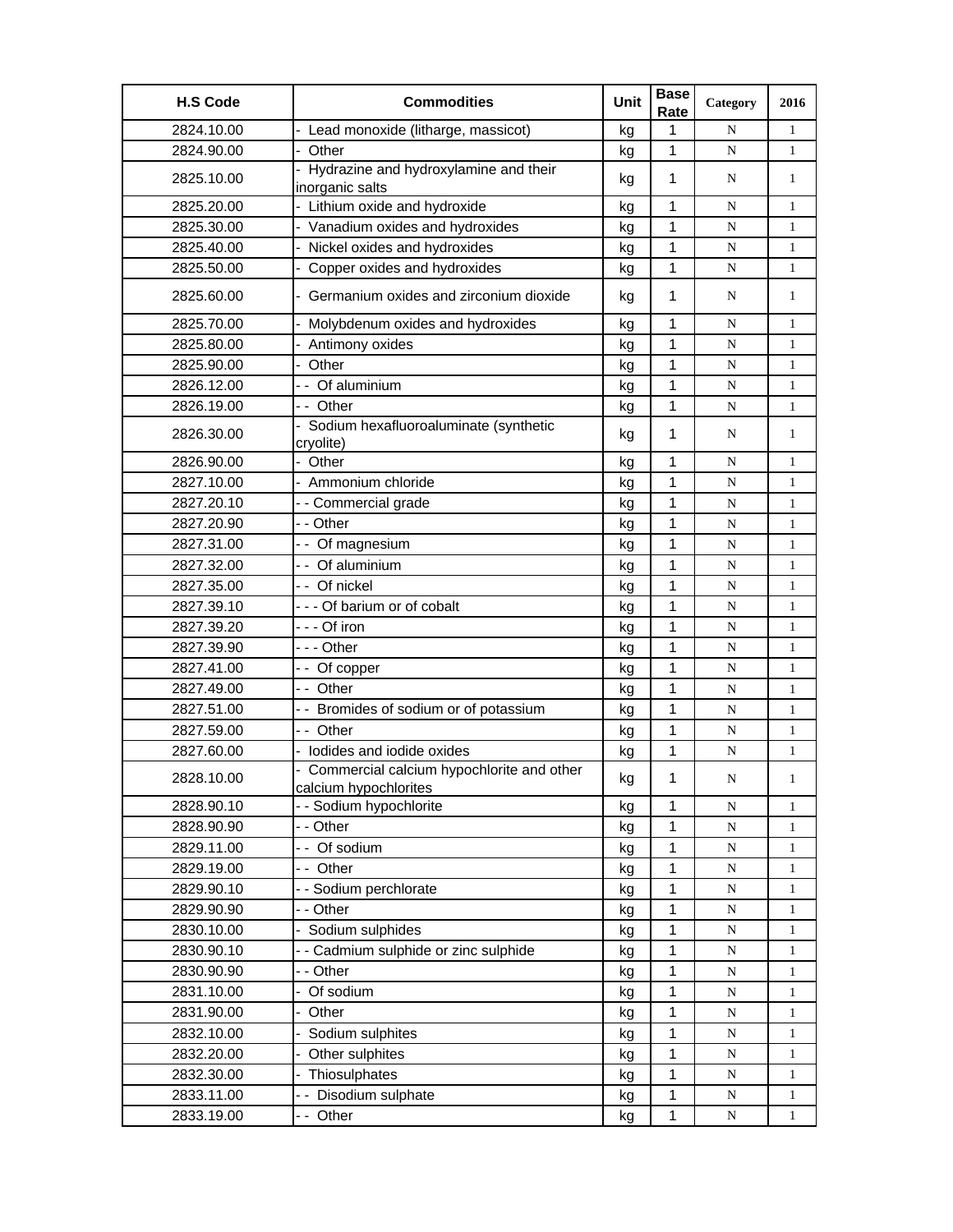| <b>H.S Code</b> | <b>Commodities</b>                               | Unit | <b>Base</b><br>Rate | Category  | 2016         |
|-----------------|--------------------------------------------------|------|---------------------|-----------|--------------|
| 2833.21.00      | - - Of magnesium                                 | kg   | 1                   | N         | $\mathbf{1}$ |
| 2833.22.10      | --- Commercial grade                             | kg   | 1                   | N         | $\mathbf{1}$ |
| 2833.22.90      | --- Other                                        | kg   | 1                   | N         | $\mathbf{1}$ |
| 2833.24.00      | -- Of nickel                                     | kg   | 1                   | N         | $\mathbf{1}$ |
| 2833.25.00      | -- Of copper                                     | kg   | 1                   | N         | $\mathbf{1}$ |
| 2833.27.00      | -- Of barium                                     | kg   | $\mathbf{1}$        | N         | $\mathbf{1}$ |
| 2833.29.20      | --- Tribasic lead sulphate                       | kg   | 1                   | N         | $\mathbf{1}$ |
| 2833.29.30      | - - - Of chromium                                | kg   | 1                   | ${\bf N}$ | $\mathbf{1}$ |
| 2833.29.90      | -  - - Other                                     | kg   | 1                   | N         | $\mathbf{1}$ |
| 2833.30.00      | - Alums                                          | kg   | 1                   | N         | $\mathbf{1}$ |
| 2833.40.00      | Peroxosulphates (persulphates)                   | kg   | 1                   | N         | $\mathbf{1}$ |
| 2834.10.00      | <b>Nitrites</b>                                  | kg   | 1                   | ${\bf N}$ | $\mathbf{1}$ |
| 2834.21.00      | - - Of potassium                                 | kg   | 1                   | N         | $\mathbf{1}$ |
| 2834.29.10      | - - - Of bismuth                                 | kg   | 1                   | N         | $\mathbf{1}$ |
| 2834.29.90      | --- Other                                        | kg   | 1                   | N         | $\mathbf{1}$ |
|                 | - Phosphinates (hypophosphites) and              |      |                     |           |              |
| 2835.10.00      | phosphonates (phosphites)                        | kg   | 1                   | N         | 1            |
| 2835.22.00      | - - Of mono- or disodium                         | kg   | 1                   | N         | $\mathbf{1}$ |
| 2835.24.00      | - - Of potassium                                 | kg   | 1                   | N         | $\mathbf{1}$ |
| 2835.25.10      | --- Feed grade                                   | kg   | 1                   | ${\bf N}$ | $\mathbf{1}$ |
| 2835.25.90      | --- Other                                        | kg   | 1                   | N         | $\mathbf{1}$ |
| 2835.26.00      | - - Other phosphates of calcium                  | kg   | 1                   | N         | $\mathbf{1}$ |
| 2835.29.10      | --- Of trisodium                                 | kg   | 1                   | N         | $\mathbf{1}$ |
| 2835.29.90      | -  - - Other                                     | kg   | 1                   | ${\bf N}$ | $\mathbf{1}$ |
| 2835.31.10      | --- Food grade                                   | kg   | 1                   | N         | $\mathbf{1}$ |
| 2835.31.90      | --- Other                                        | kg   | 1                   | N         | $\mathbf{1}$ |
| 2835.39.10      | - - - Tetrasodium pyrophosphate                  | kg   | $\mathbf{1}$        | N         | $\mathbf{1}$ |
| 2835.39.90      | --- Other                                        | kg   | 1                   | N         | $\mathbf{1}$ |
| 2836.20.00      | Disodium carbonate                               | kg   | 1                   | N         | $\mathbf{1}$ |
| 2836.30.00      | Sodium hydrogencarbonate (sodium<br>bicarbonate) | kg   | 1                   | N         | 1            |
| 2836.40.00      | Potassium carbonates                             | kg   | 1                   | ${\bf N}$ | $\mathbf{1}$ |
| 2836.50.00      | - Calcium carbonate                              | ka   | 1                   | N         | 1            |
| 2836.60.00      | - Barium carbonate                               | kg   | 1                   | N         | $\mathbf{1}$ |
| 2836.91.00      | - - Lithium carbonates                           | kg   | 1                   | N         | 1            |
| 2836.92.00      | - - Strontium carbonate                          | kg   | 1                   | ${\bf N}$ | $\mathbf{1}$ |
| 2836.99.10      | - - - Commercial ammonium carbonate              | kg   | 1                   | N         | 1            |
| 2836.99.20      | --- Lead carbonates                              | kg   | 1                   | N         | 1            |
| 2836.99.90      |                                                  | kg   | 1                   | N         | $\mathbf{1}$ |
| 2837.11.00      | - - Of sodium                                    | kg   | $\mathbf 1$         | <b>SL</b> | $\mathbf{1}$ |
| 2837.19.00      | -- Other                                         | kg   | 1                   | N         | $\mathbf{1}$ |
| 2837.20.00      | - Complex cyanides                               | kg   | $\mathbf 1$         | ${\bf N}$ | $\mathbf{1}$ |
| 2839.11.00      | - - Sodium metasilicates                         | kg   | 1                   | N         | 1            |
| 2839.19.10      | - - - Sodium silicates                           | kg   | 1                   | N         | $\mathbf{1}$ |
| 2839.19.90      | --- Other                                        | kg   | 1                   | N         | $\mathbf{1}$ |
| 2839.90.00      | - Other                                          | kg   | 1                   | N         | $\mathbf{1}$ |
| 2840.11.00      | -- Anhydrous                                     | kg   | 1                   | ${\bf N}$ | 1            |
| 2840.19.00      | -- Other                                         | kg   | 1                   | ${\bf N}$ | 1            |
| 2840.20.00      | - Other borates                                  | kg   | 1                   | ${\bf N}$ | 1            |
| 2840.30.00      | Peroxoborates (perborates)                       | kg   | 1                   | N         | $\mathbf{1}$ |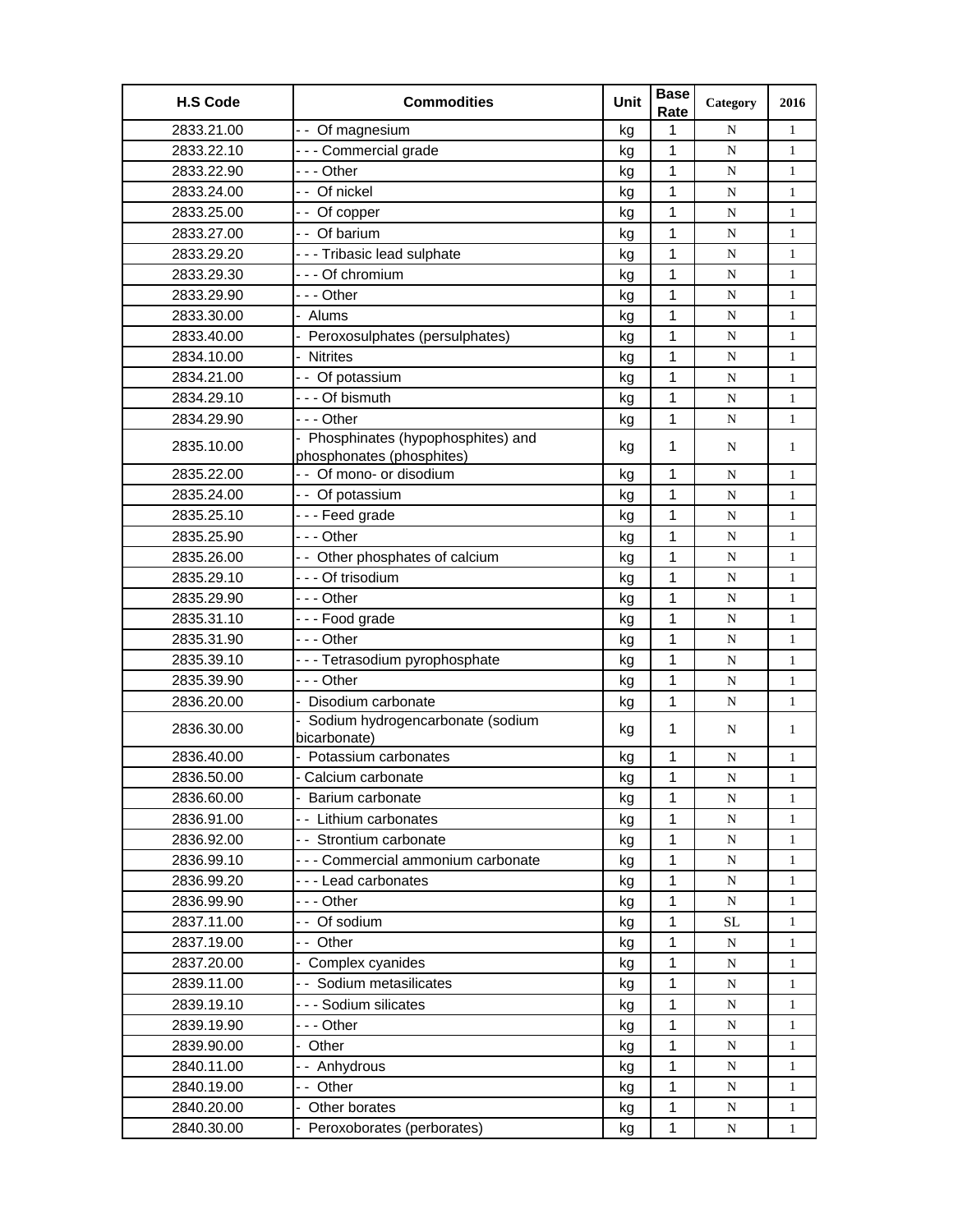| <b>H.S Code</b> | <b>Commodities</b>                                                                                | Unit | <b>Base</b><br>Rate | Category    | 2016         |
|-----------------|---------------------------------------------------------------------------------------------------|------|---------------------|-------------|--------------|
| 2841.30.00      | Sodium dichromate                                                                                 | kg   | 1                   | N           | 1            |
| 2841.50.00      | Other chromates and dichromates;                                                                  | kg   | 1                   | N           | $\mathbf{1}$ |
|                 | peroxochromates                                                                                   |      |                     |             |              |
| 2841.61.00      | - - Potassium permanganate                                                                        | kg   | $\mathbf{1}$        | N           | $\mathbf{1}$ |
| 2841.69.00      | -- Other                                                                                          | kg   | $\mathbf{1}$        | N           | $\mathbf{1}$ |
| 2841.70.00      | - Molybdates                                                                                      | kg   | 1                   | ${\bf N}$   | $\mathbf{1}$ |
| 2841.80.00      | - Tungstates (wolframates)                                                                        | kg   | 1                   | N           | $\mathbf{1}$ |
| 2841.90.00      | Other                                                                                             | kg   | 1                   | N           | $\mathbf{1}$ |
| 2842.10.00      | - Double or complex silicates, including<br>aluminosilicates whether or not chemically<br>defined | kg   | 1                   | N           | $\mathbf{1}$ |
| 2842.90.10      | - - Sodium arsenite                                                                               | kg   | 1                   | N           | $\mathbf{1}$ |
| 2842.90.20      | - - Copper or chromium salts                                                                      | kg   | 1                   | N           | $\mathbf{1}$ |
| 2842.90.30      | - - Other fulminates, cyanates and thiocyanates                                                   | kg   | 1                   | N           | 1            |
| 2842.90.90      | - - Other                                                                                         | kg   | 1                   | N           | $\mathbf{1}$ |
| 2843.10.00      | Colloidal precious metals                                                                         | kg   | $\mathbf{1}$        | N           | $\mathbf{1}$ |
| 2843.21.00      | -- Silver nitrate                                                                                 | kg   | $\mathbf{1}$        | ${\bf N}$   | $\mathbf{1}$ |
| 2843.29.00      | -- Other                                                                                          | kg   | 1                   | N           | $\mathbf{1}$ |
| 2843.30.00      | - Gold compounds                                                                                  | kg   | 1                   | N           | $\mathbf{1}$ |
| 2843.90.00      | - Other compounds; amalgams                                                                       | kg   | 1                   | N           | $\mathbf{1}$ |
| 2844.10.10      | - - Natural uranium and its compounds                                                             | kg   | 1                   | ${\bf N}$   | $\mathbf{1}$ |
| 2844.10.90      | - - Other                                                                                         | kg   | 1                   | N           | $\mathbf{1}$ |
| 2844.20.10      | - - Uranium and its compounds; plutonium and<br>its compounds                                     | kg   | 1                   | N           | $\mathbf{1}$ |
| 2844.20.90      | - - Other                                                                                         | kg   | 1                   | N           | $\mathbf{1}$ |
| 2844.30.10      | - - Uranium and its compounds; thorium and its<br>compounds                                       | kg   | 1                   | N           | $\mathbf{1}$ |
| 2844.30.90      | - - Other                                                                                         | kg   | 1                   | N           | $\mathbf{1}$ |
| 2844.40.11      | --- Radium and its salts                                                                          | kg   | 1                   | N           | $\mathbf{1}$ |
| 2844.40.19      | --- Other                                                                                         | kg   | 1                   | N           | $\mathbf{1}$ |
| 2844.40.90      | - - Other                                                                                         | kg   | 1                   | ${\bf N}$   | $\mathbf{1}$ |
| 2844.50.00      | Spent (irradiated) fuel elements (cartridges)<br>of nuclear reactors                              | kg   | 1                   | N           | $\mathbf{1}$ |
| 2845.10.00      | Heavy water (deuterium oxide)                                                                     | kg   | 1                   | ${\bf N}$   | 1            |
| 2845.90.00      | Other                                                                                             | kg   | 1                   | N           | $\mathbf{1}$ |
| 2846.10.00      | Cerium compounds                                                                                  | kg   | 1                   | ${\bf N}$   | 1            |
| 2846.90.00      | Other                                                                                             | kg   | 1                   | N           | 1            |
| 2847.00.10      | - In liquid form                                                                                  | kg   | 1                   | $\mathbf N$ | $\mathbf{1}$ |
| 2847.00.90      | - Other                                                                                           | kg   | 1                   | N           | $\mathbf{1}$ |
| 2848.00.00      | Phosphides, whether or not chemically<br>defined, excluding ferrophosphorus.                      | kg   | 1                   | N           | 1            |
| 2849.10.00      | Of calcium                                                                                        | kg   | 1                   | N           | $\mathbf{1}$ |
| 2849.20.00      | Of silicon                                                                                        | kg   | 1                   | $\mathbf N$ | $\mathbf{1}$ |
| 2849.90.00      | - Other                                                                                           | kg   | 1                   | N           | 1            |
|                 | Hydrides, nitrides, azides, silicides and                                                         |      |                     |             |              |
| 2850.00.00      | borides, whether or not chemically defined,                                                       | kg   | 1                   | N           | $\mathbf{1}$ |
|                 | other than compounds which are also                                                               |      |                     |             |              |
|                 | carbides of heading 28.49.                                                                        |      |                     |             |              |
| 2852.10.10      | - - Mercury sulphates                                                                             | kg   | 1                   | N           | $\mathbf{1}$ |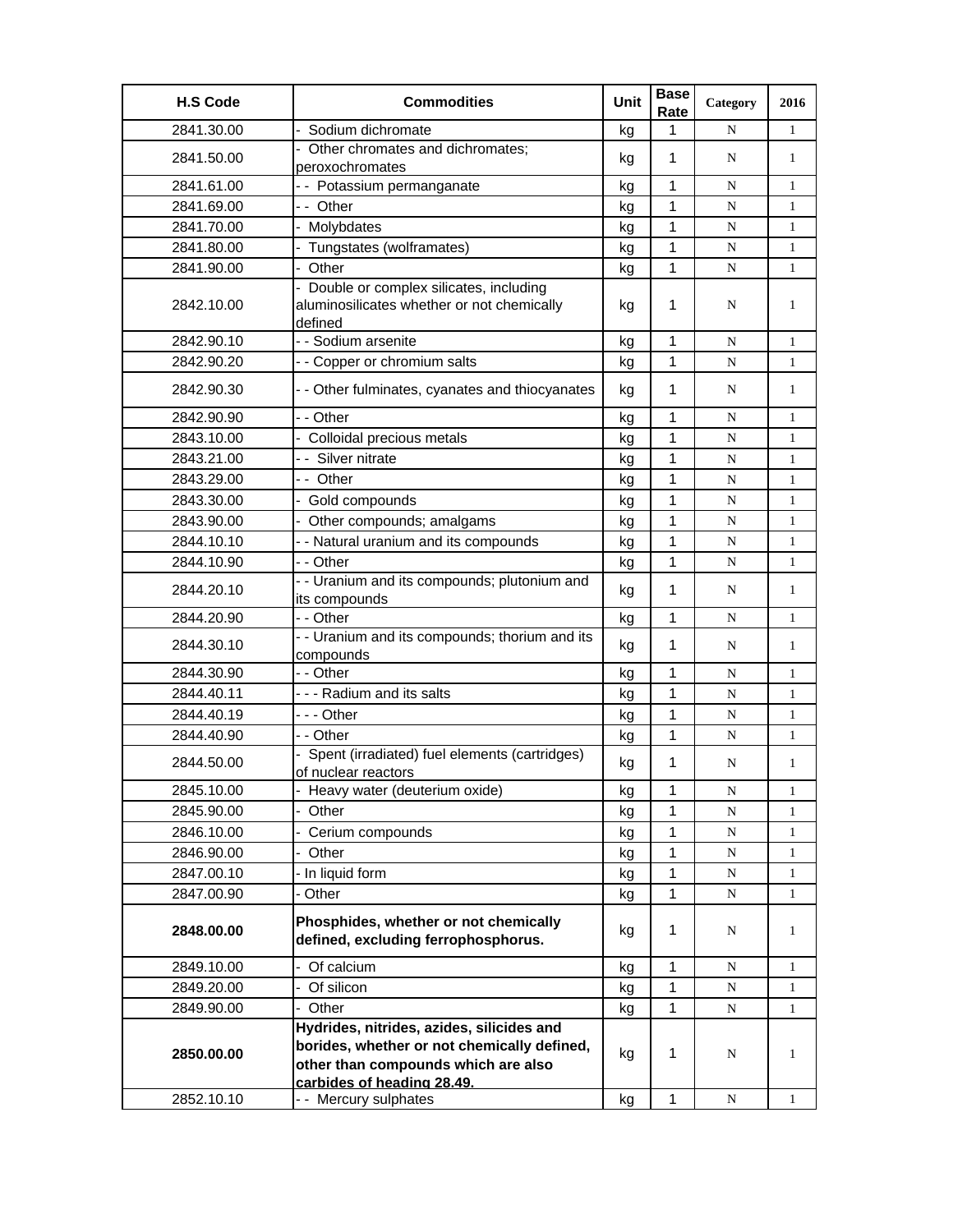| <b>H.S Code</b> | <b>Commodities</b>                                                                                                                                                                                                                            | <b>Unit</b> | <b>Base</b><br>Rate | Category    | 2016         |
|-----------------|-----------------------------------------------------------------------------------------------------------------------------------------------------------------------------------------------------------------------------------------------|-------------|---------------------|-------------|--------------|
| 2852.10.20      | - - Mercury compounds of a kind used as<br>luminophores                                                                                                                                                                                       | kg          | $\mathbf{1}$        | N           | $\mathbf{1}$ |
| 2852.10.90      | -- Other                                                                                                                                                                                                                                      | kg          | $\mathbf{1}$        | N           | $\mathbf{1}$ |
| 2852.90.10      | - - Mercury tannates, not chemically defined                                                                                                                                                                                                  | kg          | $\mathbf{1}$        | N           | 1            |
| 2852.90.90      | -- Other                                                                                                                                                                                                                                      | kq          | 1                   | N           | 1            |
| 2853.00.00      | Other inorganic compounds (including<br>distilled or conductivity water and water of<br>similar purity); liquid air (whether or not rare<br>gases have been removed); compressed air;<br>amalgams, other than amalgams of precious<br>metals. | kg          | 1                   | N           | 1            |
| 2901.10.00      | Saturated                                                                                                                                                                                                                                     | kg          | 1                   | N           | $\mathbf{1}$ |
| 2901.21.00      | - - Ethylene                                                                                                                                                                                                                                  | kg          | 1                   | N           | 1            |
| 2901.22.00      | -- Propene (propylene)                                                                                                                                                                                                                        | kg          | 1                   | N           | 1            |
| 2901.23.00      | - - Butene (butylene) and isomers thereof                                                                                                                                                                                                     | kg          | 1                   | N           | 1            |
| 2901.24.00      | -- Buta-1,3-diene and isoprene                                                                                                                                                                                                                | kg          | 1                   | N           | $\mathbf{1}$ |
| 2901.29.10      | --- Acetylene                                                                                                                                                                                                                                 | kg          | 1                   | N           | $\mathbf{1}$ |
| 2901.29.90      | $- -$ Other                                                                                                                                                                                                                                   | kg          | 1                   | N           | $\mathbf{1}$ |
| 2902.11.00      | -- Cyclohexane                                                                                                                                                                                                                                | kg          | 1                   | N           | 1            |
| 2902.19.00      | -- Other                                                                                                                                                                                                                                      | kg          | 1                   | N           | $\mathbf{1}$ |
| 2902.20.00      | <b>Benzene</b>                                                                                                                                                                                                                                | kg          | 1                   | N           | 1            |
| 2902.30.00      | Toluene                                                                                                                                                                                                                                       | kg          | 1                   | $\mathbf N$ | 1            |
| 2902.41.00      | -- o-Xylenes                                                                                                                                                                                                                                  | kg          | 1                   | N           | $\mathbf{1}$ |
| 2902.42.00      | -- m-Xylenes                                                                                                                                                                                                                                  | kg          | 1                   | N           | $\mathbf{1}$ |
| 2902.43.00      | -- p-Xylenes                                                                                                                                                                                                                                  | kg          | $\mathbf{1}$        | N           | $\mathbf{1}$ |
| 2902.44.00      | - - Mixed xylene isomers                                                                                                                                                                                                                      | kg          | 1                   | N           | $\mathbf{1}$ |
| 2902.50.00      | Styrene                                                                                                                                                                                                                                       | kg          | 1                   | N           | 1            |
| 2902.60.00      | Ethylbenzene                                                                                                                                                                                                                                  | kg          | 1                   | N           | 1            |
| 2902.70.00      | Cumene<br>÷.                                                                                                                                                                                                                                  | kg          | $\mathbf{1}$        | N           | $\mathbf{1}$ |
| 2902.90.10      | - - Dodecylbenzene                                                                                                                                                                                                                            | kg          | 1                   | N           | $\mathbf{1}$ |
| 2902.90.20      | - - Other alkylbenzenes                                                                                                                                                                                                                       | kg          | 1                   | N           | 1            |
| 2902.90.90      | - - Other                                                                                                                                                                                                                                     | kg          | 1                   | N           | 1            |
| 2903.11.10      | --- Methyl chloride                                                                                                                                                                                                                           | kg          | 1                   | N           | 1            |
| 2903.11.90      | - - - Other                                                                                                                                                                                                                                   | kg          | 1                   | N           | 1            |
| 2903.12.00      | - - Dichloromethane (methylene chloride)                                                                                                                                                                                                      | kg          | 1                   | N           | 1            |
| 2903.13.00      | -- Chloroform (trichloromethane)                                                                                                                                                                                                              | kg          | 1                   | ${\bf N}$   | 1            |
| 2903.14.00      | - - Carbon tetrachloride                                                                                                                                                                                                                      | kg          | 1                   | N           | 1            |
| 2903.15.00      | -- Ethylene dichloride (ISO) (1,2-<br>dichloroethane)                                                                                                                                                                                         | kg          | 1                   | N           | 1            |
| 2903.19.10      | - - - 1,2 - Dichloropropane (propylene dichloride)<br>and dichlorobutanes                                                                                                                                                                     | kg          | 1                   | N           | 1            |
| 2903.19.20      | ---1,1,1-Trichloroethane (methyl chloroform)                                                                                                                                                                                                  | kg          | 1                   | N           | 1            |
| 2903.19.90      | -  - - Other                                                                                                                                                                                                                                  | kg          | 1                   | N           | $\mathbf{1}$ |
| 2903.21.00      | -- Vinyl chloride (chloroethylene)                                                                                                                                                                                                            | kg          | 1                   | ${\bf N}$   | 1            |
| 2903.22.00      | -- Trichloroethylene                                                                                                                                                                                                                          | kg          | 1                   | N           | 1            |
| 2903.23.00      | -- Tetrachloroethylene (perchloroethylene)                                                                                                                                                                                                    | kg          | 1                   | <b>SL</b>   | 1            |
| 2903.29.00      | - - Other                                                                                                                                                                                                                                     | kg          | $\mathbf{1}$        | N           | 1            |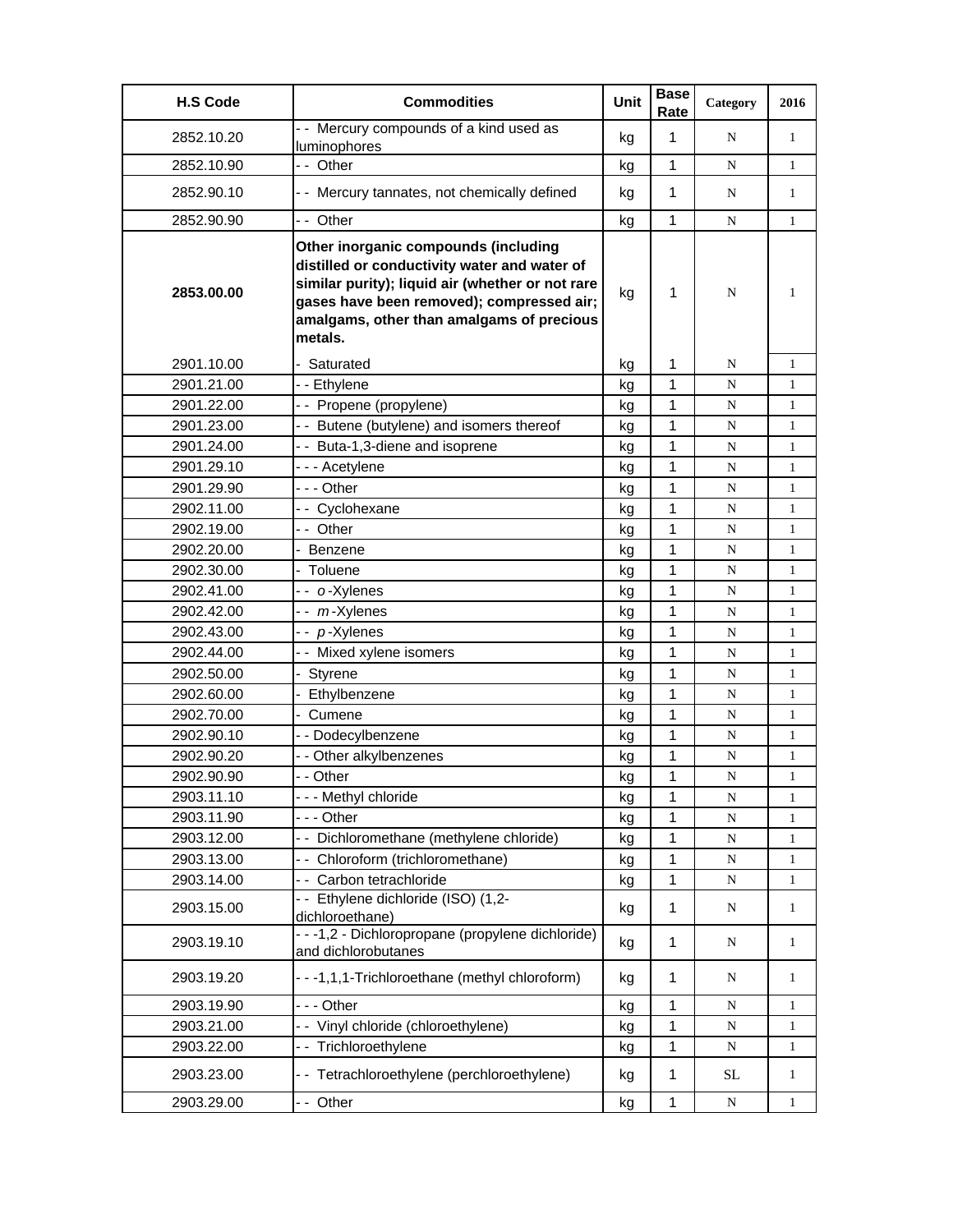| <b>H.S Code</b> | <b>Commodities</b>                                                                                                  | <b>Unit</b> | <b>Base</b><br>Rate | Category    | 2016           |
|-----------------|---------------------------------------------------------------------------------------------------------------------|-------------|---------------------|-------------|----------------|
| 2903.31.00      | - - Ethylene dibromide (ISO) (1,2-<br>dibromoethane)                                                                | kg          | 1                   | N           | $\mathbf{1}$   |
| 2903.39.10      | - - - Methyl bromide                                                                                                | kg          | 1                   | N           | 1              |
| 2903.39.90      | -  - - Other                                                                                                        | kg          | 1                   | N           | $\mathbf{1}$   |
| 2903.71.00      | -- Chlorodifluoromethane                                                                                            | kg          | 1                   | ${\bf N}$   | $\mathbf{1}$   |
| 2903.72.00      | -- Dichlorotrifluoroethanes                                                                                         | kg          | 1                   | N           | $\mathbf{1}$   |
| 2903.73.00      | -- Dichlorofluoroethanes                                                                                            | kg          | 1                   | N           | $\mathbf{1}$   |
| 2903.74.00      | -- Chlorodifluoroethanes                                                                                            | kg          | 1                   | N           | $\mathbf{1}$   |
| 2903.75.00      | -- Dichloropentafluoropropanes                                                                                      | kg          | 1                   | ${\bf N}$   | 1              |
| 2903.76.00      | -- Bromochlorodifluoromethane,<br>bromotrifluoromethane and<br>dibromotetrafluoroethanes                            | kg          | 1                   | N           | 1              |
| 2903.77.00      | -- Other, perhalogenated only with fluorine and<br>chlorine                                                         | kg          | 1                   | N           | 1              |
| 2903.78.00      | -- Other perhalogenated derivatives                                                                                 | kg          | 1                   | N           | 1              |
| 2903.79.00      | -- Other                                                                                                            | kg          | $\mathbf{1}$        | ${\bf N}$   | $\mathbf{1}$   |
| 2903.81.00      | -- 1,2,3,4,5,6-Hexachlorocyclohexane (HCH<br>(ISO)), including lindane (ISO, INN)                                   | kg          | 1                   | N           | 1              |
| 2903.82.00      | -- Aldrin (ISO), chlordane (ISO) and heptachlor<br>(ISO)                                                            | kg          | 1                   | N           | 1              |
| 2903.89.00      | -- Other                                                                                                            | kg          | 1                   | N           | 1              |
| 2903.91.00      | -- Chlorobenzene, o-dichlorobenzene and p-<br>dichlorobenzene                                                       | kg          | 1                   | N           | $\mathbf{1}$   |
| 2903.92.00      | -- Hexachlorobenzene (ISO) and DDT (ISO)<br>(clofenotane (INN), 1,1,1-trichloro-2,2-bis(p-<br>chlorophenyl) ethane) | kg          | 1                   | N           | 1              |
| 2903.99.00      | -- Other                                                                                                            | kg          | $\mathbf{1}$        | N           | $\mathbf{1}$   |
| 2904.10.00      | - Derivatives containing only sulpho groups,<br>their salts and ethyl esters                                        | kg          | 1                   | N           | $\mathbf{1}$   |
| 2904.20.10      | - - Trinitrotoluene                                                                                                 | kg          | 1                   | N           | $\mathbf{1}$   |
| 2904.20.90      | - - Other                                                                                                           | kg          | 1                   | ${\bf N}$   | 1              |
| 2904.90.00      | - Other                                                                                                             | kg          | 1                   | N           | 1              |
| 2905.11.00      | - - Methanol (methyl alcohol)                                                                                       | kg          | 4                   | ${\bf N}$   | $\overline{4}$ |
| 2905.12.00      | - - Propan-1-ol (propyl alcohol) and propan-2-ol<br>(isopropyl alcohol)                                             | kg          | 4                   | N           | 4              |
| 2905.13.00      | -- Butan-1-ol (n-butyl alcohol)                                                                                     | kg          | 1                   | $\mathbf N$ | 1              |
| 2905.14.00      | - - Other butanols                                                                                                  | kg          | 1                   | N           | $\mathbf{1}$   |
| 2905.16.00      | - - Octanol (octyl alcohol) and isomers thereof                                                                     | kg          | $\mathbf{1}$        | N           | $\mathbf{1}$   |
| 2905.17.00      | - - Dodecan-l-ol (lauryl alcohol), hexadecan-l-ol<br>(cetyl alcohol) and octadecan-l-ol (stearyl<br>alcohol)        | kg          | 1                   | N           | 1              |
| 2905.19.00      | -- Other                                                                                                            | kg          | 1                   | N           | 1              |
| 2905.22.00      | - - Acyclic terpene alcohols                                                                                        | kg          | 1                   | N           | $\mathbf{1}$   |
| 2905.29.00      | -- Other                                                                                                            | kg          | 1                   | ${\bf N}$   | $\mathbf{1}$   |
| 2905.31.00      | -- Ethylene glycol (ethanediol)                                                                                     | kg          | 1                   | ${\bf N}$   | 1              |
| 2905.32.00      | - - Propylene glycol (propane-1,2-diol)                                                                             | kg          | 1                   | N           | 1              |
| 2905.39.00      | -- Other                                                                                                            | kg          | 1                   | N           | 1              |
| 2905.41.00      | -- 2-Ethyl-2-(hydroxymethyl)propane-1,3-diol<br>(trimethylolpropane)                                                | kg          | 1                   | N           | 1              |
| 2905.42.00      | -- Pentaerythritol                                                                                                  | kg          | 1                   | N           | 1              |
| 2905.43.00      | -- Mannitol                                                                                                         | kg          | 1                   | N           | 1              |
| 2905.44.00      | - - D-glucitol (sorbitol)                                                                                           | kg          | 1                   | N           | 1              |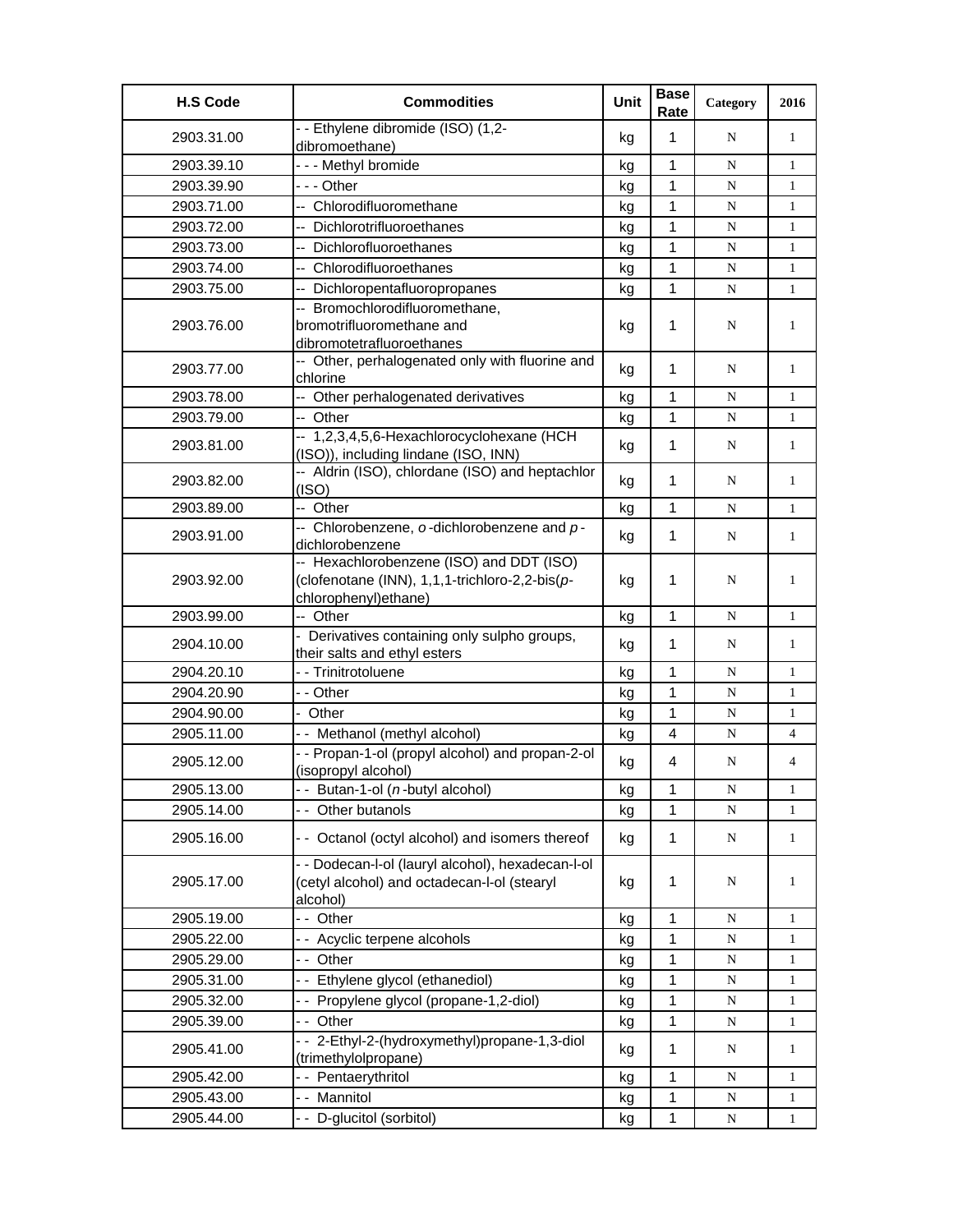| <b>H.S Code</b> | <b>Commodities</b>                                                                                                                  | Unit | <b>Base</b><br>Rate | Category  | 2016         |
|-----------------|-------------------------------------------------------------------------------------------------------------------------------------|------|---------------------|-----------|--------------|
| 2905.45.00      | -- Glycerol                                                                                                                         | kg   | 1                   | N         | $\mathbf{1}$ |
| 2905.49.00      | -- Other                                                                                                                            | kg   | 1                   | N         | $\mathbf{1}$ |
| 2905.51.00      | -- Ethchlorvynol (INN)                                                                                                              | kg   | 1                   | N         | 1            |
| 2905.59.00      | -- Other                                                                                                                            | kg   | 1                   | N         | 1            |
| 2906.11.00      | -- Menthol                                                                                                                          | kg   | 1                   | N         | $\mathbf{1}$ |
| 2906.12.00      | - - Cyclohexanol, methylcyclohexanols and<br>dimethylcyclohexanols                                                                  | kg   | 1                   | N         | $\mathbf{1}$ |
| 2906.13.00      | - - Sterols and inositols                                                                                                           | kg   | 1                   | N         | $\mathbf{1}$ |
| 2906.19.00      | -- Other                                                                                                                            | kq   | 1                   | N         | $\mathbf{1}$ |
| 2906.21.00      | -- Benzyl alcohol                                                                                                                   | kg   | 1                   | N         | $\mathbf{1}$ |
| 2906.29.00      | - - Other                                                                                                                           | kg   | 1                   | ${\bf N}$ | 1            |
| 2907.11.00      | - - Phenol (hydroxybenzene) and its salts                                                                                           | kg   | 1                   | N         | 1            |
| 2907.12.00      | - - Cresols and their salts                                                                                                         | kg   | 1                   | N         | $\mathbf{1}$ |
|                 | - - Octylphenol, nonylphenol and their isomers;                                                                                     |      |                     |           |              |
| 2907.13.00      | salts thereof                                                                                                                       | kg   | 1                   | N         | $\mathbf{1}$ |
| 2907.15.00      | - - Naphthols and their salts                                                                                                       | kg   | 1                   | N         | $\mathbf{1}$ |
| 2907.19.00      | -- Other                                                                                                                            | kg   | 1                   | N         | $\mathbf{1}$ |
| 2907.21.00      | - - Resorcinol and its salts                                                                                                        | kg   | 1                   | N         | $\mathbf{1}$ |
| 2907.22.00      | - - Hydroquinone (quinol) and its salts                                                                                             | kg   | 1                   | ${\bf N}$ | 1            |
| 2907.23.00      | - - 4,4'-Isopropylidenediphenol (bisphenol A,<br>diphenylolpropane) and its salts                                                   | kg   | 1                   | N         | 1            |
| 2907.29.10      | --- Phenol-alcohols                                                                                                                 | kg   | 1                   | N         | 1            |
| 2907.29.90      | - - - Other                                                                                                                         | kg   | 1                   | N         | $\mathbf{1}$ |
| 2908.11.00      | -- Pentachlorophenol (ISO)                                                                                                          | kg   | 1                   | N         | $\mathbf{1}$ |
| 2908.19.00      | - - Other                                                                                                                           | kg   | 1                   | N         | $\mathbf{1}$ |
| 2908.91.00      | - - Dinoseb (ISO) and its salts                                                                                                     | kg   | 1                   | N         | $\mathbf{1}$ |
| 2908.92.00      | -- 4,6-Dinitro-o-cresol (DNOC (ISO)) and its<br>salts                                                                               | kg   | 1                   | N         | 1            |
| 2908.99.00      | - - Other                                                                                                                           | kg   | 1                   | N         | $\mathbf{1}$ |
| 2909.11.00      | - - Diethyl ether                                                                                                                   | kg   | 1                   | ${\bf N}$ | 1            |
| 2909.19.00      | -- Other                                                                                                                            | kg   | 1                   | N         | 1            |
| 2909.20.00      | - Cyclanic, cyclenic or cycloterpenic ethers and<br>their halogenated, sulphonated, nitrated or<br>nitrosated derivatives           | kg   | 1                   | N         | 1            |
| 2909.30.00      | - Aromatic ethers and their halogenated,<br>sulphonated, nitrated or nitrosated derivatives                                         | kg   | 1                   | N         | 1            |
| 2909.41.00      | - - 2,2'-Oxydiethanol (diethylene glycol, digol)                                                                                    | kg   | $\mathbf{1}$        | N         | $\mathbf{1}$ |
| 2909.43.00      | - - Monobutyl ethers of ethylene glycol or of<br>diethylene glycol                                                                  | kg   | 1                   | N         | 1            |
| 2909.44.00      | - Other monoalkylethers of ethylene glycol or<br>of diethylene glycol                                                               | kg   | 1                   | N         | $\mathbf{1}$ |
| 2909.49.00      | -- Other                                                                                                                            | kg   | 1                   | N         | $\mathbf{1}$ |
| 2909.50.00      | - Ether-phenols, ether-alcohol-phenols and<br>their halogenated, sulphonated, nitrated or<br>nitrosated derivatives                 | kg   | 1                   | N         | 1            |
| 2909.60.00      | - Alcohol peroxides, ether peroxides, ketone<br>peroxides and their halogenated, sulphonated,<br>nitrated or nitrosated derivatives | kg   | 1                   | N         | 1            |
| 2910.10.00      | - Oxirane (ethylene oxide)                                                                                                          | kg   | 1                   | ${\bf N}$ | $\mathbf{1}$ |
| 2910.20.00      | Methyloxirane (propylene oxide)                                                                                                     | kg   | 1                   | N         | $\mathbf{1}$ |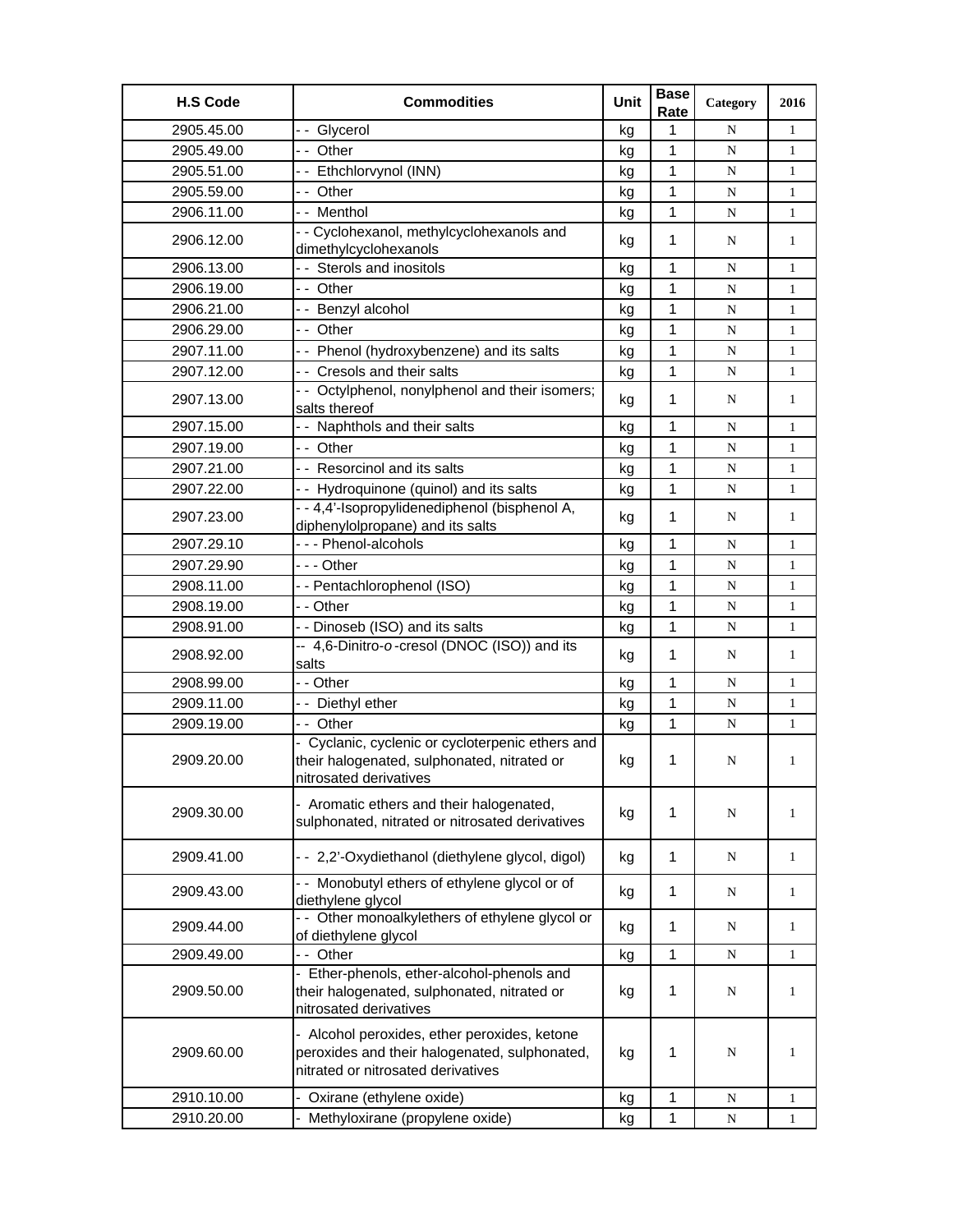| <b>H.S Code</b> | <b>Commodities</b>                                                                                                                                   | Unit | <b>Base</b><br>Rate | Category  | 2016         |
|-----------------|------------------------------------------------------------------------------------------------------------------------------------------------------|------|---------------------|-----------|--------------|
| 2910.30.00      | - 1-Chloro-2,3-epoxypropane (epichlorohydrin)                                                                                                        | kg   | $\mathbf{1}$        | N         | 1            |
| 2910.40.00      | Dieldrin (ISO, INN)                                                                                                                                  | kg   | 1                   | SL        | $\mathbf{1}$ |
| 2910.90.00      | Other                                                                                                                                                | kg   | 1                   | <b>SL</b> | $\mathbf{1}$ |
| 2911.00.00      | Acetals and hemiacetals, whether or not<br>with other oxygen function, and their<br>halogenated, sulphonated, nitrated or<br>nitrosated derivatives. | kg   | 1                   | N         | 1            |
| 2912.11.10      | --- Formalin                                                                                                                                         | kg   | 1                   | N         | $\mathbf{1}$ |
| 2912.11.90      | - - - Other                                                                                                                                          | kg   | $\mathbf{1}$        | N         | $\mathbf{1}$ |
| 2912.12.00      | -- Ethanal (acetaldehyde)                                                                                                                            | kg   | $\mathbf{1}$        | N         | $\mathbf{1}$ |
| 2912.19.10      | --- Butanal                                                                                                                                          | kg   | $\mathbf{1}$        | N         | $\mathbf{1}$ |
| 2912.19.90      | --- Other                                                                                                                                            | kg   | 1                   | N         | 1            |
| 2912.21.00      | -- Benzaldehyde                                                                                                                                      | kg   | 1                   | N         | $\mathbf{1}$ |
| 2912.29.00      | -- Other                                                                                                                                             | kg   | 1                   | N         | $\mathbf{1}$ |
| 2912.41.00      | - - Vanillin (4-hydroxy-3-methoxybenzaldehyde)                                                                                                       | kg   | 1                   | N         | $\mathbf{1}$ |
| 2912.42.00      | -- Ethylvanillin (3-ethoxy-4-<br>hydroxybenzaldehyde)                                                                                                | kg   | 1                   | N         | $\mathbf{1}$ |
| 2912.49.00      | -- Other                                                                                                                                             | kg   | 1                   | N         | $\mathbf{1}$ |
| 2912.50.00      | - Cyclic polymers of aldehydes                                                                                                                       | kg   | $\mathbf{1}$        | N         | $\mathbf{1}$ |
| 2912.60.00      | - Paraformaldehyde                                                                                                                                   | kg   | $\mathbf{1}$        | N         | $\mathbf{1}$ |
| 2913.00.00      | Halogenated, sulphonated, nitrated or<br>nitrosated derivatives of products of<br>heading 29.12.                                                     | kg   | 1                   | N         | 1            |
| 2914.11.00      | - - Acetone                                                                                                                                          | kg   | $\mathbf{1}$        | N         | $\mathbf{1}$ |
| 2914.12.00      | -- Butanone (methyl ethyl ketone)                                                                                                                    | kg   | $\mathbf{1}$        | N         | $\mathbf{1}$ |
| 2914.13.00      | -- 4-Methylpentan-2-one (methyl isobutyl<br>ketone)                                                                                                  | kg   | 1                   | N         | $\mathbf{1}$ |
| 2914.19.00      | -- Other                                                                                                                                             | kg   | 1                   | N         | $\mathbf{1}$ |
| 2914.22.00      | - - Cyclohexanone and methylcyclohexanones                                                                                                           | kg   | 1                   | N         | 1            |
| 2914.23.00      | -- Ionones and methylionones                                                                                                                         | kg   | 1                   | N         | 1            |
| 2914.29.10      | -  - - Camphor                                                                                                                                       | kg   | 1                   | ${\bf N}$ | 1            |
| 2914.29.90      | - - - Other                                                                                                                                          | kg   | 1                   | N         | 1            |
| 2914.31.00      | -- Phenylacetone (phenylpropan-2-one)                                                                                                                | kg   | $\mathbf{1}$        | ${\bf N}$ | $\mathbf{1}$ |
| 2914.39.00      | -- Other                                                                                                                                             | kg   | 1                   | ${\bf N}$ | 1            |
| 2914.40.00      | Ketone-alcohols and ketone-aldehydes                                                                                                                 | kg   | $\mathbf{1}$        | ${\bf N}$ | 1            |
| 2914.50.00      | - Ketone-phenols and ketones with other<br>oxygen function                                                                                           | kg   | 1                   | N         | $\mathbf{1}$ |
| 2914.61.00      | -- Anthraquinone                                                                                                                                     | kg   | 1                   | N         | $\mathbf{1}$ |
| 2914.69.00      | -- Other                                                                                                                                             | kg   | 1                   | N         | $\mathbf{1}$ |
| 2914.70.00      | - Halogenated, sulphonated, nitrated or<br>nitrosated derivatives                                                                                    | kg   | 1                   | N         | $\mathbf{1}$ |
| 2915.11.00      | - - Formic acid                                                                                                                                      | kg   | 1                   | N         | 1            |
| 2915.12.00      | -- Salts of formic acid                                                                                                                              | kg   | 1                   | ${\bf N}$ | 1            |
| 2915.13.00      | -- Esters of formic acid                                                                                                                             | kg   | 1                   | ${\bf N}$ | $\mathbf{1}$ |
| 2915.21.00      | - - Acetic acid                                                                                                                                      | kg   | $\mathbf{1}$        | N         | $\mathbf{1}$ |
| 2915.24.00      | -- Acetic anhydride                                                                                                                                  | kg   | $\mathbf{1}$        | ${\bf N}$ | $\mathbf{1}$ |
| 2915.29.10      | - - - Sodium acetate; cobalt acetates                                                                                                                | kg   | 1                   | N         | 1            |
| 2915.29.90      | --- Other                                                                                                                                            | kg   | 1                   | N         | 1            |
| 2915.31.00      | -- Ethyl acetate                                                                                                                                     | kg   | $\mathbf{1}$        | N         | $\mathbf{1}$ |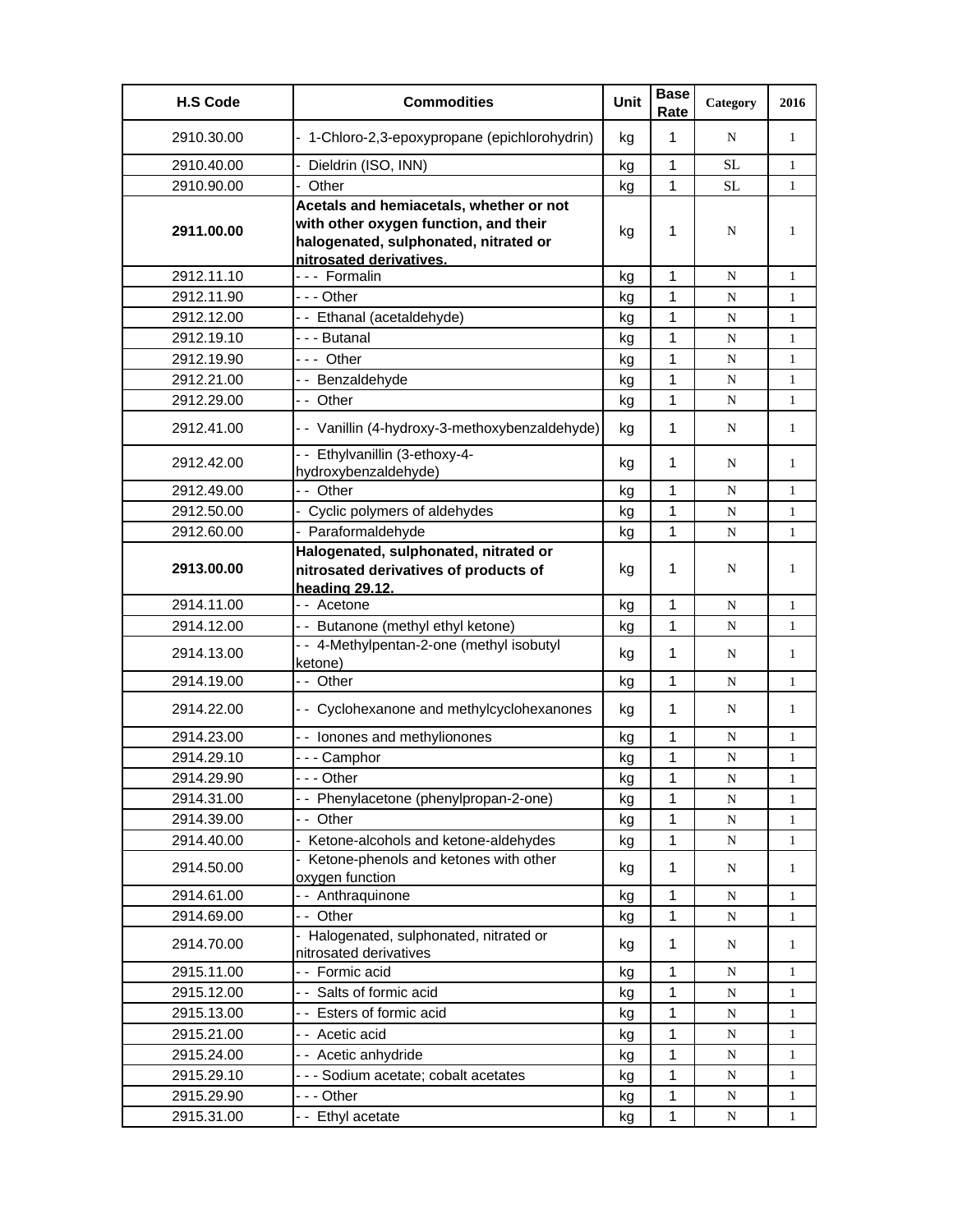| <b>H.S Code</b> | <b>Commodities</b>                                                                                                                        | Unit | <b>Base</b><br>Rate | Category    | 2016         |
|-----------------|-------------------------------------------------------------------------------------------------------------------------------------------|------|---------------------|-------------|--------------|
| 2915.32.00      | - - Vinyl acetate                                                                                                                         | kg   | 1                   | N           | $\mathbf{1}$ |
| 2915.33.00      | -- n-Butyl acetate                                                                                                                        | kg   | 1                   | ${\bf N}$   | $\mathbf{1}$ |
| 2915.36.00      | -- Dinoseb (ISO) acetate                                                                                                                  | kg   | 1                   | N           | $\mathbf{1}$ |
| 2915.39.10      | --- Isobutyl acetate                                                                                                                      | kg   | $\mathbf{1}$        | N           | $\mathbf{1}$ |
| 2915.39.20      | - - - 2 - Ethoxyethyl acetate                                                                                                             | kg   | 1                   | N           | $\mathbf{1}$ |
| 2915.39.90      | -  - - Other                                                                                                                              | kg   | 1                   | ${\bf N}$   | $\mathbf{1}$ |
| 2915.40.00      | - Mono-, di- or trichloroacetic acids, their salts<br>and esters                                                                          | kg   | 1                   | N           | $\mathbf{1}$ |
| 2915.50.00      | - Propionic acid, its salts and esters                                                                                                    | kg   | 1                   | N           | $\mathbf{1}$ |
| 2915.60.00      | - Butanoic acids, pentanoic acids, their salts<br>and esters                                                                              | kg   | 1                   | N           | $\mathbf{1}$ |
| 2915.70.10      | - - Palmitic acid, its salts and esters                                                                                                   | kg   | 1                   | N           | $\mathbf{1}$ |
| 2915.70.20      | - - Stearic acid                                                                                                                          | kg   | 1                   | ${\bf N}$   | $\mathbf{1}$ |
| 2915.70.30      | - - Salts and esters of stearic acid                                                                                                      | kg   | $\mathbf 1$         | ${\bf N}$   | $\mathbf{1}$ |
| 2915.90.10      | -- Acetyl chloride                                                                                                                        | kg   | 1                   | N           | $\mathbf{1}$ |
| 2915.90.20      | - - Lauric acid, myristic acid, their salts and<br>esters                                                                                 | kg   | 1                   | N           | $\mathbf{1}$ |
| 2915.90.90      | -- Other                                                                                                                                  | kg   | 1                   | N           | $\mathbf{1}$ |
| 2916.11.00      | - - Acrylic acid and its salts                                                                                                            | kg   | 1                   | N           | $\mathbf{1}$ |
| 2916.12.00      | -- Esters of acrylic acid                                                                                                                 | kg   | 1                   | N           | $\mathbf{1}$ |
| 2916.13.00      | - - Methacrylic acid and its salts                                                                                                        | kg   | 1                   | N           | $\mathbf{1}$ |
| 2916.14.10      | --- Methyl methacrylate                                                                                                                   | kg   | 1                   | N           | $\mathbf{1}$ |
| 2916.14.90      | --- Other                                                                                                                                 | kg   | 1                   | N           | $\mathbf{1}$ |
| 2916.15.00      | - - Oleic, linoleic or linolenic acids, their salts<br>and esters                                                                         | kg   | 1                   | N           | $\mathbf{1}$ |
| 2916.16.00      | -- Binapacryl (ISO)                                                                                                                       | kg   | 1                   | N           | $\mathbf{1}$ |
| 2916.19.00      | -- Other                                                                                                                                  | kg   | 1                   | N           | $\mathbf{1}$ |
| 2916.20.00      | - Cyclanic, cyclenic or cycloterpenic<br>monocarboxylic acids, their anhydrides, halides,<br>peroxides, peroxyacids and their derivatives | kg   | 1                   | N           | 1            |
| 2916.31.00      | - - Benzoic acid, its salts and esters                                                                                                    | kg   | 1                   | N           | $\mathbf{1}$ |
| 2916.32.00      | - - Benzoyl peroxide and benzoyl chloride                                                                                                 | kg   | 1                   | $\mathbf N$ | $\mathbf{1}$ |
| 2916.34.00      | - - Phenylacetic acid and its salts                                                                                                       | kg   | 1                   | N           | $\mathbf{1}$ |
| 2916.39.10      | - - - 2,4-Dichlorophenyl acetic acid and its salts<br>and esters                                                                          | kg   | $\mathbf{1}$        | N           | $\mathbf{1}$ |
| 2916.39.20      | --- Esters of phenylacetic acid                                                                                                           | kg   | 1                   | ${\bf N}$   | $\mathbf{1}$ |
| 2916.39.90      | - - - Other                                                                                                                               | kg   | 1                   | ${\bf N}$   | $\mathbf{1}$ |
| 2917.11.00      | - - Oxalic acid, its salts and esters                                                                                                     | kg   | 1                   | N           | 1            |
| 2917.12.10      | --- Dioctyl adipate                                                                                                                       | kg   | 1                   | <b>SL</b>   | $\mathbf{1}$ |
| 2917.12.90      | --- Other                                                                                                                                 | kg   | $\mathbf{1}$        | <b>SL</b>   | $\mathbf{1}$ |
| 2917.13.00      | - - Azelaic acid, sebacic acid, their salts and<br>esters                                                                                 | kg   | $\mathbf{1}$        | N           | $\mathbf{1}$ |
| 2917.14.00      | -- Maleic anhydride                                                                                                                       | kg   | $\mathbf{1}$        | N           | $\mathbf{1}$ |
| 2917.19.00      | -- Other                                                                                                                                  | kg   | 1                   | ${\bf N}$   | $\mathbf{1}$ |
| 2917.20.00      | - Cyclanic, cyclenic or cycloterpenic<br>polycarboxylic acids, their anhydrides, halides,<br>peroxides, peroxyacids and their derivatives | kg   | 1                   | N           | 1            |
| 2917.32.00      | -- Dioctyl orthophthalates                                                                                                                | kg   | 1                   | <b>SL</b>   | $\mathbf{1}$ |
| 2917.33.00      | - - Dinonyl or didecyl orthophthalates                                                                                                    | kg   | $\mathbf{1}$        | N           | 1            |
| 2917.34.10      | --- Dibutyl orthophthalates                                                                                                               | kg   | 1                   | N           | 1            |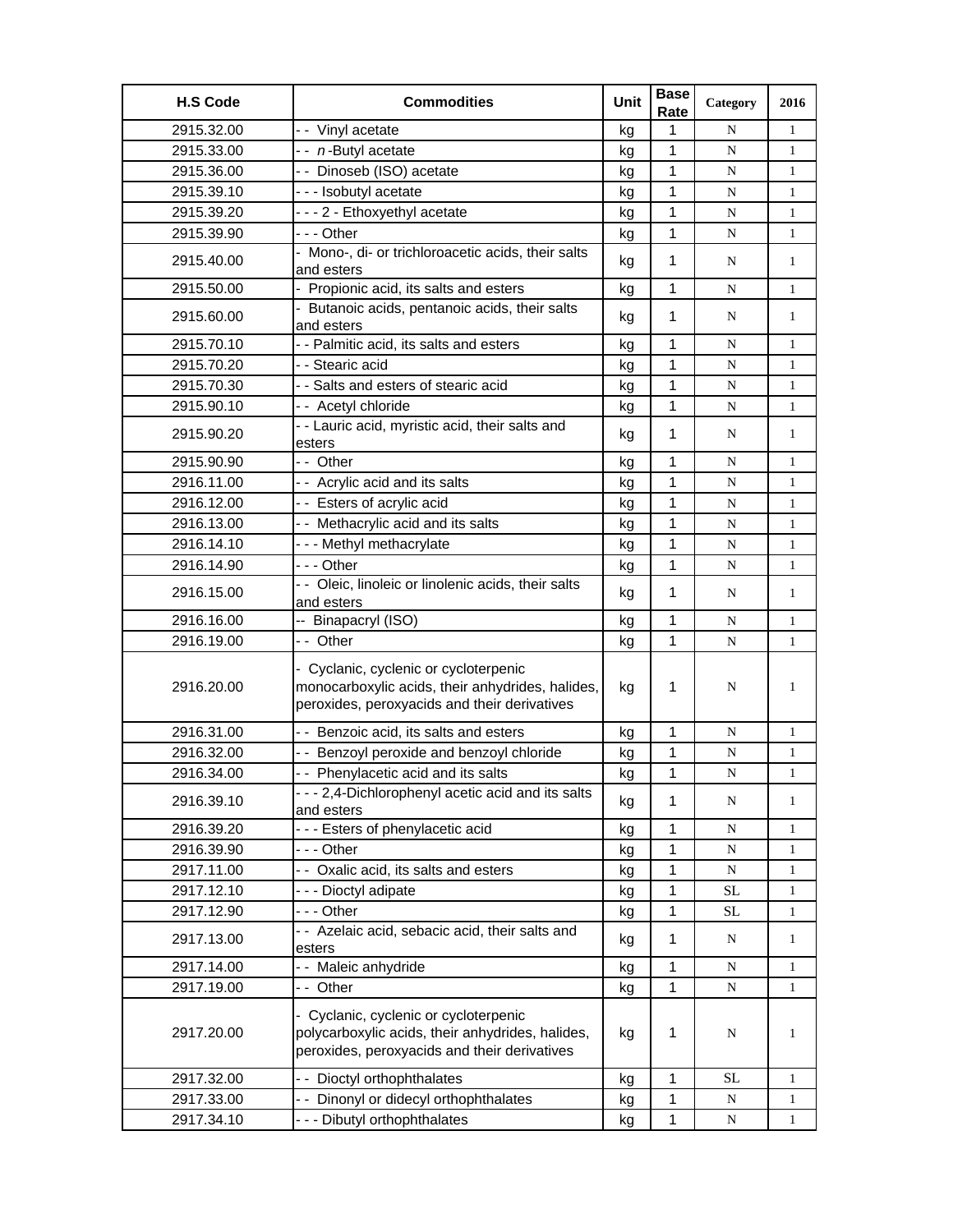| <b>H.S Code</b> | <b>Commodities</b>                                                                                                                                                      | Unit | <b>Base</b><br>Rate | Category    | 2016         |
|-----------------|-------------------------------------------------------------------------------------------------------------------------------------------------------------------------|------|---------------------|-------------|--------------|
| 2917.34.90      | --- Other                                                                                                                                                               | kg   | 1                   | N           | 1            |
| 2917.35.00      | -- Phthalic anhydride                                                                                                                                                   | kg   | 1                   | $\mathbf N$ | 1            |
| 2917.36.00      | -- Terephthalic acid and its salts                                                                                                                                      | kg   | 1                   | N           | $\mathbf{1}$ |
| 2917.37.00      | - - Dimethyl terephthalate                                                                                                                                              | kg   | 1                   | N           | 1            |
| 2917.39.10      | - - - Trioctyltrimellitate                                                                                                                                              | kg   | 1                   | ${\bf N}$   | $\mathbf{1}$ |
| 2917.39.20      | - - - Other phthalic compounds of a kind used<br>as plasticisers and esters of phthalic anhydride                                                                       | kg   | 1                   | N           | 1            |
| 2917.39.90      | - - - Other                                                                                                                                                             | kg   | 1                   | N           | $\mathbf{1}$ |
| 2918.11.00      | -- Lactic acid, its salts and esters                                                                                                                                    | kg   | 1                   | N           | $\mathbf{1}$ |
| 2918.12.00      | - - Tartaric acid                                                                                                                                                       | kg   | 1                   | N           | 1            |
| 2918.13.00      | -- Salts and esters of tartaric acid                                                                                                                                    | kg   | 1                   | $\mathbf N$ | 1            |
| 2918.14.00      | -- Citric acid                                                                                                                                                          | kg   | 1                   | N           | 1            |
| 2918.15.10      | --- Calcium citrate                                                                                                                                                     | kg   | 1                   | N           | 1            |
| 2918.15.90      | --- Other                                                                                                                                                               | kg   | 1                   | N           | $\mathbf{1}$ |
| 2918.16.00      | - Gluconic acid, its salts and esters                                                                                                                                   | kg   | 1                   | N           | $\mathbf{1}$ |
| 2918.18.00      | -- Chlorobenzilate (ISO)                                                                                                                                                | kg   | 1                   | N           | 1            |
| 2918.19.00      | -- Other                                                                                                                                                                | kg   | 1                   | N           | 1            |
| 2918.21.00      | - - Salicylic acid and its salts                                                                                                                                        | kg   | 1                   | $\mathbf N$ | 1            |
| 2918.22.00      | - - O-Acetylsalicylic acid, its salts and esters                                                                                                                        | kg   | 1                   | N           | 1            |
| 2918.23.00      | - - Other esters of salicylic acid and their salts                                                                                                                      | kg   | 1                   | N           | 1            |
| 2918.29.10      | --- Alkyl sulphonic ester of phenol                                                                                                                                     | kg   | 1                   | N           | 1            |
| 2918.29.90      | --- Other                                                                                                                                                               | kg   | 1                   | $\mathbf N$ | $\mathbf{1}$ |
| 2918.30.00      | - Carboxylic acids with aldehyde or ketone<br>function but without other oxygen function, their<br>anhydrides, halides, peroxides, peroxyacids<br>and their derivatives | kg   | 1                   | N           | 1            |
| 2918.91.00      | - - 2,4,5-T (ISO) (2,4,5-trichlorophenoxyacetic<br>acid), its salt and esters                                                                                           | kg   | 1                   | N           | 1            |
| 2918.99.00      | - - Other                                                                                                                                                               | kg   | 1                   | N           | 1            |
| 2919.10.00      | Tris(2,3-dibromopropyl) phosphate                                                                                                                                       | κg   | 1                   | N           | 1            |
| 2919.90.00      | Other                                                                                                                                                                   | kg   | 1                   | N           | 1            |
| 2920.11.00      | -- Parathion (ISO) and parathion-methyl (ISO)<br>(methylparathion)                                                                                                      | kg   | 1                   | N           | 1            |
| 2920.19.00      | - - Other                                                                                                                                                               | kg   | 1                   | N           | 1            |
| 2920.90.10      | - - Dimethyl sulphate                                                                                                                                                   | kg   | 1                   | N           | 1            |
| 2920.90.90      | - - Other                                                                                                                                                               | kg   | 1                   | N           | 1            |
| 2921.11.00      | - - Methylamine, di- or trimethylamine and their<br>salts                                                                                                               | kg   | 1                   | N           | 1            |
| 2921.19.00      | -- Other                                                                                                                                                                | kg   | 1                   | N           | 1            |
| 2921.21.00      | -- Ethylenediamine and its salts                                                                                                                                        | kg   | 1                   | N           | $\mathbf{1}$ |
| 2921.22.00      | - - Hexamethylenediamine and its salts                                                                                                                                  | kg   | 1                   | ${\bf N}$   | 1            |
| 2921.29.00      | -- Other                                                                                                                                                                | kg   | 1                   | N           | 1            |
| 2921.30.00      | - Cyclanic, cyclenic or cycloterpenic mono- or<br>polyamines, and their derivatives; salts thereof                                                                      | kg   | 1                   | N           | 1            |
| 2921.41.00      | - - Aniline and its salts                                                                                                                                               | kg   | 1                   | ${\bf N}$   | $\mathbf{1}$ |
| 2921.42.00      | - - Aniline derivatives and their salts                                                                                                                                 | kg   | 1                   | N           | 1            |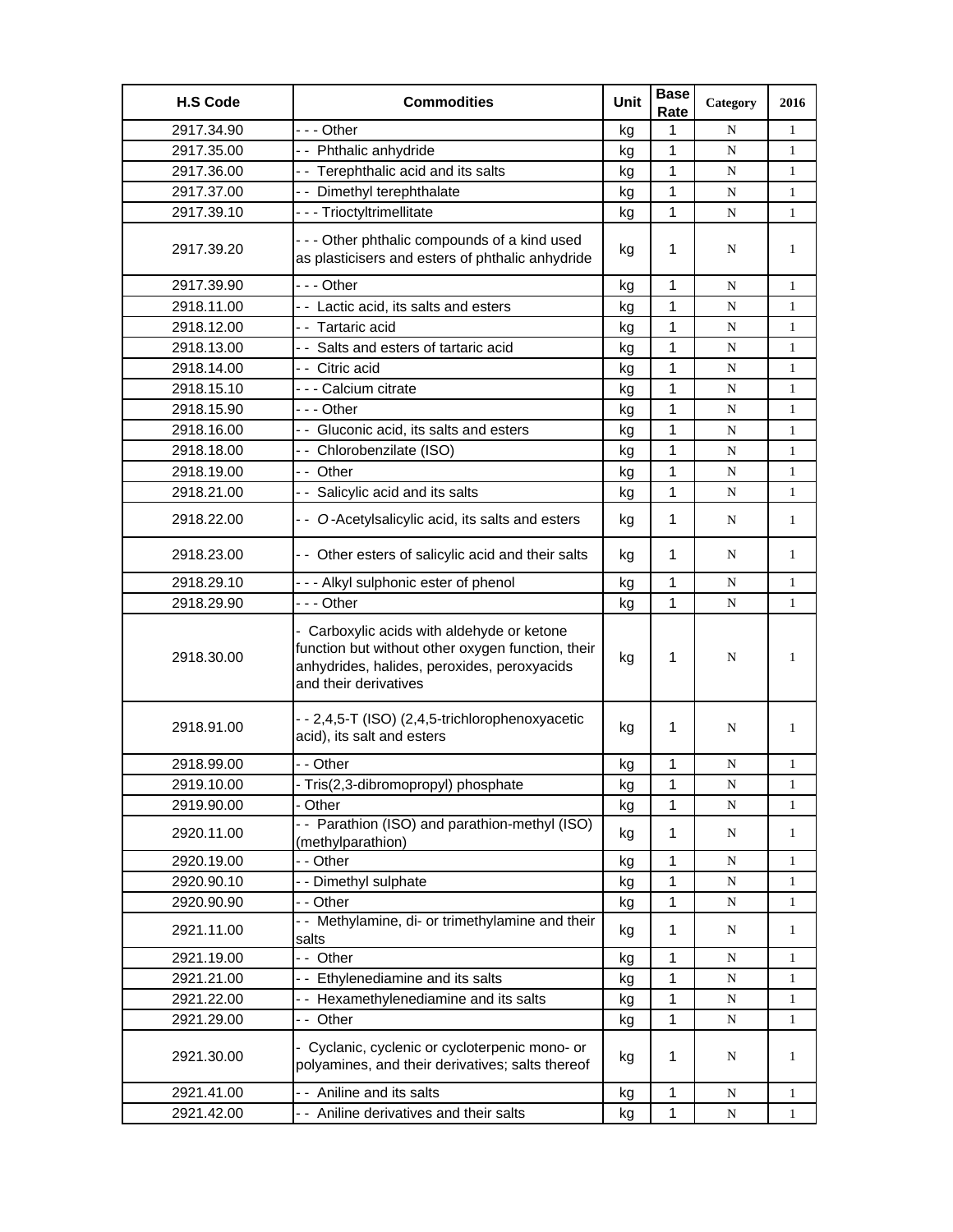| <b>H.S Code</b> | <b>Commodities</b>                                                                                                                                                                                              | Unit | <b>Base</b><br>Rate | Category  | 2016         |
|-----------------|-----------------------------------------------------------------------------------------------------------------------------------------------------------------------------------------------------------------|------|---------------------|-----------|--------------|
| 2921.43.00      | - Toluidines and their derivatives; salts<br>thereof                                                                                                                                                            | kg   | $\mathbf{1}$        | N         | 1            |
| 2921.44.00      | - - Diphenylamine and its derivatives; salts<br>thereof                                                                                                                                                         | kg   | 1                   | N         | $\mathbf{1}$ |
| 2921.45.00      | - - 1-Naphthylamine (alpha-naphthylamine), 2-<br>naphthylamine (beta-naphthylamine) and their<br>derivatives; salts therof                                                                                      | kg   | 1                   | N         | 1            |
| 2921.46.00      | - - Amfetamine (INN), benzfetamine (INN),<br>dexamfetamine (INN), etilamfetamine (INN),<br>fencamfamin (INN), lefetamine (INN),<br>levamfetamine (INN), mefenorex (INN) and<br>phentermine (INN); salts thereof | kg   | 1                   | N         | 1            |
| 2921.49.00      | -- Other                                                                                                                                                                                                        | kg   | $\mathbf{1}$        | N         | 1            |
| 2921.51.00      | - - o-, m-, p-Phenylenediamine,<br>diaminotoluenes and their derivatives; salts<br>thereof                                                                                                                      | kg   | 1                   | N         | 1            |
| 2921.59.00      | -- Other                                                                                                                                                                                                        | kg   | $\mathbf{1}$        | ${\bf N}$ | 1            |
| 2922.11.00      | - - Monoethanolamine and its salts                                                                                                                                                                              | kg   | 1                   | N         | $\mathbf{1}$ |
| 2922.12.00      | - - Diethanolamine and its salts                                                                                                                                                                                | kg   | $\mathbf{1}$        | N         | $\mathbf{1}$ |
| 2922.13.00      | - - Triethanolamine and its salts                                                                                                                                                                               | kg   | $\mathbf{1}$        | N         | $\mathbf{1}$ |
| 2922.14.00      | - - Dextropropoxyphene (INN) and its salts                                                                                                                                                                      | kg   | $\mathbf{1}$        | N         | 1            |
| 2922.19.10      | --- Ethambutol and its salts, esters and other<br>derivatives suitable for the production of anti-<br>tuberculosis preparations                                                                                 | kg   | 1                   | N         | 1            |
| 2922.19.20      | - - - D-2-Amino-n-butyl-alcohol                                                                                                                                                                                 | kg   | 1                   | N         | $\mathbf{1}$ |
| 2922.19.90      | --- Other                                                                                                                                                                                                       | kg   | $\mathbf{1}$        | N         | $\mathbf{1}$ |
| 2922.21.00      | - - Aminohydroxynaphthalenesulphonic acids<br>and their salts                                                                                                                                                   | kg   | 1                   | N         | 1            |
| 2922.29.00      | - - Other                                                                                                                                                                                                       | kg   | $\mathbf{1}$        | N         | $\mathbf{1}$ |
| 2922.31.00      | - - Amfepramone (INN), methadone (INN) and<br>normethadone (INN); salts thereof                                                                                                                                 | kg   | 1                   | N         | 1            |
| 2922.39.00      | -- Other                                                                                                                                                                                                        | kg   | $\mathbf{1}$        | N         | $\mathbf{1}$ |
| 2922.41.00      | - - Lysine and its esters; salts thereof                                                                                                                                                                        | kg   | $\mathbf{1}$        | SL        | $\mathbf{1}$ |
| 2922.42.10      | - - - Glutamic acid                                                                                                                                                                                             | kg   | 1                   | HS/B      | 1            |
| 2922.42.20      | - - - Monosodium glutamate (MSG)                                                                                                                                                                                | kg   | 3                   | HS/B      | 3            |
| 2922.42.90      | - - - Other salts                                                                                                                                                                                               | kg   | 1                   | HS/B      | 1            |
| 2922.43.00      | - - Anthranilic acid and its salts                                                                                                                                                                              | kg   | 1                   | ${\bf N}$ | 1            |
| 2922.44.00      | -- Tilidine (INN) and its salts                                                                                                                                                                                 | kg   | 1                   | N         | 1            |
| 2922.49.10      | - - - Mefenamic acid and its salts                                                                                                                                                                              | kg   | 1                   | N         | 1            |
| 2922.49.90      | --- Other                                                                                                                                                                                                       | kg   | 1                   | N         | 1            |
| 2922.50.10      | - - p-Aminosalicylic acid and its salts, esters<br>and other derivatives                                                                                                                                        | kg   | 1                   | N         | 1            |
| 2922.50.90      | - - Other                                                                                                                                                                                                       | kg   | 1                   | N         | 1            |
| 2923.10.00      | - Choline and its salts                                                                                                                                                                                         | kg   | 1                   | N         | 1            |
| 2923.20.10      | - - Lecithins, whether or not chemically defined                                                                                                                                                                | kg   | 1                   | N         | 1            |
| 2923.20.90      | - - Other                                                                                                                                                                                                       | kg   | 1                   | N         | 1            |
| 2923.90.00      | Other<br>$\overline{\phantom{0}}$                                                                                                                                                                               | kg   | 1                   | N         | 1            |
| 2924.11.00      | -- Meprobamate (INN)                                                                                                                                                                                            | kg   | $\mathbf{1}$        | N         | 1            |
| 2924.12.00      | - - Fluoroacetamide (ISO), monocrotophos<br>(ISO) and phosphamidon (ISO)                                                                                                                                        | kg   | 1                   | N         | 1            |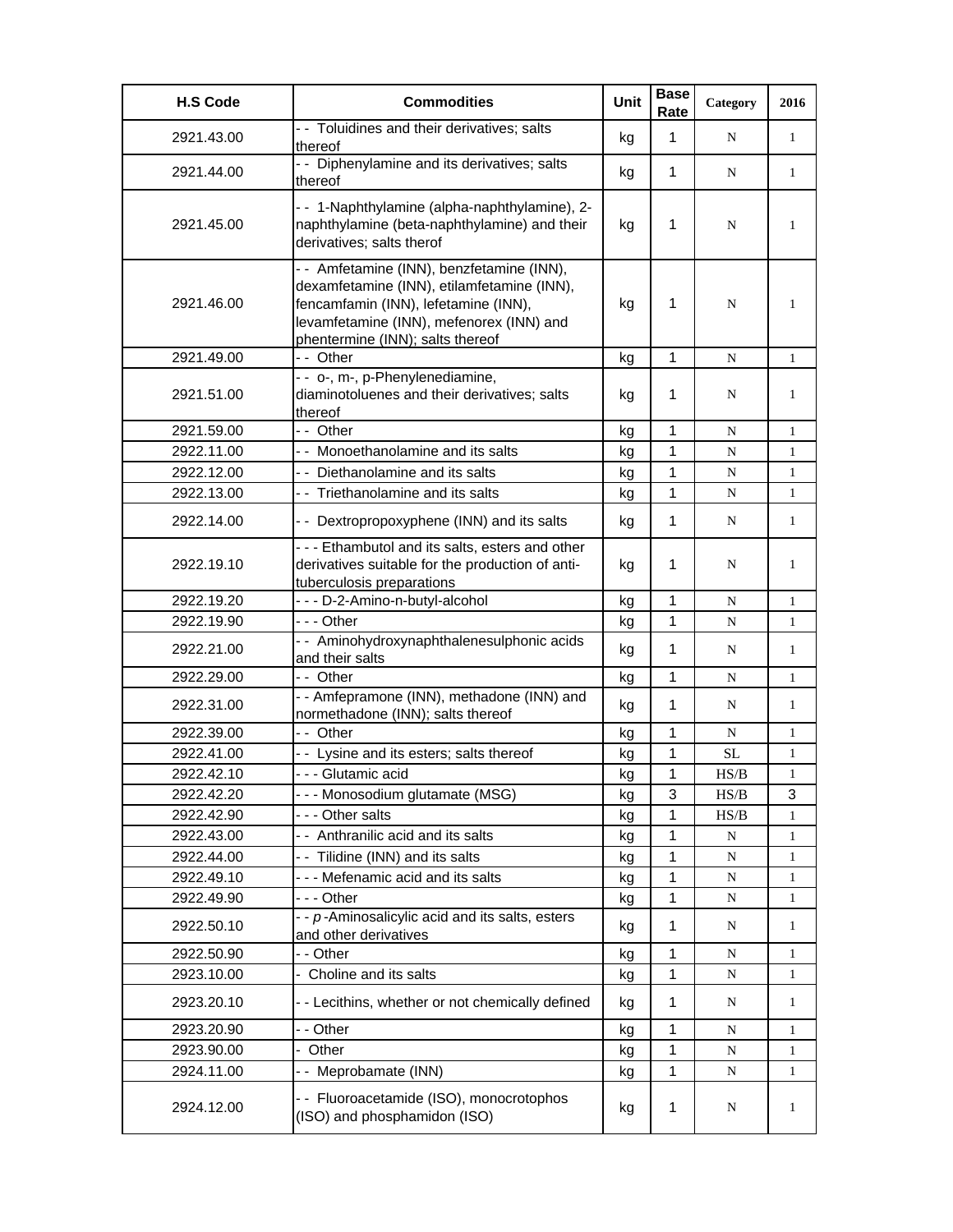| <b>H.S Code</b> | <b>Commodities</b>                                                                                                  | Unit | <b>Base</b><br>Rate | Category  | 2016         |
|-----------------|---------------------------------------------------------------------------------------------------------------------|------|---------------------|-----------|--------------|
| 2924.19.00      | -- Other                                                                                                            | kg   | 1                   | N         | $\mathbf{1}$ |
| 2924.21.10      | - - - 4-Ethoxyphenylurea (dulcin)                                                                                   | kg   | 1                   | N         | $\mathbf{1}$ |
| 2924.21.20      | --- Diuron and monuron                                                                                              | kg   | 1                   | N         | $\mathbf{1}$ |
| 2924.21.90      | - - - Other                                                                                                         | kg   | 1                   | N         | $\mathbf{1}$ |
| 2924.23.00      | -- 2-Acetamidobenzoic acid (N-                                                                                      |      | 1                   | N         | $\mathbf{1}$ |
|                 | acetylanthranilic acid) and its salts                                                                               | kg   |                     |           |              |
| 2924.24.00      | -- Ethinamate (INN)                                                                                                 | kg   | 1                   | N         | $\mathbf{1}$ |
| 2924.29.10      | - - - Aspartame                                                                                                     | kg   | 1                   | N         | $\mathbf{1}$ |
| 2924.29.20      | - - - Butylphenylmethyl carbamate; methyl<br>isopropyl phenyl carbamate                                             | kg   | $\mathbf 1$         | N         | $\mathbf{1}$ |
| 2924.29.90      | --- Other                                                                                                           | kg   | 1                   | N         | $\mathbf{1}$ |
| 2925.11.00      | - - Saccharin and its salts                                                                                         | kg   | 1                   | N         | $\mathbf{1}$ |
| 2925.12.00      | -- Glutethimide (INN)                                                                                               | kg   | $\mathbf{1}$        | N         | $\mathbf{1}$ |
| 2925.19.00      | - - Other                                                                                                           | kg   | 1                   | N         | $\mathbf{1}$ |
| 2925.21.00      | -- Chlordimeform (ISO)                                                                                              | kg   | 1                   | ${\bf N}$ | $\mathbf{1}$ |
| 2925.29.00      | - - Other                                                                                                           | kg   | 1                   | N         | $\mathbf{1}$ |
| 2926.10.00      | Acrylonitrile                                                                                                       | kg   | 1                   | N         | $\mathbf{1}$ |
| 2926.20.00      | 1-Cyanoguanidine (dicyandiamide)                                                                                    | kg   | 1                   | N         | $\mathbf{1}$ |
| 2926.30.00      | - Fenproporex (INN) and its salts; methadone<br>(INN) intermediate (4-cyano-2-dimethylamino-4,<br>4-diphenylbutane) | kg   | 1                   | N         | 1            |
| 2926.90.00      | Other                                                                                                               | kg   | 1                   | N         | $\mathbf{1}$ |
| 2927.00.10      | Azodicarbonamide                                                                                                    | kg   | $\mathbf{1}$        | ${\bf N}$ | $\mathbf{1}$ |
| 2927.00.90      | - Other                                                                                                             | kg   | 1                   | N         | $\mathbf{1}$ |
| 2928.00.10      | - Linuron                                                                                                           | kg   | 1                   | N         | $\mathbf{1}$ |
| 2928.00.90      | - Other                                                                                                             | kg   | 1                   | N         | $\mathbf{1}$ |
| 2929.10.10      | - - Diphenylmethane diisocyanate (MDI)                                                                              | kg   | 1                   | SL        | $\mathbf{1}$ |
| 2929.10.20      | - - Toluene diisocyanate                                                                                            | kg   | 1                   | <b>SL</b> | $\mathbf{1}$ |
| 2929.10.90      | - - Other                                                                                                           | kg   | 1                   | <b>SL</b> | $\mathbf{1}$ |
| 2929.90.10      | - - Sodium cyclamate                                                                                                | kg   | 1                   | N         | $\mathbf{1}$ |
| 2929.90.20      | - - Other cyclamates                                                                                                | kg   | 1                   | N         | $\mathbf{1}$ |
| 2929.90.90      | - - Other                                                                                                           | kg   | 1                   | N         | $\mathbf{1}$ |
| 2930.20.00      | Thiocarbamates and dithiocarbamates                                                                                 | kg   | 1                   | ${\bf N}$ | $\mathbf{1}$ |
| 2930.30.00      | Thiuram mono-, di- or tetrasulphides                                                                                | kg   | 1                   | ${\bf N}$ | 1            |
| 2930.40.00      | Methionine                                                                                                          | kg   | 1                   | ${\bf N}$ | $\mathbf{1}$ |
| 2930.50.00      | Captafol (ISO) and methamidophos (ISO)                                                                              | kg   | $\mathbf 1$         | ${\bf N}$ | $\mathbf{1}$ |
| 2930.90.10      | - - Dithiocarbonates                                                                                                | kg   | 1                   | ${\bf N}$ | $\mathbf{1}$ |
| 2930.90.90      | - - Other                                                                                                           | kg   | 1                   | N         | $\mathbf{1}$ |
| 2931.10.10      | -- Tetramethyl lead                                                                                                 | kg   | 1                   | ${\bf N}$ | $\mathbf{1}$ |
| 2931.10.20      | -- Tetraethyl lead                                                                                                  | kg   | 1                   | ${\bf N}$ | 1            |
| 2931.20.00      | - Tributyltin compounds                                                                                             | kg   | 1                   | ${\bf N}$ | $\mathbf{1}$ |
| 2931.90.20      | - - N-(phosphonomethyl) glycine and salts<br>thereof                                                                | kg   | 1                   | N         | $\mathbf{1}$ |
| 2931.90.30      | -- Ethephone                                                                                                        | kg   | 1                   | N         | $\mathbf{1}$ |
| 2931.90.41      | --- In liquid form                                                                                                  | kg   | 1                   | ${\bf N}$ | $\mathbf{1}$ |
| 2931.90.49      | --- Other                                                                                                           | kg   | $\mathbf 1$         | N         | $\mathbf{1}$ |
| 2931.90.90      | -- Other                                                                                                            | kg   | 1                   | ${\bf N}$ | 1            |
| 2932.11.00      | -- Tetrahydrofuran                                                                                                  | kg   | 1                   | ${\bf N}$ | 1            |
| 2932.12.00      | -- 2-Furaldehyde (furfuraldehyde)                                                                                   | kg   | 1                   | ${\bf N}$ | $\mathbf{1}$ |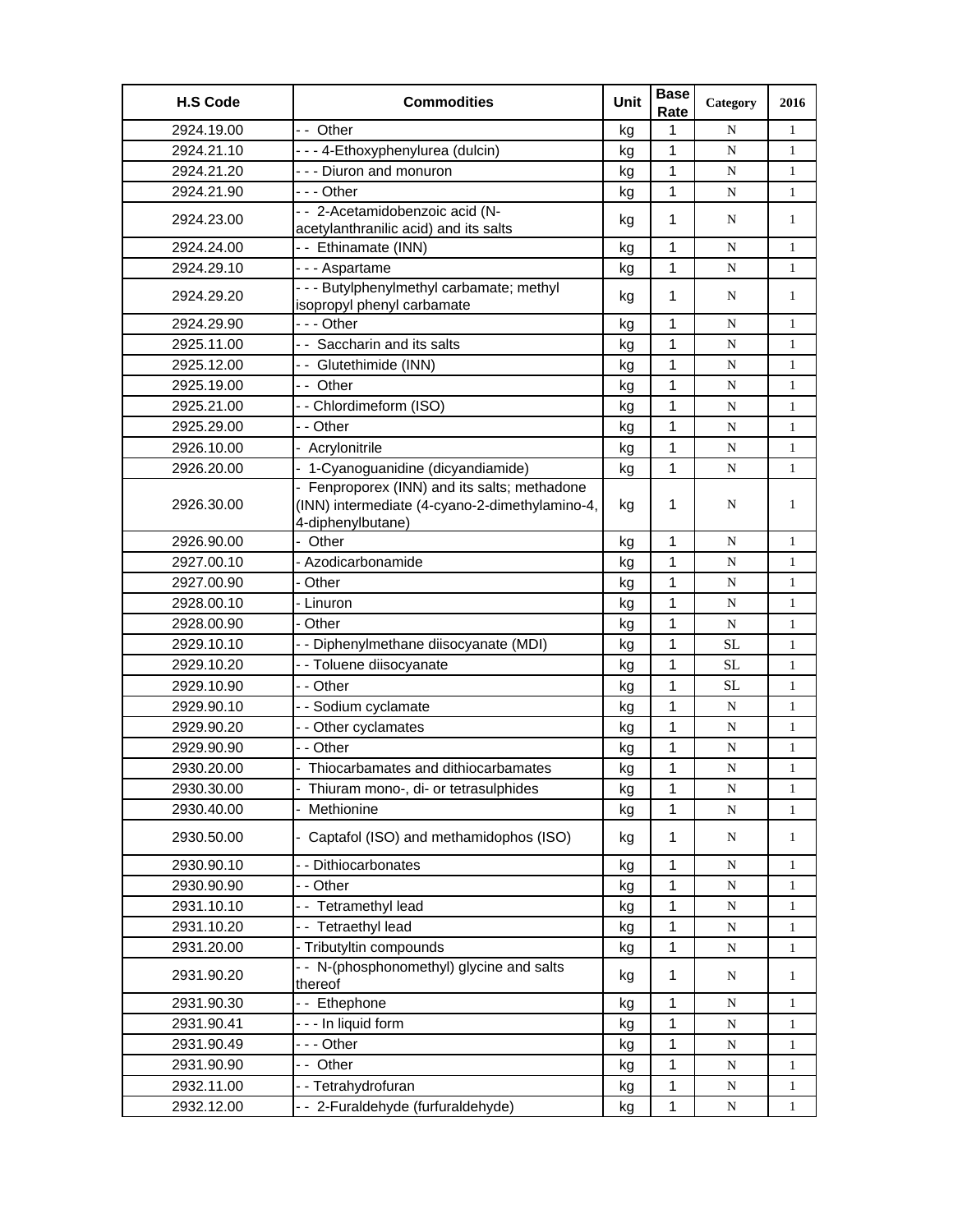| Rate                                                                                                                                                                                                                                                                                                                                                                                                                                                               |             | 2016         |
|--------------------------------------------------------------------------------------------------------------------------------------------------------------------------------------------------------------------------------------------------------------------------------------------------------------------------------------------------------------------------------------------------------------------------------------------------------------------|-------------|--------------|
| -- Furfuryl alcohol and tetrahydrofurfuryl<br>1<br>2932.13.00<br>kg<br>alcohol                                                                                                                                                                                                                                                                                                                                                                                     | N           | $\mathbf{1}$ |
| 1<br>2932.19.00<br>-- Other<br>kg                                                                                                                                                                                                                                                                                                                                                                                                                                  | ${\bf N}$   | $\mathbf{1}$ |
| 1<br>2932.20.00<br>- Lactones<br>kg                                                                                                                                                                                                                                                                                                                                                                                                                                | N           | $\mathbf{1}$ |
| 1<br>2932.91.00<br>-- Isosafrole<br>kg                                                                                                                                                                                                                                                                                                                                                                                                                             | N           | $\mathbf{1}$ |
| 1<br>-- 1-(1,3-Benzodioxol-5-yl)propan-2-one<br>2932.92.00<br>kg                                                                                                                                                                                                                                                                                                                                                                                                   | ${\bf N}$   | $\mathbf{1}$ |
| 1<br>-- Piperonal<br>2932.93.00<br>kg                                                                                                                                                                                                                                                                                                                                                                                                                              | N           | 1            |
| -- Safrole<br>1<br>2932.94.00<br>kg                                                                                                                                                                                                                                                                                                                                                                                                                                | ${\bf N}$   | $\mathbf{1}$ |
| - - Tetrahydrocannabinols (all isomers)<br>1<br>2932.95.00<br>kg                                                                                                                                                                                                                                                                                                                                                                                                   | N           | $\mathbf{1}$ |
| 1<br>2932.99.10<br>- - - Carbofuran<br>kg                                                                                                                                                                                                                                                                                                                                                                                                                          | ${\bf N}$   | $\mathbf{1}$ |
| - - - Other<br>1<br>2932.99.90<br>kg                                                                                                                                                                                                                                                                                                                                                                                                                               | ${\bf N}$   | 1            |
| 1<br>2933.11.10<br>- - - Dipyrone (analgin)<br>kg                                                                                                                                                                                                                                                                                                                                                                                                                  | N           | $\mathbf{1}$ |
| --- Other<br>1<br>2933.11.90<br>kg                                                                                                                                                                                                                                                                                                                                                                                                                                 | N           | $\mathbf{1}$ |
| 1<br>-- Other<br>2933.19.00<br>kg                                                                                                                                                                                                                                                                                                                                                                                                                                  | N           | $\mathbf{1}$ |
| 1<br>2933.21.00<br>- - Hydantoin and its derivatives<br>kg                                                                                                                                                                                                                                                                                                                                                                                                         | N           | $\mathbf{1}$ |
| --- Cimetidine<br>1<br>2933.29.10<br>kg                                                                                                                                                                                                                                                                                                                                                                                                                            | N           | $\mathbf{1}$ |
| --- Other<br>2933.29.90<br>1<br>kg                                                                                                                                                                                                                                                                                                                                                                                                                                 | N           | $\mathbf{1}$ |
| 1<br>- - Pyridine and its salts<br>2933.31.00<br>kg                                                                                                                                                                                                                                                                                                                                                                                                                | N           | $\mathbf{1}$ |
| - - Piperidine and its salts<br>1<br>2933.32.00<br>kg                                                                                                                                                                                                                                                                                                                                                                                                              | ${\bf N}$   | 1            |
| - - Alfentanil (INN), anileridine (INN),<br>bezitramide (INN), bromazepam (INN),<br>difenoxin (INN), diphenoxylate (INN),<br>dipipanone (INN), fentanyl (INN), ketobemidone<br>(INN), methylphenidate (INN), pentazocine<br>2933.33.00<br>1<br>kg<br>(INN), pethidine (INN), pethidine (INN)<br>intermediate A, phencyclidine (INN) (PCP),<br>phenoperidine (INN), pipradrol (INN),<br>piritramide (INN), propiram (INN) and<br>trimeperidine (INN); salts thereof | N           | 1            |
| 1<br>2933.39.10<br>--- Chlorpheniramine and isoniazid<br>kg                                                                                                                                                                                                                                                                                                                                                                                                        | N           | $\mathbf{1}$ |
| --- Paraquat salts<br>2933.39.30<br>1<br>kg                                                                                                                                                                                                                                                                                                                                                                                                                        | N           | $\mathbf{1}$ |
| 1<br>2933.39.90<br>--- Other<br>kg                                                                                                                                                                                                                                                                                                                                                                                                                                 | ${\bf N}$   | $\mathbf{1}$ |
| 1<br>- - Levorphanol (INN) and its salts<br>2933.41.00<br>kg                                                                                                                                                                                                                                                                                                                                                                                                       | $\mathbf N$ | 1            |
| 1<br>2933.49.00<br>-- Other<br>kg                                                                                                                                                                                                                                                                                                                                                                                                                                  | N           | 1            |
| 2933.52.00<br>- - Malonylurea (barbituric acid) and its salts<br>1<br>kg                                                                                                                                                                                                                                                                                                                                                                                           | ${\bf N}$   | $\mathbf{1}$ |
| -- Allobarbital (INN), amobarbital (INN),<br>barbital (INN), butalbital (INN), butobarbital,<br>cyclobarbital (INN), methylphenobarbital (INN),<br>2933.53.00<br>1<br>kg<br>pentobarbital (INN), phenobarbital (INN),<br>secbutabarbital (INN), secobarbital (INN) and<br>vinylbital (INN); salts thereof                                                                                                                                                          | ${\bf N}$   | 1            |
| - - Other derivatives of malonylurea (barbituric<br>1<br>2933.54.00<br>kg<br>acid); salts thereof                                                                                                                                                                                                                                                                                                                                                                  | N           | $\mathbf{1}$ |
| - - Loprazolam (INN), mecloqualone (INN),<br>methaqualone (INN) and zipeprol (INN); salts<br>2933.55.00<br>1<br>kg<br>thereof                                                                                                                                                                                                                                                                                                                                      | N           | 1            |
| 2933.59.10<br>- - - Diazinon<br>1<br>kg                                                                                                                                                                                                                                                                                                                                                                                                                            | N           | 1            |
| 2933.59.90<br>1<br>- - - Other<br>kg                                                                                                                                                                                                                                                                                                                                                                                                                               | N           | $\mathbf{1}$ |
| 2933.61.00<br>-- Melamine<br>1<br>kg                                                                                                                                                                                                                                                                                                                                                                                                                               | ${\bf N}$   | $\mathbf{1}$ |
| 2933.69.00<br>1<br>- - Other<br>kg                                                                                                                                                                                                                                                                                                                                                                                                                                 | N           | 1            |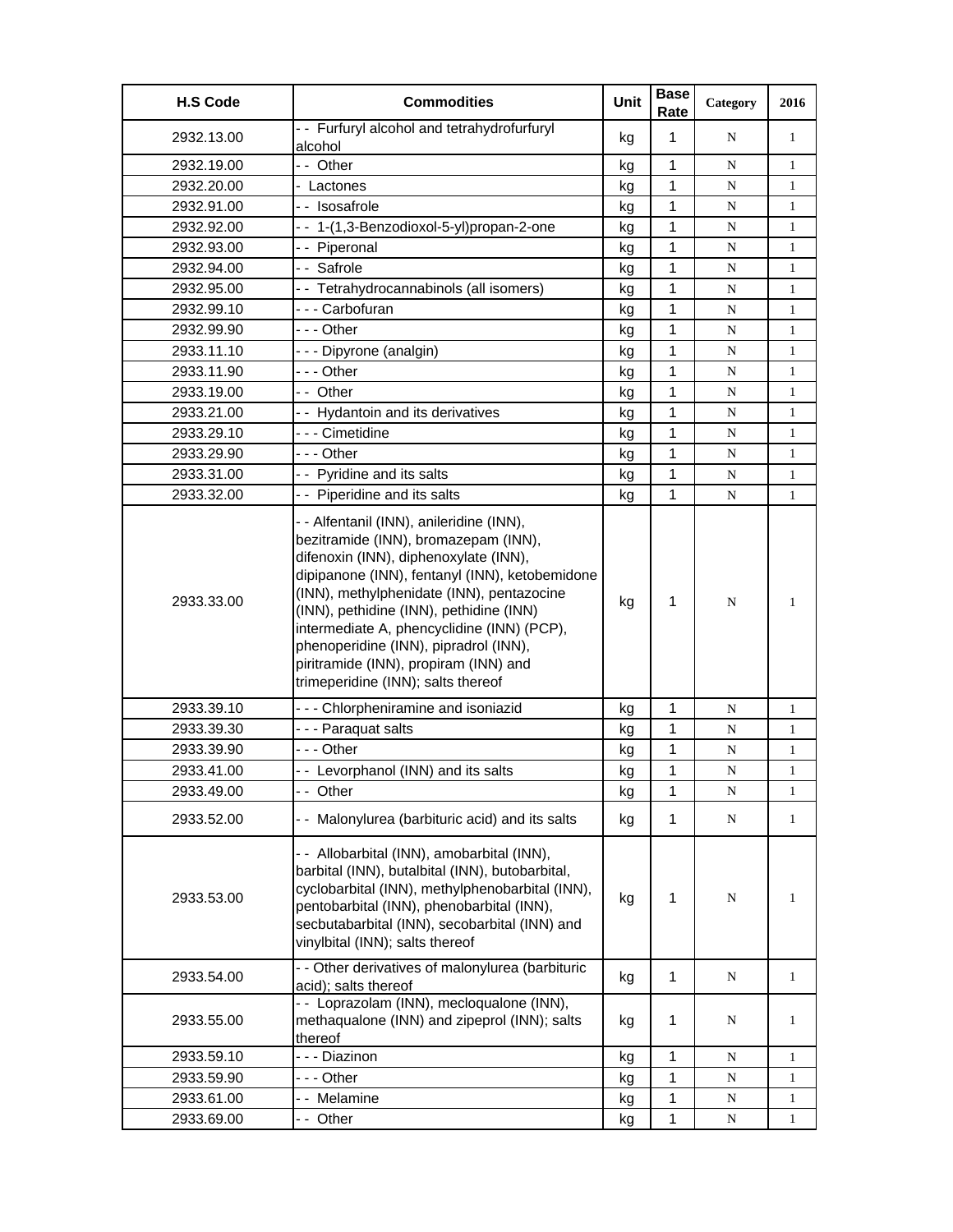| <b>H.S Code</b> | <b>Commodities</b>                                                                                                                                                                                                                                                                                                                                                                                                                                                                                                                                                                   | Unit | <b>Base</b><br>Rate | Category    | 2016         |
|-----------------|--------------------------------------------------------------------------------------------------------------------------------------------------------------------------------------------------------------------------------------------------------------------------------------------------------------------------------------------------------------------------------------------------------------------------------------------------------------------------------------------------------------------------------------------------------------------------------------|------|---------------------|-------------|--------------|
| 2933.71.00      | -- 6-Hexanelactam (epsilon-caprolactam)                                                                                                                                                                                                                                                                                                                                                                                                                                                                                                                                              | kg   | 1                   | N           | $\mathbf{1}$ |
| 2933.72.00      | -- Clobazam (INN) and methyprylon (INN)                                                                                                                                                                                                                                                                                                                                                                                                                                                                                                                                              | kg   | 1                   | ${\bf N}$   | 1            |
| 2933.79.00      | -- Other lactams                                                                                                                                                                                                                                                                                                                                                                                                                                                                                                                                                                     | kg   | 1                   | ${\bf N}$   | $\mathbf{1}$ |
| 2933.91.00      | - - Alprazolam (INN), camazepam (INN),<br>chlordiazepoxide (INN), clonazepam (INN),<br>clorazepate, delorazepam (INN), diazepam<br>(INN), estazolam (INN), ethyl loflazepate (INN),<br>fludiazepam (INN), flunitrazepam (INN),<br>flurazepam (INN), halazepam (INN), lorazepam<br>(INN), lormetazepam (INN), mazindol (INN),<br>medazepam (INN), midazolam (INN),<br>nimetazepam (INN), nitrazepam (INN),<br>nordazepam (INN), oxazepam (INN),<br>pinazepam (INN), prazepam (INN),<br>pyrovalerone (INN), temazepam (INN),<br>tetrazepam (INN) and triazolam (INN); salts<br>thereof | kg   | 1                   | N           | 1            |
| 2933.99.10      | --- Mebendazole or parbendazole                                                                                                                                                                                                                                                                                                                                                                                                                                                                                                                                                      | kg   | 1                   | ${\bf N}$   | $\mathbf{1}$ |
| 2933.99.90      | --- Other                                                                                                                                                                                                                                                                                                                                                                                                                                                                                                                                                                            | kg   | 1                   | N           | 1            |
| 2934.10.00      | - Compounds containing an unfused thiazole<br>ring (whether or not hydrogenated) in the<br>structure                                                                                                                                                                                                                                                                                                                                                                                                                                                                                 | kg   | 1                   | N           | 1            |
| 2934.20.00      | - Compounds containing in the structure a<br>benzothiazole ring-system (whether or not<br>hydrogenated), not further fused                                                                                                                                                                                                                                                                                                                                                                                                                                                           | kg   | 1                   | N           | $\mathbf{1}$ |
| 2934.30.00      | - Compounds containing in the structure a<br>phenothiazine ring-system (whether or not<br>hydrogenated), not further fused                                                                                                                                                                                                                                                                                                                                                                                                                                                           | kg   | 1                   | N           | 1            |
| 2934.91.00      | -- Aminorex (INN), brotizolam (INN),<br>clotiazepam (INN), cloxazolam (INN),<br>dextromoramide (INN), haloxazolam (INN),<br>ketazolam (INN), mesocarb (INN), oxazolam<br>(INN), pemoline (INN), phendimetrazine (INN),<br>phenmetrazine (INN) and sufentanil (INN); salts<br>thereof                                                                                                                                                                                                                                                                                                 | kg   | 1                   | N           | 1            |
| 2934.99.10      | - - - Nucleic acid and its salts                                                                                                                                                                                                                                                                                                                                                                                                                                                                                                                                                     | kg   | 1                   | N           | 1            |
| 2934.99.20      | - - Sultones; sultams; diltiazem                                                                                                                                                                                                                                                                                                                                                                                                                                                                                                                                                     | kg   | 1                   | N           | 1            |
| 2934.99.30      | - - - 6-Aminopenicillanic acid                                                                                                                                                                                                                                                                                                                                                                                                                                                                                                                                                       | kg   | 1                   | N           | 1            |
| 2934.99.40      | --- 3-Azido-3-deoxythymidine                                                                                                                                                                                                                                                                                                                                                                                                                                                                                                                                                         | kg   | 1                   | N           | 1            |
| 2934.99.50      | --- Oxadiazon, with a minimum purity of 94%                                                                                                                                                                                                                                                                                                                                                                                                                                                                                                                                          | kg   | 1                   | N           | 1            |
| 2934.99.90      | - - - Other                                                                                                                                                                                                                                                                                                                                                                                                                                                                                                                                                                          | kg   | 1                   | N           | 1            |
| 2935.00.00      | Sulphonamides.                                                                                                                                                                                                                                                                                                                                                                                                                                                                                                                                                                       | kg   | 1                   | N           | 1            |
| 2936.21.00      | - - Vitamin A and their derivatives                                                                                                                                                                                                                                                                                                                                                                                                                                                                                                                                                  | kg   | 1                   | N           | 1            |
| 2936.22.00      | - - Vitamin $B_1$ and its derivatives                                                                                                                                                                                                                                                                                                                                                                                                                                                                                                                                                | kg   | 1                   | $\mathbf N$ | $\mathbf{1}$ |
| 2936.23.00      | - Vitamin $B_2$ and its derivatives                                                                                                                                                                                                                                                                                                                                                                                                                                                                                                                                                  | kg   | 1                   | N           | 1            |
| 2936.24.00      | - - D- or DL-Pantothenic acid (Vitamin B <sub>3</sub> or<br>Vitamin $B_5$ ) and its derivatives                                                                                                                                                                                                                                                                                                                                                                                                                                                                                      | kg   | 1                   | N           | 1            |
| 2936.25.00      | - Vitamin B <sub>6</sub> and its derivatives                                                                                                                                                                                                                                                                                                                                                                                                                                                                                                                                         | kg   | 1                   | N           | 1            |
| 2936.26.00      | - Vitamin $B_{12}$ and its derivatives                                                                                                                                                                                                                                                                                                                                                                                                                                                                                                                                               | kg   | 1                   | N           | 1            |
| 2936.27.00      | - - Vitamin C and its derivatives                                                                                                                                                                                                                                                                                                                                                                                                                                                                                                                                                    | kg   | 1                   | N           | 1            |
| 2936.28.00      | - - Vitamin E and its derivatives                                                                                                                                                                                                                                                                                                                                                                                                                                                                                                                                                    | kg   | $\mathbf{1}$        | ${\bf N}$   | 1            |
| 2936.29.00      | - - Other vitamins and their derivatives                                                                                                                                                                                                                                                                                                                                                                                                                                                                                                                                             | kg   | 1                   | N           | 1            |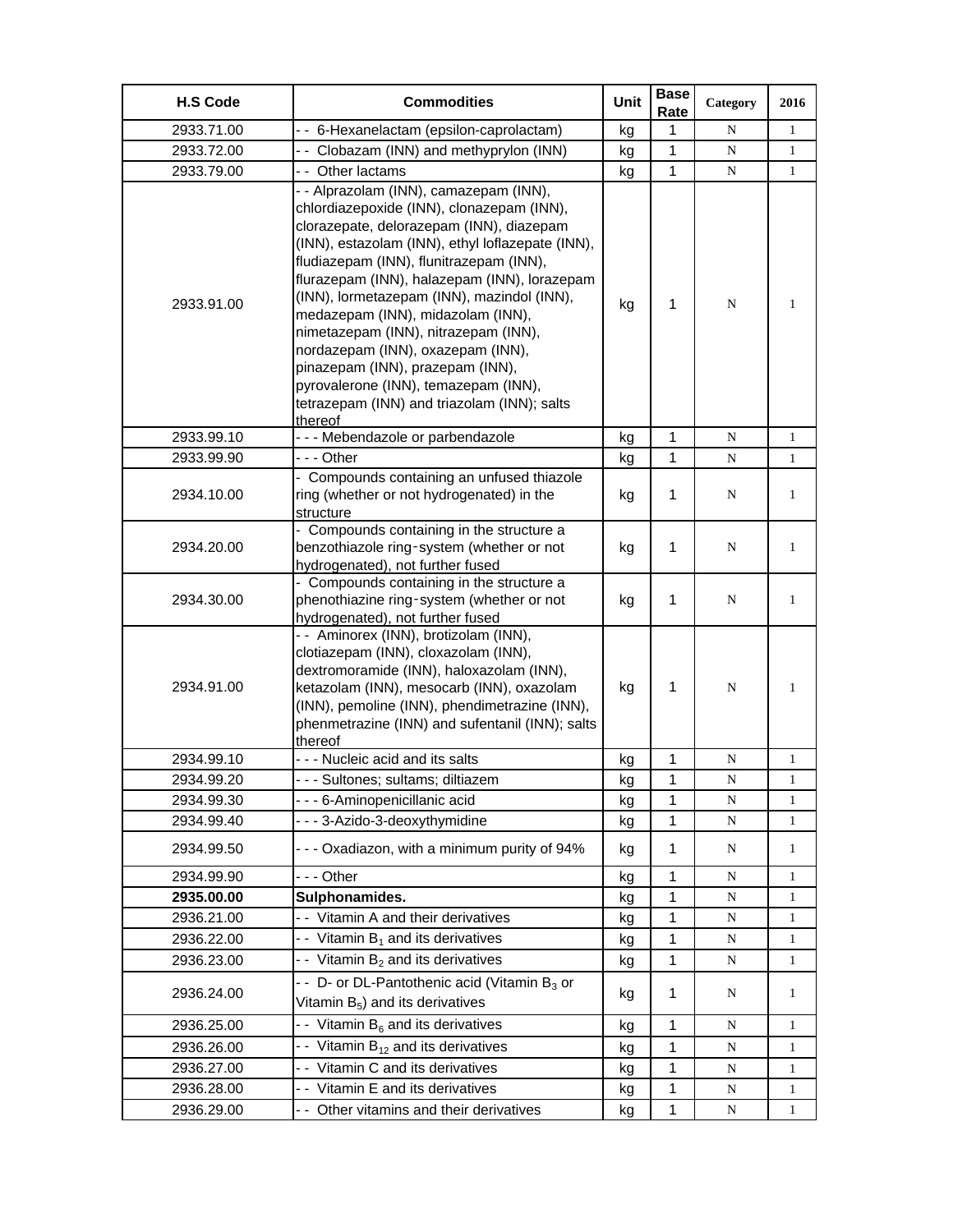| <b>H.S Code</b> | <b>Commodities</b>                                                                                                                                                                                                    | <b>Unit</b> | <b>Base</b><br>Rate | Category    | 2016           |
|-----------------|-----------------------------------------------------------------------------------------------------------------------------------------------------------------------------------------------------------------------|-------------|---------------------|-------------|----------------|
| 2936.90.00      | Other, including natural concentrates                                                                                                                                                                                 | kg          | 1                   | N           | 1              |
| 2937.11.00      | - - Somatotropin, its derivatives and structural<br>analogues:                                                                                                                                                        | kg          | 1                   | N           | $\mathbf{1}$   |
| 2937.12.00      | - - Insulin and its salts                                                                                                                                                                                             | kg          | 1                   | N           | $\mathbf{1}$   |
| 2937.19.00      | -- Other                                                                                                                                                                                                              | kg          | $\mathbf{1}$        | N           | $\mathbf{1}$   |
| 2937.21.00      | - - Cortisone, hydrocortisone, prednisone<br>(dehydrocortisone) and prednisolone<br>(dehydrohydrocortisone)                                                                                                           | kg          | 1                   | N           | 1              |
| 2937.22.00      | - - Halogenated derivatives of corticosteroidal<br>hormones                                                                                                                                                           | kg          | 1                   | N           | 1              |
| 2937.23.00      | - - Oestrogens and progestogens                                                                                                                                                                                       | kg          | 1                   | N           | $\mathbf{1}$   |
| 2937.29.00      | -- Other                                                                                                                                                                                                              | kg          | 1                   | N           | $\mathbf{1}$   |
| 2937.50.00      | - Prostaglandins, thromboxanes and<br>leukotrienes, their derivatives and structural<br>analogues                                                                                                                     | kg          | 1                   | N           | 1              |
| 2937.90.10      | - - Of oxygen-function amino-compounds                                                                                                                                                                                | kg          | 1                   | N           | 1              |
| 2937.90.90      | - - Other                                                                                                                                                                                                             | kg          | 1                   | N           | $\mathbf{1}$   |
| 2938.10.00      | Rutoside (rutin) and its derivatives                                                                                                                                                                                  | kg          | 1                   | ${\bf N}$   | $\mathbf{1}$   |
| 2938.90.00      | - Other                                                                                                                                                                                                               | kg          | 1                   | N           | $\mathbf{1}$   |
| 2939.11.10      | - - - Concentrates of poppy straw and salts<br>thereof                                                                                                                                                                | kg          | 1                   | N           | $\mathbf{1}$   |
| 2939.11.90      | -  - - Other                                                                                                                                                                                                          | kg          | 1                   | N           | 1              |
| 2939.19.00      | -- Other                                                                                                                                                                                                              | kg          | 1                   | N           | 1              |
| 2939.20.10      | - - Quinine and its salts                                                                                                                                                                                             | kg          | zero                | N           | $\overline{0}$ |
| 2939.20.90      | - - Other                                                                                                                                                                                                             | kg          | zero                | N           | 0              |
| 2939.30.00      | Caffeine and its salts                                                                                                                                                                                                | kg          | 1                   | N           | $\mathbf{1}$   |
| 2939.41.00      | -- Ephedrine and its salts                                                                                                                                                                                            | kg          | 1                   | N           | $\mathbf{1}$   |
| 2939.42.00      | - - Pseudoephedrine (INN) and its salts                                                                                                                                                                               | kg          | 1                   | N           | $\mathbf{1}$   |
| 2939.43.00      | - - Cathine (INN) and its salts                                                                                                                                                                                       | kg          | 1                   | $\mathbf N$ | $\mathbf{1}$   |
| 2939.44.00      | - - Norephedrine and its salts                                                                                                                                                                                        | kg          | 1                   | N           | 1              |
| 2939.49.00      | -- Other                                                                                                                                                                                                              | kg          | 1                   | ${\bf N}$   | 1              |
| 2939.51.00      | - - Fenetylline (INN) and its salts                                                                                                                                                                                   | kg          | 1                   | N           | $\mathbf{1}$   |
| 2939.59.00      | -- Other                                                                                                                                                                                                              | kg          | 1                   | N           | $\mathbf{1}$   |
| 2939.61.00      | - - Ergometrine (INN) and its salts                                                                                                                                                                                   | kg          | 1                   | N           | $\mathbf{1}$   |
| 2939.62.00      | -- Ergotamine(INN) and its salts                                                                                                                                                                                      | kg          | 1                   | N           | 1              |
| 2939.63.00      | -- Lysergic acid and its salts                                                                                                                                                                                        | kg          | 1                   | N           | 1              |
| 2939.69.00      | -- Other                                                                                                                                                                                                              | kg          | 1                   | N           | 1              |
| 2939.91.10      | --- Cocaine and its derivatives                                                                                                                                                                                       | kg          | $\mathbf{1}$        | N           | 1              |
| 2939.91.90      | --- Other                                                                                                                                                                                                             | kg          | $\mathbf{1}$        | ${\bf N}$   | $\mathbf{1}$   |
| 2939.99.10      | --- Nicotine sulphate                                                                                                                                                                                                 | kg          | 1                   | N           | 1              |
| 2939.99.90      | --- Other                                                                                                                                                                                                             | kg          | $\mathbf{1}$        | N           | 1              |
| 2940.00.00      | Sugars, chemically pure, other than<br>sucrose, lactose, maltose, glucose and<br>fructose; sugar ethers, sugar acetals and<br>sugar esters, and their salts, other than<br>products of heading 29.37, 29.38 or 29.39. | kg          | 1                   | N           | 1              |
| 2941.10.11      | - - - Non-sterile                                                                                                                                                                                                     | kg          | $\mathbf{1}$        | ${\bf N}$   | $\mathbf{1}$   |
| 2941.10.19      | - - - Other                                                                                                                                                                                                           | kg          | 1                   | N           | 1              |
| 2941.10.20      | - - Ampicillin and its salts                                                                                                                                                                                          | kg          | 1                   | N           | 1              |
| 2941.10.90      | - - Other                                                                                                                                                                                                             | kg          | 1                   | N           | 1              |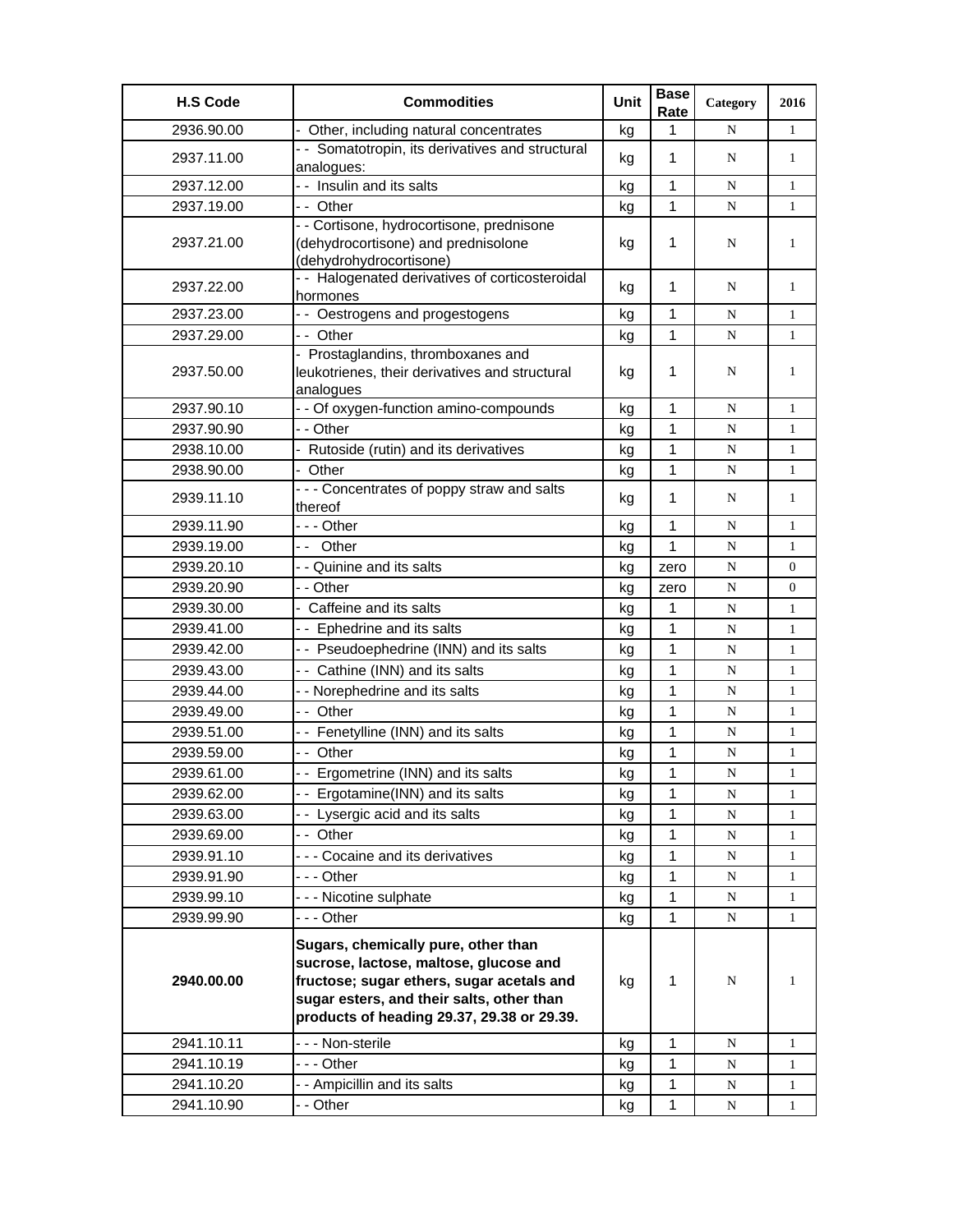| <b>H.S Code</b> | <b>Commodities</b>                                                                                                                | Unit | <b>Base</b><br>Rate | Category                                                                               | 2016             |
|-----------------|-----------------------------------------------------------------------------------------------------------------------------------|------|---------------------|----------------------------------------------------------------------------------------|------------------|
| 2941.20.00      | Streptomycins and their derivatives; salts<br>thereof                                                                             | kg   | 1                   | N                                                                                      | 1                |
| 2941.30.00      | Tetracyclines and their derivatives; salts<br>thereof                                                                             | kg   | 1                   | N                                                                                      | 1                |
| 2941.40.00      | - Chloramphenicol and its derivatives; salts<br>thereof                                                                           | kg   | 1                   | N                                                                                      | 1                |
| 2941.50.00      | - Erythromycin and its derivatives; salts thereof                                                                                 | kg   | 1                   | N                                                                                      | 1                |
| 2941.90.00      | - Other                                                                                                                           | kg   | 1                   | N                                                                                      | 1                |
| 2942.00.00      | Other organic compounds.                                                                                                          | kg   | 1                   | N                                                                                      | 1                |
| 3001.20.00      | - Extracts of glands or other organs or of their<br>secretions                                                                    | kg   | 1                   | N                                                                                      | 1                |
| 3001.90.00      | - Other                                                                                                                           | kg   | 1                   | HS/B                                                                                   | $\mathbf{1}$     |
| 3002.10.10      | - - Plasma protein solutions                                                                                                      | kg   | 1.5                 | <b>SL</b>                                                                              | 1.5              |
| 3002.10.30      | - - Antisera and immunological products,<br>whether or not modified or obtained by means<br>of biotechnological processes         | kg   | zero                | SL.                                                                                    | $\overline{0}$   |
| 3002.10.40      | - - Haemoglobin powder                                                                                                            | kg   | 1.5                 | <b>SL</b>                                                                              | 1.5              |
| 3002.10.90      | - - Other                                                                                                                         | kg   | 1.5                 | SL                                                                                     | 1.5              |
| 3002.20.10      | - - Tetanus toxoid                                                                                                                | kg   | zero                | ${\bf N}$                                                                              | $\overline{0}$   |
| 3002.20.20      | - - Pertussis, measles, meningitis or polio<br>vaccines                                                                           | kg   | zero                | N                                                                                      | $\overline{0}$   |
| 3002.20.90      | - - Other                                                                                                                         | kg   | zero                | N                                                                                      | $\boldsymbol{0}$ |
| 3002.30.00      | - Vaccines for veterinary medicine                                                                                                | kg   | zero                | ${\bf N}$                                                                              | $\overline{0}$   |
| 3002.90.00      | - Other                                                                                                                           | kg   | zero                | HS/B                                                                                   | $\overline{0}$   |
| 3003.10.10      | - - Containing amoxicillin (INN) or its salts                                                                                     | kg   | 1.5                 | N                                                                                      | 1.5              |
| 3003.10.20      | - - Containing ampicillin (INN) or its salts                                                                                      | kg   | 1.5                 | N                                                                                      | 1.5              |
| 3003.10.90      | - - Other                                                                                                                         | kg   | 1.5                 | N                                                                                      | 1.5              |
| 3003.20.00      | - Containing other antibiotics                                                                                                    | kg   | 1.5                 | N                                                                                      | 1.5              |
| 3003.31.00      | -- Containing insulin                                                                                                             | kg   | 1.5                 | N                                                                                      | 1.5              |
| 3003.39.00      | -- Other                                                                                                                          | kg   | 1.5                 | ${\bf N}$                                                                              | 1.5              |
| 3003.40.00      | - Containing alkaloids or derivatives thereof but<br>not containing hormones or other products of<br>heading 29.37 or antibiotics | kg   | 1.5                 | HS/B                                                                                   | 1.5              |
| 3003.90.00      | Other                                                                                                                             | kg   | 1.5                 | $\ensuremath{\mathbf{H}}\ensuremath{\mathbf{S}}\xspace/\ensuremath{\mathbf{B}}\xspace$ | 1.5              |
| 3004.10.15      | - - - Containing penicillin G (excluding penicillin<br>G benzathine), phenoxymethyl penicillin or salts<br>thereof                | kg   | 1.5                 | HS/B                                                                                   | 1.5              |
| 3004.10.16      | - - - Containing ampicillin, amoxycillin or salts<br>thereof, of a kind taken orally                                              | kg   | 1.5                 | HS/B                                                                                   | 1.5              |
| 3004.10.19      | --- Other                                                                                                                         | kg   | 1.5                 | HS/B                                                                                   | 1.5              |
| 3004.10.21      | --- In ointment form                                                                                                              | kg   | 1.5                 | $\ensuremath{\mathbf{H}}\ensuremath{\mathbf{S}}\xspace/\ensuremath{\mathbf{B}}\xspace$ | 1.5              |
| 3004.10.29      | --- Other                                                                                                                         | kg   | 1.5                 | HS/B                                                                                   | 1.5              |
| 3004.20.10      | - - Containing gentamycin, lincomycin,<br>sulfamethoxazole or their derivatives, of a kind<br>taken orally or in ointment form    | kg   | 1.5                 | HS/B                                                                                   | 1.5              |
| 3004.20.31      | - - - Of a kind taken orally                                                                                                      | kg   | 1.5                 | $\ensuremath{\mathbf{H}}\ensuremath{\mathbf{S}}\xspace/\ensuremath{\mathbf{B}}\xspace$ | 1.5              |
| 3004.20.32      | --- In ointment form                                                                                                              | kg   | 1.5                 | $\ensuremath{\mathbf{H}}\ensuremath{\mathbf{S}}/\ensuremath{\mathbf{B}}$               | 1.5              |
| 3004.20.39      | - - - Other                                                                                                                       | kg   | 1.5                 | HS/B                                                                                   | 1.5              |
| 3004.20.71      | - - - Of a kind taken orally or in ointment form                                                                                  | kg   | 1.5                 | HS/B                                                                                   | 1.5              |
| 3004.20.79      | - - - Other                                                                                                                       | kg   | 1.5                 | HS/B                                                                                   | 1.5              |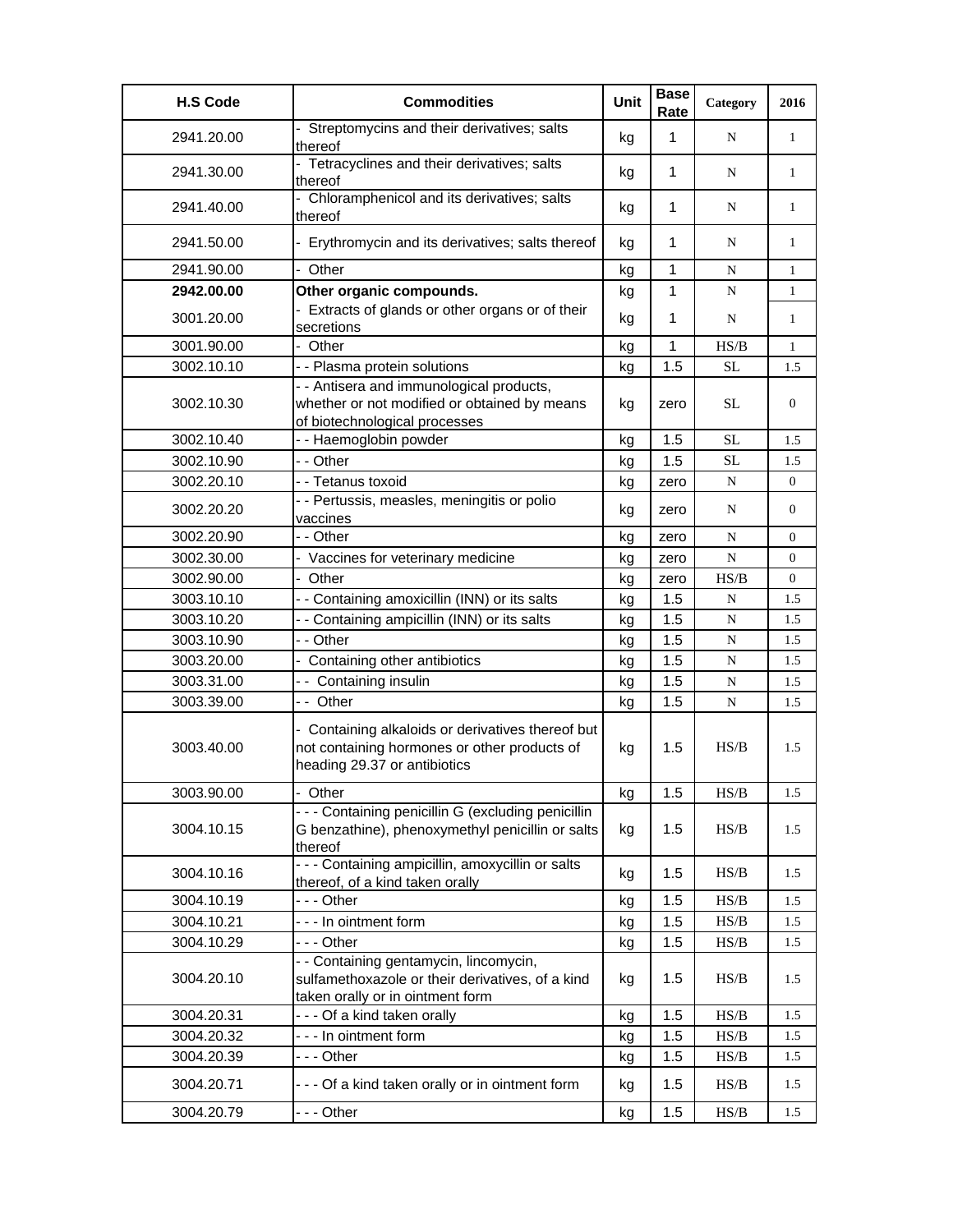| <b>H.S Code</b> | <b>Commodities</b>                                                                                                                  | Unit | <b>Base</b><br>Rate | Category                                                                               | 2016 |
|-----------------|-------------------------------------------------------------------------------------------------------------------------------------|------|---------------------|----------------------------------------------------------------------------------------|------|
| 3004.20.91      | - - - Of a kind taken orally or in ointment form                                                                                    | kg   | 1.5                 | HS/B                                                                                   | 1.5  |
| 3004.20.99      | --- Other                                                                                                                           | kg   | 1.5                 | HS/B                                                                                   | 1.5  |
| 3004.31.00      | -- Containing insulin                                                                                                               | kg   | 1.5                 | ${\bf N}$                                                                              | 1.5  |
| 3004.32.10      | - - - Containing dexamethasone or their<br>derivatives                                                                              | kg   | 1.5                 | HS/B                                                                                   | 1.5  |
| 3004.32.40      | - - - Containing hydrocortisone sodium<br>succinate or fluocinolone acetonide                                                       | kg   | 1.5                 | HS/B                                                                                   | 1.5  |
| 3004.32.90      | - - - Other                                                                                                                         | kg   | 1.5                 | HS/B                                                                                   | 1.5  |
| 3004.39.00      | -- Other                                                                                                                            | kg   | 1.5                 | ${\bf N}$                                                                              | 1.5  |
| 3004.40.10      | - - Containing morphine or its derivatives, for<br>injection                                                                        | kg   | 1.5                 | HS/B                                                                                   | 1.5  |
| 3004.40.20      | - - Containing quinine hydrochloride or<br>dihydroquinine chloride, for injection                                                   | kg   | 1.5                 | HS/B                                                                                   | 1.5  |
| 3004.40.30      | - - Containing quinine sulphate or bisulphate, of<br>a kind taken orally                                                            | kg   | 1.5                 | HS/B                                                                                   | 1.5  |
| 3004.40.40      | - - Containing quinine or its salts or other<br>antimalarial substances, other than goods of<br>subheading 3004.40.20 or 3004.40.30 | kg   | 1.5                 | HS/B                                                                                   | 1.5  |
| 3004.40.50      | - - Containing papaverine or berberine, of a kind<br>taken orally                                                                   | kg   | 1.5                 | HS/B                                                                                   | 1.5  |
| 3004.40.60      | - - Containing theophyline, of a kind taken orally                                                                                  | kg   | 1.5                 | HS/B                                                                                   | 1.5  |
| 3004.40.70      | - - Containing atropine sulphate                                                                                                    | kg   | 1.5                 | $\ensuremath{\mathbf{H}}\ensuremath{\mathbf{S}}\xspace/\ensuremath{\mathbf{B}}\xspace$ | 1.5  |
| 3004.40.90      | - - Other                                                                                                                           | kg   | 1.5                 | $\ensuremath{\mathbf{H}}\ensuremath{\mathbf{S}}\xspace/\ensuremath{\mathbf{B}}\xspace$ | 1.5  |
| 3004.50.10      | - - Of a kind suitable for children, in syrup form                                                                                  | kg   | 1.5                 | HS/B                                                                                   | 1.5  |
| 3004.50.21      | - - - Of a kind taken orally                                                                                                        | kg   | 1.5                 | $\ensuremath{\mathbf{H}}\ensuremath{\mathbf{S}}\xspace/\ensuremath{\mathbf{B}}\xspace$ | 1.5  |
| 3004.50.29      | $- -$ Other                                                                                                                         | kg   | 1.5                 | HS/B                                                                                   | 1.5  |
| 3004.50.91      | --- Containing vitamin A, B or C                                                                                                    | kg   | 1.5                 | $\ensuremath{\mathbf{H}}\ensuremath{\mathbf{S}}\xspace/\ensuremath{\mathbf{B}}\xspace$ | 1.5  |
| 3004.50.99      | --- Other                                                                                                                           | kg   | 1.5                 | HS/B                                                                                   | 1.5  |
| 3004.90.10      | - - Transdermal therapeutic system patches for<br>the treatment of cancer or heart diseases                                         | kg   | 1.5                 | HS/B                                                                                   | 1.5  |
| 3004.90.20      | - - Closed sterile water for inhalation,<br>pharmaceutical grade                                                                    | kg   | 1.5                 | HS/B                                                                                   | 1.5  |
| 3004.90.30      | - - Antiseptics                                                                                                                     | kg   | 1.5                 | $\ensuremath{\mathbf{H}}\ensuremath{\mathbf{S}}\xspace/\ensuremath{\mathbf{B}}\xspace$ | 1.5  |
| 3004.90.41      | --- Containing procaine hydrochloride                                                                                               | kg   | 1.5                 | $\ensuremath{\mathbf{H}}\ensuremath{\mathbf{S}}\xspace/\ensuremath{\mathbf{B}}\xspace$ | 1.5  |
| 3004.90.49      | --- Other                                                                                                                           | kg   | 1.5                 | HS/B                                                                                   | 1.5  |
| 3004.90.51      | - - - Containing acetylsalicylic acid, paracetamol<br>or dipyrone (INN), of a kind taken orally                                     | kg   | 1.5                 | HS/B                                                                                   | 1.5  |
| 3004.90.52      | --- Containing chlorpheniramine maleate                                                                                             | kg   | 1.5                 | HS/B                                                                                   | 1.5  |
| 3004.90.53      | --- Containing diclofenac, of a kind taken orally                                                                                   | kg   | 1.5                 | HS/B                                                                                   | 1.5  |
| 3004.90.54      | --- Containing piroxicam (INN) or ibuprofen                                                                                         | kg   | 1.5                 | HS/B                                                                                   | 1.5  |
| 3004.90.55      | - - - Other, in liniment form                                                                                                       | kg   | 1.5                 | $\ensuremath{\mathbf{H}}\ensuremath{\mathbf{S}}\xspace/\ensuremath{\mathbf{B}}\xspace$ | 1.5  |
| 3004.90.59      | --- Other                                                                                                                           | kg   | 1.5                 | HS/B                                                                                   | 1.5  |
| 3004.90.61      | - - - Containing artemisinin, artesunate or<br>chloroquine                                                                          | kg   | 1.5                 | HS/B                                                                                   | 1.5  |
| 3004.90.62      | --- Containing primaquine                                                                                                           | kg   | 1.5                 | HS/B                                                                                   | 1.5  |
| 3004.90.63      | ---- Herbal medicaments                                                                                                             | kg   | 1.5                 | HS/B                                                                                   | 1.5  |
| 3004.90.69      | $--$ Other                                                                                                                          | kg   | 1.5                 | HS/B                                                                                   | 1.5  |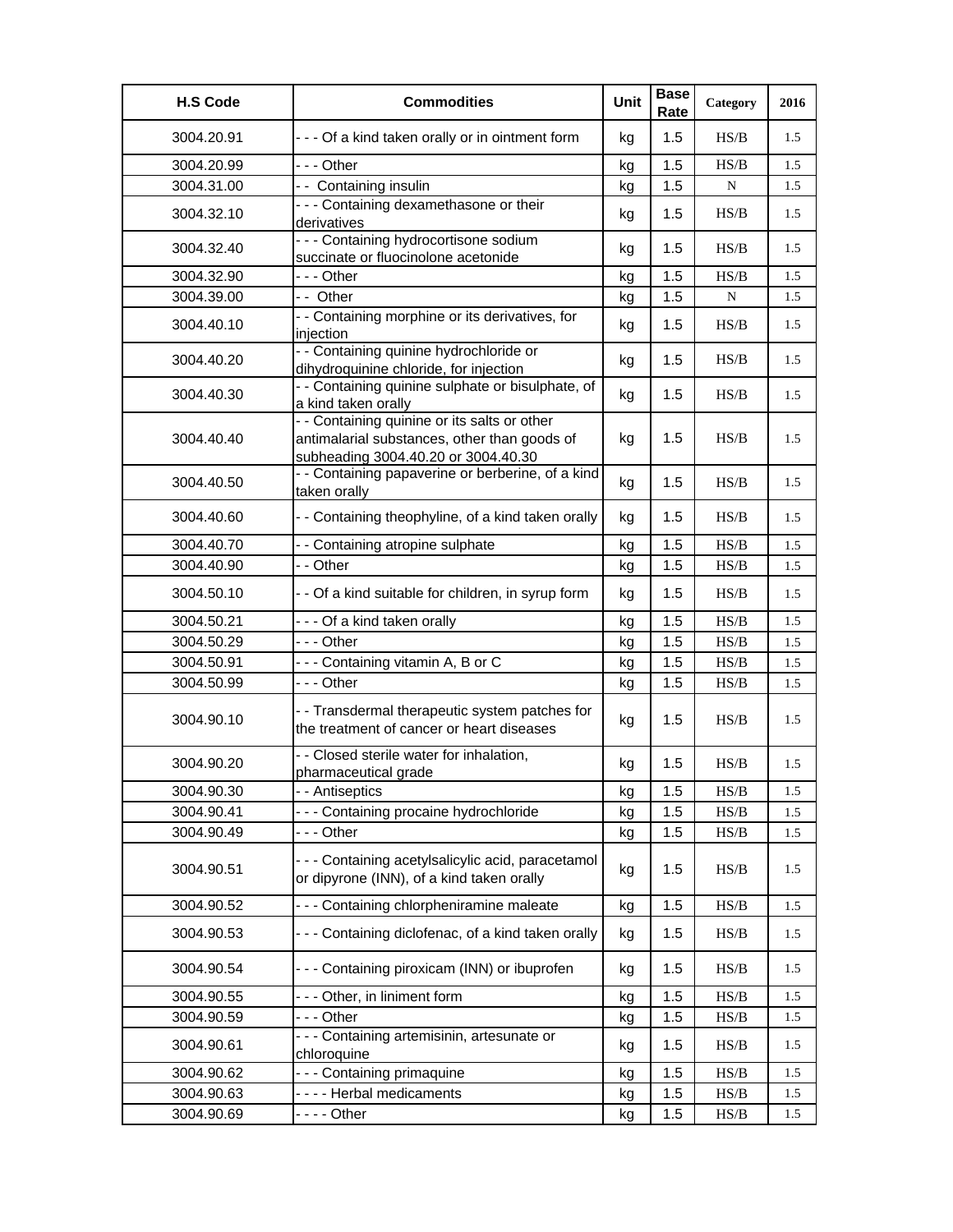| <b>H.S Code</b> | <b>Commodities</b>                                                                                                                                                                                                                       | Unit | <b>Base</b><br>Rate | Category                                                                               | 2016 |
|-----------------|------------------------------------------------------------------------------------------------------------------------------------------------------------------------------------------------------------------------------------------|------|---------------------|----------------------------------------------------------------------------------------|------|
| 3004.90.71      | - - - Containing piperazine or mebendazole<br>(INN)                                                                                                                                                                                      | kg   | 1.5                 | HS/B                                                                                   | 1.5  |
| 3004.90.72      | ---- Herbal medicaments                                                                                                                                                                                                                  | kg   | 1.5                 | HS/B                                                                                   | 1.5  |
| 3004.90.79      |                                                                                                                                                                                                                                          | kg   | 1.5                 | HS/B                                                                                   | 1.5  |
| 3004.90.81      | - - - Containing deferoxamine, for injection                                                                                                                                                                                             | kg   | 1.5                 | HS/B                                                                                   | 1.5  |
| 3004.90.82      | - - - Anti HIV/AIDS medicaments                                                                                                                                                                                                          | kg   | 1.5                 | HS/B                                                                                   | 1.5  |
| 3004.90.89      | --- Other                                                                                                                                                                                                                                | kg   | 1.5                 | HS/B                                                                                   | 1.5  |
| 3004.90.91      | - - - Containing sodium chloride or glucose, for<br>infusion                                                                                                                                                                             | kg   | 1.5                 | HS/B                                                                                   | 1.5  |
| 3004.90.92      | - - - Containing sorbitol or salbutamol, for<br>infusion                                                                                                                                                                                 | kg   | 1.5                 | HS/B                                                                                   | 1.5  |
| 3004.90.93      | - - - Containing sorbitol or salbutamol, in other fo                                                                                                                                                                                     | kg   | 1.5                 | HS/B                                                                                   | 1.5  |
| 3004.90.94      | - - - Containing cimetidine (INN) or ranitidine<br>(INN) other than for injection                                                                                                                                                        | kg   | 1.5                 | HS/B                                                                                   | 1.5  |
| 3004.90.95      | - - - Containing phenobarbital, diazepam or<br>chlorpromazine, other than for injection or<br>infusion                                                                                                                                   | kg   | 1.5                 | HS/B                                                                                   | 1.5  |
| 3004.90.96      | --- Nasal-drop medicaments containing<br>naphazoline, xylometazoline or oxymetazoline                                                                                                                                                    | kg   | 1.5                 | HS/B                                                                                   | 1.5  |
| 3004.90.98      | ---- Herbal medicaments                                                                                                                                                                                                                  | kg   | 1.5                 | HS/B                                                                                   | 1.5  |
| 3004.90.99      | $--$ Other                                                                                                                                                                                                                               | kg   | 1.5                 | HS/B                                                                                   | 1.5  |
| 3005.10.10      | - - Impregnated or coated with pharmaceutical<br>substances                                                                                                                                                                              | kg   | 1.5                 | N                                                                                      | 1.5  |
| 3005.10.90      | - - Other                                                                                                                                                                                                                                | kg   | 1.5                 | N                                                                                      | 1.5  |
| 3005.90.10      | --Bandages                                                                                                                                                                                                                               | kg   | 1.5                 | ${\bf N}$                                                                              | 1.5  |
| 3005.90.20      | - - Gauze                                                                                                                                                                                                                                | kg   | 1.5                 | ${\bf N}$                                                                              | 1.5  |
| 3005.90.90      | - - Other                                                                                                                                                                                                                                | kg   | 1.5                 | $\mathbf N$                                                                            | 1.5  |
| 3006.10.10      | - - Sterile absorbable surgical or dental yarn;<br>sterile surgical or dental adhesion barriers,<br>whether or not absorbable                                                                                                            | kg   | 1.5                 | HS/B                                                                                   | 1.5  |
| 3006.10.90      | - - Other                                                                                                                                                                                                                                | kg   | 1.5                 | HS/B                                                                                   | 1.5  |
| 3006.20.00      | - Blood-grouping reagents                                                                                                                                                                                                                | kg   | 1.5                 | ${\bf N}$                                                                              | 1.5  |
| 3006.30.10      | - - Barium sulphate, of a kind taken orally                                                                                                                                                                                              | kg   | 1.5                 | HS/B                                                                                   | 1.5  |
| 3006.30.20      | - - Reagents of microbial origin, of a kind<br>suitable for veterinary biological diagnosis                                                                                                                                              | kg   | 1.5                 | $\ensuremath{\mathbf{H}}\ensuremath{\mathbf{S}}\xspace/\ensuremath{\mathbf{B}}\xspace$ | 1.5  |
| 3006.30.30      | Other microbial diagnostic reagents                                                                                                                                                                                                      | kg   | 1.5                 | HS/B                                                                                   | 1.5  |
| 3006.30.90      | - - Other                                                                                                                                                                                                                                | kg   | 1.5                 | HS/B                                                                                   | 1.5  |
| 3006.40.10      | - - Dental cements and other dental fillings                                                                                                                                                                                             | kg   | 1.5                 | N                                                                                      | 1.5  |
| 3006.40.20      | - - Bone reconstruction cements                                                                                                                                                                                                          | kg   | 1.5                 | N                                                                                      | 1.5  |
| 3006.50.00      | First-aid boxes and kits                                                                                                                                                                                                                 | kg   | 1.5                 | N                                                                                      | 1.5  |
| 3006.60.00      | - Chemical contraceptive preparations based<br>on hormones, on other products of heading<br>29.37 or on spermicides                                                                                                                      | kg   | 1.5                 | N                                                                                      | 1.5  |
| 3006.70.00      | - Gel preparations designed to be used in<br>human or veterinary medicine as a lubricant for<br>parts of the body for surgical operations or<br>physical examinations or as a coupling agent<br>between the body and medical instruments | kg   | 1.5                 | N                                                                                      | 1.5  |
| 3006.91.00      | - - Appliances identifiable for ostomy use                                                                                                                                                                                               | kg   | 1.5                 | N                                                                                      | 1.5  |
| 3006.92.10      | - - - Of medicaments for the treatment of<br>cancer, HIV/AIDS or other intractable diseases                                                                                                                                              | kg   | 1.5                 | $\mathbf N$                                                                            | 1.5  |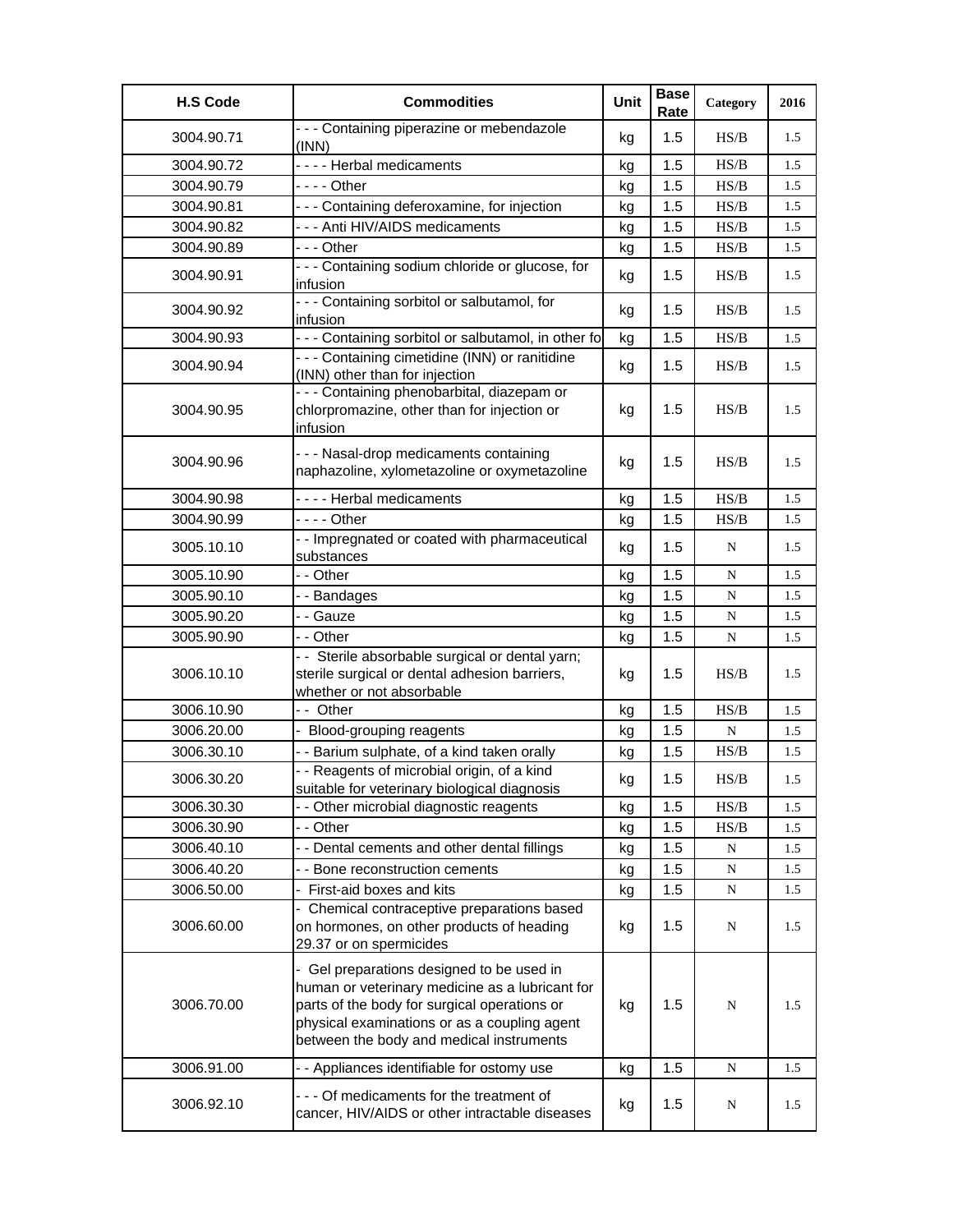| <b>H.S Code</b> | <b>Commodities</b>                                                                                                                                          | Unit | <b>Base</b><br>Rate | Category  | 2016             |
|-----------------|-------------------------------------------------------------------------------------------------------------------------------------------------------------|------|---------------------|-----------|------------------|
| 3006.92.90      | --- Other                                                                                                                                                   | kg   | 1.5                 | N         | 1.5              |
| 3101.00.11      | - - Supplement fertilisers in liquid form, not<br>chemically treated                                                                                        | kg   | zero                | N         | $\overline{0}$   |
| 3101.00.12      | - - Other, chemically treated                                                                                                                               | kg   | zero                | N         | 0                |
| 3101.00.19      | - - Other                                                                                                                                                   | kg   | zero                | N         | $\overline{0}$   |
| 3101.00.91      | - - Supplement fertilisers in liquid form, not<br>chemically treated                                                                                        | kg   | zero                | N         | $\overline{0}$   |
| 3101.00.92      | - - Other, of animal origin (other than guano),<br>chemically treated                                                                                       | kg   | zero                | N         | $\boldsymbol{0}$ |
| 3101.00.99      | - - Other                                                                                                                                                   | kg   | zero                | N         | 0                |
| 3102.10.00      | - Urea, whether or not in aqueous solution                                                                                                                  | kg   | zero                | N         | 0                |
| 3102.21.00      | - - Ammonium sulphate                                                                                                                                       | kg   | zero                | N         | 0                |
| 3102.29.00      | -- Other                                                                                                                                                    | kg   | zero                | ${\bf N}$ | $\overline{0}$   |
| 3102.30.00      | - Ammonium nitrate, whether or not in aqueous<br>solution                                                                                                   | kg   | zero                | N         | $\overline{0}$   |
| 3102.40.00      | - Mixtures of ammonium nitrate with calcium carbona                                                                                                         | kg   | zero                | N         | 0                |
| 3102.50.00      | Sodium nitrate                                                                                                                                              | kg   | zero                | N         | $\overline{0}$   |
| 3102.60.00      | - Double salts and mixtures of calcium nitrate<br>and ammonium nitrate                                                                                      | kg   | zero                | N         | $\boldsymbol{0}$ |
| 3102.80.00      | Mixtures of urea and ammonium nitrate in<br>aqueous or ammoniacal solution                                                                                  | kg   | zero                | N         | $\overline{0}$   |
| 3102.90.00      | - Other, including mixtures not specified in the<br>foregoing subheadings                                                                                   | kg   | zero                | N         | $\overline{0}$   |
| 3103.10.10      | -- Feed grade                                                                                                                                               | kg   | zero                | N         | $\overline{0}$   |
| 3103.10.90      | -- Other                                                                                                                                                    | kg   | zero                | N         | 0                |
| 3103.90.10      | - - Calcined phosphatic fertilisers                                                                                                                         | kg   | zero                | N         | 0                |
| 3103.90.90      | - - Other                                                                                                                                                   | kg   | zero                | ${\bf N}$ | $\overline{0}$   |
| 3104.20.00      | Potassium chloride                                                                                                                                          | kg   | zero                | N         | 0                |
| 3104.30.00      | Potassium sulphate                                                                                                                                          | kg   | zero                | N         | $\overline{0}$   |
| 3104.90.00      | Other                                                                                                                                                       | kg   | zero                | ${\bf N}$ | 0                |
| 3105.10.10      | - - Superphosphates and calcined phosphatic<br>fertilisers                                                                                                  | kg   | zero                | N         | 0                |
| 3105.10.20      | - - Mineral or chemical fertilisers containing two<br>or three of the fertilising elements nitrogen,<br>phosphorus and potassium                            | kg   | zero                | N         | 0                |
| 3105.10.90      | - - Other                                                                                                                                                   | kg   | zero                | N         | 0                |
| 3105.20.00      | Mineral or chemical fertilisers containing the<br>three fertilising elements nitrogen, phosphorus<br>and potassium                                          | kg   | zero                | N         | $\overline{0}$   |
| 3105.30.00      | - Diammonium hydrogenorthophosphate<br>(diammonium phosphate)                                                                                               | kg   | zero                | N         | 0                |
| 3105.40.00      | - Ammonium dihydrogenorthophosphate<br>(monoammonium phosphate) and mixtures<br>thereof with diammonium<br>hydrogenorthophosphate (diammonium<br>phosphate) | kg   | zero                | N         | $\overline{0}$   |
| 3105.51.00      | - - Containing nitrates and phosphates                                                                                                                      | kg   | zero                | ${\bf N}$ | $\overline{0}$   |
| 3105.59.00      | -- Other                                                                                                                                                    | kg   | zero                | N         | 0                |
| 3105.60.00      | - Mineral or chemical fertilisers containing the<br>two fertilising elements phosphorus and<br>potassium                                                    | kg   | zero                | N         | 0                |
| 3105.90.00      | Other                                                                                                                                                       | kg   | zero                | N         | 0                |
| 3201.10.00      | Quebracho extract                                                                                                                                           | kg   | $\mathbf{1}$        | N         | $\mathbf{1}$     |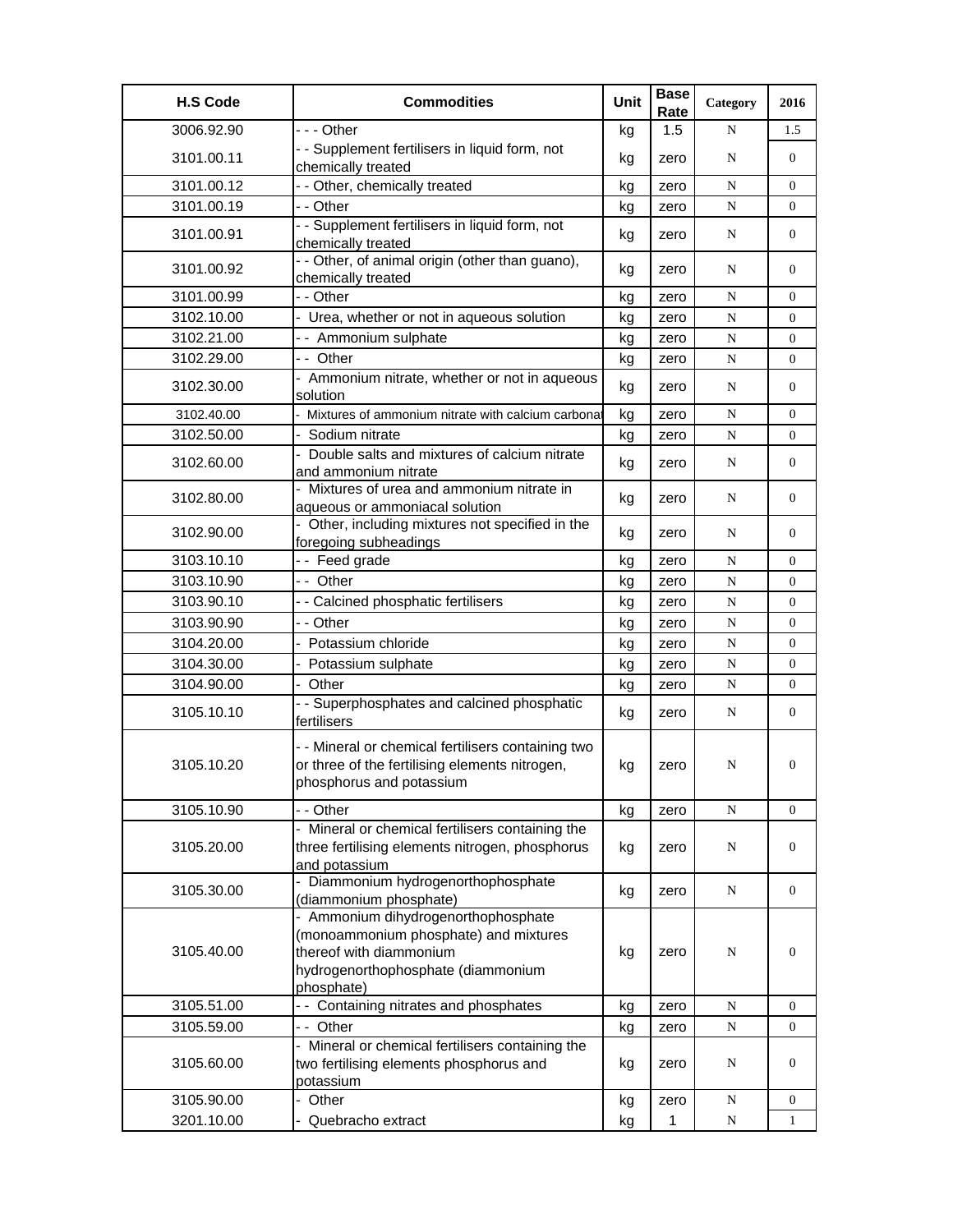| <b>H.S Code</b> | <b>Commodities</b>                                                                                           | <b>Unit</b> | <b>Base</b><br>Rate | Category    | 2016         |
|-----------------|--------------------------------------------------------------------------------------------------------------|-------------|---------------------|-------------|--------------|
| 3201.20.00      | - Wattle extract                                                                                             | kg          | 1                   | N           | 1            |
| 3201.90.10      | - - Gambier                                                                                                  | kq          | 1                   | N           | $\mathbf{1}$ |
| 3201.90.90      | - - Other                                                                                                    | kg          | 1                   | N           | 1            |
| 3202.10.00      | Synthetic organic tanning substances                                                                         | kg          | 1                   | N           | $\mathbf{1}$ |
| 3202.90.00      | - Other                                                                                                      | kg          | $\mathbf{1}$        | N           | 1            |
| 3203.00.10      | - Of a kind used in the food or drink industries                                                             | kg          | 7.5                 | N           | 5            |
| 3203.00.90      | - Other                                                                                                      | kg          | 1                   | N           | 1            |
| 3204.11.10      | --- Crude                                                                                                    | kg          | $\mathbf{1}$        | N           | 1            |
| 3204.11.90      | --- Other                                                                                                    | kg          | $\mathbf{1}$        | ${\bf N}$   | $\mathbf{1}$ |
| 3204.12.10      | --- Acid dyes                                                                                                | kg          | 1                   | N           | 1            |
| 3204.12.90      | --- Other                                                                                                    | kg          | 1                   | N           | $\mathbf{1}$ |
| 3204.13.00      | - - Basic dyes and preparations based thereon                                                                | kg          | 1                   | N           | 1            |
| 3204.14.00      | - - Direct dyes and preparations based thereon                                                               | kg          | 1                   | N           | 1            |
| 3204.15.00      | - - Vat dyes (including those usable in that<br>state as pigments) and preparations based<br>thereon         | kg          | 1                   | N           | 1            |
| 3204.16.00      | - - Reactive dyes and preparations based<br>thereon                                                          | kg          | 1                   | N           | 1            |
| 3204.17.00      | - - Pigments and preparations based thereon                                                                  | kg          | 7.5                 | N           | 5            |
| 3204.19.00      | - - Other, including mixtures of colouring matter<br>of two or more of the subheadings 3204.11 to<br>3204.19 | kg          | 1                   | N           | 1            |
| 3204.20.00      | - Synthetic organic products of a kind used as<br>fluorescent brightening agents                             | kg          | 1                   | N           | 1            |
| 3204.90.00      | - Other                                                                                                      | kg          | 1                   | N           | 1            |
| 3205.00.00      | Colour lakes; preparations as specified in<br>Note 3 to this Chapter based on colour<br>lakes.               | kg          | 7.5                 | N           | 5            |
| 3206.11.10      | --- Pigments                                                                                                 | kg          | 7.5                 | N           | 5            |
| 3206.11.90      | --- Other                                                                                                    | kg          | 7.5                 | N           | 5            |
| 3206.19.10      | --- Pigments                                                                                                 | kg          | 7.5                 | N           | 5            |
| 3206.19.90      | -  - - Other                                                                                                 | kg          | 7.5                 | N           | 5            |
| 3206.20.10      | - - Chrome yellow, chrome green and<br>molybdate orange or red based on chromium<br>compounds                | kg          | 7.5                 | N           | 5            |
| 3206.20.90      | - - Other                                                                                                    | kg          | 7.5                 | N           | 5            |
| 3206.41.10      | --- Preparations                                                                                             | kg          | 7.5                 | N           | 5            |
| 3206.41.90      | --- Other                                                                                                    | kg          | 7.5                 | N           | 5            |
| 3206.42.10      | --- Preparations                                                                                             | kg          | 7.5                 | $\mathbf N$ | 5            |
| 3206.42.90      | --- Other                                                                                                    | kg          | 7.5                 | ${\bf N}$   | 5            |
| 3206.49.10      | --- Preparations                                                                                             | kg          | 7.5                 | ${\bf N}$   | 5            |
| 3206.49.90      | - - - Other                                                                                                  | kg          | 7.5                 | N           | 5            |
| 3206.50.10      | - - Preparations                                                                                             | kg          | 7.5                 | N           | 5            |
| 3206.50.90      | - - Other                                                                                                    | kg          | 7.5                 | ${\bf N}$   | 5            |
| 3207.10.00      | - Prepared pigments, prepared opacifiers,<br>prepared colours and similar preparations                       | kg          | 7.5                 | N           | 5            |
| 3207.20.10      | - - Enamel frits                                                                                             | kg          | 1                   | ${\bf N}$   | $\mathbf{1}$ |
| 3207.20.90      | - - Other                                                                                                    | kg          | 5                   | ${\bf N}$   | 5            |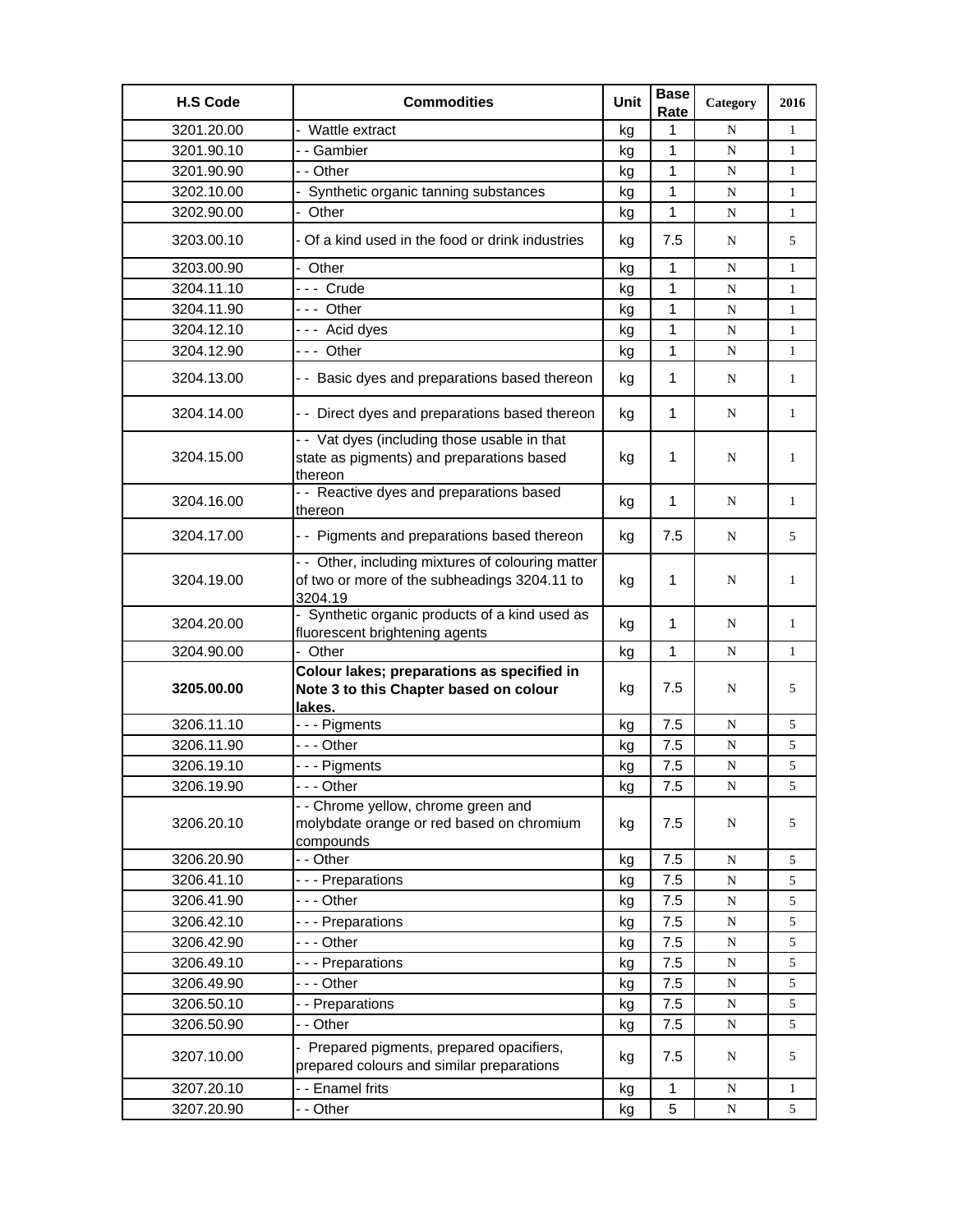| - Liquid lustres and similar preparations<br>3207.30.00<br>7.5<br>5<br>kg<br>N<br>- Glass frit and other glass, in the form of<br>3207.40.00<br>5<br>N<br>5<br>kg<br>powder, granules or flakes<br>--- Of a kind used in dentistry<br>7.5<br>3208.10.11<br>kg<br>N<br>5<br>3208.10.19<br>--- Other<br>7.5<br>5<br>N<br>kg<br>3208.10.90<br>- - Other<br>7.5<br>5<br>${\bf N}$<br>kg<br>- - Anti-fouling or anti-corrosive paints for ships'<br>3208.20.40<br>7.5<br>SL<br>7.5<br>kg<br>hulls<br>- - Varnishes (including lacquers), of a kind<br>SL<br>3208.20.70<br>7.5<br>kg<br>7.5<br>used in dentistry<br>- - Other<br>3208.20.90<br>7.5<br>SL<br>kg<br>7.5<br>3208.90.11<br>--- Of a kind used in dentistry<br>7.5<br>${\bf N}$<br>5<br>kg<br>3208.90.19<br>- - - Other<br>7.5<br>5<br>${\bf N}$<br>kg<br>3208.90.21<br>--- Of a kind used in dentistry<br>7.5<br>${\bf N}$<br>5<br>kg<br>3208.90.29<br>--- Other<br>7.5<br>N<br>5<br>kg<br>7.5<br>3208.90.90<br>- - Other<br>5<br>${\bf N}$<br>kg<br>5<br>3209.10.10<br>- - Varnishes (including lacquers)<br>7.5<br>${\bf N}$<br>kg<br>3209.10.40<br>- - Leather paints<br>7.5<br>kg<br>N<br>5<br>- - Anti-fouling or anti-corrosive paints for ships'<br>3209.10.50<br>7.5<br>5<br>kg<br>N<br>hulls<br>-- Other<br>3209.10.90<br>7.5<br>5<br>kg<br>${\bf N}$<br>3209.90.00<br>- Other<br>7.5<br>${\bf N}$<br>5<br>kg<br>7.5<br>3210.00.10<br>- Varnishes (including lacquers)<br>5<br>N<br>kg<br>7.5<br>5<br>3210.00.20<br>- Distempers<br>${\bf N}$<br>kg<br>- Prepared water pigments of a kind used for<br>3210.00.30<br>7.5<br>N<br>5<br>kg<br>finishing leather<br>- Polyurethane tar coatings<br>7.5<br>3210.00.50<br>kg<br>N<br>5<br>- - Anti-fouling or anti-corrosive paints for ships'<br>3210.00.91<br>7.5<br>5<br>N<br>kg<br>hulls<br>- - Other<br>3210.00.99<br>7.5<br>N<br>5<br>kg<br>3211.00.00<br>Prepared driers.<br>7.5<br>5<br>${\bf N}$<br>kg<br>- Stamping foils<br>3212.10.00<br>7.5<br><b>SL</b><br>7.5<br>kg<br>-- - Aluminium paste<br>3212.90.11<br>7.5<br>$\rm SL$<br>kg<br>7.5<br>--- White lead dispersed in oil<br>3212.90.13<br>7.5<br>SL<br>7.5<br>kg<br>--- Other, for leather<br>7.5<br>3212.90.14<br><b>SL</b><br>7.5<br>kg<br>--- Other<br>3212.90.19<br>7.5<br><b>SL</b><br>7.5<br>kg<br>--- Of a kind used in the food or drink<br>3212.90.21<br>$\mathbf{1}$<br><b>SL</b><br>kg<br>$\mathbf{1}$<br>industries<br>1<br>3212.90.22<br>- - - Other, dyes<br><b>SL</b><br>$\mathbf{1}$<br>kg<br>3212.90.29<br>--- Other<br><b>SL</b><br>1<br>kg<br>1<br>3213.10.00<br>- Colours in sets<br>3<br>SL<br>kg<br>3<br>3213.90.00<br>7.5<br>- Other<br>N<br>5<br>kg<br>- Glaziers' putty, grafting putty, resin cements,<br>3214.10.00<br>caulking compounds and other mastics;<br>7.5<br>N<br>5<br>kg<br>painters' fillings<br>3214.90.00<br>7.5<br>5<br>- Other<br>${\bf N}$<br>kg<br>- - - Ultra-violet curable inks<br>3215.11.10<br>1.5<br>${\bf N}$<br>kg<br>1.5<br>3215.11.90<br>--- Other<br>1.5<br>${\bf N}$<br>kg<br>1.5<br>3215.19.00<br>- - Other<br>1.5<br>kg<br>N<br>1.5<br>- - Carbon mass of a kind used to manufacture<br>3215.90.10<br>1.5<br>kg<br>N<br>1.5<br>one-time carbon paper | <b>H.S Code</b> | <b>Commodities</b>              | Unit | <b>Base</b><br>Rate | Category | 2016 |
|----------------------------------------------------------------------------------------------------------------------------------------------------------------------------------------------------------------------------------------------------------------------------------------------------------------------------------------------------------------------------------------------------------------------------------------------------------------------------------------------------------------------------------------------------------------------------------------------------------------------------------------------------------------------------------------------------------------------------------------------------------------------------------------------------------------------------------------------------------------------------------------------------------------------------------------------------------------------------------------------------------------------------------------------------------------------------------------------------------------------------------------------------------------------------------------------------------------------------------------------------------------------------------------------------------------------------------------------------------------------------------------------------------------------------------------------------------------------------------------------------------------------------------------------------------------------------------------------------------------------------------------------------------------------------------------------------------------------------------------------------------------------------------------------------------------------------------------------------------------------------------------------------------------------------------------------------------------------------------------------------------------------------------------------------------------------------------------------------------------------------------------------------------------------------------------------------------------------------------------------------------------------------------------------------------------------------------------------------------------------------------------------------------------------------------------------------------------------------------------------------------------------------------------------------------------------------------------------------------------------------------------------------------------------------------------------------------------------------------------------------------------------------------------------------------------------------------------------------------------------------------------------------------------------------------------------------------------------------------------------------------------------------------------------------------------------------------------------------------------------------------------------------------------------------------------------|-----------------|---------------------------------|------|---------------------|----------|------|
|                                                                                                                                                                                                                                                                                                                                                                                                                                                                                                                                                                                                                                                                                                                                                                                                                                                                                                                                                                                                                                                                                                                                                                                                                                                                                                                                                                                                                                                                                                                                                                                                                                                                                                                                                                                                                                                                                                                                                                                                                                                                                                                                                                                                                                                                                                                                                                                                                                                                                                                                                                                                                                                                                                                                                                                                                                                                                                                                                                                                                                                                                                                                                                                              |                 |                                 |      |                     |          |      |
|                                                                                                                                                                                                                                                                                                                                                                                                                                                                                                                                                                                                                                                                                                                                                                                                                                                                                                                                                                                                                                                                                                                                                                                                                                                                                                                                                                                                                                                                                                                                                                                                                                                                                                                                                                                                                                                                                                                                                                                                                                                                                                                                                                                                                                                                                                                                                                                                                                                                                                                                                                                                                                                                                                                                                                                                                                                                                                                                                                                                                                                                                                                                                                                              |                 |                                 |      |                     |          |      |
|                                                                                                                                                                                                                                                                                                                                                                                                                                                                                                                                                                                                                                                                                                                                                                                                                                                                                                                                                                                                                                                                                                                                                                                                                                                                                                                                                                                                                                                                                                                                                                                                                                                                                                                                                                                                                                                                                                                                                                                                                                                                                                                                                                                                                                                                                                                                                                                                                                                                                                                                                                                                                                                                                                                                                                                                                                                                                                                                                                                                                                                                                                                                                                                              |                 |                                 |      |                     |          |      |
|                                                                                                                                                                                                                                                                                                                                                                                                                                                                                                                                                                                                                                                                                                                                                                                                                                                                                                                                                                                                                                                                                                                                                                                                                                                                                                                                                                                                                                                                                                                                                                                                                                                                                                                                                                                                                                                                                                                                                                                                                                                                                                                                                                                                                                                                                                                                                                                                                                                                                                                                                                                                                                                                                                                                                                                                                                                                                                                                                                                                                                                                                                                                                                                              |                 |                                 |      |                     |          |      |
|                                                                                                                                                                                                                                                                                                                                                                                                                                                                                                                                                                                                                                                                                                                                                                                                                                                                                                                                                                                                                                                                                                                                                                                                                                                                                                                                                                                                                                                                                                                                                                                                                                                                                                                                                                                                                                                                                                                                                                                                                                                                                                                                                                                                                                                                                                                                                                                                                                                                                                                                                                                                                                                                                                                                                                                                                                                                                                                                                                                                                                                                                                                                                                                              |                 |                                 |      |                     |          |      |
|                                                                                                                                                                                                                                                                                                                                                                                                                                                                                                                                                                                                                                                                                                                                                                                                                                                                                                                                                                                                                                                                                                                                                                                                                                                                                                                                                                                                                                                                                                                                                                                                                                                                                                                                                                                                                                                                                                                                                                                                                                                                                                                                                                                                                                                                                                                                                                                                                                                                                                                                                                                                                                                                                                                                                                                                                                                                                                                                                                                                                                                                                                                                                                                              |                 |                                 |      |                     |          |      |
|                                                                                                                                                                                                                                                                                                                                                                                                                                                                                                                                                                                                                                                                                                                                                                                                                                                                                                                                                                                                                                                                                                                                                                                                                                                                                                                                                                                                                                                                                                                                                                                                                                                                                                                                                                                                                                                                                                                                                                                                                                                                                                                                                                                                                                                                                                                                                                                                                                                                                                                                                                                                                                                                                                                                                                                                                                                                                                                                                                                                                                                                                                                                                                                              |                 |                                 |      |                     |          |      |
|                                                                                                                                                                                                                                                                                                                                                                                                                                                                                                                                                                                                                                                                                                                                                                                                                                                                                                                                                                                                                                                                                                                                                                                                                                                                                                                                                                                                                                                                                                                                                                                                                                                                                                                                                                                                                                                                                                                                                                                                                                                                                                                                                                                                                                                                                                                                                                                                                                                                                                                                                                                                                                                                                                                                                                                                                                                                                                                                                                                                                                                                                                                                                                                              |                 |                                 |      |                     |          |      |
|                                                                                                                                                                                                                                                                                                                                                                                                                                                                                                                                                                                                                                                                                                                                                                                                                                                                                                                                                                                                                                                                                                                                                                                                                                                                                                                                                                                                                                                                                                                                                                                                                                                                                                                                                                                                                                                                                                                                                                                                                                                                                                                                                                                                                                                                                                                                                                                                                                                                                                                                                                                                                                                                                                                                                                                                                                                                                                                                                                                                                                                                                                                                                                                              |                 |                                 |      |                     |          |      |
|                                                                                                                                                                                                                                                                                                                                                                                                                                                                                                                                                                                                                                                                                                                                                                                                                                                                                                                                                                                                                                                                                                                                                                                                                                                                                                                                                                                                                                                                                                                                                                                                                                                                                                                                                                                                                                                                                                                                                                                                                                                                                                                                                                                                                                                                                                                                                                                                                                                                                                                                                                                                                                                                                                                                                                                                                                                                                                                                                                                                                                                                                                                                                                                              |                 |                                 |      |                     |          |      |
|                                                                                                                                                                                                                                                                                                                                                                                                                                                                                                                                                                                                                                                                                                                                                                                                                                                                                                                                                                                                                                                                                                                                                                                                                                                                                                                                                                                                                                                                                                                                                                                                                                                                                                                                                                                                                                                                                                                                                                                                                                                                                                                                                                                                                                                                                                                                                                                                                                                                                                                                                                                                                                                                                                                                                                                                                                                                                                                                                                                                                                                                                                                                                                                              |                 |                                 |      |                     |          |      |
|                                                                                                                                                                                                                                                                                                                                                                                                                                                                                                                                                                                                                                                                                                                                                                                                                                                                                                                                                                                                                                                                                                                                                                                                                                                                                                                                                                                                                                                                                                                                                                                                                                                                                                                                                                                                                                                                                                                                                                                                                                                                                                                                                                                                                                                                                                                                                                                                                                                                                                                                                                                                                                                                                                                                                                                                                                                                                                                                                                                                                                                                                                                                                                                              |                 |                                 |      |                     |          |      |
|                                                                                                                                                                                                                                                                                                                                                                                                                                                                                                                                                                                                                                                                                                                                                                                                                                                                                                                                                                                                                                                                                                                                                                                                                                                                                                                                                                                                                                                                                                                                                                                                                                                                                                                                                                                                                                                                                                                                                                                                                                                                                                                                                                                                                                                                                                                                                                                                                                                                                                                                                                                                                                                                                                                                                                                                                                                                                                                                                                                                                                                                                                                                                                                              |                 |                                 |      |                     |          |      |
|                                                                                                                                                                                                                                                                                                                                                                                                                                                                                                                                                                                                                                                                                                                                                                                                                                                                                                                                                                                                                                                                                                                                                                                                                                                                                                                                                                                                                                                                                                                                                                                                                                                                                                                                                                                                                                                                                                                                                                                                                                                                                                                                                                                                                                                                                                                                                                                                                                                                                                                                                                                                                                                                                                                                                                                                                                                                                                                                                                                                                                                                                                                                                                                              |                 |                                 |      |                     |          |      |
|                                                                                                                                                                                                                                                                                                                                                                                                                                                                                                                                                                                                                                                                                                                                                                                                                                                                                                                                                                                                                                                                                                                                                                                                                                                                                                                                                                                                                                                                                                                                                                                                                                                                                                                                                                                                                                                                                                                                                                                                                                                                                                                                                                                                                                                                                                                                                                                                                                                                                                                                                                                                                                                                                                                                                                                                                                                                                                                                                                                                                                                                                                                                                                                              |                 |                                 |      |                     |          |      |
|                                                                                                                                                                                                                                                                                                                                                                                                                                                                                                                                                                                                                                                                                                                                                                                                                                                                                                                                                                                                                                                                                                                                                                                                                                                                                                                                                                                                                                                                                                                                                                                                                                                                                                                                                                                                                                                                                                                                                                                                                                                                                                                                                                                                                                                                                                                                                                                                                                                                                                                                                                                                                                                                                                                                                                                                                                                                                                                                                                                                                                                                                                                                                                                              |                 |                                 |      |                     |          |      |
|                                                                                                                                                                                                                                                                                                                                                                                                                                                                                                                                                                                                                                                                                                                                                                                                                                                                                                                                                                                                                                                                                                                                                                                                                                                                                                                                                                                                                                                                                                                                                                                                                                                                                                                                                                                                                                                                                                                                                                                                                                                                                                                                                                                                                                                                                                                                                                                                                                                                                                                                                                                                                                                                                                                                                                                                                                                                                                                                                                                                                                                                                                                                                                                              |                 |                                 |      |                     |          |      |
|                                                                                                                                                                                                                                                                                                                                                                                                                                                                                                                                                                                                                                                                                                                                                                                                                                                                                                                                                                                                                                                                                                                                                                                                                                                                                                                                                                                                                                                                                                                                                                                                                                                                                                                                                                                                                                                                                                                                                                                                                                                                                                                                                                                                                                                                                                                                                                                                                                                                                                                                                                                                                                                                                                                                                                                                                                                                                                                                                                                                                                                                                                                                                                                              |                 |                                 |      |                     |          |      |
|                                                                                                                                                                                                                                                                                                                                                                                                                                                                                                                                                                                                                                                                                                                                                                                                                                                                                                                                                                                                                                                                                                                                                                                                                                                                                                                                                                                                                                                                                                                                                                                                                                                                                                                                                                                                                                                                                                                                                                                                                                                                                                                                                                                                                                                                                                                                                                                                                                                                                                                                                                                                                                                                                                                                                                                                                                                                                                                                                                                                                                                                                                                                                                                              |                 |                                 |      |                     |          |      |
|                                                                                                                                                                                                                                                                                                                                                                                                                                                                                                                                                                                                                                                                                                                                                                                                                                                                                                                                                                                                                                                                                                                                                                                                                                                                                                                                                                                                                                                                                                                                                                                                                                                                                                                                                                                                                                                                                                                                                                                                                                                                                                                                                                                                                                                                                                                                                                                                                                                                                                                                                                                                                                                                                                                                                                                                                                                                                                                                                                                                                                                                                                                                                                                              |                 |                                 |      |                     |          |      |
|                                                                                                                                                                                                                                                                                                                                                                                                                                                                                                                                                                                                                                                                                                                                                                                                                                                                                                                                                                                                                                                                                                                                                                                                                                                                                                                                                                                                                                                                                                                                                                                                                                                                                                                                                                                                                                                                                                                                                                                                                                                                                                                                                                                                                                                                                                                                                                                                                                                                                                                                                                                                                                                                                                                                                                                                                                                                                                                                                                                                                                                                                                                                                                                              |                 |                                 |      |                     |          |      |
|                                                                                                                                                                                                                                                                                                                                                                                                                                                                                                                                                                                                                                                                                                                                                                                                                                                                                                                                                                                                                                                                                                                                                                                                                                                                                                                                                                                                                                                                                                                                                                                                                                                                                                                                                                                                                                                                                                                                                                                                                                                                                                                                                                                                                                                                                                                                                                                                                                                                                                                                                                                                                                                                                                                                                                                                                                                                                                                                                                                                                                                                                                                                                                                              |                 |                                 |      |                     |          |      |
|                                                                                                                                                                                                                                                                                                                                                                                                                                                                                                                                                                                                                                                                                                                                                                                                                                                                                                                                                                                                                                                                                                                                                                                                                                                                                                                                                                                                                                                                                                                                                                                                                                                                                                                                                                                                                                                                                                                                                                                                                                                                                                                                                                                                                                                                                                                                                                                                                                                                                                                                                                                                                                                                                                                                                                                                                                                                                                                                                                                                                                                                                                                                                                                              |                 |                                 |      |                     |          |      |
|                                                                                                                                                                                                                                                                                                                                                                                                                                                                                                                                                                                                                                                                                                                                                                                                                                                                                                                                                                                                                                                                                                                                                                                                                                                                                                                                                                                                                                                                                                                                                                                                                                                                                                                                                                                                                                                                                                                                                                                                                                                                                                                                                                                                                                                                                                                                                                                                                                                                                                                                                                                                                                                                                                                                                                                                                                                                                                                                                                                                                                                                                                                                                                                              |                 |                                 |      |                     |          |      |
|                                                                                                                                                                                                                                                                                                                                                                                                                                                                                                                                                                                                                                                                                                                                                                                                                                                                                                                                                                                                                                                                                                                                                                                                                                                                                                                                                                                                                                                                                                                                                                                                                                                                                                                                                                                                                                                                                                                                                                                                                                                                                                                                                                                                                                                                                                                                                                                                                                                                                                                                                                                                                                                                                                                                                                                                                                                                                                                                                                                                                                                                                                                                                                                              |                 |                                 |      |                     |          |      |
|                                                                                                                                                                                                                                                                                                                                                                                                                                                                                                                                                                                                                                                                                                                                                                                                                                                                                                                                                                                                                                                                                                                                                                                                                                                                                                                                                                                                                                                                                                                                                                                                                                                                                                                                                                                                                                                                                                                                                                                                                                                                                                                                                                                                                                                                                                                                                                                                                                                                                                                                                                                                                                                                                                                                                                                                                                                                                                                                                                                                                                                                                                                                                                                              |                 |                                 |      |                     |          |      |
|                                                                                                                                                                                                                                                                                                                                                                                                                                                                                                                                                                                                                                                                                                                                                                                                                                                                                                                                                                                                                                                                                                                                                                                                                                                                                                                                                                                                                                                                                                                                                                                                                                                                                                                                                                                                                                                                                                                                                                                                                                                                                                                                                                                                                                                                                                                                                                                                                                                                                                                                                                                                                                                                                                                                                                                                                                                                                                                                                                                                                                                                                                                                                                                              |                 |                                 |      |                     |          |      |
|                                                                                                                                                                                                                                                                                                                                                                                                                                                                                                                                                                                                                                                                                                                                                                                                                                                                                                                                                                                                                                                                                                                                                                                                                                                                                                                                                                                                                                                                                                                                                                                                                                                                                                                                                                                                                                                                                                                                                                                                                                                                                                                                                                                                                                                                                                                                                                                                                                                                                                                                                                                                                                                                                                                                                                                                                                                                                                                                                                                                                                                                                                                                                                                              |                 |                                 |      |                     |          |      |
|                                                                                                                                                                                                                                                                                                                                                                                                                                                                                                                                                                                                                                                                                                                                                                                                                                                                                                                                                                                                                                                                                                                                                                                                                                                                                                                                                                                                                                                                                                                                                                                                                                                                                                                                                                                                                                                                                                                                                                                                                                                                                                                                                                                                                                                                                                                                                                                                                                                                                                                                                                                                                                                                                                                                                                                                                                                                                                                                                                                                                                                                                                                                                                                              |                 |                                 |      |                     |          |      |
|                                                                                                                                                                                                                                                                                                                                                                                                                                                                                                                                                                                                                                                                                                                                                                                                                                                                                                                                                                                                                                                                                                                                                                                                                                                                                                                                                                                                                                                                                                                                                                                                                                                                                                                                                                                                                                                                                                                                                                                                                                                                                                                                                                                                                                                                                                                                                                                                                                                                                                                                                                                                                                                                                                                                                                                                                                                                                                                                                                                                                                                                                                                                                                                              |                 |                                 |      |                     |          |      |
|                                                                                                                                                                                                                                                                                                                                                                                                                                                                                                                                                                                                                                                                                                                                                                                                                                                                                                                                                                                                                                                                                                                                                                                                                                                                                                                                                                                                                                                                                                                                                                                                                                                                                                                                                                                                                                                                                                                                                                                                                                                                                                                                                                                                                                                                                                                                                                                                                                                                                                                                                                                                                                                                                                                                                                                                                                                                                                                                                                                                                                                                                                                                                                                              |                 |                                 |      |                     |          |      |
|                                                                                                                                                                                                                                                                                                                                                                                                                                                                                                                                                                                                                                                                                                                                                                                                                                                                                                                                                                                                                                                                                                                                                                                                                                                                                                                                                                                                                                                                                                                                                                                                                                                                                                                                                                                                                                                                                                                                                                                                                                                                                                                                                                                                                                                                                                                                                                                                                                                                                                                                                                                                                                                                                                                                                                                                                                                                                                                                                                                                                                                                                                                                                                                              |                 |                                 |      |                     |          |      |
|                                                                                                                                                                                                                                                                                                                                                                                                                                                                                                                                                                                                                                                                                                                                                                                                                                                                                                                                                                                                                                                                                                                                                                                                                                                                                                                                                                                                                                                                                                                                                                                                                                                                                                                                                                                                                                                                                                                                                                                                                                                                                                                                                                                                                                                                                                                                                                                                                                                                                                                                                                                                                                                                                                                                                                                                                                                                                                                                                                                                                                                                                                                                                                                              |                 |                                 |      |                     |          |      |
|                                                                                                                                                                                                                                                                                                                                                                                                                                                                                                                                                                                                                                                                                                                                                                                                                                                                                                                                                                                                                                                                                                                                                                                                                                                                                                                                                                                                                                                                                                                                                                                                                                                                                                                                                                                                                                                                                                                                                                                                                                                                                                                                                                                                                                                                                                                                                                                                                                                                                                                                                                                                                                                                                                                                                                                                                                                                                                                                                                                                                                                                                                                                                                                              |                 |                                 |      |                     |          |      |
|                                                                                                                                                                                                                                                                                                                                                                                                                                                                                                                                                                                                                                                                                                                                                                                                                                                                                                                                                                                                                                                                                                                                                                                                                                                                                                                                                                                                                                                                                                                                                                                                                                                                                                                                                                                                                                                                                                                                                                                                                                                                                                                                                                                                                                                                                                                                                                                                                                                                                                                                                                                                                                                                                                                                                                                                                                                                                                                                                                                                                                                                                                                                                                                              |                 |                                 |      |                     |          |      |
|                                                                                                                                                                                                                                                                                                                                                                                                                                                                                                                                                                                                                                                                                                                                                                                                                                                                                                                                                                                                                                                                                                                                                                                                                                                                                                                                                                                                                                                                                                                                                                                                                                                                                                                                                                                                                                                                                                                                                                                                                                                                                                                                                                                                                                                                                                                                                                                                                                                                                                                                                                                                                                                                                                                                                                                                                                                                                                                                                                                                                                                                                                                                                                                              |                 |                                 |      |                     |          |      |
|                                                                                                                                                                                                                                                                                                                                                                                                                                                                                                                                                                                                                                                                                                                                                                                                                                                                                                                                                                                                                                                                                                                                                                                                                                                                                                                                                                                                                                                                                                                                                                                                                                                                                                                                                                                                                                                                                                                                                                                                                                                                                                                                                                                                                                                                                                                                                                                                                                                                                                                                                                                                                                                                                                                                                                                                                                                                                                                                                                                                                                                                                                                                                                                              |                 |                                 |      |                     |          |      |
|                                                                                                                                                                                                                                                                                                                                                                                                                                                                                                                                                                                                                                                                                                                                                                                                                                                                                                                                                                                                                                                                                                                                                                                                                                                                                                                                                                                                                                                                                                                                                                                                                                                                                                                                                                                                                                                                                                                                                                                                                                                                                                                                                                                                                                                                                                                                                                                                                                                                                                                                                                                                                                                                                                                                                                                                                                                                                                                                                                                                                                                                                                                                                                                              |                 |                                 |      |                     |          |      |
|                                                                                                                                                                                                                                                                                                                                                                                                                                                                                                                                                                                                                                                                                                                                                                                                                                                                                                                                                                                                                                                                                                                                                                                                                                                                                                                                                                                                                                                                                                                                                                                                                                                                                                                                                                                                                                                                                                                                                                                                                                                                                                                                                                                                                                                                                                                                                                                                                                                                                                                                                                                                                                                                                                                                                                                                                                                                                                                                                                                                                                                                                                                                                                                              |                 |                                 |      |                     |          |      |
|                                                                                                                                                                                                                                                                                                                                                                                                                                                                                                                                                                                                                                                                                                                                                                                                                                                                                                                                                                                                                                                                                                                                                                                                                                                                                                                                                                                                                                                                                                                                                                                                                                                                                                                                                                                                                                                                                                                                                                                                                                                                                                                                                                                                                                                                                                                                                                                                                                                                                                                                                                                                                                                                                                                                                                                                                                                                                                                                                                                                                                                                                                                                                                                              |                 |                                 |      |                     |          |      |
|                                                                                                                                                                                                                                                                                                                                                                                                                                                                                                                                                                                                                                                                                                                                                                                                                                                                                                                                                                                                                                                                                                                                                                                                                                                                                                                                                                                                                                                                                                                                                                                                                                                                                                                                                                                                                                                                                                                                                                                                                                                                                                                                                                                                                                                                                                                                                                                                                                                                                                                                                                                                                                                                                                                                                                                                                                                                                                                                                                                                                                                                                                                                                                                              |                 |                                 |      |                     |          |      |
|                                                                                                                                                                                                                                                                                                                                                                                                                                                                                                                                                                                                                                                                                                                                                                                                                                                                                                                                                                                                                                                                                                                                                                                                                                                                                                                                                                                                                                                                                                                                                                                                                                                                                                                                                                                                                                                                                                                                                                                                                                                                                                                                                                                                                                                                                                                                                                                                                                                                                                                                                                                                                                                                                                                                                                                                                                                                                                                                                                                                                                                                                                                                                                                              | 3215.90.60      | - - Drawing ink and writing ink | kg   | 1.5                 | N        | 1.5  |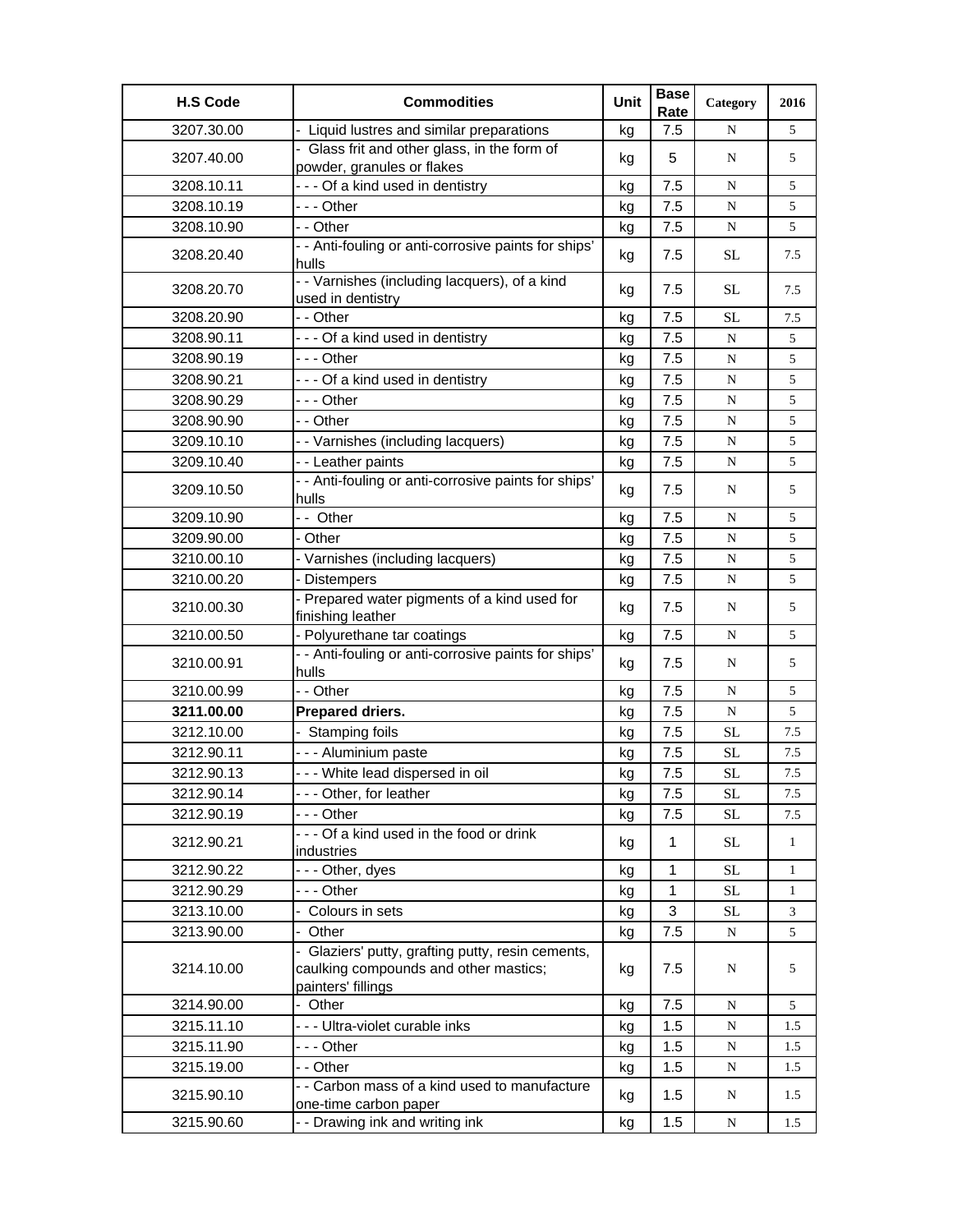| <b>H.S Code</b> | <b>Commodities</b>                                                                                                    | Unit | <b>Base</b><br>Rate | Category                                                                               | 2016         |
|-----------------|-----------------------------------------------------------------------------------------------------------------------|------|---------------------|----------------------------------------------------------------------------------------|--------------|
| 3215.90.70      | - - Ink of a kind suitable for use with duplicating<br>machines of heading 84.72                                      | kg   | 1.5                 | N                                                                                      | 1.5          |
| 3215.90.90      | -- Other                                                                                                              | kg   | 1.5                 | N                                                                                      | 1.5          |
| 3301.12.00      | -- Of orange                                                                                                          | kg   | 1                   | N                                                                                      | $\mathbf{1}$ |
| 3301.13.00      | -- Of lemon                                                                                                           | kg   | $\mathbf{1}$        | ${\bf N}$                                                                              | $\mathbf{1}$ |
| 3301.19.00      | -- Other                                                                                                              | kg   | 1                   | N                                                                                      | $\mathbf{1}$ |
| 3301.24.00      | - - Of peppermint (Mentha piperita)                                                                                   | kg   | 1                   | N                                                                                      | $\mathbf{1}$ |
| 3301.25.00      | - - Of other mints                                                                                                    | kg   | 1                   | N                                                                                      | $\mathbf{1}$ |
| 3301.29.00      | - - Other                                                                                                             | kg   | 1                   | N                                                                                      | 1            |
| 3301.30.00      | - Resinoids                                                                                                           | kg   | 1                   | ${\bf N}$                                                                              | 1            |
| 3301.90.10      | - - Aqueous distillates and aqueous solutions of<br>essential oils suitable for medicinal use                         | kg   | 1                   | N                                                                                      | 1            |
| 3301.90.90      | - - Other                                                                                                             | kg   | $\mathbf{1}$        | N                                                                                      | $\mathbf{1}$ |
| 3302.10.10      | - - Odoriferous alcoholic preparations of a kind<br>used in the manufacture of alcoholic beverages,<br>in liquid form | kg   | 10                  | HS/B                                                                                   | 10           |
| 3302.10.20      | - - Odoriferous alcoholic preparations of a kind<br>used in the manufacture of alcoholic beverages,<br>in other forms | kg   | 10                  | HS/B                                                                                   | 10           |
| 3302.10.90      | -- Other                                                                                                              | kg   | 10                  | HS/B                                                                                   | 10           |
| 3302.90.00      | - Other                                                                                                               | kg   | 10                  | N                                                                                      | 5            |
| 3303.00.00      | Perfumes and toilet waters.                                                                                           | kg   | 20                  | HS/B                                                                                   | 20           |
| 3304.10.00      | - Lip make-up preparations                                                                                            | kg   | 20                  | $\mathbf N$                                                                            | 5            |
| 3304.20.00      | - Eye make-up preparations                                                                                            | kg   | 20                  | N                                                                                      | 5            |
| 3304.30.00      | - Manicure and pedicure preparations                                                                                  | kg   | 20                  | ${\bf N}$                                                                              | 5            |
| 3304.91.00      | -- Powders, whether or not compressed                                                                                 | kg   | 20                  | HS/B                                                                                   | 20           |
| 3304.99.20      | - - - Anti-acne creams                                                                                                | kg   | 20                  | HS/B                                                                                   | 20           |
| 3304.99.30      | --- Other face or skin creams and lotions                                                                             | kg   | 20                  | HS/B                                                                                   | 20           |
| 3304.99.90      | - - - Other                                                                                                           | kg   | 20                  | HS/B                                                                                   | 20           |
| 3305.10.10      | - - Having anti-fungal properties                                                                                     | kg   | 20                  | $\ensuremath{\mathbf{H}}\ensuremath{\mathbf{S}}\xspace/\ensuremath{\mathbf{B}}\xspace$ | 20           |
| 3305.10.90      | - - Other                                                                                                             | kg   | 20                  | HS/B                                                                                   | 20           |
| 3305.20.00      | - Preparations for permanent waving or<br>straightening                                                               | kg   | 20                  | N                                                                                      | 5            |
| 3305.30.00      | - Hair lacquers                                                                                                       | kg   | 20                  | $\mathbf N$                                                                            | 5            |
| 3305.90.00      | - Other                                                                                                               | kg   | 20                  | HS/B                                                                                   | 20           |
| 3306.10.10      | - - Prophylactic pastes or powders                                                                                    | kg   | 5                   | $\rm SL$                                                                               | 5            |
| 3306.10.90      | -- Other                                                                                                              | kg   | 5                   | <b>SL</b>                                                                              | 5            |
| 3306.20.00      | - Yarn used to clean between the teeth (dental<br>floss)                                                              | kg   | 10                  | $\operatorname{SL}$                                                                    | 10           |
| 3306.90.00      | Other                                                                                                                 | kg   | 1.5                 | <b>SL</b>                                                                              | 1.5          |
| 3307.10.00      | - Pre-shave, shaving or after-shave<br>preparations                                                                   | kg   | 15                  | HS/B                                                                                   | 15           |
| 3307.20.00      | - Personal deodorants and antiperspirants                                                                             | kg   | 20                  | HS/B                                                                                   | 20           |
| 3307.30.00      | - Perfumed bath salts and other bath<br>preparations                                                                  | kg   | 20                  | N                                                                                      | 5            |
| 3307.41.10      | - - - Scented powders (incense) of a kind used<br>during religious rites                                              | kg   | 20                  | HS/B                                                                                   | 20           |
| 3307.41.90      | --- Other                                                                                                             | kg   | 20                  | HS/B                                                                                   | 20           |
| 3307.49.10      | - - - Room perfuming preparations, whether or<br>not having disinfectant properties                                   | kg   | $\mathbf{1}$        | N                                                                                      | $\mathbf{1}$ |
| 3307.49.90      | --- Other                                                                                                             | kg   | 1                   | N                                                                                      | $\mathbf{1}$ |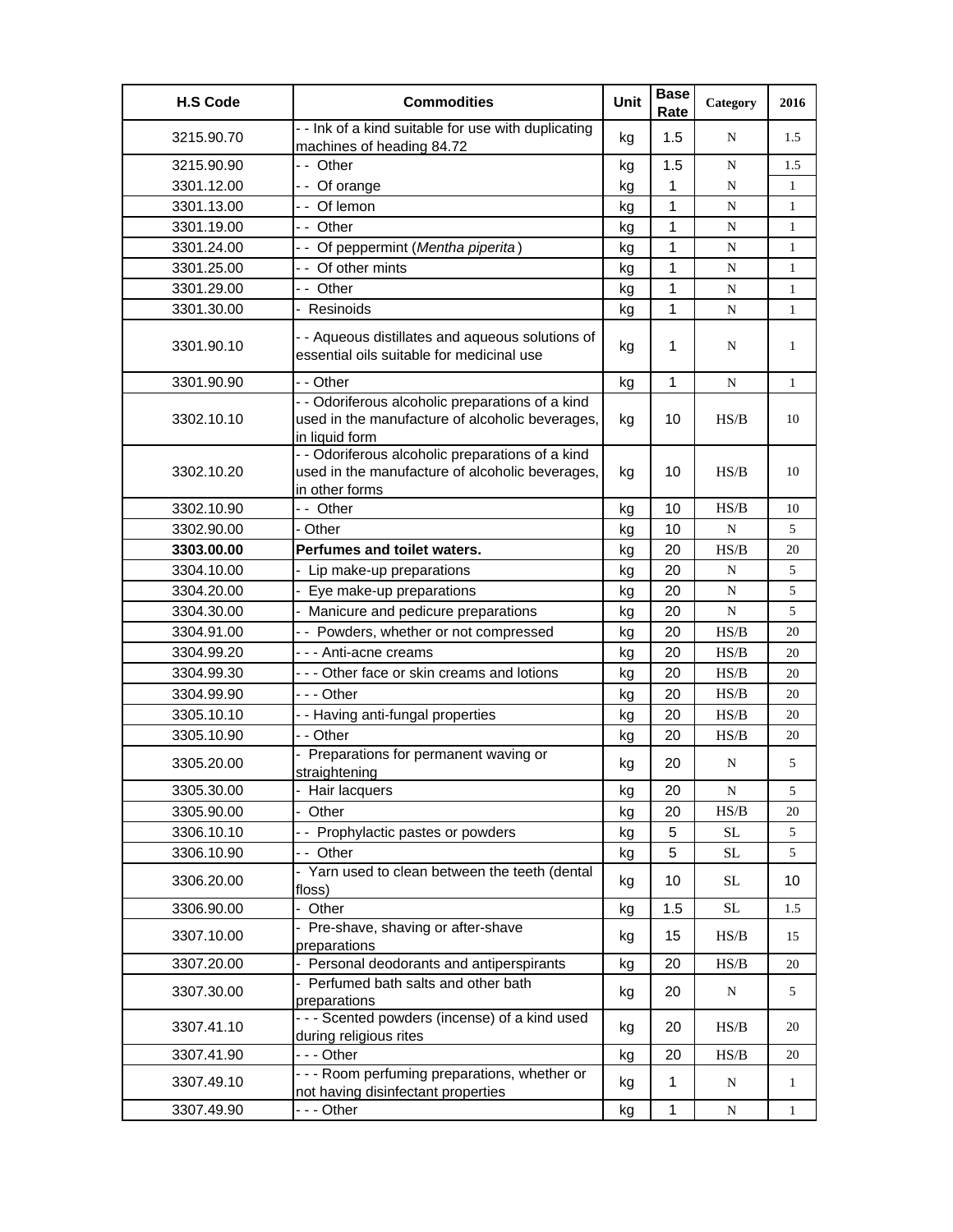| <b>H.S Code</b> | <b>Commodities</b>                                                                                                                                                          | Unit | <b>Base</b><br>Rate | Category  | 2016           |
|-----------------|-----------------------------------------------------------------------------------------------------------------------------------------------------------------------------|------|---------------------|-----------|----------------|
| 3307.90.10      | - - Animal toilet preparations                                                                                                                                              | kg   | 20                  | N         | 5              |
| 3307.90.30      | - - Papers and tissues, impregnated or coated<br>with perfume or cosmetics                                                                                                  | kg   | 20                  | N         | 5              |
| 3307.90.40      | - - Other perfumery or cosmetics, including<br>depilatories                                                                                                                 | kg   | 20                  | N         | 5              |
| 3307.90.50      | - - Contact lens or artificial eye solutions                                                                                                                                | kg   | 20                  | N         | 5              |
| 3307.90.90      | - - Other                                                                                                                                                                   | kg   | 20                  | N         | 5              |
| 3401.11.10      | --- Medicated products                                                                                                                                                      | kg   | 3                   | HS/B      | $\mathfrak{Z}$ |
| 3401.11.20      | - - - Bath soap                                                                                                                                                             | kg   | 10                  | HS/B      | 10             |
| 3401.11.30      | --- Other, of felt or nonwovens, impregnated,<br>coated or covered with soap or detergent                                                                                   | kg   | 10                  | HS/B      | 10             |
| 3401.11.90      | --- Other                                                                                                                                                                   | kg   | 10                  | HS/B      | 10             |
| 3401.19.10      | - - - Of felt or nonwovens, impregnated, coated<br>or covered with soap or detergent                                                                                        | kg   | 3                   | N         | 3              |
| 3401.19.90      | - - - Other                                                                                                                                                                 | kg   | 3                   | N         | $\overline{3}$ |
| 3401.20.20      | - - Soap chips                                                                                                                                                              | kg   | 3                   | ${\bf N}$ | 3              |
| 3401.20.91      | --- Of a kind used for flotation de-inking of<br>recycled paper                                                                                                             | kg   | 3                   | N         | 3              |
| 3401.20.99      | --- Other                                                                                                                                                                   | kg   | 3                   | N         | 3              |
| 3401.30.00      | - Organic surface-active products and<br>preparations for washing the skin, in the form of<br>liquid or cream and put up for retail sale,<br>whether or not containing soap | kg   | 3                   | N         | 3              |
| 3402.11.10      | --- Sulphated fatty alcohols                                                                                                                                                | kg   | 3                   | N         | 3              |
| 3402.11.40      | --- Sulphonated alkylbenzene                                                                                                                                                | kg   | 3                   | N         | 3              |
| 3402.11.91      | ---- Wetting agents of a kind used in the<br>manufacture of herbicides                                                                                                      | kg   | 3                   | N         | 3              |
| 3402.11.99      | - - - - Other                                                                                                                                                               | kg   | 3                   | N         | 3              |
| 3402.12.10      | --- Wetting agents of a kind used in the<br>manufacture of herbicides                                                                                                       | kg   | 3                   | N         | 3              |
| 3402.12.90      | $- -$ Other                                                                                                                                                                 | kg   | 3                   | N         | 3              |
| 3402.13.10      | --- Hydroxyl-terminated polybutadiene                                                                                                                                       | kg   | 3                   | N         | 3              |
| 3402.13.90      | --- Other                                                                                                                                                                   | kg   | 3                   | ${\bf N}$ | 3              |
| 3402.19.10      | --- Of a kind suitable for use in fire-<br>extinguishing preparations                                                                                                       | kg   | 3                   | N         | 3              |
| 3402.19.90      | - - - Other                                                                                                                                                                 | kg   | 3                   | N         | 3              |
| 3402.20.11      | --- Anionic surface active preparations                                                                                                                                     | kg   | 3                   | N         | 3              |
| 3402.20.12      | - - - Anionic washing preparations or cleaning<br>preparations, including bleaching, cleansing or<br>degreasing preparations                                                | kg   | 3                   | N         | 3              |
| 3402.20.13      | --- Other surface active preparations                                                                                                                                       | kg   | 3                   | N         | 3              |
| 3402.20.19      | - - - Other washing preparations or cleaning<br>preparations, including bleaching, cleansing or<br>degreasing preparations                                                  | kg   | 3                   | N         | 3              |
| 3402.20.91      | - - - Anionic surface active preparations                                                                                                                                   | kg   | 3                   | ${\bf N}$ | 3              |
| 3402.20.92      | - - - Anionic washing preparations or cleaning<br>preparations, including bleaching, cleansing or<br>degreasing preparations                                                | kg   | 3                   | N         | 3              |
| 3402.20.93      | --- Other surface active preparations                                                                                                                                       | kg   | 3                   | N         | 3              |
| 3402.20.99      | --- Other washing preparations or cleaning<br>preparations, including bleaching, cleansing or<br>degreasing preparations                                                    | kg   | 3                   | N         | 3              |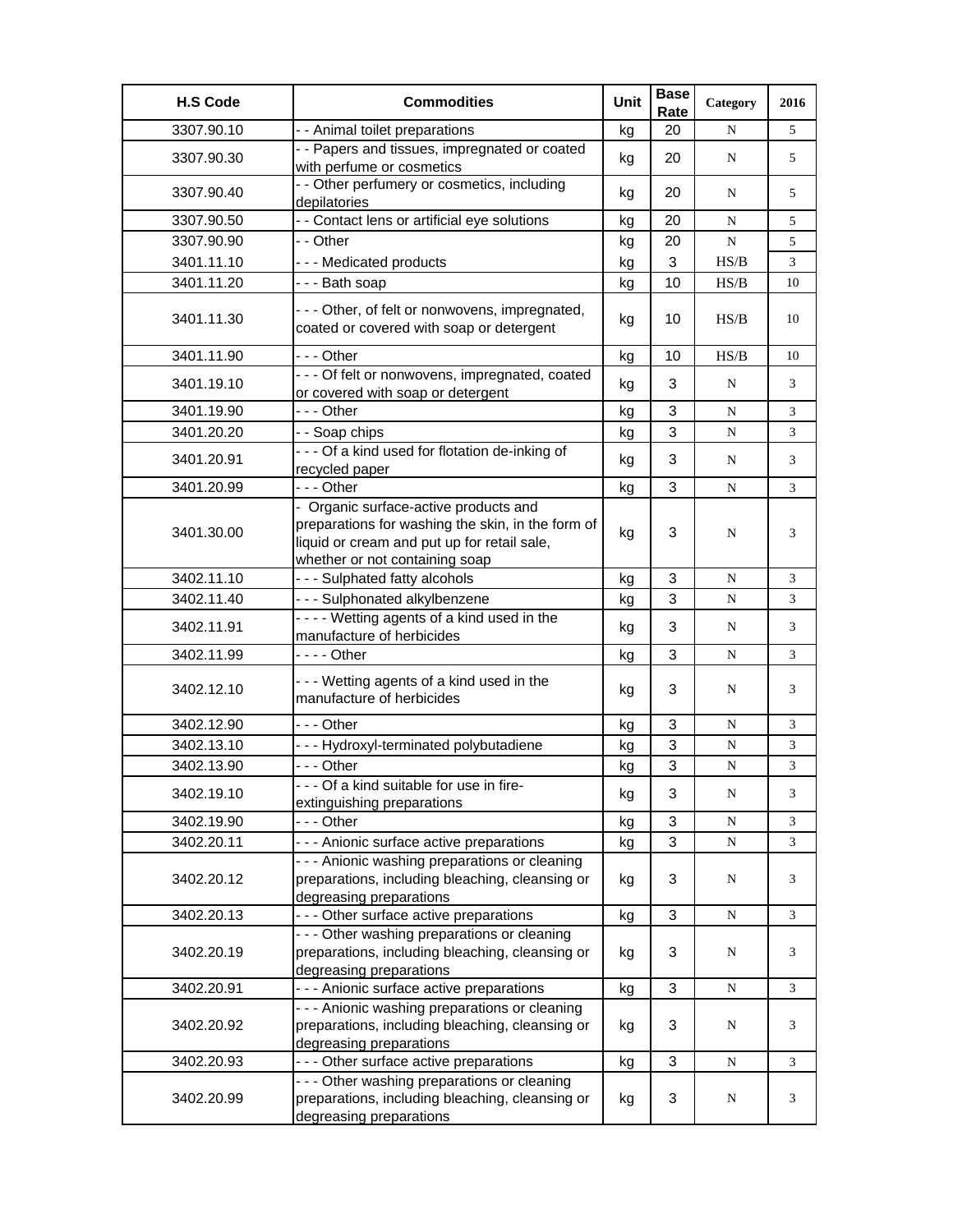| <b>H.S Code</b> | <b>Commodities</b>                                                                                                           | Unit | <b>Base</b><br>Rate | Category  | 2016    |
|-----------------|------------------------------------------------------------------------------------------------------------------------------|------|---------------------|-----------|---------|
| 3402.90.11      | - - - - Wetting agents                                                                                                       | kg   | 3                   | <b>SL</b> | 3       |
| 3402.90.12      | - - - - Other                                                                                                                | kg   | 3                   | <b>SL</b> | 3       |
| 3402.90.13      | - - - Anionic washing preparations or cleaning<br>preparations, including bleaching, cleansing or                            | kg   | 1                   | <b>SL</b> | 1       |
|                 | degreasing preparations                                                                                                      |      |                     |           |         |
| 3402.90.14      | - - - - Wetting agents                                                                                                       | kg   | 3                   | SL        | 3       |
| 3402.90.15      | - - - - Other                                                                                                                | kg   | $\mathbf{3}$        | SL        | 3       |
| 3402.90.19      | - - - Other washing preparations or cleaning<br>preparations, including bleaching, cleansing or<br>degreasing preparations   | kg   | 1                   | SL        | 1       |
| 3402.90.91      | ---- Wetting agents                                                                                                          | kg   | 3                   | SL        | 3       |
| 3402.90.92      | - - - - Other                                                                                                                | kg   | 3                   | SL        | 3       |
| 3402.90.93      | - - - Anionic washing preparations or cleaning<br>preparations, including bleaching, cleansing or<br>degreasing preparations | kg   | 1                   | <b>SL</b> | 1       |
| 3402.90.94      | ---- Wetting agents                                                                                                          | kg   | 3                   | SL        | 3       |
| 3402.90.95      | - - - - Other                                                                                                                | kg   | 3                   | SL        | 3       |
| 3402.90.99      | - - - Other washing preparations or cleaning<br>preparations, including bleaching, cleansing or<br>degreasing preparations   | kg   | 1                   | <b>SL</b> | 1       |
| 3403.11.11      | ---- Lubricating oil preparations                                                                                            | kg   | 1.5                 | N         | 1.5     |
| 3403.11.19      |                                                                                                                              | kg   | 1.5                 | N         | 1.5     |
| 3403.11.90      | - - - Other                                                                                                                  | kg   | 1.5                 | ${\bf N}$ | 1.5     |
| 3403.19.11      | ---- For aircraft engines                                                                                                    | kg   | 1.5                 | ${\bf N}$ | 1.5     |
| 3403.19.12      | - - - - Other preparations containing silicone oil                                                                           | kg   | 1.5                 | N         | 1.5     |
| 3403.19.19      | - - - - Other                                                                                                                | kg   | 1.5                 | N         | 1.5     |
| 3403.19.90      | - - - Other                                                                                                                  | kg   | 1.5                 | ${\bf N}$ | 1.5     |
| 3403.91.11      | - - - - Preparations containing silicone oil                                                                                 | kg   | 1.5                 | ${\bf N}$ | 1.5     |
| 3403.91.19      | - - - - Other                                                                                                                | kg   | 1.5                 | N         | 1.5     |
| 3403.91.90      | $- -$ Other                                                                                                                  | kg   | 1.5                 | N         | 1.5     |
| 3403.99.11      | - - - - For aircraft engines                                                                                                 | kg   | 1.5                 | N         | 1.5     |
| 3403.99.12      | - - - - Other preparations containing silicone oil                                                                           | kg   | 1.5                 | N         | 1.5     |
| 3403.99.19      | Other                                                                                                                        | kg   | 1.5                 | ${\bf N}$ | $1.5\,$ |
| 3403.99.90      | - - - Other                                                                                                                  | kg   | 1.5                 | N         | 1.5     |
| 3404.20.00      | - Of poly(oxyethylene) (polyethylene glycol)                                                                                 | kg   | 1.5                 | ${\bf N}$ | 1.5     |
| 3404.90.10      | - - Of chemically modified lignite                                                                                           | kg   | 1.5                 | ${\bf N}$ | 1.5     |
| 3404.90.90      | -- Other                                                                                                                     | kg   | 1.5                 | ${\bf N}$ | 1.5     |
| 3405.10.00      | - Polishes, creams and similar preparations for<br>footwear or leather                                                       | kg   | 7.5                 | ${\bf N}$ | 5       |
| 3405.20.00      | Polishes, creams and similar preparations for<br>the maintenance of wooden furniture, floors or<br>other woodwork            | kg   | 7.5                 | N         | 5       |
| 3405.30.00      | - Polishes and similar preparations for<br>coachwork, other than metal polishes                                              | kg   | 7.5                 | N         | 5       |
| 3405.40.10      | - - Scouring pastes and powders                                                                                              | kg   | 7.5                 | N         | 5       |
| 3405.40.90      | - - Other                                                                                                                    | kg   | 7.5                 | ${\bf N}$ | 5       |
| 3405.90.10      | - - Metal polishes                                                                                                           | kg   | 7.5                 | ${\bf N}$ | 5       |
| 3405.90.90      | - - Other                                                                                                                    | kg   | 7.5                 | ${\bf N}$ | 5       |
| 3406.00.00      | Candles, tapers and the like.                                                                                                | kg   | 5                   | N         | 5       |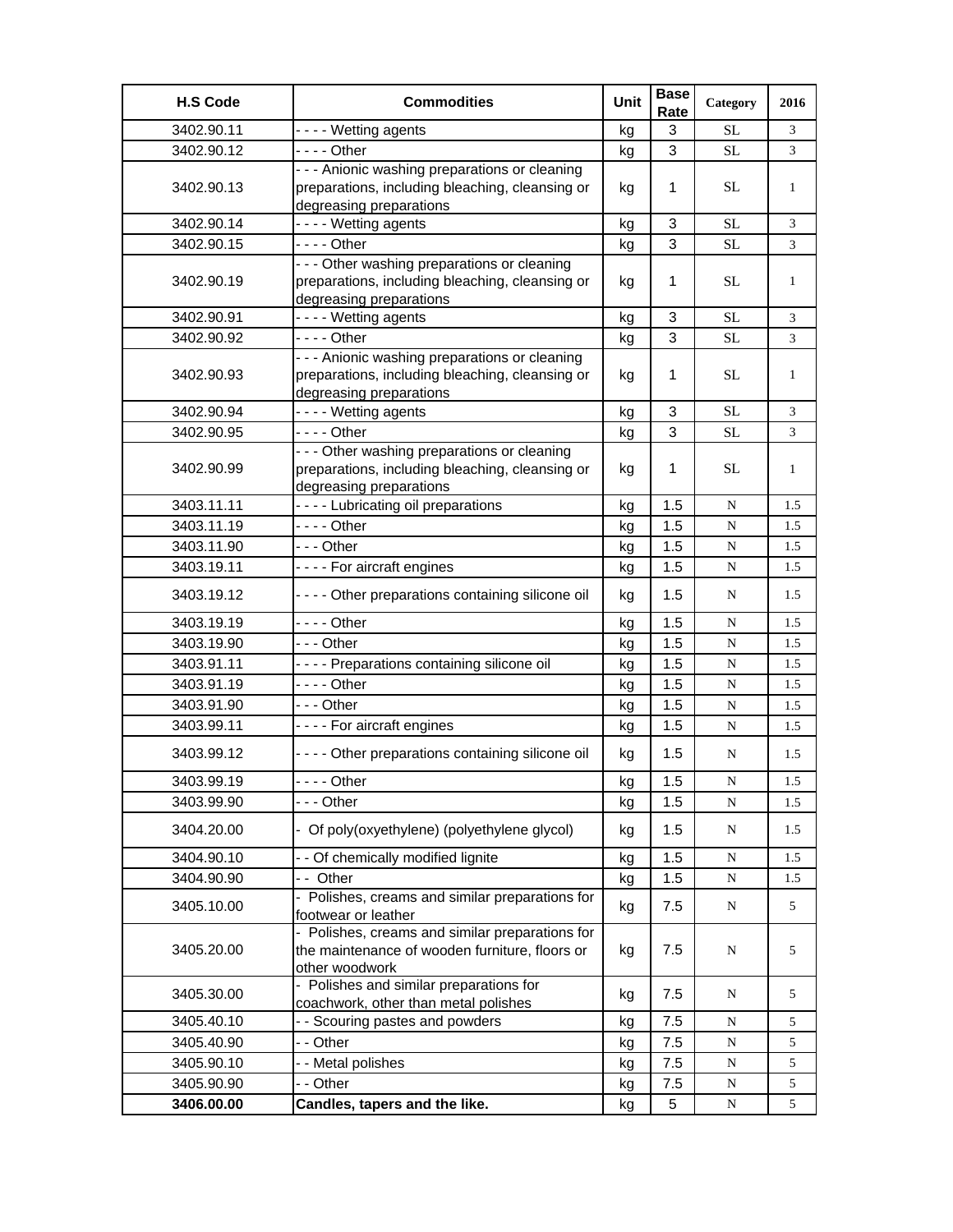| <b>H.S Code</b> | <b>Commodities</b>                                                                                                                                                                  | <b>Unit</b> | <b>Base</b><br>Rate | Category  | 2016         |
|-----------------|-------------------------------------------------------------------------------------------------------------------------------------------------------------------------------------|-------------|---------------------|-----------|--------------|
| 3407.00.10      | - Modelling pastes, including those put up for<br>children's amusement                                                                                                              | kg          | 1.5                 | N         | 1.5          |
| 3407.00.20      | - Preparations known as "dental wax" or "dental<br>impression compounds", put up in sets, in<br>packings for retail sale or in plates, horseshoe<br>shapes, sticks or similar forms | kg          | 1.5                 | N         | 1.5          |
| 3407.00.30      | - Other preparations for use in dentistry, with a<br>basis of plaster (of calcined gypsum or calcium<br>sulphate)                                                                   | kg          | 1.5                 | N         | 1.5          |
| 3501.10.00      | - Casein                                                                                                                                                                            | kg          | 5                   | N         | 5            |
| 3501.90.10      | - - Caseinates and other casein derivatives                                                                                                                                         | kg          | 5                   | N         | 5            |
| 3501.90.20      | - - Casein glues                                                                                                                                                                    | kg          | 5                   | N         | 5            |
| 3502.11.00      | -- Dried                                                                                                                                                                            | kg          | 5                   | N         | 5            |
| 3502.19.00      | -- Other                                                                                                                                                                            | kg          | 5                   | N         | 5            |
| 3502.20.00      | - Milk albumin, including concentrates of two or<br>more whey proteins                                                                                                              | kg          | 5                   | N         | 5            |
| 3502.90.00      | - Other                                                                                                                                                                             | kg          | 5                   | N         | 5            |
| 3503.00.11      | - - Fish glues                                                                                                                                                                      | kg          | 1.5                 | N         | 1.5          |
| 3503.00.19      | - - Other                                                                                                                                                                           | kg          | 1.5                 | N         | 1.5          |
| 3503.00.30      | - Isinglass                                                                                                                                                                         | kg          | 5                   | N         | 5            |
| 3503.00.41      | - - In powder form with a bloating level of A-250<br>or B-230 or higher on the Bloom scale                                                                                          | kg          | 5                   | N         | 5            |
| 3503.00.49      | - - Other                                                                                                                                                                           | kg          | 5                   | N         | 5            |
| 3504.00.00      | Peptones and their derivatives; other protein<br>substances and their derivatives, not<br>elsewhere specified or included; hide<br>powder, whether or not chromed.                  | kg          | 1.5                 | N         | 1.5          |
| 3505.10.10      | - - Dextrins; soluble or roasted starches                                                                                                                                           | kg          | 1.5                 | N         | 1.5          |
| 3505.10.90      | - - Other                                                                                                                                                                           | kg          | 1.5                 | N         | 1.5          |
| 3505.20.00      | - Glues                                                                                                                                                                             | kg          | 1.5                 | N         | 1.5          |
| 3506.10.00      | - Products suitable for use as glues or<br>adhesives, put up for retail sale as glues or<br>adhesives, not exceeding a net weight of 1 kg                                           | kg          | 1.5                 | N         | 1.5          |
| 3506.91.00      | - - Adhesives based on polymers of headings<br>39.01 to 39.13 or on rubber                                                                                                          | kg          | 1.5                 | N         | 1.5          |
| 3506.99.00      | - - Other                                                                                                                                                                           | kg          | 1.5                 | N         | 1.5          |
| 3507.10.00      | - Rennet and concentrates thereof                                                                                                                                                   | kg          | 1                   | ${\bf N}$ | $\mathbf{1}$ |
| 3507.90.00      | - Other                                                                                                                                                                             | kg          | $\mathbf{1}$        | N         | $\mathbf{1}$ |
| 3605.00.00      | Matches, other than pyrotechnic articles of<br>heading 36.04.                                                                                                                       | kg          | 5                   | HS/B      | 5            |
| 3606.10.00      | - Liquid or liquefied-gas fuels in containers of a<br>kind used for filling or refilling cigarette or<br>similar lighters and of a capacity not exceeding<br>300 $cm3$              | kg          | 20                  | HS/B      | 20           |
| 3606.90.10      | - - Solid or semi-solid fuels, solidified alcohol<br>and similar prepared fuels                                                                                                     | kg          | 20                  | HS/B      | 20           |
| 3606.90.20      | - - Lighter flints                                                                                                                                                                  | kg          | 20                  | HS/B      | 20           |
| 3606.90.30      | - - Other ferro-cerium and other pyrophoric<br>alloys in all forms                                                                                                                  | kg          | 20                  | HS/B      | 20           |
| 3606.90.40      | - - Resin torches, firelighters and the like                                                                                                                                        | kg          | 20                  | HS/B      | 20           |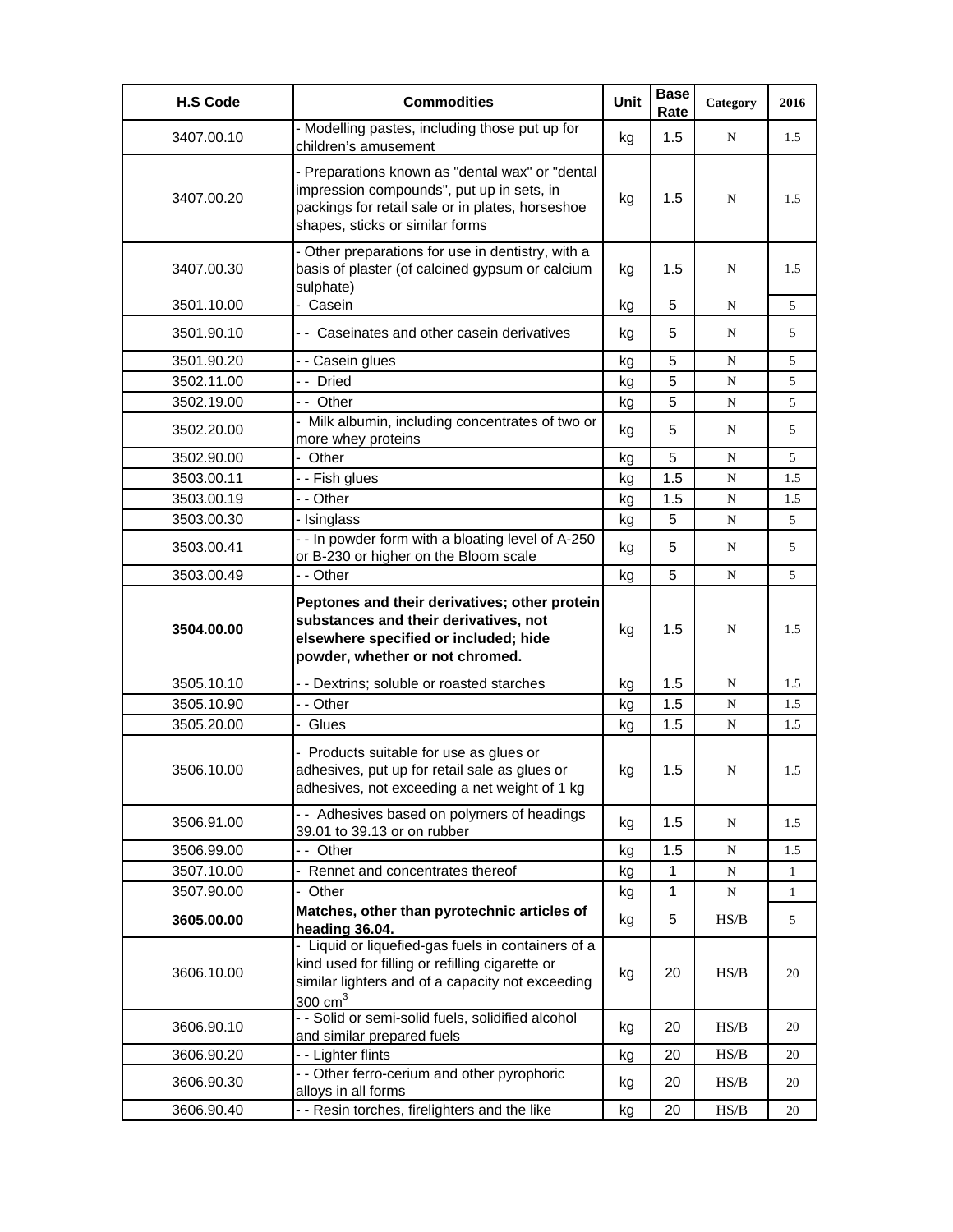| <b>H.S Code</b> | <b>Commodities</b>                                                                                                                        | Unit           | <b>Base</b><br>Rate | Category  | 2016 |
|-----------------|-------------------------------------------------------------------------------------------------------------------------------------------|----------------|---------------------|-----------|------|
| 3606.90.90      | - - Other                                                                                                                                 | kg             | 20                  | HS/B      | 20   |
| 3701.10.00      | - For X-ray                                                                                                                               | m <sup>2</sup> | 1.5                 | N         | 1.5  |
| 3701.20.00      | - Instant print film                                                                                                                      | kg             | 15                  | N         | 5    |
| 3701.30.00      | - Other plates and film, with any side exceeding<br>255 mm                                                                                | m <sup>2</sup> | 15                  | N         | 5    |
| 3701.91.10      | --- Of a kind suitable for use in the printing<br>industry                                                                                | kg             | 15                  | N         | 5    |
| 3701.91.90      | --- Other                                                                                                                                 | kg             | 15                  | N         | 5    |
| 3701.99.10      | --- Of a kind suitable for use in the printing<br>industry                                                                                | m <sup>2</sup> | 15                  | N         | 5    |
| 3701.99.90      | --- Other                                                                                                                                 | m <sup>2</sup> | 15                  | N         | 5    |
| 3702.10.00      | - For X-ray                                                                                                                               | m <sup>2</sup> | 1.5                 | ${\bf N}$ | 1.5  |
| 3702.31.00      | -- For colour photography (polychrome)                                                                                                    | u              | 15                  | N         | 5    |
| 3702.32.00      | - - Other, with silver halide emulsion                                                                                                    | m <sup>2</sup> | 15                  | ${\bf N}$ | 5    |
| 3702.39.00      | -- Other:                                                                                                                                 | m <sup>2</sup> | 15                  | N         | 5    |
| 3702.41.00      | -- Of a width exceeding 610 mm and of a<br>length exceeding 200 m, for colour photography<br>(polychrome)                                 | m <sup>2</sup> | 15                  | N         | 5    |
| 3702.42.00      | -- Of a width exceeding 610 mm and of a<br>length exceeding 200 m, other than for colour<br>photography                                   | m <sup>2</sup> | 15                  | N         | 5    |
| 3702.43.00      | -- Of a width exceeding 610 mm and of a<br>length not exceeding 200 m                                                                     | m <sup>2</sup> | 15                  | N         | 5    |
| 3702.44.00      | - - Of a width exceeding 105 mm but not<br>exceeding 610 mm                                                                               | m <sup>2</sup> | 15                  | N         | 5    |
| 3702.52.20      | --- Of a kind suitable for use in<br>cinematography                                                                                       | m              | 1.5                 | N         | 1.5  |
| 3702.52.90      | --- Other                                                                                                                                 | m              | 15                  | N         | 5    |
| 3702.53.00      | -- Of a width exceeding 16 mm but not<br>exceeding 35 mm and of a length not exceeding<br>30 m, for slides                                | m              | 15                  | N         | 5    |
| 3702.54.40      | - - - Of a kind suitable for used in medical,<br>surgical, dental or veterinary sciences or in the<br>printing industry                   | m              | 15                  | N         | 5    |
| 3702.54.90      | --- Other                                                                                                                                 | m              | 15                  | N         | 5    |
| 3702.55.20      | --- Of a kind suitable for use in                                                                                                         | m              | 1.5                 | ${\bf N}$ | L.5  |
| 3702.55.50      | cinematography<br>- - - Of a kind suitable for used in medical,<br>surgical, dental or veterinary sciences or in the<br>printing industry | m              | 15                  | N         | 5    |
| 3702.55.90      | --- Other                                                                                                                                 | m              | 15                  | ${\bf N}$ | 5    |
| 3702.56.20      | - - - Of a kind suitable for use in<br>cinematography                                                                                     | m              | 1.5                 | ${\bf N}$ | 1.5  |
| 3702.56.90      | --- Other                                                                                                                                 | m              | 15                  | ${\bf N}$ | 5    |
| 3702.96.10      | - - - Of a kind suitable for use in<br>cinematography                                                                                     | m              | 15                  | N         | 5    |
| 3702.96.90      | --- Other                                                                                                                                 | m              | 15                  | N         | 5    |
| 3702.97.10      | - - - Of a kind suitable for use in<br>cinematography                                                                                     | m              | 15                  | N         | 5    |
| 3702.97.90      | --- Other                                                                                                                                 | m              | 15                  | ${\bf N}$ | 5    |
| 3702.98.10      | --- Of a kind suitable for use in<br>cinematography                                                                                       | m              | 1.5                 | N         | 1.5  |
| 3702.98.30      | --- Other, of a length of 120 m or more                                                                                                   | m              | 15                  | ${\bf N}$ | 5    |
| 3702.98.90      | --- Other                                                                                                                                 | m              | 15                  | ${\bf N}$ | 5    |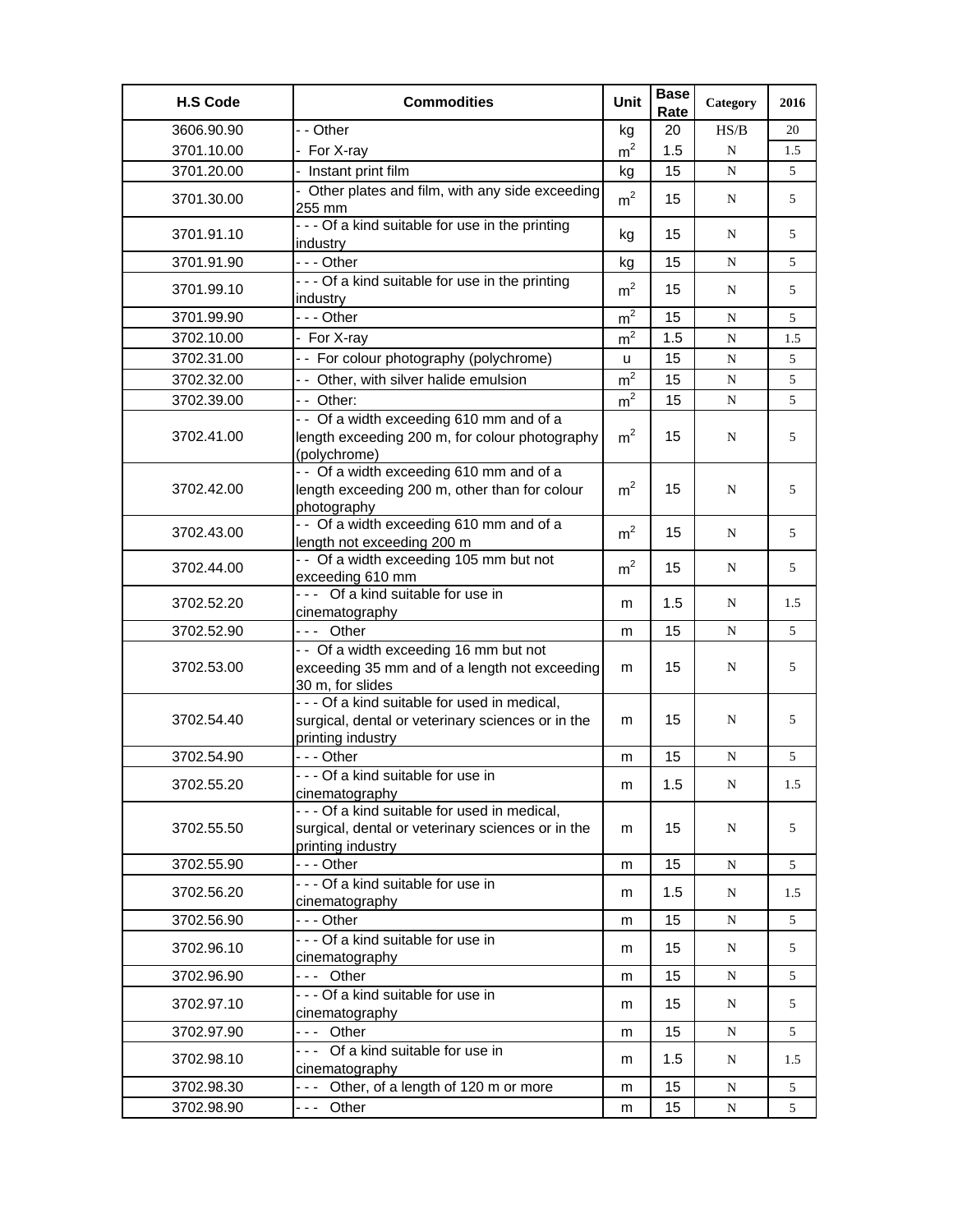| <b>H.S Code</b> | <b>Commodities</b>                                                                                                                                                         | Unit | <b>Base</b><br>Rate | Category    | 2016         |
|-----------------|----------------------------------------------------------------------------------------------------------------------------------------------------------------------------|------|---------------------|-------------|--------------|
| 3703.10.10      | - - Of a width not exceeding 1,000 mm                                                                                                                                      | kg   | 15                  | N           | 5            |
| 3703.10.90      | - - Other                                                                                                                                                                  | kg   | 15                  | N           | 5            |
| 3703.20.00      | - Other, for colour photography (polychrome)                                                                                                                               | kg   | 15                  | N           | 5            |
| 3703.90.00      | - Other                                                                                                                                                                    | kg   | 15                  | N           | 5            |
| 3704.00.10      | - X-ray plates or film                                                                                                                                                     | kg   | 1.5                 | N           | 1.5          |
| 3704.00.90      | - Other                                                                                                                                                                    | kg   | 15                  | ${\bf N}$   | 5            |
| 3705.10.00      | - For offset reproduction                                                                                                                                                  | kg   | zero                | ${\bf N}$   | $\mathbf{0}$ |
| 3705.90.10      | - - X-rav                                                                                                                                                                  | kg   | 1.5                 | N           | 1.5          |
| 3705.90.20      | - - Microfilm                                                                                                                                                              | kg   | 15                  | N           | 5            |
| 3705.90.90      | - - Other                                                                                                                                                                  | kg   | 15                  | ${\bf N}$   | 5            |
| 3706.10.10      | - - Newsreels, travelogues, technical and<br>scientific films                                                                                                              | m    | 0.5                 | N           | 0.5          |
| 3706.10.30      | - - Other documentary films                                                                                                                                                | m    | 0.5                 | N           | 0.5          |
| 3706.10.40      | - - Other, consisting only of sound track                                                                                                                                  | m    | 0.5                 | ${\bf N}$   | 0.5          |
| 3706.10.90      | - - Other                                                                                                                                                                  | m    | 0.5                 | N           | 0.5          |
| 3706.90.10      | - - Newsreels, travelogues, technical and<br>scientific films                                                                                                              | m    | 0.5                 | N           | 0.5          |
| 3706.90.30      | - - Other documentary films                                                                                                                                                | m    | 0.5                 | N           | 0.5          |
| 3706.90.40      | - - Other, consisting only of sound track                                                                                                                                  | m    | 0.5                 | ${\bf N}$   | 0.5          |
| 3706.90.90      | - - Other                                                                                                                                                                  | m    | 0.5                 | N           | 0.5          |
| 3707.10.00      | - Sensitising emulsions                                                                                                                                                    | kg   | 1                   | N           | $\mathbf{1}$ |
| 3707.90.10      | -- Flashlight materials                                                                                                                                                    | kg   | 1                   | ${\bf N}$   | $\mathbf{1}$ |
| 3707.90.90      | -- Other                                                                                                                                                                   | kg   | 1                   | N           | $\mathbf{1}$ |
| 3801.10.00      | Artificial graphite                                                                                                                                                        | kg   | 3                   | N           | 3            |
| 3801.20.00      | - Colloidal or semi-colloidal graphite                                                                                                                                     | kg   | 3                   | ${\bf N}$   | 3            |
| 3801.30.00      | - Carbonaceous pastes for electrodes and<br>similar pastes for furnace linings                                                                                             | kg   | 3                   | N           | 3            |
| 3801.90.00      | - Other                                                                                                                                                                    | kg   | 3                   | N           | 3            |
| 3802.10.00      | Activated carbon                                                                                                                                                           | kg   | 1.5                 | ${\bf N}$   | 1.5          |
| 3802.90.10      | - - Activated bauxite                                                                                                                                                      | kg   | 1.5                 | ${\bf N}$   | 1.5          |
| 3802.90.20      | - - Activated clays or activated earths                                                                                                                                    | kg   | 1.5                 | $\mathbf N$ | 1.5          |
| 3802.90.90      | - - Other                                                                                                                                                                  | kg   | 1.5                 | ${\bf N}$   | 1.5          |
| 3803.00.00      | Tall oil, whether or not refined.                                                                                                                                          | ĸg   | 1                   | N           | 1            |
| 3804.00.10      | Concentrated sulphite lye                                                                                                                                                  | kg   | 1                   | N           | $\mathbf{1}$ |
| 3804.00.90      | - Other                                                                                                                                                                    | kg   | 1                   | N           | 1            |
| 3805.10.00      | Gum, wood or sulphate turpentine oils                                                                                                                                      | kg   | 7.5                 | N           | 5            |
| 3805.90.00      | Other                                                                                                                                                                      | kg   | 1                   | ${\bf N}$   | $\mathbf{1}$ |
| 3806.10.00      | Rosin and resin acids                                                                                                                                                      | kg   | 1.5                 | $\mathbf N$ | 1.5          |
| 3806.20.00      | Salts of rosin, of resin acids or of derivatives<br>of rosin or resin acids, other than salts of rosin<br>adducts                                                          | kg   | 1.5                 | N           | 1.5          |
| 3806.30.10      | - - In blocks                                                                                                                                                              | kg   | 1.5                 | N           | 1.5          |
| 3806.30.90      | - - Other                                                                                                                                                                  | kg   | 1.5                 | N           | 1.5          |
| 3806.90.10      | - - Run gums in blocks                                                                                                                                                     | kg   | 1.5                 | N           | 1.5          |
| 3806.90.90      | - - Other                                                                                                                                                                  | kg   | 1.5                 | N           | 1.5          |
| 3807.00.00      | Wood tar; wood tar oils; wood creosote;<br>wood naphtha; vegetable pitch; brewers'<br>pitch and similar preparations based on<br>rosin, resin acids or on vegetable pitch. | kg   | $\mathbf 1$         | N           | 1            |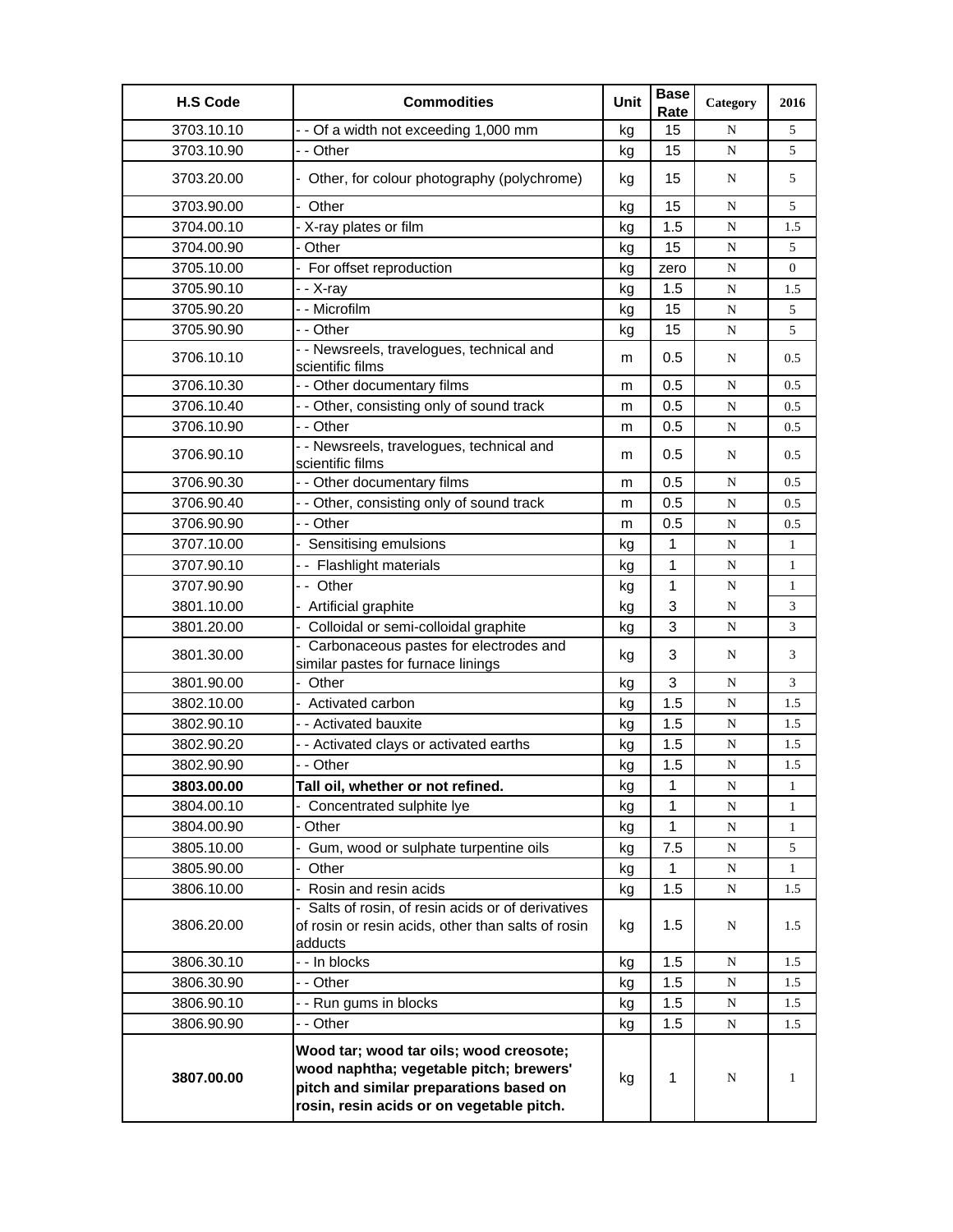| <b>H.S Code</b> | <b>Commodities</b>                                                                                                                         | Unit | <b>Base</b><br>Rate | Category  | 2016             |
|-----------------|--------------------------------------------------------------------------------------------------------------------------------------------|------|---------------------|-----------|------------------|
| 3808.50.10      | - - Insecticides                                                                                                                           | kg   | zero                | N         | $\Omega$         |
| 3808.50.21      | --- In aerosol containers                                                                                                                  | kg   | zero                | ${\bf N}$ | $\overline{0}$   |
| 3808.50.29      | --- Other                                                                                                                                  | kg   | zero                | N         | $\overline{0}$   |
| 3808.50.31      | --- In aerosol containers                                                                                                                  | kg   | zero                | N         | $\boldsymbol{0}$ |
| 3808.50.39      | --- Other                                                                                                                                  | kg   | zero                | N         | 0                |
| 3808.50.40      | -- Anti-sprouting products                                                                                                                 | kg   | zero                | ${\bf N}$ | 0                |
| 3808.50.50      | -- Plant-growth regulators                                                                                                                 | kg   | zero                | N         | $\boldsymbol{0}$ |
| 3808.50.60      | - - Disinfectants                                                                                                                          | kg   | 1                   | N         | $\mathbf{1}$     |
| 3808.50.91      | - - - Wood preservatives, being preparations<br>other than surface coatings, containing<br>insecticides or fungicides                      | kg   | 1                   | N         | 1                |
| 3808.50.99      | --- Other                                                                                                                                  | kg   | $\mathbf{1}$        | N         | $\mathbf{1}$     |
| 3808.91.11      | - - - - Containing 2-(1-Methylpropyl) phenol<br>methylcarbamate)                                                                           | kg   | zero                | N         | $\overline{0}$   |
| 3808.91.19      | - - - - Other                                                                                                                              | kg   | zero                | N         | $\overline{0}$   |
| 3808.91.20      | --- In the form of mosquito coils                                                                                                          | kg   | zero                | ${\bf N}$ | 0                |
| 3808.91.30      | --- In the form of mosquito mats                                                                                                           | kg   | zero                | N         | 0                |
| 3808.91.91      | ----- Having a deodorising function                                                                                                        | kg   | zero                | ${\bf N}$ | $\overline{0}$   |
| 3808.91.92      | $---$ Other                                                                                                                                | kg   | zero                | N         | 0                |
| 3808.91.93      | ----- Having a deodorising function                                                                                                        | kg   | zero                | ${\bf N}$ | $\overline{0}$   |
| 3808.91.99      | - - - - - Other                                                                                                                            | kg   | zero                | ${\bf N}$ | $\overline{0}$   |
| 3808.92.11      | - - - - With a validamycin content not exceeding<br>3% by net weight                                                                       | kg   | zero                | N         | $\overline{0}$   |
| 3808.92.19      | $--$ Other                                                                                                                                 | kg   | zero                | ${\bf N}$ | 0                |
| 3808.92.90      | -  - - Other                                                                                                                               | kg   | zero                | ${\bf N}$ | 0                |
| 3808.93.11      | ---- In aerosol containers                                                                                                                 | kg   | zero                | N         | $\overline{0}$   |
| 3808.93.19      | - - - - Other                                                                                                                              | kg   | zero                | ${\bf N}$ | 0                |
| 3808.93.20      | --- Anti-sprouting products                                                                                                                | kg   | zero                | N         | $\overline{0}$   |
| 3808.93.30      | --- Plant-growth regulators                                                                                                                | kg   | zero                | N         | $\overline{0}$   |
| 3808.94.10      | - - - Containing mixtures of coal tar acid and<br>alkalis                                                                                  | kg   | $\mathbf{1}$        | N         | 1                |
| 3808.94.20      | --- Other, in aerosol containers                                                                                                           | kg   | 1                   | ${\bf N}$ | $\mathbf{1}$     |
| 3808.94.90      | - - - Other                                                                                                                                | kg   | 1                   | N         | 1                |
| 3808.99.10      | --- Wood preservatives, containing insecticides<br>or fungicides                                                                           | kg   | 1                   | N         | $\mathbf{1}$     |
| 3808.99.90      | --- Other                                                                                                                                  | kg   | 1                   | N         | 1                |
| 3809.10.00      | - With a basis of amylaceous substances                                                                                                    | kg   | 1                   | ${\bf N}$ | $\mathbf{1}$     |
| 3809.91.10      | --- Softening agents                                                                                                                       | kg   | 1                   | N         | $\mathbf{1}$     |
| 3809.91.90      | --- Other                                                                                                                                  | kg   | 1                   | ${\bf N}$ | $\mathbf{1}$     |
| 3809.92.00      | - - Of a kind used in the paper or like industries                                                                                         | kg   | $\mathbf 1$         | N         | $\mathbf{1}$     |
| 3809.93.00      | -- Of a kind used in the leather or like<br>industries                                                                                     | kg   | $\mathbf{1}$        | N         | $\mathbf{1}$     |
| 3810.10.00      | - Pickling preparations for metal surfaces;<br>soldering, brazing or welding powders and<br>pastes consisting of metal and other materials | kg   | 5                   | N         | 5                |
| 3810.90.00      | - Other                                                                                                                                    | kg   | 5                   | N         | 5                |
| 3811.11.00      | -- Based on lead compounds                                                                                                                 | kg   | 1                   | N         | 1                |
| 3811.19.00      | -- Other                                                                                                                                   | kg   | 1                   | N         | 1                |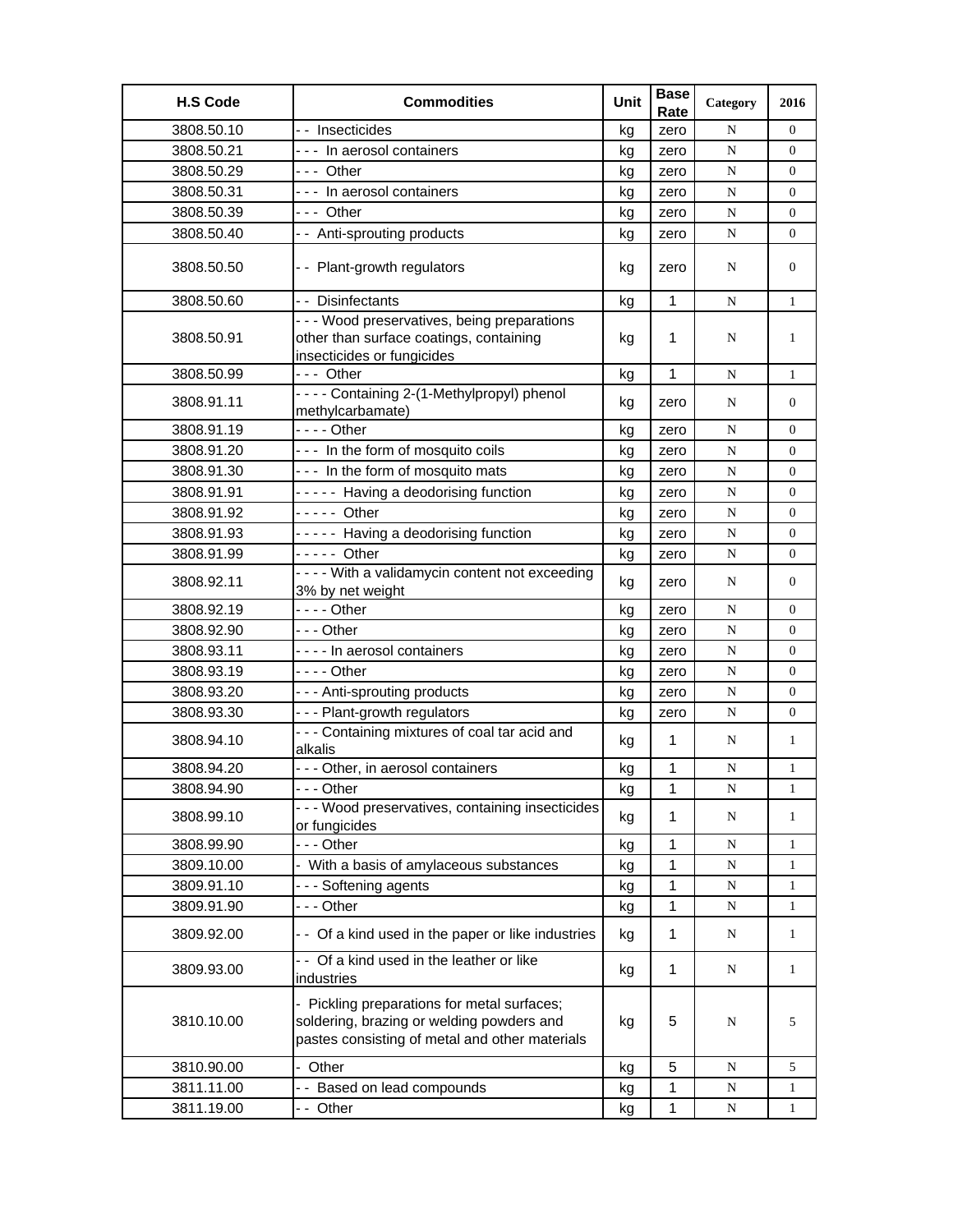| <b>H.S Code</b> | <b>Commodities</b>                                                                                                                                                                                          | Unit | <b>Base</b><br>Rate | Category    | 2016         |
|-----------------|-------------------------------------------------------------------------------------------------------------------------------------------------------------------------------------------------------------|------|---------------------|-------------|--------------|
| 3811.21.10      | --- Put up for retail sale                                                                                                                                                                                  | kg   | 1.5                 | N           | 1.5          |
| 3811.21.90      | - - - Other                                                                                                                                                                                                 | kg   | 1.5                 | N           | 1.5          |
| 3811.29.00      | -- Other                                                                                                                                                                                                    | kg   | 1.5                 | N           | 1.5          |
| 3811.90.10      | - - Rust preventatives or corrosion inhibitors                                                                                                                                                              | kg   | 1.5                 | N           | 1.5          |
| 3811.90.90      | - - Other                                                                                                                                                                                                   | kg   | 1.5                 | N           | 1.5          |
| 3812.10.00      | - Prepared rubber accelerators                                                                                                                                                                              | kg   | $\mathbf{1}$        | N           | $\mathbf{1}$ |
| 3812.20.00      | - Compound plasticisers for rubber or plastics                                                                                                                                                              | kg   | $\mathbf{1}$        | N           | $\mathbf{1}$ |
| 3812.30.00      | - Anti-oxidising preparations and other<br>compound stabilisers for rubber or plastics                                                                                                                      | kg   | 1                   | N           | $\mathbf{1}$ |
| 3813.00.00      | Preparations and charges for fire-<br>extinguishers; charged fire-extinguishing                                                                                                                             | kg   | 1                   | N           | 1            |
| 3814.00.00      | grenades.<br>Organic composite solvents and thinners,<br>not elsewhere specified or included;<br>prepared paint or varnish removers.                                                                        | kg   | 7.5                 | N           | 5            |
| 3815.11.00      | - - With nickel or nickel compounds as the<br>active substance                                                                                                                                              | kg   | 1                   | N           | 1            |
| 3815.12.00      | - - With precious metal or precious metal<br>compounds as the active substance                                                                                                                              | kg   | 1                   | N           | $\mathbf{1}$ |
| 3815.19.00      | -- Other                                                                                                                                                                                                    | kg   | 1                   | N           | $\mathbf{1}$ |
| 3815.90.00      | - Other                                                                                                                                                                                                     | kg   | $\mathbf{1}$        | N           | $\mathbf{1}$ |
| 3816.00.10      | - Refractory cements                                                                                                                                                                                        | kg   | 1                   | N           | 1            |
| 3816.00.90      | - Other                                                                                                                                                                                                     | kg   | $\mathbf{1}$        | N           | $\mathbf{1}$ |
| 3817.00.00      | Mixed alkylbenzenes and mixed<br>alkylnaphthalenes, other than those of<br>heading 27.07 or 29.02.                                                                                                          | kg   | 1                   | N           | 1            |
| 3818.00.00      | Chemical elements doped for use in<br>electronics, in the form of discs, wafers or<br>similar forms; chemical compounds doped<br>for use in electronics.                                                    | kg   | 1.5                 | N           | 1.5          |
| 3819.00.00      | Hydraulic brake fluids and other prepared<br>liquids for hydraulic transmission, not<br>containing or containing less than 70% by<br>weight of petroleum oils or oils obtained<br>from bituminous minerals. | kg   | 1.5                 | N           | 1.5          |
| 3820.00.00      | Anti-freezing preparations and prepared de-<br>icing fluids.                                                                                                                                                | kg   | 1                   | N           | $\mathbf{1}$ |
| 3821.00.10      | - Prepared culture media for the development of<br>micro-organisms                                                                                                                                          | kg   | 1.5                 | N           | 1.5          |
| 3821.00.90      | - Other                                                                                                                                                                                                     | kg   | 1.5                 | $\mathbf N$ | 1.5          |
| 3822.00.10      | - Plates, sheets, film, foil and strip of plastics<br>impregnated or coated with diagnostic or<br>laboratory reagents                                                                                       | kg   | 1.5                 | N           | 1.5          |
| 3822.00.20      | - Paperboard, cellulose wadding and web of<br>cellulose fibres impregnated or coated with<br>diagnostic or laboratory reagents                                                                              | kg   | 1.5                 | N           | 1.5          |
| 3822.00.30      | - Sterilisation indicator strips and tapes                                                                                                                                                                  | kg   | 1.5                 | N           | 1.5          |
| 3822.00.90      | Other                                                                                                                                                                                                       | kg   | 1.5                 | N           | 1.5          |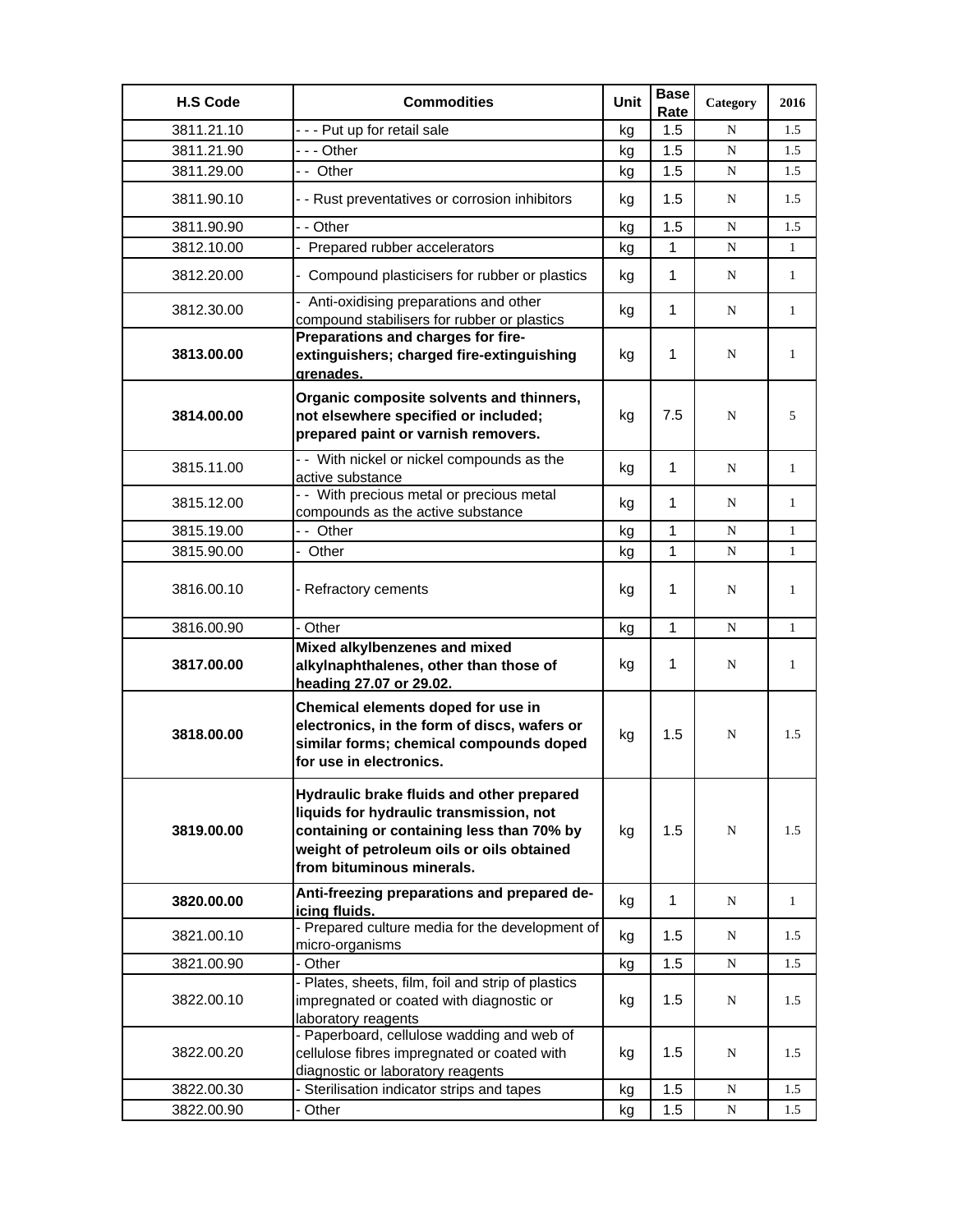| <b>H.S Code</b> | <b>Commodities</b>                                                                                                                                                  | Unit | <b>Base</b><br>Rate | Category  | 2016         |
|-----------------|---------------------------------------------------------------------------------------------------------------------------------------------------------------------|------|---------------------|-----------|--------------|
| 3823.11.00      | - - Stearic acid                                                                                                                                                    | kg   | 1                   | N         | $\mathbf{1}$ |
| 3823.12.00      | - - Oleic acid                                                                                                                                                      | kg   | 1                   | N         | $\mathbf{1}$ |
| 3823.13.00      | - - Tall oil fatty acids                                                                                                                                            | kg   | 1                   | N         | $\mathbf{1}$ |
| 3823.19.10      | --- Acid oils from refining                                                                                                                                         | kg   | 1                   | N         | $\mathbf{1}$ |
| 3823.19.90      | -  - - Other                                                                                                                                                        | kg   | 1                   | N         | $\mathbf{1}$ |
| 3823.70.10      | -- In the form of wax                                                                                                                                               | kg   | 1                   | N         | $\mathbf{1}$ |
| 3823.70.90      | -- Other                                                                                                                                                            | kg   | 1                   | N         | $\mathbf{1}$ |
| 3824.10.00      | - Prepared binders for foundry moulds or cores                                                                                                                      | kg   | $\mathbf{1}$        | N         | 1            |
| 3824.30.00      | - Non-agglomerated metal carbides mixed<br>together or with metallic binders                                                                                        | kg   | 1                   | N         | $\mathbf{1}$ |
| 3824.40.00      | - Prepared additives for cements, mortars or<br>concretes                                                                                                           | kg   | $\mathbf 1$         | N         | $\mathbf{1}$ |
| 3824.50.00      | - Non-refractory mortars and concretes                                                                                                                              | kg   | 1                   | N         | $\mathbf{1}$ |
| 3824.60.00      | - Sorbitol other than that of subheading<br>2905.44                                                                                                                 | kg   | $\mathbf 1$         | N         | $\mathbf{1}$ |
| 3824.71.10      | - - - Transformer and circuit breaker oils,<br>containing by weight less than 70% or of<br>petroleum oils or of oils obtained from<br>bituminous minerals           | kg   | 1                   | N         | 1            |
| 3824.71.90      | --- Other                                                                                                                                                           | kg   | 1                   | N         | 1            |
| 3824.72.00      | -- Containing bromochlorodifluoromethane,<br>bromotrifluoromethane or<br>dibromotetrafluoroethanes                                                                  | kg   | 1                   | N         | $\mathbf{1}$ |
| 3824.73.00      | - - Containing hydrobromofluorocarbons<br>(HBFCs)                                                                                                                   | kg   | $\mathbf 1$         | N         | $\mathbf{1}$ |
| 3824.74.10      | - - - Transformer and circuit breaker oils,<br>containing by weight less than 70% or of<br>petroleum oils or of oils obtained from<br>bituminous minerals           | kg   | 1                   | N         | 1            |
| 3824.74.90      | --- Other                                                                                                                                                           | kg   | 1                   | N         | $\mathbf{1}$ |
| 3824.75.00      | -- Containing carbon tetrachloride                                                                                                                                  | kg   | $\mathbf{1}$        | N         | 1            |
| 3824.76.00      | -- Containing 1,1,1-trichloroethane (methyl<br>chloroform)                                                                                                          | kg   | $\mathbf{1}$        | N         | $\mathbf{1}$ |
| 3824.77.00      | - - Containing bromomethane (methyl bromide)<br>or bromochloromethane                                                                                               | kg   | 1                   | ${\bf N}$ | 1            |
| 3824.78.00      | - - Containing perfluorocarbons (PFCs) or<br>hydrofluorocarbons (HFCs), but not containing<br>chlorofluorocarbons (CFCs) or<br>hydrochlorofluorocarbons (HCFCs)     | kg   | 1                   | ${\bf N}$ | $\mathbf{1}$ |
| 3824.79.00      | -- Other                                                                                                                                                            | kg   | $\mathbf 1$         | ${\bf N}$ | $\mathbf{1}$ |
| 3824.81.00      | - - Containing oxirane (ethylene oxide)                                                                                                                             | kg   | $\mathbf{1}$        | ${\bf N}$ | $\mathbf{1}$ |
| 3824.82.00      | - - Containing polychlorinated biphenyls<br>(PCBs), polychlorinated terphenyls (PCTs) or<br>polybrominated biphenyls (PBBs)                                         | kg   | 1                   | N         | $\mathbf{1}$ |
| 3824.83.00      | - - Containing tris(2,3-dibromopropyl) phosphate                                                                                                                    | kg   | $\mathbf{1}$        | ${\bf N}$ | $\mathbf{1}$ |
| 3824.90.10      | - - Ink removers, stencil correctors, other<br>correcting fluids and correction tapes (other<br>than those of heading 96.12), put up in<br>packings for retail sale | kg   | $\mathbf{1}$        | ${\bf N}$ | $\mathbf{1}$ |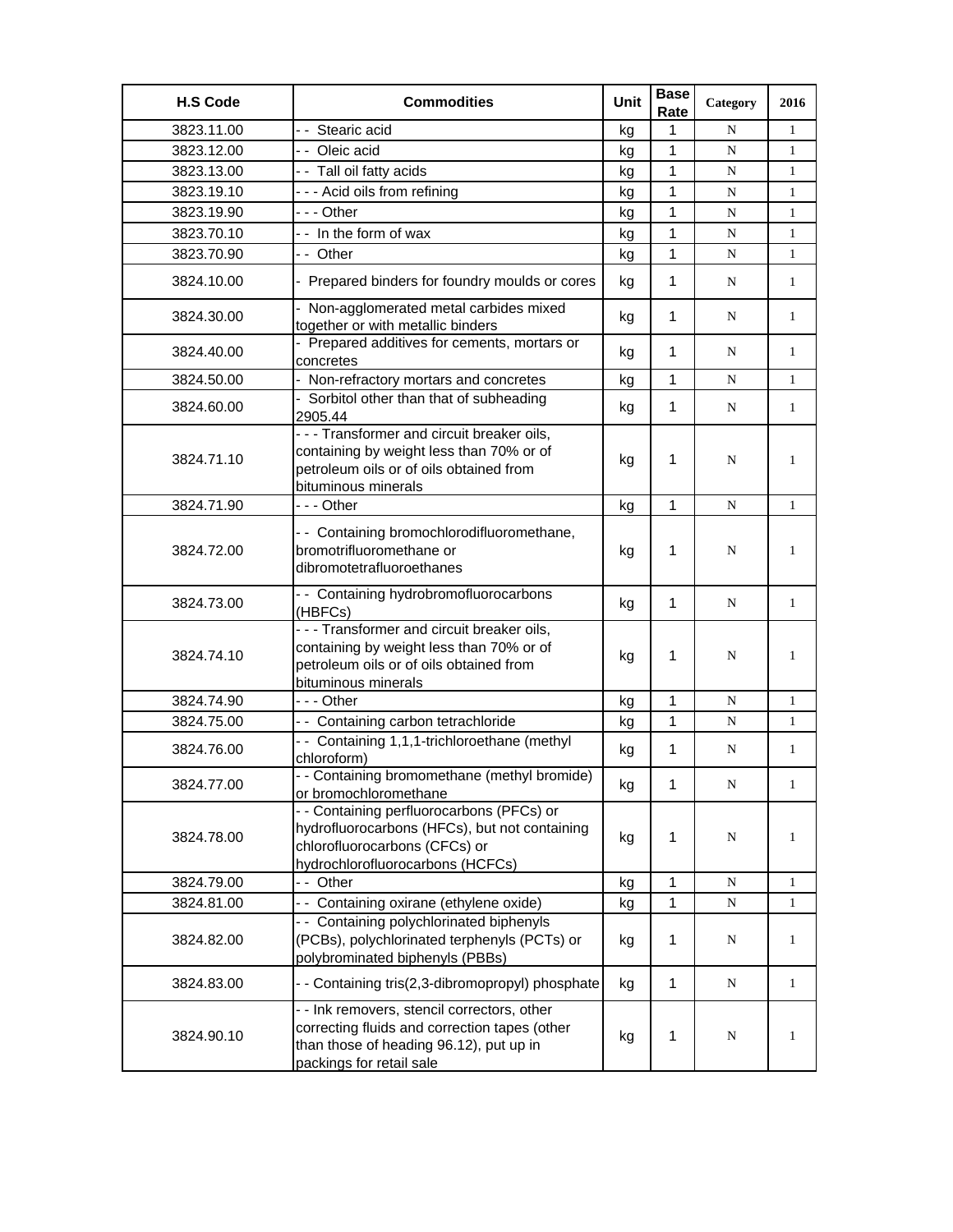| <b>H.S Code</b> | <b>Commodities</b>                                                                                                                        | Unit | <b>Base</b><br>Rate | Category  | 2016         |
|-----------------|-------------------------------------------------------------------------------------------------------------------------------------------|------|---------------------|-----------|--------------|
| 3824.90.30      | - - Copying pastes with a basis of gelatin,<br>whether presented in bulk or ready for use (for<br>example, on a paper or textile backing) | kg   | 1                   | N         | 1            |
| 3824.90.40      | - - Composite inorganic solvents                                                                                                          | kg   | $\mathbf{1}$        | N         | $\mathbf{1}$ |
| 3824.90.50      | - - Acetone oil                                                                                                                           | kg   | $\mathbf{1}$        | N         | $\mathbf{1}$ |
| 3824.90.60      | - - Chemical preparations containing<br>monosodium glutamate                                                                              | kg   | 1                   | N         | $\mathbf{1}$ |
| 3824.90.70      | - - Other chemical preparations, of a kind used<br>in the manufacture of foodstuff                                                        | kg   | 1                   | N         | $\mathbf{1}$ |
| 3824.90.91      | - - - Naphthenic acids, their water insoluble<br>salts and their esters                                                                   | kg   | 1                   | N         | 1            |
| 3824.90.99      | --- Other                                                                                                                                 | kg   | 1                   | N         | 1            |
| 3825.10.00      | Municipal waste                                                                                                                           | kg   | 1                   | ${\bf N}$ | $\mathbf{1}$ |
| 3825.20.00      | Sewage sludge                                                                                                                             | kg   | 1                   | N         | $\mathbf{1}$ |
| 3825.30.10      | - - Syringes, needles, cannulae and the like                                                                                              | kg   | $\mathbf{1}$        | N         | $\mathbf{1}$ |
| 3825.30.90      | - - Other                                                                                                                                 | kg   | 1                   | ${\bf N}$ | $\mathbf{1}$ |
| 3825.41.00      | -- Halogenated                                                                                                                            | kg   | 1                   | N         | $\mathbf{1}$ |
| 3825.49.00      | -- Other                                                                                                                                  | kg   | $\mathbf{1}$        | N         | $\mathbf{1}$ |
| 3825.50.00      | - Wastes of metal pickling liquors, hydraulic<br>fluids, brake fluids and anti-freeze fluids                                              | kg   | 1                   | N         | 1            |
| 3825.61.00      | - - Mainly containing organic constituents                                                                                                | kg   | 1                   | N         | $\mathbf{1}$ |
| 3825.69.00      | -- Other                                                                                                                                  | kg   | 1                   | N         | $\mathbf{1}$ |
| 3825.90.00      | - Other                                                                                                                                   | kg   | $\mathbf{1}$        | ${\bf N}$ | $\mathbf{1}$ |
| 3826.00.10      | - Coconut methyl ester (CME)                                                                                                              | kg   | 1                   | N         | 1            |
| 3826.00.90      | - Other                                                                                                                                   | kg   | 1                   | ${\bf N}$ | $\mathbf{1}$ |
| 3901.10.12      | --- Linear Low-Density Polyethylene (LLDPE)                                                                                               | kg   | 1.5                 | <b>SL</b> | 1.5          |
| 3901.10.19      | $- -$ Other                                                                                                                               | kg   | 1.5                 | <b>SL</b> | 1.5          |
| 3901.10.92      | --- Linear Low-Density Polyethylene (LLDPE)                                                                                               | kg   | 1.5                 | <b>SL</b> | 1.5          |
| 3901.10.99      | -  - - Other                                                                                                                              | kg   | 1.5                 | <b>SL</b> | 1.5          |
| 3901.20.00      | - Polyethylene having a specific gravity of 0.94<br>or more                                                                               | kg   | 1.5                 | ${\bf N}$ | 1.5          |
| 3901.30.00      | - Ethylene-vinyl acetate copolymers                                                                                                       | kg   | 1.5                 | N         | 1.5          |
| 3901.90.40      | - - In dispersion                                                                                                                         | kg   | 1.5                 | ${\bf N}$ | 1.5          |
| 3901.90.90      | - - Other                                                                                                                                 | kg   | 1.5                 | ${\bf N}$ | 1.5          |
| 3902.10.30      | - - In dispersion                                                                                                                         | kg   | 1.5                 | $\rm SL$  | 1.5          |
| 3902.10.90      | - - Other                                                                                                                                 | kg   | 1.5                 | <b>SL</b> | 1.5          |
| 3902.20.00      | Polyisobutylene                                                                                                                           | kg   | 1.5                 | ${\bf N}$ | 1.5          |
| 3902.30.30      | -- In the form of liquids or pastes                                                                                                       | kg   | 1.5                 | ${\bf N}$ | 1.5          |
| 3902.30.90      | -- Other                                                                                                                                  | kg   | 1.5                 | ${\bf N}$ | 1.5          |
| 3902.90.10      | - - Chlorinated polypropylene of a kind suitable<br>for use in printing ink formulation                                                   | kg   | 1.5                 | <b>SL</b> | 1.5          |
| 3902.90.90      | - - Other                                                                                                                                 | kg   | 1.5                 | <b>SL</b> | 1.5          |
| 3903.11.10      | --- Granules                                                                                                                              | kg   | 1.5                 | N         | 1.5          |
| 3903.11.90      | --- Other                                                                                                                                 | kg   | 1.5                 | N         | 1.5          |
| 3903.19.10      | - - - In dispersion                                                                                                                       | kg   | 1.5                 | ${\bf N}$ | 1.5          |
| 3903.19.21      | ---- High impact polystyrene (HIPS)                                                                                                       | kg   | 1.5                 | ${\bf N}$ | 1.5          |
| 3903.19.29      |                                                                                                                                           | kg   | 1.5                 | ${\bf N}$ | 1.5          |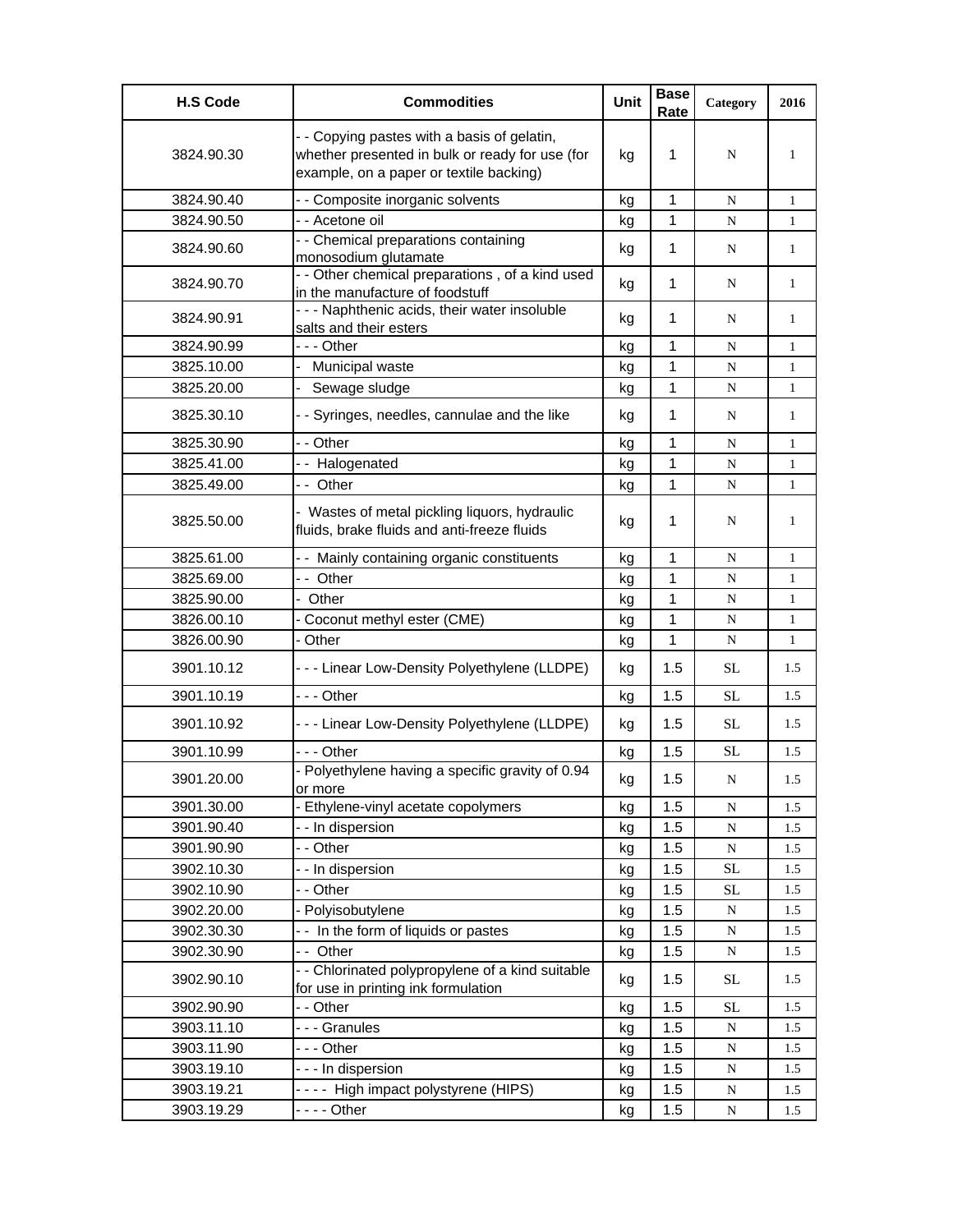| <b>H.S Code</b> | <b>Commodities</b>                   | Unit | <b>Base</b><br>Rate | Category  | 2016 |
|-----------------|--------------------------------------|------|---------------------|-----------|------|
| 3903.19.91      | ---- High impact polystyrene (HIPS)  | kg   | 1.5                 | N         | 1.5  |
| 3903.19.99      | - - - - Other                        | kg   | 1.5                 | ${\bf N}$ | 1.5  |
| 3903.20.40      | - - In aqueous dispersion            | kg   | 1.5                 | ${\bf N}$ | 1.5  |
| 3903.20.50      | - - In non-aqueous dispersion        | kg   | 1.5                 | ${\bf N}$ | 1.5  |
| 3903.20.90      | - - Other                            | kg   | 1.5                 | ${\bf N}$ | 1.5  |
| 3903.30.40      | - - In aqueous dispersion            | kg   | 1.5                 | ${\bf N}$ | 1.5  |
| 3903.30.50      | - - In non-aqueous dispersion        | kg   | 1.5                 | ${\bf N}$ | 1.5  |
| 3903.30.60      | - - Granules                         | kg   | 1.5                 | ${\bf N}$ | 1.5  |
| 3903.30.90      | - - Other                            | kg   | 1.5                 | ${\bf N}$ | 1.5  |
| 3903.90.30      | - - In dispersion                    | kg   | 1.5                 | ${\bf N}$ | 1.5  |
| 3903.90.91      | --- High impact polystyrene (HIPS)   | kg   | 1.5                 | ${\bf N}$ | 1.5  |
| 3903.90.99      | --- Other                            | kg   | 1.5                 | ${\bf N}$ | 1.5  |
| 3904.10.10      | - - Homopolymers, suspension type    | kg   | 1.5                 | SL        | 1.5  |
| 3904.10.91      | --- Granules                         | kg   | 1.5                 | <b>SL</b> | 1.5  |
| 3904.10.92      | --- Powder                           | kg   | 1.5                 | SL        | 1.5  |
| 3904.10.99      | --- Other                            | kg   | 1.5                 | SL        | 1.5  |
| 3904.21.10      | --- Granules                         | kg   | 1.5                 | ${\bf N}$ | 1.5  |
| 3904.21.20      | --- Powder                           | kg   | 1.5                 | ${\bf N}$ | 1.5  |
| 3904.21.90      | $- -$ - Other                        | kg   | 1.5                 | ${\bf N}$ | 1.5  |
| 3904.22.10      | - - - In dispersion                  | kg   | 1.5                 | ${\bf N}$ | 1.5  |
| 3904.22.20      | --- Granules                         | kg   | 1.5                 | ${\bf N}$ | 1.5  |
| 3904.22.30      | --- Powder                           | kg   | 1.5                 | ${\bf N}$ | 1.5  |
| 3904.22.90      | - - - Other                          | kg   | 1.5                 | N         | 1.5  |
| 3904.30.10      | - - Granules                         | kg   | 1.5                 | N         | 1.5  |
| 3904.30.20      | - - Powder                           | kg   | 1.5                 | ${\bf N}$ | 1.5  |
| 3904.30.90      | - - Other                            | kg   | 1.5                 | ${\bf N}$ | 1.5  |
| 3904.40.10      | - - Granules                         | kg   | 1.5                 | ${\bf N}$ | 1.5  |
| 3904.40.20      | - - Powder                           | kg   | 1.5                 | ${\bf N}$ | 1.5  |
| 3904.40.90      | - - Other                            | kg   | 1.5                 | ${\bf N}$ | 1.5  |
| 3904.50.40      | - - In dispersion                    | kg   | 1.5                 | N         | 1.5  |
| 3904.50.50      | - - Granules                         | kg   | 1.5                 | ${\bf N}$ | 1.5  |
| 3904.50.60      | - - Powder                           | kg   | 1.5                 | ${\bf N}$ | 1.5  |
| 3904.50.90      | - - Other                            | kg   | 1.5                 | ${\bf N}$ | 1.5  |
| 3904.61.10      | --- Granules                         | kg   | 1.5                 | ${\bf N}$ | 1.5  |
| 3904.61.20      | --- Powder                           | kg   | 1.5                 | ${\bf N}$ | 1.5  |
| 3904.61.90      | --- Other                            | kg   | 1.5                 | ${\bf N}$ | 1.5  |
| 3904.69.30      | --- In dispersion                    | kg   | 1.5                 | ${\bf N}$ | 1.5  |
| 3904.69.40      | --- Granules                         | kg   | 1.5                 | ${\bf N}$ | 1.5  |
| 3904.69.50      | --- Powder                           | kg   | 1.5                 | ${\bf N}$ | 1.5  |
| 3904.69.90      | - - - Other                          | kg   | 1.5                 | N         | 1.5  |
| 3904.90.30      | - - In dispersion                    | kg   | 1.5                 | ${\bf N}$ | 1.5  |
| 3904.90.40      | - - Granules                         | kg   | 1.5                 | ${\bf N}$ | 1.5  |
| 3904.90.50      | - - Powder                           | kg   | 1.5                 | ${\bf N}$ | 1.5  |
| 3904.90.90      | - - Other                            | kg   | 1.5                 | ${\bf N}$ | 1.5  |
| 3905.12.00      | - - In aqueous dispersion            | kg   | 1.5                 | ${\bf N}$ | 1.5  |
| 3905.19.10      | --- In the form of liquids or pastes | kg   | 1.5                 | ${\bf N}$ | 1.5  |
| 3905.19.90      | --- Other                            | kg   | 1.5                 | ${\bf N}$ | 1.5  |
| 3905.21.00      | - - In aqueous dispersion            | kg   | 1.5                 | ${\bf N}$ | 1.5  |
| 3905.29.00      | - - Other                            | kg   | 1.5                 | N         | 1.5  |
|                 |                                      |      |                     |           |      |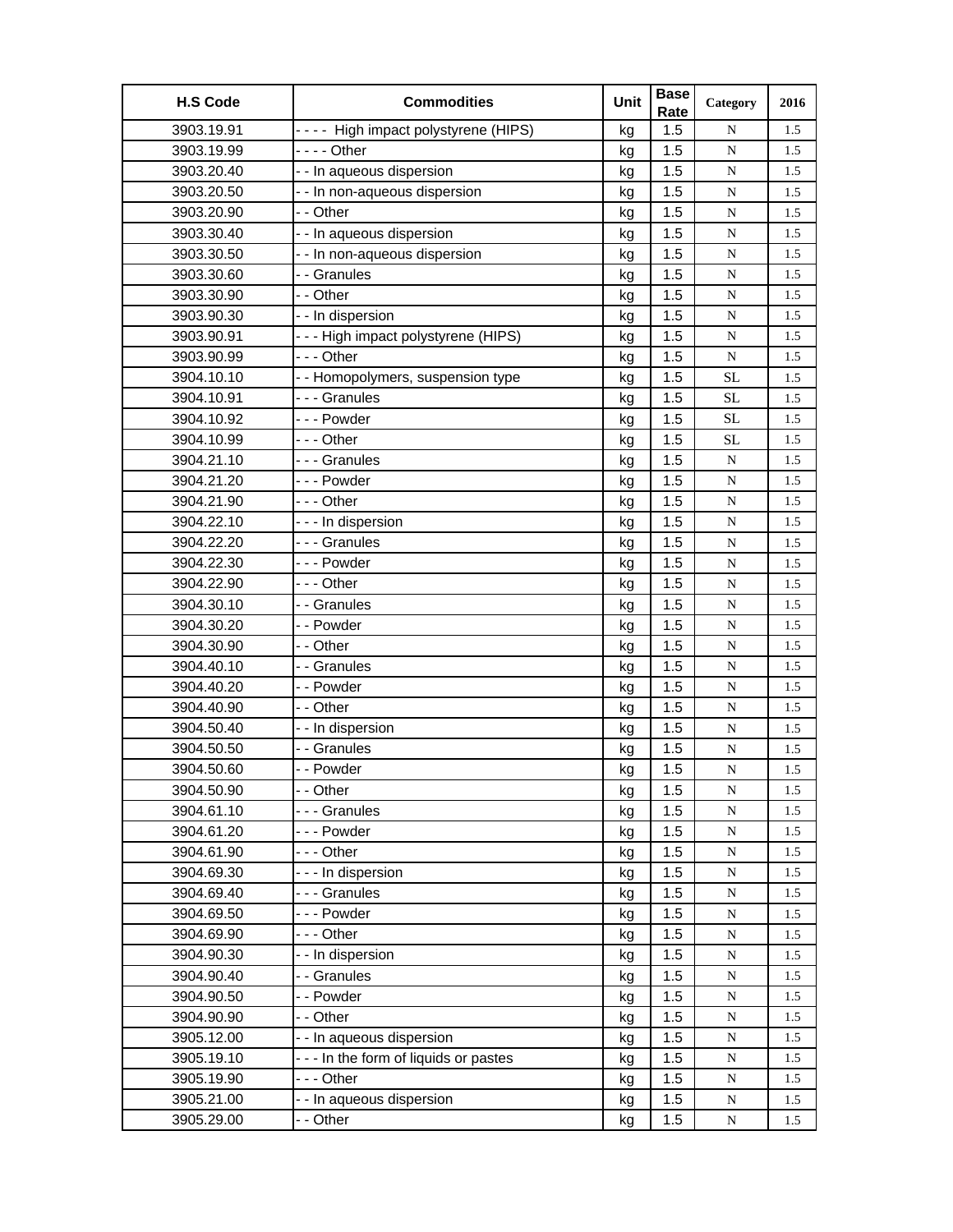| <b>H.S Code</b> | <b>Commodities</b>                             | Unit     | <b>Base</b><br>Rate | Category               | 2016 |
|-----------------|------------------------------------------------|----------|---------------------|------------------------|------|
| 3905.30.10      | - - In dispersion                              | kg       | 1.5                 | N                      | 1.5  |
| 3905.30.90      | - - Other                                      | kg       | 1.5                 | N                      | 1.5  |
| 3905.91.10      | - - - In dispersion                            | kg       | 1.5                 | ${\bf N}$              | 1.5  |
| 3905.91.90      | --- Other                                      | kg       | 1.5                 | ${\bf N}$              | 1.5  |
| 3905.99.10      | - - - In aqueous dispersion                    | kg       | 1.5                 | ${\bf N}$              | 1.5  |
| 3905.99.20      | --- In non-aqueous dispersion                  | kg       | 1.5                 | ${\bf N}$              | 1.5  |
| 3905.99.90      | --- Other                                      | kg       | 1.5                 | ${\bf N}$              | 1.5  |
| 3906.10.10      | - - In dispersion                              | kg       | 1.5                 | ${\bf N}$              | 1.5  |
| 3906.10.90      | - - Other                                      | kg       | 1.5                 | ${\bf N}$              | 1.5  |
| 3906.90.20      | - - In dispersion                              | kg       | 1.5                 | N                      | 1.5  |
| 3906.90.92      | - - - Sodium polyacrylate                      | kg       | 1.5                 | ${\bf N}$              | 1.5  |
| 3906.90.99      | --- Other                                      | kg       | 1.5                 | ${\bf N}$              | 1.5  |
| 3907.10.00      | - Polyacetals                                  | kg       | 1.5                 | ${\bf N}$              | 1.5  |
| 3907.20.10      | - - Polytetramethylene ether glycol            | kg       | 1.5                 | N                      | 1.5  |
| 3907.20.90      | - - Other                                      | kg       | 1.5                 | ${\bf N}$              | 1.5  |
| 3907.30.20      | - - Of a kind used for coating, in powder form | kg       | 1.5                 | N                      | 1.5  |
| 3907.30.30      | - - In the form of liquids or pastes           | kg       | 1.5                 | N                      | 1.5  |
| 3907.30.90      | - - Other                                      | kg       | 1.5                 | ${\bf N}$              | 1.5  |
| 3907.40.00      | - Polycarbonates                               | kg       | 1.5                 | ${\bf N}$              | 1.5  |
| 3907.50.10      | - - In the form of liquids or pastes           | kg       | 1.5                 | ${\bf N}$              | 1.5  |
| 3907.50.90      | - - Other                                      | kg       | 1.5                 | N                      | 1.5  |
| 3907.60.10      | - - In dispersion                              | kg       | 1.5                 | N                      | 1.5  |
| 3907.60.20      | - - Granules                                   | kg       | 1.5                 | N                      | 1.5  |
| 3907.60.90      | - - Other                                      | kg       | 1.5                 | ${\bf N}$              | 1.5  |
| 3907.70.00      | - Poly(lactic acid)                            | kg       | 1.5                 | <b>SL</b>              | 1.5  |
| 3907.91.20      | --- In chip form                               | kg       | 1.5                 | ${\bf N}$              | 1.5  |
| 3907.91.30      | - - - In the form of liquids or pastes         | kg       | 1.5                 | N                      | 1.5  |
| 3907.91.90      | --- Other                                      | kg       | 1.5                 | ${\bf N}$              | 1.5  |
| 3907.99.40      | --- Of a kind used for coating, in powder form | kg       | 1.5                 | <b>SL</b>              | 1.5  |
| 3907.99.90      | - - - Other                                    | kg       | 1.5                 | <b>SL</b>              | 1.5  |
| 3908.10.10      | -- Polyamide-6                                 | kg       | 1.5                 | N                      | 1.5  |
| 3908.10.90      | - - Other                                      | kg       | 1.5                 | ${\bf N}$              | 1.5  |
| 3908.90.00      | - Other                                        | kg       | 1.5                 | ${\bf N}$              | 1.5  |
| 3909.10.10      | - - Moulding compounds                         | kg       | 1.5                 | ${\bf N}$              | 1.5  |
| 3909.10.90      | - - Other                                      | kg       | 1.5                 | ${\bf N}$              | 1.5  |
| 3909.20.10      | - - Moulding compounds                         | kg       | 1.5                 | ${\bf N}$              | 1.5  |
| 3909.20.90      | - - Other                                      | kg       | 1.5                 | N                      | 1.5  |
| 3909.30.10      | - - Moulding compounds                         |          | 1.5                 | ${\bf N}$              | 1.5  |
| 3909.30.91      | - - - Glyoxal monourein resin                  | kg       | 1.5                 |                        | 1.5  |
| 3909.30.99      | --- Other                                      | kg<br>kg | 1.5                 | ${\bf N}$<br>${\bf N}$ | 1.5  |
|                 | - - Moulding compounds other than phenol       |          |                     |                        |      |
| 3909.40.10      | formaldehyde                                   | kg       | 1.5                 | N                      | 1.5  |
| 3909.40.90      | - - Other                                      | kg       | 1.5                 | ${\bf N}$              | 1.5  |
| 3909.50.00      | - Polyurethanes                                | kg       | 1.5                 | ${\bf N}$              | 1.5  |
| 3910.00.20      | - In dispersion or in solutions                | kg       | 1.5                 | N                      | 1.5  |
| 3910.00.90      | Other                                          | kg       | 1.5                 | ${\bf N}$              | 1.5  |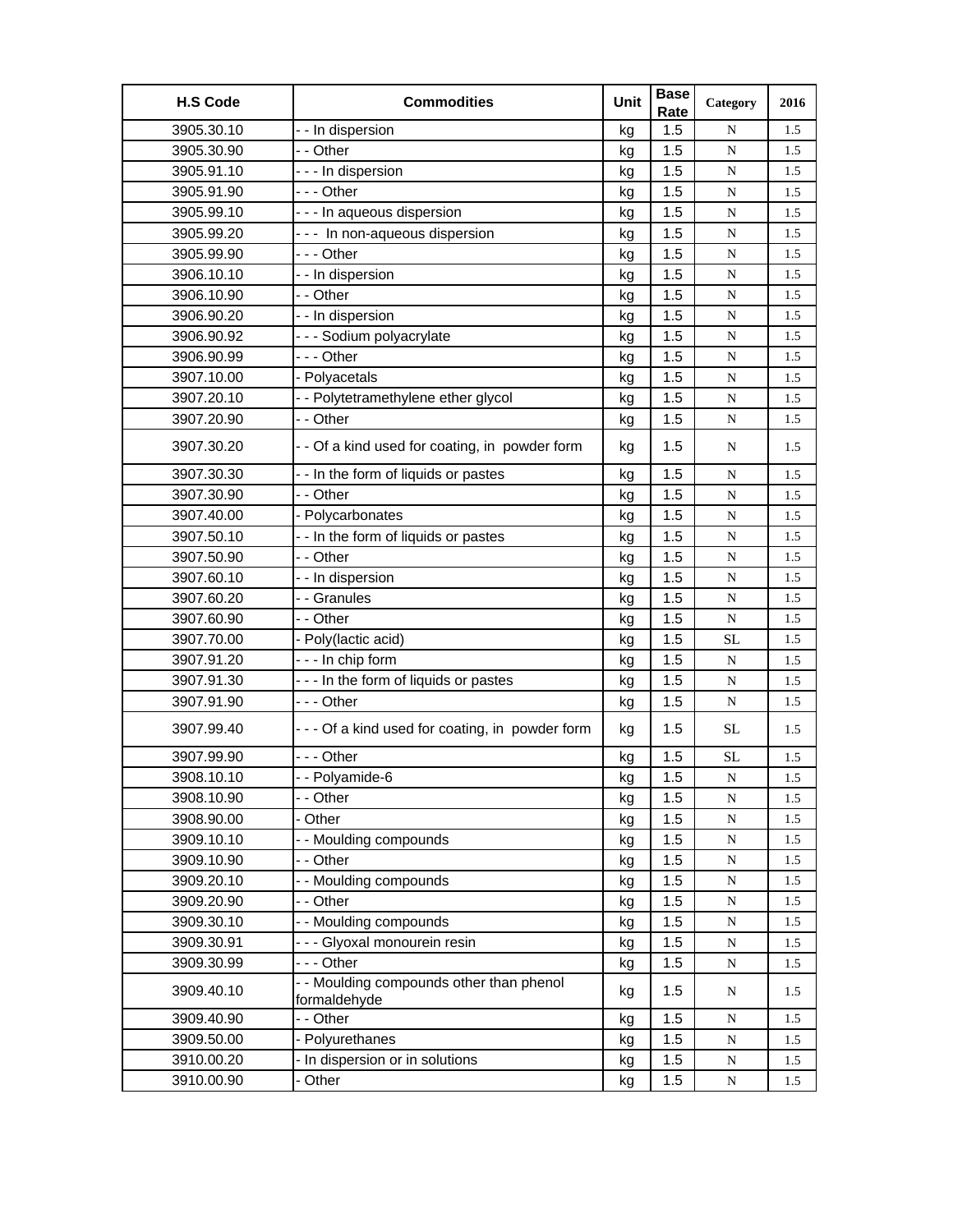| <b>H.S Code</b> | <b>Commodities</b>                                                                   | Unit | <b>Base</b><br>Rate | Category  | 2016 |
|-----------------|--------------------------------------------------------------------------------------|------|---------------------|-----------|------|
| 3911.10.00      | - Petroleum resins, coumarone, indene or<br>coumarone-indene resins and polyterpenes | kg   | 5                   | <b>SL</b> | 5    |
| 3911.90.00      | - Other                                                                              | kg   | 1.5                 | N         | 1.5  |
| 3912.11.00      | - - Non-plasticised                                                                  | kg   | 1.5                 | N         | 1.5  |
| 3912.12.00      | -- Plasticised                                                                       | kg   | 1.5                 | N         | 1.5  |
| 3912.20.11      | --- Water-based semi-finished nitrocellulose                                         | kg   | 1.5                 | N         | 1.5  |
| 3912.20.19      | -  - - Other                                                                         | kg   | 1.5                 | N         | 1.5  |
| 3912.20.20      | - - Plasticised                                                                      | kg   | 1.5                 | N         | 1.5  |
| 3912.31.00      | - - Carboxymethylcellulose and its salts                                             | kg   | 1.5                 | ${\bf N}$ | 1.5  |
| 3912.39.00      | - - Other                                                                            | kg   | 1.5                 | ${\bf N}$ | 1.5  |
| 3912.90.20      | -- Granules                                                                          | kg   | 1.5                 | <b>SL</b> | 1.5  |
| 3912.90.90      | -- Other                                                                             | kg   | 1.5                 | <b>SL</b> | 1.5  |
| 3913.10.00      | - Alginic acid, its salts and esters                                                 | kg   | 1.5                 | ${\bf N}$ | 1.5  |
| 3913.90.10      | -- Hardened proteins                                                                 | kg   | 1.5                 | N         | 1.5  |
| 3913.90.20      | - - Chemical derivatives of natural rubber                                           | kg   | 1.5                 | ${\bf N}$ | 1.5  |
| 3913.90.30      | - - Starch-based polymers                                                            | kg   | 1.5                 | ${\bf N}$ | 1.5  |
| 3913.90.90      | - - Other                                                                            | kg   | 1.5                 | N         | 1.5  |
| 3914.00.00      | Ion-exchangers based on polymers of headings<br>39.01 to 39.13, in primary forms.    | kg   | 1.5                 | N         | 1.5  |
| 3915.10.10      | - - Of non-rigid cellular products                                                   | kg   | 1.5                 | N         | 1.5  |
| 3915.10.90      | - - Other                                                                            | kg   | 1.5                 | N         | 1.5  |
| 3915.20.10      | - - Of non-rigid cellular products                                                   | kg   | 1.5                 | N         | 1.5  |
| 3915.20.90      | - - Other                                                                            | kg   | 1.5                 | ${\bf N}$ | 1.5  |
| 3915.30.10      | - - Of non-rigid cellular products                                                   | kg   | 1.5                 | ${\bf N}$ | 1.5  |
| 3915.30.90      | - - Other                                                                            | kg   | 1.5                 | ${\bf N}$ | 1.5  |
| 3915.90.00      | - Of other plastics                                                                  | kg   | 1.5                 | N         | 1.5  |
| 3916.10.10      | - - Monofilament                                                                     | kg   | 1.5                 | N         | 1.5  |
| 3916.10.20      | - - Rods, sticks and profile shapes                                                  | kg   | 1.5                 | ${\bf N}$ | 1.5  |
| 3916.20.10      | - - Monofilament                                                                     | kg   | 1.5                 | N         | 1.5  |
| 3916.20.20      | - - Rods, sticks and profile shapes                                                  | kg   | 1.5                 | ${\bf N}$ | 1.5  |
| 3916.90.41      | --- Monofilament                                                                     | kg   | 1.5                 | N         | 1.5  |
| 3916.90.49      | - - - Other                                                                          | kg   | 1.5                 | ${\bf N}$ | 1.5  |
| 3916.90.50      | - - Of vulcanised fibre                                                              | kg   | 1.5                 | ${\bf N}$ | 1.5  |
| 3916.90.60      | - - Of chemical derivatives of natural rubber                                        | kg   | 1.5                 | N         | 1.5  |
| 3916.90.91      | --- Monofilament                                                                     | kg   | 1.5                 | N         | 1.5  |
| 3916.90.99      | --- Other                                                                            | kg   | 1.5                 | ${\bf N}$ | 1.5  |
| 3917.10.10      | - - Of hardened proteins                                                             | kg   | 5                   | ${\bf N}$ | 5    |
| 3917.10.90      | - - Other                                                                            | kg   | 5                   | ${\bf N}$ | 5    |
| 3917.21.00      | - - Of polymers of ethylene                                                          | kg   | 3                   | ${\bf N}$ | 3    |
| 3917.22.00      | - - Of polymers of propylene                                                         | kg   | 3                   | N         | 3    |
| 3917.23.00      | - - Of polymers of vinyl chloride                                                    | kg   | 3                   | ${\bf N}$ | 3    |
| 3917.29.00      | - - Of other plastics                                                                | kg   | 3                   | N         | 3    |
| 3917.31.00      | -- Flexible tubes, pipes and hoses, having a<br>minimum burst pressure of 27.6 MPa   | kg   | 3                   | <b>SL</b> | 3    |
| 3917.32.10      | - - - Sausage or ham casings                                                         | kg   | 3                   | N         | 3    |
| 3917.32.90      | --- Other                                                                            | kg   | 3                   | N         | 3    |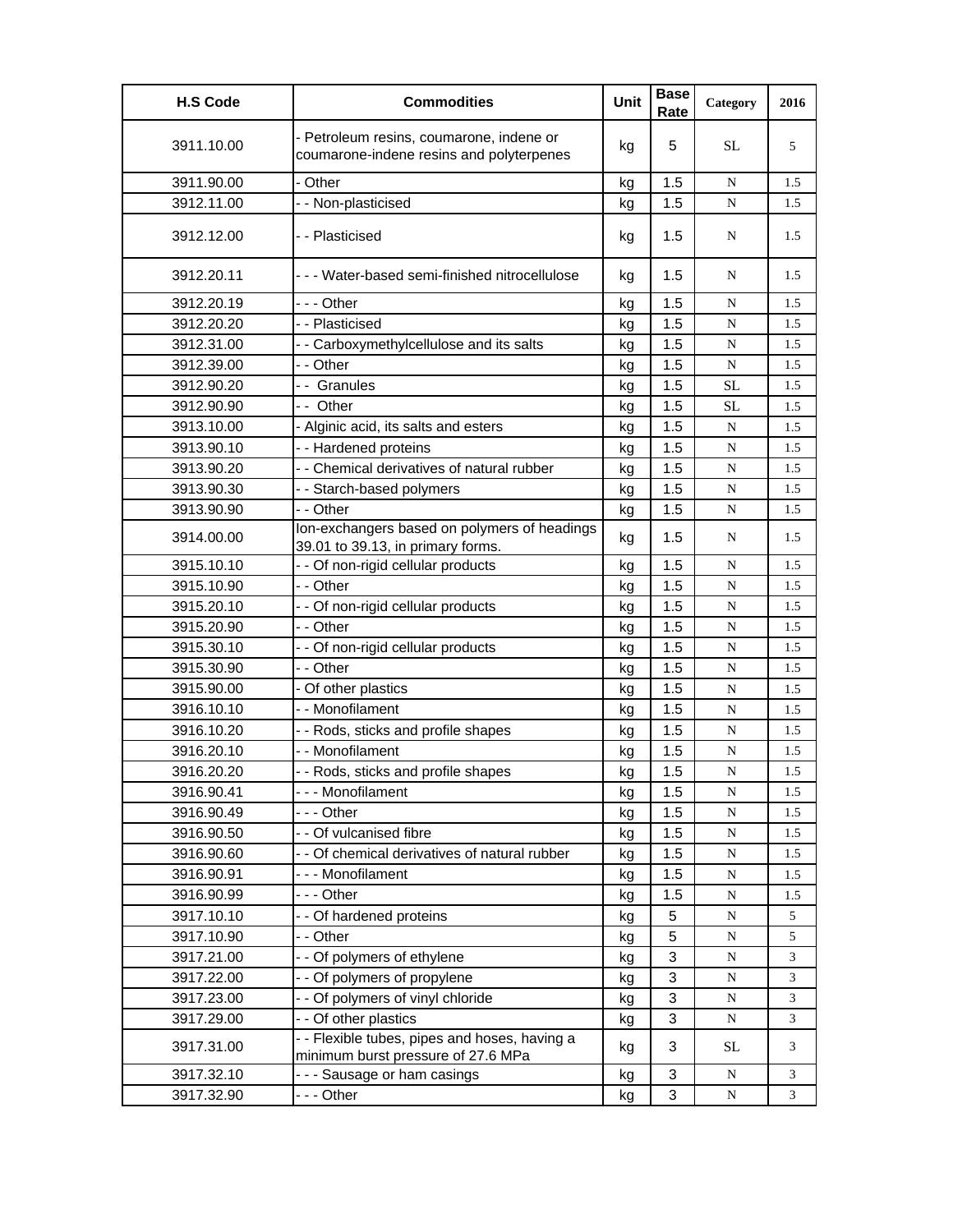| <b>H.S Code</b> | <b>Commodities</b>                                                                                                                             | Unit | <b>Base</b><br>Rate | Category  | 2016 |
|-----------------|------------------------------------------------------------------------------------------------------------------------------------------------|------|---------------------|-----------|------|
| 3917.33.00      | - - Other, not reinforced or otherwise combined<br>with other materials, with fittings                                                         | kg   | 3                   | SL        | 3    |
| 3917.39.00      | - - Other                                                                                                                                      | kg   | 3                   | N         | 3    |
| 3917.40.00      | - Fittings                                                                                                                                     | kg   | 3                   | ${\bf N}$ | 3    |
| 3918.10.11      | - - - Tiles                                                                                                                                    | kg   | 1.5                 | ${\bf N}$ | 1.5  |
| 3918.10.19      | --- Other                                                                                                                                      | kg   | 7.5                 | N         | 5    |
| 3918.10.90      | - - Other                                                                                                                                      | kg   | 7.5                 | ${\bf N}$ | 5    |
| 3918.90.11      | --- Tiles, of polyethylene                                                                                                                     | kg   | 1.5                 | ${\bf N}$ | 1.5  |
| 3918.90.13      | --- Other, of polyethylene                                                                                                                     | kg   | 7.5                 | ${\bf N}$ | 5    |
| 3918.90.14      | - - - Of chemical derivatives of natural rubber                                                                                                | kg   | 7.5                 | N         | 5    |
| 3918.90.19      | - - - Other                                                                                                                                    | kg   | 7.5                 | N         | 5    |
| 3918.90.91      | - - - Of polyethylene                                                                                                                          | kg   | 7.5                 | N         | 5    |
| 3918.90.92      | - - - Of chemical derivatives of natural rubber                                                                                                | kg   | 7.5                 | N         | 5    |
| 3918.90.99      | - - - Other                                                                                                                                    | kg   | 7.5                 | N         | 5    |
| 3919.10.10      | - - Of polymers of vinyl chloride                                                                                                              | kg   | 5                   | ${\bf N}$ | 5    |
| 3919.10.20      | - - Of polyethylene                                                                                                                            | kg   | 5                   | N         | 5    |
| 3919.10.90      | - - Other                                                                                                                                      | kg   | 5                   | N         | 5    |
| 3919.90.10      | - - Of polymers of vinyl chloride                                                                                                              | kg   | 5                   | ${\bf N}$ | 5    |
| 3919.90.20      | - - Of hardened proteins                                                                                                                       | kg   | 5                   | ${\bf N}$ | 5    |
| 3919.90.90      | - - Other                                                                                                                                      | kg   | 5                   | N         | 5    |
| 3920.10.00      | - Of polymers of ethylene                                                                                                                      | kg   | 1.5                 | ${\bf N}$ | 1.5  |
| 3920.20.10      | - - Biaxially oriented polypropylene (BOPP) film                                                                                               | kg   | 1.5                 | SL        | 1.5  |
| 3920.20.90      | - - Other                                                                                                                                      | kg   | 1.5                 | SL        | 1.5  |
| 3920.30.10      | - - Of a kind used as an adhesive by melting                                                                                                   | kg   | 1.5                 | N         | 1.5  |
| 3920.30.20      | - - Acrylonitrile butadiene styrene (ABS) sheets<br>of a kind used in the manufacture of<br>refrigerators                                      | kg   | 1.5                 | N         | 1.5  |
| 3920.30.90      | - - Other                                                                                                                                      | kg   | 1.5                 | N         | 1.5  |
| 3920.43.00      | - - Containing by weight not less than 6% of<br>plasticisers                                                                                   | kg   | 1.5                 | N         | 1.5  |
| 3920.49.00      | - - Other                                                                                                                                      | kg   | 1.5                 | ${\bf N}$ | 1.5  |
| 3920.51.00      | - - Of poly(methyl methacrylate)                                                                                                               | kg   | 1.5                 | N         | 1.5  |
| 3920.59.00      | - - Other                                                                                                                                      | kg   | 1.5                 | ${\bf N}$ | 1.5  |
| 3920.61.10      | --- Plates and sheets                                                                                                                          | kg   | 1.5                 | ${\bf N}$ | 1.5  |
| 3920.61.90      | - - - Other                                                                                                                                    | kg   | 1.5                 | ${\bf N}$ | 1.5  |
| 3920.62.00      | - - Of poly(ethylene terephthalate)                                                                                                            | kg   | 1.5                 | ${\bf N}$ | 1.5  |
| 3920.63.00      | - - Of unsaturated polyesters                                                                                                                  | kg   | 1.5                 | ${\bf N}$ | 1.5  |
| 3920.69.00      | - - Of other polyesters                                                                                                                        | kg   | 1.5                 | N         | 1.5  |
| 3920.71.10      | --- Cellophane film                                                                                                                            | kg   | 1.5                 | ${\bf N}$ | 1.5  |
| 3920.71.90      | - - - Other                                                                                                                                    | kg   | 1.5                 | N         | 1.5  |
| 3920.73.00      | - - Of cellulose acetate                                                                                                                       | kg   | 1.5                 | N         | 1.5  |
| 3920.79.10      | - - - Of nitrocellulose (gun cotton)                                                                                                           | kg   | 1.5                 | ${\bf N}$ | 1.5  |
| 3920.79.90      | --- Other                                                                                                                                      | kg   | 1.5                 | N         | 1.5  |
| 3920.91.10      | --- Film of a kind used in safety glass, of a<br>thickness exceeding 0.38 mm but not<br>exceeding 0.76 mm, and of a width not<br>exceeding 2 m | kg   | 1.5                 | N         | 1.5  |
| 3920.91.90      | --- Other                                                                                                                                      | kg   | 1.5                 | ${\bf N}$ | 1.5  |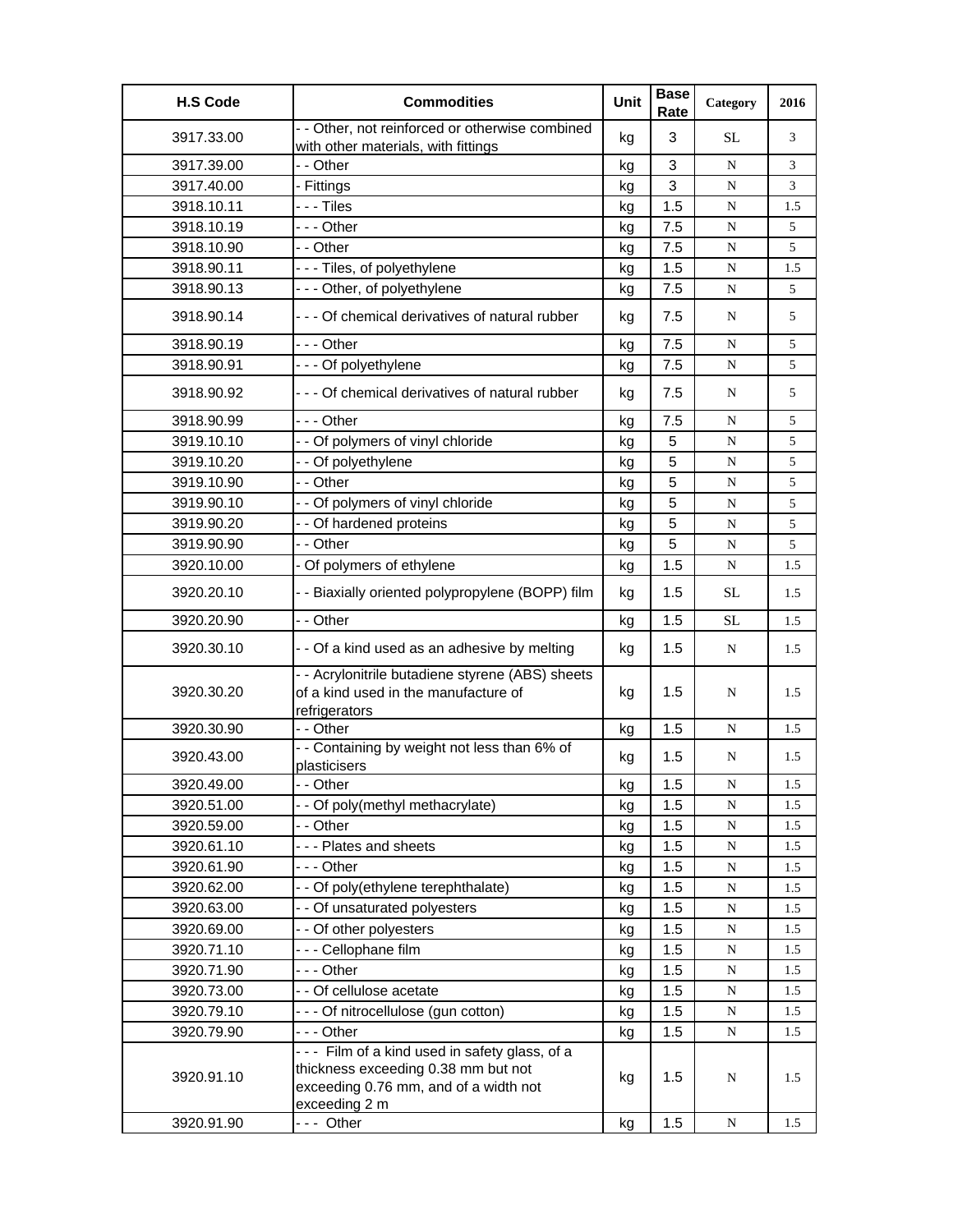| <b>H.S Code</b> | <b>Commodities</b>                                                                                                                                                                                  | Unit | <b>Base</b><br>Rate | Category  | 2016 |
|-----------------|-----------------------------------------------------------------------------------------------------------------------------------------------------------------------------------------------------|------|---------------------|-----------|------|
| 3920.92.10      | --- Of polyamide-6                                                                                                                                                                                  | kg   | 1.5                 | N         | 1.5  |
| 3920.92.90      | --- Other                                                                                                                                                                                           | kg   | 1.5                 | N         | 1.5  |
| 3920.93.00      | - - Of amino-resins                                                                                                                                                                                 | kg   | 1.5                 | ${\bf N}$ | 1.5  |
| 3920.94.10      | --- Phenol formaldehyde (bakelite) sheets                                                                                                                                                           | kg   | 1.5                 | <b>SL</b> | 1.5  |
| 3920.94.90      | --- Other                                                                                                                                                                                           | kg   | 1.5                 | <b>SL</b> | 1.5  |
| 3920.99.10      | - - - Of hardened proteins or of chemical<br>derivatives of natural rubber                                                                                                                          | kg   | 1.5                 | N         | 1.5  |
| 3920.99.90      | --- Other                                                                                                                                                                                           | kg   | 1.5                 | N         | 1.5  |
| 3921.11.20      | - - - Rigid                                                                                                                                                                                         | kg   | 1.5                 | <b>SL</b> | 1.5  |
| 3921.11.90      | --- Other                                                                                                                                                                                           | kg   | 1.5                 | SL        | 1.5  |
| 3921.12.00      | - - Of polymers of vinyl chloride                                                                                                                                                                   | kg   | 1.5                 | ${\bf N}$ | 1.5  |
| 3921.13.10      | - - - Rigid                                                                                                                                                                                         | kg   | 1.5                 | N         | 1.5  |
| 3921.13.90      | --- Other                                                                                                                                                                                           | kg   | 1.5                 | N         | 1.5  |
| 3921.14.20      | - - - Rigid                                                                                                                                                                                         | kg   | 1.5                 | N         | 1.5  |
| 3921.14.90      | --- Other                                                                                                                                                                                           | kg   | 1.5                 | ${\bf N}$ | 1.5  |
| 3921.19.20      | - - - Rigid                                                                                                                                                                                         | kg   | 1.5                 | N         | 1.5  |
| 3921.19.90      | --- Other                                                                                                                                                                                           | kg   | 1.5                 | N         | 1.5  |
| 3921.90.10      | - - Of vulcanised fibre                                                                                                                                                                             | kg   | 1.5                 | <b>SL</b> | 1.5  |
| 3921.90.20      | - - Of hardened proteins                                                                                                                                                                            | kg   | 1.5                 | SL        | 1.5  |
| 3921.90.30      | - - Of chemical derivatives of natural rubber                                                                                                                                                       | kg   | 1.5                 | <b>SL</b> | 1.5  |
| 3921.90.90      | - - Other                                                                                                                                                                                           | kg   | 1.5                 | <b>SL</b> | 1.5  |
| 3922.10.10      | - - Baths                                                                                                                                                                                           | kg   | 3                   | ${\bf N}$ | 3    |
| 3922.10.90      | - - Other                                                                                                                                                                                           | kg   | 3                   | N         | 3    |
| 3922.20.00      | - Lavatory seats and covers                                                                                                                                                                         | kg   | 3                   | N         | 3    |
| 3922.90.11      | --- Parts of flushing cisterns                                                                                                                                                                      | kg   | 3                   | ${\bf N}$ | 3    |
| 3922.90.12      | --- Flushing cisterns equipped with their<br>mechanisms                                                                                                                                             | kg   | 3                   | N         | 3    |
| 3922.90.19      | - - - Other                                                                                                                                                                                         | kg   | 3                   | N         | 3    |
| 3922.90.90      | - - Other                                                                                                                                                                                           | kg   | 3                   | ${\bf N}$ | 3    |
| 3923.10.10      | - - Film, tape and optical disc cases                                                                                                                                                               | kg   | 5                   | N         | 5    |
| 3923.10.90      | - - Other                                                                                                                                                                                           | kg   | 5                   | ${\bf N}$ | 5    |
| 3923.21.11      | ---- Of a width of 315 mm or more and of a<br>length of 410 mm or more, incorporating a<br>sealed gland                                                                                             | kg   | 5                   | N         | 5    |
| 3923.21.19      |                                                                                                                                                                                                     | kg   | 5                   | N         | 5    |
| 3923.21.91      | ---- Aseptic bags not reinforced with<br>aluminium foil (other than retert neuched), of a                                                                                                           | kg   | 5                   | ${\bf N}$ | 5    |
| 3923.21.99      |                                                                                                                                                                                                     | kg   | 5                   | N         | 5    |
| 3923.29.10      | - - - Aseptic bags whether or not reinforced with<br>aluminium foil (other than retort pouches), of a<br>width of 315 mm or more and of a length of 410<br>mm or more, incorporating a sealed gland | kg   | 5                   | HS/B      | 5    |
| 3923.29.90      | --- Other                                                                                                                                                                                           | kg   | 5                   | HS/B      | 5    |
| 3923.30.20      | - - Multi-layer fibreglass reinforced fuel<br>containers                                                                                                                                            | kg   | 5                   | N         | 5    |
| 3923.30.90      | - - Other                                                                                                                                                                                           | kg   | 5                   | ${\bf N}$ | 5    |
| 3923.40.10      | - - Suitable for use with the machines of<br>heading 84.44, 84.45 or 84.48                                                                                                                          | kg   | 5                   | N         | 5    |
| 3923.40.90      | - - Other                                                                                                                                                                                           | kg   | 5                   | ${\bf N}$ | 5    |
| 3923.50.00      | - Stoppers, lids, caps and other closures                                                                                                                                                           | kg   | 5                   | N         | 5    |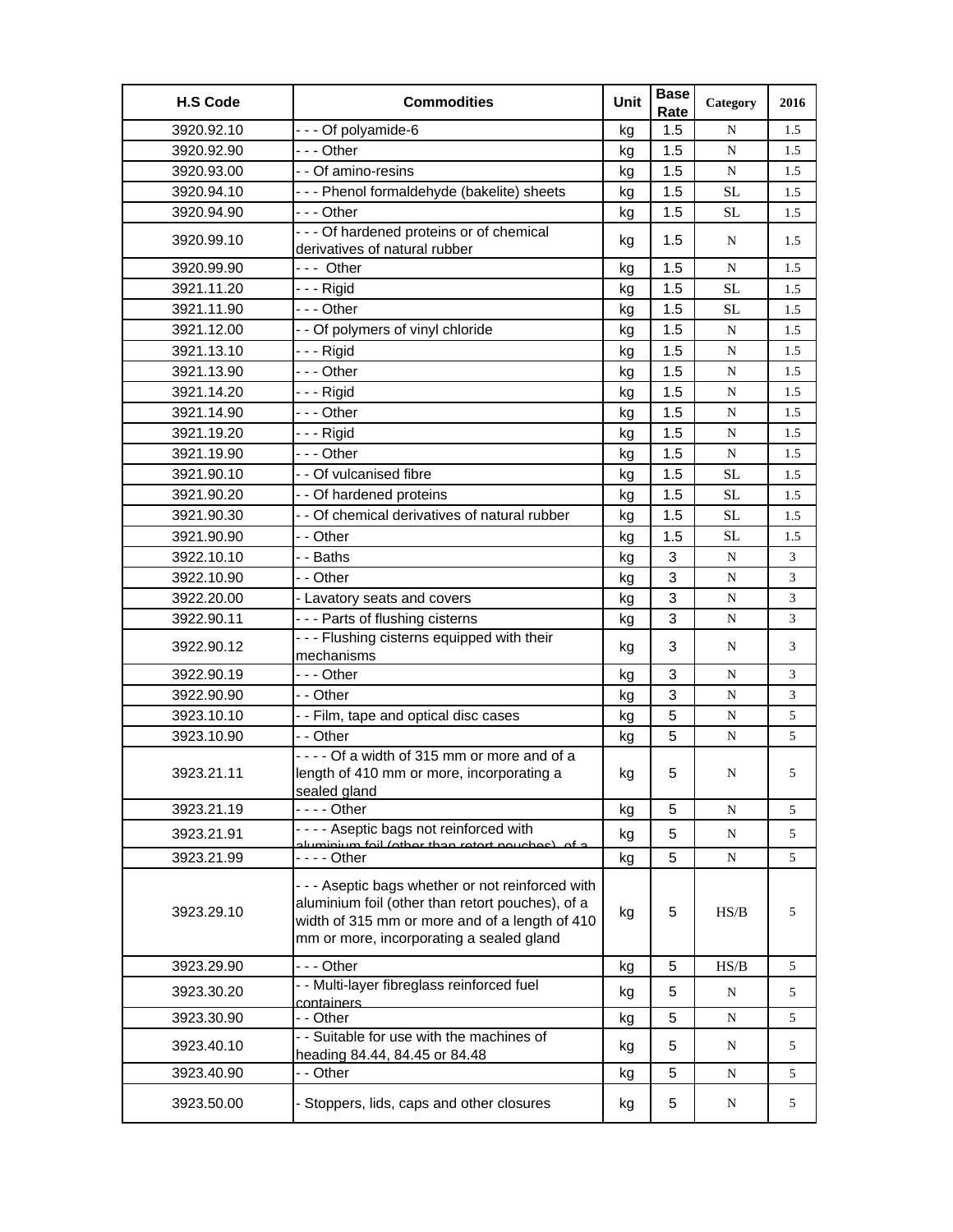| <b>H.S Code</b> | <b>Commodities</b>                                                                             | Unit | <b>Base</b><br>Rate | Category    | 2016         |
|-----------------|------------------------------------------------------------------------------------------------|------|---------------------|-------------|--------------|
| 3923.90.10      | - - Toothpaste tubes                                                                           | kg   | 5                   | N           | 5            |
| 3923.90.90      | - - Other                                                                                      | kg   | 5                   | ${\bf N}$   | 5            |
| 3924.10.00      | - Tableware and kitchenware                                                                    | kg   | 5                   | N           | 5            |
| 3924.90.10      | - - Bed pans, urinals (portable type) or chamber-<br>nots.                                     | kg   | 5                   | N           | 5            |
| 3924.90.90      | - - Other                                                                                      | kg   | 5                   | N           | 5            |
| 3925.10.00      | - Reservoirs, tanks, vats and similar containers,                                              | kg   | 3                   | N           | 3            |
| 3925.20.00      | of a conceity exceeding 200 L<br>- Doors, windows and their frames and<br>thresholds for doors | kg   | 3                   | N           | 3            |
| 3925.30.00      | - Shutters, blinds (including Venetian blinds)<br>and similar articles and parts thereof       | kg   | 3                   | N           | 3            |
| 3925.90.00      | - Other                                                                                        | kg   | 3                   | N           | 3            |
| 3926.10.00      | - Office or school supplies                                                                    | kg   | 5                   | N           | 5            |
| 3926.20.60      | - - Articles of apparel used for protection from<br>chemical substances, radiation or fire     | kg   | 20                  | N           | 5            |
| 3926.20.90      | - - Other                                                                                      | kg   | 20                  | N           | 5            |
| 3926.30.00      | - Fittings for furniture, coachwork or the like                                                | kg   | 5                   | N           | 5            |
| 3926.40.00      | - Statuettes and other ornamental articles                                                     | kg   | 5                   | N           | 5            |
| 3926.90.10      | - - Floats for fishing nets                                                                    | kg   | 5                   | N           | 5            |
| 3926.90.20      | - - Fans and handscreens, frames and handles<br>therefor, and parts thereof                    | kg   | 5                   | N           | 5            |
| 3926.90.32      | --- Plastic moulds with denture imprints                                                       | kg   | 5                   | N           | 5            |
| 3926.90.39      | --- Other                                                                                      | kg   | 5                   | N           | 5            |
| 3926.90.41      | --- Police shields                                                                             | kg   | 5                   | N           | 5            |
| 3926.90.42      | - - - Protective masks for use in welding and<br>similar work                                  | kg   | 5                   | N           | 5            |
| 3926.90.44      | - - - Life saving cushions for the protection of<br>persons falling from heights               | kg   | 5                   | N           | 5            |
| 3926.90.49      | - - - Other                                                                                    | kg   | 5                   | N           | 5            |
| 3926.90.53      | - - - Transmission or conveyor belts or belting                                                | kg   | $\mathbf 1$         | N           | $\mathbf{1}$ |
| 3926.90.55      | - - - Plastic J-hooks or bunch blocks for<br>detonators                                        | kq   | 5                   | N           | 5            |
| 3926.90.59      | -  - - Other                                                                                   | kg   | 5                   | N           | 5            |
| 3926.90.60      | - - Poultry feeders                                                                            | kg   | 5                   | ${\bf N}$   | 5            |
| 3926.90.70      | - - Padding for articles of apparel of clothing<br>accessories                                 | kg   | 5                   | N           | 5            |
| 3926.90.81      | --- Shoe lasts                                                                                 | kg   | 5                   | N           | 5            |
| 3926.90.82      | --- Prayer beads                                                                               | kg   | 5                   | ${\bf N}$   | 5            |
| 3926.90.89      | --- Other                                                                                      | kg   | 5                   | ${\bf N}$   | 5            |
| 3926.90.91      | --- Of a kind used for grain storage                                                           | kg   | 5                   | ${\bf N}$   | 5            |
| 3926.90.92      | --- Empty capsules of a kind suitable for<br>pharmaceutical use                                | kg   | 5                   | N           | 5            |
| 3926.90.99      | - - - Other                                                                                    | kg   | 5                   | N           | 5            |
| 4001.10.11      | --- Centrifuge concentrate                                                                     | kg   | 1                   | N           | $\mathbf{1}$ |
| 4001.10.19      | --- Other                                                                                      | kg   | 1                   | ${\bf N}$   | $\mathbf{1}$ |
| 4001.10.21      | --- Centrifuge concentrate                                                                     | kg   | 1                   | N           | 1            |
| 4001.10.29      | - - - Other                                                                                    | kg   | 1                   | ${\bf N}$   | $\mathbf{1}$ |
| 4001.21.10      | --- RSS Grade 1                                                                                | kg   | 1                   | ${\bf N}$   | $\mathbf{1}$ |
| 4001.21.20      | --- RSS Grade 2                                                                                | kg   | 1                   | $\mathbf N$ | 1            |
| 4001.21.30      | --- RSS Grade 3                                                                                | kg   | $\mathbf 1$         | $\mathbf N$ | $\mathbf{1}$ |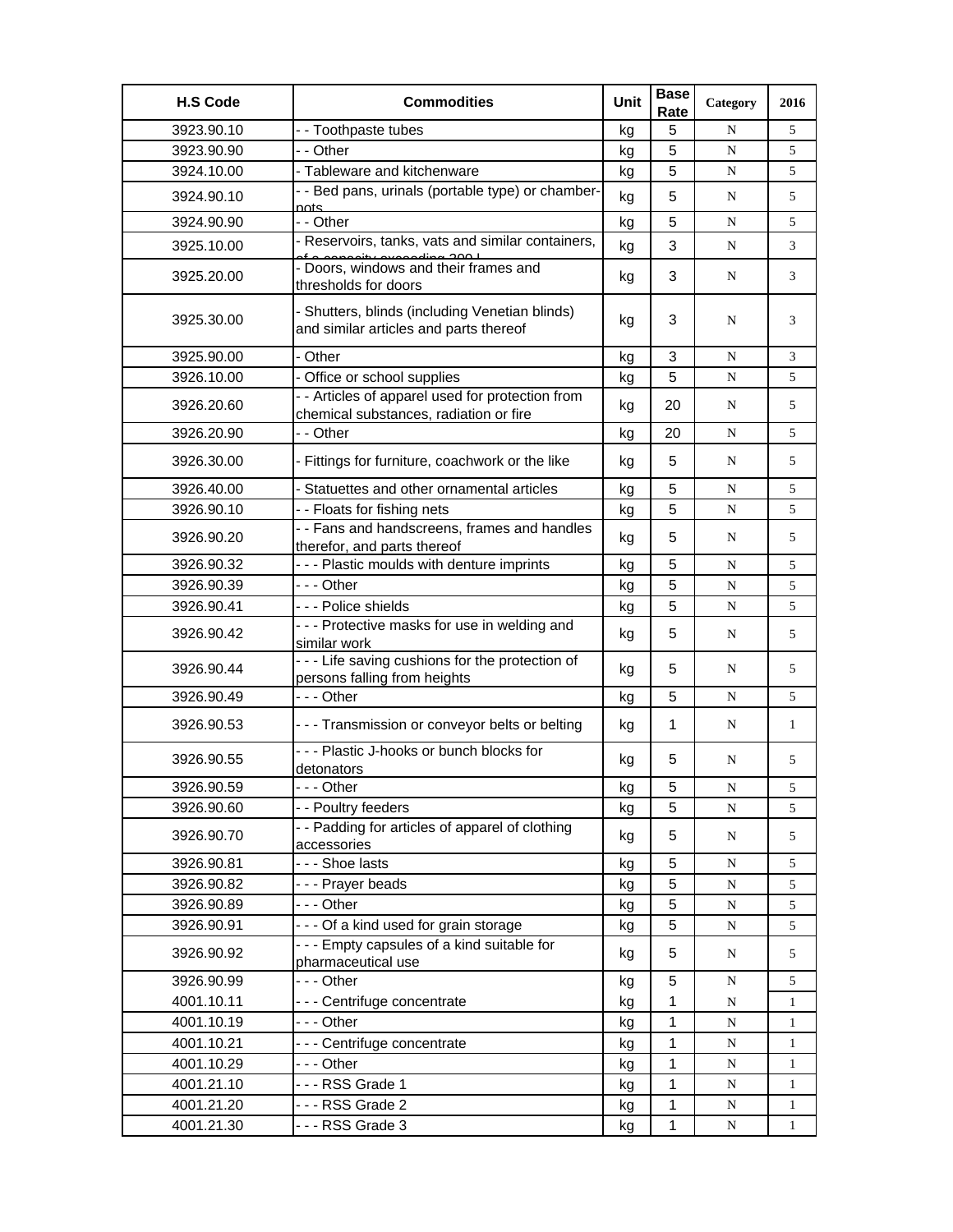| <b>H.S Code</b> | <b>Commodities</b>                                                                 | Unit | <b>Base</b><br>Rate | Category    | 2016         |
|-----------------|------------------------------------------------------------------------------------|------|---------------------|-------------|--------------|
| 4001.21.40      | --- RSS Grade 4                                                                    | kg   | 1                   | N           | $\mathbf{1}$ |
| 4001.21.50      | --- RSS Grade 5                                                                    | kg   | 1                   | N           | $\mathbf{1}$ |
| 4001.21.90      | - - - Other                                                                        | kg   | 1                   | ${\bf N}$   | 1            |
| 4001.22.10      | - - - TSNR 10                                                                      | kg   | 1                   | N           | 1            |
| 4001.22.20      | --- TSNR 20                                                                        | kg   | 1                   | ${\bf N}$   | $\mathbf{1}$ |
| 4001.22.30      | -  -  - TSNR L                                                                     | kg   | 1                   | N           | $\mathbf{1}$ |
| 4001.22.40      | --- TSNR CV                                                                        | kg   | 1                   | ${\bf N}$   | $\mathbf{1}$ |
| 4001.22.50      | --- TSNR GP                                                                        | kg   | 1                   | N           | $\mathbf{1}$ |
| 4001.22.90      | --- Other                                                                          | kg   | 1                   | N           | $\mathbf{1}$ |
| 4001.29.10      | --- Air-dried sheets                                                               | kg   | 1                   | N           | $\mathbf{1}$ |
| 4001.29.20      | --- Latex crepes                                                                   | kg   | 1                   | ${\bf N}$   | $\mathbf{1}$ |
| 4001.29.30      | --- Sole crepes                                                                    | kg   | 1                   | N           | $\mathbf{1}$ |
| 4001.29.40      | --- Remilled crepes, including flat bark crepes                                    | kg   | $\mathbf{1}$        | N           | $\mathbf{1}$ |
| 4001.29.50      | --- Other crepes                                                                   | kg   | 1                   | N           | $\mathbf{1}$ |
| 4001.29.60      | --- Superior processing rubber                                                     | kg   | 1                   | N           | $\mathbf{1}$ |
| 4001.29.70      | --- Skim rubber                                                                    | kg   | $\mathbf{1}$        | ${\bf N}$   | $\mathbf{1}$ |
| 4001.29.80      | --- Scrap (tree, earth or smoked) and cup lump                                     | kg   | $\mathbf 1$         | N           | $\mathbf{1}$ |
| 4001.29.91      | ---- In primary forms                                                              | kg   | 1                   | N           | 1            |
| 4001.29.99      | $--$ Other                                                                         | kg   | 1                   | ${\bf N}$   | $\mathbf{1}$ |
| 4001.30.11      | --- In primary forms                                                               | kg   | 1                   | N           | $\mathbf{1}$ |
| 4001.30.19      | --- Other                                                                          | kg   | 1                   | ${\bf N}$   | $\mathbf{1}$ |
| 4001.30.91      | --- In primary forms                                                               | kg   | 1                   | N           | 1            |
| 4001.30.99      | --- Other                                                                          | kg   | $\mathbf 1$         | N           | $\mathbf{1}$ |
| 4002.11.00      | - - Latex                                                                          | kg   | 1                   | N           | $\mathbf{1}$ |
| 4002.19.10      | - - - In primary forms or in unvulcanised,<br>uncompounded plates, sheets or strip | kg   | $\mathbf 1$         | N           | $\mathbf{1}$ |
| 4002.19.90      | --- Other                                                                          | kg   | 1                   | ${\bf N}$   | $\mathbf{1}$ |
| 4002.20.10      | - - In primary forms                                                               | kg   | 1                   | SL          | $\mathbf{1}$ |
| 4002.20.90      | - - Other                                                                          | kg   | 1                   | <b>SL</b>   | $\mathbf{1}$ |
| 4002.31.10      | - - - Unvulcanised, uncompounded plates,<br>sheets or strip                        | kg   | 1                   | N           | $\mathbf{1}$ |
| 4002.31.90      | - - - Other                                                                        | kg   | 1                   | N           | 1            |
| 4002.39.10      | --- Unvulcanised, uncompounded plates,<br>sheets or strip                          | kg   | 1                   | N           | $\mathbf{1}$ |
| 4002.39.90      | --- Other                                                                          | kg   | $\mathbf{1}$        | ${\bf N}$   | $\mathbf{1}$ |
| 4002.41.00      | - - Latex                                                                          | kg   | 1                   | ${\bf N}$   | $\mathbf{1}$ |
| 4002.49.10      | --- In primary forms                                                               | kg   | 1                   | N           | $\mathbf{1}$ |
| 4002.49.90      | --- Other                                                                          | kg   | 1                   | ${\bf N}$   | $\mathbf{1}$ |
| 4002.51.00      | - - Latex                                                                          | kg   | 1                   | $\mathbf N$ | $\mathbf{1}$ |
| 4002.59.10      | --- In primary forms                                                               | kg   | 1                   | $\rm SL$    | 1            |
| 4002.59.90      | - - - Other                                                                        | kg   | 1                   | <b>SL</b>   | 1            |
| 4002.60.10      | -- In primary forms                                                                | kg   | 1                   | ${\bf N}$   | $\mathbf{1}$ |
| 4002.60.90      | - - Other                                                                          | kg   | 1                   | N           | 1            |
| 4002.70.10      | - - In primary forms                                                               | kg   | 1                   | ${\bf N}$   | $\mathbf{1}$ |
| 4002.70.90      | - - Other                                                                          | kg   | 1                   | N           | $\mathbf{1}$ |
| 4002.80.10      | - - Mixtures of natural rubber latex with synthetic<br>rubber latex                | kg   | $\mathbf{1}$        | N           | $\mathbf{1}$ |
| 4002.80.90      | - - Other                                                                          | kg   | $\mathbf 1$         | $\mathbf N$ | $\mathbf{1}$ |
| 4002.91.00      | - - Latex                                                                          | kg   | $\mathbf 1$         | ${\bf N}$   | $\mathbf{1}$ |
|                 |                                                                                    |      |                     |             |              |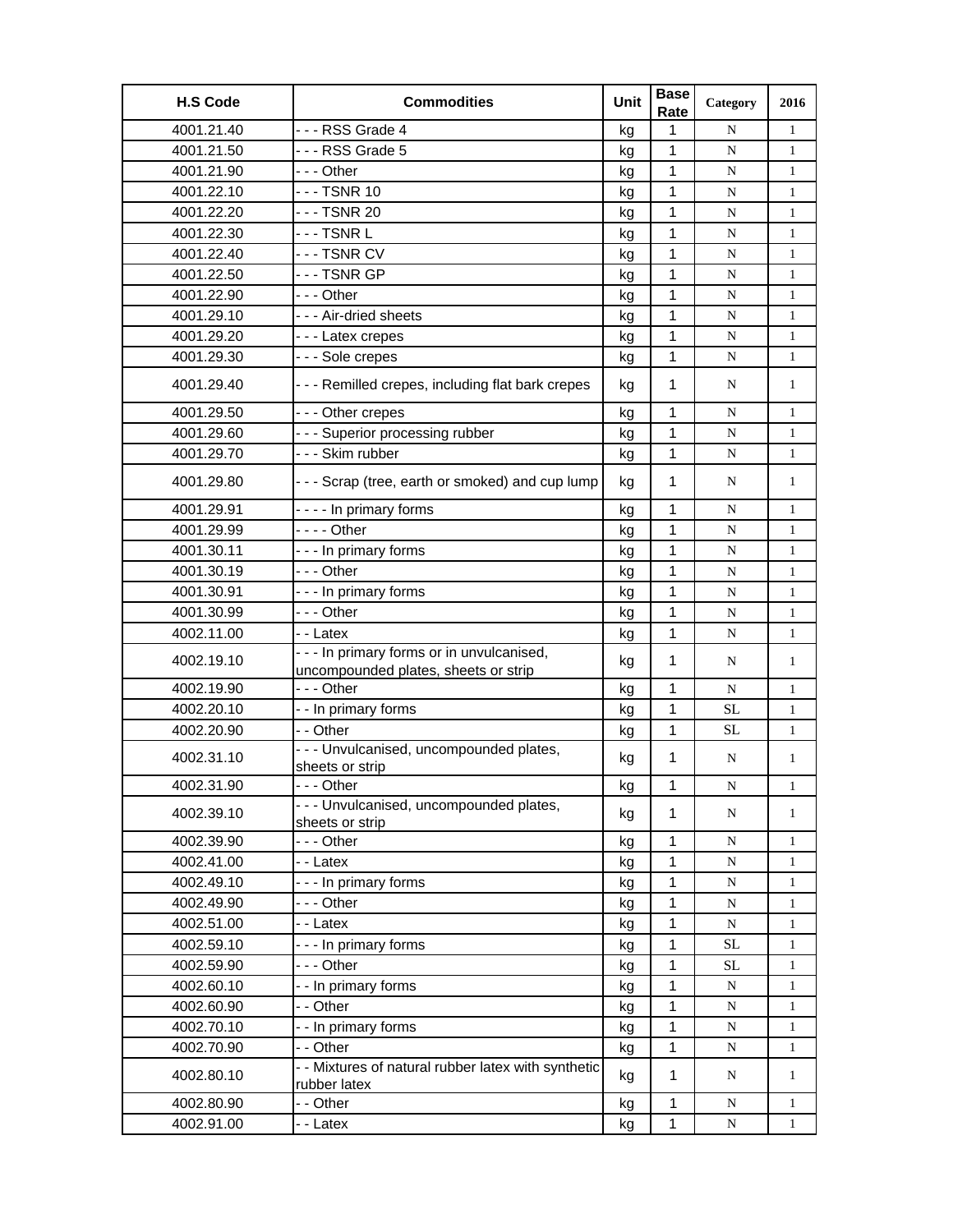| <b>H.S Code</b> | <b>Commodities</b>                                                                                                            | <b>Unit</b> | <b>Base</b><br>Rate | Category  | 2016         |
|-----------------|-------------------------------------------------------------------------------------------------------------------------------|-------------|---------------------|-----------|--------------|
| 4002.99.20      | - - - In primary forms or in unvulcanised,<br>uncompounded plates, sheets or strip                                            | kg          | $\mathbf{1}$        | N         | 1            |
| 4002.99.90      | --- Other                                                                                                                     | kg          | $\mathbf{1}$        | N         | $\mathbf{1}$ |
| 4003.00.00      | Reclaimed rubber in primary forms or in<br>plates, sheets or strip.                                                           | kg          | $\mathbf{1}$        | N         | 1            |
| 4004.00.00      | Waste, parings and scrap of rubber (other<br>than hard rubber) and powders and granules<br>obtained therefrom.                | kg          | 1                   | N         | 1            |
| 4005.10.10      | - - Of natural gums                                                                                                           | kg          | 1                   | N         | $\mathbf{1}$ |
| 4005.10.90      | - - Other                                                                                                                     | kg          | $\mathbf{1}$        | N         | $\mathbf{1}$ |
| 4005.20.00      | - Solutions; dispersions other than those of<br>subheading 4005.10                                                            | kg          | $\mathbf 1$         | N         | $\mathbf{1}$ |
| 4005.91.10      | - - - Of natural gums                                                                                                         | kg          | 1                   | N         | $\mathbf{1}$ |
| 4005.91.90      | --- Other                                                                                                                     | kg          | $\mathbf 1$         | N         | $\mathbf{1}$ |
| 4005.99.10      | $--$ Latex                                                                                                                    | kg          | 1                   | N         | $\mathbf{1}$ |
| 4005.99.90      | --- Other                                                                                                                     | kg          | 1                   | N         | $\mathbf{1}$ |
| 4006.10.00      | - "Camel-back" strips for retreading rubber tyres                                                                             | kg          | 5                   | N         | 5            |
| 4006.90.10      | - - Of natural gums                                                                                                           | kg          | 5                   | N         | 5            |
| 4006.90.90      | - - Other                                                                                                                     | kg          | 5                   | N         | 5            |
| 4007.00.00      | Vulcanised rubber thread and cord.                                                                                            | kg          | 5                   | ${\bf N}$ | 5            |
| 4008.11.10      | - - - Exceeding 5 mm in thickness, lined with<br>textile fabric on one side                                                   | kg          | 5                   | HS/B      | 5            |
| 4008.11.20      | - - - Other, floor tiles and wall tiles                                                                                       | kg          | 5                   | HS/B      | 5            |
| 4008.11.90      | --- Other                                                                                                                     | kg          | 5                   | HS/B      | 5            |
| 4008.19.00      | - - Other                                                                                                                     | kg          | 5                   | HS/B      | 5            |
| 4008.21.10      | - - - Exceeding 5 mm in thickness, lined with<br>textile fabric on one side                                                   | kg          | 5                   | HS/B      | 5            |
| 4008.21.20      | - - - Other, floor tiles and wall tiles                                                                                       | kg          | 5                   | HS/B      | 5            |
| 4008.21.90      | --- Other                                                                                                                     | kg          | 5                   | HS/B      | 5            |
| 4008.29.00      | - - Other                                                                                                                     | kg          | 5                   | HS/B      | 5            |
| 4009.11.00      | - - Without fittings                                                                                                          | kg          | 5                   | HS/B      | 5            |
| 4009.12.10      | --- Mining slurry suction and discharge hoses                                                                                 | kg          | 5                   | HS/B      | 5            |
| 4009.12.90      | - - - Other                                                                                                                   | kg          | 5                   | HS/B      | 5            |
| 4009.21.10      | --- Mining slurry suction and discharge hoses                                                                                 | kg          | 5                   | N         | 5            |
| 4009.21.90      | - - - Other                                                                                                                   | kg          | 5                   | N         | 5            |
| 4009.22.10      | --- Mining slurry suction and discharge hoses                                                                                 | kg          | 5                   | N         | 5            |
| 4009.22.90      | - - - Other                                                                                                                   | kg          | 5                   | N         | 5            |
| 4009.31.10      | --- Mining slurry suction and discharge hoses                                                                                 | kg          | 5                   | N         | 5            |
| 4009.31.91      | ---- Fuel hoses, heater hoses and water<br>hoses, of a kind used on motor vehicles of<br>heading 87.02, 87.03, 87.04 or 87.11 | kg          | 5                   | N         | 5            |
| 4009.31.99      |                                                                                                                               | kg          | 5                   | ${\bf N}$ | 5            |
| 4009.32.10      | --- Mining slurry suction and discharge hoses                                                                                 | kg          | 5                   | N         | 5            |
| 4009.32.90      | --- Other                                                                                                                     | kg          | 5                   | ${\bf N}$ | 5            |
| 4009.41.00      | - - Without fittings                                                                                                          | kg          | 5                   | N         | 5            |
| 4009.42.10      | - - - Mining slurry suction and discharge hoses                                                                               | kg          | 5                   | N         | 5            |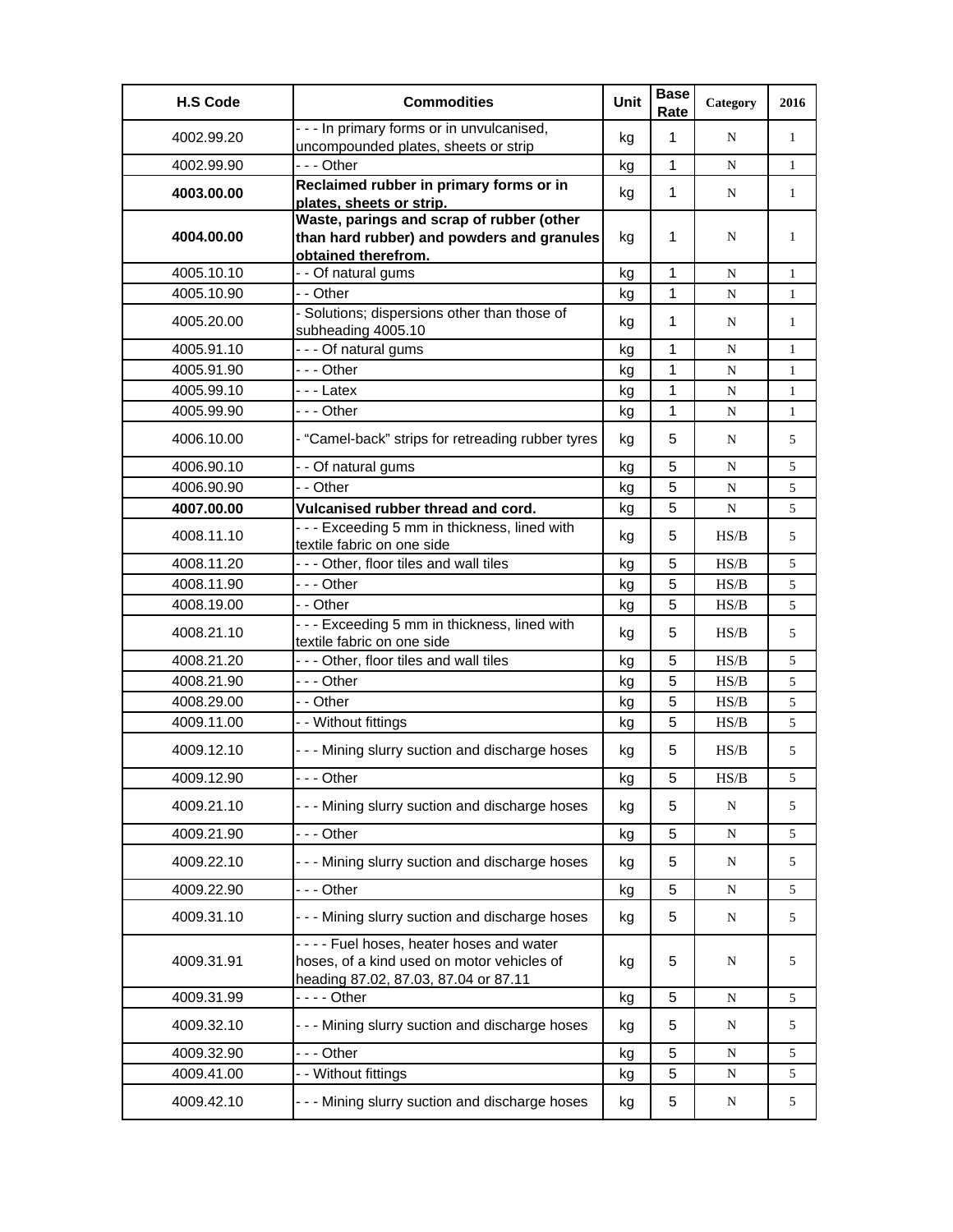| <b>H.S Code</b> | <b>Commodities</b>                                                                                                                                                         | <b>Unit</b> | <b>Base</b><br>Rate | Category | 2016           |
|-----------------|----------------------------------------------------------------------------------------------------------------------------------------------------------------------------|-------------|---------------------|----------|----------------|
| 4009.42.90      | --- Other                                                                                                                                                                  | kg          | 5                   | N        | 5              |
| 4010.11.00      | - - Reinforced only with metal                                                                                                                                             | kg          | 1                   | N        | 1              |
| 4010.12.00      | - - Reinforced only with textile materials                                                                                                                                 | kg          | 1                   | N        | $\mathbf{1}$   |
| 4010.19.00      | - - Other                                                                                                                                                                  | kg          | 1                   | N        | $\mathbf{1}$   |
| 4010.31.00      | - - Endless transmission belts of trapezoidal<br>cross-section (V-belts), V-ribbed, of an outside<br>circumference exceeding 60 cm but not<br>exceeding 180 cm             | kg          | 1                   | HS/B     | $\mathbf{1}$   |
| 4010.32.00      | - - Endless transmission belts of trapezoidal<br>cross-section (V-belts), other than V-ribbed, of<br>an outside circumference exceeding 60 cm but<br>not exceeding 180 cm  | kg          | 1                   | HS/B     | 1              |
| 4010.33.00      | - - Endless transmission belts of trapezoidal<br>cross-section (V-belts), V-ribbed, of an outside<br>circumference exceeding 180 cm but not<br>exceeding 240 cm            | kg          | 1                   | HS/B     | 1              |
| 4010.34.00      | - - Endless transmission belts of trapezoidal<br>cross-section (V-belts), other than V-ribbed, of<br>an outside circumference exceeding 180 cm but<br>not exceeding 240 cm | kg          | 1                   | HS/B     | 1              |
| 4010.35.00      | - - Endless synchronous belts, of an outside<br>circumference exceeding 60 cm but not<br>exceeding 150 cm                                                                  | kg          | 1                   | HS/B     | 1              |
| 4010.36.00      | - - Endless synchronous belts, of an outside<br>circumference exceeding 150 cm but not<br>exceeding 198 cm                                                                 | kg          | 1                   | HS/B     | 1              |
| 4010.39.00      | - - Other                                                                                                                                                                  | kg          | $\mathbf{1}$        | N        | $\mathbf{1}$   |
| 4011.10.00      | - Of a kind used on motor cars (including station<br>wagons and racing cars)                                                                                               | u           | 4                   | N        | 4              |
| 4011.20.10      | - - Of a width not exceeding 450mm                                                                                                                                         | u           | 4                   | N        | 4              |
| 4011.20.90      | - - Other                                                                                                                                                                  | u           | 4                   | N        | $\overline{4}$ |
| 4011.30.00      | - Of a kind used on aircraft                                                                                                                                               | u           | 0.5                 | N        | 0.5            |
| 4011.40.00      | - Of a kind used on motorcycles                                                                                                                                            | u           | 4                   | N        | 4              |
| 4011.50.00      | - Of a kind used on bicycles                                                                                                                                               | u           | 4                   | N        | $\overline{4}$ |
| 4011.61.10      | - - - Of a kind used on agricultural or forestry<br>tractors of heading 87.01 or agricultural or<br>forestry machinery of heading 84.29 or 84.30                           | u           | 4                   | N        | 4              |
| 4011.61.90      | -  - - Other                                                                                                                                                               | u           | 4                   | N        | 4              |
| 4011.62.10      | - - - Of a kind used on tractors, vehicles of<br>subheading 8429, 8430, forklifts or other<br>industrial handling vehicles and machines                                    | u           | 4                   | N        | 4              |
| 4011.62.90      | - - - Other                                                                                                                                                                | u           | 4                   | N        | 4              |
| 4011.63.10      | - - - Of a kind used on tractors, vehicles of<br>subheading 8429, 8430, forklifts or other<br>industrial handling vehicles and machines                                    | u           | 4                   | N        | 4              |
| 4011.63.90      | --- Other                                                                                                                                                                  | u           | 4                   | N        | 4              |
| 4011.69.00      | - - Other                                                                                                                                                                  | u           | 4                   | N        | 4              |
| 4011.92.10      | --- Of a kind used on tractors, machinery of<br>heading 84.29 or 84.30 or wheel-barrows                                                                                    | u           | 4                   | N        | 4              |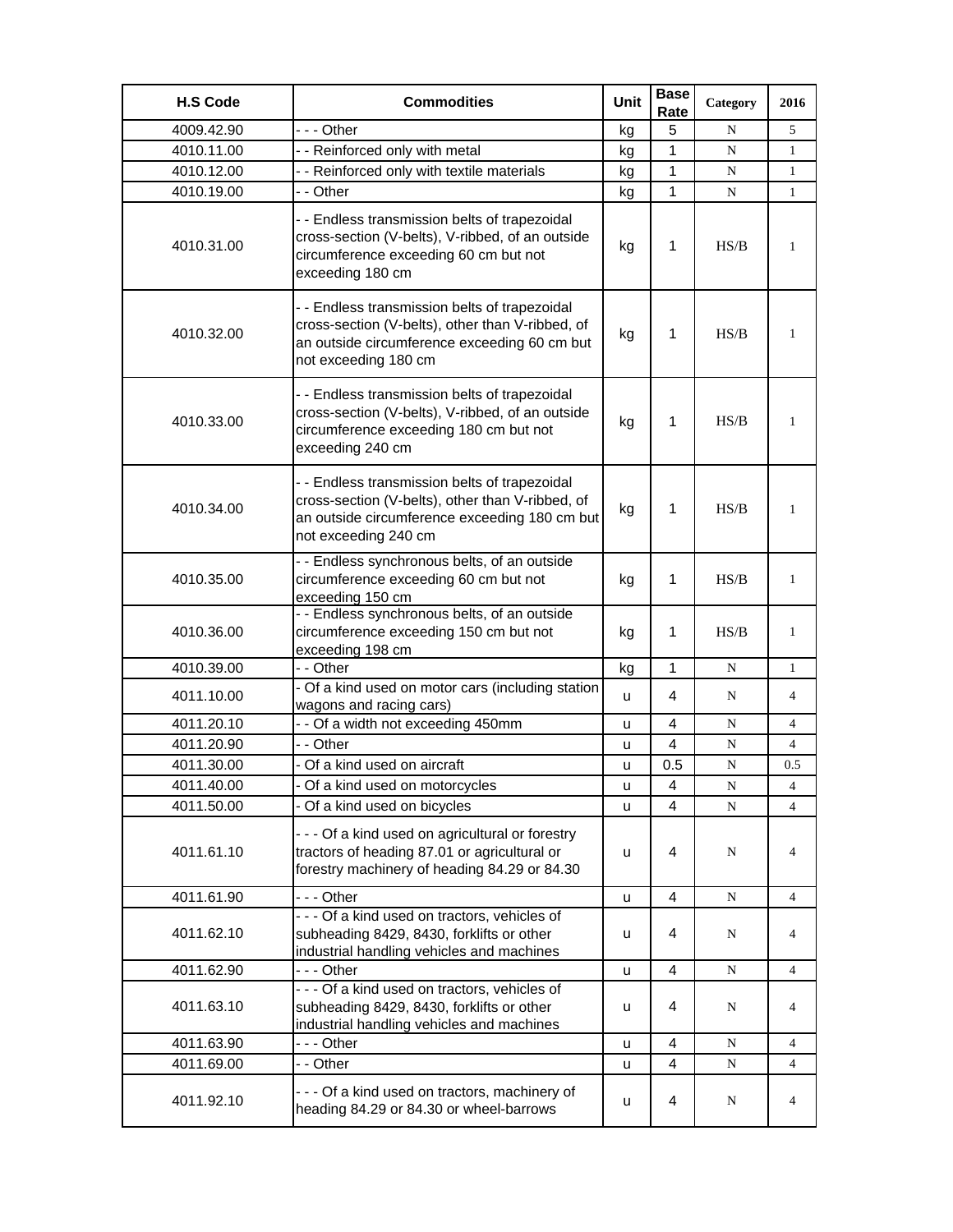| <b>H.S Code</b> | <b>Commodities</b>                                                                                                                                        | Unit     | <b>Base</b><br>Rate | Category  | 2016           |
|-----------------|-----------------------------------------------------------------------------------------------------------------------------------------------------------|----------|---------------------|-----------|----------------|
| 4011.92.90      | --- Other                                                                                                                                                 | u        | 4                   | N         | $\overline{4}$ |
| 4011.93.10      | - - - Of a kind used on tractors, vehicles of<br>subheading 8429, 8430, forklifts, wheel-barrows<br>or other industrial handling vehicles and<br>machines | <b>u</b> | 4                   | N         | 4              |
| 4011.93.90      | --- Other                                                                                                                                                 | u        | 4                   | N         | 4              |
| 4011.94.10      | --- Of a kind used on vehicles of subheading<br>8429, 8430                                                                                                | u        | 4                   | N         | 4              |
| 4011.94.20      | - - - Of a kind used on tractors, forklifts or other<br>industrial handling vehicles and machines                                                         | u        | 4                   | N         | 4              |
| 4011.94.90      | - - - Other                                                                                                                                               | u        | 4                   | N         | 4              |
| 4011.99.10      | --- Of a kind used on vehicles of Chapter 87                                                                                                              | u        | 4                   | N         | 4              |
| 4011.99.20      | - - - Of a kind used on machinery of heading<br>84.29 or 84.30                                                                                            | u        | 4                   | N         | 4              |
| 4011.99.30      | --- Other, of a width exceeding 450 mm                                                                                                                    | u        | 4                   | N         | 4              |
| 4011.99.90      | --- Other                                                                                                                                                 | u        | 4                   | ${\bf N}$ | $\overline{4}$ |
| 4012.11.00      | - - Of a kind used on motor cars (including<br>station wagons and racing cars)                                                                            | u        | 4                   | N         | 4              |
| 4012.12.10      | --- Of a width not exceeding 450 mm                                                                                                                       | u        | 4                   | N         | 4              |
| 4012.12.90      | - - - Other                                                                                                                                               | u        | 4                   | N         | 4              |
| 4012.13.00      | - - Of a kind used on aircraft                                                                                                                            | u        | 4                   | N         | 4              |
| 4012.19.10      | --- Of a kind used on motorcycles                                                                                                                         | u        | 4                   | N         | 4              |
| 4012.19.20      | --- Of a kind used on bicycles                                                                                                                            | u        | 4                   | N         | $\overline{4}$ |
| 4012.19.30      | - - - Of a kind used on vehicles of subheading<br>8429, 8430                                                                                              | u        | 4                   | N         | $\overline{4}$ |
| 4012.19.40      | - - - Of a kind used on other vehicles of Chapter<br>87                                                                                                   | u        | 4                   | N         | 4              |
| 4012.19.90      | --- Other                                                                                                                                                 | u        | 4                   | N         | 4              |
| 4012.20.10      | - - Of a kind used on motor cars (including<br>station wagons, racing cars)                                                                               | u        | 4                   | N         | 4              |
| 4012.20.21      | - - - Of a width not exceeding 450 mm                                                                                                                     | u        | 4                   | N         | 4              |
| 4012.20.29      | $- -$ Other                                                                                                                                               | u        | $\overline{4}$      | N         | 4              |
| 4012.20.30      | - - Of a kind used on aircraft                                                                                                                            | u        | 4                   | N         | 4              |
| 4012.20.40      | - - Of a kind used on motorcycles                                                                                                                         | u        | 4                   | N         | 4              |
| 4012.20.50      | - - Of a kind used on bicycles                                                                                                                            | u        | $\overline{4}$      | N         | 4              |
| 4012.20.60      | - - Of a kind used on vehicles of subheading<br>8429, 8430                                                                                                | u        | 4                   | ${\bf N}$ | 4              |
| 4012.20.70      | - - Of a kind used on other vehicles of Chapter<br>87                                                                                                     | u        | 4                   | N         | 4              |
| 4012.20.91      | --- Buffed tyres                                                                                                                                          | u        | 4                   | N         | 4              |
| 4012.20.99      | --- Other                                                                                                                                                 | u        | 4                   | N         | 4              |
| 4012.90.14      | - - - Solid tyres exceeding 250 mm in external<br>diameter, of a width not exceeding 450 mm                                                               | kg       | 4                   | N         | 4              |
| 4012.90.15      | - - - Solid tyres exceeding 250 mm in external<br>diameter, of a width exceeding 450 mm, for use<br>on vehicles of heading 87.09                          | kg       | 4                   | N         | 4              |
| 4012.90.16      | --- Other solid tyres exceeding 250 mm in<br>external diameter, of a width exceeding 450 mm                                                               | kg       | 4                   | N         | 4              |
| 4012.90.19      | - - - Other                                                                                                                                               | kg       | 4                   | ${\bf N}$ | 4              |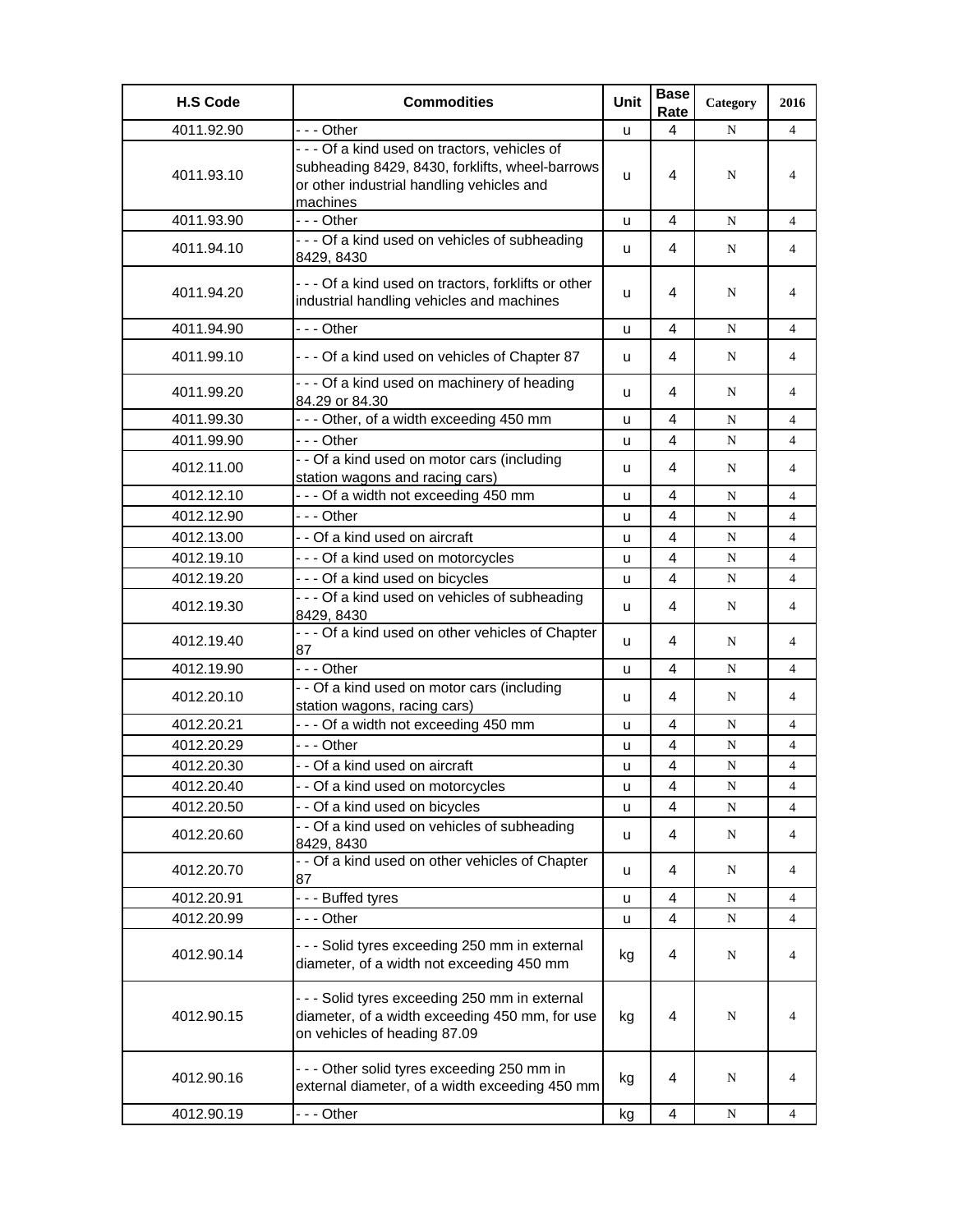| <b>H.S Code</b> | <b>Commodities</b>                                                                                                                            | Unit | <b>Base</b><br>Rate | Category                                                                               | 2016           |
|-----------------|-----------------------------------------------------------------------------------------------------------------------------------------------|------|---------------------|----------------------------------------------------------------------------------------|----------------|
| 4012.90.21      | --- Of a width not exceeding 450 mm                                                                                                           | kg   | 4                   | N                                                                                      | $\overline{4}$ |
| 4012.90.22      | --- Of a width exceeding 450 mm                                                                                                               | kg   | 4                   | ${\bf N}$                                                                              | $\overline{4}$ |
| 4012.90.70      | - - Replaceable tyre treads of a width not                                                                                                    |      | 4                   | N                                                                                      | $\overline{4}$ |
|                 | exceeding 450 mm                                                                                                                              | kg   |                     |                                                                                        |                |
| 4012.90.80      | - - Tyre flaps                                                                                                                                | kg   | 4                   | N                                                                                      | $\overline{4}$ |
| 4012.90.90      | - - Other                                                                                                                                     | kg   | $\overline{4}$      | N                                                                                      | 4              |
| 4013.10.11      | - - - Suitable for fitting to tyres of a width not<br>exceeding 450 mm                                                                        | u    | 4                   | N                                                                                      | 4              |
| 4013.10.19      | - - - Suitable for fitting to tyres of a width<br>exceeding 450 mm                                                                            | u    | 4                   | N                                                                                      | 4              |
| 4013.10.21      | - - - Suitable for fitting to tyres of a width not<br>exceeding 450 mm                                                                        | u    | 4                   | N                                                                                      | 4              |
| 4013.10.29      | - - - Suitable for fitting to tyres of a width<br>exceeding 450 mm                                                                            | u    | 4                   | N                                                                                      | 4              |
| 4013.20.00      | - Of a kind used on bicycles                                                                                                                  | u    | 4                   | N                                                                                      | $\overline{4}$ |
| 4013.90.11      | - - - Suitable for fitting to tyres of a width not<br>exceeding 450 mm                                                                        | u    | 4                   | <b>SL</b>                                                                              | 4              |
| 4013.90.19      | - - - Suitable for fitting to tyres of a width<br>exceeding 450 mm                                                                            | u    | 4                   | <b>SL</b>                                                                              | 4              |
| 4013.90.20      | - - Of a kind used on motorcycles                                                                                                             | u    | 4                   | SL                                                                                     | 4              |
| 4013.90.31      | --- Suitable for fitting to tyres of a width not<br>exceeding 450 mm                                                                          | u    | 4                   | <b>SL</b>                                                                              | 4              |
| 4013.90.39      | --- Suitable for fitting to tyres of a width<br>exceeding 450 mm                                                                              | u    | 4                   | <b>SL</b>                                                                              | $\overline{4}$ |
| 4013.90.40      | - - Of a kind used on aircraft                                                                                                                | u    | 0.5                 | SL                                                                                     | 0.5            |
| 4013.90.91      | --- Suitable for fitting to tyres of a width not<br>exceeding 450 mm                                                                          | u    | 4                   | <b>SL</b>                                                                              | $\overline{4}$ |
| 4013.90.99      | - - - Suitable for fitting to tyres of a width<br>exceeding 450 mm                                                                            | u    | 4                   | <b>SL</b>                                                                              | 4              |
| 4014.10.00      | - Sheath contraceptives                                                                                                                       | kg   | 5                   | N                                                                                      | 5              |
| 4014.90.10      | - - Teats for feeding bottles and similar articles                                                                                            | kg   | 5                   | N                                                                                      | 5              |
| 4014.90.40      | - - Stoppers for pharmaceutical use                                                                                                           | kg   | 5                   | N                                                                                      | 5              |
| 4014.90.90      | - - Other                                                                                                                                     | kg   | 5                   | N                                                                                      | 5              |
| 4015.11.00      | - - Surgical                                                                                                                                  | kg   | $\overline{2}$      | ${\bf N}$                                                                              | $\overline{c}$ |
| 4015.19.00      | - - Other                                                                                                                                     | kg   | 20                  | ${\bf N}$                                                                              | 5              |
| 4015.90.10      | - - Lead aprons                                                                                                                               | kg   | 20                  | HS/B                                                                                   | 20             |
| 4015.90.20      | - - Divers' suits (wet suits)                                                                                                                 | kg   | 20                  | $\ensuremath{\mathbf{H}}\ensuremath{\mathbf{S}}\xspace/\ensuremath{\mathbf{B}}\xspace$ | 20             |
| 4015.90.90      | - - Other                                                                                                                                     | kg   | 20                  | HS/B                                                                                   | 20             |
| 4016.10.10      | - - Padding for articles of apparel of clothing<br>accessories                                                                                | kg   | 5                   | N                                                                                      | 5              |
| 4016.10.20      | - - Floor tiles and wall tiles                                                                                                                | kg   | 5                   | N                                                                                      | 5              |
| 4016.10.90      | - - Other                                                                                                                                     | kg   | 5                   | N                                                                                      | 5              |
| 4016.91.10      | -  -  -  Mats                                                                                                                                 | kg   | 5                   | ${\bf N}$                                                                              | 5              |
| 4016.91.20      | - - - Tiles                                                                                                                                   | kg   | 5                   | ${\bf N}$                                                                              | 5              |
| 4016.91.90      | - - - Other                                                                                                                                   | kg   | 5                   | N                                                                                      | 5              |
| 4016.92.10      | --- Eraser tips                                                                                                                               | kg   | 3                   | N                                                                                      | 3              |
| 4016.92.90      | - - - Other                                                                                                                                   | kg   | 3                   | $\mathbf N$                                                                            | 3              |
| 4016.93.10      | - - - Of a kind used to insulate the terminal                                                                                                 | kg   | 1                   | N                                                                                      | $\mathbf{1}$   |
| 4016.93.20      | leads of electrolytic capacitors<br>- - - Gaskets and o-rings, of a kind used on<br>motor vehicles of heading 87.02, 87.03, 87.04<br>or 87.11 | kg   | $\mathbf{1}$        | N                                                                                      | $\mathbf{1}$   |
| 4016.93.90      | --- Other                                                                                                                                     | kg   | $\mathbf{1}$        | ${\bf N}$                                                                              | $\mathbf{1}$   |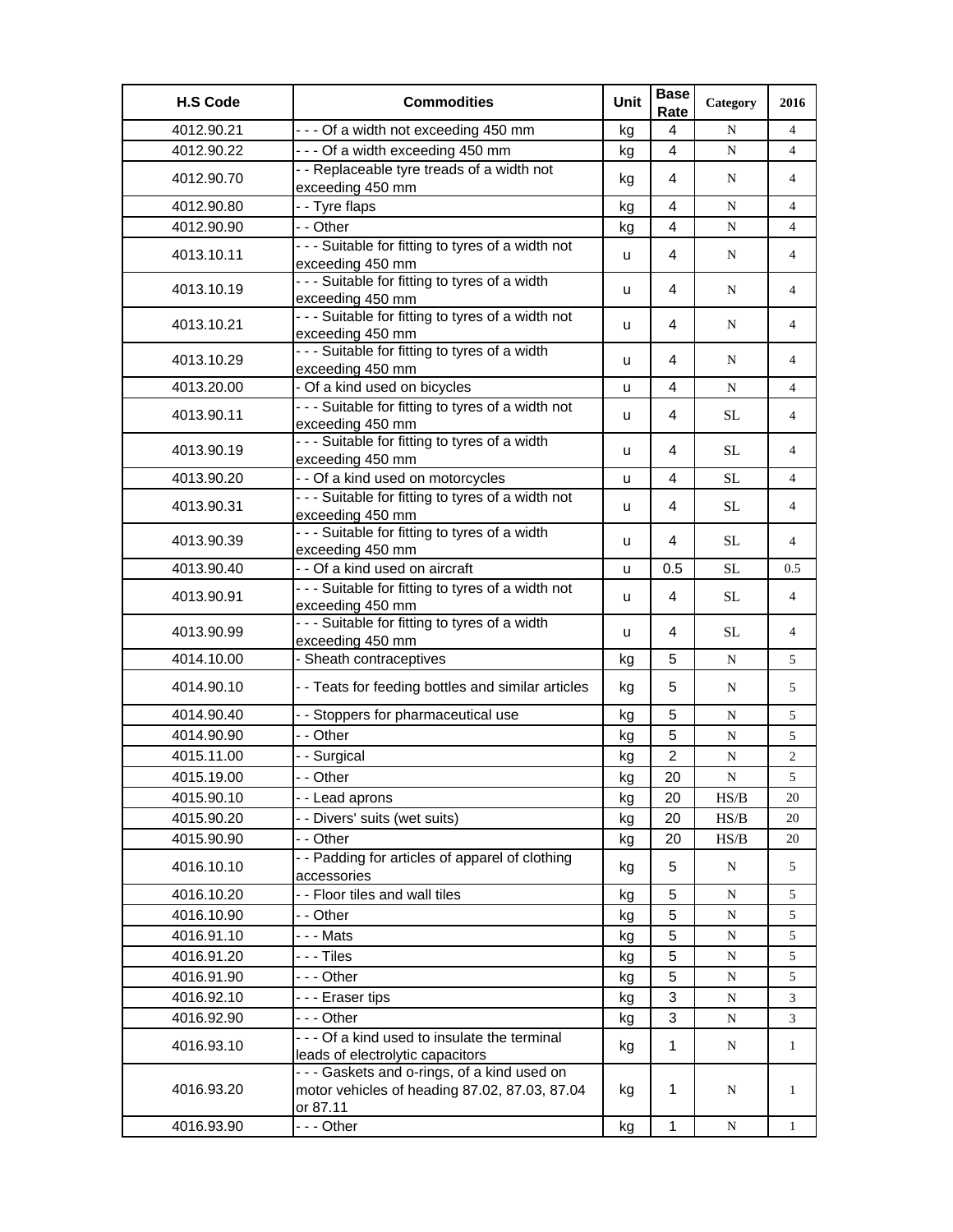| <b>H.S Code</b> | <b>Commodities</b>                                                                          | Unit | <b>Base</b><br>Rate | Category                                                                               | 2016 |
|-----------------|---------------------------------------------------------------------------------------------|------|---------------------|----------------------------------------------------------------------------------------|------|
| 4016.94.00      | - - Boat or dock fenders, whether or not<br>inflatable                                      | kg   | 5                   | N                                                                                      | 5    |
| 4016.95.00      | - - Other inflatable articles                                                               | kg   | 5                   | N                                                                                      | 5    |
| 4016.99.13      | ---- Weatherstripping, of a kind used on motor<br>vehicles of heading 87.02, 87.03 or 87.04 | kg   | 5                   | HS/B                                                                                   | 5    |
| 4016.99.14      | - - - - Other, for vehicles of heading 87.02,<br>87.03, 87.04, 87.05 or 87.11               | kg   | 5                   | HS/B                                                                                   | 5    |
| 4016.99.15      | - - - - For vehicles of heading 87.09, 87.13,<br>87.15 or 87.16                             | kg   | 5                   | H S/B                                                                                  | 5    |
| 4016.99.16      | ---- Bicycle mudguards                                                                      | kg   | 5                   | HS/B                                                                                   | 5    |
| 4016.99.17      | - - - - Bicycle parts                                                                       | kg   | 5                   | HS/B                                                                                   | 5    |
| 4016.99.18      | - - - - Other bicycle accessories                                                           | kg   | 5                   | HS/B                                                                                   | 5    |
| 4016.99.19      | - - - - Other                                                                               | kg   | 5                   | HS/B                                                                                   | 5    |
| 4016.99.20      | - - - Parts and accessories of rotochutes of<br>heading 88.04                               | kg   | 5                   | HS/B                                                                                   | 5    |
| 4016.99.30      | --- Rubber bands                                                                            | kg   | 5                   | HS/B                                                                                   | 5    |
| 4016.99.40      | - - - Wall tiles                                                                            | kg   | 5                   | HS/B                                                                                   | 5    |
| 4016.99.51      | ---- Rubber rollers                                                                         | kg   | 5                   | HS/B                                                                                   | 5    |
| 4016.99.52      | ---- Tyre mould bladders                                                                    | kg   | 5                   | HS/B                                                                                   | 5    |
| 4016.99.53      | - - - - Electrical insulator hoods                                                          | kg   | 5                   | HS/B                                                                                   | 5    |
| 4016.99.54      | - - - - Rubber grommets and rubber covers for<br>automotive wiring harnesses                | kg   | 5                   | HS/B                                                                                   | 5    |
| 4016.99.59      | $--$ Other                                                                                  | kg   | 5                   | HS/B                                                                                   | 5    |
| 4016.99.60      | --- Rail pads                                                                               | kg   | 5                   | $\ensuremath{\mathbf{H}}\ensuremath{\mathbf{S}}\xspace/\ensuremath{\mathbf{B}}\xspace$ | 5    |
| 4016.99.70      | - - - Structural bearings including bridge<br>bearings                                      | kg   | 5                   | HS/B                                                                                   | 5    |
| 4016.99.91      | ---- Table coverings                                                                        | kg   | 5                   | HS/B                                                                                   | 5    |
| 4016.99.99      | $--$ Other                                                                                  | kg   | 5                   | HS/B                                                                                   | 5    |
| 4017.00.10      | - Floor tiles and wall tiles                                                                | kg   | 5                   | N                                                                                      | 5    |
| 4017.00.20      | - Other articles of hard rubber                                                             | kg   | 5                   | ${\bf N}$                                                                              | 5    |
| 4017.00.90      | - Other                                                                                     | kg   | 5                   | N                                                                                      | 5    |
| 4101.20.10      | - - Pre-tanned                                                                              | kg   | 5                   | ${\bf N}$                                                                              | 5    |
| 4101.20.90      | - - Other                                                                                   | kg   | 5                   | N                                                                                      | 5    |
| 4101.50.10      | -- Pre-tanned                                                                               | кg   | 5                   | N                                                                                      | C    |
| 4101.50.90      | - - Other                                                                                   | kg   | 5                   | ${\bf N}$                                                                              | 5    |
| 4101.90.10      | - - Pre-tanned                                                                              | kg   | 5                   | ${\bf N}$                                                                              | 5    |
| 4101.90.90      | - - Other                                                                                   | kg   | 5                   | ${\bf N}$                                                                              | 5    |
| 4102.10.00      | - With wool on                                                                              | kg   | 5                   | ${\bf N}$                                                                              | 5    |
| 4102.21.00      | - - Pickled                                                                                 | kg   | 5                   | ${\bf N}$                                                                              | 5    |
| 4102.29.10      | --- Pre-tanned                                                                              | kg   | 5                   | ${\bf N}$                                                                              | 5    |
| 4102.29.90      | - - - Other                                                                                 | kg   | 5                   | ${\bf N}$                                                                              | 5    |
| 4103.20.10      | --Pre-tanned                                                                                | kg   | 5                   | ${\bf N}$                                                                              | 5    |
| 4103.20.90      | - - Other                                                                                   | kg   | 5                   | N                                                                                      | 5    |
| 4103.30.00      | Of swine                                                                                    | kg   | 5                   | N                                                                                      | 5    |
| 4103.90.00      | - Other                                                                                     | kg   | 5                   | ${\bf N}$                                                                              | 5    |
| 4104.11.00      | - - Full grains, unsplit; grain splits                                                      | kg   | 7.5                 | $\ensuremath{\mathsf{HS}}\xspace/\ensuremath{\mathsf{E}}$                              | 7.5  |
| 4104.19.00      | - - Other                                                                                   | kg   | 7.5                 | N                                                                                      | 5    |
| 4104.41.00      | - - Full grains, unsplit; grain splits                                                      | kg   | 7.5                 | ${\bf N}$                                                                              | 5    |
| 4104.49.00      | - - Other                                                                                   | kg   | 7.5                 | ${\bf N}$                                                                              | 5    |
| 4105.10.00      | - In the wet state (including wet-blue)                                                     | kg   | 7.5                 | N                                                                                      | 5    |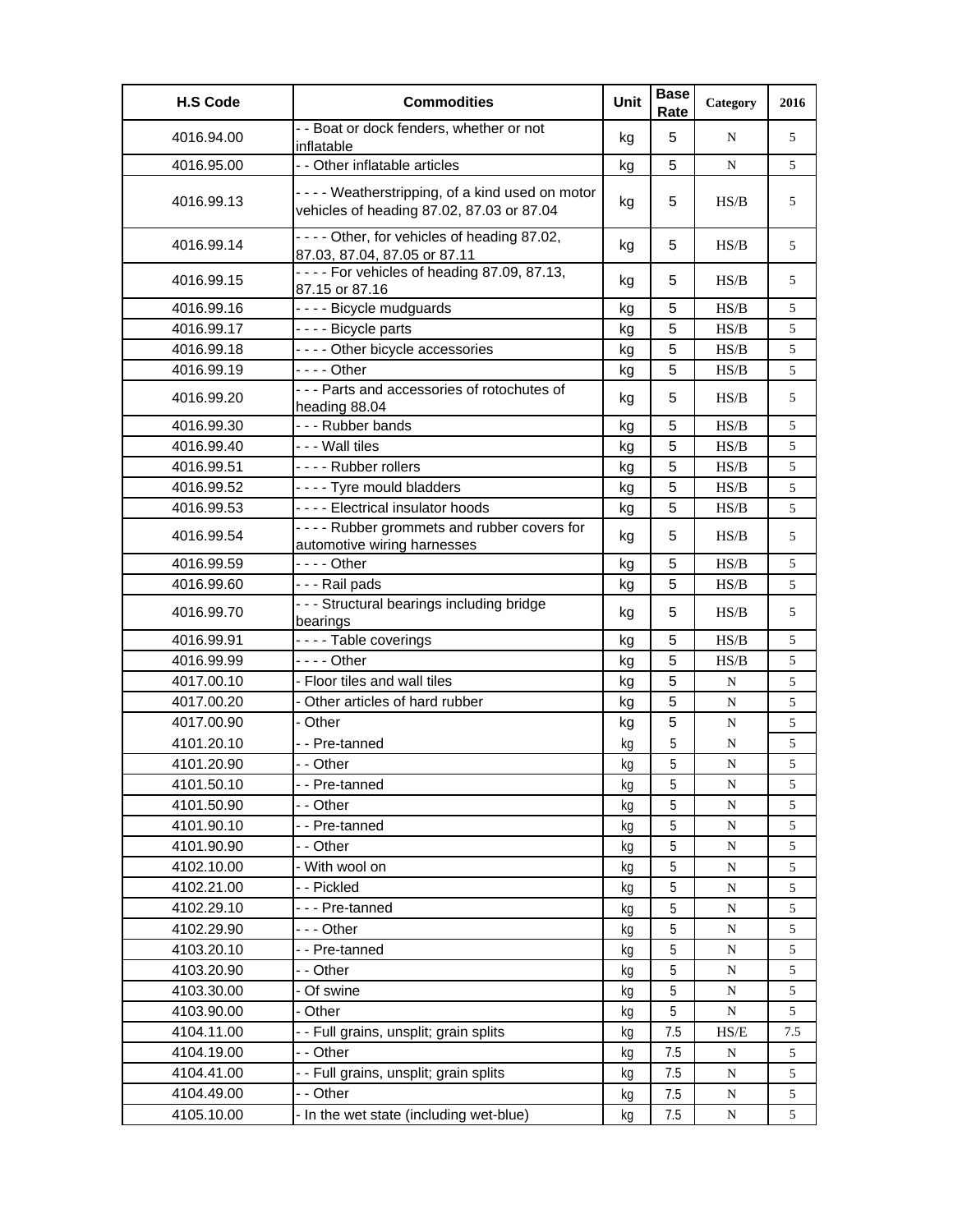| <b>H.S Code</b> | <b>Commodities</b>                                                                                                                                               | Unit | <b>Base</b><br>Rate | Category   | 2016 |
|-----------------|------------------------------------------------------------------------------------------------------------------------------------------------------------------|------|---------------------|------------|------|
| 4105.30.00      | - In the dry state (crust)                                                                                                                                       | kq   | 7.5                 | N          | 5    |
| 4106.21.00      | -- In the wet state (including wet-blue)                                                                                                                         | kq   | 7.5                 | HS/E       | 7.5  |
| 4106.22.00      | - - In the dry state (crust)                                                                                                                                     | kq   | 7.5                 | N          | 5    |
| 4106.31.00      | - - In the wet state (including wet-blue)                                                                                                                        | kg   | 7.5                 | N          | 5    |
| 4106.32.00      | - - In the dry state (crust)                                                                                                                                     | kg   | 7.5                 | N          | 5    |
| 4106.40.10      | - - In the wet state (including wet blue)                                                                                                                        | kq   | 7.5                 | N          | 5    |
| 4106.40.20      | - - In the dry state (crust)                                                                                                                                     | kg   | 7.5                 | N          | 5    |
| 4106.91.00      | - - In the wet state (including wet-blue)                                                                                                                        | kq   | 7.5                 | ${\bf N}$  | 5    |
| 4106.92.00      | - - In the dry state (crust)                                                                                                                                     | kg   | 7.5                 | N          | 5    |
| 4107.11.00      | - - Full grains, unsplit                                                                                                                                         | kg   | 7.5                 | N          | 5    |
| 4107.12.00      | - - Grain splits                                                                                                                                                 | kg   | 7.5                 | N          | 5    |
| 4107.19.00      | - - Other                                                                                                                                                        | kq   | 7.5                 | SL         | 7.5  |
| 4107.91.00      | - - Full grains, unsplit                                                                                                                                         | kg   | 7.5                 | ${\bf N}$  | 5    |
| 4107.92.00      | - - Grain splits                                                                                                                                                 | kg   | 7.5                 | N          | 5    |
| 4107.99.00      | - - Other                                                                                                                                                        | kg   | 7.5                 | N          | 5    |
|                 | Leather further prepared after tanning or                                                                                                                        |      |                     |            |      |
|                 | crusting, including parchment-dressed                                                                                                                            |      |                     |            |      |
| 4112.00.00      | leather, of sheep or lamb, without wool on,                                                                                                                      | kg   | 7.5                 | HS/E       | 7.5  |
|                 | whether or not split, other than leather of                                                                                                                      |      |                     |            |      |
|                 | heading 41.14.                                                                                                                                                   |      |                     |            |      |
| 4113.10.00      | - Of goats or kids                                                                                                                                               | kg   | 7.5                 | N          | 5    |
| 4113.20.00      | - Of swine                                                                                                                                                       | kg   | 7.5                 | N          | 5    |
| 4113.30.00      | - Of reptiles                                                                                                                                                    | kq   | 7.5                 | N          | 5    |
| 4113.90.00      | - Other                                                                                                                                                          | kg   | 7.5                 | HS/E       | 7.5  |
| 4114.10.00      | - Chamois (including combination chamois)<br>leather                                                                                                             | kg   | 7.5                 | N          | 5    |
| 4114.20.00      | - Patent leather and patent laminated leather;<br>metallised leather                                                                                             | kg   | 7.5                 | <b>SL</b>  | 7.5  |
| 4115.10.00      | - Composition leather with a basis of leather or<br>leather fibre, in slabs, sheets or strip, whether<br>or not in rolls                                         | kg   | 7.5                 | N          | 5    |
| 4115.20.00      | - Parings and other waste of leather or of<br>composition leather, not suitable for the<br>manufacture of leather articles; leather dust,<br>powder and flour    | kg   | 7.5                 | N          | 5    |
| 4201.00.00      | Saddlery and harness for any animal<br>(including traces, leads, knee pads, muzzles,<br>saddle cloths, saddle bags, dog coats and<br>the like), of any material. | kg   | 7.5                 | N          | 5    |
| 4202.11.00      | -- With outer surface of leather or of<br>composition leather                                                                                                    | u    | 7.5                 | N          | 5    |
| 4202.12.11      | ---- With outer surface of vulcanised fibre                                                                                                                      | u    | 7.5                 | N          | 5    |
| 4202.12.19      | - - - - Other                                                                                                                                                    | u    | 7.5                 | N          | 5    |
| 4202.12.91      | ---- With outer surface of vulcanised fibre                                                                                                                      | u    | 7.5                 | N          | 5    |
| 4202.12.99      | - - - - Other                                                                                                                                                    | u    | 7.5                 | N          | 5    |
| 4202.19.20      | --- With outer surface of paperboard                                                                                                                             | u    | 7.5                 | N          | 5    |
| 4202.19.90      | - - - Other                                                                                                                                                      | u    | 7.5                 | N          | 5    |
| 4202.21.00      | - - With outer surface of leather or of<br>composition leather                                                                                                   | u    | 7.5                 | N          | 5    |
| 4202.22.00      | - - With outer surface of plastic sheeting or of<br>textile materials                                                                                            | u    | 7.5                 | N          | 5    |
| 4202.29.00      | - - Other                                                                                                                                                        | u    | 7.5                 | $_{\rm N}$ | 5    |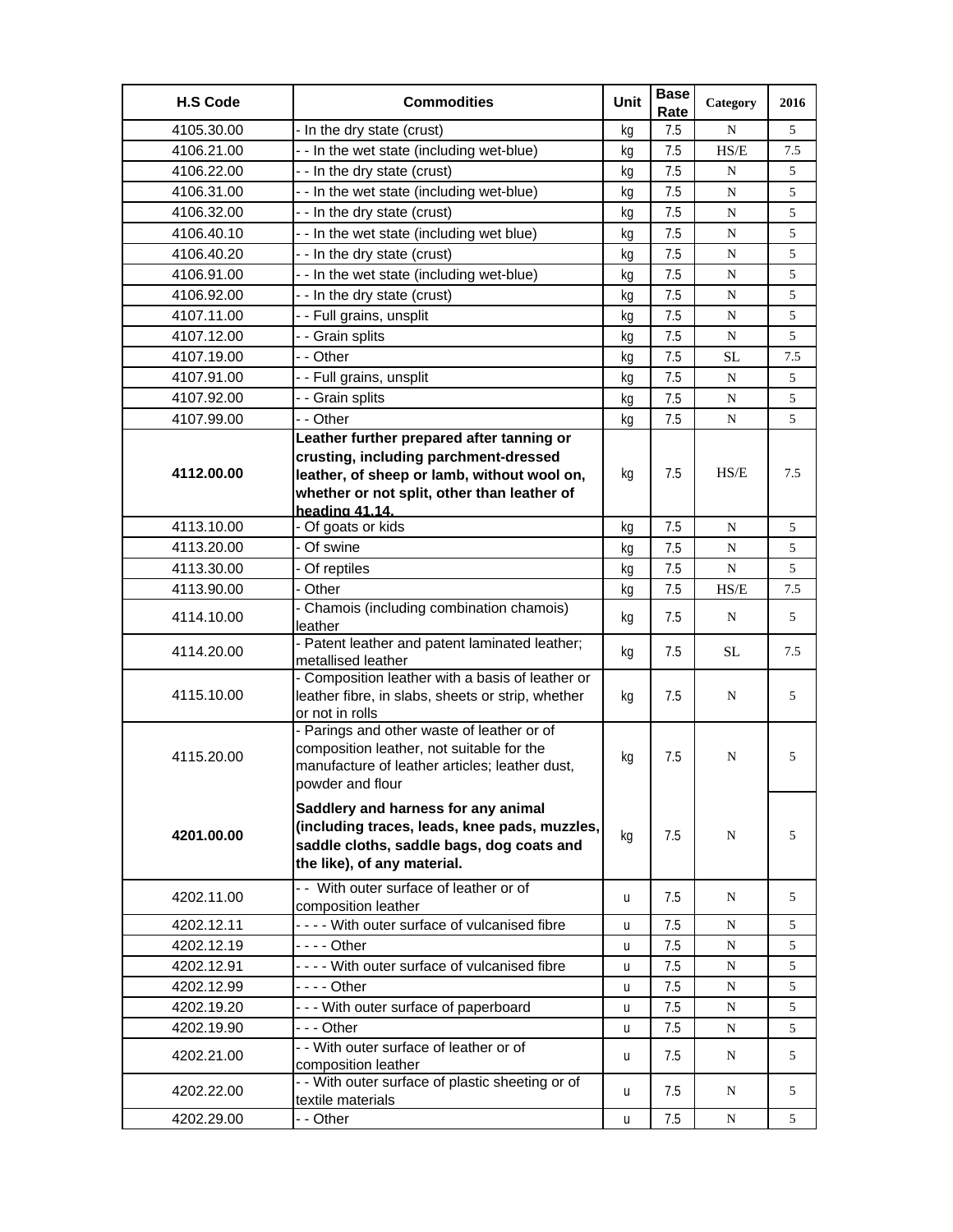| <b>H.S Code</b> | <b>Commodities</b>                                                                                                                                                                | <b>Unit</b> | <b>Base</b><br>Rate | Category  | 2016         |
|-----------------|-----------------------------------------------------------------------------------------------------------------------------------------------------------------------------------|-------------|---------------------|-----------|--------------|
| 4202.31.00      | - - With outer surface of leather or of<br>composition leather                                                                                                                    | kg          | 7.5                 | N         | 5            |
| 4202.32.00      | - - With outer surface of plastic sheeting or of<br>textile materials                                                                                                             | kg          | 7.5                 | <b>SL</b> | 7.5          |
| 4202.39.10      | --- Of copper                                                                                                                                                                     | kg          | 7.5                 | N         | 5            |
| 4202.39.20      | --- Of nickel                                                                                                                                                                     | kq          | 7.5                 | N         | 5            |
| 4202.39.30      | --- Of wood or of zinc or of worked carving<br>material of animal or vegetable or mineral<br>origin                                                                               | kg          | 7.5                 | N         | 5            |
| 4202.39.90      | $- -$ Other                                                                                                                                                                       | kg          | 7.5                 | N         | 5            |
| 4202.91.11      | - - - - Bowling bags                                                                                                                                                              | kg          | $\mathbf{1}$        | N         | $\mathbf{1}$ |
| 4202.91.19      | - - - - Other                                                                                                                                                                     | kg          | 1                   | N         | 1            |
| 4202.91.90      | - - - Other                                                                                                                                                                       | kq          | 7.5                 | N         | 5            |
| 4202.92.10      | - - - Toiletry bags, of plastic sheeting                                                                                                                                          | kg          | 7.5                 | N         | 5            |
| 4202.92.20      | --- Bowling bags                                                                                                                                                                  | kg          | 7.5                 | N         | 5            |
| 4202.92.90      | - - - Other                                                                                                                                                                       | kg          | 7.5                 | N         | 5            |
| 4202.99.10      | - - - With outer surface of vulcanised fibre or<br>paperboard                                                                                                                     | kg          | 7.5                 | N         | 5            |
| 4202.99.20      | --- Of copper                                                                                                                                                                     | kg          | 7.5                 | N         | 5            |
| 4202.99.30      | - - - Of nickel                                                                                                                                                                   | kg          | 7.5                 | N         | 5            |
| 4202.99.40      | - - - Of zinc or of worked carving material of<br>animal or vegetable or mineral origin                                                                                           | kq          | 7.5                 | N         | 5            |
| 4202.99.90      | -  - - Other                                                                                                                                                                      | kg          | 7.5                 | N         | 5            |
| 4203.10.00      | - Articles of apparel                                                                                                                                                             | kg          | 20                  | ${\bf N}$ | 5            |
| 4203.21.00      | - - Specially designed for use in sports                                                                                                                                          | kg          | $\mathbf{1}$        | N         | $\mathbf{1}$ |
| 4203.29.10      | --- Protective work gloves                                                                                                                                                        | kg          | 7.5                 | N         | 5            |
| 4203.29.90      | --- Other                                                                                                                                                                         | kg          | 20                  | N         | 5            |
| 4203.30.00      | - Belts and bandoliers                                                                                                                                                            | kg          | 20                  | N         | 5            |
| 4203.40.00      | - Other clothing accessories                                                                                                                                                      | kq          | 20                  | N         | 5            |
| 4205.00.10      | - Boot laces; mats                                                                                                                                                                | kg          | 7.5                 | N         | 5            |
| 4205.00.20      | - Industrial safety belts and harnesses                                                                                                                                           | kg          | 7.5                 | N         | 5            |
| 4205.00.30      | - Leather strings or chords of a kind used for<br>jewelry or articles of personal adornment                                                                                       | kg          | 7.5                 | N         | 5            |
| 4205.00.40      | - Other articles of a kind used in machinery or<br>mechanical appliances or for other technical<br>uses                                                                           | kg          | 1                   | N         | 1            |
| 4205.00.90      | - Other                                                                                                                                                                           | kg          | 7.5                 | N         | 5            |
| 4206.00.10      | - Tobacco pouches                                                                                                                                                                 | kg          | 5                   | ${\bf N}$ | 5            |
| 4206.00.90      | - Other                                                                                                                                                                           | kg          | 5                   | N         | 5            |
| 4301.10.00      | - Of mink, whole, with or without head, tail or<br>paws                                                                                                                           | kg          | 5                   | N         | 5            |
| 4301.30.00      | - Of lamb, the following: Astrakhan, Broadtail,<br>Caracul, Persian and similar lamb, Indian,<br>Chinese, Mongolian or Tibetan lamb, whole,<br>with or without head, tail or paws | kg          | 5                   | N         | 5            |
| 4301.60.00      | - Of fox, whole, with or without head, tail or<br>paws                                                                                                                            | kg          | 5                   | N         | 5            |
| 4301.80.00      | - Other furskins, whole, with or without head, tail<br>or paws                                                                                                                    | kg          | 5                   | N         | 5            |
| 4301.90.00      | - Heads, tails, paws and other pieces or<br>cuttings, suitable for furriers' use                                                                                                  | kg          | 5                   | N         | 5            |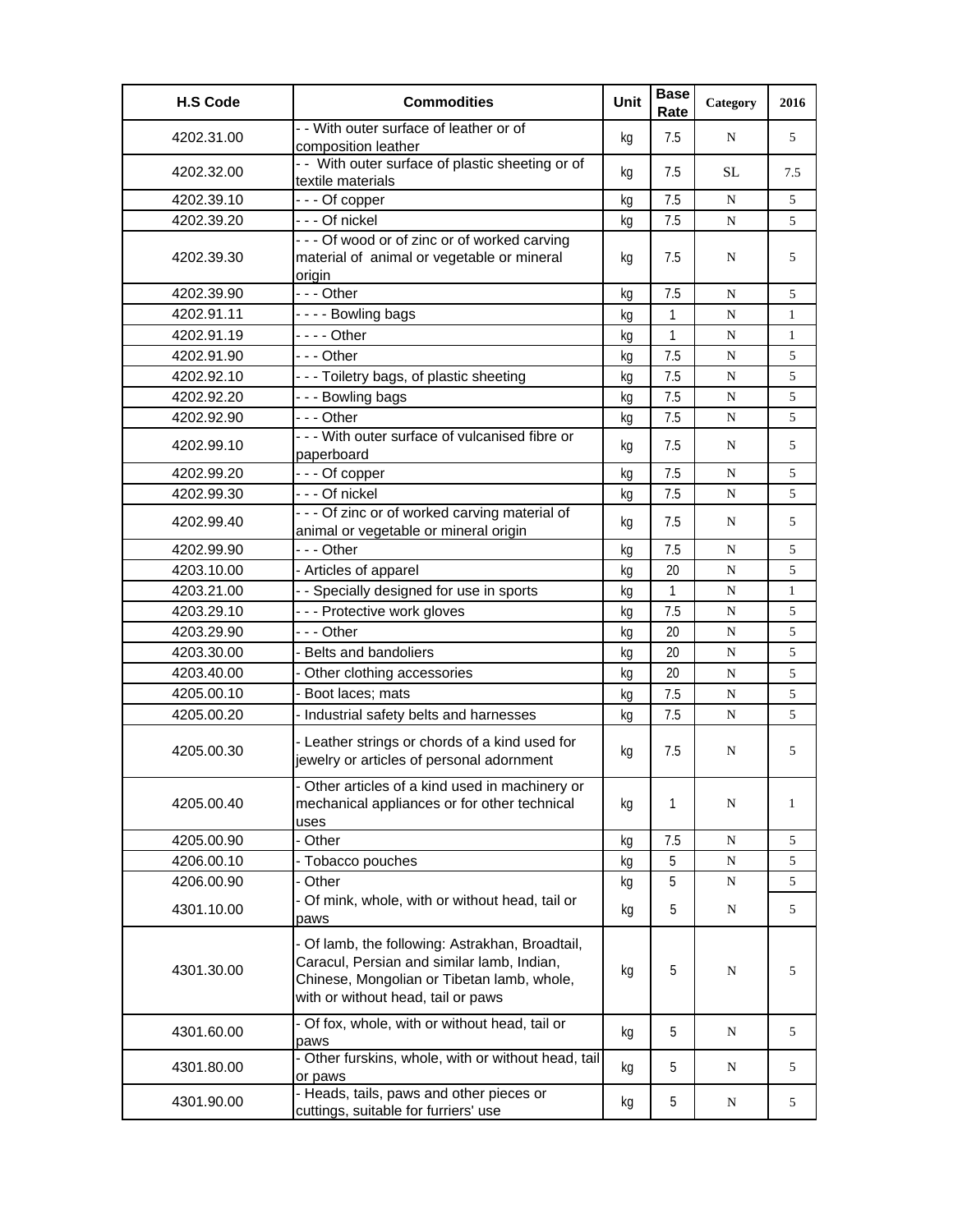| <b>H.S Code</b> | <b>Commodities</b>                                                            | Unit           | <b>Base</b><br>Rate | Category  | 2016         |
|-----------------|-------------------------------------------------------------------------------|----------------|---------------------|-----------|--------------|
| 4302.11.00      | - - Of mink                                                                   | kg             | 7.5                 | N         | 5            |
| 4302.19.00      | - - Other                                                                     | kg             | 7.5                 | N         | 5            |
| 4302.20.00      | - Heads, tails, paws and other pieces or<br>cuttings, not assembled           | kg             | 7.5                 | N         | 5            |
| 4302.30.00      | - Whole skins and pieces or cuttings thereof,<br>assembled                    | kg             | 7.5                 | N         | 5            |
| 4303.10.00      | - Articles of apparel and clothing accessories                                | kg             | 20                  | N         | 5            |
| 4303.90.20      | - - Articles for industrial uses                                              | kg             | 7.5                 | N         | 5            |
| 4303.90.90      | - - Other                                                                     | kg             | 7.5                 | ${\bf N}$ | 5            |
| 4304.00.10      | - Artificial fur                                                              | kg             | 5                   | N         | 5            |
| 4304.00.20      | - Articles for industrial uses                                                | kg             | 20                  | ${\bf N}$ | $\sqrt{5}$   |
| 4304.00.91      | - - Sports bags                                                               | kg             | $\mathbf{1}$        | ${\bf N}$ | $\mathbf{1}$ |
| 4304.00.99      | - - Other                                                                     | kg             | 20                  | N         | 5            |
| 4401.10.00      | - Fuel wood, in logs, in billets, in twigs, in<br>faggots or in similar forms | kg             | 15                  | SL        | 15           |
| 4401.21.00      | - - Coniferous                                                                | kg             | 5                   | N         | 5            |
| 4401.22.00      | - - Non-coniferous                                                            | kg             | 5                   | N         | 5            |
| 4401.31.00      | - - Wood pellets                                                              | kg             | 5                   | N         | 5            |
| 4401.39.00      | - - Other                                                                     | kg             | 5                   | N         | $\sqrt{5}$   |
| 4402.10.00      | - Of bamboo                                                                   | kg             | 5                   | SL        | $\sqrt{5}$   |
| 4402.90.10      | - - Of coconut shell                                                          | kg             | 5                   | <b>SL</b> | 5            |
| 4402.90.90      | - - Other                                                                     | kg             | 5                   | SL        | 5            |
| 4403.10.10      | - - Baulks, sawlogs and veneer logs                                           | m <sup>3</sup> | 15                  | SL        | 15           |
| 4403.10.90      | - - Other                                                                     | m <sup>3</sup> | 15                  | SL        | 15           |
| 4403.20.10      | - - Baulks, sawlogs and veneer logs                                           | m <sup>3</sup> | 15                  | N         | 5            |
| 4403.20.90      | - - Other                                                                     | m <sup>3</sup> | 15                  | N         | 5            |
| 4403.41.10      | --- Baulks, sawlogs and veneer logs                                           | m <sup>3</sup> | 15                  | N         | 5            |
| 4403.41.90      | --- Other                                                                     | m <sup>3</sup> | 15                  | N         | 5            |
| 4403.49.10      | - - - Baulks, sawlogs and veneer logs                                         | m <sup>3</sup> | 15                  | N         | 5            |
| 4403.49.90      | $- -$ Other                                                                   | m <sup>3</sup> | 15                  | N         | 5            |
| 4403.91.10      | --- Baulks, sawlogs and veneer logs                                           | m <sup>3</sup> | 15                  | N         | 5            |
| 4403.91.90      | --- Other                                                                     | m <sup>3</sup> | 15                  | N         | 5            |
| 4403.92.10      | - - - Baulks, sawlogs and veneer logs                                         | m              | 15                  | N         | 5            |
| 4403.92.90      | --- Other                                                                     | m <sup>3</sup> | 15                  | N         | 5            |
| 4403.99.10      | --- Baulks, sawlogs and veneer logs                                           | m <sup>3</sup> | 15                  | ${\bf N}$ | 5            |
| 4403.99.90      | - - - Other                                                                   | m <sup>3</sup> | 15                  | ${\bf N}$ | 5            |
| 4404.10.00      | - Coniferous                                                                  | kg             | 15                  | ${\bf N}$ | 5            |
| 4404.20.10      | - - Chipwood                                                                  | kg             | 15                  | N         | $\sqrt{5}$   |
| 4404.20.90      | - - Other                                                                     | kg             | 15                  | ${\bf N}$ | 5            |
| 4405.00.10      | - Wood wool                                                                   | kg             | 5                   | ${\bf N}$ | 5            |
| 4405.00.20      | - Wood flour                                                                  | kg             | 5                   | ${\bf N}$ | 5            |
| 4406.10.00      | - Not impregnated                                                             | m <sup>3</sup> | 15                  | ${\bf N}$ | $\sqrt{5}$   |
| 4406.90.00      | - Other                                                                       | m <sup>3</sup> | 15                  | ${\bf N}$ | $\sqrt{5}$   |
| 4407.10.00      | - Coniferous                                                                  | m <sup>3</sup> | 15                  | N         | 5            |
| 4407.21.10      | --- Planed, sanded or end-jointed                                             | m <sup>3</sup> | 15                  | ${\bf N}$ | 5            |
| 4407.21.90      | --- Other                                                                     | $m^3$          | 15                  | ${\bf N}$ | 5            |
| 4407.22.10      | --- Planed, sanded or end-jointed                                             | m <sup>3</sup> | 15                  | ${\bf N}$ | 5            |
| 4407.22.90      | - - - Other                                                                   | m <sup>3</sup> | 15                  | ${\bf N}$ | $\sqrt{5}$   |
| 4407.25.11      | ---- Planed, sanded or end-jointed                                            | m <sup>3</sup> | 15                  | ${\bf N}$ | 5            |
|                 |                                                                               |                |                     |           |              |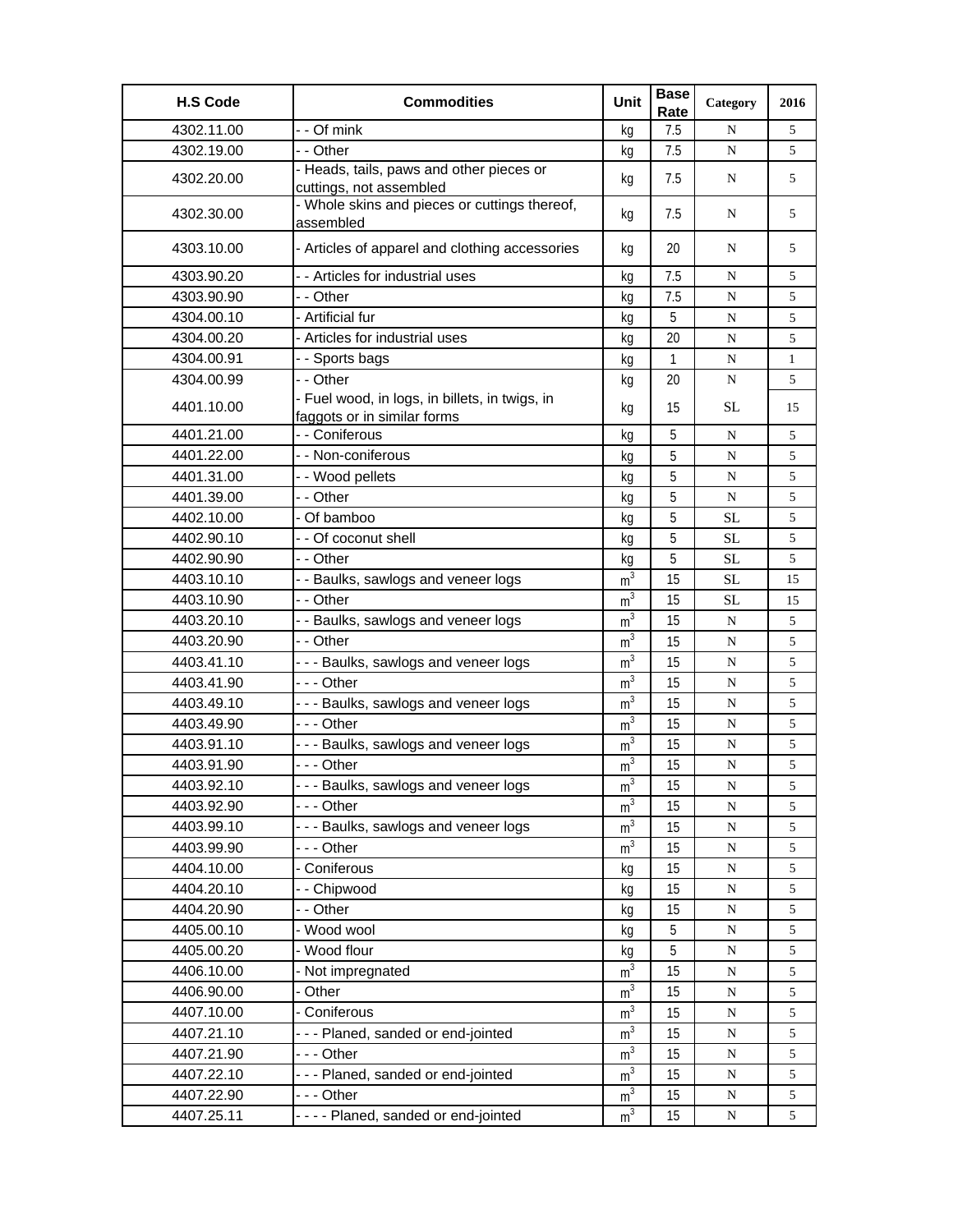| <b>H.S Code</b> | <b>Commodities</b>                                                                                                           | Unit           | <b>Base</b><br>Rate | Category  | 2016 |
|-----------------|------------------------------------------------------------------------------------------------------------------------------|----------------|---------------------|-----------|------|
| 4407.25.19      | $--$ Other                                                                                                                   | m <sup>3</sup> | 15                  | N         | 5    |
| 4407.25.21      | ---- Planed, sanded or end-jointed                                                                                           | m <sup>3</sup> | 15                  | N         | 5    |
| 4407.25.29      | - - - - Other                                                                                                                | m <sup>3</sup> | 15                  | N         | 5    |
| 4407.26.10      | --- Planed, sanded or end-jointed                                                                                            | m <sup>3</sup> | 15                  | N         | 5    |
| 4407.26.90      | - - - Other                                                                                                                  | m <sup>3</sup> | 15                  | N         | 5    |
| 4407.27.10      | --- Planed, sanded or end-jointed                                                                                            | m <sup>3</sup> | 15                  | ${\bf N}$ | 5    |
| 4407.27.90      | -  - - Other                                                                                                                 | m <sup>3</sup> | 15                  | ${\bf N}$ | 5    |
| 4407.28.10      | --- Planed, sanded or end-jointed                                                                                            | m <sup>3</sup> | 15                  | ${\bf N}$ | 5    |
| 4407.28.90      | --- Other                                                                                                                    | m <sup>3</sup> | 15                  | N         | 5    |
| 4407.29.11      | ---- Planed, sanded or end-jointed                                                                                           | m <sup>3</sup> | 15                  | N         | 5    |
| 4407.29.19      | - - - - Other                                                                                                                | m <sup>3</sup> | 15                  | N         | 5    |
| 4407.29.21      | ---- Planed, sanded or end-jointed                                                                                           | m <sup>3</sup> | 15                  | ${\bf N}$ | 5    |
| 4407.29.29      | - - - - Other                                                                                                                | m <sup>3</sup> | 15                  | ${\bf N}$ | 5    |
| 4407.29.31      | ---- Planed, sanded or end-jointed                                                                                           | m <sup>3</sup> | 15                  | N         | 5    |
| 4407.29.39      | - - - - Other                                                                                                                | m <sup>3</sup> | 15                  | N         | 5    |
| 4407.29.41      | ---- Planed, sanded or end-jointed                                                                                           | m <sup>3</sup> | 15                  | N         | 5    |
| 4407.29.49      |                                                                                                                              | m <sup>3</sup> | 15                  | ${\bf N}$ | 5    |
| 4407.29.51      | ---- Planed, sanded or end-jointed                                                                                           | m <sup>3</sup> | 15                  | ${\bf N}$ | 5    |
| 4407.29.59      | - - - - Other                                                                                                                | m <sup>3</sup> | 15                  | ${\bf N}$ | 5    |
| 4407.29.61      | ---- Planed, sanded or end-jointed                                                                                           | m <sup>3</sup> | 15                  | N         | 5    |
| 4407.29.69      | - - - - Other                                                                                                                | m <sup>3</sup> | 15                  | ${\bf N}$ | 5    |
| 4407.29.71      | ---- Planed, sanded or end-jointed                                                                                           | m <sup>3</sup> | 15                  | N         | 5    |
| 4407.29.79      | - - - - Other                                                                                                                | m <sup>3</sup> | 15                  | ${\bf N}$ | 5    |
| 4407.29.81      | ---- Planed, sanded or end-jointed                                                                                           | m <sup>3</sup> | 15                  | N         | 5    |
| 4407.29.89      |                                                                                                                              | m <sup>3</sup> | 15                  | ${\bf N}$ | 5    |
|                 | ---- Jongkong (Dactylocladus spp.) and                                                                                       |                |                     |           |      |
| 4407.29.91      | Merbau (Intsia spp.), planed, sanded or end-<br>jointed                                                                      | m <sup>3</sup> | 15                  | N         | 5    |
| 4407.29.92      | ---- Jongkong (Dactylocladus spp.) and<br>Merbau (Intsia spp.), other                                                        | m <sup>3</sup> | 15                  | N         | 5    |
| 4407.29.93      | - - - - Other, planed, sanded or end-jointed                                                                                 | m <sup>3</sup> | 15                  | N         | 5    |
| 4407.29.99      | - - - - Other                                                                                                                | m <sup>3</sup> | 15                  | N         | 5    |
| 4407.91.10      | --- Planed, sanded or end-jointed                                                                                            | $\mathsf{m}^3$ | 15                  | ${\bf N}$ | 5    |
| 4407.91.90      | --- Other                                                                                                                    | m <sup>3</sup> | 15                  | N         | 5    |
| 4407.92.10      | --- Planed, sanded or end-jointed                                                                                            | m <sup>3</sup> | 15                  | ${\bf N}$ | 5    |
| 4407.92.90      | --- Other                                                                                                                    | m <sup>3</sup> | 15                  | ${\bf N}$ | 5    |
| 4407.93.10      | --- Planed, sanded or end-jointed                                                                                            | m <sup>3</sup> | 15                  | ${\bf N}$ | 5    |
| 4407.93.90      | - - - Other                                                                                                                  | m <sup>3</sup> | 15                  | ${\bf N}$ | 5    |
| 4407.94.10      | --- Planed, sanded or end-jointed                                                                                            | m <sup>3</sup> | 15                  | N         | 5    |
| 4407.94.90      | -  - - Other                                                                                                                 | m <sup>3</sup> | 15                  | ${\bf N}$ | 5    |
| 4407.95.10      | --- Planed, sanded or end-jointed                                                                                            | m <sup>3</sup> | 15                  | ${\bf N}$ | 5    |
| 4407.95.90      | -  - - Other                                                                                                                 | m <sup>3</sup> | 15                  | ${\bf N}$ | 5    |
| 4407.99.10      | --- Planed, sanded or end-jointed                                                                                            | m <sup>3</sup> | 15                  | ${\bf N}$ | 5    |
| 4407.99.90      | --- Other                                                                                                                    | m <sup>3</sup> | 15                  | ${\bf N}$ | 5    |
| 4408.10.10      | - - Cedar wood slats of a kind used for pencil<br>manufacture; radiata pinewood of a kind used<br>for blockboard manufacture | kg             | 15                  | N         | 5    |
| 4408.10.30      | - - Face veneer sheets                                                                                                       | kg             | 15                  | ${\bf N}$ | 5    |
| 4408.10.90      | - - Other                                                                                                                    | kg             | 15                  | ${\bf N}$ | 5    |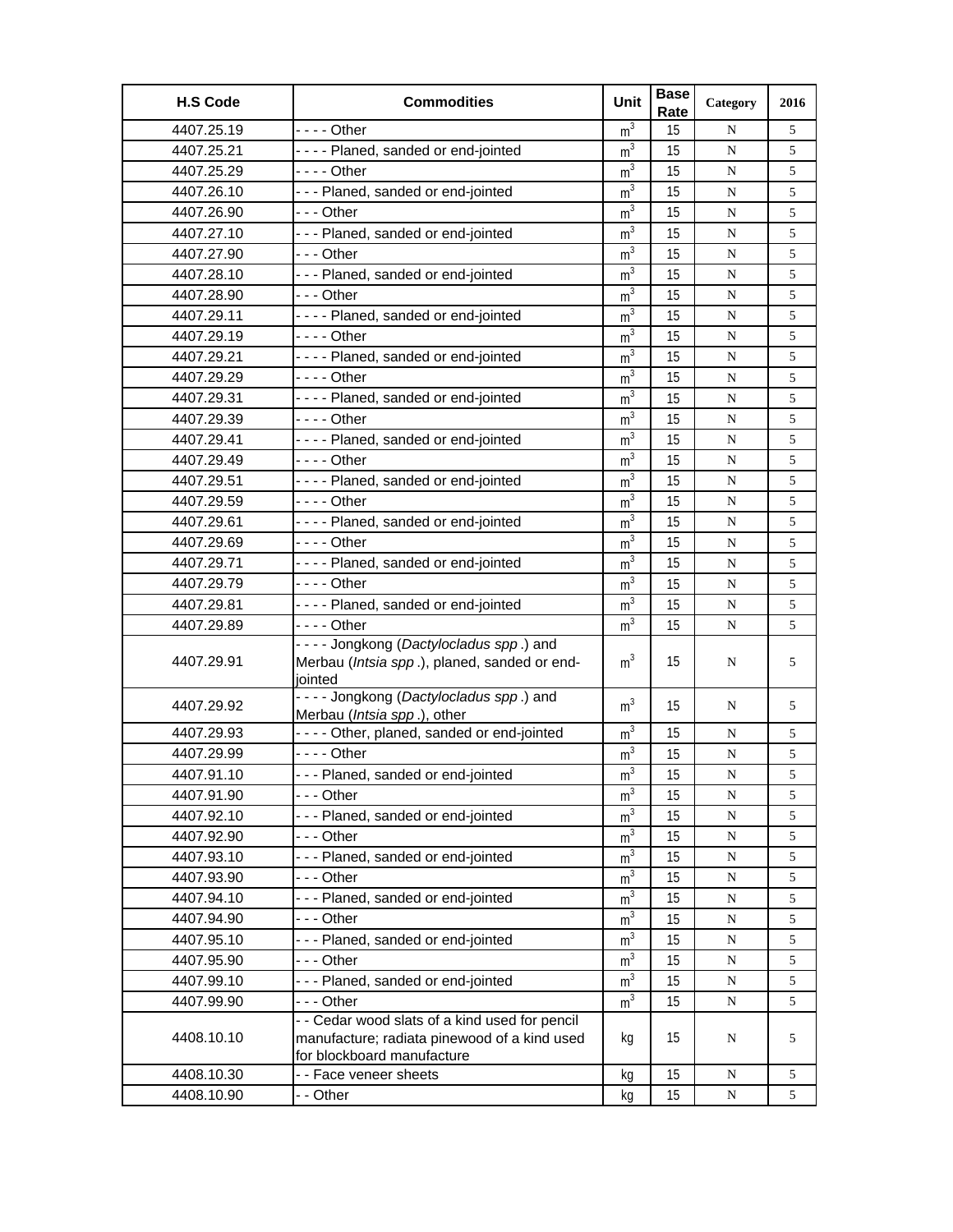| <b>H.S Code</b> | <b>Commodities</b>                                                                                 | Unit           | <b>Base</b><br>Rate | Category    | 2016 |
|-----------------|----------------------------------------------------------------------------------------------------|----------------|---------------------|-------------|------|
| 4408.31.00      | - - Dark Red Meranti, Light Red Meranti and<br>Meranti Bakau                                       | kg             | 15                  | N           | 5    |
| 4408.39.10      | --- Jelutong wood slats of a kind used for<br>pencil manufacture                                   | kq             | 15                  | N           | 5    |
| 4408.39.90      | --- Other                                                                                          | kg             | 15                  | N           | 5    |
| 4408.90.00      | - Other                                                                                            | kg             | 15                  | $\mathbf N$ | 5    |
| 4409.10.00      | - Coniferous                                                                                       | kg             | 15                  | N           | 5    |
| 4409.21.00      | - - Of bamboo                                                                                      | kg             | 15                  | N           | 5    |
| 4409.29.00      | - - Other                                                                                          | kg             | 15                  | N           | 5    |
| 4410.11.00      | - - Particle board                                                                                 | kg             | 5                   | ${\bf N}$   | 5    |
| 4410.12.00      | - - Oriented strand board (OSB)                                                                    | kg             | 5                   | N           | 5    |
| 4410.19.00      | - - Other                                                                                          | kg             | 5                   | N           | 5    |
| 4410.90.00      | - Other                                                                                            | kg             | 5                   | ${\bf N}$   | 5    |
| 4411.12.00      | - - Of a thickness not exceeding 5 mm                                                              | kg             | 5                   | N           | 5    |
| 4411.13.00      | - - Of a thickness exceeding 5 mm but not<br>exceeding 9 mm                                        | kg             | 5                   | N           | 5    |
| 4411.14.00      | - - Of a thickness exceeding 9 mm                                                                  | kg             | 5                   | N           | 5    |
| 4411.92.00      | - - Of a density exceeding 0.8 g/cm <sup>3</sup>                                                   | kq             | 5                   | N           | 5    |
| 4411.93.00      | - - Of a density exceeding 0.5 g/cm <sup>3</sup> but not<br>exceeding 0.8 g/cm <sup>3</sup>        | kg             | 5                   | N           | 5    |
| 4411.94.00      | - - Of a density not exceeding 0.5 g/cm <sup>3</sup>                                               | kg             | 5                   | N           | 5    |
| 4412.10.00      | - Of bamboo                                                                                        | m <sup>3</sup> | 15                  | ${\bf N}$   | 5    |
| 4412.31.00      | - - With at least one outer ply of tropical wood<br>specified in Subheading Note 2 to this Chapter | m <sup>3</sup> | 15                  | N           | 5    |
| 4412.32.00      | - - Other, with at least one outer ply of non-<br>coniferous wood                                  | m <sup>3</sup> | 15                  | N           | 5    |
| 4412.39.00      | - - Other                                                                                          | m <sup>3</sup> | 15                  | N           | 5    |
| 4412.94.00      | - - Blockboard, laminboard and battenboard                                                         | kg             | 15                  | N           | 5    |
| 4412.99.00      | - - Other                                                                                          | kg             | 15                  | N           | 5    |
| 4413.00.00      | Densified wood, in blocks, plates, strips or<br>profile shapes.                                    | kg             | 15                  | N           | 5    |
| 4414.00.00      | Wooden frames for paintings, photographs,<br>mirrors or similar objects.                           | kg             | 15                  | N           | 5    |
| 4415.10.00      | - Cases, boxes, crates, drums and similar<br>packings; cable-drums                                 | u              | 15                  | N           | 5    |
| 4415.20.00      | - Pallets, box pallets and other load boards;<br>pallet collars                                    | u              | 15                  | N           | 5    |
| 4416.00.10      | - Staves                                                                                           | kg             | 15                  | ${\bf N}$   | 5    |
| 4416.00.90      | - Other                                                                                            | kg             | 15                  | ${\bf N}$   | 5    |
| 4417.00.10      | Boot or shoe lasts                                                                                 | kg             | 15                  | ${\bf N}$   | 5    |
| 4417.00.90      | Other                                                                                              | kg             | 15                  | ${\bf N}$   | 5    |
| 4418.10.00      | - Windows, French-windows and their frames                                                         | kg             | 3                   | N           | 3    |
| 4418.20.00      | - Doors and their frames and thresholds                                                            | kg             | 3                   | N           | 3    |
| 4418.40.00      | - Shuttering for concrete constructional work                                                      | kg             | 15                  | N           | 5    |
| 4418.50.00      | Shingles and shakes                                                                                | kg             | 15                  | N           | 5    |
| 4418.60.00      | - Posts and beams                                                                                  | kg             | 15                  | ${\bf N}$   | 5    |
| 4418.71.00      | - - For mosaic floors                                                                              | kg             | 3                   | N           | 3    |
| 4418.72.00      | - - Other, multilayer                                                                              | kg             | 3                   | ${\bf N}$   | 3    |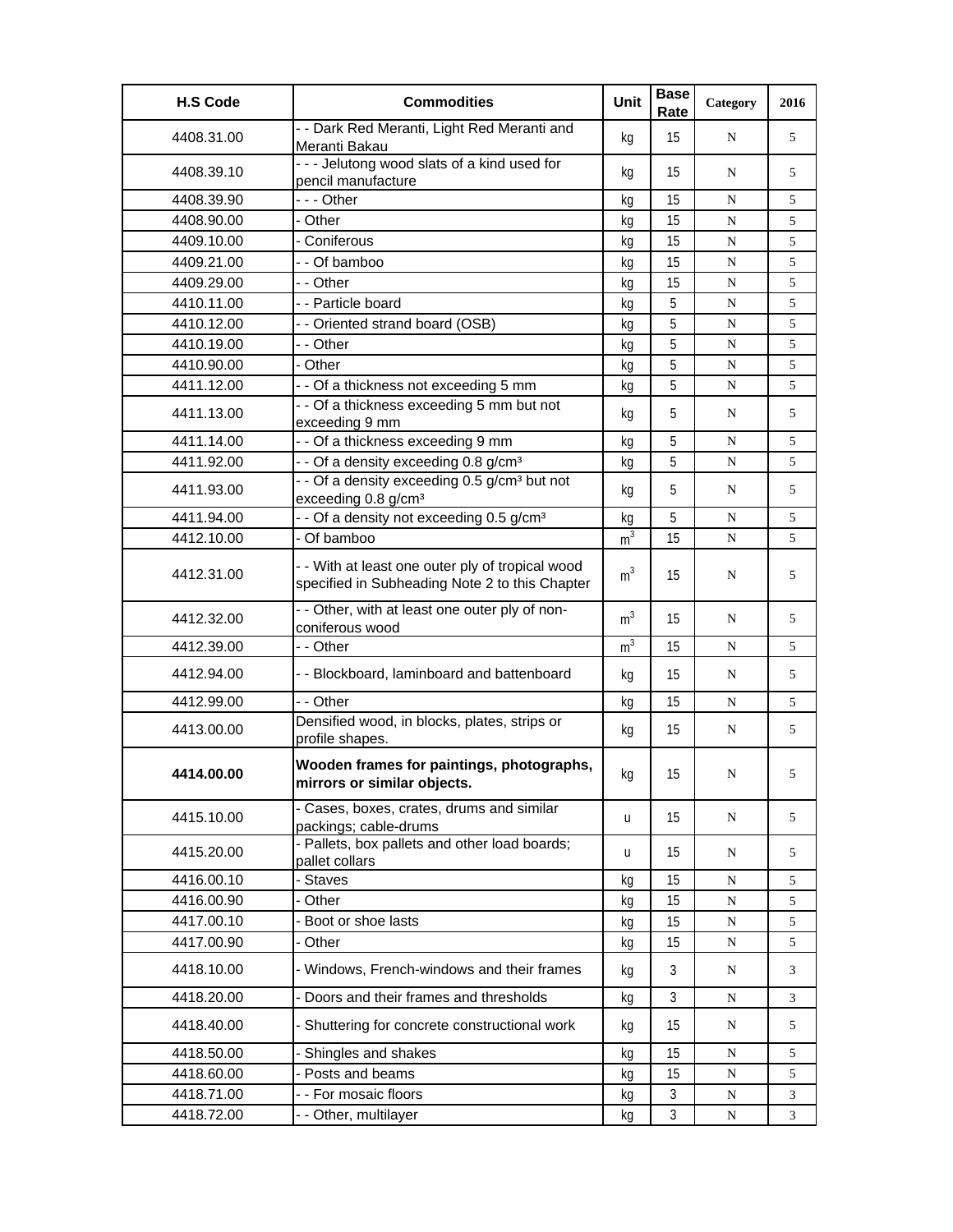| <b>H.S Code</b> | <b>Commodities</b>                                                                                                                                                              | Unit | <b>Base</b><br>Rate | Category  | 2016 |
|-----------------|---------------------------------------------------------------------------------------------------------------------------------------------------------------------------------|------|---------------------|-----------|------|
| 4418.79.00      | - - Other                                                                                                                                                                       | kg   | 3                   | N         | 3    |
| 4418.90.10      | - - Cellular wood panels                                                                                                                                                        | kg   | 15                  | N         | 5    |
| 4418.90.90      | - - Other                                                                                                                                                                       | kg   | 15                  | N         | 5    |
| 4419.00.00      | Tableware and kitchenware, of wood.                                                                                                                                             | kg   | 15                  | N         | 5    |
| 4420.10.00      | - Statuettes and other ornaments, of wood                                                                                                                                       | kg   | 15                  | N         | 5    |
| 4420.90.10      | - - Wooden articles of furniture not falling in<br>Chapter 94                                                                                                                   | kg   | 15                  | N         | 5    |
| 4420.90.90      | - - Other                                                                                                                                                                       | kg   | 15                  | N         | 5    |
| 4421.10.00      | - Clothes hangers                                                                                                                                                               | kg   | 15                  | N         | 5    |
| 4421.90.10      | - - Spools, cops and bobbins, sewing thread<br>reels and the like                                                                                                               | kg   | 15                  | N         | 5    |
| 4421.90.20      | - - Match splints                                                                                                                                                               | kg   | 5                   | N         | 5    |
| 4421.90.30      | - - Wooden pegs or pins for footwear                                                                                                                                            | kg   | 15                  | N         | 5    |
| 4421.90.40      | - - Candy-sticks, ice-cream sticks and ice-<br>cream spoons                                                                                                                     | kg   | 15                  | N         | 5    |
| 4421.90.70      | - - Fans and handscreens, frames and handles<br>therefor, and parts thereof                                                                                                     | kg   | 15                  | N         | 5    |
| 4421.90.80      | - - Toothpicks                                                                                                                                                                  | kq   | 15                  | N         | 5    |
| 4421.90.93      | --- Prayer beads                                                                                                                                                                | kg   | 5                   | N         | 5    |
| 4421.90.94      | --- Other beads                                                                                                                                                                 | kg   | 5                   | ${\bf N}$ | 5    |
| 4421.90.99      | --- Other                                                                                                                                                                       | kg   | 15                  | N         | 5    |
| 4501.10.00      | - Natural cork, raw or simply prepared                                                                                                                                          | kg   | 10                  | N         | 5    |
| 4501.90.00      | - Other                                                                                                                                                                         | kg   | 10                  | ${\bf N}$ | 5    |
| 4502.00.00      | Natural cork, debacked or roughly squared,<br>or in rectangular (including square) blocks,<br>plates, sheets or strip (including sharp-<br>edged blanks for corks or stoppers). | kg   | 10 <sup>°</sup>     | ${\bf N}$ | 5    |
| 4503.10.00      | - Corks and stoppers                                                                                                                                                            | kg   | 10                  | N         | 5    |
| 4503.90.00      | - Other                                                                                                                                                                         | kg   | 10                  | N         | 5    |
| 4504.10.00      | - Blocks, plates, sheets and strip; tiles of any<br>shape; solid cylinders, including discs                                                                                     | kg   | 10                  | N         | 5    |
| 4504.90.00      | - Other                                                                                                                                                                         | kg   | 10                  | N         | 5    |
| 4601.21.00      | - - Of bamboo                                                                                                                                                                   | kg   | 7.5                 | N         | 5    |
| 4601.22.00      | - - Of rattan                                                                                                                                                                   | кg   | 7.5                 | N         | 5    |
| 4601.29.00      | - - Other                                                                                                                                                                       | kg   | 7.5                 | N         | 5    |
| 4601.92.10      | --- Plaits and similar products of plaiting<br>materials, whether or not assembled into strips                                                                                  | kg   | 7.5                 | N         | 5    |
| 4601.92.90      | - - - Other                                                                                                                                                                     | kg   | 7.5                 | N         | 5    |
| 4601.93.10      | --- Plaits and similar products of plaiting<br>materials, whether or not assembled into strips                                                                                  | kg   | 7.5                 | N         | 5    |
| 4601.93.90      | - - - Other                                                                                                                                                                     | kg   | 7.5                 | N         | 5    |
| 4601.94.10      | - - - Plaits and similar products of plaiting<br>materials, whether or not assembled into strips                                                                                | kg   | 7.5                 | N         | 5    |
| 4601.94.90      | - - - Other                                                                                                                                                                     | kg   | 7.5                 | N         | 5    |
| 4601.99.10      | --- Mats and matting                                                                                                                                                            | kg   | 7.5                 | N         | 5    |
| 4601.99.20      | --- Plaits and similar products of plaiting<br>materials, whether or not assembled into strips                                                                                  | kg   | 7.5                 | N         | 5    |
| 4601.99.90      | --- Other                                                                                                                                                                       | kg   | 7.5                 | N         | 5    |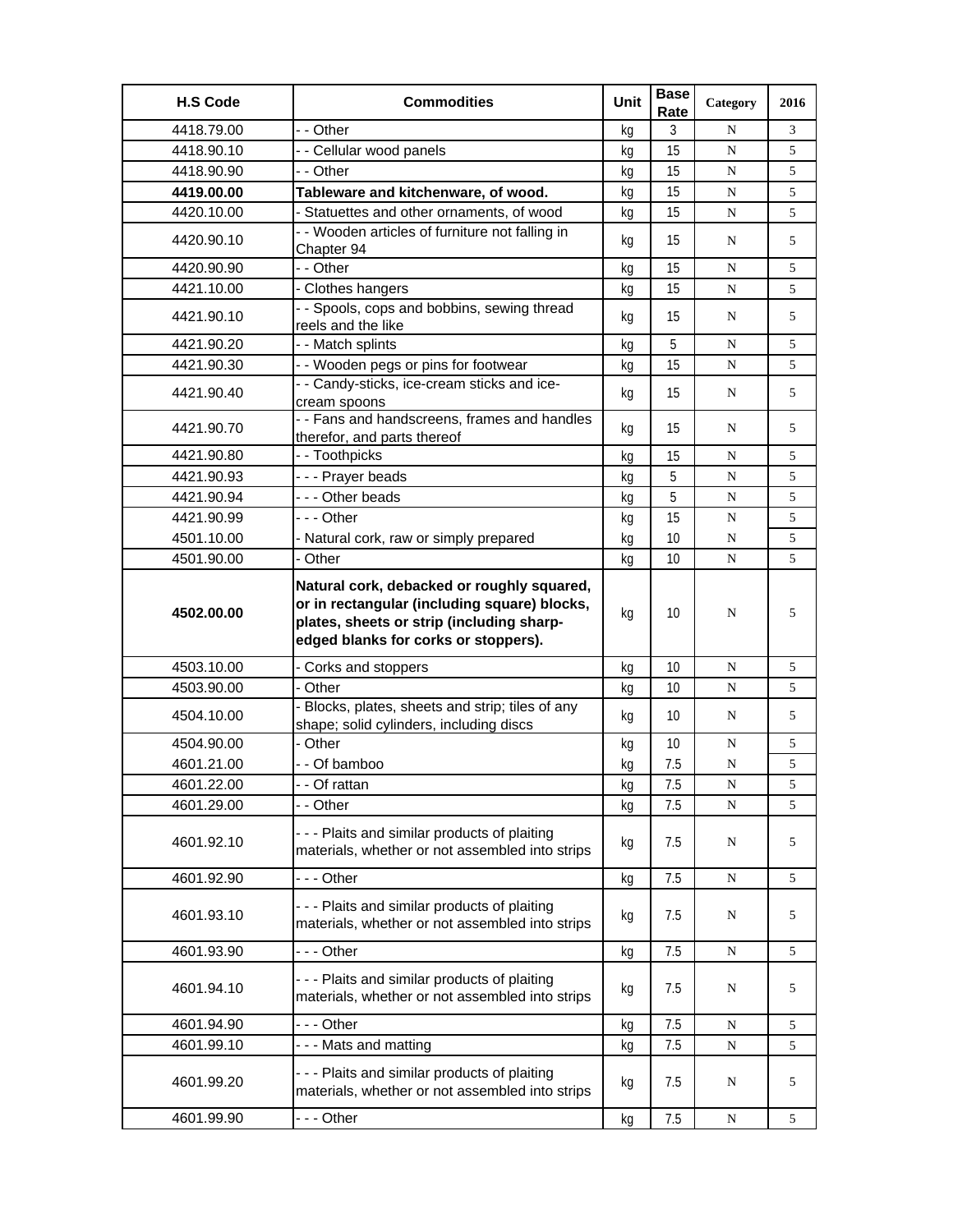| <b>H.S Code</b> | <b>Commodities</b>                                                                                                                                      | Unit | <b>Base</b><br>Rate | Category  | 2016 |
|-----------------|---------------------------------------------------------------------------------------------------------------------------------------------------------|------|---------------------|-----------|------|
| 4602.11.00      | - - Of bamboo                                                                                                                                           | kq   | 5                   | N         | 5    |
| 4602.12.00      | - - Of rattan                                                                                                                                           | kq   | 5                   | N         | 5    |
| 4602.19.00      | - - Other                                                                                                                                               | kg   | 5                   | N         | 5    |
| 4602.90.00      | - Other                                                                                                                                                 | kg   | 5                   | N         | 5    |
| 4701.00.00      | Mechanical wood pulp.                                                                                                                                   | kq   | 3                   | N         | 3    |
| 4702.00.00      | Chemical wood pulp, dissolving grades.                                                                                                                  | kg   | 3                   | <b>SL</b> | 3    |
| 4703.11.00      | - - Coniferous                                                                                                                                          | kg   | 3                   | N         | 3    |
| 4703.19.00      | - - Non-coniferous                                                                                                                                      | kq   | 3                   | N         | 3    |
| 4703.21.00      | - - Coniferous                                                                                                                                          | kg   | 3                   | ${\bf N}$ | 3    |
| 4703.29.00      | - - Non-coniferous                                                                                                                                      | kg   | 3                   | N         | 3    |
| 4704.11.00      | - - Coniferous                                                                                                                                          | kg   | 3                   | N         | 3    |
| 4704.19.00      | - - Non-coniferous                                                                                                                                      | kg   | 3                   | N         | 3    |
| 4704.21.00      | - - Coniferous                                                                                                                                          | kq   | 3                   | ${\bf N}$ | 3    |
| 4704.29.00      | - - Non-coniferous                                                                                                                                      | kg   | 3                   | N         | 3    |
|                 | Wood pulp obtained by a combination of                                                                                                                  |      |                     |           |      |
| 4705.00.00      | mechanical and chemical pulping                                                                                                                         | kg   | 3                   | N         | 3    |
| 4706.10.00      | processes.<br>- Cotton linters pulp                                                                                                                     | kg   | 3                   | N         | 3    |
|                 | - Pulps of fibres derived from recovered (waste                                                                                                         |      |                     |           |      |
| 4706.20.00      | and scrap) paper or paperboard                                                                                                                          | kg   | 3                   | N         | 3    |
| 4706.30.00      | - Other, of bamboo                                                                                                                                      | kq   | 3                   | N         | 3    |
| 4706.91.00      | - - Mechanical                                                                                                                                          | kg   | 3                   | N         | 3    |
| 4706.92.00      | - - Chemical                                                                                                                                            | kg   | 3                   | N         | 3    |
| 4706.93.00      | - - Obtained by a combination of mechanical<br>and chemical processes                                                                                   | kg   | 3                   | N         | 3    |
| 4707.10.00      | - Unbleached kraft paper or paperboard or<br>corrugated paper or paperboard                                                                             | kg   | 3                   | N         | 3    |
| 4707.20.00      | - Other paper or paperboard made mainly of<br>bleached chemical pulp, not coloured in the<br>mass                                                       | kg   | 3                   | N         | 3    |
| 4707.30.00      | - Paper or paperboard made mainly of<br>mechanical pulp (for example, newspapers,<br>journals and similar printed matter)                               | kq   | 3                   | N         | 3    |
| 4707.90.00      | - Other, including unsorted waste and scrap                                                                                                             | kg   | 3                   | N         | 3    |
| 4801.00.10      | Weighing not more than 55g/m <sup>2</sup>                                                                                                               | kg   | 0.1                 | N         | 0.1  |
| 4801.00.90      | Other                                                                                                                                                   | kg   | 0.1                 | N         | 0.1  |
| 4802.10.00      | - Hand-made paper and paperboard                                                                                                                        | kg   | 3                   | ${\bf N}$ | 3    |
| 4802.20.10      | - - In rolls of not more than 15 cm in width or in<br>rectangular (including square) sheets of which<br>no side exceeds 36 cm in the unfolded state     | kg   | 3                   | N         | 3    |
| 4802.20.90      | - - Other                                                                                                                                               | kg   | $\mathfrak{Z}$      | N         | 3    |
| 4802.40.10      | - - In rolls of not more than 15 cm in width or in<br>rectangular (including square) sheets of which<br>no side exceeds 36 cm in the unfolded state     | kg   | 3                   | N         | 3    |
| 4802.40.90      | - - Other                                                                                                                                               | kg   | 3                   | N         | 3    |
| 4802.54.11      | ---- In rolls of not more than 15 cm in width or<br>in rectangular (including square) sheets of<br>which no side exceeds 36 cm in the unfolded<br>state | kg   | 3                   | N         | 3    |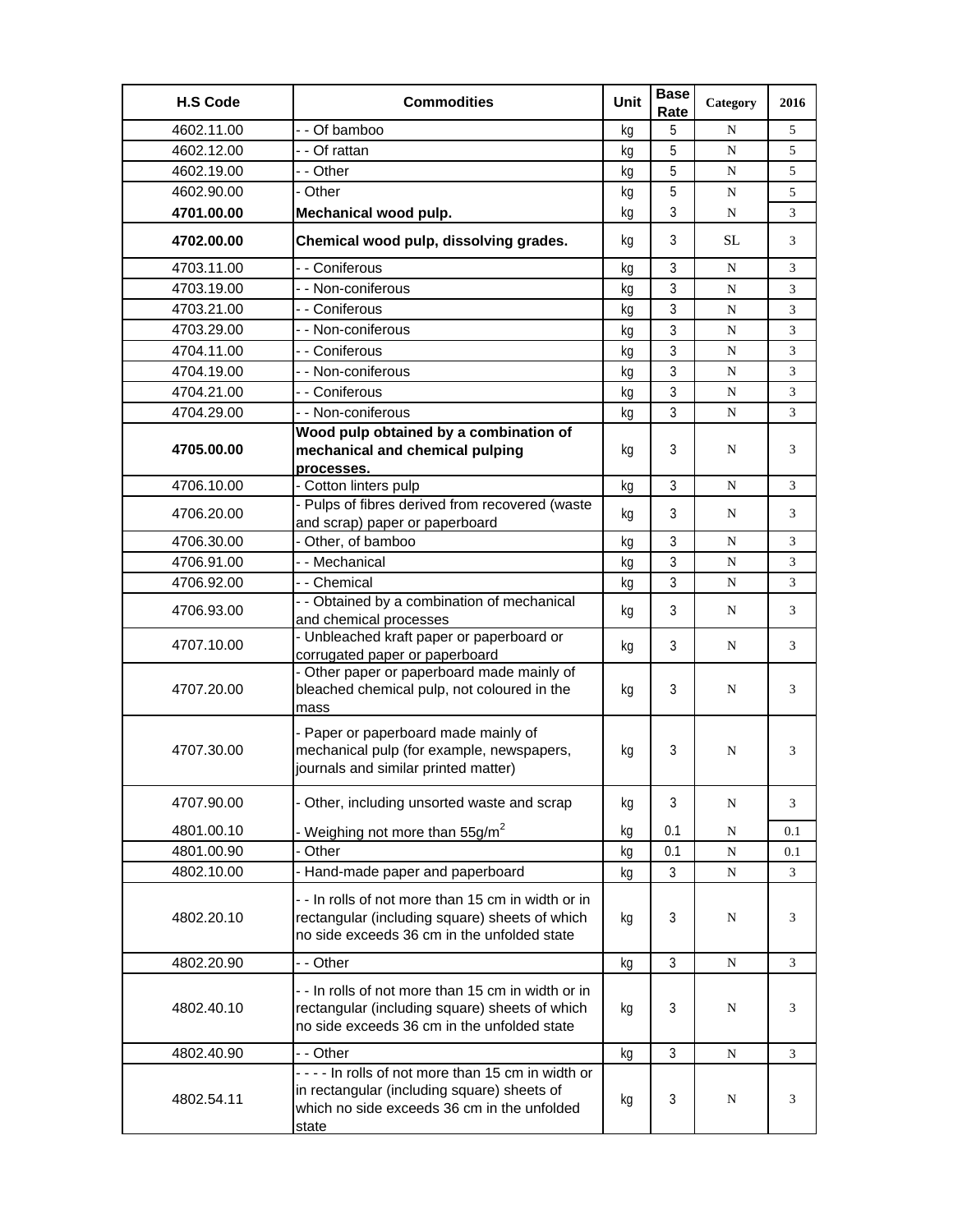| <b>H.S Code</b>          | <b>Commodities</b>                                                                                                                                                                | Unit | <b>Base</b><br>Rate | Category  | 2016 |
|--------------------------|-----------------------------------------------------------------------------------------------------------------------------------------------------------------------------------|------|---------------------|-----------|------|
| 4802.54.19               | $--$ Other                                                                                                                                                                        | kg   | 3                   | N         | 3    |
| 4802.54.21               | ---- In rolls of not more than 15 cm in width or<br>in rectangular (including square) sheets of<br>which no side exceeds 36 cm in the unfolded<br>state                           | kg   | 3                   | N         | 3    |
| 4802.54.29               | $--$ Other                                                                                                                                                                        | kg   | 3                   | N         | 3    |
| 4802.54.30               | - - - Base paper of a kind used to manufacture<br>aluminium coated paper                                                                                                          | kg   | 3                   | N         | 3    |
| 4802.54.90               | --- Other                                                                                                                                                                         | kg   | $\overline{3}$      | N         | 3    |
| 4802.55.20               | --- Fancy paper and paperboard, including<br>paper and paperboard with watermarks, a<br>granitized felt finish, a fibre finish, a vellum<br>antique finish or a blend of specks   | kg   | 3                   | N         | 3    |
| 4802.55.31               | ---- Of a width not exceeding 150mm                                                                                                                                               | kg   | 3                   | N         | 3    |
| 4802.55.39               | $--$ Other                                                                                                                                                                        | kg   | 3                   | N         | 3    |
| 4802.55.40               | --- Base paper of a kind used to manufacture<br>aluminium coated paper                                                                                                            | kg   | 3                   | N         | 3    |
| 4802.55.50<br>(new line) | - - - Base paper of a kind used to manufacture<br>release paper                                                                                                                   | kg   | 3                   | N         | 3    |
| 4802.55.90               | --- Other                                                                                                                                                                         | kg   | 3                   | N         | 3    |
| 4802.56.20               | --- Fancy paper and paperboard including<br>paper and paperboard with watermarks, a<br>granitized felt finish, a fibre finish, a vellum<br>antique finish or a blend of specks    | kg   | 3                   | N         | 3    |
| 4802.56.31               | ---- With no side exceeding 36 cm in the<br>unfolded state                                                                                                                        | kg   | 3                   | N         | 3    |
| 4802.56.39               | - - - - Other                                                                                                                                                                     | kg   | 3                   | N         | 3    |
| 4802.56.90               | - - - Other                                                                                                                                                                       | kg   | 3                   | N         | 3    |
| 4802.57.11               | ---- With no side exceeding 36 cm in the<br>unfolded state                                                                                                                        | kq   | 3                   | N         | 3    |
| 4802.57.19               | - - - - Other                                                                                                                                                                     | kq   | 3                   | N         | 3    |
| 4802.57.90               | - - - Other                                                                                                                                                                       | kg   | 3                   | N         | 3    |
| 4802.58.21               | ---- In rolls of a width of 15 cm or less or in<br>rectangular (including square) sheets with one<br>side 36 cm or less and the other side 15 cm or<br>less in the unfolded state | kg   | 3                   | N         | 3    |
| 4802.58.29               |                                                                                                                                                                                   | kg   | 3                   | ${\bf N}$ | 3    |
| 4802.58.90               | - - - Other                                                                                                                                                                       | kg   | 3                   | N         | 3    |
| 4802.61.30               | --- Fancy paper and paperboard, including<br>paper and paperboard with watermarks, a<br>granitized felt finish, a fibre finish, a vellum<br>antique finish or a blend of specks   | kg   | 3                   | N         | 3    |
| 4802.61.40               | --- Base paper of a kind used to manufacture<br>aluminium coated paper                                                                                                            | kg   | 3                   | N         | 3    |
| 4802.61.90               | --- Other                                                                                                                                                                         | kg   | $\mathfrak{Z}$      | ${\bf N}$ | 3    |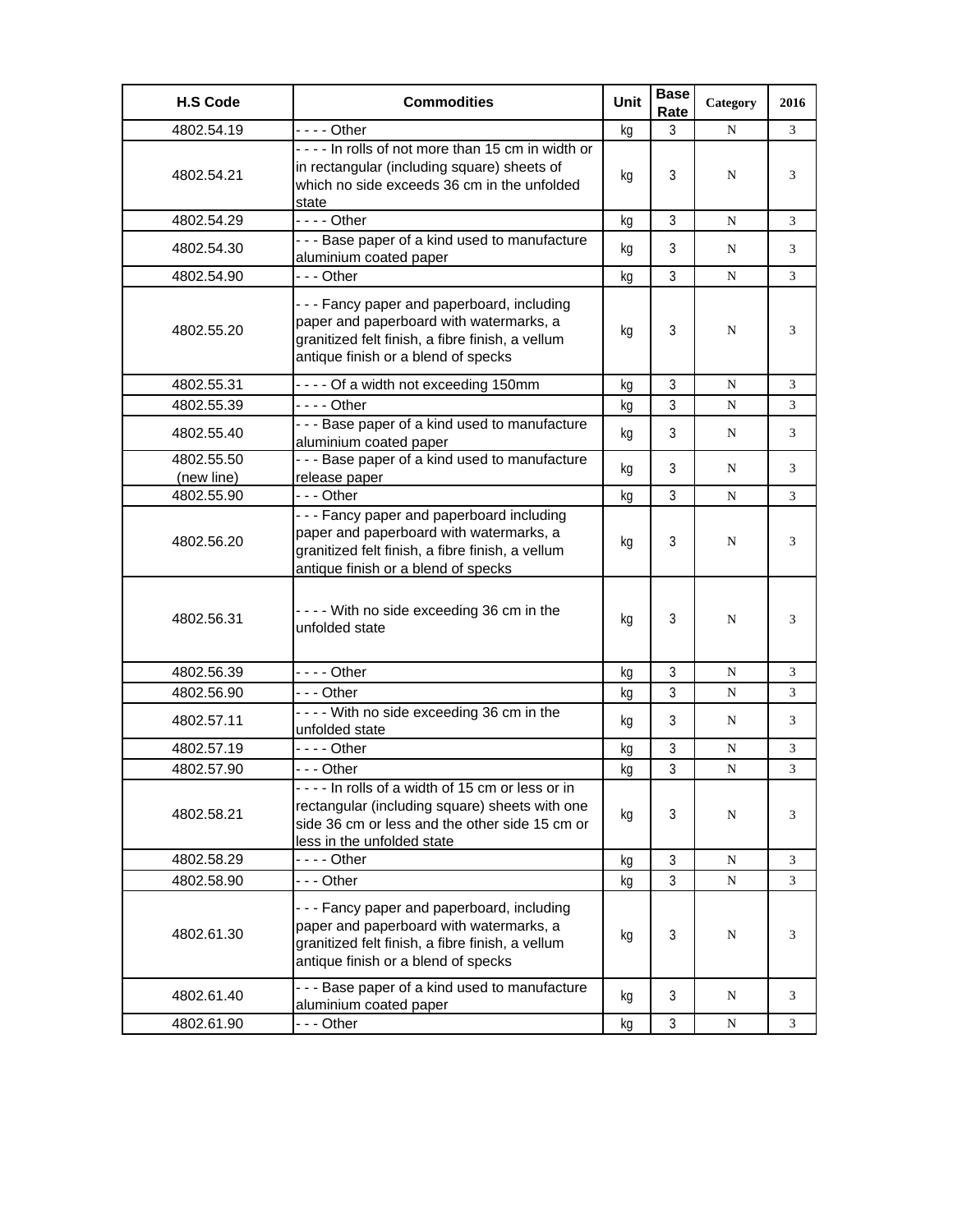| <b>H.S Code</b> | <b>Commodities</b>                                                                                                                                                                                                                                                                                                    | <b>Unit</b> | <b>Base</b><br>Rate | Category  | 2016 |
|-----------------|-----------------------------------------------------------------------------------------------------------------------------------------------------------------------------------------------------------------------------------------------------------------------------------------------------------------------|-------------|---------------------|-----------|------|
| 4802.62.10      | --- Fancy paper and paperboard, including<br>paper and paperboard with watermarks, a<br>granitized felt finish, a fibre finish, a vellum<br>antique finish or a blend of specks, in<br>rectangular (including square) sheets with one<br>side 36 cm or less and the other side 15 cm or<br>less in the unfolded state | kq          | 3                   | N         | 3    |
| 4802.62.20      | --- Other fancy paper and paperboard,<br>including paper and paperboard with<br>watermarks, a granitized felt finish, a fibre<br>finish, a vellum antique finish or a blend of<br>specks                                                                                                                              | kg          | 3                   | N         | 3    |
| 4802.62.90      | --- Other                                                                                                                                                                                                                                                                                                             | kg          | 3                   | N         | 3    |
| 4802.69.00      | - - Other                                                                                                                                                                                                                                                                                                             | kg          | 3                   | N         | 3    |
| 4803.00.30      | - Of cellulose wadding or of webs of cellulose<br>fibres                                                                                                                                                                                                                                                              | kg          | 3                   | N         | 3    |
| 4803.00.90      | - Other                                                                                                                                                                                                                                                                                                               | kg          | 3                   | N         | 3    |
| 4804.11.00      | - - Unbleached                                                                                                                                                                                                                                                                                                        | kg          | 3                   | N         | 3    |
| 4804.19.00      | - - Other                                                                                                                                                                                                                                                                                                             | kg          | 3                   | N         | 3    |
| 4804.21.10      | - - - Of a kind used for making cement bags                                                                                                                                                                                                                                                                           | kg          | 3                   | N         | 3    |
| 4804.21.90      | -  - - Other                                                                                                                                                                                                                                                                                                          | kq          | 3                   | N         | 3    |
| 4804.29.00      | - - Other                                                                                                                                                                                                                                                                                                             | kg          | 3                   | N         | 3    |
| 4804.31.10      | --- Electrical grade insulating kraft paper                                                                                                                                                                                                                                                                           | kg          | 3                   | N         | 3    |
| 4804.31.30      | --- Of a wet strength of 40 g to 60 g, of a kind<br>used in the manufacture of plywood adhesive                                                                                                                                                                                                                       | kg          | 3                   | N         | 3    |
| 4804.31.40      | --- Sandpaper base paper                                                                                                                                                                                                                                                                                              | kg          | 3                   | N         | 3    |
| 4804.31.50      | --- Of a kind used for making cement bags                                                                                                                                                                                                                                                                             | kg          | 3                   | N         | 3    |
| 4804.31.90      | --- Other                                                                                                                                                                                                                                                                                                             | kg          | 3                   | N         | 3    |
| 4804.39.10      | --- Of a wet strength of 40 g to 60 g, of a kind<br>used in the manufacture of plywood adhesive<br>tape                                                                                                                                                                                                               | kg          | 3                   | N         | 3    |
| 4804.39.20      | --- Foodpaper                                                                                                                                                                                                                                                                                                         | kg          | 3                   | N         | 3    |
| 4804.39.90      | --- Other                                                                                                                                                                                                                                                                                                             | kg          | $\mathfrak{Z}$      | N         | 3    |
| 4804.41.10      | --- Electrical grade insulating kraft paper                                                                                                                                                                                                                                                                           | kg          | 3                   | N         | 3    |
| 4804.41.90      | --- Other                                                                                                                                                                                                                                                                                                             | kg          | 3                   | N         | 3    |
| 4804.42.00      | - - Bleached uniformly throughout the mass and<br>of which more than 95% by weight of the total<br>fibre content consists of wood fibres obtained<br>by a chemical process                                                                                                                                            | kg          | 3                   | N         | 3    |
| 4804.49.10      | --- Foodboard                                                                                                                                                                                                                                                                                                         | kg          | 3                   | N         | 3    |
| 4804.49.90      | --- Other                                                                                                                                                                                                                                                                                                             | kg          | 3                   | N         | 3    |
| 4804.51.10      | --- Electrical grade insulating kraft paper                                                                                                                                                                                                                                                                           | kg          | 3                   | ${\bf N}$ | 3    |
| 4804.51.20      | - - - Pressboard weighing 600 g/m <sup>2</sup> or more                                                                                                                                                                                                                                                                | kg          | 3                   | ${\bf N}$ | 3    |
| 4804.51.30      | $- -$ Of a wet strength of 40 g to 60 g, of a kind<br>used in the manufacture of plywood adhesive<br>tape                                                                                                                                                                                                             | kg          | 3                   | N         | 3    |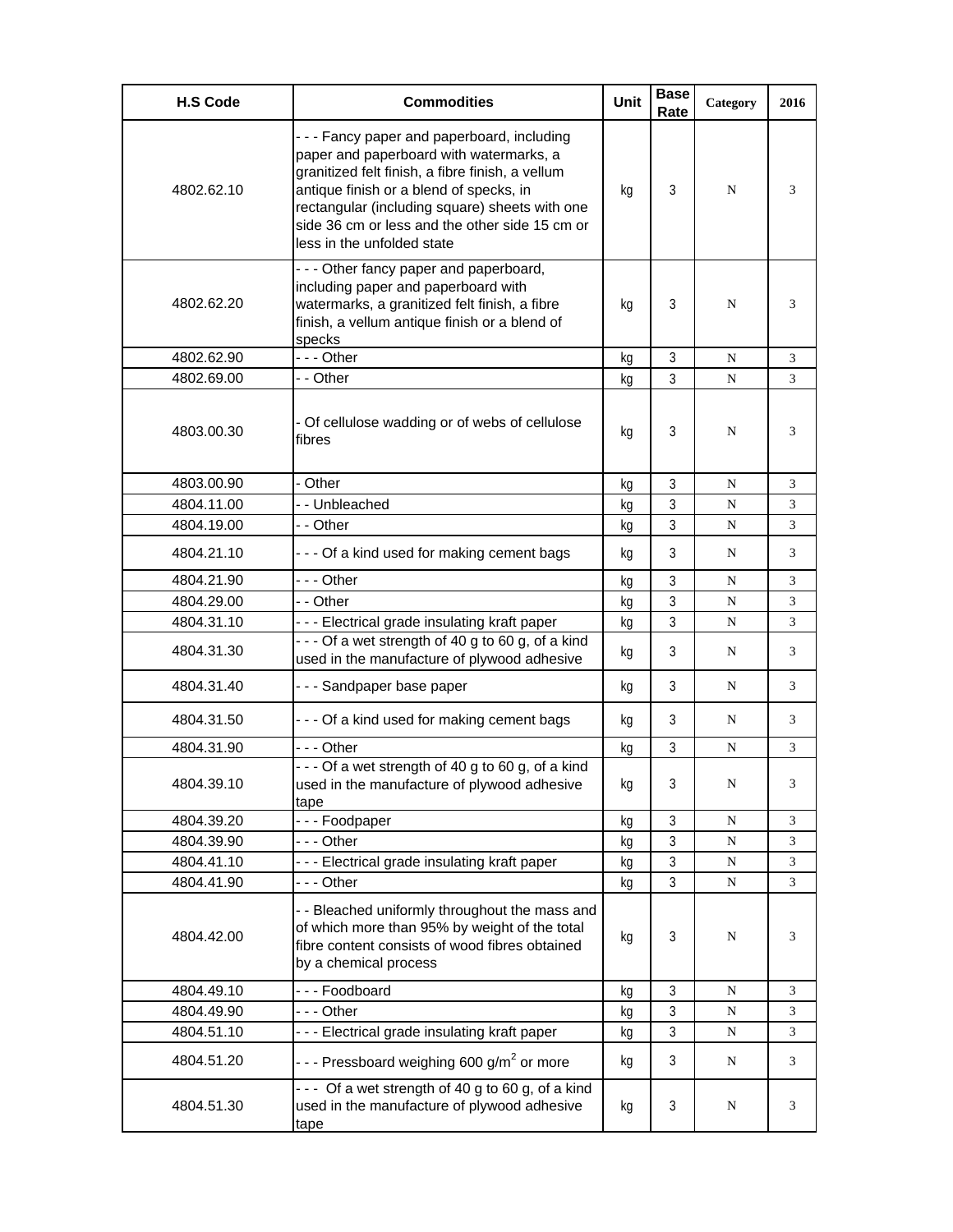| <b>H.S Code</b> | <b>Commodities</b>                                                                                                                                                                                                       | Unit | <b>Base</b><br>Rate | Category  | 2016 |
|-----------------|--------------------------------------------------------------------------------------------------------------------------------------------------------------------------------------------------------------------------|------|---------------------|-----------|------|
| 4804.51.90      | - - - Other                                                                                                                                                                                                              | kg   | 3                   | N         | 3    |
| 4804.52.00      | - - Bleached uniformly throughout the mass and<br>of which more than 95% by weight of the total<br>fibre content consists of wood fibres obtained<br>by a chemical process                                               | kg   | 3                   | N         | 3    |
| 4804.59.00      | -- Other                                                                                                                                                                                                                 | kg   | 3                   | N         | 3    |
| 4805.11.00      | - - Semi-chemical fluting paper                                                                                                                                                                                          | kg   | 3                   | N         | 3    |
| 4805.12.10      | --- Weighing more than 150 g/m <sup>2</sup> but less than<br>225 $q/m^2$                                                                                                                                                 | kg   | 3                   | N         | 3    |
| 4805.12.90      | --- Other                                                                                                                                                                                                                | kg   | 3                   | N         | 3    |
| 4805.19.10      | --- Weighing more than 150 g/m <sup>2</sup> but less than<br>225 g/m <sup>2</sup>                                                                                                                                        | kg   | 3                   | N         | 3    |
| 4805.19.90      | --- Other                                                                                                                                                                                                                | kg   | 3                   | N         | 3    |
| 4805.24.00      | -- Weighing 150 g/m <sup>2</sup> or less                                                                                                                                                                                 | kg   | 3                   | N         | 3    |
| 4805.25.10      | --- Weighing less than 225 g/m <sup>2</sup>                                                                                                                                                                              | kq   | 3                   | N         | 3    |
| 4805.25.90      | --- Other                                                                                                                                                                                                                | kg   | 3                   | ${\bf N}$ | 3    |
| 4805.30.10      | - - Match box wrapping paper, coloured                                                                                                                                                                                   | kg   | 3                   | N         | 3    |
| 4805.30.90      | - - Other                                                                                                                                                                                                                | kg   | 3                   | N         | 3    |
| 4805.40.00      | - Filter paper and paperboard                                                                                                                                                                                            | kg   | 3                   | N         | 3    |
| 4805.50.00      | - Felt paper and paperboard                                                                                                                                                                                              | kg   | 3                   | N         | 3    |
| 4805.91.10      | --- Paper of a kind used as interleaf material<br>for the packing of flat glass products, with a<br>resin content by weight of not more than 0.6%                                                                        | kg   | 3                   | <b>SL</b> | 3    |
| 4805.91.20      | --- Joss paper                                                                                                                                                                                                           | kg   | 3                   | <b>SL</b> | 3    |
| 4805.91.90      | - - - Other                                                                                                                                                                                                              | kq   | 3                   | SL        | 3    |
| 4805.92.10      | --- Multi-ply paper and paperboard                                                                                                                                                                                       | kg   | 3                   | N         | 3    |
| 4805.92.90      | - - - Other                                                                                                                                                                                                              | kg   | 3                   | ${\bf N}$ | 3    |
| 4805.93.10      | --- Multi-ply paper and paperboard                                                                                                                                                                                       | kg   | 3                   | N         | 3    |
| 4805.93.20      | - - - Blotting paper                                                                                                                                                                                                     | kg   | 3                   | ${\bf N}$ | 3    |
| 4805.93.90      | --- Other                                                                                                                                                                                                                | kq   | 3                   | N         | 3    |
| 4806.10.00      | - Vegetable parchment                                                                                                                                                                                                    | kg   | $\mathbf{3}$        | ${\bf N}$ | 3    |
| 4806.20.00      | - Greaseproof papers                                                                                                                                                                                                     | ka   | 3                   | N         | 3    |
| 4806.30.00      | Tracing papers                                                                                                                                                                                                           | kg   | 3                   | ${\bf N}$ | 3    |
| 4806.40.00      | Glassine and other glazed transparent or<br>translucent papers                                                                                                                                                           | kg   | 3                   | N         | 3    |
| 4807.00.00      | Composite paper and paperboard (made by<br>sticking flat layers of paper or paperboard<br>together with an adhesive), not<br>surface-coated or impregnated, whether or<br>not internally reinforced, in rolls or sheets. | kg   | 3                   | N         | 3    |
| 4808.10.00      | - Corrugated paper and paperboard, whether<br>or not perforated                                                                                                                                                          | kg   | 3                   | N         | 3    |
| 4808.40.00      | - Kraft paper, creped or crinkled, whether or not<br>embossed or perforated                                                                                                                                              | kg   | 3                   | N         | 3    |
| 4808.90.20      | - - Creped or crinkled paper                                                                                                                                                                                             | kg   | 3                   | ${\bf N}$ | 3    |
| 4808.90.30      | -- Embossed paper                                                                                                                                                                                                        | kg   | 3                   | N         | 3    |
| 4808.90.90      | - - Other                                                                                                                                                                                                                | kg   | 3                   | ${\bf N}$ | 3    |
| 4809.20.00      | Self-copy paper                                                                                                                                                                                                          | kg   | 3                   | ${\bf N}$ | 3    |
| 4809.90.10      | - - Carbon paper and similar copying papers                                                                                                                                                                              | kg   | 3                   | N         | 3    |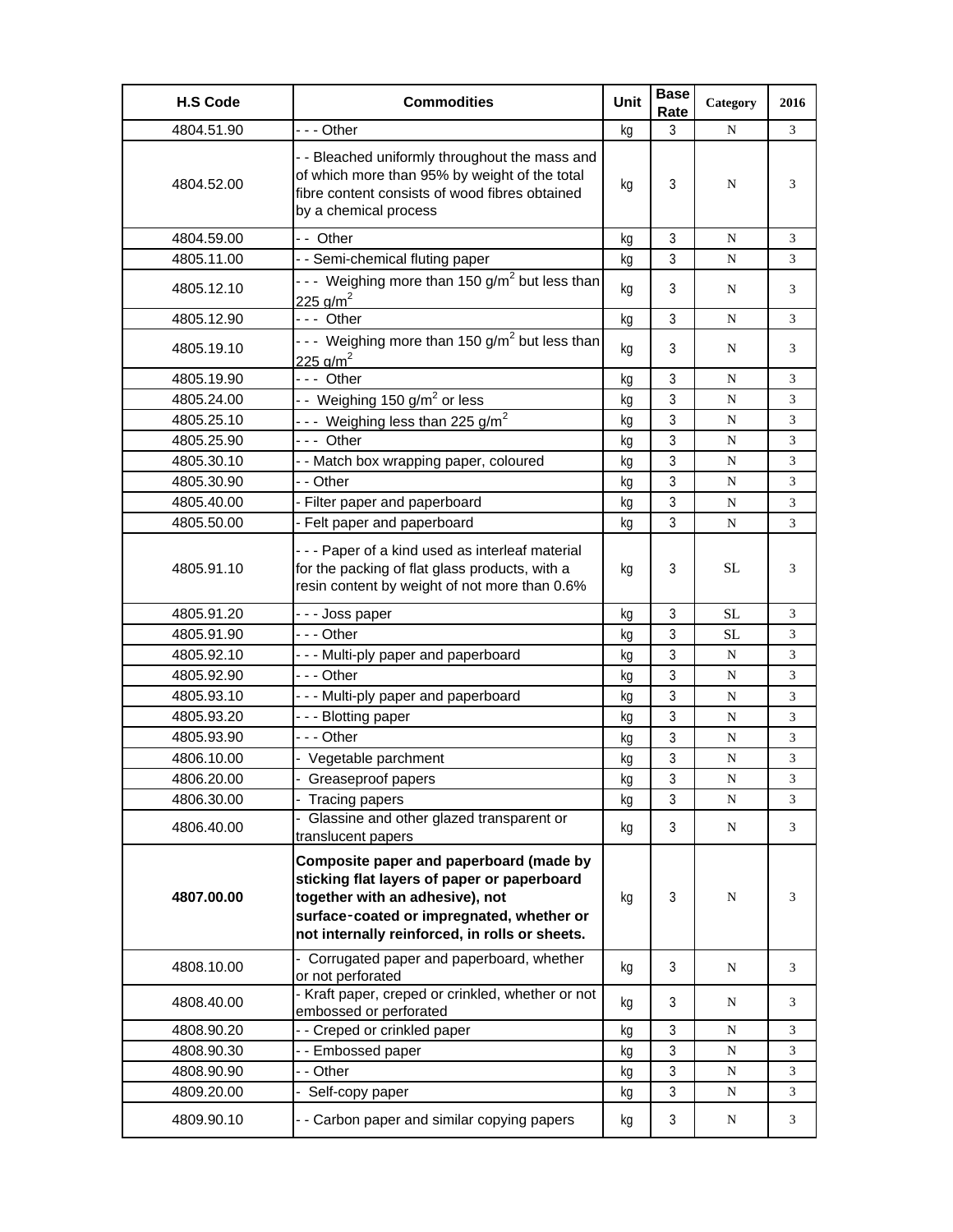| <b>H.S Code</b>   | <b>Commodities</b>                                                                                                    | Unit | <b>Base</b><br>Rate | Category  | 2016 |
|-------------------|-----------------------------------------------------------------------------------------------------------------------|------|---------------------|-----------|------|
| 4809.90.90        | - - Other                                                                                                             | kg   | 3                   | N         | 3    |
| 4810.13.11        | ---- Electrocardiograph, ultrasonography,<br>spirometer, electro-encephalograph and fetal<br>monitoring papers        | kg   | 3                   | SL        | 3    |
| 4810.13.19        | $--$ Other                                                                                                            | kg   | 3                   | <b>SL</b> | 3    |
| 4810.13.91        | ---- Of a width of 150 mm or less                                                                                     | kq   | 3                   | SL        | 3    |
| 4810.13.99        | $--$ Other                                                                                                            | kg   | 3                   | <b>SL</b> | 3    |
| 4810.14.11        | ---- Electrocardiograph, ultrasonography,<br>spirometer, electro-encephalograph and fetal<br>monitoring papers        | kg   | 3                   | <b>SL</b> | 3    |
| 4810.14.19        |                                                                                                                       | kg   | 3                   | <b>SL</b> | 3    |
| 4810.14.91        | ---- Of which no side exceeds 360 mm                                                                                  | kg   | 3                   | SL        | 3    |
| 4810.14.99        | - - - - Other                                                                                                         | kg   | 3                   | <b>SL</b> | 3    |
| 4810.19.11        | ---- Electrocardiograph, ultrasonography,<br>spirometer, electro-encephalograph and fetal<br>monitoring papers        | kq   | 3                   | <b>SL</b> | 3    |
| 4810.19.19        |                                                                                                                       | kg   | 3                   | <b>SL</b> | 3    |
| 4810.19.91        | ---- Of which no side exceeds 360 mm                                                                                  | kg   | 3                   | <b>SL</b> | 3    |
| 4810.19.99        | - - - - Other                                                                                                         | kg   | 3                   | <b>SL</b> | 3    |
| 4810.22.11        | - - - - Electrocardiograph, ultrasonography,<br>spirometer, electro-encephalograph and fetal<br>monitoring papers     | kg   | 3                   | N         | 3    |
| 4810.22.19        | - - - - Other                                                                                                         | kg   | 3                   | N         | 3    |
| 4810.22.91        | ---- In rolls of a width of 150 mm or less, or in<br>sheets of which no side exceeds 360 mm in the<br>unfolded state  | kg   | 3                   | N         | 3    |
| 4810.22.99        | - - - - Other                                                                                                         | kg   | 3                   | ${\bf N}$ | 3    |
| 4810.29.11        | ---- Electrocardiograph, ultrasonography,<br>spirometer, electro-encephalograph and fetal<br>monitoring papers        | kg   | 3                   | <b>SL</b> | 3    |
| 4810.29.19        |                                                                                                                       | kg   | $\mathfrak{Z}$      | <b>SL</b> | 3    |
| 4810.29.91        | ---- In rolls of a width of 150 mm or less, or in<br>sheets of which no side exceeds 360 mm in the<br>unfolded state  | kg   | 3                   | <b>SL</b> | 3    |
| 4810.29.99        |                                                                                                                       | kg   | $\mathfrak{Z}$      | $\rm SL$  | 3    |
| 4810.31.31        | - - - - Base paper of a kind used to manufacture                                                                      | kg   | 3                   | N         | 3    |
| new               | aluminium coated paper                                                                                                |      |                     |           |      |
| 4810.31.39        | - - - - Other                                                                                                         | kg   | 3                   | N         | 3    |
| new<br>4810.31.91 | ---- Base paper of a kind used to manufacture                                                                         |      |                     |           |      |
| new               | aluminium coated paper                                                                                                | kg   | 3                   | N         | 3    |
| 4810.31.99<br>new | - - - - Other                                                                                                         | kg   | 3                   | N         | 3    |
| 4810.32.30        | - - - In rolls of not more than 150 mm in width or<br>sheets of which no side exceeds 360 mm in the<br>unfolded state | kg   | 3                   | N         | 3    |
| 4810.32.90        | - - - Other                                                                                                           | kg   | 3                   | N         | 3    |
| 4810.39.30        | --- In rolls of not more than 150 mm in width or<br>sheets of which no side exceeds 360 mm in the<br>unfolded state:  | kg   | 3                   | N         | 3    |
| 4810.39.90        | --- Other                                                                                                             | kg   | 3                   | N         | 3    |
| 4810.92.40        | --- In rolls of not more than 150 mm in width or<br>sheets of which no side exceeds 360 mm in the<br>unfolded state   | kg   | 3                   | N         | 3    |
| 4810.92.90        | --- Other                                                                                                             | kg   | 3                   | N         | 3    |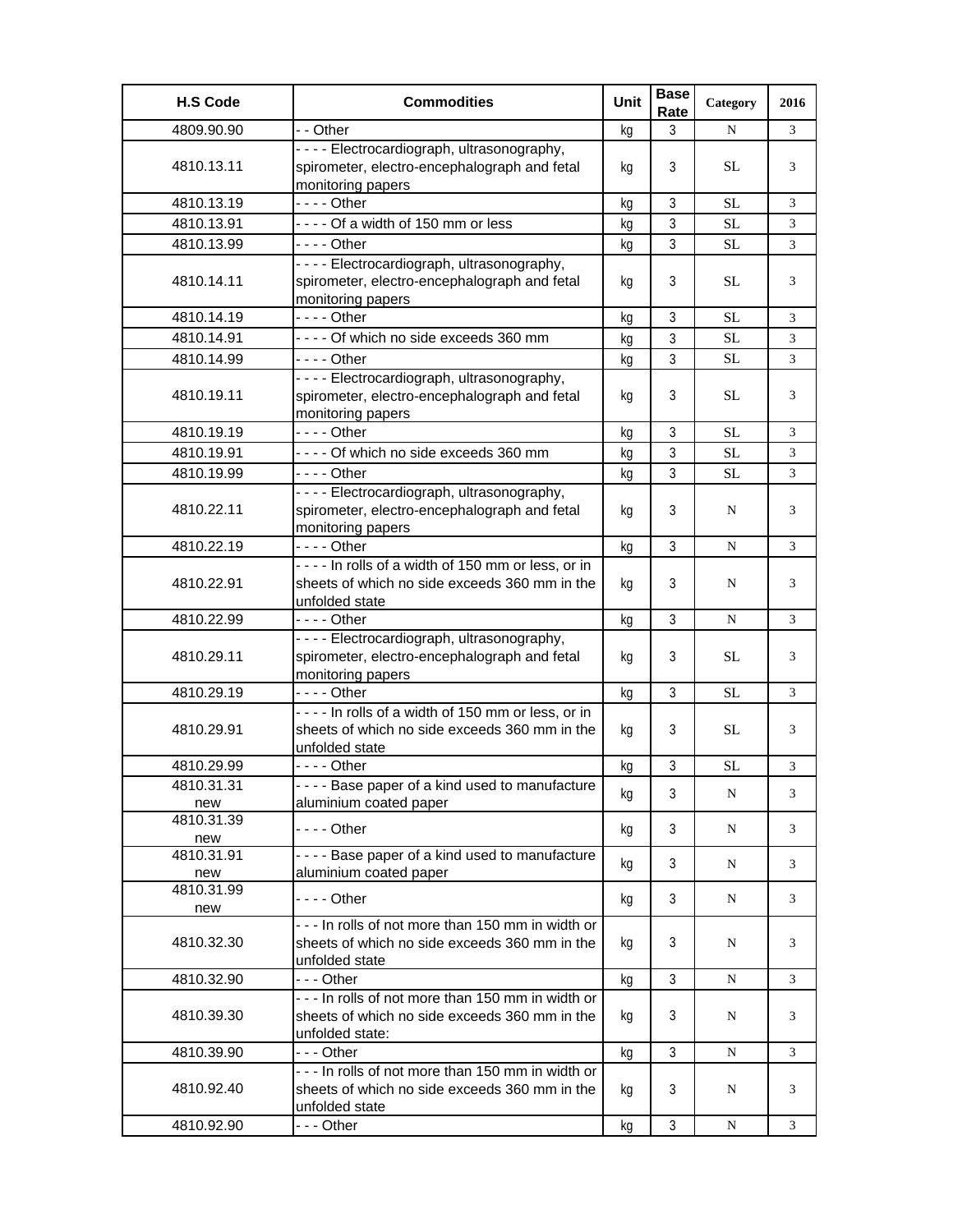| <b>H.S Code</b> | <b>Commodities</b>                                                                                                                                                           | Unit | <b>Base</b><br>Rate | Category | 2016 |
|-----------------|------------------------------------------------------------------------------------------------------------------------------------------------------------------------------|------|---------------------|----------|------|
| 4810.99.40      | - - - In rolls of not more than 150 mm in width or<br>sheets of which no side exceeds 360 mm in the<br>unfolded state                                                        | kg   | 3                   | N        | 3    |
| 4810.99.90      | $- -$ Other                                                                                                                                                                  | kg   | 3                   | N        | 3    |
| 4811.10.21      | --- Floor coverings on a base of paper or<br>paperboard                                                                                                                      | kg   | 3                   | N        | 3    |
| 4811.10.29      | $--$ Other                                                                                                                                                                   | kg   | 3                   | N        | 3    |
| 4811.10.91      | --- Floor coverings on a base of paper or<br>paperboard                                                                                                                      | kg   | 3                   | N        | 3    |
| 4811.10.99      | - - - Other                                                                                                                                                                  | kg   | 3                   | N        | 3    |
| 4811.41.20      | --- In rolls of not more than 15 cm in width or in<br>rectangular (including square) sheets of which<br>no side exceeds 36 cm in the unfolded state                          | kg   | 3                   | N        | 3    |
| 4811.41.90      | --- Other                                                                                                                                                                    | kg   | 3                   | N        | 3    |
| 4811.49.20      | --- In rolls of not more than 15 cm in width or in<br>rectangular (including square) sheets of which<br>no side exceeds 36 cm in the unfolded state                          | kg   | 3                   | N        | 3    |
| 4811.49.90      | - - - Other                                                                                                                                                                  | kg   | 3                   | N        | 3    |
| 4811.51.31      | ---- Floor coverings on a base of paper or<br>paperboard                                                                                                                     | kq   | 3                   | N        | 3    |
| 4811.51.39      | - - - - Other                                                                                                                                                                | kg   | 3                   | N        | 3    |
| 4811.51.91      | ---- Floor coverings on a base of paper or<br>paperboard                                                                                                                     | kq   | 3                   | N        | 3    |
| 4811.51.99      | - - - - Other                                                                                                                                                                | kg   | 3                   | N        | 3    |
| 4811.59.20      | - - - Paper and paperboard covered on both<br>faces with transparent sheets of plastics and<br>with a lining of aluminium foil, for the packaging<br>of liquid food products | kg   | 3                   | N        | 3    |
| 4811.59.41      | ---- Floor coverings on a base of paper or<br>paperboard                                                                                                                     | kq   | 3                   | N        | 3    |
| 4811.59.49      | $--$ Other                                                                                                                                                                   | kg   | 3                   | N        | 3    |
| 4811.59.91      | ---- Floor coverings on a base of paper or<br>paperboard                                                                                                                     | kq   | 3                   | N        | 3    |
| 4811.59.99      | - - - - Other                                                                                                                                                                | kq   | 3                   | N        | 3    |
| 4811.60.20      | -- In rolls of not more than 15 cm in width or in<br>rectangular (including square) sheets of which<br>no side exceeds 36 cm in the unfolded state                           | kg   | 3                   | SL       | 3    |
| 4811.60.90      | - - Other                                                                                                                                                                    | kg   | 3                   | SL       | 3    |
| 4811.90.41      | --- Floor coverings on a base of paper or<br>paperboard                                                                                                                      | kg   | 3                   | N        | 3    |
| 4811.90.49      | --- Other                                                                                                                                                                    | kg   | 3                   | N        | 3    |
| 4811.90.91      | --- Floor coverings on a base of paper or<br>paperboard                                                                                                                      | kg   | 3                   | N        | 3    |
| 4811.90.99      | - - - Other                                                                                                                                                                  | kg   | 3                   | N        | 3    |
| 4812.00.00      | Filter blocks, slabs and plates, of paper<br>pulp.                                                                                                                           | kg   | 3                   | N        | 3    |
| 4813.10.00      | - In the form of booklets or tubes                                                                                                                                           | kq   | 3                   | N        | 3    |
| 4813.20.00      | In rolls of a width not exceeding 5 cm                                                                                                                                       | kg   | $\mathfrak{Z}$      | N        | 3    |
| 4813.90.10      | - - In rolls of a width exceeding 5 cm, coated                                                                                                                               | kg   | 3                   | N        | 3    |
| 4813.90.90      | - - Other                                                                                                                                                                    | kg   | 3                   | N        | 3    |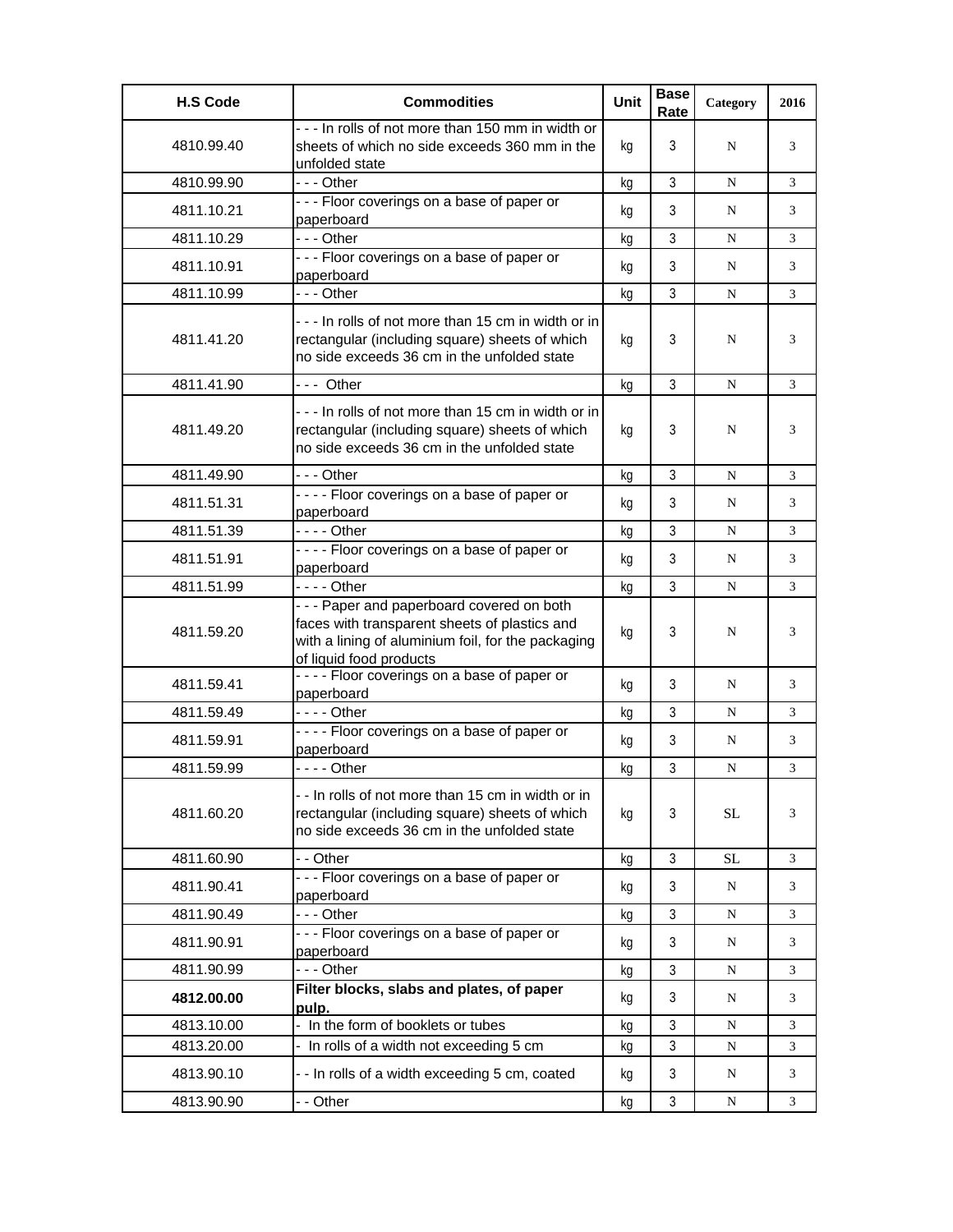| <b>H.S Code</b> | <b>Commodities</b>                                                                                                                                                                                       | <b>Unit</b> | <b>Base</b><br>Rate | Category | 2016 |
|-----------------|----------------------------------------------------------------------------------------------------------------------------------------------------------------------------------------------------------|-------------|---------------------|----------|------|
| 4814.20.00      | - Wallpaper and similar wall coverings,<br>consisting of paper coated or covered, on the<br>face side, with a grained, embossed, coloured,<br>design-printed or otherwise decorated layer of<br>plastics | kg          | 3                   | N        | 3    |
| 4814.90.00      | - Other                                                                                                                                                                                                  | kg          | 3                   | N        | 3    |
| 4816.20.10      | - - In rolls of a width exceeding 15 cm but not<br>exceeding 36 cm                                                                                                                                       | kq          | 3                   | N        | 3    |
| 4816.20.90      | - - Other                                                                                                                                                                                                | kq          | 3                   | N        | 3    |
| 4816.90.10      | - - Carbon paper                                                                                                                                                                                         | kg          | 3                   | N        | 3    |
| 4816.90.20      | - - Other copying paper                                                                                                                                                                                  | kq          | 3                   | N        | 3    |
| 4816.90.30      | - - Offset plates                                                                                                                                                                                        | kq          | 3                   | N        | 3    |
| 4816.90.40      | - - Heat transfer paper                                                                                                                                                                                  | kq          | 3                   | N        | 3    |
| 4816.90.90      | - - Other                                                                                                                                                                                                | kg          | 3                   | N        | 3    |
| 4817.10.00      | - Envelopes                                                                                                                                                                                              | kg          | 3                   | N        | 3    |
| 4817.20.00      | - Letter cards, plain postcards and<br>correspondence cards                                                                                                                                              | kg          | 3                   | N        | 3    |
| 4817.30.00      | - Boxes, pouches, wallets and writing<br>compendiums, of paper or paperboard,<br>containing an assortment of paper stationery                                                                            | kg          | 3                   | N        | 3    |
| 4818.10.00      | - Toilet paper                                                                                                                                                                                           | kg          | $\mathfrak{Z}$      | N        | 3    |
| 4818.20.00      | - Handkerchiefs, cleansing or facial tissues and<br>towels                                                                                                                                               | kg          | 3                   | N        | 3    |
| 4818.30.10      | - - Tablecloths                                                                                                                                                                                          | kg          | 3                   | N        | 3    |
| 4818.30.20      | - - Serviettes                                                                                                                                                                                           | kg          | 3                   | N        | 3    |
| 4818.50.00      | - Articles of apparel and clothing accessories                                                                                                                                                           | kg          | 3                   | N        | 3    |
| 4818.90.00      | - Other                                                                                                                                                                                                  | kg          | 3                   | N        | 3    |
| 4819.10.00      | - Cartons, boxes and cases, of corrugated<br>paper or paperboard                                                                                                                                         | kg          | 3                   | N        | 3    |
| 4819.20.00      | - Folding cartons, boxes and cases, of non-<br>corrugated paper or paperboard                                                                                                                            | kg          | 3                   | N        | 3    |
| 4819.30.00      | Sacks and bags, having a base of a width of<br>40 cm or more                                                                                                                                             | kg          | 3                   | N        | 3    |
| 4819.40.00      | Other sacks and bags, including cones                                                                                                                                                                    | kg          | 3                   | N        | 3    |
| 4819.50.00      | - Other packing containers, including record<br>sleeves                                                                                                                                                  | kg          | 3                   | N        | 3    |
| 4819.60.00      | - Box files, letter trays, storage boxes and<br>similar articles, of a kind used in offices, shops<br>or the like                                                                                        | kg          | 3                   | N        | 3    |
| 4820.10.00      | - Registers, account books, note books, order<br>books, receipt books, letter pads, memorandum<br>pads, diaries and similar articles                                                                     | kg          | 3                   | N        | 3    |
| 4820.20.00      | Exercise books                                                                                                                                                                                           | kg          | $\mathfrak{Z}$      | N        | 3    |
| 4820.30.00      | Binders (other than book covers), folders and<br>file covers                                                                                                                                             | kg          | 3                   | N        | 3    |
| 4820.40.00      | Manifold business forms and interleaved<br>carbon sets                                                                                                                                                   | kg          | 3                   | N        | 3    |
| 4820.50.00      | - Albums for samples or for collections                                                                                                                                                                  | kg          | 3                   | N        | 3    |
| 4820.90.00      | Other                                                                                                                                                                                                    | kg          | $\mathbf{3}$        | N        | 3    |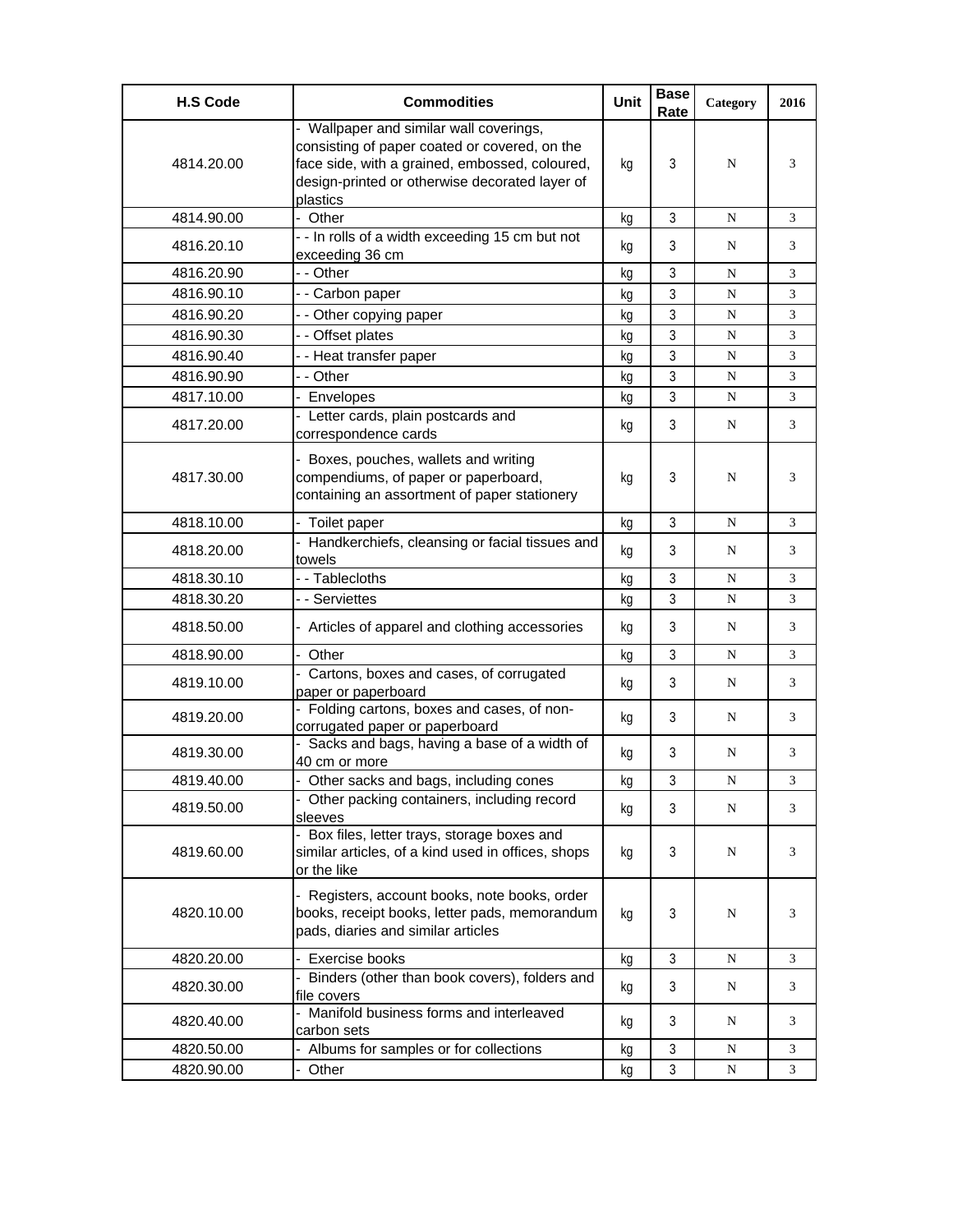| <b>H.S Code</b> | <b>Commodities</b>                                                                                                                                                                           | <b>Unit</b> | <b>Base</b><br>Rate | Category  | 2016           |
|-----------------|----------------------------------------------------------------------------------------------------------------------------------------------------------------------------------------------|-------------|---------------------|-----------|----------------|
| 4821.10.10      | - - Labels of a kind used for jewellery, including<br>objects of personal adornment or articles of<br>personal use normally carried in the pocket, in<br>the handbag or on the person        | kg          | 3                   | N         | 3              |
| 4821.10.90      | - - Other                                                                                                                                                                                    | kg          | 3                   | N         | 3              |
| 4821.90.10      | - - Labels of a kind used for jewellery, including<br>objects of personal adornment or articles of<br>personal use normally carried in the pocket, in<br>the handbag or on the person        | kg          | 3                   | N         | 3              |
| 4821.90.90      | - - Other                                                                                                                                                                                    | kg          | 3                   | N         | 3              |
| 4822.10.10      | - - Cones                                                                                                                                                                                    | kg          | 3                   | N         | 3              |
| 4822.10.90      | - - Other                                                                                                                                                                                    | kg          | 3                   | N         | 3              |
| 4822.90.10      | - - Cones                                                                                                                                                                                    | kq          | 3                   | N         | 3              |
| 4822.90.90      | - - Other                                                                                                                                                                                    | kq          | 3                   | N         | 3              |
| 4823.20.10      | - - In strips, rolls or sheets                                                                                                                                                               | kg          | 3                   | N         | 3              |
| 4823.20.90      | - - Other                                                                                                                                                                                    | kg          | 3                   | N         | 3              |
| 4823.40.21      | --- Cardiograph recording paper                                                                                                                                                              | kg          | 3                   | N         | 3              |
| 4823.40.29      | --- Other                                                                                                                                                                                    | kg          | 3                   | N         | 3              |
| 4823.40.90      | - - Other                                                                                                                                                                                    | kg          | 3                   | N         | 3              |
| 4823.61.00      | - - Of bamboo                                                                                                                                                                                | kg          | 3                   | N         | 3              |
| 4823.69.00      | - - Other                                                                                                                                                                                    | kg          | 3                   | N         | 3              |
| 4823.70.00      | Moulded or pressed articles of paper pulp                                                                                                                                                    | kq          | 3                   | N         | 3              |
| 4823.90.10      | - - Cocooning frames for silk-worms                                                                                                                                                          | kq          | 3                   | N         | 3              |
| 4823.90.20      | - - Display cards of a kind used for jewellery,<br>including objects of personal adornment or<br>articles of personal use normally carried in the<br>pocket, in the handbag or on the person | kg          | 3                   | N         | 3              |
| 4823.90.30      | - - Die-cut polyethylene coated paperboard of a<br>kind used for the manufacture of paper cups                                                                                               | kg          | 3                   | N         | 3              |
| 4823.90.40      | - - Paper tube sets of a kind used for the<br>manufacture of fireworks                                                                                                                       | kg          | 3                   | N         | 3              |
| 4823.90.51      | - - - Weighing 150 g/m <sup>2</sup> or less                                                                                                                                                  | kg          | 3                   | N         | 3              |
| 4823.90.59      | --- Other                                                                                                                                                                                    | kg          | 3                   | N         | 3              |
| 4823.90.60      | - - Punched jacquard cards                                                                                                                                                                   | kg          | $\mathbf{3}$        | ${\bf N}$ | 3              |
| 4823.90.70      | - - Fans and handscreens                                                                                                                                                                     | kg          | 3                   | ${\bf N}$ | 3              |
| 4823.90.92      | - - - Joss paper                                                                                                                                                                             | kg          | $\overline{3}$      | ${\bf N}$ | $\mathfrak{Z}$ |
| 4823.90.94      | - - - Cellulose wadding and webs of cellulose<br>fibers, coloured or marbled throughout the<br>mass                                                                                          | kg          | 3                   | N         | 3              |
| 4823.90.95      | - - - Floor coverings on a base of paper or<br>paperboard                                                                                                                                    | kg          | 3                   | ${\bf N}$ | 3              |
| 4823.90.96      | - - - Other, cut to shape other than rectangular<br>or square                                                                                                                                | kg          | 3                   | N         | 3              |
| 4823.90.99      | --- Other                                                                                                                                                                                    | kg          | 3                   | ${\bf N}$ | 3              |
| 4901.10.00      | - In single sheets, whether or not folded                                                                                                                                                    | kg          | zero                | N         | $\overline{0}$ |
| 4901.91.00      | - - Dictionaries and encyclopaedias, and serial<br>instalments thereof                                                                                                                       | kg          | zero                | N         | 0              |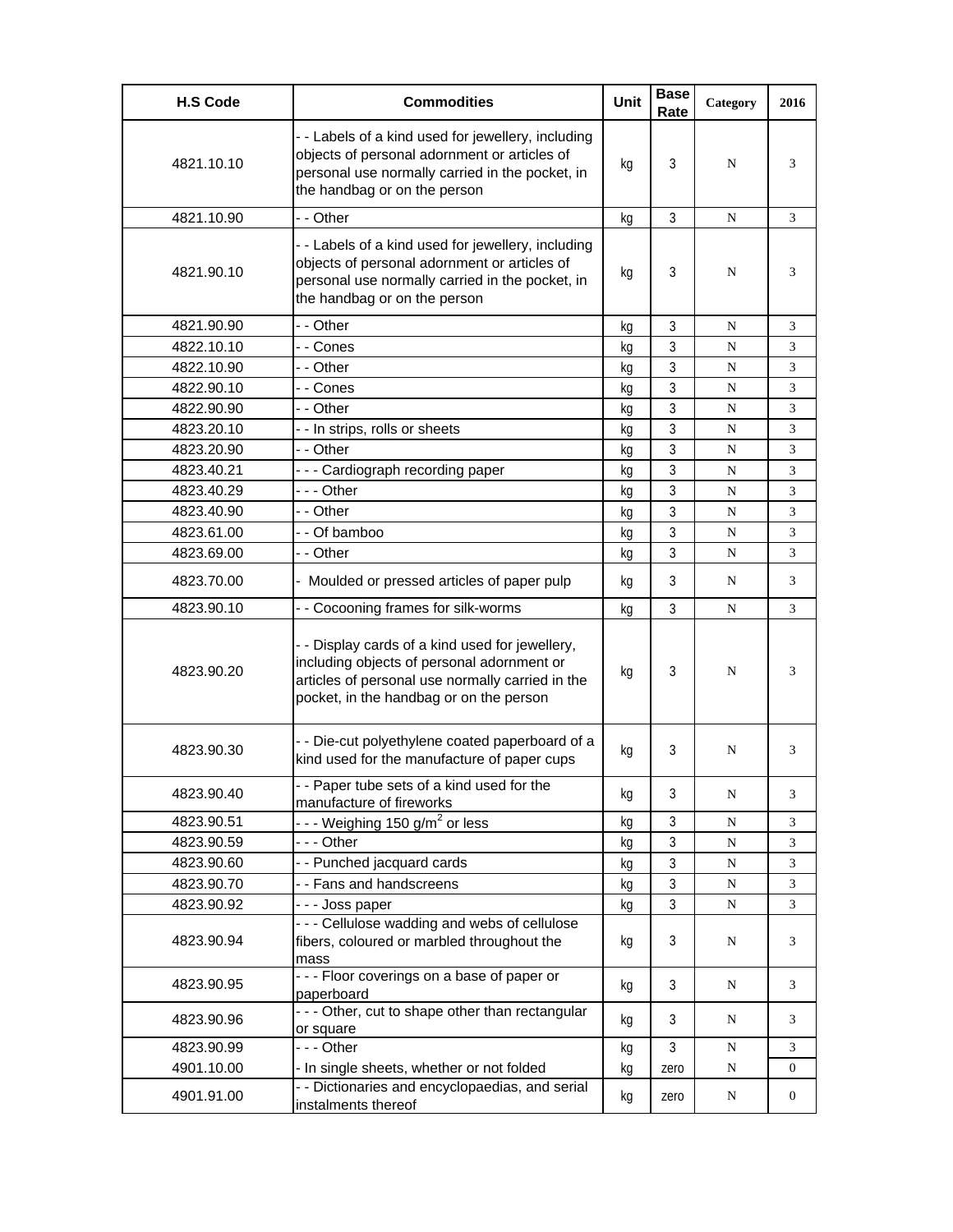| <b>H.S Code</b> | <b>Commodities</b>                                                                                                                                                                     | Unit | <b>Base</b><br>Rate | Category  | 2016             |
|-----------------|----------------------------------------------------------------------------------------------------------------------------------------------------------------------------------------|------|---------------------|-----------|------------------|
| 4901.99.10      | - - - Educational, technical, scientific, historical<br>or cultural books                                                                                                              | kg   | zero                | N         | $\overline{0}$   |
| 4901.99.90      | -  - - Other                                                                                                                                                                           | kg   | zero                | N         | 0                |
| 4902.10.00      | - Appearing at least four times a week                                                                                                                                                 | kq   | zero                | N         | 0                |
| 4902.90.10      | - - Educational, technical, scientific, historical or<br>cultural journals and periodicals                                                                                             | kg   | zero                | N         | $\overline{0}$   |
| 4902.90.90      | - - Other                                                                                                                                                                              | kg   | zero                | N         | 0                |
| 4903.00.00      | Children's picture, drawing or colouring<br>books.                                                                                                                                     | kg   | zero                | N         | 0                |
| 4904.00.00      | Music, printed or in manuscript, whether or<br>not bound or illustrated.                                                                                                               | kg   | zero                | N         | 0                |
| 4905.10.00      | - Globes                                                                                                                                                                               | kg   | zero                | N         | $\boldsymbol{0}$ |
| 4905.91.00      | - - In book form                                                                                                                                                                       | kg   | zero                | N         | 0                |
| 4905.99.00      | -- Other                                                                                                                                                                               | kq   | zero                | ${\bf N}$ | 0                |
| 4906.00.10      | - Plans and drawings, including photographic<br>reproductions on sensitised paper                                                                                                      | kq   | zero                | N         | $\overline{0}$   |
| 4906.00.90      | - Other                                                                                                                                                                                | kg   | 3                   | ${\bf N}$ | 3                |
| 4907.00.10      | - Banknotes, being legal tender                                                                                                                                                        | kq   | zero                | HS/B      | 0                |
| 4907.00.21      | - - Postage stamps                                                                                                                                                                     | kq   | $\overline{2}$      | HS/B      | 2                |
| 4907.00.29      | - - Other                                                                                                                                                                              | kg   | $\overline{2}$      | HS/B      | 2                |
| 4907.00.40      | - Stock, share or bond certificates and similar<br>documents of title; cheque forms                                                                                                    | kq   | 3                   | HS/B      | 3                |
| 4907.00.90      | - Other                                                                                                                                                                                | kg   | 3                   | HS/B      | 3                |
| 4908.10.00      | Transfers (decalcomanias), vitrifiable                                                                                                                                                 | kg   | 5                   | N         | 5                |
| 4908.90.00      | - Other                                                                                                                                                                                | kq   | 5                   | <b>SL</b> | 3                |
| 4909.00.00      | Printed or illustrated postcards; printed<br>cards bearing personal greetings, messages<br>or announcements, whether or not<br>illustrated, with or without envelopes or<br>trimmings. | kg   | 3                   | N         | 3                |
| 4910.00.00      | Calendars of any kind, printed, including<br>calendar blocks.                                                                                                                          | kg   | 3                   | N         | 3                |
| 4911.10.10      | - Catalogues listing only educational,<br>technical, scientific, historical or cultural books<br>and publications                                                                      | kg   | zero                | N         | $\boldsymbol{0}$ |
| 4911.10.90      | - - Other                                                                                                                                                                              | kg   | zero                | ${\bf N}$ | 0                |
| 4911.91.21      | - - - - Anatomical or botanical diagrams and<br>charts                                                                                                                                 | kg   | zero                | N         | 0                |
| 4911.91.29      | $--$ Other                                                                                                                                                                             | kg   | zero                | ${\bf N}$ | 0                |
| 4911.91.31      | - - - - Anatomical or botanical diagrams and<br>charts                                                                                                                                 | kg   | zero                | N         | 0                |
| 4911.91.39      | - - - - Other                                                                                                                                                                          | kg   | zero                | ${\bf N}$ | $\boldsymbol{0}$ |
| 4911.91.90      | - - - Other                                                                                                                                                                            | kg   | 10 <sup>°</sup>     | ${\bf N}$ | 5                |
| 4911.99.10      | - - - Printed cards for jewellery or for small<br>objects of personal adornment or articles of<br>personal use normally carried in the pocket,<br>handbag or on the person             | kg   | 3                   | ${\bf N}$ | 3                |
| 4911.99.20      | --- Printed labels for explosives                                                                                                                                                      | kg   | 3                   | ${\bf N}$ | 3                |
| 4911.99.30      | - - - Educational, technical, scientific, historical<br>or cultural material printed on a set of cards                                                                                 | kg   | 3                   | N         | 3                |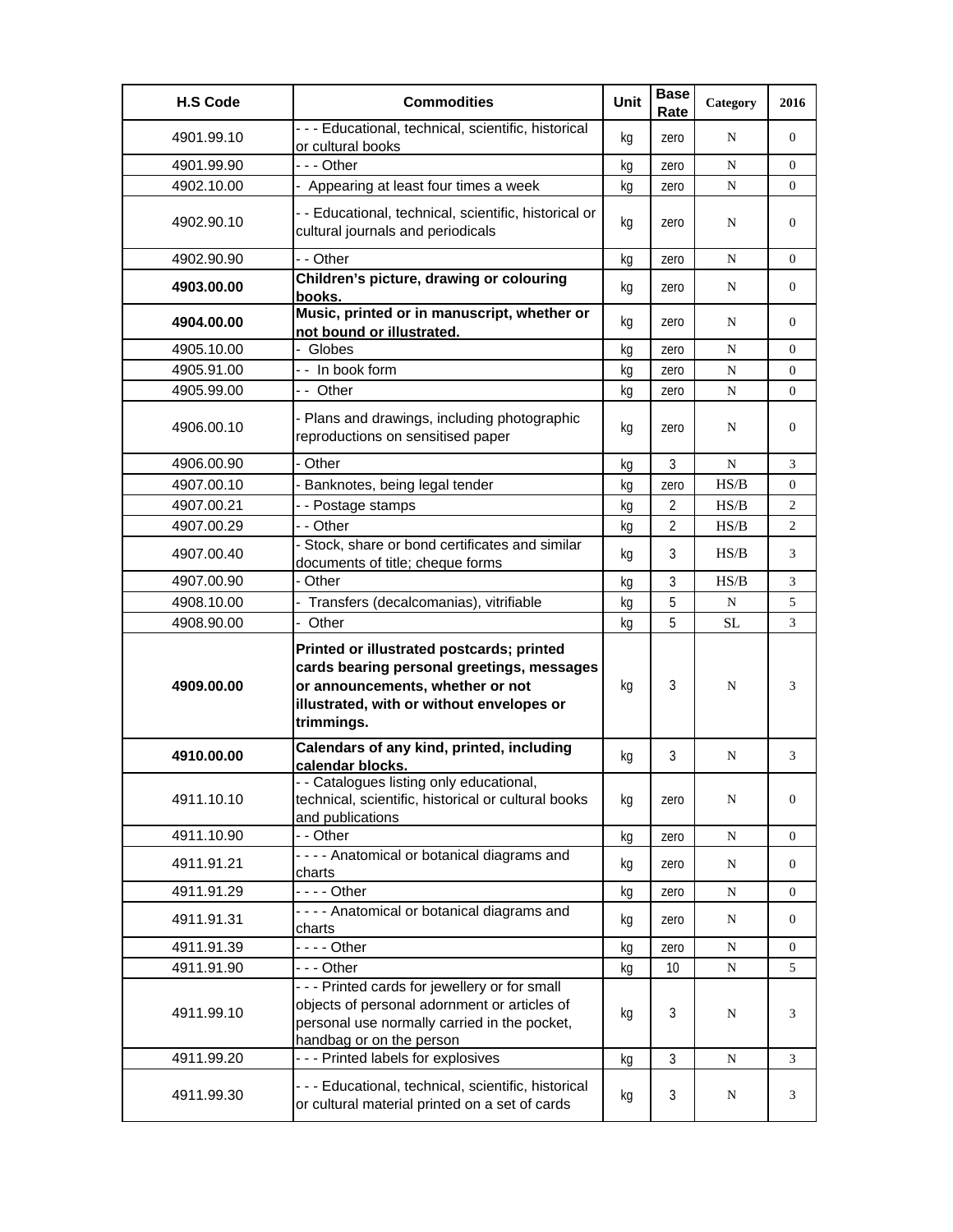| <b>H.S Code</b> | <b>Commodities</b>                                                                        | Unit | <b>Base</b><br>Rate | Category  | 2016           |
|-----------------|-------------------------------------------------------------------------------------------|------|---------------------|-----------|----------------|
| 4911.99.90      | --- Other                                                                                 | kq   | 3                   | N         | 3              |
| 5001.00.00      | Silk-worm cocoons suitable for reeling.                                                   | kq   | 3                   | SL        | 3              |
| 5002.00.00      | Raw silk (not thrown).                                                                    | kg   | 3                   | <b>SL</b> | 3              |
| 5003.00.00      | Silk waste (including cocoons unsuitable for<br>reeling, yarn waste and garnetted stock). | kg   | 3                   | <b>SL</b> | 3              |
| 5004.00.00      | Silk yarn (other than yarn spun from silk<br>waste) not put up for retail sale.           | kg   | 3                   | N         | 3              |
| 5005.00.00      | Yarn spun from silk waste, not put up for<br>retail sale.                                 | kg   | 3                   | N         | 3              |
| 5006.00.00      | Silk yarn and yarn spun from silk waste, put<br>up for retail sale; silk-worm gut.        | kg   | 3                   | N         | 3              |
| 5007.10.10      | - - Printed by the traditional batik process                                              | kg   | 20                  | N         | 5              |
| 5007.10.90      | - - Other                                                                                 | kg   | 20                  | N         | 5              |
| 5007.20.10      | - - Printed by the traditional batik process                                              | kg   | 20                  | N         | 5              |
| 5007.20.90      | - - Other                                                                                 | kg   | 20                  | N         | 5              |
| 5007.90.10      | - - Printed by the traditional batik process                                              | kg   | 20                  | N         | 5              |
| 5007.90.90      | - - Other                                                                                 | kg   | 20                  | N         | 5              |
| 5101.11.00      | - - Shorn wool                                                                            | kg   | 0.5                 | ${\bf N}$ | 0.5            |
| 5101.19.00      | -- Other                                                                                  | kg   | 0.5                 | N         | 0.5            |
| 5101.21.00      | -- Shorn wool                                                                             | kg   | 0.5                 | N         | 0.5            |
| 5101.29.00      | -- Other                                                                                  | kg   | 0.5                 | N         | 0.5            |
| 5101.30.00      | - Carbonised                                                                              | kg   | 0.5                 | N         | 0.5            |
| 5102.11.00      | - - Of Kashmir (cashmere) goats                                                           | kq   | 0.5                 | ${\bf N}$ | 0.5            |
| 5102.19.00      | -- Other                                                                                  | kg   | 0.5                 | N         | 0.5            |
| 5102.20.00      | - Coarse animal hair                                                                      | kg   | 0.5                 | ${\bf N}$ | 0.5            |
| 5103.10.00      | - Noils of wool or of fine animal hair                                                    | ka   | 0.5                 | N         | 0.5            |
| 5103.20.00      | Other waste of wool or of fine animal hair                                                | kg   | 0.5                 | N         | 0.5            |
| 5103.30.00      | - Waste of coarse animal hair                                                             | kg   | 0.5                 | N         | 0.5            |
| 5104.00.00      | Garnetted stock of wool or of fine or coarse<br>animal hair.                              | kg   | 0.5                 | N         | 0.5            |
| 5105.10.00      | - Carded wool                                                                             | kg   | 0.5                 | N         | 0.5            |
| 5105.21.00      | -- Combed wool in fragments                                                               | kg   | 0.5                 | ${\bf N}$ | 0.5            |
| 5105.29.00      | -- Other                                                                                  | kg   | 0.5                 | ${\bf N}$ | 0.5            |
| 5105.31.00      | - - Of Kashmir (cashmere) goats                                                           | kg   | 0.5                 | ${\bf N}$ | 0.5            |
| 5105.39.00      | -- Other                                                                                  | kg   | 0.5                 | ${\bf N}$ | 0.5            |
| 5105.40.00      | Coarse animal hair, carded or combed                                                      | kg   | 0.5                 | N         | 0.5            |
| 5106.10.00      | - Containing 85% or more by weight of wool                                                | kg   | 2                   | N         | 2              |
| 5106.20.00      | - Containing less than 85% by weight of wool                                              | kg   | 2                   | N         | 2              |
| 5107.10.00      | - Containing 85% or more by weight of wool                                                | kg   | 2                   | N         | 2              |
| 5107.20.00      | - Containing less than 85% by weight of wool                                              | kg   | 2                   | N         | $\overline{2}$ |
| 5108.10.00      | - Carded                                                                                  | kg   | $\overline{2}$      | N         | $\overline{c}$ |
| 5108.20.00      | Combed                                                                                    | kg   | $\overline{2}$      | N         | 2              |
| 5109.10.00      | Containing 85% or more by weight of wool or<br>of fine animal hair                        | kg   | $\overline{2}$      | ${\bf N}$ | 2              |
| 5109.90.00      | Other<br>$\blacksquare$                                                                   | kg   | $\overline{2}$      | ${\bf N}$ | $\overline{2}$ |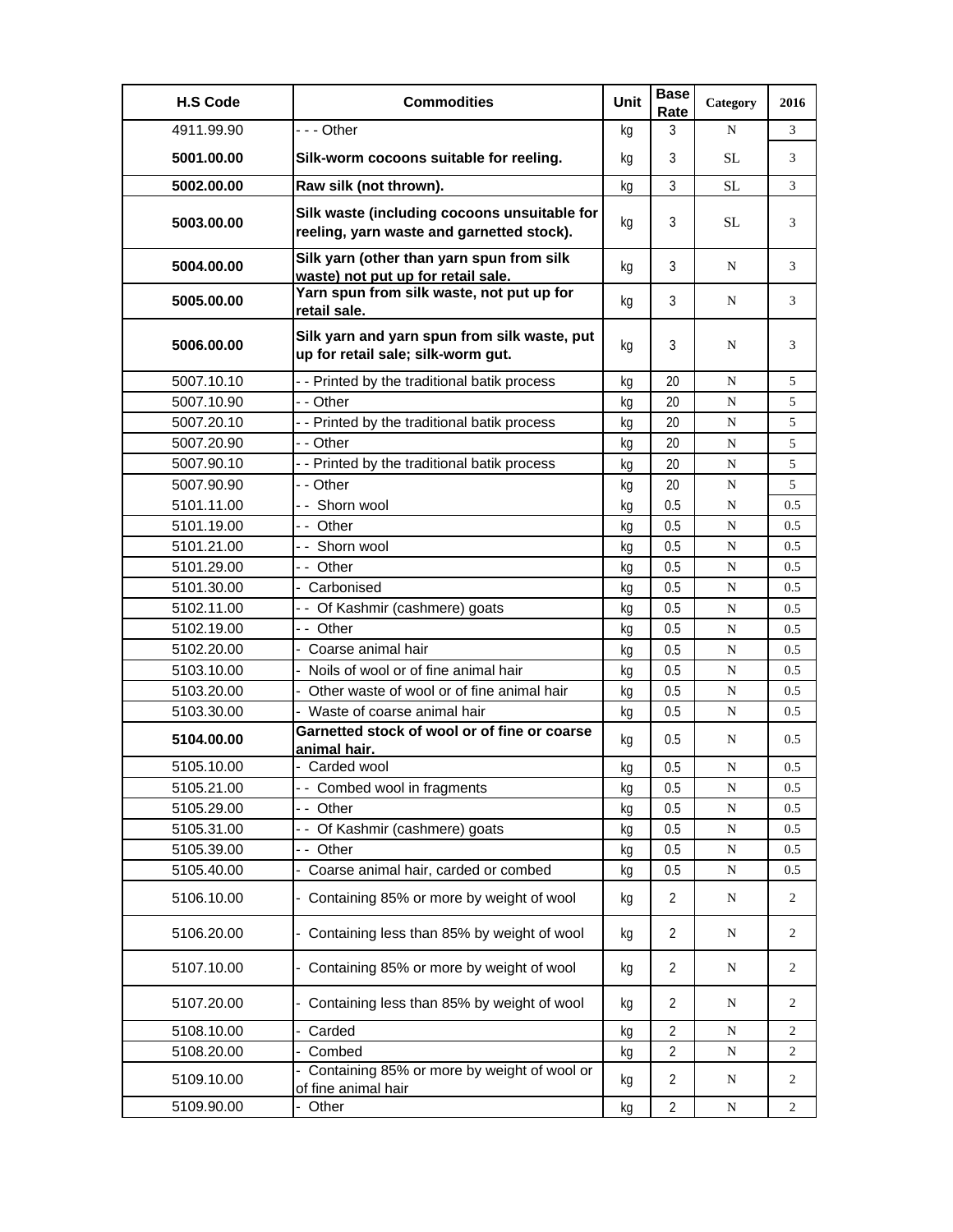| <b>H.S Code</b> | <b>Commodities</b>                                                                                                                            | Unit | <b>Base</b><br>Rate | Category  | 2016           |
|-----------------|-----------------------------------------------------------------------------------------------------------------------------------------------|------|---------------------|-----------|----------------|
| 5110.00.00      | Yarn of coarse animal hair or of horsehair<br>(including gimped horsehair yarn), whether<br>or not put up for retail sale.                    | kg   | 2                   | N         | 2              |
| 5111.11.10      | --- Printed by the traditional batik process                                                                                                  | kg   | 15                  | N         | 5              |
| 5111.11.90      | - - - Other                                                                                                                                   | kq   | 15                  | N         | 5              |
| 5111.19.10      | --- Printed by the traditional batik process                                                                                                  | kg   | 15                  | N         | 5              |
| 5111.19.90      | -  - - Other                                                                                                                                  | kg   | 15                  | N         | 5              |
| 5111.20.00      | - Other, mixed mainly or solely with man-made<br>filaments                                                                                    | kg   | 15                  | N         | 5              |
| 5111.30.00      | - Other, mixed mainly or solely with man-made<br>staple fibres                                                                                | kq   | 15                  | N         | 5              |
| 5111.90.00      | - Other                                                                                                                                       | kg   | 15                  | N         | 5              |
| 5112.11.10      | --- Printed by the traditional batik process                                                                                                  | kq   | 15                  | N         | 5              |
| 5112.11.90      | $--$ Other                                                                                                                                    | kq   | 15                  | N         | 5              |
| 5112.19.10      | --- Printed by the traditional batik process                                                                                                  | kq   | 15                  | N         | 5              |
| 5112.19.90      | $- -$ Other                                                                                                                                   | kg   | 15                  | N         | 5              |
| 5112.20.00      | - Other, mixed mainly or solely with man-made<br>filaments                                                                                    | kg   | 15                  | N         | 5              |
| 5112.30.00      | - Other, mixed mainly or solely with man-made<br>staple fibres                                                                                | kg   | 15                  | N         | 5              |
| 5112.90.00      | - Other                                                                                                                                       | kg   | 15                  | N         | 5              |
| 5113.00.00      | Woven fabrics of coarse animal hair or of<br>horsehair.                                                                                       | kq   | 15                  | N         | 5              |
| 5201.00.00      | Cotton, not carded or combed.                                                                                                                 | kq   | zero                | <b>SL</b> | $\overline{0}$ |
| 5202.10.00      | - Yarn waste (including thread waste)                                                                                                         | kg   | $\mathbf{1}$        | SL        | 1              |
| 5202.91.00      | - - Garnetted stock                                                                                                                           | kq   | $\mathbf{1}$        | SL        | 1              |
| 5202.99.00      | - - Other                                                                                                                                     | kg   | 1                   | <b>SL</b> | 1              |
| 5203.00.00      | Cotton, carded or combed.                                                                                                                     | kg   | 1                   | SL.       | 1              |
| 5204.11.00      | - - Containing 85% or more by weight of cotton                                                                                                | kg   | 3                   | N         | 3              |
| 5204.19.00      | - - Other                                                                                                                                     | kg   | 3                   | N         | 3              |
| 5204.20.00      | - Put up for retail sale                                                                                                                      | kg   | 3                   | N         | 3              |
| 5205.11.00      | - - Measuring 714.29 decitex or more (not<br>exceeding 14 metric number)                                                                      | kg   | 1                   | N         | $\mathbf{1}$   |
| 5205.12.00      | - - Measuring less than 714.29 decitex but not<br>less than 232.56 decitex (exceeding 14 metric<br>number but not exceeding 43 metric number) | kg   | 1                   | N         | 1              |
| 5205.13.00      | - - Measuring less than 232.56 decitex but not<br>less than 192.31 decitex (exceeding 43 metric<br>number but not exceeding 52 metric number) | kg   | 1                   | N         | 1              |
| 5205.14.00      | - - Measuring less than 192.31 decitex but not<br>less than 125 decitex (exceeding 52 metric<br>number but not exceeding 80 metric number)    | kg   | 1                   | N         | 1              |
| 5205.15.00      | - - Measuring less than 125 decitex (exceeding<br>80 metric number)                                                                           | kg   | 1                   | N         | 1              |
| 5205.21.00      | - - Measuring 714.29 decitex or more (not<br>exceeding 14 metric number)                                                                      | kg   | 1                   | N         | 1              |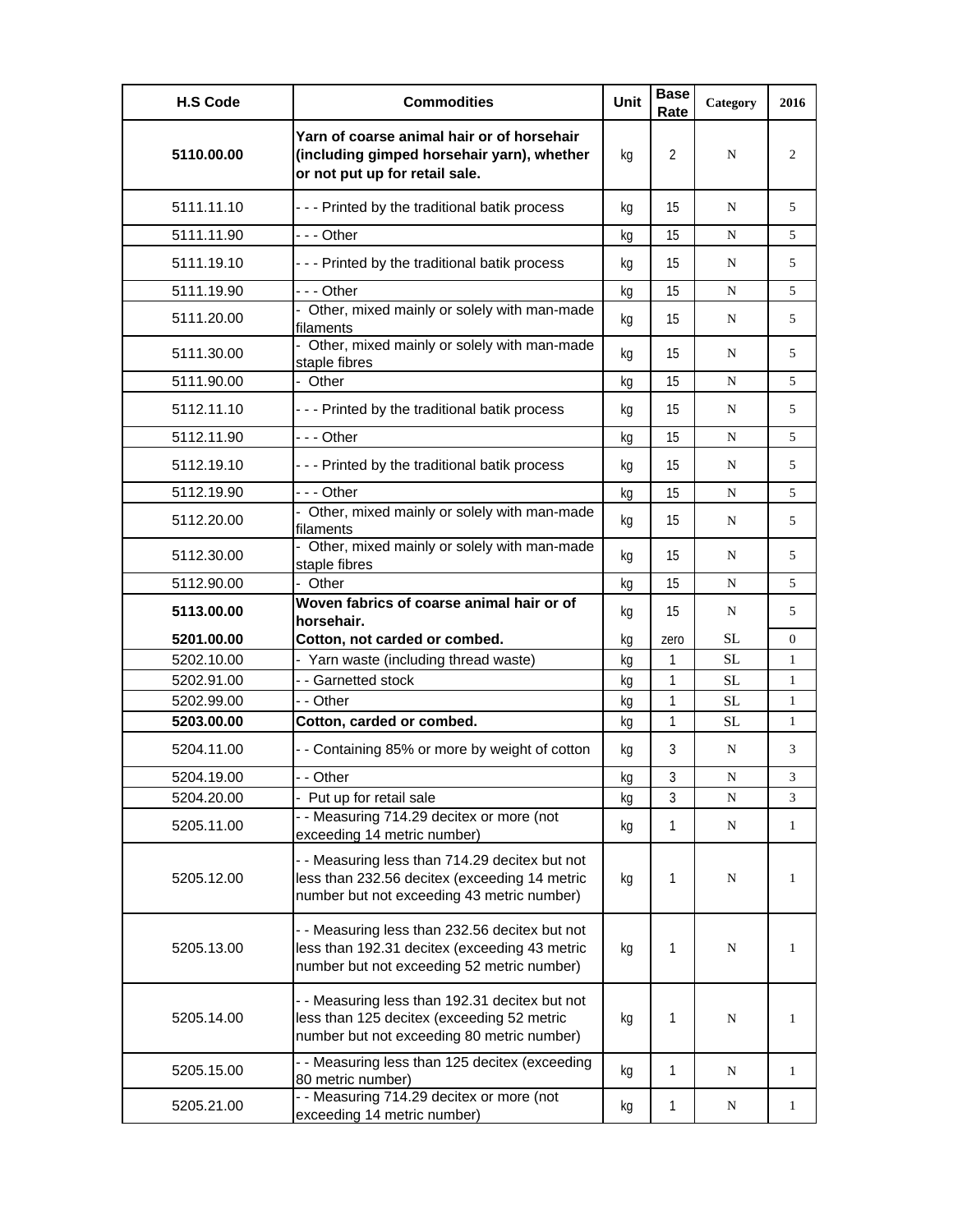| <b>H.S Code</b> | <b>Commodities</b>                                                                                                                                                               | <b>Unit</b> | <b>Base</b><br>Rate | Category | 2016 |
|-----------------|----------------------------------------------------------------------------------------------------------------------------------------------------------------------------------|-------------|---------------------|----------|------|
| 5205.22.00      | - - Measuring less than 714.29 decitex but not<br>less than 232.56 decitex (exceeding 14 metric<br>number but not exceeding 43 metric number)                                    | kg          | 1                   | N        | 1    |
| 5205.23.00      | - - Measuring less than 232.56 decitex but not<br>less than 192.31 decitex (exceeding 43 metric<br>number but not exceeding 52 metric number)                                    | kg          | 1                   | N        | 1    |
| 5205.24.00      | - - Measuring less than 192.31 decitex but not<br>less than 125 decitex (exceeding 52 metric<br>number but not exceeding 80 metric number)                                       | kg          | 1                   | N        | 1    |
| 5205.26.00      | - - Measuring less than 125 decitex but not less<br>than 106.38 decitex (exceeding 80 metric<br>number but not exceeding 94 metric number)                                       | kg          | 1                   | N        | 1    |
| 5205.27.00      | - - Measuring less than 106.38 decitex but not<br>less than 83.33 decitex (exceeding 94 metric<br>number but not exceeding 120 metric number)                                    | kg          | 1                   | N        | 1    |
| 5205.28.00      | - - Measuring less than 83.33 decitex<br>(exceeding 120 metric number)                                                                                                           | kg          | 1                   | N        | 1    |
| 5205.31.00      | - - Measuring per single yarn 714.29 decitex or<br>more (not exceeding 14 metric number per<br>single yarn)                                                                      | kg          | 1                   | N        | 1    |
| 5205.32.00      | - - Measuring per single yarn less than 714.29<br>decitex but not less than 232.56 decitex<br>(exceeding 14 metric number but not exceeding<br>43 metric number per single yarn) | kg          | 1                   | N        | 1    |
| 5205.33.00      | - - Measuring per single yarn less than 232.56<br>decitex but not less than 192.31 decitex<br>(exceeding 43 metric number but not exceeding<br>52 metric number per single yarn) | kg          | 1                   | N        | 1    |
| 5205.34.00      | - - Measuring per single yarn less than 192.31<br>decitex but not less than 125 decitex<br>(exceeding 52 metric number but not exceeding<br>80 metric number per single yarn)    | kg          | 1                   | N        |      |
| 5205.35.00      | - - Measuring per single yarn less than 125<br>decitex (exceeding 80 metric number per single<br>yarn)                                                                           | kq          | 1                   | N        | 1    |
| 5205.41.00      | - - Measuring per single yarn 714.29 decitex or<br>more (not exceeding 14 metric number per<br>single yarn)                                                                      | kg          | 1                   | N        | 1    |
| 5205.42.00      | - - Measuring per single yarn less than 714.29<br>decitex but not less than 232.56 decitex<br>(exceeding 14 metric number but not exceeding<br>43 metric number per single yarn) | kg          | 1                   | N        | 1    |
| 5205.43.00      | - - Measuring per single yarn less than 232.56<br>decitex but not less than 192.31 decitex<br>(exceeding 43 metric number but not exceeding<br>52 metric number per single yarn) | kg          | 1                   | N        | 1    |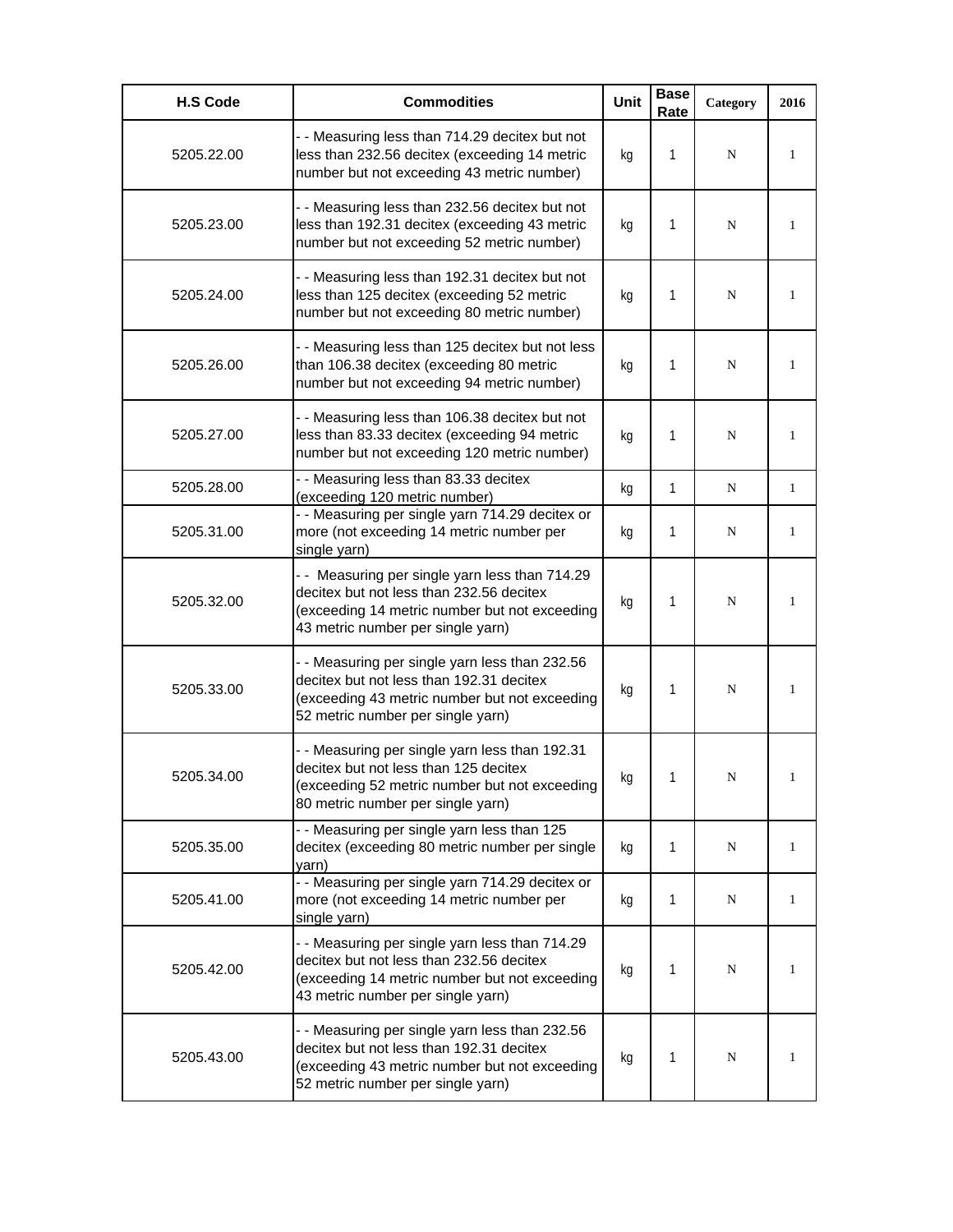| <b>H.S Code</b> | <b>Commodities</b>                                                                                                                                                               | Unit | <b>Base</b><br>Rate | Category    | 2016         |
|-----------------|----------------------------------------------------------------------------------------------------------------------------------------------------------------------------------|------|---------------------|-------------|--------------|
| 5205.44.00      | - - Measuring per single yarn less than 192.31<br>decitex but not less than 125 decitex<br>(exceeding 52 metric number but not exceeding<br>80 metric number per single yarn)    | kg   | 1                   | N           | 1            |
| 5205.46.00      | - - Measuring per single yarn less than 125<br>decitex but not less than 106.38 decitex<br>(exceeding 80 metric number but not exceeding<br>94 metric number per single yarn)    | kg   | 1                   | N           | 1            |
| 5205.47.00      | - - Measuring per single yarn less than 106.38<br>decitex but not less than 83.33 decitex<br>(exceeding 94 metric number but not exceeding<br>120 metric number per single yarn) | kg   | 1                   | N           | 1            |
| 5205.48.00      | - - Measuring per single yarn less than 83.33<br>decitex (exceeding 120 metric number per<br>single yarn)                                                                        | kg   | 1                   | N           | $\mathbf{1}$ |
| 5206.11.00      | - - Measuring 714.29 decitex or more (not<br>exceeding 14 metric number)                                                                                                         | kg   | 1                   | N           | $\mathbf{1}$ |
| 5206.12.00      | -- Measuring less than 714.29 decitex but not<br>less than 232.56 decitex (exceeding 14 metric<br>number but not exceeding 43 metric number)                                     | kg   | 1                   | N           | 1            |
| 5206.13.00      | - - Measuring less than 232.56 decitex but not<br>less than 192.31 decitex (exceeding 43 metric<br>number but not exceeding 52 metric number)                                    | kg   | 1                   | $\mathbf N$ | 1            |
| 5206.14.00      | - - Measuring less than 192.31 decitex but not<br>less than 125 decitex (exceeding 52 metric<br>number but not exceeding 80 metric number)                                       | kg   | 1                   | N           | 1            |
| 5206.15.00      | - - Measuring less than 125 decitex (exceeding<br>80 metric number)                                                                                                              | kg   | 1                   | N           | $\mathbf{1}$ |
| 5206.21.00      | - - Measuring 714.29 decitex or more (not<br>exceeding 14 metric number)                                                                                                         | kg   | 1                   | N           | 1            |
| 5206.22.00      | - - Measuring less than 714.29 decitex but not<br>less than 232.56 decitex (exceeding 14 metric<br>number but not exceeding 43 metric number)                                    | kg   |                     | N           | 1            |
| 5206.23.00      | - - Measuring less than 232.56 decitex but not<br>less than 192.31 decitex (exceeding 43 metric<br>number but not exceeding 52 metric number)                                    | kg   | 1                   | N           | $\mathbf{1}$ |
| 5206.24.00      | - - Measuring less than 192.31 decitex but not<br>less than 125 decitex (exceeding 52 metric<br>number but not exceeding 80 metric number)                                       | kg   | 1                   | N           | $\mathbf{1}$ |
| 5206.25.00      | - - Measuring less than 125 decitex (exceeding<br>80 metric number)                                                                                                              | kg   | 1                   | N           | $\mathbf{1}$ |
| 5206.31.00      | - - Measuring per single yarn 714.29 decitex or<br>more (not exceeding 14 metric number per<br>single yarn)                                                                      | kg   | 1                   | N           | 1            |
| 5206.32.00      | - - Measuring per single yarn less than 714.29<br>decitex but not less than 232.56 decitex<br>(exceeding 14 metric number but not exceeding<br>43 metric number per single yarn) | kg   | 1                   | N           | 1            |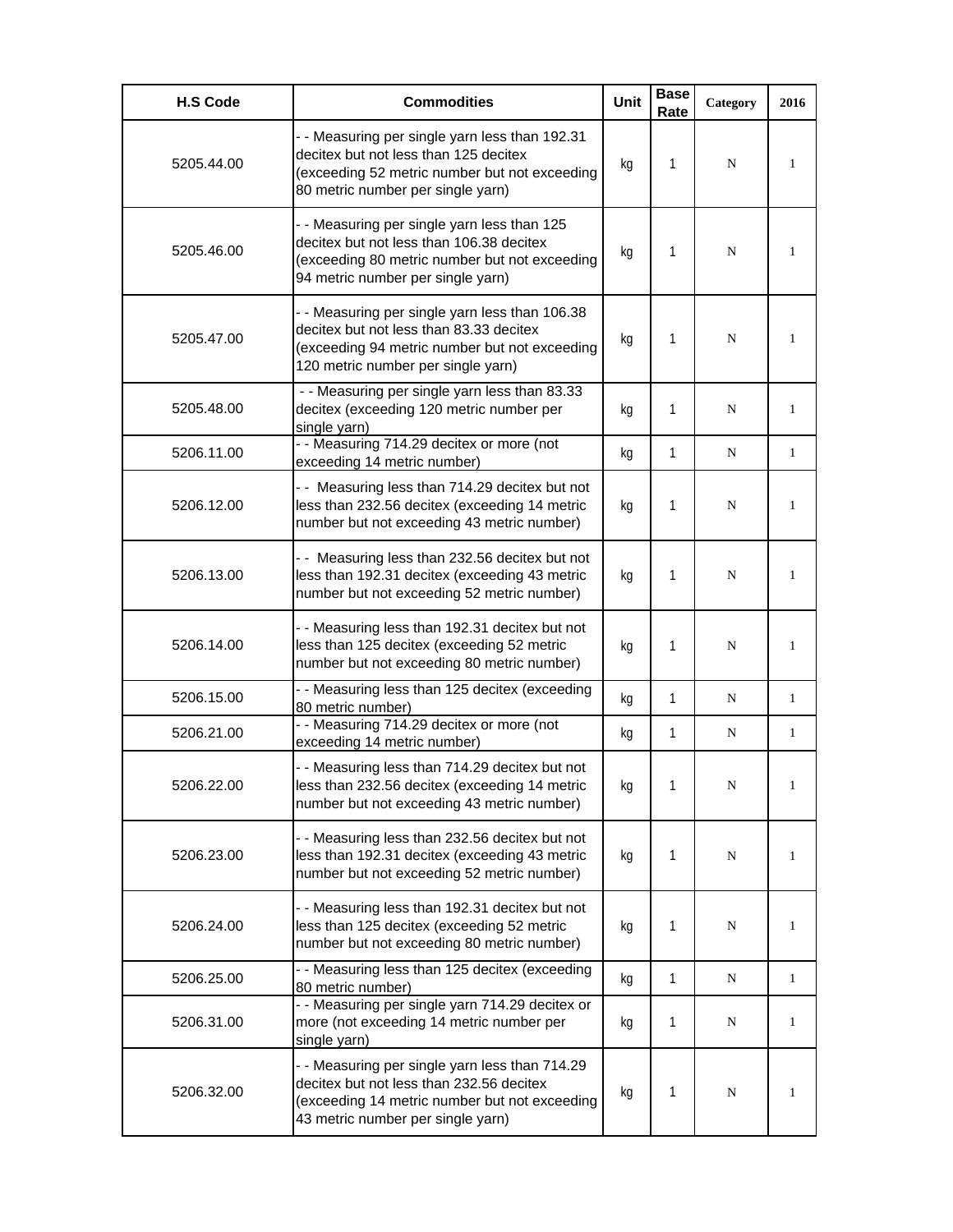| <b>H.S Code</b> | <b>Commodities</b>                                                                                                                                                               | <b>Unit</b> | <b>Base</b><br>Rate | Category  | 2016         |
|-----------------|----------------------------------------------------------------------------------------------------------------------------------------------------------------------------------|-------------|---------------------|-----------|--------------|
| 5206.33.00      | - - Measuring per single yarn less than 232.56<br>decitex but not less than 192.31 decitex<br>(exceeding 43 metric number but not exceeding<br>52 metric number per single yarn) | kg          | 1                   | N         | 1            |
| 5206.34.00      | - - Measuring per single yarn less than 192.31<br>decitex but not less than 125 decitex<br>(exceeding 52 metric number but not exceeding<br>80 metric number per single yarn)    | kg          | 1                   | N         | 1            |
| 5206.35.00      | - - Measuring per single yarn less than 125<br>decitex (exceeding 80 metric number per single<br>varn)                                                                           | kg          | 1                   | N         | 1            |
| 5206.41.00      | - - Measuring per single yarn 714.29 decitex or<br>more (not exceeding 14 metric number per<br>single yarn)                                                                      | kg          | 1                   | N         | 1            |
| 5206.42.00      | - - Measuring per single yarn less than 714.29<br>decitex but not less than 232.56 decitex<br>(exceeding 14 metric number but not exceeding<br>43 metric number per single yarn) | kg          | 1                   | N         | 1            |
| 5206.43.00      | - - Measuring per single yarn less than 232.56<br>decitex but not less than 192.31 decitex<br>(exceeding 43 metric number but not exceeding<br>52 metric number per single yarn) | kg          | 1                   | N         | 1            |
| 5206.44.00      | - - Measuring per single yarn less than 192.31<br>decitex but not less than 125 decitex<br>(exceeding 52 metric number but not exceeding<br>80 metric number per single yarn)    | kq          | 1                   | N         | 1            |
| 5206.45.00      | - - Measuring per single yarn less than 125<br>decitex (exceeding 80 metric number per single<br>yarn)                                                                           | kq          | 1                   | N         | 1            |
| 5207.10.00      | Containing 85% or more by weight of cotton                                                                                                                                       | kg          | 1                   | N         | $\mathbf{1}$ |
| 5207.90.00      | Other<br>$\overline{\phantom{0}}$                                                                                                                                                | kg          | 1                   | N         | $\mathbf{1}$ |
| 5208.11.00      | Plain weave, weighing not more than 100<br>g/m <sup>2</sup>                                                                                                                      | kg          | 4                   | N         | 4            |
| 5208.12.00      | - - Plain weave, weighing more than 100 g/m <sup>2</sup>                                                                                                                         | kg          | 4                   | ${\bf N}$ | 4            |
| 5208.13.00      | - - 3-thread or 4-thread twill, including cross twill                                                                                                                            | kg          | $\overline{4}$      | N         | 4            |
| 5208.19.00      | - - Other fabrics                                                                                                                                                                | kg          | 4                   | ${\bf N}$ | 4            |
| 5208.21.00      | - - Plain weave, weighing not more than 100<br>$g/m^2$                                                                                                                           | kg          | 4                   | N         | 4            |
| 5208.22.00      | - - Plain weave, weighing more than 100 $g/m^2$                                                                                                                                  | kg          | 4                   | N         | 4            |
| 5208.23.00      | --3-thread or 4-thread twill, including cross twill                                                                                                                              | kq          | 4                   | N         | 4            |
| 5208.29.00      | - - Other fabrics                                                                                                                                                                | kg          | 4                   | N         | 4            |
| 5208.31.00      | - - Plain weave, weighing not more than 100<br>g/m <sup>2</sup>                                                                                                                  | kg          | 5                   | N         | 5            |
| 5208.32.00      | - - Plain weave, weighing more than 100 $g/m^2$                                                                                                                                  | kg          | 5                   | N         | 5            |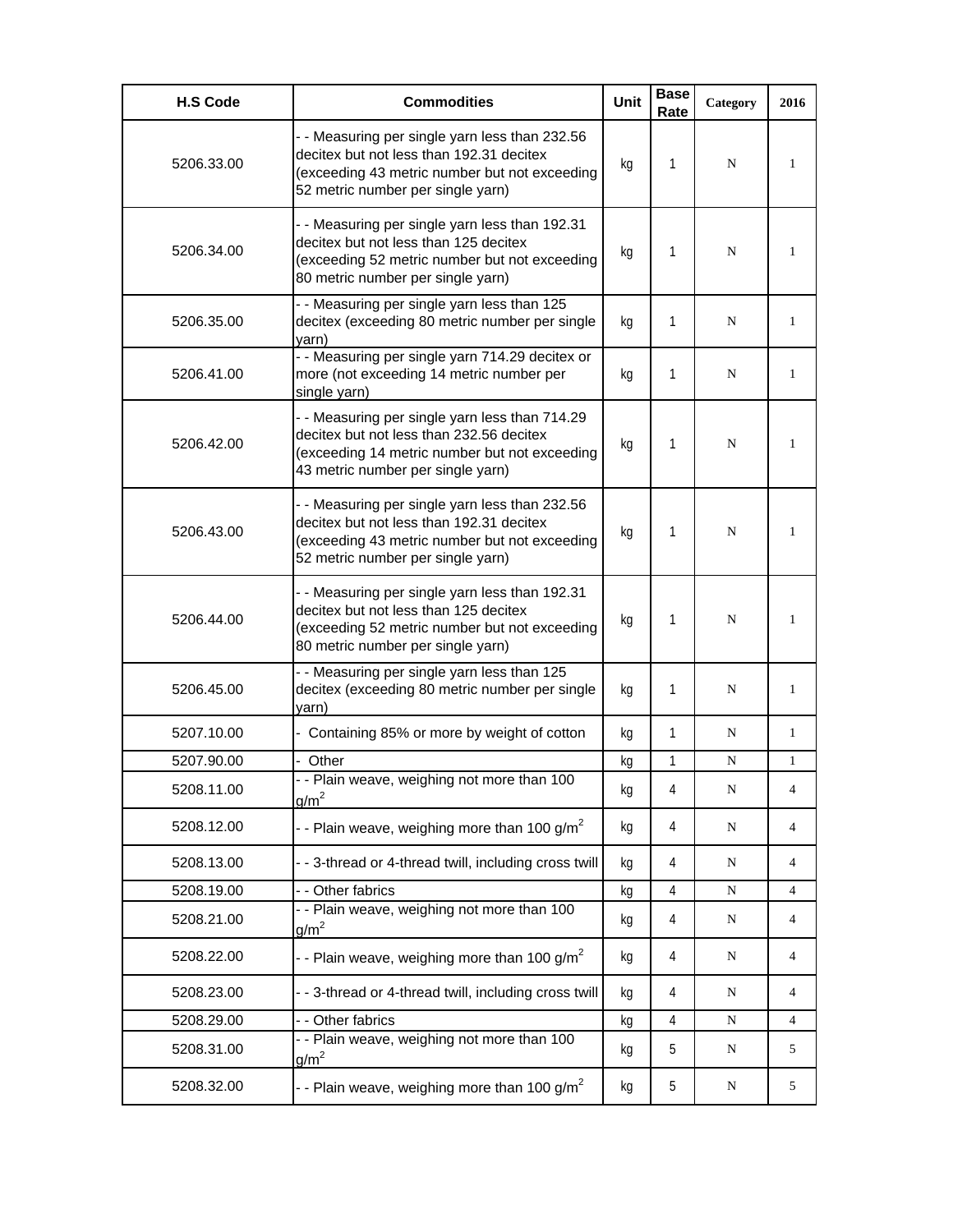| <b>H.S Code</b> | <b>Commodities</b>                                                        | Unit | <b>Base</b><br>Rate | Category  | 2016 |
|-----------------|---------------------------------------------------------------------------|------|---------------------|-----------|------|
| 5208.33.00      | - - 3-thread or 4-thread twill, including cross twill                     | kg   | 5                   | N         | 5    |
| 5208.39.00      | - - Other fabrics                                                         | kg   | 5                   | HS/B      | 5    |
| 5208.41.00      | - - Plain weave, weighing not more than 100<br>g/m <sup>2</sup>           | kg   | 5                   | N         | 5    |
| 5208.42.00      | - - Plain weave, weighing more than 100 $g/m^2$                           | kq   | 5                   | N         | 5    |
| 5208.43.00      | - - 3-thread or 4-thread twill, including cross<br>twill                  | kg   | 5                   | N         | 5    |
| 5208.49.00      | - - Other fabrics                                                         | kg   | 5                   | N         | 5    |
| 5208.51.10      | - - - Printed by the traditional batik process                            | kg   | 5                   | N         | 5    |
| 5208.51.90      | $- -$ Other                                                               | kg   | 5                   | N         | 5    |
| 5208.52.10      | - - - Printed by the traditional batik process                            | kg   | 5                   | N         | 5    |
| 5208.52.90      | $- -$ Other                                                               | kg   | 5                   | N         | 5    |
| 5208.59.10      | - - - Printed by the traditional batik process                            | kg   | 5                   | N         | 5    |
| 5208.59.90      | $- -$ Other                                                               | kg   | 5                   | N         | 5    |
| 5209.11.00      | - - Plain weave                                                           | kg   | 4                   | N         | 4    |
| 5209.12.00      | - - 3-thread or 4-thread twill, including cross<br>twill                  | kg   | 4                   | N         | 4    |
| 5209.19.00      | -- Other fabrics                                                          | kg   | 4                   | SL        | 4    |
| 5209.21.00      | - - Plain weave                                                           | kq   | 4                   | N         | 4    |
| 5209.22.00      | - - 3-thread or 4-thread twill, including cross<br>twill                  | kq   | 4                   | N         | 4    |
| 5209.29.00      | - - Other fabrics                                                         | kg   | 4                   | N         | 4    |
| 5209.31.00      | -- Plain weave                                                            | kg   | 5                   | N         | 5    |
| 5209.32.00      | -- 3-thread or 4-thread twill, including cross<br>twill                   | kg   | 5                   | N         | 5    |
| 5209.39.00      | - - Other fabrics                                                         | kg   | 5                   | N         | 5    |
| 5209.41.00      | - - Plain weave                                                           | kg   | 5                   | N         | 5    |
| 5209.42.00      | -- Denim                                                                  | kg   | 5                   | N         | 5    |
| 5209.43.00      | - - Other fabrics of 3-thread or 4-thread twill,<br>including cross twill | kg   | 5                   | N         | 5    |
| 5209.49.00      | - - Other fabrics                                                         | kg   | 5                   | ${\bf N}$ | 5    |
| 5209.51.10      | --- Printed by the traditional batik process                              | kg   | 7.5                 | ${\bf N}$ | 5    |
| 5209.51.90      |                                                                           | kg   | 7.5                 | N         | 5    |
| 5209.52.10      | - - - Printed by the traditional batik process                            | kq   | 7.5                 | N         | 5    |
| 5209.52.90      | --- Other                                                                 | kq   | 7.5                 | N         | 5    |
| 5209.59.10      | --- Printed by the traditional batik process                              | kq   | 7.5                 | N         | 5    |
| 5209.59.90      | --- Other                                                                 | kg   | 7.5                 | ${\bf N}$ | 5    |
| 5210.11.00      | - - Plain weave                                                           | kg   | $\overline{4}$      | ${\bf N}$ | 4    |
| 5210.19.00      | -- Other fabrics                                                          | kg   | $\overline{4}$      | N         | 4    |
| 5210.21.00      | - - Plain weave                                                           | kg   | $\overline{4}$      | N         | 4    |
| 5210.29.00      | -- Other fabrics                                                          | kg   | 4                   | N         | 4    |
| 5210.31.00      | - - Plain weave                                                           | kg   | 5                   | N         | 5    |
| 5210.32.00      | -- 3-thread or 4-thread twill, including cross<br>twill                   | kg   | 5                   | N         | 5    |
| 5210.39.00      | -- Other fabrics                                                          | kg   | 5                   | N         | 5    |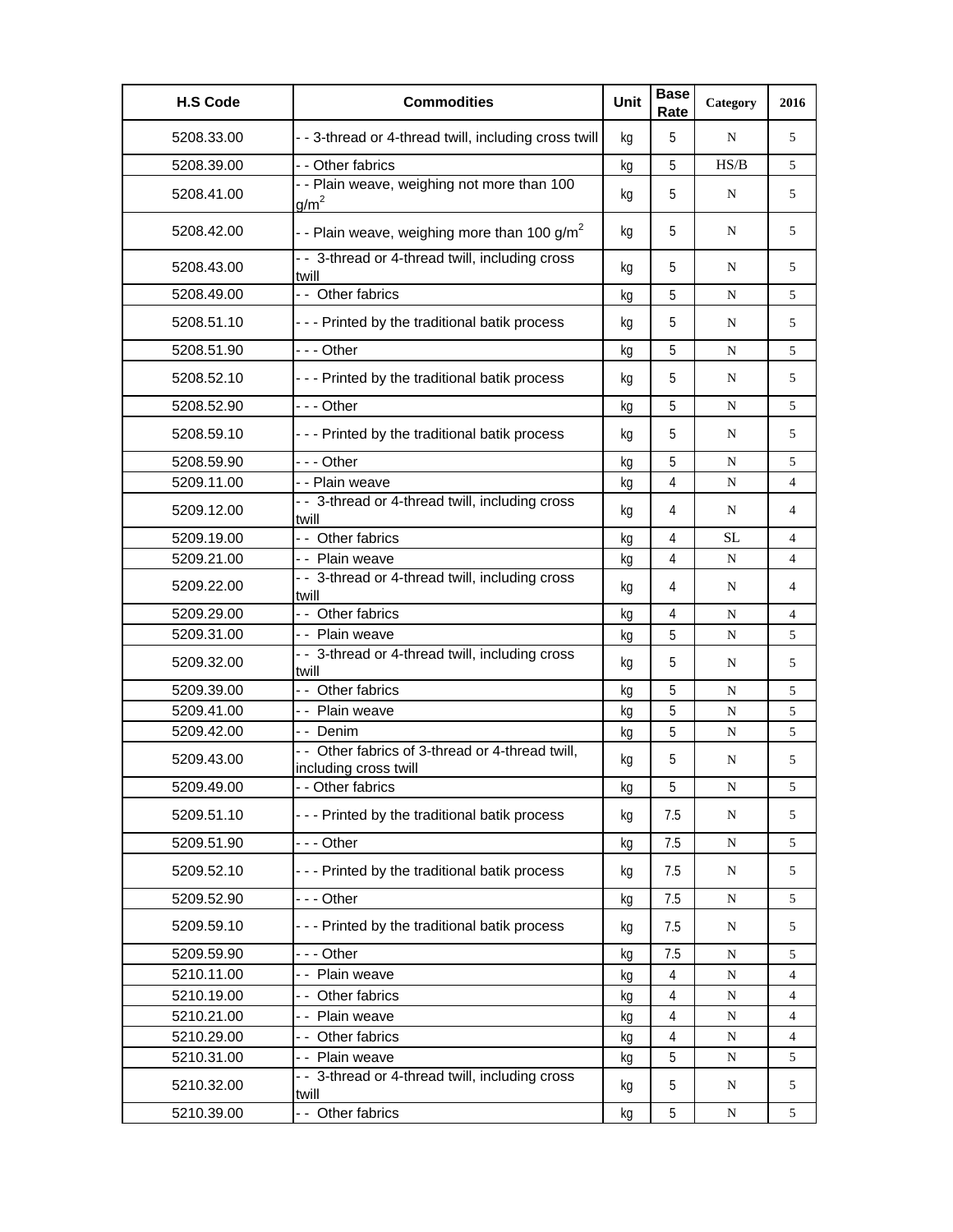| <b>H.S Code</b> | <b>Commodities</b>                                                        | Unit | <b>Base</b><br>Rate | Category  | 2016 |
|-----------------|---------------------------------------------------------------------------|------|---------------------|-----------|------|
| 5210.41.00      | - - Plain weave                                                           | kq   | 5                   | N         | 5    |
| 5210.49.00      | -- Other fabrics                                                          | kg   | 5                   | N         | 5    |
| 5210.51.10      | --- Printed by the traditional batik process                              | kg   | 7.5                 | N         | 5    |
| 5210.51.90      | --- Other                                                                 | kg   | 7.5                 | N         | 5    |
| 5210.59.10      | - - - Printed by the traditional batik process                            | kg   | 7.5                 | N         | 5    |
| 5210.59.90      | --- Other                                                                 | kg   | 7.5                 | N         | 5    |
| 5211.11.00      | - - Plain weave                                                           | kg   | 4                   | N         | 4    |
| 5211.12.00      | - - 3-thread or 4-thread twill, including cross twill                     | kg   | 4                   | N         | 4    |
| 5211.19.00      | - - Other fabrics                                                         | kg   | 4                   | N         | 4    |
| 5211.20.00      | - Bleached                                                                | kg   | 4                   | N         | 4    |
| 5211.31.00      | - - Plain weave                                                           | kg   | 5                   | N         | 5    |
| 5211.32.00      | - - 3-thread or 4-thread twill, including cross twill                     | kg   | 5                   | HS/B      | 5    |
| 5211.39.00      | - - Other fabrics                                                         | kg   | 5                   | N         | 5    |
| 5211.41.00      | - - Plain weave                                                           | kg   | 5                   | N         | 5    |
| 5211.42.00      | - - Denim                                                                 | kg   | 5                   | N         | 5    |
| 5211.43.00      | - - Other fabrics of 3-thread or 4-thread twill,<br>including cross twill | kq   | 5                   | N         | 5    |
| 5211.49.00      | - - Other fabrics                                                         | kg   | 5                   | N         | 5    |
| 5211.51.10      | - - - Printed by the traditional batik process                            | kg   | 7.5                 | N         | 5    |
| 5211.51.90      | -  - - Other                                                              | kg   | 7.5                 | N         | 5    |
| 5211.52.10      | --- Printed by the traditional batik process                              | kg   | 7.5                 | N         | 5    |
| 5211.52.90      | $--$ Other                                                                | kg   | 7.5                 | N         | 5    |
| 5211.59.10      | - - - Printed by the traditional batik process                            | kq   | 7.5                 | HS/B      | 7.5  |
| 5211.59.90      | - - - Other                                                               | kq   | 7.5                 | HS/B      | 7.5  |
| 5212.11.00      | - - Unbleached                                                            | kg   | $\overline{4}$      | N         | 4    |
| 5212.12.00      | - - Bleached                                                              | kg   | 4                   | N         | 4    |
| 5212.13.00      | - - Dyed                                                                  | kg   | 5                   | N         | 5    |
| 5212.14.00      | Of yarns of different colours                                             | kg   | $\overline{5}$      | ${\bf N}$ | 5    |
| 5212.15.10      | - - - Printed by the traditional batik process                            | kg   | 7.5                 | N         | 5    |
| 5212.15.90      | --- Other                                                                 | kg   | 7.5                 | ${\bf N}$ | 5    |
| 5212.21.00      | -- Unbleached                                                             | kq   | $\overline{4}$      | ${\bf N}$ | 4    |
| 5212.22.00      | - - Bleached                                                              | kg   | $\overline{4}$      | ${\bf N}$ | 4    |
| 5212.23.00      | - - Dyed                                                                  | kg   | 5                   | ${\bf N}$ | 5    |
| 5212.24.00      | - - Of yarns of different colours                                         | kg   | 5                   | N         | 5    |
| 5212.25.10      | --- Printed by the traditional batik process                              | kg   | 7.5                 | N         | 5    |
| 5212.25.90      | - - - Other                                                               | kg   | 7.5                 | N         | 5    |
| 5301.10.00      | - Flax, raw or retted                                                     | kg   | 0.5                 | ${\bf N}$ | 0.5  |
| 5301.21.00      | - - Broken or scutched                                                    | kg   | 0.5                 | ${\bf N}$ | 0.5  |
| 5301.29.00      | - - Other                                                                 | kg   | 0.5                 | ${\bf N}$ | 0.5  |
| 5301.30.00      | - Flax tow or waste                                                       | kg   | 0.5                 | N         | 0.5  |
| 5302.10.00      | - True hemp, raw or retted                                                | kg   | 0.5                 | N         | 0.5  |
| 5302.90.00      | - Other                                                                   | kg   | 0.5                 | N         | 0.5  |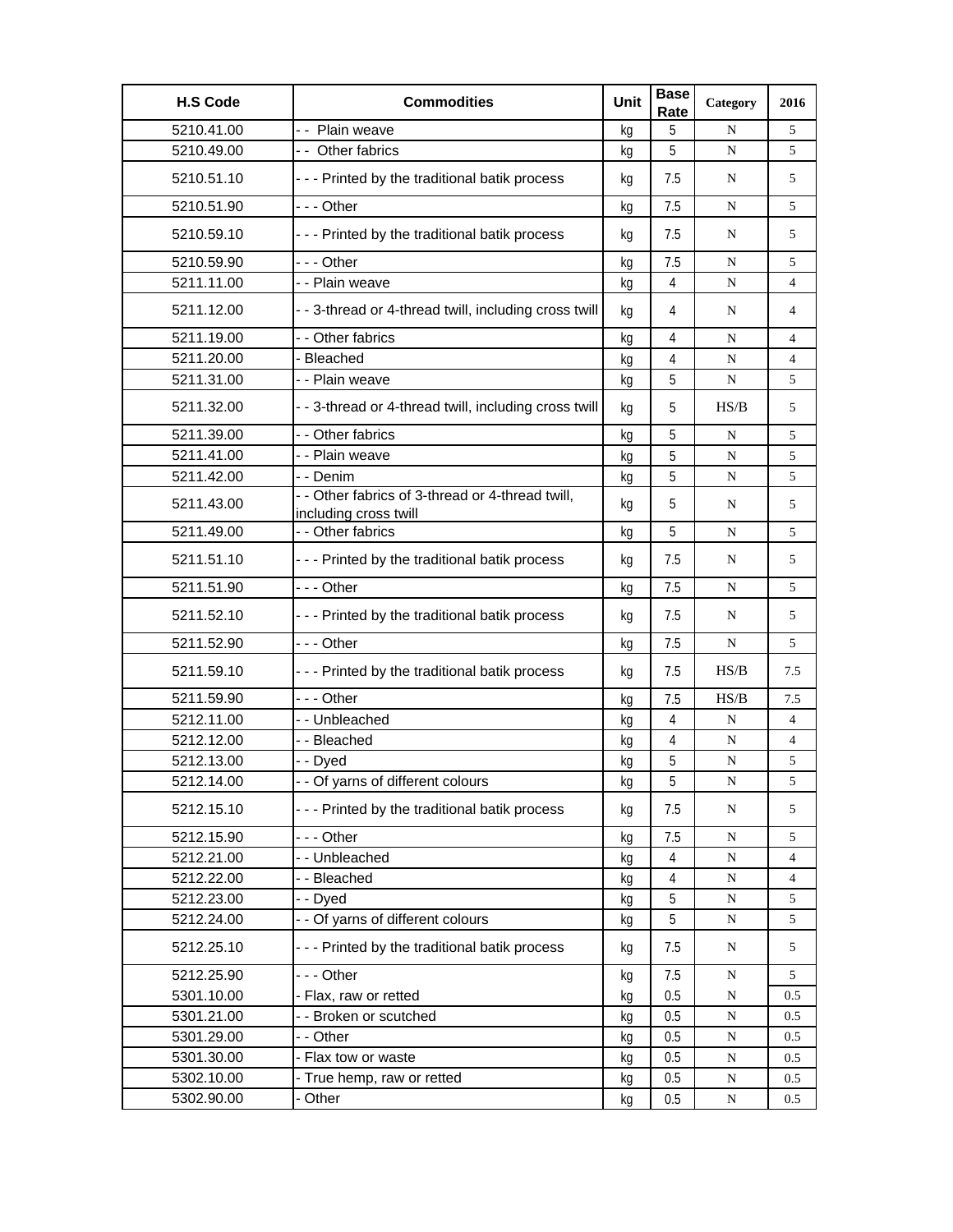| <b>H.S Code</b> | <b>Commodities</b>                                                                                                                  | Unit | <b>Base</b><br>Rate | Category  | 2016                     |
|-----------------|-------------------------------------------------------------------------------------------------------------------------------------|------|---------------------|-----------|--------------------------|
| 5303.10.00      | - Jute and other textile bast fibres, raw or retted                                                                                 | kg   | 0.5                 | N         | 0.5                      |
| 5303.90.00      | - Other                                                                                                                             | kg   | 0.5                 | N         | 0.5                      |
| 5305.00.10      | - Sisal and other textile fibres of the genus<br>Agave; tow and waste of these fibres (including<br>yarn waste and garnetted stock) | kg   | 0.5                 | N         | 0.5                      |
| 5305.00.20      | - Coconut fibres(coir) and abaca fibres                                                                                             | kg   | 0.5                 | N         | 0.5                      |
| 5305.00.90      | - Other                                                                                                                             | kq   | 0.5                 | N         | 0.5                      |
| 5306.10.00      | - Single                                                                                                                            | kg   | $\mathfrak{Z}$      | N         | 3                        |
| 5306.20.00      | - Multiple (folded) or cabled                                                                                                       | kg   | 3                   | ${\bf N}$ | 3                        |
| 5307.10.00      | - Single                                                                                                                            | kg   | 3                   | N         | 3                        |
| 5307.20.00      | - Multiple (folded) or cabled                                                                                                       | kg   | 3                   | N         | 3                        |
| 5308.10.00      | - Coir yarn                                                                                                                         | kq   | 1.5                 | N         | 1.5                      |
| 5308.20.00      | - True hemp yarn                                                                                                                    | kg   | 3                   | N         | 3                        |
| 5308.90.10      | - - Paper yarn                                                                                                                      | kg   | 3                   | ${\bf N}$ | 3                        |
| 5308.90.90      | - - Other                                                                                                                           | kg   | 3                   | N         | 3                        |
| 5309.11.10      | --- Printed by the traditional batik process                                                                                        | kg   | 4                   | N         | 4                        |
| 5309.11.90      | - - - Other                                                                                                                         | kg   | 4                   | N         | 4                        |
| 5309.19.10      | --- Printed by the traditional batik process                                                                                        | kg   | 4                   | N         | 4                        |
| 5309.19.90      | - - - Other                                                                                                                         | kg   | 4                   | N         | $\overline{\mathcal{L}}$ |
| 5309.21.10      | --- Printed by the traditional batik process                                                                                        | kg   | 4                   | N         | 4                        |
| 5309.21.90      | - - - Other                                                                                                                         | kg   | 4                   | N         | 4                        |
| 5309.29.10      | --- Printed by the traditional batik process                                                                                        | kg   | 4                   | N         | 4                        |
| 5309.29.90      | - - - Other                                                                                                                         | kq   | 4                   | N         | 4                        |
| 5310.10.00      | - Unbleached                                                                                                                        | kg   | 3                   | N         | 3                        |
| 5310.90.10      | - - Printed by the traditional batik process                                                                                        | kg   | 3                   | N         | 3                        |
| 5310.90.90      | - - Other                                                                                                                           | kq   | 3                   | N         | 3                        |
| 5311.00.10      | - Printed by the traditional batik process                                                                                          | kg   | 4                   | SL        | 4                        |
| 5311.00.90      | - Other                                                                                                                             | kg   | 4                   | SL        | 4                        |
| 5401.10.10      | - - Put up for retail sale                                                                                                          | kg   | 2                   | N         | 2                        |
| 5401.10.90      | - - Other                                                                                                                           | kg   | $\overline{2}$      | N         | 2                        |
| 5401.20.10      | -- Put up for retail sale                                                                                                           | kg   | $\overline{2}$      | ${\bf N}$ | $\overline{c}$           |
| 5401.20.90      | - - Other                                                                                                                           | kg   | 2                   | ${\bf N}$ | 2                        |
| 5402.11.00      | - - Of aramids                                                                                                                      | kg   | 2                   | $\rm SL$  | 2                        |
| 5402.19.00      | - - Other                                                                                                                           | kg   | $\overline{2}$      | <b>SL</b> | 2                        |
| 5402.20.00      | - High tenacity yarn of polyesters                                                                                                  | kg   | $\overline{2}$      | ${\bf N}$ | 2                        |
| 5402.31.00      | - - Of nylon or other polyamides, measuring per<br>single yarn not more than 50 tex                                                 | kg   | $\overline{2}$      | <b>SL</b> | 2                        |
| 5402.32.00      | - - Of nylon or other polyamides, measuring per<br>single yarn more than 50 tex                                                     | kg   | 2                   | N         | 2                        |
| 5402.33.00      | - - Of polyesters                                                                                                                   | kq   | $\overline{2}$      | N         | 2                        |
| 5402.34.00      | -- Of polypropylene                                                                                                                 | kg   | $\overline{2}$      | N         | 2                        |
| 5402.39.00      | - - Other                                                                                                                           | kg   | 2                   | ${\bf N}$ | 2                        |
| 5402.44.00      | - - Elastomeric                                                                                                                     | kg   | 2                   | <b>SL</b> | 2                        |
| 5402.45.00      | - - Other, of nylon or other polyamides                                                                                             | kg   | $\overline{2}$      | <b>SL</b> | 2                        |
| 5402.46.00      | - - Other, of polyesters, partially oriented                                                                                        | kg   | 2                   | N         | 2                        |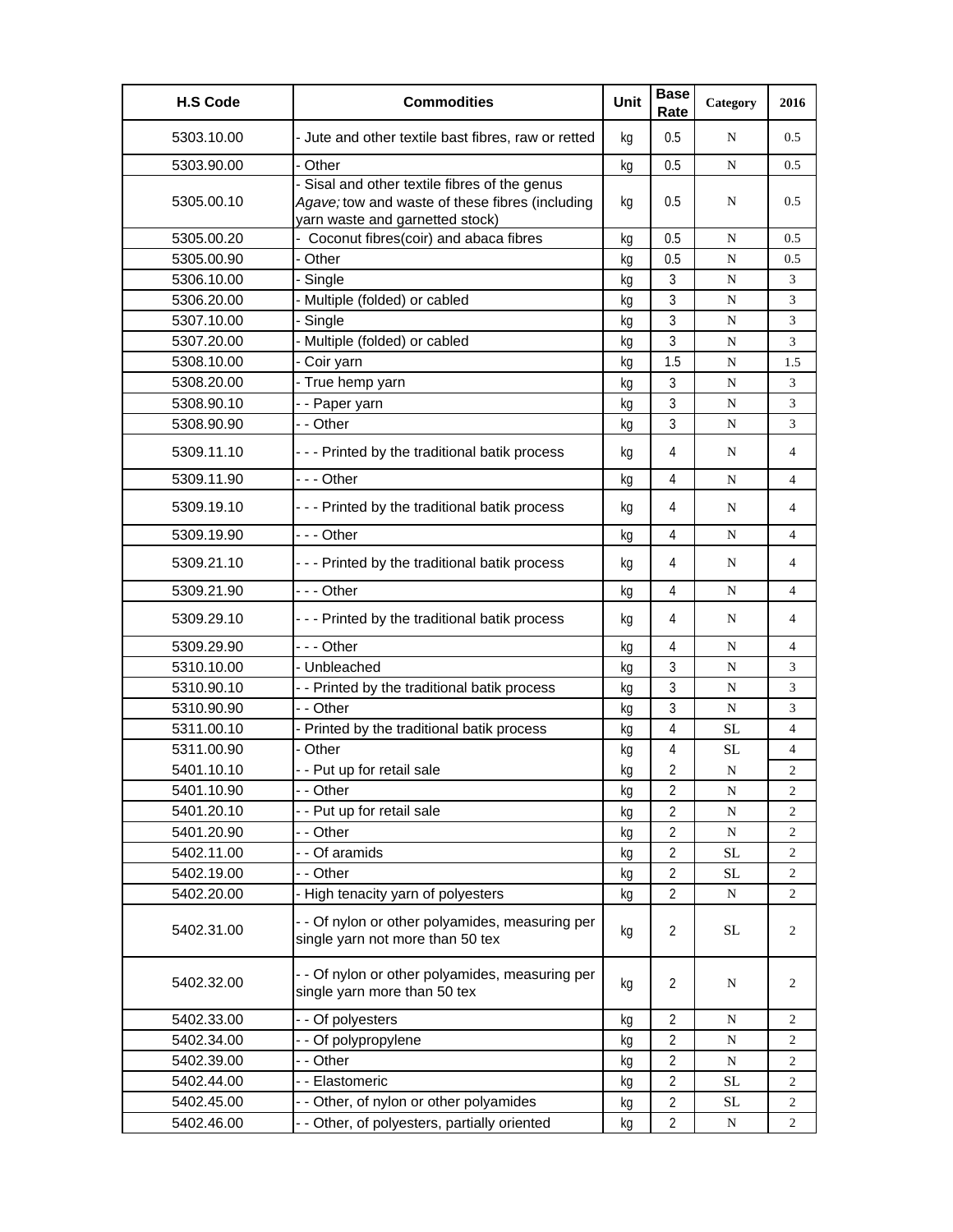| <b>H.S Code</b> | <b>Commodities</b>                                                                                                                                                                                                                               | Unit | <b>Base</b><br>Rate | Category  | 2016           |
|-----------------|--------------------------------------------------------------------------------------------------------------------------------------------------------------------------------------------------------------------------------------------------|------|---------------------|-----------|----------------|
| 5402.47.00      | - - Other, of polyesters                                                                                                                                                                                                                         | kg   | $\overline{2}$      | N         | $\overline{2}$ |
| 5402.48.00      | - - Other, of polypropylene                                                                                                                                                                                                                      | kg   | $\overline{2}$      | ${\bf N}$ | $\overline{2}$ |
| 5402.49.00      | - - Other                                                                                                                                                                                                                                        | kg   | 2                   | N         | 2              |
| 5402.51.00      | - - Of nylon or other polyamides                                                                                                                                                                                                                 | kg   | $\overline{2}$      | N         | 2              |
| 5402.52.00      | - - Of polyesters                                                                                                                                                                                                                                | kg   | $\overline{2}$      | N         | $\overline{c}$ |
| 5402.59.10      | --- Of polypropylene                                                                                                                                                                                                                             | kq   | $\overline{2}$      | N         | 2              |
| 5402.59.90      | --- Other                                                                                                                                                                                                                                        | kg   | 2                   | N         | 2              |
| 5402.61.00      | - - Of nylon or other polyamides                                                                                                                                                                                                                 | kg   | $\overline{2}$      | N         | 2              |
| 5402.62.00      | - - Of polyesters                                                                                                                                                                                                                                | kg   | 2                   | N         | $\overline{c}$ |
| 5402.69.10      | --- Of polypropylene                                                                                                                                                                                                                             | kg   | $\overline{2}$      | N         | 2              |
| 5402.69.90      | --- Other                                                                                                                                                                                                                                        | kq   | $\overline{2}$      | ${\bf N}$ | $\overline{c}$ |
| 5403.10.00      | - High tenacity yarn of viscose rayon                                                                                                                                                                                                            | kg   | 2                   | ${\bf N}$ | 2              |
| 5403.31.10      | --- Textured yarn                                                                                                                                                                                                                                | kg   | 2                   | N         | 2              |
| 5403.31.90      | --- Other                                                                                                                                                                                                                                        | kg   | $\overline{2}$      | N         | 2              |
| 5403.32.10      | --- Textured yarn                                                                                                                                                                                                                                | kg   | $\overline{2}$      | N         | 2              |
| 5403.32.90      | -  - - Other                                                                                                                                                                                                                                     | kg   | $\overline{2}$      | N         | 2              |
| 5403.33.10      | --- Textured yarn                                                                                                                                                                                                                                | kg   | $\overline{2}$      | ${\bf N}$ | 2              |
| 5403.33.90      | - - - Other                                                                                                                                                                                                                                      | kg   | $\overline{2}$      | ${\bf N}$ | $\overline{c}$ |
| 5403.39.10      | --- Textured yarn                                                                                                                                                                                                                                | kg   | $\overline{2}$      | N         | $\overline{2}$ |
| 5403.39.90      | $- -$ Other                                                                                                                                                                                                                                      | kg   | $\overline{2}$      | N         | 2              |
| 5403.41.10      | --- Textured yarn                                                                                                                                                                                                                                | kg   | $\overline{2}$      | N         | $\overline{2}$ |
| 5403.41.90      | - - - Other                                                                                                                                                                                                                                      | kg   | $\overline{2}$      | N         | 2              |
| 5403.42.10      | --- Textured yarn                                                                                                                                                                                                                                | kg   | $\overline{2}$      | N         | 2              |
| 5403.42.90      | --- Other                                                                                                                                                                                                                                        | kg   | $\overline{2}$      | N         | $\overline{c}$ |
| 5403.49.10      | --- Textured yarn                                                                                                                                                                                                                                | kq   | $\overline{2}$      | N         | $\overline{2}$ |
| 5403.49.90      | --- Other                                                                                                                                                                                                                                        | kg   | $\overline{2}$      | N         | 2              |
| 5404.11.00      | - - Elastomeric                                                                                                                                                                                                                                  | kg   | $\overline{2}$      | ${\bf N}$ | 2              |
| 5404.12.00      | - - Other, of polypropylene                                                                                                                                                                                                                      | kg   | $\overline{2}$      | N         | 2              |
| 5404.19.00      | - - Other                                                                                                                                                                                                                                        | kg   | $\overline{2}$      | N         | $\overline{c}$ |
| 5404.90.00      | - Other                                                                                                                                                                                                                                          | kg   | $\overline{2}$      | ${\bf N}$ | $\overline{2}$ |
| 5405.00.00      | Artificial monofilament of 67 decitex or more<br>and of which no cross-sectional dimension<br>exceeds 1 mm; strip and the like (for<br>example, artificial straw) of artificial textile<br>materials of an apparent width not<br>exceeding 5 mm. | kg   | $\overline{2}$      | N         | $\overline{2}$ |
| 5406.00.00      | Man-made filament yarn (other than sewing<br>thread), put up for retail sale.                                                                                                                                                                    | kg   | 2                   | N         | 2              |
| 5407.10.20      | -- Tyre fabrics and conveyor duck                                                                                                                                                                                                                | kg   | 15                  | HS/B      | 15             |
| 5407.10.90      | - - Other                                                                                                                                                                                                                                        | kg   | 15                  | HS/B      | 15             |
| 5407.20.00      | - Woven fabrics obtained from strip or the like                                                                                                                                                                                                  | kg   | 15                  | N         | 5              |
| 5407.30.00      | - Fabrics specified in Note 9 to Section XI                                                                                                                                                                                                      | kg   | 15                  | N         | 5              |
| 5407.41.10      | - - - Woven nylon mesh fabrics of untwisted<br>filament yarn suitable for use as reinforcing<br>material for tarpaulins                                                                                                                          | kg   | 15                  | <b>SL</b> | 15             |
| 5407.41.90      | --- Other                                                                                                                                                                                                                                        | kg   | 15                  | $\rm SL$  | 15             |
| 5407.42.00      | - - Dyed                                                                                                                                                                                                                                         | kg   | 15                  | HS/B      | 15             |
| 5407.43.00      | - - Of yarns of different colours                                                                                                                                                                                                                | kg   | 15                  | N         | 5              |
| 5407.44.00      | - - Printed                                                                                                                                                                                                                                      | kg   | 15                  | N         | 5              |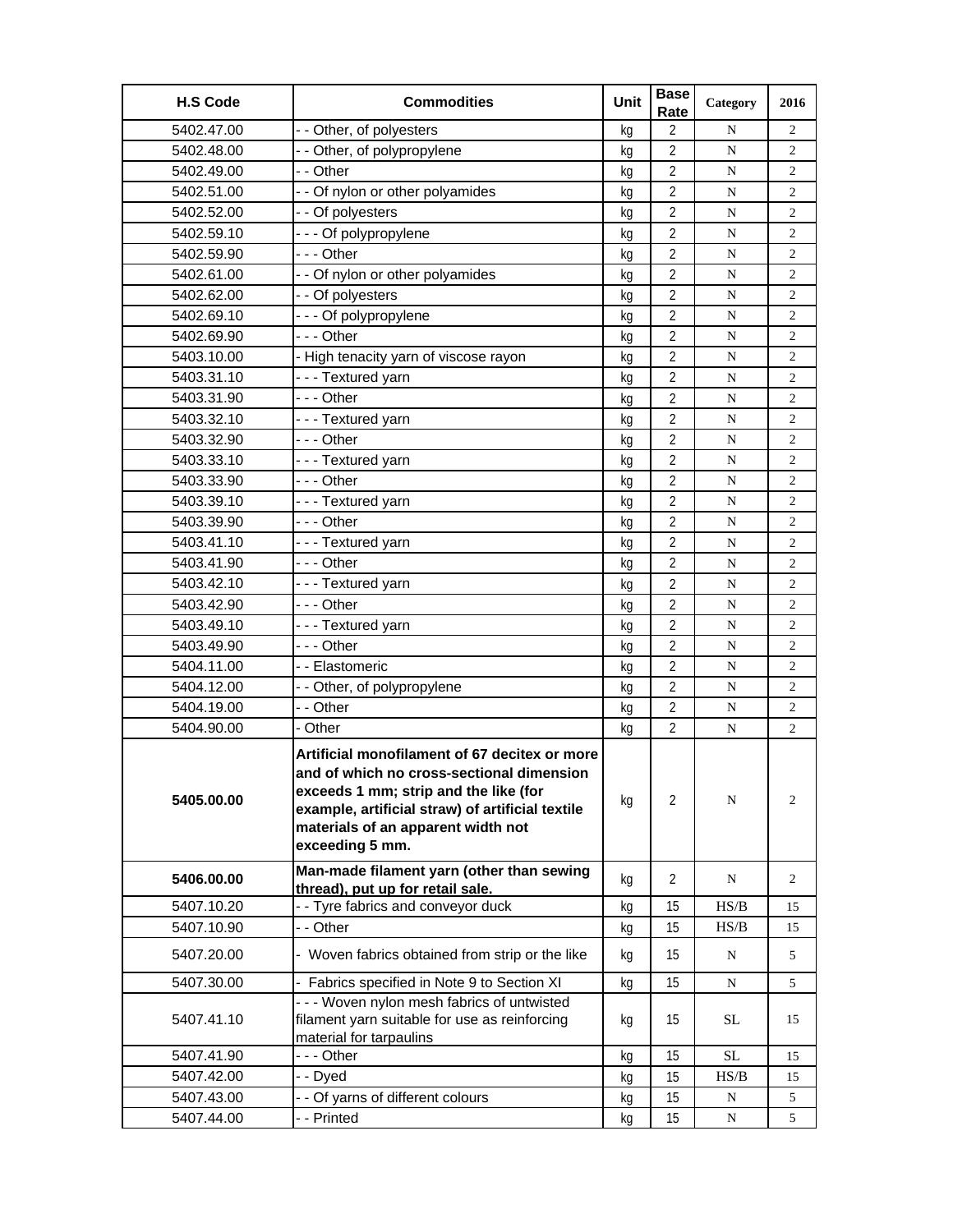| <b>H.S Code</b> | <b>Commodities</b>                                                           | Unit | <b>Base</b><br>Rate | Category  | 2016 |
|-----------------|------------------------------------------------------------------------------|------|---------------------|-----------|------|
| 5407.51.00      | - - Unbleached or bleached                                                   | ka   | 15                  | N         | 5    |
| 5407.52.00      | - - Dyed                                                                     | kg   | 15                  | ${\bf N}$ | 5    |
| 5407.53.00      | - - Of yarns of different colours                                            | kg   | 15                  | N         | 5    |
| 5407.54.00      | - - Printed                                                                  | kg   | 15                  | N         | 5    |
| 5407.61.00      | - - Containing 85% or more by weight of non-<br>textured polyester filaments | kg   | 15                  | N         | 5    |
| 5407.69.00      | - - Other                                                                    | kg   | 15                  | <b>SL</b> | 15   |
| 5407.71.00      | - - Unbleached or bleached                                                   | kg   | 15                  | ${\bf N}$ | 5    |
| 5407.72.00      | - - Dyed                                                                     | kq   | 15                  | N         | 5    |
| 5407.73.00      | - - Of yarns of different colours                                            | kg   | 15                  | N         | 5    |
| 5407.74.00      | - - Printed                                                                  | kg   | 15                  | ${\bf N}$ | 5    |
| 5407.81.00      | - - Unbleached or bleached                                                   | kg   | 15                  | N         | 5    |
| 5407.82.00      | - - Dyed                                                                     | kg   | 15                  | N         | 5    |
| 5407.83.00      | - - Of yarns of different colours                                            | kg   | 15                  | ${\bf N}$ | 5    |
| 5407.84.00      | - - Printed                                                                  | kg   | 15                  | ${\bf N}$ | 5    |
| 5407.91.00      | - - Unbleached or bleached                                                   | kg   | 15                  | N         | 5    |
| 5407.92.00      | - - Dyed                                                                     | kg   | 15                  | N         | 5    |
| 5407.93.00      | - - Of yarns of different colours                                            | kg   | 15                  | N         | 5    |
| 5407.94.00      | - - Printed                                                                  | kg   | 15                  | ${\bf N}$ | 5    |
| 5408.10.00      | - Woven fabrics obtained from high tenacity<br>yarn of viscose rayon         | kg   | 15                  | N         | 5    |
| 5408.21.00      | - - Unbleached or bleached                                                   | kg   | 15                  | N         | 5    |
| 5408.22.00      | - - Dyed                                                                     | kg   | 15                  | ${\bf N}$ | 5    |
| 5408.23.00      | - - Of yarns of different colours                                            | kg   | 15                  | N         | 5    |
| 5408.24.00      | - - Printed                                                                  | kg   | 15                  | N         | 5    |
| 5408.31.00      | - - Unbleached or bleached                                                   | kg   | 15                  | N         | 5    |
| 5408.32.00      | - - Dyed                                                                     | kq   | 15                  | N         | 5    |
| 5408.33.00      | - - Of yarns of different colours                                            | kg   | 15                  | ${\bf N}$ | 5    |
| 5408.34.00      | - - Printed                                                                  | kg   | 15                  | N         | 5    |
| 5501.10.00      | - Of nylon or other polyamides                                               | kg   | 3                   | N         | 3    |
| 5501.20.00      | - Of polyesters                                                              | kg   | 3                   | ${\bf N}$ | 3    |
| 5501.30.00      | - Acrylic or modacrylic                                                      | kg   | 3                   | N         | 3    |
| 5501.40.00      | - Of polypropylene                                                           | kg   | $\sqrt{3}$          | N         | 3    |
| 5501.90.00      | Other                                                                        | kg   | 3                   | ${\bf N}$ | 3    |
| 5502.00.00      | Artificial filament tow.                                                     | kg   | $\mathfrak{Z}$      | ${\bf N}$ | 3    |
| 5503.11.00      | - - Of aramids                                                               | kg   | 0.5                 | ${\bf N}$ | 0.5  |
| 5503.19.00      | - - Other                                                                    | kg   | 0.5                 | ${\bf N}$ | 0.5  |
| 5503.20.00      | - Of polyesters                                                              | kg   | 0.5                 | <b>SL</b> | 0.5  |
| 5503.30.00      | - Acrylic or modacrylic                                                      | kg   | 0.5                 | ${\bf N}$ | 0.5  |
| 5503.40.00      | Of polypropylene                                                             | kg   | 0.5                 | ${\bf N}$ | 0.5  |
| 5503.90.00      | Other                                                                        | kg   | 0.5                 | ${\bf N}$ | 0.5  |
| 5504.10.00      | Of viscose rayon                                                             | kg   | 0.5                 | ${\bf N}$ | 0.5  |
| 5504.90.00      | Other                                                                        | kg   | 0.5                 | ${\bf N}$ | 0.5  |
| 5505.10.00      | Of synthetic fibres                                                          | kg   | 0.5                 | ${\bf N}$ | 0.5  |
| 5505.20.00      | - Of artificial fibres                                                       | kg   | 0.5                 | ${\bf N}$ | 0.5  |
| 5506.10.00      | Of nylon or other polyamides                                                 | kg   | 0.5                 | ${\bf N}$ | 0.5  |
| 5506.20.00      | Of polyesters                                                                | kg   | 0.5                 | ${\bf N}$ | 0.5  |
| 5506.30.00      | - Acrylic or modacrylic                                                      | kg   | 0.5                 | ${\bf N}$ | 0.5  |
| 5506.90.00      | - Other                                                                      | kg   | 0.5                 | ${\bf N}$ | 0.5  |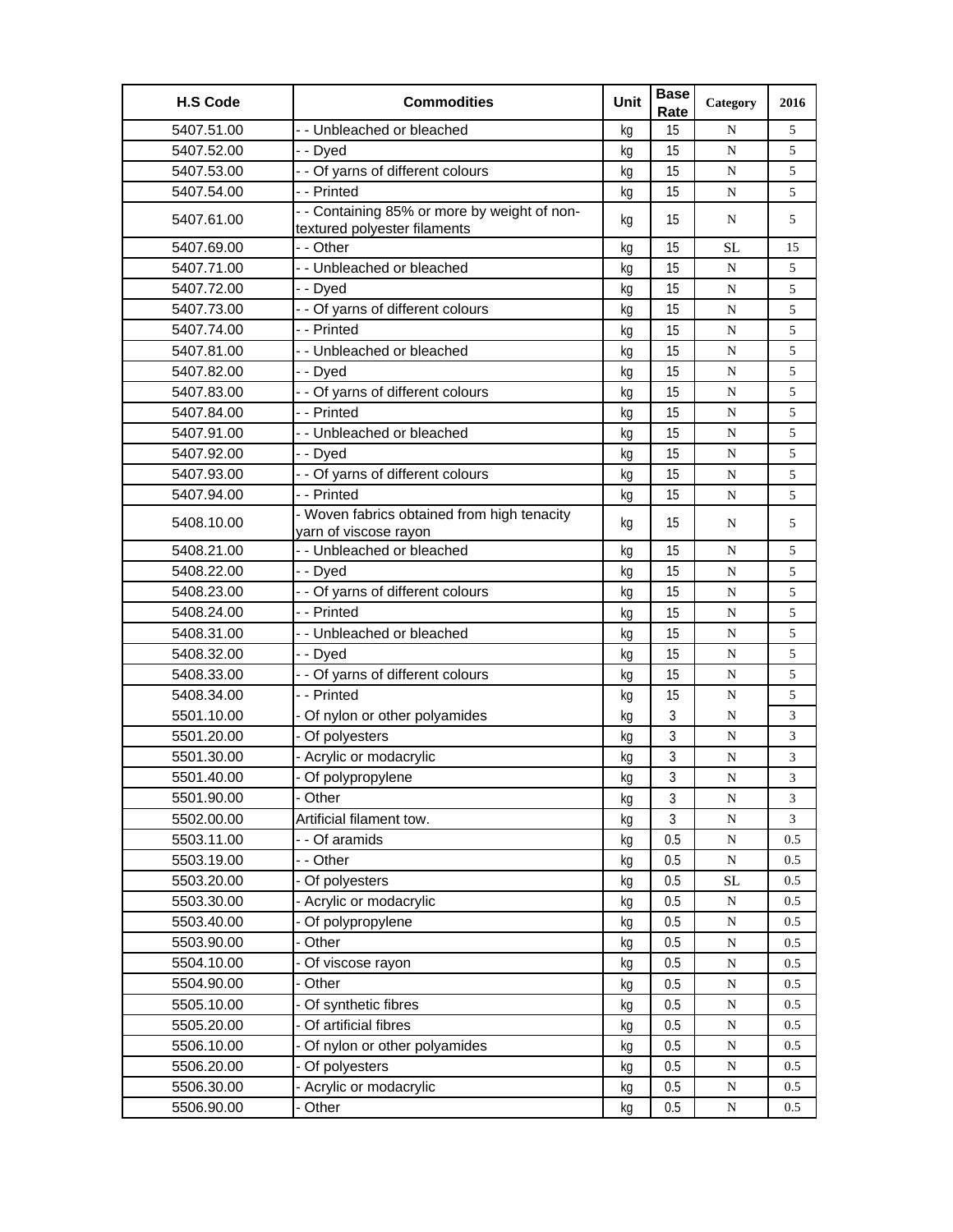| <b>H.S Code</b> | <b>Commodities</b>                                                               | Unit | <b>Base</b><br>Rate | Category  | 2016           |
|-----------------|----------------------------------------------------------------------------------|------|---------------------|-----------|----------------|
| 5507.00.00      | Artificial staple fibres, carded, combed or<br>otherwise processed for spinning. | kg   | 0.5                 | N         | 0.5            |
| 5508.10.10      | - - Put up for retail sale                                                       | kg   | $\overline{2}$      | <b>SL</b> | 2              |
| 5508.10.90      | - - Other                                                                        | kg   | $\overline{2}$      | <b>SL</b> | $\overline{c}$ |
| 5508.20.10      | - - Put up for retail sale                                                       | kg   | 2                   | N         | $\overline{c}$ |
| 5508.20.90      | - - Other                                                                        | kg   | $\overline{2}$      | N         | 2              |
| 5509.11.00      | - - Single yarn                                                                  | kg   | $\overline{2}$      | N         | $\overline{c}$ |
| 5509.12.00      | -- Multiple (folded) or cabled yarn                                              | kg   | $\overline{2}$      | N         | 2              |
| 5509.21.00      | -- Single yarn                                                                   | kg   | $\overline{2}$      | N         | 2              |
| 5509.22.00      | -- Multiple (folded) or cabled yarn                                              | kg   | 2                   | ${\bf N}$ | 2              |
| 5509.31.00      | - - Single yarn                                                                  | kg   | 2                   | N         | 2              |
| 5509.32.00      | - - Multiple (folded) or cabled yarn                                             | kg   | $\overline{2}$      | N         | $\overline{c}$ |
| 5509.41.00      | - - Single yarn                                                                  | kg   | $\overline{2}$      | N         | $\overline{c}$ |
| 5509.42.00      | - - Multiple (folded) or cabled yarn                                             | kg   | $\overline{2}$      | N         | $\overline{c}$ |
| 5509.51.00      | - - Mixed mainly or solely with artificial staple                                | kg   | $\overline{2}$      | N         | $\overline{2}$ |
|                 | fibres                                                                           |      |                     |           |                |
| 5509.52.10      | --- Single yarn                                                                  | kg   | $\overline{2}$      | N         | 2              |
| 5509.52.90      | -  - - Other                                                                     | kg   | 2                   | N         | 2              |
| 5509.53.00      | - - Mixed mainly or solely with cotton                                           | kg   | $\overline{2}$      | ${\bf N}$ | $\overline{c}$ |
| 5509.59.00      | - - Other                                                                        | kg   | $\overline{2}$      | N         | $\overline{2}$ |
| 5509.61.00      | - - Mixed mainly or solely with wool or fine<br>animal hair                      | kg   | $\overline{2}$      | N         | $\overline{2}$ |
| 5509.62.00      | - - Mixed mainly or solely with cotton                                           | kg   | $\overline{2}$      | N         | 2              |
| 5509.69.00      | - - Other                                                                        | kg   | $\overline{2}$      | ${\bf N}$ | $\overline{c}$ |
| 5509.91.00      | - - Mixed mainly or solely with wool or fine<br>animal hair                      | kg   | $\overline{2}$      | N         | 2              |
| 5509.92.00      | - - Mixed mainly or solely with cotton                                           | kg   | $\overline{2}$      | N         | 2              |
| 5509.99.00      | -- Other                                                                         | kg   | $\overline{2}$      | ${\bf N}$ | 2              |
| 5510.11.00      | - - Single yarn                                                                  | kg   | 2                   | ${\bf N}$ | 2              |
| 5510.12.00      | -- Multiple (folded) or cabled yarn                                              | kg   | $\overline{2}$      | ${\bf N}$ | 2              |
| 5510.20.00      | - Other yarn, mixed mainly or solely with wool<br>or fine animal hair            | kg   | $\overline{2}$      | N         | 2              |
| 5510.30.00      | - Other yarn, mixed mainly or solely with cotton                                 | kg   | $\overline{2}$      | N         | 2              |
| 5510.90.00      | - Other yarn                                                                     | kg   | $\overline{2}$      | <b>SL</b> | 2              |
| 5511.10.10      | - - Knitting yarn, crochet thread and embroidery<br>thread                       | kg   | 2                   | N         | 2              |
| 5511.10.90      | - - Other                                                                        | kg   | $\overline{2}$      | N         | 2              |
| 5511.20.10      | - - Knitting yarn, crochet thread and embroidery<br>thread                       | kg   | 2                   | N         | $\overline{2}$ |
| 5511.20.90      | - - Other                                                                        | kg   | $\overline{2}$      | N         | 2              |
| 5511.30.00      | - Of artificial staple fibres                                                    | kg   | $\overline{2}$      | N         | 2              |
| 5512.11.00      | - - Unbleached or bleached                                                       | kg   | 15                  | ${\bf N}$ | 5              |
| 5512.19.00      | - - Other                                                                        | kg   | 15                  | ${\bf N}$ | 5              |
| 5512.21.00      | - - Unbleached or bleached                                                       | kg   | 15                  | N         | 5              |
| 5512.29.00      | - - Other                                                                        | kg   | 15                  | N         | 5              |
| 5512.91.00      | -- Unbleached or bleached                                                        | kg   | 15                  | N         | 5              |
| 5512.99.00      | -- Other                                                                         | kg   | 15                  | N         | 5              |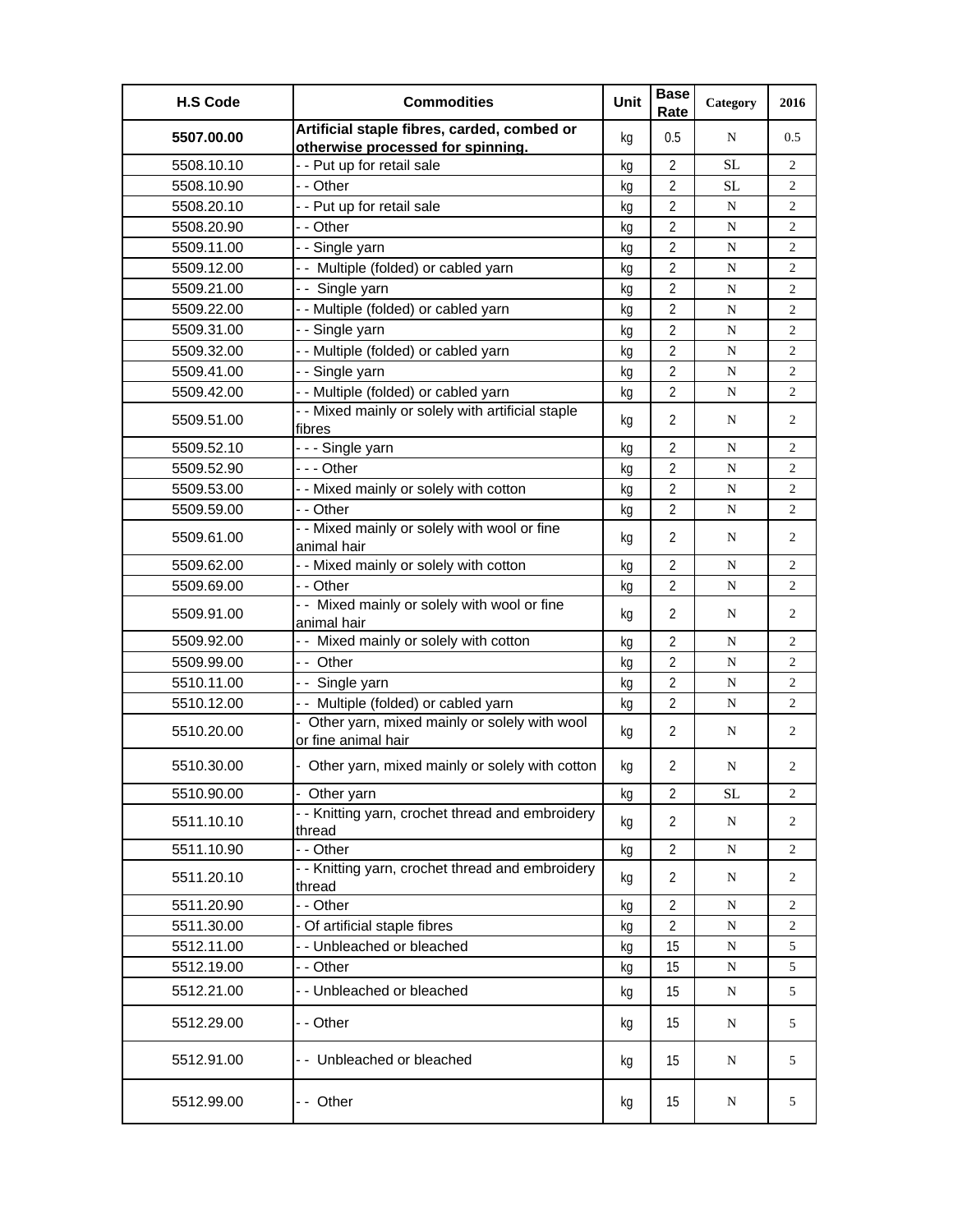| <b>H.S Code</b> | <b>Commodities</b>                                                                   | Unit | <b>Base</b><br>Rate | Category  | 2016 |
|-----------------|--------------------------------------------------------------------------------------|------|---------------------|-----------|------|
| 5513.11.00      | - - Of polyester staple fibres, plain weave                                          | kg   | 15                  | N         | 5    |
| 5513.12.00      | - - 3-thread or 4-thread twill, including cross<br>twill, of polyester staple fibres | kg   | 15                  | N         | 5    |
| 5513.13.00      | - - Other woven fabrics of polyester staple<br>fibres                                | kg   | 15                  | N         | 5    |
| 5513.19.00      | - - Other woven fabrics                                                              | kg   | 15                  | N         | 5    |
| 5513.21.00      | - - Of polyester staple fibres, plain weave                                          | kg   | 15                  | N         | 5    |
| 5513.23.00      | - - Other woven fabrics of polyester staple<br>fibres                                | kg   | 15                  | N         | 5    |
| 5513.29.00      | - - Other woven fabrics                                                              | kg   | 15                  | N         | 5    |
| 5513.31.00      | - - Of polyester staple fibres, plain weave                                          | kg   | 15                  | ${\bf N}$ | 5    |
| 5513.39.00      | - - Other woven fabrics                                                              | kg   | 15                  | N         | 5    |
| 5513.41.00      | - - Of polyester staple fibres, plain weave                                          | kg   | 15                  | ${\bf N}$ | 5    |
| 5513.49.00      | - - Other woven fabrics                                                              | kg   | 15                  | N         | 5    |
| 5514.11.00      | - - Of polyester staple fibres, plain weave                                          | kg   | 15                  | ${\bf N}$ | 5    |
| 5514.12.00      | - - 3-thread or 4-thread twill, including cross<br>twill, of polyester staple fibres | kg   | 15                  | N         | 5    |
| 5514.19.00      | - - Other woven fabrics                                                              | kg   | 15                  | HS/B      | 15   |
| 5514.21.00      | - - Of polyester staple fibres, plain weave                                          | kg   | 15                  | N         | 5    |
| 5514.22.00      | - - 3-thread or 4-thread twill, including cross<br>twill, of polyester staple fibres | kg   | 15                  | N         | 5    |
| 5514.23.00      | - - Other woven fabrics of polyester staple<br>fibres                                | kg   | 15                  | N         | 5    |
| 5514.29.00      | - - Other woven fabrics                                                              | kg   | 15                  | ${\bf N}$ | 5    |
| 5514.30.00      | - Of yarns of different colours                                                      | kg   | 15                  | ${\bf N}$ | 5    |
| 5514.41.00      | - - Of polyester staple fibres, plain weave                                          | kg   | 15                  | N         | 5    |
| 5514.42.00      | - - 3-thread or 4-thread twill, including cross<br>twill, of polyester staple fibres | kg   | 15                  | N         | 5    |
| 5514.43.00      | - - Other woven fabrics of polyester staple<br>fibres                                | kg   | 15                  | N         | 5    |
| 5514.49.00      | - - Other woven fabrics                                                              | kg   | 15                  | ${\bf N}$ | 5    |
| 5515.11.00      | - - Mixed mainly or solely with viscose rayon<br>staple fibres                       | kg   | 15                  | ${\bf N}$ | 5    |
| 5515.12.00      | - - Mixed mainly or solely with man-made<br>filaments                                | kg   | 15                  | N         | 5    |
| 5515.13.00      | - - Mixed mainly or solely with wool or fine<br>animal hair                          | kg   | 15                  | N         | 5    |
| 5515.19.00      | -- Other                                                                             | kg   | 15                  | N         | 5    |
| 5515.21.00      | - - Mixed mainly or solely with man-made<br>filaments                                | kg   | 15                  | N         | 5    |
| 5515.22.00      | - - Mixed mainly or solely with wool or fine<br>animal hair                          | kg   | 15                  | N         | 5    |
| 5515.29.00      | -- Other                                                                             | kg   | 15                  | ${\bf N}$ | 5    |
| 5515.91.00      | - - Mixed mainly or solely with man-made<br>filaments                                | kg   | 15                  | ${\bf N}$ | 5    |
| 5515.99.10      | - - - Mixed mainly or solely with wool or fine<br>animal hair                        | kg   | 15                  | N         | 5    |
| 5515.99.90      | - - - Other                                                                          | kg   | 15                  | N         | 5    |
| 5516.11.00      | -- Unbleached or bleached                                                            | kg   | 15                  | ${\bf N}$ | 5    |
| 5516.12.00      | -- Dyed                                                                              | kg   | 15                  | ${\bf N}$ | 5    |
| 5516.13.00      | - - Of yarns of different colours                                                    | kg   | 15                  | N         | 5    |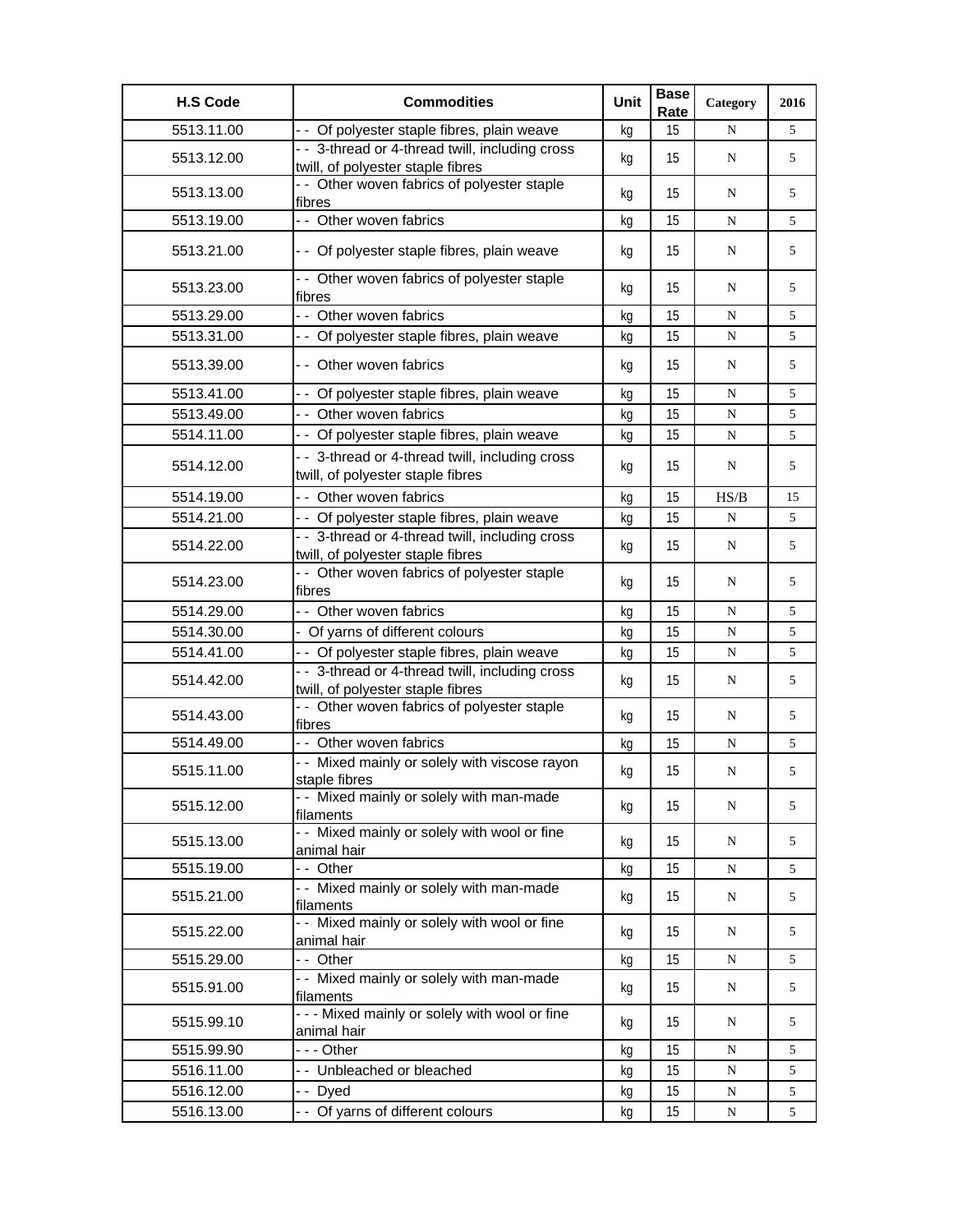| <b>H.S Code</b> | <b>Commodities</b>                                                                        | Unit | <b>Base</b><br>Rate | Category    | 2016 |
|-----------------|-------------------------------------------------------------------------------------------|------|---------------------|-------------|------|
| 5516.14.00      | -- Printed                                                                                | kg   | 15                  | N           | 5    |
| 5516.21.00      | -- Unbleached or bleached                                                                 | kq   | 15                  | N           | 5    |
| 5516.22.00      | -- Dyed                                                                                   | kg   | 15                  | N           | 5    |
| 5516.23.00      | - - Of yarns of different colours                                                         | kg   | 15                  | N           | 5    |
| 5516.24.00      | -- Printed                                                                                | kg   | 15                  | N           | 5    |
| 5516.31.00      | -- Unbleached or bleached                                                                 | kg   | 15                  | N           | 5    |
| 5516.32.00      | -- Dyed                                                                                   | kg   | 15                  | ${\bf N}$   | 5    |
| 5516.33.00      | - - Of yarns of different colours                                                         | kg   | 15                  | N           | 5    |
| 5516.34.00      | -- Printed                                                                                | kq   | 15                  | N           | 5    |
| 5516.41.00      | -- Unbleached or bleached                                                                 | kg   | 15                  | N           | 5    |
| 5516.42.00      | -- Dyed                                                                                   | kg   | 15                  | ${\bf N}$   | 5    |
| 5516.43.00      | - - Of yarns of different colours                                                         | kg   | 15                  | N           | 5    |
| 5516.44.00      | - - Printed                                                                               | kg   | 15                  | N           | 5    |
| 5516.91.00      | - - Unbleached or bleached                                                                | kg   | 15                  | N           | 5    |
| 5516.92.00      | -- Dyed                                                                                   | kg   | 15                  | N           | 5    |
| 5516.93.00      | - - Of yarns of different colours                                                         | kg   | 15                  | N           | 5    |
| 5516.94.00      | -- Printed                                                                                | kg   | 15                  | N           | 5    |
| 5601.21.00      | -- Of cotton                                                                              | kg   | 10                  | N           | 5    |
| 5601.22.00      | - - Of man-made fibres                                                                    | kg   | 20                  | $\mathbf N$ | 5    |
| 5601.29.00      | -- Other                                                                                  | kg   | 20                  | HS/B        | 20   |
| 5601.30.10      | - - Polyamide fibre flock                                                                 | kg   | 15                  | N           | 5    |
| 5601.30.20      | - - Polypropylene fibre flock                                                             | kg   | 15                  | N           | 5    |
| 5601.30.90      | - - Other                                                                                 | kg   | 15                  | N           | 5    |
| 5602.10.00      | - Needleloom felt and stitch-bonded fibre<br>fabrics                                      | kg   | 15                  | N           | 5    |
| 5602.21.00      | - - Of wool or fine animal hair                                                           | kg   | 15                  | ${\bf N}$   | 5    |
| 5602.29.00      | - - Of other textile materials                                                            | kq   | 15                  | N           | 5    |
| 5602.90.00      | - Other                                                                                   | kg   | 15                  | N           | 5    |
| 5603.11.00      | - Weighing not more than 25 g/m <sup>2</sup>                                              | kg   | 15                  | N           | 5    |
| 5603.12.00      | - - Weighing more than 25 g/m <sup>2</sup> but not more<br>than 70 $q/m^2$                | kg   | 15                  | SL          | 15   |
| 5603.13.00      | - - Weighing more than 70 g/m <sup>2</sup> but not more<br>than 150 $q/m^2$               | kg   | 15                  | N           | 5    |
| 5603.14.00      | - - Weighing more than 150 g/m <sup>2</sup>                                               | kg   | 15                  | ${\bf N}$   | 5    |
| 5603.91.00      | - - Weighing not more than 25 $g/m^2$                                                     | kg   | 15                  | N           | 5    |
| 5603.92.00      | - Weighing more than 25 $g/m^2$ but not more<br>than 70 $q/m^2$                           | kg   | 15                  | N           | 5    |
| 5603.93.00      | - Weighing more than 70 g/m <sup>2</sup> but not more<br>than 150 $q/m^2$                 | kg   | 15                  | N           | 5    |
| 5603.94.00      | - - Weighing more than 150 g/m <sup>2</sup>                                               | kg   | 15                  | N           | 5    |
| 5604.10.00      | - Rubber thread and cord, textile covered                                                 | kg   | 1.5                 | ${\bf N}$   | 1.5  |
| 5604.90.10      | - - Imitation catgut, of silk yarn                                                        | kg   | $\overline{2}$      | ${\bf N}$   | 2    |
| 5604.90.20      | - - Rubber impregnated textile thread yarn                                                | kg   | 2                   | N           | 2    |
| 5604.90.30      | - - High tenacity yarn of polyesters, of nylon or<br>other polyamides or of viscose rayon | kg   | 2                   | N           | 2    |
| 5604.90.90      | - - Other                                                                                 | kg   | $\overline{2}$      | ${\bf N}$   | 2    |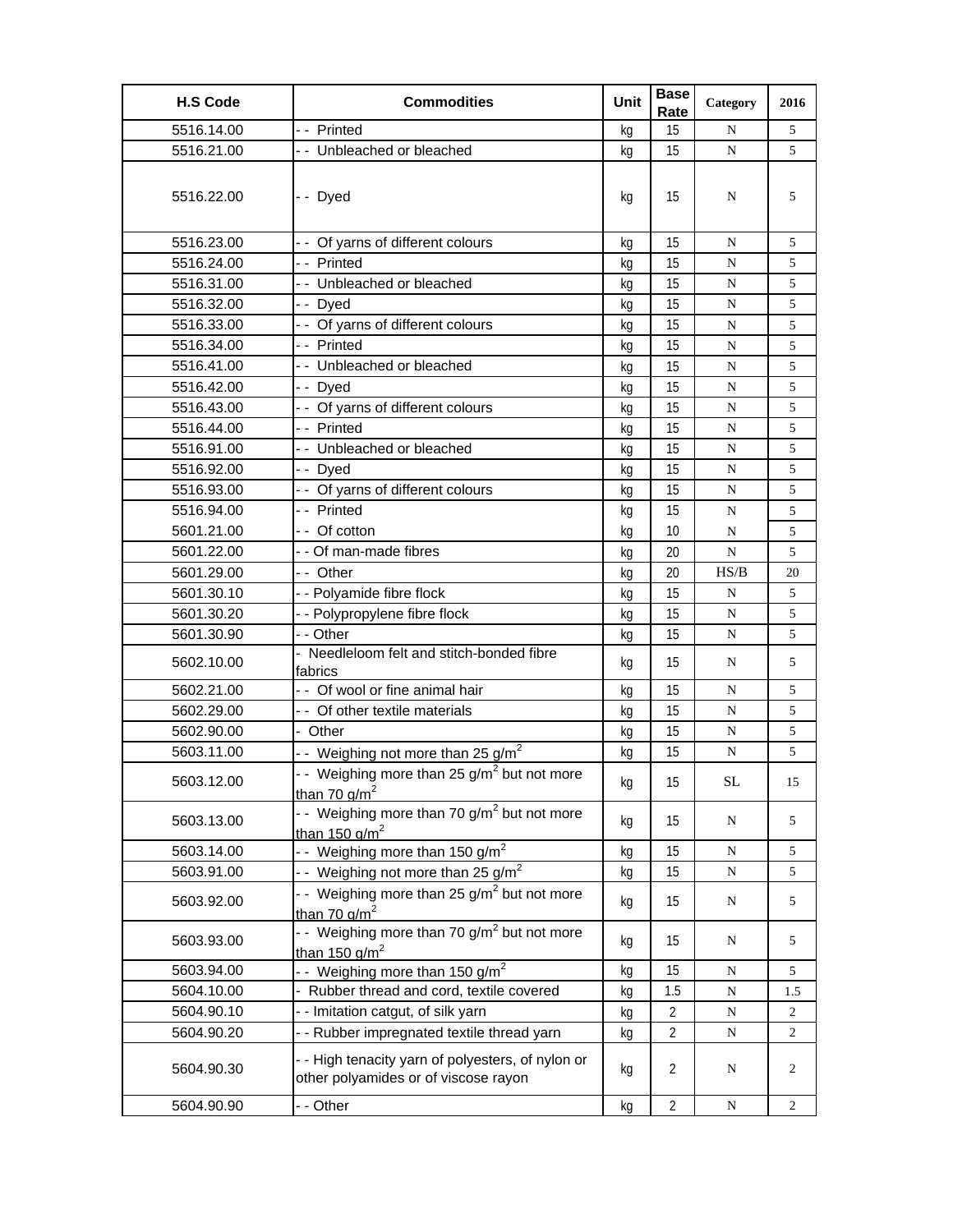| <b>H.S Code</b> | <b>Commodities</b>                                                                                                                                                                                                                  | Unit           | <b>Base</b><br>Rate | Category  | 2016 |
|-----------------|-------------------------------------------------------------------------------------------------------------------------------------------------------------------------------------------------------------------------------------|----------------|---------------------|-----------|------|
| 5605.00.00      | Metallised yarn, whether or not gimped,<br>being textile yarn, or strip or the like of<br>heading 54.04 or 54.05, combined with metal<br>in the form of thread, strip or powder or<br>covered with metal.                           | kq             | 15                  | N         | 5    |
| 5606.00.00      | Gimped yarn, and strip and the like of<br>heading 54.04 or 54.05, gimped (other than<br>those of heading 56.05 and gimped<br>horsehair yarn); chenille yarn (including<br>flock chenille yarn); loop wale-yarn.                     | kg             | 15                  | N         | 5    |
| 5607.21.00      | - - Binder or baler twine                                                                                                                                                                                                           | kg             | 1.5                 | N         | 1.5  |
| 5607.29.00      | -- Other                                                                                                                                                                                                                            | kq             | 1.5                 | N         | 1.5  |
| 5607.41.00      | - - Binder or baler twine                                                                                                                                                                                                           | kg             | 1.5                 | N         | 1.5  |
| 5607.49.00      | -- Other                                                                                                                                                                                                                            | kg             | 1.5                 | N         | 1.5  |
| 5607.50.10      | - - V-belt cord of man-made fibres treated with<br>resorcinol formaldehyde; polyamide and<br>polytetrafluoro-ethylene yarns measuring more<br>than 10,000 decitex, of a kind used for sealing<br>pumps, valves and similar articles | kg             | 1.5                 | N         | 1.5  |
| 5607.50.90      | - - Other                                                                                                                                                                                                                           | kg             | 1.5                 | N         | 1.5  |
| 5607.90.10      | - - Of artificial fibres                                                                                                                                                                                                            | kg             | 1.5                 | N         | 1.5  |
| 5607.90.20      | - - Of abaca (Manila hemp or Musa textilis Nee)<br>or other hard (leaf) fibres                                                                                                                                                      | kg             | 1.5                 | N         | 1.5  |
| 5607.90.30      | - - Of jute or other textile bast fibres of heading<br>53.03                                                                                                                                                                        | kg             | 1.5                 | N         | 1.5  |
| 5607.90.90      | - - Other                                                                                                                                                                                                                           | kg             | 1.5                 | N         | 1.5  |
| 5608.11.00      | - - Made up fishing nets                                                                                                                                                                                                            | kq             | $\mathbf{1}$        | N         | 1    |
| 5608.19.20      | --- Net bags                                                                                                                                                                                                                        | kg             | 20                  | N         | 5    |
| 5608.19.90      | - - - Other                                                                                                                                                                                                                         | kg             | 20                  | N         | 5    |
| 5608.90.10      | - - Net bags                                                                                                                                                                                                                        | kq             | 10                  | N         | 5    |
| 5608.90.90      | - - Other                                                                                                                                                                                                                           | kg             | 10                  | N         | 5    |
| 5609.00.00      | Articles of yarn, strip or the like of heading<br>54.04 or 54.05, twine, cordage, rope or<br>cables, not elsewhere specified or included.                                                                                           | kg             | 1.5                 | N         | 1.5  |
| 5701.10.10      | - - Prayer rugs                                                                                                                                                                                                                     | m <sup>2</sup> | 15                  | ${\bf N}$ | 5    |
| 5701.10.90      | - - Other                                                                                                                                                                                                                           | m <sup>2</sup> | 15                  | N         | 5    |
| 5701.90.11      | --- Prayer rugs                                                                                                                                                                                                                     | m <sup>2</sup> | 10                  | N         | 5    |
| 5701.90.19      | --- Other                                                                                                                                                                                                                           | m <sup>2</sup> | 10                  | ${\bf N}$ | 5    |
| 5701.90.91      | --- Prayer rugs                                                                                                                                                                                                                     | m <sup>2</sup> | 15                  | N         | 5    |
| 5701.90.99      | --- Other                                                                                                                                                                                                                           | m <sup>2</sup> | 15                  | N         | 5    |
| 5702.10.00      | - "Kelem", "Schumacks", "Karamanie" and<br>similar hand-woven rugs                                                                                                                                                                  | m <sup>2</sup> | 15                  | N         | 5    |
| 5702.20.00      | - Floor coverings of coconut fibres (coir)                                                                                                                                                                                          | m <sup>2</sup> | 15                  | ${\bf N}$ | 5    |
| 5702.31.00      | - - Of wool or fine animal hair                                                                                                                                                                                                     | m <sup>2</sup> | 15                  | ${\bf N}$ | 5    |
| 5702.32.00      | - - Of man-made textile materials                                                                                                                                                                                                   | m <sup>2</sup> | 15                  | N         | 5    |
| 5702.39.10      | --- Of cotton                                                                                                                                                                                                                       | m <sup>2</sup> | 10                  | ${\bf N}$ | 5    |
| 5702.39.20      | - - - Of jute fibres                                                                                                                                                                                                                | m <sup>2</sup> | 15                  | N         | 5    |
| 5702.39.90      | --- Other                                                                                                                                                                                                                           | m <sup>2</sup> | 15                  | N         | 5    |
| 5702.41.10      | --- Prayer rugs                                                                                                                                                                                                                     | m <sup>2</sup> | 15                  | N         | 5    |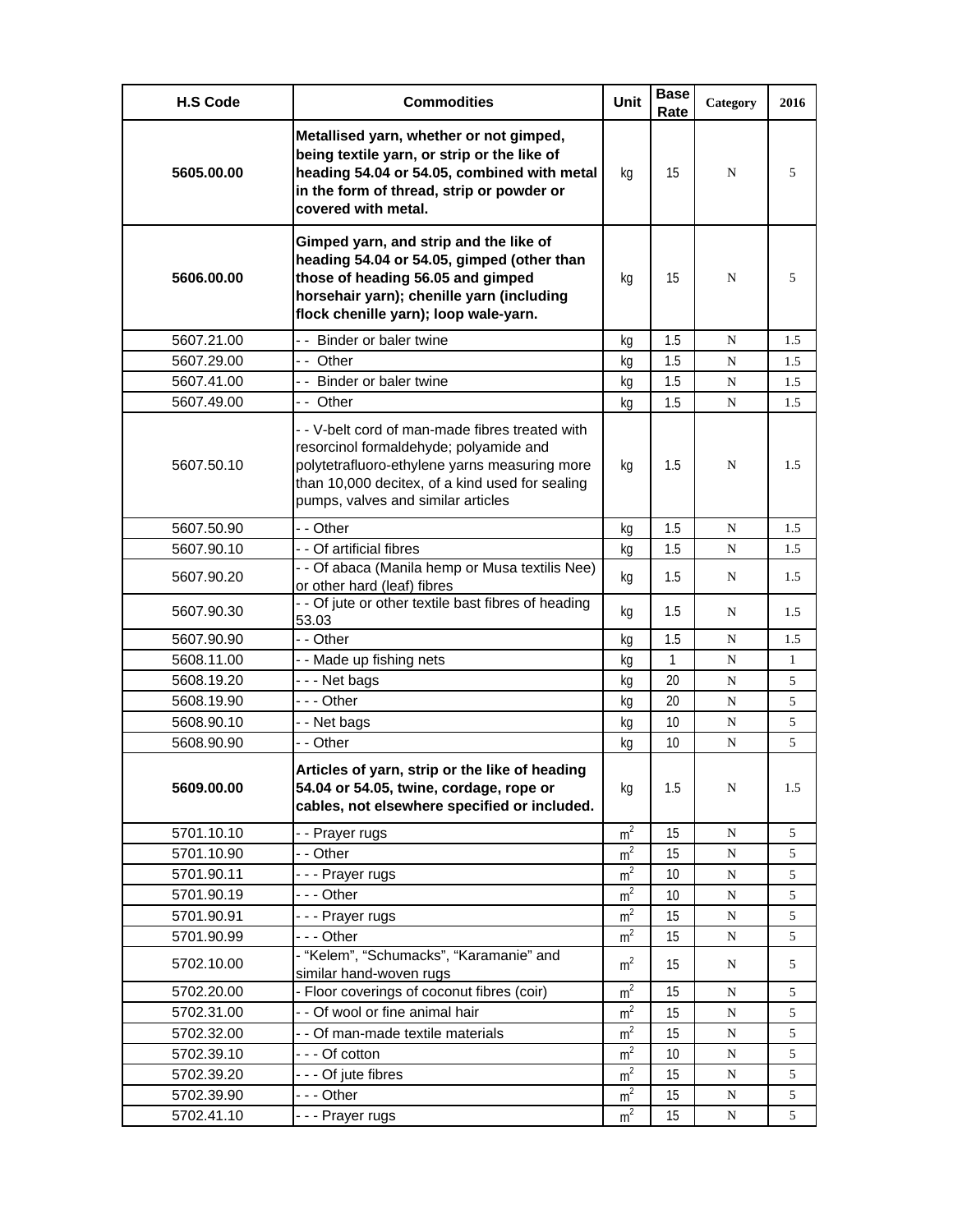| <b>H.S Code</b> | <b>Commodities</b>                                                                                      | Unit           | <b>Base</b><br>Rate | Category  | 2016 |
|-----------------|---------------------------------------------------------------------------------------------------------|----------------|---------------------|-----------|------|
| 5702.41.90      | --- Other                                                                                               | m <sup>2</sup> | 15                  | N         | 5    |
| 5702.42.10      | --- Prayer rugs                                                                                         | m <sup>2</sup> | 15                  | ${\bf N}$ | 5    |
| 5702.42.90      | --- Other                                                                                               | m <sup>2</sup> | 15                  | ${\bf N}$ | 5    |
| 5702.49.11      | ---- Prayer rugs                                                                                        | m <sup>2</sup> | 10                  | N         | 5    |
| 5702.49.19      | - - - - Other                                                                                           | m <sup>2</sup> | 10                  | N         | 5    |
| 5702.49.20      | - - - Of jute fibres                                                                                    | m <sup>2</sup> | 15                  | N         | 5    |
| 5702.49.90      | --- Other                                                                                               | m <sup>2</sup> | 15                  | ${\bf N}$ | 5    |
| 5702.50.10      | -- Of cotton                                                                                            | m <sup>2</sup> | 10                  | N         | 5    |
| 5702.50.20      | - - Of jute fibres                                                                                      | m <sup>2</sup> | 15                  | N         | 5    |
| 5702.50.90      | -- Other                                                                                                | m <sup>2</sup> | 15                  | N         | 5    |
| 5702.91.10      | --- Prayer rugs                                                                                         | m <sup>2</sup> | 15                  | ${\bf N}$ | 5    |
| 5702.91.90      | --- Other                                                                                               | m <sup>2</sup> | 15                  | ${\bf N}$ | 5    |
| 5702.92.10      | --- Prayer rugs                                                                                         | m <sup>2</sup> | 15                  | N         | 5    |
| 5702.92.90      | -  - - Other                                                                                            | m <sup>2</sup> | 15                  | N         | 5    |
| 5702.99.11      | ---- Prayer rugs                                                                                        | m <sup>2</sup> | 10                  | N         | 5    |
| 5702.99.19      |                                                                                                         | $m^2$          | 10                  | N         | 5    |
| 5702.99.20      | - - - Of jute fibres                                                                                    | m <sup>2</sup> | 15                  | ${\bf N}$ | 5    |
| 5702.99.90      | --- Other                                                                                               | m <sup>2</sup> | 15                  | ${\bf N}$ | 5    |
|                 | - - Floor mats, of a kind used for motor vehicles                                                       |                |                     |           |      |
| 5703.10.10      | of heading 87.02, 87.03 or 87.04                                                                        | m <sup>2</sup> | 15                  | N         | 5    |
| 5703.10.20      | - - Prayer rugs                                                                                         | m <sup>2</sup> | 15                  | ${\bf N}$ | 5    |
| 5703.10.90      | - - Other                                                                                               | m <sup>2</sup> | 15                  | ${\bf N}$ | 5    |
| 5703.20.10      | - - Prayer rugs                                                                                         | m <sup>2</sup> | 15                  | N         | 5    |
| 5703.20.90      | - - Other                                                                                               | m <sup>2</sup> | 15                  | N         | 5    |
| 5703.30.10      | - - Prayer rugs                                                                                         | m <sup>2</sup> | 15                  | ${\bf N}$ | 5    |
| 5703.30.90      | - - Other                                                                                               | m <sup>2</sup> | 15                  | ${\bf N}$ | 5    |
| 5703.90.11      | - - - Prayer rugs                                                                                       | m <sup>2</sup> | 10                  | ${\bf N}$ | 5    |
| 5703.90.19      | --- Other                                                                                               | m <sup>2</sup> | 10                  | N         | 5    |
| 5703.90.21      | --- Floor mats, of a kind used for motor<br>vehicles of heading 87.02, 87.03 or 87.04                   | m <sup>2</sup> | 15                  | N         | 5    |
| 5703.90.29      | --- Other                                                                                               | m <sup>2</sup> | 15                  | ${\bf N}$ | 5    |
| 5703.90.91      | --- Floor mats, of a kind used for motor                                                                | m <sup>2</sup> | 15                  | N         | 5    |
|                 | vehicles of heading 87.02, 87.03 or 87.04                                                               |                |                     |           |      |
| 5703.90.99      | -  - - Other                                                                                            | m <sup>2</sup> | 15                  | N         | 5    |
| 5704.10.00      | - Tiles, having a maximum surface area of 0.3<br>m <sup>2</sup>                                         | m <sup>2</sup> | 1.5                 | N         | 1.5  |
| 5704.90.00      | - Other                                                                                                 | m <sup>2</sup> | 15                  | ${\bf N}$ | 5    |
| 5705.00.11      | - - Prayer rugs                                                                                         | m <sup>2</sup> | 10                  | N         | 5    |
| 5705.00.19      | - - Other                                                                                               | m <sup>2</sup> | 10                  | ${\bf N}$ | 5    |
| 5705.00.21      | - - Non-woven floor coverings, of a kind used<br>for motor vehicles of heading 87.02, 87.03 or<br>87.04 | m <sup>2</sup> | 15                  | N         | 5    |
| 5705.00.29      | - - Other                                                                                               | m <sup>2</sup> | 15                  | N         | 5    |
| 5705.00.91      | - - Prayer rugs                                                                                         | m <sup>2</sup> | 15                  | ${\bf N}$ | 5    |
| 5705.00.92      | - - Non-woven floor coverings, of a kind used<br>for motor vehicles of heading 87.02, 87.03 or<br>87.04 | m <sup>2</sup> | 15                  | N         | 5    |
| 5705.00.99      | - - Other                                                                                               | m <sup>2</sup> | 15                  | N         | 5    |
| 5801.10.10      | - - Impregnated, coated, covered or laminated                                                           | kg             | 15                  | HS/B      | 15   |
| 5801.10.90      | - - Other                                                                                               | kg             | 15                  | HS/B      | 15   |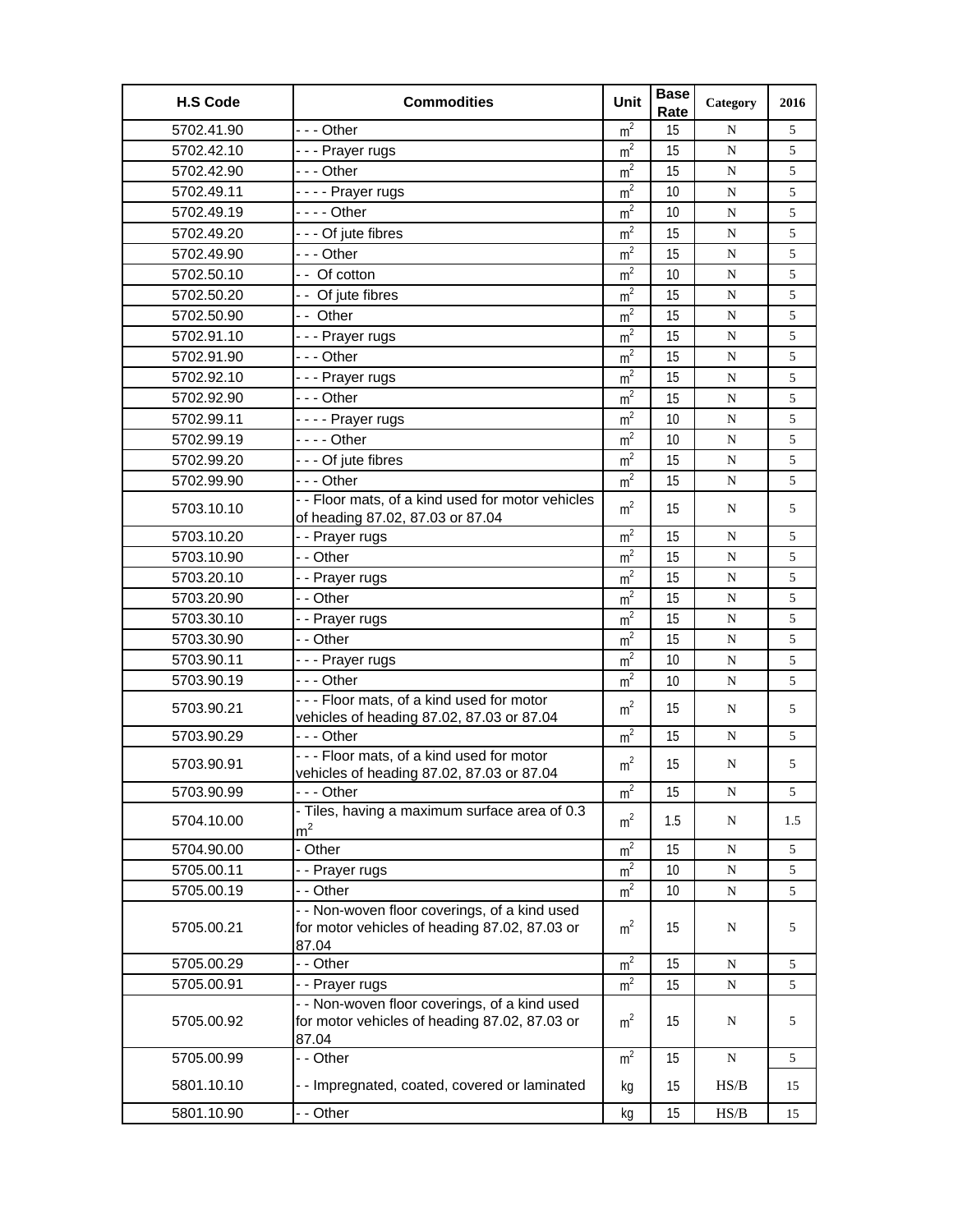| <b>H.S Code</b> | <b>Commodities</b>                                                               | Unit | <b>Base</b><br>Rate | Category  | 2016 |
|-----------------|----------------------------------------------------------------------------------|------|---------------------|-----------|------|
| 5801.21.10      | - - - Impregnated, coated, covered or laminated                                  | kg   | 5                   | N         | 5    |
| 5801.21.90      | -  - - Other                                                                     | kg   | 5                   | N         | 5    |
| 5801.22.10      | - - - Impregnated, coated, covered or laminated                                  | kg   | 5                   | N         | 5    |
| 5801.22.90      | -  - - Other                                                                     | kg   | 5                   | N         | 5    |
| 5801.23.10      | - - - Impregnated, coated, covered or laminated                                  | kg   | 5                   | N         | 5    |
| 5801.23.90      | -  - - Other                                                                     | kg   | 5                   | ${\bf N}$ | 5    |
| 5801.26.10      | --- Impregnated, coated, covered or laminated                                    | kg   | 5                   | N         | 5    |
| 5801.26.90      | -  - - Other                                                                     | kg   | 5                   | ${\bf N}$ | 5    |
| 5801.27.10      | - - - Impregnated, coated, covered or laminated                                  | kg   | 5                   | ${\bf N}$ | 5    |
| 5801.27.90      | --- Other                                                                        | kg   | 5                   | ${\bf N}$ | 5    |
| 5801.31.10      | - - - Impregnated, coated, covered or laminated                                  | kg   | 15                  | N         | 5    |
| 5801.31.90      | -  - - Other                                                                     | kg   | 15                  | ${\bf N}$ | 5    |
| 5801.32.10      | - - - Impregnated, coated, covered or laminated                                  | kg   | 15                  | ${\bf N}$ | 5    |
| 5801.32.90      | -  - - Other                                                                     | kg   | 15                  | ${\bf N}$ | 5    |
| 5801.33.10      | - - - Impregnated, coated, covered or laminated                                  | kg   | 15                  | N         | 5    |
| 5801.33.90      | -  - - Other                                                                     | kg   | 15                  | N         | 5    |
| 5801.36.10      | - - - Impregnated, coated, covered or laminated                                  | kg   | 15                  | N         | 5    |
| 5801.36.90      | --- Other                                                                        | kg   | 15                  | N         | 5    |
| 5801.37.10      | - - - Impregnated, coated, covered or laminated                                  | kg   | 15                  | N         | 5    |
| 5801.37.90      | --- Other                                                                        | kg   | 15                  | N         | 5    |
| 5801.90.11      | --- Impregnated, coated, covered or laminated                                    | kg   | 20                  | N         | 5    |
| 5801.90.19      | -  - - Other                                                                     | kg   | 20                  | N         | 5    |
| 5801.90.91      | --- Impregnated, coated, covered or laminated                                    | kg   | 15                  | N         | 5    |
| 5801.90.99      | --- Other                                                                        | ka   | 15                  | N         | 5    |
| 5802.11.00      | - - Unbleached                                                                   | kg   | 5                   | ${\bf N}$ | 5    |
| 5802.19.00      | - - Other                                                                        | kg   | 5                   | N         | 5    |
| 5802.20.00      | - Terry towelling and similar woven terry fabrics,<br>of other textile materials | kg   | 15                  | N         | 5    |
| 5802.30.10      | - - Impregnated, coated or covered                                               | kg   | 15                  | N         | 5    |
| 5802.30.20      | - - Woven, of cotton or of man-made fibres                                       | kg   | 15                  | ${\bf N}$ | 5    |
| 5802.30.30      | - - Woven, of other materials                                                    | kg   | 15                  | ${\bf N}$ | 5    |
| 5802.30.90      | - - Other                                                                        | kg   | 15                  | ${\bf N}$ | 5    |
| 5803.00.10      | - Of cotton                                                                      | kg   | 5                   | ${\bf N}$ | 5    |
| 5803.00.20      | - Of man-made fibres                                                             | kg   | 15                  | ${\bf N}$ | 5    |
| 5803.00.91      | - - Of a kind used to cover crops                                                | kg   | 15                  | ${\bf N}$ | 5    |
| 5803.00.99      | - - Other                                                                        | kg   | 15                  | N         | 5    |
| 5804.10.11      | --- Impregnated, coated, covered or laminated                                    | kg   | 20                  | N         | 5    |
| 5804.10.19      | --- Other                                                                        | kg   | 20                  | ${\bf N}$ | 5    |
| 5804.10.21      | - - - Impregnated, coated, covered or laminated                                  | kg   | 5                   | N         | 5    |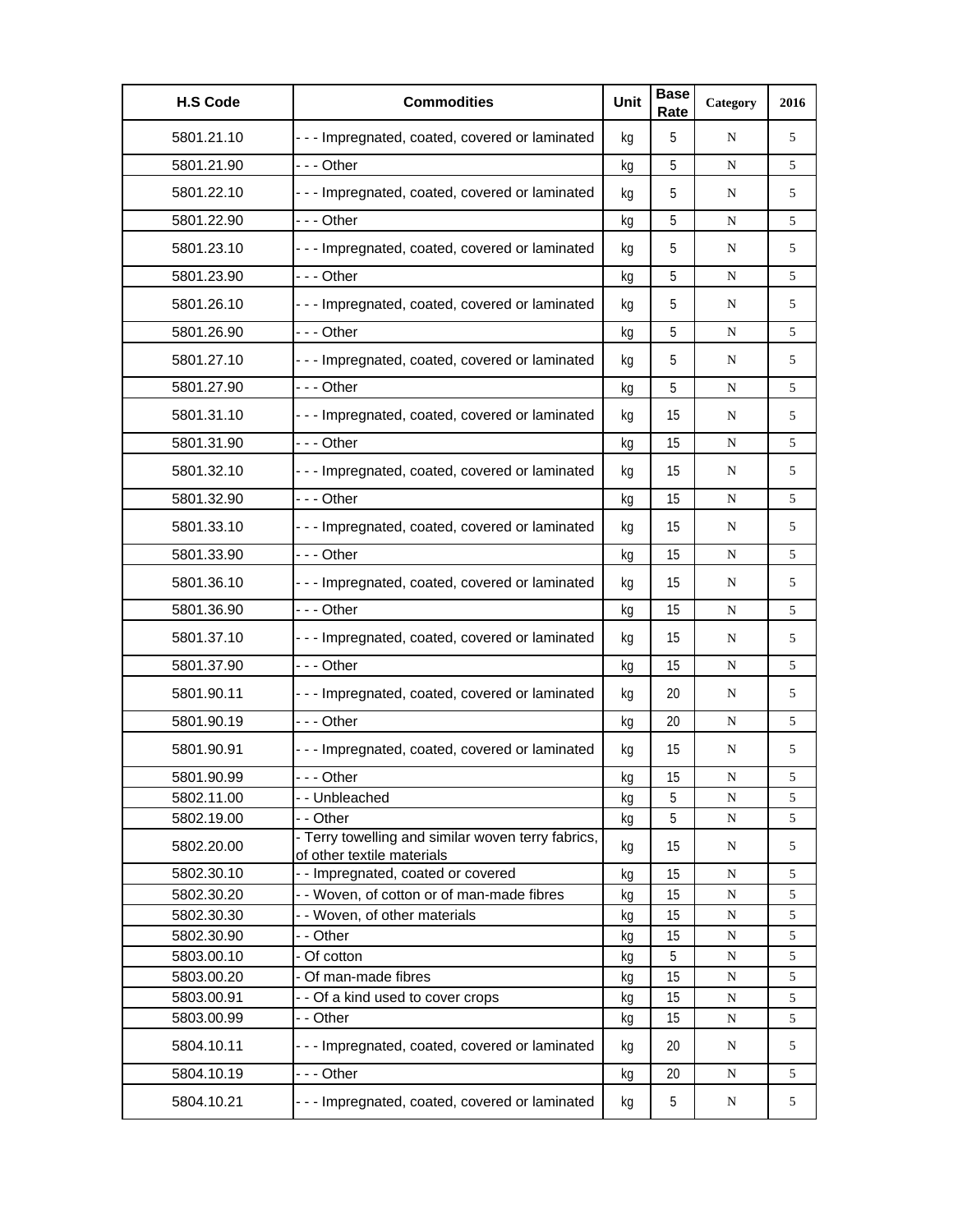| <b>H.S Code</b> | <b>Commodities</b>                                                                                                                                                                                              | <b>Unit</b> | <b>Base</b><br>Rate | Category    | 2016 |
|-----------------|-----------------------------------------------------------------------------------------------------------------------------------------------------------------------------------------------------------------|-------------|---------------------|-------------|------|
| 5804.10.29      | --- Other                                                                                                                                                                                                       | kg          | 5                   | N           | 5    |
| 5804.10.91      | --- Impregnated, coated, covered or laminated                                                                                                                                                                   | kg          | 15                  | N           | 5    |
| 5804.10.99      | - - - Other                                                                                                                                                                                                     | kg          | 15                  | N           | 5    |
| 5804.21.10      | --- Impregnated, coated, covered or laminated                                                                                                                                                                   | kg          | 15                  | N           | 5    |
| 5804.21.90      | $- -$ Other                                                                                                                                                                                                     | kg          | 15                  | N           | 5    |
| 5804.29.10      | - - - Impregnated, coated, covered or laminated                                                                                                                                                                 | kg          | 15                  | N           | 5    |
| 5804.29.90      | $- -$ Other                                                                                                                                                                                                     | kg          | 15                  | N           | 5    |
| 5804.30.00      | - Hand-made lace                                                                                                                                                                                                | kq          | 15                  | N           | 5    |
| 5805.00.10      | Of cotton                                                                                                                                                                                                       | kg          | 10                  | $\mathbf N$ | 5    |
| 5805.00.90      | - Other                                                                                                                                                                                                         | kg          | 20                  | N           | 5    |
| 5806.10.10      | - - Of silk                                                                                                                                                                                                     | kg          | 20                  | N           | 5    |
| 5806.10.20      | - - Of cotton                                                                                                                                                                                                   | kq          | 7.5                 | N           | 5    |
| 5806.10.90      | - - Other                                                                                                                                                                                                       | kg          | 15                  | N           | 5    |
| 5806.20.10      | - - Sports tape of a kind used to wrap sports                                                                                                                                                                   |             | 15                  | N           | 5    |
| (new line)      | equipment grips                                                                                                                                                                                                 | kg          |                     |             |      |
| 5806.20.90      | - - Other                                                                                                                                                                                                       | kg          | 15                  | N           | 5    |
| (new line)      | - - - Narrow woven fabrics suitable for the                                                                                                                                                                     |             |                     |             |      |
| 5806.31.10      | manufacture of inked ribbons for typewriters or<br>similar machines                                                                                                                                             | kg          | 7.5                 | N           | 5    |
| 5806.31.20      | --- Backing of a kind used for electrical                                                                                                                                                                       | kg          | 7.5                 | N           | 5    |
|                 | insulating paper                                                                                                                                                                                                |             |                     |             |      |
| 5806.31.90      | --- Other                                                                                                                                                                                                       | kg          | 7.5                 | N           | 5    |
| 5806.32.10      | --- Narrow woven fabrics suitable for the<br>manufacture of inked ribbons for typewriters or<br>similar machines; safety seat belt fabrics                                                                      | kg          | 15                  | N           | 5    |
| 5806.32.40      | --- Backing of a kind used for electrical<br>insulating paper                                                                                                                                                   | kg          | 15                  | N           | 5    |
| 5806.32.90      | --- Other                                                                                                                                                                                                       | kg          | 15                  | N           | 5    |
| 5806.39.10      | - - - Of silk                                                                                                                                                                                                   | kg          | 20                  | N           | 5    |
| 5806.39.91      | ---- Backing of a kind used for electrical<br>insulating paper                                                                                                                                                  | kg          | 15                  | N           | 5    |
| 5806.39.99      | - - - - Other                                                                                                                                                                                                   | kg          | 15                  | N           | 5    |
| 5806.40.00      | - Fabrics consisting of warp without weft<br>assembled by means of an adhesive (bolducs)                                                                                                                        | kg          | 1.5                 | N           | 1.5  |
| 5807.10.00      | - Woven                                                                                                                                                                                                         | kg          | 15                  | N           | 5    |
| 5807.90.00      | - Other                                                                                                                                                                                                         | kg          | 15                  | N           | 5    |
| 5808.10.10      | - - Combined with rubber thread                                                                                                                                                                                 | kg          | 15                  | ${\bf N}$   | 5    |
| 5808.10.90      | - - Other                                                                                                                                                                                                       | kg          | 15                  | ${\bf N}$   | 5    |
| 5808.90.10      | - - Combined with rubber thread                                                                                                                                                                                 | kg          | 15                  | N           | 5    |
| 5808.90.90      | - - Other                                                                                                                                                                                                       | kg          | 15                  | ${\bf N}$   | 5    |
| 5809.00.00      | Woven fabrics of metal thread and woven<br>fabrics of metallised yarn of heading 56.05,<br>of a kind used in apparel, as furnishing<br>fabrics or for similar purposes, not<br>elsewhere specified or included. | kg          | 15                  | N           | 5    |
| 5810.10.00      | - Embroidery without visible ground                                                                                                                                                                             | kg          | 15                  | N           | 5    |
| 5810.91.00      | - - Of cotton                                                                                                                                                                                                   | kg          | 10                  | N           | 5    |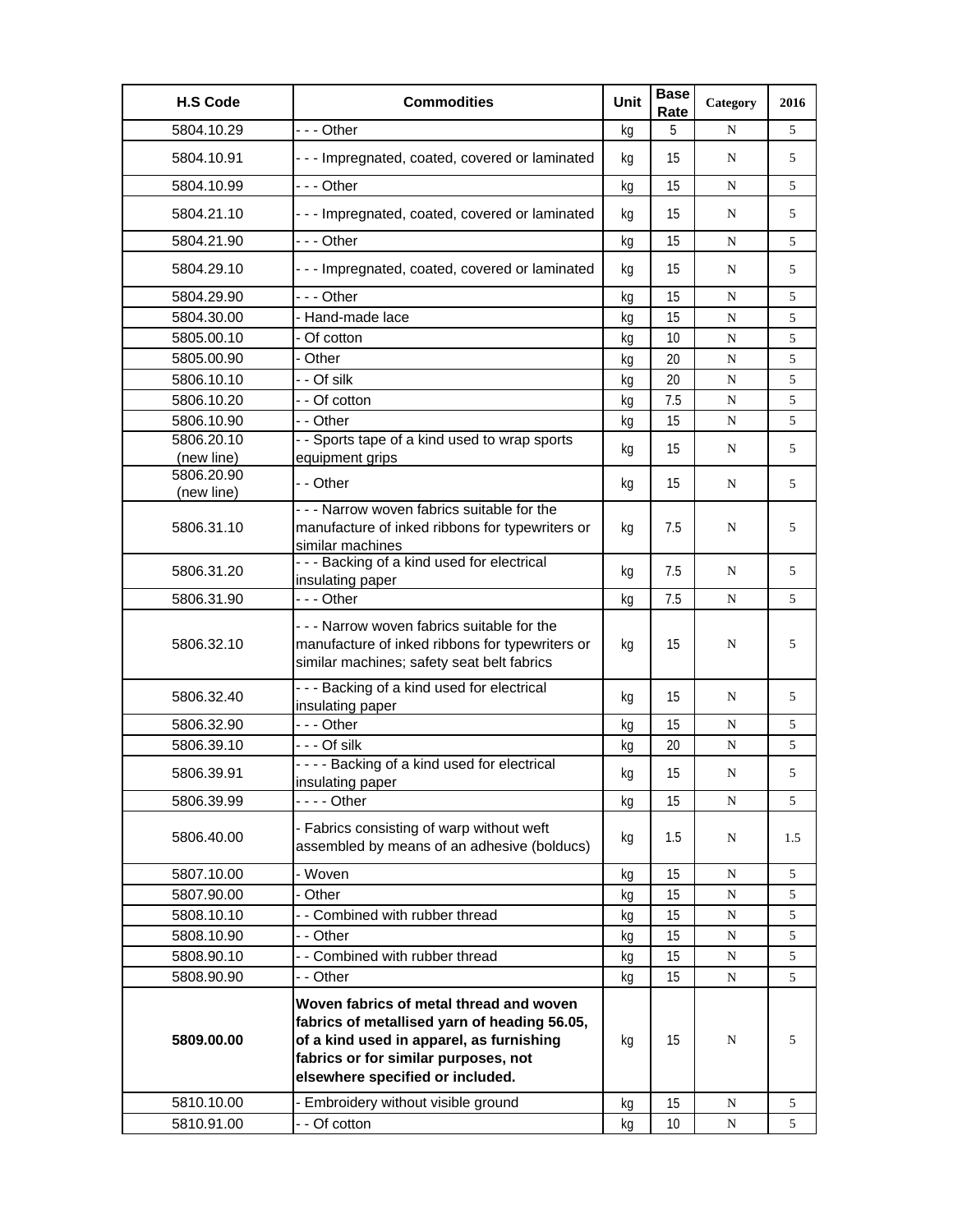| <b>H.S Code</b> | <b>Commodities</b>                                                                                                          | Unit           | <b>Base</b><br>Rate | Category  | 2016       |
|-----------------|-----------------------------------------------------------------------------------------------------------------------------|----------------|---------------------|-----------|------------|
| 5810.92.00      | - - Of man-made fibres                                                                                                      | kg             | 20                  | N         | 5          |
| 5810.99.00      | - - Of other textile materials                                                                                              | kg             | 15                  | N         | 5          |
| 5811.00.10      | - Of wool or fine or coarse animal hair                                                                                     | kg             | 15                  | ${\bf N}$ | 5          |
| 5811.00.90      | - Other                                                                                                                     | kg             | 15                  | N         | 5          |
| 5901.10.00      | - Textile fabrics coated with gum or amylaceous<br>substances, of a kind used for the outer covers<br>of books or the like  | kg             | 1.5                 | N         | 1.5        |
| 5901.90.10      | - - Tracing cloth                                                                                                           | kg             | 3                   | HS/B      | 3          |
| 5901.90.20      | - - Prepared painting canvas                                                                                                | kg             | 7.5                 | HS/B      | $7.5\,$    |
| 5901.90.90      | - - Other                                                                                                                   | kg             | 15                  | HS/B      | 15         |
| 5902.10.11      | --- Of nylon-6 yarn                                                                                                         | kg             | 5                   | N         | 5          |
| 5902.10.19      | - - - Other                                                                                                                 | kq             | 5                   | N         | 5          |
| 5902.10.91      | --- Of nylon-6 yarn                                                                                                         | kg             | 5                   | N         | 5          |
| 5902.10.99      | --- Other                                                                                                                   | kg             | 5                   | N         | 5          |
| 5902.20.20      | - - Chafer fabric, rubberised                                                                                               | kq             | 5                   | N         | 5          |
| 5902.20.91      | --- Containing cotton                                                                                                       | kg             | 5                   | ${\bf N}$ | $\sqrt{5}$ |
| 5902.20.99      | - - - Other                                                                                                                 | kg             | 5                   | N         | 5          |
| 5902.90.10      | - - Chafer fabric, rubberised                                                                                               | kg             | 5                   | N         | 5          |
| 5902.90.90      | - - Other                                                                                                                   | kg             | 5                   | N         | 5          |
| 5903.10.00      | - With poly(vinyl chloride)                                                                                                 | kg             | 7.5                 | N         | 5          |
| 5903.20.00      | - With polyurethane                                                                                                         | kg             | 7.5                 | N         | $\sqrt{5}$ |
| 5903.90.00      | - Other                                                                                                                     | kg             | 7.5                 | ${\bf N}$ | 5          |
| 5904.10.00      | - Linoleum                                                                                                                  | m <sup>2</sup> | 7.5                 | N         | 5          |
| 5904.90.00      | - Other                                                                                                                     | m <sup>2</sup> | 7.5                 | N         | 5          |
| 5905.00.10      | - Of wool or fine or coarse animal hair                                                                                     | m <sup>2</sup> | 15                  | N         | 5          |
|                 |                                                                                                                             |                |                     |           |            |
| 5905.00.90      | - Other                                                                                                                     | m <sup>2</sup> | 15                  | ${\bf N}$ | $\sqrt{5}$ |
| 5906.10.00      | - Adhesive tape of a width not exceeding 20 cm                                                                              | kg             | 1                   | N         | 1          |
| 5906.91.00      | - - Knitted or crocheted                                                                                                    | kg             | 15                  | ${\bf N}$ | 5          |
| 5906.99.10      | - - - Rubberised sheeting suitable for hospital<br>use                                                                      | kg             | 15                  | HS/B      | 15         |
| 5906.99.90      | -  - - Other                                                                                                                | kg             | 15                  | HS/B      | 15         |
| 5907.00.10      | - Fabrics impregnated, coated or covered with<br>oil or oil-based preparations                                              | kg             | 7.5                 | N         | 5          |
| 5907.00.30      | - Fabrics impregnated, coated or covered with<br>fire resistant substances                                                  | kg             | 15                  | N         | 5          |
| 5907.00.40      | - Fabrics impregnated, coated or covered with<br>flock velvet, the entire surface of which is<br>covered with textile flock | kg             | 15                  | N         | 5          |
| 5907.00.50      | - Fabrics impregnated, coated or covered with<br>wax, tar, bitumen or similar products                                      | kg             | 15                  | N         | 5          |
| 5907.00.60      | - Fabrics impregnated, coated or covered with<br>other substances                                                           | kg             | 15                  | N         | 5          |
| 5907.00.90      | - Other                                                                                                                     | kg             | 15                  | ${\bf N}$ | 5          |
| 5908.00.10      | - Wicks; incandescent gas mantles                                                                                           | kg             | 7.5                 | N         | 5          |
| 5908.00.90      | - Other                                                                                                                     | kg             | 15                  | ${\bf N}$ | 5          |
| 5909.00.10      | Fire hoses                                                                                                                  | kg             | 5                   | ${\bf N}$ | 5          |
| 5909.00.90      | Other                                                                                                                       | kg             | zero                | ${\bf N}$ | 0          |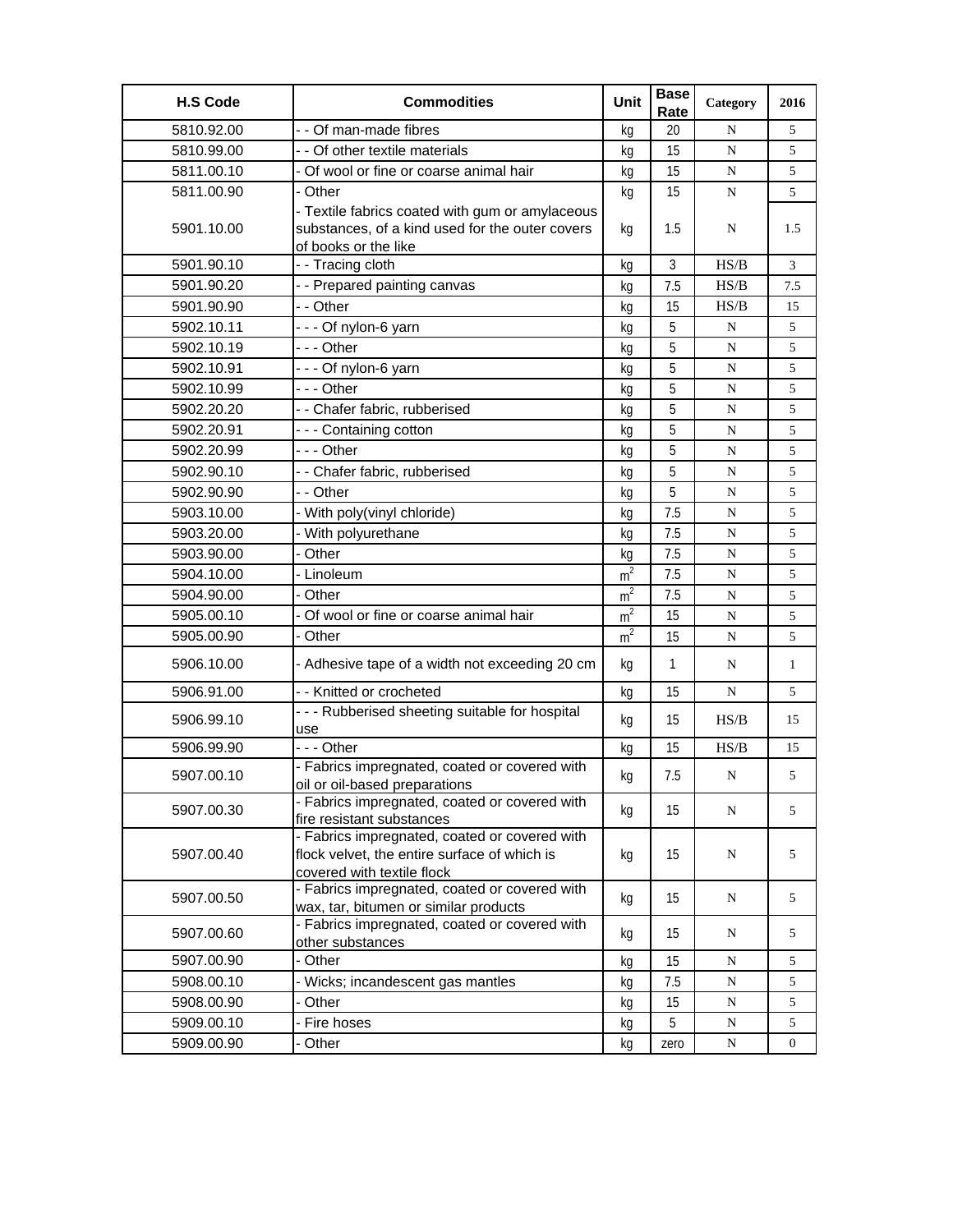| <b>H.S Code</b> | <b>Commodities</b>                                                                     | <b>Unit</b> | <b>Base</b><br>Rate | Category  | 2016         |
|-----------------|----------------------------------------------------------------------------------------|-------------|---------------------|-----------|--------------|
|                 | Transmission or conveyor belts or belting,                                             |             |                     |           |              |
|                 | of textile material, whether or not                                                    |             |                     |           |              |
| 5910.00.00      | impregnated, coated, covered or laminated                                              | kg          | 1                   | N         | 1            |
|                 | with plastics, or reinforced with metal or                                             |             |                     |           |              |
|                 | other material.<br>- Textile fabrics, felt and felt-lined woven                        |             |                     |           |              |
|                 | fabrics, coated, covered or laminated with                                             |             |                     |           |              |
|                 | rubber, leather or other material, of a kind used                                      |             |                     |           |              |
| 5911.10.00      | for card clothing, and similar fabrics of a kind                                       |             | 1                   | N         | 1            |
|                 | used for other technical purposes, including                                           | kg          |                     |           |              |
|                 | narrow fabrics made of velvet impregnated with                                         |             |                     |           |              |
|                 | rubber, for covering weaving spindles (weaving                                         |             |                     |           |              |
| 5911.20.00      | beams)<br>- Bolting cloth, whether or not made up                                      | kg          | 1                   | N         | $\mathbf{1}$ |
| 5911.31.00      | - - Weighing less than 650 g/m <sup>2</sup>                                            |             | $\mathbf{1}$        | N         | 1            |
| 5911.32.00      | - - Weighing 650 g/m <sup>2</sup> or more                                              | kg          | 1                   | N         | 1            |
|                 |                                                                                        | kg          |                     |           |              |
| 5911.40.00      | - Straining cloth of a kind used in oil presses or                                     | kg          | 1                   | N         | 1            |
|                 | the like, including that of human hair                                                 |             |                     |           |              |
| 5911.90.10      | - - Gaskets and seals                                                                  | kg          | 1                   | N         | 1            |
| 5911.90.90      | - - Other                                                                              | kg          | $\mathbf{1}$        | N         | $\mathbf{1}$ |
| 6001.10.00      | - "Long pile" fabrics:                                                                 | kg          | 15                  | N         | 5            |
| 6001.21.00      | - - Of cotton                                                                          | kg          | 5                   | ${\bf N}$ | 5            |
| 6001.22.00      | - - Of man-made fibres                                                                 | kg          | 15                  | N         | 5            |
| 6001.29.00      | - - Of other textile materials                                                         | kg          | 15                  | ${\bf N}$ | 5            |
| 6001.91.00      | - - Of cotton                                                                          | kg          | 5                   | N         | 5            |
|                 | - - - Pile fabrics of 100% polyester staple fibres,                                    |             |                     |           |              |
| 6001.92.20      | of a width not less than 63.5 mm but not more<br>than 76.2 mm, suitable for use in the | kg          | 15                  | N         | 5            |
|                 | manufacture of paint rollers                                                           |             |                     |           |              |
|                 | - - - Containing elastomeric yarn or rubber                                            |             |                     |           |              |
| 6001.92.30      | thread                                                                                 | kg          | 15                  | N         | 5            |
| 6001.92.90      | - - - Other                                                                            | kg          | 15                  | N         | 5            |
| 6001.99.11      | - - - - Containing elastomeric yarn or rubber<br>thread                                | kg          | 15                  | N         | 5            |
| 6001.99.19      | - - - - Other                                                                          | kg          | 15                  | N         | 5            |
|                 | - - - - Containing elastomeric yarn or rubber                                          |             |                     |           |              |
| 6001.99.91      | thread                                                                                 | kg          | 15                  | N         | 5            |
| 6001.99.99      | - - - - Other                                                                          | kg          | 15                  | ${\bf N}$ | 5            |
|                 | - Containing by weight 5% or more of                                                   |             |                     |           |              |
| 6002.40.00      | elastomeric yarn but not containing rubber                                             | kg          | 15                  | HS/B      | 15           |
| 6002.90.00      | thread<br>- Other                                                                      | kg          | 15                  | HS/B      | 15           |
| 6003.10.00      | Of wool or fine animal hair                                                            | kg          | 15                  | ${\bf N}$ | 5            |
| 6003.20.00      | - Of cotton                                                                            | kg          | 5                   | N         | 5            |
| 6003.30.00      | Of synthetic fibres                                                                    | kg          | 15                  | ${\bf N}$ | 5            |
| 6003.40.00      | Of artificial fibres                                                                   | kg          | 15                  | ${\bf N}$ | 5            |
| 6003.90.00      | - Other                                                                                | kg          | 15                  | $\rm SL$  | 15           |
|                 | - - Containing by weight not more than 20% of                                          |             |                     |           |              |
| 6004.10.10      | elastomeric yarn                                                                       | kg          | 15                  | N         | 5            |
| 6004.10.90      | - - Other                                                                              | kg          | 15                  | N         | 5            |
| 6004.90.00      | - Other                                                                                | kg          | 15                  | N         | 5            |
| 6005.21.00      | - - Unbleached or bleached                                                             | kg          | 5                   | N         | 5            |
| 6005.22.00      | - - Dyed                                                                               | kg          | 5                   | ${\bf N}$ | 5            |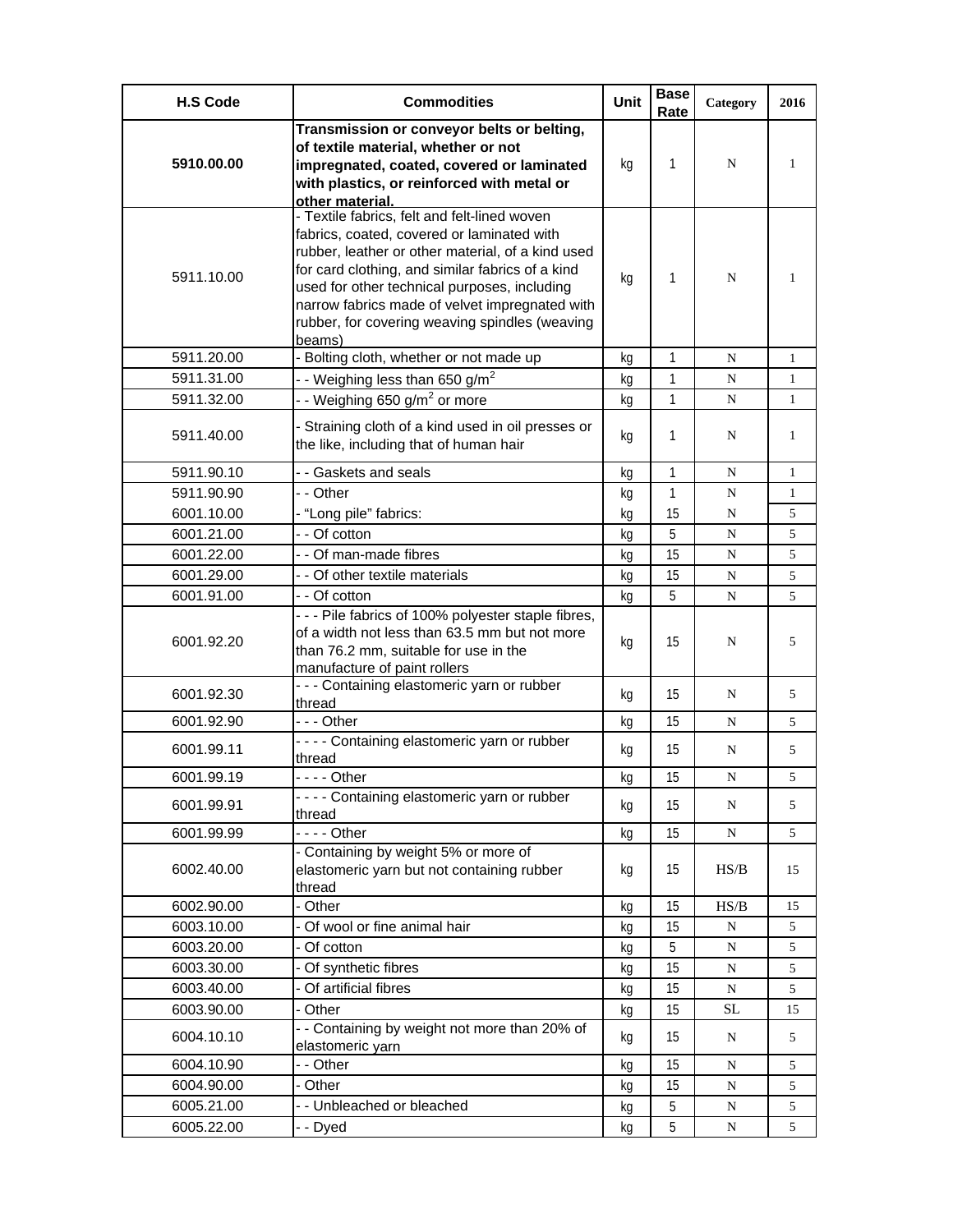| <b>H.S Code</b> | <b>Commodities</b>                               | Unit | <b>Base</b><br>Rate | Category  | 2016 |
|-----------------|--------------------------------------------------|------|---------------------|-----------|------|
| 6005.23.00      | - - Of yarns of different colours                | kg   | 5                   | N         | 5    |
| 6005.24.00      | - - Printed                                      | kg   | 5                   | ${\bf N}$ | 5    |
|                 | - - - Knitted swimwear fabrics of polyester and  |      |                     |           |      |
| 6005.31.10      | polybutylene terephthalate in which polyester    | kg   | 15                  | N         | 5    |
|                 | predominates by weight                           |      |                     |           |      |
| 6005.31.90      | - - - Other                                      | kg   | 15                  | N         | 5    |
|                 | - - - Knitted swimwear fabrics of polyester and  |      |                     |           |      |
| 6005.32.10      | polybutylene terephthalate in which polyester    | kg   | 15                  | N         | 5    |
|                 | predominates by weight<br>--- Other              |      | 15                  |           |      |
| 6005.32.90      | - - - Knitted swimwear fabrics of polyester and  | kg   |                     | N         | 5    |
| 6005.33.10      | polybutylene terephthalate in which polyester    | kg   | 15                  | N         | 5    |
|                 | predominates by weight                           |      |                     |           |      |
| 6005.33.90      | --- Other                                        | kg   | 15                  | N         | 5    |
|                 | - - - Knitted swimwear fabrics of polyester and  |      |                     |           |      |
| 6005.34.10      | polybutylene terephthalate in which polyester    | kg   | 15                  | N         | 5    |
|                 | predominates by weight                           |      |                     |           |      |
| 6005.34.90      | - - - Other                                      | kg   | 15                  | N         | 5    |
| 6005.41.00      | - - Unbleached or bleached                       | kg   | 15                  | N         | 5    |
| 6005.42.00      | - - Dyed                                         | kg   | 15                  | N         | 5    |
| 6005.43.00      | - - Of yarns of different colours                | kg   | 15                  | ${\bf N}$ | 5    |
| 6005.44.00      | - - Printed                                      | kg   | 15                  | N         | 5    |
| 6005.90.10      | - - Of wool or fine animal hair                  | kg   | 15                  | N         | 5    |
| 6005.90.90      | - - Other                                        | kg   | 15                  | N         | 5    |
| 6006.10.00      | - Of wool or fine animal hair                    | kg   | 15                  | N         | 5    |
| 6006.21.00      | - - Unbleached or bleached                       | kg   | 5                   | ${\bf N}$ | 5    |
| 6006.22.00      | - - Dyed                                         | kg   | 5                   | N         | 5    |
| 6006.23.00      | - - Of yarns of different colours                | kg   | 5                   | N         | 5    |
| 6006.24.00      | - - Printed                                      | kg   | 5                   | N         | 5    |
|                 | - - - Nylon fibre mesh of a kind used as backing |      |                     |           |      |
| 6006.31.10      | material for mosaic tiles                        | kg   | 15                  | N         | 5    |
| 6006.31.20      | - - - Elastic (combined with rubber threads)     | kg   | 15                  | N         | 5    |
| 6006.31.90      | --- Other                                        | kg   | 15                  | N         | 5    |
|                 | - - - Nylon fibre mesh of a kind used as backing |      | 15                  |           | 5    |
| 6006.32.10      | material for mosaic tiles                        | kg   |                     | N         |      |
| 6006.32.20      | --- Elastic (combined with rubber threads)       | kq   | 15                  | N         | 5    |
| 6006.32.90      | --- Other                                        | kg   | 15                  | N         | 5    |
| 6006.33.10      | --- Elastic (combined with rubber threads)       | kq   | 15                  | N         | 5    |
| 6006.33.90      | -  - - Other                                     | kg   | 15                  | N         | 5    |
| 6006.34.10      | --- Elastic (combined with rubber threads)       | kg   | 15                  | N         | 5    |
| 6006.34.90      | - - - Other                                      | kg   | 15                  | N         | 5    |
| 6006.41.10      | --- Elastic (combined with rubber threads)       | kg   | 15                  | N         | 5    |
| 6006.41.90      | --- Other                                        | kg   | 15                  | N         | 5    |
| 6006.42.10      | --- Elastic (combined with rubber threads)       | kg   | 15                  | N         | 5    |
| 6006.42.90      | - - - Other                                      | kg   | 15                  | ${\bf N}$ | 5    |
| 6006.43.10      | --- Elastic (combined with rubber threads)       | kg   | 15                  | N         | 5    |
| 6006.43.90      | --- Other                                        | kg   | 15                  | N         | 5    |
| 6006.44.10      | --- Elastic (combined with rubber threads)       | kg   | 15                  | N         | 5    |
| 6006.44.90      | - - - Other                                      | kg   | 15                  | ${\bf N}$ | 5    |
| 6006.90.00      | - Other                                          | kg   | 15                  | N         | 5    |
| 6101.20.00      | - Of cotton                                      | u    | 15                  | N         | 5    |
|                 |                                                  |      |                     |           |      |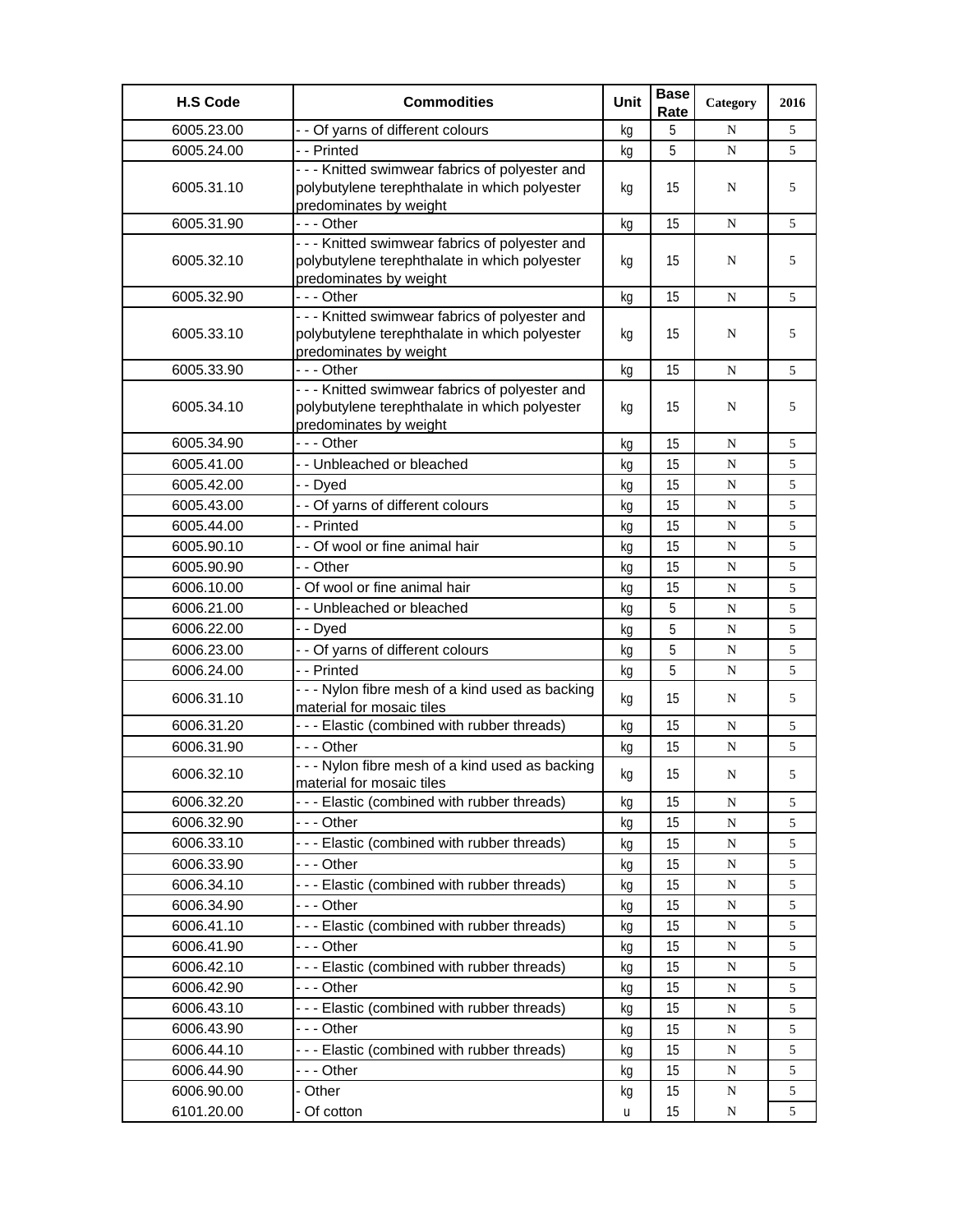| <b>H.S Code</b> | <b>Commodities</b>              | Unit | <b>Base</b><br>Rate | Category    | 2016       |
|-----------------|---------------------------------|------|---------------------|-------------|------------|
| 6101.30.00      | - Of man-made fibres            | u    | 20                  | N           | 5          |
| 6101.90.00      | Of other textile materials      | u    | 20                  | ${\bf N}$   | 5          |
| 6102.10.00      | Of wool or fine animal hair     | u    | 20                  | ${\bf N}$   | 5          |
| 6102.20.00      | - Of cotton                     | u    | 15                  | N           | 5          |
| 6102.30.00      | - Of man-made fibres            | U    | 20                  | $\mathbf N$ | 5          |
| 6102.90.00      | - Of other textile materials    | U    | 20                  | N           | 5          |
| 6103.10.00      | Suits                           | u    | 20                  | $\mathbf N$ | 5          |
| 6103.22.00      | - - Of cotton                   | U    | 15                  | ${\bf N}$   | 5          |
| 6103.23.00      | - - Of synthetic fibres         | U    | 20                  | ${\bf N}$   | 5          |
| 6103.29.00      | - - Of other textile materials  | u    | 20                  | N           | 5          |
| 6103.31.00      | - - Of wool or fine animal hair | U    | 20                  | ${\bf N}$   | 5          |
| 6103.32.00      | - - Of cotton                   | u    | 15                  | ${\bf N}$   | $\sqrt{5}$ |
| 6103.33.00      | - - Of synthetic fibres         | U    | 20                  | N           | 5          |
| 6103.39.00      | - - Of other textile materials  | U    | 20                  | N           | 5          |
| 6103.41.00      | - - Of wool or fine animal hair | u    | 20                  | ${\bf N}$   | 5          |
| 6103.42.00      | - - Of cotton                   | u    | 15                  | N           | 5          |
| 6103.43.00      | - - Of synthetic fibres         | U    | 20                  | ${\bf N}$   | 5          |
| 6103.49.00      | - - Of other textile materials  | U    | 20                  | ${\bf N}$   | 5          |
| 6104.13.00      | - - Of synthetic fibres         | U    | 20                  | $\mathbf N$ | 5          |
| 6104.19.20      | --- Of cotton                   | U    | 15                  | N           | 5          |
| 6104.19.90      | --- Other                       | U    | 20                  | ${\bf N}$   | 5          |
| 6104.22.00      | - - Of cotton                   | u    | 15                  | ${\bf N}$   | 5          |
| 6104.23.00      | - - Of synthetic fibres         | u    | 20                  | ${\bf N}$   | 5          |
| 6104.29.00      | - - Of other textile materials  | U    | 20                  | $\mathbf N$ | 5          |
| 6104.31.00      | - - Of wool or fine animal hair | U    | 20                  | N           | 5          |
| 6104.32.00      | - - Of cotton                   | u    | 15                  | $\mathbf N$ | 5          |
| 6104.33.00      | - - Of synthetic fibres         | U    | 20                  | ${\bf N}$   | 5          |
| 6104.39.00      | - - Of other textile materials  | u    | 20                  | N           | 5          |
| 6104.41.00      | - - Of wool or fine animal hair | u    | 20                  | N           | 5          |
| 6104.42.00      | - - Of cotton                   | u    | 15                  | ${\bf N}$   | 5          |
| 6104.43.00      | - - Of synthetic fibres         | u    | 20                  | ${\bf N}$   | 5          |
| 6104.44.00      | - - Of artificial fibres        | u    | 20                  | N           | 5          |
| 6104.49.00      | - - Of other textile materials  | u    | 20                  | N           | 5          |
| 6104.51.00      | - - Of wool or fine animal hair | u    | 20                  | ${\bf N}$   | 5          |
| 6104.52.00      | - - Of cotton                   | u    | 15                  | ${\bf N}$   | 5          |
| 6104.53.00      | - - Of synthetic fibres         | u    | 20                  | N           | 5          |
| 6104.59.00      | - - Of other textile materials  | u    | 20                  | ${\bf N}$   | 5          |
| 6104.61.00      | - - Of wool or fine animal hair | u    | 20                  | N           | 5          |
| 6104.62.00      | - - Of cotton                   | u    | 15                  | N           | 5          |
| 6104.63.00      | - - Of synthetic fibres         | u    | 20                  | ${\bf N}$   | 5          |
| 6104.69.00      | - - Of other textile materials  | u    | 20                  | ${\bf N}$   | 5          |
| 6105.10.00      | - Of cotton                     | u    | 15                  | ${\bf N}$   | 5          |
| 6105.20.00      | Of man-made fibres              | u    | 20                  | ${\bf N}$   | 5          |
| 6105.90.00      | - Of other textile materials    | U    | 20                  | ${\bf N}$   | 5          |
| 6106.10.00      | - Of cotton                     | u    | 15                  | ${\bf N}$   | 5          |
| 6106.20.00      | Of man-made fibres              | u    | 20                  | ${\bf N}$   | 5          |
| 6106.90.00      | - Of other textile materials    | u    | 20                  | N           | 5          |
| 6107.11.00      | - - Of cotton                   | u    | 15                  | ${\bf N}$   | 5          |
| 6107.12.00      | - - Of man-made fibres          | u    | 20                  | N           | 5          |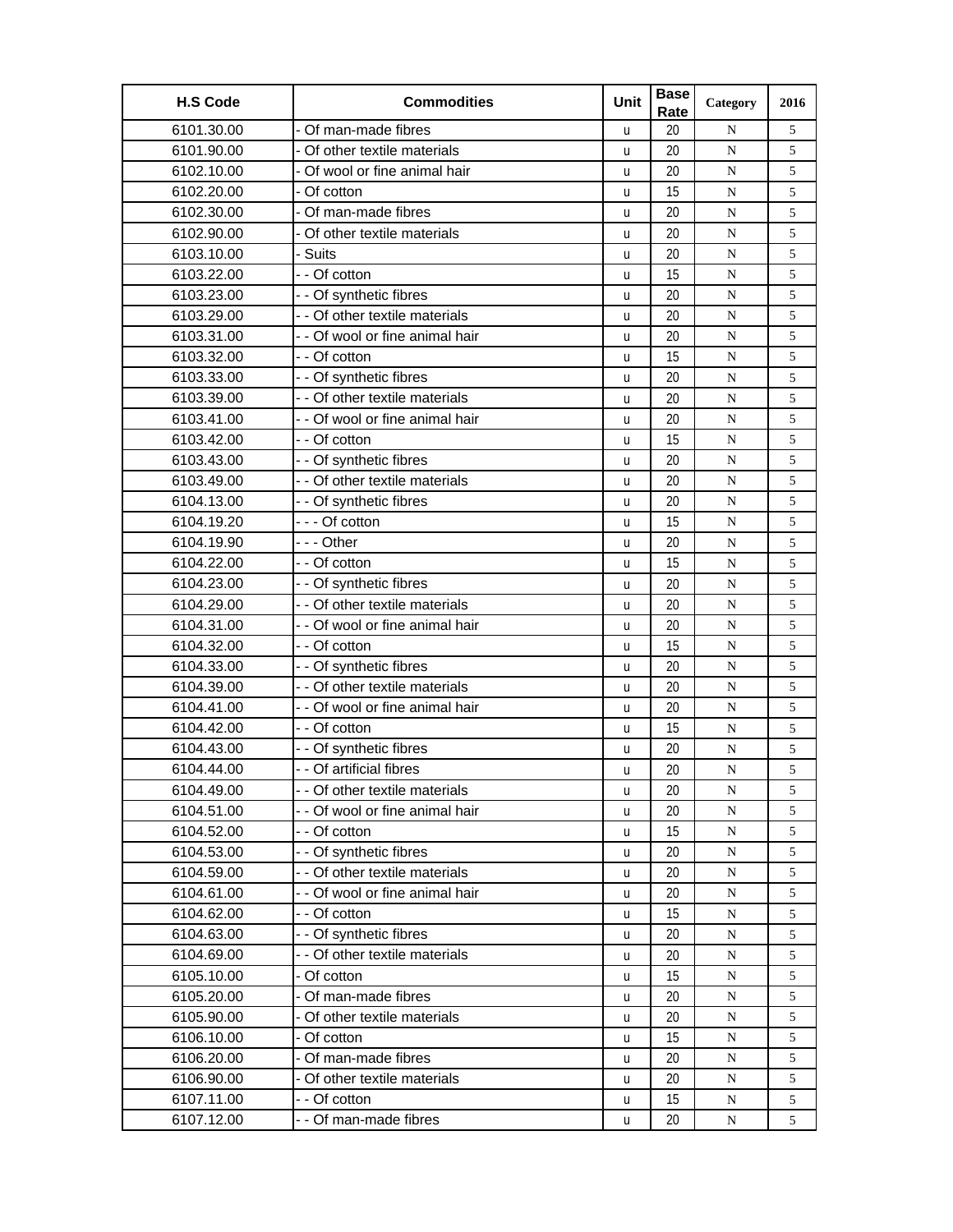| <b>H.S Code</b> | <b>Commodities</b>                              | Unit | <b>Base</b><br>Rate | Category  | 2016           |
|-----------------|-------------------------------------------------|------|---------------------|-----------|----------------|
| 6107.19.00      | - - Of other textile materials                  | u    | 20                  | N         | 5              |
| 6107.21.00      | - - Of cotton                                   | u    | 15                  | ${\bf N}$ | 5              |
| 6107.22.00      | - - Of man-made fibres                          | u    | 20                  | N         | 5              |
| 6107.29.00      | - - Of other textile materials                  | u    | 20                  | N         | 5              |
| 6107.91.00      | - - Of cotton                                   | u    | 15                  | N         | 5              |
| 6107.99.00      | - - Of other textile materials                  | u    | 20                  | N         | 5              |
| 6108.11.00      | - - Of man-made fibres                          | u    | 20                  | N         | 5              |
| 6108.19.20      | --- Of wool or fine animal hair                 | u    | 20                  | N         | 5              |
| 6108.19.30      | - - - Of cotton                                 | u    | 15                  | N         | 5              |
| 6108.19.90      | - - - Other                                     | u    | 20                  | N         | 5              |
| 6108.21.00      | - - Of cotton                                   | u    | 15                  | N         | 5              |
| 6108.22.00      | - - Of man-made fibres                          | u    | 20                  | N         | 5              |
| 6108.29.00      | - - Of other textile materials                  | u    | 20                  | N         | 5              |
| 6108.31.00      | - - Of cotton                                   | u    | 15                  | N         | 5              |
| 6108.32.00      | - - Of man-made fibres                          | u    | 20                  | N         | 5              |
| 6108.39.00      | - Of other textile materials                    | u    | 20                  | N         | 5              |
| 6108.91.00      | - - Of cotton                                   | u    | 15                  | N         | 5              |
| 6108.92.00      | - - Of man-made fibres                          | u    | 20                  | N         | 5              |
| 6108.99.00      | - - Of other textile materials                  | u    | 20                  | ${\bf N}$ | 5              |
| 6109.10.10      | -- For men or boys                              | u    | 15                  | N         | 5              |
| 6109.10.20      | -- For women or girls                           | u    | 15                  | ${\bf N}$ | 5              |
| 6109.90.10      | - - For men or boys, of ramie, linen or silk    | u    | 20                  | <b>SL</b> | 20             |
| 6109.90.20      | - - For men or boys, of other textile materials | u    | 20                  | <b>SL</b> | 20             |
| 6109.90.30      | - - For women or girls                          | u    | 20                  | <b>SL</b> | 20             |
| 6110.11.00      | - - Of wool                                     | u    | 20                  | N         | 5              |
| 6110.12.00      | - - Of Kashmir (cashmere) goats                 | u    | 20                  | ${\bf N}$ | 5              |
| 6110.19.00      | - - Other                                       | u    | 20                  | N         | 5              |
| 6110.20.00      | - Of cotton                                     | u    | 15                  | N         | 5              |
| 6110.30.00      | - Of man-made fibres                            | u    | 20                  | N         | 5              |
| 6110.90.00      | - Of other textile materials                    | u    | 20                  | N         | 5              |
| 6111.20.00      | - Of cotton                                     | kg   | 15                  | ${\bf N}$ | 5              |
| 6111.30.00      | Of synthetic fibres                             | kg   | 20                  | ${\bf N}$ | 5              |
| 6111.90.00      | - Of other textile materials                    | kg   | 20                  | ${\bf N}$ | 5              |
| 6112.11.00      | -- Of cotton                                    | u    | $\overline{2}$      | ${\bf N}$ | 2              |
| 6112.12.00      | -- Of synthetic fibres                          | u    | $\overline{2}$      | ${\bf N}$ | $\overline{c}$ |
| 6112.19.00      | - - Of other textile materials                  | u    | $\overline{2}$      | N         | 2              |
| 6112.20.00      | Ski suits                                       | U    | $\overline{2}$      | ${\bf N}$ | $\overline{c}$ |
| 6112.31.00      | -- Of synthetic fibres                          | U    | $\overline{2}$      | N         | 2              |
| 6112.39.00      | - - Of other textile materials                  | U    | 2                   | ${\bf N}$ | 2              |
| 6112.41.00      | - - Of synthetic fibres                         | u    | $\overline{2}$      | ${\bf N}$ | $\overline{c}$ |
| 6112.49.00      | - - Of other textile materials                  | u    | $\overline{2}$      | ${\bf N}$ | $\overline{c}$ |
| 6113.00.10      | - Divers' suits (wetsuits)                      | kg   | 20                  | ${\bf N}$ | 5              |
| 6113.00.30      | Garments used for protection from fire          | kg   | 7.5                 | ${\bf N}$ | 5              |
| 6113.00.40      | Other protective work garments                  | kg   | 7.5                 | ${\bf N}$ | 5              |
| 6113.00.90      | - Other                                         | kg   | 20                  | ${\bf N}$ | 5              |
| 6114.20.00      | - Of cotton                                     | kq   | 15                  | ${\bf N}$ | 5              |
| 6114.30.20      | - - Garments used for protection from fire      | kg   | 20                  | ${\bf N}$ | $\sqrt{5}$     |
| 6114.30.90      | - - Other                                       | kg   | 20                  | ${\bf N}$ | 5              |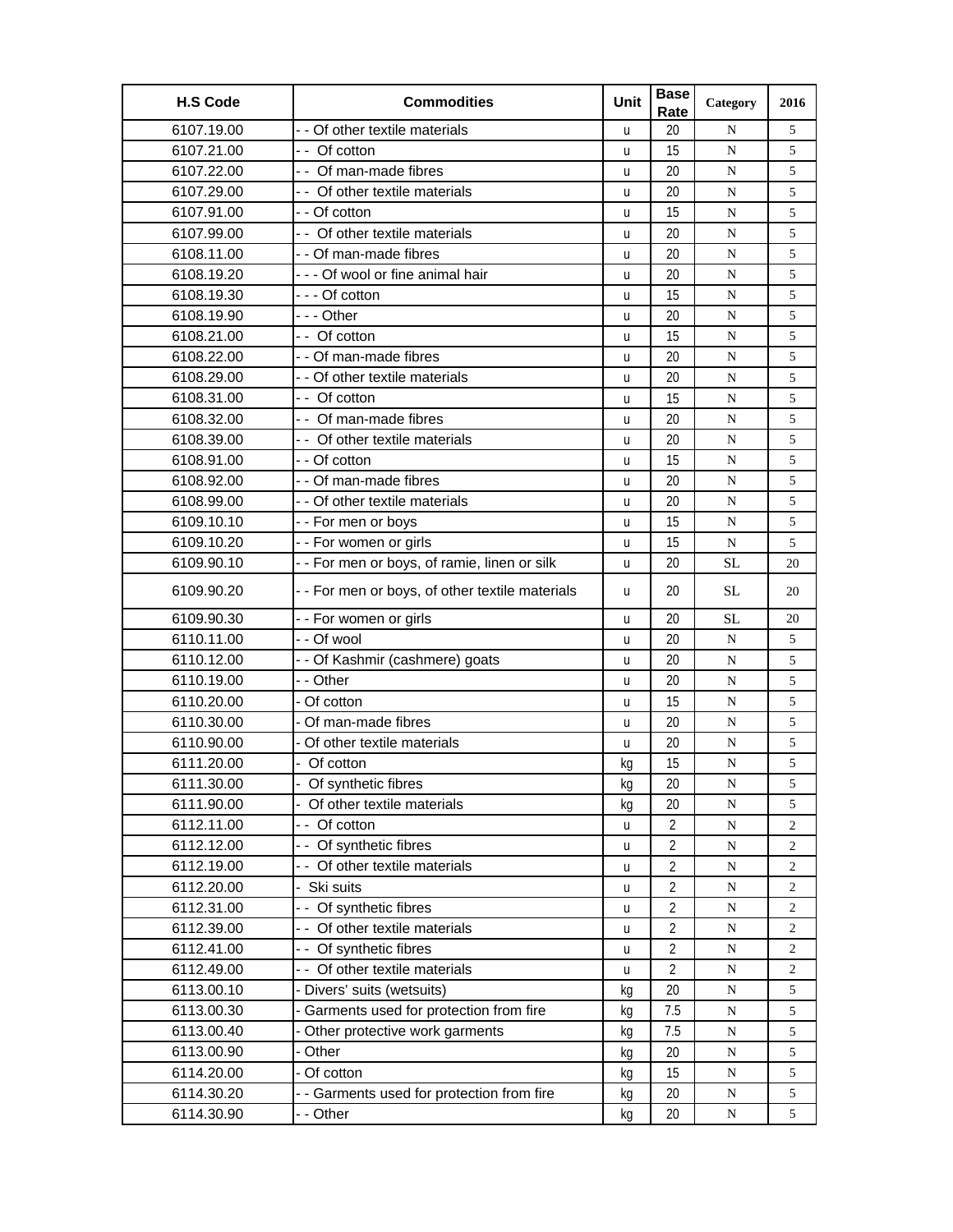| <b>H.S Code</b> | <b>Commodities</b>                                                         | Unit | <b>Base</b><br>Rate | Category    | 2016 |
|-----------------|----------------------------------------------------------------------------|------|---------------------|-------------|------|
| 6114.90.00      | Of other textile materials                                                 | kg   | 20                  | N           | 5    |
| 6115.10.10      | - - Stockings for varicose veins, of synthetic<br>fibres                   | kg   | 20                  | N           | 5    |
| 6115.10.90      | - - Other                                                                  | kg   | 20                  | N           | 5    |
| 6115.21.00      | - - Of synthetic fibres, measuring per single<br>yarn less than 67 decitex | kq   | 20                  | N           | 5    |
| 6115.22.00      | - - Of synthetic fibres, measuring per single<br>yarn 67 decitex or more   | kg   | 20                  | N           | 5    |
| 6115.29.10      | $--$ Of cotton                                                             | kg   | 15                  | N           | 5    |
| 6115.29.90      | --- Other                                                                  | kg   | 20                  | ${\bf N}$   | 5    |
| 6115.30.10      | - - Of cotton                                                              | kq   | 15                  | ${\bf N}$   | 5    |
| 6115.30.90      | - - Other                                                                  | kg   | 20                  | N           | 5    |
| 6115.94.00      | - - Of wool or fine animal hair                                            | kg   | 20                  | N           | 5    |
| 6115.95.00      | - - Of cotton                                                              | kg   | 15                  | ${\bf N}$   | 5    |
| 6115.96.00      | - - Of synthetic fibres                                                    | kg   | 20                  | N           | 5    |
| 6115.99.00      | - - Of other textile materials                                             | kg   | 20                  | N           | 5    |
| 6116.10.10      | - - Divers' gloves                                                         | kg   | 20                  | ${\bf N}$   | 5    |
| 6116.10.90      | - - Other                                                                  | kg   | 20                  | N           | 5    |
| 6116.91.00      | - - Of wool or fine animal hair                                            | kg   | 20                  | N           | 5    |
| 6116.92.00      | - - Of cotton                                                              | kq   | 15                  | N           | 5    |
| 6116.93.00      | -- Of synthetic fibres                                                     | kg   | 20                  | ${\bf N}$   | 5    |
| 6116.99.00      | - - Of other textile materials                                             | kg   | 20                  | N           | 5    |
| 6117.10.10      | - - Of cotton                                                              | u    | 10                  | N           | 5    |
| 6117.10.90      | - - Other                                                                  | u    | 20                  | N           | 5    |
| 6117.80.11      | - - - Of wool or fine animal hair                                          | kq   | 20                  | ${\bf N}$   | 5    |
| 6117.80.19      | --- Other                                                                  | kg   | 20                  | N           | 5    |
| 6117.80.20      | - - Wrist bands, knee bands or ankle bands                                 | kg   | 15                  | N           | 5    |
| 6117.80.90      | - - Other                                                                  | kg   | 15                  | N           | 5    |
| 6117.90.00      | - Parts                                                                    | kg   | 15                  | N           | 5    |
| 6201.11.00      | - - Of wool or fine animal hair                                            | u    | 20                  | N           | 5    |
| 6201.12.00      | - - Of cotton                                                              | u    | 10                  | N           | 5    |
| 6201.13.00      | -- Of man-made fibres                                                      | u    | 20                  | $\mathbf N$ | 5    |
| 6201.19.00      | - - Of other textile materials                                             | u    | 20                  | N           | 5    |
| 6201.91.00      | - - Of wool or fine animal hair                                            | u    | 20                  | N           | 5    |
| 6201.92.00      | - Of cotton                                                                | u    | 10                  | N           | 5    |
| 6201.93.00      | - - Of man-made fibres                                                     | u    | 20                  | N           | 5    |
| 6201.99.00      | - - Of other textile materials                                             | u    | 20                  | ${\bf N}$   | 5    |
| 6202.11.00      | - - Of wool or fine animal hair                                            | u    | 20                  | N           | 5    |
| 6202.12.00      | - - Of cotton                                                              | u    | 10                  | N           | 5    |
| 6202.13.00      | - - Of man-made fibres                                                     | u    | 20                  | N           | 5    |
| 6202.19.00      | - - Of other textile materials                                             | u    | 20                  | ${\bf N}$   | 5    |
| 6202.91.00      | - - Of wool or fine animal hair                                            | u    | 20                  | ${\bf N}$   | 5    |
| 6202.92.00      | - - Of cotton                                                              | u    | 10                  | N           | 5    |
| 6202.93.00      | - - Of man-made fibres                                                     | u    | 20                  | N           | 5    |
| 6202.99.00      | - - Of other textile materials                                             | u    | 20                  | N           | 5    |
| 6203.11.00      | - - Of wool or fine animal hair                                            | u    | 20                  | N           | 5    |
| 6203.12.00      | - - Of synthetic fibres                                                    | u    | 20                  | ${\bf N}$   | 5    |
| 6203.19.10      | --- Of cotton                                                              | u    | 10                  | N           | 5    |
| 6203.19.90      | - - - Other                                                                | u    | 20                  | N           | 5    |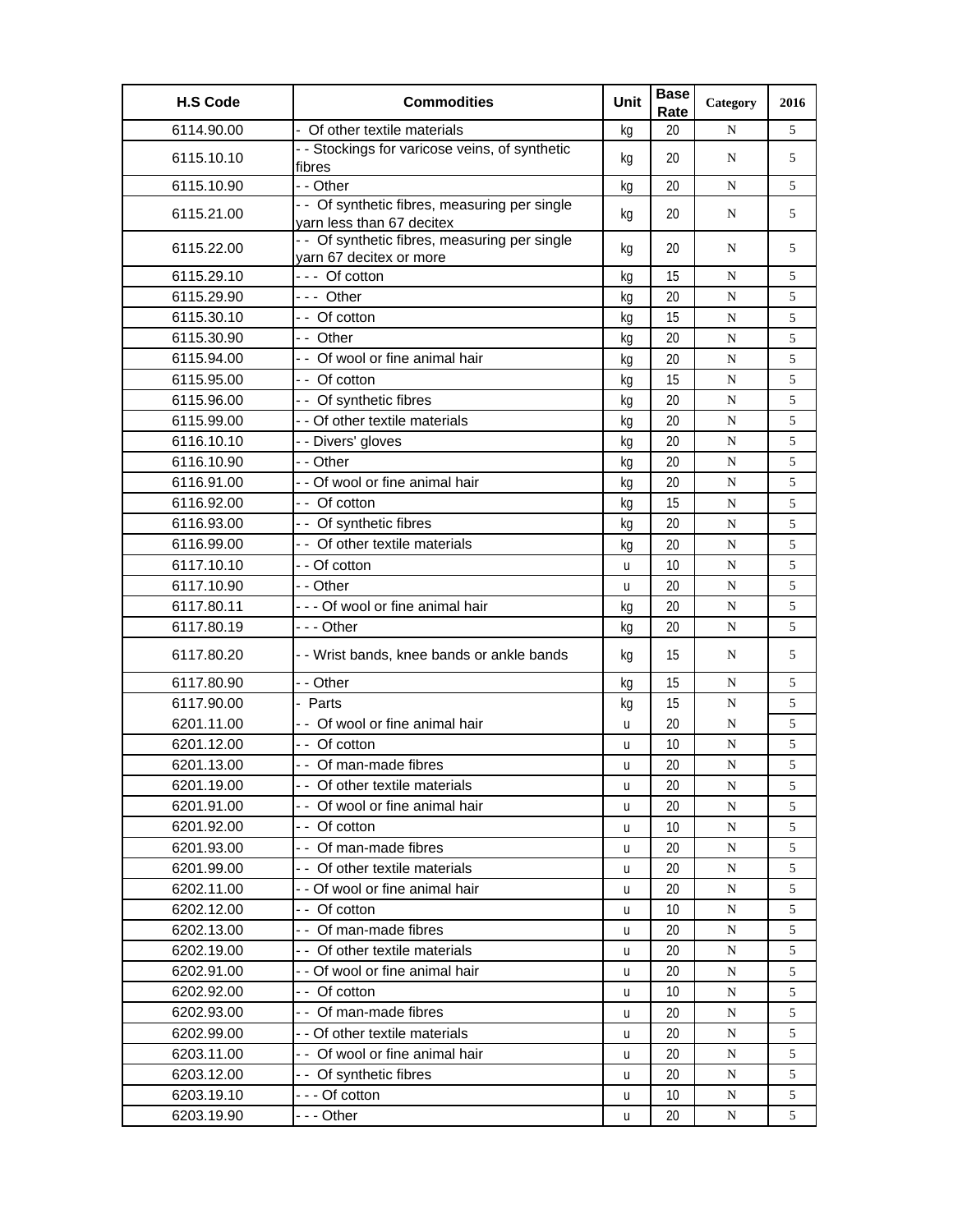| <b>H.S Code</b> | <b>Commodities</b>              | Unit | <b>Base</b><br>Rate | Category    | 2016 |
|-----------------|---------------------------------|------|---------------------|-------------|------|
| 6203.22.00      | - - Of cotton                   | u    | 10                  | N           | 5    |
| 6203.23.00      | - - Of synthetic fibres         | u    | 20                  | ${\bf N}$   | 5    |
| 6203.29.10      | --- Of wool or fine animal hair | u    | 20                  | ${\bf N}$   | 5    |
| 6203.29.90      | - - - Other                     | u    | 20                  | N           | 5    |
| 6203.31.00      | - - Of wool or fine animal hair | U    | 20                  | $\mathbf N$ | 5    |
| 6203.32.00      | - - Of cotton                   | u    | 10                  | N           | 5    |
| 6203.33.00      | - - Of synthetic fibres         | u    | 20                  | $\mathbf N$ | 5    |
| 6203.39.00      | - - Of other textile materials  | U    | 20                  | ${\bf N}$   | 5    |
| 6203.41.00      | - - Of wool or fine animal hair | u    | 20                  | ${\bf N}$   | 5    |
| 6203.42.10      | --- Bib and brace overalls      | u    | 10                  | N           | 5    |
| 6203.42.90      | - - - Other                     | u    | 10                  | ${\bf N}$   | 5    |
| 6203.43.00      | - - Of synthetic fibres         | u    | 20                  | ${\bf N}$   | 5    |
| 6203.49.00      | - - Of other textile materials  | U    | 20                  | N           | 5    |
| 6204.11.00      | - - Of wool or fine animal hair | u    | 20                  | N           | 5    |
| 6204.12.00      | - - Of cotton                   | u    | 10                  | ${\bf N}$   | 5    |
| 6204.13.00      | -- Of synthetic fibres          | u    | 20                  | N           | 5    |
| 6204.19.00      | - - Of other textile materials  | u    | 20                  | ${\bf N}$   | 5    |
| 6204.21.00      | -- Of wool or fine animal hair  | U    | 20                  | ${\bf N}$   | 5    |
| 6204.22.00      | - - Of cotton                   | u    | 10                  | $\mathbf N$ | 5    |
| 6204.23.00      | - - Of synthetic fibres         | u    | 20                  | N           | 5    |
| 6204.29.00      | - - Of other textile materials  | U    | 20                  | N           | 5    |
| 6204.31.00      | - - Of wool or fine animal hair | u    | 20                  | ${\bf N}$   | 5    |
| 6204.32.00      | - - Of cotton                   | u    | 10                  | ${\bf N}$   | 5    |
| 6204.33.00      | - - Of synthetic fibres         | u    | 20                  | $\mathbf N$ | 5    |
| 6204.39.00      | - - Of other textile materials  | u    | 20                  | N           | 5    |
| 6204.41.00      | -- Of wool or fine animal hair  | u    | 20                  | $\mathbf N$ | 5    |
| 6204.42.00      | - - Of cotton                   | u    | 10                  | ${\bf N}$   | 5    |
| 6204.43.00      | - - Of synthetic fibres         | u    | 20                  | N           | 5    |
| 6204.44.00      | - - Of artificial fibres        | u    | 20                  | N           | 5    |
| 6204.49.00      | - - Of other textile materials  | u    | 20                  | ${\bf N}$   | 5    |
| 6204.51.00      | - - Of wool or fine animal hair | u    | 20                  | ${\bf N}$   | 5    |
| 6204.52.00      | -- Of cotton                    | u    | 10                  | N           | 5    |
| 6204.53.00      | -- Of synthetic fibres          | u    | 20                  | N           | 5    |
| 6204.59.00      | - - Of other textile materials  | u    | 20                  | ${\bf N}$   | 5    |
| 6204.61.00      | -- Of wool or fine animal hair  | u    | 20                  | ${\bf N}$   | 5    |
| 6204.62.00      | -- Of cotton                    | u    | 10                  | N           | 5    |
| 6204.63.00      | - - Of synthetic fibres         | u    | 20                  | ${\bf N}$   | 5    |
| 6204.69.00      | - - Of other textile materials  | u    | 20                  | N           | 5    |
| 6205.20.00      | - Of cotton                     | u    | 10                  | N           | 5    |
| 6205.30.00      | Of man-made fibres              | u    | 20                  | ${\bf N}$   | 5    |
| 6205.90.10      | - - Of wool or fine animal hair | u    | 20                  | ${\bf N}$   | 5    |
| 6205.90.90      | - - Other                       | u    | 20                  | ${\bf N}$   | 5    |
| 6206.10.00      | Of silk or silk waste           | u    | 20                  | ${\bf N}$   | 5    |
| 6206.20.00      | - Of wool or fine animal hair   | u    | 20                  | ${\bf N}$   | 5    |
| 6206.30.00      | Of cotton                       | u    | 10                  | ${\bf N}$   | 5    |
| 6206.40.00      | Of man-made fibres              | u    | 20                  | ${\bf N}$   | 5    |
| 6206.90.00      | - Of other textile materials    | u    | 20                  | N           | 5    |
| 6207.11.00      | - - Of cotton                   | u    | 10                  | ${\bf N}$   | 5    |
| 6207.19.00      | - - Of other textile materials  | u    | 20                  | N           | 5    |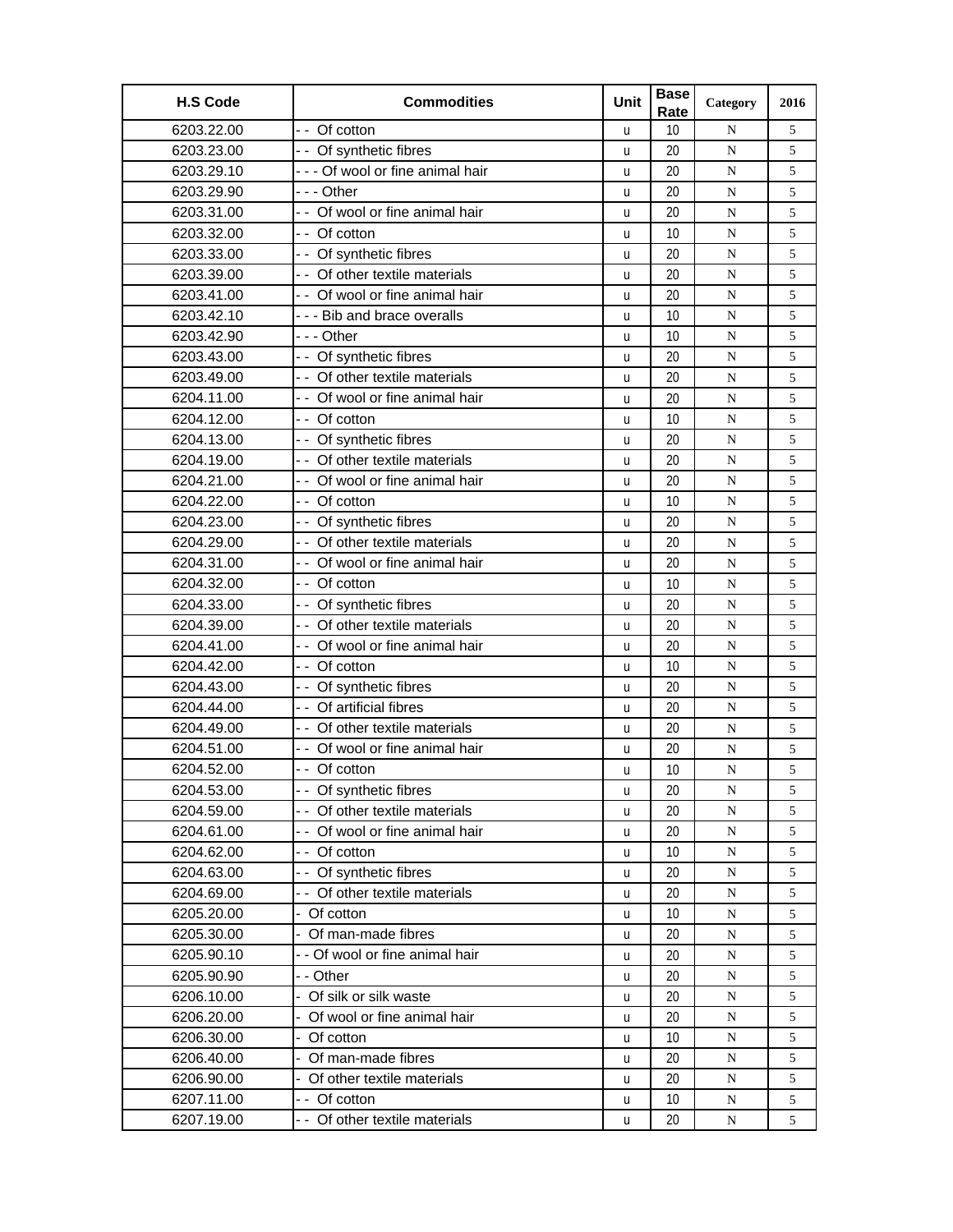| <b>H.S Code</b> | <b>Commodities</b>                                                        | Unit | <b>Base</b><br>Rate | Category  | 2016           |
|-----------------|---------------------------------------------------------------------------|------|---------------------|-----------|----------------|
| 6207.21.00      | - - Of cotton                                                             | u    | 10                  | N         | 5              |
| 6207.22.00      | - - Of man-made fibres                                                    | u    | 20                  | ${\bf N}$ | 5              |
| 6207.29.00      | - - Of other textile materials                                            | u    | 20                  | ${\bf N}$ | 5              |
| 6207.91.00      | - - Of cotton                                                             | kg   | 10                  | N         | 5              |
| 6207.99.10      | - - - Of man-made fibres                                                  | kg   | 20                  | N         | 5              |
| 6207.99.90      | -  - - Other                                                              | kq   | 20                  | N         | 5              |
| 6208.11.00      | - - Of man-made fibres                                                    | u    | 20                  | ${\bf N}$ | 5              |
| 6208.19.00      | - Of other textile materials                                              | u    | 20                  | N         | 5              |
| 6208.21.00      | - - Of cotton                                                             | u    | 10                  | N         | 5              |
| 6208.22.00      | - - Of man-made fibres                                                    | u    | 20                  | N         | 5              |
| 6208.29.00      | - - Of other textile materials                                            | u    | 20                  | ${\bf N}$ | 5              |
| 6208.91.00      | - - Of cotton                                                             | kg   | 10                  | ${\bf N}$ | 5              |
| 6208.92.00      | - - Of man-made fibres                                                    | kq   | 20                  | N         | 5              |
| 6208.99.10      | - - - Of wool or fine animal hair                                         | kg   | 20                  | N         | 5              |
| 6208.99.90      | --- Other                                                                 |      | 20                  | ${\bf N}$ | 5              |
|                 |                                                                           | kg   |                     |           |                |
| 6209.20.30      | - - T-shirts, shirts, pyjamas and similar articles                        | kg   | 10                  | N         | 5              |
| 6209.20.90      | - - Other                                                                 | kg   | 10                  | N         | 5              |
| 6209.30.10      | - - Suits, pants and similar articles                                     | kg   | 20                  | N         | 5              |
| 6209.30.30      | - - T-shirts, shirts, pyjamas and similar articles                        | kg   | 20                  | N         | 5              |
| 6209.30.40      | - - Clothing accessories                                                  | kg   | 20                  | N         | 5              |
| 6209.30.90      | - - Other                                                                 | kg   | 20                  | ${\bf N}$ | 5              |
| 6209.90.00      | - Of other textile materials                                              | kq   | 20                  | N         | 5              |
| 6210.10.11      | - - - Garments used for protection from                                   | kg   | 7.5                 | N         | 5              |
|                 | chemical substances, radiation or fire                                    |      | 7.5                 |           |                |
| 6210.10.19      | -  - - Other                                                              | kg   |                     | ${\bf N}$ | 5              |
| 6210.10.90      | - - Other                                                                 | kg   | 20                  | N         | 5              |
| 6210.20.20      | - - Garments used for protection from fire                                | u    | 7.5                 | N         | 5              |
| 6210.20.30      | - - Garments used for protection from chemical<br>substances or radiation | u    | 7.5                 | N         | 5              |
| 6210.20.40      | - - Other protective work garments                                        | u    | 7.5                 | N         | 5              |
| 6210.20.90      | - - Other                                                                 | u    | 20                  | N         | 5              |
| 6210.30.20      | - - Garments used for protection from fire                                | u    | 7.5                 | N         | 5              |
| 6210.30.30      | - - Garments used for protection from chemical<br>substances or radiation | u    | 7.5                 | N         | 5              |
| 6210.30.40      | - - Other protective work garments                                        | u    | 7.5                 | N         | 5              |
| 6210.30.90      | - - Other                                                                 | u    | 20                  | ${\bf N}$ | 5              |
| 6210.40.10      | - - Garments used for protection from fire                                | u    | 20                  | N         | 5              |
| 6210.40.20      | - - Garments used for protection from chemical<br>substances or radiation | u    | 20                  | N         | 5              |
| 6210.40.90      | - - Other                                                                 | u    | 20                  | N         | 5              |
| 6210.50.10      | - - Garments used for protection from fire                                | kg   | 20                  | ${\bf N}$ | 5              |
| 6210.50.20      | - - Garments used for protection from chemical                            | kg   | 20                  | N         | 5              |
| 6210.50.90      | substances or radiation<br>- - Other                                      | kg   | 20                  | ${\bf N}$ | 5              |
| 6211.11.00      | -- Men's or boys'                                                         | kg   | $\overline{2}$      | N         | 2              |
| 6211.12.00      | -- Women's or girls'                                                      | kg   | $\overline{2}$      | ${\bf N}$ | $\overline{c}$ |
| 6211.20.00      | - Ski suits                                                               | kg   | $\overline{2}$      | ${\bf N}$ | 2              |
| 6211.32.10      | --- Garments for fencing or wrestling                                     | kg   | 10                  | ${\bf N}$ | 5              |
| 6211.32.20      | - - - Pilgrimage robes (ehram)                                            | kg   | 10                  | ${\bf N}$ | 5              |
|                 |                                                                           |      |                     |           |                |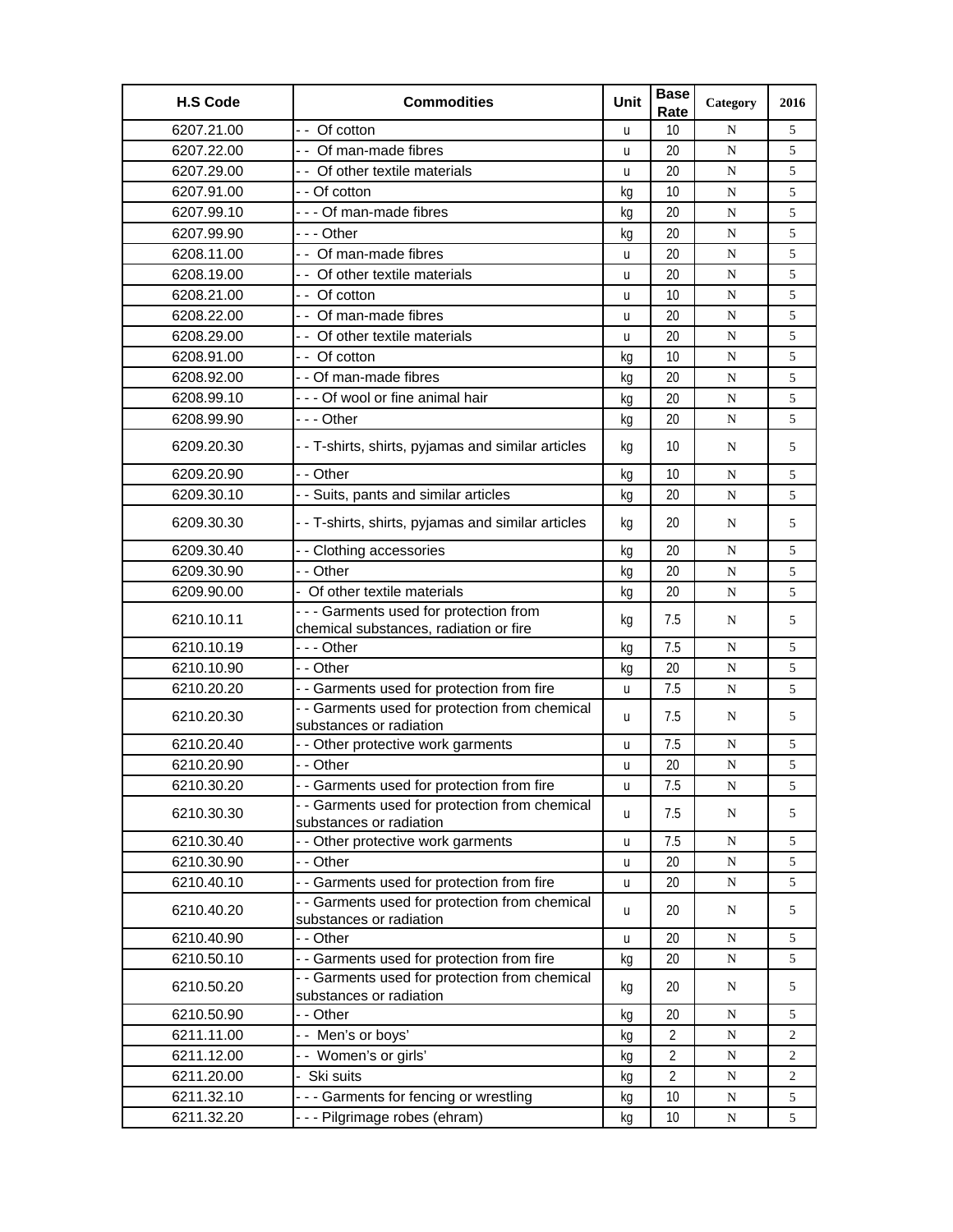| <b>H.S Code</b> | <b>Commodities</b>                                                                            | Unit | <b>Base</b><br>Rate | Category    | 2016 |
|-----------------|-----------------------------------------------------------------------------------------------|------|---------------------|-------------|------|
| 6211.32.90      | --- Other                                                                                     | kg   | 10                  | N           | 5    |
| 6211.33.10      | --- Garments for fencing or wrestling                                                         | kg   | 20                  | ${\bf N}$   | 5    |
| 6211.33.20      | - - - Garments used for protection from fire                                                  | kg   | 20                  | ${\bf N}$   | 5    |
| 6211.33.30      | - - - Garments used for protection from<br>chemical substances or radiation                   | kg   | 20                  | N           | 5    |
| 6211.33.90      | --- Other                                                                                     | kg   | 20                  | N           | 5    |
| 6211.39.10      | --- Garments for fencing or wrestling                                                         | kg   | 20                  | ${\bf N}$   | 5    |
| 6211.39.20      | - - - Garments used for protection from fire                                                  | kg   | 20                  | ${\bf N}$   | 5    |
| 6211.39.30      | - - - Garments used for protection from<br>chemical substances or radiation                   | kg   | 20                  | N           | 5    |
| 6211.39.90      | --- Other                                                                                     | kg   | 20                  | N           | 5    |
| 6211.42.10      | - - - Garments for fencing or wrestling                                                       | kg   | 10                  | N           | 5    |
| 6211.42.20      | - - - Prayer cloaks                                                                           | kg   | 10                  | N           | 5    |
| 6211.42.90      | --- Other                                                                                     | kg   | 10                  | ${\bf N}$   | 5    |
| 6211.43.10      | - - - Surgical gowns                                                                          | kg   | 20                  | ${\bf N}$   | 5    |
| 6211.43.20      | --- Prayer cloaks                                                                             | kg   | 20                  | $\mathbf N$ | 5    |
| 6211.43.30      | - - - Anti-explosive protective suits                                                         | kq   | 20                  | ${\bf N}$   | 5    |
| 6211.43.40      | - - - Garments for fencing or wrestling                                                       | kg   | 20                  | N           | 5    |
| 6211.43.50      | - - - Garments used for protection from<br>chemical substances, radiation or fire             | kg   | 20                  | N           | 5    |
| 6211.43.90      | --- Other                                                                                     | kg   | 20                  | ${\bf N}$   | 5    |
| 6211.49.10      | --- Garments for fencing or wrestling                                                         | kg   | 20                  | ${\bf N}$   | 5    |
| 6211.49.20      | - - - Garments used for protection from<br>chemical substances, radiation or fire             | kg   | 20                  | N           | 5    |
| 6211.49.30      | --- Prayer cloaks                                                                             | kg   | 20                  | ${\bf N}$   | 5    |
| 6211.49.40      | --- Other, of wool or fine animal hair                                                        | kg   | 20                  | ${\bf N}$   | 5    |
| 6211.49.90      | - - - Other                                                                                   | kg   | 20                  | $\mathbf N$ | 5    |
| 6212.10.10      | - - Of cotton                                                                                 | kg   | 10                  | N           | 5    |
| 6212.10.90      | - - Of other textile materials                                                                | kg   | 20                  | ${\bf N}$   | 5    |
| 6212.20.10      | - - Of cotton                                                                                 | kg   | 10                  | ${\bf N}$   | 5    |
| 6212.20.90      | - - Of other textile materials                                                                | kg   | 20                  | ${\bf N}$   | 5    |
| 6212.30.10      | - - Of cotton                                                                                 | kg   | 10                  | $\mathbf N$ | 5    |
| 6212.30.90      | - - Of other textile materials                                                                | kg   | 20                  | N           | 5    |
| 6212.90.11      | - - - Compression garments of a kind used for<br>the treatment of scar tissue and skin grafts | kg   | 10                  | N           | 5    |
| 6212.90.12      | --- Athletic supporters                                                                       | kg   | 10                  | ${\bf N}$   | 5    |
| 6212.90.19      |                                                                                               | kg   | 10                  | N           | 5    |
| 6212.90.91      | - - - Compression garments of a kind used for<br>the treatment of scar tissue and skin grafts | kg   | 20                  | N           | 5    |
| 6212.90.92      | --- Athletic supporters                                                                       | kg   | 20                  | ${\bf N}$   | 5    |
| 6212.90.99      | - - - Other                                                                                   | kg   | 20                  | N           | 5    |
| 6213.20.10      | - - Printed by the traditional batik process                                                  | kg   | 10                  | N           | 5    |
| 6213.20.90      | - - Other                                                                                     | kg   | 10                  | N           | 5    |
| 6213.90.11      | --- Printed by the traditional batik process                                                  | kg   | 20                  | N           | 5    |
| 6213.90.19      | --- Other                                                                                     | kq   | 20                  | N           | 5    |
| 6213.90.91      | - - - Printed by the traditional batik process                                                | kq   | 20                  | N           | 5    |
| 6213.90.99      | -  - - Other                                                                                  | kg   | 20                  | ${\bf N}$   | 5    |
| 6214.10.10      | - - Printed by the traditional batik process                                                  | u    | 20                  | N           | 5    |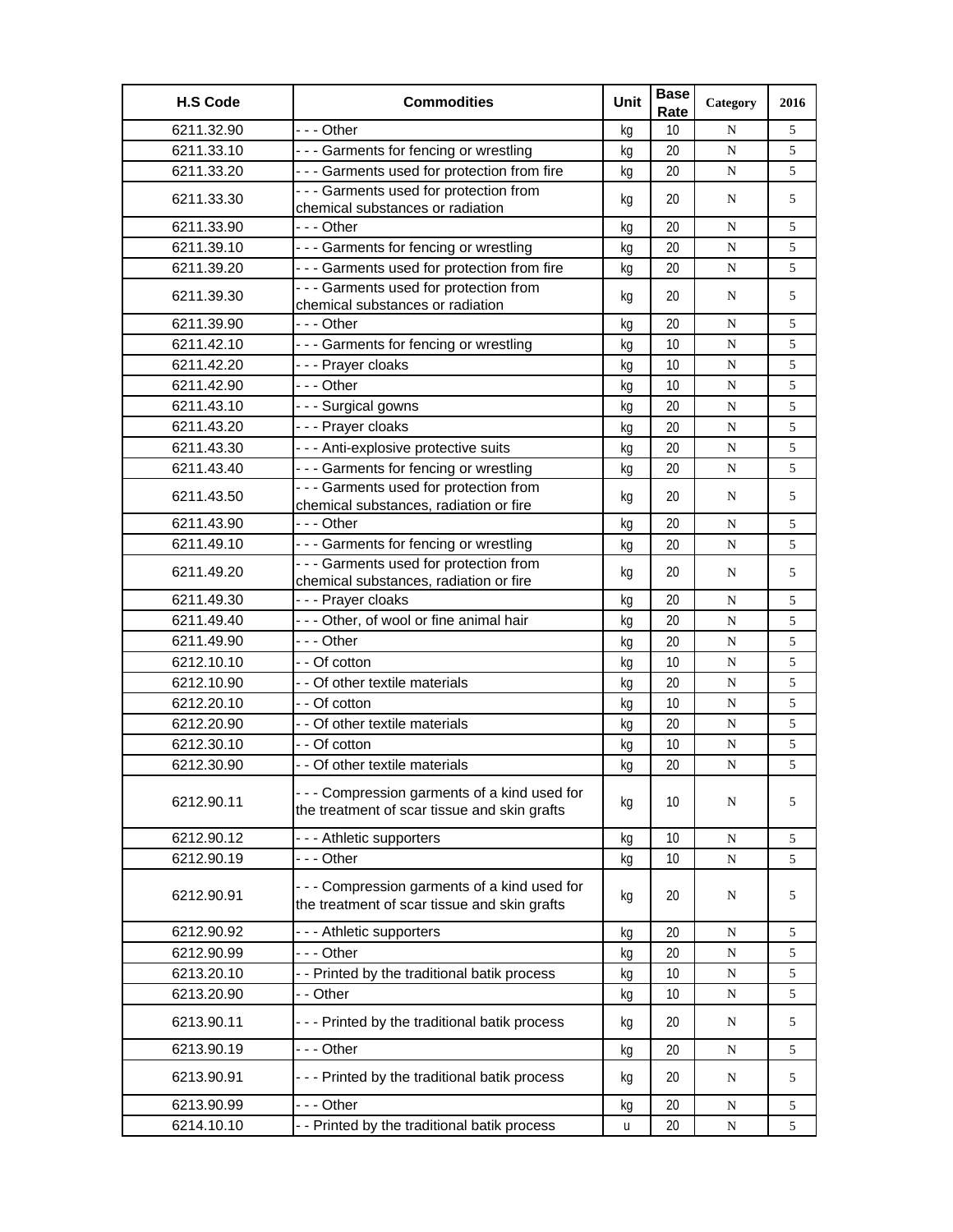| - - Other<br>6214.10.90<br>20<br>5<br>N<br>u<br>6214.20.00<br>- Of wool or fine animal hair<br>15<br>N<br>5<br>u<br>6214.30.10<br>- - Printed by the traditional batik process<br>20<br>5<br>N<br>u<br>6214.30.90<br>- - Other<br>20<br>5<br>N<br>u<br>- - Printed by the traditional batik process<br>6214.40.10<br>20<br>5<br>N<br>u<br>6214.40.90<br>20<br>5<br>- - Other<br>N<br>u<br>6214.90.10<br>- - Printed by the traditional batik process<br>10<br>5<br>${\bf N}$<br>u<br>6214.90.90<br>- - Other<br>10<br>5<br>N<br>u<br>- - Printed by the traditional batik process<br>6215.10.10<br>20<br>5<br>N<br>kg<br>6215.10.90<br>- - Other<br>20<br>5<br>N<br>kg<br>6215.20.10<br>- - Printed by the traditional batik process<br>20<br>5<br>N<br>kg<br>6215.20.90<br>- - Other<br>20<br>5<br>N<br>kq<br>5<br>6215.90.10<br>- - Printed by the traditional batik process<br>15<br>N<br>kg<br>6215.90.90<br>15<br>- - Other<br>5<br>N<br>kg<br>- Protective work gloves, mittens and mitts<br>6216.00.10<br>7.5<br>N<br>5<br>kq<br>- - Of wool or fine animal hair<br>20<br>6216.00.91<br>5<br>N<br>kg<br>6216.00.92<br>- - Of cotton<br>10<br>5<br>${\bf N}$<br>kg<br>6216.00.99<br>- - Other<br>20<br>5<br>N<br>kg<br>6217.10.10<br>15<br>5<br>- - Judo belts<br>N<br>kg<br>6217.10.90<br>- - Other<br>15<br>${\bf N}$<br>5<br>kg<br>6217.90.00<br>- Parts<br>15<br>5<br>N<br>kg<br>6301.10.00<br><b>Electric blankets</b><br>7.5<br>5<br>N<br>u<br>- Blankets (other than electric blankets) and<br>6301.20.00<br>7.5<br>5<br>kg<br>N<br>travelling rugs, of wool or of fine animal hair<br>- Blankets (other than electric blankets) and<br>3<br>6301.30.00<br>N<br>3<br>kg<br>travelling rugs, of cotton<br>- Blankets (other than electric blankets) and<br>6301.40.00<br>7.5<br>5<br>kg<br>N<br>travelling rugs, of synthetic fibres<br>7.5<br>6301.90.00<br>- Other blankets and travelling rugs<br>5<br>N<br>kg<br>6302.10.00<br>- Bed linen, knitted or crocheted<br>15<br>5<br>N<br>kq<br>6302.21.00<br>- - Of cotton<br>10<br>5<br>N<br>kg<br>5<br>6302.22.10<br>--- Of nonwoven fabrics<br>20<br>${\bf N}$<br>kg<br>6302.22.90<br>--- Other<br>20<br>N<br>kg<br>5<br>6302.29.00<br>- - Of other textile materials<br>20<br>5<br>N<br>kg<br>6302.31.00<br>- - Of cotton<br>10<br>5<br>${\bf N}$<br>kg<br>--- Of nonwoven fabrics<br>6302.32.10<br>20<br>5<br>${\bf N}$<br>kg<br>6302.32.90<br>-  - - Other<br>${\bf N}$<br>5<br>20<br>kg<br>- - Of other textile materials<br>6302.39.00<br>20<br>5<br>${\bf N}$<br>kg<br>6302.40.00<br>- Table linen, knitted or crocheted<br>15<br>5<br>${\bf N}$<br>kg<br>6302.51.00<br>- - Of cotton<br>10<br>5<br>N<br>kq<br>6302.53.00<br>- - Of man-made fibres<br>20<br>5<br>N<br>kg<br>6302.59.00<br>- Of other textile materials<br>15<br>5<br>N<br>kg<br>- Toilet linen and kitchen linen, of terry<br>6302.60.00<br>10<br>N<br>5<br>kg<br>towelling or similar terry fabrics, of cotton<br>6302.91.00<br>- - Of cotton<br>10<br>${\bf N}$<br>5<br>kq<br>- - Of man-made fibres<br>6302.93.00<br>20<br>5<br>${\bf N}$<br>kg<br>- - Of other textile materials<br>15<br>6302.99.00<br>5<br>N<br>kg<br>6303.12.00<br>-- Of synthetic fibres<br>20<br>${\bf N}$<br>5<br>kg<br>6303.19.10<br>- - - Of cotton<br>10<br>5<br>N<br>kg | <b>H.S Code</b> | <b>Commodities</b> | Unit | <b>Base</b><br>Rate | Category | 2016 |
|--------------------------------------------------------------------------------------------------------------------------------------------------------------------------------------------------------------------------------------------------------------------------------------------------------------------------------------------------------------------------------------------------------------------------------------------------------------------------------------------------------------------------------------------------------------------------------------------------------------------------------------------------------------------------------------------------------------------------------------------------------------------------------------------------------------------------------------------------------------------------------------------------------------------------------------------------------------------------------------------------------------------------------------------------------------------------------------------------------------------------------------------------------------------------------------------------------------------------------------------------------------------------------------------------------------------------------------------------------------------------------------------------------------------------------------------------------------------------------------------------------------------------------------------------------------------------------------------------------------------------------------------------------------------------------------------------------------------------------------------------------------------------------------------------------------------------------------------------------------------------------------------------------------------------------------------------------------------------------------------------------------------------------------------------------------------------------------------------------------------------------------------------------------------------------------------------------------------------------------------------------------------------------------------------------------------------------------------------------------------------------------------------------------------------------------------------------------------------------------------------------------------------------------------------------------------------------------------------------------------------------------------------------------------------------------------------------------------------------------------------------------------------------------------------------------------------------------------------------------------------------------------------------------------------------------------------------------------------------------------------------------------------------------------------------------------------------------------------------------------------------------------------------------------------------------------------------------------------------------------------------------------------------------------|-----------------|--------------------|------|---------------------|----------|------|
|                                                                                                                                                                                                                                                                                                                                                                                                                                                                                                                                                                                                                                                                                                                                                                                                                                                                                                                                                                                                                                                                                                                                                                                                                                                                                                                                                                                                                                                                                                                                                                                                                                                                                                                                                                                                                                                                                                                                                                                                                                                                                                                                                                                                                                                                                                                                                                                                                                                                                                                                                                                                                                                                                                                                                                                                                                                                                                                                                                                                                                                                                                                                                                                                                                                                                            |                 |                    |      |                     |          |      |
|                                                                                                                                                                                                                                                                                                                                                                                                                                                                                                                                                                                                                                                                                                                                                                                                                                                                                                                                                                                                                                                                                                                                                                                                                                                                                                                                                                                                                                                                                                                                                                                                                                                                                                                                                                                                                                                                                                                                                                                                                                                                                                                                                                                                                                                                                                                                                                                                                                                                                                                                                                                                                                                                                                                                                                                                                                                                                                                                                                                                                                                                                                                                                                                                                                                                                            |                 |                    |      |                     |          |      |
|                                                                                                                                                                                                                                                                                                                                                                                                                                                                                                                                                                                                                                                                                                                                                                                                                                                                                                                                                                                                                                                                                                                                                                                                                                                                                                                                                                                                                                                                                                                                                                                                                                                                                                                                                                                                                                                                                                                                                                                                                                                                                                                                                                                                                                                                                                                                                                                                                                                                                                                                                                                                                                                                                                                                                                                                                                                                                                                                                                                                                                                                                                                                                                                                                                                                                            |                 |                    |      |                     |          |      |
|                                                                                                                                                                                                                                                                                                                                                                                                                                                                                                                                                                                                                                                                                                                                                                                                                                                                                                                                                                                                                                                                                                                                                                                                                                                                                                                                                                                                                                                                                                                                                                                                                                                                                                                                                                                                                                                                                                                                                                                                                                                                                                                                                                                                                                                                                                                                                                                                                                                                                                                                                                                                                                                                                                                                                                                                                                                                                                                                                                                                                                                                                                                                                                                                                                                                                            |                 |                    |      |                     |          |      |
|                                                                                                                                                                                                                                                                                                                                                                                                                                                                                                                                                                                                                                                                                                                                                                                                                                                                                                                                                                                                                                                                                                                                                                                                                                                                                                                                                                                                                                                                                                                                                                                                                                                                                                                                                                                                                                                                                                                                                                                                                                                                                                                                                                                                                                                                                                                                                                                                                                                                                                                                                                                                                                                                                                                                                                                                                                                                                                                                                                                                                                                                                                                                                                                                                                                                                            |                 |                    |      |                     |          |      |
|                                                                                                                                                                                                                                                                                                                                                                                                                                                                                                                                                                                                                                                                                                                                                                                                                                                                                                                                                                                                                                                                                                                                                                                                                                                                                                                                                                                                                                                                                                                                                                                                                                                                                                                                                                                                                                                                                                                                                                                                                                                                                                                                                                                                                                                                                                                                                                                                                                                                                                                                                                                                                                                                                                                                                                                                                                                                                                                                                                                                                                                                                                                                                                                                                                                                                            |                 |                    |      |                     |          |      |
|                                                                                                                                                                                                                                                                                                                                                                                                                                                                                                                                                                                                                                                                                                                                                                                                                                                                                                                                                                                                                                                                                                                                                                                                                                                                                                                                                                                                                                                                                                                                                                                                                                                                                                                                                                                                                                                                                                                                                                                                                                                                                                                                                                                                                                                                                                                                                                                                                                                                                                                                                                                                                                                                                                                                                                                                                                                                                                                                                                                                                                                                                                                                                                                                                                                                                            |                 |                    |      |                     |          |      |
|                                                                                                                                                                                                                                                                                                                                                                                                                                                                                                                                                                                                                                                                                                                                                                                                                                                                                                                                                                                                                                                                                                                                                                                                                                                                                                                                                                                                                                                                                                                                                                                                                                                                                                                                                                                                                                                                                                                                                                                                                                                                                                                                                                                                                                                                                                                                                                                                                                                                                                                                                                                                                                                                                                                                                                                                                                                                                                                                                                                                                                                                                                                                                                                                                                                                                            |                 |                    |      |                     |          |      |
|                                                                                                                                                                                                                                                                                                                                                                                                                                                                                                                                                                                                                                                                                                                                                                                                                                                                                                                                                                                                                                                                                                                                                                                                                                                                                                                                                                                                                                                                                                                                                                                                                                                                                                                                                                                                                                                                                                                                                                                                                                                                                                                                                                                                                                                                                                                                                                                                                                                                                                                                                                                                                                                                                                                                                                                                                                                                                                                                                                                                                                                                                                                                                                                                                                                                                            |                 |                    |      |                     |          |      |
|                                                                                                                                                                                                                                                                                                                                                                                                                                                                                                                                                                                                                                                                                                                                                                                                                                                                                                                                                                                                                                                                                                                                                                                                                                                                                                                                                                                                                                                                                                                                                                                                                                                                                                                                                                                                                                                                                                                                                                                                                                                                                                                                                                                                                                                                                                                                                                                                                                                                                                                                                                                                                                                                                                                                                                                                                                                                                                                                                                                                                                                                                                                                                                                                                                                                                            |                 |                    |      |                     |          |      |
|                                                                                                                                                                                                                                                                                                                                                                                                                                                                                                                                                                                                                                                                                                                                                                                                                                                                                                                                                                                                                                                                                                                                                                                                                                                                                                                                                                                                                                                                                                                                                                                                                                                                                                                                                                                                                                                                                                                                                                                                                                                                                                                                                                                                                                                                                                                                                                                                                                                                                                                                                                                                                                                                                                                                                                                                                                                                                                                                                                                                                                                                                                                                                                                                                                                                                            |                 |                    |      |                     |          |      |
|                                                                                                                                                                                                                                                                                                                                                                                                                                                                                                                                                                                                                                                                                                                                                                                                                                                                                                                                                                                                                                                                                                                                                                                                                                                                                                                                                                                                                                                                                                                                                                                                                                                                                                                                                                                                                                                                                                                                                                                                                                                                                                                                                                                                                                                                                                                                                                                                                                                                                                                                                                                                                                                                                                                                                                                                                                                                                                                                                                                                                                                                                                                                                                                                                                                                                            |                 |                    |      |                     |          |      |
|                                                                                                                                                                                                                                                                                                                                                                                                                                                                                                                                                                                                                                                                                                                                                                                                                                                                                                                                                                                                                                                                                                                                                                                                                                                                                                                                                                                                                                                                                                                                                                                                                                                                                                                                                                                                                                                                                                                                                                                                                                                                                                                                                                                                                                                                                                                                                                                                                                                                                                                                                                                                                                                                                                                                                                                                                                                                                                                                                                                                                                                                                                                                                                                                                                                                                            |                 |                    |      |                     |          |      |
|                                                                                                                                                                                                                                                                                                                                                                                                                                                                                                                                                                                                                                                                                                                                                                                                                                                                                                                                                                                                                                                                                                                                                                                                                                                                                                                                                                                                                                                                                                                                                                                                                                                                                                                                                                                                                                                                                                                                                                                                                                                                                                                                                                                                                                                                                                                                                                                                                                                                                                                                                                                                                                                                                                                                                                                                                                                                                                                                                                                                                                                                                                                                                                                                                                                                                            |                 |                    |      |                     |          |      |
|                                                                                                                                                                                                                                                                                                                                                                                                                                                                                                                                                                                                                                                                                                                                                                                                                                                                                                                                                                                                                                                                                                                                                                                                                                                                                                                                                                                                                                                                                                                                                                                                                                                                                                                                                                                                                                                                                                                                                                                                                                                                                                                                                                                                                                                                                                                                                                                                                                                                                                                                                                                                                                                                                                                                                                                                                                                                                                                                                                                                                                                                                                                                                                                                                                                                                            |                 |                    |      |                     |          |      |
|                                                                                                                                                                                                                                                                                                                                                                                                                                                                                                                                                                                                                                                                                                                                                                                                                                                                                                                                                                                                                                                                                                                                                                                                                                                                                                                                                                                                                                                                                                                                                                                                                                                                                                                                                                                                                                                                                                                                                                                                                                                                                                                                                                                                                                                                                                                                                                                                                                                                                                                                                                                                                                                                                                                                                                                                                                                                                                                                                                                                                                                                                                                                                                                                                                                                                            |                 |                    |      |                     |          |      |
|                                                                                                                                                                                                                                                                                                                                                                                                                                                                                                                                                                                                                                                                                                                                                                                                                                                                                                                                                                                                                                                                                                                                                                                                                                                                                                                                                                                                                                                                                                                                                                                                                                                                                                                                                                                                                                                                                                                                                                                                                                                                                                                                                                                                                                                                                                                                                                                                                                                                                                                                                                                                                                                                                                                                                                                                                                                                                                                                                                                                                                                                                                                                                                                                                                                                                            |                 |                    |      |                     |          |      |
|                                                                                                                                                                                                                                                                                                                                                                                                                                                                                                                                                                                                                                                                                                                                                                                                                                                                                                                                                                                                                                                                                                                                                                                                                                                                                                                                                                                                                                                                                                                                                                                                                                                                                                                                                                                                                                                                                                                                                                                                                                                                                                                                                                                                                                                                                                                                                                                                                                                                                                                                                                                                                                                                                                                                                                                                                                                                                                                                                                                                                                                                                                                                                                                                                                                                                            |                 |                    |      |                     |          |      |
|                                                                                                                                                                                                                                                                                                                                                                                                                                                                                                                                                                                                                                                                                                                                                                                                                                                                                                                                                                                                                                                                                                                                                                                                                                                                                                                                                                                                                                                                                                                                                                                                                                                                                                                                                                                                                                                                                                                                                                                                                                                                                                                                                                                                                                                                                                                                                                                                                                                                                                                                                                                                                                                                                                                                                                                                                                                                                                                                                                                                                                                                                                                                                                                                                                                                                            |                 |                    |      |                     |          |      |
|                                                                                                                                                                                                                                                                                                                                                                                                                                                                                                                                                                                                                                                                                                                                                                                                                                                                                                                                                                                                                                                                                                                                                                                                                                                                                                                                                                                                                                                                                                                                                                                                                                                                                                                                                                                                                                                                                                                                                                                                                                                                                                                                                                                                                                                                                                                                                                                                                                                                                                                                                                                                                                                                                                                                                                                                                                                                                                                                                                                                                                                                                                                                                                                                                                                                                            |                 |                    |      |                     |          |      |
|                                                                                                                                                                                                                                                                                                                                                                                                                                                                                                                                                                                                                                                                                                                                                                                                                                                                                                                                                                                                                                                                                                                                                                                                                                                                                                                                                                                                                                                                                                                                                                                                                                                                                                                                                                                                                                                                                                                                                                                                                                                                                                                                                                                                                                                                                                                                                                                                                                                                                                                                                                                                                                                                                                                                                                                                                                                                                                                                                                                                                                                                                                                                                                                                                                                                                            |                 |                    |      |                     |          |      |
|                                                                                                                                                                                                                                                                                                                                                                                                                                                                                                                                                                                                                                                                                                                                                                                                                                                                                                                                                                                                                                                                                                                                                                                                                                                                                                                                                                                                                                                                                                                                                                                                                                                                                                                                                                                                                                                                                                                                                                                                                                                                                                                                                                                                                                                                                                                                                                                                                                                                                                                                                                                                                                                                                                                                                                                                                                                                                                                                                                                                                                                                                                                                                                                                                                                                                            |                 |                    |      |                     |          |      |
|                                                                                                                                                                                                                                                                                                                                                                                                                                                                                                                                                                                                                                                                                                                                                                                                                                                                                                                                                                                                                                                                                                                                                                                                                                                                                                                                                                                                                                                                                                                                                                                                                                                                                                                                                                                                                                                                                                                                                                                                                                                                                                                                                                                                                                                                                                                                                                                                                                                                                                                                                                                                                                                                                                                                                                                                                                                                                                                                                                                                                                                                                                                                                                                                                                                                                            |                 |                    |      |                     |          |      |
|                                                                                                                                                                                                                                                                                                                                                                                                                                                                                                                                                                                                                                                                                                                                                                                                                                                                                                                                                                                                                                                                                                                                                                                                                                                                                                                                                                                                                                                                                                                                                                                                                                                                                                                                                                                                                                                                                                                                                                                                                                                                                                                                                                                                                                                                                                                                                                                                                                                                                                                                                                                                                                                                                                                                                                                                                                                                                                                                                                                                                                                                                                                                                                                                                                                                                            |                 |                    |      |                     |          |      |
|                                                                                                                                                                                                                                                                                                                                                                                                                                                                                                                                                                                                                                                                                                                                                                                                                                                                                                                                                                                                                                                                                                                                                                                                                                                                                                                                                                                                                                                                                                                                                                                                                                                                                                                                                                                                                                                                                                                                                                                                                                                                                                                                                                                                                                                                                                                                                                                                                                                                                                                                                                                                                                                                                                                                                                                                                                                                                                                                                                                                                                                                                                                                                                                                                                                                                            |                 |                    |      |                     |          |      |
|                                                                                                                                                                                                                                                                                                                                                                                                                                                                                                                                                                                                                                                                                                                                                                                                                                                                                                                                                                                                                                                                                                                                                                                                                                                                                                                                                                                                                                                                                                                                                                                                                                                                                                                                                                                                                                                                                                                                                                                                                                                                                                                                                                                                                                                                                                                                                                                                                                                                                                                                                                                                                                                                                                                                                                                                                                                                                                                                                                                                                                                                                                                                                                                                                                                                                            |                 |                    |      |                     |          |      |
|                                                                                                                                                                                                                                                                                                                                                                                                                                                                                                                                                                                                                                                                                                                                                                                                                                                                                                                                                                                                                                                                                                                                                                                                                                                                                                                                                                                                                                                                                                                                                                                                                                                                                                                                                                                                                                                                                                                                                                                                                                                                                                                                                                                                                                                                                                                                                                                                                                                                                                                                                                                                                                                                                                                                                                                                                                                                                                                                                                                                                                                                                                                                                                                                                                                                                            |                 |                    |      |                     |          |      |
|                                                                                                                                                                                                                                                                                                                                                                                                                                                                                                                                                                                                                                                                                                                                                                                                                                                                                                                                                                                                                                                                                                                                                                                                                                                                                                                                                                                                                                                                                                                                                                                                                                                                                                                                                                                                                                                                                                                                                                                                                                                                                                                                                                                                                                                                                                                                                                                                                                                                                                                                                                                                                                                                                                                                                                                                                                                                                                                                                                                                                                                                                                                                                                                                                                                                                            |                 |                    |      |                     |          |      |
|                                                                                                                                                                                                                                                                                                                                                                                                                                                                                                                                                                                                                                                                                                                                                                                                                                                                                                                                                                                                                                                                                                                                                                                                                                                                                                                                                                                                                                                                                                                                                                                                                                                                                                                                                                                                                                                                                                                                                                                                                                                                                                                                                                                                                                                                                                                                                                                                                                                                                                                                                                                                                                                                                                                                                                                                                                                                                                                                                                                                                                                                                                                                                                                                                                                                                            |                 |                    |      |                     |          |      |
|                                                                                                                                                                                                                                                                                                                                                                                                                                                                                                                                                                                                                                                                                                                                                                                                                                                                                                                                                                                                                                                                                                                                                                                                                                                                                                                                                                                                                                                                                                                                                                                                                                                                                                                                                                                                                                                                                                                                                                                                                                                                                                                                                                                                                                                                                                                                                                                                                                                                                                                                                                                                                                                                                                                                                                                                                                                                                                                                                                                                                                                                                                                                                                                                                                                                                            |                 |                    |      |                     |          |      |
|                                                                                                                                                                                                                                                                                                                                                                                                                                                                                                                                                                                                                                                                                                                                                                                                                                                                                                                                                                                                                                                                                                                                                                                                                                                                                                                                                                                                                                                                                                                                                                                                                                                                                                                                                                                                                                                                                                                                                                                                                                                                                                                                                                                                                                                                                                                                                                                                                                                                                                                                                                                                                                                                                                                                                                                                                                                                                                                                                                                                                                                                                                                                                                                                                                                                                            |                 |                    |      |                     |          |      |
|                                                                                                                                                                                                                                                                                                                                                                                                                                                                                                                                                                                                                                                                                                                                                                                                                                                                                                                                                                                                                                                                                                                                                                                                                                                                                                                                                                                                                                                                                                                                                                                                                                                                                                                                                                                                                                                                                                                                                                                                                                                                                                                                                                                                                                                                                                                                                                                                                                                                                                                                                                                                                                                                                                                                                                                                                                                                                                                                                                                                                                                                                                                                                                                                                                                                                            |                 |                    |      |                     |          |      |
|                                                                                                                                                                                                                                                                                                                                                                                                                                                                                                                                                                                                                                                                                                                                                                                                                                                                                                                                                                                                                                                                                                                                                                                                                                                                                                                                                                                                                                                                                                                                                                                                                                                                                                                                                                                                                                                                                                                                                                                                                                                                                                                                                                                                                                                                                                                                                                                                                                                                                                                                                                                                                                                                                                                                                                                                                                                                                                                                                                                                                                                                                                                                                                                                                                                                                            |                 |                    |      |                     |          |      |
|                                                                                                                                                                                                                                                                                                                                                                                                                                                                                                                                                                                                                                                                                                                                                                                                                                                                                                                                                                                                                                                                                                                                                                                                                                                                                                                                                                                                                                                                                                                                                                                                                                                                                                                                                                                                                                                                                                                                                                                                                                                                                                                                                                                                                                                                                                                                                                                                                                                                                                                                                                                                                                                                                                                                                                                                                                                                                                                                                                                                                                                                                                                                                                                                                                                                                            |                 |                    |      |                     |          |      |
|                                                                                                                                                                                                                                                                                                                                                                                                                                                                                                                                                                                                                                                                                                                                                                                                                                                                                                                                                                                                                                                                                                                                                                                                                                                                                                                                                                                                                                                                                                                                                                                                                                                                                                                                                                                                                                                                                                                                                                                                                                                                                                                                                                                                                                                                                                                                                                                                                                                                                                                                                                                                                                                                                                                                                                                                                                                                                                                                                                                                                                                                                                                                                                                                                                                                                            |                 |                    |      |                     |          |      |
|                                                                                                                                                                                                                                                                                                                                                                                                                                                                                                                                                                                                                                                                                                                                                                                                                                                                                                                                                                                                                                                                                                                                                                                                                                                                                                                                                                                                                                                                                                                                                                                                                                                                                                                                                                                                                                                                                                                                                                                                                                                                                                                                                                                                                                                                                                                                                                                                                                                                                                                                                                                                                                                                                                                                                                                                                                                                                                                                                                                                                                                                                                                                                                                                                                                                                            |                 |                    |      |                     |          |      |
|                                                                                                                                                                                                                                                                                                                                                                                                                                                                                                                                                                                                                                                                                                                                                                                                                                                                                                                                                                                                                                                                                                                                                                                                                                                                                                                                                                                                                                                                                                                                                                                                                                                                                                                                                                                                                                                                                                                                                                                                                                                                                                                                                                                                                                                                                                                                                                                                                                                                                                                                                                                                                                                                                                                                                                                                                                                                                                                                                                                                                                                                                                                                                                                                                                                                                            |                 |                    |      |                     |          |      |
|                                                                                                                                                                                                                                                                                                                                                                                                                                                                                                                                                                                                                                                                                                                                                                                                                                                                                                                                                                                                                                                                                                                                                                                                                                                                                                                                                                                                                                                                                                                                                                                                                                                                                                                                                                                                                                                                                                                                                                                                                                                                                                                                                                                                                                                                                                                                                                                                                                                                                                                                                                                                                                                                                                                                                                                                                                                                                                                                                                                                                                                                                                                                                                                                                                                                                            |                 |                    |      |                     |          |      |
|                                                                                                                                                                                                                                                                                                                                                                                                                                                                                                                                                                                                                                                                                                                                                                                                                                                                                                                                                                                                                                                                                                                                                                                                                                                                                                                                                                                                                                                                                                                                                                                                                                                                                                                                                                                                                                                                                                                                                                                                                                                                                                                                                                                                                                                                                                                                                                                                                                                                                                                                                                                                                                                                                                                                                                                                                                                                                                                                                                                                                                                                                                                                                                                                                                                                                            |                 |                    |      |                     |          |      |
|                                                                                                                                                                                                                                                                                                                                                                                                                                                                                                                                                                                                                                                                                                                                                                                                                                                                                                                                                                                                                                                                                                                                                                                                                                                                                                                                                                                                                                                                                                                                                                                                                                                                                                                                                                                                                                                                                                                                                                                                                                                                                                                                                                                                                                                                                                                                                                                                                                                                                                                                                                                                                                                                                                                                                                                                                                                                                                                                                                                                                                                                                                                                                                                                                                                                                            |                 |                    |      |                     |          |      |
|                                                                                                                                                                                                                                                                                                                                                                                                                                                                                                                                                                                                                                                                                                                                                                                                                                                                                                                                                                                                                                                                                                                                                                                                                                                                                                                                                                                                                                                                                                                                                                                                                                                                                                                                                                                                                                                                                                                                                                                                                                                                                                                                                                                                                                                                                                                                                                                                                                                                                                                                                                                                                                                                                                                                                                                                                                                                                                                                                                                                                                                                                                                                                                                                                                                                                            |                 |                    |      |                     |          |      |
|                                                                                                                                                                                                                                                                                                                                                                                                                                                                                                                                                                                                                                                                                                                                                                                                                                                                                                                                                                                                                                                                                                                                                                                                                                                                                                                                                                                                                                                                                                                                                                                                                                                                                                                                                                                                                                                                                                                                                                                                                                                                                                                                                                                                                                                                                                                                                                                                                                                                                                                                                                                                                                                                                                                                                                                                                                                                                                                                                                                                                                                                                                                                                                                                                                                                                            |                 |                    |      |                     |          |      |
|                                                                                                                                                                                                                                                                                                                                                                                                                                                                                                                                                                                                                                                                                                                                                                                                                                                                                                                                                                                                                                                                                                                                                                                                                                                                                                                                                                                                                                                                                                                                                                                                                                                                                                                                                                                                                                                                                                                                                                                                                                                                                                                                                                                                                                                                                                                                                                                                                                                                                                                                                                                                                                                                                                                                                                                                                                                                                                                                                                                                                                                                                                                                                                                                                                                                                            |                 |                    |      |                     |          |      |
|                                                                                                                                                                                                                                                                                                                                                                                                                                                                                                                                                                                                                                                                                                                                                                                                                                                                                                                                                                                                                                                                                                                                                                                                                                                                                                                                                                                                                                                                                                                                                                                                                                                                                                                                                                                                                                                                                                                                                                                                                                                                                                                                                                                                                                                                                                                                                                                                                                                                                                                                                                                                                                                                                                                                                                                                                                                                                                                                                                                                                                                                                                                                                                                                                                                                                            |                 |                    |      |                     |          |      |
|                                                                                                                                                                                                                                                                                                                                                                                                                                                                                                                                                                                                                                                                                                                                                                                                                                                                                                                                                                                                                                                                                                                                                                                                                                                                                                                                                                                                                                                                                                                                                                                                                                                                                                                                                                                                                                                                                                                                                                                                                                                                                                                                                                                                                                                                                                                                                                                                                                                                                                                                                                                                                                                                                                                                                                                                                                                                                                                                                                                                                                                                                                                                                                                                                                                                                            |                 |                    |      |                     |          |      |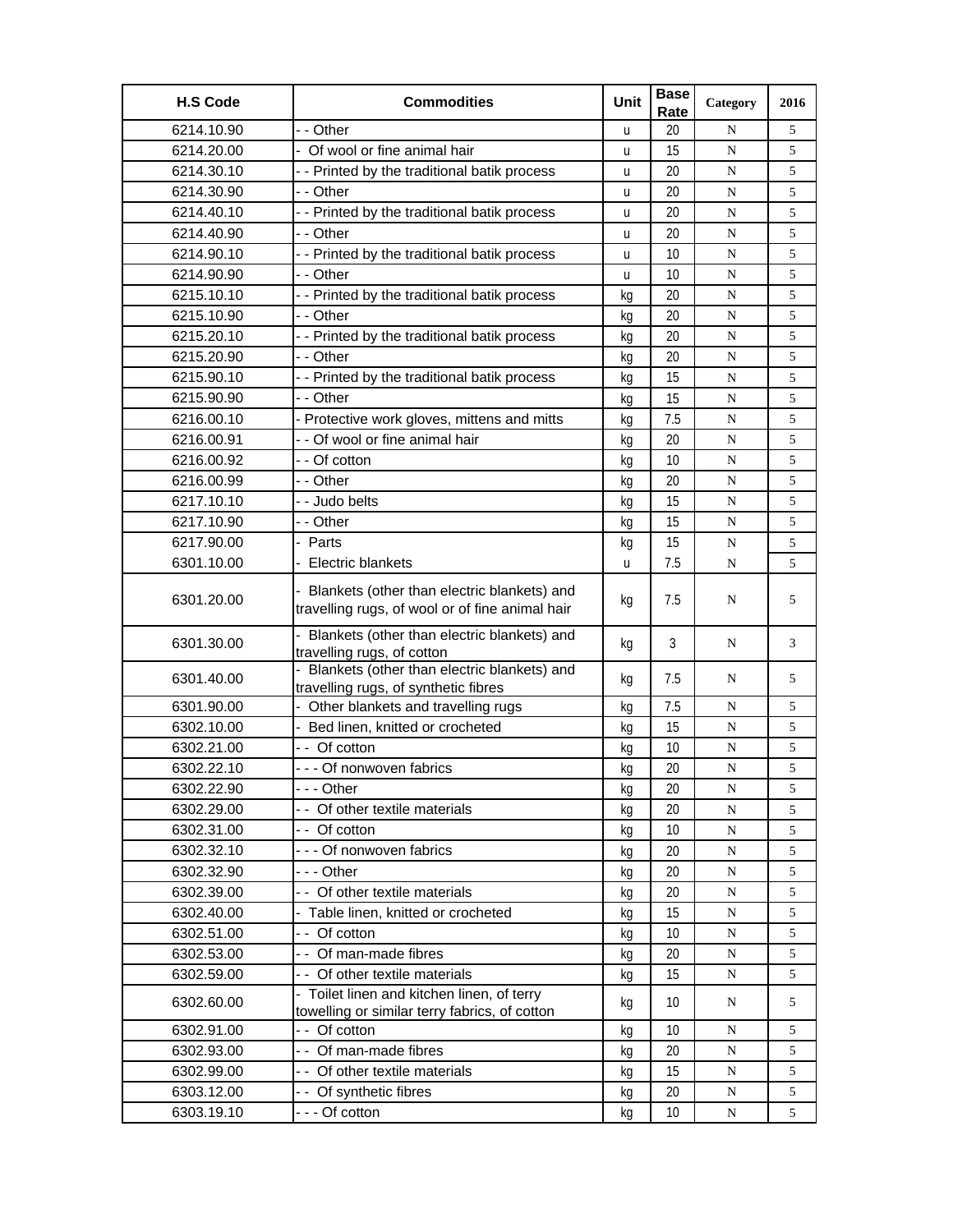| <b>H.S Code</b> | <b>Commodities</b>                                          | Unit | <b>Base</b><br>Rate | Category    | 2016         |
|-----------------|-------------------------------------------------------------|------|---------------------|-------------|--------------|
| 6303.19.90      | -  - - Other                                                | kg   | 15                  | N           | 5            |
| 6303.91.00      | - - Of cotton                                               | kg   | 10                  | ${\bf N}$   | 5            |
| 6303.92.00      | -- Of synthetic fibres                                      | kg   | 20                  | N           | 5            |
| 6303.99.00      | - - Of other textile materials                              | kg   | 15                  | N           | 5            |
| 6304.11.00      | - - Knitted or crocheted                                    | kg   | 15                  | N           | 5            |
| 6304.19.10      | --- Of cotton                                               | kq   | 10                  | N           | 5            |
| 6304.19.20      | --- Other, nonwoven                                         | kg   | 20                  | ${\bf N}$   | 5            |
| 6304.19.90      | -  - - Other                                                | kg   | 20                  | N           | 5            |
| 6304.91.10      | - - - Mosquito nets                                         | kg   | 10                  | N           | 5            |
| 6304.91.90      | --- Other                                                   | kg   | 10                  | N           | 5            |
| 6304.92.00      | -- Not knitted or crocheted, of cotton                      | kq   | 10                  | N           | 5            |
| 6304.93.00      | - - Not knitted or crocheted, of synthetic fibres           | kg   | 20                  | N           | 5            |
| 6304.99.00      | - - Not knitted or crocheted, of other textile<br>materials | kg   | 15                  | N           | 5            |
| 6305.10.11      | --- Of jute                                                 | kg   | $\mathfrak{Z}$      | ${\bf N}$   | 3            |
| 6305.10.19      | --- Other                                                   | kq   | 3                   | N           | 3            |
| 6305.10.21      | --- Of jute                                                 | kg   | $\mathbf{1}$        | N           | $\mathbf{1}$ |
| 6305.10.29      | --- Other                                                   | kg   | $\mathbf{1}$        | ${\bf N}$   | $\mathbf{1}$ |
| 6305.20.00      | - Of cotton                                                 | kg   | 10                  | N           | 5            |
| 6305.32.10      | --- Nonwoven                                                | kg   | 15                  | N           | 5            |
| 6305.32.20      | --- Knitted or crocheted                                    | kg   | 15                  | N           | 5            |
| 6305.32.90      | -  - - Other                                                | kg   | 15                  | ${\bf N}$   | 5            |
| 6305.33.10      | --- Knitted or crocheted                                    | kg   | 15                  | N           | 5            |
| 6305.33.20      | --- Of woven fabrics of strip or the like                   | kg   | 15                  | N           | 5            |
| 6305.33.90      | -  - - Other                                                | kg   | 15                  | N           | 5            |
| 6305.39.10      | - - - Nonwoven                                              | kg   | 15                  | N           | 5            |
| 6305.39.20      | --- Knitted or crocheted                                    | kg   | 15                  | ${\bf N}$   | 5            |
| 6305.39.90      | - - - Other                                                 | kg   | 15                  | N           | 5            |
| 6305.90.10      | -- Of hemp of heading 53.05                                 | kg   | 7.5                 | <b>SL</b>   | 7.5          |
| 6305.90.20      | - - Of coconut (coir) of heading 53.05                      | kg   | 7.5                 | <b>SL</b>   | 7.5          |
| 6305.90.90      | - - Other                                                   | kg   | 15                  | SL          | 15           |
| 6306.12.00      | - - Of synthetic fibres                                     | kg   | 20                  | N           | 5            |
| 6306.19.10      | --- Of vegetable textile fibres of heading 53.05            | kg   | 7.5                 | ${\bf N}$   | 5            |
| 6306.19.20      | - - - Of cotton                                             | kg   | 10                  | N           | 5            |
| 6306.19.90      | - - - Other                                                 | kg   | 15                  | ${\bf N}$   | 5            |
| 6306.22.00      | - - Of synthetic fibres                                     | kg   | 20                  | $\mathbf N$ | 5            |
| 6306.29.10      | --- Of cotton                                               | kg   | 10                  | ${\bf N}$   | 5            |
| 6306.29.90      | --- Other                                                   | kg   | 15                  | ${\bf N}$   | 5            |
| 6306.30.00      | Sails                                                       | kg   | 1.5                 | ${\bf N}$   | 1.5          |
| 6306.40.10      | - - Of cotton                                               | kg   | 10                  | ${\bf N}$   | 5            |
| 6306.40.90      | - - Other                                                   | kg   | 15                  | ${\bf N}$   | 5            |
| 6306.90.00      | - Other                                                     | kq   | 15                  | ${\bf N}$   | 5            |
| 6307.10.10      | - - Nonwoven other than felt                                | kg   | 15                  | ${\bf N}$   | 5            |
| 6307.10.20      | - - Of felt                                                 | kg   | 15                  | ${\bf N}$   | 5            |
| 6307.10.90      | - - Other                                                   | kg   | 15                  | ${\bf N}$   | 5            |
| 6307.20.00      | - Life-jackets and life-belts                               | kg   | 7.5                 | ${\bf N}$   | 5            |
| 6307.90.30      | - - Umbrella covers in pre-cut triangular form              | kg   | 15                  | HS/B        | 15           |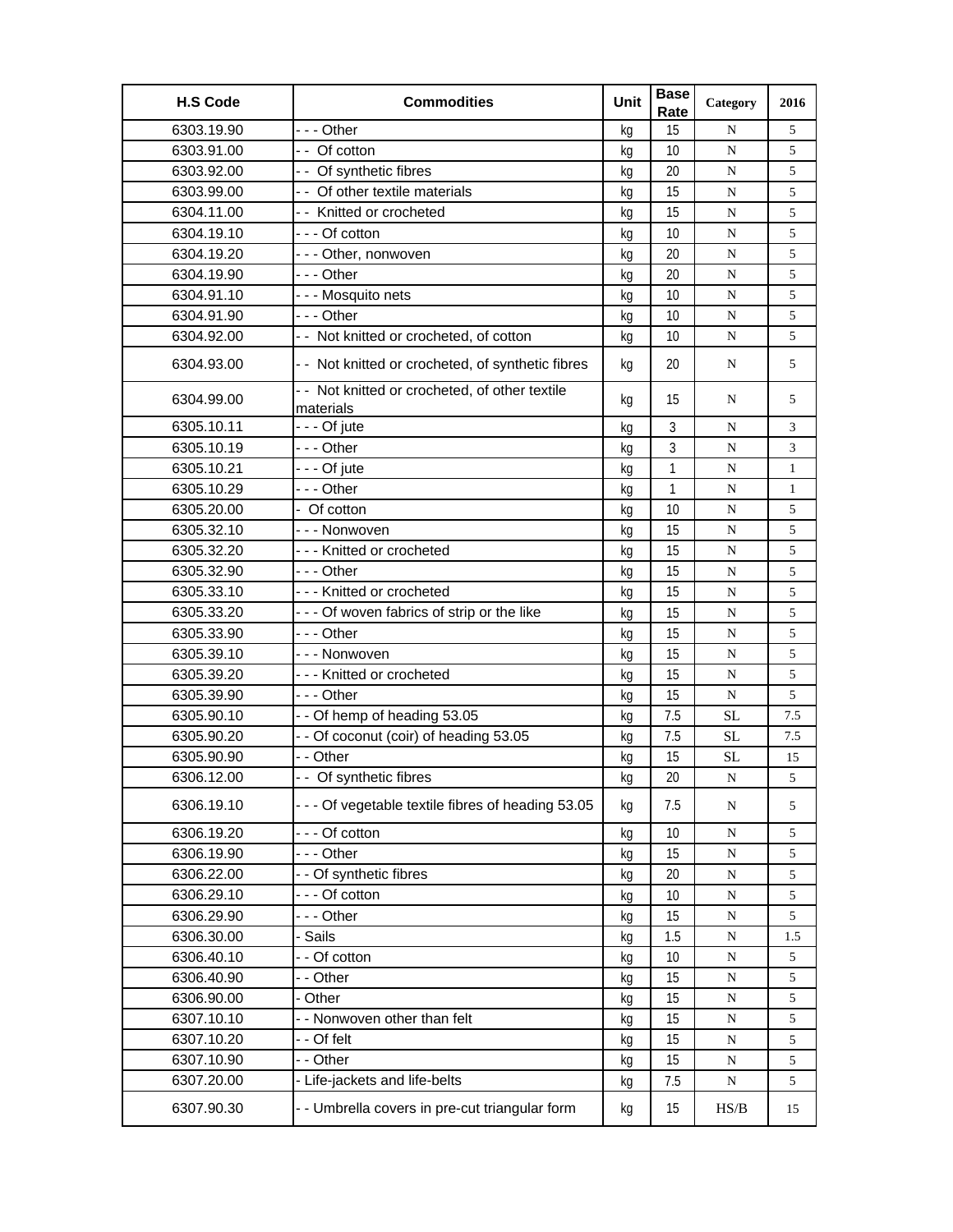| <b>H.S Code</b> | <b>Commodities</b>                                                                                                                                                                                                                   | Unit | <b>Base</b><br>Rate | Category                                                                               | 2016           |
|-----------------|--------------------------------------------------------------------------------------------------------------------------------------------------------------------------------------------------------------------------------------|------|---------------------|----------------------------------------------------------------------------------------|----------------|
| 6307.90.40      | - - Surgical masks                                                                                                                                                                                                                   | ka   | 15                  | HS/B                                                                                   | 15             |
| 6307.90.61      | --- Suitable for industrial use                                                                                                                                                                                                      | kg   | 15                  | HS/B                                                                                   | 15             |
| 6307.90.69      | - - - Other                                                                                                                                                                                                                          | kg   | 15                  | HS/B                                                                                   | 15             |
| 6307.90.70      | - - Fans and handscreens                                                                                                                                                                                                             | kg   | 15                  | $\ensuremath{\mathbf{H}}\ensuremath{\mathbf{S}}\xspace/\ensuremath{\mathbf{B}}\xspace$ | 15             |
| 6307.90.90      | - - Other                                                                                                                                                                                                                            | kg   | 15                  | HS/B                                                                                   | 15             |
| 6308.00.00      | Sets consisting of woven fabric and yarn,<br>whether or not with accessories, for making<br>up into rugs, tapestries, embroidered table<br>cloths or serviettes, or similar textile<br>articles, put up in packings for retail sale. | kg   | 15                  | N                                                                                      | 5              |
| 6309.00.00      | Worn clothing and other worn articles.                                                                                                                                                                                               | kg   | 5                   | N                                                                                      | 5              |
| 6310.10.10      | -- Used or new rags                                                                                                                                                                                                                  | kg   | 1.5                 | N                                                                                      | 1.5            |
| 6310.10.90      | - - Other                                                                                                                                                                                                                            | kq   | 1.5                 | N                                                                                      | 1.5            |
| 6310.90.10      | - - Used or new rags                                                                                                                                                                                                                 | kg   | 1.5                 | ${\bf N}$                                                                              | 1.5            |
| 6310.90.90      | - - Other                                                                                                                                                                                                                            | kg   | 1.5                 | N                                                                                      | 1.5            |
| 6401.10.00      | - Footwear incorporating a protective metal toe-<br>cap                                                                                                                                                                              | 2u   | 7.5                 | N                                                                                      | 5              |
| 6401.92.00      | - - Covering the ankle but not covering the<br>knee                                                                                                                                                                                  | 2u   | 7.5                 | N                                                                                      | 5              |
| 6401.99.00      | -- Other                                                                                                                                                                                                                             | 2u   | 7.5                 | N                                                                                      | 5              |
| 6402.12.00      | - - Ski-boots, cross-country ski footwear and<br>snowboard boots                                                                                                                                                                     | 2u   | 2                   | N                                                                                      | $\overline{2}$ |
| 6402.19.10      | --- Wrestling footwear                                                                                                                                                                                                               | 2u   | $\overline{2}$      | N                                                                                      | $\overline{2}$ |
| 6402.19.90      | - - - Other                                                                                                                                                                                                                          | 2u   | $\overline{2}$      | N                                                                                      | $\overline{2}$ |
| 6402.20.00      | - Footwear with upper straps or thongs<br>assembled to the sole by means of plugs                                                                                                                                                    | 2u   | 7.5                 | N                                                                                      | 5              |
| 6402.91.10      | --- Diving boots                                                                                                                                                                                                                     | 2u   | 7.5                 | N                                                                                      | 5              |
| 6402.91.91      | - - - - Incorporating a protective metal toe-cap                                                                                                                                                                                     | 2u   | 7.5                 | N                                                                                      | 5              |
| 6402.91.99      | - - - - Other                                                                                                                                                                                                                        | 2u   | 7.5                 | N                                                                                      | 5              |
| 6402.99.10      | --- Incorporating a protective metal toe-cap                                                                                                                                                                                         | 2u   | 7.5                 | N                                                                                      | 5              |
| 6402.99.90      | -  - - Other                                                                                                                                                                                                                         | 2u   | 7.5                 | N                                                                                      | 5              |
| 6403.12.00      | - - Ski-boots, cross-country ski footwear and<br>snowboard boots                                                                                                                                                                     | 2u   | $\overline{c}$      | ${\bf N}$                                                                              | 2              |
| 6403.19.10      | - - - Fitted with spikes, cleats or the like                                                                                                                                                                                         | 2u   | $\overline{2}$      | HS/B                                                                                   | $\overline{2}$ |
| 6403.19.20      | --- Riding boots or bowling shoes                                                                                                                                                                                                    | 2u   | $\overline{2}$      | HS/B                                                                                   | $\overline{c}$ |
| 6403.19.30      | --- Footwear for wrestling, weight-lifing or<br>gymnastics                                                                                                                                                                           | 2u   | $\overline{2}$      | HS/B                                                                                   | 2              |
| 6403.19.90      | - - - Other                                                                                                                                                                                                                          | 2u   | $\overline{2}$      | HS/B                                                                                   | $\overline{2}$ |
| 6403.20.00      | - Footwear with outer soles of leather, and<br>uppers which consist of leather straps across<br>the instep and around the big toe                                                                                                    | 2u   | 7.5                 | N                                                                                      | 5              |
| 6403.40.00      | - Other footwear, incorporating a protective<br>metal toe-cap                                                                                                                                                                        | 2u   | 7.5                 | N                                                                                      | 5              |
| 6403.51.00      | - - Covering the ankle                                                                                                                                                                                                               | 2u   | 7.5                 | ${\bf N}$                                                                              | 5              |
| 6403.59.00      | - - Other                                                                                                                                                                                                                            | 2u   | 7.5                 | N                                                                                      | 5              |
| 6403.91.00      | -- Covering the ankle                                                                                                                                                                                                                | 2u   | 7.5                 | ${\bf N}$                                                                              | 5              |
| 6403.99.00      | - - Other                                                                                                                                                                                                                            | 2u   | 7.5                 | ${\bf N}$                                                                              | 5              |
| 6404.11.10      | --- Fitted with spikes, cleats or the like                                                                                                                                                                                           | 2u   | $\overline{2}$      | HS/B                                                                                   | 2              |
| 6404.11.20      | --- Footwear for wrestling, weight-lifing or<br>gymnastics                                                                                                                                                                           | 2u   | $\overline{2}$      | HS/B                                                                                   | 2              |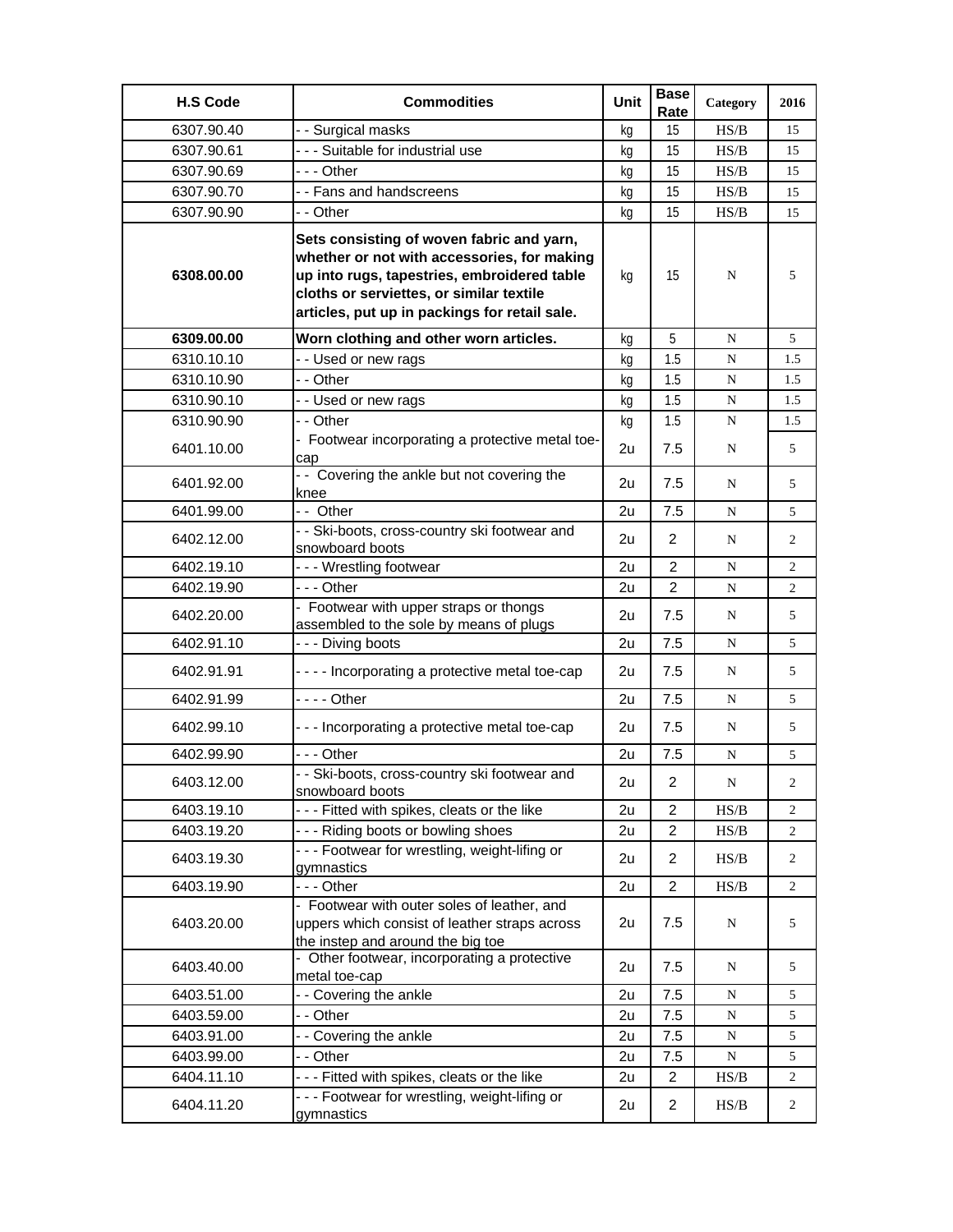| <b>H.S Code</b> | <b>Commodities</b>                                                                                                                                        | Unit | <b>Base</b><br>Rate | Category    | 2016           |
|-----------------|-----------------------------------------------------------------------------------------------------------------------------------------------------------|------|---------------------|-------------|----------------|
| 6404.11.90      | --- Other                                                                                                                                                 | 2u   | 2                   | H S/B       | $\overline{2}$ |
| 6404.19.00      | - - Other                                                                                                                                                 | 2u   | 7.5                 | HS/B        | 7.5            |
| 6404.20.00      | - Footwear with outer soles of leather or<br>composition leather                                                                                          | 2u   | 7.5                 | N           | 5              |
| 6405.10.00      | - With uppers of leather or composition leather                                                                                                           | 2u   | 7.5                 | N           | 5              |
| 6405.20.00      | - With uppers of textile materials                                                                                                                        | 2u   | 7.5                 | $\mathbf N$ | 5              |
| 6405.90.00      | - Other                                                                                                                                                   | 2u   | 7.5                 | N           | 5              |
| 6406.10.10      | - - Metal toe-caps                                                                                                                                        | kg   | 1.5                 | N           | 1.5            |
| 6406.10.90      | - - Other                                                                                                                                                 | kg   | 1.5                 | N           | 1.5            |
| 6406.20.00      | - Outer soles and heels, of rubber or plastics                                                                                                            | kg   | 1.5                 | N           | 1.5            |
| 6406.90.10      | - - Of wood                                                                                                                                               | kg   | 1.5                 | $\mathbf N$ | 1.5            |
| 6406.90.21      | --- Of iron or steel                                                                                                                                      | kg   | 1.5                 | <b>SL</b>   | 1.5            |
| 6406.90.29      | - - - Other                                                                                                                                               | kg   | 1.5                 | SL          | 1.5            |
| 6406.90.31      | - - - In-soles                                                                                                                                            | kg   | 1.5                 | <b>SL</b>   | 1.5            |
| 6406.90.32      | --- Complete soles                                                                                                                                        | kg   | 1.5                 | SL          | 1.5            |
| 6406.90.39      | --- Other                                                                                                                                                 | kg   | 1.5                 | SL          | 1.5            |
| 6406.90.91      | - - - Gaiters, leggings and similar articles and<br>parts thereof                                                                                         | kg   | 1.5                 | SL          | 1.5            |
| 6406.90.99      | $- -$ Other                                                                                                                                               | kg   | 1.5                 | <b>SL</b>   | 1.5            |
| 6501.00.00      | Hat-forms, hat bodies and hoods of felt,<br>neither blocked to shape nor with made<br>brims; plateaux and manchons (including<br>slit manchons), of felt. | kg   | 7.5                 | N           | 5              |
| 6502.00.00      | Hat-shapes, plaited or made by assembling<br>strips of any material, neither blocked to<br>shape, nor with made brims, nor lined, nor<br>trimmed.         | kg   | 7.5                 | N           | 5              |
| 6504.00.00      | Hats and other headgear, plaited or made by<br>assembling strips of any material, whether<br>or not lined or trimmed.                                     | kg   | 7.5                 | N           | 5              |
| 6505.00.10      | - Headgear of a kind used for religious<br>purposes                                                                                                       | kg   | 7.5                 | HS/B        | 7.5            |
| 6505.00.20      | Hair-nets                                                                                                                                                 | κg   | 20                  | N           | 5              |
| 6505.00.90      | - Other                                                                                                                                                   | kg   | 7.5                 | HS/B        | 7.5            |
| 6506.10.10      | - - Helmets for motorcyclists                                                                                                                             | u    | 7.5                 | ${\bf N}$   | 5              |
| 6506.10.20      | - - Industrial safety helmets and firefighters'<br>helmets, excluding steel helmets                                                                       | u    | 7.5                 | N           | 5              |
| 6506.10.30      | - - Steel helmets                                                                                                                                         | u    | 7.5                 | N           | 5              |
| 6506.10.40      | - - Water-polo headgear                                                                                                                                   | u    | 7.5                 | N           | 5              |
| 6506.10.90      | - - Other                                                                                                                                                 | u    | 7.5                 | N           | 5              |
| 6506.91.00      | - - Of rubber or of plastics                                                                                                                              | kg   | 7.5                 | ${\bf N}$   | 5              |
| 6506.99.10      | - - - Of furskin                                                                                                                                          | kg   | 7.5                 | ${\bf N}$   | 5              |
| 6506.99.90      | --- Other                                                                                                                                                 | kg   | 7.5                 | ${\bf N}$   | 5              |
|                 | Head-bands, linings, covers, hat                                                                                                                          |      |                     |             |                |
| 6507.00.00      | foundations, hat frames, peaks and                                                                                                                        | kg   | 7.5                 | <b>SL</b>   | 7.5            |
| 6601.10.00      | chinstraps, for headgear.<br>- Garden or similar umbrellas                                                                                                | u    | 15                  | N           | 5              |
| 6601.91.00      | - - Having a telescopic shaft                                                                                                                             | u    | 15                  | ${\bf N}$   | 5              |
| 6601.99.00      | - - Other                                                                                                                                                 | u    | 15                  | ${\bf N}$   | 5              |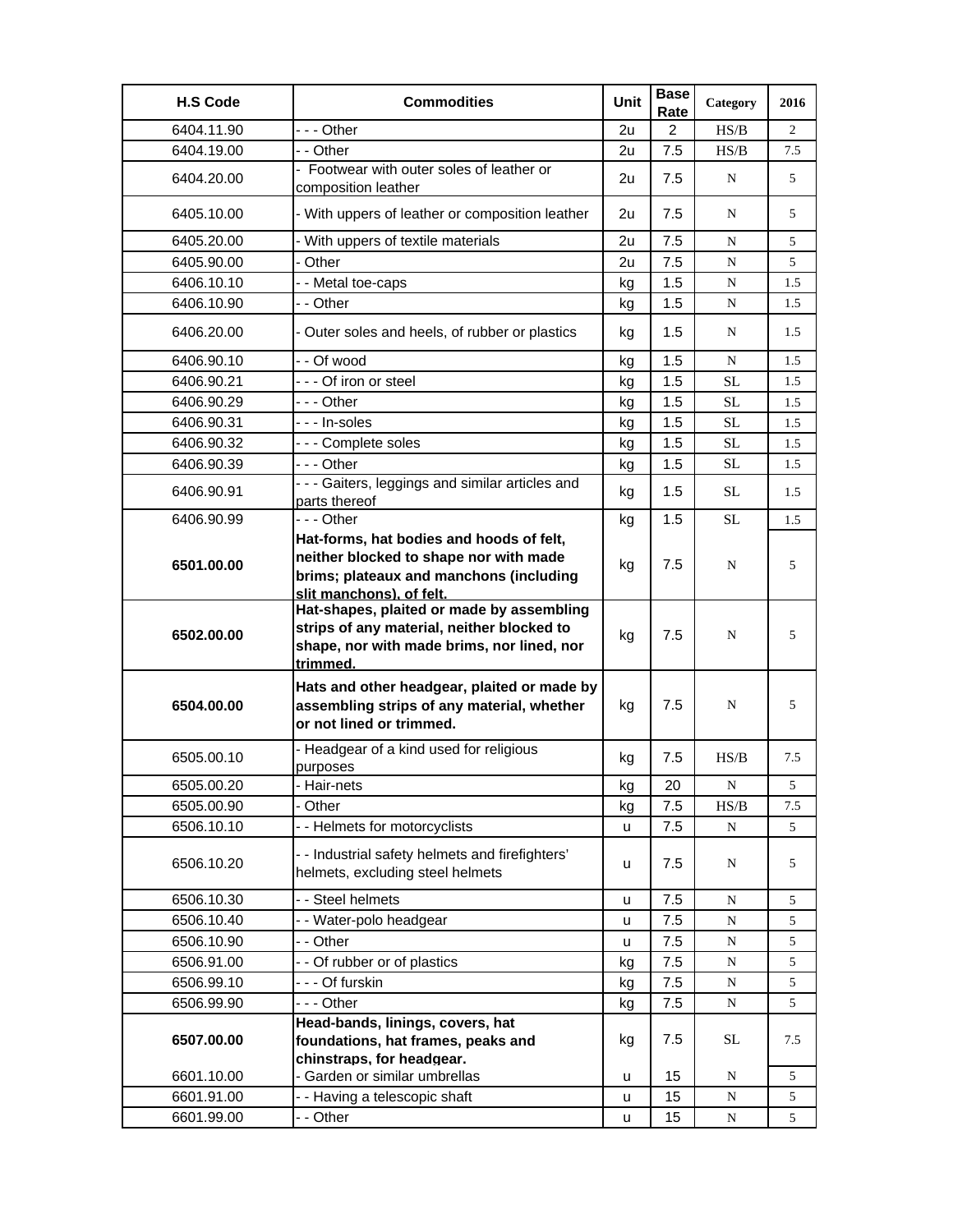| <b>H.S Code</b> | <b>Commodities</b>                                                                                                                                                                                                                                                      | Unit | <b>Base</b><br>Rate | Category  | 2016         |
|-----------------|-------------------------------------------------------------------------------------------------------------------------------------------------------------------------------------------------------------------------------------------------------------------------|------|---------------------|-----------|--------------|
| 6602.00.00      | Walking-sticks, seat-sticks, whips, riding-<br>crops and the like.                                                                                                                                                                                                      | u    | 15                  | N         | 5            |
| 6603.20.00      | - Umbrella frames, including frames mounted<br>on shafts (sticks)                                                                                                                                                                                                       | kg   | 5                   | N         | 5            |
| 6603.90.10      | -- For articles of heading 66.01                                                                                                                                                                                                                                        | kg   | 5                   | N         | 5            |
| 6603.90.20      | -- For articles of heading 66.02                                                                                                                                                                                                                                        | kg   | 5                   | N         | 5            |
| 6701.00.00      | Skins and other parts of birds with their<br>feathers or down, feathers, parts of feathers,<br>down and articles thereof (other than goods<br>of heading 05.05 and worked quills and<br>scapes).                                                                        | kg   | 5                   | N         | 5            |
| 6702.10.00      | - Of plastics                                                                                                                                                                                                                                                           | kg   | 5                   | N         | 5            |
| 6702.90.10      | - - Of paper                                                                                                                                                                                                                                                            | kg   | 5                   | N         | 5            |
| 6702.90.20      | - - Of textile materials                                                                                                                                                                                                                                                | kg   | 5                   | N         | 5            |
| 6702.90.90      | - - Other                                                                                                                                                                                                                                                               | kg   | 5                   | N         | 5            |
| 6703.00.00      | Human hair, dressed, thinned, bleached or<br>otherwise worked; wool or other animal hair<br>or other textile materials, prepared for use in<br>making wigs or the like.                                                                                                 | kg   | 5                   | N         | 5            |
| 6704.11.00      | - - Complete wigs                                                                                                                                                                                                                                                       | kg   | 20                  | N         | 5            |
| 6704.19.00      | - - Other                                                                                                                                                                                                                                                               | kg   | 20                  | N         | 5            |
| 6704.20.00      | - Of human hair                                                                                                                                                                                                                                                         | kg   | 20                  | N         | 5            |
| 6704.90.00      | - Of other materials                                                                                                                                                                                                                                                    | kg   | 20                  | N         | 5            |
| 6801.00.00      | Setts, curbstones and flagstones, of natural<br>stone (except slate).                                                                                                                                                                                                   | kg   | 3                   | N         | 3            |
| 6802.10.00      | - Tiles, cubes and similar articles, whether or<br>not rectangular (including square), the largest<br>surface area of which is capable of being<br>enclosed in a square the side of which is less<br>than 7 cm; artificially coloured granules,<br>chippings and powder | kg   | 1.5                 | N         | 1.5          |
| 6802.21.00      | - - Marble, travertine and alabaster                                                                                                                                                                                                                                    | kg   | 3                   | N         | 3            |
| 6802.23.00      | - - Granite                                                                                                                                                                                                                                                             | kg   | 3                   | N         | 3            |
| 6802.29.10      | --- Other calcareous stone                                                                                                                                                                                                                                              | kg   | 3                   | N         | 3            |
| 6802.29.90      | - - Other                                                                                                                                                                                                                                                               | kg   | 3                   | N         | 3            |
| 6802.91.10      | --- Marble                                                                                                                                                                                                                                                              | kg   | 3                   | N         | 3            |
| 6802.91.90      | - - - Other                                                                                                                                                                                                                                                             |      | 3                   | N         | 3            |
| 6802.92.00      | - - Other calcareous stone                                                                                                                                                                                                                                              | kg   | 3                   | N         | 3            |
| 6802.93.00      | - - Granite                                                                                                                                                                                                                                                             | kg   | 3                   | N         | 3            |
|                 |                                                                                                                                                                                                                                                                         | kg   |                     |           |              |
| 6802.99.00      | - - Other stone                                                                                                                                                                                                                                                         | kg   | 3                   | ${\bf N}$ | 3            |
| 6803.00.00      | Worked slate and articles of slate or of<br>agglomerated slate.                                                                                                                                                                                                         | kg   | 1.5                 | N         | 1.5          |
| 6804.10.00      | - Millstones and grindstones for milling, grinding<br>or pulping                                                                                                                                                                                                        | kg   | $\mathbf{1}$        | N         | $\mathbf{1}$ |
| 6804.21.00      | - - Of agglomerated synthetic or natural<br>diamond                                                                                                                                                                                                                     | kg   | 1                   | N         | $\mathbf{1}$ |
| 6804.22.00      | - - Of other agglomerated abrasives or of<br>ceramics                                                                                                                                                                                                                   | kg   | 1                   | N         | 1            |
| 6804.23.00      | - - Of natural stone                                                                                                                                                                                                                                                    | kg   | 1                   | N         | 1            |
| 6804.30.00      | - Hand sharpening or polishing stones                                                                                                                                                                                                                                   | kg   | 5                   | N         | 5            |
| 6805.10.00      | - On a base of woven textile fabric only                                                                                                                                                                                                                                | kg   | 1                   | N         | 1            |
| 6805.20.00      | On a base of paper or paperboard only                                                                                                                                                                                                                                   | kg   | 1                   | ${\bf N}$ | 1            |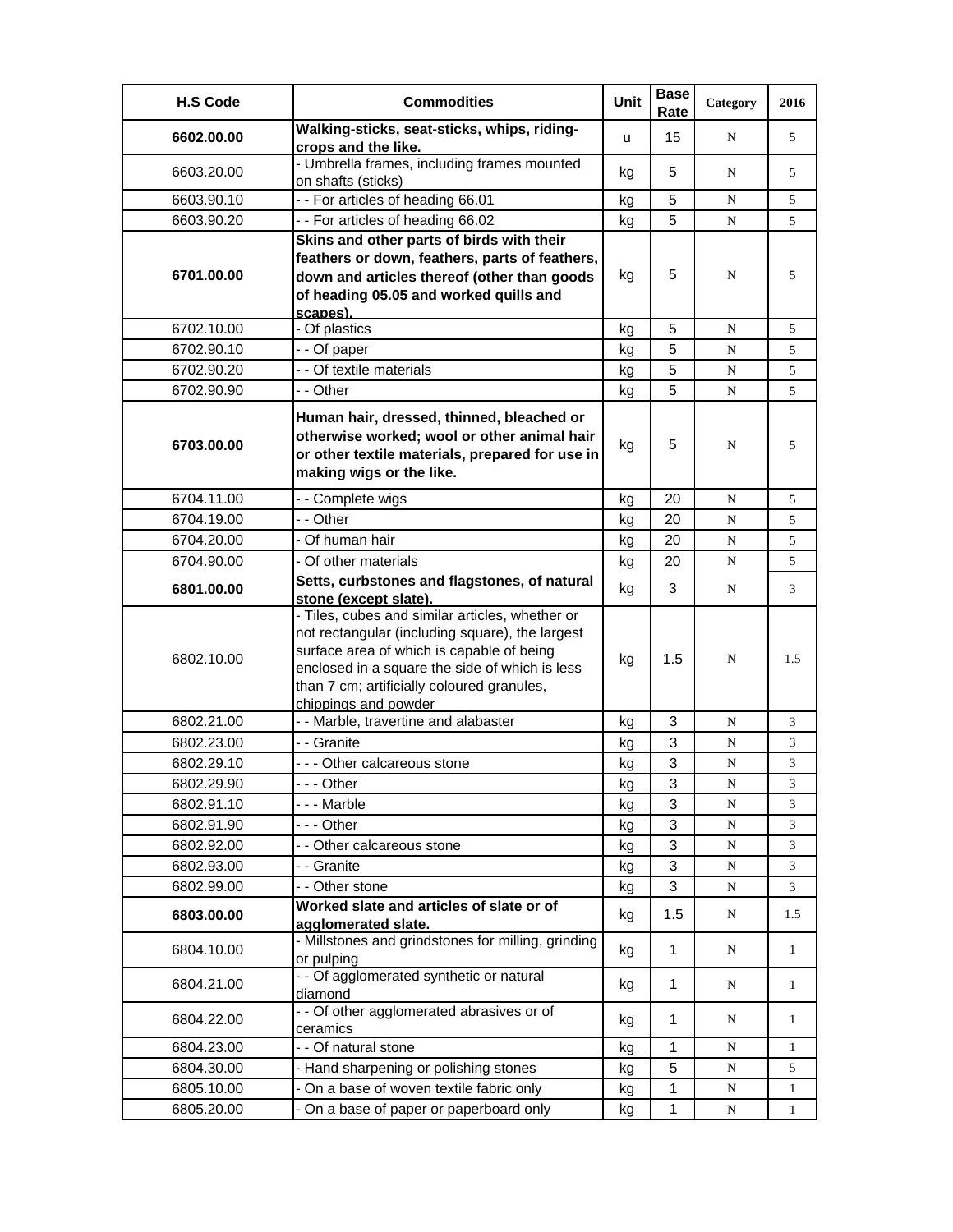| - On a base of other materials<br>1<br>6805.30.00<br>$\mathbf{1}$<br>kg<br>N<br>- Slag wool, rock wool and similar mineral wools<br>3<br>6806.10.00<br>(including intermixtures thereof), in bulk, sheets<br>N<br>3<br>kg<br>or rolls<br>- Exfoliated vermiculite, expanded clays,<br>foamed slag and similar expanded mineral<br>3<br>6806.20.00<br>N<br>kg<br>3<br>materials (including intermixtures thereof)<br>- Other<br>3<br>6806.90.00<br>N<br>3<br>kg<br>- In rolls<br>6807.10.00<br>1<br><b>SL</b><br>kg<br>$\mathbf{1}$<br>- - Tiles<br>1<br>6807.90.10<br>N<br>$\mathbf{1}$<br>kg<br>1<br>6807.90.90<br>- - Other<br>N<br>$\mathbf{1}$<br>kg<br>- Roofing tiles, panels, boards, blocks and<br>6808.00.10<br>1.5<br>kg<br>N<br>1.5<br>similar articles<br>1.5<br>6808.00.90<br>- Other<br>kg<br>N<br>1.5<br>-- Faced or reinforced with paper or<br>6809.11.00<br>1.5<br>N<br>1.5<br>kg<br>paperboard only<br>1.5<br>- - - Tiles<br>6809.19.10<br>1.5<br>N<br>kg<br>--- Other<br>6809.19.90<br>1.5<br>${\bf N}$<br>1.5<br>kg<br>6809.90.10<br>- - Dental moulds of plaster<br>3<br>N<br>3<br>kg<br>3<br>6809.90.90<br>- - Other<br>3<br>N<br>kg<br>3<br>6810.11.00<br>- - Building blocks and bricks<br>3<br>N<br>kg<br>- - - Tiles<br>6810.19.10<br>1.5<br>N<br>1.5<br>kg<br>6810.19.90<br>--- Other<br>1.5<br>${\bf N}$<br>1.5<br>kg<br>- - Prefabricated structural components for<br>6810.91.00<br>3<br>3<br>kg<br>N<br>building or civil engineering<br>$\mathbf{3}$<br>6810.99.00<br>- - Other<br>N<br>3<br>kg<br>6811.40.10<br>- - Corrugated sheets<br>3<br>N<br>3<br>kg<br>- - - Floor or wall tiles containing plastics<br>3<br>6811.40.21<br>3<br>N<br>kg<br>--- Other<br>3<br>6811.40.29<br>3<br>N<br>kg<br>3<br>6811.40.30<br>- - Tubes or pipes<br>3<br>N<br>kg<br>3<br>6811.40.40<br>--Tube or pipe fittings<br>3<br>${\bf N}$<br>kg<br>3<br>6811.40.90<br>- - Other<br>3<br>${\bf N}$<br>kg<br>6811.81.00<br>3<br>- - Corrugated sheets<br>3<br>${\bf N}$<br>kg<br>6811.82.10<br>--- Floor or wall tiles containing plastics<br>1.5<br>N<br>1.5<br>kg<br>--- Other<br>6811.82.90<br>1.5<br>kg<br>N<br>1.5<br>6811.89.10<br>--- Tubes or pipes<br>3<br>N<br>3<br>kg<br>6811.89.20<br>--- Tube or pipe fittings<br>3<br>${\bf N}$<br>3<br>kg<br>6811.89.90<br>--- Other<br>3<br>3<br>N<br>kg<br>6812.80.20<br>- - Clothing<br>5<br>${\bf N}$<br>5<br>kg<br>-- Paper, millboard and felt<br>5<br>6812.80.30<br>5<br>N<br>kg<br>- - Floor or wall tiles<br>5<br>6812.80.40<br>${\bf N}$<br>5<br>kg<br>- - Clothing accessories, footwear and<br>headgear; fabricated crocidolite fibres; mixtures<br>with a basis of crocidolite or with a basis of<br>5<br>6812.80.50<br>N<br>5<br>kg<br>crocidolite and magnesium carbonate; yarn and<br>thread; cords and strings, whether or not | <b>H.S Code</b> | <b>Commodities</b>                | Unit | <b>Base</b><br>Rate | Category | 2016 |
|--------------------------------------------------------------------------------------------------------------------------------------------------------------------------------------------------------------------------------------------------------------------------------------------------------------------------------------------------------------------------------------------------------------------------------------------------------------------------------------------------------------------------------------------------------------------------------------------------------------------------------------------------------------------------------------------------------------------------------------------------------------------------------------------------------------------------------------------------------------------------------------------------------------------------------------------------------------------------------------------------------------------------------------------------------------------------------------------------------------------------------------------------------------------------------------------------------------------------------------------------------------------------------------------------------------------------------------------------------------------------------------------------------------------------------------------------------------------------------------------------------------------------------------------------------------------------------------------------------------------------------------------------------------------------------------------------------------------------------------------------------------------------------------------------------------------------------------------------------------------------------------------------------------------------------------------------------------------------------------------------------------------------------------------------------------------------------------------------------------------------------------------------------------------------------------------------------------------------------------------------------------------------------------------------------------------------------------------------------------------------------------------------------------------------------------------------------------------------------------------------------------------------------------------------------------------------------------------------------------------------------------------------------------------------------------------------------------------------------------------------------------------------------------------------------------|-----------------|-----------------------------------|------|---------------------|----------|------|
|                                                                                                                                                                                                                                                                                                                                                                                                                                                                                                                                                                                                                                                                                                                                                                                                                                                                                                                                                                                                                                                                                                                                                                                                                                                                                                                                                                                                                                                                                                                                                                                                                                                                                                                                                                                                                                                                                                                                                                                                                                                                                                                                                                                                                                                                                                                                                                                                                                                                                                                                                                                                                                                                                                                                                                                                              |                 |                                   |      |                     |          |      |
|                                                                                                                                                                                                                                                                                                                                                                                                                                                                                                                                                                                                                                                                                                                                                                                                                                                                                                                                                                                                                                                                                                                                                                                                                                                                                                                                                                                                                                                                                                                                                                                                                                                                                                                                                                                                                                                                                                                                                                                                                                                                                                                                                                                                                                                                                                                                                                                                                                                                                                                                                                                                                                                                                                                                                                                                              |                 |                                   |      |                     |          |      |
|                                                                                                                                                                                                                                                                                                                                                                                                                                                                                                                                                                                                                                                                                                                                                                                                                                                                                                                                                                                                                                                                                                                                                                                                                                                                                                                                                                                                                                                                                                                                                                                                                                                                                                                                                                                                                                                                                                                                                                                                                                                                                                                                                                                                                                                                                                                                                                                                                                                                                                                                                                                                                                                                                                                                                                                                              |                 |                                   |      |                     |          |      |
|                                                                                                                                                                                                                                                                                                                                                                                                                                                                                                                                                                                                                                                                                                                                                                                                                                                                                                                                                                                                                                                                                                                                                                                                                                                                                                                                                                                                                                                                                                                                                                                                                                                                                                                                                                                                                                                                                                                                                                                                                                                                                                                                                                                                                                                                                                                                                                                                                                                                                                                                                                                                                                                                                                                                                                                                              |                 |                                   |      |                     |          |      |
|                                                                                                                                                                                                                                                                                                                                                                                                                                                                                                                                                                                                                                                                                                                                                                                                                                                                                                                                                                                                                                                                                                                                                                                                                                                                                                                                                                                                                                                                                                                                                                                                                                                                                                                                                                                                                                                                                                                                                                                                                                                                                                                                                                                                                                                                                                                                                                                                                                                                                                                                                                                                                                                                                                                                                                                                              |                 |                                   |      |                     |          |      |
|                                                                                                                                                                                                                                                                                                                                                                                                                                                                                                                                                                                                                                                                                                                                                                                                                                                                                                                                                                                                                                                                                                                                                                                                                                                                                                                                                                                                                                                                                                                                                                                                                                                                                                                                                                                                                                                                                                                                                                                                                                                                                                                                                                                                                                                                                                                                                                                                                                                                                                                                                                                                                                                                                                                                                                                                              |                 |                                   |      |                     |          |      |
|                                                                                                                                                                                                                                                                                                                                                                                                                                                                                                                                                                                                                                                                                                                                                                                                                                                                                                                                                                                                                                                                                                                                                                                                                                                                                                                                                                                                                                                                                                                                                                                                                                                                                                                                                                                                                                                                                                                                                                                                                                                                                                                                                                                                                                                                                                                                                                                                                                                                                                                                                                                                                                                                                                                                                                                                              |                 |                                   |      |                     |          |      |
|                                                                                                                                                                                                                                                                                                                                                                                                                                                                                                                                                                                                                                                                                                                                                                                                                                                                                                                                                                                                                                                                                                                                                                                                                                                                                                                                                                                                                                                                                                                                                                                                                                                                                                                                                                                                                                                                                                                                                                                                                                                                                                                                                                                                                                                                                                                                                                                                                                                                                                                                                                                                                                                                                                                                                                                                              |                 |                                   |      |                     |          |      |
|                                                                                                                                                                                                                                                                                                                                                                                                                                                                                                                                                                                                                                                                                                                                                                                                                                                                                                                                                                                                                                                                                                                                                                                                                                                                                                                                                                                                                                                                                                                                                                                                                                                                                                                                                                                                                                                                                                                                                                                                                                                                                                                                                                                                                                                                                                                                                                                                                                                                                                                                                                                                                                                                                                                                                                                                              |                 |                                   |      |                     |          |      |
|                                                                                                                                                                                                                                                                                                                                                                                                                                                                                                                                                                                                                                                                                                                                                                                                                                                                                                                                                                                                                                                                                                                                                                                                                                                                                                                                                                                                                                                                                                                                                                                                                                                                                                                                                                                                                                                                                                                                                                                                                                                                                                                                                                                                                                                                                                                                                                                                                                                                                                                                                                                                                                                                                                                                                                                                              |                 |                                   |      |                     |          |      |
|                                                                                                                                                                                                                                                                                                                                                                                                                                                                                                                                                                                                                                                                                                                                                                                                                                                                                                                                                                                                                                                                                                                                                                                                                                                                                                                                                                                                                                                                                                                                                                                                                                                                                                                                                                                                                                                                                                                                                                                                                                                                                                                                                                                                                                                                                                                                                                                                                                                                                                                                                                                                                                                                                                                                                                                                              |                 |                                   |      |                     |          |      |
|                                                                                                                                                                                                                                                                                                                                                                                                                                                                                                                                                                                                                                                                                                                                                                                                                                                                                                                                                                                                                                                                                                                                                                                                                                                                                                                                                                                                                                                                                                                                                                                                                                                                                                                                                                                                                                                                                                                                                                                                                                                                                                                                                                                                                                                                                                                                                                                                                                                                                                                                                                                                                                                                                                                                                                                                              |                 |                                   |      |                     |          |      |
|                                                                                                                                                                                                                                                                                                                                                                                                                                                                                                                                                                                                                                                                                                                                                                                                                                                                                                                                                                                                                                                                                                                                                                                                                                                                                                                                                                                                                                                                                                                                                                                                                                                                                                                                                                                                                                                                                                                                                                                                                                                                                                                                                                                                                                                                                                                                                                                                                                                                                                                                                                                                                                                                                                                                                                                                              |                 |                                   |      |                     |          |      |
|                                                                                                                                                                                                                                                                                                                                                                                                                                                                                                                                                                                                                                                                                                                                                                                                                                                                                                                                                                                                                                                                                                                                                                                                                                                                                                                                                                                                                                                                                                                                                                                                                                                                                                                                                                                                                                                                                                                                                                                                                                                                                                                                                                                                                                                                                                                                                                                                                                                                                                                                                                                                                                                                                                                                                                                                              |                 |                                   |      |                     |          |      |
|                                                                                                                                                                                                                                                                                                                                                                                                                                                                                                                                                                                                                                                                                                                                                                                                                                                                                                                                                                                                                                                                                                                                                                                                                                                                                                                                                                                                                                                                                                                                                                                                                                                                                                                                                                                                                                                                                                                                                                                                                                                                                                                                                                                                                                                                                                                                                                                                                                                                                                                                                                                                                                                                                                                                                                                                              |                 |                                   |      |                     |          |      |
|                                                                                                                                                                                                                                                                                                                                                                                                                                                                                                                                                                                                                                                                                                                                                                                                                                                                                                                                                                                                                                                                                                                                                                                                                                                                                                                                                                                                                                                                                                                                                                                                                                                                                                                                                                                                                                                                                                                                                                                                                                                                                                                                                                                                                                                                                                                                                                                                                                                                                                                                                                                                                                                                                                                                                                                                              |                 |                                   |      |                     |          |      |
|                                                                                                                                                                                                                                                                                                                                                                                                                                                                                                                                                                                                                                                                                                                                                                                                                                                                                                                                                                                                                                                                                                                                                                                                                                                                                                                                                                                                                                                                                                                                                                                                                                                                                                                                                                                                                                                                                                                                                                                                                                                                                                                                                                                                                                                                                                                                                                                                                                                                                                                                                                                                                                                                                                                                                                                                              |                 |                                   |      |                     |          |      |
|                                                                                                                                                                                                                                                                                                                                                                                                                                                                                                                                                                                                                                                                                                                                                                                                                                                                                                                                                                                                                                                                                                                                                                                                                                                                                                                                                                                                                                                                                                                                                                                                                                                                                                                                                                                                                                                                                                                                                                                                                                                                                                                                                                                                                                                                                                                                                                                                                                                                                                                                                                                                                                                                                                                                                                                                              |                 |                                   |      |                     |          |      |
|                                                                                                                                                                                                                                                                                                                                                                                                                                                                                                                                                                                                                                                                                                                                                                                                                                                                                                                                                                                                                                                                                                                                                                                                                                                                                                                                                                                                                                                                                                                                                                                                                                                                                                                                                                                                                                                                                                                                                                                                                                                                                                                                                                                                                                                                                                                                                                                                                                                                                                                                                                                                                                                                                                                                                                                                              |                 |                                   |      |                     |          |      |
|                                                                                                                                                                                                                                                                                                                                                                                                                                                                                                                                                                                                                                                                                                                                                                                                                                                                                                                                                                                                                                                                                                                                                                                                                                                                                                                                                                                                                                                                                                                                                                                                                                                                                                                                                                                                                                                                                                                                                                                                                                                                                                                                                                                                                                                                                                                                                                                                                                                                                                                                                                                                                                                                                                                                                                                                              |                 |                                   |      |                     |          |      |
|                                                                                                                                                                                                                                                                                                                                                                                                                                                                                                                                                                                                                                                                                                                                                                                                                                                                                                                                                                                                                                                                                                                                                                                                                                                                                                                                                                                                                                                                                                                                                                                                                                                                                                                                                                                                                                                                                                                                                                                                                                                                                                                                                                                                                                                                                                                                                                                                                                                                                                                                                                                                                                                                                                                                                                                                              |                 |                                   |      |                     |          |      |
|                                                                                                                                                                                                                                                                                                                                                                                                                                                                                                                                                                                                                                                                                                                                                                                                                                                                                                                                                                                                                                                                                                                                                                                                                                                                                                                                                                                                                                                                                                                                                                                                                                                                                                                                                                                                                                                                                                                                                                                                                                                                                                                                                                                                                                                                                                                                                                                                                                                                                                                                                                                                                                                                                                                                                                                                              |                 |                                   |      |                     |          |      |
|                                                                                                                                                                                                                                                                                                                                                                                                                                                                                                                                                                                                                                                                                                                                                                                                                                                                                                                                                                                                                                                                                                                                                                                                                                                                                                                                                                                                                                                                                                                                                                                                                                                                                                                                                                                                                                                                                                                                                                                                                                                                                                                                                                                                                                                                                                                                                                                                                                                                                                                                                                                                                                                                                                                                                                                                              |                 |                                   |      |                     |          |      |
|                                                                                                                                                                                                                                                                                                                                                                                                                                                                                                                                                                                                                                                                                                                                                                                                                                                                                                                                                                                                                                                                                                                                                                                                                                                                                                                                                                                                                                                                                                                                                                                                                                                                                                                                                                                                                                                                                                                                                                                                                                                                                                                                                                                                                                                                                                                                                                                                                                                                                                                                                                                                                                                                                                                                                                                                              |                 |                                   |      |                     |          |      |
|                                                                                                                                                                                                                                                                                                                                                                                                                                                                                                                                                                                                                                                                                                                                                                                                                                                                                                                                                                                                                                                                                                                                                                                                                                                                                                                                                                                                                                                                                                                                                                                                                                                                                                                                                                                                                                                                                                                                                                                                                                                                                                                                                                                                                                                                                                                                                                                                                                                                                                                                                                                                                                                                                                                                                                                                              |                 |                                   |      |                     |          |      |
|                                                                                                                                                                                                                                                                                                                                                                                                                                                                                                                                                                                                                                                                                                                                                                                                                                                                                                                                                                                                                                                                                                                                                                                                                                                                                                                                                                                                                                                                                                                                                                                                                                                                                                                                                                                                                                                                                                                                                                                                                                                                                                                                                                                                                                                                                                                                                                                                                                                                                                                                                                                                                                                                                                                                                                                                              |                 |                                   |      |                     |          |      |
|                                                                                                                                                                                                                                                                                                                                                                                                                                                                                                                                                                                                                                                                                                                                                                                                                                                                                                                                                                                                                                                                                                                                                                                                                                                                                                                                                                                                                                                                                                                                                                                                                                                                                                                                                                                                                                                                                                                                                                                                                                                                                                                                                                                                                                                                                                                                                                                                                                                                                                                                                                                                                                                                                                                                                                                                              |                 |                                   |      |                     |          |      |
|                                                                                                                                                                                                                                                                                                                                                                                                                                                                                                                                                                                                                                                                                                                                                                                                                                                                                                                                                                                                                                                                                                                                                                                                                                                                                                                                                                                                                                                                                                                                                                                                                                                                                                                                                                                                                                                                                                                                                                                                                                                                                                                                                                                                                                                                                                                                                                                                                                                                                                                                                                                                                                                                                                                                                                                                              |                 |                                   |      |                     |          |      |
|                                                                                                                                                                                                                                                                                                                                                                                                                                                                                                                                                                                                                                                                                                                                                                                                                                                                                                                                                                                                                                                                                                                                                                                                                                                                                                                                                                                                                                                                                                                                                                                                                                                                                                                                                                                                                                                                                                                                                                                                                                                                                                                                                                                                                                                                                                                                                                                                                                                                                                                                                                                                                                                                                                                                                                                                              |                 |                                   |      |                     |          |      |
|                                                                                                                                                                                                                                                                                                                                                                                                                                                                                                                                                                                                                                                                                                                                                                                                                                                                                                                                                                                                                                                                                                                                                                                                                                                                                                                                                                                                                                                                                                                                                                                                                                                                                                                                                                                                                                                                                                                                                                                                                                                                                                                                                                                                                                                                                                                                                                                                                                                                                                                                                                                                                                                                                                                                                                                                              |                 |                                   |      |                     |          |      |
|                                                                                                                                                                                                                                                                                                                                                                                                                                                                                                                                                                                                                                                                                                                                                                                                                                                                                                                                                                                                                                                                                                                                                                                                                                                                                                                                                                                                                                                                                                                                                                                                                                                                                                                                                                                                                                                                                                                                                                                                                                                                                                                                                                                                                                                                                                                                                                                                                                                                                                                                                                                                                                                                                                                                                                                                              |                 |                                   |      |                     |          |      |
|                                                                                                                                                                                                                                                                                                                                                                                                                                                                                                                                                                                                                                                                                                                                                                                                                                                                                                                                                                                                                                                                                                                                                                                                                                                                                                                                                                                                                                                                                                                                                                                                                                                                                                                                                                                                                                                                                                                                                                                                                                                                                                                                                                                                                                                                                                                                                                                                                                                                                                                                                                                                                                                                                                                                                                                                              |                 |                                   |      |                     |          |      |
|                                                                                                                                                                                                                                                                                                                                                                                                                                                                                                                                                                                                                                                                                                                                                                                                                                                                                                                                                                                                                                                                                                                                                                                                                                                                                                                                                                                                                                                                                                                                                                                                                                                                                                                                                                                                                                                                                                                                                                                                                                                                                                                                                                                                                                                                                                                                                                                                                                                                                                                                                                                                                                                                                                                                                                                                              |                 |                                   |      |                     |          |      |
|                                                                                                                                                                                                                                                                                                                                                                                                                                                                                                                                                                                                                                                                                                                                                                                                                                                                                                                                                                                                                                                                                                                                                                                                                                                                                                                                                                                                                                                                                                                                                                                                                                                                                                                                                                                                                                                                                                                                                                                                                                                                                                                                                                                                                                                                                                                                                                                                                                                                                                                                                                                                                                                                                                                                                                                                              |                 |                                   |      |                     |          |      |
|                                                                                                                                                                                                                                                                                                                                                                                                                                                                                                                                                                                                                                                                                                                                                                                                                                                                                                                                                                                                                                                                                                                                                                                                                                                                                                                                                                                                                                                                                                                                                                                                                                                                                                                                                                                                                                                                                                                                                                                                                                                                                                                                                                                                                                                                                                                                                                                                                                                                                                                                                                                                                                                                                                                                                                                                              |                 |                                   |      |                     |          |      |
|                                                                                                                                                                                                                                                                                                                                                                                                                                                                                                                                                                                                                                                                                                                                                                                                                                                                                                                                                                                                                                                                                                                                                                                                                                                                                                                                                                                                                                                                                                                                                                                                                                                                                                                                                                                                                                                                                                                                                                                                                                                                                                                                                                                                                                                                                                                                                                                                                                                                                                                                                                                                                                                                                                                                                                                                              |                 |                                   |      |                     |          |      |
|                                                                                                                                                                                                                                                                                                                                                                                                                                                                                                                                                                                                                                                                                                                                                                                                                                                                                                                                                                                                                                                                                                                                                                                                                                                                                                                                                                                                                                                                                                                                                                                                                                                                                                                                                                                                                                                                                                                                                                                                                                                                                                                                                                                                                                                                                                                                                                                                                                                                                                                                                                                                                                                                                                                                                                                                              |                 |                                   |      |                     |          |      |
|                                                                                                                                                                                                                                                                                                                                                                                                                                                                                                                                                                                                                                                                                                                                                                                                                                                                                                                                                                                                                                                                                                                                                                                                                                                                                                                                                                                                                                                                                                                                                                                                                                                                                                                                                                                                                                                                                                                                                                                                                                                                                                                                                                                                                                                                                                                                                                                                                                                                                                                                                                                                                                                                                                                                                                                                              |                 |                                   |      |                     |          |      |
|                                                                                                                                                                                                                                                                                                                                                                                                                                                                                                                                                                                                                                                                                                                                                                                                                                                                                                                                                                                                                                                                                                                                                                                                                                                                                                                                                                                                                                                                                                                                                                                                                                                                                                                                                                                                                                                                                                                                                                                                                                                                                                                                                                                                                                                                                                                                                                                                                                                                                                                                                                                                                                                                                                                                                                                                              |                 | plaited; woven or knitted fabrics |      |                     |          |      |
| 5<br>5<br>6812.80.90<br>- - Other<br>${\bf N}$<br>kg                                                                                                                                                                                                                                                                                                                                                                                                                                                                                                                                                                                                                                                                                                                                                                                                                                                                                                                                                                                                                                                                                                                                                                                                                                                                                                                                                                                                                                                                                                                                                                                                                                                                                                                                                                                                                                                                                                                                                                                                                                                                                                                                                                                                                                                                                                                                                                                                                                                                                                                                                                                                                                                                                                                                                         |                 |                                   |      |                     |          |      |
| --- Clothing<br>6812.91.10<br>7.5<br>${\bf N}$<br>5<br>kg                                                                                                                                                                                                                                                                                                                                                                                                                                                                                                                                                                                                                                                                                                                                                                                                                                                                                                                                                                                                                                                                                                                                                                                                                                                                                                                                                                                                                                                                                                                                                                                                                                                                                                                                                                                                                                                                                                                                                                                                                                                                                                                                                                                                                                                                                                                                                                                                                                                                                                                                                                                                                                                                                                                                                    |                 |                                   |      |                     |          |      |
| 6812.91.90<br>- - - Other<br>7.5<br>${\bf N}$<br>5<br>kg                                                                                                                                                                                                                                                                                                                                                                                                                                                                                                                                                                                                                                                                                                                                                                                                                                                                                                                                                                                                                                                                                                                                                                                                                                                                                                                                                                                                                                                                                                                                                                                                                                                                                                                                                                                                                                                                                                                                                                                                                                                                                                                                                                                                                                                                                                                                                                                                                                                                                                                                                                                                                                                                                                                                                     |                 |                                   |      |                     |          |      |
| -- Paper, millboard and felt<br>5<br>6812.92.00<br>5<br>N<br>kg                                                                                                                                                                                                                                                                                                                                                                                                                                                                                                                                                                                                                                                                                                                                                                                                                                                                                                                                                                                                                                                                                                                                                                                                                                                                                                                                                                                                                                                                                                                                                                                                                                                                                                                                                                                                                                                                                                                                                                                                                                                                                                                                                                                                                                                                                                                                                                                                                                                                                                                                                                                                                                                                                                                                              |                 |                                   |      |                     |          |      |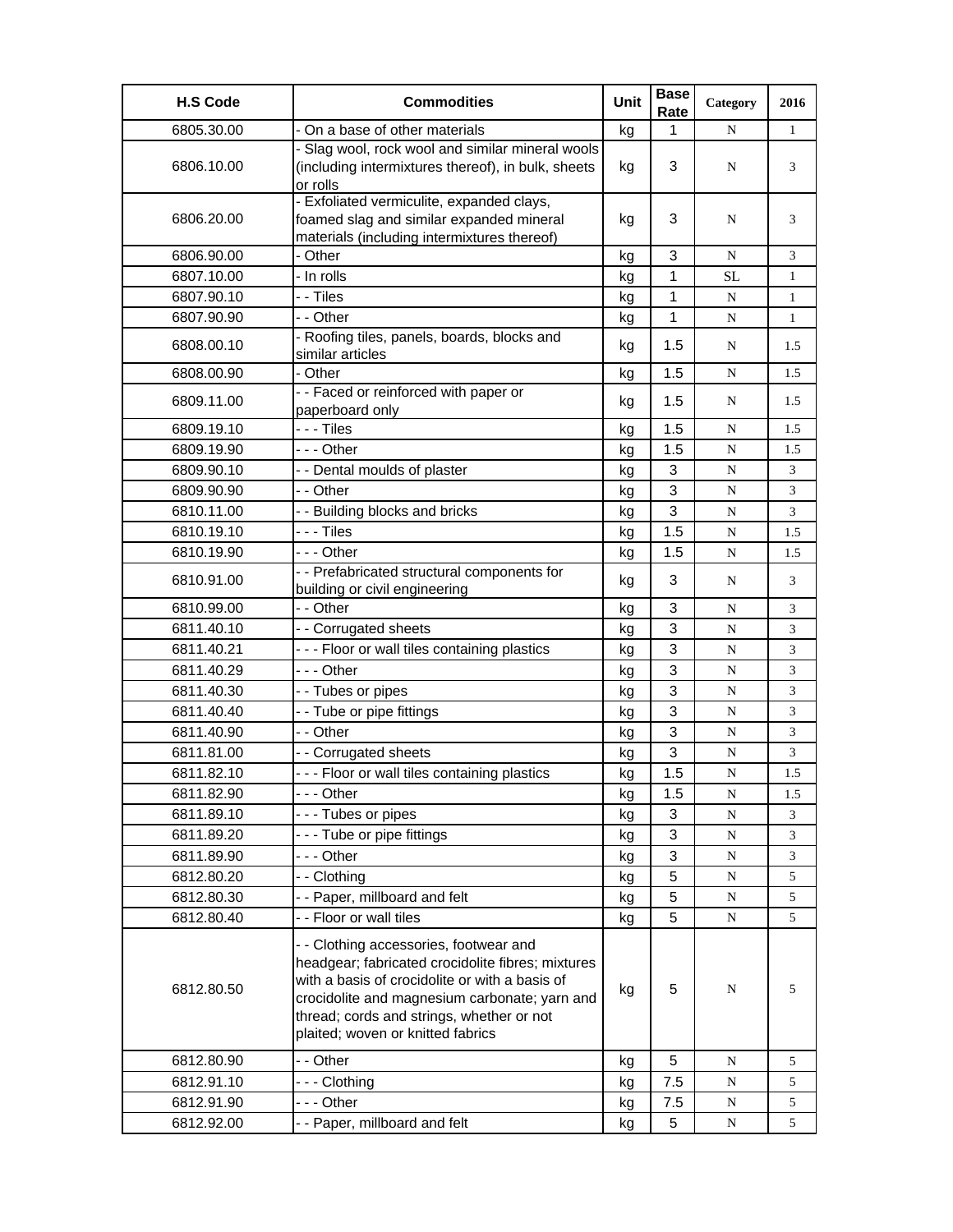| <b>H.S Code</b> | <b>Commodities</b>                                                                                                                                                 | Unit           | <b>Base</b><br>Rate | Category  | 2016         |
|-----------------|--------------------------------------------------------------------------------------------------------------------------------------------------------------------|----------------|---------------------|-----------|--------------|
| 6812.93.00      | - - Compressed asbestos fibre jointing, in<br>sheets or rolls                                                                                                      | kg             | 5                   | N         | 5            |
| 6812.99.11      | ---- Mixtures with a basis of asbestos or with a<br>basis of asbestos and magnesium carbonate of<br>a kind used for the manufacture of goods of<br>heading 68.13   | kg             | 5                   | N         | 5            |
| 6812.99.19      |                                                                                                                                                                    | kg             | 5                   | N         | 5            |
| 6812.99.20      | --- Floor or wall tiles                                                                                                                                            | kg             | 5                   | ${\bf N}$ | 5            |
| 6812.99.90      | --- Other                                                                                                                                                          | kg             | 5                   | N         | 5            |
| 6813.20.10      | - - Brake linings and pads                                                                                                                                         | kg             | 5                   | N         | 5            |
| 6813.20.90      | - - Other                                                                                                                                                          | kg             | 5                   | N         | 5            |
| 6813.81.00      | - - Brake linings and pads                                                                                                                                         | kg             | 5                   | N         | 5            |
| 6813.89.00      | - - Other                                                                                                                                                          | kg             | 5                   | N         | 5            |
| 6814.10.00      | - Plates, sheets and strips of agglomerated or<br>reconstituted mica, whether or not on a support                                                                  | kg             | 5                   | N         | 5            |
| 6814.90.00      | - Other                                                                                                                                                            | kg             | 5                   | N         | 5            |
| 6815.10.10      | - - Yarn or thread                                                                                                                                                 | kg             | 3                   | N         | 3            |
| 6815.10.20      | - - Bricks, paving slabs, floor tiles and similar<br>articles                                                                                                      | kg             | 3                   | N         | 3            |
| 6815.10.91      | --- Carbon fibres                                                                                                                                                  | kg             | 3                   | N         | 3            |
| 6815.10.99      | --- Other                                                                                                                                                          | kg             | 3                   | ${\bf N}$ | 3            |
| 6815.20.00      | - Articles of peat                                                                                                                                                 | kg             | 5                   | ${\bf N}$ | 5            |
| 6815.91.00      | - - Containing magnesite, dolomite or chromite                                                                                                                     | kg             | 5                   | N         | 5            |
| 6815.99.00      | - - Other                                                                                                                                                          | kg             | 7.5                 | N         | 5            |
| 6901.00.00      | Bricks, blocks, tiles and other ceramic<br>goods of siliceous fossil meals (for example,<br>kieselguhr, tripolite or diatomite) or of<br>similar siliceous earths. | kg             | 1.5                 | N         | 1.5          |
| 6902.10.00      | - Containing by weight, singly or together, more<br>than 50% of the elements Mg, Ca or Cr,<br>expressed as MgO, CaO or $Cr_2O_3$                                   | kg             | 1                   | N         | 1            |
| 6902.20.00      | - Containing by weight more than 50% of<br>alumina ( $Al_2O_3$ ), of silica (SiO <sub>2</sub> ) or of a mixture<br>or compound of these products                   | kg             | 1                   | N         | 1            |
| 6902.90.00      | - Other                                                                                                                                                            | kg             | 1                   | ${\bf N}$ | $\mathbf{1}$ |
| 6903.10.00      | - Containing by weight more than 50% of<br>graphite or other carbon or of a mixture of these<br>products                                                           | kg             | 1                   | ${\bf N}$ | $\mathbf{1}$ |
| 6903.20.00      | - Containing by weight more than 50% of<br>alumina $(Al2O3)$ or of a mixture or compound of<br>alumina and of silica $(SiO2)$                                      | kg             | 1                   | N         | 1            |
| 6903.90.00      | - Other                                                                                                                                                            | kg             | 1                   | ${\bf N}$ | 1            |
| 6904.10.00      | <b>Building bricks</b>                                                                                                                                             | 1000u          | 3                   | N         | 3            |
| 6904.90.00      | Other                                                                                                                                                              | kg             | 1.5                 | ${\bf N}$ | 1.5          |
| 6905.10.00      | Roofing tiles                                                                                                                                                      | kg             | 1.5                 | ${\bf N}$ | 1.5          |
| 6905.90.00      | - Other                                                                                                                                                            | kg             | 3                   | ${\bf N}$ | 3            |
| 6906.00.00      | Ceramic pipes, conduits, guttering and pipe<br>fittings.                                                                                                           | kg             | 3                   | N         | 3            |
| 6907.10.10      | - - Paving, hearth or wall tiles                                                                                                                                   | m <sup>2</sup> | 1.5                 | ${\bf N}$ | 1.5          |
| 6907.10.90      | - - Other                                                                                                                                                          | m <sup>2</sup> | 1.5                 | N         | 1.5          |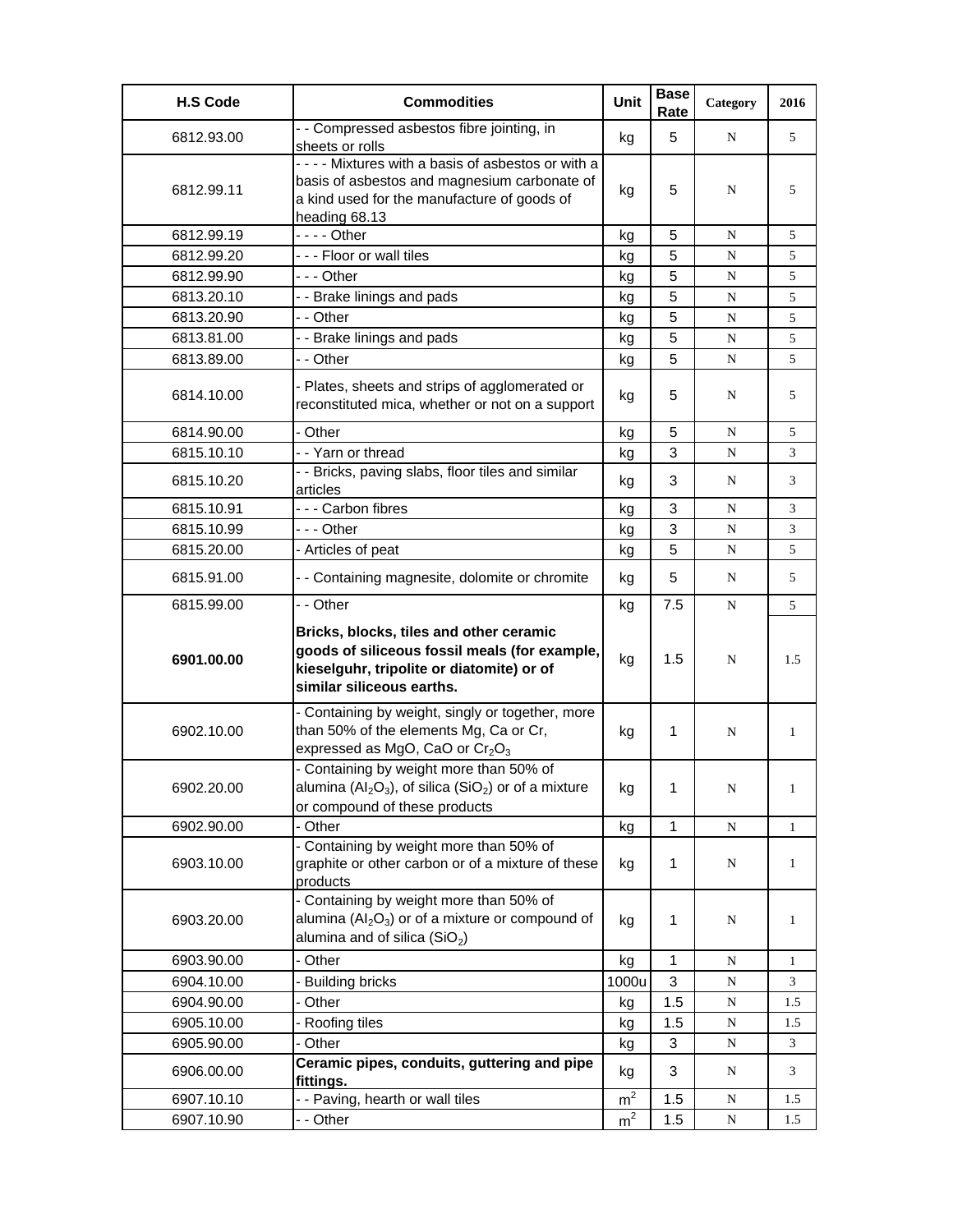| <b>H.S Code</b> | <b>Commodities</b>                                                                                                    | Unit           | <b>Base</b><br>Rate | Category  | 2016 |
|-----------------|-----------------------------------------------------------------------------------------------------------------------|----------------|---------------------|-----------|------|
| 6907.90.10      | - - Paving, hearth or wall tiles                                                                                      | m <sup>2</sup> | 1.5                 | N         | 1.5  |
| 6907.90.20      | - - Lining tiles of a kind used for grinding mills                                                                    | m <sup>2</sup> | 3                   | N         | 3    |
| 6907.90.90      | - - Other                                                                                                             | m <sup>2</sup> | 1.5                 | N         | 1.5  |
| 6908.10.10      | - - Paving, hearth or wall tiles                                                                                      | m <sup>2</sup> | 1.5                 | N         | 1.5  |
| 6908.10.90      | - - Other                                                                                                             | m <sup>2</sup> | 1.5                 | N         | 1.5  |
| 6908.90.11      | --- Paving, hearth or wall tiles                                                                                      | m <sup>2</sup> | 1.5                 | N         | 1.5  |
| 6908.90.19      | --- Other                                                                                                             | m <sup>2</sup> | 1.5                 | N         | 1.5  |
| 6908.90.91      | --- Paving, hearth or wall tiles                                                                                      | $\mathsf{m}^2$ | 1.5                 | N         | 1.5  |
| 6908.90.99      | - - Other                                                                                                             | m <sup>2</sup> | 1.5                 | N         | 1.5  |
| 6909.11.00      | - - Of porcelain or china                                                                                             | kg             | 1.5                 | ${\bf N}$ | 1.5  |
| 6909.12.00      | - - Articles having a hardness equivalent to 9 or                                                                     | kg             | 1.5                 | N         | 1.5  |
|                 | more on the Mohs scale                                                                                                |                |                     |           |      |
| 6909.19.00      | - - Other                                                                                                             | kg             | 1.5                 | N         | 1.5  |
| 6909.90.00      | - Other                                                                                                               | kg             | 3                   | ${\bf N}$ | 3    |
| 6910.10.00      | - Of porcelain or china                                                                                               | u              | 3                   | N         | 3    |
| 6910.90.00      | - Other                                                                                                               | u              | 3                   | N         | 3    |
| 6911.10.00      | - Tableware and kitchenware                                                                                           | kg             | 3                   | N         | 3    |
| 6911.90.00      | - Other                                                                                                               | kg             | 3                   | N         | 3    |
| 6912.00.00      | Ceramic tableware, kitchenware, other<br>household articles and toilet articles, other<br>than of porcelain or china. | kg             | 3                   | N         | 3    |
| 6913.10.10      | - - Ornamental cigarette boxes and ashtrays                                                                           | kg             | 3                   | N         | 3    |
| 6913.10.90      | - - Other                                                                                                             | kg             | 3                   | N         | 3    |
| 6913.90.10      | - - Ornamental cigarette boxes and ashtrays                                                                           | kg             | 3                   | N         | 3    |
| 6913.90.90      | - - Other                                                                                                             | kg             | 3                   | ${\bf N}$ | 3    |
| 6914.10.00      | - Of porcelain or china                                                                                               | kg             | 3                   | N         | 3    |
| 6914.90.00      | - Other                                                                                                               | kg             | 3                   | N         | 3    |
| 7001.00.00      | Cullet and other waste and scrap of glass;<br>glass in the mass.                                                      | kg             | 5                   | N         | 5    |
| 7002.10.00      | - Balls                                                                                                               | kg             | 7.5                 | N         | 5    |
| 7002.20.00      | - Rods                                                                                                                | kg             | 7.5                 | N         | 5    |
| 7002.31.10      | - - - Of a kind used to manufacture vacuum<br>tubes                                                                   | kg             | 7.5                 | N         | 5    |
| 7002.31.90      | -  - - Other                                                                                                          | kg             | 7.5                 | N         | 5    |
| 7002.32.10      | - - - Of a kind used to manufacture vacuum<br>tubes                                                                   | kg             | 7.5                 | N         | 5    |
| 7002.32.20      | - - - Other, of clear neutral borosilicate glass,<br>with a diameter of 3 mm or more but not more<br>than 22 mm       | kg             | 7.5                 | N         | 5    |
| 7002.32.90      | --- Other                                                                                                             | kg             | 7.5                 | N         | 5    |
| 7002.39.10      | - - - Of a kind used to manufacture vacuum<br>tubes                                                                   | kg             | 7.5                 | N         | 5    |
| 7002.39.20      | - - - Other, of clear neutral borosilicate glass,<br>with a diameter of 3 mm or more but not more<br>than 22 mm       | kg             | 7.5                 | N         | 5    |
| 7002.39.90      | --- Other                                                                                                             | kg             | 7.5                 | N         | 5    |
| 7003.12.10      | --- Optical glass, not optically worked                                                                               | m <sup>2</sup> | 3                   | N         | 3    |
| 7003.12.20      | - - - Other, in square or rectangular shape<br>(including with 1, 2, 3 or 4 corners cut)                              | m <sup>2</sup> | 3                   | N         | 3    |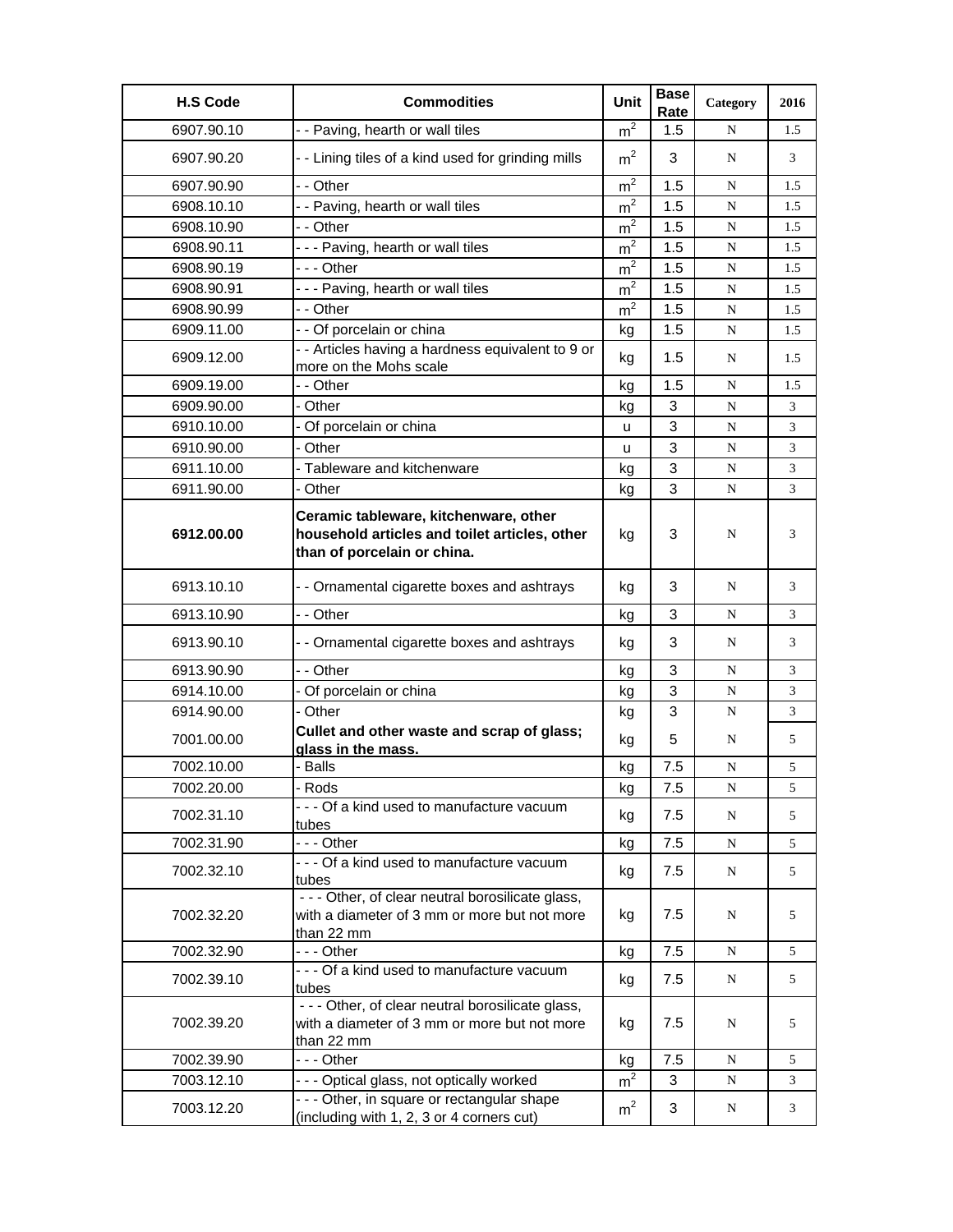| <b>H.S Code</b> | <b>Commodities</b>                                                                                                                               | Unit           | <b>Base</b><br>Rate | Category    | 2016           |
|-----------------|--------------------------------------------------------------------------------------------------------------------------------------------------|----------------|---------------------|-------------|----------------|
| 7003.12.90      | --- Other                                                                                                                                        | m <sup>2</sup> | 3                   | N           | 3              |
| 7003.19.10      | --- Optical glass, not optically worked                                                                                                          | m <sup>2</sup> | 3                   | N           | 3              |
| 7003.19.90      | - - - Other                                                                                                                                      | m <sup>2</sup> | 3                   | N           | 3              |
| 7003.20.00      | - Wired sheets                                                                                                                                   | m <sup>2</sup> | 3                   | N           | 3              |
| 7003.30.00      | - Profiles                                                                                                                                       | m <sup>2</sup> | 3                   | N           | 3              |
| 7004.20.10      | - - Optical glass, not optically worked                                                                                                          | m <sup>2</sup> | 3                   | N           | 3              |
| 7004.20.90      | - - Other                                                                                                                                        | m <sup>2</sup> | 3                   | N           | 3              |
| 7004.90.10      | - - Optical glass, not optically worked                                                                                                          | m <sup>2</sup> | 3                   | $\mathbf N$ | 3              |
| 7004.90.90      | - - Other                                                                                                                                        | m <sup>2</sup> | 3                   | N           | 3              |
| 7005.10.10      | - - Optical glass, not optically worked                                                                                                          | m <sup>2</sup> | 3                   | $\mathbf N$ | 3              |
| 7005.10.90      | - - Other                                                                                                                                        | ${\rm m}^2$    | 3                   | N           | 3              |
| 7005.21.10      | - - - Optical glass, not optically worked                                                                                                        | m <sup>2</sup> | 3                   | N           | 3              |
| 7005.21.90      | - - - Other                                                                                                                                      | m <sup>2</sup> | 3                   | $\mathbf N$ | 3              |
| 7005.29.10      | --- Optical glass, not optically worked                                                                                                          | m <sup>2</sup> | 3                   | N           | 3              |
| 7005.29.90      | - - - Other                                                                                                                                      | m <sup>2</sup> | 3                   | N           | 3              |
| 7005.30.00      | - Wired glass                                                                                                                                    | $m^2$          | 3                   | N           | 3              |
| 7006.00.10      | - Optical glass, not optically worked                                                                                                            | kg             | 3                   | N           | 3              |
| 7006.00.90      | - Other                                                                                                                                          | kg             | 3                   | N           | 3              |
| 7007.11.10      | - - - Suitable for vehicles of Chapter 87                                                                                                        | kg             | 5                   | N           | 5              |
| 7007.11.20      | - - - Suitable for aircraft or spacecraft of Chapter<br>88                                                                                       | kg             | 0.5                 | N           | 0.5            |
| 7007.11.30      | - - - Suitable for railway or tramway locomotives<br>or rolling stock of Chapter 86                                                              | kg             | 1                   | N           | 1              |
| 7007.11.40      | - - - Suitable for vessels of Chapter 89                                                                                                         | kg             | 1.5                 | ${\bf N}$   | 1.5            |
| 7007.19.10      | - - - Suitable for goods of heading 84.29 or<br>84.30                                                                                            | m <sup>2</sup> | 3                   | N           | 3              |
| 7007.19.90      | -  - - Other                                                                                                                                     | m <sup>2</sup> | 3                   | $\mathbf N$ | 3              |
| 7007.21.10      | --- Suitable for vehicles of Chapter 87                                                                                                          | kg             | 5                   | N           | 5              |
| 7007.21.20      | - - - Suitable for aircraft or spacecraft of Chapter<br>88                                                                                       | kg             | 0.5                 | N           | 0.5            |
| 7007.21.30      | - - - Suitable for railway or tramway locomotives<br>or rolling stock of Chapter 86                                                              | kg             | 1                   | N           | 1              |
| 7007.21.40      | --- Suitable for vessels of Chapter 89                                                                                                           | kg             | 1.5                 | N           | 1.5            |
| 7007.29.10      | - - - Suitable for goods of heading 84.29 or<br>84.30                                                                                            | $\rm m^2$      | 3                   | $\mathbf N$ | 3              |
| 7007.29.90      | --- Other                                                                                                                                        | m <sup>2</sup> | 3                   | N           | 3              |
| 7008.00.00      | Multiple-walled insulating units of glass.                                                                                                       | kg             | 3                   | N           | 3              |
| 7009.10.00      | - Rear-view mirrors for vehicles                                                                                                                 | kg             | 5                   | N           | 5              |
| 7009.91.00      | -- Unframed                                                                                                                                      | kg             | 7.5                 | N           | 5              |
| 7009.92.00      | --Framed                                                                                                                                         | kg             | 5                   | N           | 5              |
| 7010.10.00      | - Ampoules                                                                                                                                       | kg             | $\overline{c}$      | $\mathbf N$ | 2              |
| 7010.20.00      | - Stoppers, lids and other closures                                                                                                              | kg             | $\overline{2}$      | ${\bf N}$   | $\overline{c}$ |
| 7010.90.10      | - - Carboys and demijohns                                                                                                                        | kg             | $\overline{2}$      | N           | $\overline{2}$ |
| 7010.90.40      | - - Bottles and phials, of a kind used for<br>antibiotics, serums and other injectable liquids;<br>bottles of a kind used for intravenous fluids | kg             | $\overline{2}$      | N           | 2              |
| 7010.90.90      | - - Other                                                                                                                                        | kg             | $\overline{2}$      | N           | $\overline{2}$ |
| 7011.10.10      | - - Stems                                                                                                                                        | kg             | $7.5\,$             | ${\bf N}$   | 5              |
| 7011.10.90      | - - Other                                                                                                                                        | kg             | 7.5                 | ${\bf N}$   | 5              |
| 7011.20.00      | - For cathode-ray tubes                                                                                                                          | kg             | 7.5                 | N           | 5              |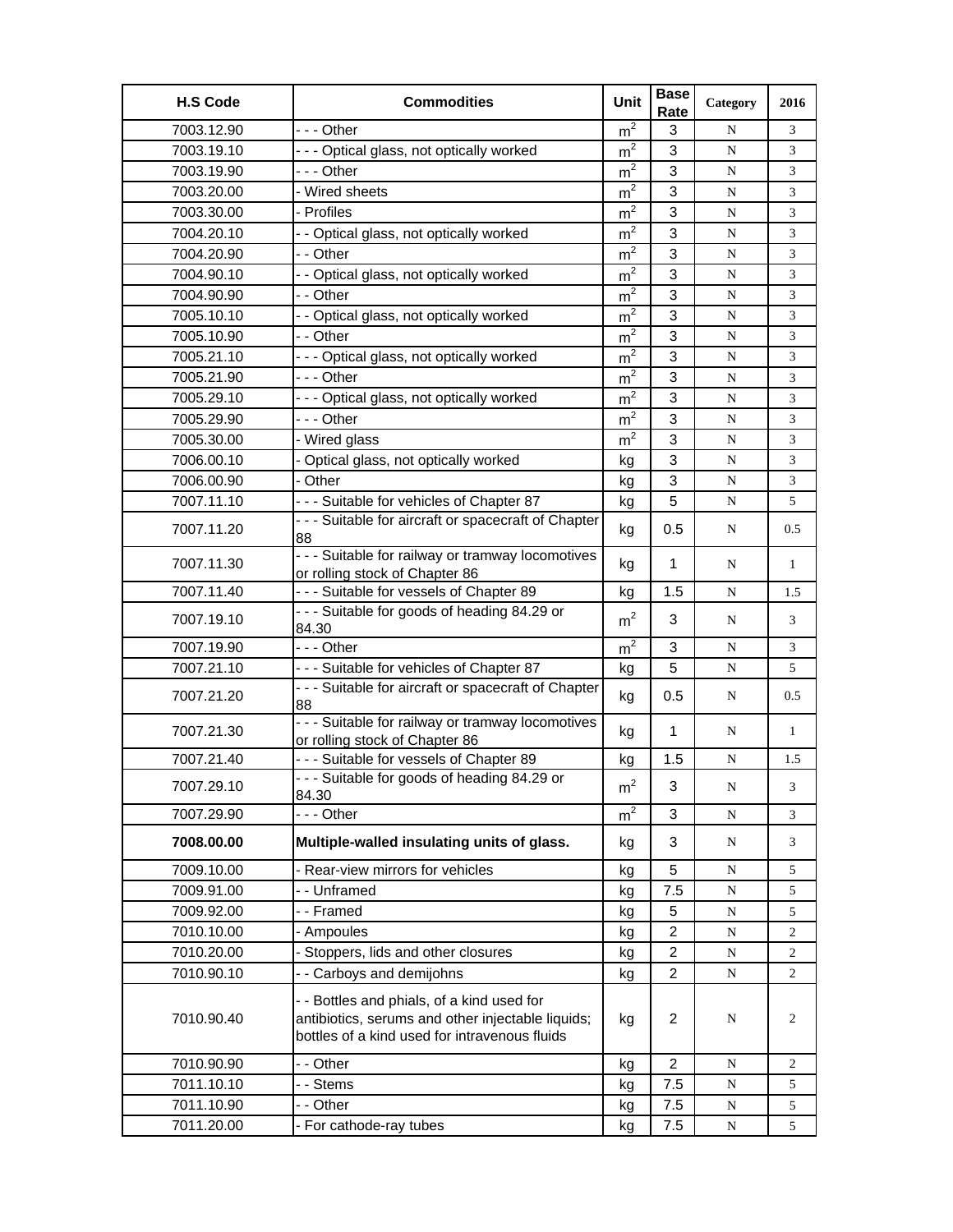| <b>H.S Code</b> | <b>Commodities</b>                                                                                                                                                          | Unit | <b>Base</b><br>Rate | Category  | 2016 |
|-----------------|-----------------------------------------------------------------------------------------------------------------------------------------------------------------------------|------|---------------------|-----------|------|
| 7011.90.00      | - Other                                                                                                                                                                     | kg   | 7.5                 | N         | 5    |
| 7013.10.00      | - Of glass-ceramics                                                                                                                                                         | kg   | 7.5                 | ${\bf N}$ | 5    |
| 7013.22.00      | - - Of lead crystal                                                                                                                                                         | kg   | 7.5                 | N         | 5    |
| 7013.28.00      | - - Other                                                                                                                                                                   | kg   | 7.5                 | ${\bf N}$ | 5    |
| 7013.33.00      | - - Of lead crystal                                                                                                                                                         | kg   | 7.5                 | N         | 5    |
| 7013.37.00      | - - Other                                                                                                                                                                   | kg   | 7.5                 | N         | 5    |
| 7013.41.00      | - - Of lead crystal                                                                                                                                                         | kg   | 7.5                 | ${\bf N}$ | 5    |
|                 | - - Of glass having a linear coefficient of                                                                                                                                 |      |                     |           |      |
| 7013.42.00      | expansion not exceeding 5x10 <sup>-6</sup> per Kelvin                                                                                                                       | kg   | 7.5                 | N         | 5    |
|                 | within a temperature range of $0^{\circ}$ C to 300 $^{\circ}$ C                                                                                                             |      |                     |           |      |
| 7013.49.00      | - - Other                                                                                                                                                                   | kg   | 7.5                 | ${\bf N}$ | 5    |
| 7013.91.00      | - - Of lead crystal                                                                                                                                                         | kg   | 7.5                 | N         | 5    |
| 7013.99.00      | - - Other                                                                                                                                                                   | kg   | 7.5                 | N         | 5    |
| 7014.00.10      | - Of a kind suitable for use in motor vehicles                                                                                                                              | kg   | 5                   | N         | 5    |
| 7014.00.90      | - Other                                                                                                                                                                     | kg   | 7.5                 | N         | 5    |
| 7015.10.00      | - Glasses for corrective spectacles                                                                                                                                         | kg   | 3                   | ${\bf N}$ | 3    |
| 7015.90.10      | - - Clock or watch glasses                                                                                                                                                  | kg   | 5                   | N         | 5    |
| 7015.90.90      | - - Other                                                                                                                                                                   | kg   | 7.5                 | ${\bf N}$ | 5    |
| 7016.10.00      | - Glass cubes and other glass smallwares,<br>whether or not on a backing, for mosaics or                                                                                    | kg   | 7.5                 | N         | 5    |
|                 | similar decorative purposes                                                                                                                                                 |      |                     |           |      |
| 7016.90.00      | - Other                                                                                                                                                                     | kg   | $\mathbf{3}$        | ${\bf N}$ | 3    |
| 7017.10.10      | - - Quartz reactor tubes and holders designed<br>for insertion into diffusion and oxidation<br>furnaces for production of semiconductor<br>wafers                           | kg   | 1.5                 | N         | 1.5  |
| 7017.10.90      | - - Other                                                                                                                                                                   | kg   | 1.5                 | N         | 1.5  |
| 7017.20.00      | - Of other glass having a linear coefficient of<br>expansion not exceeding 5x10 <sup>-6</sup> per Kelvin<br>within a temperature range of $0^{\circ}$ C to 300 $^{\circ}$ C | kg   | 1.5                 | N         | 1.5  |
| 7017.90.00      | - Other                                                                                                                                                                     | kg   | 1.5                 | ${\bf N}$ | 1.5  |
| 7018.10.00      | - Glass beads, imitation pearls, imitation<br>precious or semi-precious stones and similar<br>glass smallwares                                                              | kg   | 5                   | N         | 5    |
| 7018.20.00      | - Glass microspheres not exceeding 1 mm in<br>diameter                                                                                                                      | kg   | 7.5                 | N         | 5    |
| 7018.90.00      | - Other                                                                                                                                                                     | kg   | 7.5                 | N         | 5    |
| 7019.11.00      | - - Chopped strands, of a length of not more<br>than 50 mm                                                                                                                  | kg   | 5                   | N         | 5    |
| 7019.12.00      | - - Rovings                                                                                                                                                                 | kg   | 5                   | ${\bf N}$ | 5    |
| 7019.19.10      | -  -  -  Yarn                                                                                                                                                               | kg   | 5                   | N         | 5    |
| 7019.19.90      | - - - Other                                                                                                                                                                 | kg   | 5                   | ${\bf N}$ | 5    |
| 7019.31.00      | - - Mats                                                                                                                                                                    | kg   | 5                   | ${\bf N}$ | 5    |
| 7019.32.00      | - - Thin sheets (voiles)                                                                                                                                                    | kg   | 5                   | ${\bf N}$ | 5    |
| 7019.39.10      | - - - Asphalt or coal-tar impregnated glass-fibre<br>outerwrap of a kind used for pipelines                                                                                 | kg   | 5                   | N         | 5    |
| 7019.39.90      | --- Other                                                                                                                                                                   | kg   | 5                   | N         | 5    |
| 7019.40.00      | - Woven fabrics of rovings                                                                                                                                                  | kg   | 5                   | ${\bf N}$ | 5    |
| 7019.51.00      | - - Of a width not exceeding 30 cm                                                                                                                                          | kg   | 5                   | N         | 5    |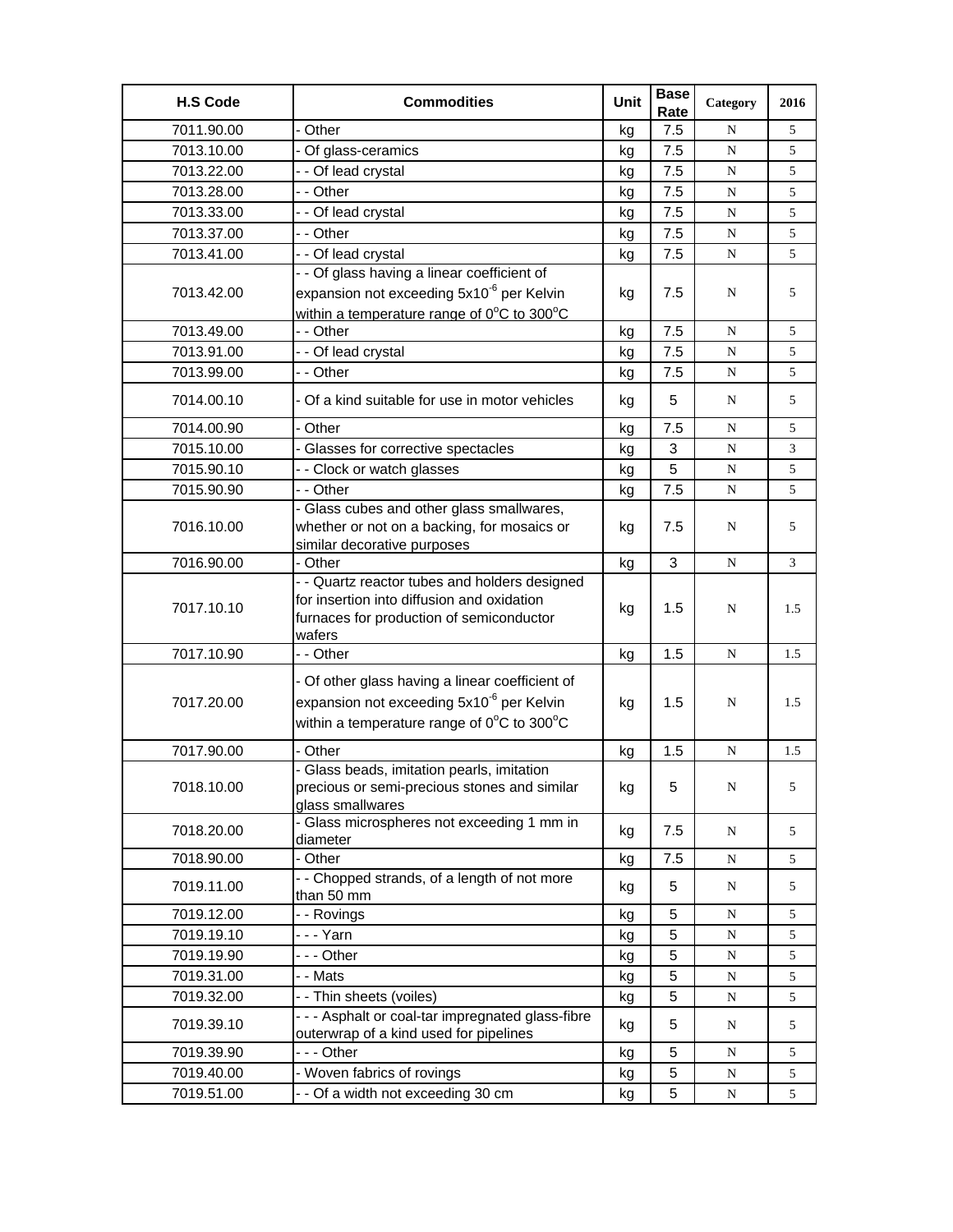| <b>H.S Code</b> | <b>Commodities</b>                                                                                                                           | Unit  | <b>Base</b><br>Rate | Category                                                                | 2016         |
|-----------------|----------------------------------------------------------------------------------------------------------------------------------------------|-------|---------------------|-------------------------------------------------------------------------|--------------|
|                 | - - Of a width exceeding 30 cm, plain weave,                                                                                                 |       |                     |                                                                         |              |
| 7019.52.00      | weighing less than 250 g/m <sup>2</sup> , of filaments<br>measuring per single yarn not more than 136                                        | kg    | 5                   | N                                                                       | 5            |
| 7019.59.00      | tex<br>- Other                                                                                                                               | kg    | 5                   | N                                                                       | 5            |
| 7019.90.10      | - - Glass fibres (including glass wool)                                                                                                      | kg    | 5                   | ${\bf N}$                                                               | 5            |
| 7019.90.90      | - - Other                                                                                                                                    | kg    | 5                   | N                                                                       | 5            |
| 7020.00.11      | - - Of a kind used for the manufacture of acrylic<br>goods                                                                                   | kg    | 7.5                 | N                                                                       | 5            |
| 7020.00.19      | - - Other                                                                                                                                    | kg    | 7.5                 | N                                                                       | 5            |
| 7020.00.20      | - Quartz reactor tubes and holders designed for<br>insertion into diffusion and oxidation furnaces<br>for production of semiconductor wafers | kg    | 7.5                 | N                                                                       | 5            |
| 7020.00.30      | - Glass inners for vacuum flasks or other<br>vacuum vessels                                                                                  | kg    | 7.5                 | N                                                                       | 5            |
| 7020.00.40      | - Evacuated tubes for solar energy collectors                                                                                                | kg    | 7.5                 | N                                                                       | 5            |
| 7020.00.91      | - - Blinds                                                                                                                                   | kg    | 7.5                 | ${\bf N}$                                                               | 5            |
| 7020.00.99      | - - Other                                                                                                                                    | kg    | 7.5                 | N                                                                       | 5            |
| 7101.10.00      | - Natural pearls                                                                                                                             | kg    | 30                  | N                                                                       | 5            |
| 7101.21.00      | - - Unworked                                                                                                                                 | kg    | 30                  | ${\bf N}$                                                               | 5            |
| 7101.22.00      | -- Worked                                                                                                                                    | kg    | 30                  | ${\bf N}$                                                               | 5            |
| 7102.10.00      | - Unsorted                                                                                                                                   | carat | 30                  | N                                                                       | 5            |
| 7102.21.00      | - - Unworked or simply sawn, cleaved or bruted                                                                                               | carat | 1                   | N                                                                       | $\mathbf{1}$ |
| 7102.29.00      | - - Other                                                                                                                                    | carat | 1                   | N                                                                       | $\mathbf{1}$ |
| 7102.31.00      | - - Unworked or simply sawn, cleaved or bruted                                                                                               | carat | 30                  | N                                                                       | 5            |
| 7102.39.00      | - - Other                                                                                                                                    | carat | 30                  | N                                                                       | 5            |
| 7103.10.10      | - - Rubies                                                                                                                                   | kg    | 30                  | HS/E                                                                    | 30           |
| 7103.10.20      | - - Jade (nephrite and jadeite)                                                                                                              | kg    | 30                  | HS/E                                                                    | 30           |
| 7103.10.90      | - - Other                                                                                                                                    | kg    | 30                  | HS/E                                                                    | 30           |
| 7103.91.10      | - - - Rubies                                                                                                                                 | carat | 30                  | HS/E                                                                    | 30           |
| 7103.91.90      | --- Other                                                                                                                                    | carat | 30                  | HS/E                                                                    | 30           |
| 7103.99.00      | - - Other                                                                                                                                    | carat | 30                  | $\ensuremath{\mathbf{H}}\ensuremath{\mathbf{S}}\ensuremath{\mathbf{E}}$ | 30           |
| 7104.10.10      | - - Unworked                                                                                                                                 | kg    | $\mathbf{1}$        | N                                                                       | 1            |
| 7104.10.20      | -- Worked<br>- Other, unworked or simply sawn or roughly                                                                                     | kg    | 10                  | ${\bf N}$                                                               | 5            |
| 7104.20.00      | shaped                                                                                                                                       | kg    | 1                   | N                                                                       | $\mathbf{1}$ |
| 7104.90.00      | - Other                                                                                                                                      | kg    | 10                  | N                                                                       | 5            |
| 7105.10.00      | Of diamonds                                                                                                                                  | carat | $\mathbf{1}$        | ${\bf N}$                                                               | 1            |
| 7105.90.00      | - Other                                                                                                                                      | kg    | 5                   | N                                                                       | 5            |
| 7106.10.00      | - Powder                                                                                                                                     | kg    | 7.5                 | ${\bf N}$                                                               | 5            |
| 7106.91.00      | - - Unwrought                                                                                                                                | kg    | 15                  | N                                                                       | 5            |
| 7106.92.00      | -- Semi-manufactured                                                                                                                         | kg    | 15                  | ${\bf N}$                                                               | 5            |
| 7107.00.00      | Base metals clad with silver, not further<br>worked than semi-manufactured.                                                                  | kg    | 10                  | N                                                                       | 5            |
| 7108.11.00      | - - Powder                                                                                                                                   | kg    | 15                  | N                                                                       | 5            |
| 7108.12.00      | - - Other unwrought forms                                                                                                                    | kg    | 15                  | N                                                                       | 5            |
| 7108.13.00      | - - Other semi-manufactured forms                                                                                                            | kg    | 15                  | N                                                                       | 5            |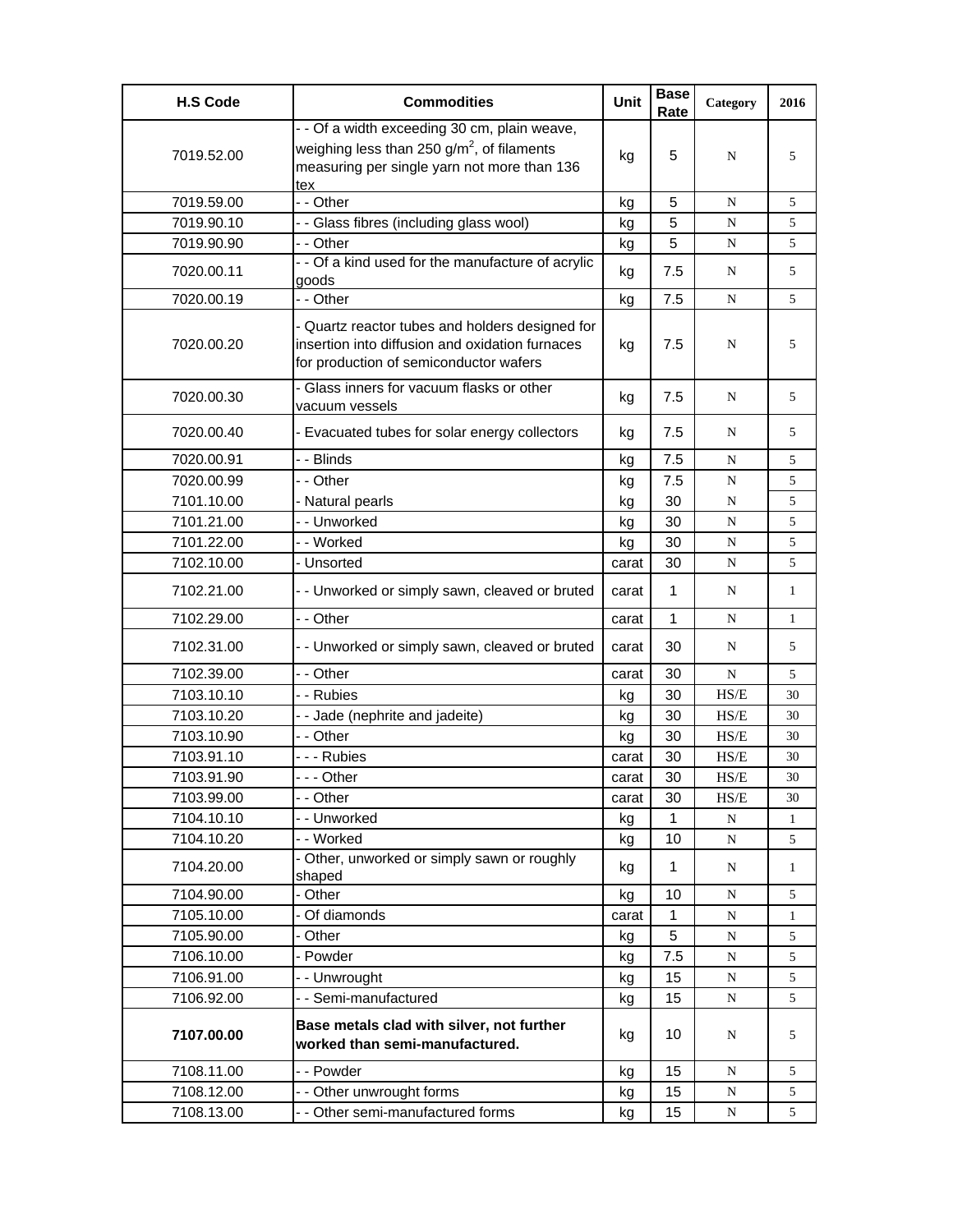| <b>H.S Code</b> | <b>Commodities</b>                                                                                                 | Unit | <b>Base</b><br>Rate | Category  | 2016 |
|-----------------|--------------------------------------------------------------------------------------------------------------------|------|---------------------|-----------|------|
| 7108.20.00      | - Monetary                                                                                                         | kg   | 15                  | HS/B      | 15   |
| 7109.00.00      | Base metals or silver, clad with gold, not<br>further worked than semi-manufactured.                               | kg   | 10                  | N         | 5    |
| 7110.11.00      | - - Unwrought or in powder form                                                                                    | kg   | 7.5                 | N         | 5    |
| 7110.19.00      | - - Other                                                                                                          | kg   | 7.5                 | N         | 5    |
| 7110.21.00      | - - Unwrought or in powder form                                                                                    | kg   | 7.5                 | N         | 5    |
| 7110.29.00      | - - Other                                                                                                          | kg   | 7.5                 | N         | 5    |
| 7110.31.00      | - - Unwrought or in powder form                                                                                    | kg   | 7.5                 | N         | 5    |
| 7110.39.00      | - - Other                                                                                                          | kg   | 7.5                 | N         | 5    |
| 7110.41.00      | - - Unwrought or in powder form                                                                                    | kg   | 7.5                 | N         | 5    |
| 7110.49.00      | - - Other                                                                                                          | kg   | 7.5                 | ${\bf N}$ | 5    |
| 7111.00.10      | Silver or gold, clad with platinum                                                                                 | kg   | 15                  | N         | 5    |
| 7111.00.90      | - Other                                                                                                            | kg   | 7.5                 | N         | 5    |
| 7112.30.00      | - Ash containing precious metal or precious<br>metal compounds                                                     | kg   | 7.5                 | N         | 5    |
| 7112.91.00      | - - Of gold, including metal clad with gold but<br>excluding sweepings containing other precious<br>metals         | kg   | 15                  | N         | 5    |
| 7112.92.00      | - - Of platinum, including metal clad with<br>platinum but excluding sweepings containing<br>other precious metals | kg   | 7.5                 | N         | 5    |
| 7112.99.10      | - - - Of silver, including metal clad with silver but<br>excluding sweepings containing other precious<br>metals   | kg   | 15                  | N         | 5    |
| 7112.99.90      | --- Other                                                                                                          | kg   | 7.5                 | N         | 5    |
| 7113.11.10      | - - - Parts                                                                                                        | kg   | 30                  | N         | 5    |
| 7113.11.90      | --- Other                                                                                                          | kg   | 30                  | N         | 5    |
| 7113.19.10      | - - - Parts                                                                                                        | kg   | 30                  | N         | 5    |
| 7113.19.90      | - - - Other                                                                                                        | kg   | 30                  | N         | 5    |
| 7113.20.10      | - - Parts                                                                                                          | kg   | 30                  | N         | 5    |
| 7113.20.90      | - - Other                                                                                                          | kg   | 30                  | N         | 5    |
| 7114.11.00      | - - Of silver, whether or not plated or clad with<br>other precious metal                                          | kg   | 15                  | N         | 5    |
| 7114.19.00      | - - Of other precious metal, whether or not<br>plated or clad with precious metal                                  | kg   | 15                  | ${\bf N}$ | 5    |
| 7114.20.00      | - Of base metal clad with precious metal                                                                           | kg   | 10                  | ${\bf N}$ | 5    |
| 7115.10.00      | - Catalysts in the form of wire cloth or grill, of<br>platinum                                                     | kg   | 5                   | N         | 5    |
| 7115.90.10      | - - Of gold or silver                                                                                              | kg   | 15                  | N         | 5    |
| 7115.90.20      | - - Of metal clad with gold or silver                                                                              | kg   | 10                  | N         | 5    |
| 7115.90.90      | - - Other                                                                                                          | kg   | 7.5                 | ${\bf N}$ | 5    |
| 7116.10.00      | - Of natural or cultured pearls                                                                                    | kg   | 30                  | N         | 5    |
| 7116.20.00      | - Of precious or semi-precious stones (natural,<br>synthetic or reconstructed)                                     | kg   | 30                  | N         | 5    |
| 7117.11.10      | - - - Parts                                                                                                        | kg   | 3                   | N         | 3    |
| 7117.11.90      | --- Other                                                                                                          | kg   | $\mathbf{3}$        | N         | 3    |
| 7117.19.10      | --- Bangles                                                                                                        | kg   | 5                   | ${\bf N}$ | 5    |
| 7117.19.20      | - - - Other imitation jewellery                                                                                    | kg   | 7.5                 | N         | 5    |
| 7117.19.90      | --- Parts                                                                                                          | kg   | 7.5                 | ${\bf N}$ | 5    |
| 7117.90.11      | --- Wholly of plastics or glass                                                                                    | kg   | 5                   | ${\bf N}$ | 5    |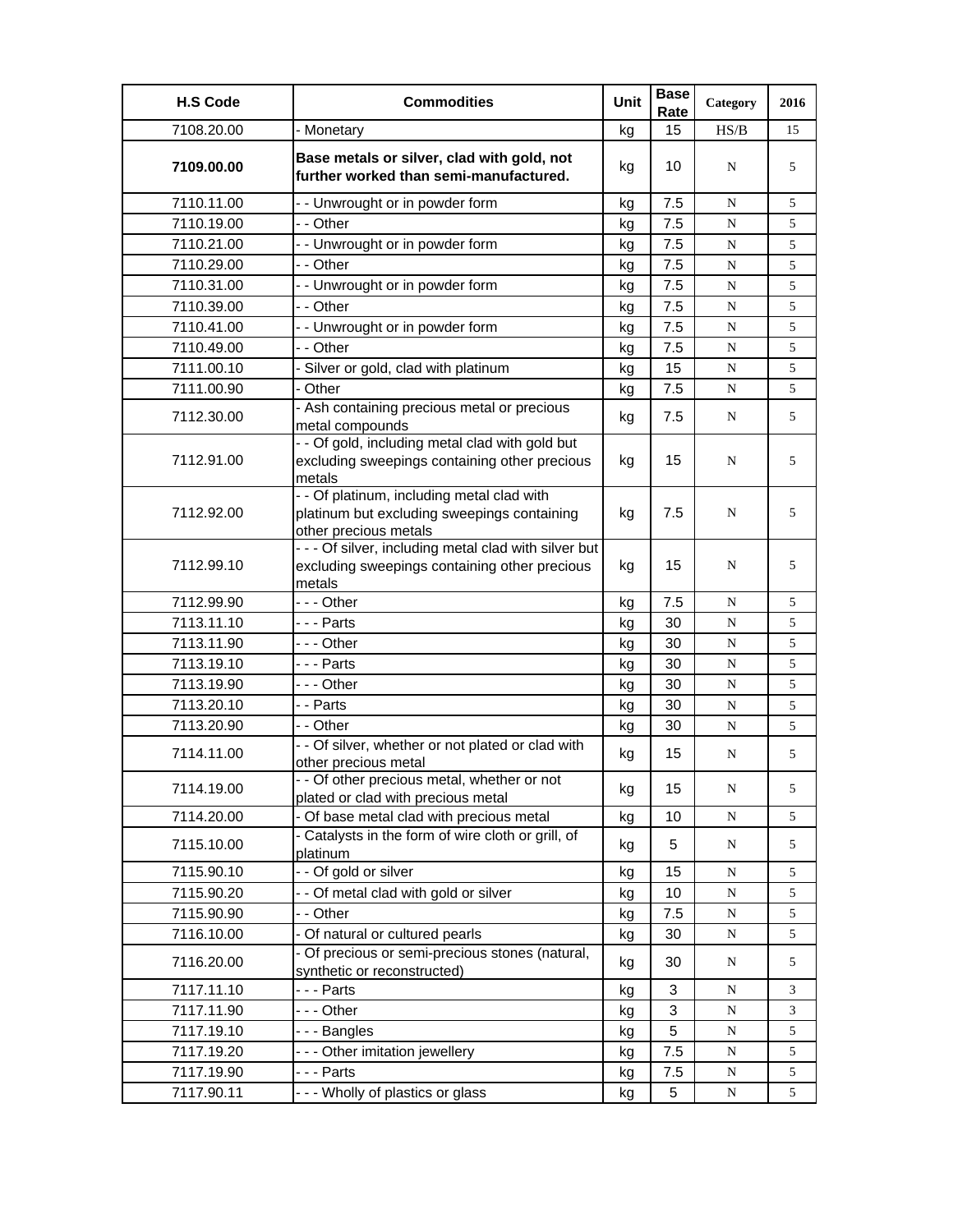| <b>H.S Code</b> | <b>Commodities</b>                                                                                                                                                                                         | Unit | <b>Base</b><br>Rate | Category  | 2016         |
|-----------------|------------------------------------------------------------------------------------------------------------------------------------------------------------------------------------------------------------|------|---------------------|-----------|--------------|
| 7117.90.12      | - - - Wholly of wood, worked tortoise shell, ivory,<br>bone, horn, coral, mother of pearl and other<br>animal carving material, worked vegetable<br>carving material or worked mineral carving<br>material | kg   | 5                   | N         | 5            |
| 7117.90.13      | --- Wholly of porcelain or china                                                                                                                                                                           | kg   | 5                   | N         | 5            |
| 7117.90.19      | --- Other                                                                                                                                                                                                  | kg   | 5                   | N         | 5            |
| 7117.90.21      | --- Wholly of plastics or glass                                                                                                                                                                            | kg   | 7.5                 | N         | 5            |
| 7117.90.22      | --- Wholly of wood, worked tortoise shell, ivory,<br>bone, horn, coral, mother of pearl and other<br>animal carving material, worked vegetable<br>carving material or worked mineral carving<br>material   | kg   | 7.5                 | N         | 5            |
| 7117.90.23      | - - - Wholly of porcelain or china                                                                                                                                                                         | kg   | 7.5                 | N         | 5            |
| 7117.90.29      | --- Other                                                                                                                                                                                                  | kg   | 7.5                 | N         | 5            |
| 7117.90.91      | --- Wholly of plastics or glass                                                                                                                                                                            | kg   | 7.5                 | N         | 5            |
| 7117.90.92      | - - - Wholly of wood, worked tortoise shell, ivory,<br>bone, horn, coral, mother of pearl and other<br>animal carving material, worked vegetable<br>carving material or worked mineral carving<br>material | kg   | 7.5                 | N         | 5            |
| 7117.90.93      | --- Wholly of porcelain or china                                                                                                                                                                           | kg   | 7.5                 | N         | 5            |
| 7117.90.99      | --- Other                                                                                                                                                                                                  | kg   | 7.5                 | N         | 5            |
| 7118.10.10      | - - Silver coin                                                                                                                                                                                            | kg   | 15                  | N         | 5            |
| 7118.10.90      | - - Other                                                                                                                                                                                                  | kg   | 7.5                 | N         | 5            |
| 7118.90.10      | - - Gold coin, whether or not legal tender                                                                                                                                                                 | kq   | 15                  | HS/B      | 15           |
| 7118.90.20      | - - Silver coin, being legal tender                                                                                                                                                                        | kg   | 15                  | HS/B      | 15           |
| 7118.90.90      | - - Other                                                                                                                                                                                                  | kg   | 7.5                 | HS/B      | 7.5          |
| 7201.10.00      | - Non-alloy pig iron containing by weight 0.5%<br>or less of phosphorus                                                                                                                                    | kg   | 1                   | N         | 1            |
| 7201.20.00      | - Non-alloy pig iron containing by weight more<br>than 0.5% of phosphorus                                                                                                                                  | kg   | 1                   | N         | 1            |
| 7201.50.00      | - Alloy pig iron; spiegeleisen                                                                                                                                                                             | kg   | 1                   | N         | 1            |
| 7202.11.00      | - - Containing by weight more than 2% of<br>carbon                                                                                                                                                         | kg   | 1                   | N         | 1            |
| 7202.19.00      | - - Other                                                                                                                                                                                                  | kg   | 1                   | N         | 1            |
| 7202.21.00      | - - Containing by weight more than 55% of<br>silicon                                                                                                                                                       | kg   | 1                   | N         | 1            |
| 7202.29.00      | - - Other                                                                                                                                                                                                  | kg   | 1                   | ${\bf N}$ | 1            |
| 7202.30.00      | - Ferro-silico-manganese                                                                                                                                                                                   | kg   | 1                   | ${\bf N}$ | 1            |
| 7202.41.00      | - - Containing by weight more than 4% of<br>carbon                                                                                                                                                         | kg   | 1                   | N         | 1            |
| 7202.49.00      | - - Other                                                                                                                                                                                                  | kg   | 1                   | N         | 1            |
| 7202.50.00      | - Ferro-silico-chromium                                                                                                                                                                                    | kg   | 1                   | ${\bf N}$ | 1            |
| 7202.60.00      | - Ferro-nickel                                                                                                                                                                                             | kg   | 1                   | ${\bf N}$ | $\mathbf{1}$ |
| 7202.70.00      | - Ferro-molybdenum                                                                                                                                                                                         | kg   | 1                   | ${\bf N}$ | 1            |
| 7202.80.00      | - Ferro-tungsten and ferro-silico-tungsten                                                                                                                                                                 | kg   | 1                   | N         | 1            |
| 7202.91.00      | - - Ferro-titanium and ferro-silico-titanium                                                                                                                                                               | kg   | 1                   | ${\bf N}$ | 1            |
| 7202.92.00      | - - Ferro-vanadium                                                                                                                                                                                         | kg   | 1                   | N         | 1            |
| 7202.93.00      | - - Ferro-niobium                                                                                                                                                                                          | kg   | 1                   | N         | $\mathbf{1}$ |
| 7202.99.00      | - - Other                                                                                                                                                                                                  | kg   | 1                   | ${\bf N}$ | 1            |
| 7203.10.00      | - Ferrous products obtained by direct reduction<br>of iron ore                                                                                                                                             | kg   | 1                   | N         | $\mathbf{1}$ |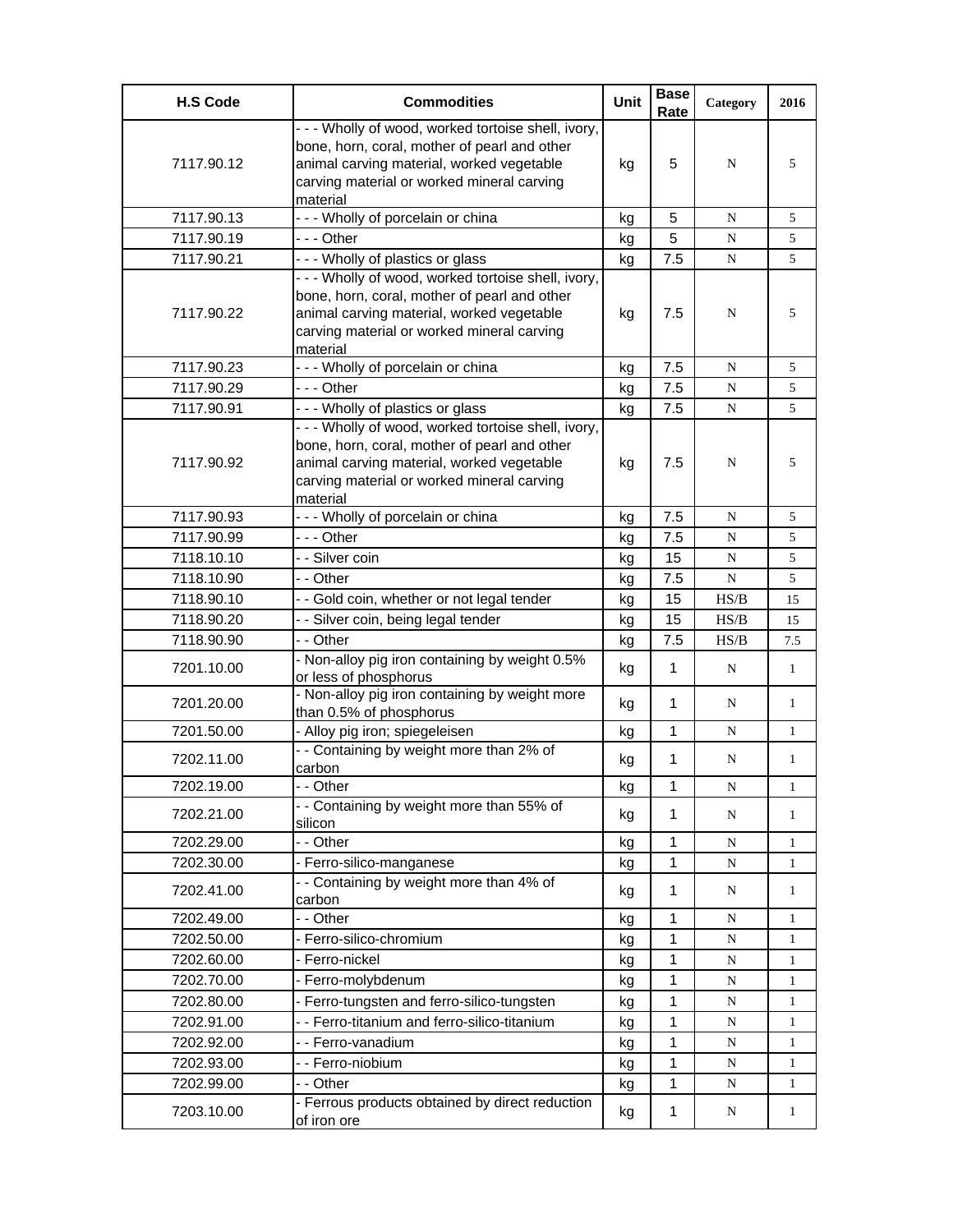| <b>H.S Code</b> | <b>Commodities</b>                                                                                                       | Unit | <b>Base</b><br>Rate | Category  | 2016         |
|-----------------|--------------------------------------------------------------------------------------------------------------------------|------|---------------------|-----------|--------------|
| 7203.90.00      | - Other                                                                                                                  | kg   | 1                   | N         | $\mathbf{1}$ |
| 7204.10.00      | - Waste and scrap of cast iron                                                                                           | kg   | 1                   | N         | 1            |
| 7204.21.00      | - - Of stainless steel                                                                                                   | kg   | 1                   | N         | $\mathbf{1}$ |
| 7204.29.00      | - - Other                                                                                                                | kg   | 1                   | N         | $\mathbf{1}$ |
| 7204.30.00      | - Waste and scrap of tinned iron or steel                                                                                | kq   | $\mathbf{1}$        | N         | $\mathbf{1}$ |
| 7204.41.00      | - - Turnings, shavings, chips, milling waste,<br>sawdust, filings, trimmings and stampings,<br>whether or not in bundles | kg   | 1                   | N         | 1            |
| 7204.49.00      | - - Other                                                                                                                | kg   | 1                   | N         | $\mathbf{1}$ |
| 7204.50.00      | - Remelting scrap ingots                                                                                                 | kg   | 1                   | N         | $\mathbf{1}$ |
| 7205.10.00      | - Granules                                                                                                               | kg   | $\mathbf{1}$        | N         | $\mathbf{1}$ |
| 7205.21.00      | - - Of alloy steel                                                                                                       | kg   | 1                   | ${\bf N}$ | $\mathbf{1}$ |
| 7205.29.00      | - - Other                                                                                                                | kg   | 1                   | N         | 1            |
| 7206.10.10      | - - Containing by weight more than 0.6% of<br>carbon                                                                     | kg   | 1                   | N         | 1            |
| 7206.10.90      | - - Other                                                                                                                | kg   | 1                   | N         | $\mathbf{1}$ |
| 7206.90.00      | - Other                                                                                                                  | kg   | 1                   | N         | $\mathbf{1}$ |
| 7207.11.00      | - - Of rectangular (including square) cross-<br>section, the width measuring less than twice the<br>thickness            | kg   | 1                   | N         | 1            |
| 7207.12.10      | - - - Slabs                                                                                                              | kg   | 1                   | N         | 1            |
| 7207.12.90      | -  - - Other                                                                                                             | kg   | 1                   | N         | $\mathbf{1}$ |
| 7207.19.00      | - - Other                                                                                                                | kg   | 1                   | ${\bf N}$ | $\mathbf{1}$ |
| 7207.20.10      | - - - Slabs                                                                                                              | kg   | 1                   | N         | $\mathbf{1}$ |
| 7207.20.21      | ---- Blocks roughly shaped by forging; sheet<br>bars                                                                     | kg   | 1                   | N         | $\mathbf{1}$ |
| 7207.20.29      | - - - - Other                                                                                                            | kg   | 1                   | N         | $\mathbf{1}$ |
| 7207.20.91      | - - - Slabs                                                                                                              | kg   | 1                   | ${\bf N}$ | $\mathbf{1}$ |
| 7207.20.92      | ---- Blocks roughly shaped by forging; sheet<br>bars                                                                     | kg   | 1                   | N         | $\mathbf{1}$ |
| 7207.20.99      |                                                                                                                          | kg   | 1                   | N         | 1            |
| 7208.10.00      | - In coils, not further worked than hot-rolled,<br>with patterns in relief                                               | kg   | $\mathbf 1$         | N         | 1            |
| 7208.25.00      | - - Of a thickness of 4.75 mm or more                                                                                    | kg   | 1                   | N         | 1            |
| 7208.26.00      | - - Of a thickness of 3 mm or more but less than<br>4.75 mm                                                              | kg   | 1                   | N         | 1            |
| 7208.27.10      | --- Of a thickness of less than 2 mm                                                                                     | kg   | 1                   | N         | 1            |
| 7208.27.90      |                                                                                                                          | kg   | 1                   | N         | $\mathbf{1}$ |
| 7208.36.00      | - - Of a thickness exceeding 10 mm                                                                                       | kg   | $\mathbf{1}$        | N         | $\mathbf{1}$ |
| 7208.37.00      | - - Of a thickness of 4.75 mm or more but not<br>exceeding 10 mm                                                         | kg   | 1                   | N         | $\mathbf{1}$ |
| 7208.38.00      | - - Of a thickness of 3 mm or more but less than<br>4.75 mm                                                              | kg   | $\mathbf{1}$        | N         | $\mathbf{1}$ |
| 7208.39.00      | - - Of a thickness of less than 3 mm                                                                                     | kg   | $\mathbf 1$         | N         | $\mathbf{1}$ |
| 7208.40.00      | - Not in coils, not further worked than hot-rolled,<br>with patterns in relief                                           | kg   | 1                   | N         | $\mathbf{1}$ |
| 7208.51.00      | - - Of a thickness exceeding 10 mm                                                                                       | kg   | 1                   | N         | $\mathbf{1}$ |
| 7208.52.00      | - - Of a thickness of 4.75 mm or more but not<br>exceeding 10 mm                                                         | kg   | $\mathbf{1}$        | N         | $\mathbf{1}$ |
| 7208.53.00      | - - Of a thickness of 3 mm or more but less than<br>4.75 mm                                                              | kg   | 1                   | N         | $\mathbf{1}$ |
| 7208.54.00      | - - Of a thickness of less than 3 mm                                                                                     | kg   | $\mathbf{1}$        | N         | 1            |
| 7208.90.00      | - Other                                                                                                                  | kg   | 1                   | N         | $\mathbf{1}$ |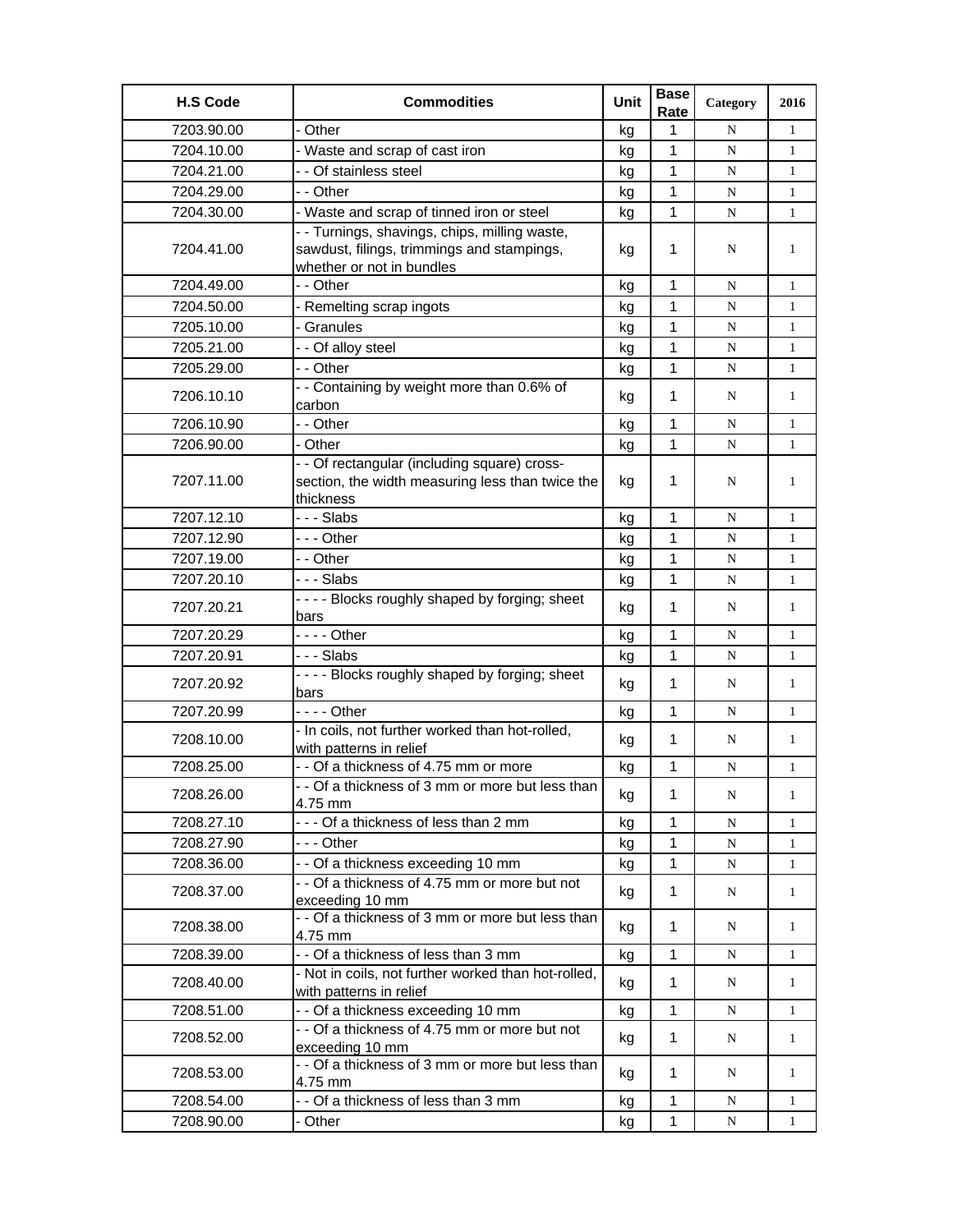| <b>H.S Code</b> | <b>Commodities</b>                                                                                                                                                | Unit | <b>Base</b><br>Rate | Category    | 2016         |
|-----------------|-------------------------------------------------------------------------------------------------------------------------------------------------------------------|------|---------------------|-------------|--------------|
| 7209.15.00      | - - Of a thickness of 3 mm or more                                                                                                                                | kg   | 1                   | N           | $\mathbf{1}$ |
| 7209.16.00      | - - Of a thickness exceeding 1 mm but less than<br>3 mm                                                                                                           | kg   | 1                   | N           | $\mathbf{1}$ |
| 7209.17.00      | - - Of a thickness of 0.5 mm or more but not<br>exceeding 1 mm                                                                                                    | kg   | $\mathbf 1$         | N           | $\mathbf{1}$ |
| 7209.18.10      | --- Tin-mill blackplate                                                                                                                                           | kg   | $\mathbf{1}$        | <b>SL</b>   | $\mathbf{1}$ |
| 7209.18.91      | ---- Containing by weight less than 0.6% of<br>carbon and of a thickness of 0.17 mm or less                                                                       | kg   | 1                   | <b>SL</b>   | 1            |
| 7209.18.99      | $--$ Other                                                                                                                                                        | kg   | 1                   | <b>SL</b>   | $\mathbf{1}$ |
| 7209.25.00      | - - Of a thickness of 3 mm or more                                                                                                                                | kg   | 1                   | N           | $\mathbf{1}$ |
| 7209.26.00      | - - Of a thickness exceeding 1 mm but less than<br>3 mm                                                                                                           | kg   | $\mathbf 1$         | <b>SL</b>   | $\mathbf{1}$ |
| 7209.27.00      | - - Of a thickness of 0.5 mm or more but not<br>exceeding 1 mm                                                                                                    | kg   | 1                   | N           | $\mathbf{1}$ |
| 7209.28.10      | --- Containing by weight less than 0.6% of<br>carbon and of a thickness of 0.17 mm or less                                                                        | kg   | 1                   | SL.         | 1            |
| 7209.28.90      | - - - Other                                                                                                                                                       | kg   | 1                   | SL          | 1            |
| 7209.90.10      | -- Corrugated                                                                                                                                                     | kg   | 1                   | N           | $\mathbf{1}$ |
| 7209.90.90      | - - Other                                                                                                                                                         | kg   | 1                   | ${\bf N}$   | $\mathbf{1}$ |
| 7210.11.10      | --- Containing by weight 0.6 % or more of<br>carbon                                                                                                               | kg   | 1                   | N           | $\mathbf{1}$ |
| 7210.11.90      | - - - Other                                                                                                                                                       | kg   | 1                   | N           | $\mathbf{1}$ |
| 7210.12.10      | --- Containing by weight 0.6 % or more of<br>carbon                                                                                                               | kg   | 1                   | N           | $\mathbf{1}$ |
| 7210.12.90      | - - - Other                                                                                                                                                       | kg   | 1                   | N           | $\mathbf{1}$ |
| 7210.20.10      | - - Containing by weight less than 0.6% of<br>carbon and of a thickness of 1.5 mm or less                                                                         | kg   | 1                   | N           | 1            |
| 7210.20.90      | - - Other                                                                                                                                                         | kg   | 1                   | N           | 1            |
| 7210.30.11      | - - - Of a thickness not exceeding 1.2 mm                                                                                                                         | kg   | 1                   | N           | $\mathbf{1}$ |
| 7210.30.12      | - - - Of a thickness exceeding 1.2 mm but not<br>exceeding 1.5 mm                                                                                                 | kg   | 1                   | N           | 1            |
| 7210.30.19      | - - - Other                                                                                                                                                       | kg   | 1                   | N           | $\mathbf{1}$ |
| 7210.30.91      | - - - Of a thickness not exceeding 1.2 mm                                                                                                                         | kg   | $\mathbf 1$         | N           | $\mathbf{1}$ |
| 7210.30.99      | - - - Other                                                                                                                                                       | kg   | 1                   | N           | $\mathbf{1}$ |
| 7210.41.11      | - - - - Of a thickness not exceeding 1.2 mm                                                                                                                       | kg   | $\mathbf 1$         | N           | $\mathbf{1}$ |
| 7210.41.12      | - - - - Of a thickness exceeding 1.2 mm but not<br>exceeding 1.5 mm                                                                                               | kg   | 1                   | N           | $\mathbf{1}$ |
| 7210.41.19      | $--$ Other                                                                                                                                                        | kg   | 1                   | N           | $\mathbf{1}$ |
| 7210.41.91      | ---- Of a thickness not exceeding 1.2 mm                                                                                                                          | kg   | 1                   | N           | $\mathbf{1}$ |
| 7210.41.99      |                                                                                                                                                                   | kg   | 1                   | $\mathbf N$ | 1            |
| 7210.49.11      | - - - - Coated with zinc by the iron-zinc alloyed<br>coating method, containing by weight less than<br>0.04% of carbon and of a thickness not<br>exceeding 1.2 mm | kg   | 1                   | N           | 1            |
| 7210.49.12      | ---- Other, of a thickness not exceeding 1.2<br>mm                                                                                                                | kg   | 1                   | N           | $\mathbf{1}$ |
| 7210.49.13      | ---- Of a thickness exceeding 1.2 mm but not<br>exceeding 1.5 mm                                                                                                  | kg   | $\mathbf{1}$        | N           | $\mathbf{1}$ |
| 7210.49.19      | - - - - Other                                                                                                                                                     | kg   | $\mathbf{1}$        | ${\bf N}$   | $\mathbf{1}$ |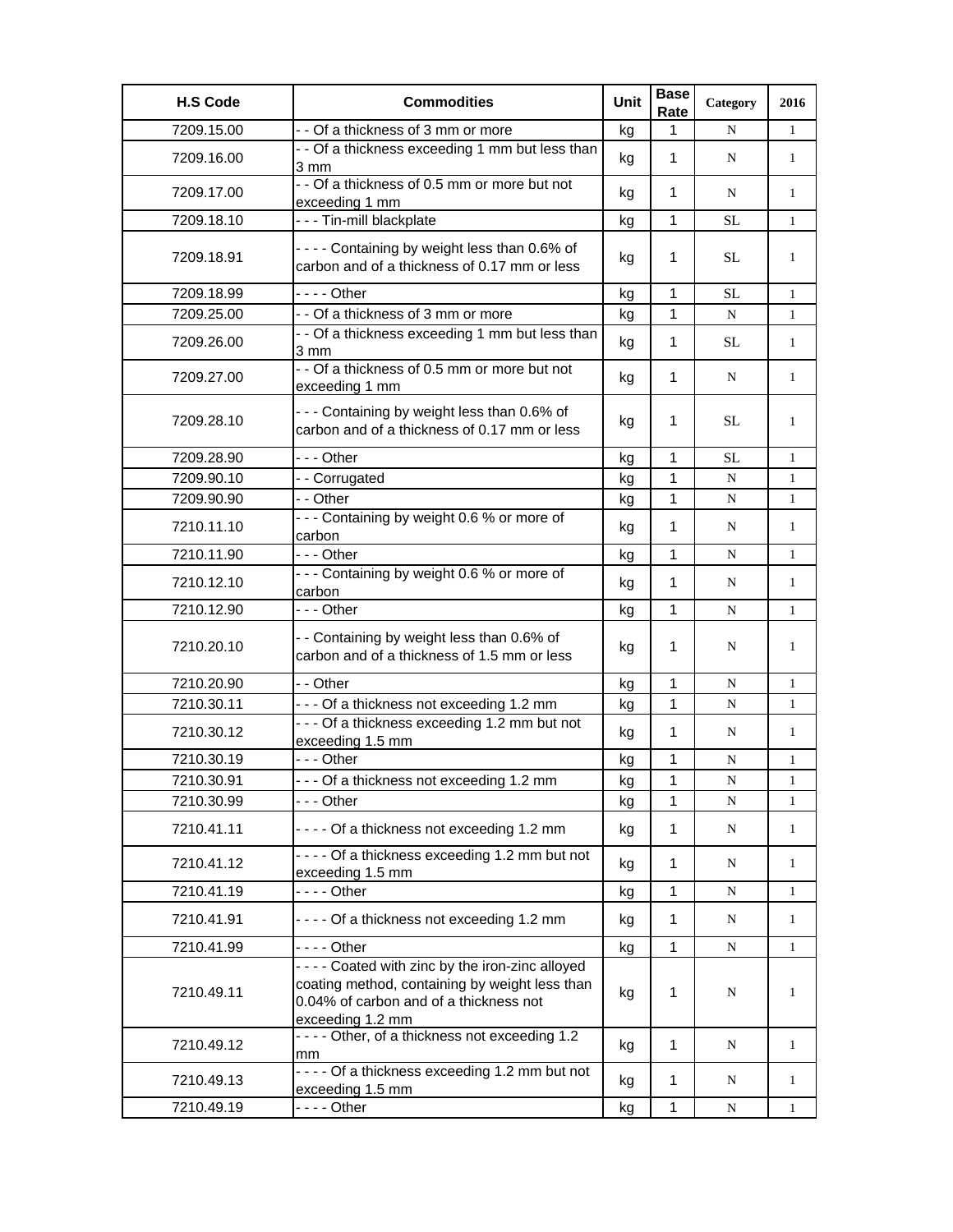| <b>H.S Code</b> | <b>Commodities</b>                                                                        | <b>Unit</b> | <b>Base</b><br>Rate | Category    | 2016         |
|-----------------|-------------------------------------------------------------------------------------------|-------------|---------------------|-------------|--------------|
| 7210.49.91      | ---- Of a thickness not exceeding 1.2 mm                                                  | kg          | $\mathbf{1}$        | N           | $\mathbf{1}$ |
| 7210.49.99      | $--$ Other                                                                                | kg          | $\mathbf{1}$        | N           | $\mathbf{1}$ |
| 7210.50.00      | - Plated or coated with chromium oxides or with<br>chromium and chromium oxides           | kg          | 1                   | N           | $\mathbf{1}$ |
| 7210.61.11      | - - - - Of a thickness not exceeding 1.2 mm                                               | kg          | 1                   | N           | $\mathbf{1}$ |
| 7210.61.12      | - - - - Of a thickness exceeding 1.2 mm but not<br>exceeding 1.5 mm                       | kg          | 1                   | N           | $\mathbf{1}$ |
| 7210.61.19      | $--$ Other                                                                                | kg          | 1                   | N           | $\mathbf{1}$ |
| 7210.61.91      | ---- Of a thickness not exceeding 1.2 mm                                                  | kg          | 1                   | N           | 1            |
| 7210.61.99      | $--$ Other                                                                                | kg          | $\mathbf{1}$        | N           | $\mathbf{1}$ |
| 7210.69.11      | ---- Of a thickness not exceeding 1.2 mm                                                  | kg          | 1                   | N           | 1            |
| 7210.69.12      | - - - - Of a thickness exceeding 1.2 mm but not<br>exceeding 1.5 mm                       | kg          | 1                   | N           | $\mathbf{1}$ |
| 7210.69.19      | $--$ Other                                                                                | kg          | 1                   | N           | $\mathbf{1}$ |
| 7210.69.91      | ---- Of a thickness not exceeding 1.2 mm                                                  | kg          | 1                   | N           | $\mathbf{1}$ |
| 7210.69.99      | $--$ Other                                                                                | kg          | 1                   | N           | $\mathbf{1}$ |
| 7210.70.10      | - - Containing by weight less than 0.6% of<br>carbon and of a thickness of 1.5 mm or less | kg          | 1                   | N           | 1            |
| 7210.70.90      | - - Other                                                                                 | kg          | $\mathbf{1}$        | N           | $\mathbf{1}$ |
| 7210.90.10      | - - Containing by weight less than 0.6% of<br>carbon and of a thickness of 1.5 mm or less | kg          | 1                   | N           | 1            |
| 7210.90.90      | - - Other                                                                                 | kg          | $\mathbf{1}$        | N           | $\mathbf{1}$ |
| 7211.13.10      | --- Hoop and strip, of a width exceeding 150<br>mm but not exceeding 400 mm               | kg          | 1                   | N           | $\mathbf{1}$ |
| 7211.13.90      | $--$ Other                                                                                | kg          | $\mathbf{1}$        | N           | $\mathbf{1}$ |
| 7211.14.11      | - - - - Hoop and strip, of a width not exceeding<br>400 mm                                | kg          | 1                   | N           | $\mathbf{1}$ |
| 7211.14.12      | - - - - Corrugated, containing by weight less<br>than 0.6% of carbon                      | kg          | 1                   | N           | 1            |
| 7211.14.19      |                                                                                           | kg          | 1                   | N           | 1            |
| 7211.14.21      | - - - - Hoop and strip, of a width not exceeding<br>400 mm                                | kg          | 1                   | N           | 1            |
| 7211.14.22      | ---- Corrugated, containing by weight less<br>than 0.6% of carbon                         | kg          | $\mathbf{1}$        | N           | $\mathbf{1}$ |
| 7211.14.29      | $--$ Other                                                                                | kg          | 1                   | N           | $\mathbf{1}$ |
| 7211.19.11      | ---- Hoop and strip, of a width not exceeding<br>400 mm                                   | kg          | $\mathbf{1}$        | $\mathbf N$ | $\mathbf{1}$ |
| 7211.19.12      | - - - - Corrugated, containing by weight less<br>than 0.6% of carbon                      | kg          | $\mathbf{1}$        | N           | $\mathbf{1}$ |
| 7211.19.19      | $--$ Other                                                                                | kg          | $\mathbf{1}$        | $\mathbf N$ | $\mathbf{1}$ |
| 7211.19.21      | - - - - Hoop and strip, of a width not exceeding<br>400 mm                                | kg          | $\mathbf 1$         | N           | $\mathbf{1}$ |
| 7211.19.22      | - - - - Corrugated, containing by weight less<br>than 0.6% of carbon                      | kg          | 1                   | N           | 1            |
| 7211.19.23      | - - - - Other, of a thickness of 0.17 mm or less                                          | kg          | 1                   | N           | $\mathbf{1}$ |
| 7211.19.29      | - - - - Other                                                                             | kg          | 1                   | $\mathbf N$ | $\mathbf{1}$ |
| 7211.23.10      | --- Corrugated                                                                            | kg          | 1                   | N           | 1            |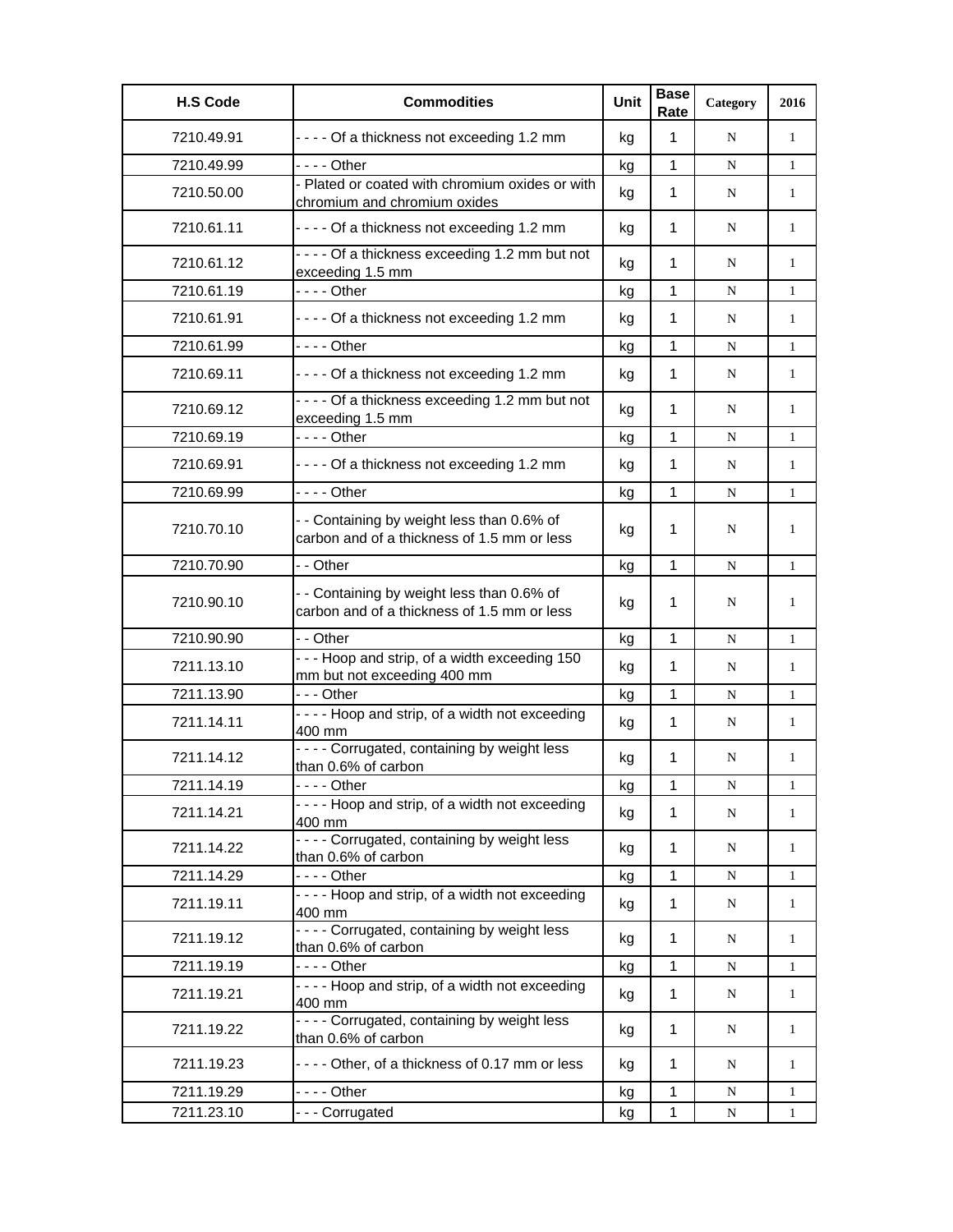| <b>H.S Code</b> | <b>Commodities</b>                                                                                                 | Unit | <b>Base</b><br>Rate | Category  | 2016         |
|-----------------|--------------------------------------------------------------------------------------------------------------------|------|---------------------|-----------|--------------|
| 7211.23.20      | --- Hoop and strip, of a width not exceeding<br>400 mm                                                             | kg   | $\mathbf{1}$        | N         | 1            |
| 7211.23.30      | --- Other, of a thickness of 0.17 mm or less                                                                       | kg   | 1                   | N         | $\mathbf{1}$ |
| 7211.23.90      | --- Other                                                                                                          | kg   | 1                   | N         | 1            |
| 7211.29.10      | --- Corrugated                                                                                                     | kg   | 1                   | N         | $\mathbf{1}$ |
| 7211.29.20      | - - - Hoop and strip, of a width not exceeding<br>400 mm                                                           | kg   | 1                   | N         | $\mathbf{1}$ |
| 7211.29.30      | --- Other, of a thickness of 0.17 mm or less                                                                       | kg   | 1                   | N         | 1            |
| 7211.29.90      | - - - Other                                                                                                        | kg   | 1                   | N         | $\mathbf{1}$ |
| 7211.90.10      | - - Hoop and strip, of a width not exceeding 400<br>mm                                                             | kg   | $\mathbf{1}$        | N         | 1            |
| 7211.90.20      | - - Corrugated, containing by weight less than<br>0.6% of carbon                                                   | kg   | 1                   | N         | 1            |
| 7211.90.30      | - - Other, of a thickness of 0.17 mm or less                                                                       | kg   | $\mathbf{1}$        | N         | 1            |
| 7211.90.90      | - - Other                                                                                                          | kg   | $\mathbf{1}$        | N         | $\mathbf{1}$ |
| 7212.10.10      | - - Hoop and strip, of a width not exceeding 400<br>mm                                                             | kg   | 1                   | N         | 1            |
| 7212.10.91      | --- Containing by weight less than 0.6% of<br>carbon                                                               | kg   | 1                   | N         | 1            |
| 7212.10.99      | --- Other                                                                                                          | kg   | $\mathbf{1}$        | N         | $\mathbf{1}$ |
| 7212.20.10      | - - Hoop and strip, of a width not exceeding 400<br>mm                                                             | kg   | 1                   | N         | 1            |
| 7212.20.20      | - - Other, containing by weight less than 0.6%<br>of carbon and of a thickness of 1.5 mm or less                   | kg   | 1                   | N         | 1            |
| 7212.20.90      | - - Other                                                                                                          | kg   | 1                   | N         | $\mathbf{1}$ |
| 7212.30.10      | - - Hoop and strip, of a width not exceeding 400<br>mm                                                             | kg   | 1                   | N         | 1            |
| 7212.30.20      | - - Other, containing by weight less than 0.6%<br>of carbon and of a thickness of 1.5 mm or less                   | kg   | 1                   | N         | 1            |
| 7212.30.91      | --- Coated with zinc by the iron-zinc alloyed<br>coating method, containing by weight less than<br>0.04% of carbon | kg   | 1                   | N         | 1            |
| 7212.30.99      | --- Other                                                                                                          | kg   | 1                   | N         | 1            |
| 7212.40.10      | - - Hoop and strip, of a width not exceeding 400<br>mm                                                             | kg   | 1                   | N         | 1            |
| 7212.40.20      | - - Other, containing by weight less than 0.6%<br>of carbon and of a thickness of 1.5 mm or less                   | kg   | 1                   | N         | 1            |
| 7212.40.90      | - - Other                                                                                                          | kg   | $\mathbf{1}$        | N         | 1            |
| 7212.50.11      | --- Hoop and strip, of a width not exceeding<br>400 mm                                                             | kg   | $\mathbf{1}$        | ${\bf N}$ | $\mathbf{1}$ |
| 7212.50.12      | --- Other, containing by weight less than 0.6%<br>of carbon and of a thickness of 1.5 mm or less                   | kg   | 1                   | N         | 1            |
| 7212.50.19      | --- Other                                                                                                          | kg   | 1                   | N         | $\mathbf{1}$ |
| 7212.50.21      | --- Hoop and strip, of a width not exceeding<br>400 mm                                                             | kg   | 1                   | N         | 1            |
| 7212.50.22      | --- Other, containing by weight less than 0.6%<br>of carbon and of a thickness of 1.5 mm or less                   | kg   | 1                   | N         | 1            |
| 7212.50.29      | --- Other                                                                                                          | kg   | $\mathbf{1}$        | ${\bf N}$ | $\mathbf{1}$ |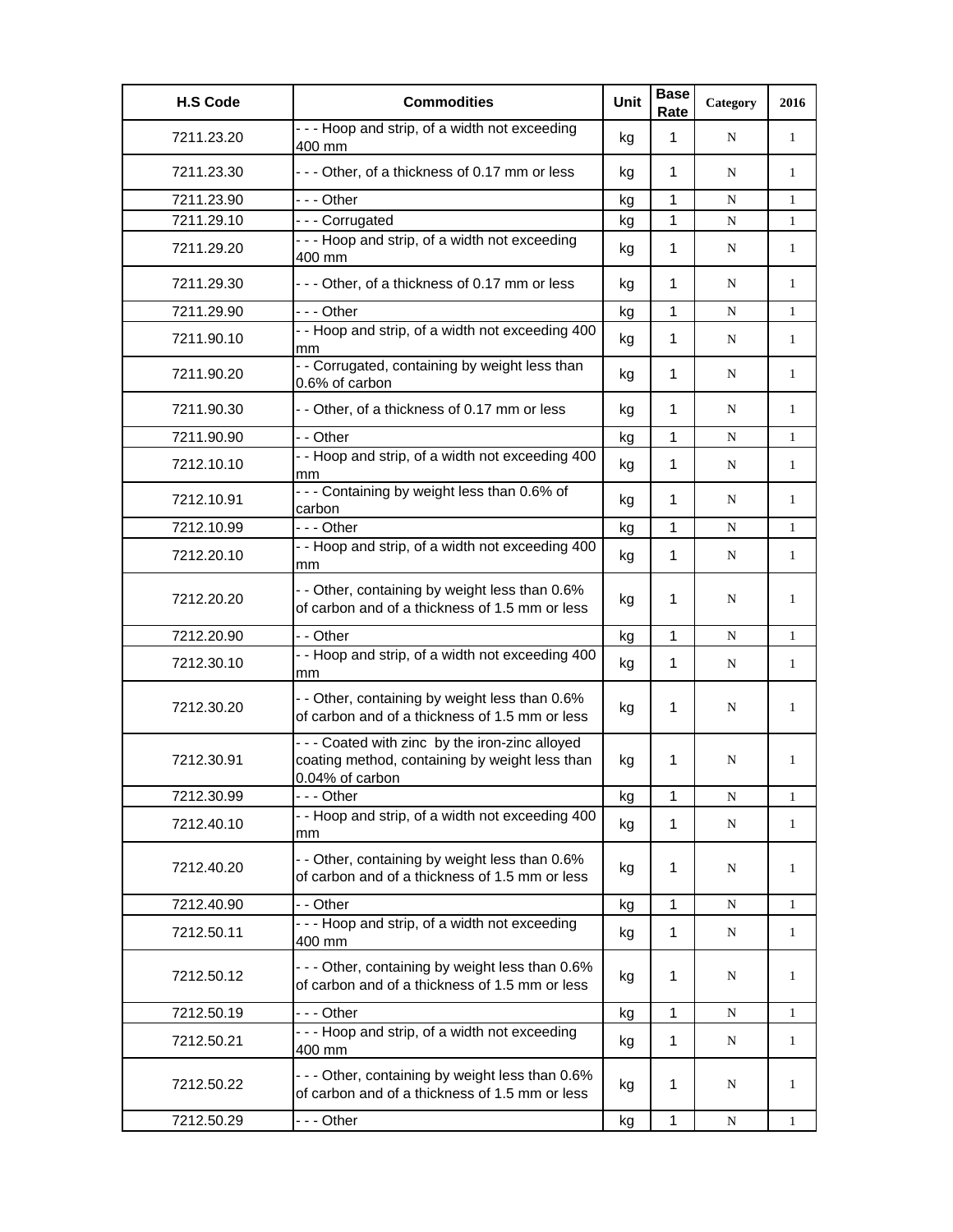| <b>H.S Code</b> | <b>Commodities</b>                                                                                       | Unit | <b>Base</b><br>Rate | Category    | 2016         |
|-----------------|----------------------------------------------------------------------------------------------------------|------|---------------------|-------------|--------------|
| 7212.50.91      | --- Hoop and strip, of a width not exceeding<br>400 mm                                                   | kg   | $\mathbf{1}$        | N           | $\mathbf{1}$ |
| 7212.50.92      | - - - Other, containing by weight less than 0.6%<br>of carbon and of a thickness of 1.5 mm or less       | kg   | 1                   | N           | 1            |
| 7212.50.99      | - - - Other                                                                                              | kg   | $\mathbf{1}$        | N           | $\mathbf{1}$ |
| 7212.60.10      | - - Hoop and strip, of a width not exceeding 400<br>mm                                                   | kg   | 1                   | N           | $\mathbf{1}$ |
| 7212.60.20      | - - Other, containing by weight less than 0.6%<br>of carbon and of a thickness of 1.5 mm or less         | kg   | 1                   | N           | 1            |
| 7212.60.90      | - - Other                                                                                                | kg   | 1                   | N           | $\mathbf{1}$ |
| 7213.10.00      | - Containing indentations, ribs, grooves or other<br>deformations produced during the rolling<br>process | kg   | 1                   | N           | 1            |
| 7213.20.00      | - Other, of free-cutting steel                                                                           | kg   | $\mathbf{1}$        | N           | 1            |
| 7213.91.10      | - - - Of a kind used for producing soldering<br>sticks                                                   | kg   | 1                   | N           | $\mathbf{1}$ |
| 7213.91.20      | - - - Of a kind used for concrete reinforcement<br>(rebars)                                              | kg   | $\mathbf 1$         | N           | $\mathbf{1}$ |
| 7213.91.90      | --- Other                                                                                                | kg   | $\mathbf{1}$        | N           | $\mathbf{1}$ |
| 7213.99.10      | - - - Of a kind used for producing soldering<br>sticks                                                   | kg   | 1                   | SL          | $\mathbf{1}$ |
| 7213.99.20      | --- Of a kind used for concrete reinforcement<br>(rebars)                                                | kg   | 1                   | SL          | 1            |
| 7213.99.90      | $--$ Other                                                                                               | kg   | 1                   | SL          | $\mathbf{1}$ |
| 7214.10.11      | - - - Of circular cross-section                                                                          | kg   | 1                   | N           | $\mathbf{1}$ |
| 7214.10.19      | - - - Other                                                                                              | kg   | 1                   | N           | $\mathbf{1}$ |
| 7214.10.21      | - - - Of circular cross-section                                                                          | kg   | 1                   | N           | $\mathbf{1}$ |
| 7214.10.29      | - - - Other                                                                                              | kg   | 1                   | N           | $\mathbf{1}$ |
| 7214.20.31      | - - - - Of a kind used for concrete reinforcement<br>(rebars)                                            | kg   | 1                   | N           | $\mathbf{1}$ |
| 7214.20.39      | - - - - Other                                                                                            | kg   | $\mathbf{1}$        | N           | $\mathbf{1}$ |
| 7214.20.41      | ---- Of a kind used for concrete reinforcement<br>(rebars)                                               | kg   | 1                   | N           | 1            |
| 7214.20.49      | $--$ Other                                                                                               | ka   | 1                   | N           | 1            |
| 7214.20.51      | - - - - Of a kind used for concrete reinforcement<br>(rebars)                                            | kg   | 1                   | N           | $\mathbf{1}$ |
| 7214.20.59      | $--$ Other                                                                                               | kg   | 1                   | $\mathbf N$ | $\mathbf{1}$ |
| 7214.20.61      | - - - - Of a kind used for concrete reinforcement<br>(rebars)                                            | kg   | $\mathbf 1$         | N           | $\mathbf{1}$ |
| 7214.20.69      | $--$ Other                                                                                               | kg   | 1                   | ${\bf N}$   | $\mathbf{1}$ |
| 7214.30.00      | - Other, of free-cutting steel                                                                           | kg   | 1                   | N           | $\mathbf{1}$ |
| 7214.91.10      | --- Containing by weight less than 0.6% of<br>carbon                                                     | kg   | 1                   | N           | $\mathbf{1}$ |
| 7214.91.20      | --- Containing by weight 0.6% or more of<br>carbon                                                       | kg   | $\mathbf{1}$        | N           | $\mathbf{1}$ |
| 7214.99.10      | --- Containing by weight 0.6% or more of<br>carbon, other than of circular cross-section                 | kg   | 1                   | N           | $\mathbf{1}$ |
| 7214.99.90      | --- Other                                                                                                | kg   | $\mathbf{1}$        | N           | $\mathbf{1}$ |
| 7215.10.00      | - Of free-cutting steel, not further worked than<br>cold-formed or cold-finished                         | kg   | 1                   | N           | $\mathbf{1}$ |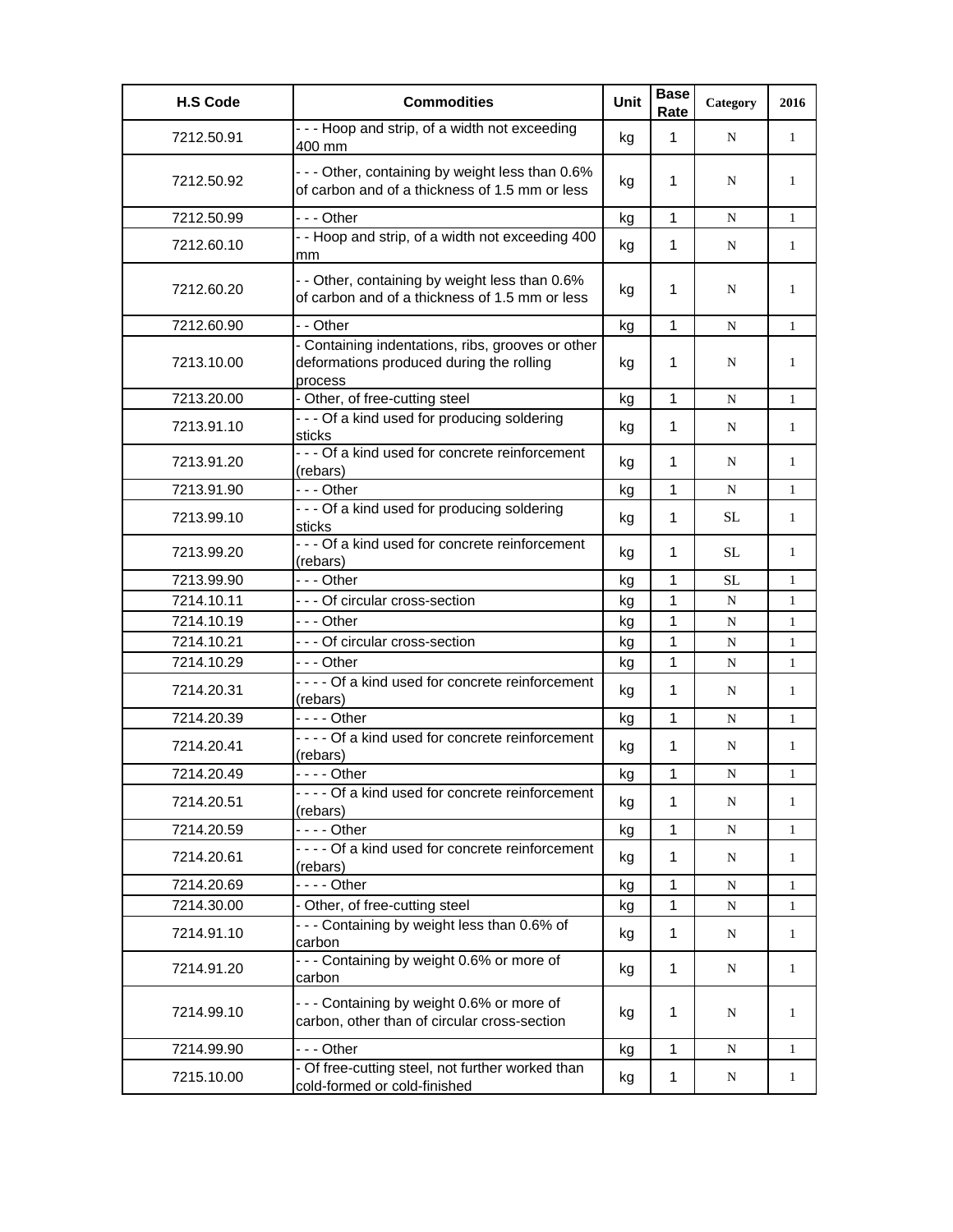| <b>H.S Code</b> | <b>Commodities</b>                                                                                                     | Unit | <b>Base</b><br>Rate | Category  | 2016         |
|-----------------|------------------------------------------------------------------------------------------------------------------------|------|---------------------|-----------|--------------|
| 7215.50.10      | - - Containing by weight 0.6% or more of<br>carbon, other than of circular cross-section                               | kg   | 1                   | N         | 1            |
| 7215.50.91      | - - - Of a kind used for concrete reinforcement<br>(rebars)                                                            | kg   | 1                   | N         | 1            |
| 7215.50.99      | - - - Other                                                                                                            | kg   | 1                   | N         | $\mathbf{1}$ |
| 7215.90.10      | - - Of a kind used for concrete reinforcement<br>(rebars)                                                              | kg   | 1                   | N         | 1            |
| 7215.90.90      | - - Other                                                                                                              | kg   | 1                   | N         | $\mathbf{1}$ |
| 7216.10.00      | - U, I or H sections, not further worked than hot-<br>rolled, hot-drawn or extruded, of a height of less<br>than 80 mm | kg   | 1.5                 | N         | 1.5          |
| 7216.21.00      | - - L sections                                                                                                         | kg   | 1.5                 | N         | 1.5          |
| 7216.22.00      | - - T sections                                                                                                         | kg   | 1.5                 | N         | 1.5          |
| 7216.31.00      | - - U sections                                                                                                         | kg   | 1.5                 | N         | 1.5          |
| 7216.32.00      | - - I sections                                                                                                         | kg   | 1.5                 | N         | 1.5          |
| 7216.33.00      | - - H sections                                                                                                         | kg   | 1.5                 | N         | 1.5          |
| 7216.40.00      | - L or T sections, not further worked than hot-<br>rolled, hot-drawn or extruded, of a height of 80<br>mm or more      | kg   | 1.5                 | N         | 1.5          |
| 7216.50.10      | - - Of a height of less than 80 mm                                                                                     | kg   | 1.5                 | N         | 1.5          |
| 7216.50.90      | - - Other                                                                                                              | kg   | 1.5                 | N         | 1.5          |
| 7216.61.00      | - - Obtained from flat-rolled products                                                                                 | kg   | 1.5                 | ${\bf N}$ | 1.5          |
| 7216.69.00      | - - Other                                                                                                              | kg   | 1.5                 | N         | 1.5          |
| 7216.91.00      | - - Cold-formed or cold-finished from flat-rolled<br>products                                                          | kg   | 1.5                 | N         | 1.5          |
| 7216.99.00      | - - Other                                                                                                              | kg   | 1.5                 | N         | 1.5          |
| 7217.10.10      | - - Containing by weight less than 0.25% of<br>carbon                                                                  | kg   | 1.5                 | N         | 1.5          |
| 7217.10.22      | - - - Bead wire; reed wire; prestressed concrete<br>steel wire; free-cutting steel wire                                | kg   | 1.5                 | N         | 1.5          |
| 7217.10.29      | --- Other                                                                                                              | kg   | 1.5                 | N         | 1.5          |
| 7217.10.31      | --- Spokes wire; bead wire; reed wire;<br>prestressed concrete steel wire; free-cutting<br>steel wire                  | kg   | 1.5                 | N         | 1.5          |
| 7217.10.39      | - - - Other                                                                                                            | kg   | 1.5                 | ${\bf N}$ | 1.5          |
| 7217.20.10      | - - Containing by weight less than 0.25% carbon                                                                        | kg   | 1.5                 | ${\bf N}$ | 1.5          |
| 7217.20.20      | - - Containing by weight 0.25% or more but less<br>than 0.45% of carbon                                                | kg   | 1.5                 | N         | 1.5          |
| 7217.20.91      | --- Steel core wire of a kind used for steel<br>reinforced aluminium conductors (ACSR)                                 | kg   | 1.5                 | N         | 1.5          |
| 7217.20.99      | --- Other                                                                                                              | kg   | 1.5                 | N         | 1.5          |
| 7217.30.11      | --- Plated or coated with tin                                                                                          | kg   | 1.5                 | <b>SL</b> | 1.5          |
| 7217.30.19      | --- Other                                                                                                              | kq   | 1.5                 | <b>SL</b> | 1.5          |
| 7217.30.21      | --- Plated or coated with tin                                                                                          | kg   | 1.5                 | <b>SL</b> | 1.5          |
| 7217.30.29      | - - - Other                                                                                                            | kg   | 1.5                 | <b>SL</b> | 1.5          |
| 7217.30.31      | - - - Copper alloy coated steel wire of a kind<br>used in the manufacture of pneumatic rubber<br>tyres (bead wire)     | kg   | 1.5                 | SL        | 1.5          |
| 7217.30.32      | --- Other, plated or coated with tin                                                                                   | kg   | 1.5                 | $\rm SL$  | 1.5          |
| 7217.30.39      | --- Other                                                                                                              | kg   | 1.5                 | <b>SL</b> | 1.5          |
| 7217.90.10      | - - Containing by weight less than 0.25% of<br>carbon                                                                  | kg   | 1.5                 | N         | 1.5          |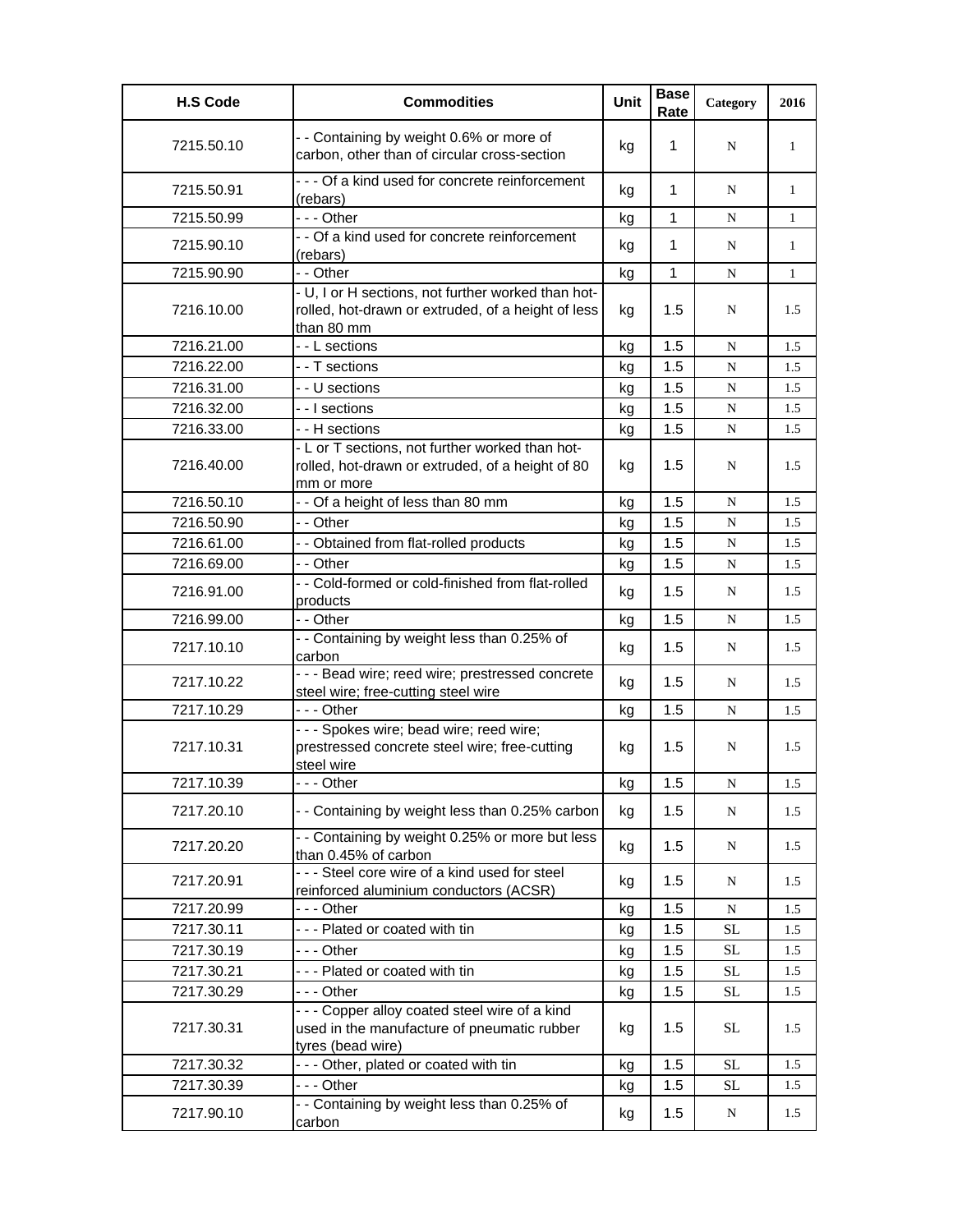| <b>H.S Code</b> | <b>Commodities</b>                                                            | Unit | <b>Base</b><br>Rate | Category  | 2016         |
|-----------------|-------------------------------------------------------------------------------|------|---------------------|-----------|--------------|
| 7217.90.90      | - - Other                                                                     | kg   | 1.5                 | N         | 1.5          |
| 7218.10.00      | - Ingots and other primary forms                                              | kg   | 1                   | N         | 1            |
| 7218.91.00      | - - Of rectangular (other than square) cross-                                 | kg   | 1                   | N         | $\mathbf{1}$ |
|                 | section                                                                       |      |                     |           |              |
| 7218.99.00      | - - Other                                                                     | kg   | 1                   | N         | 1            |
| 7219.11.00      | - - Of a thickness exceeding 10 mm                                            | kg   | 1                   | N         | 1            |
| 7219.12.00      | - - Of a thickness of 4.75 mm or more but not<br>exceeding 10 mm              | kg   | 1                   | N         | $\mathbf{1}$ |
| 7219.13.00      | - - Of a thickness of 3 mm or more but less than<br>4.75 mm                   | kg   | $\mathbf{1}$        | N         | $\mathbf{1}$ |
| 7219.14.00      | - - Of a thickness of less than 3 mm                                          | kg   | 1                   | N         | 1            |
| 7219.21.00      | - - Of a thickness exceeding 10 mm                                            | kg   | 1                   | N         | $\mathbf{1}$ |
| 7219.22.00      | - - Of a thickness of 4.75 mm or more but not<br>exceeding 10 mm              | kg   | 1                   | N         | $\mathbf{1}$ |
| 7219.23.00      | - - Of a thickness of 3 mm or more but less than<br>4.75 mm                   | kg   | 1                   | N         | $\mathbf{1}$ |
| 7219.24.00      | - - Of a thickness of less than 3 mm                                          | kg   | 1                   | N         | $\mathbf{1}$ |
| 7219.31.00      | - - Of a thickness of 4.75 mm or more                                         | kg   | $\mathbf{1}$        | N         | $\mathbf{1}$ |
| 7219.32.00      | - - Of a thickness of 3 mm or more but less than<br>4.75 mm                   | kg   | 1                   | N         | $\mathbf{1}$ |
| 7219.33.00      | - - Of a thickness exceeding 1 mm but less than<br>3 mm                       | kg   | $\mathbf 1$         | N         | 1            |
| 7219.34.00      | -- Of a thickness of 0.5 mm or more but not<br>exceeding 1 mm                 | kg   | 1                   | N         | 1            |
| 7219.35.00      | - - Of a thickness of less than 0.5 mm                                        | kg   | 1                   | N         | 1            |
| 7219.90.00      | - Other                                                                       | kq   | 1                   | N         | 1            |
| 7220.11.10      | --- Hoop and strip, of a width not exceeding<br>400 mm                        | kg   | $\mathbf{1}$        | N         | 1            |
| 7220.11.90      | --- Other                                                                     | kg   | 1                   | N         | $\mathbf{1}$ |
| 7220.12.10      | - - - Hoop and strip, of a width not exceeding<br>400 mm                      | kg   | $\mathbf{1}$        | N         | $\mathbf{1}$ |
| 7220.12.90      | --- Other                                                                     | kg   | $\mathbf{1}$        | N         | $\mathbf{1}$ |
| 7220.20.10      | - - Hoop and strip, of a width not exceeding 400<br>mm                        | kg   | 1                   | N         | 1            |
| 7220.20.90      | - Other                                                                       | kg   | $\mathbf 1$         | ${\bf N}$ | $\mathbf{1}$ |
| 7220.90.10      | - - Hoop and strip, of a width not exceeding 400<br>mm                        | kg   | $\mathbf{1}$        | SL        | 1            |
| 7220.90.90      | - - Other                                                                     | kg   | $\mathbf{1}$        | $\rm SL$  | 1            |
| 7221.00.00      | Bars and rods, hot-rolled, in irregularly<br>wound coils, of stainless steel. | kg   | $\mathbf{1}$        | N         | $\mathbf{1}$ |
| 7222.11.00      | - - Of circular cross-section                                                 | kg   | 1                   | SL        | 1            |
| 7222.19.00      | - - Other                                                                     | kg   | 1                   | N         | 1            |
| 7222.20.10      | - - Of circular cross-section                                                 | kg   | 1                   | N         | 1            |
| 7222.20.90      | - - Other                                                                     | kg   | 1                   | N         | 1            |
| 7222.30.10      | - - Of circular cross-section                                                 | kg   | 1                   | ${\bf N}$ | 1            |
| 7222.30.90      | - - Other                                                                     | kg   | $\mathbf{1}$        | N         | 1            |
| 7222.40.10      | - - Not further worked than hot-rolled, hot-drawn<br>or extruded              | kg   | 1.5                 | N         | 1.5          |
| 7222.40.90      | - - Other                                                                     | kg   | 1.5                 | ${\bf N}$ | 1.5          |
| 7223.00.00      | Wire of stainless steel.                                                      | kg   | 1.5                 | <b>SL</b> | 1.5          |
| 7224.10.00      | - Ingots and other primary forms                                              | kg   | 1                   | N         | 1            |
| 7224.90.00      | - Other                                                                       | kg   | $\mathbf{1}$        | N         | $\mathbf{1}$ |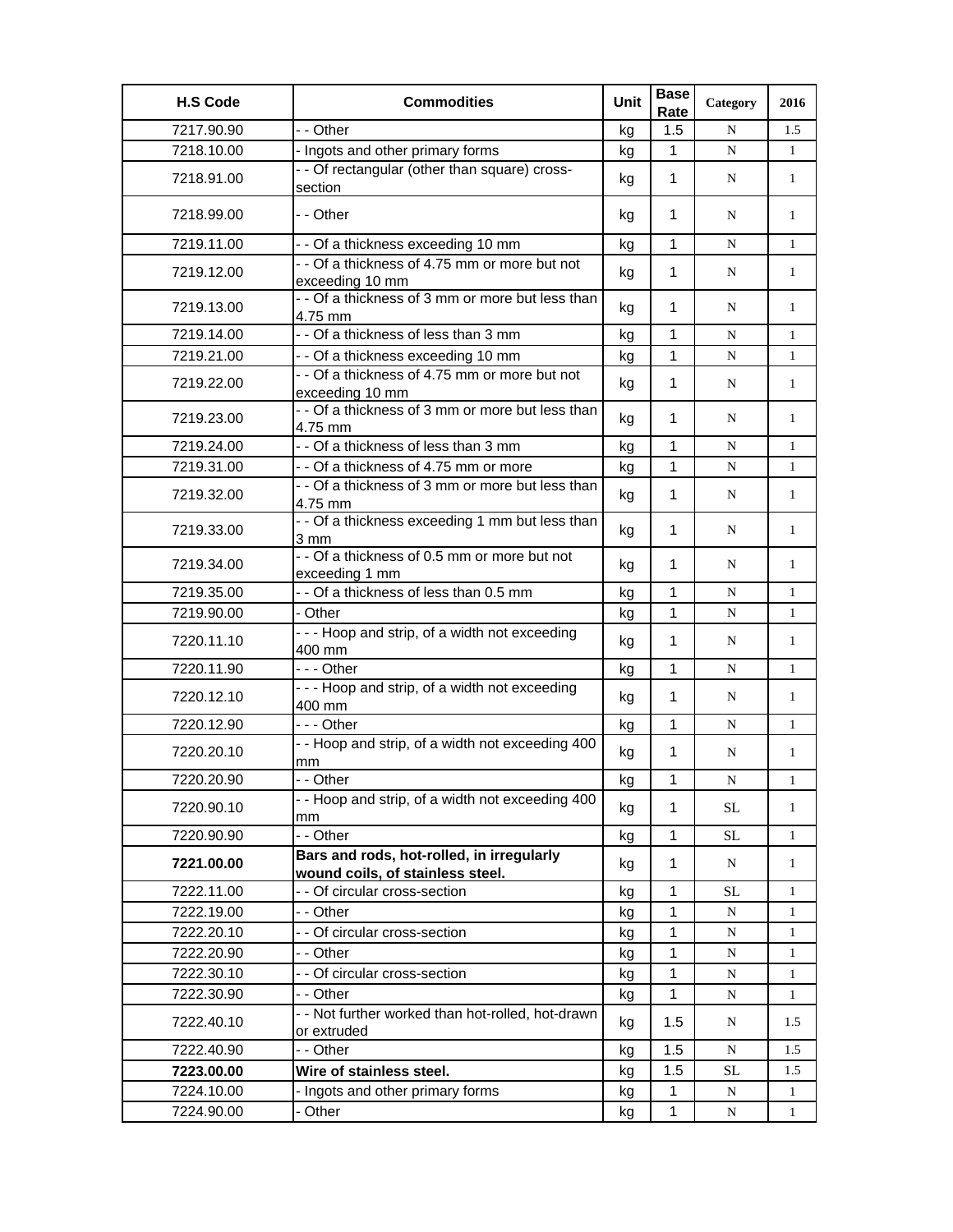| <b>H.S Code</b> | <b>Commodities</b>                                                  | Unit | <b>Base</b><br>Rate | Category  | 2016         |
|-----------------|---------------------------------------------------------------------|------|---------------------|-----------|--------------|
| 7225.11.00      | - - Grain-oriented                                                  | kg   | $\mathbf{1}$        | N         | $\mathbf{1}$ |
| 7225.19.00      | - - Other                                                           | kg   | $\mathbf{1}$        | N         | $\mathbf{1}$ |
| 7225.30.10      | - - Of high speed steel                                             | kg   | 1                   | N         | $\mathbf{1}$ |
| 7225.30.90      | - - Other                                                           | kg   | 1                   | N         | $\mathbf{1}$ |
| 7225.40.10      | - - Of high speed steel                                             | kg   | $\mathbf{1}$        | N         | $\mathbf{1}$ |
| 7225.40.90      | - - Other                                                           | kq   | 1                   | N         | $\mathbf{1}$ |
| 7225.50.10      | - - Of high speed steel                                             | kg   | 1                   | N         | 1            |
| 7225.50.90      | - - Other                                                           | kg   | 1                   | N         | 1            |
| 7225.91.10      | --- Of high speed steel                                             | kg   | 1                   | N         | $\mathbf{1}$ |
| 7225.91.90      | -  - - Other                                                        | kg   | 1                   | N         | $\mathbf{1}$ |
| 7225.92.10      | --- Of high speed steel                                             | kg   | 1                   | N         | $\mathbf{1}$ |
| 7225.92.90      | -  - - Other                                                        | kg   | 1                   | N         | $\mathbf{1}$ |
| 7225.99.10      | --- Of high speed steel                                             | kg   | 1                   | N         | $\mathbf{1}$ |
| 7225.99.90      | --- Other                                                           | kg   | $\mathbf{1}$        | N         | $\mathbf{1}$ |
|                 | --- Hoop and strip, of a width not exceeding                        |      |                     |           |              |
| 7226.11.10      | 400 mm                                                              | kg   | $\mathbf{1}$        | N         | $\mathbf{1}$ |
| 7226.11.90      | -  - - Other                                                        | kg   | $\mathbf{1}$        | N         | $\mathbf{1}$ |
| 7226.19.10      | --- Hoop and strip, of a width not exceeding                        | kg   | 1                   | N         | $\mathbf{1}$ |
|                 | 400 mm                                                              |      |                     |           |              |
| 7226.19.90      | - - - Other                                                         | kg   | $\mathbf{1}$        | N         | $\mathbf{1}$ |
| 7226.20.10      | - - Hoop and strip, of a width not exceeding 400                    | kg   | $\mathbf{1}$        | N         | $\mathbf{1}$ |
| 7226.20.90      | mm<br>- - Other                                                     | kg   | 1                   | N         | $\mathbf{1}$ |
|                 | --- Hoop and strip, of a width not exceeding                        |      |                     |           |              |
| 7226.91.10      | 400 mm                                                              | kg   | $\mathbf{1}$        | N         | $\mathbf{1}$ |
| 7226.91.90      | --- Other                                                           | kg   | 1                   | N         | $\mathbf{1}$ |
| 7226.92.10      | --- Hoop and strip, of a width not exceeding<br>400 mm              | kg   | $\mathbf 1$         | N         | 1            |
| 7226.92.90      | - - - Other                                                         | kg   | 1                   | N         | $\mathbf{1}$ |
| 7226.99.11      | ---- Plated or coated with zinc                                     | kg   | 1                   | N         | $\mathbf{1}$ |
| 7226.99.19      | - - - - Other                                                       | kg   | 1                   | N         | $\mathbf{1}$ |
| 7226.99.91      | ---- Plated or coated with zinc                                     | kg   | 1                   | N         | 1            |
| 7226.99.99      |                                                                     | kg   | 1                   | ${\bf N}$ | 1            |
| 7227.10.00      | - Of high speed steel                                               | kg   | 1                   | N         | 1            |
| 7227.20.00      | - Of silico-manganese steel                                         | kg   | $\mathbf{1}$        | N         | $\mathbf{1}$ |
| 7227.90.00      | - Other                                                             | kg   | 1                   | N         | 1            |
| 7228.10.10      | - - Of circular cross-section                                       | kg   | 1                   | ${\bf N}$ | $\mathbf{1}$ |
| 7228.10.90      | - - Other                                                           | kg   | 1                   | N         | $\mathbf{1}$ |
| 7228.20.11      | - - - Not further worked than hot-rolled, hot-<br>drawn or extruded | kg   | 1                   | N         | $\mathbf{1}$ |
| 7228.20.19      | - - - Other                                                         | kg   | 1                   | N         | $\mathbf{1}$ |
| 7228.20.91      | - - - Not further worked than hot-rolled, hot-                      | kg   | 1                   | N         | 1            |
|                 | drawn or extruded                                                   |      |                     |           |              |
| 7228.20.99      | -  - - Other                                                        | kg   | $\mathbf 1$         | N         | $\mathbf{1}$ |
| 7228.30.10      | - - Of circular cross-section                                       | kg   | 1                   | N         | $\mathbf{1}$ |
| 7228.30.90      | - - Other                                                           | kg   | 1                   | ${\bf N}$ | $\mathbf{1}$ |
| 7228.40.10      | - - Of circular cross-section                                       | kg   | 1                   | N         | $\mathbf{1}$ |
| 7228.40.90      | - - Other                                                           | kg   | 1                   | N         | $\mathbf{1}$ |
| 7228.50.10      | - - Of circular cross-section                                       | kg   | 1                   | N         | $\mathbf{1}$ |
| 7228.50.90      | - - Other                                                           | kg   | 1                   | N         | $\mathbf{1}$ |
| 7228.60.10      | - - Of circular cross-section                                       | kg   | $\mathbf{1}$        | N         | $\mathbf{1}$ |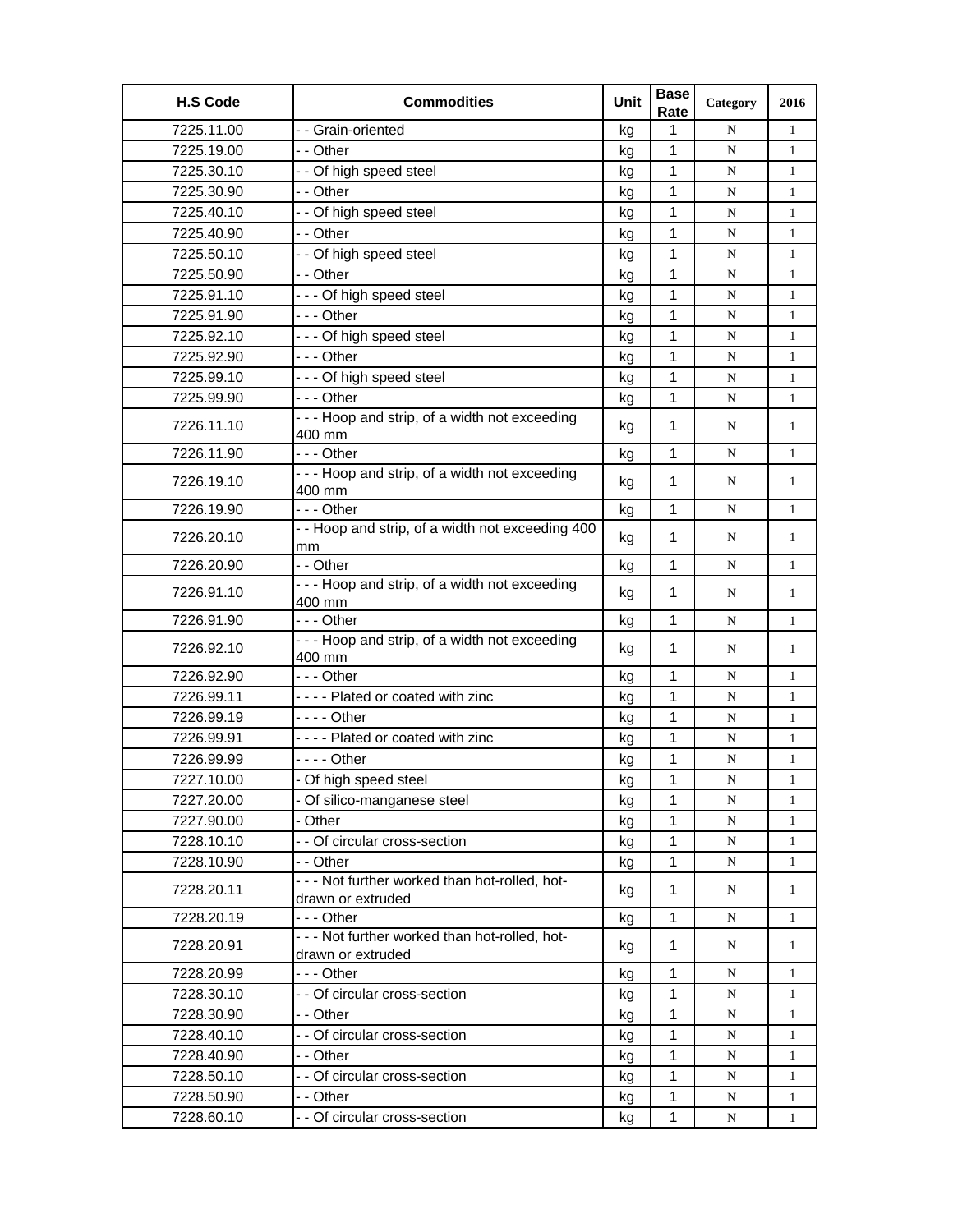| <b>H.S Code</b> | <b>Commodities</b>                                                                                                    | Unit | <b>Base</b><br>Rate | Category  | 2016         |
|-----------------|-----------------------------------------------------------------------------------------------------------------------|------|---------------------|-----------|--------------|
| 7228.60.90      | - - Other                                                                                                             | kg   | 1                   | N         | $\mathbf{1}$ |
| 7228.70.10      | - - Not further worked than hot-rolled, hot-drawn<br>or extruded                                                      | kg   | 1.5                 | N         | 1.5          |
| 7228.70.90      | - - Other                                                                                                             | kg   | 1.5                 | N         | 1.5          |
| 7228.80.11      | - - - Of circular cross-section                                                                                       | kg   | 1                   | N         | $\mathbf{1}$ |
| 7228.80.19      | -  - - Other                                                                                                          | kg   | 1                   | ${\bf N}$ | $\mathbf{1}$ |
| 7228.80.90      | - - Other                                                                                                             | kg   | 1                   | N         | $\mathbf{1}$ |
| 7229.20.00      | - Of silico-manganese steel                                                                                           | kg   | 1.5                 | N         | 1.5          |
| 7229.90.10      | - - Of high speed steel                                                                                               | kg   | 1.5                 | ${\bf N}$ | 1.5          |
| 7229.90.90      | - - Other                                                                                                             | kg   | 1.5                 | N         | 1.5          |
| 7301.10.00      | - Sheet piling                                                                                                        | kg   | 1.5                 | N         | 1.5          |
| 7301.20.00      | - Angles, shapes and sections                                                                                         | kg   | 1.5                 | N         | 1.5          |
| 7302.10.00      | - Rails                                                                                                               | kg   | 1                   | SL        | $\mathbf{1}$ |
| 7302.30.00      | - Switch blades, crossing frogs, point rods and<br>other crossing pieces                                              | kg   | 1                   | N         | 1            |
| 7302.40.00      | - Fish-plates and sole plates                                                                                         | kg   | 1                   | N         | 1            |
| 7302.90.10      | - - Sleepers (cross-ties)                                                                                             | kg   | 1                   | ${\bf N}$ | $\mathbf{1}$ |
| 7302.90.90      | - - Other                                                                                                             | kg   | 1                   | ${\bf N}$ | $\mathbf{1}$ |
| 7303.00.11      | - - Hubless tubes and pipes                                                                                           | kg   | 1.5                 | N         | 1.5          |
| 7303.00.19      | - - Other                                                                                                             | kg   | 1.5                 | N         | 1.5          |
| 7303.00.90      | - Other                                                                                                               | kg   | 1.5                 | N         | 1.5          |
| 7304.11.00      | - - Of stainless steel                                                                                                | kg   | 1.5                 | N         | 1.5          |
| 7304.19.00      | - - Other                                                                                                             | kg   | 1.5                 | ${\bf N}$ | 1.5          |
| 7304.22.00      | - - Drill pipe of stainless steel                                                                                     | kg   | 1.5                 | N         | 1.5          |
| 7304.23.00      | - - Other drill pipe                                                                                                  | kg   | 1.5                 | N         | 1.5          |
| 7304.24.00      | - - Other, of stainless steel                                                                                         | kg   | 1.5                 | N         | 1.5          |
| 7304.29.00      | - - Other                                                                                                             | kg   | 1.5                 | N         | 1.5          |
| 7304.31.10      | - - - Drillrod casing and tubing with pin and box<br>threads                                                          | kg   | 1.5                 | N         | 1.5          |
| 7304.31.20      | - - - High-pressure pipe                                                                                              | kg   | 1.5                 | N         | 1.5          |
| 7304.31.40      | - - - Other, having an external diameter of less<br>than 140 mm and containing less than 0.45%<br>by weight of carbon | kg   | 1.5                 | N         | 1.5          |
| 7304.31.90      | - Other                                                                                                               | kg   | 1.5                 | ${\bf N}$ | $1.5\,$      |
| 7304.39.20      | - - - High-pressure pipe                                                                                              | kg   | 1.5                 | N         | 1.5          |
| 7304.39.40      | - - - Other, having an external diameter of less<br>than 140 mm and containing less than 0.45%<br>by weight of carbon | kg   | 1.5                 | N         | 1.5          |
| 7304.39.90      | --- Other                                                                                                             | kg   | 1.5                 | ${\bf N}$ | 1.5          |
| 7304.41.00      | - - Cold-drawn or cold-rolled (cold-reduced)                                                                          | kg   | 1.5                 | ${\bf N}$ | 1.5          |
| 7304.49.00      | - - Other                                                                                                             | kg   | 1.5                 | N         | 1.5          |
| 7304.51.10      | --- Drillrod casing and tubing with pin and box<br>threads                                                            | kg   | 1.5                 | N         | 1.5          |
| 7304.51.90      | - - - Other                                                                                                           | kg   | 1.5                 | N         | 1.5          |
| 7304.59.00      | - - Other                                                                                                             | kg   | 1.5                 | N         | 1.5          |
| 7304.90.10      | - - High-pressure pipe                                                                                                | kg   | 1.5                 | ${\bf N}$ | 1.5          |
| 7304.90.30      | - - Other, having an external diameter of less<br>than 140 mm and containing less than 0.45%<br>by weight of carbon   | kg   | 1.5                 | N         | 1.5          |
| 7304.90.90      | - - Other                                                                                                             | kg   | 1.5                 | N         | 1.5          |
| 7305.11.00      | - - Longitudinally submerged arc welded                                                                               | kg   | 1.5                 | ${\bf N}$ | 1.5          |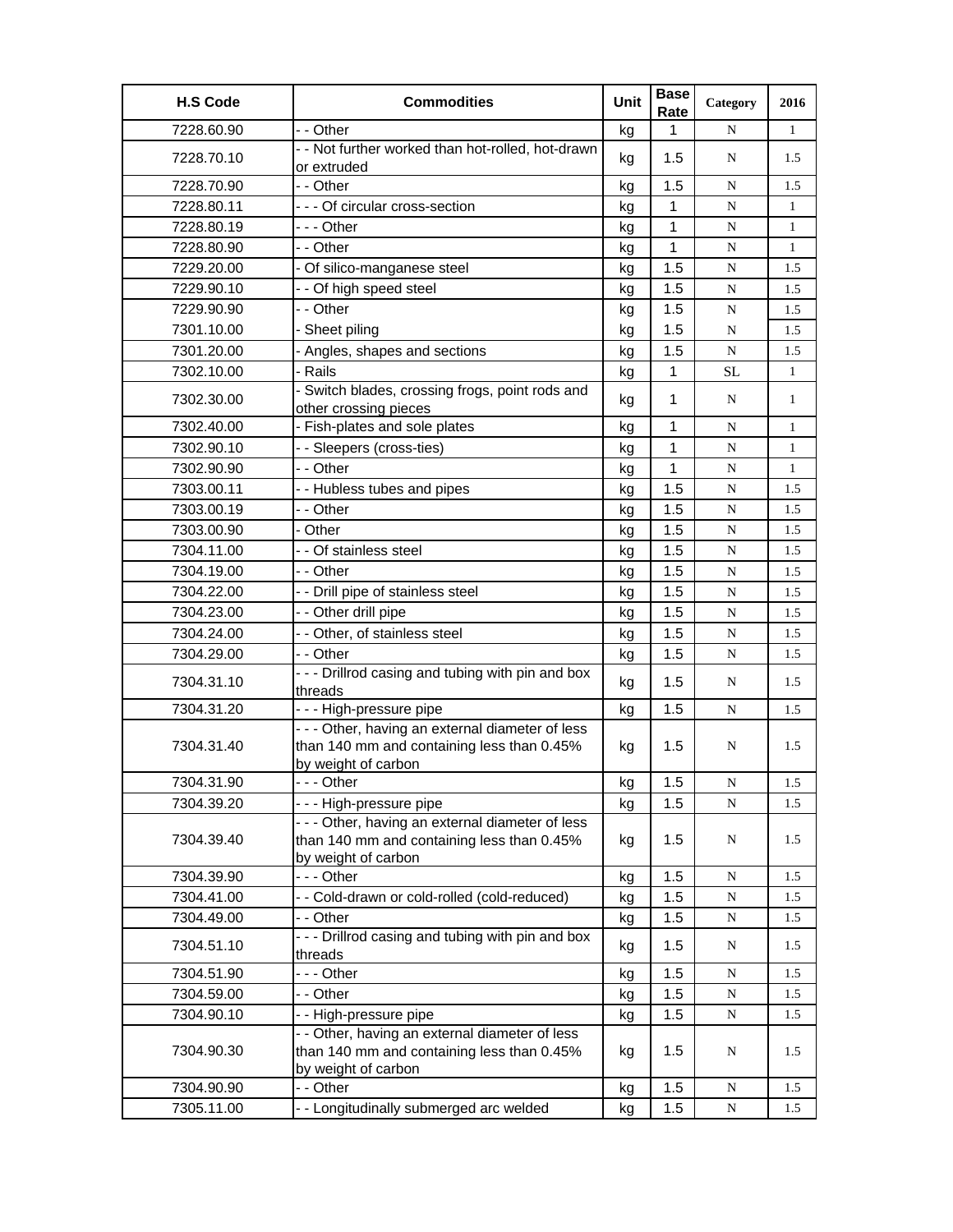| <b>H.S Code</b> | <b>Commodities</b>                                                                                                                                                            | Unit | <b>Base</b><br>Rate | Category  | 2016 |
|-----------------|-------------------------------------------------------------------------------------------------------------------------------------------------------------------------------|------|---------------------|-----------|------|
| 7305.12.10      | --- Electric resistance welded (ERW)                                                                                                                                          | kg   | 1.5                 | N         | 1.5  |
| 7305.12.90      | --- Other                                                                                                                                                                     | kg   | 1.5                 | N         | 1.5  |
| 7305.19.10      | --- Spiral or helical submerged arc welded                                                                                                                                    | kg   | 1.5                 | N         | 1.5  |
| 7305.19.90      | --- Other                                                                                                                                                                     | kg   | 1.5                 | N         | 1.5  |
| 7305.20.00      | - Casing of a kind used in drilling for oil or gas                                                                                                                            | kg   | 1.5                 | N         | 1.5  |
| 7305.31.10      | - - - Stainless steel pipes and tubes                                                                                                                                         | kg   | 1.5                 | ${\bf N}$ | 1.5  |
| 7305.31.90      | - - - Other                                                                                                                                                                   | kg   | 1.5                 | ${\bf N}$ | 1.5  |
| 7305.39.10      | --- High-pressure pipe                                                                                                                                                        | kg   | 1.5                 | N         | 1.5  |
| 7305.39.90      | -  - - Other                                                                                                                                                                  | kg   | 1.5                 | ${\bf N}$ | 1.5  |
| 7305.90.00      | - Other                                                                                                                                                                       | kg   | 1.5                 | ${\bf N}$ | 1.5  |
| 7306.11.10      | - - - Longitudinally electric resistance welded<br>(ERW)                                                                                                                      | kg   | 1.5                 | N         | 1.5  |
| 7306.11.20      | - - - Spiral or helical submerged arc welded                                                                                                                                  | kg   | 1.5                 | N         | 1.5  |
| 7306.11.90      | --- Other                                                                                                                                                                     | kg   | 1.5                 | N         | 1.5  |
| 7306.19.10      | - - - Longitudinally electric resistance welded<br>(ERW)                                                                                                                      | kg   | 1.5                 | N         | 1.5  |
| 7306.19.20      | --- Spiral or helical submerged arc welded                                                                                                                                    | kg   | 1.5                 | N         | 1.5  |
| 7306.19.90      | - - - Other                                                                                                                                                                   | kg   | 1.5                 | ${\bf N}$ | 1.5  |
| 7306.21.00      | - - Welded, of stainless steel                                                                                                                                                | kg   | 1                   | ${\bf N}$ | 1.5  |
| 7306.29.00      | - - Other                                                                                                                                                                     | kg   | 1                   | ${\bf N}$ | 1.5  |
| 7306.30.10      | - - Boiler tubes                                                                                                                                                              | kg   | 1.5                 | ${\bf N}$ | 1.5  |
| 7306.30.20      | - - Copper-plated, fluororesin-coated or zinc-<br>chromated steel tubes with an external diameter<br>not exceeding 15 mm                                                      | kg   | 1.5                 | N         | 1.5  |
| 7306.30.30      | - - Pipe of a kind used to make sheath pipe<br>(heater pipe) for heating elements of electric flat<br>irons or rice cookers, with an external diameter<br>not exceeding 12 mm | kg   | 1.5                 | N         | 1.5  |
| 7306.30.40      | - - High-pressure pipe                                                                                                                                                        | kg   | 1.5                 | ${\bf N}$ | 1.5  |
| 7306.30.90      | - - Other                                                                                                                                                                     | kg   | 1.5                 | N         | 1.5  |
| 7306.40.10      | - - Boiler tubes                                                                                                                                                              | kg   | 1.5                 | ${\bf N}$ | 1.5  |
| 7306.40.20      | - - Stainless steel pipes and tubes, with an<br>external diameter exceeding 105 mm                                                                                            | kg   | 1.5                 | N         | 1.5  |
| 7306.40.30      | - - Pipes and tubes containing by weight at least<br>30% of nickel, with an external diameter not<br>exceeding 10 mm                                                          | kg   | 1.5                 | N         | 1.5  |
| 7306.40.90      | - - Other                                                                                                                                                                     | kg   | 1.5                 | N         | 1.5  |
| 7306.50.10      | - - Boiler tubes                                                                                                                                                              | kg   | 1.5                 | N         | 1.5  |
| 7306.50.90      | - - Other                                                                                                                                                                     | kg   | 1.5                 | ${\bf N}$ | 1.5  |
| 7306.61.00      | - - Of square or rectangular cross-section                                                                                                                                    | kg   | 1.5                 | ${\bf N}$ | 1.5  |
| 7306.69.00      | - - Of other non-circular cross-section                                                                                                                                       | kg   | 1.5                 | ${\bf N}$ | 1.5  |
| 7306.90.10      | - - Copper brazed pipes and tubes                                                                                                                                             | kg   | 1.5                 | <b>SL</b> | 1.5  |
| 7306.90.90      | - - Other                                                                                                                                                                     | kg   | 1.5                 | <b>SL</b> | 1.5  |
| 7307.11.10      | --- Hubless tube or pipe fittings                                                                                                                                             | kg   | 1.5                 | ${\bf N}$ | 1.5  |
| 7307.11.90      |                                                                                                                                                                               | kg   | 1.5                 | N         | 1.5  |
| 7307.19.00      | - - Other                                                                                                                                                                     | kg   | 1.5                 | N         | 1.5  |
| 7307.21.10      | --- Having an internal diameter of less than 15<br>cm                                                                                                                         | kg   | 1.5                 | N         | 1.5  |
| 7307.21.90      | --- Other                                                                                                                                                                     | kg   | 1.5                 | N         | 1.5  |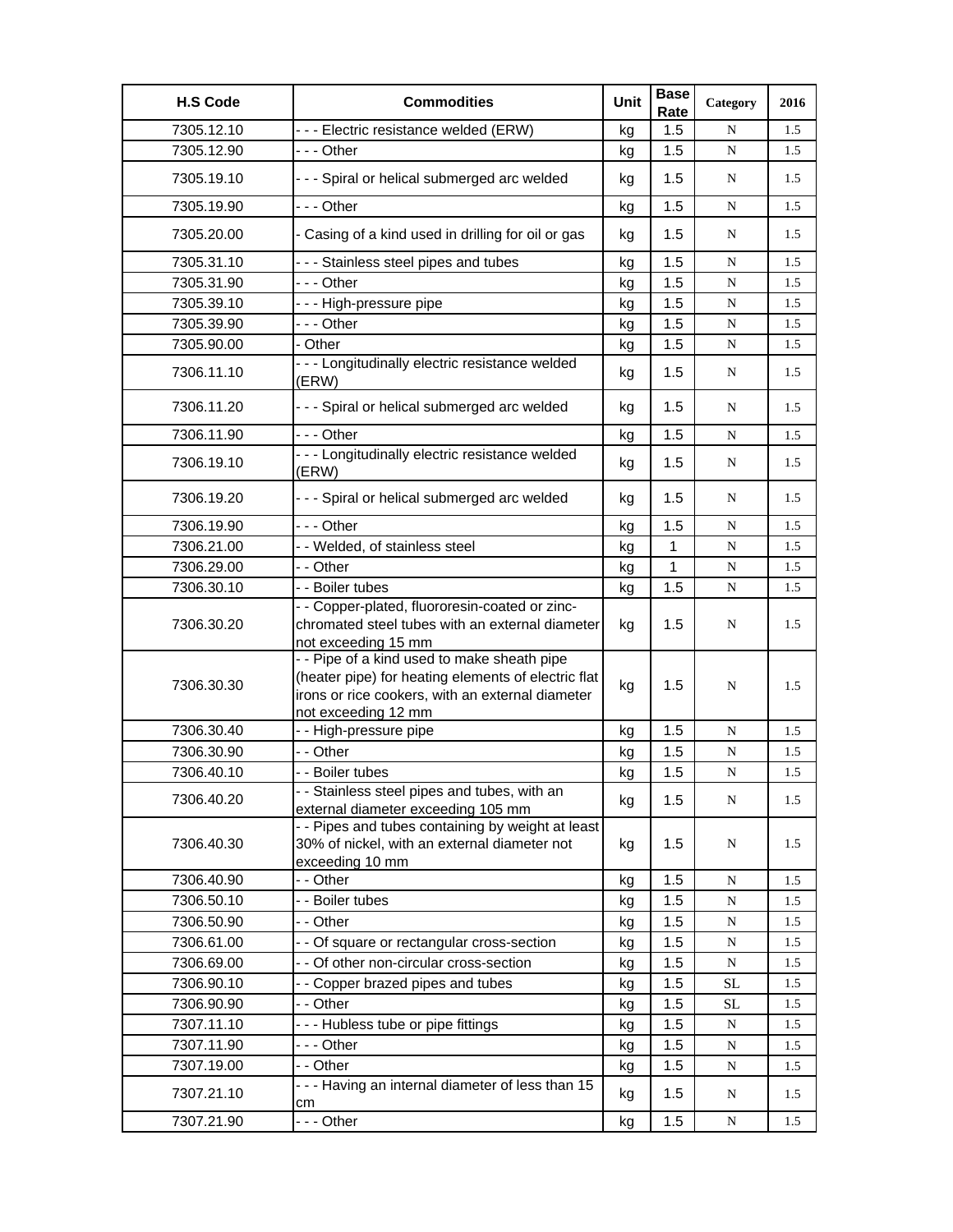| <b>H.S Code</b> | <b>Commodities</b>                                                                                            | Unit | <b>Base</b><br>Rate | Category    | 2016 |
|-----------------|---------------------------------------------------------------------------------------------------------------|------|---------------------|-------------|------|
| 7307.22.10      | - - - Having an internal diameter of less than 15<br>cm                                                       | kg   | 1.5                 | N           | 1.5  |
| 7307.22.90      | --- Other                                                                                                     | kg   | 1.5                 | N           | 1.5  |
| 7307.23.10      | - - - Having an internal diameter of less than 15<br>cm                                                       | kg   | 1.5                 | N           | 1.5  |
| 7307.23.90      | --- Other                                                                                                     | kg   | 1.5                 | ${\bf N}$   | 1.5  |
| 7307.29.10      | - - - Having an internal diameter of less than 15<br>cm                                                       | kg   | 1.5                 | N           | 1.5  |
| 7307.29.90      | $- -$ Other                                                                                                   | kg   | 1.5                 | N           | 1.5  |
| 7307.91.10      | --- Having an internal diameter of less than 15<br>cm                                                         | kg   | 1.5                 | N           | 1.5  |
| 7307.91.90      | $--$ Other                                                                                                    | kg   | 1.5                 | N           | 1.5  |
| 7307.92.10      | - - - Having an internal diameter of less than 15<br>cm                                                       | kg   | 1.5                 | N           | 1.5  |
| 7307.92.90      | --- Other                                                                                                     | kg   | 1.5                 | N           | 1.5  |
| 7307.93.10      | --- Having an internal diameter of less than 15<br>cm                                                         | kg   | 1.5                 | N           | 1.5  |
| 7307.93.90      | - - - Other                                                                                                   | kg   | 1.5                 | N           | 1.5  |
| 7307.99.10      | - - - Having an internal diameter of less than 15<br>cm                                                       | kg   | 1.5                 | N           | 1.5  |
| 7307.99.90      | - - - Other                                                                                                   | kg   | 1.5                 | ${\bf N}$   | 1.5  |
| 7308.10.10      | - - Prefabricated modular type joined by shear<br>connectors                                                  | kg   | 1.5                 | N           | 1.5  |
| 7308.10.90      | - - Other                                                                                                     | kg   | 1.5                 | N           | 1.5  |
| 7308.20.11      | --- Prefabricated modular type joined by shear<br>connectors                                                  | kg   | 1.5                 | N           | 1.5  |
| 7308.20.19      | - - - Other                                                                                                   | kg   | 1.5                 | N           | 1.5  |
| 7308.20.21      | - - - Prefabricated modular type joined by shear<br>connectors                                                | kg   | 1.5                 | N           | 1.5  |
| 7308.20.29      | - - - Other                                                                                                   | kg   | 1.5                 | N           | 1.5  |
| 7308.30.00      | - Doors, windows and their frames and<br>thresholds for doors                                                 | kg   | 1.5                 | N           | 1.5  |
| 7308.40.10      | - - Prefabricated modular type joined by shear<br>connectors                                                  | kg   | 1.5                 | N           | 1.5  |
| 7308.40.90      | - - Other                                                                                                     | kg   | 1.5                 | N           | 1.5  |
| 7308.90.20      | - - Prefabricated modular type joined by shear<br>connectors                                                  | kg   | 1.5                 | ${\bf N}$   | 1.5  |
| 7308.90.40      | - - Corrugated and curved galvanised plates or<br>sheets prepared for use in conduits, culverts or<br>tunnels | kg   | 1.5                 | $\mathbf N$ | 1.5  |
| 7308.90.50      | - - Rails for ships                                                                                           | kg   | 1.5                 | ${\bf N}$   | 1.5  |
| 7308.90.60      | -- Perforated, slotted cable trays                                                                            | kg   | 1.5                 | ${\bf N}$   | 1.5  |
| 7308.90.92      | - - - Guardrails                                                                                              | kg   | 1.5                 | N           | 1.5  |
| 7308.90.99      | - - - Other                                                                                                   | kg   | 1.5                 | N           | 1.5  |
| 7309.00.11      | - - Lined or heat-insulated                                                                                   | kg   | 7.5                 | ${\bf N}$   | 5    |
| 7309.00.19      | - - Other                                                                                                     | kg   | 7.5                 | ${\bf N}$   | 5    |
| 7309.00.91      | - - Lined or heat-insulated                                                                                   | kg   | 7.5                 | ${\bf N}$   | 5    |
| 7309.00.99      | - - Other                                                                                                     | kg   | 7.5                 | ${\bf N}$   | 5    |
| 7310.10.10      | - - Of tinplate                                                                                               | kg   | 7.5                 | ${\bf N}$   | 5    |
| 7310.10.90      | - - Other                                                                                                     | kg   | 7.5                 | N           | 5    |
| 7310.21.10      | --- Of a capacity of less than 1 I                                                                            | kg   | 7.5                 | ${\bf N}$   | 5    |
| 7310.21.91      | - - - - Of tinplate                                                                                           | kg   | 7.5                 | ${\bf N}$   | 5    |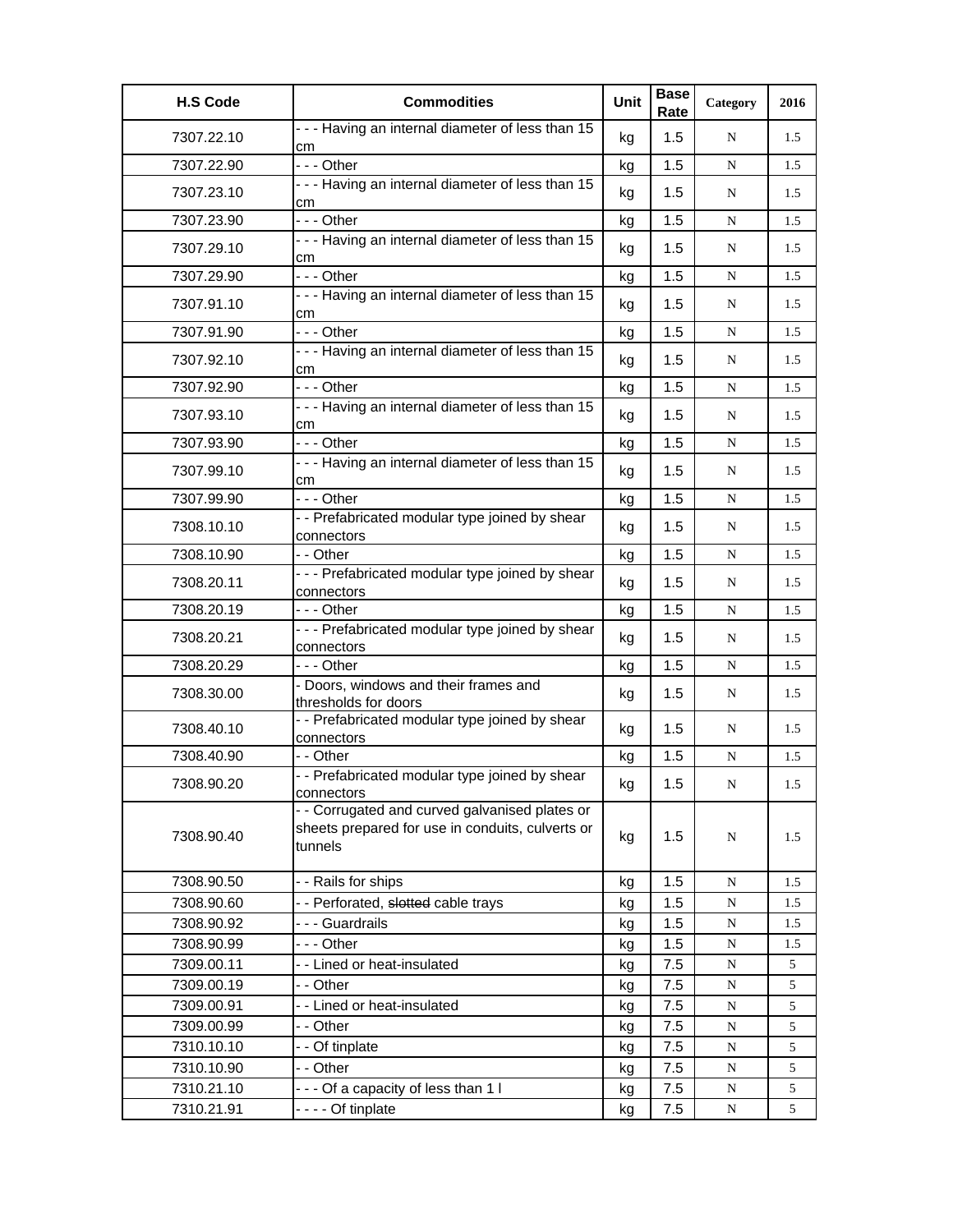| <b>H.S Code</b> | <b>Commodities</b>                                                                                                                                                                       | Unit | <b>Base</b><br>Rate | Category    | 2016         |
|-----------------|------------------------------------------------------------------------------------------------------------------------------------------------------------------------------------------|------|---------------------|-------------|--------------|
| 7310.21.99      | $--$ Other                                                                                                                                                                               | kg   | 7.5                 | N           | 5            |
| 7310.29.10      | --- Of a capacity of less than 1 I                                                                                                                                                       | kg   | 7.5                 | N           | 5            |
| 7310.29.91      | - - - - Of tinplate                                                                                                                                                                      | kg   | 7.5                 | N           | 5            |
| 7310.29.99      | $--$ Other                                                                                                                                                                               | kg   | 7.5                 | N           | 5            |
| 7311.00.21      | - - Of a capacity of less than 30 I                                                                                                                                                      | kg   | $\mathbf{1}$        | N           | $\mathbf{1}$ |
| 7311.00.22      | - - Of a capacity of 30 I or more, but less than<br>1101                                                                                                                                 | kg   | 1                   | N           | $\mathbf{1}$ |
| 7311.00.29      | - - Other                                                                                                                                                                                | kg   | 1                   | N           | $\mathbf{1}$ |
| 7311.00.93      | - - Of a capacity of less than 30 I                                                                                                                                                      | kg   | 1                   | N           | 1            |
| 7311.00.94      | - - Of a capacity of 30 I or more, but less than<br>1101                                                                                                                                 | kg   | 1                   | N           | $\mathbf{1}$ |
| 7311.00.99      | - - Other                                                                                                                                                                                | kg   | 1                   | N           | $\mathbf{1}$ |
| 7312.10.10      | - - Locked coils, flattened strands and non-<br>rotating wire ropes                                                                                                                      | kg   | 1.5                 | <b>SL</b>   | 1.5          |
| 7312.10.20      | - - Plated or coated with brass and of a<br>diameter not exceeding 3 mm                                                                                                                  | kg   | 1.5                 | SL.         | 1.5          |
| 7312.10.91      | --- Prestressing steel strand                                                                                                                                                            | kg   | 1.5                 | <b>SL</b>   | 1.5          |
| 7312.10.99      | --- Other                                                                                                                                                                                | kg   | 1.5                 | <b>SL</b>   | 1.5          |
| 7312.90.00      | - Other                                                                                                                                                                                  | kg   | 1.5                 | SL          | 1.5          |
|                 | Barbed wire of iron or steel; twisted hoop or                                                                                                                                            |      |                     |             |              |
| 7313.00.00      | single flat wire, barbed or not, and loosely<br>twisted double wire, of a kind used for<br>fencing, of iron or steel.                                                                    | kg   | 1.5                 | N           | 1.5          |
| 7314.12.00      | - - Endless bands for machinery, of stainless<br>steel                                                                                                                                   | kg   | 1                   | N           | $\mathbf{1}$ |
| 7314.14.00      | - - Other woven cloth, of stainless steel                                                                                                                                                | kg   | 1.5                 | N           | 1.5          |
| 7314.19.10      | - - - Endless bands for machinery other than of<br>stainless steel                                                                                                                       | kg   | $\mathbf{1}$        | N           | $\mathbf{1}$ |
| 7314.19.90      | --- Other                                                                                                                                                                                | kg   | 1.5                 | N           | 1.5          |
| 7314.20.00      | - Grill, netting and fencing, welded at the<br>intersection, of wire with a maximum cross-<br>sectional dimension of 3 mm or more and<br>having a mesh size of 100 $\text{cm}^2$ or more | kg   | $1.5\,$             | N           | 1.5          |
| 7314.31.00      | - - Plated or coated with zinc                                                                                                                                                           | kg   | 1.5                 | N           | 1.5          |
| 7314.39.00      | - - Other                                                                                                                                                                                | kg   | 1.5                 | N           | 1.5          |
| 7314.41.00      | - - Plated or coated with zinc                                                                                                                                                           | kg   | 1.5                 | N           | 1.5          |
| 7314.42.00      | - - Coated with plastics                                                                                                                                                                 | kg   | 1.5                 | ${\bf N}$   | 1.5          |
| 7314.49.00      | - - Other                                                                                                                                                                                | kg   | 1.5                 | N           | 1.5          |
| 7314.50.00      | - Expanded metal                                                                                                                                                                         | kg   | 1.5                 | $\mathbf N$ | 1.5          |
| 7315.11.10      | - - - Bicycle or motorcycle chain                                                                                                                                                        | kg   | 1.5                 | $\mathbf N$ | 1.5          |
| 7315.11.91      | ---- Transmission type, of a pitch length of not<br>less than 6 mm and not more than 32 mm                                                                                               | kg   | 1.5                 | N           | 1.5          |
| 7315.11.99      | - - - - Other                                                                                                                                                                            | kg   | 1.5                 | N           | 1.5          |
| 7315.12.10      | - - - Bicycle or motorcycle chain                                                                                                                                                        | kg   | 1.5                 | ${\bf N}$   | 1.5          |
| 7315.12.90      | --- Other                                                                                                                                                                                | kg   | 1.5                 | N           | 1.5          |
| 7315.19.10      | --- Of bicycle or motorcycle chain                                                                                                                                                       | kg   | 1.5                 | N           | 1.5          |
| 7315.19.90      | --- Other                                                                                                                                                                                | kg   | 1.5                 | N           | 1.5          |
| 7315.20.00      | - Skid chain                                                                                                                                                                             | kg   | 1.5                 | N           | 1.5          |
| 7315.81.00      | - - Stud-link                                                                                                                                                                            | kg   | $1.5$               | ${\bf N}$   | 1.5          |
| 7315.82.00      | - - Other, welded link                                                                                                                                                                   | kg   | 1.5                 | N           | 1.5          |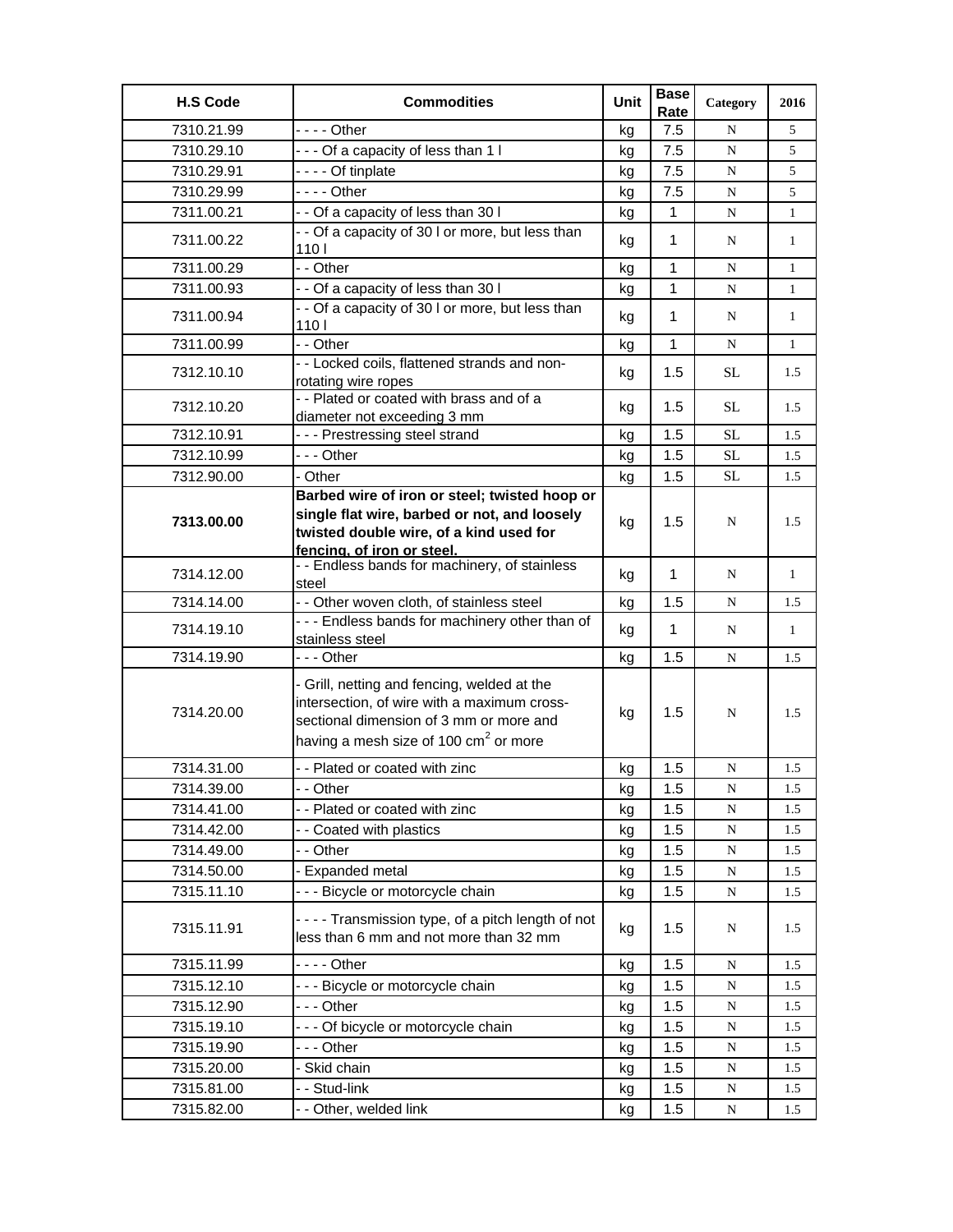| <b>H.S Code</b> | <b>Commodities</b>                                                               | Unit | <b>Base</b><br>Rate | Category  | 2016         |
|-----------------|----------------------------------------------------------------------------------|------|---------------------|-----------|--------------|
| 7315.89.10      | --- Bicycle or motorcycle chain                                                  | kg   | 1.5                 | N         | 1.5          |
| 7315.89.90      | --- Other                                                                        | kg   | 1.5                 | ${\bf N}$ | 1.5          |
| 7315.90.20      | - - Of bicycle or motorcycle chain                                               | kg   | 1.5                 | N         | 1.5          |
| 7315.90.90      | - - Other                                                                        | kg   | 1.5                 | N         | 1.5          |
| 7316.00.00      | Anchors, grapnels and parts thereof, of iron<br>or steel.                        | kg   | 1.5                 | N         | 1.5          |
| 7317.00.10      | - Wire nails                                                                     | kg   | 1.5                 | <b>SL</b> | 1.5          |
| 7317.00.20      | - Staples                                                                        | kg   | $\mathbf{1}$        | <b>SL</b> | $\mathbf{1}$ |
| 7317.00.90      | - Other                                                                          | kg   | 1.5                 | SL        | 1.5          |
| 7318.11.00      | - - Coach screws                                                                 | kg   | 1.5                 | ${\bf N}$ | 1.5          |
| 7318.12.00      | - - Other wood screws                                                            | kg   | 1.5                 | N         | 1.5          |
| 7318.13.00      | - - Screw hooks and screw rings                                                  | kg   | 1.5                 | ${\bf N}$ | 1.5          |
| 7318.14.00      | - - Self-tapping screws                                                          | kg   | 1.5                 | N         | 1.5          |
| 7318.15.00      | - - Other screws and bolts, whether or not with<br>their nuts or washers         | kg   | $\mathbf{1}$        | N         | $\mathbf{1}$ |
| 7318.16.00      | - - Nuts                                                                         | kg   | $\mathbf{1}$        | ${\bf N}$ | $\mathbf{1}$ |
| 7318.19.00      | - - Other                                                                        | kg   | 1.5                 | N         | 1.5          |
| 7318.21.00      | - - Spring washers and other lock washers                                        | kg   | 7.5                 | ${\bf N}$ | 5            |
| 7318.22.00      | - - Other washers                                                                | kg   | 7.5                 | ${\bf N}$ | 5            |
| 7318.23.00      | - - Rivets                                                                       | kg   | $\mathbf{1}$        | N         | $\mathbf{1}$ |
| 7318.24.00      | - - Cotters and cotter-pins                                                      | kg   | 7.5                 | N         | 5            |
| 7318.29.00      | - - Other                                                                        | kg   | 7.5                 | N         | 5            |
| 7319.40.00      | - Safety pins and other pins                                                     | kg   | 7.5                 | ${\bf N}$ | 5            |
| 7319.90.10      | - - Sewing, darning or embroidery needles                                        | kg   | 7.5                 | ${\bf N}$ | 5            |
| 7319.90.90      | - - Other                                                                        | kg   | 7.5                 | N         | 5            |
| 7320.10.11      | - - - Suitable for use on motor vehicles of<br>heading 87.02, 87.03 or 87.04     | kg   | 5                   | N         | 5            |
| 7320.10.19      | --- Other                                                                        | kg   | 5                   | ${\bf N}$ | 5            |
| 7320.10.90      | - - Other                                                                        | kg   | 5                   | N         | 5            |
| 7320.20.10      | - - Suitable for use on motor vehicles or<br>machinery of heading 84.29 or 84.30 | kg   | 7.5                 | N         | 5            |
| 7320.20.90      | - - Other                                                                        | kg   | 7.5                 | ${\bf N}$ | 5            |
| 7320.90.10      | - - Suitable for use on motor vehicles                                           | kg   | 7.5                 | ${\bf N}$ | 5            |
| 7320.90.90      | - - Other                                                                        | kg   | 7.5                 | N         | 5            |
| 7321.11.00      | - - For gas fuel or for both gas and other fuels                                 | u    | 7.5                 | N         | 5            |
| 7321.12.00      | - - For liquid fuel                                                              | u    | 7.5                 | N         | 5            |
| 7321.19.00      | - - Other, including appliances for solid fuel                                   | u    | 7.5                 | N         | 5            |
| 7321.81.00      | - - For gas fuel or for both gas and other fuels                                 | u    | 7.5                 | N         | 5            |
| 7321.82.00      | - - For liquid fuel                                                              | u    | 7.5                 | N         | 5            |
| 7321.89.00      | - - Other, including appliances for solid fuel                                   | u    | 7.5                 | ${\bf N}$ | 5            |
| 7321.90.10      | - - Of kerosene stoves                                                           | kg   | 7.5                 | N         | 5            |
| 7321.90.20      | - - Of cooking appliances and plate warmers<br>using gas fuel                    | kg   | 7.5                 | N         | 5            |
| 7321.90.90      | - - Other                                                                        | kg   | 7.5                 | N         | 5            |
| 7322.11.00      | - - Of cast iron                                                                 | kg   | 7.5                 | ${\bf N}$ | 5            |
| 7322.19.00      | - - Other                                                                        | kg   | 7.5                 | N         | 5            |
| 7322.90.00      | - Other                                                                          | kg   | 7.5                 | N         | 5            |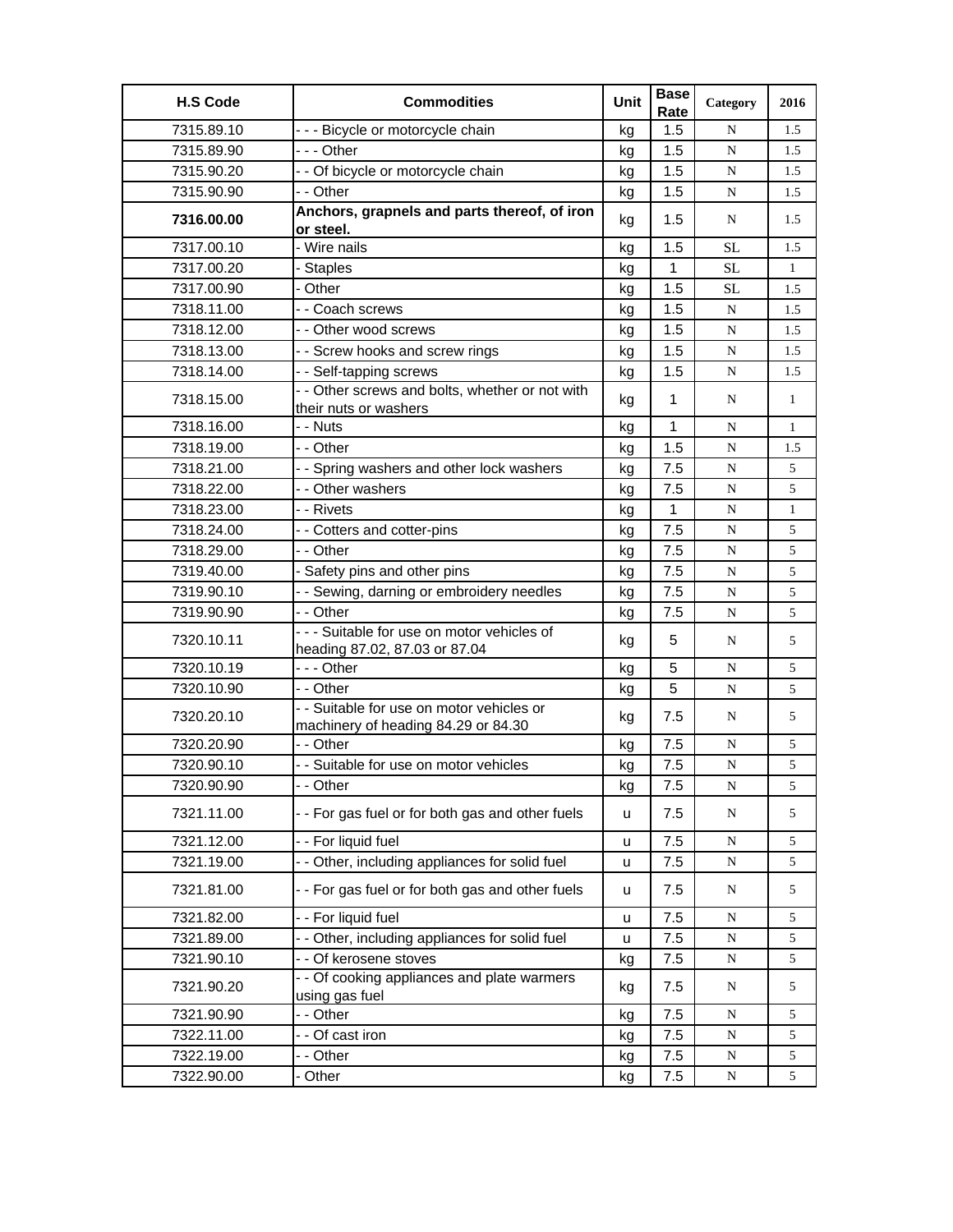| <b>H.S Code</b> | <b>Commodities</b>                                                                                                          | Unit | <b>Base</b><br>Rate | Category  | 2016 |
|-----------------|-----------------------------------------------------------------------------------------------------------------------------|------|---------------------|-----------|------|
| 7323.10.00      | - Iron or steel wool; pot scourers and scouring<br>or polishing pads, gloves and the like                                   | kg   | 7.5                 | N         | 5    |
| 7323.91.10      | - - - Kitchenware                                                                                                           | kg   | 5                   | N         | 5    |
| 7323.91.20      | --- Ashtrays                                                                                                                | kg   | 7.5                 | N         | 5    |
| 7323.91.90      | - - - Other                                                                                                                 | kg   | 7.5                 | N         | 5    |
| 7323.92.00      | - - Of cast iron, enamelled                                                                                                 | kg   | 3                   | N         | 3    |
| 7323.93.10      | --- Kitchenware                                                                                                             | kg   | 5                   | ${\bf N}$ | 5    |
| 7323.93.20      | --- Ashtrays                                                                                                                | kg   | 7.5                 | N         | 5    |
| 7323.93.90      | $- -$ Other                                                                                                                 | kg   | 7.5                 | N         | 5    |
| 7323.94.00      | - - Of iron (other than cast iron) or steel,<br>enamelled                                                                   | kg   | 3                   | N         | 3    |
| 7323.99.10      | - - - Kitchenware                                                                                                           | kg   | 5                   | N         | 5    |
| 7323.99.20      | --- Ashtrays                                                                                                                | kg   | 7.5                 | N         | 5    |
| 7323.99.90      | - - - Other                                                                                                                 | kg   | 7.5                 | N         | 5    |
| 7324.10.10      | - - Kitchen sinks                                                                                                           | kg   | 1.5                 | ${\bf N}$ | 1.5  |
| 7324.10.90      | - - Other                                                                                                                   | kg   | 1.5                 | N         | 1.5  |
| 7324.21.10      | --- Long shaped bathtubs                                                                                                    | kg   | 1.5                 | N         | 1.5  |
| 7324.21.90      | --- Other                                                                                                                   | kg   | 1.5                 | N         | 1.5  |
| 7324.29.00      | - - Other                                                                                                                   | kg   | 1.5                 | ${\bf N}$ | 1.5  |
| 7324.90.10      | - - Flushing water closets or urinals (fixed type)                                                                          | kg   | 1.5                 | N         | 1.5  |
| 7324.90.30      | - - Bedpans and portable urinals                                                                                            | kg   | 1.5                 | N         | 1.5  |
| 7324.90.91      | --- Parts of kitchen sinks or bathtubs                                                                                      | kg   | 1.5                 | N         | 1.5  |
| 7324.90.93      | - - - Parts of flushing water closets or urinals<br>(fixed type)                                                            | kg   | 1.5                 | N         | 1.5  |
| 7324.90.99      | - - - Other                                                                                                                 | kg   | 1.5                 | N         | 1.5  |
| 7325.10.20      | - - Manhole covers, gratings and frames<br>therefor                                                                         | kg   | 1.5                 | N         | 1.5  |
| 7325.10.90      | - - Other                                                                                                                   | kg   | 1.5                 | N         | 1.5  |
| 7325.91.00      | - - Grinding balls and similar articles for mills                                                                           | kg   | $\mathbf{1}$        | N         | 1    |
| 7325.99.20      | --- Manhole covers, gratings and frames<br>therefor                                                                         | kg   | 1.5                 | N         | 1.5  |
| 7325.99.90      | --- Other                                                                                                                   | kg   | 1.5                 | N         | 1.5  |
| 7326.11.00      | - - Grinding balls and similar articles for mills                                                                           | kg   | 1                   | N         | 1.5  |
| 7326.19.00      | - - Other                                                                                                                   | kg   | 1.5                 | N         | 1.5  |
| 7326.20.50      | - - Poultry cages and the like                                                                                              | kg   | 1.5                 | N         | 1.5  |
| 7326.20.90      | - - Other                                                                                                                   | kg   | 1.5                 | N         | 1.5  |
| 7326.90.10      | - - Ships' rudders                                                                                                          | kg   | 1.5                 | ${\bf N}$ | 1.5  |
| 7326.90.30      | - - Stainless steel clamp assemblies with rubber<br>sleeves of a kind used for hubless cast iron<br>pipes and pipe fittings | kg   | 1.5                 | N         | 1.5  |
| 7326.90.60      | - - Bunsen burners                                                                                                          | kg   | 1.5                 | N         | 1.5  |
| 7326.90.70      | - - Horseshoes; riding boot spurs                                                                                           | kg   | 1.5                 | N         | 1.5  |
| 7326.90.91      | --- Cigarette cases and boxes                                                                                               | kg   | 1.5                 | ${\bf N}$ | 1.5  |
| 7326.90.99      | --- Other                                                                                                                   | kg   | 1.5                 | N         | 1.5  |
| 7401.00.00      | Copper mattes; cement copper (precipitated<br>copper).                                                                      | kg   | 7.5                 | N         | 5    |
| 7402.00.00      | Unrefined copper; copper anodes for<br>electrolytic refining.                                                               | kg   | 7.5                 | <b>SL</b> | 7.5  |
| 7403.11.00      | - - Cathodes and sections of cathodes                                                                                       | kg   | 7.5                 | <b>SL</b> | 7.5  |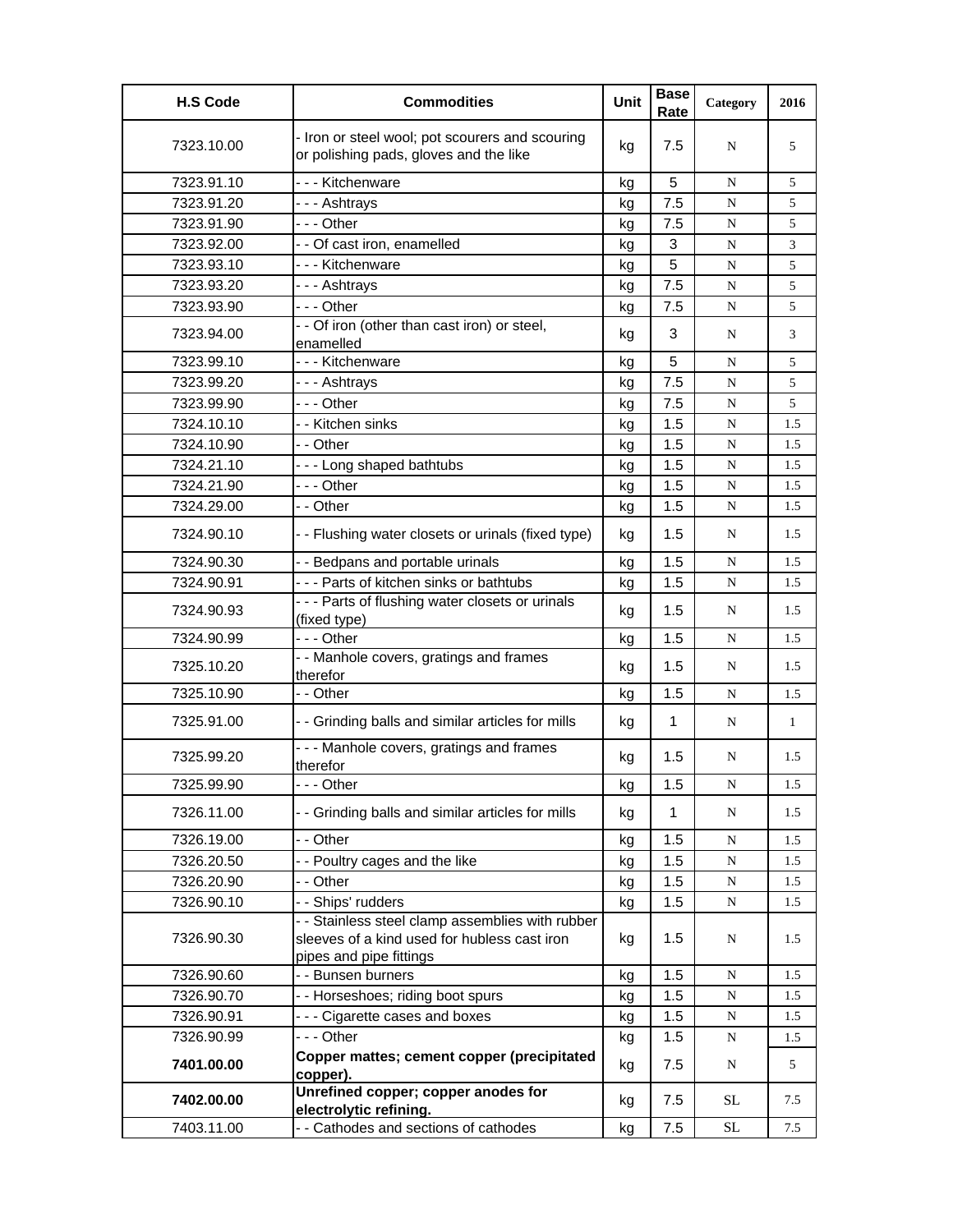| <b>H.S Code</b> | <b>Commodities</b>                                                                                   | Unit | <b>Base</b><br>Rate | Category  | 2016 |
|-----------------|------------------------------------------------------------------------------------------------------|------|---------------------|-----------|------|
| 7403.12.00      | - - Wire-bars                                                                                        | kg   | 7.5                 | <b>SL</b> | 7.5  |
| 7403.13.00      | - - Billets                                                                                          | kg   | 7.5                 | <b>SL</b> | 7.5  |
| 7403.19.00      | - - Other                                                                                            | kg   | 7.5                 | <b>SL</b> | 7.5  |
| 7403.21.00      | - - Copper-zinc base alloys (brass)                                                                  | kg   | 7.5                 | $\rm SL$  | 7.5  |
| 7403.22.00      | - - Copper-tin base alloys (bronze)                                                                  | kg   | 7.5                 | <b>SL</b> | 7.5  |
| 7403.29.00      | - - Other copper alloys (other than master alloys<br>of heading 74.05)                               | kg   | 7.5                 | <b>SL</b> | 7.5  |
| 7404.00.00      | Copper waste and scrap.                                                                              | kg   | 7.5                 | <b>SL</b> | 7.5  |
| 7405.00.00      | Master alloys of copper.                                                                             | kg   | 7.5                 | N         | 5    |
| 7406.10.00      | - Powders of non-lamellar structure                                                                  | kg   | 7.5                 | ${\bf N}$ | 5    |
| 7406.20.00      | - Powders of lamellar structure; flakes                                                              | kg   | 7.5                 | N         | 5    |
| 7407.10.30      | - - Profiles                                                                                         | kg   | 7.5                 | <b>SL</b> | 7.5  |
| 7407.10.40      | - - Bars and rods                                                                                    | kg   | 7.5                 | <b>SL</b> | 7.5  |
| 7407.21.00      | - - Of copper-zinc base alloys (brass)                                                               | kg   | 7.5                 | SL        | 7.5  |
| 7407.29.00      | - - Other                                                                                            | kg   | 7.5                 | N         | 5    |
| 7408.11.10      | - - - Of which the maximum cross-sectional<br>dimension does not exceed 14 mm                        | kg   | 7.5                 | HS/B      | 7.5  |
| 7408.11.90      | - - - Other                                                                                          | kg   | 7.5                 | HS/B      | 7.5  |
| 7408.19.00      | - - Other                                                                                            | kg   | 7.5                 | N         | 5    |
| 7408.21.00      | - - Of copper-zinc base alloys (brass)                                                               | kg   | 7.5                 | ${\bf N}$ | 5    |
| 7408.22.00      | - - Of copper-nickel base alloys (cupro-nickel)<br>or copper-nickel-zinc base alloys (nickel silver) | kg   | 7.5                 | N         | 5    |
| 7408.29.00      | - - Other                                                                                            | kg   | 7.5                 | <b>SL</b> | 7.5  |
| 7409.11.00      | - - In coils                                                                                         | kg   | 7.5                 | N         | 5    |
| 7409.19.00      | - - Other                                                                                            | kg   | 7.5                 | ${\bf N}$ | 5    |
| 7409.21.00      | - - In coils                                                                                         | kg   | 7.5                 | N         | 5    |
| 7409.29.00      | - - Other                                                                                            | kg   | 7.5                 | ${\bf N}$ | 5    |
| 7409.31.00      | - - In coils                                                                                         | kg   | 7.5                 | N         | 5    |
| 7409.39.00      | - - Other                                                                                            | kg   | 7.5                 | N         | 5    |
| 7409.40.00      | - Of copper-nickel base alloys (cupro-nickel) or<br>copper-nickel-zinc base alloys (nickel silver)   | kg   | 7.5                 | N         | 5    |
| 7409.90.00      | - Of other copper alloys                                                                             | kg   | 7.5                 | ${\bf N}$ | 5    |
| 7410.11.00      | -- Of refined copper                                                                                 | kg   | 7.5                 | ${\bf N}$ | 5    |
| 7410.12.00      | - - Of copper alloys                                                                                 | kg   | 7.5                 | ${\bf N}$ | 5    |
| 7410.21.00      | - - Of refined copper                                                                                | kg   | 7.5                 | ${\bf N}$ | 5    |
| 7410.22.00      | - - Of copper alloys                                                                                 | kg   | 7.5                 | ${\bf N}$ | 5    |
| 7411.10.00      | - Of refined copper                                                                                  | kg   | 7.5                 | ${\bf N}$ | 5    |
| 7411.21.00      | - - Of copper-zinc base alloys (brass)                                                               | kg   | 7.5                 | ${\bf N}$ | 5    |
| 7411.22.00      | - - Of copper-nickel base alloys (cupro-nickel)<br>or copper-nickel-zinc base alloys (nickel silver) | kg   | 7.5                 | N         | 5    |
| 7411.29.00      | - - Other                                                                                            | kg   | 7.5                 | N         | 5    |
| 7412.10.00      | - Of refined copper                                                                                  | kg   | 3                   | ${\bf N}$ | 3    |
| 7412.20.10      | - - Of copper-zinc base alloys (brass)                                                               | kg   | 3                   | ${\bf N}$ | 3    |
| 7412.20.90      | - - Other                                                                                            | kg   | $\mathbf{3}$        | ${\bf N}$ | 3    |
| 7413.00.10      | - Of a diameter not exceeding 28.28 mm                                                               | kg   | 7.5                 | ${\bf N}$ | 5    |
| 7413.00.90      | - Other                                                                                              | kg   | 7.5                 | ${\bf N}$ | 5    |
| 7415.10.10      | - - Nails                                                                                            | kg   | $\mathbf{3}$        | N         | 3    |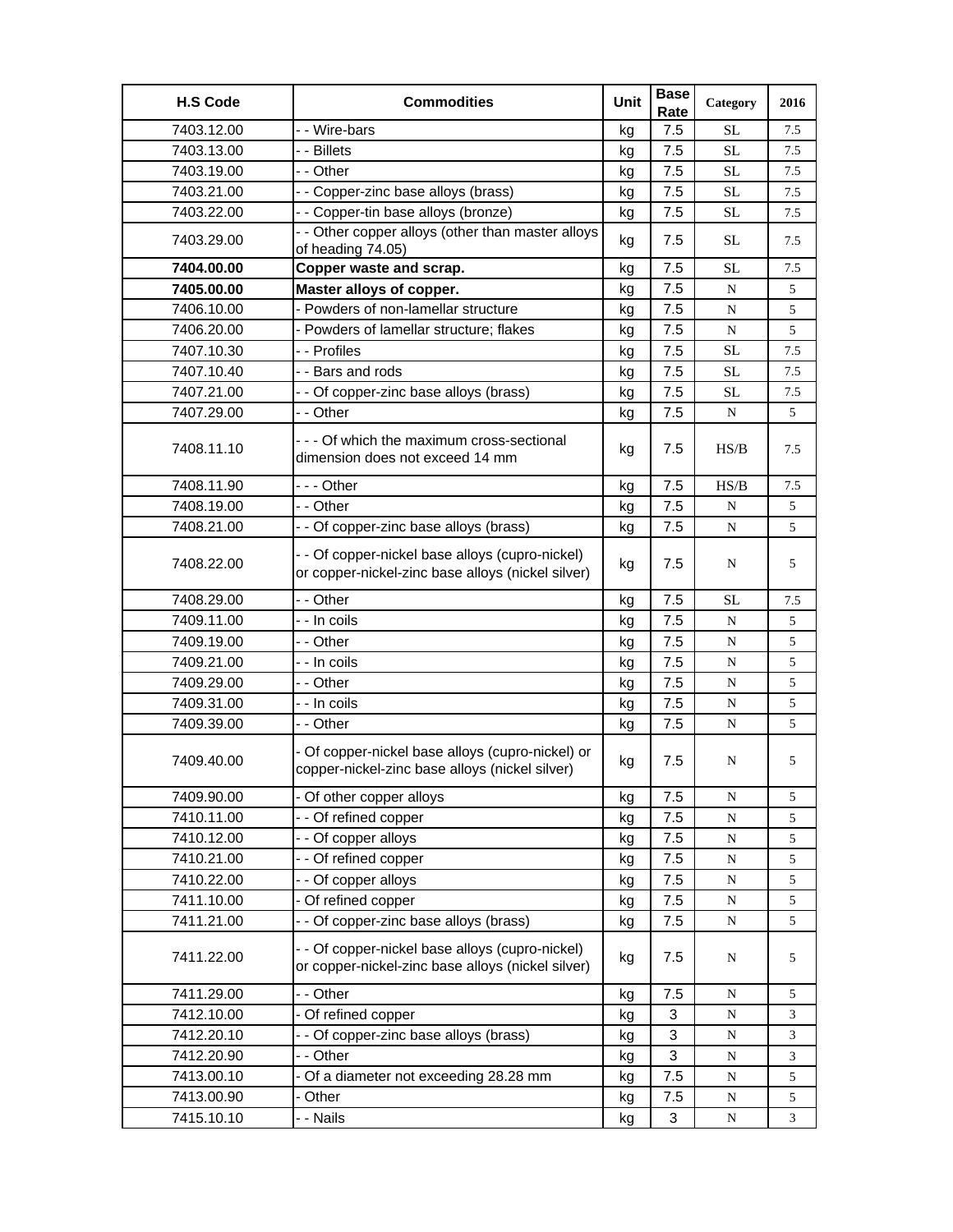| <b>H.S Code</b> | <b>Commodities</b>                                                                                           | Unit | <b>Base</b><br>Rate | Category  | 2016         |
|-----------------|--------------------------------------------------------------------------------------------------------------|------|---------------------|-----------|--------------|
| 7415.10.20      | - - Staples                                                                                                  | kg   | $\mathbf{1}$        | N         | 1            |
| 7415.10.90      | - - Other                                                                                                    | kg   | 7.5                 | ${\bf N}$ | 5            |
| 7415.21.00      | - - Washers (including spring washers)                                                                       | kg   | 7.5                 | N         | 5            |
| 7415.29.00      | - - Other                                                                                                    | kg   | 7.5                 | N         | 5            |
| 7415.33.10      | --- Screws                                                                                                   | kg   | 7.5                 | N         | 5            |
| 7415.33.20      | --- Bolts and nuts                                                                                           | kg   | 1                   | N         | $\mathbf{1}$ |
| 7415.39.00      | - - Other                                                                                                    | kg   | 7.5                 | ${\bf N}$ | 5            |
| 7418.10.10      | - - Pot scourers and scouring or polishing pads,<br>gloves and the like                                      | kg   | 7.5                 | N         | 5            |
| 7418.10.30      | --- Cooking or heating apparatus of a kind<br>used for household purposes, non-electric and<br>parts thereof | kg   | 5                   | N         | 5            |
| 7418.10.90      | --- Other                                                                                                    | kg   | 5                   | N         | 5            |
| 7418.20.00      | - Sanitary ware and parts thereof                                                                            | kg   | 3                   | N         | 3            |
| 7419.10.00      | - Chain and parts thereof                                                                                    | kg   | 7.5                 | ${\bf N}$ | 5            |
| 7419.91.00      | - - Cast, moulded, stamped or forged, but not<br>further worked                                              | kg   | 7.5                 | N         | 5            |
| 7419.99.31      | ---- For machinery                                                                                           | kg   | $\mathbf{1}$        | N         | $\mathbf{1}$ |
| 7419.99.39      |                                                                                                              | kg   | 3                   | N         | 3            |
| 7419.99.40      | - - - Springs                                                                                                | kg   | 7.5                 | N         | 5            |
| 7419.99.50      | --- Cigarette cases or boxes                                                                                 | kg   | 7.5                 | N         | 5            |
| 7419.99.60      | - - - Cooking or heating apparatus, other than of<br>a kind used for domestic purposes, and parts<br>thereof | kg   | 7.5                 | N         | 5            |
| 7419.99.70      | - - - Articles specially designed for use during<br>religious rites                                          | kg   | 7.5                 | N         | 5            |
| 7419.99.90      | --- Other                                                                                                    | kg   | 7.5                 | N         | 5            |
| 7501.10.00      | - Nickel mattes                                                                                              | kg   | $\mathbf{1}$        | N         | $\mathbf{1}$ |
| 7501.20.00      | - Nickel oxide sinters and other intermediate<br>products of nickel metallurgy                               | kg   | $\mathbf{1}$        | N         | $\mathbf{1}$ |
| 7502.10.00      | - Nickel, not alloyed                                                                                        | kg   | 1                   | N         | $\mathbf{1}$ |
| 7502.20.00      | - Nickel alloys                                                                                              | kg   | 1                   | N         | $\mathbf{1}$ |
| 7503.00.00      | Nickel waste and scrap.                                                                                      | kg   | 1                   | N         | $\mathbf{1}$ |
| 7504.00.00      | Nickel powders and flakes.                                                                                   | kg   | 1                   | ${\bf N}$ | $\mathbf{1}$ |
| 7505.11.00      | - - Of nickel, not alloyed                                                                                   | kg   | 7.5                 | ${\bf N}$ | 5            |
| 7505.12.00      | - - Of nickel alloys                                                                                         | kg   | 7.5                 | ${\bf N}$ | 5            |
| 7505.21.00      | - - Of nickel, not alloyed                                                                                   | kg   | 7.5                 | ${\bf N}$ | 5            |
| 7505.22.00      | - - Of nickel alloys                                                                                         | kg   | 7.5                 | ${\bf N}$ | 5            |
| 7506.10.00      | Of nickel, not alloyed                                                                                       | kg   | 7.5                 | N         | 5            |
| 7506.20.00      | - Of nickel alloys                                                                                           | kg   | 7.5                 | ${\bf N}$ | 5            |
| 7507.11.00      | - - Of nickel, not alloyed                                                                                   | kg   | 7.5                 | ${\bf N}$ | 5            |
| 7507.12.00      | - - Of nickel alloys                                                                                         | kg   | 7.5                 | ${\bf N}$ | 5            |
| 7507.20.00      | - Tube or pipe fittings                                                                                      | kg   | 7.5                 | ${\bf N}$ | 5            |
| 7508.10.00      | - Cloth, grill and netting, of nickel wire                                                                   | kg   | 3                   | ${\bf N}$ | 3            |
| 7508.90.30      | - - Bolts and nuts                                                                                           | kg   | 1                   | N         | 1            |
| 7508.90.40      | - - Other articles suitable for use in construction                                                          | kg   | 3                   | N         | 3            |
| 7508.90.50      | - - Electroplating anodes, including those<br>produced by electrolysis                                       | kg   | 7.5                 | N         | 5            |
| 7508.90.90      | - - Other                                                                                                    | kg   | 7.5                 | N         | 5            |
| 7601.10.00      | - Aluminium, not alloyed                                                                                     | kg   | 0.5                 | N         | 0.5          |
| 7601.20.00      | Aluminium alloys                                                                                             | kg   | 0.5                 | ${\bf N}$ | 0.5          |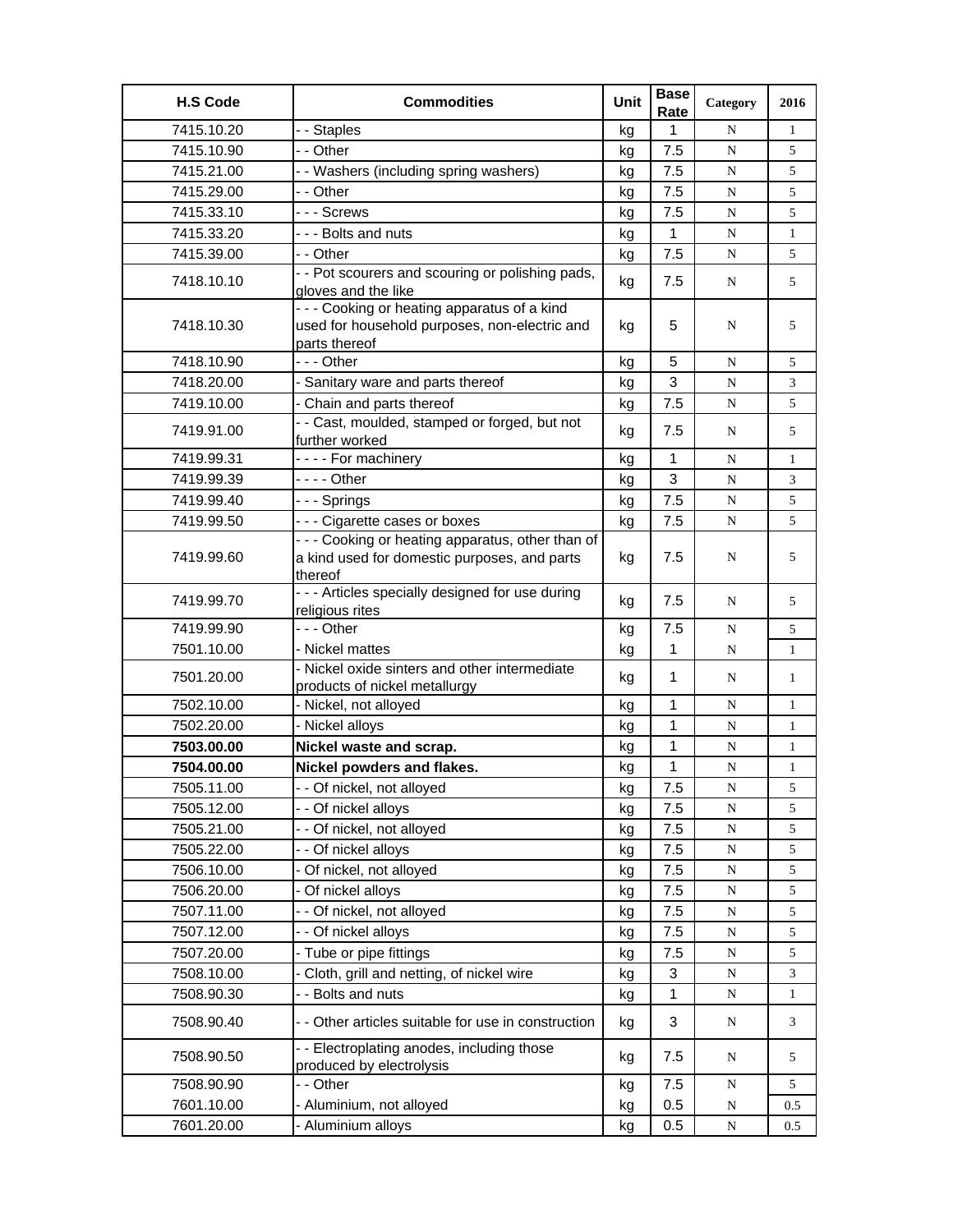| <b>H.S Code</b> | <b>Commodities</b>                                                                                                                                                                                                                                              | Unit | <b>Base</b><br>Rate | Category  | 2016         |
|-----------------|-----------------------------------------------------------------------------------------------------------------------------------------------------------------------------------------------------------------------------------------------------------------|------|---------------------|-----------|--------------|
| 7602.00.00      | Aluminium waste and scrap.                                                                                                                                                                                                                                      | kg   | 1                   | N         | 1            |
| 7603.10.00      | - Powders of non-lamellar structure                                                                                                                                                                                                                             | kq   | 1                   | N         | $\mathbf{1}$ |
| 7603.20.00      | - Powders of lamellar structure; flakes                                                                                                                                                                                                                         | kg   | 1                   | N         | 1            |
| 7604.10.10      | - - Bars and rods                                                                                                                                                                                                                                               | kg   | $\mathbf{1}$        | N         | $\mathbf{1}$ |
| 7604.10.90      | - - Other                                                                                                                                                                                                                                                       | kg   | $\mathbf{1}$        | N         | 1            |
| 7604.21.10      | - - - Perforated tube profiles of a kind suitable<br>for use in evaporator coils of motor vehicle air<br>conditioning machines                                                                                                                                  | kg   | 1                   | N         | 1            |
| 7604.21.90      | --- Other                                                                                                                                                                                                                                                       | kg   | 1                   | N         | 1            |
| 7604.29.10      | --- Extruded bars and rods                                                                                                                                                                                                                                      | kg   | $\mathbf{1}$        | ${\bf N}$ | $\mathbf{1}$ |
| 7604.29.30      | - - - Y-shaped profiles for zip fasteners, in coils                                                                                                                                                                                                             | kg   | $\mathbf{1}$        | N         | 1            |
| 7604.29.90      | - - - Other                                                                                                                                                                                                                                                     | kg   | 1                   | N         | $\mathbf{1}$ |
| 7605.11.00      | - - Of which the maximum cross-sectional<br>dimension exceeds 7 mm                                                                                                                                                                                              | kg   | 0.5                 | N         | 0.5          |
| 7605.19.10      | --- Of a diameter not exceeding 0.0508 mm                                                                                                                                                                                                                       | kg   | 0.5                 | N         | 0.5          |
| 7605.19.90      | -  - - Other                                                                                                                                                                                                                                                    | kg   | 0.5                 | N         | 0.5          |
| 7605.21.00      | - - Of which the maximum cross-sectional<br>dimension exceeds 7 mm                                                                                                                                                                                              | kg   | 0.5                 | N         | 0.5          |
| 7605.29.00      | - - Other                                                                                                                                                                                                                                                       | kg   | 0.5                 | N         | 0.5          |
| 7606.11.10      | - - - Plain or figured by rolling or pressing, not<br>otherwise surface treated                                                                                                                                                                                 | kg   | 0.5                 | N         | 0.5          |
| 7606.11.90      | --- Other                                                                                                                                                                                                                                                       | kg   | 0.5                 | N         | 0.5          |
| 7606.12.10      | - - - Can stock including end stock and tab<br>stock, in coils                                                                                                                                                                                                  | kg   | 0.5                 | N         | 0.5          |
| 7606.12.20      | - - - Aluminium plates, not sensitised, of a kind<br>used in the printing industry                                                                                                                                                                              | kg   | 0.5                 | N         | 0.5          |
| 7606.12.31      | - - - - Of aluminium alloy 5082 or 5182,<br>exceeding 1 m in width, in coils                                                                                                                                                                                    | kg   | 0.5                 | N         | 0.5          |
| 7606.12.39      | - - - - Other                                                                                                                                                                                                                                                   | kg   | 0.5                 | N         | 0.5          |
| 7606.12.90      | --- Other                                                                                                                                                                                                                                                       | kg   | 0.5                 | N         | 0.5          |
| 7606.91.00      | - - Of aluminium, not alloyed                                                                                                                                                                                                                                   | kg   | 0.5                 | ${\bf N}$ | 0.5          |
| 7606.92.00      | - - Of aluminium alloys                                                                                                                                                                                                                                         | kg   | 0.5                 | ${\bf N}$ | 0.5          |
| 7607.11.00      | - - Rolled but not further worked                                                                                                                                                                                                                               | kg   | 7.5                 | HS/B      | 7.5          |
| 7607.19.00      | - - Other                                                                                                                                                                                                                                                       | kg   | 7.5                 | N         | 5            |
| 7607.20.00      | Backed                                                                                                                                                                                                                                                          | kg   | 7.5                 | N         | 5            |
| 7608.10.00      | Of aluminium, not alloyed                                                                                                                                                                                                                                       | kg   | 3                   | N         | 3            |
| 7608.20.00      | - Of aluminium alloys                                                                                                                                                                                                                                           | kg   | 3                   | ${\bf N}$ | 3            |
| 7609.00.00      | Aluminium tube or pipe fittings (for example,<br>couplings, elbows, sleeves).                                                                                                                                                                                   | kg   | 3                   | N         | 3            |
| 7610.10.00      | - Doors, windows and their frames and<br>thresholds for doors                                                                                                                                                                                                   | kg   | 3                   | N         | 3            |
| 7610.90.20      | - - Internal or external floating roofs for storage<br>tanks                                                                                                                                                                                                    | kg   | 3                   | N         | 3            |
| 7610.90.90      | - - Other                                                                                                                                                                                                                                                       | kg   | 3                   | N         | 3            |
| 7611.00.00      | Aluminium reservoirs, tanks, vats and<br>similar containers, for any material (other<br>than compressed or liquefied gas), of a<br>capacity exceeding 300 l, whether or not<br>lined or heat-insulated, but not fitted with<br>mechanical or thermal equipment. | kg   | 7.5                 | N         | 5            |
| 7612.10.00      | - Collapsible tubular containers                                                                                                                                                                                                                                | kg   | 7.5                 | N         | 5            |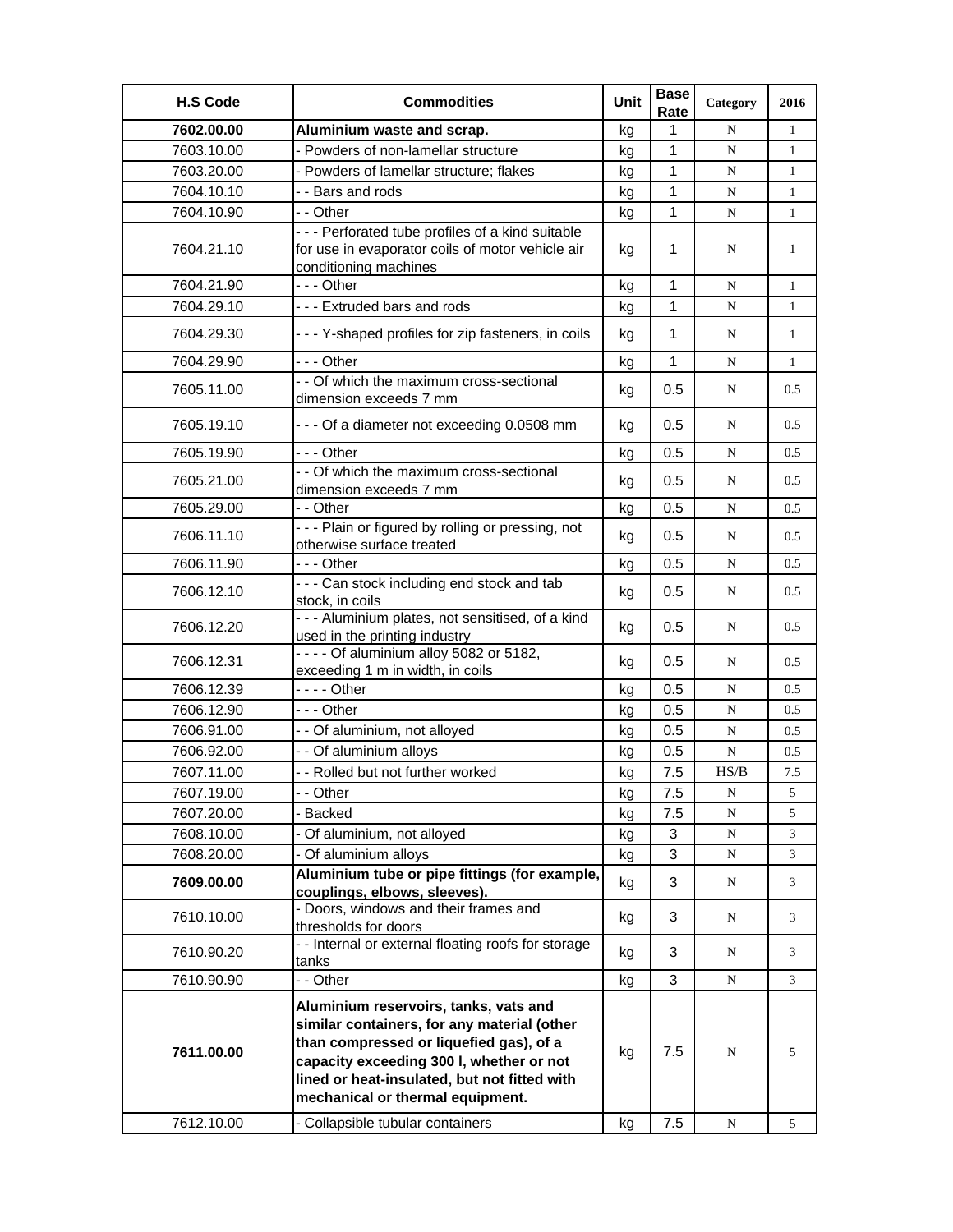| <b>H.S Code</b> | <b>Commodities</b>                                                                            | Unit | <b>Base</b><br>Rate | Category  | 2016           |
|-----------------|-----------------------------------------------------------------------------------------------|------|---------------------|-----------|----------------|
| 7612.90.10      | - - Seamless containers of a kind suitable for<br>fresh milk                                  | kg   | 7.5                 | N         | 5              |
| 7612.90.90      | - - Other                                                                                     | kg   | 7.5                 | N         | 5              |
| 7613.00.00      | Aluminium containers for compressed or<br>liquefied gas.                                      | kg   | 7.5                 | N         | 5              |
| 7614.10.11      | --- Of a diameter not exceeding 25.3 mm                                                       | kg   | 7.5                 | N         | 5              |
| 7614.10.12      | - - - Of a diameter exceeding 25.3 mm but not<br>exceeding 28.28 mm                           | kg   | 7.5                 | N         | 5              |
| 7614.10.19      | --- Other                                                                                     | kg   | 7.5                 | N         | 5              |
| 7614.10.90      | - - Other                                                                                     | kg   | 7.5                 | N         | 5              |
| 7614.90.11      | --- Of a diameter not exceeding 25.3 mm                                                       | kg   | 7.5                 | N         | 5              |
| 7614.90.12      | - - - Of a diameter exceeding 25.3 mm but not<br>exceeding 28.28 mm                           | kg   | 7.5                 | N         | 5              |
| 7614.90.19      | --- Other                                                                                     | kg   | 7.5                 | N         | 5              |
| 7614.90.90      | - - Other                                                                                     | kg   | 7.5                 | ${\bf N}$ | 5              |
| 7615.10.10      | - - Pot scourers and scouring or polishing pads,<br>gloves and the like                       | kg   | 7.5                 | N         | 5              |
| 7615.10.90      | - - Other                                                                                     | kg   | 5                   | N         | 5              |
| 7615.20.20      | - - Bedpans, urinals and chamber-pots                                                         | kg   | 3                   | N         | 3              |
| 7615.20.90      | - - Other                                                                                     | kg   | 3                   | N         | 3              |
| 7616.10.10      | - - Nails                                                                                     | kg   | 3                   | N         | 3              |
| 7616.10.20      | - - Staples and hooks; bolts and nuts                                                         | kg   | $\mathbf{1}$        | N         | $\mathbf{1}$   |
| 7616.10.90      | - - Other                                                                                     | kg   | 7.5                 | ${\bf N}$ | 5              |
| 7616.91.00      | - - Cloth, grill, netting and fencing, of aluminium<br>wire                                   | kg   | 3                   | N         | 3              |
| 7616.99.20      | - - - Ferrules of a kind suitable for use in the<br>manufacture of pencils                    | kg   | 7.5                 | N         | 5              |
| 7616.99.30      | - - - Slugs, round, of such dimension that the<br>thickness exceeds one-tenth of the diameter | kg   | 7.5                 | N         | 5              |
| 7616.99.40      | - - - Bobbins, spools, reels and similar supports<br>for textile yarn                         | kg   | 7.5                 | N         | 5              |
| 7616.99.60      | - - - Spouts and cups of a kind used for latex<br>collection                                  | kg   | zero                | N         | $\overline{0}$ |
| 7616.99.91      | - - - - Cigarette cases or boxes; blinds                                                      | kg   | 7.5                 | N         | 5              |
| 7616.99.92      | - - - - Expanded metal                                                                        | kg   | 7.5                 | ${\bf N}$ | 5              |
| 7616.99.99      | - - - - Other                                                                                 | kg   | 7.5                 | N         | 5              |
| 7801.10.00      | - Refined lead                                                                                | kg   | $\mathbf{1}$        | ${\bf N}$ | $\mathbf{1}$   |
| 7801.91.00      | - - Containing by weight antimony as the<br>principal other element                           | kg   | $\mathbf{1}$        | N         | $\mathbf{1}$   |
| 7801.99.00      | - - Other                                                                                     | kg   | 1                   | ${\bf N}$ | 1              |
| 7802.00.00      | Lead waste and scrap.                                                                         | kg   | 1                   | N         | $\mathbf{1}$   |
| 7804.11.00      | - - Sheets, strip and foil of a thickness<br>(excluding any backing) not exceeding 0.2 mm     | kg   | 1                   | N         | 1              |
| 7804.19.00      | - - Other                                                                                     | kg   | 1                   | ${\bf N}$ | $\mathbf{1}$   |
| 7804.20.00      | - Powders and flakes                                                                          | kg   | 1                   | ${\bf N}$ | $\mathbf{1}$   |
| 7806.00.20      | Bars, rods, profiles and wire                                                                 | kg   | 3                   | N         | 3              |
| 7806.00.30      | - Tubes, pipes and tube or pipe fittings (for<br>example, couplings, elbows, sleeves)         | kg   | 3                   | N         | 3              |
| 7806.00.90      | - Other                                                                                       | kg   | 7.5                 | N         | 5              |
| 7901.11.00      | - - Containing by weight 99.99% or more of zinc                                               | kg   | zero                | N         | 0              |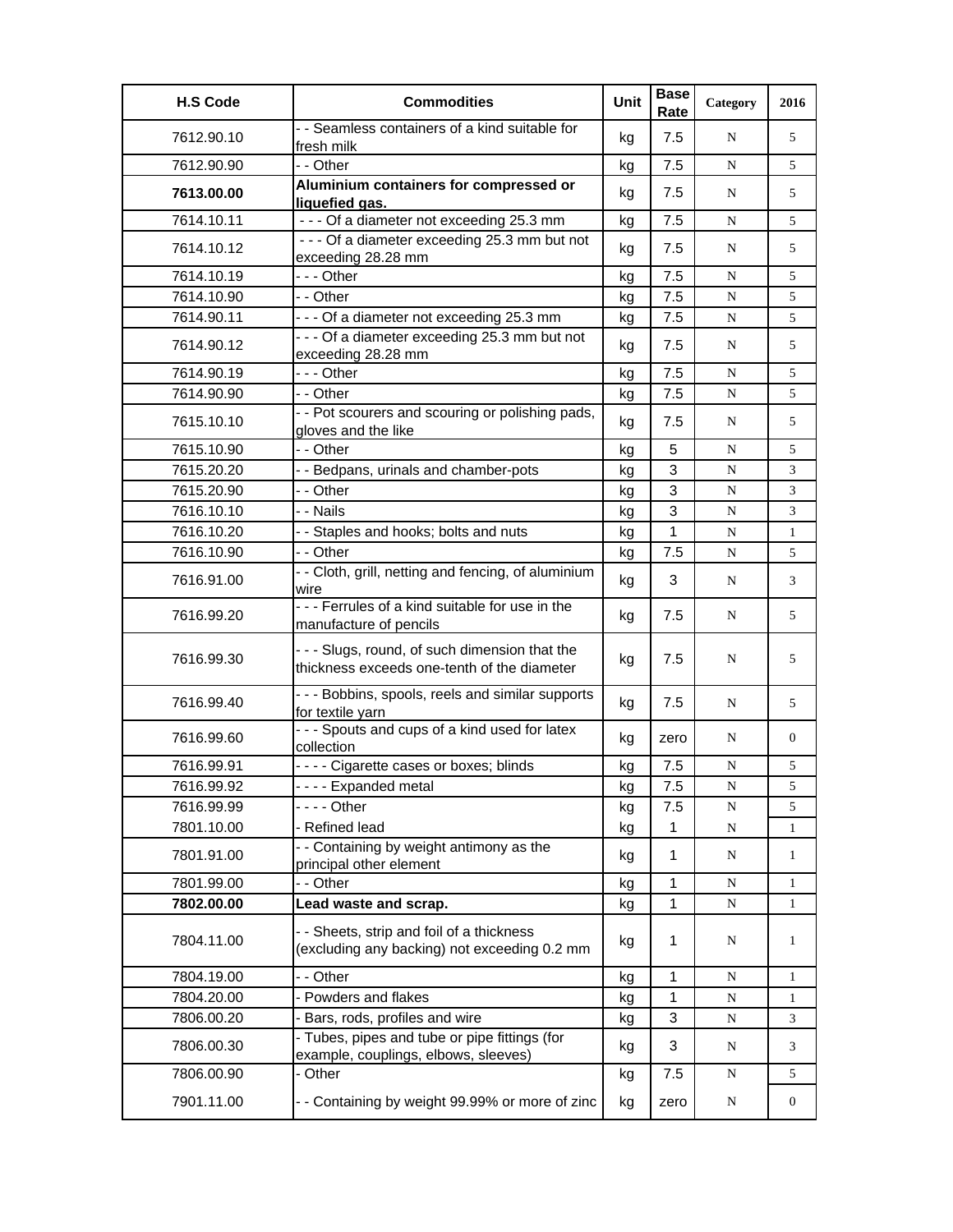| <b>H.S Code</b> | <b>Commodities</b>                                                                                                                                                                                   | Unit | <b>Base</b><br>Rate | Category    | 2016           |
|-----------------|------------------------------------------------------------------------------------------------------------------------------------------------------------------------------------------------------|------|---------------------|-------------|----------------|
| 7901.12.00      | - - Containing by weight less than 99.99% of<br>zinc                                                                                                                                                 | kg   | zero                | N           | $\overline{0}$ |
| 7901.20.00      | - Zinc alloys                                                                                                                                                                                        | kg   | zero                | ${\bf N}$   | $\overline{0}$ |
| 7902.00.00      | Zinc waste and scrap.                                                                                                                                                                                | kg   | zero                | ${\bf N}$   | $\overline{0}$ |
| 7903.10.00      | - Zinc dust                                                                                                                                                                                          | kg   | zero                | ${\bf N}$   | $\overline{0}$ |
| 7903.90.00      | - Other                                                                                                                                                                                              | kg   | zero                | ${\bf N}$   | $\overline{0}$ |
| 7904.00.00      | Zinc bars, rods, profiles and wire.                                                                                                                                                                  | kg   | 3                   | N           | $\overline{0}$ |
| 7905.00.30      | - Foil of a thickness not exceeding 0.25 mm                                                                                                                                                          | kg   | zero                | N           | $\overline{0}$ |
| 7905.00.90      | - Other                                                                                                                                                                                              | kg   | zero                | N           | $\overline{0}$ |
| 7907.00.30      | - Gutters, roof capping, skylight frames and<br>other fabricated building components                                                                                                                 | kg   | 3                   | SL          | 3              |
| 7907.00.40      | - Tubes, pipes and tube or pipe fittings (for<br>example couplings, elbows, sleeves)                                                                                                                 | kg   | 3                   | <b>SL</b>   | 3              |
| 7907.00.91      | - - Cigarette cases or boxes; ashtrays                                                                                                                                                               | kg   | 7.5                 | <b>SL</b>   | 7.5            |
| 7907.00.92      | - - Other household articles                                                                                                                                                                         | kg   | 7.5                 | SL          | 7.5            |
| 7907.00.99      | - - Other                                                                                                                                                                                            | kg   | 7.5                 | $\rm SL$    | 7.5            |
| 8001.10.00      | - Tin, not alloyed                                                                                                                                                                                   | kg   | 1                   | ${\bf N}$   | $\mathbf{1}$   |
| 8001.20.00      | - Tin alloys                                                                                                                                                                                         | kg   | 1                   | ${\bf N}$   | $\mathbf{1}$   |
| 8002.00.00      | Tin waste and scrap.                                                                                                                                                                                 | kg   | 1                   | N           | $\mathbf{1}$   |
| 8003.00.10      | Soldering bars                                                                                                                                                                                       | kg   | 3                   | <b>SL</b>   | 3              |
| 8003.00.90      | - Other                                                                                                                                                                                              | kg   | 3                   | $\rm SL$    | 3              |
| 8007.00.20      | - Plates, sheets and strip, of a thickness<br>exceeding 0.2 mm                                                                                                                                       | kg   | 3                   | N           | 3              |
| 8007.00.30      | - Foil (whether or not printed or backed with<br>paper, paperboard, plastics or similar backing<br>materials), of a thickness (excluding any<br>backing) not exceeding 0.2 mm; powders and<br>flakes | kg   | 3                   | N           | 3              |
| 8007.00.40      | - Tubes, pipes and tube or pipe fittings (for<br>example, couplings, elbows, sleeves).                                                                                                               | kg   | 3                   | N           | 3              |
| 8007.00.91      | - - Cigarette cases or boxes; ashtrays                                                                                                                                                               | kg   | 7.5                 | N           | 5              |
| 8007.00.92      | - - Other household articles                                                                                                                                                                         | kg   | 7.5                 | N           | 5              |
| 8007.00.99      | - - Other                                                                                                                                                                                            | kg   | 7.5                 | ${\bf N}$   | 5              |
| 8101.10.00      | - Powders                                                                                                                                                                                            | kg   | $\overline{2}$      | N           | $\overline{c}$ |
| 8101.94.00      | - - Unwrought tungsten, including bars and rods<br>obtained simply by sintering                                                                                                                      | kg   | $\overline{2}$      | N           | 2              |
| 8101.96.00      | - - Wire                                                                                                                                                                                             | kg   | $\overline{2}$      | ${\bf N}$   | 2              |
| 8101.97.00      | - - Waste and scrap                                                                                                                                                                                  | kg   | $\overline{2}$      | ${\bf N}$   | $\overline{2}$ |
| 8101.99.10      | - - - Bars and rods, other than those obtained<br>simply by sintering; profiles, sheets, strip and<br>foil                                                                                           | kg   | $\overline{2}$      | N           | 2              |
| 8101.99.90      | --- Other                                                                                                                                                                                            | kg   | $\overline{c}$      | N           | 2              |
| 8102.10.00      | - Powders                                                                                                                                                                                            | kg   | $\overline{c}$      | ${\bf N}$   | 2              |
| 8102.94.00      | - - Unwrought molybdenum, including bars and<br>rods obtained simply by sintering                                                                                                                    | kg   | $\overline{2}$      | $\mathbf N$ | 2              |
| 8102.95.00      | - - Bars and rods, other than those obtained<br>simply by sintering, profiles, plates, sheets, strip<br>and foil                                                                                     | kg   | $\overline{2}$      | N           | 2              |
| 8102.96.00      | - - Wire                                                                                                                                                                                             | kg   | $\overline{2}$      | N           | 2              |
| 8102.97.00      | - - Waste and scrap                                                                                                                                                                                  | kg   | 2                   | N           | 2              |
| 8102.99.00      | - - Other                                                                                                                                                                                            | kg   | $\overline{2}$      | N           | 2              |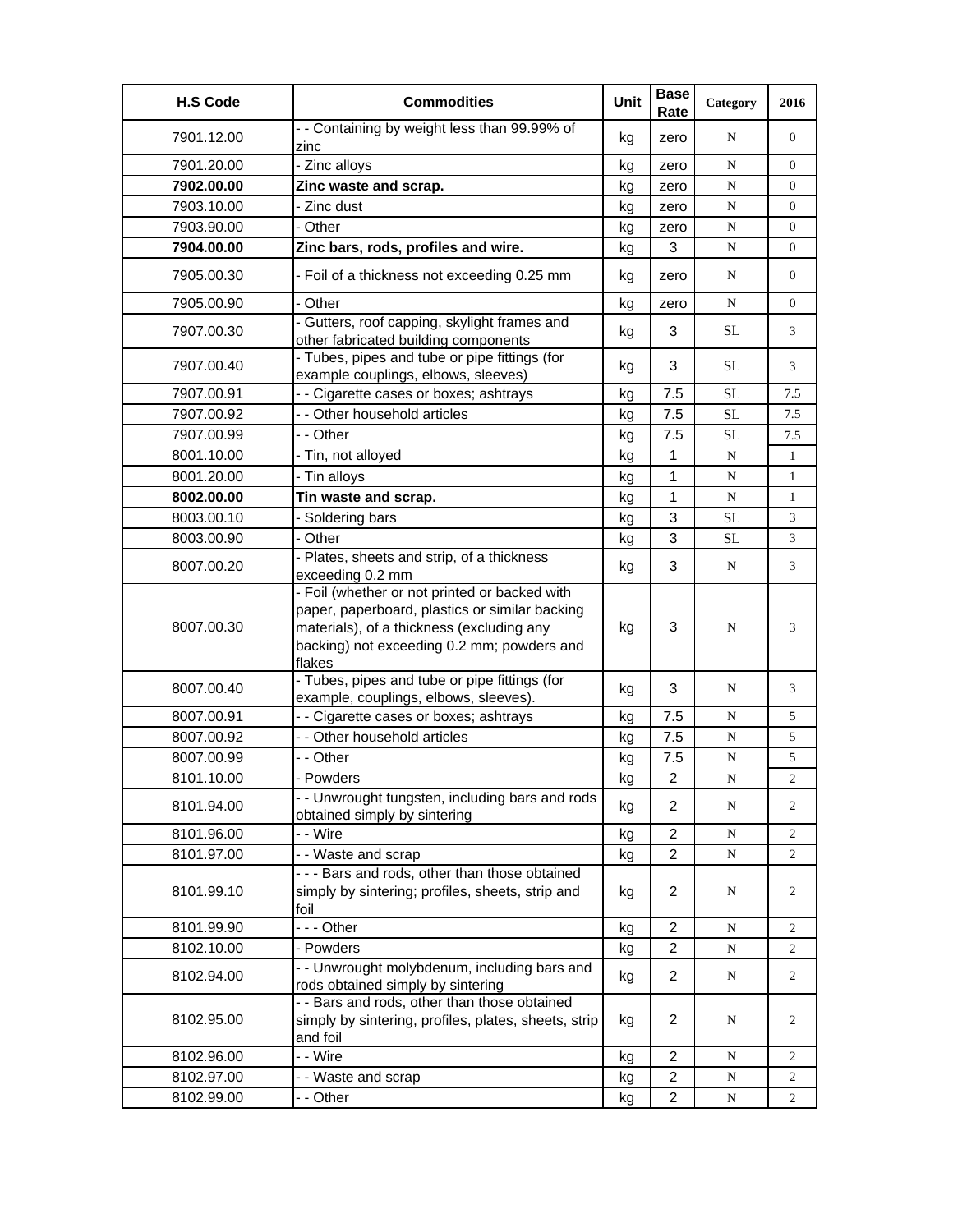| <b>H.S Code</b> | <b>Commodities</b>                                                                     | Unit | <b>Base</b><br>Rate | Category  | 2016           |
|-----------------|----------------------------------------------------------------------------------------|------|---------------------|-----------|----------------|
| 8103.20.00      | - Unwrought tantalum, including bars and rods<br>obtained simply by sintering; powders | kg   | $\overline{2}$      | N         | 2              |
| 8103.30.00      | - Waste and scrap                                                                      | kg   | $\overline{2}$      | N         | $\overline{2}$ |
| 8103.90.00      | - Other                                                                                | kg   | $\overline{2}$      | N         | $\overline{2}$ |
| 8104.11.00      | - - Containing at least 99.8% by weight of<br>magnesium                                | kg   | $\overline{2}$      | N         | $\overline{2}$ |
| 8104.19.00      | - - Other                                                                              | kg   | $\overline{2}$      | N         | $\overline{2}$ |
| 8104.20.00      | - Waste and scrap                                                                      | kg   | $\overline{2}$      | N         | $\overline{2}$ |
| 8104.30.00      | - Raspings, turnings and granules, graded<br>according to size; powders                | kg   | $\overline{2}$      | N         | $\overline{2}$ |
| 8104.90.00      | - Other                                                                                | kg   | 7.5                 | N         | 5              |
| 8105.20.10      | -- Unwrought cobalt                                                                    | kg   | $\overline{2}$      | N         | 2              |
| 8105.20.90      | - - Other                                                                              | kg   | 7.5                 | N         | 5              |
| 8105.30.00      | - Waste and scrap                                                                      | kg   | $\overline{2}$      | N         | $\overline{2}$ |
| 8105.90.00      | - Other                                                                                | kg   | 7.5                 | N         | 5              |
| 8106.00.10      | - Unwrought bismuth; waste and scrap;<br>powders                                       | kg   | 2                   | N         | 2              |
| 8106.00.90      | - Other                                                                                | kg   | 7.5                 | N         | 5              |
| 8107.20.00      | - Unwrought cadmium; powders                                                           | kg   | 2                   | N         | $\overline{2}$ |
| 8107.30.00      | Waste and scrap                                                                        | kg   | $\overline{c}$      | ${\bf N}$ | 2              |
| 8107.90.00      | - Other                                                                                | kg   | 7.5                 | N         | 5              |
| 8108.20.00      | - Unwrought titanium; powders                                                          | kg   | 2                   | N         | $\overline{c}$ |
| 8108.30.00      | - Waste and scrap                                                                      | kg   | $\overline{2}$      | N         | $\overline{c}$ |
| 8108.90.00      | - Other                                                                                | kg   | $\overline{2}$      | N         | $\overline{c}$ |
| 8109.20.00      | Unwrought zirconium; powders                                                           | kg   | $\overline{2}$      | N         | 2              |
| 8109.30.00      | - Waste and scrap                                                                      | kg   | 2                   | N         | $\overline{c}$ |
| 8109.90.00      | - Other                                                                                | kg   | $\overline{c}$      | N         | $\overline{2}$ |
| 8110.10.00      | - Unwrought antimony; powders                                                          | kg   | 2                   | N         | $\overline{2}$ |
| 8110.20.00      | - Waste and scrap                                                                      | kg   | $\overline{2}$      | N         | $\overline{2}$ |
| 8110.90.00      | - Other                                                                                | kg   | $\overline{c}$      | N         | 2              |
| 8111.00.00      | Manganese and articles thereof, including<br>waste and scrap.                          | kg   | $\overline{2}$      | N         | 2              |
| 8112.12.00      | - - Unwrought; powders                                                                 | ka   | 2                   | N         | 2              |
| 8112.13.00      | - - Waste and scrap                                                                    | kg   | $\overline{c}$      | ${\bf N}$ | 2              |
| 8112.19.00      | - - Other                                                                              | kg   | $\overline{2}$      | N         | 2              |
| 8112.21.00      | -- Unwrought; powders                                                                  | kg   | $\overline{2}$      | ${\bf N}$ | $\overline{2}$ |
| 8112.22.00      | - - Waste and scrap                                                                    | kg   | $\overline{2}$      | ${\bf N}$ | $\overline{c}$ |
| 8112.29.00      | - - Other                                                                              | kg   | $\overline{c}$      | N         | 2              |
| 8112.51.00      | -- Unwrought; powders                                                                  | kg   | 2                   | N         | 2              |
| 8112.52.00      | - - Waste and scrap                                                                    | kg   | $\overline{c}$      | N         | 2              |
| 8112.59.00      | - - Other                                                                              | kg   | 2                   | N         | 2              |
| 8112.92.00      | - - Unwrought; waste and scrap; powders                                                | kg   | $\overline{2}$      | ${\bf N}$ | 2              |
| 8112.99.00      | - - Other                                                                              | kg   | $\overline{2}$      | N         | 2              |
| 8113.00.00      | Cermets and articles thereof, including                                                |      | $\overline{2}$      |           |                |
|                 | waste and scrap.                                                                       | kg   |                     | N         | 2              |
| 8201.10.00      | Spades and shovels                                                                     | kg   | 5                   | N         | 5              |
| 8201.30.10      | - - Hoes and rakes                                                                     | kg   | zero                | N         | 0              |
| 8201.30.90      | - - Other                                                                              | kg   | 5                   | N         | 5              |
| 8201.40.00      | - Axes, bill hooks and similar hewing tools                                            | kg   | 5                   | N         | 5              |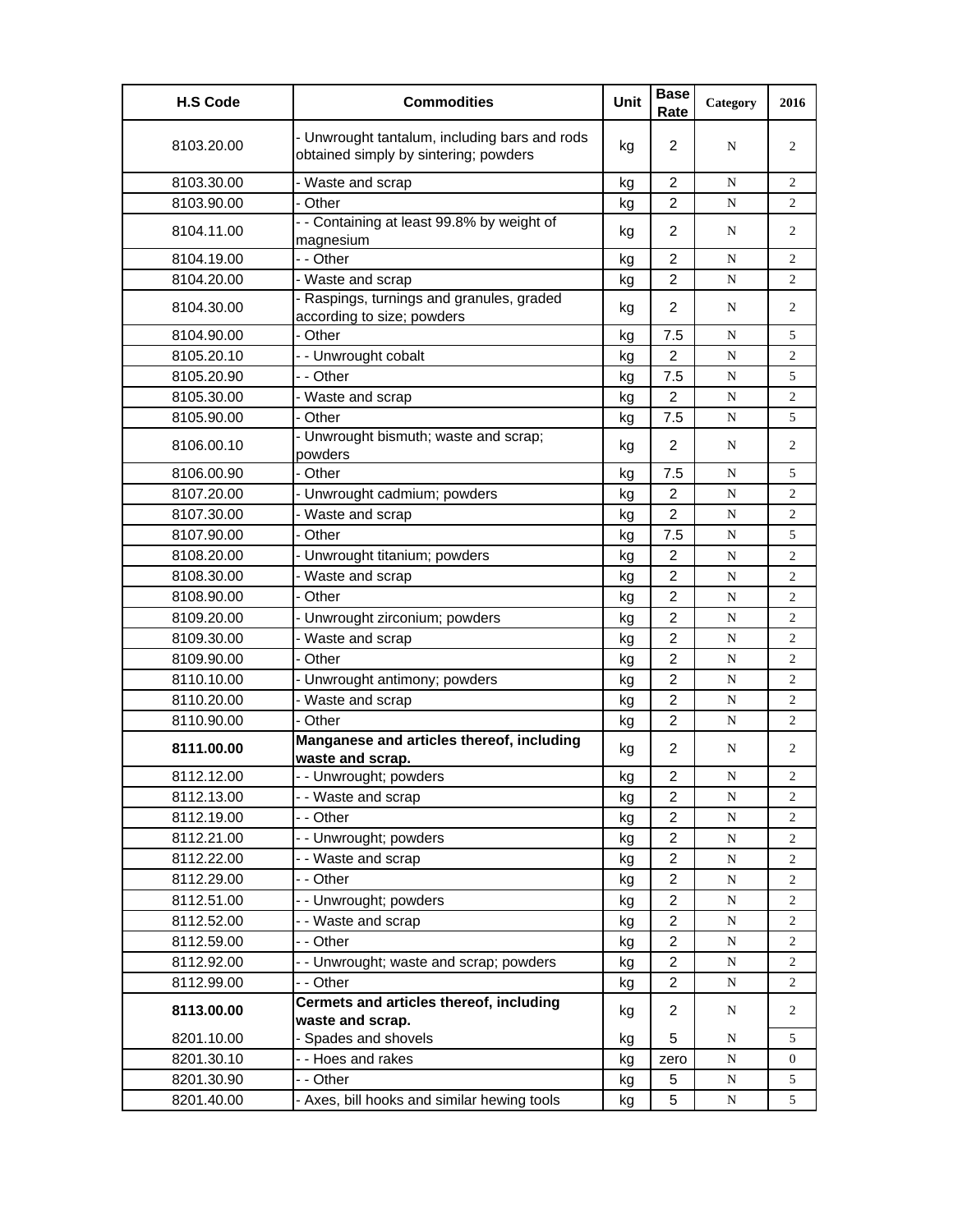| <b>H.S Code</b> | <b>Commodities</b>                                                                      | Unit | <b>Base</b><br>Rate | Category    | 2016           |
|-----------------|-----------------------------------------------------------------------------------------|------|---------------------|-------------|----------------|
| 8201.50.00      | - Secateurs and similar one-handed pruners<br>and shears (including poultry shears)     | kg   | zero                | N           | $\overline{0}$ |
| 8201.60.00      | - Hedge shears, two-handed pruning shears<br>and similar two-handed shears              | kg   | 7.5                 | N           | 5              |
| 8201.90.00      | - Other hand tools of a kind used in agriculture,<br>horticulture or forestry           | kg   | 5                   | N           | 5              |
| 8202.10.00      | - Hand saws                                                                             | kg   | 5                   | N           | 5              |
| 8202.20.10      | - - Blanks                                                                              | kg   | 5                   | N           | 5              |
| 8202.20.90      | - - Other                                                                               | kg   | 5                   | N           | 5              |
| 8202.31.10      | - - - Blanks                                                                            | kg   | 1                   | N           | $\mathbf{1}$   |
| 8202.31.90      | -  - - Other                                                                            | kg   | 1                   | ${\bf N}$   | $\mathbf{1}$   |
| 8202.39.00      | - - Other, including parts                                                              | kg   | 1                   | N           | $\mathbf{1}$   |
| 8202.40.00      | - Chain saw blades                                                                      | kg   | 1                   | N           | $\mathbf{1}$   |
| 8202.91.00      | - - Straight saw blades, for working metal                                              | kg   | 5                   | N           | 5              |
| 8202.99.10      | --- Straight saw blades                                                                 | kg   | 5                   | N           | 5              |
| 8202.99.90      | - - - Other                                                                             | kg   | 5                   | N           | 5              |
| 8203.10.00      | - Files, rasps and similar tools                                                        | kg   | 5                   | ${\bf N}$   | 5              |
| 8203.20.00      | - Pliers (including cutting pliers), pincers,<br>tweezers and similar tools             | kg   | 5                   | N           | 5              |
| 8203.30.00      | - Metal cutting shears and similar tools                                                | kg   | 7.5                 | N           | 5              |
| 8203.40.00      | - Pipe-cutters, bolt croppers, perforating<br>punches and similar tools                 | kg   | 7.5                 | N           | 5              |
| 8204.11.00      | - - Non-adjustable                                                                      | kg   | 5                   | N           | 5              |
| 8204.12.00      | - - Adjustable                                                                          | kg   | 5                   | N           | 5              |
| 8204.20.00      | - Interchangeable spanner sockets, with or<br>without handles                           | kg   | 5                   | N           | 5              |
| 8205.10.00      | - Drilling, threading or tapping tools                                                  | kg   | 5                   | N           | 5              |
| 8205.20.00      | - Hammers and sledge hammers                                                            | kg   | 5                   | N           | 5              |
| 8205.30.00      | - Planes, chisels, gouges and similar cutting<br>tools for working wood                 | kg   | 5                   | N           | 5              |
| 8205.40.00      | - Screwdrivers                                                                          | kg   | 5                   | N           | 5              |
| 8205.51.10      | - - - Flat irons                                                                        | kg   | 5                   | N           | 5              |
| 8205.51.90      | --- Other                                                                               | kg   | 5                   | N           | 5              |
| 8205.59.00      | - - Other                                                                               | kg   | 5                   | N           | 5              |
| 8205.60.00      | - Blow lamps                                                                            | kg   | 7.5                 | N           | 5              |
| 8205.70.00      | - Vices, clamps and the like                                                            | kg   | 5                   | N           | 5              |
| 8205.90.00      | - Other, including sets of articles of two or more<br>subheadings of this heading       | kg   | 5                   | N           | 5              |
| 8206.00.00      | Tools of two or more of the headings 82.02<br>to 82.05, put up in sets for retail sale. | kg   | 5                   | N           | 5              |
| 8207.13.00      | - - With working part of cermets                                                        | kg   | 1                   | N           | 1              |
| 8207.19.00      | -- Other, including parts                                                               | kg   | 1                   | N           | 1              |
| 8207.20.00      | - Dies for drawing or extruding metal                                                   | kg   | 1                   | N           | 1              |
| 8207.30.00      | - Tools for pressing, stamping or punching                                              | kg   | 1                   | N           | 1              |
| 8207.40.00      | - Tools for tapping or threading                                                        | kg   | 1                   | N           | $\mathbf{1}$   |
| 8207.50.00      | - Tools for drilling, other than for rock drilling                                      | kg   | $\mathbf{1}$        | N           | $\mathbf{1}$   |
| 8207.60.00      | - Tools for boring or broaching                                                         | kg   | 1                   | N           | $\mathbf{1}$   |
| 8207.70.00      | - Tools for milling                                                                     | kg   | 1                   | ${\bf N}$   | 1              |
| 8207.80.00      | - Tools for turning                                                                     | kg   | $\mathbf{1}$        | $\mathbf N$ | $\mathbf{1}$   |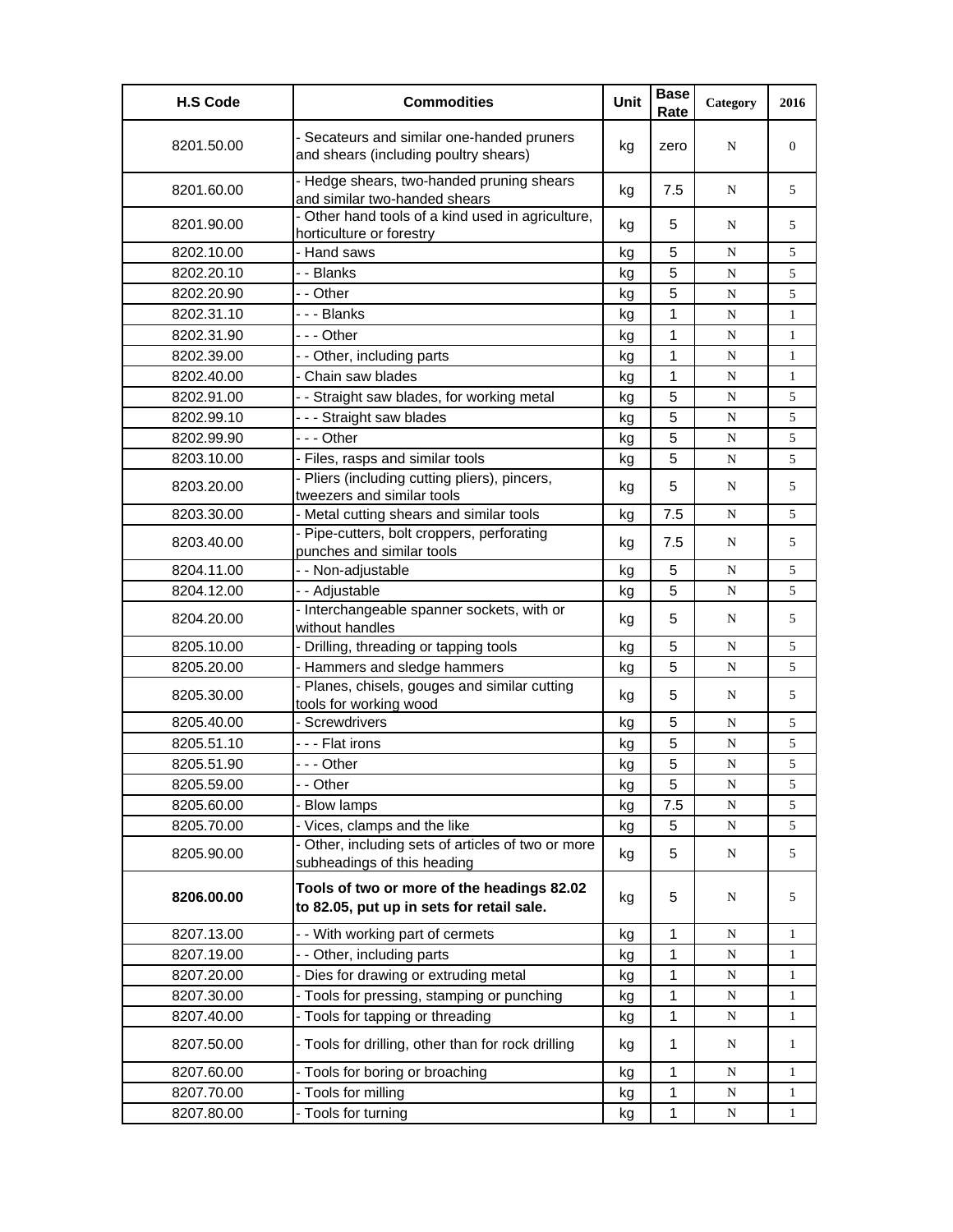| <b>H.S Code</b> | <b>Commodities</b>                                                                                                                       | Unit | <b>Base</b><br>Rate | Category    | 2016           |
|-----------------|------------------------------------------------------------------------------------------------------------------------------------------|------|---------------------|-------------|----------------|
| 8207.90.00      | - Other interchangeable tools                                                                                                            | kg   | 1                   | N           | $\mathbf{1}$   |
| 8208.10.00      | - For metal working                                                                                                                      | kg   | 1                   | N           | $\mathbf{1}$   |
| 8208.20.00      | - For wood working                                                                                                                       | kg   | 1                   | N           | $\mathbf{1}$   |
| 8208.30.00      | - For kitchen appliances or for machines used                                                                                            | kg   | 1                   | N           | $\mathbf{1}$   |
| 8208.40.00      | by the food industry<br>- For agricultural, horticultural or forestry<br>machines                                                        | kg   | zero                | N           | $\overline{0}$ |
| 8208.90.00      | - Other                                                                                                                                  | kg   | $\mathbf 1$         | N           | $\mathbf{1}$   |
|                 | Plates, sticks, tips and the like for tools,                                                                                             |      |                     |             |                |
| 8209.00.00      | unmounted, of cermets.                                                                                                                   | kg   | $\mathbf 1$         | N           | $\mathbf{1}$   |
| 8210.00.00      | Hand-operated mechanical appliances,<br>weighing 10 kg or less, used in the<br>preparation, conditioning or serving of food<br>or drink. | kg   | 5                   | N           | 5              |
| 8211.10.00      | - Sets of assorted articles                                                                                                              | u    | 7.5                 | N           | 5              |
| 8211.91.00      | - - Table knives having fixed blades                                                                                                     | u    | 10                  | N           | 5              |
| 8211.92.50      | - - - Of a kind used for agriculture, horticulture<br>or forestry                                                                        | u    | 7.5                 | N           | 5              |
| 8211.92.90      | --- Other                                                                                                                                | u    | 7.5                 | N           | 5              |
| 8211.93.20      | - - - Of a kind used for agriculture, horticulture<br>or forestry                                                                        | u    | 7.5                 | N           | 5              |
| 8211.93.90      | $- -$ Other                                                                                                                              | u    | 7.5                 | ${\bf N}$   | 5              |
| 8211.94.10      | - - - For knives of a kind used for agriculture,<br>horticulture or forestry                                                             | kg   | 7.5                 | N           | 5              |
| 8211.94.90      | --- Other                                                                                                                                | kg   | 7.5                 | ${\bf N}$   | 5              |
| 8211.95.00      | - - Handles of base metal                                                                                                                | kg   | 7.5                 | N           | 5              |
| 8212.10.00      | - Razors                                                                                                                                 | u    | 7.5                 | N           | 5              |
| 8212.20.10      | - - Double-edged razor blades                                                                                                            | u    | 7.5                 | N           | 5              |
| 8212.20.90      | - - Other                                                                                                                                | u    | 7.5                 | N           | 5              |
| 8212.90.00      | - Other parts                                                                                                                            | kg   | 7.5                 | N           | 5              |
| 8213.00.00      | Scissors, tailors' shears and similar shears,<br>and blades therefor.                                                                    | kg   | 7.5                 | N           | 5              |
| 8214.10.00      | - Paper knives, letter openers, erasing knives,<br>pencil sharpeners and blades therefor                                                 | kg   | 3                   | N           | 3              |
| 8214.20.00      | - Manicure or pedicure sets and instruments<br>(including nail files)                                                                    | kg   | 20                  | N           | 5              |
| 8214.90.00      | - Other                                                                                                                                  | kg   | 7.5                 | N           | 5              |
| 8215.10.00      | - Sets of assorted articles containing at least<br>one article plated with precious metal                                                | kg   | 10                  | N           | 5              |
| 8215.20.00      | - Other sets of assorted articles                                                                                                        | kg   | 10                  | N           | 5              |
| 8215.91.00      | - - Plated with precious metal                                                                                                           | kg   | 10                  | N           | 5              |
| 8215.99.00      | - - Other                                                                                                                                | kg   | 10                  | ${\bf N}$   | 5              |
| 8301.10.00      | - Padlocks                                                                                                                               | kg   | 5                   | N           | 5              |
| 8301.20.00      | - Locks of a kind used for motor vehicles                                                                                                | kg   | 5                   | N           | 5              |
| 8301.30.00      | - Locks of a kind used for furniture                                                                                                     | kg   | 5                   | ${\bf N}$   | 5              |
| 8301.40.10      | - - Handcuffs                                                                                                                            | kg   | 5                   | $\mathbf N$ | 5              |
| 8301.40.90      | - - Other                                                                                                                                | kg   | 5                   | N           | 5              |
| 8301.50.00      | - Clasps and frames with clasps, incorporating<br>locks                                                                                  | kg   | 5                   | N           | 5              |
| 8301.60.00      | - Parts                                                                                                                                  | kg   | 5                   | N           | 5              |
| 8301.70.00      | - Keys presented separately                                                                                                              | kg   | 5                   | $\mathbf N$ | 5              |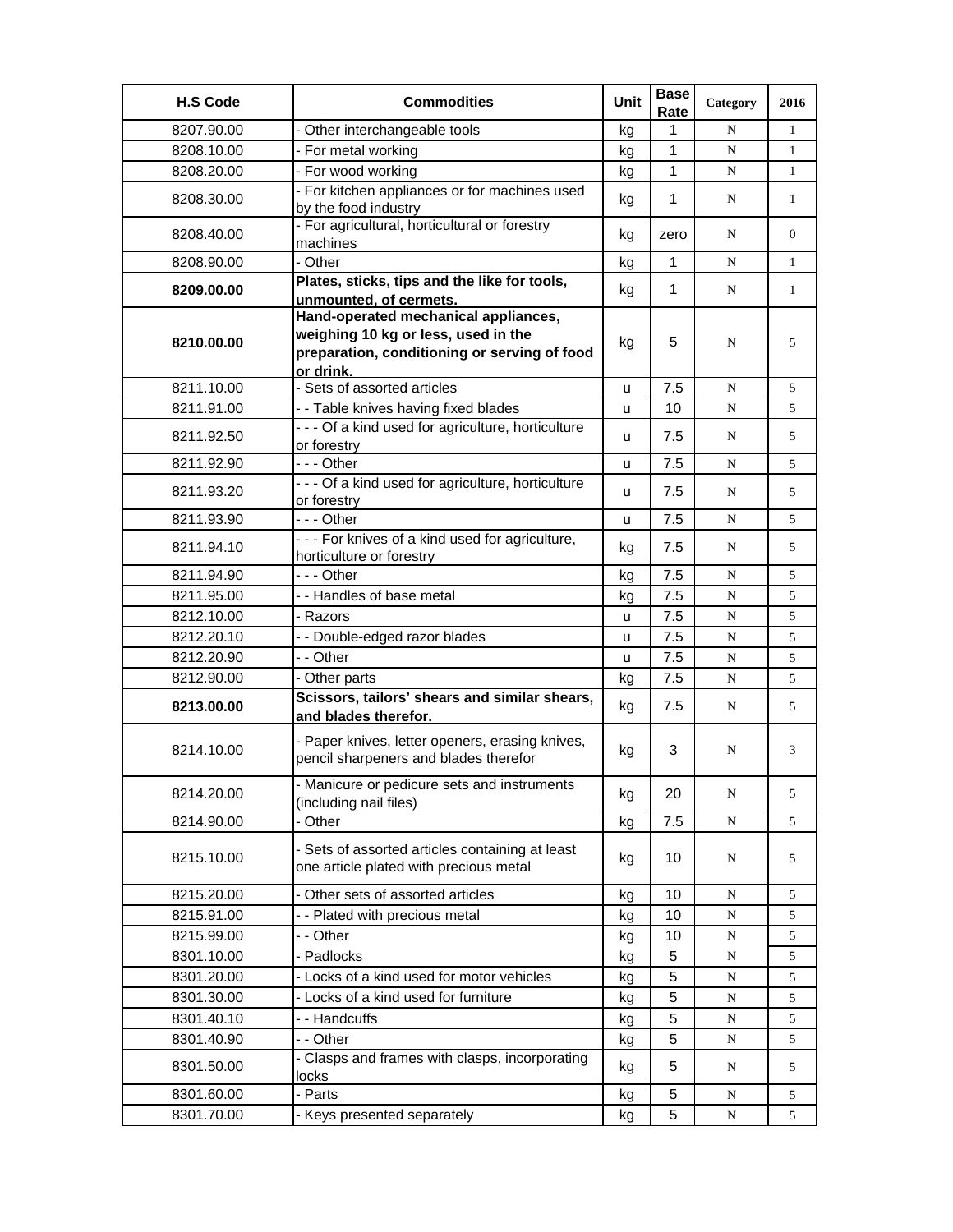| <b>H.S Code</b> | <b>Commodities</b>                                                                | Unit | <b>Base</b><br>Rate | Category  | 2016           |
|-----------------|-----------------------------------------------------------------------------------|------|---------------------|-----------|----------------|
| 8302.10.00      | - Hinges                                                                          | kg   | 1                   | N         | $\mathbf{1}$   |
| 8302.20.10      | - - Of a diameter (including tyres) exceeding<br>100 mm, but not exceeding 250 mm | kg   | 5                   | N         | 5              |
| 8302.20.90      | - - Other                                                                         | kg   | 5                   | N         | 5              |
| 8302.30.10      | - - Hasps                                                                         | kg   | 5                   | N         | 5              |
| 8302.30.90      | - - Other                                                                         | kg   | 5                   | N         | 5              |
| 8302.41.31      | - - - - Hasps                                                                     | kg   | 1                   | N         | $\mathbf{1}$   |
| 8302.41.39      | - - - - Other                                                                     | kg   | $\mathbf{1}$        | N         | $\mathbf{1}$   |
| 8302.41.90      | --- Other                                                                         | kg   | 1.5                 | N         | 1.5            |
| 8302.42.20      | - - - Hasps                                                                       | kg   | 5                   | HS/B      | 5              |
| 8302.42.90      | -  - - Other                                                                      | kg   | 5                   | HS/B      | 5              |
| 8302.49.10      | --- Of a kind suitable for saddlery                                               | kg   | 5                   | N         | 5              |
| 8302.49.91      | - - - - Hasps                                                                     | kg   | 5                   | N         | 5              |
| 8302.49.99      | - - - - Other                                                                     | kg   | 5                   | N         | 5              |
|                 | - Hat-racks, hat-pegs, brackets and similar                                       |      | 5                   |           |                |
| 8302.50.00      | fixtures                                                                          | kg   |                     | N         | 5              |
| 8302.60.00      | - Automatic door closers                                                          | kg   | 5                   | N         | 5              |
|                 | Armoured or reinforced safes, strong-boxes                                        |      |                     |           |                |
| 8303.00.00      | and doors and safe deposit lockers for                                            | kg   | 7.5                 | N         | 5              |
|                 | strong-rooms, cash or deed boxes and the                                          |      |                     |           |                |
| 8304.00.10      | like, of base metal.<br>- Filing cabinets and card-index cabinets                 | kg   | 15                  | N         | 5              |
| 8304.00.91      | - - Of aluminium                                                                  | kg   | 3                   | N         | 3              |
| 8304.00.99      | - - Other                                                                         | kg   | 3                   | N         | 3              |
| 8305.10.10      | -- For double loop wire binders                                                   | kg   | 3                   | ${\bf N}$ | 3              |
| 8305.10.90      | - - Other                                                                         | kg   | 3                   | N         | 3              |
| 8305.20.10      | - - Of a kind for office use                                                      | kg   | 7.5                 | N         | 5              |
| 8305.20.20      | - - Other, of iron or steel                                                       | kg   | 7.5                 | N         | 5              |
| 8305.20.90      | - - Other                                                                         | kg   | 7.5                 | N         | 5              |
| 8305.90.10      | - - Paper clips                                                                   | kg   | 7.5                 | ${\bf N}$ | 5              |
| 8305.90.90      | - - Other                                                                         | kg   | 7.5                 | N         | 5              |
| 8306.10.10      | - - For cycles                                                                    | kg   | 7.5                 | N         | 5              |
| 8306.10.20      | Other, of copper                                                                  | kg   | $7.5\,$             | ${\bf N}$ | 5              |
| 8306.10.90      | - - Other                                                                         | kg   | 7.5                 | N         | 5              |
| 8306.21.00      | - - Plated with precious metals                                                   | kg   | 10                  | N         | 5              |
| 8306.29.10      | --- Of copper or lead                                                             | kg   | 7.5                 | ${\bf N}$ | 5              |
| 8306.29.20      | --- Of nickel                                                                     | kg   | 7.5                 | ${\bf N}$ | 5              |
| 8306.29.30      | --- Of aluminium                                                                  | kg   | 7.5                 | ${\bf N}$ | 5              |
| 8306.29.90      | --- Other                                                                         | kg   | 7.5                 | ${\bf N}$ | $\mathfrak{S}$ |
| 8306.30.10      | - - Of copper                                                                     | kg   | 7.5                 | N         | 5              |
|                 | - - - Metallic mirrors reflecting traffic views at                                |      |                     |           |                |
| 8306.30.91      | road intersections or sharp corners                                               | kg   | 7.5                 | N         | 5              |
| 8306.30.99      | - - - Other                                                                       | kg   | 7.5                 | N         | 5              |
| 8307.10.00      | - Of iron or steel                                                                | kg   | 1                   | N         | $\mathbf{1}$   |
| 8307.90.00      | - Of other base metal                                                             | kg   | $\mathbf{1}$        | ${\bf N}$ | $\mathbf{1}$   |
| 8308.10.00      | - Hooks, eyes and eyelets                                                         | kg   | 7.5                 | ${\bf N}$ | 5              |
| 8308.20.00      | - Tubular or bifurcated rivets                                                    | kg   | 7.5                 | ${\bf N}$ | 5              |
| 8308.90.10      | - - Beads                                                                         | kg   | 5                   | N         | 5              |
| 8308.90.90      | - - Other                                                                         | kg   | 7.5                 | N         | 5              |
| 8309.10.00      | Crown corks                                                                       | kg   | 7.5                 | ${\bf N}$ | 5              |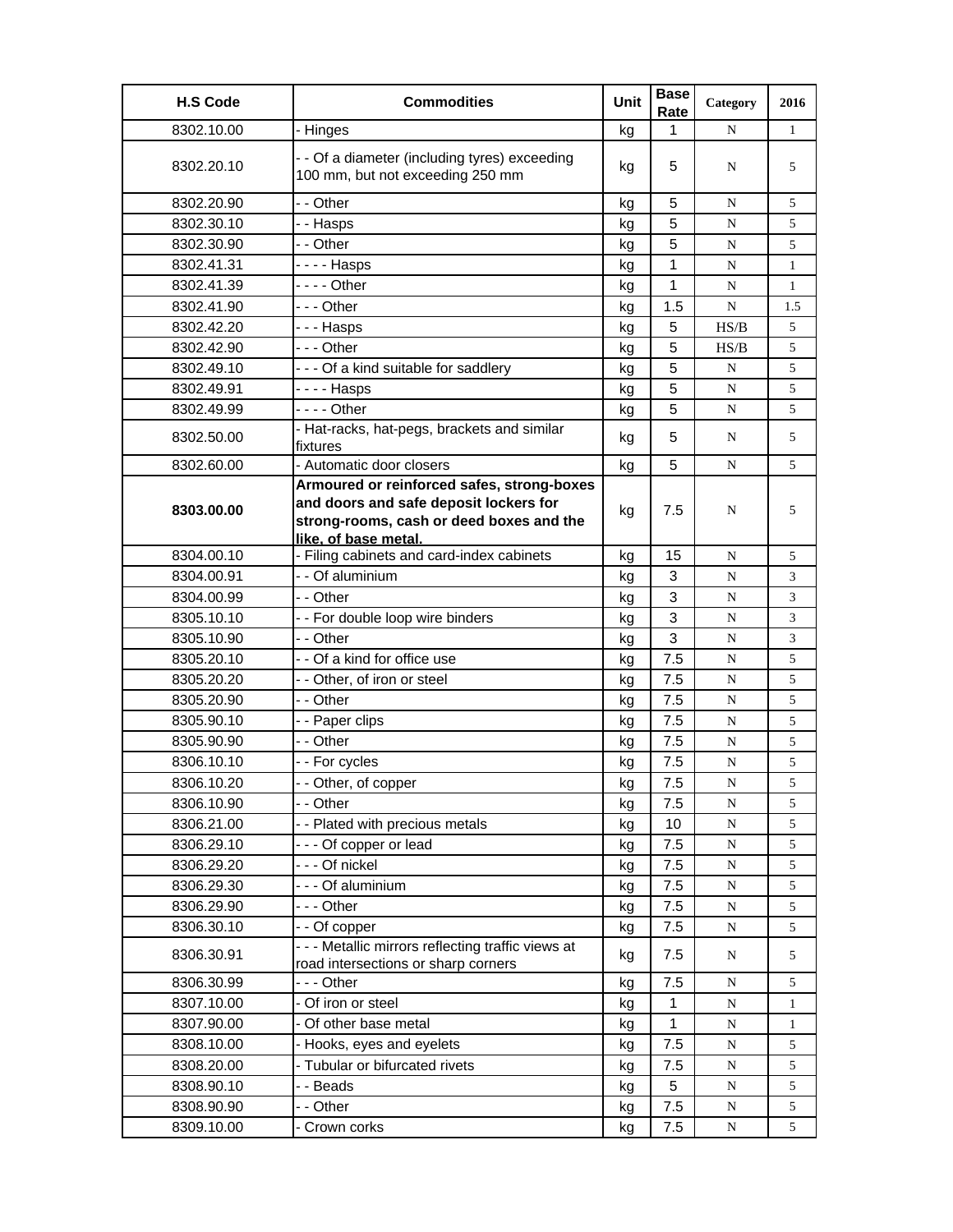| <b>H.S Code</b> | <b>Commodities</b>                                                                                                                                         | Unit | <b>Base</b><br>Rate | Category    | 2016         |
|-----------------|------------------------------------------------------------------------------------------------------------------------------------------------------------|------|---------------------|-------------|--------------|
| 8309.90.10      | - - Capsules for bottles                                                                                                                                   | kg   | 7.5                 | N           | 5            |
| 8309.90.20      | - - Top ends of aluminium cans                                                                                                                             | kg   | 7.5                 | ${\bf N}$   | 5            |
| 8309.90.60      | - - Aerosol can ends, of tinplate                                                                                                                          | kg   | 7.5                 | N           | 5            |
| 8309.90.70      | - - Other caps for cans                                                                                                                                    | kg   | 7.5                 | N           | 5            |
| 8309.90.81      | --- Bottle and screw caps                                                                                                                                  | kg   | 7.5                 | N           | 5            |
| 8309.90.89      | -  - - Other                                                                                                                                               | kg   | 7.5                 | N           | 5            |
| 8309.90.91      | --- Bottle and screw caps                                                                                                                                  | kg   | 7.5                 | ${\bf N}$   | 5            |
| 8309.90.99      | -  - - Other                                                                                                                                               | kg   | 7.5                 | N           | 5            |
| 8310.00.00      | Sign-plates, name-plates, address-plates<br>and similar plates, numbers, letters and<br>other symbols, of base metal, excluding<br>those of heading 94.05. | kg   | 7.5                 | N           | 5            |
| 8311.10.00      | - Coated electrodes of base metal, for electric<br>arc-welding                                                                                             | kg   | 7.5                 | N           | 5            |
| 8311.20.20      | - - Cored wire of alloy steel, containing by<br>weight 4.5% or more of carbon and 20% or<br>more of chromium                                               | kg   | 7.5                 | N           | 5            |
| 8311.20.90      | - - Other                                                                                                                                                  | kg   | 7.5                 | N           | 5            |
| 8311.30.20      | - - Cored wire of alloy steel, containing by<br>weight 4.5% or more of carbon and 20% or<br>more of chromium                                               | kg   | 7.5                 | N           | 5            |
| 8311.30.90      | - - Other                                                                                                                                                  | kg   | 7.5                 | N           | 5            |
| 8311.90.00      | - Other                                                                                                                                                    | kg   | 7.5                 | N           | 5            |
| 8401.10.00      | - Nuclear reactors                                                                                                                                         | kg   | 1                   | N           | $\mathbf{1}$ |
| 8401.20.00      | - Machinery and apparatus for isotopic<br>separation, and part thereof                                                                                     | kg   | $\mathbf 1$         | N           | $\mathbf{1}$ |
| 8401.30.00      | - Fuel elements (cartridges), non-irradiated                                                                                                               | kg   | $\mathbf{1}$        | N           | $\mathbf{1}$ |
| 8401.40.00      | - Parts of nuclear reactors                                                                                                                                | kg   | 1                   | N           | $\mathbf{1}$ |
| 8402.11.10      | --- Electrically operated                                                                                                                                  | kg   | 1                   | N           | $\mathbf{1}$ |
| 8402.11.20      | - - - Not electrically operated                                                                                                                            | kg   | 1                   | N           | $\mathbf{1}$ |
| 8402.12.11      | - - - - Boilers with a steam production exceeding<br>15 t per hour                                                                                         | kg   | $\mathbf 1$         | N           | 1            |
| 8402.12.19      | - - - - Other                                                                                                                                              | kg   | 1                   | N           | $\mathbf{1}$ |
| 8402.12.21      | - - - - Boilers with a steam production exceeding<br>15 t per hour                                                                                         | kg   | 1                   | ${\bf N}$   | 1            |
| 8402.12.29      | $--$ Other                                                                                                                                                 | kg   | $\mathbf{1}$        | ${\bf N}$   | $\mathbf{1}$ |
| 8402.19.11      | - - - - Boilers with a steam production exceeding<br>15 t per hour                                                                                         | kg   | 1                   | $\mathbf N$ | $\mathbf{1}$ |
| 8402.19.19      | - - - - Other                                                                                                                                              | kg   | $\mathbf{1}$        | $\mathbf N$ | $\mathbf{1}$ |
| 8402.19.21      | - - - - Boilers with a steam production exceeding<br>15 t per hour                                                                                         | kg   | 1                   | N           | $\mathbf{1}$ |
| 8402.19.29      | $--$ Other                                                                                                                                                 | kg   | $\mathbf 1$         | ${\bf N}$   | $\mathbf{1}$ |
| 8402.20.10      | - - Electrically operated                                                                                                                                  | kg   | 1                   | N           | $\mathbf{1}$ |
| 8402.20.20      | - - Not electrically operated                                                                                                                              | kg   | 1                   | N           | $\mathbf{1}$ |
| 8402.90.10      | - - Boiler bodies or shells                                                                                                                                | kg   | 1                   | ${\bf N}$   | $\mathbf{1}$ |
| 8402.90.90      | - - Other                                                                                                                                                  | kg   | 1                   | ${\bf N}$   | $\mathbf{1}$ |
| 8403.10.00      | - Boilers                                                                                                                                                  | u    | 1                   | ${\bf N}$   | 1            |
| 8403.90.10      | - - Boiler bodies or shells                                                                                                                                | kg   | $\mathbf 1$         | ${\bf N}$   | $\mathbf{1}$ |
| 8403.90.90      | - - Other                                                                                                                                                  | kg   | 1                   | N           | $\mathbf{1}$ |
| 8404.10.10      | -- For use with boilers of heading 84.02                                                                                                                   | kg   | 1                   | N           | 1            |
| 8404.10.20      | -- For use with boilers of heading 84.03                                                                                                                   | kg   | 1                   | ${\bf N}$   | $\mathbf{1}$ |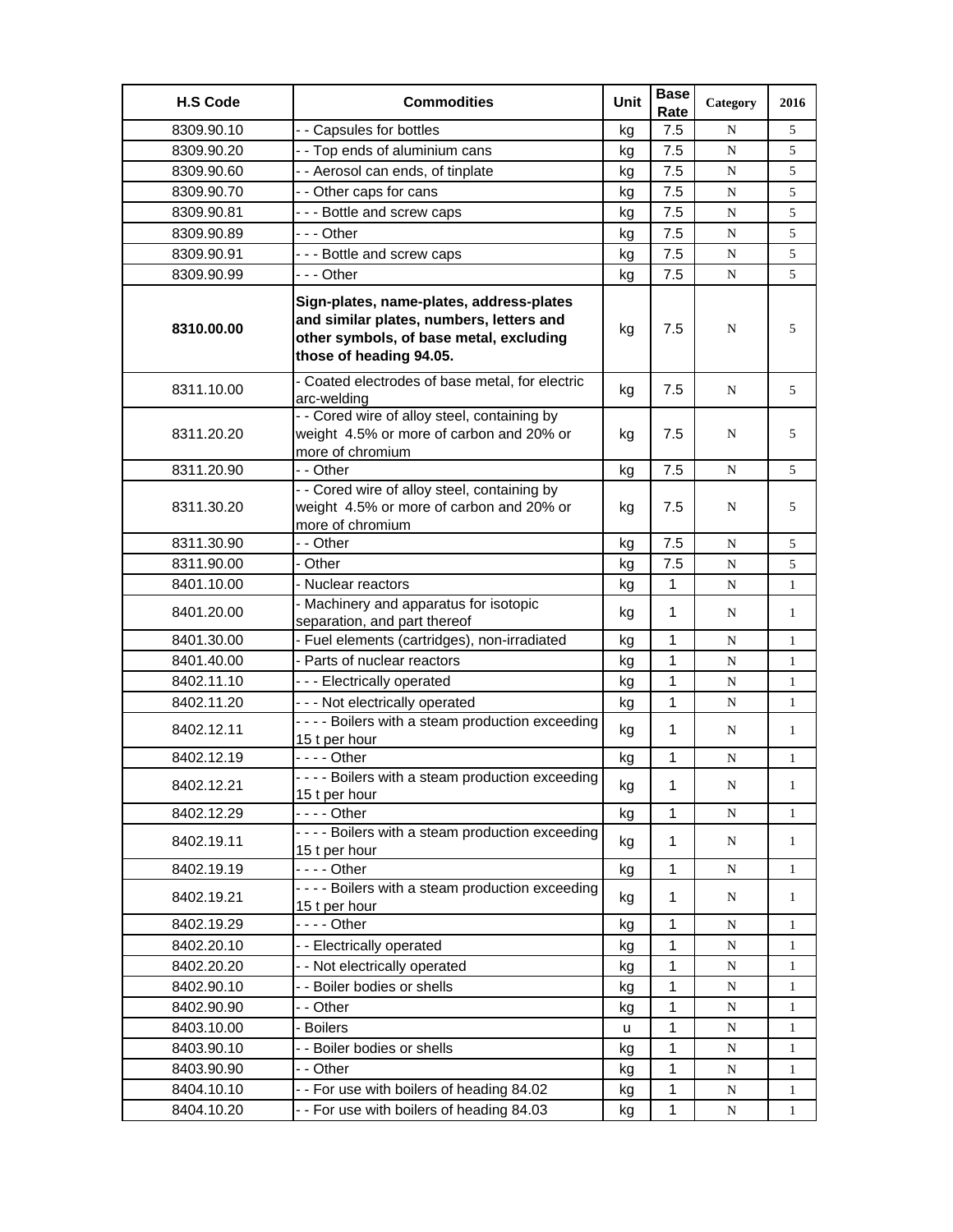| <b>H.S Code</b> | <b>Commodities</b>                                                                                                                                                                   | Unit | <b>Base</b><br>Rate | Category  | 2016         |
|-----------------|--------------------------------------------------------------------------------------------------------------------------------------------------------------------------------------|------|---------------------|-----------|--------------|
| 8404.20.00      | - Condensers for steam or other vapour power<br>units                                                                                                                                | kg   | $\mathbf{1}$        | N         | $\mathbf{1}$ |
| 8404.90.11      | --- Boiler bodies or shells                                                                                                                                                          | kg   | $\mathbf{1}$        | ${\bf N}$ | $\mathbf{1}$ |
| 8404.90.19      | --- Other                                                                                                                                                                            | kg   | 1                   | N         | $\mathbf{1}$ |
| 8404.90.21      | --- Boiler bodies or shells                                                                                                                                                          | kg   | 1                   | ${\bf N}$ | $\mathbf{1}$ |
| 8404.90.29      | -  - - Other                                                                                                                                                                         | kg   | 1                   | ${\bf N}$ | $\mathbf{1}$ |
| 8404.90.90      | - - Other                                                                                                                                                                            | kg   | 1                   | N         | $\mathbf{1}$ |
| 8405.10.00      | - Producer gas or water gas generators, with or<br>without their purifiers; acetylene gas generators<br>and similar water process gas generators, with<br>or without their purifiers | kg   | $\mathbf{1}$        | N         | 1            |
| 8405.90.00      | - Parts                                                                                                                                                                              | kg   | 1                   | N         | $\mathbf{1}$ |
| 8406.10.00      | - Turbines for marine propulsion                                                                                                                                                     | u    | 1.5                 | N         | 1.5          |
| 8406.81.00      | - - Of an output exceeding 40 MW                                                                                                                                                     | u    | $\mathbf{1}$        | N         | $\mathbf{1}$ |
| 8406.82.00      | - - Of an output not exceeding 40 MW                                                                                                                                                 | u    | 1                   | N         | $\mathbf{1}$ |
| 8406.90.00      | - Parts                                                                                                                                                                              | kg   | 1                   | N         | $\mathbf{1}$ |
| 8407.10.00      | - Aircraft engines                                                                                                                                                                   | u    | 0.5                 | ${\bf N}$ | 0.5          |
| 8407.21.10      | - - - Of a power not exceeding 22.38 kW (30hp)                                                                                                                                       | u    | 1.5                 | N         | 1.5          |
| 8407.21.90      | -  - - Other                                                                                                                                                                         | u    | 1.5                 | N         | 1.5          |
| 8407.29.20      | --- Of a power not exceeding 22.38 kW (30hp)                                                                                                                                         | u    | 1.5                 | N         | 1.5          |
| 8407.29.90      | --- Other                                                                                                                                                                            | u    | 1.5                 | N         | 1.5          |
| 8407.31.00      | - - Of a cylinder capacity not exceeding 50 cc                                                                                                                                       | u    | 5                   | N         | 5            |
| 8407.32.11      | ---- For vehicles of heading 87.01                                                                                                                                                   | u    | 5                   | N         | 5            |
| 8407.32.12      | ---- For vehicles of heading 87.11                                                                                                                                                   | u    | 5                   | N         | 5            |
| 8407.32.19      | $--$ Other                                                                                                                                                                           | u    | 5                   | N         | 5            |
| 8407.32.21      | ---- For vehicles of heading 87.01                                                                                                                                                   | u    | 5                   | N         | 5            |
| 8407.32.22      | ---- For vehicles of heading 87.11                                                                                                                                                   | u    | 5                   | N         | 5            |
| 8407.32.29      |                                                                                                                                                                                      | u    | 5                   | ${\bf N}$ | 5            |
| 8407.33.10      | --- For vehicles of heading 87.01                                                                                                                                                    | u    | 5                   | ${\bf N}$ | 5            |
| 8407.33.20      | --- For vehicles of heading 87.11                                                                                                                                                    | u    | 5                   | N         | 5            |
| 8407.33.90      | -  - - Other                                                                                                                                                                         | u    | 5                   | N         | 5            |
| 8407.34.40      | ---- For pedestrian controlled tractors, of a<br>cylinder capacity not exceeding 1,100 cc                                                                                            | u    | 5                   | N         | 5            |
| 8407.34.50      | - - - - For other vehicles of heading 87.01                                                                                                                                          | u    | 5                   | ${\bf N}$ | 5            |
| 8407.34.60      | ---- For vehicles of heading 87.11                                                                                                                                                   | u    | 5                   | ${\bf N}$ | 5            |
| 8407.34.71      | ----- Of a cylinder capacity not exceeding<br>2,000 cc                                                                                                                               | u    | 5                   | N         | 5            |
| 8407.34.72      | - - - - - Of a cylinder capacity exceeding 2,000<br>cc but not exceeding 3,000 cc                                                                                                    | u    | 5                   | N         | 5            |
| 8407.34.73      | - - - - - Of a cylinder capacity exceeding 3,000<br>cс                                                                                                                               | u    | 5                   | N         | 5            |
| 8407.34.91      | ---- For pedestrian controlled tractors, of a<br>cylinder capacity not exceeding 1,100 cc                                                                                            | u    | 5                   | N         | 5            |
| 8407.34.92      | - - - - For other vehicles of heading 87.01                                                                                                                                          | u    | 5                   | N         | 5            |
| 8407.34.93      | ---- For vehicles of heading 87.11                                                                                                                                                   | u    | 5                   | N         | 5            |
| 8407.34.94      | ----- Of a cylinder capacity not exceeding<br>2,000 cc                                                                                                                               | u    | 5                   | N         | 5            |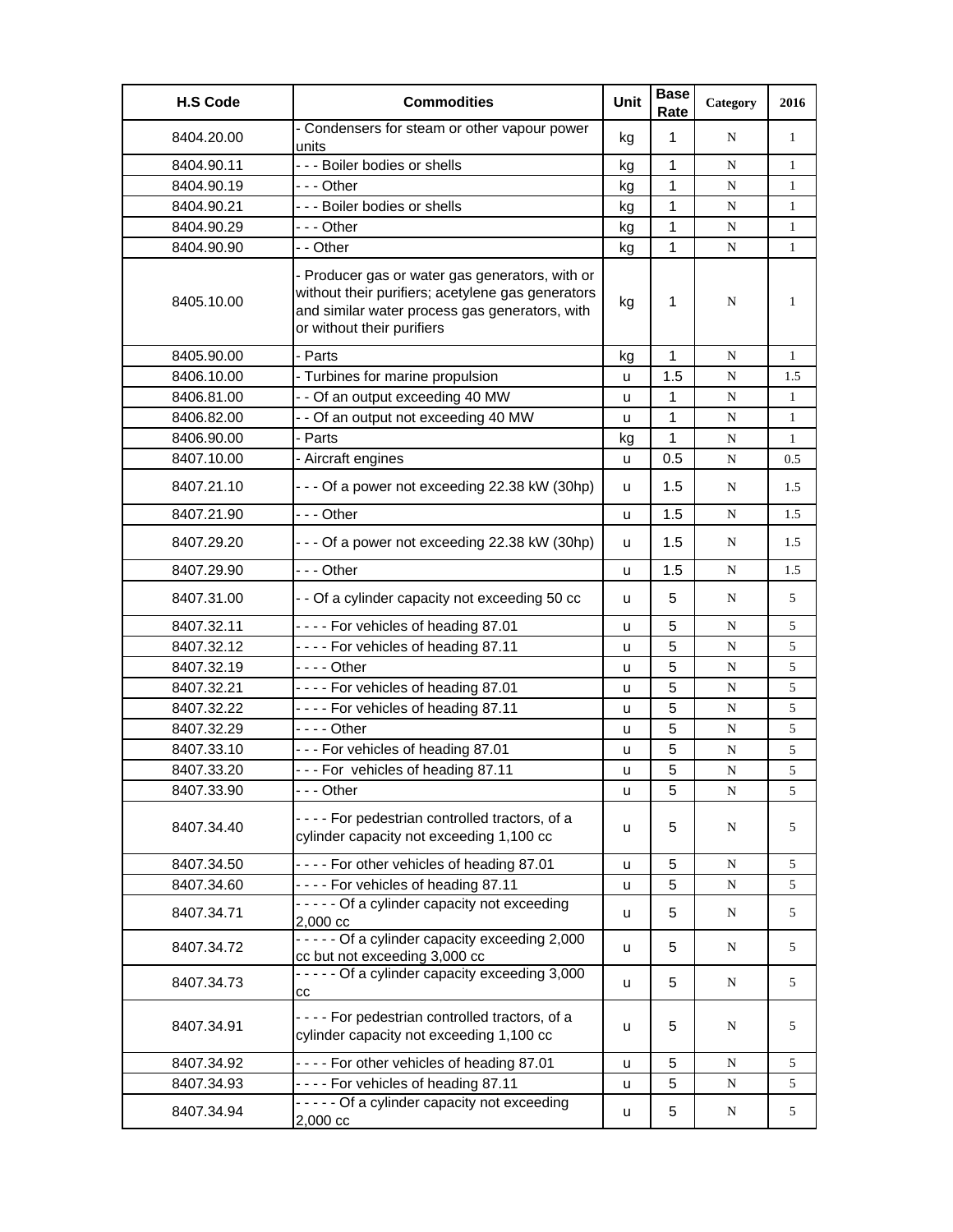| <b>H.S Code</b> | <b>Commodities</b>                                                                               | Unit | <b>Base</b><br>Rate | Category  | 2016         |
|-----------------|--------------------------------------------------------------------------------------------------|------|---------------------|-----------|--------------|
| 8407.34.95      | ----- Of a cylinder capacity exceeding 2,000<br>cc but not exceeding 3,000 cc                    | u    | 5                   | N         | 5            |
| 8407.34.99      | - - - - - Of a cylinder capacity exceeding 3,000<br>CC                                           | u    | 5                   | N         | 5            |
| 8407.90.10      | - - Of a power not exceeding 18.65 kW                                                            | u    | 1                   | N         | 1            |
| 8407.90.20      | - - Of a power exceeding 18.65 kW but not<br>exceeding 22.38 kW                                  | u    | 1                   | N         | 1            |
| 8407.90.90      | - - Other                                                                                        | u    | 1                   | ${\bf N}$ | $\mathbf{1}$ |
| 8408.10.10      | - - Of a power not exceeding 22.38 kW                                                            | u    | 1.5                 | N         | 1.5          |
| 8408.10.20      | - - Of a power exceeding 22.38 kW but not<br>exceeding 100 kW                                    | u    | 1.5                 | N         | 1.5          |
| 8408.10.90      | - - Other                                                                                        | u    | 1.5                 | ${\bf N}$ | 1.5          |
| 8408.20.10      | --- For vehicles of subheading 8701.10                                                           | u    | 5                   | N         | 5            |
| 8408.20.21      | ---- Of a cylinder capacity not exceeding<br>2,000 cc                                            | u    | 5                   | N         | 5            |
| 8408.20.22      | - - - - Of a cylinder capacity exceeding 2,000 cc<br>but not exceeding 3,500 cc                  | u    | 5                   | N         | 5            |
| 8408.20.23      | ---- Of a cylinder capacity exceeding 3,500 cc                                                   | u    | 5                   | N         | 5            |
| 8408.20.93      | --- For vehicles of subheading 8701.10                                                           | u    | 5                   | N         | 5            |
| 8408.20.94      | ---- Of a cylinder capacity not exceeding<br>2,000 cc                                            | u    | 5                   | N         | 5            |
| 8408.20.95      | - - - - Of a cylinder capacity exceeding 2,000 cc<br>but not exceeding 3,500 cc                  | u    | 5                   | N         | 5            |
| 8408.20.96      | - - - - Of a cylinder capacity exceeding 3,500 cc                                                | u    | 5                   | N         | 5            |
| 8408.90.10      | - - Of a power not exceeding 18.65 kW                                                            | u    | 1                   | SL        | 1            |
| 8408.90.50      | - - Of a power exceeding 100 kW                                                                  | u    | 1                   | SL        | $\mathbf{1}$ |
| 8408.90.91      | --- For machinery of heading 84.29 or 84.30                                                      | u    | 1                   | SL        | 1            |
| 8408.90.99      | --- Other                                                                                        | u    | 1                   | SL        | $\mathbf{1}$ |
| 8409.10.00      | - For aircraft engines                                                                           | kg   | 0.5                 | ${\bf N}$ | 0.5          |
| 8409.91.11      | - - - - Carburettors and parts thereof                                                           | kg   | 1                   | N         | $\mathbf{1}$ |
| 8409.91.12      | ---- Cylinder blocks                                                                             | kg   | 1                   | ${\bf N}$ | $\mathbf{1}$ |
| 8409.91.13      | - - - - Cylinder liners, with an internal diameter<br>of 50 mm or more, but not exceeding 155 mm | kg   | 1                   | N         | 1            |
| 8409.91.14      | - - - - Other cylinder liners                                                                    | kg   | 1                   | ${\bf N}$ | 1            |
| 8409.91.15      | ---- Cylinder heads and head covers                                                              | kg   | $\mathbf 1$         | N         | $\mathbf{1}$ |
| 8409.91.16      | ---- Pistons, with an external diameter of 50<br>mm or more, but not exceeding 155 mm            | kg   | 1                   | N         | 1            |
| 8409.91.17      | - - - - Other pistons                                                                            | kg   | 1                   | N         | $\mathbf{1}$ |
| 8409.91.18      | ---- Piston rings and gudgeon pins                                                               | kg   | 1                   | ${\bf N}$ | $\mathbf{1}$ |
| 8409.91.19      | $--$ Other                                                                                       | kg   | 1                   | N         | 1            |
| 8409.91.21      | - - - - Carburettors and parts thereof                                                           | kg   | 5                   | N         | 5            |
| 8409.91.22      | ---- Cylinder blocks                                                                             | kg   | 5                   | N         | 5            |
| 8409.91.23      | - - - - Cylinder liners, with an internal diameter<br>of 50 mm or more, but not exceeding 155 mm | kg   | 5                   | N         | 5            |
| 8409.91.24      | ---- Other cylinder liners                                                                       | kg   | 5                   | N         | 5            |
| 8409.91.25      | ---- Cylinder heads and head covers                                                              | kg   | 5                   | N         | 5            |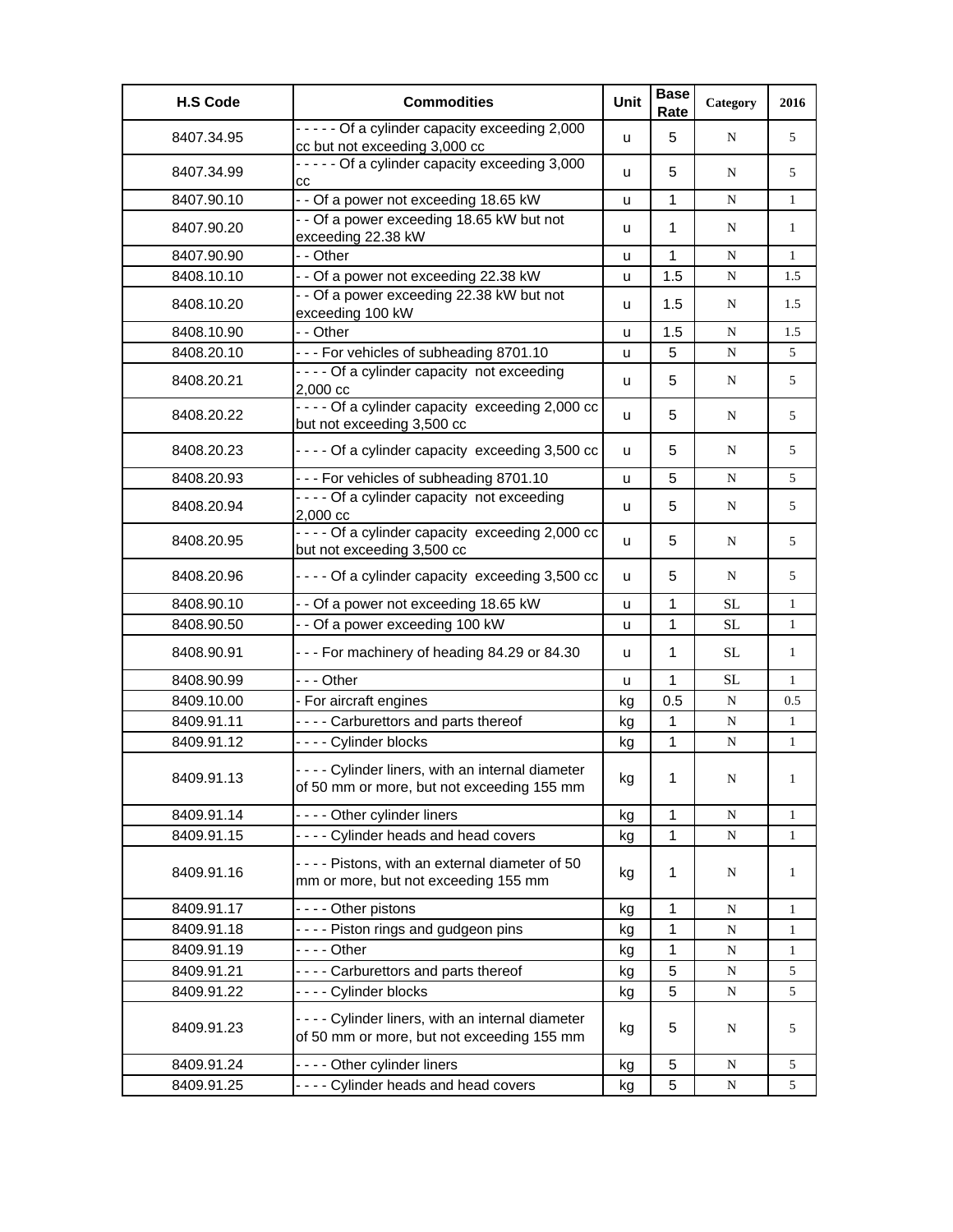| <b>H.S Code</b> | <b>Commodities</b>                                                                               | Unit | <b>Base</b><br>Rate | Category  | 2016         |
|-----------------|--------------------------------------------------------------------------------------------------|------|---------------------|-----------|--------------|
| 8409.91.26      | - - - - Pistons, with an external diameter of 50<br>mm or more, but not exceeding 155 mm         | kg   | 5                   | N         | 5            |
| 8409.91.27      | - - - - Other pistons                                                                            | kg   | 5                   | N         | 5            |
| 8409.91.28      | ---- Piston rings and gudgeon pins                                                               | kg   | 5                   | N         | 5            |
| 8409.91.29      | - - - - Other                                                                                    | kg   | 5                   | N         | 5            |
| 8409.91.31      | - - - - Carburettors and parts thereof                                                           | kg   | 5                   | N         | 5            |
| 8409.91.32      | ---- Cylinder blocks; crank cases                                                                | kg   | 5                   | ${\bf N}$ | 5            |
| 8409.91.34      | - - - - Cylinder liners                                                                          | kg   | 5                   | N         | 5            |
| 8409.91.35      | ---- Cylinder heads and head covers                                                              | kq   | 5                   | N         | 5            |
| 8409.91.37      | - - - - Pistons                                                                                  | kg   | 5                   | N         | 5            |
| 8409.91.38      | ---- Piston rings and gudgeon pins                                                               | kg   | 5                   | ${\bf N}$ | 5            |
| 8409.91.39      | - - - - Other                                                                                    | kg   | 5                   | ${\bf N}$ | 5            |
| 8409.91.41      | ---- Carburettors and parts thereof                                                              | kg   | 5                   | N         | 5            |
| 8409.91.42      | ---- Cylinder blocks; crank cases                                                                | kg   | 5                   | N         | 5            |
| 8409.91.43      | - - - - Cylinder liners, with an internal diameter<br>of 50 mm or more, but not exceeding 155 mm | kg   | 5                   | N         | 5            |
| 8409.91.44      | ---- Other cylinder liners                                                                       | kg   | 5                   | N         | 5            |
| 8409.91.45      | ---- Cylinder heads and head covers                                                              | kg   | 5                   | ${\bf N}$ | 5            |
| 8409.91.46      | - - - - Pistons, with an external diameter of 50<br>mm or more, but not exceeding 155 mm         | kg   | 5                   | N         | 5            |
| 8409.91.47      | - - - - Other pistons                                                                            | kg   | 5                   | N         | 5            |
| 8409.91.48      | ---- Piston rings and gudgeon pins                                                               | kg   | 5                   | N         | 5            |
| 8409.91.49      | - - - - Other                                                                                    | kg   | 5                   | ${\bf N}$ | 5            |
| 8409.91.51      | ----- Cylinder blocks; crank cases                                                               | kg   | 1.5                 | N         | 1.5          |
| 8409.91.52      | ----- Cylinder liners, with an internal diameter<br>of 50 mm or more, but not exceeding 155 mm   | kg   | 1.5                 | N         | 1.5          |
| 8409.91.53      | ----- Other cylinder liners                                                                      | kg   | 1.5                 | N         | 1.5          |
| 8409.91.54      | ----- Pistons, with an external diameter of 50<br>mm or more, but not exceeding 155 mm           | kg   | 1.5                 | N         | 1.5          |
| 8409.91.55      | - - - - - Other pistons                                                                          | kg   | 1.5                 | N         | 1.5          |
| 8409.91.59      | - - - - - Other                                                                                  | kg   | 1.5                 | N         | 1.5          |
| 8409.91.61      | ----- Cylinder blocks; crank cases                                                               | kg   | 1.5                 | ${\bf N}$ | 1.5          |
| 8409.91.62      | ----- Cylinder liners, with an internal diameter<br>of 50 mm or more, but not exceeding 155 mm   | kg   | 1.5                 | N         | 1.5          |
| 8409.91.63      | ----- Other cylinder liners                                                                      | kg   | 1.5                 | N         | 1.5          |
| 8409.91.64      | ----- Pistons, with an external diameter of 50<br>mm or more, but not exceeding 155 mm           | kg   | 1.5                 | N         | 1.5          |
| 8409.91.65      | - - - - - Other pistons                                                                          | kg   | 1.5                 | N         | 1.5          |
| 8409.91.69      | - - - - - Other                                                                                  | kg   | 1.5                 | N         | 1.5          |
| 8409.91.71      | - - - - Carburettors and parts thereof                                                           | kg   | $\mathbf 1$         | ${\bf N}$ | $\mathbf{1}$ |
| 8409.91.72      | ---- Cylinder blocks                                                                             | kg   | 1                   | ${\bf N}$ | $\mathbf{1}$ |
| 8409.91.73      | - - - - Cylinder liners, with an internal diameter<br>of 50 mm or more, but not exceeding 155 mm | kg   | $\mathbf{1}$        | N         | $\mathbf{1}$ |
| 8409.91.74      | ---- Other cylinder liners                                                                       | kg   | $\mathbf 1$         | N         | $\mathbf{1}$ |
| 8409.91.75      | ---- Cylinder heads and head covers                                                              | kg   | 1                   | N         | $\mathbf{1}$ |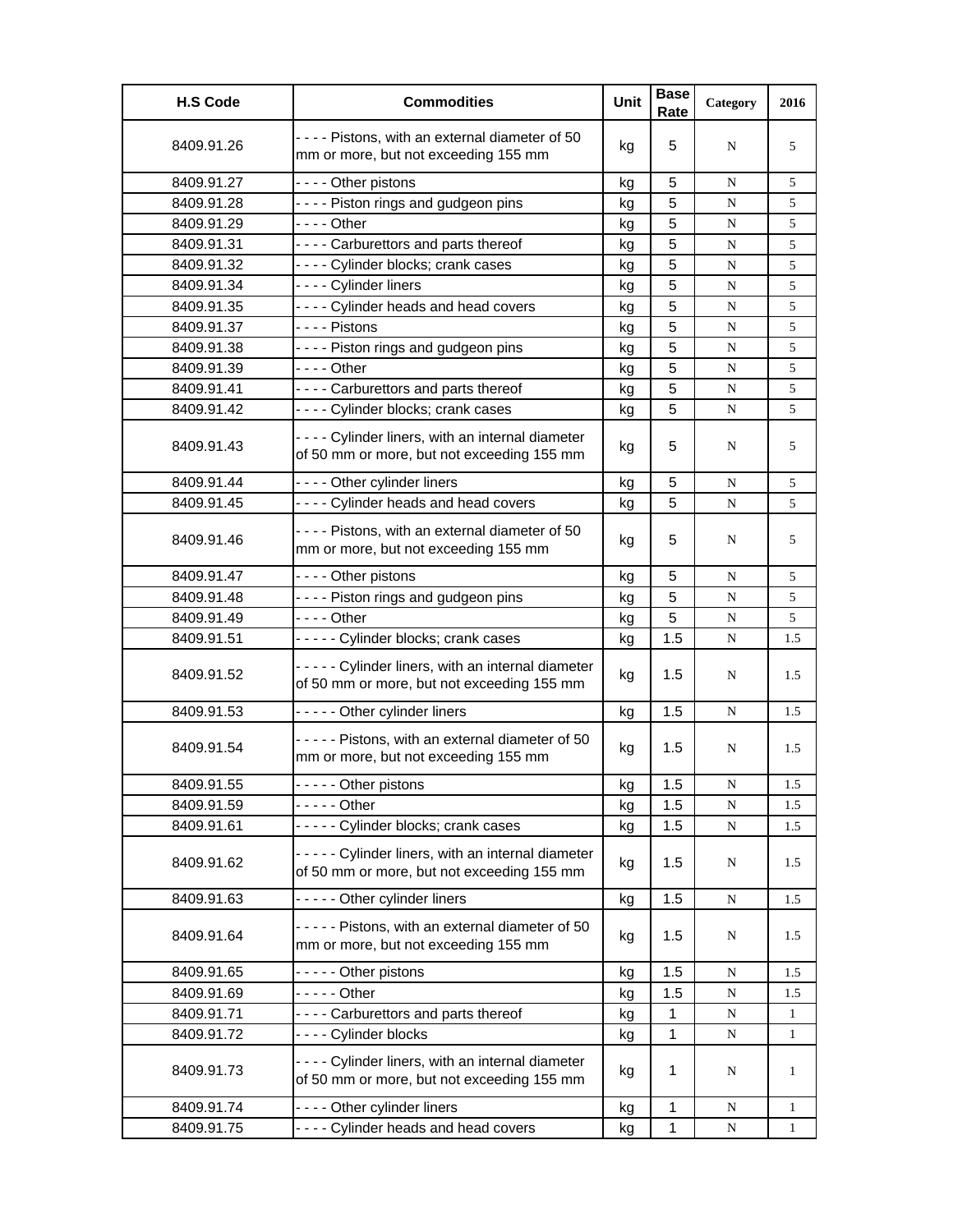| <b>H.S Code</b> | <b>Commodities</b>                                                                               | Unit | <b>Base</b><br>Rate | Category  | 2016         |
|-----------------|--------------------------------------------------------------------------------------------------|------|---------------------|-----------|--------------|
| 8409.91.76      | ---- Pistons, with an external diameter of 50<br>mm or more, but not exceeding 155 mm            | kg   | 1                   | N         | $\mathbf{1}$ |
| 8409.91.77      | - - - - Other pistons                                                                            | kg   | $\mathbf{1}$        | N         | $\mathbf{1}$ |
| 8409.91.78      | - - - - Pistons rings and gudgeon pins                                                           | kg   | 1                   | N         | $\mathbf{1}$ |
| 8409.91.79      |                                                                                                  | kg   | 1                   | N         | $\mathbf{1}$ |
| 8409.99.11      | ---- Carburettors and parts thereof                                                              | kg   | 1                   | N         | $\mathbf{1}$ |
| 8409.99.12      | ---- Cylinder blocks                                                                             | kg   | 1                   | N         | $\mathbf{1}$ |
| 8409.99.13      | - - - - Cylinder liners, with an internal diameter<br>of 50 mm or more, but not exceeding 155 mm | kg   | 1                   | N         | 1            |
| 8409.99.14      | ---- Other cylinder liners                                                                       | kg   | 1                   | ${\bf N}$ | $\mathbf{1}$ |
| 8409.99.15      | ---- Cylinder heads and head covers                                                              | kg   | 1                   | N         | $\mathbf{1}$ |
| 8409.99.16      | ---- Pistons, with an external diameter of 50<br>mm or more, but not exceeding 155 mm            | kg   | 1                   | N         | $\mathbf{1}$ |
| 8409.99.17      | - - - - Other pistons                                                                            | kg   | $\mathbf{1}$        | N         | $\mathbf{1}$ |
| 8409.99.18      | - - - - Piston rings and gudgeon pins                                                            | kg   | $\mathbf 1$         | N         | $\mathbf{1}$ |
| 8409.99.19      | - - - - Other                                                                                    | kg   | 1                   | N         | $\mathbf{1}$ |
| 8409.99.21      | ---- Carburettors and parts thereof                                                              | kg   | 5                   | N         | 5            |
| 8409.99.22      | ---- Cylinder blocks                                                                             | kg   | 5                   | N         | 5            |
| 8409.99.23      | - - - - Cylinder liners, with an internal diameter<br>of 50 mm or more, but not exceeding 155 mm | kg   | 5                   | N         | 5            |
| 8409.99.24      | ---- Other cylinder liners                                                                       | kg   | 5                   | N         | 5            |
| 8409.99.25      | - - - - Cylinder heads and head covers                                                           | kg   | 5                   | N         | 5            |
| 8409.99.26      | ---- Pistons, with an external diameter of 50<br>mm or more, but not exceeding 155 mm            | kg   | 5                   | N         | 5            |
| 8409.99.27      | - - - - Other pistons                                                                            | kg   | 5                   | N         | 5            |
| 8409.99.28      | ---- Piston rings and gudgeon pins                                                               | kg   | 5                   | N         | 5            |
| 8409.99.29      | $--$ Other                                                                                       | kg   | 5                   | N         | 5            |
| 8409.99.31      | - - - - Carburettors and parts thereof                                                           | kg   | 5                   | N         | 5            |
| 8409.99.32      | ---- Cylinder blocks; crank cases                                                                | kg   | 5                   | N         | 5            |
| 8409.99.33      | - - - - Cylinder liners                                                                          | ĸg   | 5                   | N         | 5            |
| 8409.99.34      | ---- Cylinder heads and head covers                                                              | kg   | 5                   | N         | 5            |
| 8409.99.35      | - - - - Pistons                                                                                  | kg   | 5                   | ${\bf N}$ | 5            |
| 8409.99.36      | ---- Piston rings and gudgeon pins                                                               | kg   | 5                   | N         | 5            |
| 8409.99.39      |                                                                                                  | kg   | 5                   | ${\bf N}$ | 5            |
| 8409.99.41      | ---- Carburettors and parts thereof                                                              | kg   | 5                   | N         | 5            |
| 8409.99.42      | ---- Cylinder blocks; crank cases                                                                | kg   | 5                   | N         | 5            |
| 8409.99.43      | - - - - Cylinder liners, with an internal diameter<br>of 50 mm or more, but not exceeding 155 mm | kg   | 5                   | N         | 5            |
| 8409.99.44      | ---- Other cylinder liners                                                                       | kg   | 5                   | N         | 5            |
| 8409.99.45      | ---- Cylinder heads and head covers                                                              | kg   | 5                   | N         | 5            |
| 8409.99.46      | ---- Pistons, with an external diameter of 50<br>mm or more, but not exceeding 155 mm            | kg   | 5                   | N         | 5            |
| 8409.99.47      | - - - - Other pistons                                                                            | kg   | 5                   | N         | 5            |
| 8409.99.48      | ---- Piston rings and gudgeon pins                                                               | kg   | 5                   | N         | 5            |
| 8409.99.49      |                                                                                                  | kg   | 5                   | N         | 5            |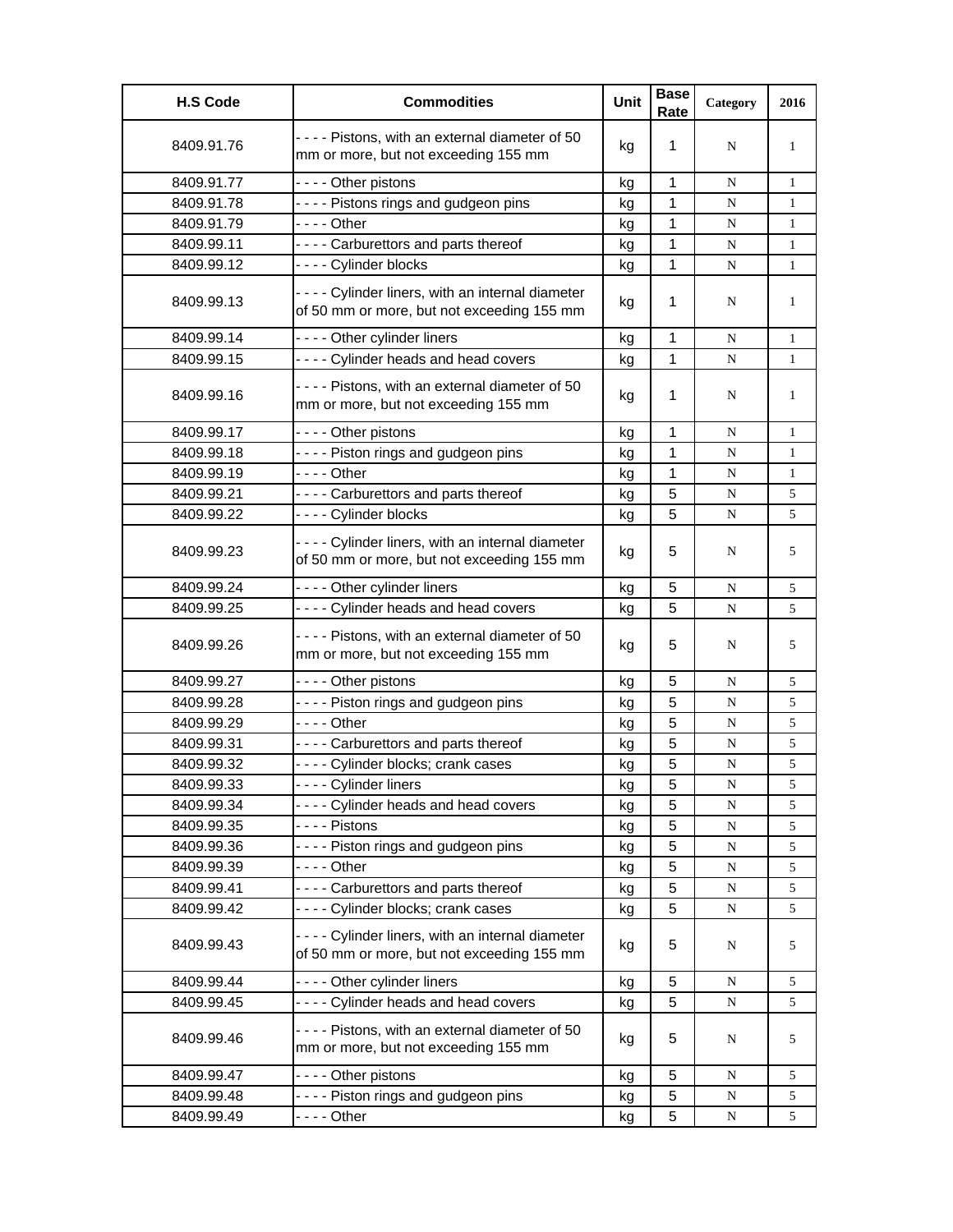| <b>H.S Code</b> | <b>Commodities</b>                                                                               | Unit | <b>Base</b><br>Rate | Category  | 2016         |
|-----------------|--------------------------------------------------------------------------------------------------|------|---------------------|-----------|--------------|
| 8409.99.51      | ----- Cylinder blocks; crank cases                                                               | kg   | 1.5                 | N         | 1.5          |
| 8409.99.52      | ----- Cylinder liners, with an internal diameter<br>of 50 mm or more, but not exceeding 155 mm   | kg   | 1.5                 | N         | 1.5          |
| 8409.99.53      | - - - - - Other cylinder liners                                                                  | kg   | 1.5                 | N         | 1.5          |
| 8409.99.54      | ----- Pistons, with an external diameter of 50<br>mm or more, but not exceeding 155 mm           | kg   | 1.5                 | N         | 1.5          |
| 8409.99.55      | - - - - - Other pistons                                                                          | kg   | 1.5                 | N         | 1.5          |
| 8409.99.59      | $---$ Other                                                                                      | kg   | 1.5                 | N         | 1.5          |
| 8409.99.61      | ----- Cylinder blocks; crank cases                                                               | kg   | 1.5                 | N         | 1.5          |
| 8409.99.62      | ----- Cylinder liners, with an internal diameter<br>of 50 mm or more, but not exceeding 155 mm   | kg   | 1.5                 | N         | 1.5          |
| 8409.99.63      | - - - - - Other cylinder liners                                                                  | kg   | 1.5                 | N         | 1.5          |
| 8409.99.64      | ----- Pistons, with an external diameter of 50<br>mm or more, but not exceeding 155 mm           | kg   | 1.5                 | N         | 1.5          |
| 8409.99.65      | - - - - - Other pistons                                                                          | kg   | 1.5                 | N         | 1.5          |
| 8409.99.69      | $---$ Other                                                                                      | kg   | 1.5                 | N         | 1.5          |
| 8409.99.71      | ---- Carburettors and parts thereof                                                              | kg   | $\mathbf{1}$        | ${\bf N}$ | $\mathbf{1}$ |
| 8409.99.72      | ---- Cylinder blocks                                                                             | kg   | $\mathbf{1}$        | N         | $\mathbf{1}$ |
| 8409.99.73      | - - - - Cylinder liners, with an internal diameter<br>of 50 mm or more, but not exceeding 155 mm | kg   | $\mathbf{1}$        | N         | 1            |
| 8409.99.74      | ---- Other cylinder liners                                                                       | kg   | $\mathbf{1}$        | N         | $\mathbf{1}$ |
| 8409.99.75      | ---- Cylinder heads and head covers                                                              | kg   | 1                   | N         | $\mathbf{1}$ |
| 8409.99.76      | ---- Pistons, with an external diameter of 50<br>mm or more, but not exceeding 155 mm            | kg   | 1                   | N         | $\mathbf{1}$ |
| 8409.99.77      | - - - - Other pistons                                                                            | kg   | 1                   | N         | $\mathbf{1}$ |
| 8409.99.78      | - - - - Pistons rings and gudgeon pins                                                           | kg   | 1                   | N         | $\mathbf{1}$ |
| 8409.99.79      | $--$ Other                                                                                       | kg   | $\mathbf{1}$        | N         | $\mathbf{1}$ |
| 8410.11.00      | - - Of a power not exceeding 1,000 kW                                                            | u    | 1                   | N         | $\mathbf{1}$ |
| 8410.12.00      | - - Of a power exceeding 1,000 kW but not<br>exceeding 10,000 kW                                 | u    | 1                   | ${\bf N}$ | 1            |
| 8410.13.00      | -- Of a power exceeding 10,000 kW                                                                | u    | $\mathbf{1}$        | ${\bf N}$ | $\mathbf{1}$ |
| 8410.90.00      | - Parts, including regulators                                                                    | kg   | $\mathbf{1}$        | ${\bf N}$ | $\mathbf{1}$ |
| 8411.11.00      | - - Of a thrust not exceeding 25 kN                                                              | u    | 0.5                 | ${\bf N}$ | 0.5          |
| 8411.12.00      | - - Of a thrust exceeding 25 kN                                                                  | u    | 0.5                 | ${\bf N}$ | 0.5          |
| 8411.21.00      | - - Of a power not exceeding 1,100 kW                                                            | u    | 0.5                 | ${\bf N}$ | 0.5          |
| 8411.22.00      | - - Of a power exceeding 1,100 kW                                                                | u    | 0.5                 | ${\bf N}$ | 0.5          |
| 8411.81.00      | - - Of a power not exceeding 5,000 kW                                                            | u    | $\mathbf 1$         | ${\bf N}$ | $\mathbf{1}$ |
| 8411.82.00      | - - Of a power exceeding 5,000 kW                                                                | u    | 1                   | ${\bf N}$ | $\mathbf{1}$ |
| 8411.91.00      | - - Of turbo-jets or turbo-propellers                                                            | kg   | 0.5                 | N         | 0.5          |
| 8411.99.00      | - - Other                                                                                        | kg   | 1                   | ${\bf N}$ | $\mathbf{1}$ |
| 8412.10.00      | - Reaction engines other than turbo-jets                                                         | u    | 0.5                 | ${\bf N}$ | 0.5          |
| 8412.21.00      | -- Linear acting (cylinders)                                                                     | u    | 1                   | ${\bf N}$ | $\mathbf{1}$ |
| 8412.29.00      | - - Other                                                                                        | u    | 1                   | ${\bf N}$ | $\mathbf{1}$ |
| 8412.31.00      | - - Linear acting (cylinders)                                                                    | u    | 1                   | ${\bf N}$ | $\mathbf{1}$ |
| 8412.39.00      | - - Other                                                                                        | u    | 1                   | ${\bf N}$ | $\mathbf{1}$ |
| 8412.80.00      | - Other                                                                                          | u    | 1                   | N         | 1            |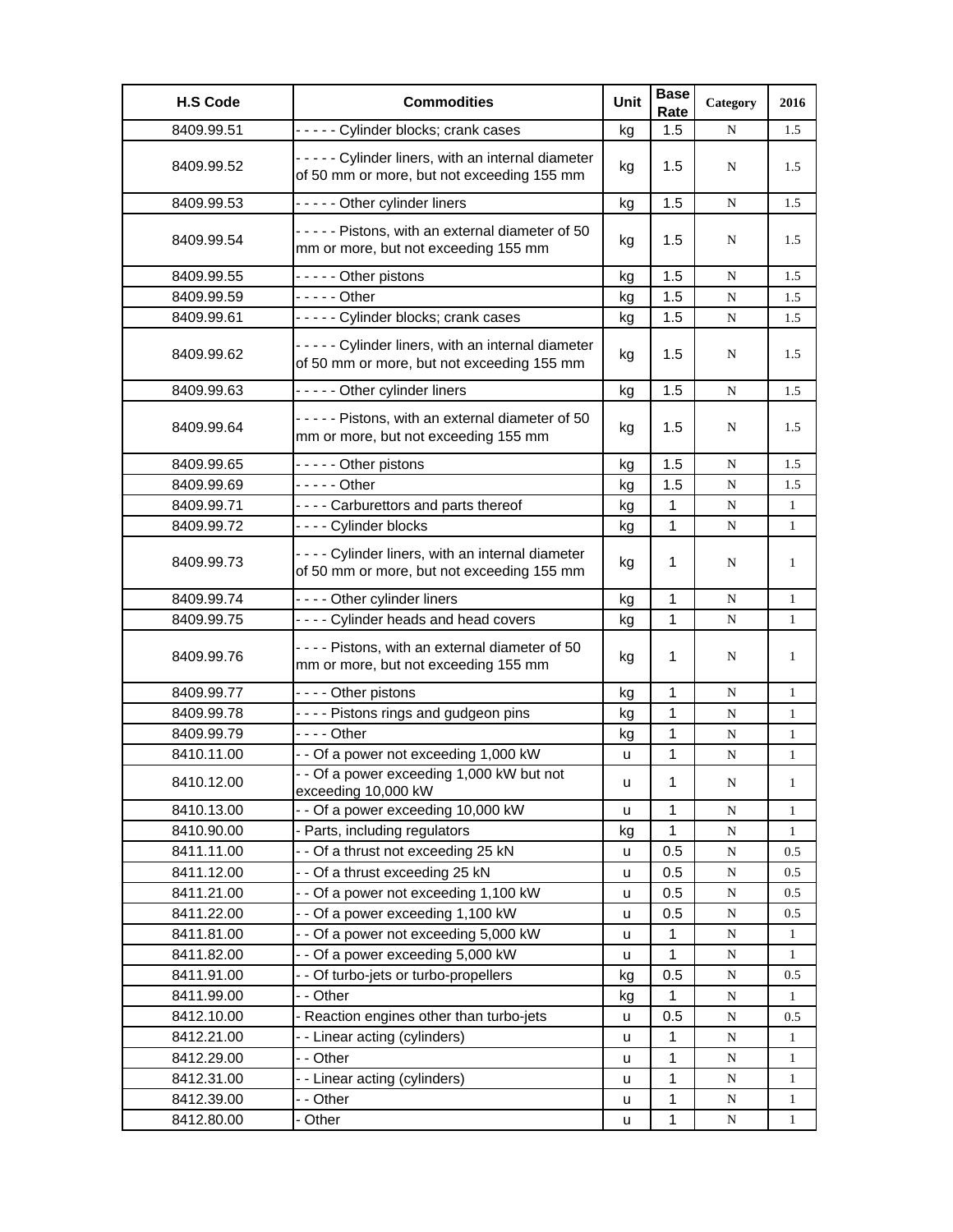| <b>H.S Code</b> | <b>Commodities</b>                                                                                                  | Unit | <b>Base</b><br>Rate | Category    | 2016             |
|-----------------|---------------------------------------------------------------------------------------------------------------------|------|---------------------|-------------|------------------|
| 8412.90.10      | - - Of engines of subheading 8412.10                                                                                | kg   | 0.5                 | N           | 0.5              |
| 8412.90.90      | - - Other                                                                                                           | kg   | 1                   | N           | 1                |
| 8413.11.00      | - - Pumps for dispensing fuel or lubricants, of<br>the type used in filling-stations or in garages                  | u    | 1                   | N           | 1                |
| 8413.19.00      | - - Other                                                                                                           | u    | $\mathbf{1}$        | N           | $\mathbf{1}$     |
| 8413.20.10      | - - Water pumps                                                                                                     | u    | 1                   | N           | 1                |
| 8413.20.90      | - - Other                                                                                                           | u    | 1                   | N           | $\mathbf{1}$     |
| 8413.30.12      | --- Water pumps or fuel pumps of a kind used<br>for engines of motor vehicles of heading 87.02,<br>87.03 or 87.04   | u    | 5                   | N           | 5                |
| 8413.30.19      | - - - Other                                                                                                         | u    | 5                   | ${\bf N}$   | 5                |
| 8413.30.21      | --- Water pumps or fuel pumps of a kind used<br>for engines of motor vehicles of heading 87.02,<br>87.03 or 87.04   | u    | 5                   | N           | 5                |
| 8413.30.29      | - - - Other                                                                                                         | u    | 5                   | N           | 5                |
| 8413.30.92      | - - - Water pumps or fuel pumps of a kind used<br>for engines of motor vehicles of heading 87.02,<br>87.03 or 87.04 | u    | 5                   | N           | 5                |
| 8413.30.99      | -  - - Other                                                                                                        | u    | 5                   | N           | 5                |
| 8413.40.00      | - Concrete pumps                                                                                                    | u    | $\mathbf{1}$        | N           | $\mathbf{1}$     |
| 8413.50.30      | - - Water pumps, with a flow rate not exceeding<br>8,000 $m^3/h$                                                    | u    | 1                   | SL          | $\mathbf{1}$     |
| 8413.50.40      | - - Water pumps, with a flow rate exceeding<br>8,000 m <sup>3</sup> /h but not exceeding 13,000 m <sup>3</sup> /h   | u    | 1                   | SL          | 1                |
| 8413.50.90      | - - Other                                                                                                           | u    | 1                   | <b>SL</b>   | $\mathbf{1}$     |
| 8413.60.30      | - - Water pumps, with a flow rate not exceeding<br>8,000 $m^3/h$                                                    | u    | 1                   | N           | $\mathbf{1}$     |
| 8413.60.40      | - - Water pumps, with a flow rate exceeding<br>8,000 m <sup>3</sup> /h but not exceeding 13,000 m <sup>3</sup> /h   | u    | 1                   | N           | 1                |
| 8413.60.90      | - - Other                                                                                                           | u    | 1                   | N           | $\mathbf{1}$     |
| 8413.70.11      | --- With an inlet diameter not exceeding 200<br>mm                                                                  | u    | zero                | N           | $\boldsymbol{0}$ |
| 8413.70.19      | --- Other                                                                                                           | u    | zero                | ${\bf N}$   | 0                |
| 8413.70.31      | --- With an inlet diameter not exceeding 200<br>mm                                                                  | u    | zero                | N           | 0                |
| 8413.70.39      | --- Other                                                                                                           | u    | zero                | $\mathbf N$ | 0                |
| 8413.70.41      | --- With inlet diameter not exceeding 200 mm                                                                        | u    | zero                | $\mathbf N$ | 0                |
| 8413.70.49      | -  - - Other                                                                                                        | u    | zero                | N           | 0                |
| 8413.70.51      | - - - With an inlet diameter not exceeding 200<br>mm                                                                | u    | zero                | N           | 0                |
| 8413.70.59      | --- Other                                                                                                           | u    | zero                | N           | $\boldsymbol{0}$ |
| 8413.70.91      | --- With an inlet diameter not exceeding 200<br>mm                                                                  | u    | zero                | $\mathbf N$ | 0                |
| 8413.70.99      | --- Other                                                                                                           | u    | zero                | N           | $\boldsymbol{0}$ |
| 8413.81.11      | - - - Water pumps, with a flow rate not<br>exceeding 8,000 $m^3/h$                                                  | u    | 1                   | N           | $\mathbf{1}$     |
| 8413.81.12      | --- Water pumps, with a flow rate exceeding<br>8,000 m <sup>3</sup> /h but not exceeding 13,000 m <sup>3</sup> /h   | u    | 1                   | N           | 1                |
| 8413.81.19      | --- Other                                                                                                           | u    | $\mathbf{1}$        | ${\bf N}$   | $\mathbf{1}$     |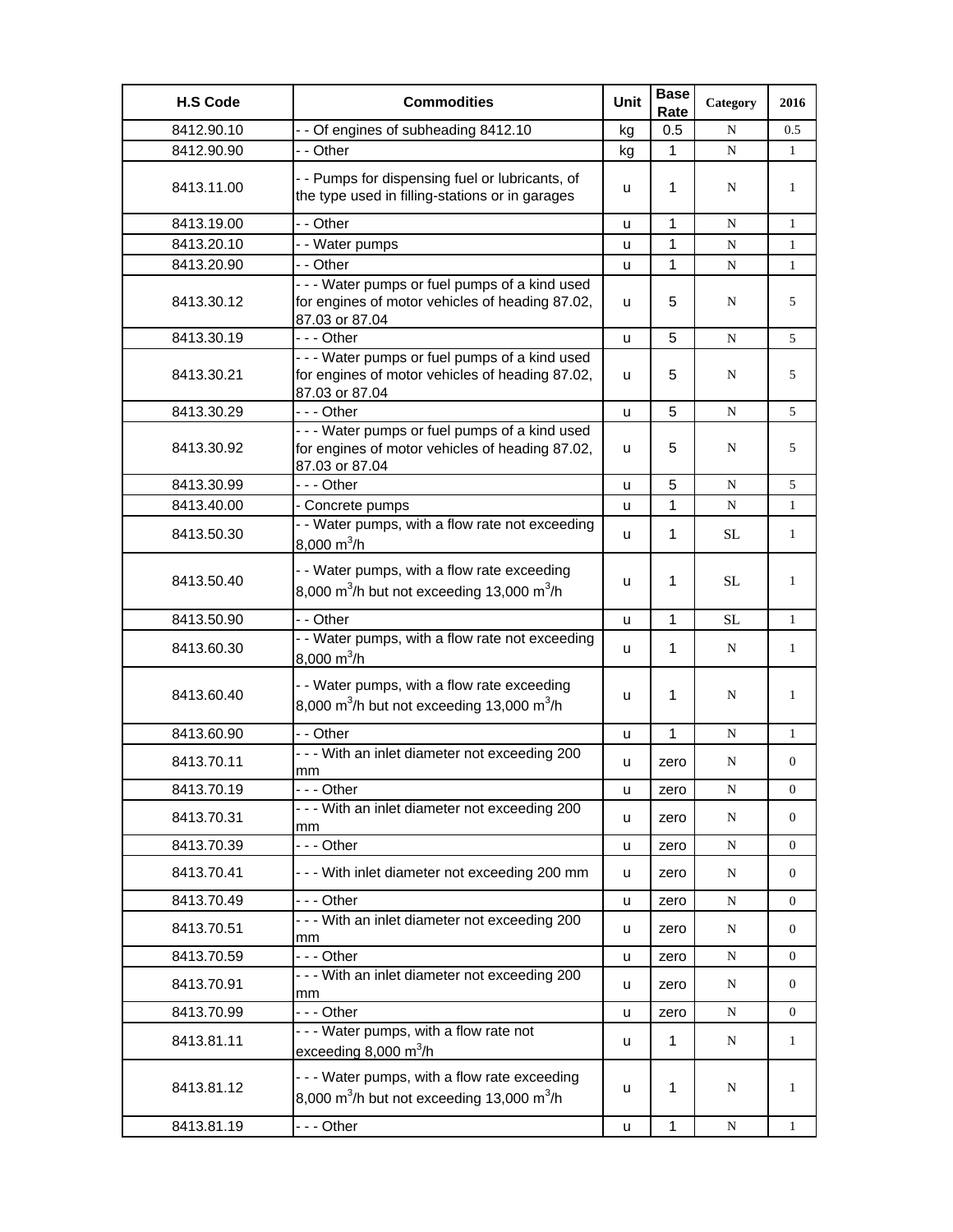| <b>H.S Code</b> | <b>Commodities</b>                                                                                                         | Unit | <b>Base</b><br>Rate | Category  | 2016           |
|-----------------|----------------------------------------------------------------------------------------------------------------------------|------|---------------------|-----------|----------------|
| 8413.82.00      | -- Liquid elevators                                                                                                        | u    | zero                | N         | $\Omega$       |
| 8413.91.10      | --- Of pumps of subheading 8413.20.10                                                                                      | kg   | 1                   | ${\bf N}$ | $\mathbf{1}$   |
| 8413.91.20      | - - - Of pumps of subheading 8413.20.90                                                                                    | kg   | 1                   | N         | $\mathbf{1}$   |
| 8413.91.30      | - - - Of pumps of subheadings 8413.70.11 and<br>8413.70.19                                                                 | kg   | zero                | N         | $\overline{0}$ |
| 8413.91.40      | --- Of other centrifugal pumps                                                                                             | kg   | zero                | N         | 0              |
| 8413.91.90      | --- Of other pumps                                                                                                         | kg   | 1                   | N         | 1              |
| 8413.92.00      | - - Of liquid elevators                                                                                                    | kg   | zero                | N         | $\overline{0}$ |
| 8414.10.00      | - Vacuum pumps                                                                                                             | u    | 1                   | N         | $\mathbf{1}$   |
| 8414.20.10      | - - Bicycle pumps                                                                                                          | u    | $\mathbf{1}$        | ${\bf N}$ | $\mathbf{1}$   |
| 8414.20.90      | - - Other                                                                                                                  | u    | 1                   | N         | $\mathbf{1}$   |
| 8414.30.20      | - - Of a kind used for automotive air<br>conditioners                                                                      | u    | $\mathbf 1$         | N         | $\mathbf{1}$   |
| 8414.30.30      | - - Other, sealed units for air conditioning<br>machines                                                                   | u    | $\mathbf{1}$        | N         | $\mathbf{1}$   |
| 8414.30.40      | - - Other, with a refrigeration capacity exceeding<br>21.10 kW, or with a displacement per revolution<br>of 220 cc or more | u    | $\mathbf{1}$        | N         | $\mathbf{1}$   |
| 8414.30.90      | - - Other                                                                                                                  | u    | $\mathbf{1}$        | N         | $\mathbf{1}$   |
| 8414.40.00      | - Air compressors mounted on a wheeled<br>chassis for towing                                                               | u    | 1                   | N         | $\mathbf{1}$   |
| 8414.51.10      | --- Table fans and box fans                                                                                                | u    | 7.5                 | HS/B      | 7.5            |
| 8414.51.91      | ---- With protective screen                                                                                                | u    | 7.5                 | HS/B      | 7.5            |
| 8414.51.99      | - - - - Other                                                                                                              | u    | 7.5                 | HS/B      | 7.5            |
| 8414.59.20      | ---- Explosion-proof air fans, of a kind used in<br>underground mining                                                     | u    | 7.5                 | N         | 5              |
| 8414.59.30      | ---- Blowers                                                                                                               | u    | 7.5                 | ${\bf N}$ | 5              |
| 8414.59.41      | ----- With protective screen                                                                                               | u    | 7.5                 | ${\bf N}$ | 5              |
| 8414.59.49      | $---$ Other                                                                                                                | u    | 7.5                 | N         | 5              |
| 8414.59.50      | - - - - Blowers                                                                                                            | u    | 7.5                 | N         | 5              |
| 8414.59.91      | ----- With protective screen                                                                                               | u    | 7.5                 | N         | 5              |
| 8414.59.99      | - - - - - Other                                                                                                            | u    | 7.5                 | ${\bf N}$ | 5              |
| 8414.60.11      | - - - Laminar airflow cabinets                                                                                             | u    | 7.5                 | ${\bf N}$ | 5              |
| 8414.60.19      | - - - Other                                                                                                                | u    | 7.5                 | N         | 5              |
| 8414.60.91      | --- Suitable for industrial use                                                                                            | u    | 7.5                 | N         | 5              |
| 8414.60.99      | --- Other                                                                                                                  | u    | $7.5\,$             | ${\bf N}$ | 5              |
| 8414.80.13      | - - - - Laminar airflow cabinets                                                                                           | u    | 7.5                 | ${\bf N}$ | 5              |
| 8414.80.14      | - - - - Other                                                                                                              | u    | 7.5                 | N         | 5              |
| 8414.80.15      | --- Not fitted with a filter, suitable for industrial<br>use                                                               | u    | 7.5                 | N         | 5              |
| 8414.80.19      | - - - Not fitted with a filter, not suitable for<br>industrial use                                                         | u    | 7.5                 | N         | 5              |
| 8414.80.30      | - - Free piston generators for gas turbines                                                                                | u    | 7.5                 | ${\bf N}$ | 5              |
| 8414.80.41      | - - - Gas compression modules suitable for use<br>in oil drilling operations                                               | u    | 7.5                 | N         | 5              |
| 8414.80.49      | --- Other                                                                                                                  | u    | 7.5                 | N         | 5              |
| 8414.80.50      | - - Air pumps                                                                                                              | u    | 7.5                 | N         | 5              |
| 8414.80.90      | - - Other                                                                                                                  | u    | 7.5                 | N         | 5              |
| 8414.90.13      | --- Of goods of subheading 8414.10                                                                                         | kg   | 1                   | N         | $\mathbf{1}$   |
| 8414.90.14      | --- Of goods of subheading 8414.20                                                                                         | kg   | 1                   | N         | $\mathbf{1}$   |
| 8414.90.15      | --- Of goods of subheading 8414.30                                                                                         | kg   | 1                   | N         | 1              |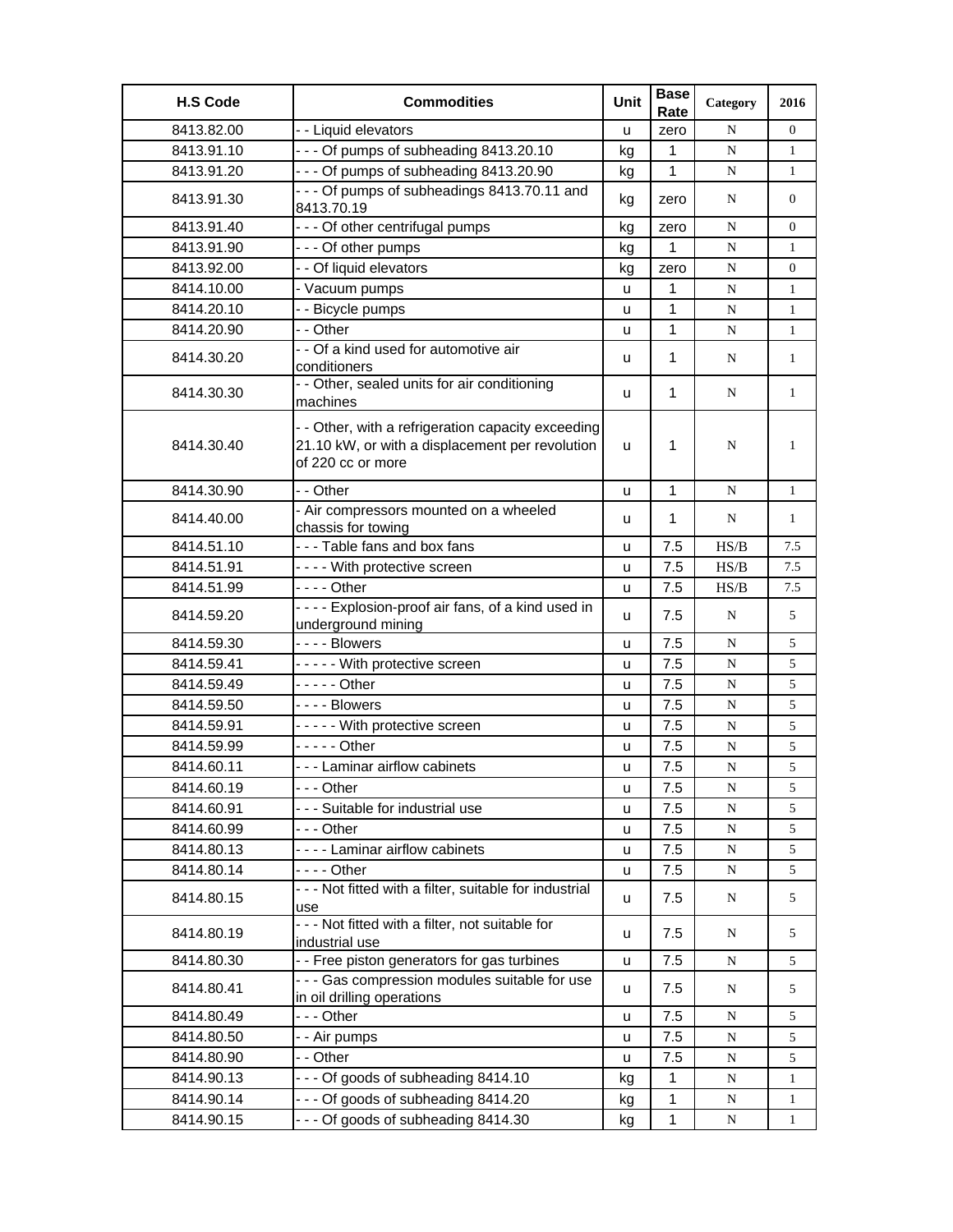| <b>H.S Code</b> | <b>Commodities</b>                                                                                                                       | Unit | <b>Base</b><br>Rate | Category    | 2016         |
|-----------------|------------------------------------------------------------------------------------------------------------------------------------------|------|---------------------|-------------|--------------|
| 8414.90.16      | --- Of goods of subheading 8414.40                                                                                                       | kg   | 1                   | N           | $\mathbf{1}$ |
| 8414.90.19      | --- Other                                                                                                                                | kg   | 7.5                 | ${\bf N}$   | 5            |
| 8414.90.21      | - - - Of a kind for fans suitable for use in goods<br>of heading 84.15, 84.18, 85.09 or 85.16                                            | kg   | 7.5                 | N           | 5            |
| 8414.90.29      | --- Other                                                                                                                                | kg   | 7.5                 | N           | 5            |
| 8414.90.31      | --- Of goods of subheading 8414.60                                                                                                       | kg   | 7.5                 | N           | 5            |
| 8414.90.32      | --- Of goods of subheading 8414.80                                                                                                       | kg   | 7.5                 | ${\bf N}$   | 5            |
| 8415.10.10      | - - Of an output not exceeding 26.38 kW                                                                                                  | u    | $\mathbf{1}$        | HS/B        | $\mathbf{1}$ |
| 8415.10.90      | - - Other                                                                                                                                | u    | 1                   | HS/B        | $\mathbf{1}$ |
| 8415.20.10      | - - Of an output not exceeding 26.38 kW                                                                                                  | u    | 1                   | N           | $\mathbf{1}$ |
| 8415.20.90      | - - Other                                                                                                                                | u    | 1                   | ${\bf N}$   | $\mathbf{1}$ |
| 8415.81.11      | - - - - Of an output not exceeding 21.10 kW                                                                                              | u    | 1                   | N           | $\mathbf{1}$ |
| 8415.81.12      | - - - - Of an output exceeding 21.10 kW and<br>with an air flow rate of each evaporator unit<br>exceeding 67.96 $m^3/m$ in               | u    | $\mathbf 1$         | N           | 1            |
| 8415.81.19      | $- - -$ Other                                                                                                                            | u    | $\mathbf{1}$        | ${\bf N}$   | $\mathbf{1}$ |
| 8415.81.21      | - - - - Of an output not exceeding 26.38 kW                                                                                              | u    | $\mathbf 1$         | N           | $\mathbf{1}$ |
| 8415.81.29      | - - - - Other                                                                                                                            | u    | $\mathbf{1}$        | ${\bf N}$   | $\mathbf{1}$ |
| 8415.81.31      | - - - - Of an output not exceeding 26.38 kW                                                                                              | u    | 1                   | N           | $\mathbf{1}$ |
| 8415.81.39      | - - - - Other                                                                                                                            | u    | 1                   | N           | 1            |
| 8415.81.91      | - - - - Of an output exceeding 21.10 kW and<br>with an air flow rate of each evaporator unit<br>exceeding $67.96 \text{ m}^3/\text{min}$ | u    | $\mathbf 1$         | N           | 1            |
| 8415.81.93      | ----- Of an output not exceeding 21.10 kW                                                                                                | u    | $\mathbf{1}$        | N           | $\mathbf{1}$ |
| 8415.81.94      | ----- Of an output exceeding 21.10 kW but not<br>exceeding 26.38 kW                                                                      | u    | $\mathbf 1$         | N           | $\mathbf{1}$ |
| 8415.81.99      | $---$ Other                                                                                                                              | u    | $\mathbf{1}$        | N           | $\mathbf{1}$ |
| 8415.82.11      | - - - - Of an output exceeding 21.10 kW and<br>with an air flow rate of each evaporator unit<br>exceeding 67.96 $m^3/m$ in               | u    | 1                   | N           | $\mathbf{1}$ |
| 8415.82.19      | - - - - Other                                                                                                                            | u    | $\mathbf{1}$        | ${\bf N}$   | $\mathbf{1}$ |
| 8415.82.21      | - - - - Of an output not exceeding 26.38 kW                                                                                              | u    | 1                   | N           | $\mathbf{1}$ |
| 8415.82.29      | - - - - Other                                                                                                                            | u    | $\mathbf{1}$        | ${\bf N}$   | $\mathbf{1}$ |
| 8415.82.31      | - - - - Of an output not exceeding 26.38 kW                                                                                              | u    | 1                   | N           | $\mathbf{1}$ |
| 8415.82.39      | - - - - Other                                                                                                                            | u    | $\mathbf 1$         | $\mathbf N$ | $\mathbf{1}$ |
| 8415.82.91      | - - - - Of an output not exceeding 26.38 kW                                                                                              | u    | 1                   | N           | $\mathbf{1}$ |
| 8415.82.99      | - - - - Other                                                                                                                            | u    | 1                   | N           | $\mathbf{1}$ |
| 8415.83.11      | ---- Of an output exceeding 21.10 kW and<br>with an air flow rate of each evaporator unit<br>exceeding $67.96 \text{ m}^3/\text{min}$    | u    | 1                   | N           | $\mathbf{1}$ |
| 8415.83.19      | - - - - Other                                                                                                                            | u    | $\mathbf{1}$        | N           | $\mathbf{1}$ |
| 8415.83.21      | - - - - Of an output not exceeding 26.38 kW                                                                                              | u    | 1                   | N           | $\mathbf{1}$ |
| 8415.83.29      | - - - - Other                                                                                                                            | u    | $\mathbf 1$         | $\mathbf N$ | $\mathbf{1}$ |
| 8415.83.31      | - - - - Of an output not exceeding 26.38 kW                                                                                              | u    | 1                   | N           | $\mathbf{1}$ |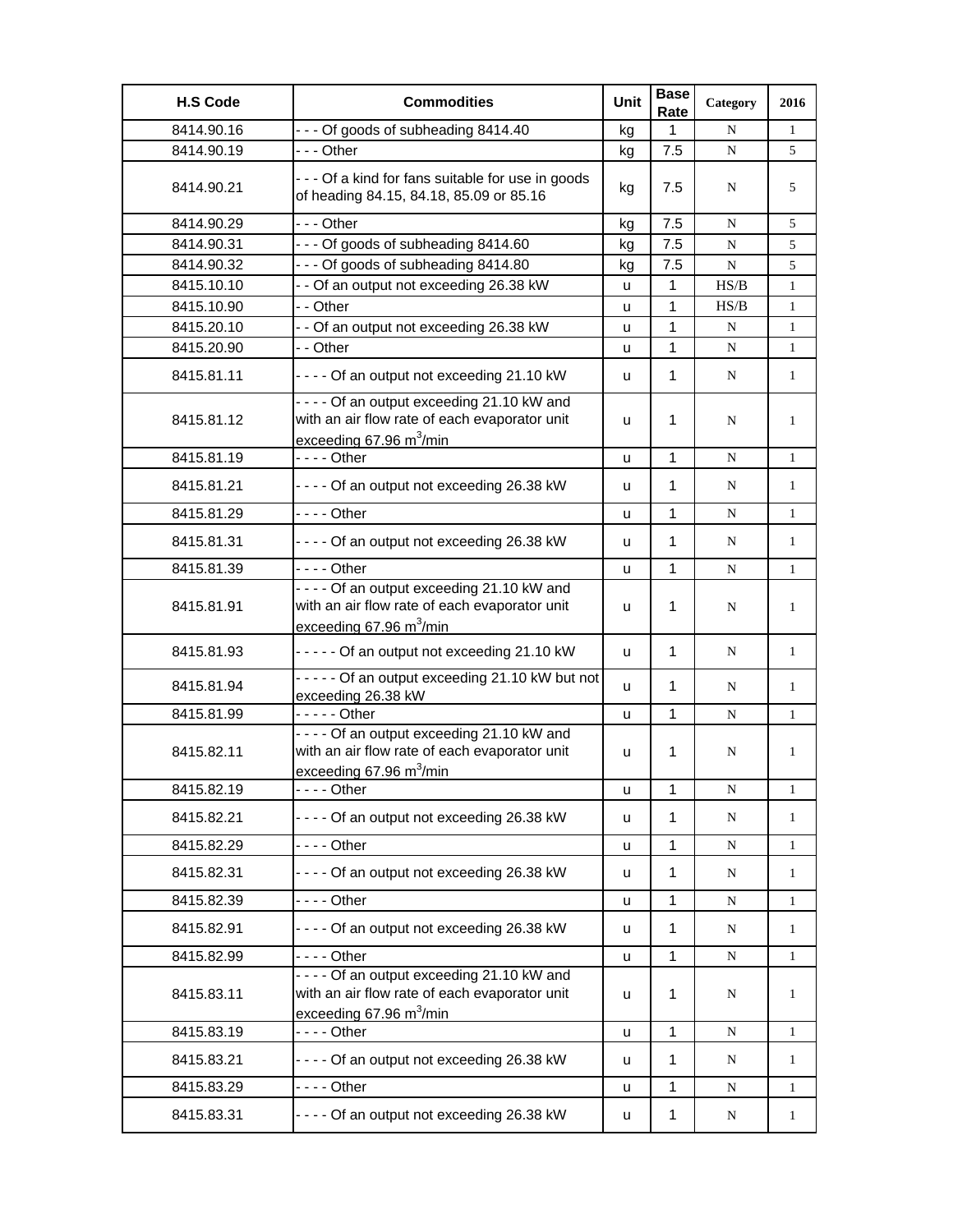| <b>H.S Code</b> | <b>Commodities</b>                                                                                              | Unit | <b>Base</b><br>Rate | Category    | 2016         |
|-----------------|-----------------------------------------------------------------------------------------------------------------|------|---------------------|-------------|--------------|
| 8415.83.39      | - - - - Other                                                                                                   | u    | 1                   | N           | $\mathbf{1}$ |
| 8415.83.91      | - - - - Of an output not exceeding 26.38 kW                                                                     | u    | 1                   | N           | $\mathbf{1}$ |
| 8415.83.99      |                                                                                                                 | u    | 1                   | N           | $\mathbf{1}$ |
| 8415.90.13      | - - - Of a kind used in aircraft or railway rolling<br>stock                                                    | kg   | 1                   | N           | $\mathbf{1}$ |
| 8415.90.14      | --- Evaporators or condensers for air-<br>conditioning machines for motor vehicles                              | kg   | $\mathbf{1}$        | N           | $\mathbf{1}$ |
| 8415.90.19      | $- -$ Other                                                                                                     | kg   | $\mathbf{1}$        | N           | $\mathbf{1}$ |
| 8415.90.24      | - - - - Of a kind used in aircraft or railway rolling<br>stock                                                  | kg   | $\mathbf 1$         | N           | $\mathbf{1}$ |
| 8415.90.25      | $--$ Other                                                                                                      | kg   | $\mathbf{1}$        | N           | $\mathbf{1}$ |
| 8415.90.26      | - - - - Of a kind used in aircraft or railway rolling<br>stock                                                  | kg   | 1                   | N           | $\mathbf{1}$ |
| 8415.90.29      | $--$ Other                                                                                                      | kg   | 1                   | N           | $\mathbf{1}$ |
| 8415.90.34      | - - - - Of a kind used in aircraft or railway rolling<br>stock                                                  | kg   | $\mathbf 1$         | N           | $\mathbf{1}$ |
| 8415.90.35      | $--$ - Other                                                                                                    | kg   | 1                   | ${\bf N}$   | $\mathbf{1}$ |
| 8415.90.36      | ---- Of a kind used in aircraft or railway rolling<br>stock                                                     | kg   | 1                   | N           | 1            |
| 8415.90.39      | $--$ - Other                                                                                                    | kg   | 1                   | ${\bf N}$   | $\mathbf{1}$ |
| 8415.90.44      | - - - - Of a kind used in aircraft or railway rolling<br>stock                                                  | kg   | 1                   | N           | 1            |
| 8415.90.45      | $--$ - Other                                                                                                    | kg   | 1                   | N           | $\mathbf{1}$ |
| 8415.90.46      | - - - - Of a kind used in aircraft or railway rolling<br>stock                                                  | kg   | 1                   | N           | 1            |
| 8415.90.49      | $--$ Other                                                                                                      | kg   | 1                   | N           | $\mathbf{1}$ |
| 8416.10.00      | - Furnace burners for liquid fuel                                                                               | kg   | $\mathbf{1}$        | N           | $\mathbf{1}$ |
| 8416.20.00      | - Other furnace burners, including combination<br>burners                                                       | kg   | 1                   | N           | 1            |
| 8416.30.00      | - Mechanical stokers including their mechanical<br>grates, mechanical ash dischargers and similar<br>appliances | kg   | 1                   | N           | 1            |
| 8416.90.00      | - Parts                                                                                                         | kg   | 1                   | N           | $\mathbf{1}$ |
| 8417.10.00      | - Furnaces and ovens for the roasting, melting<br>or other heat-treatment of ores, pyrites or of<br>metals      | u    | 1                   | N           | $\mathbf{1}$ |
| 8417.20.00      | Bakery ovens, including biscuit ovens                                                                           | u    | 1                   | ${\bf N}$   | 1            |
| 8417.80.00      | Other                                                                                                           | u    | 1                   | N           | 1            |
| 8417.90.00      | - Parts                                                                                                         | kg   | 1                   | $\mathbf N$ | $\mathbf{1}$ |
| 8418.10.10      | -- Household type                                                                                               | u    | 1                   | <b>SL</b>   | $\mathbf{1}$ |
| 8418.10.90      | - - Other                                                                                                       | u    | 1                   | SL          | $\mathbf{1}$ |
| 8418.21.00      | -- Compression-type                                                                                             | u    | 10                  | HS/B        | 10           |
| 8418.29.00      | - - Other                                                                                                       | u    | 10                  | N           | 5            |
| 8418.30.10      | - - Not exceeding 200 I capacity                                                                                | u    | 10                  | ${\bf N}$   | 5            |
| 8418.30.90      | - - Other                                                                                                       | u    | 10                  | ${\bf N}$   | 5            |
| 8418.40.10      | -- Not exceeding 200 I capacity                                                                                 | u    | 10                  | ${\bf N}$   | 5            |
| 8418.40.90      | - - Other                                                                                                       | u    | 10                  | ${\bf N}$   | 5            |
| 8418.50.11      | - - - Of a kind suitable for medical, surgical or<br>laboratory use                                             | u    | $\mathbf{1}$        | N           | $\mathbf{1}$ |
| 8418.50.19      | - - - Other                                                                                                     | u    | $\mathbf 1$         | ${\bf N}$   | $\mathbf{1}$ |
| 8418.50.91      | - - - Of a kind suitable for medical, surgical or<br>laboratory use                                             | u    | $\mathbf{1}$        | N           | $\mathbf{1}$ |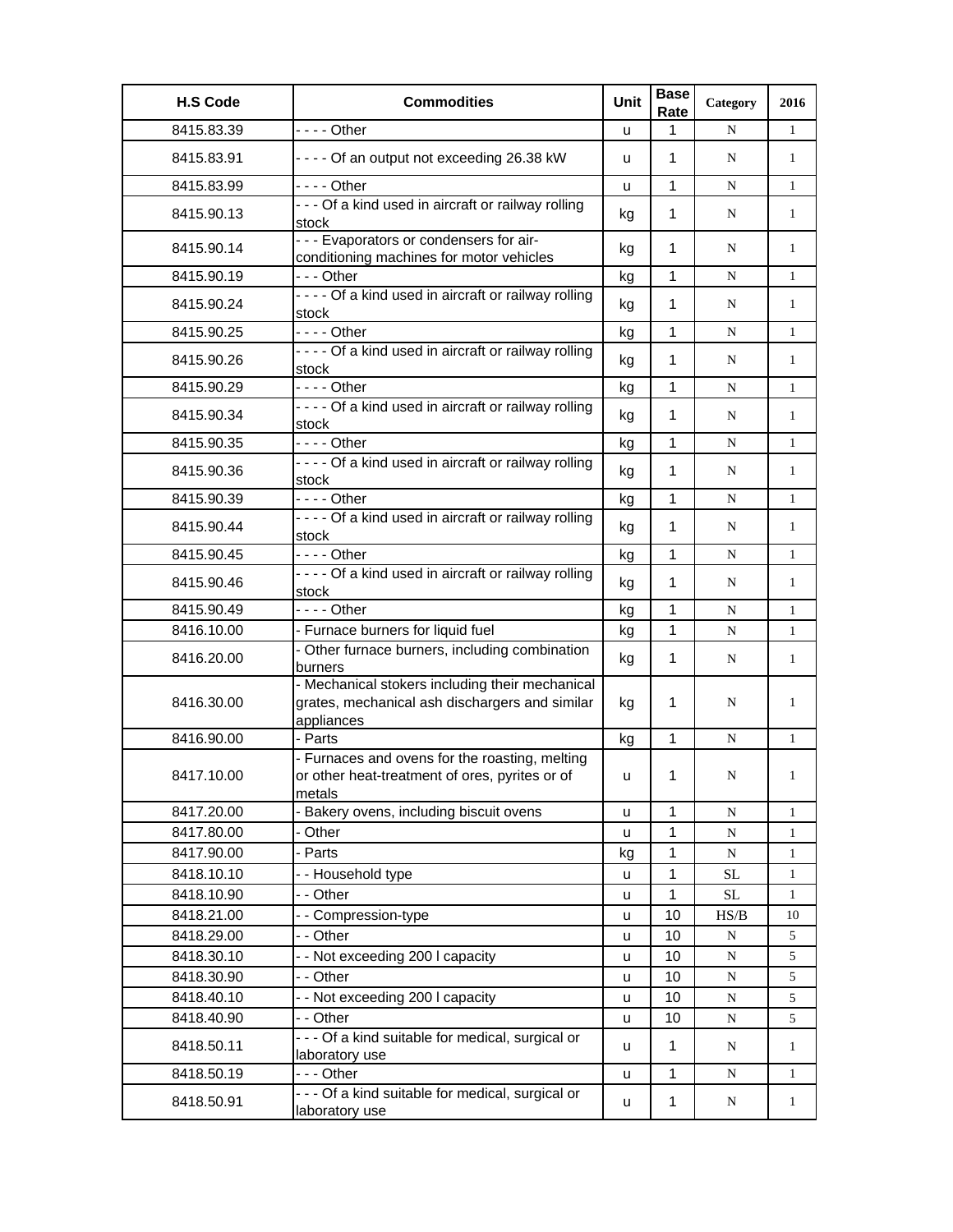| <b>H.S Code</b> | <b>Commodities</b>                                                                                                                                                                                  | Unit | <b>Base</b><br>Rate | Category    | 2016         |
|-----------------|-----------------------------------------------------------------------------------------------------------------------------------------------------------------------------------------------------|------|---------------------|-------------|--------------|
| 8418.50.99      | --- Other                                                                                                                                                                                           | u    | 1                   | N           | $\mathbf{1}$ |
| 8418.61.00      | - - Heat pumps other than air conditioning<br>machines of heading 84.15                                                                                                                             | u    | 1                   | N           | $\mathbf{1}$ |
| 8418.69.10      | --- Beverage coolers                                                                                                                                                                                | kg   | 1                   | N           | $\mathbf{1}$ |
| 8418.69.30      | --- Drinking water coolers                                                                                                                                                                          | kg   | $\mathbf{1}$        | N           | $\mathbf{1}$ |
| 8418.69.41      | ---- For air conditioning machines                                                                                                                                                                  | kg   | 1                   | ${\bf N}$   | $\mathbf{1}$ |
| 8418.69.49      | - - - - Other                                                                                                                                                                                       | kg   | 1                   | N           | $\mathbf{1}$ |
| 8418.69.50      | - - - Scale ice-maker units                                                                                                                                                                         | kg   | 1                   | N           | $\mathbf{1}$ |
| 8418.69.90      | -  - - Other                                                                                                                                                                                        | kg   | 1                   | ${\bf N}$   | $\mathbf{1}$ |
| 8418.91.00      | - - Furniture designed to receive refrigerating or<br>freezing equipment                                                                                                                            | kg   | 1                   | N           | $\mathbf{1}$ |
| 8418.99.10      | --- Evaporators or condensers                                                                                                                                                                       | kg   | 1                   | N           | $\mathbf{1}$ |
| 8418.99.40      | - - - Aluminium roll-bonded panels of a kind<br>used for the goods of subheading 8418.10.10,<br>8418.21.00 or 8418.29.00                                                                            | kg   | $\mathbf 1$         | N           | $\mathbf{1}$ |
| 8418.99.90      | --- Other                                                                                                                                                                                           | kg   | 1                   | N           | $\mathbf{1}$ |
| 8419.11.10      | --- Household type                                                                                                                                                                                  | u    | $\mathbf{1}$        | N           | $\mathbf{1}$ |
| 8419.11.90      | --- Other                                                                                                                                                                                           | u    | 1                   | ${\bf N}$   | $\mathbf{1}$ |
| 8419.19.10      | --- Household type                                                                                                                                                                                  | u    | 1                   | N           | $\mathbf{1}$ |
| 8419.19.90      | - - - Other                                                                                                                                                                                         | u    | $\mathbf{1}$        | N           | $\mathbf{1}$ |
| 8419.20.00      | - Medical, surgical or laboratory sterilisers                                                                                                                                                       | u    | 1.5                 | N           | 1.5          |
| 8419.31.10      | --- Electrically operated                                                                                                                                                                           | u    | 1                   | SL          | $\mathbf{1}$ |
| 8419.31.20      | --- Not electrically operated                                                                                                                                                                       | u    | 1                   | <b>SL</b>   | $\mathbf{1}$ |
| 8419.32.10      | --- Electrically operated                                                                                                                                                                           | u    | 1                   | N           | $\mathbf{1}$ |
| 8419.32.20      | - - - Not electrically operated                                                                                                                                                                     | u    | 1                   | N           | $\mathbf{1}$ |
| 8419.39.11      | - - - - Machinery for the treatment of materials<br>by a process involving heating, for the<br>manufacture of printed circuit boards, printed<br>wiring boards or printed circuit assemblies        | u    | $\mathbf{1}$        | N           | 1            |
| 8419.39.19      |                                                                                                                                                                                                     | u    | 1                   | N           | 1            |
| 8419.39.20      | - - - Not electrically operated                                                                                                                                                                     | u    | 1                   | ${\bf N}$   | $\mathbf{1}$ |
| 8419.40.10      | - - Electrically operated                                                                                                                                                                           | u    | 1                   | ${\bf N}$   | $\mathbf{1}$ |
| 8419.40.20      | - - Not electrically operated                                                                                                                                                                       | u    | 1                   | ${\bf N}$   | $\mathbf{1}$ |
| 8419.50.10      | - - Cooling towers                                                                                                                                                                                  | u    | 1                   | N           | 1            |
| 8419.50.90      | - - Other                                                                                                                                                                                           | u    | 1                   | N           | 1            |
| 8419.60.10      | - - Electrically operated                                                                                                                                                                           | u    | 1                   | N           | $\mathbf{1}$ |
| 8419.60.20      | - - Not electrically operated                                                                                                                                                                       | u    | 1                   | ${\bf N}$   | $\mathbf{1}$ |
| 8419.81.10      | --- Electrically operated                                                                                                                                                                           | u    | 1                   | ${\bf N}$   | $\mathbf{1}$ |
| 8419.81.20      | --- Not electrically operated                                                                                                                                                                       | u    | 1                   | $\mathbf N$ | $\mathbf{1}$ |
| 8419.89.13      | - - - - Machinery for the treatment of material by<br>a process involving heating, for the<br>manufacture of printed circuit boards, printed<br>wiring boards or printed circuit assemblies         | u    | 1                   | N           | $\mathbf{1}$ |
| 8419.89.19      | - - - - Other                                                                                                                                                                                       | u    | 1                   | ${\bf N}$   | $\mathbf{1}$ |
| 8419.89.20      | - - - Not electrically operated                                                                                                                                                                     | u    | 1                   | ${\bf N}$   | $\mathbf{1}$ |
| 8419.90.12      | - - - Parts of machinery for the treatment of<br>materials by a process involving heating, for the<br>manufacture of printed circuit boards, printed<br>wiring boards or printed circuit assemblies | kg   | $\mathbf 1$         | N           | $\mathbf{1}$ |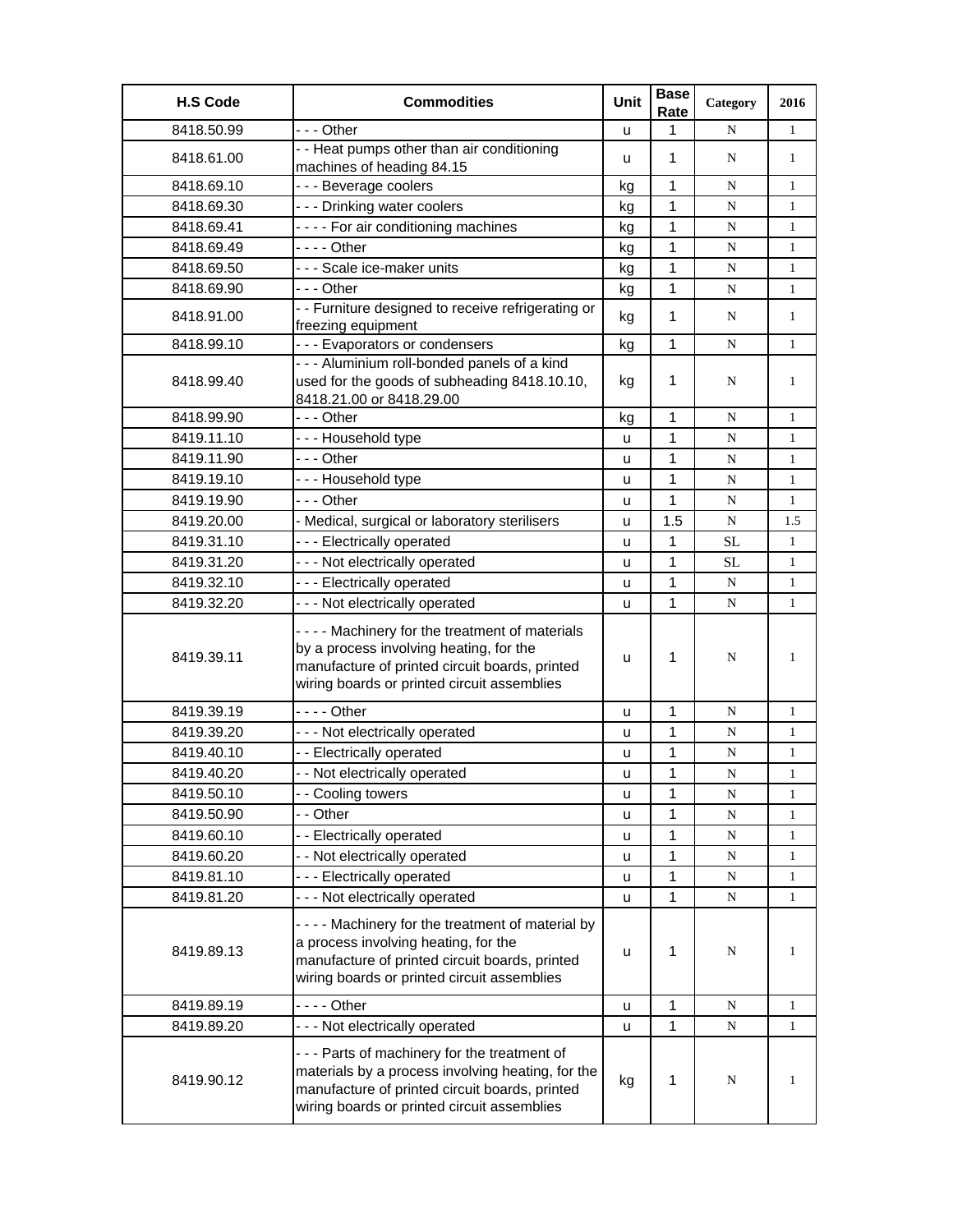| <b>H.S Code</b> | <b>Commodities</b>                                                                                                                                                                                                                                    | Unit | <b>Base</b><br>Rate | Category    | 2016           |
|-----------------|-------------------------------------------------------------------------------------------------------------------------------------------------------------------------------------------------------------------------------------------------------|------|---------------------|-------------|----------------|
| 8419.90.13      | --- Casings for cooling towers                                                                                                                                                                                                                        | kg   | 1                   | N           | 1              |
| 8419.90.19      | --- Other                                                                                                                                                                                                                                             | kg   | 1                   | $\mathbf N$ | 1              |
| 8419.90.21      | --- Household type                                                                                                                                                                                                                                    | kg   | 1                   | N           | $\mathbf{1}$   |
| 8419.90.29      | --- Other                                                                                                                                                                                                                                             | kg   | 1                   | N           | $\mathbf{1}$   |
| 8420.10.10      | - - Apparatus for the application of dry film or<br>liquid photo resist, photo-sensitive layers,<br>soldering pastes, solder or adhesive materials<br>on printed circuit boards or printed wiring<br>boards or their components                       | u    | 1                   | N           | 1              |
| 8420.10.20      | - - Ironing machines or wringers suitable for<br>domestic use                                                                                                                                                                                         | u    | 1                   | N           | $\mathbf{1}$   |
| 8420.10.90      | - - Other                                                                                                                                                                                                                                             | u    | $\mathbf{1}$        | N           | $\mathbf{1}$   |
| 8420.91.10      | - - - Parts of apparatus for the application of dry<br>film or liquid photo resist, photo-sensitive<br>layers, soldering pastes, solder or adhesive<br>materials on printed circuit boards or printed<br>wiring boards substrates or their components | kg   | 1                   | N           | 1              |
| 8420.91.90      | - - - Other                                                                                                                                                                                                                                           | kg   | 1                   | N           | $\mathbf{1}$   |
| 8420.99.10      | --- Parts of apparatus for the application of dry<br>film or liquid photo resist, photosensitive layers,<br>soldering pastes, solder or adhesive materials<br>on printed circuit boards or printed wiring<br>boards substrates or their components    | kg   | 1                   | <b>SL</b>   | 1              |
| 8420.99.90      | --- Other                                                                                                                                                                                                                                             | kg   | 1                   | <b>SL</b>   | $\mathbf{1}$   |
| 8421.11.00      | - - Cream separators                                                                                                                                                                                                                                  | u    | 1                   | N           | 1              |
| 8421.12.00      | - - Clothes-dryers                                                                                                                                                                                                                                    | u    | 10                  | $\mathbf N$ | 5              |
| 8421.19.10      | --- Of a kind used for sugar manufacture                                                                                                                                                                                                              | u    | zero                | ${\bf N}$   | $\overline{0}$ |
| 8421.19.90      | --- Other                                                                                                                                                                                                                                             | u    | 1                   | N           | $\mathbf{1}$   |
| 8421.21.11      | - - - - Filtering machinery and apparatus for<br>domestic use                                                                                                                                                                                         | u    | 7.5                 | N           | 5              |
| 8421.21.19      | - - - - Other                                                                                                                                                                                                                                         | u    | 1                   | N           | $\mathbf{1}$   |
| 8421.21.22      | - - - - Electrically operated                                                                                                                                                                                                                         | u    | 7.5                 | $\mathbf N$ | 5              |
| 8421.21.23      | - - - Not electrically operated                                                                                                                                                                                                                       | u    | $\mathbf 1$         | $\mathbf N$ | 1              |
| 8421.22.30      | --- Electrically operated, of a capacity<br>exceeding 500 l/h                                                                                                                                                                                         | u    | 1                   | N           | 1              |
| 8421.22.90      | --- Other                                                                                                                                                                                                                                             | u    | 1                   | N           | 1              |
| 8421.23.11      | - - - - Oil filters                                                                                                                                                                                                                                   | u    | 5                   | N           | 5              |
| 8421.23.19      | - - - - Other                                                                                                                                                                                                                                         | u    | 5                   | N           | 5              |
| 8421.23.21      | - - - - Oil filters                                                                                                                                                                                                                                   | u    | 5                   | $\mathbf N$ | 5              |
| 8421.23.29      | - - - - Other                                                                                                                                                                                                                                         | u    | 5                   | ${\bf N}$   | 5              |
| 8421.23.91      | - - - - Oil filters                                                                                                                                                                                                                                   | u    | 5                   | ${\bf N}$   | 5              |
| 8421.23.99      | - - - - Other                                                                                                                                                                                                                                         | u    | 5                   | N           | 5              |
| 8421.29.10      | - - - Of a kind suitable for medical, surgical or<br>laboratory use                                                                                                                                                                                   | u    | 1                   | N           | $\mathbf{1}$   |
| 8421.29.20      | - - - Of a kind used for sugar manufacture                                                                                                                                                                                                            | u    | zero                | N           | 0              |
| 8421.29.30      | --- Of a kind used in oil drilling operations                                                                                                                                                                                                         | u    | 1                   | N           | 1              |
| 8421.29.40      | --- Other, petrol filters                                                                                                                                                                                                                             | u    | 1                   | N           | 1              |
| 8421.29.50      | --- Other, oil filters                                                                                                                                                                                                                                | u    | 1                   | ${\bf N}$   | 1              |
| 8421.29.90      | --- Other                                                                                                                                                                                                                                             | u    | 1                   | N           | $\mathbf{1}$   |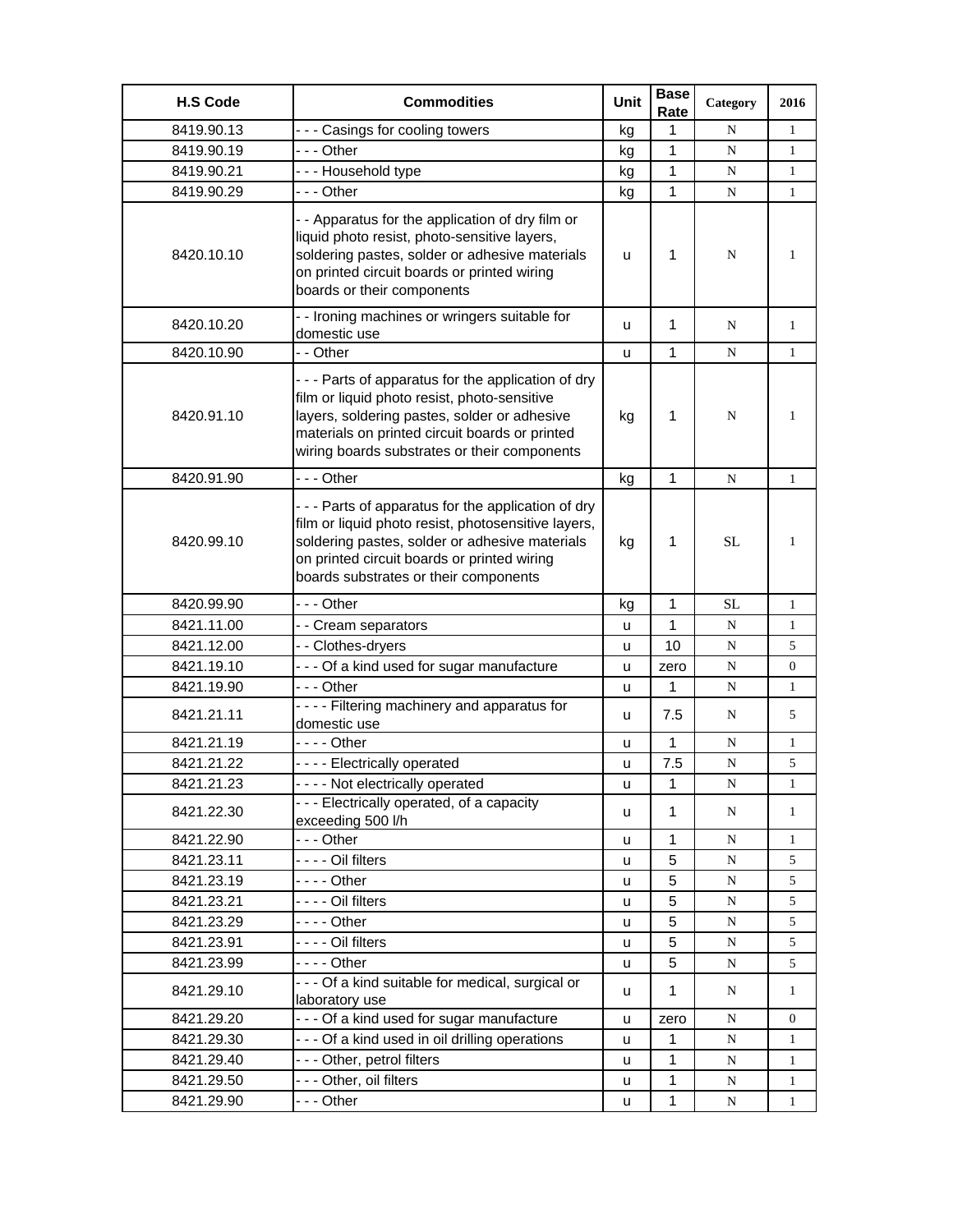| <b>H.S Code</b> | <b>Commodities</b>                                                                                                                                                                                                       | Unit | <b>Base</b><br>Rate | Category  | 2016           |
|-----------------|--------------------------------------------------------------------------------------------------------------------------------------------------------------------------------------------------------------------------|------|---------------------|-----------|----------------|
| 8421.31.10      | --- For machinery of heading 84.29 or 84.30                                                                                                                                                                              | u    | 5                   | N         | 5              |
| 8421.31.20      | --- For motor vehicles of Chapter 87                                                                                                                                                                                     | u    | 5                   | N         | 5              |
| 8421.31.90      | - - - Other                                                                                                                                                                                                              | u    | 5                   | ${\bf N}$ | 5              |
| 8421.39.20      | - - - Air purifiers                                                                                                                                                                                                      | u    | $\mathbf{1}$        | ${\bf N}$ | $\mathbf{1}$   |
| 8421.39.90      | - - - Other                                                                                                                                                                                                              | u    | 1                   | N         | $\mathbf{1}$   |
| 8421.91.10      | --- Of goods of subheading 8421.12.00                                                                                                                                                                                    | kg   | 10                  | N         | 5              |
| 8421.91.20      | --- Of goods of subheading 8421.19.10                                                                                                                                                                                    | kg   | zero                | ${\bf N}$ | 0              |
| 8421.91.90      | --- Of goods of subheading 8421.11.00 or<br>8421.19.90                                                                                                                                                                   | kg   | $\mathbf 1$         | N         | 1              |
| 8421.99.20      | - - - Filtering cartridges for filters of subheading<br>8421.23                                                                                                                                                          | kg   | 5                   | N         | 5              |
| 8421.99.30      | --- Of goods of subheading 8421.31                                                                                                                                                                                       | kg   | 5                   | N         | 5              |
| 8421.99.91      | $--$ Of goods of subheading 8421.29.20                                                                                                                                                                                   | kg   | zero                | N         | $\overline{0}$ |
| 8421.99.94      | - - - - Of goods of subheading 8421.21.11                                                                                                                                                                                | kg   | 7.5                 | N         | 5              |
| 8421.99.95      | $--$ Of goods of subheading 8421.23.11,<br>8421.23.19, 8421.23.91 or 8421.23.99                                                                                                                                          | kg   | 5                   | N         | 5              |
| 8421.99.99      | - - - - Other                                                                                                                                                                                                            | kg   | $\mathbf{1}$        | N         | $\mathbf{1}$   |
| 8422.11.00      | - - Of the household type                                                                                                                                                                                                | u    | 10                  | N         | 5              |
| 8422.19.00      | - - Other                                                                                                                                                                                                                | u    | 1                   | ${\bf N}$ | $\mathbf{1}$   |
| 8422.20.00      | - Machinery for cleaning or drying bottles or<br>other containers                                                                                                                                                        | u    | 1                   | N         | $\mathbf{1}$   |
| 8422.30.00      | - Machinery for filling, closing, sealing or<br>labelling bottles, cans, boxes, bags or other<br>containers; machinery for capsuling bottles,<br>jars, tubes and similar containers; machinery for<br>aerating beverages | u    | $\mathbf 1$         | N         | 1              |
| 8422.40.00      | - Other packing or wrapping machinery<br>(including heat-shrink wrapping machinery)                                                                                                                                      | u    | 1                   | N         | 1              |
| 8422.90.10      | - - Of machines of subheading 8422.11                                                                                                                                                                                    | kg   | 10                  | N         | 5              |
| 8422.90.90      | - - Other                                                                                                                                                                                                                | kg   | $\mathbf{1}$        | N         | $\mathbf{1}$   |
| 8423.10.10      | - - Electrically operated                                                                                                                                                                                                | u    | 1.5                 | N         | 1.5            |
| 8423.10.20      | - - Not electrically operated                                                                                                                                                                                            | u    | 1.5                 | N         | 1.5            |
| 8423.20.10      | -- Electrically operated                                                                                                                                                                                                 | u    | 1.5                 | ${\bf N}$ | 1.5            |
| 8423.20.20      | - - Not electrically operated                                                                                                                                                                                            | u    | 1.5                 | N         | 1.5            |
| 8423.30.10      | - - Electrically operated                                                                                                                                                                                                | u    | 1.5                 | ${\bf N}$ | 1.5            |
| 8423.30.20      | - - Not electrically operated                                                                                                                                                                                            | u    | 1.5                 | ${\bf N}$ | 1.5            |
| 8423.81.10      | --- Electrically operated                                                                                                                                                                                                | u    | 1.5                 | ${\bf N}$ | 1.5            |
| 8423.81.20      | --- Not electrically operated                                                                                                                                                                                            | u    | 1.5                 | N         | 1.5            |
| 8423.82.11      | - - - - Having a maximum weighing capacity not<br>exceeding 1,000 kg                                                                                                                                                     | u    | 1.5                 | N         | 1.5            |
| 8423.82.19      |                                                                                                                                                                                                                          | u    | 1.5                 | N         | 1.5            |
| 8423.82.21      | - - - - Having a maximum weighing capacity not<br>exceeding 1,000 kg                                                                                                                                                     | u    | 1.5                 | N         | 1.5            |
| 8423.82.29      |                                                                                                                                                                                                                          | u    | 1.5                 | N         | 1.5            |
| 8423.89.10      | --- Electrically operated                                                                                                                                                                                                | u    | 1.5                 | ${\bf N}$ | 1.5            |
| 8423.89.20      | --- Not electrically operated                                                                                                                                                                                            | u    | 1.5                 | ${\bf N}$ | 1.5            |
| 8423.90.10      | - - Weighing machine weights                                                                                                                                                                                             | kg   | 1.5                 | ${\bf N}$ | 1.5            |
| 8423.90.21      | - - - Of electrically operated machines                                                                                                                                                                                  | kg   | 1.5                 | ${\bf N}$ | 1.5            |
| 8423.90.29      | - - - Of non-electrically operated machines                                                                                                                                                                              | kg   | 1.5                 | N         | 1.5            |
| 8424.10.10      | - - Of a kind suitable for aircraft use                                                                                                                                                                                  | u    | 1                   | N         | $\mathbf{1}$   |
| 8424.10.90      | - - Other                                                                                                                                                                                                                | u    | $\mathbf{1}$        | ${\bf N}$ | $\mathbf{1}$   |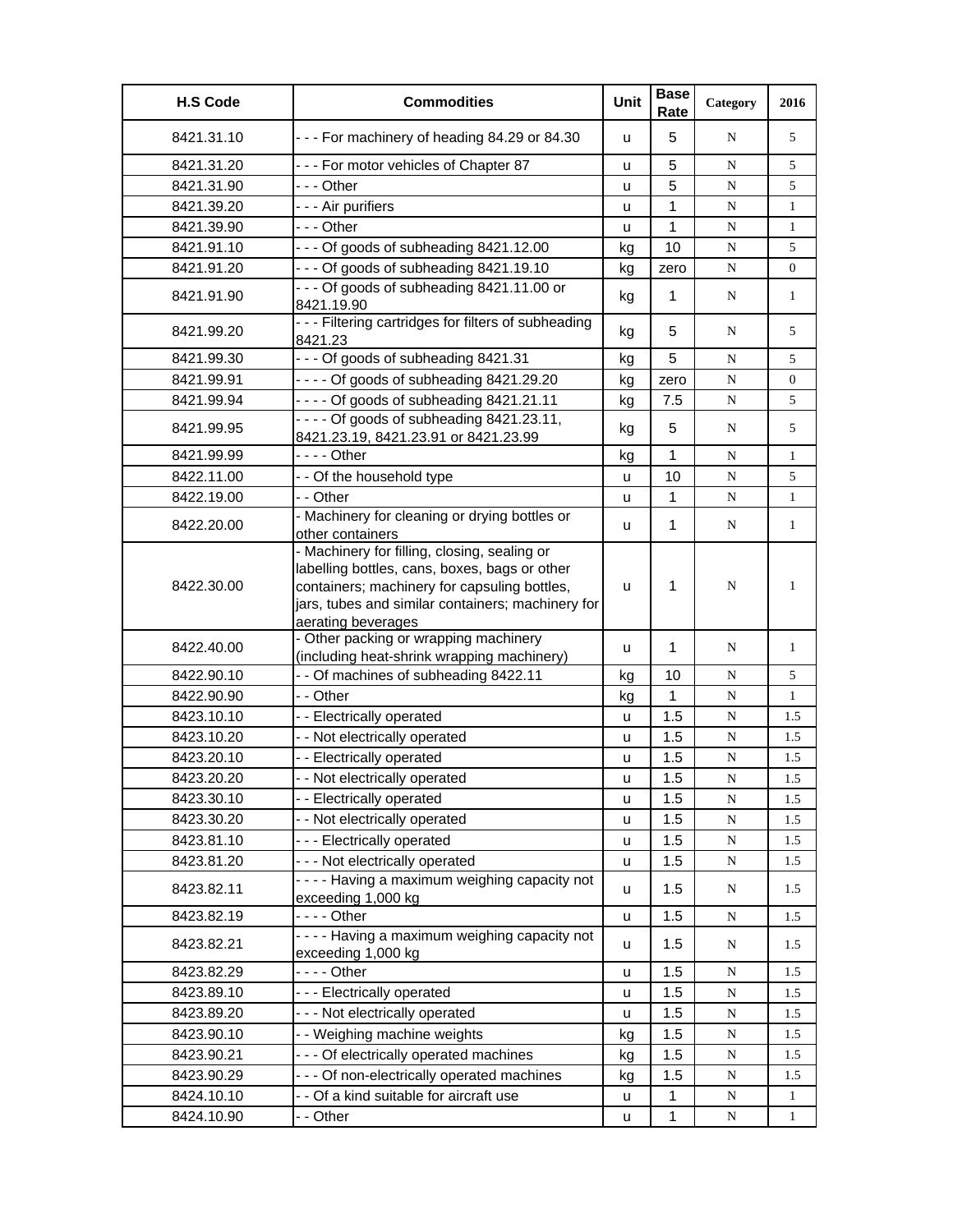| <b>H.S Code</b> | <b>Commodities</b>                                                                                                                                                                                                                                                                                                                                                                                                                                                                                                                                                                                                                           | Unit | <b>Base</b><br>Rate | Category  | 2016             |
|-----------------|----------------------------------------------------------------------------------------------------------------------------------------------------------------------------------------------------------------------------------------------------------------------------------------------------------------------------------------------------------------------------------------------------------------------------------------------------------------------------------------------------------------------------------------------------------------------------------------------------------------------------------------------|------|---------------------|-----------|------------------|
| 8424.20.11      | - - - Agricultural or horticultural                                                                                                                                                                                                                                                                                                                                                                                                                                                                                                                                                                                                          | u    | zero                | N         | $\overline{0}$   |
| 8424.20.19      | --- Other                                                                                                                                                                                                                                                                                                                                                                                                                                                                                                                                                                                                                                    | u    | 7.5                 | ${\bf N}$ | 5                |
| 8424.20.21      | - - - Agricultural or horticultural                                                                                                                                                                                                                                                                                                                                                                                                                                                                                                                                                                                                          | u    | zero                | N         | 0                |
| 8424.20.29      | - - - Other                                                                                                                                                                                                                                                                                                                                                                                                                                                                                                                                                                                                                                  | u    | 7.5                 | ${\bf N}$ | 5                |
| 8424.30.00      | - Steam or sand blasting machines and similar<br>jet projecting machines                                                                                                                                                                                                                                                                                                                                                                                                                                                                                                                                                                     | u    | 1                   | N         | $\mathbf{1}$     |
| 8424.81.10      | --- Drip irrigation systems                                                                                                                                                                                                                                                                                                                                                                                                                                                                                                                                                                                                                  | u    | zero                | N         | $\boldsymbol{0}$ |
| 8424.81.30      | --- Hand-operated insecticide sprayers                                                                                                                                                                                                                                                                                                                                                                                                                                                                                                                                                                                                       | u    | zero                | ${\bf N}$ | 0                |
| 8424.81.40      | - - - Other, not electrically operated                                                                                                                                                                                                                                                                                                                                                                                                                                                                                                                                                                                                       | u    | zero                | ${\bf N}$ | $\boldsymbol{0}$ |
| 8424.81.50      | - - - Other, electrically operated                                                                                                                                                                                                                                                                                                                                                                                                                                                                                                                                                                                                           | u    | zero                | ${\bf N}$ | $\mathbf{0}$     |
| 8424.89.10      | --- Hand-operated household sprayers of a<br>capacity not exceeding 3 I                                                                                                                                                                                                                                                                                                                                                                                                                                                                                                                                                                      | u    | $\mathbf 1$         | N         | $\mathbf{1}$     |
| 8424.89.20      | --- Spray heads with dip tubes                                                                                                                                                                                                                                                                                                                                                                                                                                                                                                                                                                                                               | u    | $\mathbf{1}$        | N         | $\mathbf{1}$     |
| 8424.89.40      | - - - Wet processing equipment, by projecting,<br>dispersing or spraying, of chemical or<br>electrochemical solutions for the application on<br>printed circuit boards or printed wiring boards<br>substrates; apparatus for the spot application of<br>liquids, soldering pastes, solder ball, adhesives<br>or sealant to printed circuit boards or printed<br>wiring boards or their components; apparatus<br>for the application of dry film or liquid photo<br>resist, photo-sensitive layers, soldering pastes,<br>solder or adhesive materials on printed circuit<br>boards or printed wiring boards substrates or<br>their components | u    | $\mathbf{1}$        | N         | $\mathbf{1}$     |
| 8424.89.50      | --- Other, electrically operated                                                                                                                                                                                                                                                                                                                                                                                                                                                                                                                                                                                                             | u    | 1                   | N         | $\mathbf{1}$     |
| 8424.89.90      | - - - Other, not electrically operated                                                                                                                                                                                                                                                                                                                                                                                                                                                                                                                                                                                                       | u    | 1                   | ${\bf N}$ | $\mathbf{1}$     |
| 8424.90.10      | - - Of fire extinguishers                                                                                                                                                                                                                                                                                                                                                                                                                                                                                                                                                                                                                    | kg   | 1                   | N         | $\mathbf{1}$     |
| 8424.90.21      | - - - - Of goods of subheading 8424.20.11                                                                                                                                                                                                                                                                                                                                                                                                                                                                                                                                                                                                    | kg   | zero                | ${\bf N}$ | 0                |
| 8424.90.23      | - - - - Other                                                                                                                                                                                                                                                                                                                                                                                                                                                                                                                                                                                                                                | kg   | 7.5                 | ${\bf N}$ | 5                |
| 8424.90.24      | - - - - Of goods of subheading 8424.20.21                                                                                                                                                                                                                                                                                                                                                                                                                                                                                                                                                                                                    | kg   | zero                | N         | $\boldsymbol{0}$ |
| 8424.90.29      | - - - - Other                                                                                                                                                                                                                                                                                                                                                                                                                                                                                                                                                                                                                                | kg   | 7.5                 | ${\bf N}$ | 5                |
| 8424.90.30      | - - Of steam or sand blasting machines and<br>similar jet projecting machines                                                                                                                                                                                                                                                                                                                                                                                                                                                                                                                                                                | kg   | $\mathbf{1}$        | ${\bf N}$ | $\mathbf{1}$     |
| 8424.90.93      | --- Of goods of subheading 8424.81.10                                                                                                                                                                                                                                                                                                                                                                                                                                                                                                                                                                                                        | kg   | zero                | ${\bf N}$ | $\overline{0}$   |
| 8424.90.94      | --- Of goods of subheading 8424.81.30 or<br>8424.81.40                                                                                                                                                                                                                                                                                                                                                                                                                                                                                                                                                                                       | kg   | zero                | N         | $\boldsymbol{0}$ |
| 8424.90.95      | --- Of goods of subheading 8424.81.50                                                                                                                                                                                                                                                                                                                                                                                                                                                                                                                                                                                                        | kg   | zero                | ${\bf N}$ | 0                |
| 8424.90.99      | --- Other                                                                                                                                                                                                                                                                                                                                                                                                                                                                                                                                                                                                                                    | kg   | $\mathbf{1}$        | ${\bf N}$ | $\mathbf{1}$     |
| 8425.11.00      | -- Powered by electric motor                                                                                                                                                                                                                                                                                                                                                                                                                                                                                                                                                                                                                 | u    | 1                   | ${\bf N}$ | $\mathbf{1}$     |
| 8425.19.00      | - - Other                                                                                                                                                                                                                                                                                                                                                                                                                                                                                                                                                                                                                                    | u    | 7.5                 | ${\bf N}$ | 5                |
| 8425.31.00      | - - Powered by electric motor                                                                                                                                                                                                                                                                                                                                                                                                                                                                                                                                                                                                                | u    | 1                   | N         | $\mathbf{1}$     |
| 8425.39.00      | - - Other                                                                                                                                                                                                                                                                                                                                                                                                                                                                                                                                                                                                                                    | u    | 7.5                 | N         | 5                |
| 8425.41.00      | - - Built-in jacking systems of a type used in<br>garages                                                                                                                                                                                                                                                                                                                                                                                                                                                                                                                                                                                    | u    | $\mathbf{1}$        | N         | $\mathbf{1}$     |
| 8425.42.10      | - - - Jacks of a kind used in tipping mechanisms<br>for lorries                                                                                                                                                                                                                                                                                                                                                                                                                                                                                                                                                                              | u    | 1                   | N         | $\mathbf{1}$     |
| 8425.42.90      | --- Other                                                                                                                                                                                                                                                                                                                                                                                                                                                                                                                                                                                                                                    | u    | 1                   | N         | $\mathbf{1}$     |
| 8425.49.10      | --- Electrically operated                                                                                                                                                                                                                                                                                                                                                                                                                                                                                                                                                                                                                    | u    | 7.5                 | ${\bf N}$ | 5                |
| 8425.49.20      | - - - Not electrically operated                                                                                                                                                                                                                                                                                                                                                                                                                                                                                                                                                                                                              | u    | 7.5                 | N         | 5                |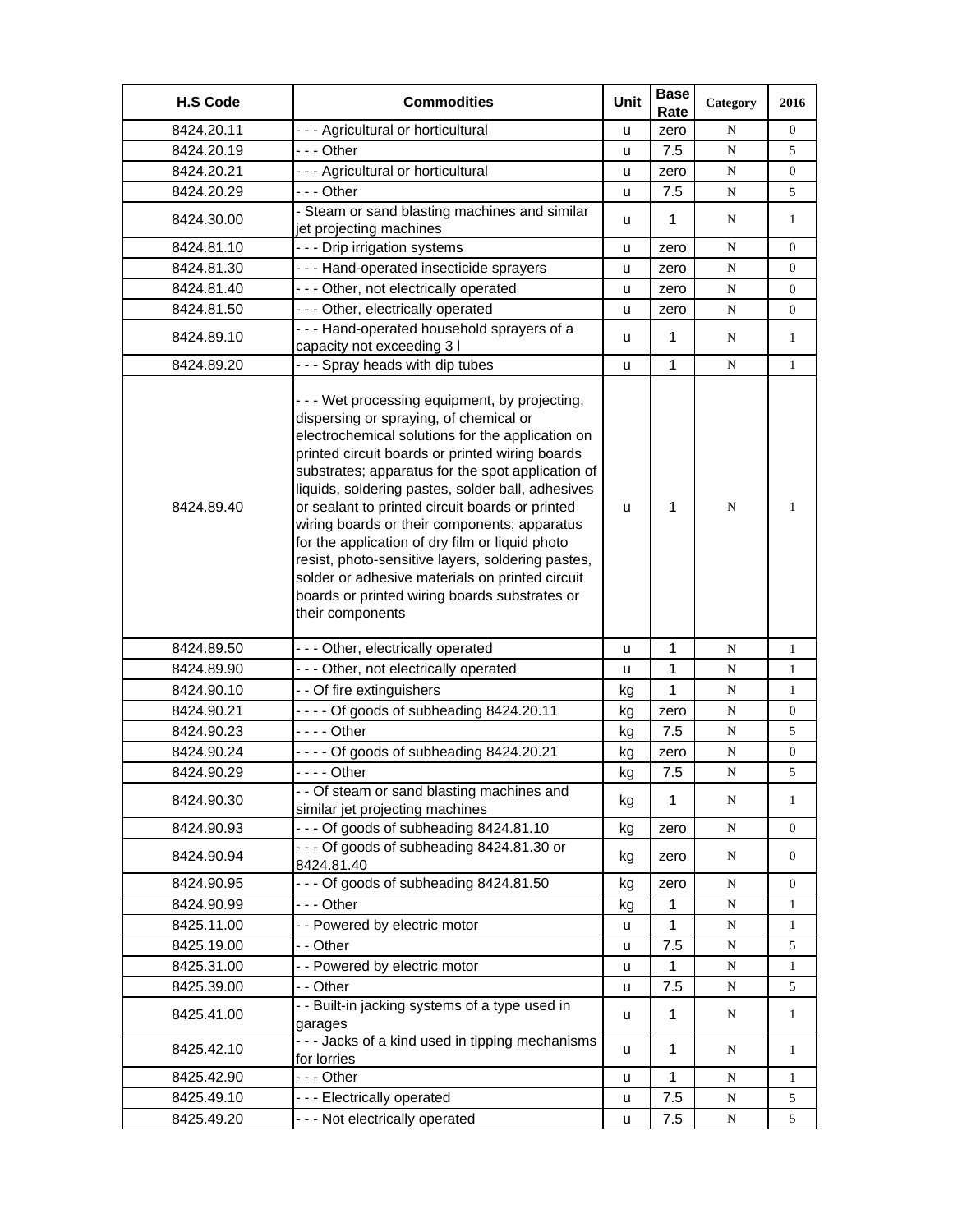| <b>H.S Code</b> | <b>Commodities</b>                                                                                                                                       | Unit | <b>Base</b><br>Rate | Category  | 2016         |
|-----------------|----------------------------------------------------------------------------------------------------------------------------------------------------------|------|---------------------|-----------|--------------|
| 8426.11.00      | - - Overhead travelling cranes on fixed support                                                                                                          | u    | $\mathbf{1}$        | N         | $\mathbf{1}$ |
| 8426.12.00      | - - Mobile lifting frames on tyres and straddle<br>carriers                                                                                              | u    | 1                   | N         | 1            |
| 8426.19.20      | --- Bridge cranes                                                                                                                                        | u    | 1                   | N         | $\mathbf{1}$ |
| 8426.19.30      | --- Gantry cranes                                                                                                                                        | u    | 1                   | N         | $\mathbf{1}$ |
| 8426.19.90      | $- -$ Other                                                                                                                                              | u    | $\mathbf{1}$        | N         | $\mathbf{1}$ |
| 8426.20.00      | - Tower cranes                                                                                                                                           | u    | 1                   | N         | $\mathbf{1}$ |
| 8426.30.00      | - Portal or pedestal jib cranes                                                                                                                          | u    | 1                   | N         | $\mathbf{1}$ |
| 8426.41.00      | - - On tyres                                                                                                                                             | u    | 1                   | ${\bf N}$ | $\mathbf{1}$ |
| 8426.49.00      | - - Other                                                                                                                                                | u    | 1                   | N         | $\mathbf{1}$ |
| 8426.91.00      | - - Designed for mounting on road vehicles                                                                                                               | u    | 1                   | N         | $\mathbf{1}$ |
| 8426.99.00      | - - Other                                                                                                                                                | u    | 1                   | ${\bf N}$ | $\mathbf{1}$ |
| 8427.10.00      | - Self-propelled trucks powered by an electric<br>motor                                                                                                  | u    | $\mathbf{1}$        | N         | $\mathbf{1}$ |
| 8427.20.00      | - Other self-propelled trucks                                                                                                                            | u    | $\mathbf{1}$        | N         | $\mathbf{1}$ |
| 8427.90.00      | - Other trucks                                                                                                                                           | u    | 1                   | ${\bf N}$ | 1            |
| 8428.10.10      | - - Passenger lifts                                                                                                                                      | u    | 5                   | HS/B      | 5            |
| 8428.10.21      | --- Of a kind used in buildings                                                                                                                          | u    | 1                   | HS/B      | $\mathbf{1}$ |
| 8428.10.29      | --- Other                                                                                                                                                | u    | 1                   | HS/B      | $\mathbf{1}$ |
| 8428.10.90      | - - Skip hoists                                                                                                                                          | u    | $\mathbf{1}$        | HS/B      | $\mathbf{1}$ |
| 8428.20.10      | - - Of a kind used for agriculture                                                                                                                       | u    | zero                | N         | 0            |
| 8428.20.20      | - - Automated machines for the transport,<br>handling and storage of printed circuit boards,<br>printed wiring boards or printed circuit                 | u    | 5                   | N         | 5            |
|                 | assemblies                                                                                                                                               |      |                     |           |              |
| 8428.20.90      | - - Other                                                                                                                                                | u    | 5                   | N         | 5            |
| 8428.31.00      | - - Specially designed for underground use                                                                                                               | u    | 5                   | N         | 5            |
| 8428.32.10      | --- Of a kind used for agriculture                                                                                                                       | u    | zero                | ${\bf N}$ | 0            |
| 8428.32.90      | --- Other                                                                                                                                                | u    | 5                   | ${\bf N}$ | 5            |
| 8428.33.10      | --- Of a kind used for agriculture                                                                                                                       | u    | zero                | N         | 0            |
| 8428.33.20      | - - - Automated machines for the transport,<br>handling and storage of printed circuit boards,<br>printed wiring boards or printed circuit<br>assemblies | u    | 5                   | N         | 5            |
| 8428.33.90      | --- Other                                                                                                                                                | u    | 5                   | N         | 5            |
| 8428.39.10      | --- Of a kind used for agriculture                                                                                                                       | u    | zero                | N         | 0            |
| 8428.39.30      | - - - Automated machines for the transport,<br>handling and storage of printed circuit boards,<br>printed wiring boards or printed circuit<br>assemblies | u    | 5                   | N         | 5            |
| 8428.39.90      | -  - - Other                                                                                                                                             | u    | 5                   | N         | 5            |
| 8428.40.00      | - Escalators and moving walkways                                                                                                                         | u    | 5                   | N         | 5            |
|                 | - Teleferics, chair-lifts, ski-draglines; traction                                                                                                       |      |                     |           |              |
| 8428.60.00      | mechanisms for funiculars                                                                                                                                | u    | 5                   | N         | 5            |
| 8428.90.20      | - - Automated machines for the transport,<br>handling and storage of printed circuit boards,<br>printed wiring boards or printed circuit<br>assemblies   | u    | 1                   | N         | 1            |
| 8428.90.30      | - - Mine wagon pushers, locomotive or wagon<br>traversers, wagon tippers and similar railway<br>wagon handling equipment                                 | u    | 1                   | N         | $\mathbf{1}$ |
| 8428.90.90      | - - Other                                                                                                                                                | u    | $\mathbf{1}$        | N         | $\mathbf{1}$ |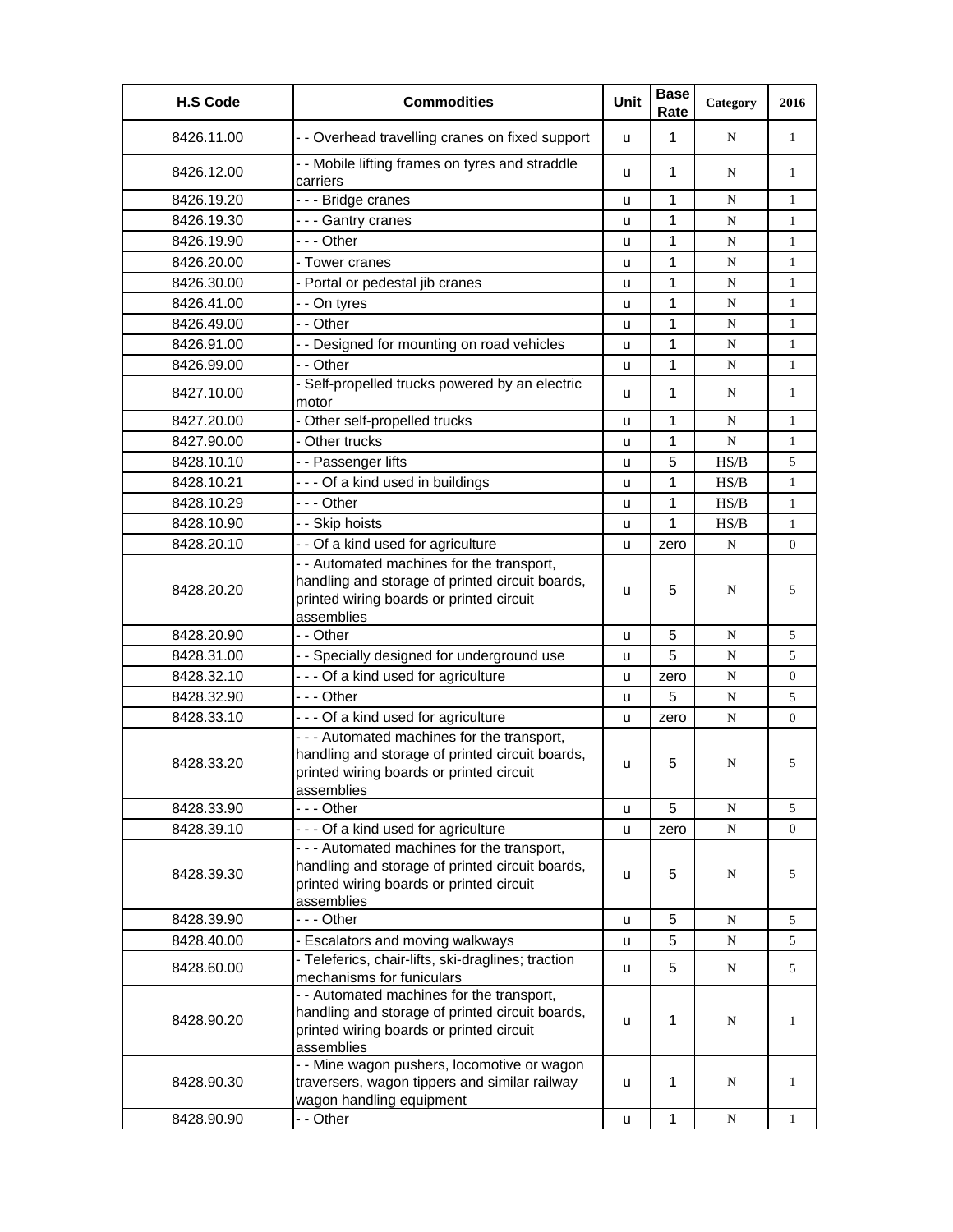| <b>H.S Code</b> | <b>Commodities</b>                                                                                                                                          | Unit | <b>Base</b><br>Rate | Category  | 2016         |
|-----------------|-------------------------------------------------------------------------------------------------------------------------------------------------------------|------|---------------------|-----------|--------------|
| 8429.11.00      | - - Track laying                                                                                                                                            | u    | 1                   | N         | $\mathbf{1}$ |
| 8429.19.00      | - - Other                                                                                                                                                   | u    | 1                   | ${\bf N}$ | $\mathbf{1}$ |
| 8429.20.00      | - Graders and levellers                                                                                                                                     | u    | 1                   | N         | $\mathbf{1}$ |
| 8429.30.00      | - Scrapers                                                                                                                                                  | u    | zero                | N         | 0            |
| 8429.40.30      | - - Tamping machines                                                                                                                                        | u    | 1                   | N         | $\mathbf{1}$ |
| 8429.40.40      | - - Vibratory smooth drum rollers, with a<br>centrifugal force drum not exceeding 20 t by<br>weight                                                         | u    | 1                   | N         | 1            |
| 8429.40.50      | - - Other vibratory road rollers                                                                                                                            | u    | 1                   | N         | $\mathbf{1}$ |
| 8429.40.90      | - - Other                                                                                                                                                   | u    | 1                   | N         | $\mathbf{1}$ |
| 8429.51.00      | - - Front-end shovel loaders                                                                                                                                | u    | 1                   | N         | $\mathbf{1}$ |
| 8429.52.00      | - - Machinery with a 360° revolving<br>superstructure                                                                                                       | u    | 1                   | N         | 1            |
| 8429.59.00      | - - Other                                                                                                                                                   | u    | 1                   | N         | 1            |
| 8430.10.00      | - Pile-drivers and pile-extractors                                                                                                                          | u    | 1                   | N         | $\mathbf{1}$ |
| 8430.20.00      | Snow-ploughs and snow-blowers                                                                                                                               | u    | 1                   | N         | $\mathbf{1}$ |
| 8430.31.00      | - - Self-propelled                                                                                                                                          | u    | $\mathbf{1}$        | N         | $\mathbf{1}$ |
| 8430.39.00      | - - Other                                                                                                                                                   | u    | $\mathbf{1}$        | ${\bf N}$ | $\mathbf{1}$ |
| 8430.41.00      | -- Self-propelled                                                                                                                                           | u    | 1                   | N         | 1            |
| 8430.49.10      | - - - Wellhead platforms and integrated<br>production modules suitable for use in drilling<br>operations                                                    | u    | 1                   | N         | 1            |
| 8430.49.90      | --- Other                                                                                                                                                   | u    | 1                   | N         | $\mathbf{1}$ |
| 8430.50.00      | - Other machinery, self-propelled                                                                                                                           | u    | 1                   | N         | $\mathbf{1}$ |
| 8430.61.00      | - - Tamping or compacting machinery                                                                                                                         | u    | 1                   | N         | 1            |
| 8430.69.00      | - - Other                                                                                                                                                   | u    | 1                   | N         | $\mathbf{1}$ |
| 8431.10.13      | - - - Of goods of subheading 8425.11.00,<br>8425.31.00 or 8425.49.10                                                                                        | kg   | 7.5                 | N         | 5            |
| 8431.10.19      | --- Other                                                                                                                                                   | kg   | $\mathbf{1}$        | N         | $\mathbf{1}$ |
| 8431.10.22      | - - - Of goods of subheading 8425.19.00,<br>8425.39.00, 8425.41.00, 8425.42.10 or<br>8425.42.90                                                             | kg   | 1                   | N         | 1            |
| 8431.10.29      | - - - Other                                                                                                                                                 | kg   | 7.5                 | N         | 5            |
| 8431.20.00      | - Of machinery of heading 84.27                                                                                                                             | kg   | 1                   | N         | $\mathbf{1}$ |
| 8431.31.10      | $--$ Of goods of subheading 8428.10.21,<br>8428.10.29 or 8428.10.90                                                                                         | kg   | 1                   | N         | $\mathbf{1}$ |
| 8431.31.20      | --- Of goods of subheading 8428.10.10 or<br>8428.40.00                                                                                                      | kg   | 5                   | ${\bf N}$ | 5            |
| 8431.39.10      | $- -$ - Of goods of subheading 8428.20.10,<br>8428.32.10, 8428.33.10 or 8428.39.10                                                                          | kg   | zero                | N         | 0            |
| 8431.39.20      | --- Of goods of subheading 8428.90                                                                                                                          | kg   | 1                   | N         | $\mathbf{1}$ |
| 8431.39.40      | - - - Of automated machines for the transport,<br>handling and storage of printed circuit boards,<br>printed wiring boards or printed circuit<br>assemblies | kg   | 5                   | N         | 5            |
| 8431.39.90      | --- Other                                                                                                                                                   | kg   | 5                   | N         | 5            |
| 8431.41.10      | --- For machinery of heading 84.26                                                                                                                          | kg   | 1                   | N         | $\mathbf{1}$ |
| 8431.41.90      | - - - Other                                                                                                                                                 | kg   | 1                   | ${\bf N}$ | $\mathbf{1}$ |
| 8431.42.00      | - - Bulldozer or angledozer blades                                                                                                                          | kg   | 1                   | N         | $\mathbf{1}$ |
| 8431.43.00      | - - Parts for boring or sinking machinery of<br>subheading 8430.41 or 8430.49                                                                               | kg   | $\mathbf{1}$        | SL.       | $\mathbf{1}$ |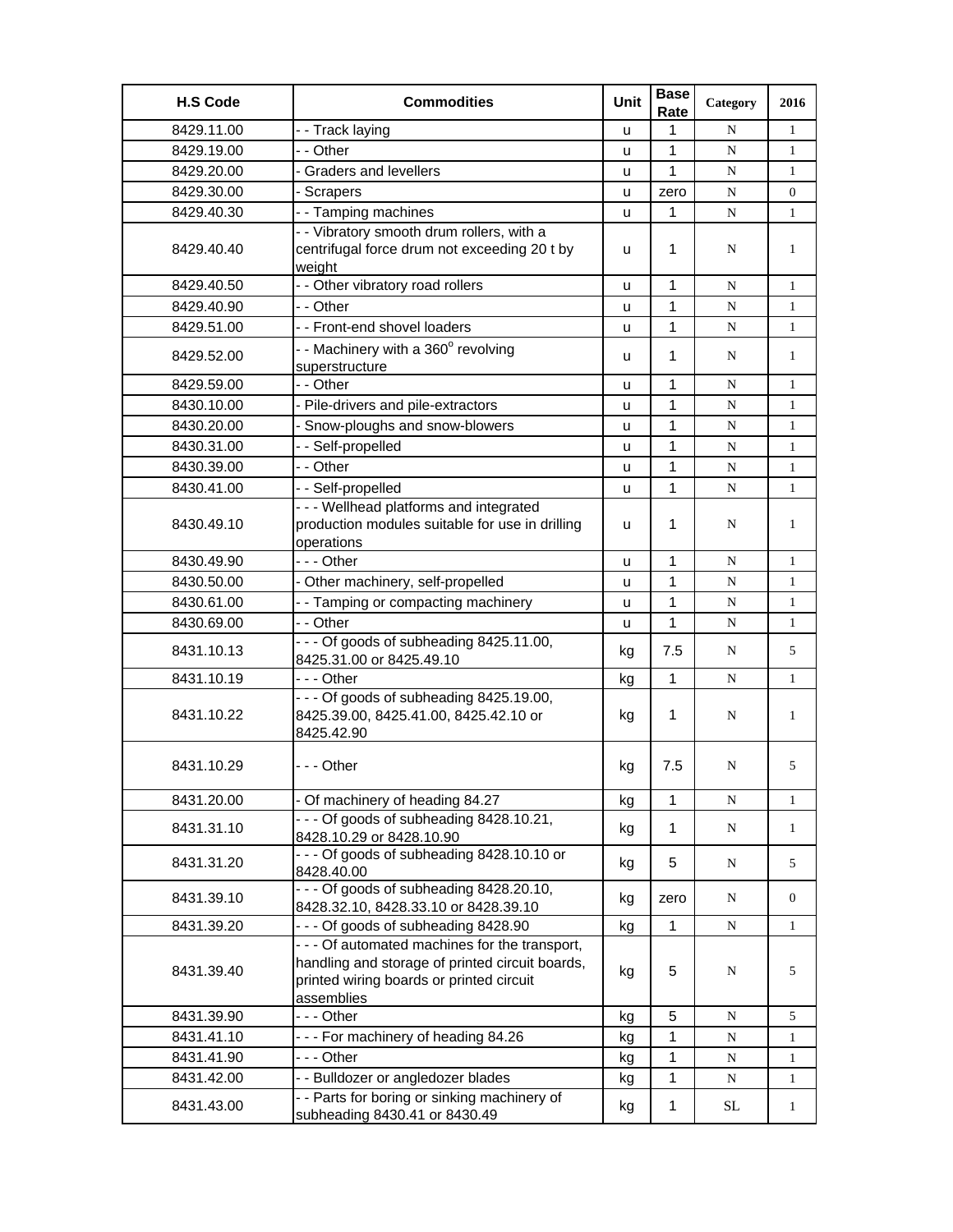| <b>H.S Code</b> | <b>Commodities</b>                                                                                                                                                         | Unit | <b>Base</b><br>Rate | Category  | 2016             |
|-----------------|----------------------------------------------------------------------------------------------------------------------------------------------------------------------------|------|---------------------|-----------|------------------|
| 8431.49.10      | - - - Parts of machinery of heading 84.26                                                                                                                                  | kg   | 1                   | N         | $\mathbf{1}$     |
| 8431.49.20      | - - - Cutting edges or end bits of a kind used for<br>scrapers, graders or levellers                                                                                       | kg   | $\mathbf{1}$        | N         | $\mathbf{1}$     |
| 8431.49.40      | --- Cutting edges or end bits of a kind used for<br>bulldozer or angledozer blades                                                                                         | kg   | $\mathbf{1}$        | N         | $\mathbf{1}$     |
| 8431.49.50      | - - - Of road rollers                                                                                                                                                      | kg   | 1                   | ${\bf N}$ | $\mathbf{1}$     |
| 8431.49.60      | --- Of goods of subheading 8430.20.00                                                                                                                                      | kg   | $\mathbf{1}$        | N         | $\mathbf{1}$     |
| 8431.49.90      | --- Other                                                                                                                                                                  | kg   | 1                   | ${\bf N}$ | $\mathbf{1}$     |
| 8432.10.00      | - Ploughs                                                                                                                                                                  | u    | zero                | ${\bf N}$ | $\overline{0}$   |
| 8432.21.00      | - - Disc harrows                                                                                                                                                           | u    | zero                | ${\bf N}$ | $\boldsymbol{0}$ |
| 8432.29.00      | - - Other                                                                                                                                                                  | u    | zero                | ${\bf N}$ | $\overline{0}$   |
| 8432.30.00      | - Seeders, planters and transplanters                                                                                                                                      | u    | zero                | ${\bf N}$ | $\overline{0}$   |
| 8432.40.00      | - Manure spreaders and fertiliser distributors                                                                                                                             | u    | zero                | N         | $\overline{0}$   |
| 8432.80.10      | - - Agricultural or horticultural type                                                                                                                                     | u    | zero                | N         | $\overline{0}$   |
| 8432.80.20      | - - Lawn or sports-ground rollers                                                                                                                                          | u    | 1                   | ${\bf N}$ | $\mathbf{1}$     |
| 8432.80.90      | - - Other                                                                                                                                                                  | u    | 1                   | ${\bf N}$ | $\mathbf{1}$     |
| 8432.90.10      | - - Of machinery of subheading 8432.80.90                                                                                                                                  | kg   | 1                   | N         | 1                |
| 8432.90.20      | - - Of lawn or sports-ground rollers                                                                                                                                       | kg   | zero                | ${\bf N}$ | $\overline{0}$   |
| 8432.90.90      | - - Other                                                                                                                                                                  | kg   | zero                | N         | $\overline{0}$   |
| 8433.11.00      | - - Powered, with the cutting device rotating in a<br>horizontal plane                                                                                                     | u    | $\mathbf{1}$        | N         | $\mathbf{1}$     |
| 8433.19.10      | - - - Not powered                                                                                                                                                          | u    | 7.5                 | ${\bf N}$ | 5                |
| 8433.19.90      | --- Other                                                                                                                                                                  | u    | 1                   | N         | $\mathbf{1}$     |
| 8433.20.00      | - Other mowers, including cutter bars for tractor<br>mounting                                                                                                              | u    | zero                | N         | $\overline{0}$   |
| 8433.30.00      | - Other haymaking machinery                                                                                                                                                | u    | zero                | N         | $\overline{0}$   |
| 8433.40.00      | - Straw or fodder balers, including pick-up<br>balers                                                                                                                      | u    | zero                | N         | $\mathbf{0}$     |
| 8433.51.00      | - - Combine harvester-threshers                                                                                                                                            | u    | zero                | N         | $\overline{0}$   |
| 8433.52.00      | - - Other threshing machinery                                                                                                                                              | u    | zero                | ${\bf N}$ | $\overline{0}$   |
| 8433.53.00      | - - Root or tuber harvesting machines                                                                                                                                      | u    | zero                | N         | $\boldsymbol{0}$ |
| 8433.59.10      | - - - Cotton pickers and cotton gins                                                                                                                                       | u    | zero                | ${\bf N}$ | $\boldsymbol{0}$ |
| 8433.59.90      | --- Other                                                                                                                                                                  | u    | zero                | ${\bf N}$ | $\boldsymbol{0}$ |
| 8433.60.10      | - - Electrically operated                                                                                                                                                  | u    | zero                | N         | $\boldsymbol{0}$ |
| 8433.60.20      | - - Not electrically operated                                                                                                                                              | u    | zero                | ${\bf N}$ | $\overline{0}$   |
| 8433.90.10      | - - Castors, of a diameter (including tyres)<br>exceeding 100 mm but not exceeding 250 mm,<br>provided that the width of any wheel or tyre<br>fitted thereto exceeds 30 mm | kg   | zero                | N         | $\mathbf{0}$     |
| 8433.90.20      | - - Other, of goods of subheading 8433.11 or<br>8433.19.90                                                                                                                 | kg   | $\mathbf{1}$        | N         | 1                |
| 8433.90.30      | -- Other, of goods of subheading 8433.19.10                                                                                                                                | kg   | 7.5                 | N         | 5                |
| 8433.90.90      | - - Other                                                                                                                                                                  | kg   | zero                | N         | $\boldsymbol{0}$ |
| 8434.10.10      | - - Electrically operated                                                                                                                                                  | u    | zero                | ${\bf N}$ | $\boldsymbol{0}$ |
| 8434.10.20      | - - Not electrically operated                                                                                                                                              | u    | zero                | ${\bf N}$ | 0                |
| 8434.20.10      | - - Electrically operated                                                                                                                                                  | u    | zero                | ${\bf N}$ | $\boldsymbol{0}$ |
| 8434.20.20      | - - Not electrically operated                                                                                                                                              | u    | zero                | N         | 0                |
| 8434.90.10      | - - Of electrically operated machines                                                                                                                                      | kg   | zero                | N         | 0                |
| 8434.90.20      | - - Of non-electrically operated machines                                                                                                                                  | kg   | zero                | ${\bf N}$ | 0                |
| 8435.10.10      | - - Electrically operated                                                                                                                                                  | u    | 1                   | ${\bf N}$ | 1                |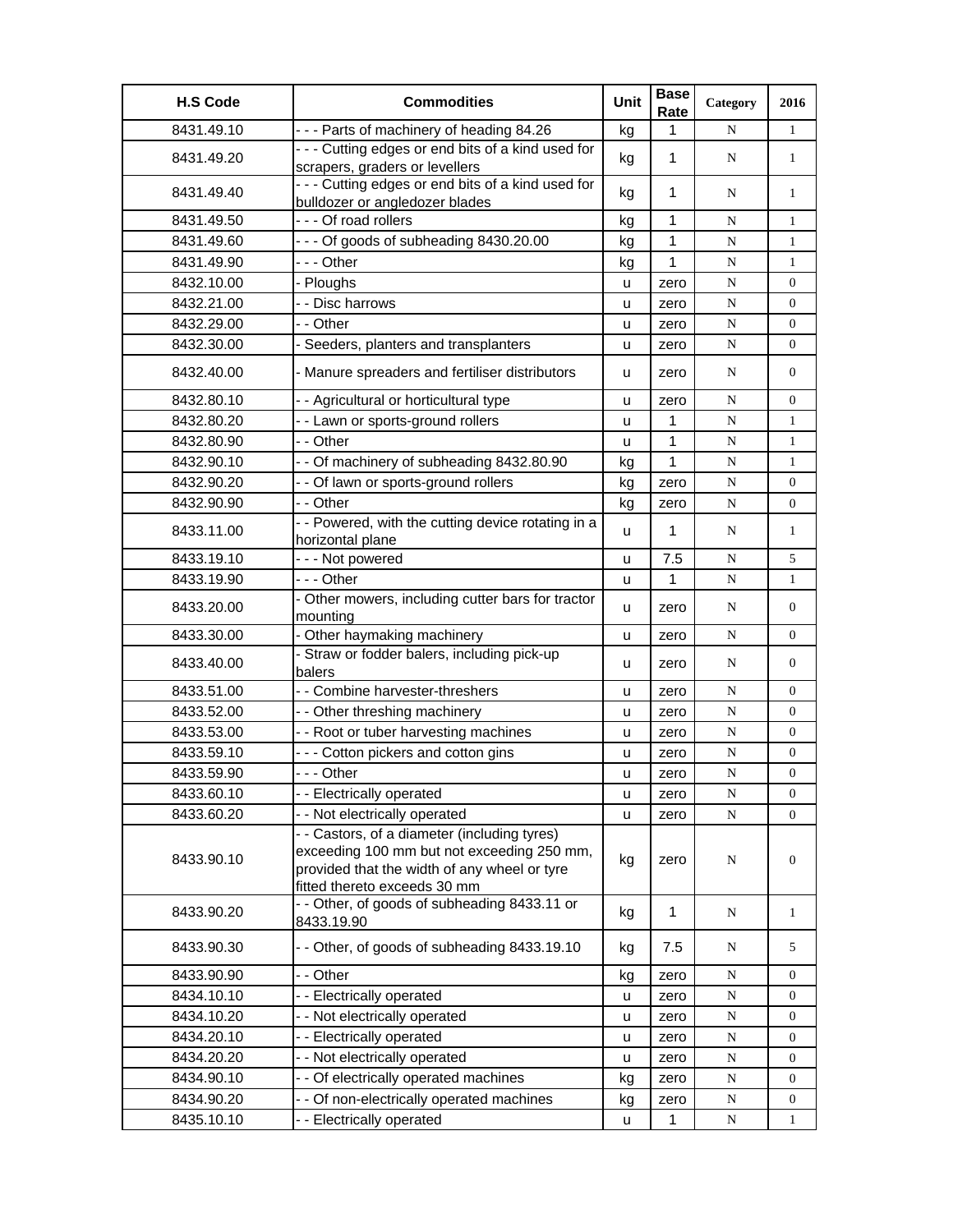| <b>H.S Code</b> | <b>Commodities</b>                                                    | Unit | <b>Base</b><br>Rate | Category  | 2016             |
|-----------------|-----------------------------------------------------------------------|------|---------------------|-----------|------------------|
| 8435.10.20      | - - Not electrically operated                                         | u    | 1                   | N         | $\mathbf{1}$     |
| 8435.90.10      | - - Of electrically operated machines                                 | kg   | 1                   | N         | $\mathbf{1}$     |
| 8435.90.20      | - - Of non-electrically operated machines                             | kg   | 1                   | ${\bf N}$ | 1                |
| 8436.10.10      | - - Electrically operated                                             | u    | zero                | ${\bf N}$ | $\boldsymbol{0}$ |
| 8436.10.20      | - - Not electrically operated                                         | u    | zero                | N         | $\overline{0}$   |
| 8436.21.10      | --- Electrically operated                                             | u    | zero                | N         | 0                |
| 8436.21.20      | - - - Not electrically operated                                       | u    | zero                | ${\bf N}$ | $\overline{0}$   |
| 8436.29.10      | --- Electrically operated                                             | u    | zero                | ${\bf N}$ | 0                |
| 8436.29.20      | - - - Not electrically operated                                       | u    | zero                | ${\bf N}$ | $\boldsymbol{0}$ |
| 8436.80.11      | - - - Agricultural or horticultural type                              | u    | zero                | ${\bf N}$ | $\overline{0}$   |
| 8436.80.19      | - - - Other                                                           | u    | 1                   | N         | $\mathbf{1}$     |
| 8436.80.21      | --- Agricultural or horticultural type                                | u    | zero                | ${\bf N}$ | $\overline{0}$   |
| 8436.80.29      | - - - Other                                                           | u    | 1                   | ${\bf N}$ | $\mathbf{1}$     |
|                 | - - - Of electrically operated machines and                           |      |                     |           |                  |
| 8436.91.10      | equipment                                                             | kg   | zero                | N         | $\boldsymbol{0}$ |
|                 | - - - Of non-electrically operated machines and                       |      |                     |           |                  |
| 8436.91.20      | equipment                                                             | kg   | zero                | N         | $\overline{0}$   |
| 8436.99.11      | ---- Agricultural or horticultural type                               | kg   | zero                | N         | $\overline{0}$   |
| 8436.99.19      | - - - - Other                                                         | kg   | 1                   | ${\bf N}$ | 1                |
| 8436.99.21      | ---- Agricultural or horticultural type                               | kg   | zero                | ${\bf N}$ | $\boldsymbol{0}$ |
| 8436.99.29      | - - - - Other                                                         | kg   | $\mathbf 1$         | N         | $\mathbf{1}$     |
|                 | - - For grains, electrically operated; winnowing                      |      |                     |           |                  |
| 8437.10.10      | and similar cleaning machines, electrically                           | u    | zero                | N         | $\boldsymbol{0}$ |
|                 | operated                                                              |      |                     |           |                  |
|                 | - - For grains, not electrically operated;                            |      |                     |           |                  |
| 8437.10.20      | winnowing and similar cleaning machines, not<br>electrically operated | u    | zero                | N         | $\mathbf{0}$     |
| 8437.10.30      | - - Other, electrically operated                                      | u    | zero                | N         | $\overline{0}$   |
| 8437.10.40      | - - Other, not electrically operated                                  | u    | zero                | N         | 0                |
|                 | - - Rice hullers and cone type rice mills,                            |      |                     |           |                  |
| 8437.80.10      | electrically operated                                                 | u    | $\mathbf{1}$        | N         | $\mathbf{1}$     |
|                 | - - Rice hullers and cone type rice mills, not                        |      |                     |           |                  |
| 8437.80.20      | electrically operated                                                 | u    | $\mathbf 1$         | N         | $\mathbf{1}$     |
| 8437.80.30      | - - Industrial type coffee and corn mills,                            | u    | 1                   | N         | $\mathbf{1}$     |
|                 | electrically operated                                                 |      |                     |           |                  |
| 8437.80.40      | - - Industrial type coffee and corn mills, not                        | u    | $\mathbf 1$         | N         | 1                |
|                 | electrically operated<br>--- Polishing machines for rice, sifting and |      |                     |           |                  |
| 8437.80.51      | sieving machines, bran cleaning machines and                          | u    | 1                   | N         | 1                |
|                 | husking machines                                                      |      |                     |           |                  |
| 8437.80.59      | - - - Other                                                           | u    | 1                   | N         | $\mathbf{1}$     |
|                 | --- Polishing machines for rice, sifting and                          |      |                     |           |                  |
| 8437.80.61      | sieving machines, bran cleaner machines and                           | u    | 1                   | N         | 1                |
|                 | husking machines                                                      |      |                     |           |                  |
| 8437.80.69      | - - - Other                                                           | u    | 1                   | N         | $\mathbf{1}$     |
| 8437.90.11      | --- Of machines of subheading 8437.10                                 | kg   | zero                | N         | 0                |
| 8437.90.19      |                                                                       | kg   | 1                   | N         | $\mathbf{1}$     |
| 8437.90.21      | - - - Of machines of subheading 8437.10                               | kg   | zero                | ${\bf N}$ | $\boldsymbol{0}$ |
| 8437.90.29      |                                                                       | kg   | 1                   | ${\bf N}$ | 1                |
| 8438.10.10      | - - Electrically operated                                             | u    | 1                   | ${\bf N}$ | 1                |
| 8438.10.20      | - - Not electrically operated                                         | u    | 1                   | N         | 1                |
| 8438.20.10      | - - Electrically operated                                             | u    | 1                   | N         | 1                |
| 8438.20.20      | - - Not electrically operated                                         | u    | $\mathbf{1}$        | N         | $\mathbf{1}$     |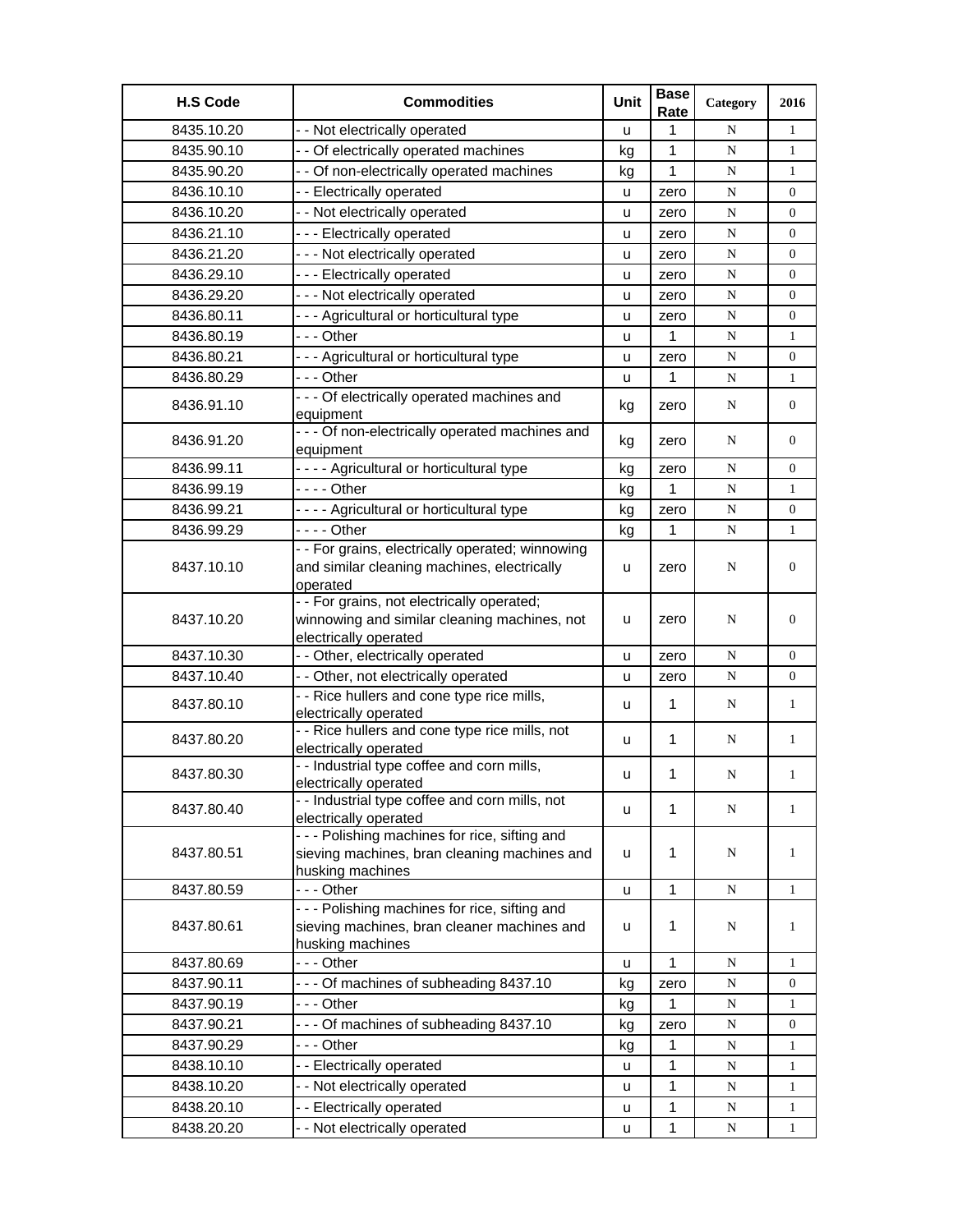| <b>H.S Code</b> | <b>Commodities</b>                                                   | Unit | <b>Base</b><br>Rate | Category    | 2016             |
|-----------------|----------------------------------------------------------------------|------|---------------------|-------------|------------------|
| 8438.30.10      | - - Electrically operated                                            | u    | 1                   | N           | $\mathbf{1}$     |
| 8438.30.20      | - - Not electrically operated                                        | u    | zero                | ${\bf N}$   | $\boldsymbol{0}$ |
| 8438.40.00      | - Brewery machinery                                                  | u    | 1                   | ${\bf N}$   | $\mathbf{1}$     |
| 8438.50.10      | - - Electrically operated                                            | u    | 1                   | N           | $\mathbf{1}$     |
| 8438.50.20      | - - Not electrically operated                                        | u    | 1                   | N           | $\mathbf{1}$     |
| 8438.60.10      | - - Electrically operated                                            | u    | 1                   | N           | $\mathbf{1}$     |
| 8438.60.20      | - - Not electrically operated                                        | u    | 1                   | ${\bf N}$   | $\mathbf{1}$     |
| 8438.80.11      | --- Electrically operated                                            | u    | zero                | ${\bf N}$   | $\boldsymbol{0}$ |
| 8438.80.12      | - - - Not electrically operated                                      | u    | zero                | ${\bf N}$   | $\boldsymbol{0}$ |
| 8438.80.91      | --- Electrically operated                                            | u    | 1                   | N           | $\mathbf{1}$     |
| 8438.80.92      | --- Not electrically operated                                        | u    | 1                   | N           | $\mathbf{1}$     |
| 8438.90.11      | --- Of goods of subheading 8438.30.10                                | kg   | 1                   | ${\bf N}$   | $\mathbf{1}$     |
| 8438.90.12      | --- Of coffee pulpers                                                | kg   | zero                | ${\bf N}$   | $\boldsymbol{0}$ |
| 8438.90.19      | --- Other                                                            | kg   | 1                   | ${\bf N}$   | $\mathbf{1}$     |
| 8438.90.21      | --- Of goods of subheading 8438.30.20                                | kg   | zero                | ${\bf N}$   | $\overline{0}$   |
| 8438.90.22      | --- Of coffee pulpers                                                | kg   | zero                | ${\bf N}$   | $\boldsymbol{0}$ |
| 8438.90.29      | -  - - Other                                                         | kg   | 1                   | N           | $\mathbf{1}$     |
| 8439.10.00      | - Machinery for making pulp of fibrous cellulosic<br>material        | u    | $\mathbf{1}$        | N           | $\mathbf{1}$     |
| 8439.20.00      | - Machinery for making paper or paperboard                           | u    | $\mathbf{1}$        | N           | $\mathbf{1}$     |
| 8439.30.00      | - Machinery for finishing paper or paperboard                        | u    | $\mathbf{1}$        | N           | $\mathbf{1}$     |
| 8439.91.00      | - - Of machinery for making pulp of fibrous<br>cellulosic material   | kg   | $\mathbf 1$         | N           | $\mathbf{1}$     |
| 8439.99.00      | - - Other                                                            | kg   | $\mathbf{1}$        | N           | $\mathbf{1}$     |
| 8440.10.10      | - - Electrically operated                                            | u    | 1                   | ${\bf N}$   | $\mathbf{1}$     |
| 8440.10.20      | - - Not electrically operated                                        | u    | 1                   | ${\bf N}$   | $\mathbf{1}$     |
| 8440.90.10      | - - Of electrically operated machines                                | kg   | $\mathbf 1$         | ${\bf N}$   | $\mathbf{1}$     |
| 8440.90.20      | - - Of non-electrically operated machines                            | kg   | 1                   | ${\bf N}$   | $\mathbf{1}$     |
| 8441.10.10      | - - Electrically operated                                            | u    | 1                   | ${\bf N}$   | $\mathbf{1}$     |
| 8441.10.20      | - - Not electrically operated                                        | u    | 1                   | N           | $\mathbf{1}$     |
| 8441.20.10      | - - Electrically operated                                            | u    | 1                   | $\mathbf N$ | $\mathbf{1}$     |
| 8441.20.20      | - - Not electrically operated                                        | u    | 1                   | N           | $\mathbf{1}$     |
| 8441.30.10      | - - Electrically operated                                            | u    | 1                   | ${\bf N}$   | $\mathbf{1}$     |
| 8441.30.20      | - - Not electrically operated                                        | u    | $\mathbf{1}$        | ${\bf N}$   | $\mathbf{1}$     |
| 8441.40.10      | - - Electrically operated                                            | u    | 1                   | ${\bf N}$   | $\mathbf{1}$     |
| 8441.40.20      | - - Not electrically operated                                        | u    | 1                   | ${\bf N}$   | $\mathbf{1}$     |
| 8441.80.10      | -- Electrically operated                                             | u    | 1                   | N           | 1                |
| 8441.80.20      | - - Not electrically operated                                        | u    | 1                   | N           | 1                |
| 8441.90.10      | - - Of electrically operated machines                                | kg   | 1                   | N           | 1                |
| 8441.90.20      | - - Of non-electrically operated machines                            | kg   | 1                   | ${\bf N}$   | $\mathbf{1}$     |
| 8442.30.10      | - - Electrically operated                                            | u    | 1                   | ${\bf N}$   | 1                |
| 8442.30.20      | - - Not electrically operated                                        | u    | $\mathbf 1$         | ${\bf N}$   | 1                |
| 8442.40.10      | - - Of electrically operated machines, apparatus<br>or equipment     | kg   | $\mathbf{1}$        | N           | $\mathbf{1}$     |
| 8442.40.20      | - - Of non-electrically operated machines,<br>apparatus or equipment | kg   | $\mathbf 1$         | N           | $\mathbf{1}$     |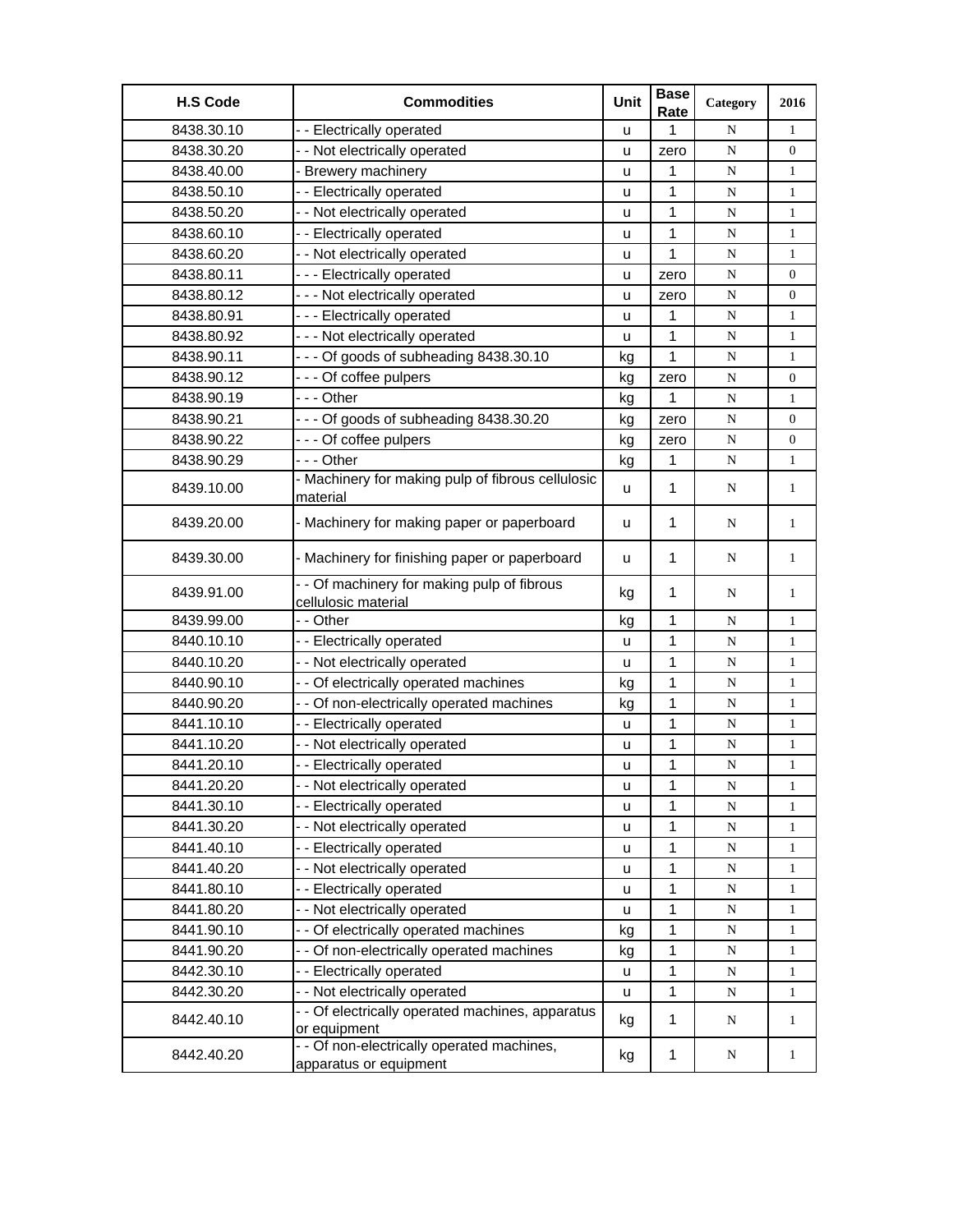| <b>H.S Code</b> | <b>Commodities</b>                                                                                                                                                               | Unit | <b>Base</b><br>Rate | Category  | 2016         |
|-----------------|----------------------------------------------------------------------------------------------------------------------------------------------------------------------------------|------|---------------------|-----------|--------------|
| 8442.50.00      | - Plates, cylinders and other printing<br>components; plates, cylinders and lithographic<br>stones, prepared for printing purposes (for<br>example, planed, grained or polished) | kg   | 1                   | N         | 1            |
| 8443.11.00      | - - Offset printing machinery, reel-fed                                                                                                                                          | u    | 1                   | N         | $\mathbf{1}$ |
| 8443.12.00      | - - Offset printing machinery, sheet-fed, office<br>type (using sheets with one side not exceeding<br>22 cm and the other side not exceeding 36 cm<br>on the unfolded state)     | u    | 1                   | N         | 1            |
| 8443.13.00      | - - Other offset printing machinery                                                                                                                                              | u    | $\mathbf{1}$        | N         | $\mathbf{1}$ |
| 8443.14.00      | - - Letterpress printing machinery, reel-fed,<br>excluding flexographic printing                                                                                                 | u    | $\mathbf{1}$        | N         | $\mathbf{1}$ |
| 8443.15.00      | - - Letterpress printing machinery, other than<br>reel-fed, excluding flexographic printing                                                                                      | u    | 1                   | N         | $\mathbf{1}$ |
| 8443.16.00      | - - Flexographic printing machinery                                                                                                                                              | u    | 1                   | N         | $\mathbf{1}$ |
| 8443.17.00      | - - Gravure printing machinery                                                                                                                                                   | u    | $\mathbf{1}$        | N         | $\mathbf{1}$ |
| 8443.19.00      | - - Other                                                                                                                                                                        | u    | $\mathbf{1}$        | ${\bf N}$ | 1            |
| 8443.31.10      | --- Printer-copiers, printing by the ink-jet<br>process                                                                                                                          | u    | 15                  | <b>SL</b> | 15           |
| 8443.31.20      | --- Printer-copiers, printing by the laser<br>process                                                                                                                            | u    | 15                  | SL        | 15           |
| 8443.31.30      | - - - Combination printer-copier-facsimile<br>machines                                                                                                                           | u    | 15                  | SL        | 15           |
| 8443.31.90      | --- Other                                                                                                                                                                        | u    | 15                  | SL        | 15           |
| 8443.32.10      | - - - Dot matrix printers                                                                                                                                                        | u    | 1.5                 | SL        | 1.5          |
| 8443.32.20      | - - - Ink-jet printers                                                                                                                                                           | u    | 1.5                 | SL        | 1.5          |
| 8443.32.30      | --- Laser printers                                                                                                                                                               | u    | 1.5                 | <b>SL</b> | 1.5          |
| 8443.32.40      | - - - Facsimile machines                                                                                                                                                         | u    | 1                   | <b>SL</b> | $\mathbf{1}$ |
| 8443.32.50      | - - - Screen printing machinery for the<br>manufacture of printed circuit boards or printed<br>wiring boards                                                                     | u    | 1                   | <b>SL</b> | 1            |
| 8443.32.60      | --- Plotters                                                                                                                                                                     | u    | 1.5                 | N         | 1.5          |
| 8443.32.90      | --- Other                                                                                                                                                                        | u    | 1.5                 | SL        | 1.5          |
| 8443.39.11      | - - - Colour                                                                                                                                                                     | u    | 15                  | ${\bf N}$ | $\sim$       |
| 8443.39.19      | $--$ Other                                                                                                                                                                       | u    | 15                  | N         | 5            |
| 8443.39.20      | --- Electrostatic photocopying apparatus,<br>operating by reproducing the original image via<br>an intermediate onto the copy (indirect process)                                 | u    | 15                  | N         | 5            |
| 8443.39.30      | --- Other photocopying apparatus<br>incorporating an optical system                                                                                                              | u    | 15                  | N         | 5            |
| 8443.39.40      | - - - Ink-jet printers                                                                                                                                                           | u    | 1.5                 | N         | 1.5          |
| 8443.39.90      | --- Other                                                                                                                                                                        | u    | 15                  | N         | 5            |
| 8443.91.00      | - - Parts and accessories of printing machinery<br>used for printing by means of plates, cylinders<br>and other printing components of heading 84.42                             | kg   | 1                   | N         | 1            |
| 8443.99.10      | - - - Of screen printing machinery for the<br>manufacture of printed circuit boards or printed<br>wiring boards                                                                  | kg   | 1                   | <b>SL</b> | 1            |
| 8443.99.20      | - - - Ink-filled printer cartridges                                                                                                                                              | kg   | 1.5                 | <b>SL</b> | 1.5          |
| 8443.99.30      | --- Paper feeders and sorters                                                                                                                                                    | kg   | 15                  | $\rm SL$  | 15           |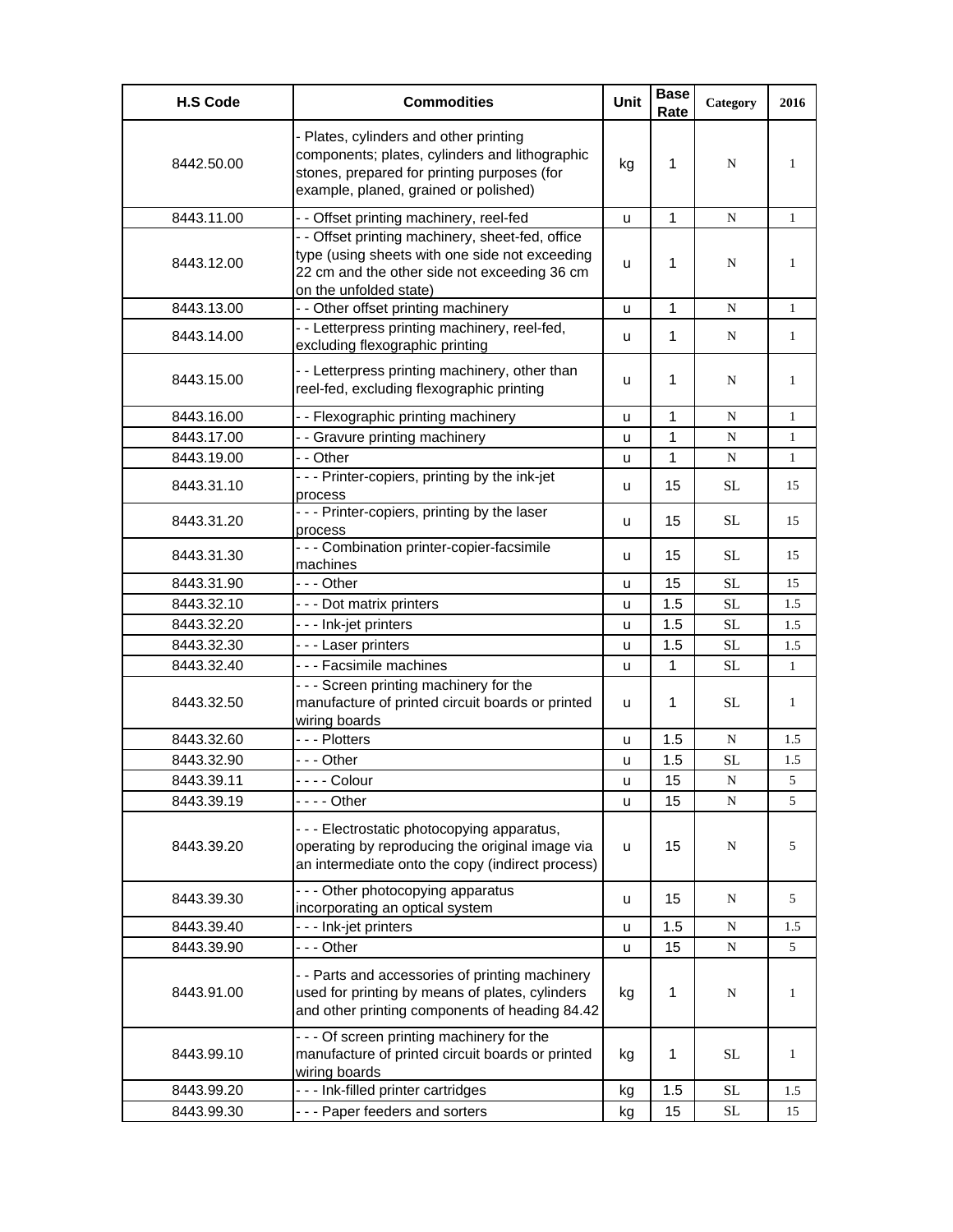| <b>H.S Code</b> | <b>Commodities</b>                                                                      | <b>Unit</b>  | <b>Base</b><br>Rate | Category  | 2016         |
|-----------------|-----------------------------------------------------------------------------------------|--------------|---------------------|-----------|--------------|
| 8443.99.90      | --- Other                                                                               | kg           | 1                   | <b>SL</b> | $\mathbf{1}$ |
| 8444.00.10      | <b>Electrically operated</b>                                                            | u            | 1                   | ${\bf N}$ | $\mathbf{1}$ |
| 8444.00.20      | - Not electrically operated                                                             | u            | 1                   | N         | $\mathbf{1}$ |
| 8445.11.10      | --- Electrically operated                                                               | u            | 1                   | N         | $\mathbf{1}$ |
| 8445.11.20      | --- Not electrically operated                                                           | u            | 1                   | ${\bf N}$ | $\mathbf{1}$ |
| 8445.12.10      | --- Electrically operated                                                               | u            | 1                   | ${\bf N}$ | $\mathbf{1}$ |
| 8445.12.20      | --- Not electrically operated                                                           | u            | 1                   | ${\bf N}$ | $\mathbf{1}$ |
| 8445.13.10      | --- Electrically operated                                                               | u            | 1                   | ${\bf N}$ | $\mathbf{1}$ |
| 8445.13.20      | --- Not electrically operated                                                           | u            | 1                   | N         | $\mathbf{1}$ |
| 8445.19.10      | --- Electrically operated                                                               | u            | 1                   | N         | $\mathbf{1}$ |
| 8445.19.20      | --- Not electrically operated                                                           | u            | 1                   | N         | $\mathbf{1}$ |
| 8445.20.10      | - - Electrically operated                                                               | u            | 1                   | N         | $\mathbf{1}$ |
| 8445.20.20      | - - Not electrically operated                                                           | u            | 1                   | ${\bf N}$ | $\mathbf{1}$ |
| 8445.30.10      | - - Electrically operated                                                               | u            | 1                   | ${\bf N}$ | $\mathbf{1}$ |
| 8445.30.20      | - - Not electrically operated                                                           | u            | 1                   | N         | $\mathbf{1}$ |
| 8445.40.10      | - - Electrically operated                                                               | u            | $\mathbf 1$         | ${\bf N}$ | $\mathbf{1}$ |
| 8445.40.20      | - - Not electrically operated                                                           | u            | 1                   | ${\bf N}$ | $\mathbf{1}$ |
| 8445.90.10      | - - Electrically operated                                                               | u            | 1                   | ${\bf N}$ | 1            |
| 8445.90.20      | - - Not electrically operated                                                           | u            | 1                   | N         | $\mathbf{1}$ |
| 8446.10.10      | - - Electrically operated                                                               | u            | $\mathbf{1}$        | ${\bf N}$ | $\mathbf{1}$ |
| 8446.10.20      | - - Not electrically operated                                                           | u            | 1                   | ${\bf N}$ | $\mathbf{1}$ |
| 8446.21.00      | - - Power looms                                                                         | u            | 1                   | N         | $\mathbf{1}$ |
| 8446.29.00      | - - Other                                                                               | u            | 1                   | ${\bf N}$ | $\mathbf{1}$ |
| 8446.30.00      | - For weaving fabrics of a width exceeding 30<br>cm, shuttleless type                   | u            | 1                   | N         | $\mathbf{1}$ |
| 8447.11.10      | --- Electrically operated                                                               | u            | 1                   | N         | $\mathbf{1}$ |
| 8447.11.20      | - - - Not electrically operated                                                         | u            | 1                   | ${\bf N}$ | $\mathbf{1}$ |
| 8447.12.10      | --- Electrically operated                                                               | u            | 1                   | N         | $\mathbf{1}$ |
| 8447.12.20      | --- Not electrically operated                                                           | u            | 1                   | ${\bf N}$ | $\mathbf{1}$ |
| 8447.20.10      | -- Electrically operated                                                                | u            | 1                   | N         | $\mathbf{1}$ |
| 8447.20.20      | - - Not electrically operated                                                           | $\mathsf{u}$ | 1                   | N         | $\mathbf{1}$ |
| 8447.90.10      | - - Electrically operated                                                               | u            | 1                   | N         | $\mathbf{1}$ |
| 8447.90.20      | - Not electrically operated                                                             | u            | 1                   | ${\bf N}$ | $\mathbf{1}$ |
| 8448.11.10      | --- Electrically operated                                                               | kg           | 1                   | N         | 1            |
| 8448.11.20      | - - - Not electrically operated                                                         | kg           | 1                   | N         | 1            |
| 8448.19.10      | --- Electrically operated                                                               | kg           | $\mathbf{1}$        | N         | $\mathbf{1}$ |
| 8448.19.20      | --- Not electrically operated                                                           | kg           | 1                   | ${\bf N}$ | $\mathbf{1}$ |
| 8448.20.00      | - Parts and accessories of machines of heading<br>84.44 or of their auxiliary machinery | kg           | 1                   | N         | 1            |
| 8448.31.00      | -- Card clothing                                                                        | kg           | $\mathbf{1}$        | N         | $\mathbf{1}$ |
| 8448.32.00      | - - Of machines for preparing textile fibres, other<br>than card clothing               | kg           | $\mathbf{1}$        | N         | $\mathbf{1}$ |
| 8448.33.00      | - - Spindles, spindle flyers, spinning rings and<br>ring travellers                     | kg           | 1                   | N         | $\mathbf{1}$ |
| 8448.39.00      | - - Other                                                                               | kg           | 1                   | N         | 1            |
| 8448.42.00      | - - Reeds for looms, healds and heald-frames                                            | kg           | $\mathbf{1}$        | N         | $\mathbf{1}$ |
| 8448.49.10      | --- Shuttles                                                                            | kg           | $\mathbf 1$         | N         | $\mathbf{1}$ |
| 8448.49.91      | - - - - Parts of electrically operated machines                                         | kg           | 1                   | N         | $\mathbf{1}$ |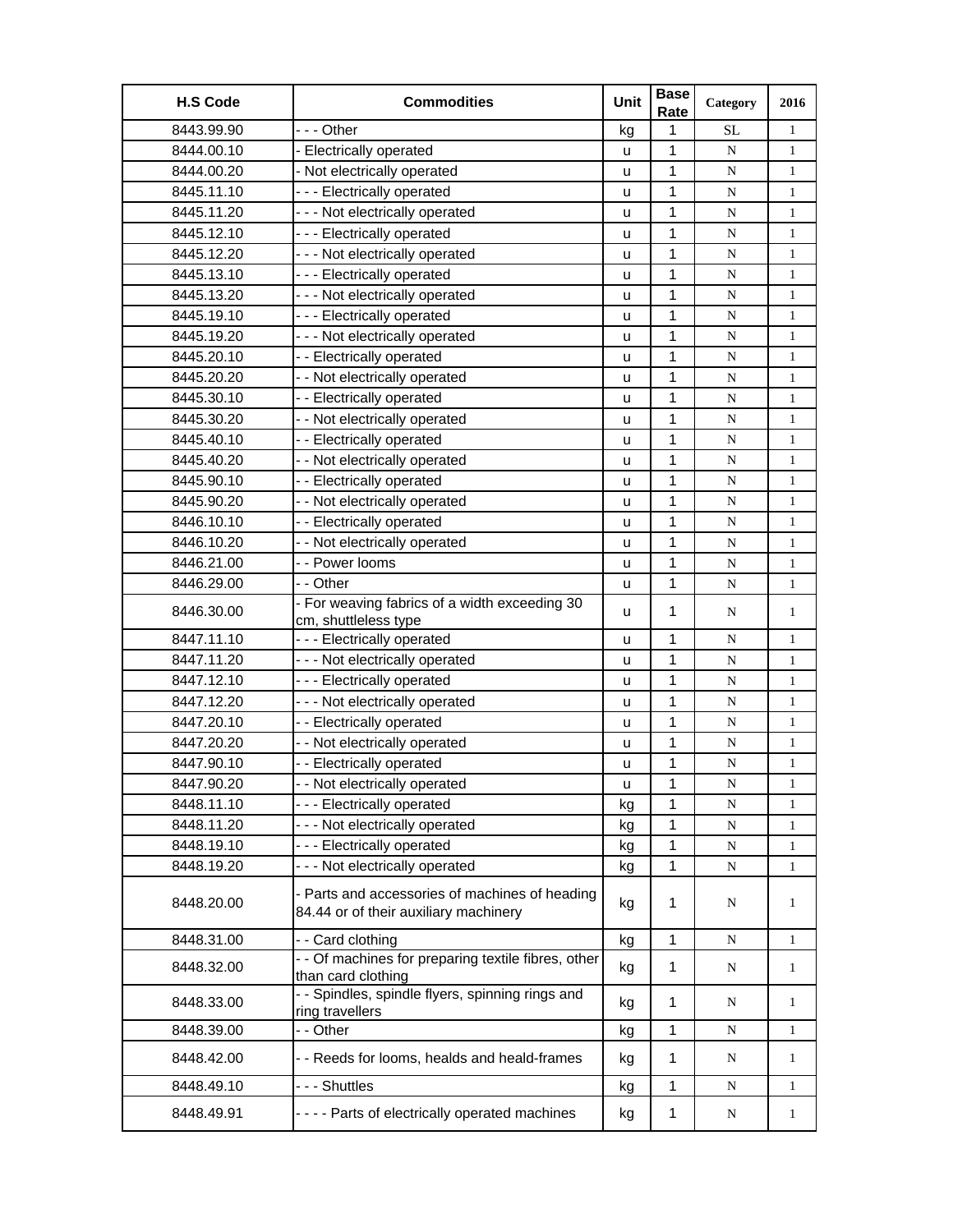| <b>H.S Code</b> | <b>Commodities</b>                                                                                          | Unit | <b>Base</b><br>Rate | Category  | 2016         |
|-----------------|-------------------------------------------------------------------------------------------------------------|------|---------------------|-----------|--------------|
| 8448.49.92      | ---- Parts of non-electrically operated<br>machines                                                         | kg   | 1                   | N         | $\mathbf{1}$ |
| 8448.51.00      | - - Sinkers, needles and other articles used in<br>forming stitches                                         | kg   | 1                   | N         | 1            |
| 8448.59.00      | - - Other                                                                                                   | kg   | 1                   | N         | $\mathbf{1}$ |
| 8449.00.10      | - Electrically operated                                                                                     | kg   | $\mathbf 1$         | N         | 1            |
| 8449.00.20      | - Not electrically operated                                                                                 | kg   | $\mathbf{1}$        | N         | $\mathbf{1}$ |
| 8450.11.10      | - - - Each of a dry linen capacity not exceeding<br>6 kg                                                    | u    | 10                  | HS/B      | 10           |
| 8450.11.90      | --- Other                                                                                                   | u    | 10                  | HS/B      | 10           |
| 8450.12.00      | - - Other machines, with built-in centrifugal drier                                                         | u    | 10                  | N         | 5            |
| 8450.19.10      | - - - Electrically operated                                                                                 | u    | 10                  | N         | 5            |
| 8450.19.90      | -  - - Other                                                                                                | u    | 10                  | ${\bf N}$ | 5            |
| 8450.20.00      | - Machines, each of a dry linen capacity<br>exceeding 10 kg                                                 | u    | $\mathbf{1}$        | N         | 1            |
| 8450.90.10      | - - Of machines of subheading 8450.20.00                                                                    | kg   | 1                   | N         | 1            |
| 8450.90.20      | - - Of machines of subheading 8450.11,<br>8450.12.00 or 8450.19                                             | kg   | 10                  | N         | 5            |
| 8451.10.00      | - Dry-cleaning machines                                                                                     | u    | $\mathbf{1}$        | N         | $\mathbf{1}$ |
| 8451.21.00      | - - Each of a dry linen capacity not exceeding<br>10 kg                                                     | u    | 1                   | N         | $\mathbf{1}$ |
| 8451.29.00      | - - Other                                                                                                   | u    | 1                   | N         | $\mathbf{1}$ |
| 8451.30.10      | - - Single roller type domestic ironing machines                                                            | u    | 1                   | N         | $\mathbf{1}$ |
| 8451.30.90      | - - Other                                                                                                   | u    | $\mathbf{1}$        | N         | $\mathbf{1}$ |
| 8451.40.00      | - Washing, bleaching or dyeing machines                                                                     | u    | 1                   | ${\bf N}$ | $\mathbf{1}$ |
| 8451.50.00      | - Machines for reeling, unreeling, folding,<br>cutting or pinking textile fabrics                           | u    | $\mathbf{1}$        | N         | 1            |
| 8451.80.00      | - Other machinery                                                                                           | u    | 1                   | N         | 1            |
| 8451.90.11      | --- For domestic use                                                                                        | kg   | 1                   | ${\bf N}$ | $\mathbf{1}$ |
| 8451.90.19      | --- Other                                                                                                   | kg   | $\mathbf{1}$        | N         | $\mathbf{1}$ |
| 8451.90.90      | - - Other                                                                                                   | kg   | 1                   | N         | $\mathbf{1}$ |
| 8452.10.00      | - Sewing machines of the household type                                                                     | u    | 1                   | ${\bf N}$ | $\mathbf{1}$ |
| 8452.21.00      | - - Automatic units                                                                                         | u    | 1                   | N         | 1            |
| 8452.29.00      | - - Other                                                                                                   | u    | 1                   | N         | 1            |
| 8452.30.00      | - Sewing machine needles                                                                                    | kg   | $\mathbf{1}$        | <b>SL</b> | $\mathbf{1}$ |
| 8452.90.11      | - - - Arms and beds; stands with or without<br>centre frames; flywheels; belt guards; treadles<br>or pedals | kg   | 1                   | N         | 1            |
| 8452.90.12      | - - - Furniture, bases and covers and parts<br>thereof                                                      | kg   | $\mathbf{1}$        | N         | $\mathbf{1}$ |
| 8452.90.19      | -  - - Other                                                                                                | kg   | $\mathbf 1$         | N         | $\mathbf{1}$ |
| 8452.90.91      | - - - Arms and beds; stands with or without<br>centre frames; flywheels; belt guards; treadles<br>or pedals | kg   | 1                   | N         | 1            |
| 8452.90.92      | - - - Furniture, bases and covers and parts<br>thereof                                                      | kg   | 1                   | N         | $\mathbf{1}$ |
| 8452.90.99      | --- Other                                                                                                   | kg   | 1                   | N         | $\mathbf{1}$ |
| 8453.10.10      | - - Electrically operated                                                                                   | u    | 1                   | N         | 1            |
| 8453.10.20      | - - Not electrically operated                                                                               | u    | 1                   | ${\bf N}$ | $\mathbf{1}$ |
| 8453.20.10      | -- Electrically operated                                                                                    | u    | 1                   | N         | $\mathbf{1}$ |
| 8453.20.20      | - - Not electrically operated                                                                               | u    | 1                   | N         | 1            |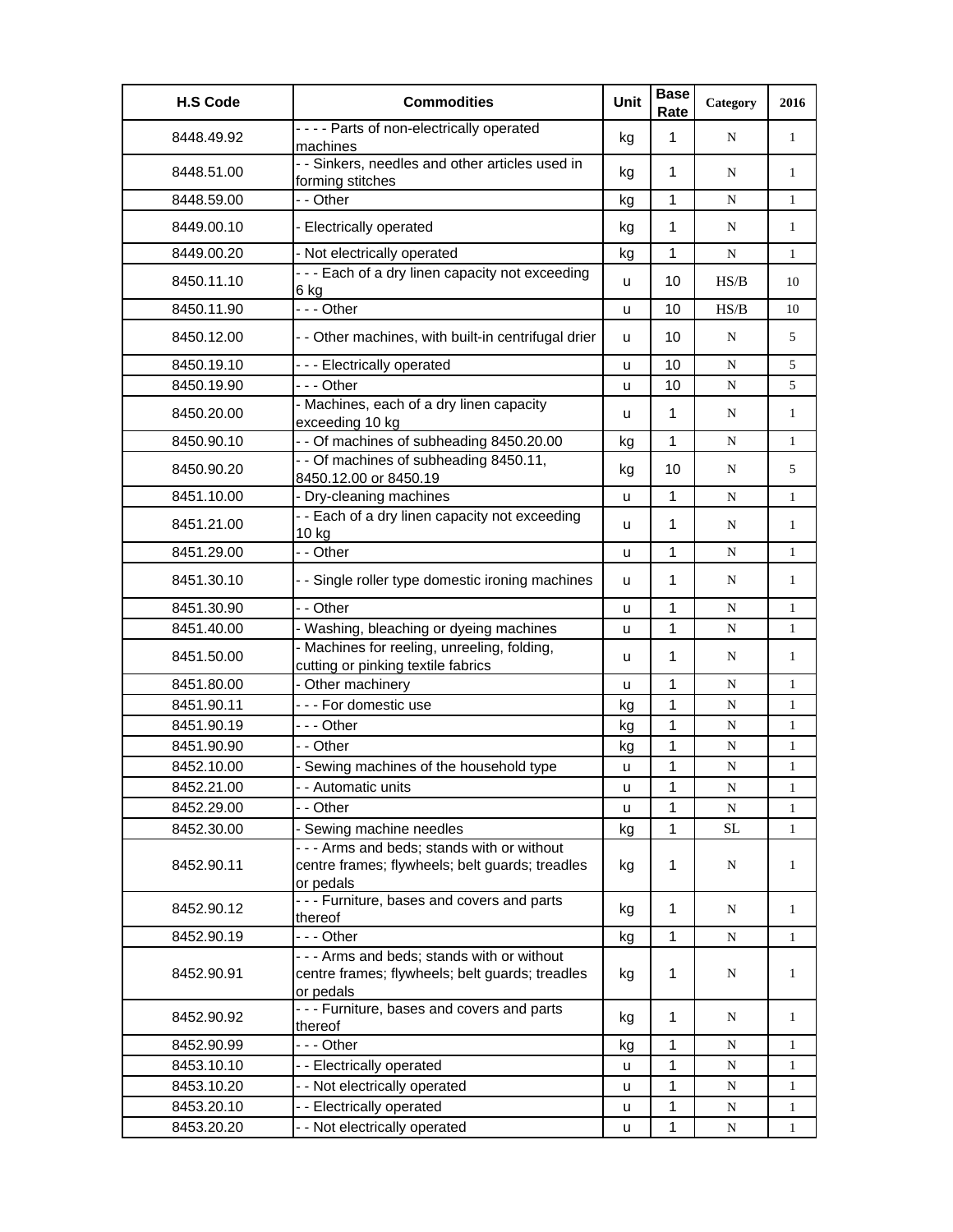| <b>H.S Code</b> | <b>Commodities</b>                                                                                                                                                                                   | Unit | <b>Base</b><br>Rate | Category    | 2016         |
|-----------------|------------------------------------------------------------------------------------------------------------------------------------------------------------------------------------------------------|------|---------------------|-------------|--------------|
| 8453.80.10      | - - Electrically operated                                                                                                                                                                            | u    | 1                   | N           | $\mathbf{1}$ |
| 8453.80.20      | - - Not electrically operated                                                                                                                                                                        | u    | 1                   | N           | $\mathbf{1}$ |
| 8453.90.00      | - Parts                                                                                                                                                                                              | kg   | $\mathbf{1}$        | N           | 1            |
| 8454.10.00      | - Converters                                                                                                                                                                                         | u    | 1                   | N           | 1            |
| 8454.20.00      | Ingot moulds and ladles                                                                                                                                                                              | u    | 1                   | N           | $\mathbf{1}$ |
| 8454.30.00      | - Casting machines                                                                                                                                                                                   | u    | 1                   | N           | $\mathbf{1}$ |
| 8454.90.00      | Parts                                                                                                                                                                                                | kg   | 1                   | N           | 1            |
| 8455.10.00      | - Tube mills                                                                                                                                                                                         | u    | 1                   | N           | 1            |
| 8455.21.00      | - - Hot or combination hot and cold                                                                                                                                                                  | u    | 1                   | N           | 1            |
| 8455.22.00      | - - Cold                                                                                                                                                                                             | u    | 1                   | N           | 1            |
| 8455.30.00      | - Rolls for rolling mills                                                                                                                                                                            | u    | 1                   | N           | $\mathbf{1}$ |
| 8455.90.00      | - Other parts                                                                                                                                                                                        | kg   | 1                   | $\mathbf N$ | 1            |
| 8456.10.00      | - Operated by laser or other light or photon<br>beam processes                                                                                                                                       | u    | 1                   | N           | $\mathbf{1}$ |
| 8456.20.00      | - Operated by ultrasonic processes                                                                                                                                                                   | u    | 1                   | N           | $\mathbf{1}$ |
| 8456.30.00      | - Operated by electro-discharge processes                                                                                                                                                            | u    | 1                   | N           | 1            |
| 8456.90.10      | - - Machine tools, numerically controlled, for<br>working any material by removal of material, by<br>plasma arc processes, for the manufacture of<br>printed circuit boards or printed wiring boards | u    | 1                   | N           | 1            |
| 8456.90.20      | - - Wet processing equipments for the<br>application by immersion of electro-chemical<br>solutions, for the purpose of removing material<br>on printed circuit boards or printed wiring<br>boards    | u    | 1                   | N           | 1            |
| 8456.90.90      | - - Other                                                                                                                                                                                            | u    | 1                   | N           | $\mathbf{1}$ |
| 8457.10.00      | - Machining centres                                                                                                                                                                                  | u    | 1                   | N           | 1            |
| 8457.20.00      | - Unit construction machines (single station)                                                                                                                                                        | u    | 1                   | N           | 1            |
| 8457.30.00      | - Multi-station transfer machines                                                                                                                                                                    | u    | 1                   | N           | 1            |
| 8458.11.00      | - - Numerically controlled                                                                                                                                                                           | u    | 1                   | N           | 1            |
| 8458.19.10      | --- With the distance between the main spindle<br>centre and the bed not exceeding 300 mm                                                                                                            | u    | 1                   | N           | 1            |
| 8458.19.90      | --- Other                                                                                                                                                                                            | u    | 1                   | ${\bf N}$   | 1            |
| 8458.91.00      | - - Numerically controlled                                                                                                                                                                           | u    | 1                   | N           | 1            |
| 8458.99.10      | - - - With the distance between the main spindle<br>centre and the bed not exceeding 300 mm                                                                                                          | u    | 1                   | N           | 1            |
| 8458.99.90      | --- Other                                                                                                                                                                                            | u    | 1                   | ${\bf N}$   | 1            |
| 8459.10.10      | - - Electrically operated                                                                                                                                                                            | u    | 1                   | SL          | 1            |
| 8459.10.20      | - - Not electrically operated                                                                                                                                                                        | u    | 1                   | <b>SL</b>   | 1            |
| 8459.21.00      | - - Numerically controlled                                                                                                                                                                           | u    | 1                   | N           | 1            |
| 8459.29.10      | --- Electrically operated                                                                                                                                                                            | u    | 1                   | N           | 1            |
| 8459.29.20      | - - - Not electrically operated                                                                                                                                                                      | u    | 1                   | $\mathbf N$ | $\mathbf{1}$ |
| 8459.31.00      | - - Numerically controlled                                                                                                                                                                           | u    | 1                   | ${\bf N}$   | 1            |
| 8459.39.10      | --- Electrically operated                                                                                                                                                                            | u    | 1                   | ${\bf N}$   | 1            |
| 8459.39.20      | --- Not electrically operated                                                                                                                                                                        | u    | 1                   | N           | 1            |
| 8459.40.10      | - - Electrically operated                                                                                                                                                                            | u    | 1                   | N           | 1            |
| 8459.40.20      | - - Not electrically operated                                                                                                                                                                        | u    | $\mathbf{1}$        | N           | 1            |
| 8459.51.00      | - - Numerically controlled                                                                                                                                                                           | u    | 1                   | N           | 1            |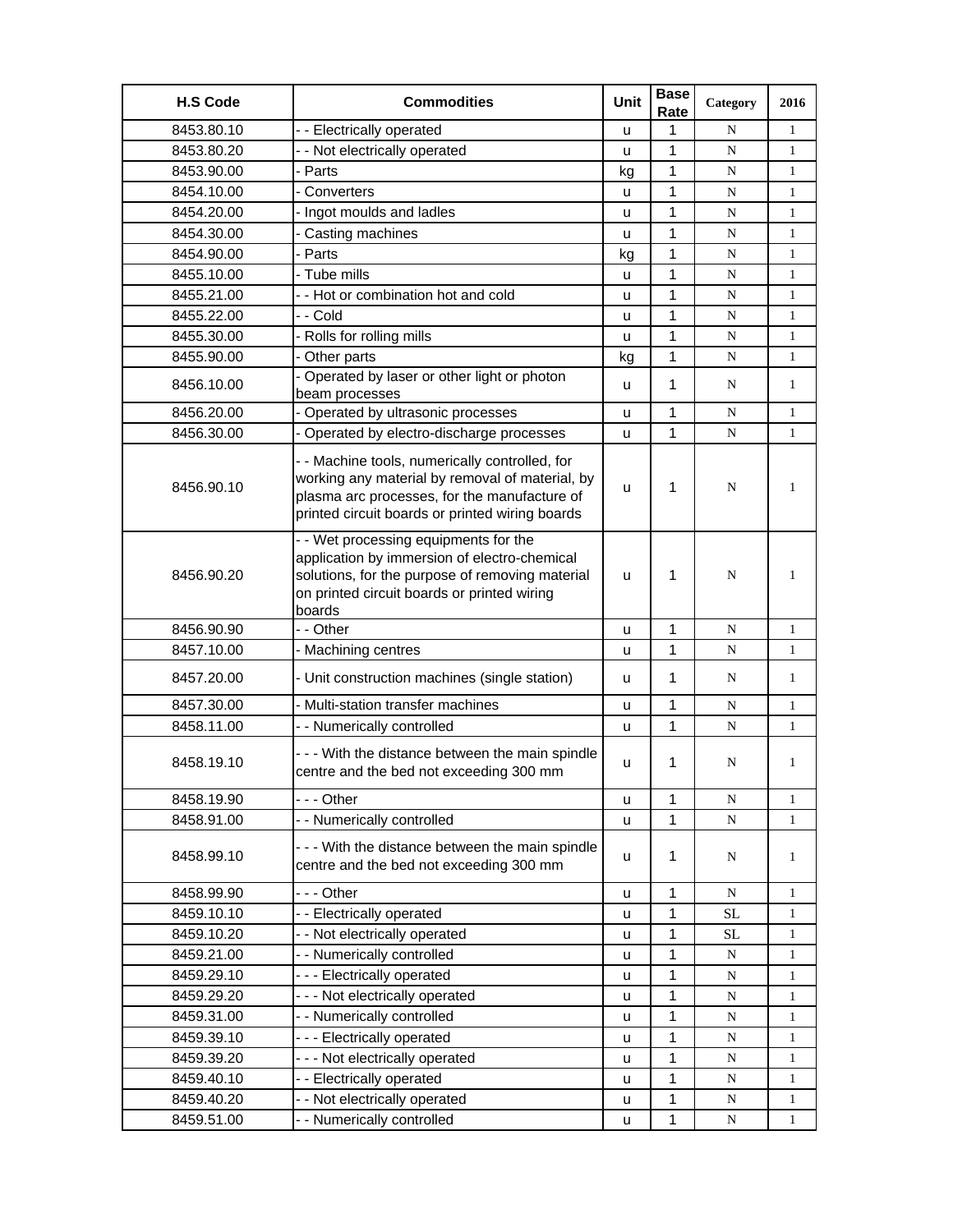| <b>H.S Code</b> | <b>Commodities</b>                                                                                                                                                                                               | Unit | <b>Base</b><br>Rate | Category  | 2016         |
|-----------------|------------------------------------------------------------------------------------------------------------------------------------------------------------------------------------------------------------------|------|---------------------|-----------|--------------|
| 8459.59.10      | --- Electrically operated                                                                                                                                                                                        | u    | 1                   | N         | $\mathbf{1}$ |
| 8459.59.20      | --- Not electrically operated                                                                                                                                                                                    | u    | 1                   | ${\bf N}$ | $\mathbf{1}$ |
| 8459.61.00      | - - Numerically controlled                                                                                                                                                                                       | u    | 1                   | N         | $\mathbf{1}$ |
| 8459.69.10      | --- Electrically operated                                                                                                                                                                                        | u    | $\mathbf{1}$        | N         | $\mathbf{1}$ |
| 8459.69.20      | --- Not electrically operated                                                                                                                                                                                    | u    | 1                   | N         | $\mathbf{1}$ |
| 8459.70.10      | - - Electrically operated                                                                                                                                                                                        | u    | 1                   | ${\bf N}$ | $\mathbf{1}$ |
| 8459.70.20      | - - Not electrically operated                                                                                                                                                                                    | u    | 1                   | ${\bf N}$ | $\mathbf{1}$ |
| 8460.11.00      | - - Numerically controlled                                                                                                                                                                                       | u    | 1                   | ${\bf N}$ | $\mathbf{1}$ |
| 8460.19.10      | --- Electrically operated                                                                                                                                                                                        | u    | 1                   | N         | $\mathbf{1}$ |
| 8460.19.20      | --- Not electrically operated                                                                                                                                                                                    | u    | 1                   | N         | $\mathbf{1}$ |
| 8460.21.00      | - - Numerically controlled                                                                                                                                                                                       | u    | 1                   | N         | $\mathbf{1}$ |
| 8460.29.10      | --- Electrically operated                                                                                                                                                                                        | u    | 1                   | ${\bf N}$ | $\mathbf{1}$ |
| 8460.29.20      | --- Not electrically operated                                                                                                                                                                                    | u    | 1                   | ${\bf N}$ | $\mathbf{1}$ |
| 8460.31.10      | - - - Machine tools, numerically controlled, for<br>sharpening carbide drilling bits with a shank<br>diameter not exceeding 3.175 mm, provided<br>with fixed collets and having a power not<br>exceeding 0.74 kW | u    | 1                   | N         | 1            |
| 8460.31.90      | --- Other                                                                                                                                                                                                        | u    | $\mathbf{1}$        | N         | $\mathbf{1}$ |
| 8460.39.10      | --- Electrically operated                                                                                                                                                                                        | u    | 1                   | N         | $\mathbf{1}$ |
| 8460.39.20      | - - - Not electrically operated                                                                                                                                                                                  | u    | 1                   | ${\bf N}$ | $\mathbf{1}$ |
| 8460.40.10      | - - Electrically operated                                                                                                                                                                                        | u    | 1                   | ${\bf N}$ | $\mathbf{1}$ |
| 8460.40.20      | - - Not electrically operated                                                                                                                                                                                    | u    | 1                   | N         | $\mathbf{1}$ |
| 8460.90.10      | - - Electrically operated                                                                                                                                                                                        | u    | 1                   | N         | $\mathbf{1}$ |
| 8460.90.20      | - - Not electrically operated                                                                                                                                                                                    | u    | $\mathbf 1$         | ${\bf N}$ | $\mathbf{1}$ |
| 8461.20.10      | - - Electrically operated                                                                                                                                                                                        | u    | 1                   | ${\bf N}$ | $\mathbf{1}$ |
| 8461.20.20      | - - Not electrically operated                                                                                                                                                                                    | u    | 1                   | ${\bf N}$ | $\mathbf{1}$ |
| 8461.30.10      | -- Electrically operated                                                                                                                                                                                         | u    | 1                   | ${\bf N}$ | $\mathbf{1}$ |
| 8461.30.20      | - - Not electrically operated                                                                                                                                                                                    | u    | 1                   | ${\bf N}$ | $\mathbf{1}$ |
| 8461.40.10      | - - Electrically operated                                                                                                                                                                                        | u    | 1                   | N         | $\mathbf{1}$ |
| 8461.40.20      | - - Not electrically operated                                                                                                                                                                                    | u    | $\mathbf{1}$        | ${\bf N}$ | $\mathbf{1}$ |
| 8461.50.10      | - - Electrically operated                                                                                                                                                                                        | u    | 1                   | ${\bf N}$ | $\mathbf{1}$ |
| 8461.50.20      | - - Not electrically operated                                                                                                                                                                                    | u    | 1                   | N         | $\mathbf{1}$ |
| 8461.90.11      | --- Planing machines                                                                                                                                                                                             | u    | 1                   | $\rm SL$  | 1            |
| 8461.90.19      | - - - Other                                                                                                                                                                                                      | u    | 1                   | <b>SL</b> | 1            |
| 8461.90.91      | --- Planing machines                                                                                                                                                                                             | u    | 1                   | $\rm SL$  | 1            |
| 8461.90.99      | --- Other                                                                                                                                                                                                        | u    | 1                   | <b>SL</b> | 1            |
| 8462.10.10      | - - Electrically operated                                                                                                                                                                                        | u    | 1                   | N         | 1            |
| 8462.10.20      | - - Not electrically operated                                                                                                                                                                                    | u    | 1                   | N         | 1            |
| 8462.21.00      | - - Numerically controlled                                                                                                                                                                                       | u    | 1                   | N         | 1            |
| 8462.29.10      | --- Electrically operated                                                                                                                                                                                        | u    | 1                   | ${\bf N}$ | $\mathbf{1}$ |
| 8462.29.20      | --- Not electrically operated                                                                                                                                                                                    | u    | 1                   | N         | $\mathbf{1}$ |
| 8462.31.00      | - - Numerically controlled                                                                                                                                                                                       | u    | $\mathbf 1$         | ${\bf N}$ | 1            |
| 8462.39.10      | --- Electrically operated                                                                                                                                                                                        | u    | 1                   | N         | 1            |
| 8462.39.20      | - - - Not electrically operated                                                                                                                                                                                  | u    | 1                   | N         | 1            |
| 8462.41.00      | - - Numerically controlled                                                                                                                                                                                       | u    | 1                   | N         | 1            |
| 8462.49.10      | --- Electrically operated                                                                                                                                                                                        | u    | 1                   | <b>SL</b> | $\mathbf{1}$ |
| 8462.49.20      | --- Not electrically operated                                                                                                                                                                                    | u    | 1                   | <b>SL</b> | $\mathbf{1}$ |
| 8462.91.00      | - - Hydraulic presses                                                                                                                                                                                            | u    | 1                   | N         | 1            |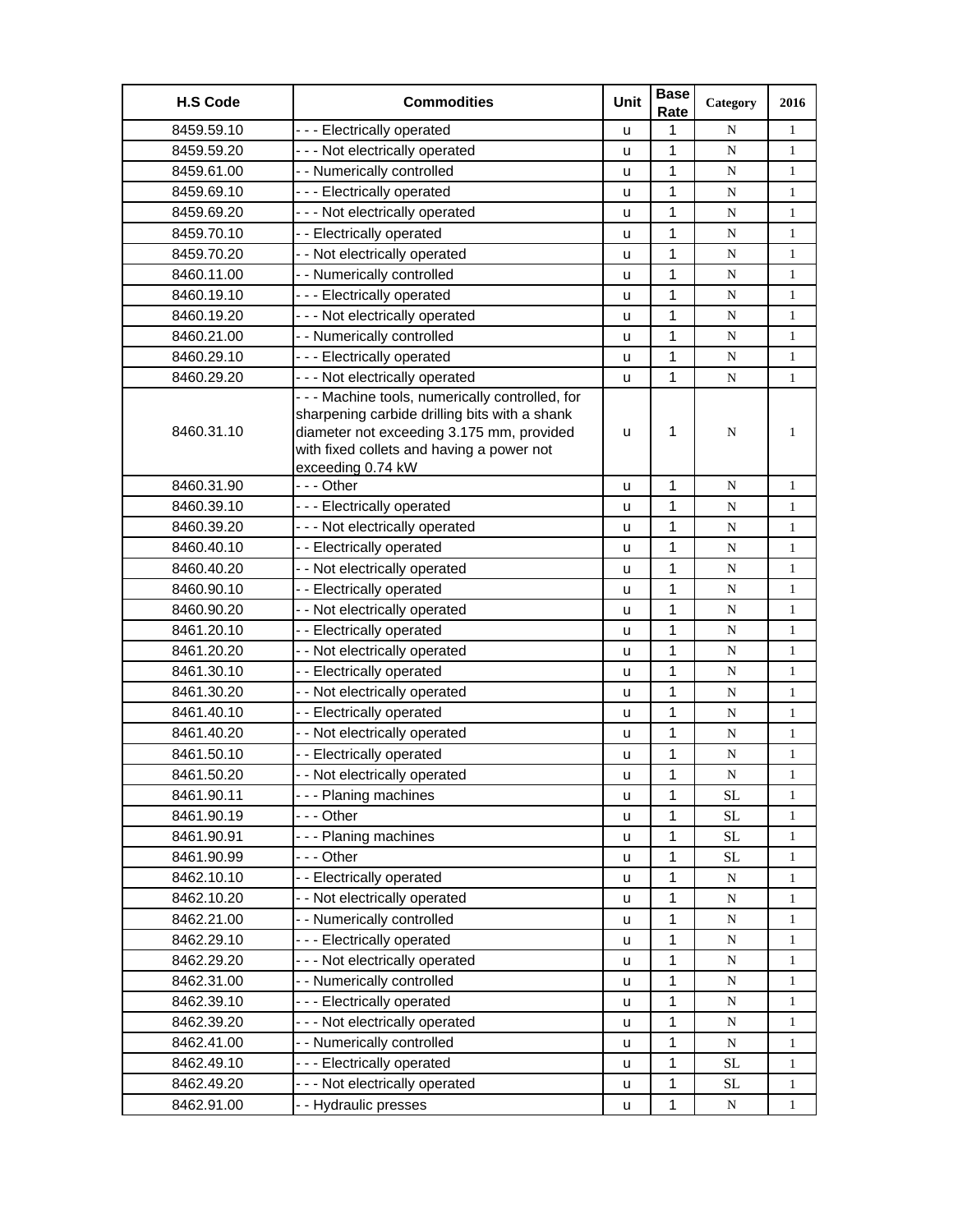| <b>H.S Code</b> | <b>Commodities</b>                                                                                                                                                                                                                                                                                                                         | Unit | <b>Base</b><br>Rate | Category  | 2016         |
|-----------------|--------------------------------------------------------------------------------------------------------------------------------------------------------------------------------------------------------------------------------------------------------------------------------------------------------------------------------------------|------|---------------------|-----------|--------------|
| 8462.99.10      | - - - Machines for the manufacture of boxes,<br>cans and similar containers of tin plate,                                                                                                                                                                                                                                                  | u    | 1                   | N         | 1            |
| 8462.99.20      | electrically operated<br>- - - Machines for the manufacture of boxes,<br>cans and similar containers of tin plate, not<br>electrically operated                                                                                                                                                                                            | u    | 1                   | N         | 1            |
| 8462.99.50      | --- Other, electrically operated                                                                                                                                                                                                                                                                                                           | u    | 1                   | N         | 1            |
| 8462.99.60      | - - - Other, not electrically operated                                                                                                                                                                                                                                                                                                     | u    | 1                   | ${\bf N}$ | $\mathbf{1}$ |
| 8463.10.10      | - - Electrically operated                                                                                                                                                                                                                                                                                                                  | u    | 1                   | N         | $\mathbf{1}$ |
| 8463.10.20      | - - Not electrically operated                                                                                                                                                                                                                                                                                                              | u    | 1                   | N         | $\mathbf{1}$ |
| 8463.20.10      | - - Electrically operated                                                                                                                                                                                                                                                                                                                  | u    | 1                   | N         | $\mathbf{1}$ |
| 8463.20.20      | - - Not electrically operated                                                                                                                                                                                                                                                                                                              | u    | 1                   | N         | $\mathbf{1}$ |
| 8463.30.10      | - - Electrically operated                                                                                                                                                                                                                                                                                                                  | u    | 1                   | N         | 1            |
| 8463.30.20      | - - Not electrically operated                                                                                                                                                                                                                                                                                                              | u    | 1                   | N         | $\mathbf{1}$ |
| 8463.90.10      | -- Electrically operated                                                                                                                                                                                                                                                                                                                   | u    | 1                   | N         | $\mathbf{1}$ |
| 8463.90.20      | - - Not electrically operated                                                                                                                                                                                                                                                                                                              | u    | 1                   | ${\bf N}$ | $\mathbf{1}$ |
| 8464.10.10      | - - Electrically operated                                                                                                                                                                                                                                                                                                                  | u    | 1                   | N         | $\mathbf{1}$ |
| 8464.10.20      | - - Not electrically operated                                                                                                                                                                                                                                                                                                              | u    | $\mathbf{1}$        | N         | $\mathbf{1}$ |
| 8464.20.10      | - - Electrically operated                                                                                                                                                                                                                                                                                                                  | u    | 1                   | N         | $\mathbf{1}$ |
| 8464.20.20      | - - Not electrically operated                                                                                                                                                                                                                                                                                                              | u    | 1                   | N         | $\mathbf{1}$ |
| 8464.90.10      | -- Electrically operated                                                                                                                                                                                                                                                                                                                   | u    | 1                   | N         | $\mathbf{1}$ |
| 8464.90.20      | - - Not electrically operated                                                                                                                                                                                                                                                                                                              | u    | 1                   | N         | $\mathbf{1}$ |
| 8465.10.00      | - Machines which can carry out different types<br>of machining operations without tool change<br>between such operations                                                                                                                                                                                                                   | u    | 1                   | N         | $\mathbf{1}$ |
| 8465.91.10      | - - - Of a kind used for scoring printed circuit<br>boards or printed wiring boards or printed circuit<br>board or printed wiring board substrates,<br>electrically operated                                                                                                                                                               | u    | 1                   | N         | $\mathbf{1}$ |
| 8465.91.20      | - - - Other, electrically operated                                                                                                                                                                                                                                                                                                         | u    | 1                   | N         | $\mathbf{1}$ |
| 8465.91.90      | -  - - Other                                                                                                                                                                                                                                                                                                                               | u    | 1                   | ${\bf N}$ | $\mathbf{1}$ |
| 8465.92.10      | --- For routing printed circuit boards or printed<br>wiring boards or printed circuit board or printed<br>wiring board substrates, accepting router bits<br>with a shank diameter not exceeding 3.175 mm,<br>for scoring printed circuit boards or printed<br>wiring boards or printed circuit board or printed<br>wiring board substrates | u    | 1                   | N         | $\mathbf{1}$ |
| 8465.92.20      | --- Other, electrically operated                                                                                                                                                                                                                                                                                                           | u    | 1                   | N         | $\mathbf{1}$ |
| 8465.92.90      | --- Other                                                                                                                                                                                                                                                                                                                                  | u    | 1                   | N         | $\mathbf{1}$ |
| 8465.93.10      | --- Electrically operated                                                                                                                                                                                                                                                                                                                  | u    | 1                   | ${\bf N}$ | 1            |
| 8465.93.20      | - - - Not electrically operated                                                                                                                                                                                                                                                                                                            | u    | 1                   | ${\bf N}$ | $\mathbf{1}$ |
| 8465.94.10      | --- Electrically operated                                                                                                                                                                                                                                                                                                                  | u    | 1                   | N         | 1            |
| 8465.94.20      | --- Not electrically operated                                                                                                                                                                                                                                                                                                              | u    | 1                   | N         | $\mathbf{1}$ |
| 8465.95.10      | --- Drilling machines for the manufacture of<br>printed circuit boards or printed wiring boards,<br>with a spindle speed exceeding 50,000 rpm and<br>accepting drill bits of a shank diameter not<br>exceeding 3.175 mm                                                                                                                    | u    | 1                   | N         | 1            |
| 8465.95.30      | - - - Other, electrically operated                                                                                                                                                                                                                                                                                                         | u    | 1                   | N         | $\mathbf{1}$ |
| 8465.95.90      | --- Other                                                                                                                                                                                                                                                                                                                                  | u    | 1                   | N         | 1            |
| 8465.96.10      | --- Electrically operated                                                                                                                                                                                                                                                                                                                  | u    | 1                   | N         | $\mathbf{1}$ |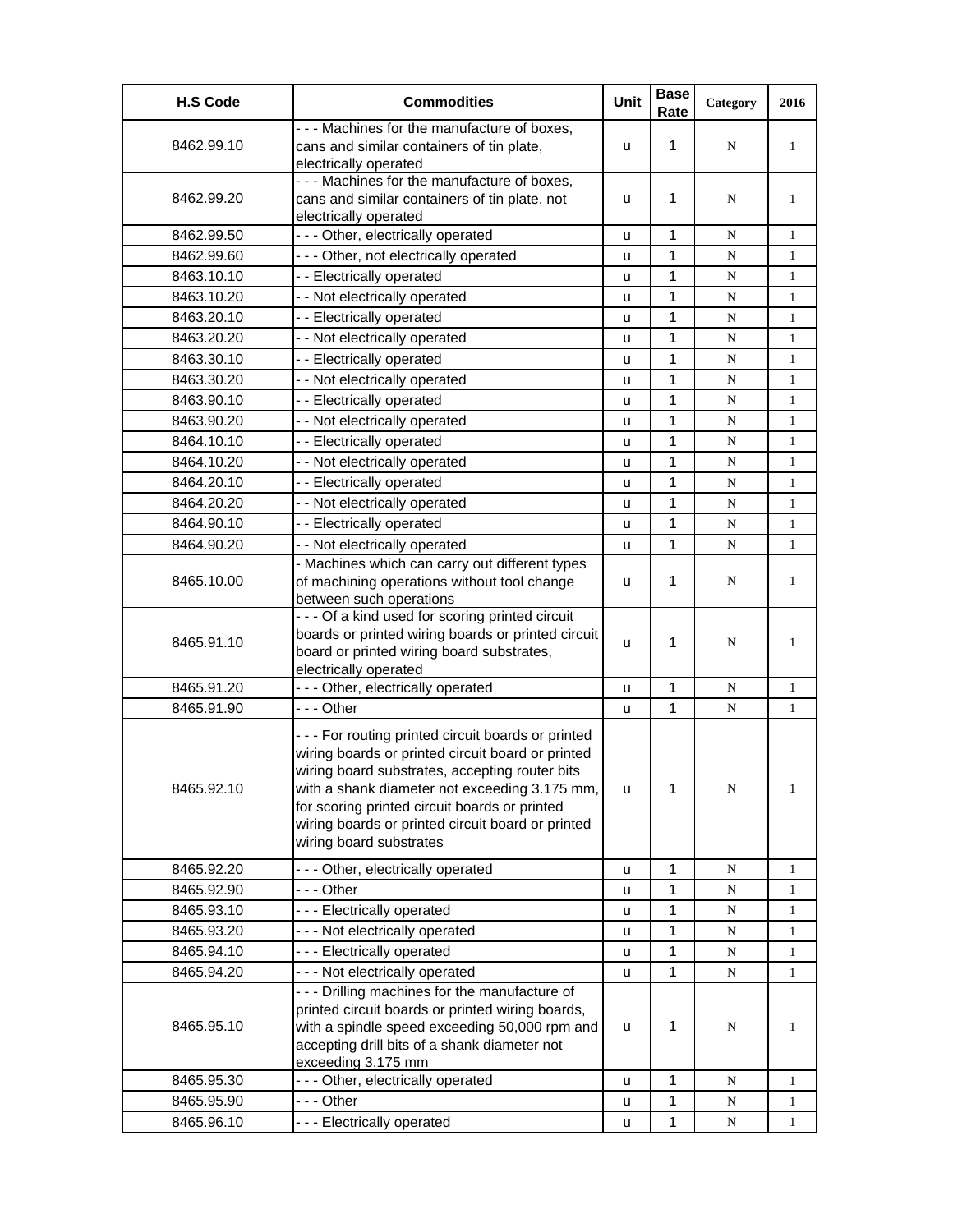| <b>H.S Code</b> | <b>Commodities</b>                                                                                                                                                                                                                                                                                                                                                | Unit | <b>Base</b><br>Rate | Category    | 2016         |
|-----------------|-------------------------------------------------------------------------------------------------------------------------------------------------------------------------------------------------------------------------------------------------------------------------------------------------------------------------------------------------------------------|------|---------------------|-------------|--------------|
| 8465.96.20      | --- Not electrically operated                                                                                                                                                                                                                                                                                                                                     | u    | 1                   | N           | $\mathbf{1}$ |
| 8465.99.30      | --- Lathes, electrically operated                                                                                                                                                                                                                                                                                                                                 | u    | 1                   | $\mathbf N$ | $\mathbf{1}$ |
| 8465.99.40      | - - - Lathes, not electrically operated                                                                                                                                                                                                                                                                                                                           | u    | 1                   | N           | $\mathbf{1}$ |
| 8465.99.50      | --- Machines for deburring the surfaces of<br>printed circuit boards or printed wiring boards<br>during manufacturing; machines for scoring<br>printed circuit boards or printed wiring boards or<br>printed circuit board or printed wiring board<br>substrates; laminating presses for the<br>manufacture of printed circuit boards or printed<br>wiring boards | u    | 1                   | N           | $\mathbf{1}$ |
| 8465.99.60      | - - - Other, electrically operated                                                                                                                                                                                                                                                                                                                                | u    | 1                   | N           | $\mathbf{1}$ |
| 8465.99.90      | --- Other                                                                                                                                                                                                                                                                                                                                                         | ū    | $\mathbf{1}$        | N           | $\mathbf{1}$ |
| 8466.10.10      | - - For the machine-tools of subheading<br>8456.90.10, 8456.90.20, 8460.31.10,<br>8465.91.10, 8465.92.10, 8465.95.10 or<br>8465.99.50                                                                                                                                                                                                                             | kg   | $\mathbf{1}$        | N           | $\mathbf{1}$ |
| 8466.10.90      | - - Other                                                                                                                                                                                                                                                                                                                                                         | kg   | $\mathbf{1}$        | N           | $\mathbf{1}$ |
| 8466.20.10      | - - For the machine-tools of subheading<br>8456.90.10, 8456.90.20, 8460.31.10,<br>8465.91.10, 8465.92.10, 8465.95.10 or<br>8465.99.50                                                                                                                                                                                                                             | kg   | 1                   | N           | $\mathbf{1}$ |
| 8466.20.90      | - - Other                                                                                                                                                                                                                                                                                                                                                         | kg   | 1                   | ${\bf N}$   | 1            |
| 8466.30.10      | - - For the machine-tools of subheading<br>8456.90.10, 8456.90.20, 8460.31.10,<br>8465.91.10, 8465.92.10, 8465.95.10 or<br>8465.99.50                                                                                                                                                                                                                             | kg   | 1                   | N           | $\mathbf{1}$ |
| 8466.30.90      | - - Other                                                                                                                                                                                                                                                                                                                                                         | kg   | 1                   | N           | $\mathbf{1}$ |
| 8466.91.00      | -- For machines of heading 84.64                                                                                                                                                                                                                                                                                                                                  | kg   | 1                   | N           | $\mathbf{1}$ |
| 8466.92.10      | --- For the machine tools of subheading<br>8465.91.10, 8465.92.10, 8465.95.10 or<br>8465.99.50                                                                                                                                                                                                                                                                    | kg   | 1                   | <b>SL</b>   | 1            |
| 8466.92.90      | - - - Other                                                                                                                                                                                                                                                                                                                                                       | kg   | $\mathbf{1}$        | <b>SL</b>   | $\mathbf{1}$ |
| 8466.93.20      | --- For machines of subheading 8456.90.10,<br>8456.90.20 or 8460.31.10                                                                                                                                                                                                                                                                                            | kg   | 1                   | N           | $\mathbf{1}$ |
| 8466.93.90      | - - - Other                                                                                                                                                                                                                                                                                                                                                       | kg   | 1                   | N           | 1            |
| 8466.94.00      | -- For machines of heading 84.62 or 84.63                                                                                                                                                                                                                                                                                                                         | kg   | 1                   | N           | 1            |
| 8467.11.00      | - - Rotary type (including combined rotary-<br>percussion)                                                                                                                                                                                                                                                                                                        | u    | $\mathbf{1}$        | <b>SL</b>   | $\mathbf{1}$ |
| 8467.19.00      | - - Other                                                                                                                                                                                                                                                                                                                                                         | u    | 1                   | N           | 1            |
| 8467.21.00      | - - Drills of all kinds                                                                                                                                                                                                                                                                                                                                           | u    | 1                   | N           | 1            |
| 8467.22.00      | - - Saws                                                                                                                                                                                                                                                                                                                                                          | u    | 1                   | ${\bf N}$   | 1            |
| 8467.29.00      | - - Other                                                                                                                                                                                                                                                                                                                                                         | u    | 1                   | ${\bf N}$   | 1            |
| 8467.81.00      | - - Chain saws                                                                                                                                                                                                                                                                                                                                                    | u    | 1                   | N           | 1            |
| 8467.89.00      | - - Other                                                                                                                                                                                                                                                                                                                                                         | u    | 1                   | N           | $\mathbf{1}$ |
| 8467.91.10      | --- Of electro-mechanical type                                                                                                                                                                                                                                                                                                                                    | kg   | 1                   | N           | $\mathbf{1}$ |
| 8467.91.90      | --- Other                                                                                                                                                                                                                                                                                                                                                         | kg   | 1                   | N           | $\mathbf{1}$ |
| 8467.92.00      | - - Of pneumatic tools                                                                                                                                                                                                                                                                                                                                            | kg   | 1                   | N           | 1            |
| 8467.99.10      | $- -$ Of goods of subheading 8467.21.00,<br>8467.22.00 or 8467.29.00                                                                                                                                                                                                                                                                                              | kg   | 1                   | N           | $\mathbf{1}$ |
| 8467.99.90      | -  - - Other                                                                                                                                                                                                                                                                                                                                                      | kg   | 1                   | N           | 1            |
| 8468.10.00      | - Hand-held blow pipes                                                                                                                                                                                                                                                                                                                                            | u    | 7.5                 | N           | 5            |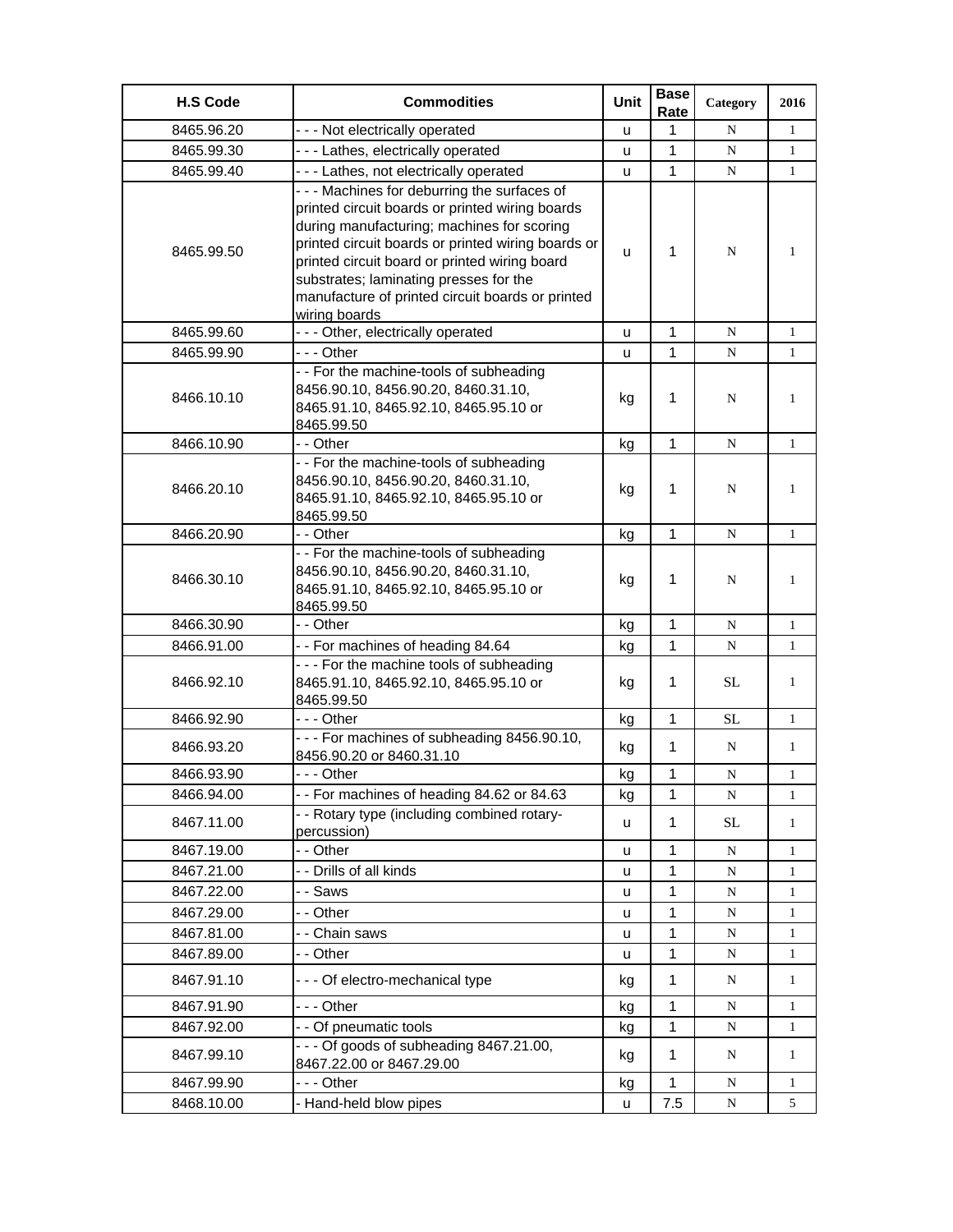| <b>H.S Code</b> | <b>Commodities</b>                                                                                                                                                                                 | Unit          | <b>Base</b><br>Rate | Category    | 2016         |
|-----------------|----------------------------------------------------------------------------------------------------------------------------------------------------------------------------------------------------|---------------|---------------------|-------------|--------------|
| 8468.20.10      | -- Hand-operated (not hand-held) gas welding<br>or brazing appliances for metal                                                                                                                    | u             | 7.5                 | N           | 5            |
| 8468.20.90      | - - Other                                                                                                                                                                                          | <b>u</b>      | 7.5                 | ${\bf N}$   | 5            |
| 8468.80.00      | - Other machinery and apparatus                                                                                                                                                                    | u             | 1                   | ${\bf N}$   | $\mathbf{1}$ |
| 8468.90.10      | - - Of goods of subheading 8468.10.00                                                                                                                                                              | kg            | 7.5                 | ${\bf N}$   | 5            |
| 8468.90.20      | - - Of goods of subheading 8468.20.10                                                                                                                                                              | kg            | 7.5                 | ${\bf N}$   | 5            |
| 8468.90.90      | - - Other                                                                                                                                                                                          | kg            | 1                   | N           | $\mathbf{1}$ |
| 8469.00.10      | - Word-processing machines                                                                                                                                                                         | u             | 1.5                 | N           | 1.5          |
| 8469.00.90      | - Other                                                                                                                                                                                            | u             | 1.5                 | ${\bf N}$   | 1.5          |
| 8470.10.00      | - Electronic calculators capable of operation<br>without an external source of electric power and<br>pocket-size data recording, reproducing and<br>displaying machines with calculating functions | u             | 1.5                 | N           | 1.5          |
| 8470.21.00      | - - Incorporating a printing device                                                                                                                                                                | u             | 1.5                 | ${\bf N}$   | 1.5          |
| 8470.29.00      | - - Other                                                                                                                                                                                          | u             | 1.5                 | N           | 1.5          |
| 8470.30.00      | - Other calculating machines                                                                                                                                                                       | u             | 1.5                 | N           | 1.5          |
| 8470.50.00      | - Cash registers                                                                                                                                                                                   | u             | 1.5                 | ${\bf N}$   | 1.5          |
| 8470.90.10      | -- Postage-franking machines                                                                                                                                                                       | u             | 1                   | N           | $\mathbf{1}$ |
| 8470.90.20      | -- Accounting machines                                                                                                                                                                             | u             | 1.5                 | N           | 1.5          |
| 8470.90.90      | - - Other                                                                                                                                                                                          | u             | 1.5                 | N           | 1.5          |
| 8471.30.10      | - - Handheld computers including palmtops and<br>personal digital assistants (PDAs)                                                                                                                | u             | 1.5                 | N           | 1.5          |
| 8471.30.20      | - - Laptops including notebooks and<br>subnotebooks                                                                                                                                                | u             | 1.5                 | N           | 1.5          |
| 8471.30.90      | - - Other                                                                                                                                                                                          | u             | 1.5                 | N           | 1.5          |
| 8471.41.10      | - - - Personal computers excluding portable<br>computers of subheading 8471.30                                                                                                                     | u             | 1.5                 | N           | 1.5          |
| 8471.41.90      | --- Other                                                                                                                                                                                          | u             | 1.5                 | ${\bf N}$   | 1.5          |
| 8471.49.10      | - - - Personal computers excluding portable<br>computers of subheading 8471.30                                                                                                                     | u             | 1.5                 | N           | 1.5          |
| 8471.49.90      | --- Other                                                                                                                                                                                          | u             | 1.5                 | ${\bf N}$   | 1.5          |
| 8471.50.10      | - - Processing units for personal (including<br>portable) computers                                                                                                                                | u             | 1.5                 | ${\bf N}$   | 1.5          |
| 8471.50.90      | - - Other                                                                                                                                                                                          | u             | 1.5                 | ${\bf N}$   | 1.5          |
| 8471.60.30      | - - Computer keyboards                                                                                                                                                                             | u             | 1.5                 | ${\bf N}$   | 1.5          |
| 8471.60.40      | - - X-Y coordinate input devices, including<br>mouses, light pens, joysticks, track balls, and<br>touch sensitive screens                                                                          | u             | 1.5                 | N           | 1.5          |
| 8471.60.90      | - - Other                                                                                                                                                                                          | u             | 1.5                 | N           | 1.5          |
| 8471.70.10      | - - Floppy disk drives                                                                                                                                                                             | u             | 1.5                 | ${\bf N}$   | 1.5          |
| 8471.70.20      | - - Hard disk drives                                                                                                                                                                               | u             | 1.5                 | ${\bf N}$   | 1.5          |
| 8471.70.30      | - - Tape drives                                                                                                                                                                                    | u             | 1.5                 | ${\bf N}$   | 1.5          |
| 8471.70.40      | - - Optical disk drives, including CD-ROM<br>drives, DVD drives and CD-R drives                                                                                                                    | u             | 1.5                 | N           | 1.5          |
| 8471.70.50      | - - Proprietary format storage devices including<br>media therefor for automatic data processing<br>machines, with or without removable media and<br>whether magnetic, optical or other technology | $\mathsf{u}%$ | 1.5                 | $\mathbf N$ | 1.5          |
| 8471.70.91      | --- Automated backup systems                                                                                                                                                                       | $\sf u$       | 1.5                 | N           | 1.5          |
| 8471.70.99      | --- Other                                                                                                                                                                                          | u             | 1.5                 | ${\bf N}$   | 1.5          |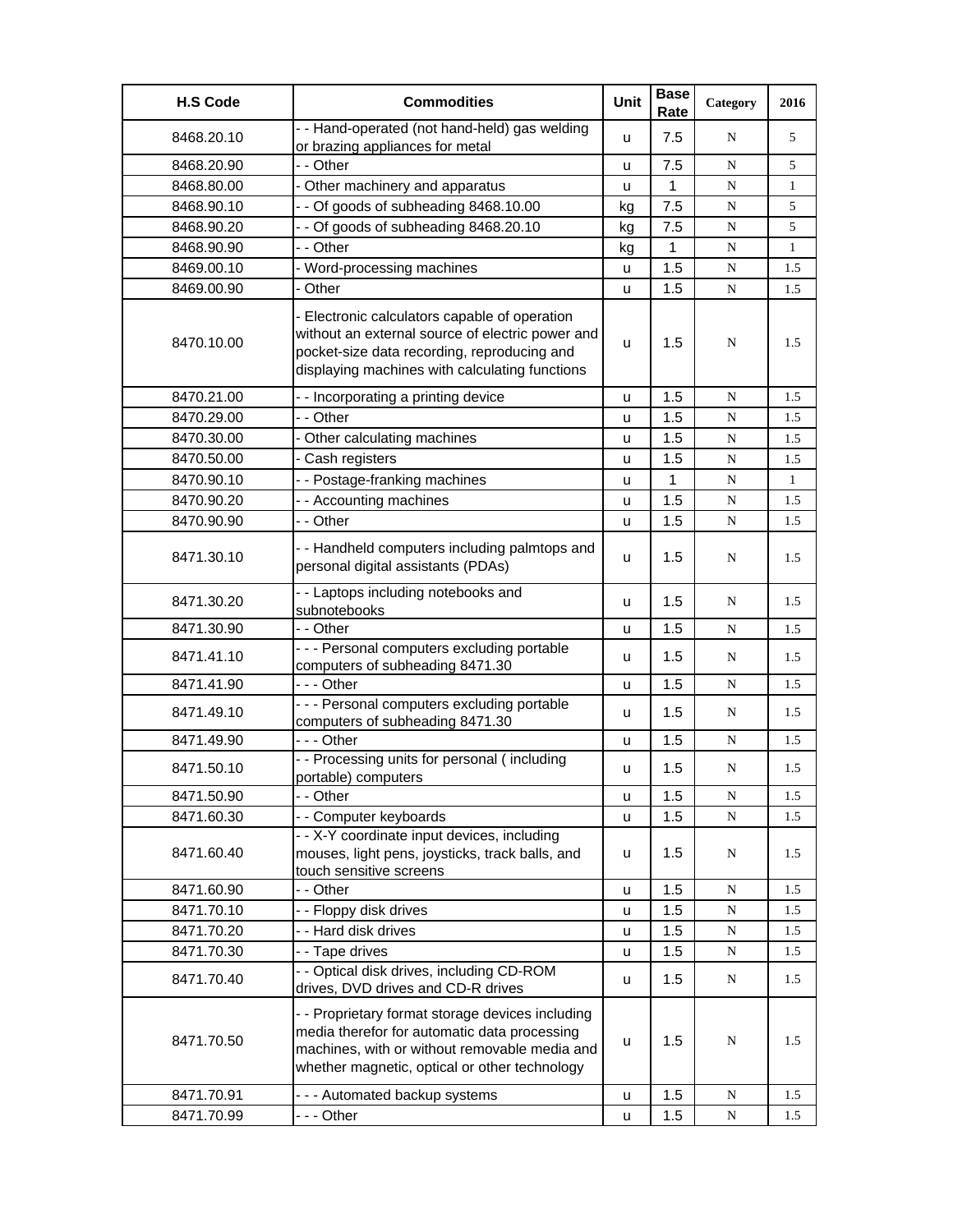| <b>H.S Code</b> | <b>Commodities</b>                                                                                  | Unit | <b>Base</b><br>Rate | Category  | 2016         |
|-----------------|-----------------------------------------------------------------------------------------------------|------|---------------------|-----------|--------------|
| 8471.80.10      | - - Control and adaptor units                                                                       | u    | 1.5                 | N         | 1.5          |
| 8471.80.70      | - - Sound cards or video cards                                                                      | u    | 1.5                 | ${\bf N}$ | 1.5          |
| 8471.80.90      | - - Other                                                                                           | u    | 1.5                 | ${\bf N}$ | 1.5          |
| 8471.90.10      | - - Bar code readers                                                                                | u    | 1.5                 | ${\bf N}$ | 1.5          |
| 8471.90.20      | - - Optical character readers, document or<br>image scanners                                        | u    | 1.5                 | N         | 1.5          |
| 8471.90.90      | - - Other                                                                                           | u    | 1.5                 | N         | 1.5          |
| 8472.10.10      | - - Electrically operated                                                                           | u    | 1.5                 | ${\bf N}$ | 1.5          |
| 8472.10.20      | - - Not electrically operated                                                                       | u    | 1.5                 | ${\bf N}$ | 1.5          |
| 8472.30.10      | - - Electrically operated                                                                           | u    | $\mathbf{1}$        | ${\bf N}$ | $\mathbf{1}$ |
| 8472.30.20      | - - Not electrically operated                                                                       | u    | $\mathbf{1}$        | ${\bf N}$ | $\mathbf{1}$ |
| 8472.90.10      | - - Automatic teller machines                                                                       | u    | 1.5                 | <b>SL</b> | 1.5          |
| 8472.90.20      | - - Electronic fingerprint identification systems                                                   | u    | 1.5                 | SL        | 1.5          |
| 8472.90.30      | - - Other, electrically operated                                                                    | u    | 1.5                 | <b>SL</b> | 1.5          |
| 8472.90.90      | - - Other, not electrically operated                                                                | u    | 1.5                 | SL        | 1.5          |
| 8473.10.10      | - - Printed circuit assemblies for word-<br>processing machines                                     | kg   | 1.5                 | N         | 1.5          |
| 8473.10.90      | - - Other                                                                                           | kg   | 1.5                 | ${\bf N}$ | 1.5          |
| 8473.21.00      | - - Of the electronic calculating machines of<br>subheading 8470.10.00, 8470.21.00 or<br>8470.29.00 | kg   | 1.5                 | N         | 1.5          |
| 8473.29.00      | - - Other                                                                                           | kg   | 1.5                 | N         | 1.5          |
| 8473.30.10      | - - Assembled printed circuit boards                                                                | kg   | 1.5                 | ${\bf N}$ | 1.5          |
| 8473.30.90      | - - Other                                                                                           | kg   | 1.5                 | ${\bf N}$ | 1.5          |
| 8473.40.11      | - - - Parts, including printed circuit assemblies<br>for automatic teller machines                  | kg   | 1.5                 | N         | 1.5          |
| 8473.40.19      | --- Other                                                                                           | kg   | 1.5                 | N         | 1.5          |
| 8473.40.20      | - - For non-electrically operated machines                                                          | kg   | 1.5                 | ${\bf N}$ | 1.5          |
| 8473.50.11      | - - - Suitable for use with the machines of<br>heading 84.71                                        | kg   | 1.5                 | N         | 1.5          |
| 8473.50.19      | --- Other                                                                                           | kg   | 1.5                 | ${\bf N}$ | 1.5          |
| 8473.50.20      | - - For non-electrically operated machines                                                          | kg   | 1.5                 | ${\bf N}$ | 1.5          |
| 8474.10.10      | - - Electrically operated                                                                           | u    | $\mathbf{1}$        | N         | $\mathbf{1}$ |
| 8474.10.20      | - - Not electrically operated                                                                       | u    | 1                   | ${\bf N}$ | $\mathbf{1}$ |
| 8474.20.11      | --- For stone                                                                                       | u    | 1                   | ${\bf N}$ | 1            |
| 8474.20.19      | --- Other                                                                                           | u    | 1                   | ${\bf N}$ | $\mathbf{1}$ |
| 8474.20.21      | --- For stone                                                                                       | u    | 1                   | ${\bf N}$ | $\mathbf{1}$ |
| 8474.20.29      | --- Other                                                                                           | u    | 1                   | ${\bf N}$ | $\mathbf{1}$ |
| 8474.31.10      | --- Electrically operated                                                                           | u    | 1                   | ${\bf N}$ | $\mathbf{1}$ |
| 8474.31.20      | - - - Not electrically operated                                                                     | u    | 1                   | N         | $\mathbf{1}$ |
| 8474.32.11      | - - - - Of an output capacity not exceeding 80 t<br>/h                                              | u    | $\mathbf{1}$        | N         | $\mathbf{1}$ |
| 8474.32.19      | $--$ Other                                                                                          | u    | $\mathbf 1$         | ${\bf N}$ | $\mathbf{1}$ |
| 8474.32.21      | - - - - Of an output capacity not exceeding 80 t<br>/h                                              | u    | $\mathbf{1}$        | N         | $\mathbf{1}$ |
| 8474.32.29      | $--$ Other                                                                                          | u    | $\mathbf{1}$        | ${\bf N}$ | $\mathbf{1}$ |
| 8474.39.10      | --- Electrically operated                                                                           | u    | 1                   | N         | $\mathbf{1}$ |
| 8474.39.20      | - - - Not electrically operated                                                                     | u    | 1                   | ${\bf N}$ | $\mathbf{1}$ |
| 8474.80.10      | - - Electrically operated                                                                           | u    | 1                   | <b>SL</b> | $\mathbf{1}$ |
| 8474.80.20      | - - Not electrically operated                                                                       | u    | 1                   | <b>SL</b> | 1            |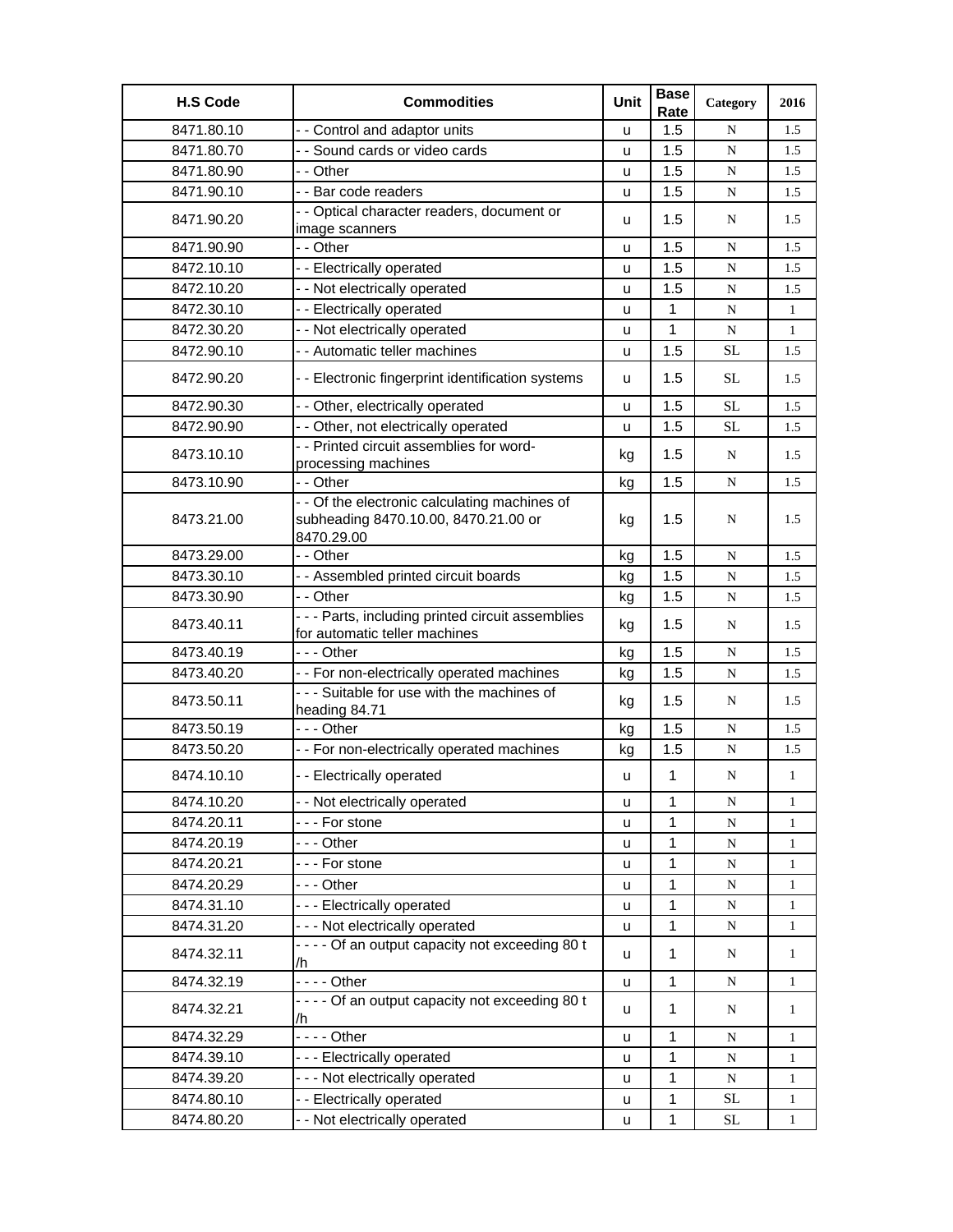| <b>H.S Code</b> | <b>Commodities</b>                                                                                                | Unit | <b>Base</b><br>Rate | Category  | 2016         |
|-----------------|-------------------------------------------------------------------------------------------------------------------|------|---------------------|-----------|--------------|
| 8474.90.10      | - - Of electrically operated machines                                                                             | kg   | 1                   | N         | $\mathbf{1}$ |
| 8474.90.20      | - - Of non-electrically operated machines                                                                         | kg   | 1                   | ${\bf N}$ | $\mathbf{1}$ |
| 8475.10.10      | - - Electrically operated                                                                                         | u    | 1                   | N         | $\mathbf{1}$ |
| 8475.10.20      | - - Not electrically operated                                                                                     | u    | 1                   | N         | $\mathbf{1}$ |
| 8475.21.00      | - - Machines for making optical fibres and<br>preforms thereof                                                    | u    | 1                   | N         | $\mathbf{1}$ |
| 8475.29.00      | - - Other                                                                                                         | u    | 1                   | N         | 1            |
| 8475.90.10      | - - Of electrically operated machines                                                                             | kg   | 1                   | N         | $\mathbf{1}$ |
| 8475.90.20      | - - Of non-electrically operated machines                                                                         | kg   | 1                   | ${\bf N}$ | $\mathbf{1}$ |
| 8476.21.00      | - - Incorporating heating or refrigerating devices                                                                | u    | 7.5                 | N         | 5            |
| 8476.29.00      | - - Other                                                                                                         | u    | 7.5                 | N         | 5            |
| 8476.81.00      | - - Incorporating heating or refrigerating devices                                                                | u    | 7.5                 | N         | 5            |
| 8476.89.00      | - - Other                                                                                                         | u    | 7.5                 | N         | 5            |
| 8476.90.00      | - Parts                                                                                                           | kg   | 7.5                 | ${\bf N}$ | 5            |
| 8477.10.10      | -- For moulding rubber                                                                                            | u    | 1                   | <b>SL</b> | $\mathbf{1}$ |
| 8477.10.31      | --- Poly (vinyl chloride) injection moulding<br>machines                                                          | u    | 1                   | SL        | 1            |
| 8477.10.39      | - - - Other                                                                                                       | u    | 1                   | <b>SL</b> | 1            |
| 8477.20.10      | -- For extruding rubber                                                                                           | u    | 1                   | ${\bf N}$ | $\mathbf{1}$ |
| 8477.20.20      | - - For extruding plastics                                                                                        | u    | 1                   | N         | $\mathbf{1}$ |
| 8477.30.00      | - Blow moulding machines                                                                                          | u    | 1                   | N         | $\mathbf{1}$ |
| 8477.40.10      | - - For moulding or forming rubber                                                                                | u    | 1                   | N         | $\mathbf{1}$ |
| 8477.40.20      | -- For moulding or forming plastics                                                                               | u    | 1                   | ${\bf N}$ | $\mathbf{1}$ |
| 8477.51.00      | - - For moulding or retreading pneumatic tyres<br>or for moulding or otherwise forming inner tubes                | u    | 1                   | N         | 1            |
| 8477.59.10      | --- For rubber                                                                                                    | u    | 1                   | N         | $\mathbf{1}$ |
| 8477.59.20      | --- For plastics                                                                                                  | u    | 1                   | N         | 1            |
| 8477.80.10      | -- For working rubber or for the manufacture of<br>products from rubber, electrically operated                    | u    | 1                   | N         | 1            |
| 8477.80.20      | -- For working rubber or for the manufacture of<br>products from rubber, not electrically operated                | u    | 1                   | N         |              |
| 8477.80.31      | - - - Lamination presses for the manufacture of<br>printed circuit boards or printed wiring boards                | u    | 1                   | N         | $\mathbf{1}$ |
| 8477.80.39      | - - - Other                                                                                                       | u    | 1                   | N         | $\mathbf{1}$ |
| 8477.80.40      | - - For working plastics or for the manufacture<br>of products from plastics, not electrically<br>operated        | u    | 1                   | N         | 1            |
| 8477.90.10      | - - Of electrically operated machines for working<br>rubber or for the manufacture of products from<br>rubber     | kg   | 1                   | N         | 1            |
| 8477.90.20      | - - Of non-electrically operated machines for<br>working rubber or for the manufacture of<br>products from rubber | kg   | 1                   | N         | 1            |
| 8477.90.32      | - - - Parts of lamination presses for the<br>manufacture of printed circuit boards or printed<br>wiring boards    | kg   | 1                   | N         | 1            |
| 8477.90.39      | --- Other                                                                                                         | kg   | 1                   | N         | $\mathbf{1}$ |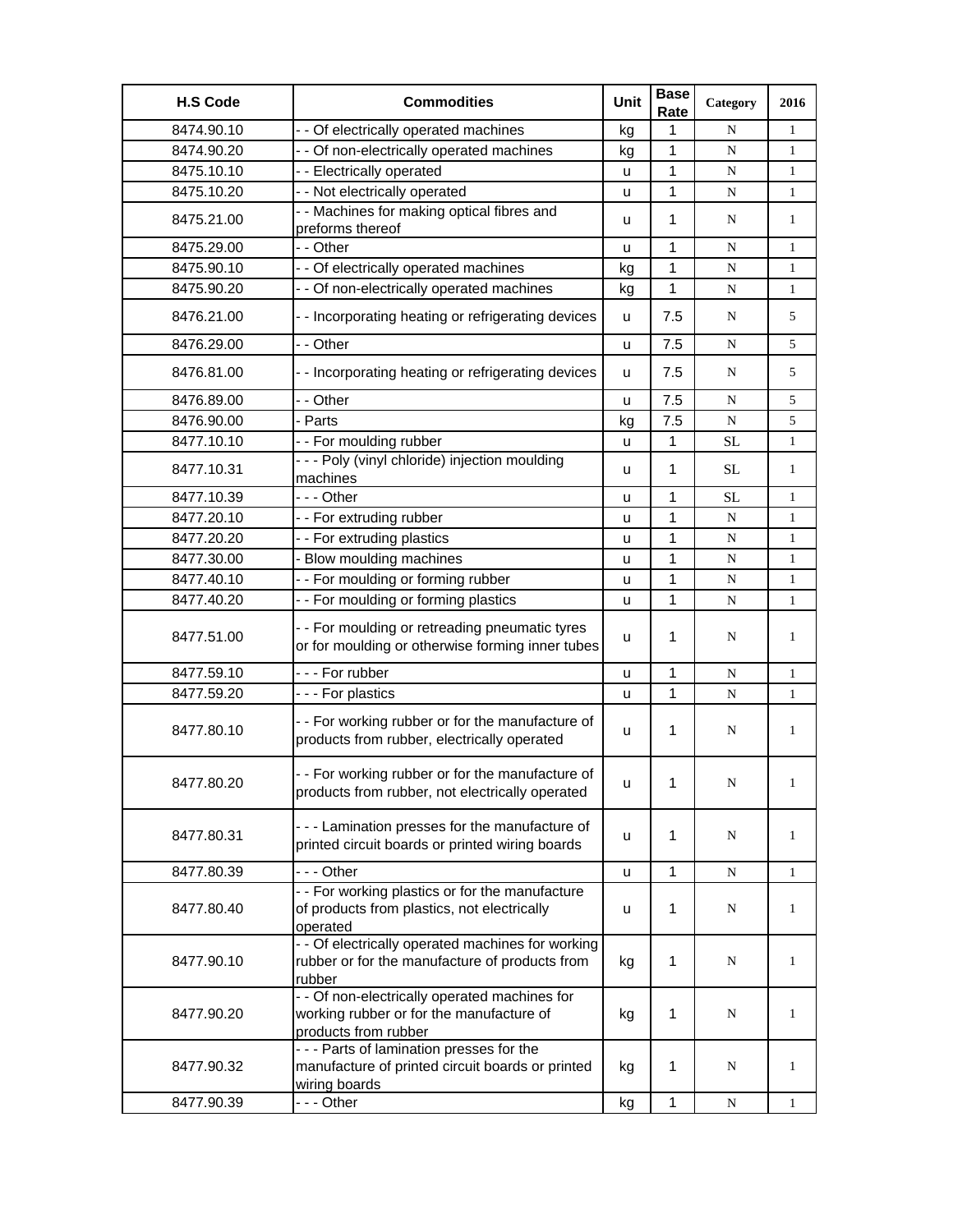| <b>H.S Code</b> | <b>Commodities</b>                                                                                                                                                                                                                                                                                                                                                                                                                                                                                                                                                                                                                                                                                                                 | Unit | <b>Base</b><br>Rate | Category  | 2016         |
|-----------------|------------------------------------------------------------------------------------------------------------------------------------------------------------------------------------------------------------------------------------------------------------------------------------------------------------------------------------------------------------------------------------------------------------------------------------------------------------------------------------------------------------------------------------------------------------------------------------------------------------------------------------------------------------------------------------------------------------------------------------|------|---------------------|-----------|--------------|
|                 | - - Of non-electrically operated machines for                                                                                                                                                                                                                                                                                                                                                                                                                                                                                                                                                                                                                                                                                      |      |                     |           |              |
| 8477.90.40      | working plastics or for the manufacture of                                                                                                                                                                                                                                                                                                                                                                                                                                                                                                                                                                                                                                                                                         | kg   | 1                   | N         | 1            |
|                 | products from plastic materials                                                                                                                                                                                                                                                                                                                                                                                                                                                                                                                                                                                                                                                                                                    |      |                     |           |              |
| 8478.10.10      | - - Electrically operated                                                                                                                                                                                                                                                                                                                                                                                                                                                                                                                                                                                                                                                                                                          | u    | 1                   | <b>SL</b> | $\mathbf{1}$ |
| 8478.10.20      | - - Not electrically operated                                                                                                                                                                                                                                                                                                                                                                                                                                                                                                                                                                                                                                                                                                      | u    | 1                   | <b>SL</b> | $\mathbf{1}$ |
| 8478.90.10      | - - Of electrically operated machines                                                                                                                                                                                                                                                                                                                                                                                                                                                                                                                                                                                                                                                                                              | kg   | 1                   | N         | $\mathbf{1}$ |
| 8478.90.20      | - - Of non-electrically operated machines                                                                                                                                                                                                                                                                                                                                                                                                                                                                                                                                                                                                                                                                                          | kg   | 1                   | ${\bf N}$ | 1            |
| 8479.10.10      | - - Electrically operated                                                                                                                                                                                                                                                                                                                                                                                                                                                                                                                                                                                                                                                                                                          | u    | 1                   | ${\bf N}$ | $\mathbf{1}$ |
| 8479.10.20      | - - Not electrically operated                                                                                                                                                                                                                                                                                                                                                                                                                                                                                                                                                                                                                                                                                                      | u    | 1                   | N         | $\mathbf{1}$ |
| 8479.20.10      | - - Electrically operated                                                                                                                                                                                                                                                                                                                                                                                                                                                                                                                                                                                                                                                                                                          | u    | 1                   | N         | $\mathbf{1}$ |
| 8479.20.20      | - - Not electrically operated                                                                                                                                                                                                                                                                                                                                                                                                                                                                                                                                                                                                                                                                                                      | u    | 1                   | N         | $\mathbf{1}$ |
| 8479.30.10      | - - Electrically operated                                                                                                                                                                                                                                                                                                                                                                                                                                                                                                                                                                                                                                                                                                          | u    | 1                   | ${\bf N}$ | $\mathbf{1}$ |
| 8479.30.20      | - - Not electrically operated                                                                                                                                                                                                                                                                                                                                                                                                                                                                                                                                                                                                                                                                                                      | u    | 1                   | N         | 1            |
| 8479.40.10      | - - Electrically operated                                                                                                                                                                                                                                                                                                                                                                                                                                                                                                                                                                                                                                                                                                          | u    | 1                   | N         | $\mathbf{1}$ |
| 8479.40.20      | - - Not electrically operated                                                                                                                                                                                                                                                                                                                                                                                                                                                                                                                                                                                                                                                                                                      | u    | 1                   | N         | $\mathbf{1}$ |
| 8479.50.00      | - Industrial robots, not elsewhere specified or<br>included                                                                                                                                                                                                                                                                                                                                                                                                                                                                                                                                                                                                                                                                        | u    | 1                   | N         | $\mathbf{1}$ |
| 8479.60.00      | - Evaporative air coolers                                                                                                                                                                                                                                                                                                                                                                                                                                                                                                                                                                                                                                                                                                          | u    | 1                   | N         | $\mathbf{1}$ |
| 8479.71.00      | - - Of a kind used in airports                                                                                                                                                                                                                                                                                                                                                                                                                                                                                                                                                                                                                                                                                                     | u    | 1                   | N         | $\mathbf{1}$ |
| 8479.79.00      | - - Other                                                                                                                                                                                                                                                                                                                                                                                                                                                                                                                                                                                                                                                                                                                          | u    | 1                   | ${\bf N}$ | $\mathbf{1}$ |
| 8479.81.10      | --- Electrically operated                                                                                                                                                                                                                                                                                                                                                                                                                                                                                                                                                                                                                                                                                                          | u    | 1                   | N         | 1            |
| 8479.81.20      | --- Not electrically operated                                                                                                                                                                                                                                                                                                                                                                                                                                                                                                                                                                                                                                                                                                      | u    | 1                   | ${\bf N}$ | $\mathbf{1}$ |
| 8479.82.10      | --- Electrically operated                                                                                                                                                                                                                                                                                                                                                                                                                                                                                                                                                                                                                                                                                                          | u    | 1                   | ${\bf N}$ | $\mathbf{1}$ |
| 8479.82.20      | --- Not electrically operated                                                                                                                                                                                                                                                                                                                                                                                                                                                                                                                                                                                                                                                                                                      | u    | 1                   | ${\bf N}$ | $\mathbf{1}$ |
| 8479.89.20      | --- Machinery for assembling central<br>processing unit (CPU) daughter boards in<br>plastic cases or housings; apparatus for the<br>regeneration of chemical solutions used in the<br>manufacture of printed circuit boards or printed<br>wiring boards; equipment for mechanically<br>cleaning the surfaces of printed circuit boards<br>or printed wiring boards during manufacturing;<br>automated machines for the placement or the<br>removal of components or contact elements on<br>printed circuit boards or printed wiring boards or<br>other substrates; registration equipment for the<br>alignment of printed circuit boards or printed<br>wiring boards or printed circuit assemblies in<br>the manufacturing process | u    | 1                   | ${\bf N}$ | 1            |
| 8479.89.30      | --- Other, electrically operated                                                                                                                                                                                                                                                                                                                                                                                                                                                                                                                                                                                                                                                                                                   | u    | 1                   | N         | 1            |
| 8479.89.40      | --- Other, not electrically operated                                                                                                                                                                                                                                                                                                                                                                                                                                                                                                                                                                                                                                                                                               | u    | 1                   | N         | 1            |
| 8479.90.20      | - - Of goods of subheading 8479.89.20                                                                                                                                                                                                                                                                                                                                                                                                                                                                                                                                                                                                                                                                                              | kg   | 1                   | N         | 1            |
| 8479.90.30      | - - Of other electrically operated machines                                                                                                                                                                                                                                                                                                                                                                                                                                                                                                                                                                                                                                                                                        | kg   | 1                   | N         | 1            |
| 8479.90.40      | - - Of non-electrically operated machines                                                                                                                                                                                                                                                                                                                                                                                                                                                                                                                                                                                                                                                                                          | kg   | 1                   | ${\bf N}$ | 1            |
| 8480.10.00      | - Moulding boxes for metal foundry                                                                                                                                                                                                                                                                                                                                                                                                                                                                                                                                                                                                                                                                                                 | kg   | 1                   | ${\bf N}$ | 1            |
| 8480.20.00      | - Mould bases                                                                                                                                                                                                                                                                                                                                                                                                                                                                                                                                                                                                                                                                                                                      | kg   | 1                   | N         | 1            |
| 8480.30.10      | - - Of copper                                                                                                                                                                                                                                                                                                                                                                                                                                                                                                                                                                                                                                                                                                                      | kg   | 1                   | N         | 1            |
| 8480.30.90      | - - Other                                                                                                                                                                                                                                                                                                                                                                                                                                                                                                                                                                                                                                                                                                                          | kg   | 1                   | ${\bf N}$ | 1            |
| 8480.41.00      | - - Injection or compression types                                                                                                                                                                                                                                                                                                                                                                                                                                                                                                                                                                                                                                                                                                 | kg   | 1                   | N         | 1            |
| 8480.49.00      | - - Other                                                                                                                                                                                                                                                                                                                                                                                                                                                                                                                                                                                                                                                                                                                          | kg   | 1                   | ${\bf N}$ | $\mathbf{1}$ |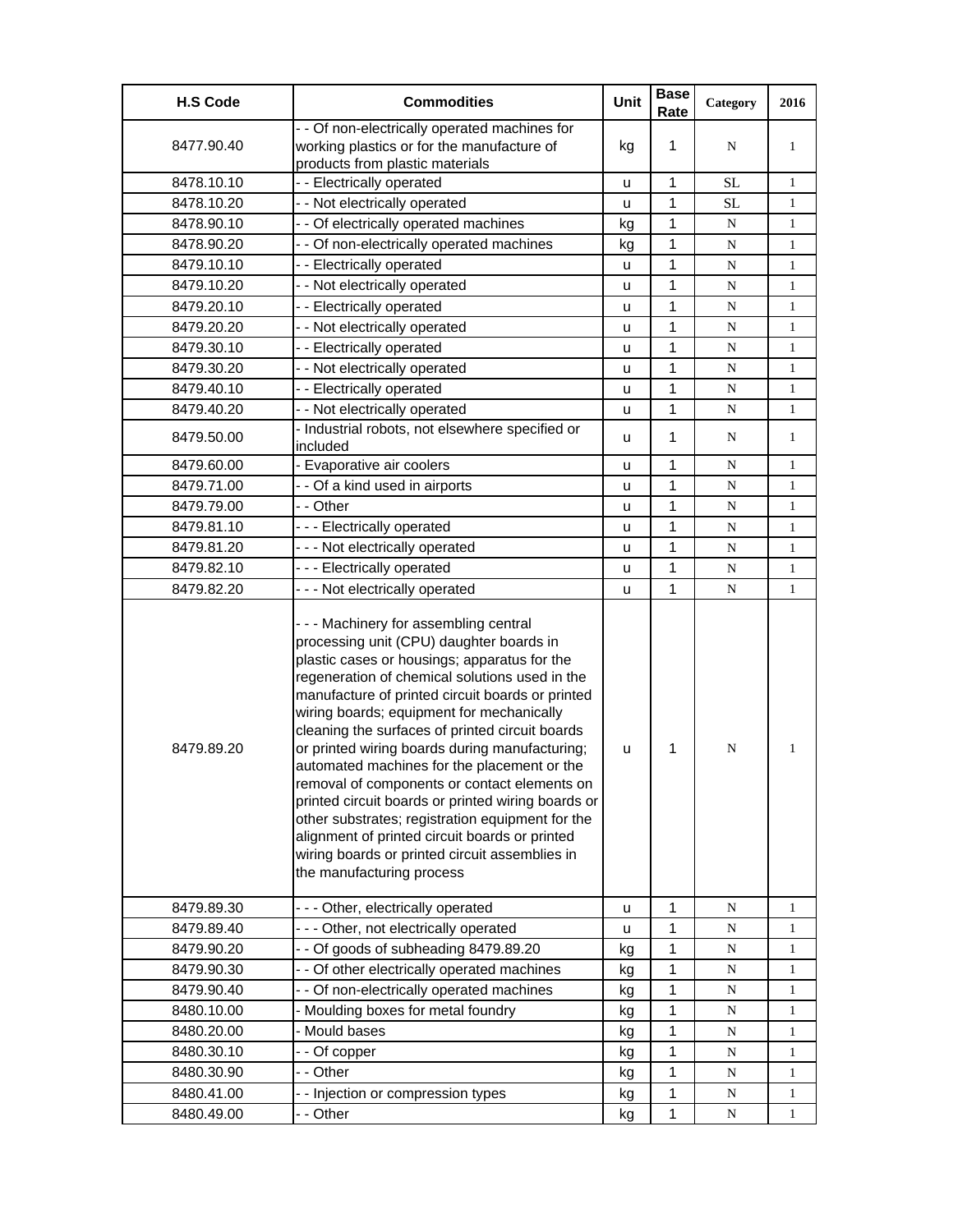| <b>H.S Code</b> | <b>Commodities</b>                                                                                                                                                             | <b>Unit</b> | <b>Base</b><br>Rate | Category | 2016         |
|-----------------|--------------------------------------------------------------------------------------------------------------------------------------------------------------------------------|-------------|---------------------|----------|--------------|
| 8480.50.00      | - Moulds for glass                                                                                                                                                             | kg          | 1                   | N        | 1            |
| 8480.60.00      | - Moulds for mineral materials                                                                                                                                                 | kg          | $\mathbf{1}$        | N        | 1            |
| 8480.71.10      | --- Moulds for footwear soles                                                                                                                                                  | kg          | 1                   | N        | $\mathbf{1}$ |
| 8480.71.90      | - - - Other                                                                                                                                                                    | kg          | 1                   | N        | $\mathbf{1}$ |
| 8480.79.10      | --- Moulds for footwear soles                                                                                                                                                  | kg          | $\mathbf{1}$        | N        | $\mathbf{1}$ |
| 8480.79.90      | - - - Other                                                                                                                                                                    | kg          | 1                   | N        | 1            |
| 8481.10.11      | --- Manually operated sluice or gate valves<br>with inlets or outlets of an internal diameter<br>exceeding 5cm but not exceeding 40cm                                          | kg          | 1                   | N        | $\mathbf{1}$ |
| 8481.10.19      | - - - Other                                                                                                                                                                    | kq          | $\mathbf{1}$        | N        | 1            |
| 8481.10.21      | - - - With an internal diameter of 2.5 cm or less                                                                                                                              | kg          | 1                   | N        | 1            |
| 8481.10.22      | - - - With an internal diameter of over 2.5 cm                                                                                                                                 | kg          | 1                   | N        | 1            |
| 8481.10.91      | - - - Of plastics, with an internal diameter of not<br>less than 1 cm and not more than 2.5 cm                                                                                 | kg          | 1                   | N        | 1            |
| 8481.10.99      | - - - Other                                                                                                                                                                    | kg          | $\mathbf{1}$        | N        | $\mathbf{1}$ |
| 8481.20.10      | - - Manually operated sluice or gate valves with<br>inlets or outlets of an internal diameter<br>exceeding 5 cm but not exceeding 40cm                                         | kg          | 1                   | N        | 1            |
| 8481.20.20      | - - Of copper or copper alloys, with an internal<br>diameter of 2.5 cm or less, or of plastics, with<br>an internal diameter of not less than 1 cm and<br>not more than 2.5 cm | kg          | 1                   | N        | 1            |
| 8481.20.90      | - - Other                                                                                                                                                                      | kg          | $\mathbf{1}$        | N        | 1            |
| 8481.30.10      | - - Swing check-valves, of cast iron, with an<br>inlet of internal diameter of 4 cm or more but<br>not exceeding 60 cm                                                         | kg          | 1                   | N        | 1            |
| 8481.30.20      | - - Of copper or copper alloys, with an internal<br>diameter of 2.5 cm or less                                                                                                 | kg          | $\mathbf{1}$        | N        | $\mathbf{1}$ |
| 8481.30.30      | - - Of plastics, with an internal diameter of not<br>less than 10 cm and not more than 25 cm                                                                                   | kg          | 1                   | N        | 1            |
| 8481.30.90      | - - Other                                                                                                                                                                      | kg          | 1                   | N        | 1            |
| 8481.40.10      | - - Of copper or copper alloys, with an internal<br>diameter of 2.5 cm or less                                                                                                 | kg          | 1                   | N        | 1            |
| 8481.40.20      | - - Of plastics, with an internal diameter of not<br>less than 10 cm and not more than 25 cm                                                                                   | kg          | 1                   | N        | 1            |
| 8481.40.90      | - - Other                                                                                                                                                                      | kg          | 1                   | N        | 1            |
| 8481.80.11      | - - - Of copper or copper alloys                                                                                                                                               | kg          | 1                   | N        | 1            |
| 8481.80.12      | - - - Of other materials                                                                                                                                                       | kg          | 1                   | N        | 1            |
| 8481.80.13      | --- Of copper or copper alloys                                                                                                                                                 | kg          | 1                   | N        | 1            |
| 8481.80.14      | --- Of other metals                                                                                                                                                            | kg          | 1                   | N        | 1            |
| 8481.80.21      | - - - Having inlet or outlet internal diameters not<br>exceeding 2.5 cm                                                                                                        | kg          | $\mathbf{1}$        | N        | $\mathbf{1}$ |
| 8481.80.22      | - - - Having inlet or outlet internal diameters<br>exceeding 2.5 cm                                                                                                            | kg          | 1                   | N        | $\mathbf{1}$ |
| 8481.80.30      | - - Cocks and valves, whether or not fitted with<br>piezo-electric igniters, for gas stoves or ranges                                                                          | kg          | 1                   | N        | 1            |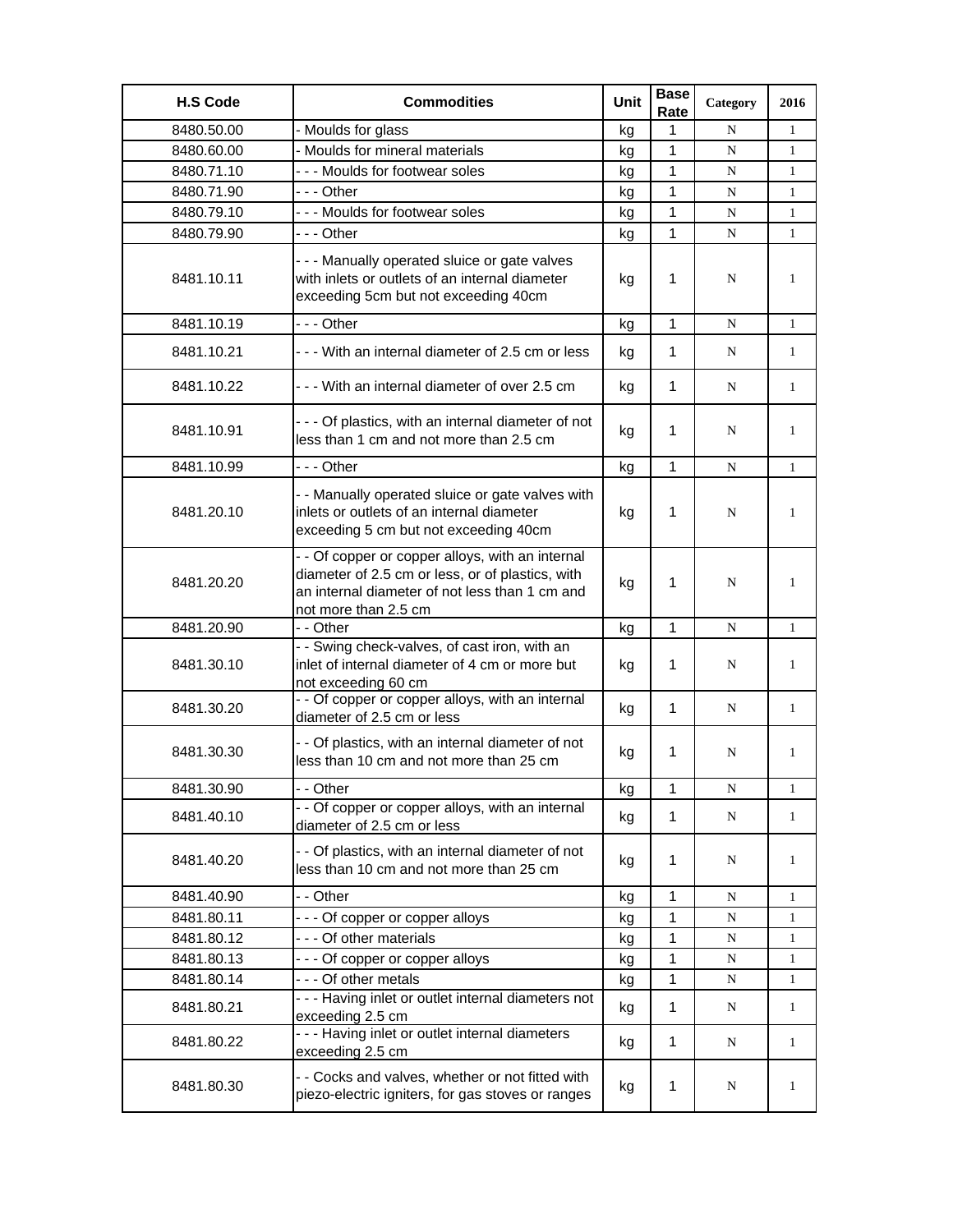| <b>H.S Code</b> | <b>Commodities</b>                                                                                                | <b>Unit</b> | <b>Base</b><br>Rate | Category    | 2016         |
|-----------------|-------------------------------------------------------------------------------------------------------------------|-------------|---------------------|-------------|--------------|
| 8481.80.41      | --- Of plastics and of not less than 1 cm and<br>not more than 2.5 cm in internal diameter                        | kg          | 1                   | N           | 1            |
| 8481.80.49      | - - - Other                                                                                                       | kg          | $\mathbf{1}$        | N           | $\mathbf{1}$ |
| 8481.80.51      | --- Of plastics and of not less than 1 cm and<br>not more than 2.5 cm in internal diameter                        | kg          | 1                   | N           | 1            |
| 8481.80.59      | - - - Other                                                                                                       | kg          | 1                   | N           | $\mathbf{1}$ |
| 8481.80.61      | - - - - Manually operated gate valves with an<br>internal diameter exceeding 5 cm but not<br>exceeding 40 cm      | kg          | 1                   | N           | $\mathbf{1}$ |
| 8481.80.62      | $--$ Other                                                                                                        | kg          | 1                   | N           | $\mathbf{1}$ |
| 8481.80.63      | - - - Other                                                                                                       | kg          | 1                   | N           | $\mathbf{1}$ |
| 8481.80.64      | --- Of plastics and of not less than 1 cm and<br>not more than 2.5 cm in internal diameter                        | kg          | 1                   | N           | 1            |
| 8481.80.65      | - - - Other                                                                                                       | kg          | 1                   | N           | $\mathbf{1}$ |
| 8481.80.66      | --- Of plastics and of not less than 1 cm and<br>not more than 2.5 cm in internal diameter                        | kg          | 1                   | N           | 1            |
| 8481.80.67      | - - - Other                                                                                                       | kg          | 1                   | N           | $\mathbf{1}$ |
| 8481.80.71      | ---- Of plastics and of not less than 1 cm and<br>not more than 2.5 cm in internal diameter                       | kg          | 1                   | N           | 1            |
| 8481.80.72      | - - - - Other                                                                                                     | kg          | $\mathbf{1}$        | N           | $\mathbf{1}$ |
| 8481.80.73      | ---- Having inlet and outlet internal diameters<br>of more than 5 cm but not more than 40 cm                      | kg          | 1                   | N           | 1            |
| 8481.80.74      | - - - - Having inlet and outlet internal diameters<br>of more than 40 cm                                          | kg          | 1                   | N           | $\mathbf{1}$ |
| 8481.80.75      | ---- Of plastics and of not less than 1 cm and<br>not more than 2.5 cm in internal diameter                       | kg          | 1                   | N           | 1            |
| 8481.80.76      | $--$ Other                                                                                                        | kg          | 1                   | $\mathbf N$ | $\mathbf{1}$ |
| 8481.80.81      | - - - - Of plastics and of not less than 1 cm and<br>not more than 2.5 cm in internal diameter                    | kg          | 1                   | N           | $\mathbf{1}$ |
| 8481.80.82      | - - - - Other                                                                                                     | kg          | 1                   | N           | $\mathbf{1}$ |
| 8481.80.83      | - - - - Having an inlet diameter of not less than 1<br>cm and an outlet diameter of not more than 2.5<br>cm       | kg          | 1                   | N           | 1            |
| 8481.80.84      | ---- Having an inlet diameter of not less than 1<br>cm and an outlet diameter of more than 2.5 cm                 | kg          | 1                   | N           | $\mathbf{1}$ |
| 8481.80.87      | ----- Fuel cut-off valves for vehicles of<br>heading 87.02, 87.03 or 87.04                                        | kg          | 1                   | N           | $\mathbf{1}$ |
| 8481.80.88      | $---$ Other                                                                                                       | kg          | 1                   | ${\bf N}$   | 1            |
| 8481.80.89      | --- Other, manually operated, weighing less<br>than 3 kg, surface treated or made of stainless<br>steel or nickel | kg          | 1                   | N           | $\mathbf{1}$ |
| 8481.80.91      | - - - - Water taps of copper or copper alloy, with<br>an internal diameter of 2.5 cm or less                      | kg          | 1                   | N           | $\mathbf{1}$ |
| 8481.80.92      | ----- Fuel cut-off valves for vehicles of<br>heading 87.02, 87.03 or 87.04                                        | kg          | 1                   | N           | $\mathbf{1}$ |
| 8481.80.99      | - - - - - Other                                                                                                   | kg          | $\mathbf{1}$        | ${\bf N}$   | $\mathbf{1}$ |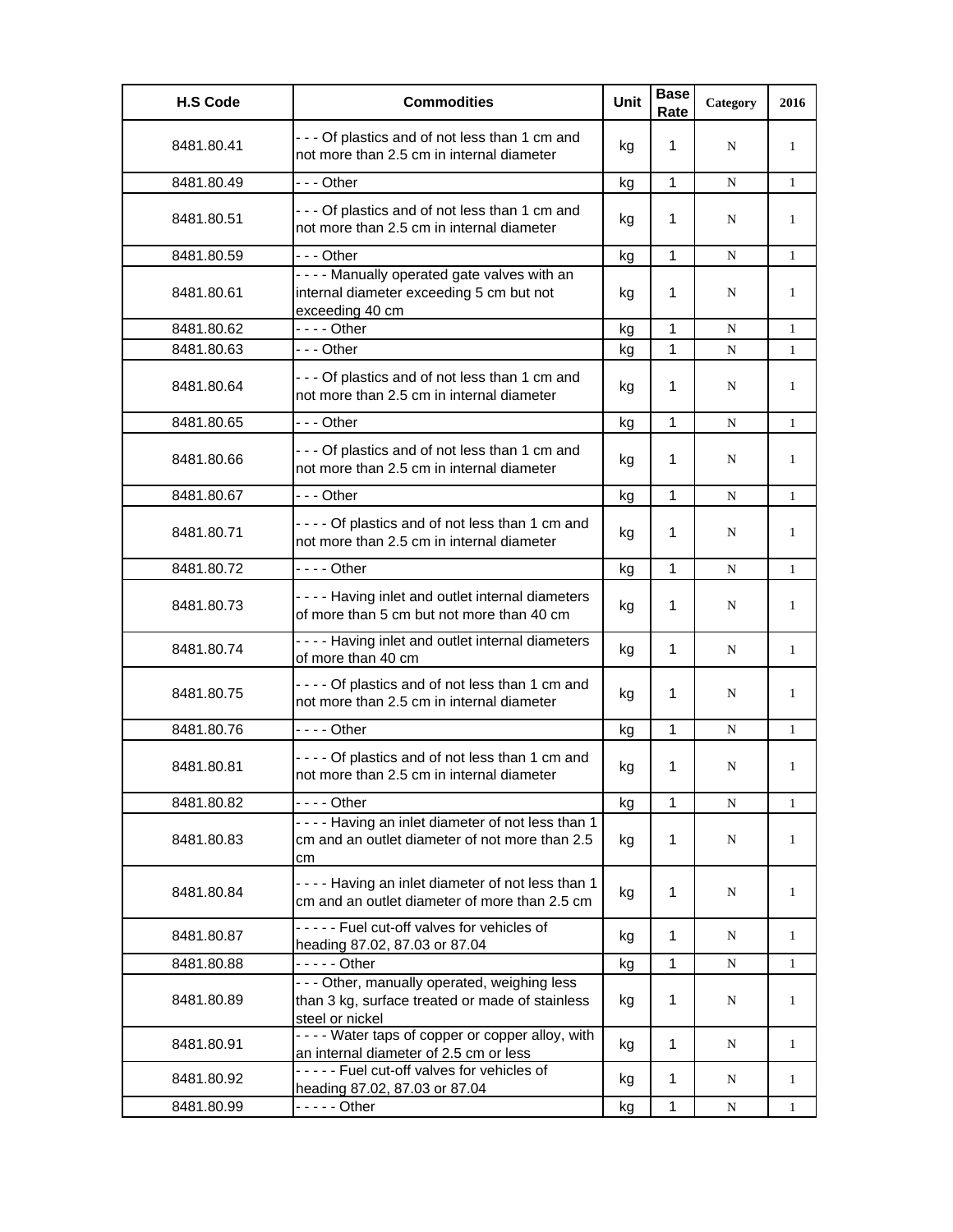| <b>H.S Code</b> | <b>Commodities</b>                                                                                                                 | Unit | <b>Base</b><br>Rate | Category    | 2016         |
|-----------------|------------------------------------------------------------------------------------------------------------------------------------|------|---------------------|-------------|--------------|
| 8481.90.10      | - - Housings for sluice or gate valves with inlet<br>or outlet of an internal diameter exceeding 50<br>mm but not exceeding 400 mm | kg   | 1                   | N           | 1            |
| 8481.90.21      | --- Bodies, for water taps                                                                                                         | kg   | $\mathbf{1}$        | N           | $\mathbf{1}$ |
| 8481.90.22      | --- Bodies, for liquefied petroleum gas (LPG)<br>cylinder valves                                                                   | kg   | 1                   | N           | 1            |
| 8481.90.23      | - - - Bodies, other                                                                                                                | kg   | 1                   | N           | $\mathbf{1}$ |
| 8481.90.29      | --- Other                                                                                                                          | kg   | 1                   | N           | $\mathbf{1}$ |
| 8481.90.31      | --- Of copper or copper alloys                                                                                                     | kg   | $\mathbf{1}$        | N           | $\mathbf{1}$ |
| 8481.90.39      | --- Other                                                                                                                          | kg   | $\mathbf{1}$        | ${\bf N}$   | $\mathbf{1}$ |
| 8481.90.41      | --- Of copper or copper alloys                                                                                                     | kg   | 1                   | N           | $\mathbf{1}$ |
| 8481.90.49      | - - - Other                                                                                                                        | kg   | $\mathbf{1}$        | N           | $\mathbf{1}$ |
| 8481.90.90      | - - Other                                                                                                                          | kg   | 1                   | N           | $\mathbf{1}$ |
| 8482.10.00      | - Ball bearings                                                                                                                    | u    | 1                   | N           | 1            |
| 8482.20.00      | - Tapered roller bearings, including cone and<br>tapered roller assemblies                                                         | u    | 1                   | N           | $\mathbf{1}$ |
| 8482.30.00      | - Spherical roller bearings                                                                                                        | u    | 1                   | N           | 1            |
| 8482.40.00      | - Needle roller bearings                                                                                                           | u    | 1                   | ${\bf N}$   | $\mathbf{1}$ |
| 8482.50.00      | - Other cylindrical roller bearings                                                                                                | u    | 1                   | N           | $\mathbf{1}$ |
| 8482.80.00      | - Other, including combined ball/roller bearings                                                                                   | u    | $\mathbf{1}$        | N           | $\mathbf{1}$ |
| 8482.91.00      | - - Balls, needles and rollers                                                                                                     | kg   | 1                   | N           | $\mathbf{1}$ |
| 8482.99.00      | - - Other                                                                                                                          | kg   | 1                   | N           | $\mathbf{1}$ |
| 8483.10.10      | -- For machinery of heading 84.29 or 84.30                                                                                         | u    | 1                   | N           | $\mathbf{1}$ |
| 8483.10.24      | --- For vehicles of heading 87.11                                                                                                  | u    | 5                   | N           | 5            |
| 8483.10.25      | - - - - Of a cylinder capacity not exceeding<br>2,000 cc                                                                           | u    | 5                   | N           | 5            |
| 8483.10.26      | - - - - Of a cylinder capacity exceeding 2,000 cc<br>but not exceeding 3,000 cc                                                    | u    | 5                   | N           | 5            |
| 8483.10.27      | - - - - Of a cylinder capacity exceeding 3,000 cc                                                                                  | u    | 5                   | N           | 5            |
| 8483.10.31      | --- Of an output not exceeding 22.38 kW                                                                                            | u    | 1                   | ${\bf N}$   | $\mathbf{1}$ |
| 8483.10.39      | --- Other                                                                                                                          | u    | 1                   | N           | 1            |
| 8483.10.90      | - - Other                                                                                                                          | u    | 1                   | ${\bf N}$   | $\mathbf{1}$ |
| 8483.20.20      | -- For machinery of heading 84.29 or 84.30                                                                                         | u    | $\mathbf{1}$        | N           | $\mathbf{1}$ |
| 8483.20.30      | - - For engines of vehicles of Chapter 87                                                                                          | u    | $\mathbf{1}$        | ${\bf N}$   | $\mathbf{1}$ |
| 8483.20.90      | - - Other                                                                                                                          | u    | $\mathbf 1$         | ${\bf N}$   | $\mathbf{1}$ |
| 8483.30.20      | -- For machinery of heading 84.29 or 84.30                                                                                         | u    | 1                   | N           | $\mathbf{1}$ |
| 8483.30.30      | -- For engines of vehicles of Chapter 87                                                                                           | u    | 1                   | ${\bf N}$   | 1            |
| 8483.30.90      | Other                                                                                                                              | u    | 1                   | N           | 1            |
| 8483.40.20      | - - For marine vessels                                                                                                             | u    | 1                   | ${\bf N}$   | $\mathbf{1}$ |
| 8483.40.30      | - - For machinery of heading 84.29 or 84.30                                                                                        | u    | $\mathbf{1}$        | ${\bf N}$   | $\mathbf{1}$ |
| 8483.40.90      | - - Other                                                                                                                          | u    | 1                   | $\mathbf N$ | $\mathbf{1}$ |
| 8483.50.00      | - Flywheels and pulleys, including pulley blocks                                                                                   | u    | $\mathbf{1}$        | $\mathbf N$ | $\mathbf{1}$ |
| 8483.60.00      | - Clutches and shaft couplings (including<br>universal joints)                                                                     | u    | $\mathbf 1$         | N           | $\mathbf{1}$ |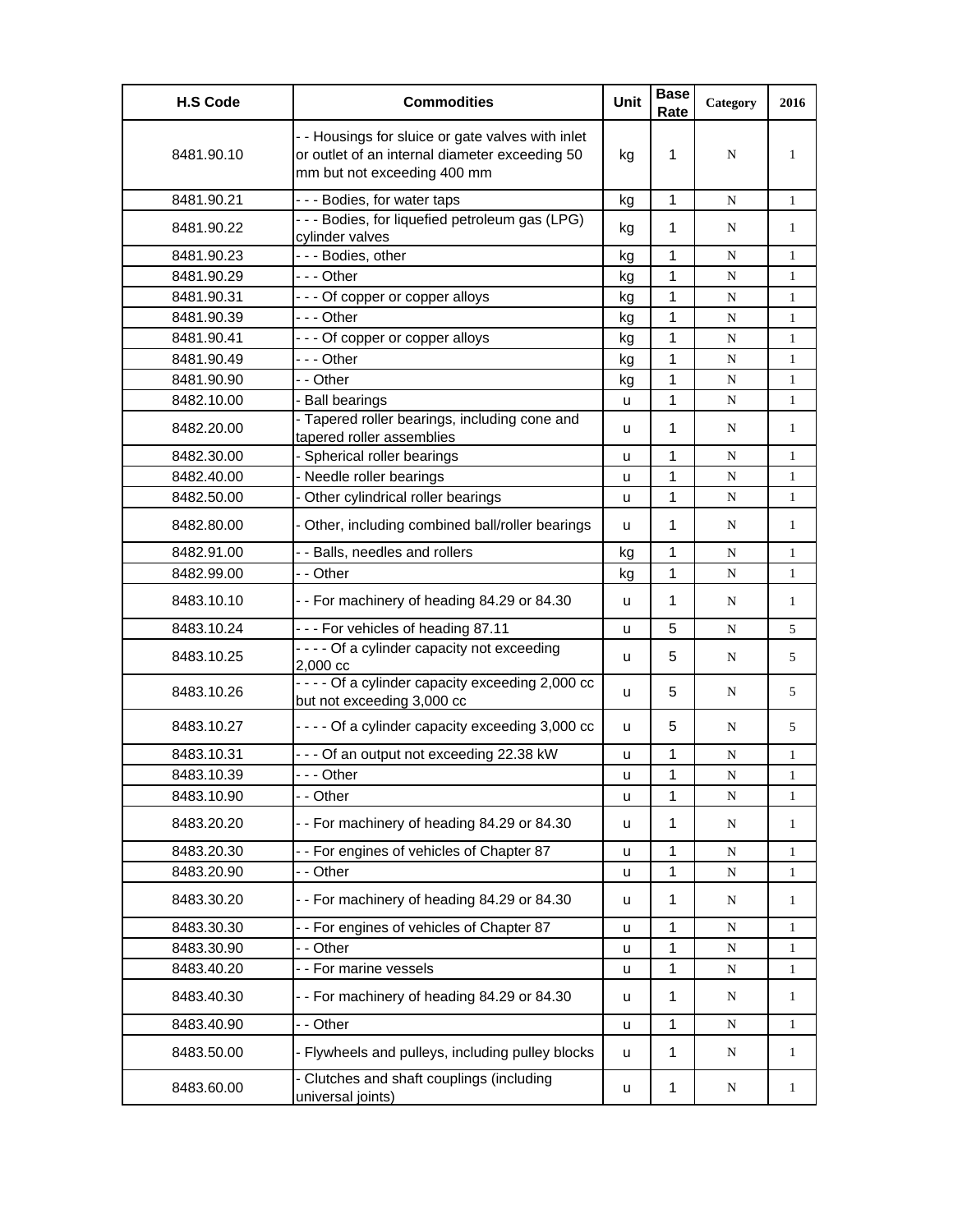| <b>H.S Code</b> | <b>Commodities</b>                                                                                                                                                                                                                         | Unit | <b>Base</b><br>Rate | Category  | 2016         |
|-----------------|--------------------------------------------------------------------------------------------------------------------------------------------------------------------------------------------------------------------------------------------|------|---------------------|-----------|--------------|
| 8483.90.11      | --- For tractors of subheading 8701.10 or<br>8701.90                                                                                                                                                                                       | kg   | $\mathbf{1}$        | N         | 1            |
| 8483.90.13      | - - - For other tractors of heading 87.01                                                                                                                                                                                                  | kg   | $\mathbf{1}$        | ${\bf N}$ | $\mathbf{1}$ |
| 8483.90.14      | --- For goods of heading 87.11                                                                                                                                                                                                             | kg   | 5                   | ${\bf N}$ | 5            |
| 8483.90.15      | --- For other goods of Chapter 87                                                                                                                                                                                                          | kg   | 5                   | ${\bf N}$ | 5            |
| 8483.90.19      | --- Other                                                                                                                                                                                                                                  | kg   | 1                   | ${\bf N}$ | $\mathbf{1}$ |
| 8483.90.91      | --- For goods of subheading 8701.10 or<br>8701.90                                                                                                                                                                                          | kg   | $\mathbf{1}$        | N         | $\mathbf{1}$ |
| 8483.90.93      | - - - For other tractors of heading 87.01                                                                                                                                                                                                  | kg   | 1                   | N         | $\mathbf{1}$ |
| 8483.90.94      | --- For goods of heading 87.11                                                                                                                                                                                                             | kg   | 5                   | N         | 5            |
| 8483.90.95      | --- For other goods of Chapter 87                                                                                                                                                                                                          | kg   | 5                   | N         | 5            |
| 8483.90.99      | --- Other                                                                                                                                                                                                                                  | kg   | $\mathbf{1}$        | N         | $\mathbf{1}$ |
| 8484.10.00      | - Gaskets and similar joints of metal sheeting<br>combined with other material or of two or more<br>layers of metal                                                                                                                        | kg   | 1                   | N         | 1            |
| 8484.20.00      | - Mechanical seals                                                                                                                                                                                                                         | kg   | $\mathbf{1}$        | N         | $\mathbf{1}$ |
| 8484.90.00      | - Other                                                                                                                                                                                                                                    | kg   | $\mathbf 1$         | ${\bf N}$ | $\mathbf{1}$ |
| 8486.10.10      | - - Apparatus for rapid heating of semiconductor<br>wafers                                                                                                                                                                                 | u    | $\mathbf{1}$        | N         | 1            |
| 8486.10.20      | - - Spin dryers for semiconductor wafer<br>processing                                                                                                                                                                                      | u    | $\mathbf{1}$        | N         | 1            |
| 8486.10.30      | - - Machines for working any material by<br>removal of material, by laser or other light or<br>photon beam in the production of<br>semiconductor wafers                                                                                    | u    | 1                   | N         | $\mathbf{1}$ |
| 8486.10.40      | - - Machines and apparatus for sawing<br>monocrystal semiconductor boules into slices,<br>or wafers into chips                                                                                                                             | u    | $\mathbf{1}$        | N         | 1            |
| 8486.10.50      | - - Grinding, polishing and lapping machines for<br>processing of semiconductor wafers                                                                                                                                                     | u    | 1                   | N         | 1            |
| 8486.10.60      | - - Apparatus for growing or pulling monocrystal<br>semiconductor boules                                                                                                                                                                   | u    | $\mathbf{1}$        | N         | $\mathbf{1}$ |
| 8486.10.90      | - - Other                                                                                                                                                                                                                                  | u    | 1                   | ${\bf N}$ | $\mathbf{1}$ |
| 8486.20.11      | - - - Chemical vapour deposition apparatus for<br>semiconductor production                                                                                                                                                                 | u    | 1                   | N         | 1            |
| 8486.20.12      | --- Epitaxial deposition machines for<br>semiconductor wafers; spinners for coating<br>photographic emulsions on semiconductor<br>wafers                                                                                                   | u    | 1                   | N         | 1            |
| 8486.20.13      | - - - Apparatus for physical deposition by<br>sputtering on semiconductor wafers; physical<br>deposition apparatus for semiconductor<br>production                                                                                         | u    | 1                   | N         | 1            |
| 8486.20.19      | --- Other                                                                                                                                                                                                                                  | u    | 1                   | N         | $\mathbf{1}$ |
| 8486.20.21      | --- Ion implanters for doping semiconductor<br>materials                                                                                                                                                                                   | u    | 1.5                 | N         | 1.5          |
| 8486.20.29      | -  - - Other                                                                                                                                                                                                                               | u    | 1                   | N         | $\mathbf{1}$ |
| 8486.20.31      | --- Deflash machines for cleaning and<br>removing contaminants from the metal leads of<br>semiconductor packages prior to the<br>electroplating process; spraying appliances for<br>etching, stripping or cleaning semiconductor<br>wafers | u    | 1                   | N         | 1            |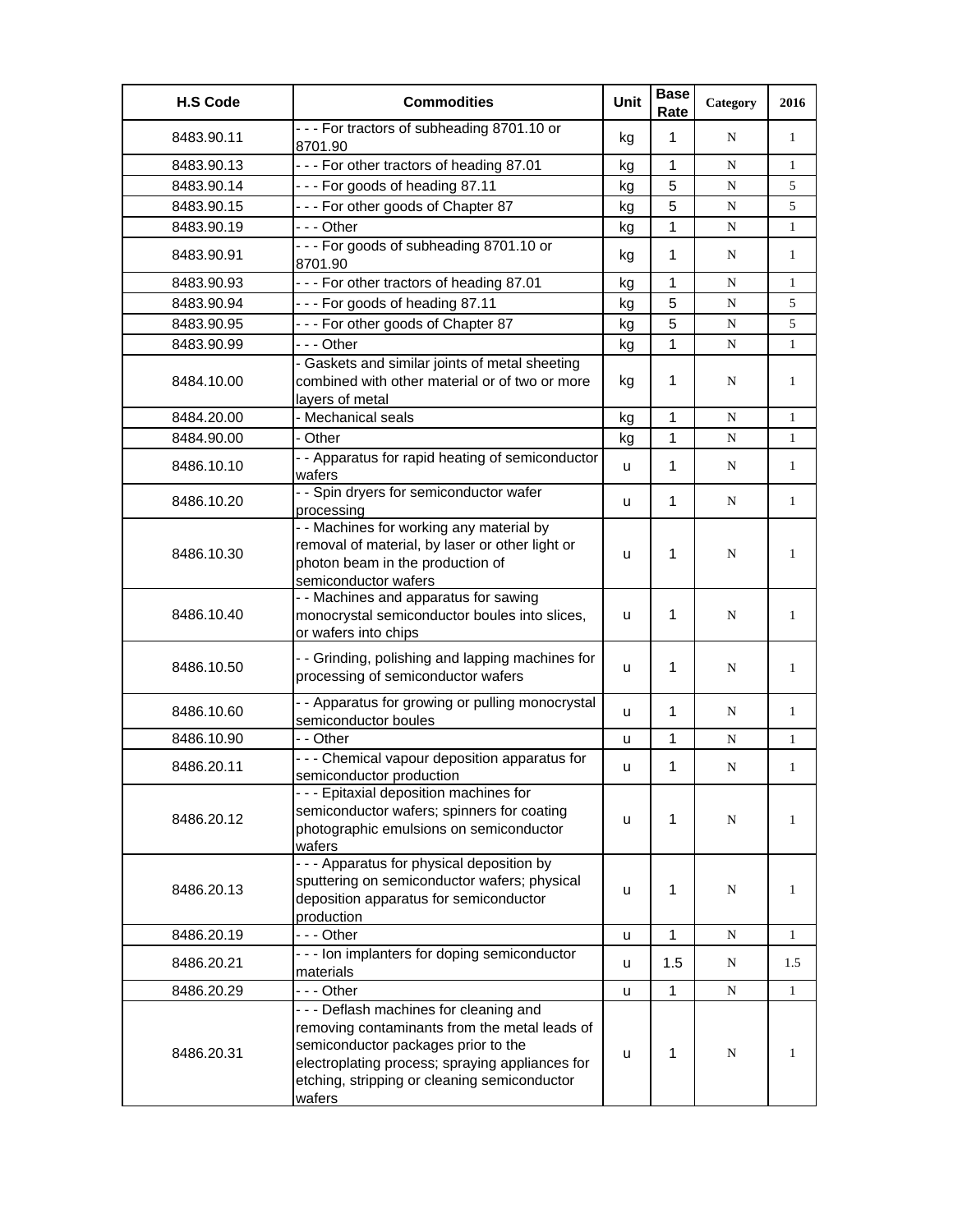| <b>H.S Code</b> | <b>Commodities</b>                                                                                                                                                                                                                                                                                          | Unit | <b>Base</b><br>Rate | Category  | 2016         |
|-----------------|-------------------------------------------------------------------------------------------------------------------------------------------------------------------------------------------------------------------------------------------------------------------------------------------------------------|------|---------------------|-----------|--------------|
| 8486.20.32      | --- Equipment for dry-etching patterns on<br>semiconductor materials                                                                                                                                                                                                                                        | u    | $\mathbf{1}$        | N         | $\mathbf{1}$ |
| 8486.20.33      | - - - Apparatus for wet etching, developing,<br>stripping or cleaning semiconductor wafers                                                                                                                                                                                                                  | u    | 1                   | N         | $\mathbf{1}$ |
| 8486.20.39      | --- Other                                                                                                                                                                                                                                                                                                   | u    | 1                   | N         | $\mathbf{1}$ |
| 8486.20.41      | --- Direct write-on-wafer apparatus                                                                                                                                                                                                                                                                         | u    | 15                  | N         | 5            |
| 8486.20.42      | - - - Step and repeat aligners                                                                                                                                                                                                                                                                              | u    | 15                  | ${\bf N}$ | 5            |
| 8486.20.49      | --- Other                                                                                                                                                                                                                                                                                                   | u    | 15                  | ${\bf N}$ | 5            |
| 8486.20.51      | - - - Dicing machines for scribing or scoring<br>semiconductor wafers                                                                                                                                                                                                                                       | u    | $\mathbf{1}$        | N         | $\mathbf{1}$ |
| 8486.20.59      | --- Other                                                                                                                                                                                                                                                                                                   | u    | 1                   | N         | $\mathbf{1}$ |
| 8486.20.91      | --- Lasercutters for cutting contacting tracks in<br>semiconductor production by laser beam                                                                                                                                                                                                                 | u    | 1                   | N         | 1            |
| 8486.20.92      | - - - Machines for bending, folding and<br>straightening semiconductor leads                                                                                                                                                                                                                                | u    | 1                   | N         | 1            |
| 8486.20.93      | - - - Resistance heated furnaces and ovens for<br>the manufacture of semiconductor devices on<br>semiconductor wafers                                                                                                                                                                                       | u    | 1                   | N         | $\mathbf{1}$ |
| 8486.20.94      | - - - Inductance or dielectric furnaces and ovens<br>for the manufacture of semiconductor devices<br>on semiconductor wafers                                                                                                                                                                                | u    | 1                   | N         | $\mathbf{1}$ |
| 8486.20.95      | - - - Automated machines for the placement or<br>the removal of components or contact elements<br>on semiconductor materials                                                                                                                                                                                | u    | 1                   | N         | 1            |
| 8486.20.99      | - - - Other                                                                                                                                                                                                                                                                                                 | u    | 1                   | N         | $\mathbf{1}$ |
| 8486.30.10      | - - Apparatus for dry etching patterns on flat<br>panel display substrates                                                                                                                                                                                                                                  | u    | 1                   | N         | $\mathbf{1}$ |
| 8486.30.20      | - - Apparatus for wet etching, developing,<br>stripping or cleaning flat panel displays                                                                                                                                                                                                                     | u    | 1                   | N         | $\mathbf{1}$ |
| 8486.30.30      | - - Chemical vapour deposition apparatus for<br>flat panel display production; spinners for<br>coating photosensitive emulsions on flat panel<br>display substrates; apparatus for physical<br>deposition on flat panel display substrates                                                                  | u    | 1                   | N         | 1            |
| 8486.30.90      | - - Other                                                                                                                                                                                                                                                                                                   | u    | 1                   | N         | $\mathbf{1}$ |
| 8486.40.10      | - - Focused ion beam milling machines to<br>produce or repair masks and reticles for<br>patterns on semiconductor devices                                                                                                                                                                                   | u    | 1                   | <b>SL</b> | 1            |
| 8486.40.20      | - - Die attach apparatus, tape automated<br>bonders, wire bonders and encapsulation<br>equipment for the assembly of semiconductors;<br>automated machines for transport, handling and<br>storage of semiconductor wafers, wafer<br>cassettes, wafer boxes and other materials for<br>semiconductor devices | u    | 1                   | <b>SL</b> | 1            |
| 8486.40.30      | - - Moulds for manufacture of semiconductor<br>devices                                                                                                                                                                                                                                                      | u    | 1                   | <b>SL</b> | $\mathbf{1}$ |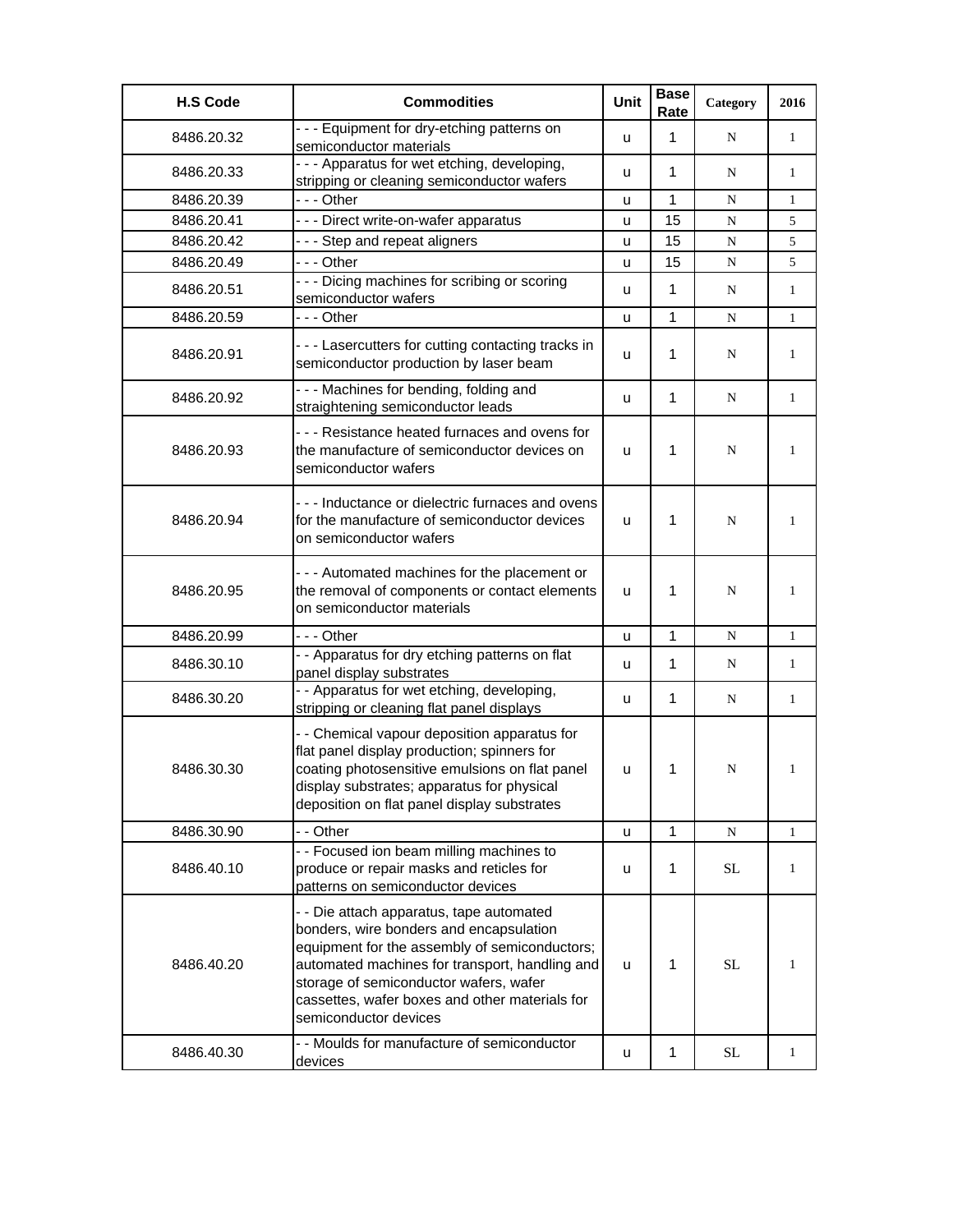| <b>H.S Code</b> | <b>Commodities</b>                                                                                                                                                                                                                                                                                                     | <b>Unit</b> | <b>Base</b><br>Rate | Category  | 2016         |
|-----------------|------------------------------------------------------------------------------------------------------------------------------------------------------------------------------------------------------------------------------------------------------------------------------------------------------------------------|-------------|---------------------|-----------|--------------|
| 8486.40.40      | - - Optical stereoscopic microscopes fitted with<br>equipment specifically designed for the handling<br>and transport of semiconductor wafers or<br>reticles                                                                                                                                                           | u           | 3                   | <b>SL</b> | 3            |
| 8486.40.50      | - - Photomicrographic microscopes fitted with<br>equipment specifically designed for the handling<br>and transport of semiconductor wafers or<br>reticles                                                                                                                                                              | u           | 3                   | <b>SL</b> | 3            |
| 8486.40.60      | - - Electron beam microscopes fitted with<br>equipment specifically designed for the handling<br>and transport of semiconductor wafers or<br>reticles                                                                                                                                                                  | u           | 3                   | <b>SL</b> | 3            |
| 8486.40.70      | - - Pattern generating apparatus of a kind used<br>for producing masks or reticles from photoresist<br>coated substrates                                                                                                                                                                                               | u           | 1.5                 | SL        | 1.5          |
| 8486.40.90      | - - Other                                                                                                                                                                                                                                                                                                              | u           | $\mathbf{1}$        | <b>SL</b> | 1            |
| 8486.90.11      | - - - Of apparatus for rapid heating of<br>semiconductor wafers                                                                                                                                                                                                                                                        | kg          | 1                   | N         | 1            |
| 8486.90.12      | - - - Of spin dryers for semiconductor wafer<br>processing                                                                                                                                                                                                                                                             | kg          | 1                   | N         | $\mathbf{1}$ |
| 8486.90.13      | - - - Of machines for working any material by<br>removal of material, by laser or other light or<br>photon beam in the production of<br>semiconductor wafers                                                                                                                                                           | kg          | 1                   | N         | 1            |
| 8486.90.14      | ----Tool holders and self-opening dieheads;<br>work holders; dividing heads and other special<br>attachments for machine tools                                                                                                                                                                                         | kg          | 1                   | N         | 1            |
| 8486.90.15      | $--$ Other                                                                                                                                                                                                                                                                                                             | kg          | 1                   | N         | 1            |
| 8486.90.16      | - - - Of grinding, polishing and lapping machines<br>for processing of semiconductor wafers                                                                                                                                                                                                                            | kg          | 1                   | N         | 1            |
| 8486.90.17      | - - - Of apparatus for growing or pulling<br>monocrystal semiconductor boules                                                                                                                                                                                                                                          | kg          | 1                   | N         | 1            |
| 8486.90.19      | - - - Other                                                                                                                                                                                                                                                                                                            | kg          | 1                   | N         | 1            |
| 8486.90.21      | - - - Of chemical vapour deposition apparatus<br>for semiconductor production                                                                                                                                                                                                                                          | kg          | 1                   | N         | $\mathbf{1}$ |
| 8486.90.22      | --- Of epitaxial deposition machines for<br>semiconductor wafers; of spinners for coating<br>photographic emulsions on semiconductor<br>wafers                                                                                                                                                                         | kg          | 1                   | N         | 1            |
| 8486.90.23      | - - - Of ion implanters for doping semiconductor<br>materials; of apparatus for physical deposition<br>by sputtering on semiconductor wafers; of<br>physical deposition apparatus for<br>semiconductor production; of direct write-on-<br>wafer apparatus, step and repeat aligners and<br>other lithography equipment | kg          | 1                   | N         | 1            |
| 8486.90.24      | ----Tool holders and self-opening dieheads;<br>work holders; dividing heads and other special<br>attachments for machine tools                                                                                                                                                                                         | kg          | 1                   | N         | 1            |
| 8486.90.25      | - - - - Other                                                                                                                                                                                                                                                                                                          | kg          | 1                   | N         | 1            |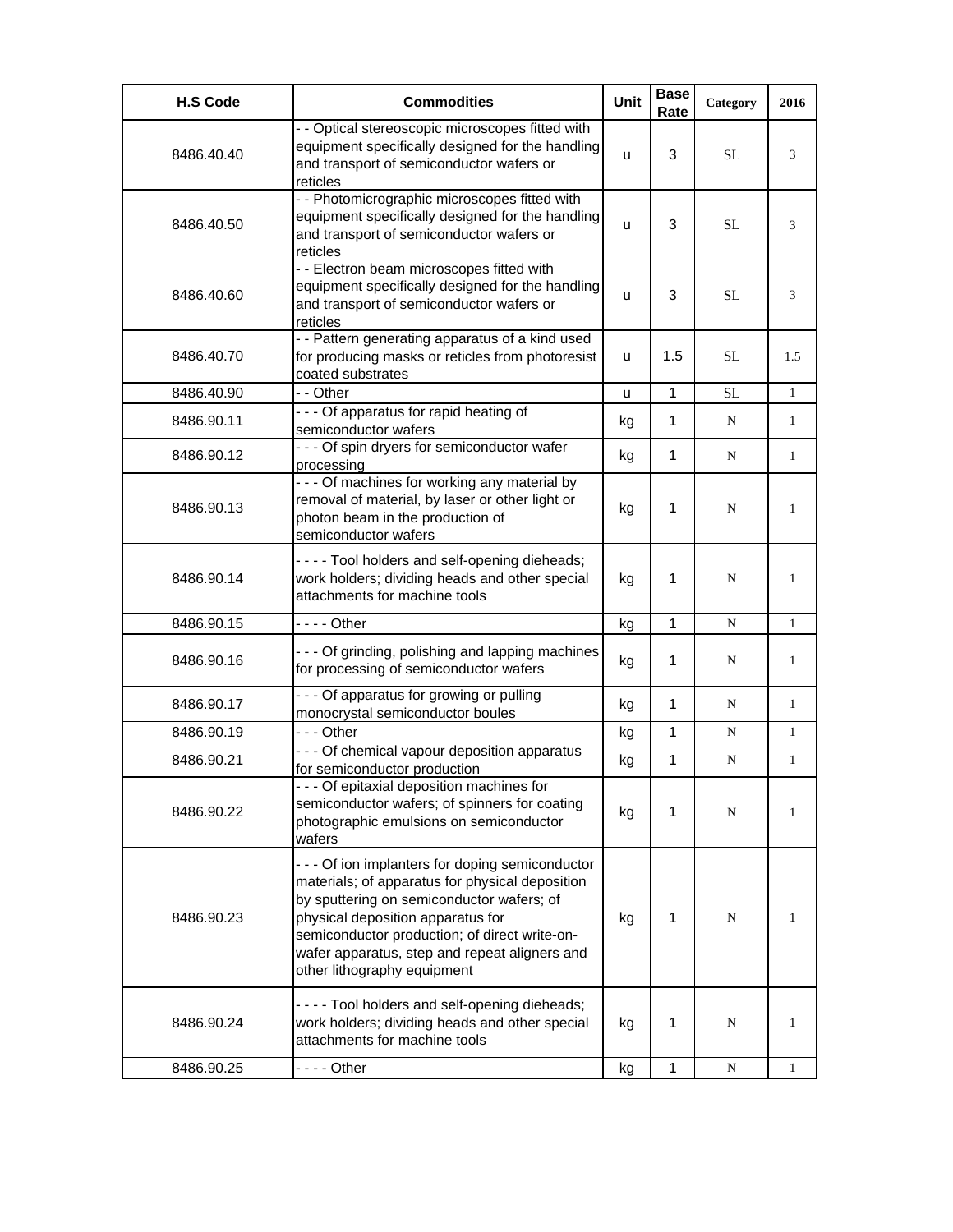| <b>H.S Code</b> | <b>Commodities</b>                                                                                                                                                                                                                                   | Unit | <b>Base</b><br>Rate | Category  | 2016         |
|-----------------|------------------------------------------------------------------------------------------------------------------------------------------------------------------------------------------------------------------------------------------------------|------|---------------------|-----------|--------------|
| 8486.90.26      | - - - - Tool holders and self-opening dieheads;<br>workholders; dividing heads and other special<br>attachments for machine tools                                                                                                                    | kg   | 1                   | N         | 1            |
| 8486.90.27      | - - - - Other                                                                                                                                                                                                                                        | kg   | 1                   | N         | $\mathbf{1}$ |
| 8486.90.28      | --- Of resistance heated furnaces and ovens<br>for the manufacture of semiconductor devices<br>on semiconductor wafers; of inductance or<br>dielectric furnaces and ovens for the<br>manufacture of semiconductor devices on<br>semiconductor wafers | kg   | 1                   | N         | 1            |
| 8486.90.29      | -  - - Other                                                                                                                                                                                                                                         | kg   | 1                   | N         | $\mathbf{1}$ |
| 8486.90.31      | - - - Of apparatus for dry etching patterns on flat<br>panel display substrates                                                                                                                                                                      | kg   | 1                   | N         | $\mathbf{1}$ |
| 8486.90.32      | - - - - Tool holders and self-opening dieheads;<br>work holders; dividing heads and other special<br>attachments for machine tools                                                                                                                   | kg   | 1                   | N         | 1            |
| 8486.90.33      |                                                                                                                                                                                                                                                      | kg   | 1                   | N         | $\mathbf{1}$ |
| 8486.90.34      | - - - Of chemical vapour deposition apparatus<br>for flat panel display production                                                                                                                                                                   | kg   | 1                   | N         | $\mathbf{1}$ |
| 8486.90.35      | - - - Of spinners for coating photosensitive<br>emulsions on flat panel display substrates                                                                                                                                                           | kg   | 1                   | N         | $\mathbf{1}$ |
| 8486.90.36      | - - - Of apparatus for physical deposition on flat<br>panel display substrates                                                                                                                                                                       | kg   | 1                   | N         | $\mathbf{1}$ |
| 8486.90.39      | --- Other                                                                                                                                                                                                                                            | kg   | $\mathbf{1}$        | N         | $\mathbf{1}$ |
| 8486.90.41      | - - - Of focused ion beam milling machine to<br>produce or repair masks and reticles for<br>patterns on semiconductor devices                                                                                                                        | kg   | 1                   | N         | 1            |
| 8486.90.42      | - - - Of die attach apparatus, tape automated<br>bonders, wire bonders and of encapsulation<br>equipment for assembly of semiconductors                                                                                                              | kg   | 1                   | N         | $\mathbf{1}$ |
| 8486.90.43      | - - - Of automated machines for the transport,<br>handling and storage of semiconductor wafers,<br>wafer cassettes, wafer boxes and other<br>materials for semiconductor devices                                                                     | kg   | 5                   | N         | 5            |
| 8486.90.44      | - - - Of optical stereoscopic and<br>photomicrographic microscopes fitted with<br>equipment specifically designed for the handling<br>and transport of semiconductor wafers or<br>reticles                                                           | kg   | 3                   | N         | 3            |
| 8486.90.45      | - - - Of electron beam microscopes fitted with<br>equipment specifically designed for the handling<br>and transport of semiconductor wafers or<br>reticles                                                                                           | kg   | 3                   | N         | 3            |
| 8486.90.46      | - - - Of pattern generating apparatus of a kind<br>used for producing masks or reticles from<br>photoresist coated substrates, including printed<br>circuit assemblies                                                                               | kg   | 1.5                 | N         | 1.5          |
| 8486.90.49      | --- Other                                                                                                                                                                                                                                            | kg   | 1                   | ${\bf N}$ | $\mathbf{1}$ |
| 8487.10.00      | - Ships' or boats' propellers and blades therefor                                                                                                                                                                                                    | kg   | 1.5                 | N         | 1.5          |
| 8487.90.00      | - Other                                                                                                                                                                                                                                              | kg   | $\mathbf 1$         | ${\bf N}$ | 1            |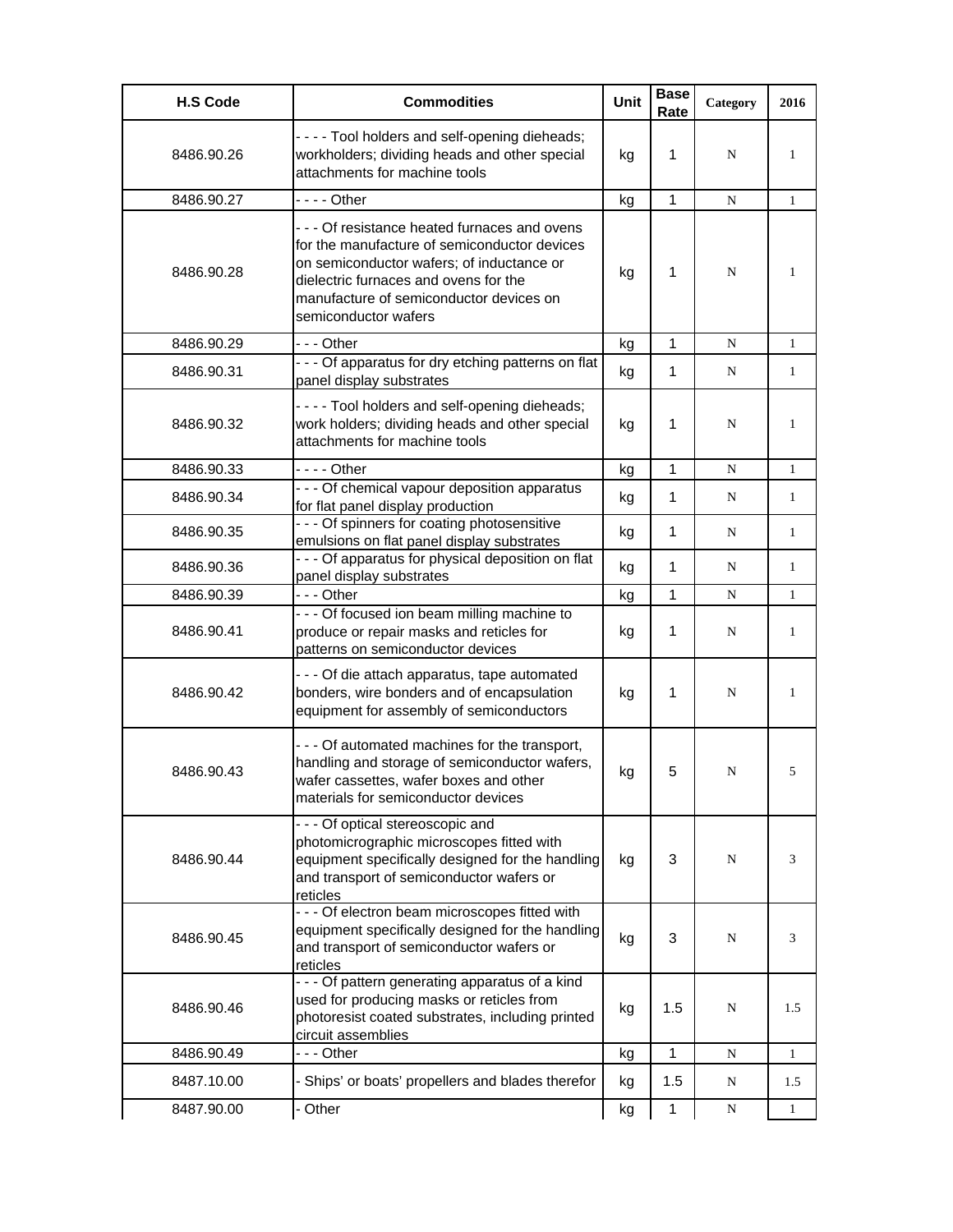| <b>H.S Code</b> | <b>Commodities</b>                                                                         | Unit | <b>Base</b><br>Rate | Category | 2016         |
|-----------------|--------------------------------------------------------------------------------------------|------|---------------------|----------|--------------|
| 8501.10.21      | ---- Of a kind used for the goods of heading<br>84.15, 84.18, 84.50, 85.09 or 85.16        | u    | 1                   | N        | $\mathbf{1}$ |
| 8501.10.29      | $--$ Other                                                                                 | u    | 1                   | N        | $\mathbf{1}$ |
| 8501.10.30      | --- Spindle motors                                                                         | u    | $\mathbf{1}$        | N        | $\mathbf{1}$ |
| 8501.10.41      | ---- Of a kind used for the goods of heading<br>84.15, 84.18, 84.50, 85.09 or 85.16        | u    | 1                   | N        | 1            |
| 8501.10.49      | - - - - Other                                                                              | u    | $\mathbf{1}$        | N        | $\mathbf{1}$ |
| 8501.10.51      | ---- Of a kind used for the goods of heading<br>84.15, 84.18, 84.50, 85.09 or 85.16        | u    | 1                   | N        | 1            |
| 8501.10.59      | - - - - Other                                                                              | u    | 1                   | N        | $\mathbf{1}$ |
| 8501.10.60      | --- Spindle motors                                                                         | u    | 1                   | N        | $\mathbf{1}$ |
| 8501.10.91      | ---- Of a kind used for the goods of heading<br>84.15, 84.18, 84.50, 85.09 or 85.16        | u    | 1                   | N        | 1            |
| 8501.10.99      | - - - - Other                                                                              | u    | 1                   | N        | $\mathbf{1}$ |
| 8501.20.12      | --- Of a kind used for the goods of heading<br>84.15, 84.18, 84.50, 85.09 or 85.16         | u    | 1                   | N        | 1            |
| 8501.20.19      | -  - - Other                                                                               | u    | 1                   | N        | $\mathbf{1}$ |
| 8501.20.21      | --- Of a kind used for the goods of heading<br>84.15, 84.18, 84.50, 85.09 or 85.16         | u    | 1                   | N        | 1            |
| 8501.20.29      | - - - Other                                                                                | u    | 1                   | N        | $\mathbf{1}$ |
| 8501.31.30      | --- Motors of a kind used for the goods of<br>heading 84.15, 84.18, 84.50, 85.09 or 85.16  | u    | 1                   | N        | 1            |
| 8501.31.40      | --- Other motors                                                                           | u    | 1                   | N        | $\mathbf{1}$ |
| 8501.31.50      | --- Generators                                                                             | u    | 1                   | N        | $\mathbf{1}$ |
| 8501.32.11      | ---- Motors of a kind used for the goods of<br>heading 84.15, 84.18, 84.50, 85.09 or 85.16 | u    | 1                   | N        | 1            |
| 8501.32.12      | ---- Other motors                                                                          | u    | 1                   | N        | 1            |
| 8501.32.13      | - - - - Generators                                                                         | u    | 1                   | N        | $\mathbf{1}$ |
| 8501.32.91      | ---- Motors of a kind used for the goods of<br>heading 84.15, 84.18, 84.50, 85.09 or 85.16 | u    | 1                   | N        | 1            |
| 8501.32.92      | ---- Other motors                                                                          | u    | 1                   | N        | 1            |
| 8501.32.93      | - - - - Generators                                                                         | u    | 1                   | N        | 1            |
| 8501.33.00      | - - Of an output exceeding 75 kW but not<br>exceeding 375 kW                               | u    | 1                   | N        | 1            |
| 8501.34.00      | - - Of an output exceeding 375 kW                                                          | u    | 1                   | N        | 1            |
| 8501.40.11      | --- Of a kind used for the goods of heading<br>84.15, 84.18, 84.50, 85.09 or 85.16         | u    | 1                   | N        | 1            |
| 8501.40.19      | - - - Other                                                                                | u    | 1                   | N        | $\mathbf{1}$ |
| 8501.40.21      | --- Of a kind used for the goods of heading<br>84.15, 84.18, 84.50, 85.09 or 85.16         | u    | 1                   | N        | 1            |
| 8501.40.29      | - - - Other                                                                                | u    | 1                   | N        | 1            |
| 8501.51.11      | - - - Of a kind used for the goods of heading<br>84.15, 84.18, 84.50, 85.09 or 85.16       | u    | 1                   | N        | $\mathbf{1}$ |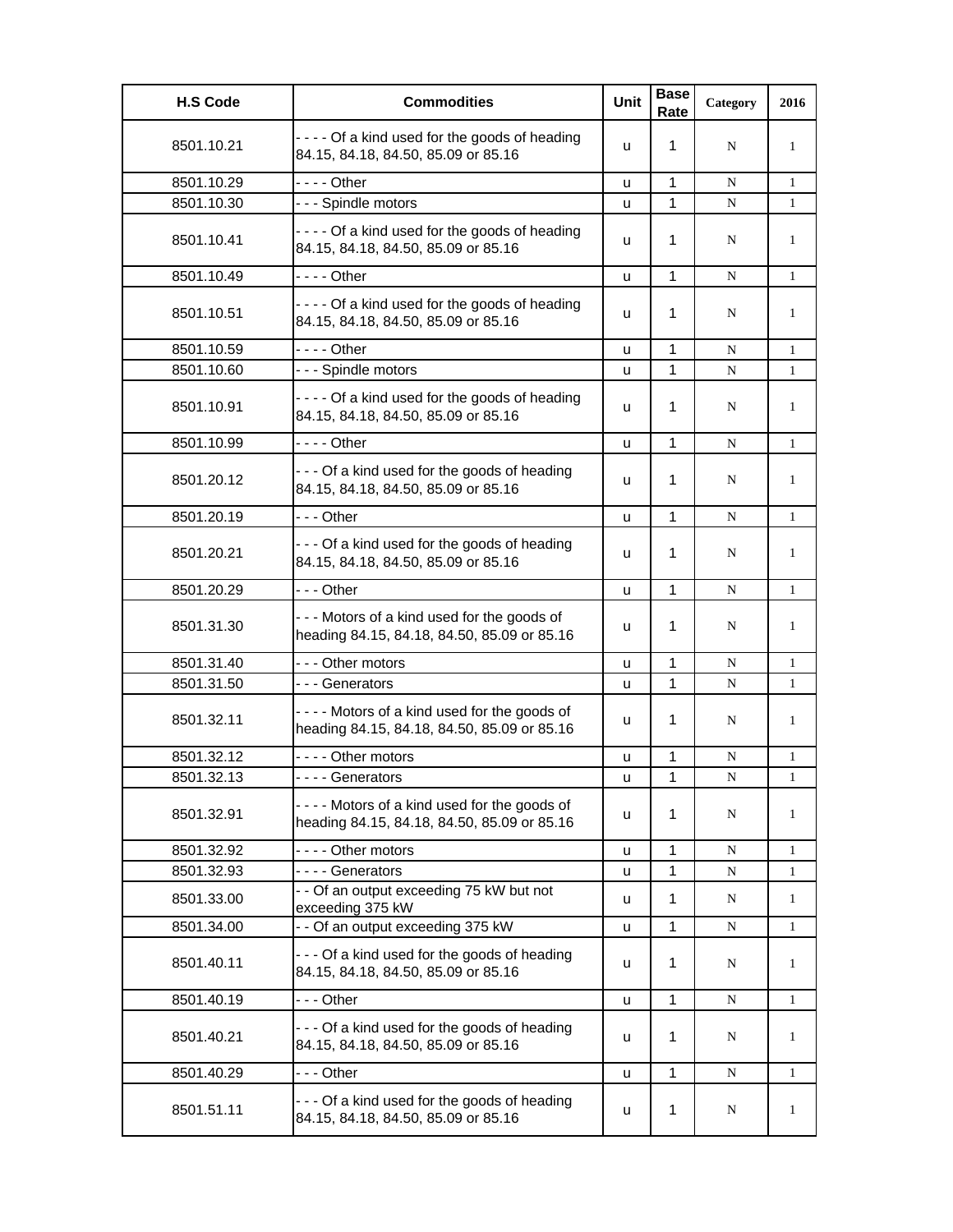| <b>H.S Code</b> | <b>Commodities</b>                                                                                                                                            | Unit | <b>Base</b><br>Rate | Category    | 2016         |
|-----------------|---------------------------------------------------------------------------------------------------------------------------------------------------------------|------|---------------------|-------------|--------------|
| 8501.51.19      | --- Other                                                                                                                                                     | u    | 1                   | N           | $\mathbf{1}$ |
| 8501.52.11      | ---- Of a kind used for the goods of heading<br>84.15, 84.18, 84.50, 85.09 or 85.16                                                                           | u    | $\mathbf 1$         | N           | $\mathbf{1}$ |
| 8501.52.19      | - - - - Other                                                                                                                                                 | u    | 1                   | N           | $\mathbf{1}$ |
| 8501.52.21      | ---- Of a kind used for the goods of heading<br>84.15, 84.18, 84.50, 85.09 or 85.16                                                                           | u    | 1                   | N           | $\mathbf{1}$ |
| 8501.52.29      | - - - - Other                                                                                                                                                 | u    | $\mathbf{1}$        | N           | $\mathbf{1}$ |
| 8501.52.31      | ---- Of a kind used for the goods of heading<br>84.15, 84.18, 84.50, 85.09 or 85.16                                                                           | u    | 1                   | N           | 1            |
| 8501.52.39      | - - - - Other                                                                                                                                                 | u    | 1                   | ${\bf N}$   | $\mathbf{1}$ |
| 8501.53.00      | - - Of an output exceeding 75 kW                                                                                                                              | u    | 1                   | ${\bf N}$   | $\mathbf{1}$ |
| 8501.61.10      | --- Of an output not exceeding 12.5 kVA                                                                                                                       | u    | 1                   | N           | $\mathbf{1}$ |
| 8501.61.20      | --- Of an output exceeding 12.5 kVA                                                                                                                           | u    | 1                   | ${\bf N}$   | $\mathbf{1}$ |
| 8501.62.10      | - - - Of an output exceeding 75 kVA but not<br>exceeding 150 kVA                                                                                              | u    | $\mathbf 1$         | N           | $\mathbf{1}$ |
| 8501.62.90      | - - - Of an output exceeding 150 kVA but not<br>exceeding 375 kVA                                                                                             | u    | $\mathbf 1$         | N           | $\mathbf{1}$ |
| 8501.63.00      | - - Of an output exceeding 375 kVA but not<br>exceeding 750 kVA                                                                                               | u    | 1                   | N           | $\mathbf{1}$ |
| 8501.64.00      | - - Of an output exceeding 750 kVA                                                                                                                            | u    | 1                   | N           | $\mathbf{1}$ |
| 8502.11.00      | - - Of an output not exceeding 75 kVA                                                                                                                         | u    | 1                   | N           | $\mathbf{1}$ |
| 8502.12.10      | --- Of an output not exceeding 125 kVA                                                                                                                        | u    | 1                   | ${\bf N}$   | $\mathbf{1}$ |
| 8502.12.20      | --- Of an output exceeding 125 kVA                                                                                                                            | u    | 1                   | ${\bf N}$   | $\mathbf{1}$ |
| 8502.13.10      | - - - Of an output of 12,500 kVA (10,000 kW) or<br>more                                                                                                       | u    | $\mathbf 1$         | N           | $\mathbf{1}$ |
| 8502.13.90      | --- Other                                                                                                                                                     | u    | 1                   | N           | $\mathbf{1}$ |
| 8502.20.10      | - - Of an output not exceeding 75 kVA                                                                                                                         | u    | 1                   | N           | $\mathbf{1}$ |
| 8502.20.20      | - - Of an output exceeding 75 kVA but not<br>exceeding 100 kVA                                                                                                | u    | $\mathbf{1}$        | N           | $\mathbf{1}$ |
| 8502.20.30      | - - Of an output exceeding 100 kVA but not<br>exceeding 10,000 kVA                                                                                            | u    | $\mathbf 1$         | N           | $\mathbf{1}$ |
| 8502.20.41      | - - - Of an output of 12,500 kVA (10,000 kW) or<br>more                                                                                                       | u    | 1                   | $\mathbf N$ | $\mathbf{1}$ |
| 8502.20.49      | - - - Other                                                                                                                                                   | u    | $\mathbf{1}$        | ${\bf N}$   | $\mathbf{1}$ |
| 8502.31.10      | --- Of an output not exceeding 10,000 kVA                                                                                                                     | u    | $\mathbf 1$         | N           | $\mathbf{1}$ |
| 8502.31.20      | --- Of an output exceeding 10,000 kVA                                                                                                                         | u    | 1                   | N           | 1            |
| 8502.39.10      | --- Of an output not exceeding 10 kVA                                                                                                                         | u    | 1                   | N           | $\mathbf{1}$ |
| 8502.39.20      | - - - Of an output exceeding 10 kVA but not<br>exceeding 10,000 kVA                                                                                           | u    | 1                   | $\mathbf N$ | $\mathbf{1}$ |
| 8502.39.31      | $- - -$ Of an output of 12,500 kVA (10,000 kW)<br>or more                                                                                                     | u    | 1                   | N           | $\mathbf{1}$ |
| 8502.39.39      | - - - - Other                                                                                                                                                 | u    | 1                   | N           | $\mathbf{1}$ |
| 8502.40.00      | - Electric rotary converters                                                                                                                                  | u    | 1                   | <b>SL</b>   | $\mathbf{1}$ |
| 8503.00.10      | - Parts used in the manufacture of electric<br>motors of heading 85.01; parts of generators of<br>heading 85.01 or 85.02 of an output of 10,000<br>kW or more | kg   | 1                   | N           | 1            |
| 8503.00.90      | - Other                                                                                                                                                       | kg   | 1                   | N           | $\mathbf{1}$ |
| 8504.10.00      | - Ballasts for discharge lamps or tubes                                                                                                                       | u    | $\mathbf 1$         | $\mathbf N$ | $\mathbf{1}$ |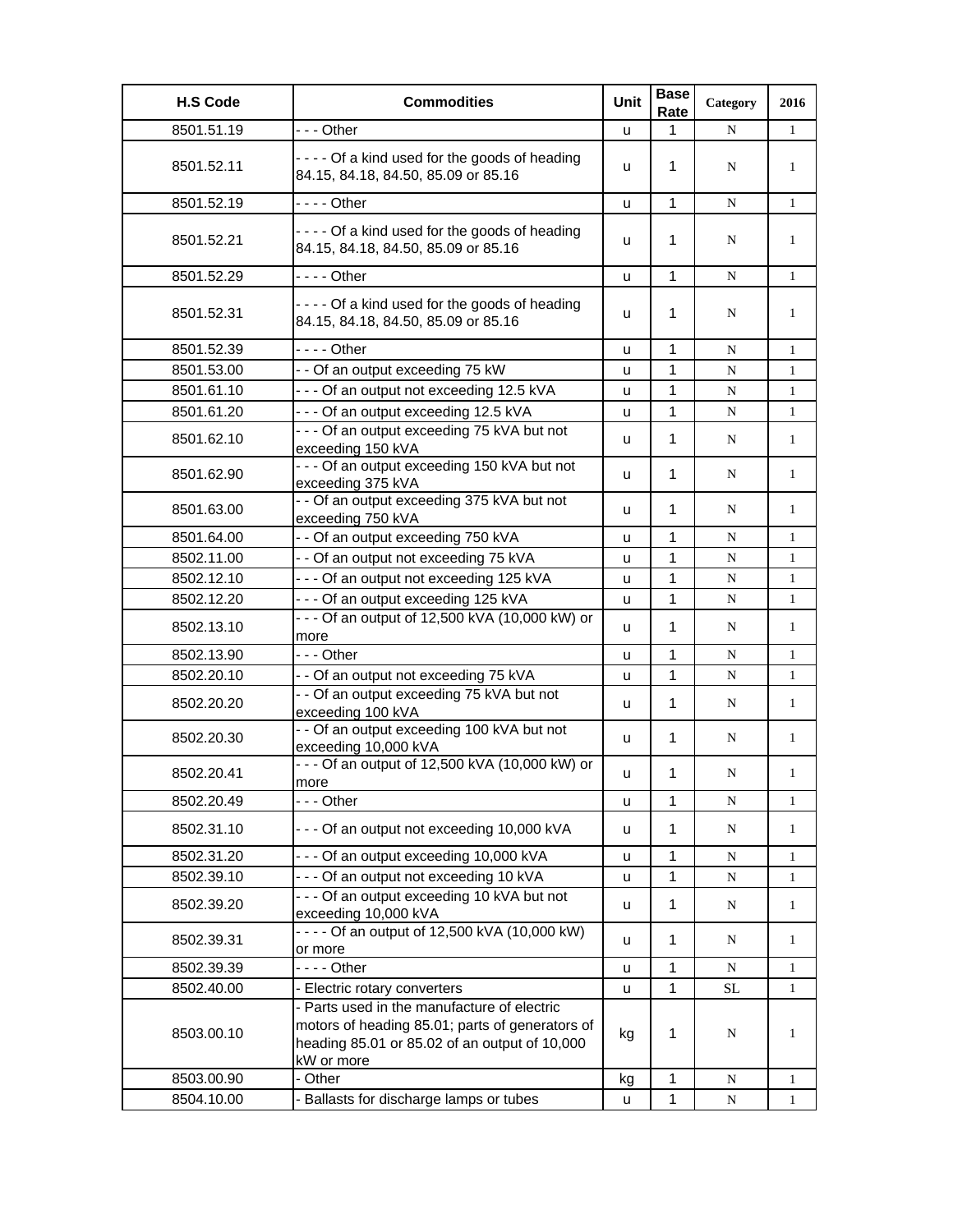| <b>H.S Code</b> | <b>Commodities</b>                                                                                                                  | <b>Unit</b> | <b>Base</b><br>Rate | Category | 2016         |
|-----------------|-------------------------------------------------------------------------------------------------------------------------------------|-------------|---------------------|----------|--------------|
| 8504.21.10      | - - - Step-voltage regulators (auto transformers);<br>instrument transformers with a power handling<br>capacity not exceeding 5 kVA | u           | 1                   | N        | 1            |
| 8504.21.92      | ---- Having a power handling capacity<br>exceeding 10 kVA and of a high side voltage of<br>110kV or more                            | u           | 1                   | N        | 1            |
| 8504.21.93      | ---- Having a power handling capacity<br>exceeding 10 kVA and of a high side voltage of<br>66kV or more, but less than 110kV        | u           | 1                   | N        | $\mathbf{1}$ |
| 8504.21.99      | $--$ Other                                                                                                                          | u           | 1                   | N        | $\mathbf{1}$ |
| 8504.22.11      | ---- Of a high side voltage of 66 kV or more                                                                                        | u           | 1                   | N        | 1            |
| 8504.22.19      | $--$ Other                                                                                                                          | u           | $\mathbf{1}$        | N        | 1            |
| 8504.22.92      | ---- Of a high side voltage of 110 kV or more                                                                                       | u           | 1                   | N        | 1            |
| 8504.22.93      | ---- Of a high side voltage of 66kV or more,<br>but less than 110 kV                                                                | u           | 1                   | N        | 1            |
| 8504.22.99      | - - - - Other                                                                                                                       | u           | 1                   | N        | 1            |
| 8504.23.10      | --- Having a power handling capacity not<br>exceeding 15,000 kVA                                                                    | u           | $\mathbf{1}$        | N        | 1            |
| 8504.23.21      | ---- Not exceeding 20,000 kVA                                                                                                       | u           | 1                   | N        | 1            |
| 8504.23.22      | ---- Exceeding 20,000 kVA but not exceeding<br>30,000 kVA                                                                           | u           | 1                   | N        | 1            |
| 8504.23.29      |                                                                                                                                     | u           | $\mathbf{1}$        | N        | 1            |
| 8504.31.11      | ---- With a voltage rating of 110 kV or more                                                                                        | u           | 1                   | N        | 1            |
| 8504.31.12      | ---- With a voltage rating of 66 kV or more, but<br>less than 110 kV                                                                | u           | $\mathbf{1}$        | N        | $\mathbf{1}$ |
| 8504.31.13      | ---- With a voltage rating of 1 kV or more, but<br>less than 66 kV                                                                  | u           | 1                   | N        | $\mathbf{1}$ |
| 8504.31.19      | $--$ Other                                                                                                                          | u           | $\mathbf{1}$        | N        | $\mathbf{1}$ |
| 8504.31.21      | ----- Ring current transformers with a voltage<br>rating not exceeding 220 kV                                                       | u           | 1                   | N        | $\mathbf{1}$ |
| 8504.31.22      | $---$ Other                                                                                                                         | u           | 1                   | N        | $\mathbf{1}$ |
| 8504.31.23      | ---- With a voltage rating of 66 kV or more, but<br>less than 110 kV                                                                | u           | 1                   | N        | 1            |
| 8504.31.24      | - - - - With a voltage rating of 1 kV or more, but<br>less than 66 kV                                                               | u           | $\mathbf{1}$        | N        | 1            |
| 8504.31.29      | $--$ Other                                                                                                                          | u           | 1                   | N        | 1            |
| 8504.31.30      | --- Flyback transformers                                                                                                            | u           | $\mathbf{1}$        | N        | 1            |
| 8504.31.40      | - - - Intermediate frequency transformers                                                                                           | u           | $\mathbf{1}$        | N        | 1            |
| 8504.31.91      | ---- Of a kind used with toys, scale models or<br>similar recreational models                                                       | u           | 1                   | N        | $\mathbf{1}$ |
| 8504.31.92      | ---- Other matching transformers                                                                                                    | u           | 1                   | N        | 1            |
| 8504.31.99      | - - - - Other                                                                                                                       | u           | 1                   | N        | $\mathbf{1}$ |
| 8504.32.11      | ---- Matching transformers                                                                                                          | u           | $\mathbf{1}$        | N        | 1            |
| 8504.32.19      | - - - - Other                                                                                                                       | u           | 1                   | N        | 1            |
| 8504.32.20      | - - - Other, of a kind used with toys, scale<br>models or similar recreational models                                               | u           | $\mathbf{1}$        | N        | 1            |
| 8504.32.30      | - - - Other, having a minimum frequency of 3<br>MHz                                                                                 | u           | 1                   | N        | 1            |
| 8504.32.41      | ---- Matching transformers                                                                                                          | u           | $\mathbf{1}$        | N        | 1            |
| 8504.32.49      |                                                                                                                                     | u           | $\mathbf{1}$        | N        | 1            |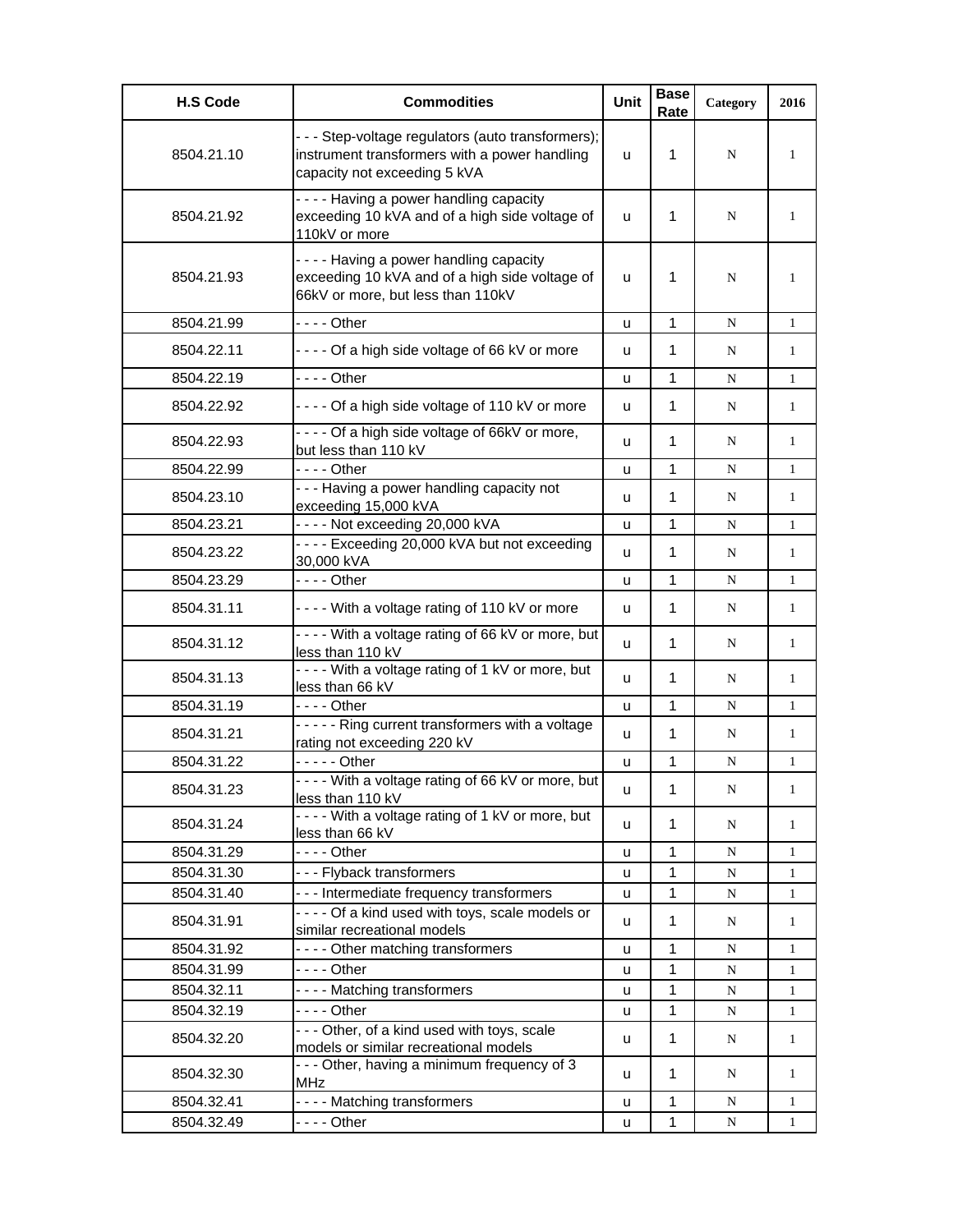| <b>H.S Code</b> | <b>Commodities</b>                                                                                                                    | Unit | <b>Base</b><br>Rate | Category  | 2016         |
|-----------------|---------------------------------------------------------------------------------------------------------------------------------------|------|---------------------|-----------|--------------|
| 8504.32.51      | ---- Matching transformers                                                                                                            | u    | 1                   | N         | $\mathbf{1}$ |
| 8504.32.59      | - - - - Other                                                                                                                         | u    | 1                   | N         | $\mathbf{1}$ |
| 8504.33.11      | ---- Matching transformers                                                                                                            | u    | 1                   | N         | 1            |
| 8504.33.19      | $--$ Other                                                                                                                            | u    | 1                   | N         | 1            |
| 8504.33.91      | ---- Matching transformers                                                                                                            | u    | 1                   | N         | $\mathbf{1}$ |
| 8504.33.99      | $--$ Other                                                                                                                            | u    | 1                   | N         | $\mathbf{1}$ |
| 8504.34.11      | ----- Matching transformers                                                                                                           | u    | 1                   | N         | $\mathbf{1}$ |
| 8504.34.12      | $---$ Other                                                                                                                           | u    | 1                   | N         | $\mathbf{1}$ |
| 8504.34.13      | ----- Matching transformers                                                                                                           | u    | 1                   | N         | $\mathbf{1}$ |
| 8504.34.14      | $---$ Other                                                                                                                           | u    | 1                   | N         | $\mathbf{1}$ |
| 8504.34.22      | ----- Matching transformers                                                                                                           | u    | 1                   | ${\bf N}$ | $\mathbf{1}$ |
| 8504.34.23      | $---$ Other                                                                                                                           | u    | 1                   | ${\bf N}$ | $\mathbf{1}$ |
| 8504.34.24      | ----- Matching transformers                                                                                                           | u    | 1                   | N         | $\mathbf{1}$ |
| 8504.34.29      | - - - - - Other                                                                                                                       | u    | 1                   | N         | $\mathbf{1}$ |
| 8504.40.11      | --- Uninterrupted power supplies (UPS)                                                                                                | u    | $\mathbf{1}$        | N         | $\mathbf{1}$ |
| 8504.40.19      | - - - Other                                                                                                                           | u    | 1                   | N         | $\mathbf{1}$ |
| 8504.40.20      | - - Battery chargers having a rating exceeding<br>100 kVA                                                                             | u    | 1                   | N         | 1            |
| 8504.40.30      | - - Other rectifiers                                                                                                                  | u    | 1                   | N         | $\mathbf{1}$ |
| 8504.40.40      | - - Inverters                                                                                                                         | u    | 1                   | ${\bf N}$ | $\mathbf{1}$ |
| 8504.40.90      | - - Other                                                                                                                             | u    | 1                   | N         | $\mathbf{1}$ |
| 8504.50.10      | - - Inductors for power supplies for automatic<br>data processing machines and units thereof,<br>and for telecommunications apparatus | u    | 1                   | N         | 1            |
| 8504.50.20      | - - Chip type fixed inductors                                                                                                         | u    | 1                   | N         | $\mathbf{1}$ |
| 8504.50.93      | --- Having a power handling capacity not<br>exceeding 2,500 kVA                                                                       | u    | 1                   | N         | 1            |
| 8504.50.94      | - - - Having a power handling capacity<br>exceeding 2,500 kVA but not exceeding 10,000<br>kVA                                         | u    | $\mathbf 1$         | N         | 1            |
| 8504.50.95      | - - - Having a power handling capacity<br>exceeding 10,000 kVA                                                                        | u    | 1                   | N         | $\mathbf{1}$ |
| 8504.90.10      | - - Of goods of subheading of 8504.10                                                                                                 | kg   | 1                   | N         | $\mathbf{1}$ |
| 8504.90.20      | - - Printed circuit assemblies for the goods of<br>subheading 8504.40.11, 8504.40.19 or<br>8504.50.10                                 | kg   | 1                   | N         | 1            |
| 8504.90.31      | - - - Radiator panels; flat tube radiator<br>assemblies of a kind used for distribution and<br>power transformers                     | kg   | 1                   | N         | 1            |
| 8504.90.39      | - - - Other                                                                                                                           | kg   | $\mathbf{1}$        | ${\bf N}$ | $\mathbf{1}$ |
| 8504.90.41      | - - - Radiator panels; flat tube radiator<br>assemblies for distribution and power<br>transformers                                    | kg   | $\mathbf{1}$        | N         | $\mathbf{1}$ |
| 8504.90.49      | --- Other                                                                                                                             | kg   | 1                   | ${\bf N}$ | $\mathbf{1}$ |
| 8504.90.50      | - - Other, for inductors of a capacity not<br>exceeding 2,500 kVA                                                                     | kg   | $\mathbf{1}$        | N         | $\mathbf{1}$ |
| 8504.90.60      | - - Other, for inductors of a capacity exceeding<br>2,500 kVA                                                                         | kg   | 1                   | N         | $\mathbf{1}$ |
| 8504.90.90      | - - Other                                                                                                                             | kg   | 1                   | N         | 1            |
| 8505.11.00      | - - Of metal                                                                                                                          | kg   | 1                   | N         | $\mathbf{1}$ |
| 8505.19.00      | - - Other                                                                                                                             | kg   | 1                   | N         | $\mathbf{1}$ |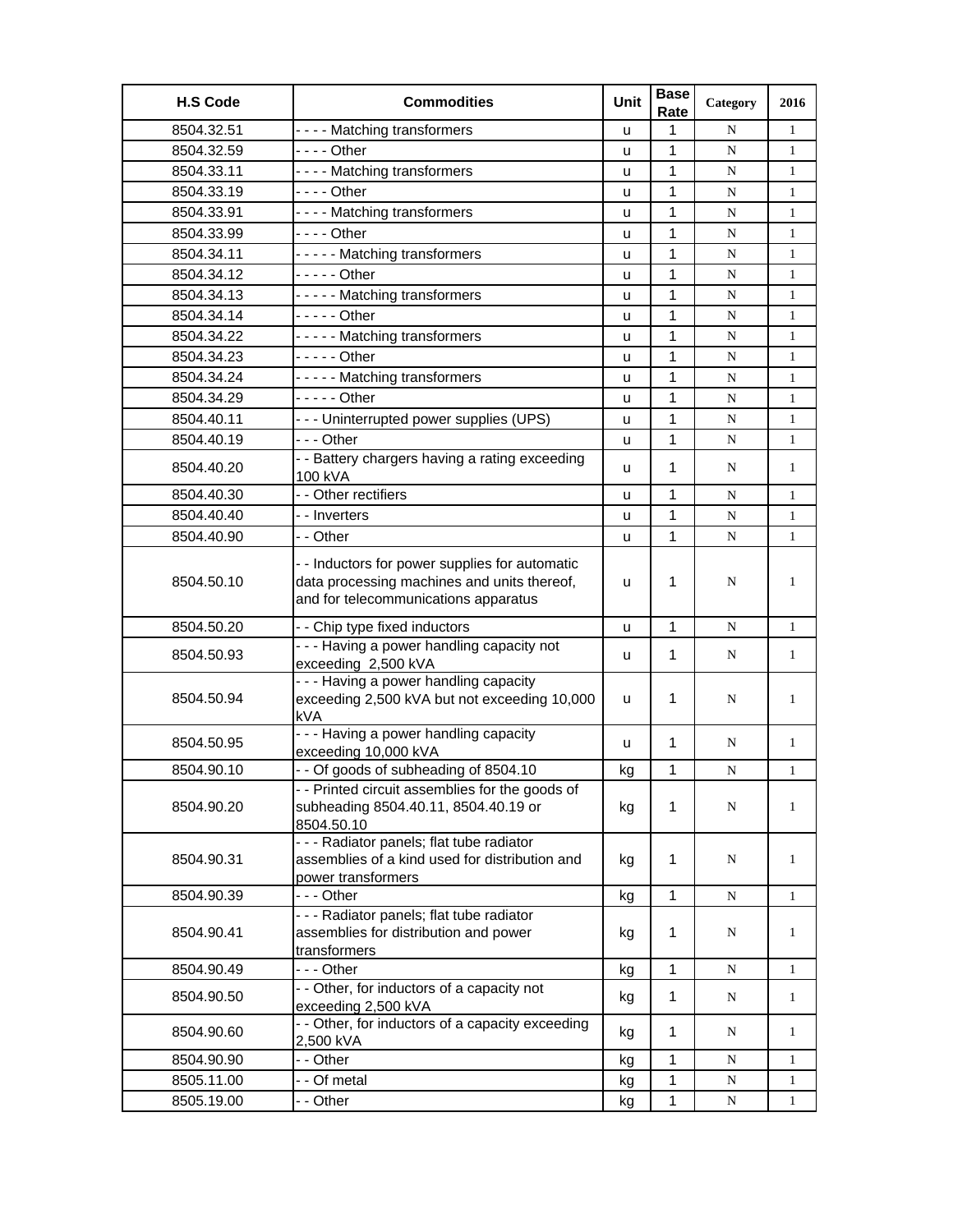| <b>H.S Code</b> | <b>Commodities</b>                                                                              | Unit         | <b>Base</b><br>Rate | Category  | 2016           |
|-----------------|-------------------------------------------------------------------------------------------------|--------------|---------------------|-----------|----------------|
| 8505.20.00      | - Electro-magnetic couplings, clutches and<br>brakes                                            | kg           | 1                   | N         | $\mathbf{1}$   |
| 8505.90.00      | - Other, including parts                                                                        | kg           | $\mathbf{1}$        | N         | 1              |
| 8506.10.10      | - - Having an external volume not exceeding<br>$300 \text{ cm}^3$                               | u            | $\overline{2}$      | N         | $\overline{2}$ |
| 8506.10.90      | - - Other                                                                                       | u            | $\overline{2}$      | N         | $\overline{2}$ |
| 8506.30.00      | - Mercuric oxide                                                                                | u            | $\overline{2}$      | N         | 2              |
| 8506.40.00      | - Silver oxide                                                                                  | u            | $\overline{2}$      | N         | 2              |
| 8506.50.00      | - Lithium                                                                                       | u            | $\overline{2}$      | N         | $\overline{2}$ |
| 8506.60.10      | - - Having an external volume not exceeding<br>$300 \text{ cm}^3$                               | u            | $\overline{2}$      | N         | $\overline{2}$ |
| 8506.60.90      | - - Other                                                                                       | u            | $\overline{2}$      | N         | $\overline{2}$ |
| 8506.80.10      | - - Zinc carbon, having an external volume not<br>exceeding 300 cm <sup>3</sup>                 | u            | $\overline{2}$      | N         | $\overline{2}$ |
| 8506.80.20      | - - Zinc carbon, having an external volume not<br>exceeding 300 cm <sup>3</sup>                 | u            | $\overline{2}$      | N         | $\overline{2}$ |
| 8506.80.91      | - - - Having an external volume not exceeding<br>$300 \text{ cm}^3$                             | u            | $\overline{2}$      | N         | 2              |
| 8506.80.99      | --- Other                                                                                       | $\mathbf{u}$ | $\overline{2}$      | N         | 2              |
| 8506.90.00      | - Parts                                                                                         | kg           | $\overline{2}$      | N         | $\overline{2}$ |
| 8507.10.10      | - - Of a kind used for aircraft                                                                 | u            | $\overline{2}$      | <b>SL</b> | 2              |
| 8507.10.92      | ---- Of a height (excluding terminals and<br>handles) not exceeding 13 cm                       | u            | $\overline{2}$      | SL        | 2              |
| 8507.10.93      |                                                                                                 | u            | $\overline{2}$      | <b>SL</b> | 2              |
| 8507.10.94      | ---- Of a height (excluding terminals and<br>handles) not exceeding 13 cm                       | u            | $\overline{2}$      | SL.       | 2              |
| 8507.10.99      | - - - - Other                                                                                   | u            | $\overline{2}$      | <b>SL</b> | 2              |
| 8507.20.10      | - - Of a kind used for aircraft                                                                 | u            | $\overline{2}$      | N         | 2              |
| 8507.20.91      | ---- Of a height (excluding terminals and<br>handles) exceeding 13 cm but not exceeding<br>23cm | u            | 2                   | N         | 2              |
| 8507.20.92      | - - - - Other                                                                                   | u            | $\overline{2}$      | N         | 2              |
| 8507.20.93      | ---- Of a height (excluding terminals and<br>handles) exceeding 13 cm but not exceeding<br>23cm | u            | 2                   | N         | 2              |
| 8507.20.99      | - - - - Other                                                                                   | u            | $\overline{2}$      | N         | 2              |
| 8507.30.10      | - - Of a kind used for aircraft                                                                 | u            | $\overline{c}$      | N         | 2              |
| 8507.30.90      | - - Other                                                                                       | u            | $\overline{c}$      | ${\bf N}$ | 2              |
| 8507.40.10      | - - Of a kind used for aircraft                                                                 | u            | $\overline{c}$      | ${\bf N}$ | 2              |
| 8507.40.90      | - - Other                                                                                       | u            | $\overline{2}$      | N         | 2              |
| 8507.50.00      | - Nickel-metal hydride                                                                          | u            | $\overline{c}$      | ${\bf N}$ | $\overline{2}$ |
| 8507.60.10      | - - Of a kind used for laptops including<br>notebooks and subnotebooks                          | u            | $\overline{2}$      | N         | 2              |
| 8507.60.90      | - - Other                                                                                       | u            | $\overline{2}$      | N         | 2              |
| 8507.80.10      | - - Of a kind used for aircraft                                                                 | u            | $\overline{c}$      | ${\bf N}$ | 2              |
| 8507.80.91      | --- Of a kind used for laptops including<br>notebooks and subnotebooks                          | u            | $\overline{2}$      | N         | 2              |
| 8507.80.99      | - - - Other                                                                                     | u            | $\overline{c}$      | N         | 2              |
| 8507.90.11      | --- Of goods of subheading 8507.10.92,<br>8507.10.93, 8507.10.94 or 8507.10.99                  | kg           | 5                   | N         | 5              |
| 8507.90.12      | --- Of a kind used for aircraft                                                                 | kg           | 1                   | N         | 1              |
| 8507.90.19      | -  - - Other                                                                                    | kg           | 1                   | ${\bf N}$ | 1              |
| 8507.90.91      | --- Of a kind used for aircraft                                                                 | kg           | 1                   | ${\bf N}$ | $\mathbf{1}$   |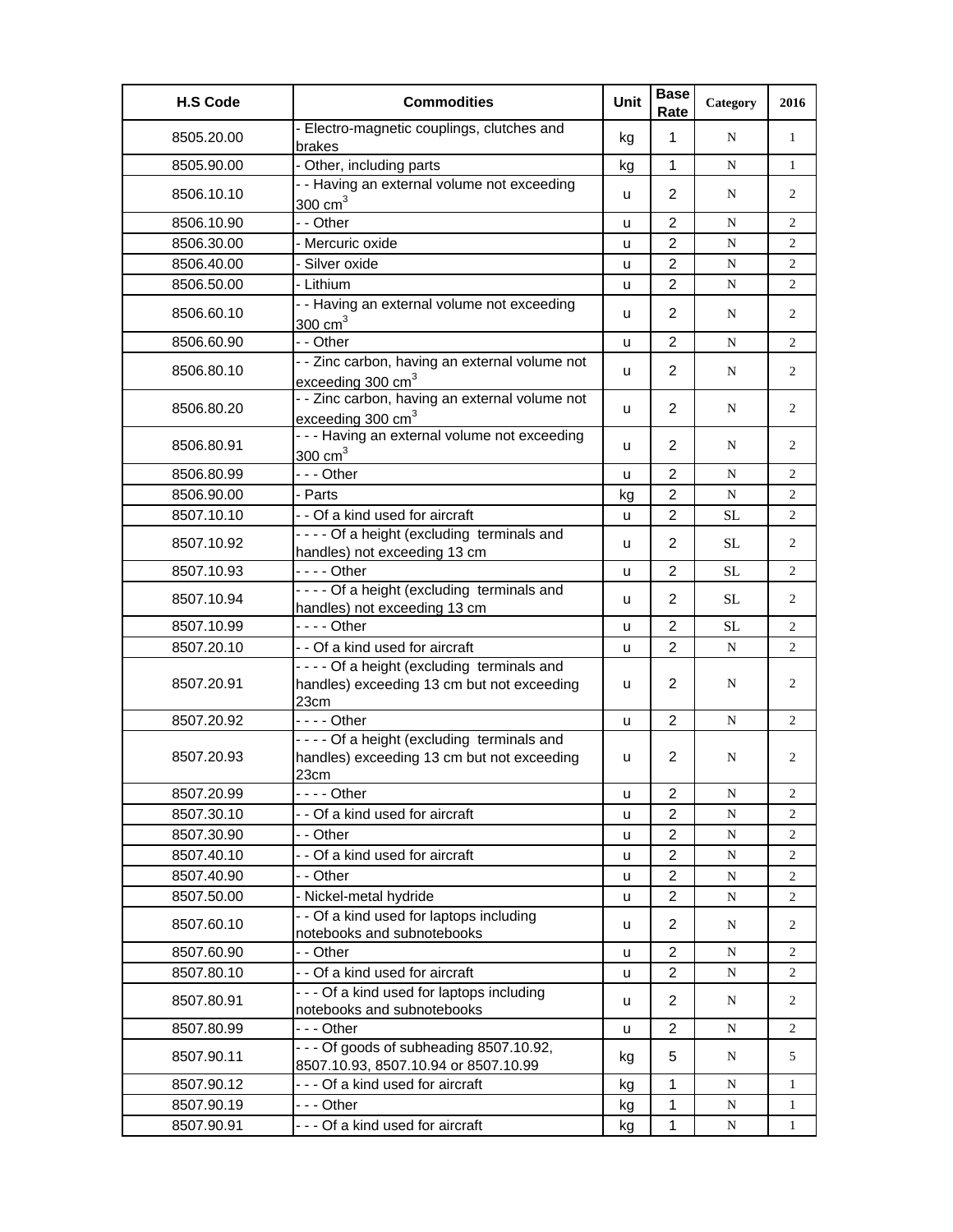| <b>H.S Code</b> | <b>Commodities</b>                                                                                               | Unit | <b>Base</b><br>Rate | Category  | 2016         |
|-----------------|------------------------------------------------------------------------------------------------------------------|------|---------------------|-----------|--------------|
| 8507.90.92      | - - - Battery separators, ready for use, of<br>materials other than poly(vinyl chloride)                         | kg   | $\mathbf{1}$        | N         | 1            |
| 8507.90.93      | --- Other, of goods of subheading 8507.10.92,<br>8507.10.93, 8507.10.94 or 8507.10.99                            | kg   | 5                   | N         | 5            |
| 8507.90.99      | - - - Other                                                                                                      | kg   | 1                   | N         | $\mathbf{1}$ |
| 8508.11.00      | - - Of a power not exceeding 1,500 W and<br>having a dust bag or other receptacle capacity<br>not exceeding 20 l | u    | 1                   | N         | 1            |
| 8508.19.10      | - - - Of a kind suitable for domestic use                                                                        | u    | 1                   | N         | 1            |
| 8508.19.90      | -  - - Other                                                                                                     | u    | 1                   | N         | $\mathbf{1}$ |
| 8508.60.00      | - Other vacuum cleaners                                                                                          | u    | 1                   | N         | $\mathbf{1}$ |
| 8508.70.10      | - - Of vacuum cleaners of subheading<br>8508.11.00 or 8508.19.10                                                 | kg   | $\mathbf 1$         | N         | $\mathbf{1}$ |
| 8508.70.90      | - - Other                                                                                                        | kg   | $\mathbf{1}$        | N         | $\mathbf{1}$ |
| 8509.40.00      | - Food grinders and mixers; fruit or vegetable<br>juice extractors                                               | u    | 7.5                 | N         | 5            |
| 8509.80.10      | - - Floor polishers                                                                                              | u    | 1                   | N         | $\mathbf{1}$ |
| 8509.80.20      | - - Kitchen waste disposers                                                                                      | u    | 7.5                 | N         | 5            |
| 8509.80.90      | - - Other                                                                                                        | u    | 7.5                 | ${\bf N}$ | 5            |
| 8509.90.10      | - - Of goods of subheading 8509.80.10                                                                            | kg   | 1                   | ${\bf N}$ | $\mathbf{1}$ |
| 8509.90.90      | - - Other                                                                                                        | kg   | 7.5                 | N         | 5            |
| 8510.10.00      | - Shavers                                                                                                        | u    | 10                  | N         | 5            |
| 8510.20.00      | - Hair clippers                                                                                                  | u    | 10                  | ${\bf N}$ | 5            |
| 8510.30.00      | - Hair-removing appliances                                                                                       | u    | 10                  | N         | 5            |
| 8510.90.00      | - Parts                                                                                                          | kg   | 10                  | ${\bf N}$ | 5            |
| 8511.10.10      | - - Of a kind suitable for aircraft engines                                                                      | u    | 5                   | N         | 5            |
| 8511.10.20      | - - Of a kind suitable for motor vehicle engines                                                                 | u    | 5                   | N         | 5            |
| 8511.10.90      | - - Other                                                                                                        | u    | 5                   | N         | 5            |
| 8511.20.10      | - - Of a kind suitable for aircraft engines                                                                      | u    | 5                   | N         | 5            |
| 8511.20.21      | --- Unassembled                                                                                                  | u    | 5                   | N         | 5            |
| 8511.20.29      | --- Other                                                                                                        | u    | 5                   | N         | 5            |
| 8511.20.91      | --- Unassembled                                                                                                  | u    | 5                   | ${\bf N}$ | 5            |
| 8511.20.99      | - - - Other                                                                                                      | u    | 5                   | ${\bf N}$ | 5            |
| 8511.30.30      | - - Of a kind suitable for aircraft engines                                                                      | u    | 5                   | N         | 5            |
| 8511.30.41      | --- Unassembled                                                                                                  | u    | 5                   | ${\bf N}$ | 5            |
| 8511.30.49      | - - - Other                                                                                                      | u    | 5                   | ${\bf N}$ | 5            |
| 8511.30.91      | --- Unassembled                                                                                                  | u    | 5                   | N         | 5            |
| 8511.30.99      | - - - Other                                                                                                      | u    | 5                   | N         | 5            |
| 8511.40.10      | - - Of a kind used for aircraft engines                                                                          | u    | 5                   | N         | 5            |
| 8511.40.21      | - - - For engines of vehicles of heading 87.02,<br>87.03, 87.04 or 87.05                                         | u    | 5                   | N         | 5            |
| 8511.40.29      | --- Other                                                                                                        | u    | 5                   | ${\bf N}$ | 5            |
| 8511.40.31      | --- For engines of vehicles of heading 87.01                                                                     | u    | 5                   | N         | 5            |
| 8511.40.32      | - - - For engines of vehicles of heading 87.02,<br>87.03 or 87.04                                                | u    | 5                   | N         | 5            |
| 8511.40.33      | --- For engines of vehicles of heading 87.05                                                                     | u    | 5                   | N         | 5            |
| 8511.40.91      | - - - For engines of vehicles of heading 87.02,<br>87.03, 87.04 or 87.05                                         | u    | 5                   | N         | 5            |
| 8511.40.99      | - - - Other                                                                                                      | u    | 5                   | N         | 5            |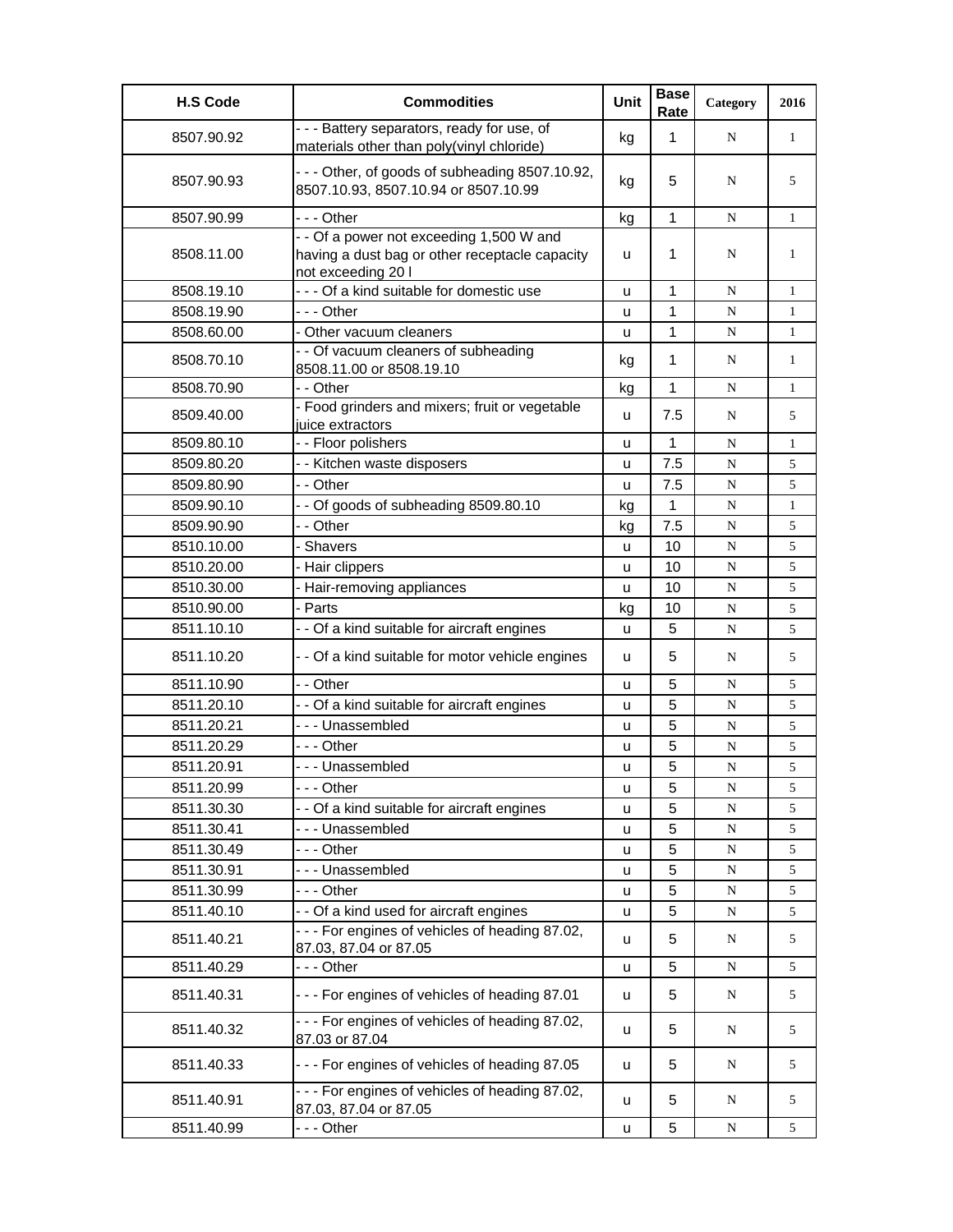| <b>H.S Code</b> | <b>Commodities</b>                                                                                                                     | Unit | <b>Base</b><br>Rate | Category    | 2016         |
|-----------------|----------------------------------------------------------------------------------------------------------------------------------------|------|---------------------|-------------|--------------|
| 8511.50.10      | - - Of a kind used for aircraft engines                                                                                                | u    | 5                   | N           | 5            |
| 8511.50.21      | - - - For engines of vehicles of heading 87.02,<br>87.03, 87.04 or 87.05                                                               | u    | 5                   | N           | 5            |
| 8511.50.29      | --- Other                                                                                                                              | u    | 5                   | N           | 5            |
| 8511.50.31      | --- For engines of vehicles of heading 87.01                                                                                           | u    | 5                   | N           | 5            |
| 8511.50.32      | - - - For engines of vehicles of heading 87.02,<br>87.03 or 87.04                                                                      | u    | 5                   | N           | 5            |
| 8511.50.33      | --- For engines of vehicles of heading 87.05                                                                                           | u    | 5                   | N           | 5            |
| 8511.50.91      | --- For engines of vehicles of heading 87.02,<br>87.03, 87.04 or 87.05                                                                 | u    | 5                   | N           | 5            |
| 8511.50.99      | --- Other                                                                                                                              | u    | 5                   | N           | 5            |
| 8511.80.10      | - - Of a kind used for aircraft engines                                                                                                | u    | 5                   | ${\bf N}$   | 5            |
| 8511.80.20      | - - Of a kind suitable for motor vehicles engines                                                                                      | u    | 5                   | N           | 5            |
| 8511.80.90      | - - Other                                                                                                                              | u    | 5                   | N           | 5            |
| 8511.90.10      | - - Of a kind used for aircraft engines                                                                                                | kg   | 5                   | N           | 5            |
| 8511.90.20      | - - Of a kind suitable for motor vehicles engines                                                                                      | kg   | 5                   | N           | 5            |
| 8511.90.90      | - - Other                                                                                                                              | kg   | 5                   | N           | 5            |
| 8512.10.00      | - Lighting or visual signalling equipment of a<br>kind used on bicycles                                                                | u    | 1.5                 | N           | 1.5          |
| 8512.20.20      | - - Unassembled lighting or visual signalling<br>equipment                                                                             | u    | 5                   | N           | 5            |
| 8512.20.91      | --- For motorcycles                                                                                                                    | u    | 5                   | ${\bf N}$   | 5            |
| 8512.20.99      | -  - - Other                                                                                                                           | u    | 5                   | ${\bf N}$   | 5            |
| 8512.30.10      | - - Horns and sirens, assembled                                                                                                        | u    | 5                   | N           | 5            |
| 8512.30.20      | - - Unassembled sound signalling equipment                                                                                             | u    | 5                   | N           | 5            |
| 8512.30.91      | --- Obstacle detection (warning) devices for<br>vehicles                                                                               | u    | 5                   | N           | 5            |
| 8512.30.99      | - - - Other                                                                                                                            | u    | 5                   | ${\bf N}$   | 5            |
| 8512.40.00      | - Windscreen wipers, defrosters and demisters                                                                                          | u    | 5                   | N           | 5            |
| 8512.90.10      | - - Of goods of subheading 8512.10                                                                                                     | kg   | 1.5                 | N           | 1.5          |
| 8512.90.20      | - - Of goods of subheading 8512.20, 8512.30 or<br>8512.40                                                                              | kg   | 5                   | N           | 5            |
| 8513.10.10      | - - Miners' helmet lamps                                                                                                               | u    | 5                   | $\mathbf N$ | 5            |
| 8513.10.20      | - - Quarrymen's lamps                                                                                                                  | u    | 5                   | ${\bf N}$   | 5            |
| 8513.10.90      | - - Other                                                                                                                              | u    | 5                   | N           | 5            |
| 8513.90.10      | - - Of miners' helmet lamps or quarrymen's<br>lamps                                                                                    | kg   | 5                   | N           | 5            |
| 8513.90.30      | - - Flashlight reflectors; flashlight switch slides<br>of plastics                                                                     | kg   | 5                   | N           | 5            |
| 8513.90.90      | - - Other                                                                                                                              | kg   | 5                   | N           | 5            |
| 8514.10.00      | Resistance heated furnaces and ovens                                                                                                   | u    | 1                   | ${\bf N}$   | $\mathbf{1}$ |
| 8514.20.20      | - - Electric furnaces or ovens for the<br>manufacture of printed circuit boards/printed<br>wiring boards or printed circuit assemblies | u    | 1                   | N           | 1            |
| 8514.20.90      | - - Other                                                                                                                              | u    | 1                   | $\mathbf N$ | $\mathbf{1}$ |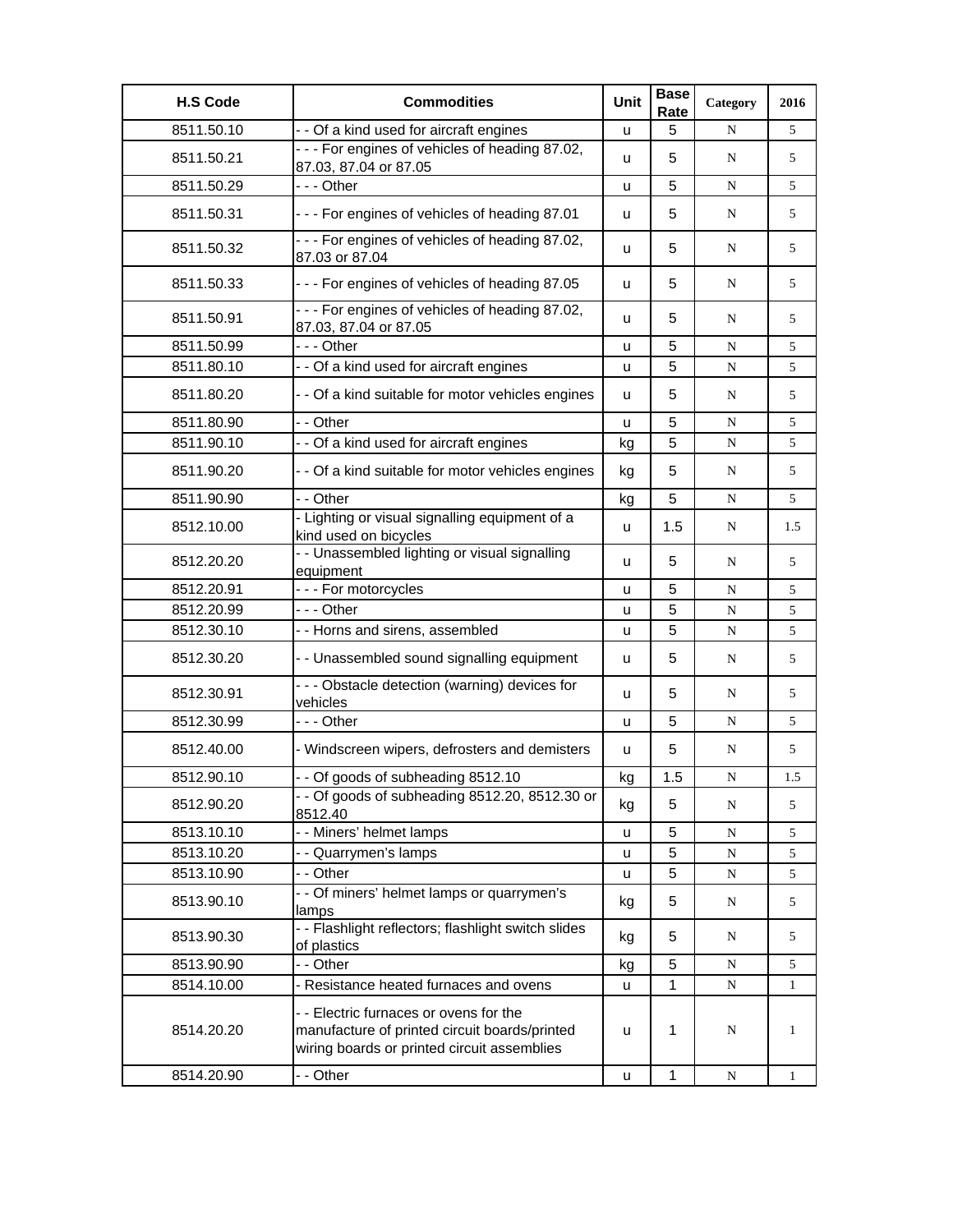| <b>H.S Code</b> | <b>Commodities</b>                                                                                                                                                          | <b>Unit</b> | <b>Base</b><br>Rate | Category    | 2016         |
|-----------------|-----------------------------------------------------------------------------------------------------------------------------------------------------------------------------|-------------|---------------------|-------------|--------------|
| 8514.30.20      | - - Electric furnaces or ovens for the<br>manufacture of printed circuit boards/printed<br>wiring boards or printed circuit assemblies                                      | u           | 1                   | N           | 1            |
| 8514.30.90      | - - Other                                                                                                                                                                   | u           | 1                   | N           | $\mathbf{1}$ |
| 8514.40.00      | - Other equipment for the heat treatment of<br>materials by induction or dielectric loss                                                                                    | u           | 1                   | N           | 1            |
| 8514.90.20      | - - Parts of industrial or laboratory electric<br>furnaces or ovens for the manufacture of<br>printed circuit boards/printed wiring boards or<br>printed circuit assemblies | kg          | 1                   | N           | 1            |
| 8514.90.90      | - - Other                                                                                                                                                                   | kg          | 1                   | N           | 1            |
| 8515.11.00      | - - Soldering irons and guns                                                                                                                                                | u           | 1                   | N           | 1            |
| 8515.19.10      | - - - Machines and apparatus for soldering<br>components on PCB (printed circuit<br>board)/PWBs (printed wiring boards)                                                     | u           | 1                   | N           | 1            |
| 8515.19.90      | --- Other                                                                                                                                                                   | u           | 1                   | N           | 1            |
| 8515.21.00      | - - Fully or partly automatic                                                                                                                                               | u           | 1                   | N           | 1            |
| 8515.29.00      | - - Other                                                                                                                                                                   | u           | 1                   | N           | 1            |
| 8515.31.00      | - - Fully or partly automatic                                                                                                                                               | u           | 1                   | N           | 1            |
| 8515.39.10      | - - - AC arc welders, transformer type                                                                                                                                      | u           | 1                   | $\mathbf N$ | $\mathbf{1}$ |
| 8515.39.90      | --- Other                                                                                                                                                                   | u           | 1                   | $\mathbf N$ | $\mathbf{1}$ |
| 8515.80.10      | - - Electric machines and apparatus for hot<br>spraying of metals or sintered metal carbides                                                                                | u           | 1                   | N           | 1            |
| 8515.80.90      | - - Other                                                                                                                                                                   | u           | $\mathbf{1}$        | N           | 1            |
| 8515.90.10      | - - Of AC arc welders, transformer type                                                                                                                                     | kg          | 1                   | $\mathbf N$ | 1            |
| 8515.90.20      | - - Parts of machine apparatus for soldering<br>components on printed circuit boards/printed<br>wiring boards                                                               | kg          | 1                   | N           | 1            |
| 8515.90.90      | - - Other                                                                                                                                                                   | kg          | $\mathbf{1}$        | N           | 1            |
| 8516.10.10      | - - Instantaneous or storage water heaters                                                                                                                                  | u           | 10                  | N           | 5            |
| 8516.10.30      | - - Immersion heaters                                                                                                                                                       | u           | 10                  | N           | 5            |
| 8516.21.00      | - - Storage heating radiators                                                                                                                                               | u           | 10                  | N           | 5            |
| 8516.29.00      | - - Other                                                                                                                                                                   | u           | 10                  | N           | 5            |
| 8516.31.00      | - - Hair dryers                                                                                                                                                             | u           | 10                  | N           | 5            |
| 8516.32.00      | - - Other hair-dressing apparatus                                                                                                                                           | u           | 10                  | ${\bf N}$   | 5            |
| 8516.33.00      | - - Hand-drying apparatus                                                                                                                                                   | u           | 7.5                 | ${\bf N}$   | 5            |
| 8516.40.10      | - - Of a kind designed to use steam from<br>industrial boilers                                                                                                              | u           | 10                  | N           | 5            |
| 8516.40.90      | - - Other                                                                                                                                                                   | u           | 10                  | N           | 5            |
| 8516.50.00      | - Microwave ovens                                                                                                                                                           | u           | 7.5                 | N           | 5            |
| 8516.60.10      | - - Rice cookers                                                                                                                                                            | u           | 7.5                 | ${\bf N}$   | 5            |
| 8516.60.90      | - - Other                                                                                                                                                                   | u           | 7.5                 | ${\bf N}$   | 5            |
| 8516.71.00      | - - Coffee or tea makers                                                                                                                                                    | u           | 7.5                 | $\rm SL$    | 7.5          |
| 8516.72.00      | - - Toasters                                                                                                                                                                | u           | 10                  | ${\bf N}$   | 5            |
| 8516.79.10      | --- Kettles                                                                                                                                                                 | u           | 7.5                 | $\mathbf N$ | 5            |
| 8516.79.90      | --- Other                                                                                                                                                                   | u           | 10                  | N           | 5            |
| 8516.80.10      | - - For type-founding or type-setting machines;<br>for industrial furnaces                                                                                                  | u           | 10                  | N           | 5            |
| 8516.80.30      | - - For domestic appliances                                                                                                                                                 | u           | 10                  | N           | 5            |
| 8516.80.90      | - - Other                                                                                                                                                                   | u           | 10                  | ${\bf N}$   | 5            |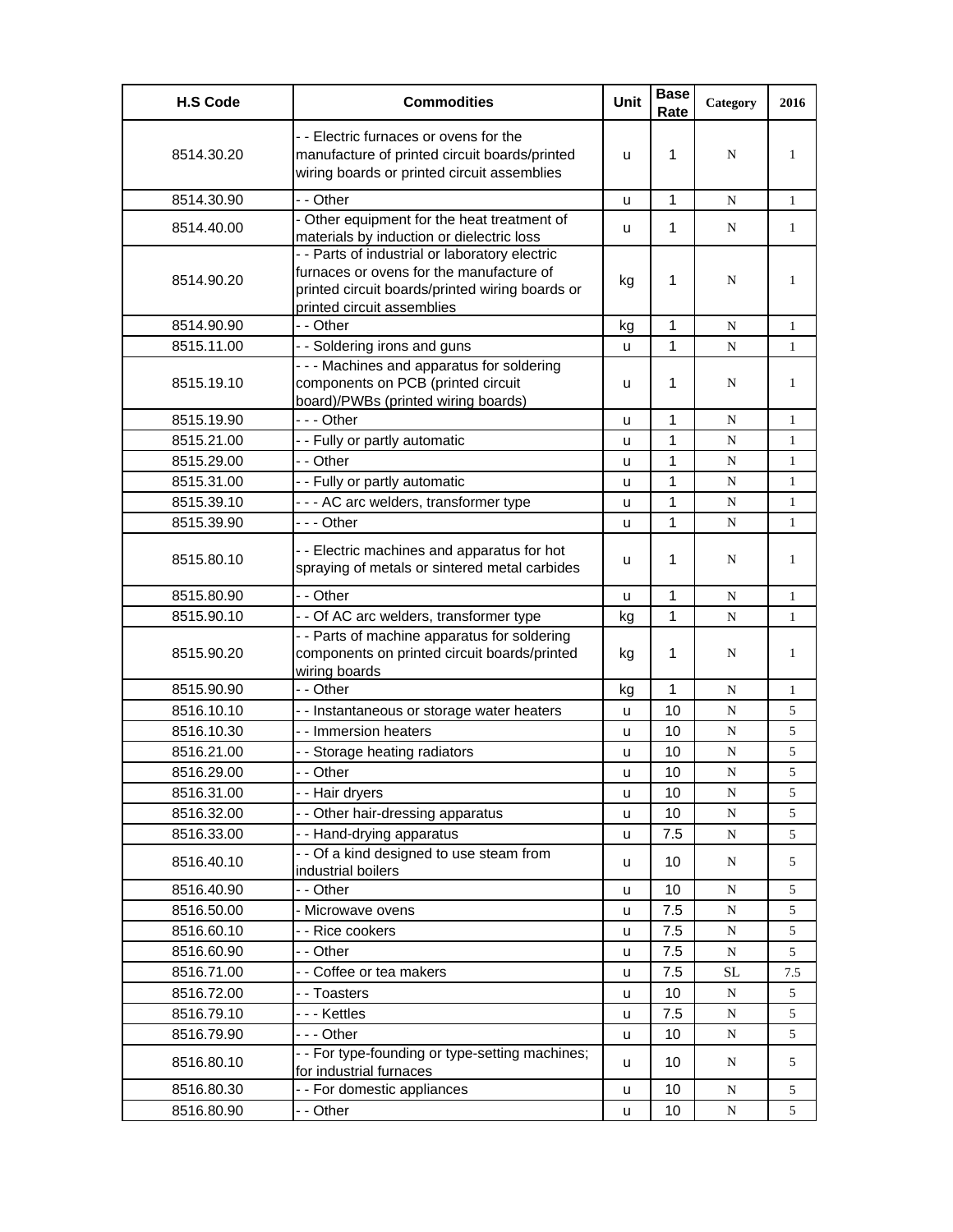| <b>H.S Code</b> | <b>Commodities</b>                                                                                                            | Unit | <b>Base</b><br>Rate | Category  | 2016         |
|-----------------|-------------------------------------------------------------------------------------------------------------------------------|------|---------------------|-----------|--------------|
| 8516.90.21      | - - - Sealed hotplates for domestic appliances                                                                                | kg   | 10 <sup>1</sup>     | N         | 5            |
| 8516.90.29      | $- -$ Other                                                                                                                   | kg   | 7.5                 | N         | 5            |
| 8516.90.30      | - - Of goods of subheading 8516.10                                                                                            | kg   | 10                  | N         | 5            |
| 8516.90.40      | - - Of electric heating resistors for type-founding<br>or type-setting machines                                               | kg   | 10                  | N         | 5            |
| 8516.90.90      | - - Other                                                                                                                     | kg   | 10                  | N         | 5            |
| 8517.11.00      | - - Line telephone sets with cordless handsets                                                                                | u    | $\mathbf{1}$        | SL        | $\mathbf{1}$ |
| 8517.12.00      | - - Telephones for cellular networks or for other<br>wireless networks                                                        | u    | 10                  | HS/B      | 10           |
| 8517.18.00      | - - Other                                                                                                                     | u    | 1                   | <b>SL</b> | $\mathbf{1}$ |
| 8517.61.00      | - - Base stations                                                                                                             | u    | 1                   | HS/B      | $\mathbf{1}$ |
| 8517.62.10      | - - - Radio transmitters and radio receivers of a<br>kind used for simultaneous interpretation at<br>multilingual conferences | u    | 1                   | HS/B      | $\mathbf{1}$ |
| 8517.62.21      | - - - - Control and adaptor units, including<br>gateways, bridges and routers                                                 | u    | 1.5                 | HS/B      | 1.5          |
| 8517.62.29      | $--$ Other                                                                                                                    | u    | 1                   | HS/B      | 1            |
| 8517.62.30      | - - - Telephonic or telegraphic switching<br>apparatus                                                                        | u    | 1                   | HS/B      | $\mathbf{1}$ |
| 8517.62.41      | - - - - Modems including cable modems and<br>modem cards                                                                      | u    | 1                   | HS/B      | 1            |
| 8517.62.42      | - - - - Concentrators or multiplexers                                                                                         | u    | 1                   | HS/B      | 1            |
| 8517.62.49      | - - - - Other                                                                                                                 | u    | 1                   | HS/B      | $\mathbf{1}$ |
| 8517.62.51      | - - - - Wireless LANs                                                                                                         | u    | 10                  | HS/B      | 10           |
| 8517.62.52      | - - - - Transmission and reception apparatus of<br>a kind used for simultaneous interpretation at<br>multilingual conferences | u    | 10                  | HS/B      | 10           |
| 8517.62.53      | - - - - Other transmission apparatus for radio-<br>telephony or radio-telegraphy                                              | u    | 1                   | HS/B      | 1            |
| 8517.62.59      | - - - - Other                                                                                                                 | u    | 1                   | HS/B      | 1            |
| 8517.62.61      | - - - - For radio-telephony or radio-telegraphy                                                                               | u    | $\mathbf{1}$        | HS/B      | 1            |
| 8517.62.69      |                                                                                                                               | u    | 1                   | HS/B      | $\mathbf{1}$ |
| 8517.62.91      | - - - - Portable receivers for calling, alerting or<br>paging and paging alert devices, including<br>pagers                   | u    | 15                  | HS/B      | 15           |
| 8517.62.92      | - - - - For radio-telephony or radio-telegraphy                                                                               | u    | $\mathbf{1}$        | HS/B      | $\mathbf{1}$ |
| 8517.62.99      |                                                                                                                               | u    | 1                   | HS/B      | 1            |
| 8517.69.00      | - - Other                                                                                                                     | u    | 15                  | HS/B      | 15           |
| 8517.70.10      | - - Of control and adaptor units including<br>gateways, bridges and routers                                                   | kg   | 1.5                 | HS/B      | 1.5          |
| 8517.70.21      | - - - Of cellular telephones                                                                                                  | kg   | 10                  | HS/B      | 10           |
| 8517.70.29      | --- Other                                                                                                                     | kg   | 15                  | HS/B      | 15           |
| 8517.70.31      | --- Of goods for line telephony or line<br>telegraphy                                                                         | kg   | 1                   | HS/B      | $\mathbf{1}$ |
| 8517.70.32      | - - - Of goods for radio-telephony or radio-<br>telegraphy                                                                    | kg   | $\mathbf{1}$        | HS/B      | $\mathbf{1}$ |
| 8517.70.39      | --- Other                                                                                                                     | kg   | $\mathbf{1}$        | HS/B      | $\mathbf{1}$ |
| 8517.70.40      | - - Aerials or antennae of a kind used with<br>apparatus for radio-telephony and radio-<br>telegraphy                         | kg   | $\mathbf 1$         | HS/B      | $\mathbf{1}$ |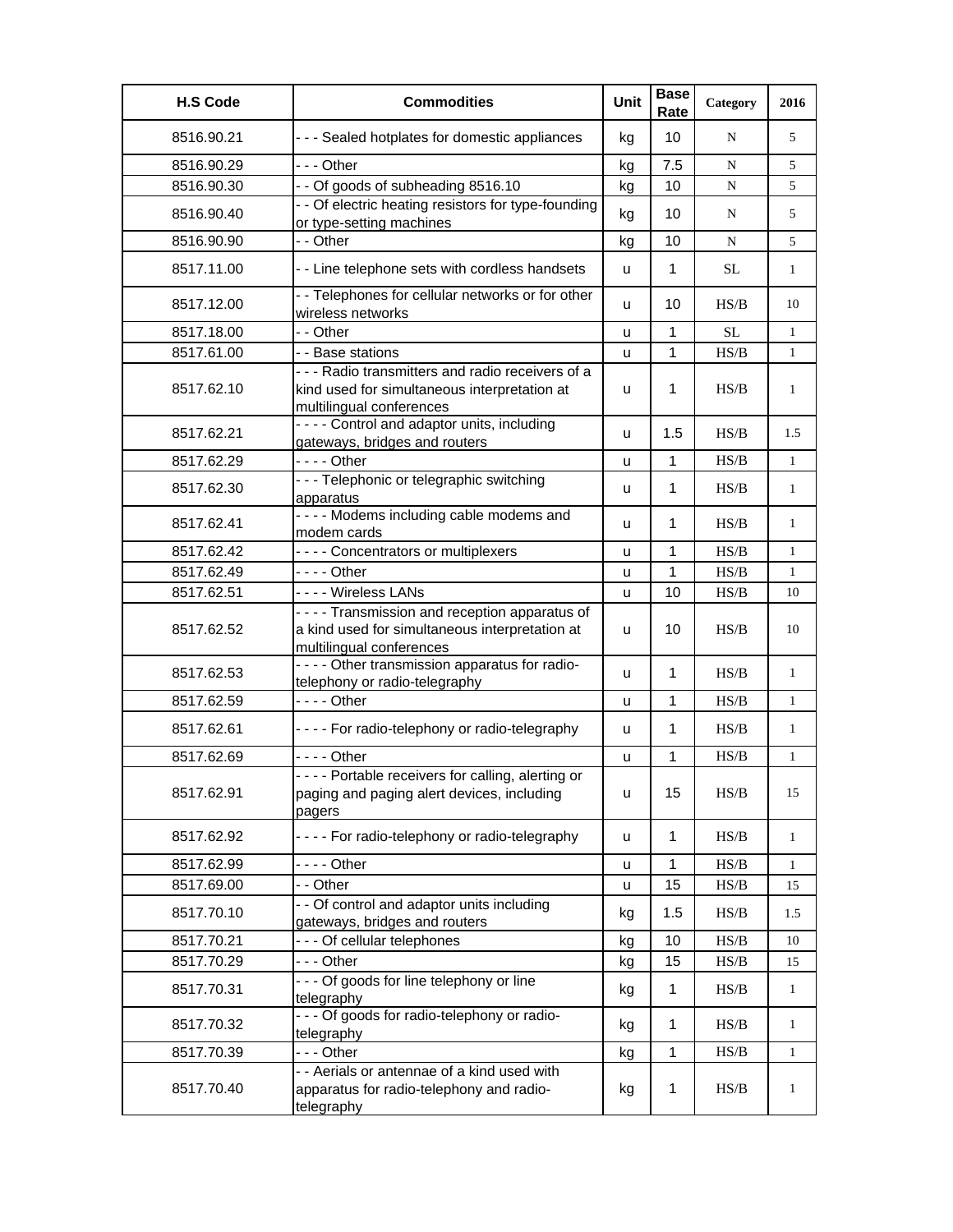| <b>H.S Code</b> | <b>Commodities</b>                                                                                                                                                       | <b>Unit</b> | <b>Base</b><br>Rate | Category    | 2016         |
|-----------------|--------------------------------------------------------------------------------------------------------------------------------------------------------------------------|-------------|---------------------|-------------|--------------|
| 8517.70.91      | - - - Of goods for line telephony or line<br>telegraphy                                                                                                                  | kg          | $\mathbf{1}$        | HS/B        | $\mathbf{1}$ |
| 8517.70.92      | - - - Of goods for radio-telephony or radio-<br>telegraphy                                                                                                               | kg          | 1                   | HS/B        | $\mathbf{1}$ |
| 8517.70.99      | --- Other                                                                                                                                                                | kg          | 1                   | HS/B        | $\mathbf{1}$ |
| 8518.10.11      | --- Microphones having a frequency range of<br>300 Hz to 3,400 Hz, with a diameter not<br>exceeding 10 mm and a height not exceeding 3<br>mm, for telecommunications use | u           | 20                  | N           | 5            |
| 8518.10.19      | --- Other microphones, whether or not with<br>their stands                                                                                                               | u           | 20                  | N           | 5            |
| 8518.10.90      | - - Other                                                                                                                                                                | u           | 15                  | N           | 5            |
| 8518.21.10      | --- Box speaker type                                                                                                                                                     | u           | 20                  | ${\bf N}$   | 5            |
| 8518.21.90      | - - - Other                                                                                                                                                              | u           | 20                  | ${\bf N}$   | 5            |
| 8518.22.10      | --- Box speaker type                                                                                                                                                     | u           | 20                  | N           | 5            |
| 8518.22.90      | $- -$ Other                                                                                                                                                              | u           | 20                  | N           | 5            |
| 8518.29.20      | - - - Loudspeakers, without enclosure, having a<br>frequency range of 300 Hz to 3,400 Hz, with a<br>diameter not exceeding 50 mm, for<br>telecommunication use           | u           | 20                  | N           | 5            |
| 8518.29.90      | $- -$ - Other                                                                                                                                                            | u           | 20                  | N           | 5            |
| 8518.30.10      | -- Headphones                                                                                                                                                            | u           | 10                  | N           | 5            |
| 8518.30.20      | - - Earphones                                                                                                                                                            | u           | 20                  | N           | 5            |
| 8518.30.40      | - - Line telephone handsets                                                                                                                                              | u           | 20                  | N           | 5            |
| 8518.30.51      | --- For goods of subheading 8517.12.00                                                                                                                                   | u           | 20                  | N           | 5            |
| 8518.30.59      | --- Other                                                                                                                                                                | u           | 20                  | N           | 5            |
| 8518.30.90      | - - Other                                                                                                                                                                | u           | 20                  | N           | 5            |
| 8518.40.20      | - - Used as repeaters in line telephony                                                                                                                                  | u           | 20                  | ${\bf N}$   | 5            |
| 8518.40.30      | - - Used as repeaters in telephony other than<br>line telephony                                                                                                          | u           | 20                  | N           | 5            |
| 8518.40.40      | - - Other, having 6 or more input signal lines,<br>with or without elements for capacity amplifiers                                                                      | u           | 20                  | N           | 5            |
| 8518.40.90      | - - Other                                                                                                                                                                | u           | 20                  | N           | 5            |
| 8518.50.10      | - - Having a power rating of 240 W or more                                                                                                                               | u           | 20                  | N           | 5            |
| 8518.50.20      | - - Other, with loudspeakers, of a kind suitable<br>for broadcasting, having a voltage rating of 50 V<br>or more but not exceeding 100 V                                 | u           | 20                  | N           | 5            |
| 8518.50.90      | - - Other                                                                                                                                                                | u           | 20                  | N           | 5            |
| 8518.90.10      | - - Of goods of subheading 8518.10.11,<br>8518.29.20, 8518.30.40 or 8518.40.20,<br>including printed circuit assemblies                                                  | kg          | 15                  | N           | 5            |
| 8518.90.20      | - - Of goods of subheading 8518.40.40                                                                                                                                    | kg          | 15                  | ${\bf N}$   | 5            |
| 8518.90.30      | - - Of goods of subheading 8518.21 or 8518.22                                                                                                                            | kg          | 15                  | N           | 5            |
| 8518.90.40      | - - Of goods of subheading 8518.29.90                                                                                                                                    | kg          | 15                  | N           | 5            |
| 8518.90.90      | - - Other                                                                                                                                                                | kg          | 15                  | N           | 5            |
| 8519.20.10      | - - Coins or disc operated record players                                                                                                                                | u           | 20                  | ${\bf N}$   | 5            |
| 8519.20.20      | - - Other                                                                                                                                                                | u           | 20                  | ${\bf N}$   | 5            |
| 8519.30.00      | - Turntables (record-decks)                                                                                                                                              | u           | 20                  | $\mathbf N$ | 5            |
| 8519.50.00      | - Telephone answering machines                                                                                                                                           | u           | 10                  | $\mathbf N$ | 5            |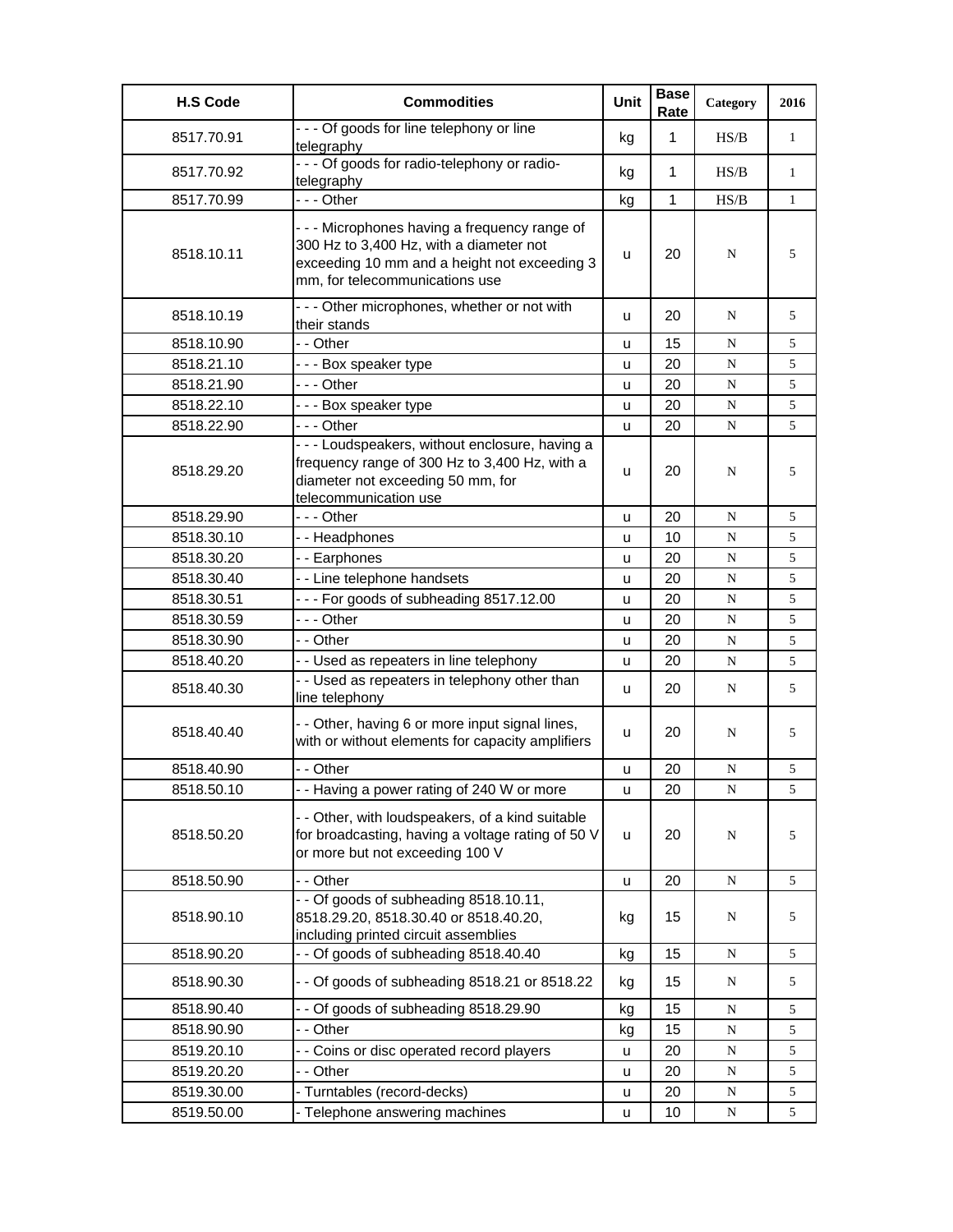| <b>H.S Code</b> | <b>Commodities</b>                                                                                                                            | <b>Unit</b> | <b>Base</b><br>Rate | Category  | 2016 |
|-----------------|-----------------------------------------------------------------------------------------------------------------------------------------------|-------------|---------------------|-----------|------|
| 8519.81.10      | - - - Pocket size cassette recorders, the<br>dimensions of which do not exceed 170 mm x<br>100 mm x 45 mm                                     | u           | 10                  | N         | 5    |
| 8519.81.20      | --- Cassette recorders, with built in amplifiers<br>and one or more built in loudspeakers,<br>operating only with an external source of power | u           | 10                  | N         | 5    |
| 8519.81.30      | --- Compact disc players                                                                                                                      | u           | 10                  | N         | 5    |
| 8519.81.41      | - - - - Of a kind suitable for cinematography or<br>broadcasting                                                                              | u           | 20                  | N         | 5    |
| 8519.81.49      | - - - - Other                                                                                                                                 | u           | 20                  | N         | 5    |
| 8519.81.50      | --- Dictating machines not capable of<br>operating without an external source of power                                                        | u           | 10                  | N         | 5    |
| 8519.81.61      | - - - - Of a kind suitable for cinematography or<br>broadcasting                                                                              | u           | 10                  | N         | 5    |
| 8519.81.69      | $--$ Other                                                                                                                                    | u           | 10                  | N         | 5    |
| 8519.81.71      | - - - - Of a kind suitable for cinematography or<br>broadcasting                                                                              | u           | 10                  | N         | 5    |
| 8519.81.79      | $--$ Other                                                                                                                                    | u           | 10                  | N         | 5    |
| 8519.81.91      | - - - - Of a kind suitable for cinematography or<br>broadcasting                                                                              | u           | 10                  | N         | 5    |
| 8519.81.99      | $--$ Other                                                                                                                                    | u           | 10                  | N         | 5    |
| 8519.89.11      | $- - -$ For film of a width of less than 16 mm                                                                                                | u           | 10                  | N         | 5    |
| 8519.89.12      | ---- For film of a width of 16 mm or more                                                                                                     | u           | 10                  | N         | 5    |
| 8519.89.20      | - - - Record-players with or without<br>loudspeakers                                                                                          | u           | 20                  | N         | 5    |
| 8519.89.30      | - - - Of a kind suitable for cinematography or<br>broadcasting                                                                                | u           | 10                  | N         | 5    |
| 8519.89.90      | $--$ Other                                                                                                                                    | u           | 10                  | N         | 5    |
| 8521.10.10      | - - Of a kind used in cinematography or<br>television broadcasting                                                                            | u           | 10                  | N         | 5    |
| 8521.10.90      | - - Other                                                                                                                                     | u           | 10                  | N         | 5    |
| 8521.90.11      | - - - Of a kind used in cinematography or<br>television broadcasting                                                                          | u           | 10                  | N         | 5    |
| 8521.90.19      | -  - - Other                                                                                                                                  | u           | 10                  | N         | 5    |
| 8521.90.91      | --- Of a kind used in cinematography or<br>television broadcasting                                                                            | u           | 10                  | N         | 5    |
| 8521.90.99      | - - - Other                                                                                                                                   | u           | 10                  | N         | 5    |
| 8522.10.00      | - Pick-up cartridges                                                                                                                          | kg          | 10                  | ${\bf N}$ | 5    |
| 8522.90.20      | - - Printed circuit board assemblies for<br>telephone answering machines                                                                      | kg          | 1.5                 | N         | 1.5  |
| 8522.90.30      | - - Printed circuit board assemblies for<br>cinematographic sound recorders or<br>reproducers                                                 | kg          | 1.5                 | N         | 1.5  |
| 8522.90.40      | - - Audio or video tapedecks and compact disc<br>mechanisms                                                                                   | kg          | 1.5                 | N         | 1.5  |
| 8522.90.50      | - - Audio or video reproduction heads, magnetic<br>type; magnetic erasing heads and rods                                                      | kg          | 1.5                 | N         | 1.5  |
| 8522.90.91      | --- Other parts and accessories of<br>cinematographic sound recorders or<br>reproducers                                                       | kg          | 1.5                 | N         | 1.5  |
| 8522.90.92      | --- Other parts of telephone answering<br>machines                                                                                            | kg          | 1.5                 | N         | 1.5  |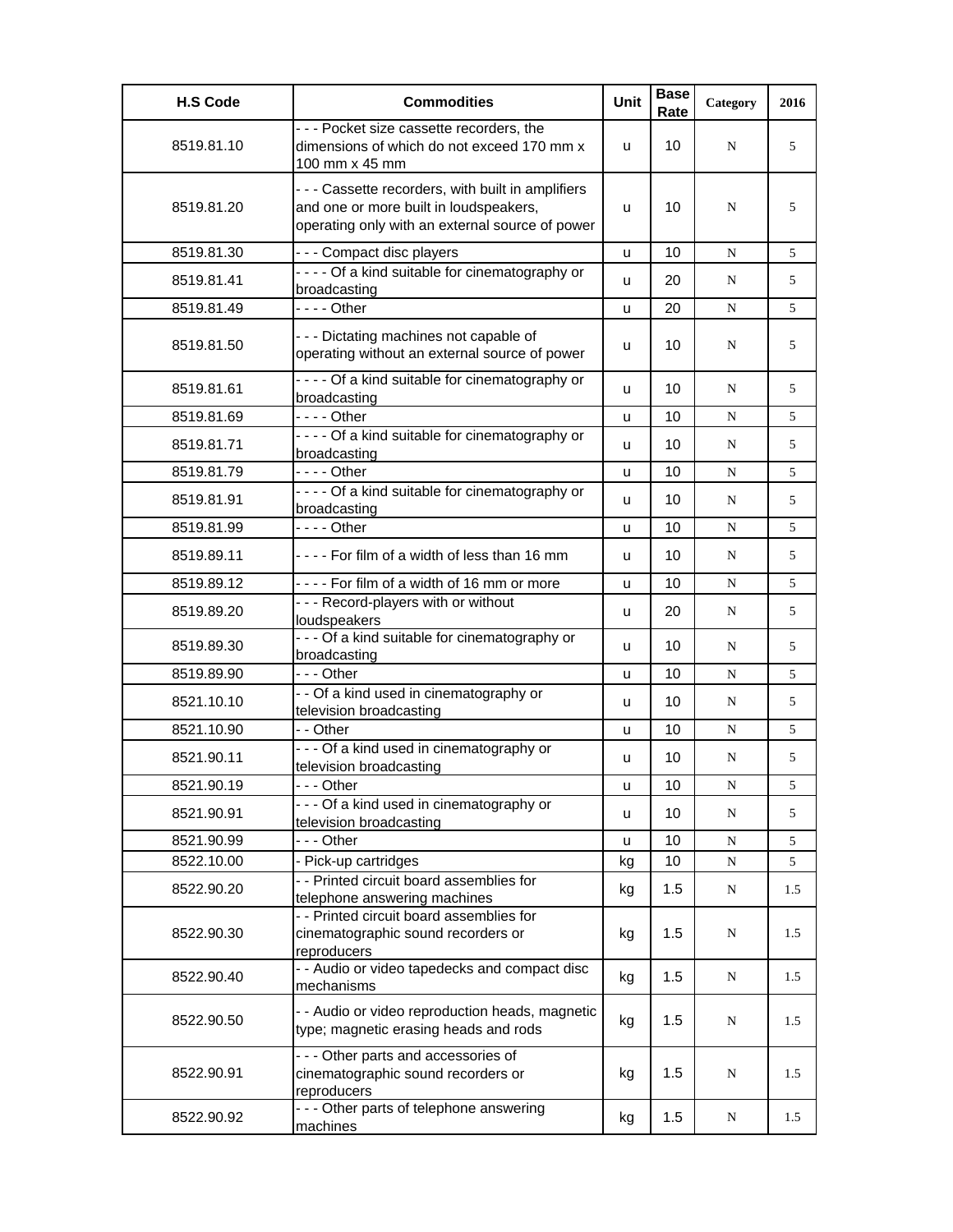| <b>H.S Code</b> | <b>Commodities</b>                                                                                                                                                                                                                                                                                                                     | Unit     | <b>Base</b><br>Rate | Category            | 2016 |
|-----------------|----------------------------------------------------------------------------------------------------------------------------------------------------------------------------------------------------------------------------------------------------------------------------------------------------------------------------------------|----------|---------------------|---------------------|------|
| 8522.90.93      | - - - Other parts and accessories for goods of<br>subheading 8519.81 or heading 85.21                                                                                                                                                                                                                                                  | kg       | 1.5                 | N                   | 1.5  |
| 8522.90.99      | --- Other                                                                                                                                                                                                                                                                                                                              | kg       | 10                  | N                   | 5    |
| 8523.21.10      | --- Unrecorded                                                                                                                                                                                                                                                                                                                         | u        | 1.5                 | N                   | 1.5  |
| 8523.21.90      | - - - Other                                                                                                                                                                                                                                                                                                                            | u        | 1.5                 | N                   | 1.5  |
| 8523.29.11      | ----- Computer tapes                                                                                                                                                                                                                                                                                                                   | u        | 1.5                 | <b>SL</b>           | 1.5  |
| 8523.29.19      | - - - - - Other                                                                                                                                                                                                                                                                                                                        | u        | 1.5                 | <b>SL</b>           | 1.5  |
| 8523.29.21      | - - - - - Video tapes                                                                                                                                                                                                                                                                                                                  | u        | 1.5                 | <b>SL</b>           | 1.5  |
| 8523.29.29      | - - - - - Other                                                                                                                                                                                                                                                                                                                        | <b>u</b> | 1.5                 | <b>SL</b>           | 1.5  |
| 8523.29.31      | ----- Computer tapes                                                                                                                                                                                                                                                                                                                   | u        | 1.5                 | <b>SL</b>           | 1.5  |
| 8523.29.33      | - - - - - Video tapes                                                                                                                                                                                                                                                                                                                  | u        | 1.5                 | <b>SL</b>           | 1.5  |
| 8523.29.39      | - - - - - Other                                                                                                                                                                                                                                                                                                                        | u        | 1.5                 | <b>SL</b>           | 1.5  |
| 8523.29.41      | ----- Computer tapes                                                                                                                                                                                                                                                                                                                   | u        | 1.5                 | <b>SL</b>           | 1.5  |
| 8523.29.42      | - - - - - Of a kind suitable for cinematography                                                                                                                                                                                                                                                                                        | u        | 1.5                 | SL.                 | 1.5  |
| 8523.29.43      | - - - - - Other video tapes                                                                                                                                                                                                                                                                                                            | u        | 1.5                 | <b>SL</b>           | 1.5  |
| 8523.29.49      | $---$ Other                                                                                                                                                                                                                                                                                                                            | u        | 1.5                 | <b>SL</b>           | 1.5  |
| 8523.29.51      | ----- Computer tapes                                                                                                                                                                                                                                                                                                                   | u        | 1.5                 | <b>SL</b>           | 1.5  |
| 8523.29.52      | ----- Video tapes                                                                                                                                                                                                                                                                                                                      | u        | 1.5                 | <b>SL</b>           | 1.5  |
| 8523.29.59      | - - - - - Other                                                                                                                                                                                                                                                                                                                        | u        | 1.5                 | <b>SL</b>           | 1.5  |
| 8523.29.61      | ----- Of a kind used for reproducing<br>representations of instructions, data, sound and<br>image, recorded in a machine readable binary<br>form, and capable of being manipulated or<br>providing interactivity to a user, by means of an<br>automatic data processing machine; proprietary<br>format storage (recorded) media        | u        | 1.5                 | <b>SL</b>           | 1.5  |
| 8523.29.62      | ----- Of a kind suitable for cinematography                                                                                                                                                                                                                                                                                            | u        | 1.5                 | <b>SL</b>           | 1.5  |
| 8523.29.63      | - - - - - Other video tapes                                                                                                                                                                                                                                                                                                            | u        | 1.5                 | <b>SL</b>           | 1.5  |
| 8523.29.69      | - - - - - Other                                                                                                                                                                                                                                                                                                                        | u        | 1.5                 | <b>SL</b>           | 1.5  |
| 8523.29.71      | ----- Computer hard disks and diskettes                                                                                                                                                                                                                                                                                                | u        | 1.5                 | SL                  | 1.5  |
| 8523.29.79      | - - - - - Other                                                                                                                                                                                                                                                                                                                        | u        | 1.5                 | <b>SL</b>           | 1.5  |
| 8523.29.81      | ------ Of a kind suitable for computer use                                                                                                                                                                                                                                                                                             | u        | 1.5                 | <b>SL</b>           | 1.5  |
| 8523.29.82      | - - - - - - Other                                                                                                                                                                                                                                                                                                                      | u        | 1.5                 | $\operatorname{SL}$ | 1.5  |
| 8523.29.83      | ----- Other, of a kind used for reproducing<br>representations of instructions, data, sound and<br>image, recorded in a machine readable binary<br>form, and capable of being manipulated or<br>providing interactivity to a user, by means of an<br>automatic data processing machine; proprietary<br>format storage (recorded) media | u        | 1.5                 | SL                  | 1.5  |
| 8523.29.84      | ----- Other, of a kind suitable for<br>cinematography                                                                                                                                                                                                                                                                                  | u        | 1.5                 | <b>SL</b>           | 1.5  |
| 8523.29.89      |                                                                                                                                                                                                                                                                                                                                        | u        | 1.5                 | <b>SL</b>           | 1.5  |
| 8523.29.91      | ----- Of a kind suitable for computer use                                                                                                                                                                                                                                                                                              | u        | 1.5                 | <b>SL</b>           | 1.5  |
| 8523.29.92      | - - - - - Other                                                                                                                                                                                                                                                                                                                        | u        | 1.5                 | <b>SL</b>           | 1.5  |
| 8523.29.93      | ------ Of a kind suitable for computer use                                                                                                                                                                                                                                                                                             | u        | 1.5                 | <b>SL</b>           | 1.5  |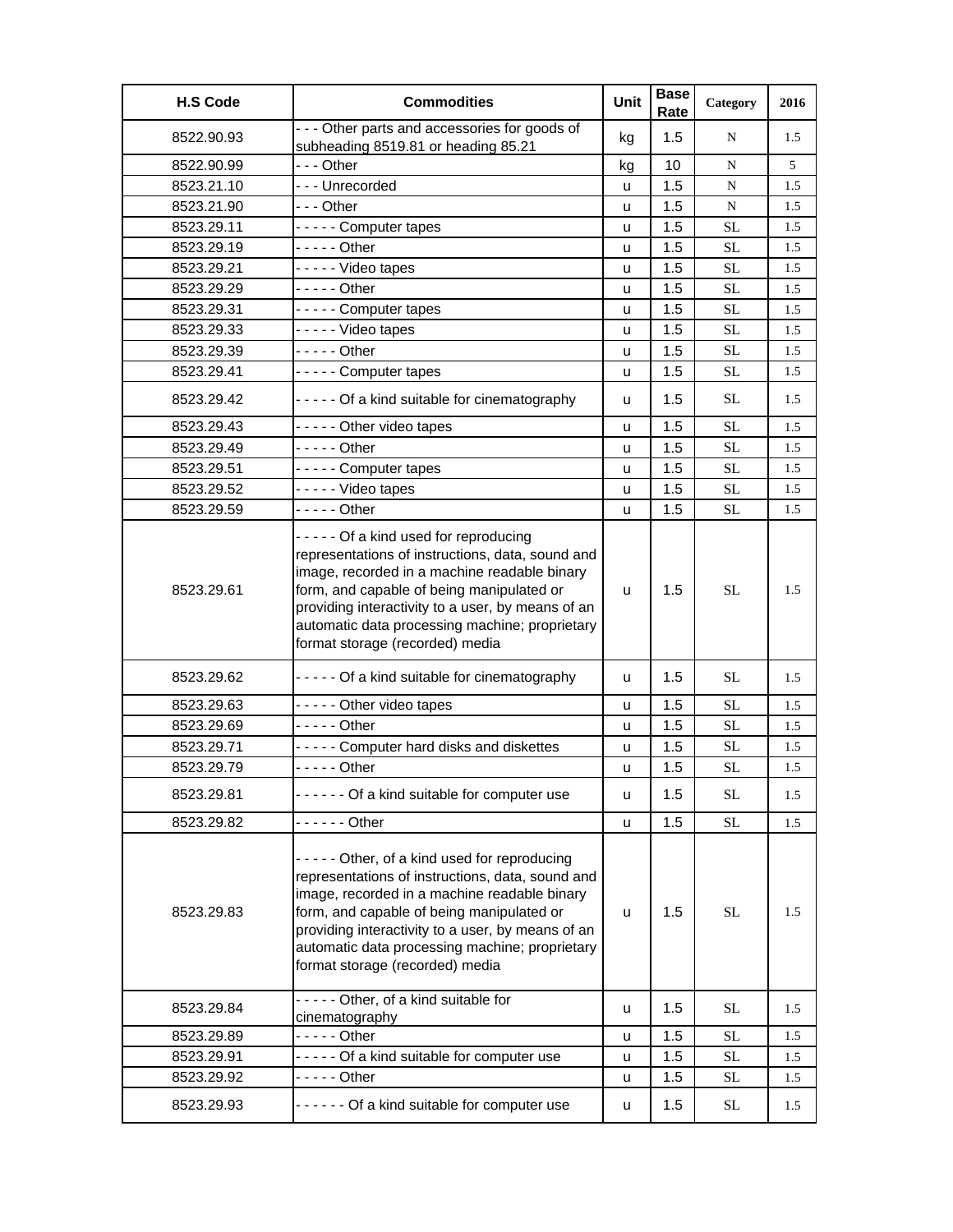| <b>H.S Code</b> | <b>Commodities</b>                                                                                                                                                                                                                                                                                                                     | <b>Unit</b> | <b>Base</b><br>Rate | Category  | 2016 |
|-----------------|----------------------------------------------------------------------------------------------------------------------------------------------------------------------------------------------------------------------------------------------------------------------------------------------------------------------------------------|-------------|---------------------|-----------|------|
| 8523.29.94      | $---$ Other                                                                                                                                                                                                                                                                                                                            | u           | 1.5                 | SL        | 1.5  |
| 8523.29.95      | ----- Other, of a kind used for reproducing<br>representations of instructions, data, sound and<br>image, recorded in a machine readable binary<br>form, and capable of being manipulated or<br>providing interactivity to a user, by means of an<br>automatic data processing machine; proprietary<br>format storage (recorded) media | u           | 1.5                 | <b>SL</b> | 1.5  |
| 8523.29.99      | - - - - - Other                                                                                                                                                                                                                                                                                                                        | u           | $1.5^{\circ}$       | <b>SL</b> | 1.5  |
| 8523.41.10      | --- Of a kind suitable for computer use                                                                                                                                                                                                                                                                                                | u           | 1.5                 | N         | 1.5  |
| 8523.41.90      | - - - Other                                                                                                                                                                                                                                                                                                                            | u           | 1.5                 | ${\bf N}$ | 1.5  |
| 8523.49.11      | ---- Of a kind used for reproducing<br>phenomena other than sound or image                                                                                                                                                                                                                                                             | u           | 1.5                 | N         | 1.5  |
| 8523.49.12      | ----- Educational, technical, scientific,<br>historical or cultural discs                                                                                                                                                                                                                                                              | u           | 1.5                 | N         | 1.5  |
| 8523.49.13      | - - - - - Other                                                                                                                                                                                                                                                                                                                        | u           | 1.5                 | N         | 1.5  |
| 8523.49.14      | ---- Other, of a kind used for reproducing<br>representations of instructions, data, sound and<br>image, recorded in a machine readable binary<br>form, and capable of being manipulated or<br>providing interactivity to a user, by means of an<br>automatic data processing machine; proprietary<br>format storage (recorded) media  | u           | 1.5                 | N         | 1.5  |
| 8523.49.19      | - - - - Other                                                                                                                                                                                                                                                                                                                          | u           | 1.5                 | N         | 1.5  |
| 8523.49.91      | ---- Of a kind used for reproducing<br>phenomena other than sound or image                                                                                                                                                                                                                                                             | u           | 1.5                 | N         | 1.5  |
| 8523.49.92      | - - - - Of a kind used for reproducing sound only                                                                                                                                                                                                                                                                                      | u           | 1.5                 | N         | 1.5  |
| 8523.49.93      | ---- Other, of a kind used for reproducing<br>representations of instructions, data, sound and<br>image, recorded in a machine readable binary<br>form, and capable of being manipulated or<br>providing interactivity to a user, by means of an<br>automatic data processing machine; proprietary<br>format storage (recorded) media  | u           | 1.5                 | N         | 1.5  |
| 8523.49.99      | - - - - Other                                                                                                                                                                                                                                                                                                                          | u           | 1.5                 | ${\bf N}$ | 1.5  |
| 8523.51.11      | ---- Of a kind suitable for computer use                                                                                                                                                                                                                                                                                               | u           | 1.5                 | N         | 1.5  |
| 8523.51.19      | $--$ Other                                                                                                                                                                                                                                                                                                                             | u           | 1.5                 | N         | 1.5  |
| 8523.51.21      | ----- Of a kind suitable for computer use                                                                                                                                                                                                                                                                                              | u           | 1.5                 | N         | 1.5  |
| 8523.51.29      | - - - - - Other                                                                                                                                                                                                                                                                                                                        | u           | 1.5                 | N         | 1.5  |
| 8523.51.30      | ---- Other, of a kind used for reproducing<br>representations of instructions, data, sound and<br>image, recorded in a machine readable binary<br>form, and capable of being manipulated or<br>providing interactivity to a user, by means of an<br>automatic data processing machine; proprietary<br>format storage (recorded) media  | u           | 1.5                 | N         | 1.5  |
| 8523.51.90      |                                                                                                                                                                                                                                                                                                                                        | u           | 1.5                 | N         | 1.5  |
| 8523.52.00      | -- "Smart cards"                                                                                                                                                                                                                                                                                                                       | u           | 1.5                 | N         | 1.5  |
| 8523.59.10      | - - - Proximity cards and tags                                                                                                                                                                                                                                                                                                         | u           | 1                   | ${\bf N}$ | 1.5  |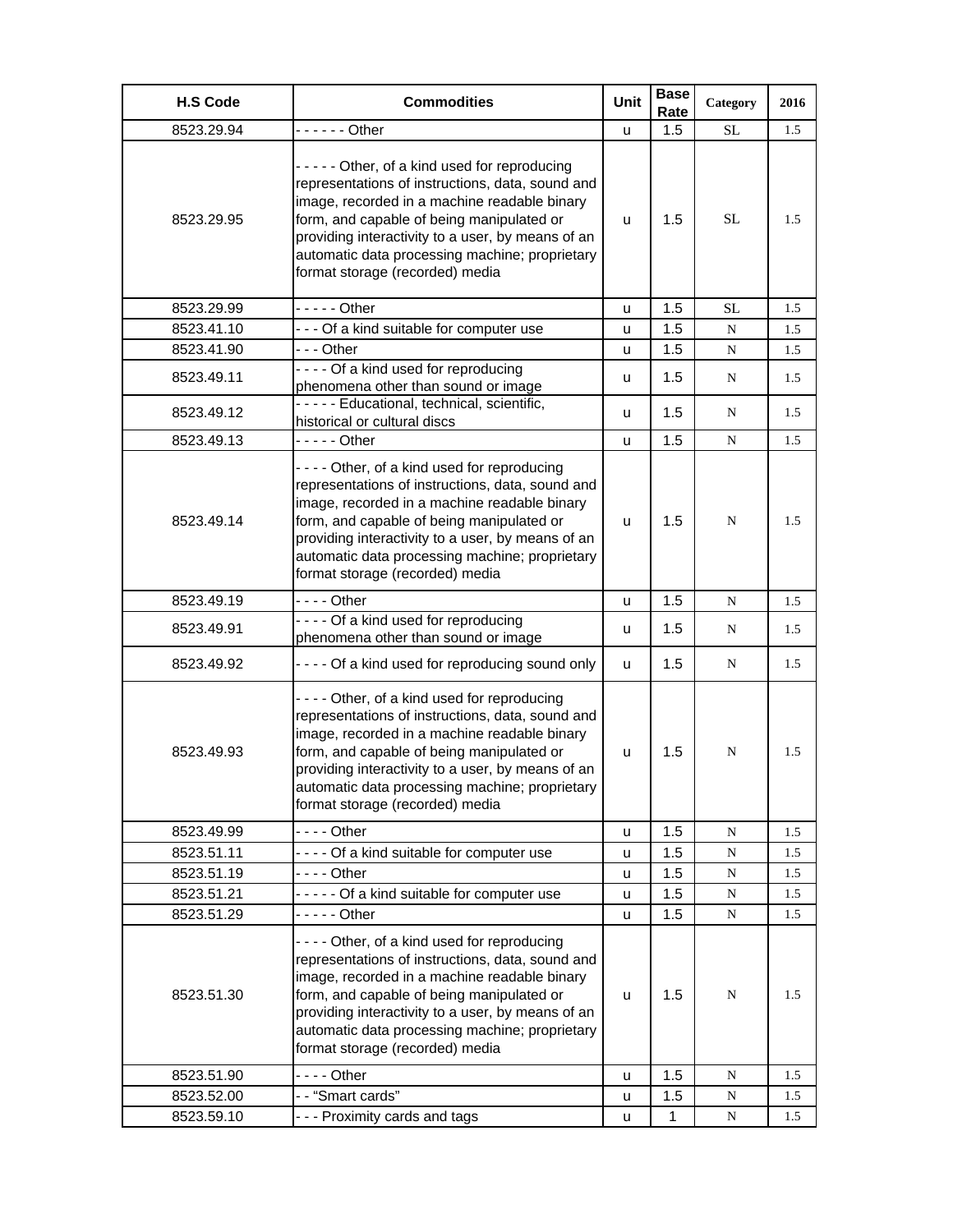| <b>H.S Code</b> | <b>Commodities</b>                                                                                                                                                                                                                                                                                                                    | Unit | <b>Base</b><br>Rate | Category                                                                               | 2016 |
|-----------------|---------------------------------------------------------------------------------------------------------------------------------------------------------------------------------------------------------------------------------------------------------------------------------------------------------------------------------------|------|---------------------|----------------------------------------------------------------------------------------|------|
| 8523.59.21      | - - - - Of a kind suitable for computer use                                                                                                                                                                                                                                                                                           | u    | 1.5                 | N                                                                                      | 1.5  |
| 8523.59.29      | - - - - Other                                                                                                                                                                                                                                                                                                                         | u    | 1.5                 | ${\bf N}$                                                                              | 1.5  |
| 8523.59.30      | ---- Of a kind used for reproducing<br>phenomena other than sound or image                                                                                                                                                                                                                                                            | u    | 1.5                 | N                                                                                      | 1.5  |
| 8523.59.40      | ---- Other, of a kind used for reproducing<br>representations of instructions, data, sound and<br>image, recorded in a machine readable binary<br>form, and capable of being manipulated or<br>providing interactivity to a user, by means of an<br>automatic data processing machine; proprietary<br>format storage (recorded) media | u    | 1.5                 | N                                                                                      | 1.5  |
| 8523.59.90      |                                                                                                                                                                                                                                                                                                                                       | u    | 1.5                 | N                                                                                      | 1.5  |
| 8523.80.40      | - - Gramophone records                                                                                                                                                                                                                                                                                                                | u    | 10                  | N                                                                                      | 5    |
| 8523.80.51      | - - - Of a kind suitable for computer use                                                                                                                                                                                                                                                                                             | u    | 1.5                 | N                                                                                      | 1.5  |
| 8523.80.59      | --- Other                                                                                                                                                                                                                                                                                                                             | u    | 1.5                 | N                                                                                      | 1.5  |
| 8523.80.91      | - - - Of a kind used for reproducing phenomena<br>other than sound or image                                                                                                                                                                                                                                                           | u    | 1.5                 | N                                                                                      | 1.5  |
| 8523.80.92      | --- Other, of a kind used for reproducing<br>representations of instructions, data, sound and<br>image, recorded in a machine readable binary<br>form, and capable of being manipulated or<br>providing interactivity to a user, by means of an<br>automatic data processing machine; proprietary<br>format storage (recorded) media  | u    | 1.5                 | N                                                                                      | 1.5  |
| 8523.80.99      | --- Other                                                                                                                                                                                                                                                                                                                             | u    | 1.5                 | N                                                                                      | 1.5  |
| 8525.50.00      | - Transmission apparatus                                                                                                                                                                                                                                                                                                              | u    | 10                  | HS/B                                                                                   | 10   |
| 8525.60.00      | - Transmission apparatus incorporating<br>reception apparatus                                                                                                                                                                                                                                                                         | u    | 10                  | HS/B                                                                                   | 10   |
| 8525.80.10      | - - Web cameras                                                                                                                                                                                                                                                                                                                       | u    | 15                  | HS/B                                                                                   | 15   |
| 8525.80.31      | --- Of a kind used in broadcasting                                                                                                                                                                                                                                                                                                    | u    | 15                  | HS/B                                                                                   | 15   |
| 8525.80.39      | --- Other                                                                                                                                                                                                                                                                                                                             | u    | 15                  | HS/B                                                                                   | 15   |
| 8525.80.40      | - - Television cameras                                                                                                                                                                                                                                                                                                                | u    | 15                  | HS/B                                                                                   | 15   |
| 8525.80.50      | - - Other digital cameras                                                                                                                                                                                                                                                                                                             | u    | 15                  | HS/B                                                                                   | 15   |
| 8526.10.10      | - Radar apparatus, ground based, or of a kind<br>for use in civil aircraft, or of a kind used solely<br>on sea-going vessels                                                                                                                                                                                                          | u    | 10                  | HS/B                                                                                   | 10   |
| 8526.10.90      | - - Other                                                                                                                                                                                                                                                                                                                             | u    | 10                  | HS/B                                                                                   | 10   |
| 8526.91.10      | - - - Radio navigational aid apparatus, of a kind<br>for use in civil aircraft, or of a kind used solely<br>on sea-going vessels                                                                                                                                                                                                      | u    | 10                  | HS/B                                                                                   | 10   |
| 8526.91.90      | --- Other                                                                                                                                                                                                                                                                                                                             | u    | 10                  | HS/B                                                                                   | 10   |
| 8526.92.00      | - - Radio remote control apparatus                                                                                                                                                                                                                                                                                                    | u    | 10                  | $\ensuremath{\mathsf{HS}}\xspace/\ensuremath{\mathsf{E}}$                              | 10   |
| 8527.12.00      | - - Pocket-size radio cassette-players                                                                                                                                                                                                                                                                                                | u    | 15                  | HS/B                                                                                   | 15   |
| 8527.13.10      | --- Portable                                                                                                                                                                                                                                                                                                                          | u    | 15                  | HS/B                                                                                   | 15   |
| 8527.13.90      | --- Other                                                                                                                                                                                                                                                                                                                             | u    | 15                  | HS/B                                                                                   | 15   |
| 8527.19.11      | ---- Portable                                                                                                                                                                                                                                                                                                                         | u    | 15                  | $\ensuremath{\mathbf{H}}\ensuremath{\mathbf{S}}\xspace/\ensuremath{\mathbf{B}}\xspace$ | 15   |
| 8527.19.19      | - - - - Other                                                                                                                                                                                                                                                                                                                         | u    | 15                  | HS/B                                                                                   | 15   |
| 8527.19.91      | - - - - Portable                                                                                                                                                                                                                                                                                                                      | u    | 15                  | HS/B                                                                                   | 15   |
| 8527.19.99      | - - - - Other                                                                                                                                                                                                                                                                                                                         | u    | 15                  | HS/B                                                                                   | 15   |
| 8527.21.00      | - - Combined with sound recording or<br>reproducing apparatus                                                                                                                                                                                                                                                                         | u    | 15                  | HS/B                                                                                   | 15   |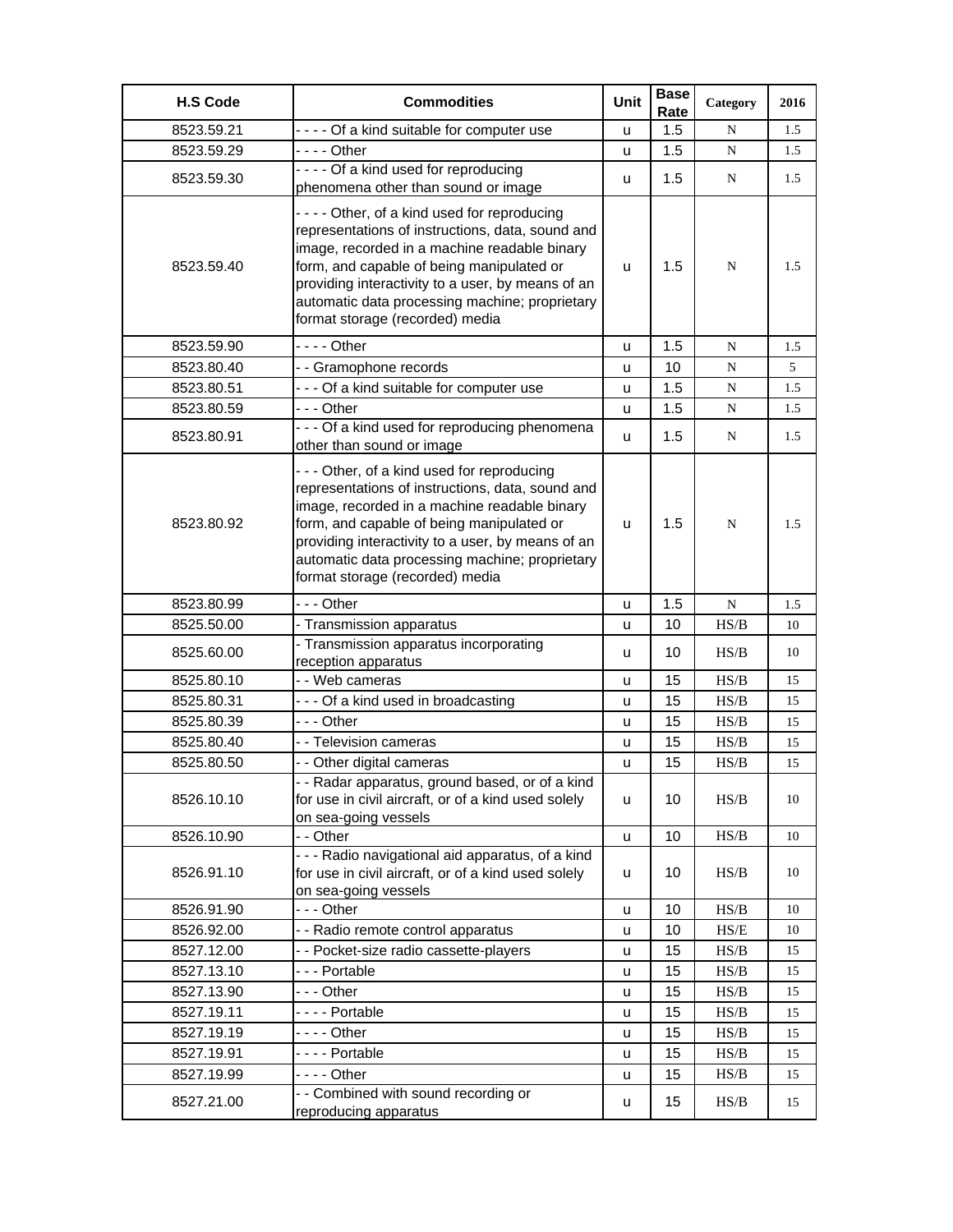| <b>H.S Code</b> | <b>Commodities</b>                                                                                   | Unit | <b>Base</b><br>Rate | Category                                                                               | 2016 |
|-----------------|------------------------------------------------------------------------------------------------------|------|---------------------|----------------------------------------------------------------------------------------|------|
| 8527.29.00      | - - Other                                                                                            | u    | 15                  | HS/B                                                                                   | 15   |
| 8527.91.10      | --- Portable                                                                                         | u    | 15                  | HS/B                                                                                   | 15   |
| 8527.91.90      | - - - Other                                                                                          | u    | 15                  | HS/B                                                                                   | 15   |
| 8527.92.10      | --- Portable                                                                                         | u    | 15                  | HS/B                                                                                   | 15   |
| 8527.92.91      | ---- Mains operated                                                                                  | u    | 15                  | HS/B                                                                                   | 15   |
| 8527.92.99      | - - - - Other                                                                                        | u    | 15                  | HS/B                                                                                   | 15   |
| 8527.99.10      | --- Portable                                                                                         | u    | 15                  | HS/B                                                                                   | 15   |
| 8527.99.91      | - - - - Mains operated                                                                               | u    | 15                  | HS/B                                                                                   | 15   |
| 8527.99.99      | - - - - Other                                                                                        | u    | 15                  | HS/B                                                                                   | 15   |
| 8528.41.10      | - - - Colour                                                                                         | u    | 1.5                 | N                                                                                      | 1.5  |
| 8528.41.20      | --- Monochrome                                                                                       | u    | 1.5                 | ${\bf N}$                                                                              | 1.5  |
| 8528.49.10      | - - - Colour                                                                                         | u    | 10                  | HS/B                                                                                   | 10   |
| 8528.49.20      | --- Monochrome                                                                                       | u    | 10                  | HS/B                                                                                   | 10   |
| 8528.51.10      | - - - Projection type flat panel display units                                                       | u    | 1.5                 | ${\bf N}$                                                                              | 1.5  |
| 8528.51.20      | - - - Other, colour                                                                                  | u    | 1.5                 | N                                                                                      | 1.5  |
| 8528.51.30      | --- Other, monochrome                                                                                | u    | 1.5                 | ${\bf N}$                                                                              | 1.5  |
| 8528.59.10      | - - - Colour                                                                                         | u    | 10                  | HS/B                                                                                   | 10   |
| 8528.59.20      | --- Monochrome                                                                                       | u    | 10                  | HS/B                                                                                   | 10   |
| 8528.61.10      | - - - Flat panel display type                                                                        | u    | 1.5                 | ${\bf N}$                                                                              | 1.5  |
| 8528.61.90      | --- Other                                                                                            | u    | 1.5                 | ${\bf N}$                                                                              | 1.5  |
| 8528.69.10      | - - - Having the capability of projecting on a<br>screen of 300 inches or more                       | u    | 10                  | HS/B                                                                                   | 10   |
| 8528.69.90      | - - - Other                                                                                          | u    | 10                  | HS/B                                                                                   | 10   |
| 8528.71.11      | ---- Mains operated                                                                                  | u    | 15                  | HS/B                                                                                   | 15   |
| 8528.71.19      | - - - - Other                                                                                        | u    | 15                  | HS/B                                                                                   | 15   |
| 8528.71.91      | ---- Mains operated                                                                                  | u    | 15                  | $\mathbf{H}\mathbf{S}/\mathbf{B}$                                                      | 15   |
| 8528.71.99      | $--$ Other                                                                                           | u    | 15                  | HS/B                                                                                   | 15   |
| 8528.72.10      | - - - Battery operated                                                                               | u    | 15                  | HS/B                                                                                   | 15   |
| 8528.72.91      | ---- Cathode-ray tube type                                                                           | u    | 15                  | HS/B                                                                                   | 15   |
| 8528.72.92      | - - - - Liquid crystal device (LCD), light emitting<br>diode (LED) and other flat panel display type | u    | 15                  | HS/B                                                                                   | 15   |
| 8528.72.99      | - - - - Other                                                                                        | u    | 15                  | HS/B                                                                                   | 15   |
| 8528.73.00      | -- Other, monochrome                                                                                 | u    | 15                  | HS/B                                                                                   | 15   |
| 8529.10.21      | --- For television reception                                                                         | kg   | 10                  | HS/B                                                                                   | 10   |
| 8529.10.29      | --- Other                                                                                            | kg   | 10                  | $\ensuremath{\mathbf{H}}\ensuremath{\mathbf{S}}\xspace/\ensuremath{\mathbf{B}}\xspace$ | 10   |
| 8529.10.30      | - - Telescopic, rabbit and dipole antennae for<br>television or radio receivers                      | kg   | 10                  | HS/B                                                                                   | 10   |
| 8529.10.40      | - - Aerial filters and separators                                                                    | kg   | 10                  | HS/B                                                                                   | 10   |
| 8529.10.60      | - - Feed horns (wave guide)                                                                          | kg   | 10                  | HS/B                                                                                   | 10   |
| 8529.10.92      | - - - Of a kind used with transmission apparatus<br>for radio-broadcasting or television             | kg   | 10                  | HS/B                                                                                   | 10   |
| 8529.10.99      | --- Other                                                                                            | kg   | 10                  | $\ensuremath{\mathbf{H}}\ensuremath{\mathbf{S}}\xspace/\ensuremath{\mathbf{B}}\xspace$ | 10   |
| 8529.90.20      | - - Of decoders                                                                                      | kg   | 15                  | HS/B                                                                                   | 15   |
| 8529.90.40      | - - Of digital cameras or video camera recorders                                                     | kg   | 15                  | HS/B                                                                                   | 15   |
| 8529.90.51      | --- For goods of subheading 8525.50 or<br>8525.60                                                    | kg   | 10                  | HS/B                                                                                   | 10   |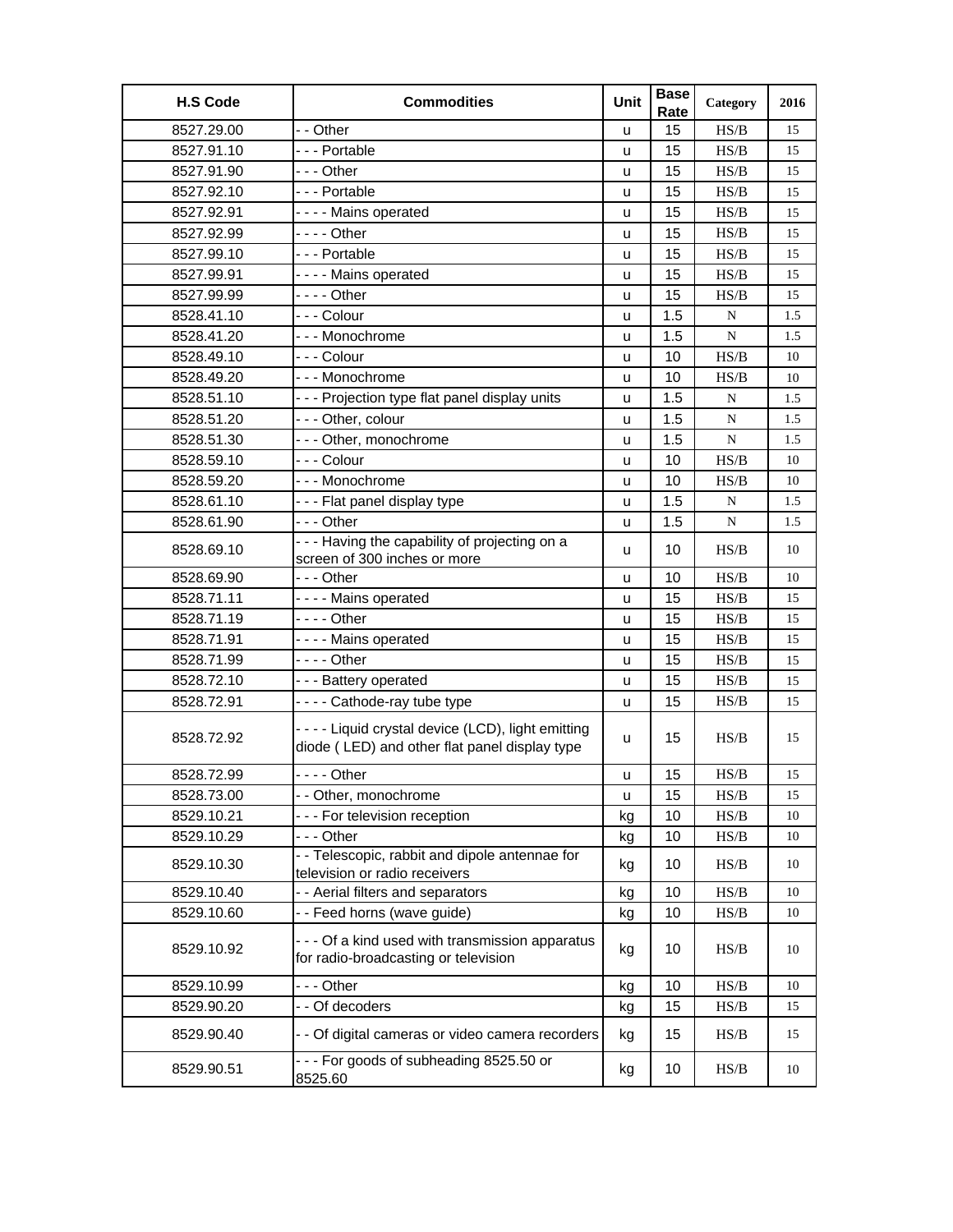| <b>H.S Code</b> | <b>Commodities</b>                                                                                                                                           | Unit | <b>Base</b><br>Rate | Category  | 2016         |
|-----------------|--------------------------------------------------------------------------------------------------------------------------------------------------------------|------|---------------------|-----------|--------------|
| 8529.90.52      | - - - For goods of subheading 8527.13, 8527.19,<br>8527.21, 8527.29, 8527.91 or 8527.99                                                                      | kg   | 10                  | HS/B      | 10           |
| 8529.90.53      | - - - - For flat panel displays                                                                                                                              | kg   | 10                  | HS/B      | 10           |
| 8529.90.54      | - - - - Other, for television receivers                                                                                                                      | kg   | 10                  | HS/B      | 10           |
| 8529.90.55      | - - - - Other                                                                                                                                                | kg   | 10                  | HS/B      | 10           |
| 8529.90.59      | - - - Other                                                                                                                                                  | kg   | 10                  | HS/B      | 10           |
| 8529.90.91      | --- For television receivers                                                                                                                                 | kg   | 10                  | HS/B      | 10           |
| 8529.90.94      | --- For flat panel displays                                                                                                                                  | kg   | 10                  | HS/B      | 10           |
| 8529.90.99      | $- -$ Other                                                                                                                                                  | kg   | 15                  | HS/B      | 15           |
| 8530.10.00      | - Equipment for railways or tramways                                                                                                                         | u    | 1                   | N         | 1            |
| 8530.80.00      | Other equipment                                                                                                                                              | u    | $\mathbf{1}$        | ${\bf N}$ | $\mathbf{1}$ |
| 8530.90.00      | - Parts                                                                                                                                                      | kg   | 1                   | ${\bf N}$ | $\mathbf{1}$ |
| 8531.10.10      | - - Burglar alarms                                                                                                                                           | u    | 7.5                 | ${\bf N}$ | 5            |
| 8531.10.20      | - - Fire alarms                                                                                                                                              | u    | 7.5                 | N         | 5            |
| 8531.10.30      | - - Smoke alarms; portable personal alarms<br>(shrill alarms)                                                                                                | u    | 7.5                 | N         | 5            |
| 8531.10.90      | - - Other                                                                                                                                                    | u    | 7.5                 | N         | 5            |
| 8531.20.00      | - Indicator panels incorporating liquid crystal<br>devices (LCD) or light emitting diodes (LED)                                                              | u    | 7.5                 | N         | 5            |
| 8531.80.11      | - - - Door bells and other door sound signalling<br>apparatus                                                                                                | u    | 10                  | N         | 5            |
| 8531.80.19      | $- -$ - Other                                                                                                                                                | u    | 7.5                 | N         | 5            |
| 8531.80.21      | - - - Vacuum fluorescent display panels                                                                                                                      | u    | 7.5                 | ${\bf N}$ | 5            |
| 8531.80.29      | $- -$ Other                                                                                                                                                  | u    | 7.5                 | N         | 5            |
| 8531.80.90      | - - Other                                                                                                                                                    | u    | 7.5                 | N         | 5            |
| 8531.90.10      | - - Parts including printed circuit assemblies of<br>subheading 8531.20.00, 8531.80.21 or<br>8531.80.29                                                      | kg   | 7.5                 | N         | 5            |
| 8531.90.20      | - - Of door bells or other door sound signalling<br>apparatus                                                                                                | kg   | 10                  | N         | 5            |
| 8531.90.30      | - - Of other bells or sound signaling apparatus                                                                                                              | kg   | 7.5                 | N         | 5            |
| 8531.90.90      | - - Other                                                                                                                                                    | ka   | 7.5                 | N         | 5            |
| 8532.10.00      | - Fixed capacitors designed for use in 50/60 Hz<br>circuits and having a reactive power handling<br>capacity of not less than 0.5 kvar (power<br>capacitors) | kg   | 1.5                 | N         | 1.5          |
| 8532.21.00      | - - Tantalum                                                                                                                                                 | kg   | 1.5                 | ${\bf N}$ | 1.5          |
| 8532.22.00      | - - Aluminium electrolytic                                                                                                                                   | kg   | 1.5                 | ${\bf N}$ | 1.5          |
| 8532.23.00      | - - Ceramic dielectric, single layer                                                                                                                         | kg   | 1.5                 | ${\bf N}$ | 1.5          |
| 8532.24.00      | - - Ceramic dielectric, multilayer                                                                                                                           | kg   | 1.5                 | ${\bf N}$ | 1.5          |
| 8532.25.00      | - - Dielectric of paper or plastics                                                                                                                          | kg   | 1.5                 | ${\bf N}$ | 1.5          |
| 8532.29.00      | - - Other                                                                                                                                                    | kg   | 1.5                 | ${\bf N}$ | 1.5          |
| 8532.30.00      | - Variable or adjustable (pre-set) capacitors                                                                                                                | kg   | 1.5                 | N         | 1.5          |
| 8532.90.00      | - Parts                                                                                                                                                      | kg   | 1.5                 | ${\bf N}$ | 1.5          |
| 8533.10.10      | - - Surface mounted                                                                                                                                          | kg   | 1.5                 | ${\bf N}$ | 1.5          |
| 8533.10.90      | - - Other                                                                                                                                                    | kg   | 1.5                 | ${\bf N}$ | 1.5          |
| 8533.21.00      | - - For a power handling capacity not exceeding<br>20 W                                                                                                      | kg   | 1.5                 | ${\bf N}$ | 1.5          |
| 8533.29.00      | - - Other                                                                                                                                                    | kg   | 1.5                 | N         | 1.5          |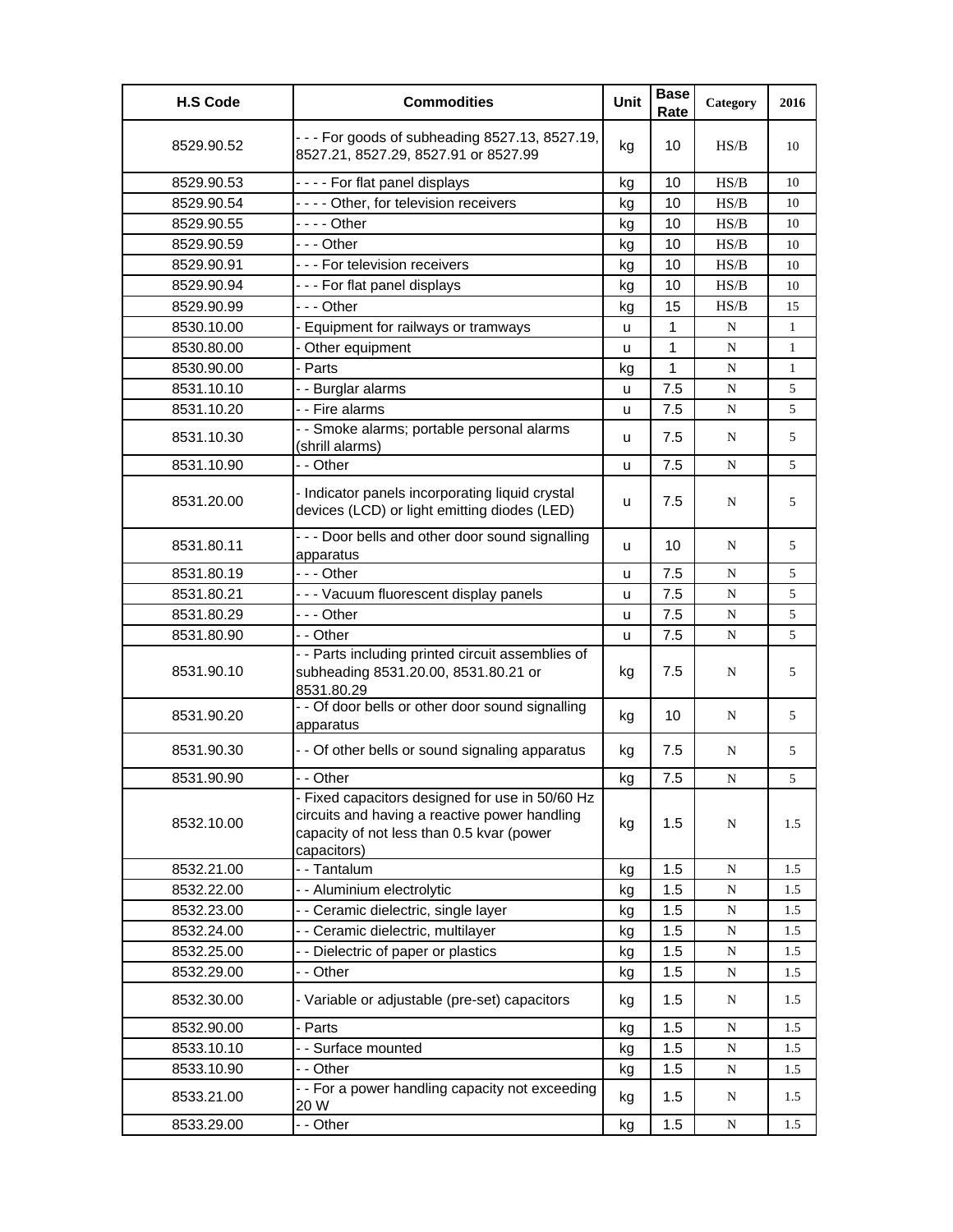| <b>H.S Code</b> | <b>Commodities</b>                                                                                         | Unit | <b>Base</b><br>Rate | Category  | 2016         |
|-----------------|------------------------------------------------------------------------------------------------------------|------|---------------------|-----------|--------------|
| 8533.31.00      | - - For a power handling capacity not exceeding<br>20 W                                                    | kg   | 1.5                 | N         | 1.5          |
| 8533.39.00      | - - Other                                                                                                  | kg   | 1.5                 | N         | 1.5          |
| 8533.40.00      | - Other variable resistors, including rheostats<br>and potentiometers                                      | kg   | 1.5                 | N         | 1.5          |
| 8533.90.00      | - Parts                                                                                                    | kg   | 1.5                 | N         | 1.5          |
| 8534.00.10      | Single-sided                                                                                               | kg   | 1.5                 | ${\bf N}$ | 1.5          |
| 8534.00.20      | - Double-sided                                                                                             | kg   | 1.5                 | N         | 1.5          |
| 8534.00.30      | Multi-layer                                                                                                | kg   | 1.5                 | N         | 1.5          |
| 8534.00.90      | - Other                                                                                                    | kg   | 1.5                 | ${\bf N}$ | 1.5          |
| 8535.10.00      | - Fuses                                                                                                    | kg   | $\mathbf{1}$        | N         | $\mathbf{1}$ |
| 8535.21.10      | --- Moulded case type                                                                                      | kg   | 1                   | N         | $\mathbf{1}$ |
| 8535.21.90      | --- Other                                                                                                  | kg   | 1                   | ${\bf N}$ | $\mathbf{1}$ |
| 8535.29.00      | - - Other                                                                                                  | kg   | 1                   | N         | $\mathbf{1}$ |
| 8535.30.11      | - - - Disconectors having a voltage of less than<br>36 kV                                                  | kg   | 1                   | N         | 1            |
| 8535.30.19      | -  - - Other                                                                                               | kg   | 1                   | N         | 1            |
| 8535.30.20      | - - For a voltage of 66 kV or more                                                                         | kg   | 1                   | N         | 1            |
| 8535.30.90      | - - Other                                                                                                  | kg   | 1                   | N         | $\mathbf{1}$ |
| 8535.40.00      | - Lightning arresters, voltage limiters and surge<br>suppressors                                           | kg   | 1                   | N         | $\mathbf{1}$ |
| 8535.90.10      | - - Bushing assemblies and tap changer<br>assemblies for electricity distribution or power<br>transformers | kg   | 1                   | N         | 1            |
| 8535.90.90      | - - Other                                                                                                  | kg   | 1                   | N         | 1            |
| 8536.10.11      | --- For use in electric fans                                                                               | kg   | 1                   | N         | 1            |
| 8536.10.12      | --- Other, for a current of less than 16 A                                                                 | kg   | 1                   | N         | $\mathbf{1}$ |
| 8536.10.13      | --- Fuse blocks, of a kind used for motor<br>vehicles                                                      | kg   | $\mathbf{1}$        | N         | $\mathbf{1}$ |
| 8536.10.19      | - - - Other                                                                                                | kg   | 1                   | ${\bf N}$ | $\mathbf{1}$ |
| 8536.10.91      | --- For use in electric fans                                                                               | kg   | $\mathbf{1}$        | N         | $\mathbf{1}$ |
| 8536.10.92      | --- Other, for a current of less than 16 A                                                                 | kg   | 1                   | N         | $\mathbf{1}$ |
| 8536.10.93      | --- Fuse blocks, of a kind used for motor<br>vehicles                                                      | kg   | 1                   | N         | 1            |
| 8536.10.99      | --- Other                                                                                                  | kg   | $\mathbf 1$         | ${\bf N}$ | $\mathbf{1}$ |
| 8536.20.11      | --- For a current of less than 16 A                                                                        | kg   | 1                   | N         | 1            |
| 8536.20.12      | --- For a current of 16 A or more, but not more<br>than 32 A                                               | kg   | 1                   | N         | $\mathbf{1}$ |
| 8536.20.13      | --- For a current of 32 A or more, but not more<br>than 1,000 A                                            | kg   | 1                   | N         | $\mathbf{1}$ |
| 8536.20.19      | - - - Other                                                                                                | kg   | 1                   | N         | 1            |
| 8536.20.20      | - - Of a kind incorporated into electro-thermic<br>domestic appliances of heading 85.16                    | kg   | 1                   | N         | 1            |
| 8536.20.91      | --- For a current of less than 16 A                                                                        | kg   | 1                   | ${\bf N}$ | $\mathbf{1}$ |
| 8536.20.99      | - - - Other                                                                                                | kg   | 1                   | N         | 1            |
| 8536.30.10      | - - Lightning arresters                                                                                    | kg   | 1                   | N         | $\mathbf{1}$ |
| 8536.30.20      | - - Of a kind used in radio equipment or in<br>electric fans                                               | kg   | 1                   | N         | $\mathbf{1}$ |
| 8536.30.90      | - - Other                                                                                                  | kg   | 1                   | N         | $\mathbf{1}$ |
| 8536.41.10      | - - - Digital relays                                                                                       | kg   | 1                   | N         | $\mathbf{1}$ |
| 8536.41.20      | - - - Of a kind used in radio equipment                                                                    | kg   | 1                   | N         | $\mathbf{1}$ |
| 8536.41.30      | - - - Of a kind used in electric fans                                                                      | kg   | 1                   | N         | $\mathbf{1}$ |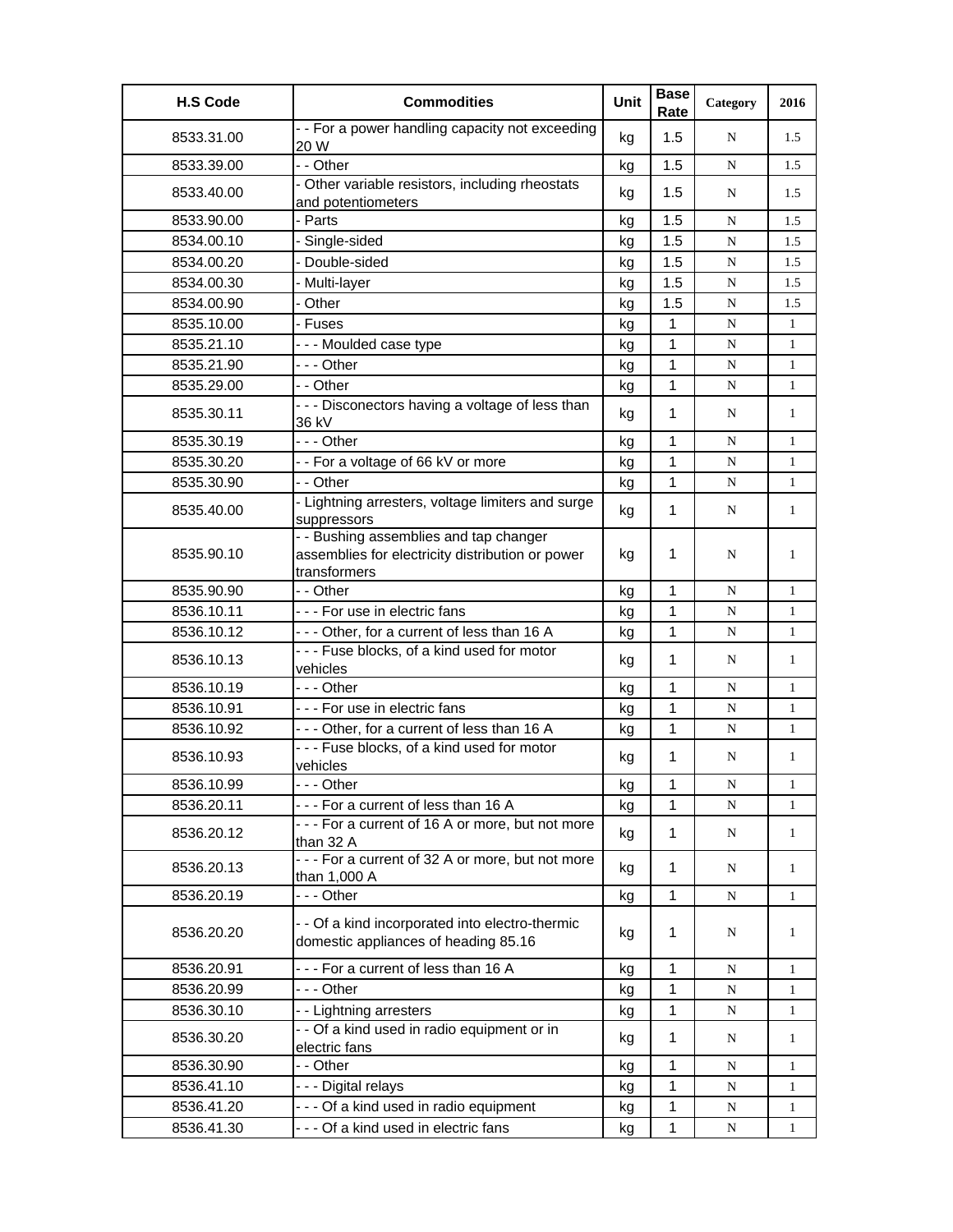| <b>H.S Code</b> | <b>Commodities</b>                                                                | Unit | <b>Base</b><br>Rate | Category  | 2016         |
|-----------------|-----------------------------------------------------------------------------------|------|---------------------|-----------|--------------|
| 8536.41.40      | --- Other, for a current of less than 16 A                                        | kg   | 1                   | N         | $\mathbf{1}$ |
| 8536.41.90      | -  - - Other                                                                      | kg   | $\mathbf 1$         | N         | 1            |
| 8536.49.10      | - - - Digital relays                                                              | kg   | $\mathbf{1}$        | N         | $\mathbf{1}$ |
| 8536.49.90      | $- -$ Other                                                                       | kg   | $\mathbf{1}$        | N         | $\mathbf{1}$ |
| 8536.50.20      | - - Over-current and residual-current automatic<br>switches                       | kg   | $\mathbf 1$         | N         | 1            |
| 8536.50.32      | - - - Of a kind suitable for use in electric fans or<br>in radio equipment        | kg   | $\mathbf 1$         | N         | 1            |
| 8536.50.33      | - - - Other, of a rated current carrying capacity<br>of less than 16 A            | kg   | 1                   | N         | 1            |
| 8536.50.39      | --- Other                                                                         | kg   | $\mathbf{1}$        | N         | $\mathbf{1}$ |
| 8536.50.40      | - - Miniature switches for rice cookers or toaster<br>ovens                       | kg   | 1                   | N         | 1            |
| 8536.50.51      | --- For a current of less than 16 A                                               | kg   | $\mathbf{1}$        | N         | 1            |
| 8536.50.59      | - - - Other                                                                       | kg   | $\mathbf{1}$        | N         | $\mathbf{1}$ |
| 8536.50.61      | --- For a current of less than 16 A                                               | kg   | 1                   | N         | $\mathbf{1}$ |
| 8536.50.69      | $--$ Other                                                                        | kg   | $\mathbf{1}$        | N         | $\mathbf{1}$ |
| 8536.50.92      | --- Of a kind suitable for use in electric fans                                   | kg   | $\mathbf{1}$        | N         | 1            |
| 8536.50.95      | - - - Other, starters for electric motors or fuse<br>switches                     | kg   | $\mathbf 1$         | N         | 1            |
| 8536.50.99      | $- -$ Other                                                                       | kg   | $\mathbf{1}$        | N         | $\mathbf{1}$ |
| 8536.61.10      | - - - Of a kind used for compact lamps or<br>halogen lamps                        | kg   | $\mathbf 1$         | SL        | 1            |
| 8536.61.91      | ---- For a current of less than 16 A                                              | kg   | $\mathbf{1}$        | <b>SL</b> | $\mathbf{1}$ |
| 8536.61.99      | - - - - Other                                                                     | kg   | $\mathbf{1}$        | SL        | $\mathbf{1}$ |
| 8536.69.11      | ---- For a current of less than 16 A                                              | kg   | $\mathbf{1}$        | N         | 1            |
| 8536.69.19      | - - - - Other                                                                     | kg   | $\mathbf{1}$        | N         | $\mathbf{1}$ |
| 8536.69.22      | ---- For a current of less than 16 A                                              | kg   | $\mathbf{1}$        | ${\bf N}$ | $\mathbf{1}$ |
| 8536.69.29      | $--$ Other                                                                        | kg   | 1                   | N         | $\mathbf{1}$ |
| 8536.69.32      | ---- For a current of less than 16 A                                              | kg   | $\mathbf{1}$        | N         | $\mathbf{1}$ |
| 8536.69.39      |                                                                                   | kg   | $\mathbf{1}$        | N         | $\mathbf{1}$ |
| 8536.69.92      | ---- For a current of less than 16 A                                              | kg   | $\mathbf{1}$        | N         | 1            |
| 8536.69.99      | $--$ Other                                                                        | kg   | 1                   | ${\bf N}$ | $\mathbf{1}$ |
| 8536.70.10      | - - Of ceramics                                                                   | kg   | 1                   | ${\bf N}$ | 1            |
| 8536.70.20      | - - Of copper                                                                     | kg   | 1                   | ${\bf N}$ | $\mathbf{1}$ |
| 8536.70.90      | - - Other                                                                         | kg   | 1                   | N         | 1            |
| 8536.90.12      | --- For a current of less than 16 A                                               | kg   | 1                   | ${\bf N}$ | $\mathbf{1}$ |
| 8536.90.19      | - - - Other                                                                       | kg   | 1                   | ${\bf N}$ | $\mathbf{1}$ |
| 8536.90.22      | --- For a current of less than 16 A                                               | kg   | 1                   | ${\bf N}$ | $\mathbf{1}$ |
| 8536.90.29      | --- Other                                                                         | kg   | $\mathbf{1}$        | ${\bf N}$ | $\mathbf{1}$ |
| 8536.90.32      | --- For a current of less than 16 A                                               | kg   | 1                   | N         | $\mathbf{1}$ |
| 8536.90.39      | --- Other                                                                         | kg   | 1                   | ${\bf N}$ | $\mathbf{1}$ |
| 8536.90.93      | ---- Telephone patch panels                                                       | kg   | 1                   | ${\bf N}$ | $\mathbf{1}$ |
| 8536.90.94      | - - - - Other                                                                     | kg   | 1                   | ${\bf N}$ | $\mathbf{1}$ |
| 8536.90.99      | - - - Other                                                                       | kg   | $\mathbf{1}$        | ${\bf N}$ | 1            |
| 8537.10.11      | - - - Control panels of a kind suitable for use in<br>distributed control systems | kg   | $\mathbf{1}$        | N         | 1            |
| 8537.10.12      | --- Control panels fitted with a programmable<br>processor                        | kg   | 1                   | N         | $\mathbf{1}$ |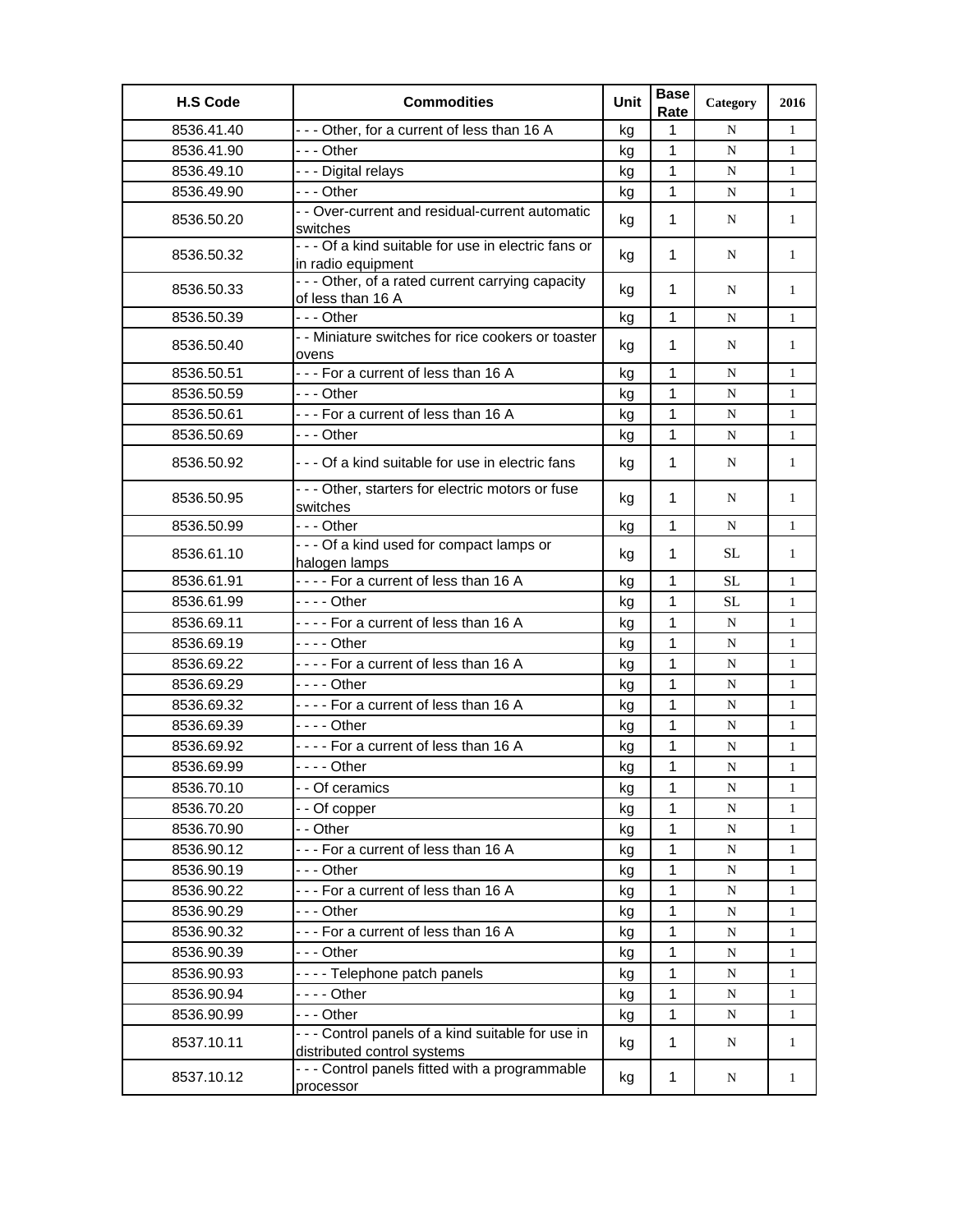| <b>H.S Code</b> | <b>Commodities</b>                                                                                                                              | <b>Unit</b> | <b>Base</b><br>Rate | Category  | 2016         |
|-----------------|-------------------------------------------------------------------------------------------------------------------------------------------------|-------------|---------------------|-----------|--------------|
| 8537.10.13      | - - - Other control panels of a kind suitable for<br>goods of heading 84.15, 84.18, 84.50, 85.08,<br>85.09 or 85.16                             | kg          | 1                   | N         | 1            |
| 8537.10.19      | --- Other                                                                                                                                       | kg          | $\mathbf{1}$        | N         | $\mathbf{1}$ |
| 8537.10.20      | - - Distribution boards (including back panels<br>and back planes) for use solely or principally<br>with goods of heading 84.71, 85.17 or 85.25 | kg          | 1                   | N         | 1            |
| 8537.10.30      | - - Programmable logic controllers for<br>automated machines for transport, handling and<br>storage of dies for semiconductor devices           | kg          | 1                   | N         | 1            |
| 8537.10.91      | - - - Of a kind used in radio equipment or in<br>electric fans                                                                                  | kg          | 1                   | N         | $\mathbf{1}$ |
| 8537.10.92      | - - - Of a kind suitable for use in distributed<br>control systems                                                                              | kg          | 1                   | N         | 1            |
| 8537.10.99      | - - - Other                                                                                                                                     | kg          | 1                   | N         | $\mathbf{1}$ |
| 8537.20.11      | --- Incorporating electrical instruments for<br>breaking, connecting or protecting electrical<br>circuits for a voltage of 66 kV or more        | kg          | 1                   | N         | 1            |
| 8537.20.19      | --- Other                                                                                                                                       | kg          | $\mathbf{1}$        | N         | $\mathbf{1}$ |
| 8537.20.21      | - - - Incorporating electrical instruments for<br>breaking, connecting or protecting electrical<br>circuits for a voltage of 66 kV or more      | kg          | 1                   | N         | 1            |
| 8537.20.29      | --- Other                                                                                                                                       | kg          | 1                   | N         | $\mathbf{1}$ |
| 8537.20.90      | - - Other                                                                                                                                       | kg          | $\mathbf{1}$        | N         | $\mathbf{1}$ |
| 8538.10.11      | --- Parts of programmable logic controllers for<br>automated machines for transport, handling and<br>storage of dies for semiconductor devices  | kg          | 1                   | N         | 1            |
| 8538.10.12      | --- Of a kind used in radio equipment                                                                                                           | kg          | $\mathbf{1}$        | N         | 1            |
| 8538.10.19      | - - - Other                                                                                                                                     | kg          | 1                   | N         | 1            |
| 8538.10.21      | --- Parts of programmable logic controllers for<br>automated machines for transport, handling and<br>storage of dies for semiconductor devices  | kg          | 1                   | N         | 1            |
| 8538.10.22      | --- Of a kind used in radio equipment                                                                                                           | kg          | $\mathbf{1}$        | N         | 1            |
| 8538.10.29      | --- Other                                                                                                                                       | kg          | 1                   | N         | 1            |
| 8538.90.11      | - - - Parts including printed circuit assemblies<br>for telephone plugs; connection and contact<br>elements for wires and cables; wafer probers | kg          | 1                   | N         | 1            |
| 8538.90.12      | --- Parts of goods of subheading 8536.50.51,<br>8536.50.59, 8536.69.32, 8536.69.39,<br>8536.90.12 or 8536.90.19                                 | kg          | 1                   | N         | 1            |
| 8538.90.13      | --- Parts of goods of subheading 8537.10.20                                                                                                     | kg          | $\mathbf{1}$        | N         | $\mathbf{1}$ |
| 8538.90.19      | - - - Other                                                                                                                                     | kg          | $\mathbf{1}$        | N         | 1            |
| 8538.90.21      | - - - Parts including printed circuit assemblies of<br>telephone plugs; connection and contact<br>elements for wires and cables; wafer probers  | kg          | 1                   | N         | 1            |
| 8538.90.29      | - - - Other                                                                                                                                     | kg          | $\mathbf{1}$        | N         | 1            |
| 8539.10.10      | - - For motor vehicles of Chapter 87                                                                                                            | u           | 1                   | ${\bf N}$ | 1            |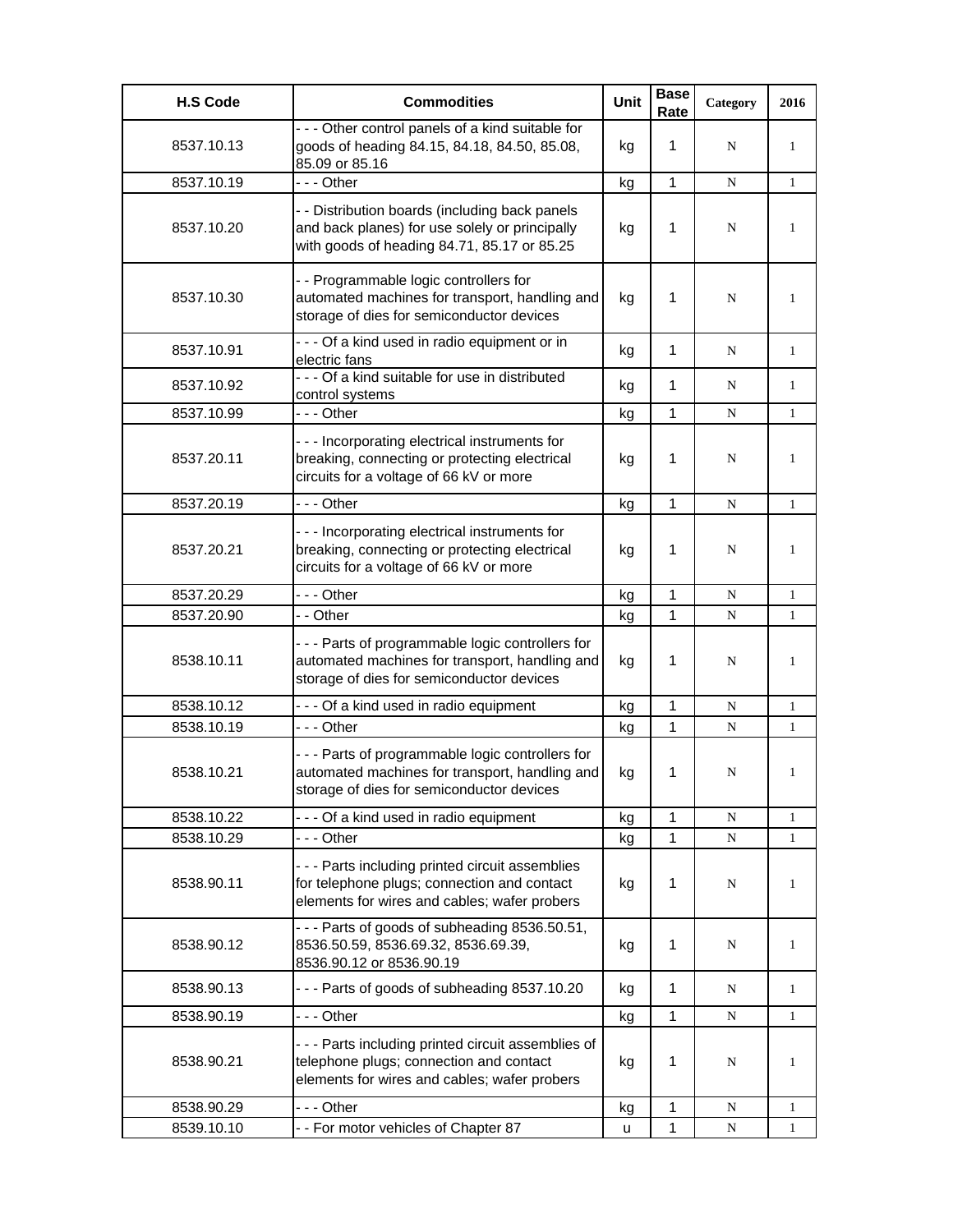| <b>H.S Code</b> | <b>Commodities</b>                                                                                         | Unit         | <b>Base</b><br>Rate | Category  | 2016         |
|-----------------|------------------------------------------------------------------------------------------------------------|--------------|---------------------|-----------|--------------|
| 8539.10.90      | - - Other                                                                                                  | u            | 1                   | N         | $\mathbf{1}$ |
| 8539.21.20      | --- Of a kind used in medical equipment                                                                    | u            | 1                   | N         | $\mathbf{1}$ |
| 8539.21.30      | - - - Of a kind used for motor vehicles                                                                    | u            | 1                   | N         | 1            |
| 8539.21.40      | --- Other reflector lamp bulbs                                                                             | u            | 1                   | N         | $\mathbf{1}$ |
| 8539.21.90      | --- Other                                                                                                  | u            | 1                   | N         | $\mathbf{1}$ |
| 8539.22.20      | - - - Of a kind used in medical equipment                                                                  | u            | 1                   | N         | $\mathbf{1}$ |
| 8539.22.30      | --- Other reflector lamp bulbs                                                                             | u            | 1                   | N         | $\mathbf{1}$ |
| 8539.22.90      | - - - Other                                                                                                | u            | 1                   | N         | $\mathbf{1}$ |
| 8539.29.10      | --- Of a kind used in medical equipment                                                                    | u            | 1                   | N         | $\mathbf{1}$ |
| 8539.29.20      | --- Of a kind used for motor vehicles                                                                      | u            | 1                   | N         | $\mathbf{1}$ |
| 8539.29.30      | --- Other reflector lamp bulbs                                                                             | u            | 1                   | N         | $\mathbf{1}$ |
| 8539.29.41      | - - - - Of a kind suitable for medical equipment                                                           | u            | $\mathbf 1$         | N         | $\mathbf{1}$ |
| 8539.29.49      | - - - - Other                                                                                              | u            | 1                   | N         | $\mathbf{1}$ |
| 8539.29.50      | - - - Other, having a capacity exceeding 200 W<br>but not exceeding 300 W and a voltage<br>exceeding 100 V | u            | $\mathbf 1$         | N         | $\mathbf{1}$ |
| 8539.29.60      | --- Other, having a capacity not exceeding 200<br>W and a voltage not exceeding 100 V                      | u            | 1                   | N         | 1            |
| 8539.29.90      | - - - Other                                                                                                | u            | 1                   | N         | $\mathbf{1}$ |
| 8539.31.10      | --- Tubes for compact fluorescent lamps                                                                    | u            | 1                   | N         | $\mathbf{1}$ |
| 8539.31.90      | --- Other                                                                                                  | u            | 1                   | N         | $\mathbf{1}$ |
| 8539.32.00      | - - Mercury or sodium vapour lamps; metal<br>halide lamps                                                  | u            | $\mathbf 1$         | N         | 1            |
| 8539.39.10      | --- Tubes for compact fluorescent lamps                                                                    | u            | 1                   | N         | $\mathbf{1}$ |
| 8539.39.30      | --- Other fluorescent cold cathode types                                                                   | u            | 1                   | N         | $\mathbf{1}$ |
| 8539.39.90      | --- Other                                                                                                  | u            | 1                   | ${\bf N}$ | $\mathbf{1}$ |
| 8539.41.00      | -- Arc-lamps                                                                                               | u            | 1                   | N         | $\mathbf{1}$ |
| 8539.49.00      | - - Other                                                                                                  | u            | 1                   | N         | $\mathbf{1}$ |
| 8539.90.10      | - - Aluminium end caps for fluorescent lamps;<br>aluminium screw caps for incandescent lamps               | kg           | 1                   | N         | 1            |
| 8539.90.20      | - - Other, suitable for lamps of motor vehicles                                                            | kg           | 1                   | N         | 1            |
| 8539.90.90      | - - Other                                                                                                  | kg           | 1                   | N         | $\mathbf{1}$ |
| 8540.11.00      | - - Colour                                                                                                 | $\mathsf{u}$ | 10                  | ${\bf N}$ | 5            |
| 8540.12.00      | -- Monochrome                                                                                              | u            | 10                  | ${\bf N}$ | 5            |
| 8540.20.00      | - Television camera tubes; image converters<br>and intensifiers; other photo-cathode tubes                 | u            | 10                  | N         | 5            |
| 8540.40.10      | - - Data/graphic display tubes, colour, of a kind<br>used for articles of heading 85.25                    | u            | 15                  | N         | 5            |
| 8540.40.90      | - - Other                                                                                                  | u            | 15                  | N         | 5            |
| 8540.60.00      | - Other cathode-ray tubes                                                                                  | u            | 10                  | ${\bf N}$ | 5            |
| 8540.71.00      | - - Magnetrons                                                                                             | u            | 7.5                 | ${\bf N}$ | 5            |
| 8540.79.00      | - - Other                                                                                                  | u            | 7.5                 | ${\bf N}$ | 5            |
| 8540.81.00      | - - Receiver or amplifier valves and tubes                                                                 | u            | 15                  | ${\bf N}$ | 5            |
| 8540.89.00      | - - Other                                                                                                  | u            | 15                  | ${\bf N}$ | 5            |
| 8540.91.00      | - - Of cathode-ray tubes                                                                                   | kg           | 10                  | ${\bf N}$ | 5            |
| 8540.99.10      | - - - Of microwave tubes                                                                                   | kg           | 7.5                 | ${\bf N}$ | 5            |
| 8540.99.90      | --- Other                                                                                                  | kg           | 10                  | ${\bf N}$ | 5            |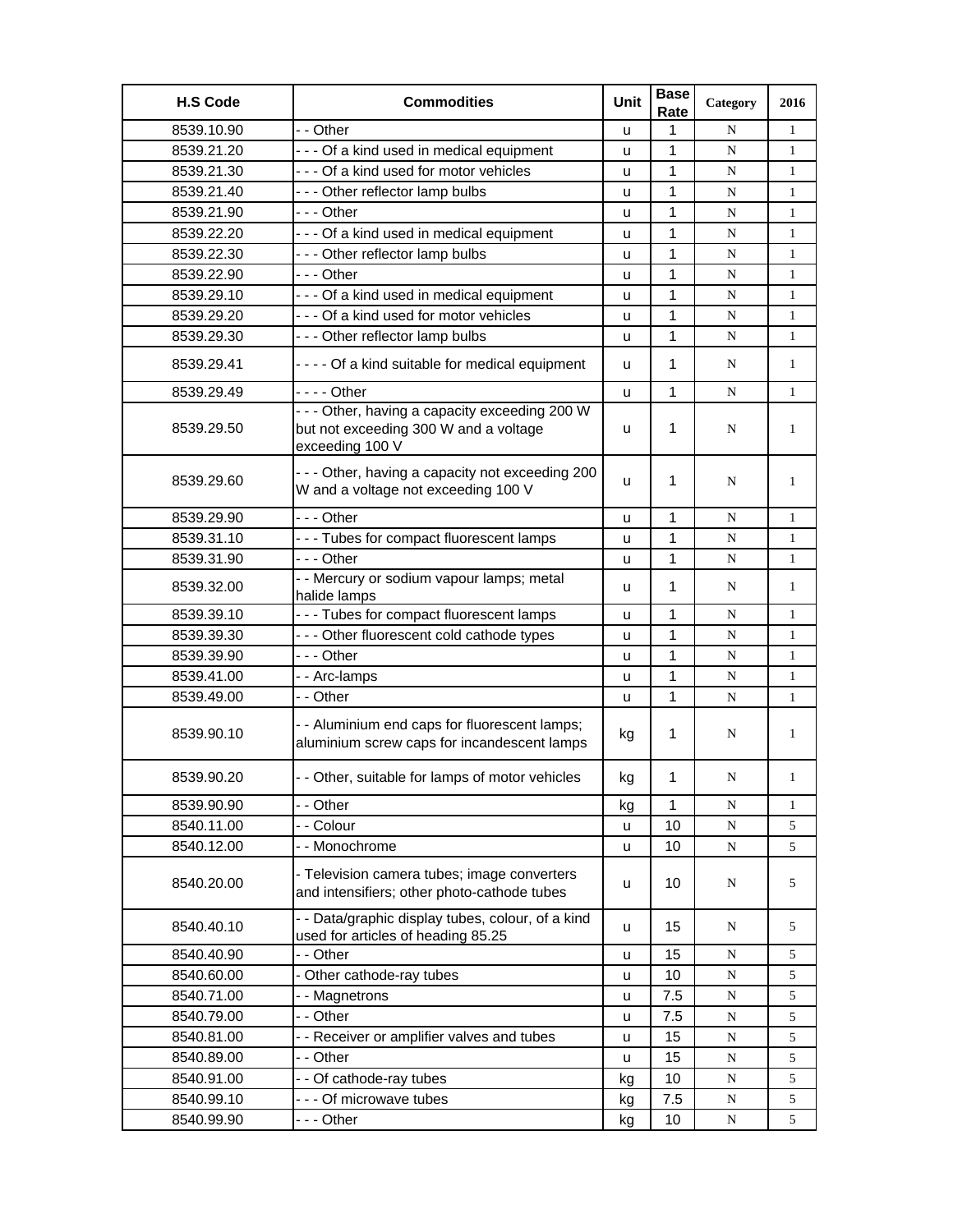| <b>H.S Code</b> | <b>Commodities</b>                                                                                                                                                                                                                                                                                                                                                         | <b>Unit</b> | <b>Base</b><br>Rate | Category  | 2016         |
|-----------------|----------------------------------------------------------------------------------------------------------------------------------------------------------------------------------------------------------------------------------------------------------------------------------------------------------------------------------------------------------------------------|-------------|---------------------|-----------|--------------|
| 8541.10.00      | - Diodes, other than photosensitive or light<br>emitting diodes                                                                                                                                                                                                                                                                                                            | u           | 7.5                 | N         | 5            |
| 8541.21.00      | - - With a dissipation rate of less than 1 W                                                                                                                                                                                                                                                                                                                               | u           | 7.5                 | N         | 5            |
| 8541.29.00      | - - Other                                                                                                                                                                                                                                                                                                                                                                  | u           | 7.5                 | N         | 5            |
| 8541.30.00      | - Thyristors, diacs and triacs, other than<br>photosensitive devices                                                                                                                                                                                                                                                                                                       | u           | 7.5                 | N         | 5            |
| 8541.40.10      | - - Light emitting diodes                                                                                                                                                                                                                                                                                                                                                  | u           | 7.5                 | N         | 5            |
| 8541.40.21      | - - - Photovoltaic cells, not assembled                                                                                                                                                                                                                                                                                                                                    | u           | 7.5                 | N         | 5            |
| 8541.40.22      | - - - Photovoltaic cells assembled in modules or<br>made up into panels                                                                                                                                                                                                                                                                                                    | u           | 7.5                 | N         | 5            |
| 8541.40.29      | - - - Other                                                                                                                                                                                                                                                                                                                                                                | u           | 7.5                 | ${\bf N}$ | 5            |
| 8541.40.90      | - - Other                                                                                                                                                                                                                                                                                                                                                                  | u           | 7.5                 | N         | 5            |
| 8541.50.00      | - Other semiconductor devices                                                                                                                                                                                                                                                                                                                                              | u           | 7.5                 | N         | 5            |
| 8541.60.00      | - Mounted piezo-electric crystals                                                                                                                                                                                                                                                                                                                                          | u           | 7.5                 | N         | 5            |
| 8541.90.00      | - Parts                                                                                                                                                                                                                                                                                                                                                                    | kg          | 7.5                 | N         | 5            |
| 8542.31.00      | - - Processors and controllers, whether or not<br>combined with memories, converters, logic<br>circuits, amplifiers, clock and timing circuits, or<br>other circuits                                                                                                                                                                                                       | u           | 1.5                 | N         | 1.5          |
| 8542.32.00      | - - Memories                                                                                                                                                                                                                                                                                                                                                               | u           | 1.5                 | N         | 1.5          |
| 8542.33.00      | - - Amplifiers                                                                                                                                                                                                                                                                                                                                                             | u           | 1.5                 | N         | 1.5          |
| 8542.39.00      | - - Other                                                                                                                                                                                                                                                                                                                                                                  | u           | 1.5                 | ${\bf N}$ | 1.5          |
| 8542.90.00      | - Parts                                                                                                                                                                                                                                                                                                                                                                    | kg          | 1.5                 | N         | 1.5          |
| 8543.10.00      | - Particle accelerators                                                                                                                                                                                                                                                                                                                                                    | u           | 1.5                 | N         | 1.5          |
| 8543.20.00      | Signal generators                                                                                                                                                                                                                                                                                                                                                          | u           | 1.5                 | N         | 1.5          |
| 8543.30.20      | - - Wet processing equipment for the application<br>by immersion of chemical or electrochemical<br>solutions, whether or not for the purpose of<br>removing material on printed circuit<br>board/printed wiring board substrates                                                                                                                                           | u           | 1                   | N         | 1            |
| 8543.30.90      | - - Other                                                                                                                                                                                                                                                                                                                                                                  | u           | $\mathbf 1$         | ${\bf N}$ | 1            |
| 8543.70.10      | - - Electric fence energisers                                                                                                                                                                                                                                                                                                                                              | u           | 1                   | N         | 1            |
| 8543.70.20      | - - Remote control apparatus, other than radio<br>remote control apparatus                                                                                                                                                                                                                                                                                                 | u           | 1                   | ${\bf N}$ | 1            |
| 8543.70.30      | - - Electrical machines and apparatus with<br>translation or dictionary functions                                                                                                                                                                                                                                                                                          | u           | 1                   | ${\bf N}$ | 1            |
| 8543.70.40      | - - Equipment for the removal of dust particles<br>or the elimination of electrostatic charge during<br>the manufacture of printed circuit boards/printed<br>wiring boards or printed circuit assemblies;<br>machines for curing material by ultra-violet light<br>for the manufacture of printed circuit<br>boards/printed wiring boards or printed circuit<br>assemblies | u           | 1                   | N         | 1            |
| 8543.70.50      | - - Integrated receivers / decoders (IRD) for<br>direct broadcast multimedia systems                                                                                                                                                                                                                                                                                       | u           | 1                   | N         | 1            |
| 8543.70.90      | - - Other                                                                                                                                                                                                                                                                                                                                                                  | u           | 1                   | N         | 1            |
| 8543.90.10      | - - Of goods of subheading 8543.10 or 8543.20                                                                                                                                                                                                                                                                                                                              | kg          | 1                   | N         | $\mathbf{1}$ |
| 8543.90.20      | - - Of goods of subheading 8543.30.20                                                                                                                                                                                                                                                                                                                                      | kg          | 1                   | ${\bf N}$ | $\mathbf{1}$ |
| 8543.90.30      | - - Of goods of subheading 8543.70.30                                                                                                                                                                                                                                                                                                                                      | kg          | 1.5                 | N         | 1.5          |
| 8543.90.40      | - - Of goods of subheading 8543.70.40                                                                                                                                                                                                                                                                                                                                      | kg          | 1                   | N         | $\mathbf{1}$ |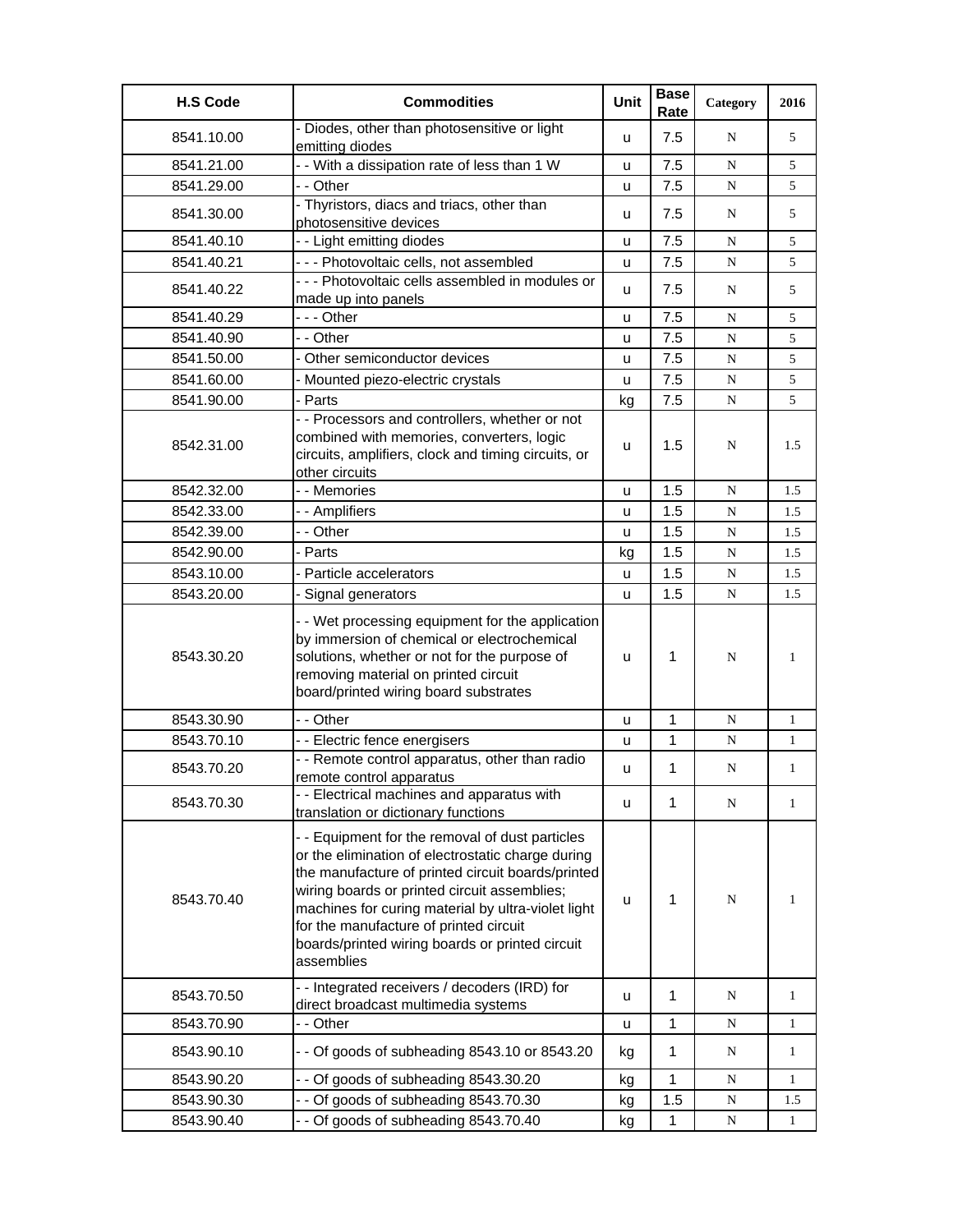| <b>H.S Code</b> | <b>Commodities</b>                                                                           | Unit | <b>Base</b><br>Rate | Category                                                                               | 2016         |
|-----------------|----------------------------------------------------------------------------------------------|------|---------------------|----------------------------------------------------------------------------------------|--------------|
| 8543.90.50      | - - Of goods of subheading 8543.70.50                                                        | kg   | 1.5                 | N                                                                                      | 1.5          |
| 8543.90.90      | - - Other                                                                                    | kg   | $\mathbf 1$         | N                                                                                      | $\mathbf{1}$ |
| 8544.11.10      | - - - With an outer coating of lacquer or enamel                                             | kg   | $\mathbf{1}$        | <b>SL</b>                                                                              | $\mathbf{1}$ |
| 8544.11.20      | - - - With an outer coating or covering of paper,<br>textiles or poly(vinyl chloride)        | kg   | 1                   | <b>SL</b>                                                                              | $\mathbf{1}$ |
| 8544.11.90      | --- Other                                                                                    | kg   | $\mathbf{1}$        | <b>SL</b>                                                                              | $\mathbf{1}$ |
| 8544.19.00      | - - Other                                                                                    | kg   | $\mathbf{1}$        | HS/B                                                                                   | $\mathbf{1}$ |
| 8544.20.11      | --- Insulated with rubber or plastics                                                        | kg   | 10                  | HS/B                                                                                   | 10           |
| 8544.20.19      | -  - - Other                                                                                 | kg   | 10                  | HS/B                                                                                   | 10           |
| 8544.20.21      | --- Insulated with rubber or plastics                                                        | kg   | 10                  | HS/B                                                                                   | 10           |
| 8544.20.29      | -  - - Other                                                                                 | kg   | 10                  | HS/B                                                                                   | 10           |
| 8544.20.31      | --- Insulated with rubber or plastics                                                        | kg   | 10                  | HS/B                                                                                   | 10           |
| 8544.20.39      | -  - - Other                                                                                 | kg   | 10                  | HS/B                                                                                   | 10           |
| 8544.20.41      | --- Insulated with rubber or plastics                                                        | kg   | 10                  | HS/B                                                                                   | 10           |
| 8544.20.49      | --- Other                                                                                    | kg   | 10                  | HS/B                                                                                   | 10           |
| 8544.30.12      | - - - - For vehicles of heading 87.02, 87.03,<br>87.04 or 87.11                              | kg   | 5                   | HS/B                                                                                   | 5            |
| 8544.30.13      | $--$ Other                                                                                   | kg   | 5                   | HS/B                                                                                   | 5            |
| 8544.30.14      | - - - - For vehicles of heading 87.02, 87.03,<br>87.04 or 87.11                              | kg   | 5                   | HS/B                                                                                   | 5            |
| 8544.30.19      | - - - - Other                                                                                | kg   | 5                   | HS/B                                                                                   | 5            |
| 8544.30.91      | --- Insulated with rubber or plastics                                                        | kg   | 5                   | $\ensuremath{\mathbf{H}}\ensuremath{\mathbf{S}}\xspace/\ensuremath{\mathbf{B}}\xspace$ | 5            |
| 8544.30.99      | --- Other                                                                                    | kg   | 5                   | HS/B                                                                                   | 5            |
| 8544.42.11      | - - - - Telephone, telegraph and radio relay<br>cables, submarine                            | kg   | $\mathbf{1}$        | HS/B                                                                                   | $\mathbf{1}$ |
| 8544.42.12      | - - - - Telephone, telegraph and radio relay<br>cables, other                                | kg   | 1                   | HS/B                                                                                   | $\mathbf{1}$ |
| 8544.42.19      | $--$ Other                                                                                   | kg   | 1                   | HS/B                                                                                   | $\mathbf{1}$ |
| 8544.42.21      | ---- Telephone, telegraph and radio relay<br>cables, submarine                               | kg   | $\mathbf{1}$        | HS/B                                                                                   | $\mathbf{1}$ |
| 8544.42.22      | ----Telephone, telegraph and radio relay<br>cables, other                                    | kg   | 1                   | HS/B                                                                                   | $\mathbf{1}$ |
| 8544.42.29      |                                                                                              | kg   | 1                   | HS/B                                                                                   | 1            |
| 8544.42.32      | $---$ For vehicles of heading 87.02, 87.03,<br>87.04 or 87.11                                | kg   | 1                   | HS/B                                                                                   | 1            |
| 8544.42.33      |                                                                                              | kg   | 1                   | HS/B                                                                                   | $\mathbf{1}$ |
| 8544.42.34      | $---$ For vehicles of heading 87.02, 87.03,<br>87.04 or 87.11                                | kg   | $\mathbf{1}$        | HS/B                                                                                   | $\mathbf{1}$ |
| 8544.42.39      | - - - - - Other                                                                              | kg   | 1                   | HS/B                                                                                   | $\mathbf{1}$ |
| 8544.42.91      | ---- Electric cables insulated with plastics<br>having a core diameter not exceeding 19.5 mm | kg   | 1                   | HS/B                                                                                   | 1            |
| 8544.42.92      | - - - - Other electric cables insulated with<br>plastics                                     | kg   | $\mathbf{1}$        | HS/B                                                                                   | $\mathbf{1}$ |
| 8544.42.99      | $--$ Other                                                                                   | kg   | $\mathbf{1}$        | HS/B                                                                                   | $\mathbf{1}$ |
| 8544.49.11      | - - - - Telephone, telegraph and radio relay<br>cables, submarine                            | kg   | $\mathbf{1}$        | N                                                                                      | $\mathbf{1}$ |
| 8544.49.12      | - - - - Telephone, telegraph and radio relay<br>cables, other                                | kg   | 1                   | N                                                                                      | $\mathbf{1}$ |
| 8544.49.19      | - - - - Other                                                                                | kg   | 1                   | N                                                                                      | $\mathbf{1}$ |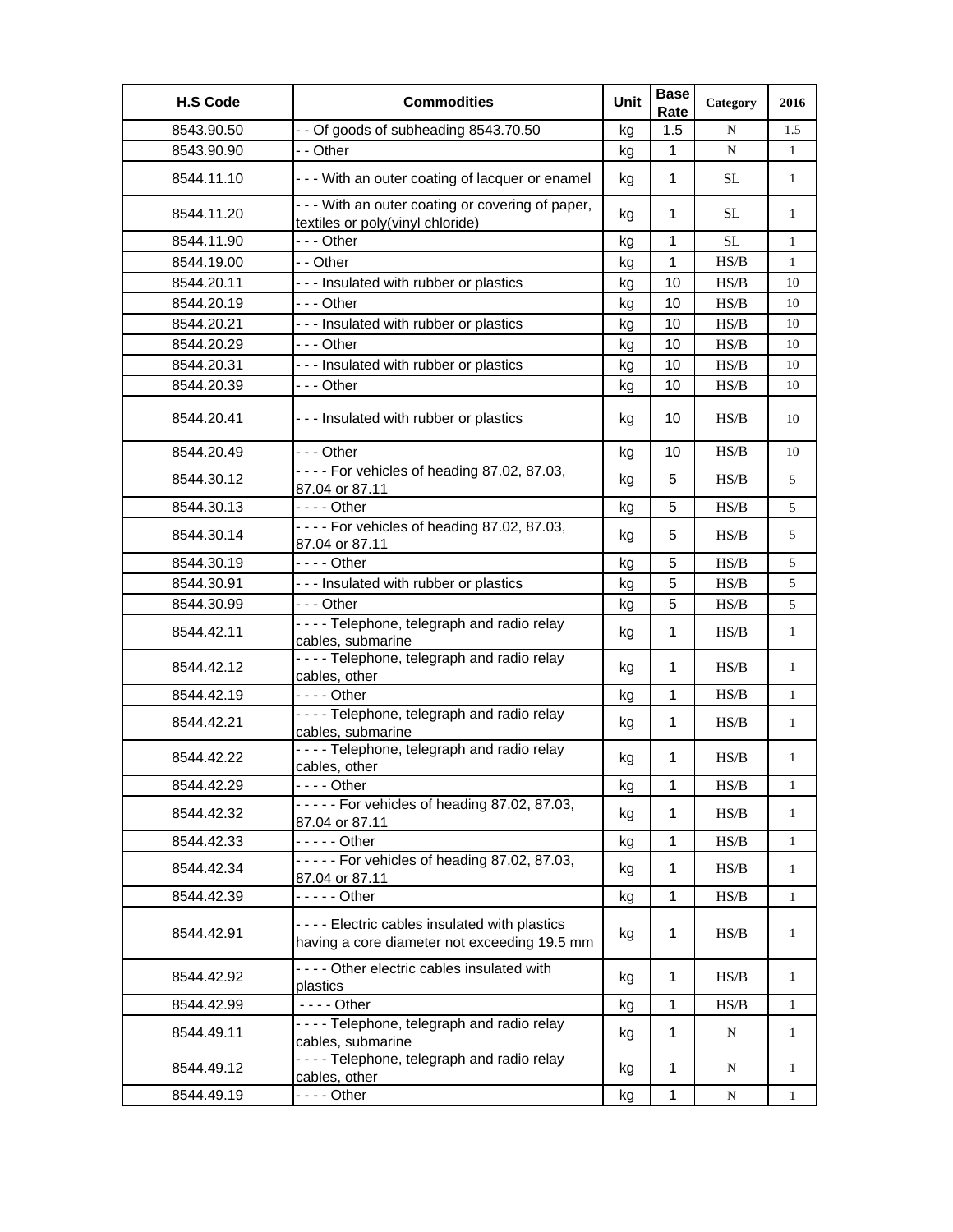| <b>H.S Code</b> | <b>Commodities</b>                                                                                 | Unit | <b>Base</b><br>Rate | Category  | 2016         |
|-----------------|----------------------------------------------------------------------------------------------------|------|---------------------|-----------|--------------|
| 8544.49.21      | ---- Shielded wire of a kind used in the<br>manufacture of automotive wiring harnesses             | kg   | 1                   | N         | 1            |
| 8544.49.22      | - - - - - Electric cables insulated with plastics<br>having a core diameter not exceeding 19.5 mm  | kg   | 1                   | N         | 1            |
| 8544.49.23      | - - - - - Other electric cables insulated with<br>plastics                                         | kg   | 1                   | N         | 1            |
| 8544.49.29      | - - - - - Other                                                                                    | kg   | 1                   | N         | 1            |
| 8544.49.31      | ---- Telephone, telegraph and radio relay<br>cables, submarine                                     | kg   | 1                   | N         | $\mathbf{1}$ |
| 8544.49.32      | ---- Other, insulated with plastics                                                                | kg   | 1                   | N         | 1            |
| 8544.49.39      | - - - - Other                                                                                      | kg   | $\mathbf{1}$        | N         | $\mathbf{1}$ |
| 8544.49.41      | - - - - Cables insulated with plastics                                                             | kg   | 1                   | N         | $\mathbf{1}$ |
| 8544.49.49      | $--$ Other                                                                                         | kg   | $\mathbf{1}$        | N         | $\mathbf{1}$ |
| 8544.60.11      | - - - Cables insulated with plastics having a core<br>diameter of less than 22.7 mm                | kg   | $\mathbf 1$         | SL        | $\mathbf{1}$ |
| 8544.60.19      | --- Other                                                                                          | kg   | 1                   | <b>SL</b> | $\mathbf{1}$ |
| 8544.60.21      | - - - Cables insulated with plastics having a core<br>diameter of less than 22.7 mm                | kg   | 1                   | SL        | $\mathbf{1}$ |
| 8544.60.29      | - - - Other                                                                                        | kg   | 1                   | <b>SL</b> | $\mathbf{1}$ |
| 8544.60.30      | - - For a voltage exceeding 66 kV                                                                  | kg   | 1                   | SL        | $\mathbf{1}$ |
| 8544.70.10      | - - Telephone, telegraph and radio relay cables,<br>submarine                                      | kg   | $\mathbf 1$         | N         | $\mathbf{1}$ |
| 8544.70.90      | - - Other                                                                                          | kg   | $\mathbf{1}$        | ${\bf N}$ | $\mathbf{1}$ |
| 8545.11.00      | - - Of a kind used for furnaces                                                                    | kg   | 1.5                 | ${\bf N}$ | 1.5          |
| 8545.19.00      | - - Other                                                                                          | kg   | 1.5                 | N         | 1.5          |
| 8545.20.00      | - Brushes                                                                                          | kg   | 1.5                 | ${\bf N}$ | 1.5          |
| 8545.90.00      | - Other                                                                                            | kg   | 1.5                 | N         | 1.5          |
| 8546.10.00      | - Of glass                                                                                         | kg   | $\mathbf{1}$        | ${\bf N}$ | $\mathbf{1}$ |
| 8546.20.10      | - - Transformer bushings and circuit breaker<br>insulators                                         | kg   | $\mathbf 1$         | N         | $\mathbf{1}$ |
| 8546.20.90      | - - Other                                                                                          | kg   | $\mathbf{1}$        | N         | $\mathbf{1}$ |
| 8546.90.00      | - Other                                                                                            | kg   | 1                   | ${\bf N}$ | $\mathbf{1}$ |
| 8547.10.00      | - Insulating fittings of ceramics                                                                  | kg   | 1                   | ${\bf N}$ | $\mathbf{1}$ |
| 8547.20.00      | - Insulating fittings of plastics                                                                  | kg   | 1                   | ${\bf N}$ | $\mathbf{1}$ |
| 8547.90.10      | - - Electrical conduit tubing and joints therefor,<br>of base metal lined with insulating material | kg   | 1                   | N         | 1            |
| 8547.90.90      | - - Other                                                                                          | kg   | $\mathbf{1}$        | ${\bf N}$ | $\mathbf{1}$ |
| 8548.10.12      | --- Of a kind used in aircraft                                                                     | kg   | 1                   | ${\bf N}$ | 1            |
| 8548.10.19      | --- Other                                                                                          | kg   | 1                   | ${\bf N}$ | $\mathbf{1}$ |
| 8548.10.22      | - - - Of primary cells and primary batteries                                                       | kg   | 1                   | N         | $\mathbf{1}$ |
| 8548.10.23      | --- Of electric accumulators of a kind used in<br>aircraft                                         | kg   | $\mathbf{1}$        | N         | $\mathbf{1}$ |
| 8548.10.29      | --- Other                                                                                          | kg   | 1                   | N         | 1            |
| 8548.10.32      | - - - Of primary cells and primary batteries                                                       | kg   | 1                   | N         | $\mathbf{1}$ |
| 8548.10.33      | - - - Of electric accumulators of a kind used in<br>aircraft                                       | kg   | 1                   | N         | $\mathbf{1}$ |
| 8548.10.39      | --- Other                                                                                          | kg   | 1                   | N         | $\mathbf{1}$ |
| 8548.10.91      | - - - Of primary cells and primary batteries                                                       | kg   | 1                   | ${\bf N}$ | 1            |
| 8548.10.92      | - - - Of electric accumulators of a kind used in<br>aircraft                                       | kg   | $\mathbf{1}$        | N         | $\mathbf{1}$ |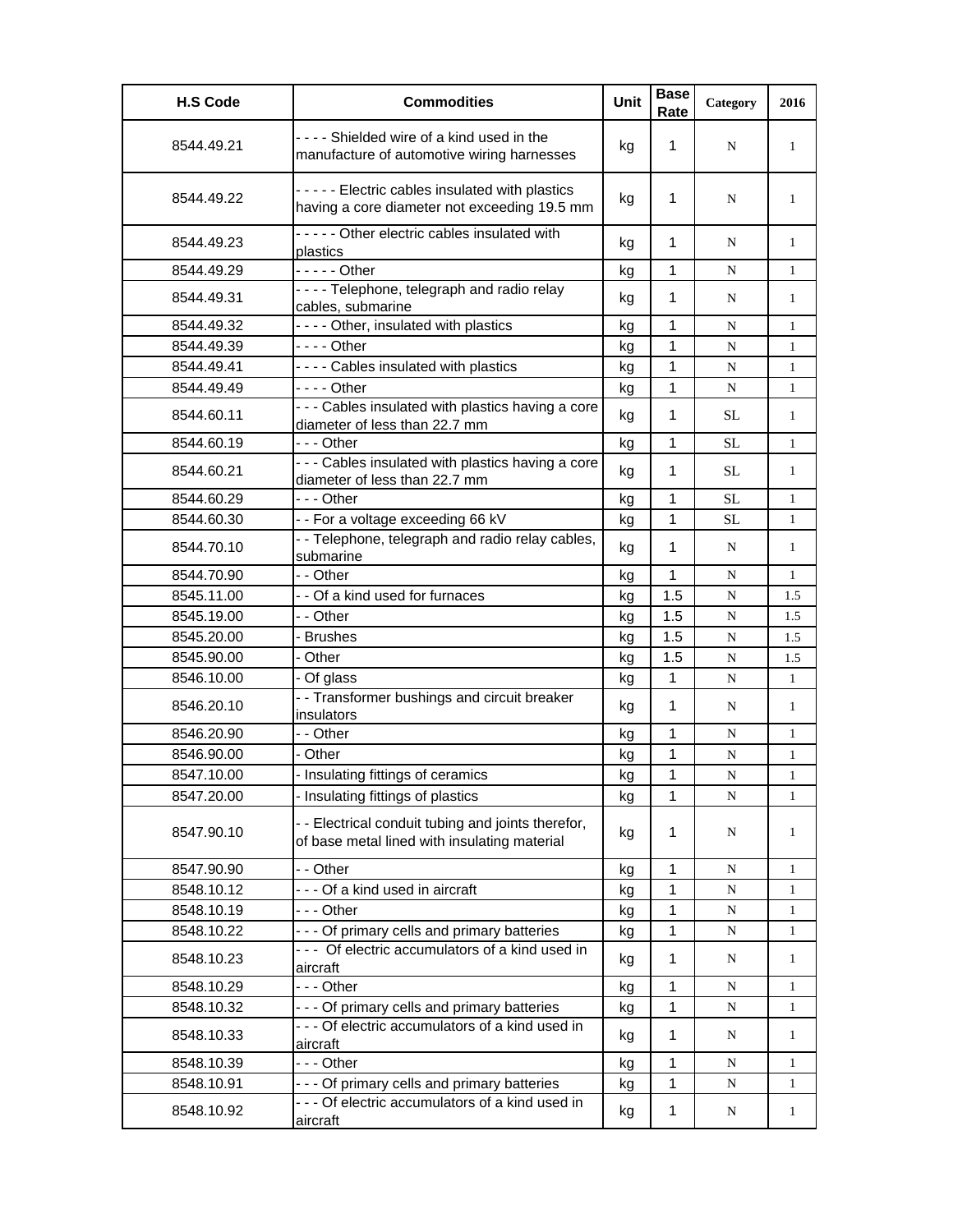| <b>H.S Code</b>          | <b>Commodities</b>                                                                                                                                                                                                                                               | Unit   | <b>Base</b><br>Rate | Category  | 2016         |
|--------------------------|------------------------------------------------------------------------------------------------------------------------------------------------------------------------------------------------------------------------------------------------------------------|--------|---------------------|-----------|--------------|
| 8548.10.99               | - - - Other                                                                                                                                                                                                                                                      | kg     | 1                   | N         | $\mathbf{1}$ |
| 8548.90.10               | - - Image sensors of the contact type<br>comprising a photo-conductive sensor element,<br>an electric charge storage condenser, a light<br>source of light emitting diodes, thin-film<br>transistor matrix and a scanning condenser,<br>capable of scanning text | kg     | 1                   | N         | 1            |
| 8548.90.20               | - - Printed circuit assemblies including such<br>assemblies for external connections                                                                                                                                                                             | kg     | 1                   | N         | 1            |
| 8548.90.90               | - - Other                                                                                                                                                                                                                                                        | kg     | 1                   | N         | $\mathbf{1}$ |
| 8601.10.00               | - Powered from an external source of electricity                                                                                                                                                                                                                 | u      | 1                   | N         | 1            |
| 8601.20.00               | - Powered by electric accumulators                                                                                                                                                                                                                               | u      | 1                   | N         | 1            |
| 8602.10.00               | Diesel-electric locomotives                                                                                                                                                                                                                                      | u      | 1                   | N         | $\mathbf{1}$ |
| 8602.90.00               | - Other                                                                                                                                                                                                                                                          | u      | 1                   | N         | 1            |
| 8603.10.00               | - Powered from an external source of electricity                                                                                                                                                                                                                 | u      | 1                   | N         | 1            |
| 8603.90.00               | - Other                                                                                                                                                                                                                                                          | u      | 1                   | N         | $\mathbf{1}$ |
| 8604.00.00               | Railway or tramway maintenance or service<br>vehicles, whether or not self-propelled (for<br>example, workshops, cranes, ballast<br>tampers, trackliners, testing coaches and<br>track inspection vehicles).                                                     | u      | 1                   | N         | 1            |
| 8605.00.00               | Railway or tramway passenger coaches, not<br>self-propelled; luggage vans, post office<br>coaches and other special purpose railway<br>or tramway coaches, not self-propelled<br>(excluding those of heading 86.04).                                             | u      | 1                   | N         | 1            |
| 8606.10.00               | - Tank wagons and the like                                                                                                                                                                                                                                       | u      | 1                   | N         | $\mathbf{1}$ |
| 8606.30.00               | - Self-discharging vans and wagons, other than<br>those of subheading 8606.10                                                                                                                                                                                    | u      | 1                   | N         | 1            |
| 8606.91.00               | - - Covered and closed                                                                                                                                                                                                                                           | u      | 1                   | N         | 1            |
| 8606.92.00               | - - Open, with non-removable sides of a height<br>exceeding 60 cm                                                                                                                                                                                                | u      | 1                   | N         | 1            |
| 8606.99.00               | - - Other                                                                                                                                                                                                                                                        | u      | 1                   | N         | 1            |
| 8607.11.00               | - - Driving bogies and bissel-bogies                                                                                                                                                                                                                             | kg     | 1                   | N         | 1            |
| 8607.12.00               | - - Other bogies and bissel-bogies                                                                                                                                                                                                                               | kg     | 1                   | ${\bf N}$ | 1            |
| 8607.19.00               | - - Other, including parts                                                                                                                                                                                                                                       | kg     | 1                   | N         | $\mathbf{1}$ |
| 8607.21.00               | - - Air brakes and parts thereof                                                                                                                                                                                                                                 | kg     | 1                   | N         | $\mathbf{1}$ |
| 8607.29.00               | - - Other                                                                                                                                                                                                                                                        | kg     | 1                   | N         | 1            |
| 8607.30.00               | - Hooks and other coupling devices, buffers,<br>and parts thereof                                                                                                                                                                                                | kg     | $\mathbf{1}$        | N         | $\mathbf{1}$ |
| 8607.91.00               | - - Of locomotives                                                                                                                                                                                                                                               | kg     | 1                   | N         | 1            |
| 8607.99.00               | - - Other                                                                                                                                                                                                                                                        | kg     | 1                   | N         | 1            |
| 8608.00.20               | - Electro-mechanical equipment                                                                                                                                                                                                                                   | kg     | 1                   | N         | 1            |
| 8608.00.90               | - Other                                                                                                                                                                                                                                                          | kg     | 1                   | N         | $\mathbf{1}$ |
| 8609.00.00<br>8701.10.11 | Containers (including containers for the<br>transport of fluids) specially designed and<br>equipped for carriage by one or more modes<br>of transport.<br>--- For agricultural use                                                                               | u<br>u | 5<br>zero           | N<br>N    | 5<br>0       |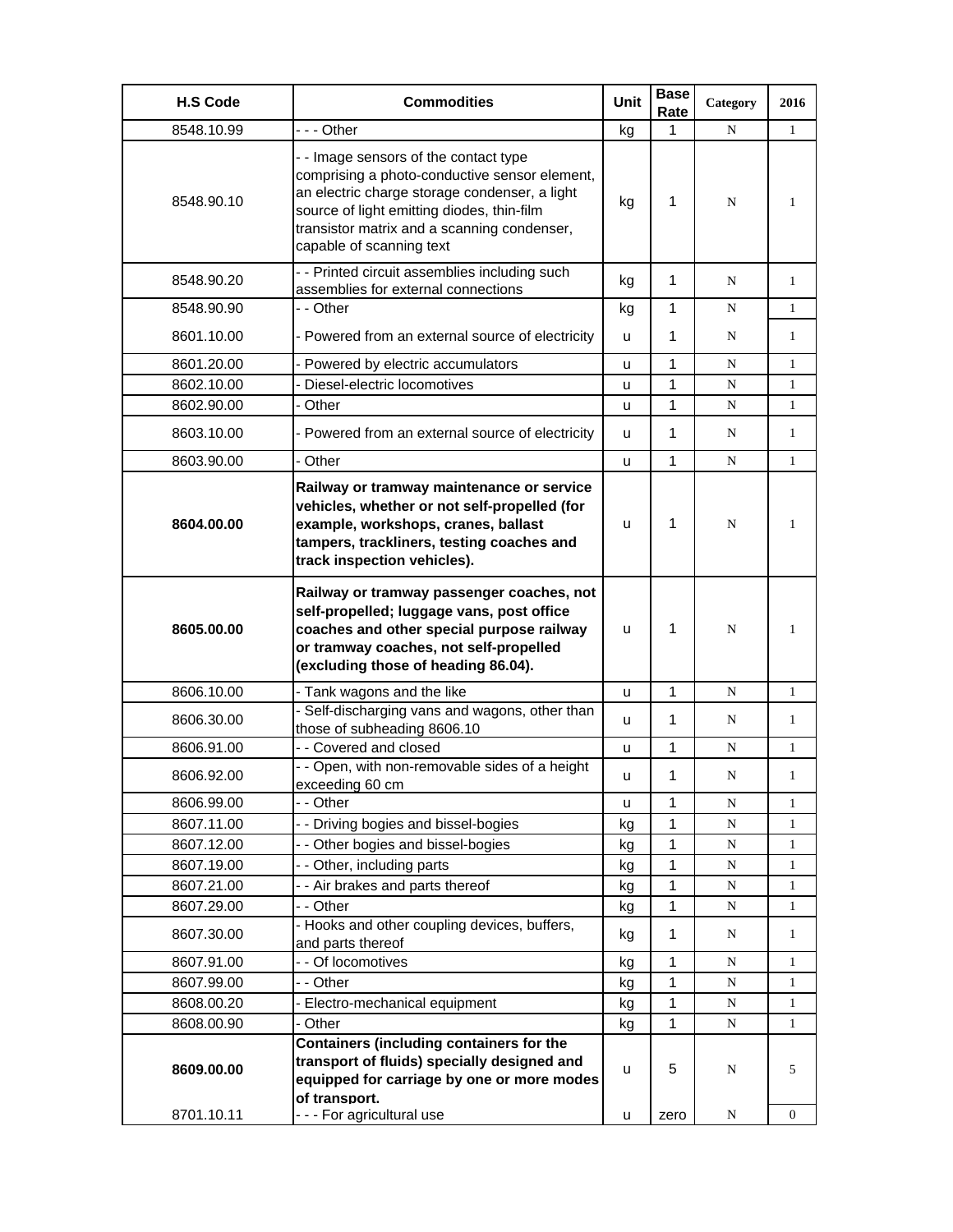| <b>H.S Code</b> | <b>Commodities</b>                                                                                               | Unit | <b>Base</b><br>Rate | Category                                                                | 2016             |
|-----------------|------------------------------------------------------------------------------------------------------------------|------|---------------------|-------------------------------------------------------------------------|------------------|
| 8701.10.19      | --- Other                                                                                                        | u    | zero                | N                                                                       | 0                |
| 8701.10.91      | - - - For agricultural use                                                                                       | u    | zero                | N                                                                       | $\overline{0}$   |
| 8701.10.99      | - - - Other                                                                                                      | u    | zero                | ${\bf N}$                                                               | 0                |
| 8701.20.10      | - - Completely Knocked Down                                                                                      | u    | 1                   | ${\bf N}$                                                               | 1                |
| 8701.20.90      | - - Other                                                                                                        | u    | 1                   | ${\bf N}$                                                               | $\mathbf{1}$     |
| 8701.30.00      | - Track-laying tractors                                                                                          | u    | 1                   | N                                                                       | $\mathbf{1}$     |
| 8701.90.10      | - - Agricultural tractors                                                                                        | u    | zero                | ${\bf N}$                                                               | $\boldsymbol{0}$ |
| 8701.90.90      | - - Other                                                                                                        | u    | 1                   | N                                                                       | 1                |
| 8702.10.10      | - - - Motor cars (including stretch limousines but<br>not including coaches, buses, minibuses or<br>vans)        | u    | 3                   | HS/B                                                                    | 3                |
| 8702.10.41      | - - - - g.v. w of at least 6 t but not exceeding 18 t                                                            | u    | 3                   | HS/B                                                                    | 3                |
| 8702.10.49      | - - - - Other                                                                                                    | u    | 3                   | HS/B                                                                    | 3                |
| 8702.10.50      | - - - Other                                                                                                      | u    | 3                   | HS/B                                                                    | 3                |
| 8702.10.60      | - - - Motor cars (including stretch limousines but<br>not including coaches, buses, minibuses or<br>vans)        | u    | 3                   | HS/B                                                                    | 3                |
| 8702.10.71      | - - - - g.v.w. of at least 6 t but not exceeding 18 t                                                            | u    | 3                   | HS/B                                                                    | 3                |
| 8702.10.79      | $--$ Other                                                                                                       | u    | 3                   | HS/B                                                                    | 3                |
| 8702.10.81      | - - - - g.v.w of at least 6 t but not exceeding 18 t                                                             | u    | 3                   | HS/B                                                                    | 3                |
| 8702.10.89      | - - - - Other                                                                                                    | u    | 3                   | HS/B                                                                    | 3                |
| 8702.10.90      | --- Other                                                                                                        | u    | 3                   | HS/B                                                                    | 3                |
| 8702.90.12      | - - - Motor cars (including stretch limousines but<br>not including coaches, buses, minibuses or<br>vans)        | u    | 3                   | SL                                                                      | 3                |
| 8702.90.13      | - - - For the transport of 30 persons or more                                                                    | u    | 3                   | <b>SL</b>                                                               | 3                |
| 8702.90.14      | - - - Other motor coaches, buses or minibuses                                                                    | u    | 3                   | <b>SL</b>                                                               | 3                |
| 8702.90.19      | -  - - Other                                                                                                     | u    | 3                   | <b>SL</b>                                                               | 3                |
| 8702.90.92      | - - - Motor cars (including stretch limousines but<br>not including coaches, buses, minibuses or<br><u>vans)</u> | u    | 3                   | <b>SL</b>                                                               | 3                |
| 8702.90.93      | - - - - Specially designed for use in airports                                                                   | u    | 3                   | $\rm SL$                                                                | 3                |
| 8702.90.94      | - - - - Other                                                                                                    | u    | 3                   | <b>SL</b>                                                               | 3                |
| 8702.90.95      | - - - Other motor coaches, buses or minibuses                                                                    | u    | 3                   | <b>SL</b>                                                               | 3                |
| 8702.90.99      | - - - Other                                                                                                      | u    | 3                   | <b>SL</b>                                                               | 3                |
| 8703.10.10      | -- Golf cars, including golf buggies                                                                             | u    | 1.5                 | HS/B                                                                    | 1.5              |
| 8703.10.90      | - - Other                                                                                                        | u    | 1.5                 | HS/B                                                                    | 1.5              |
| 8703.21.10      | - - - Go-karts                                                                                                   | u    | 30                  | HS/E                                                                    | 30               |
| 8703.21.22      | - - - - - Four-wheel drive                                                                                       | u    | 30                  | HS/E                                                                    | 30               |
| 8703.21.23      |                                                                                                                  | u    | 30                  | HS/E                                                                    | 30               |
| 8703.21.24      | ----- Four-wheel drive                                                                                           | u    | 30                  | HS/E                                                                    | 30               |
| 8703.21.29      | - - - - - Other                                                                                                  | u    | 30                  | HS/E                                                                    | 30               |
| 8703.21.31      | ---- Four-wheel drive                                                                                            | u    | 30                  | HS/E                                                                    | 30               |
| 8703.21.39      |                                                                                                                  | u    | 30                  | HS/E                                                                    | 30               |
| 8703.21.91      | ---- Ambulances                                                                                                  | u    | 1                   | HS/E                                                                    | 1                |
| 8703.21.92      | - - - - Motor-homes                                                                                              | u    | 30                  | $\ensuremath{\mathbf{H}}\ensuremath{\mathbf{S}}\ensuremath{\mathbf{E}}$ | 30               |
| 8703.21.99      |                                                                                                                  | u    | 30                  | HS/E                                                                    | 30               |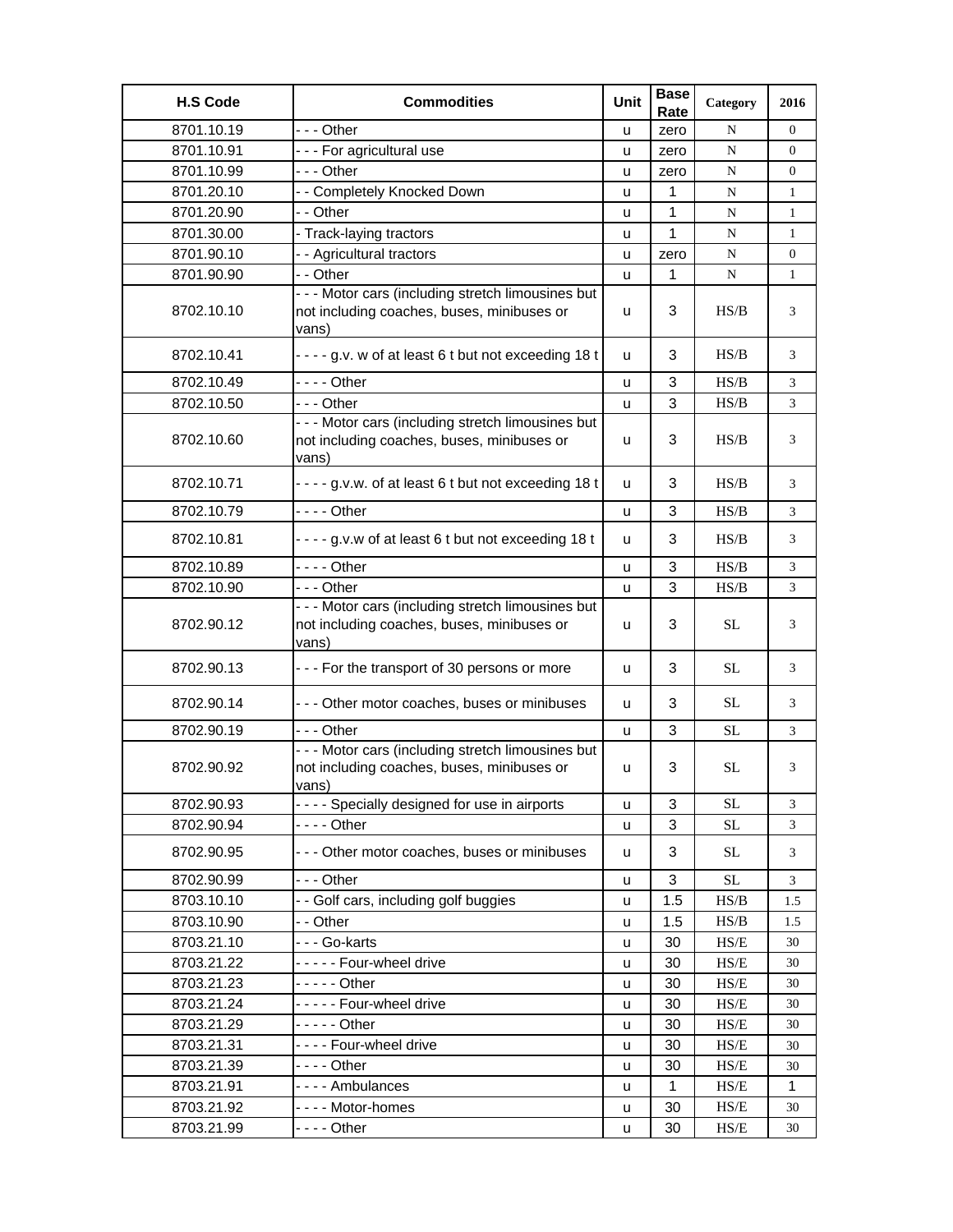| <b>H.S Code</b> | <b>Commodities</b>                                | Unit | <b>Base</b><br>Rate | Category                                                                               | 2016         |
|-----------------|---------------------------------------------------|------|---------------------|----------------------------------------------------------------------------------------|--------------|
| 8703.22.11      | ---- Completely Knocked Down                      | u    | 30                  | HS/E                                                                                   | 30           |
| 8703.22.19      |                                                   | u    | 30                  | HS/E                                                                                   | 30           |
| 8703.22.21      | ---- Four-wheel drive                             | u    | 30                  | HS/E                                                                                   | 30           |
| 8703.22.29      | - - - - Other                                     | u    | 30                  | $\ensuremath{\mathbf{H}}\ensuremath{\mathbf{S}}\ensuremath{\mathbf{E}}$                | 30           |
| 8703.22.91      | - - - - Ambulances                                | u    | $\mathbf{1}$        | $\ensuremath{\mathbf{H}}\ensuremath{\mathbf{S}}\ensuremath{\mathbf{E}}$                | $\mathbf{1}$ |
| 8703.22.92      | ---- Motor-homes                                  | u    | 30                  | HS/E                                                                                   | 30           |
| 8703.22.99      | - - - - Other                                     | u    | 30                  | $\ensuremath{\mathbf{H}}\ensuremath{\mathbf{S}}\ensuremath{\mathbf{E}}$                | 30           |
| 8703.23.10      | --- Ambulances                                    | u    | 1                   | HS/E                                                                                   | $\mathbf{1}$ |
| 8703.23.21      | ---- Completely Knocked Down                      | u    | 1                   | $\ensuremath{\mathbf{H}}\ensuremath{\mathbf{S}}\ensuremath{\mathbf{E}}$                | $\mathbf{1}$ |
| 8703.23.29      | - - - - Other                                     | u    | 1                   | HS/E                                                                                   | $\mathbf{1}$ |
| 8703.23.31      | ---- Completely Knocked Down                      | u    | 1                   | HS/E                                                                                   | $\mathbf{1}$ |
| 8703.23.39      | - - - - Other                                     | u    | 1                   | $\ensuremath{\mathbf{H}}\ensuremath{\mathbf{S}}\ensuremath{\mathbf{E}}$                | $\mathbf{1}$ |
| 8703.23.40      | --- Motor-homes                                   | u    | 40                  | $\ensuremath{\mathbf{H}}\ensuremath{\mathbf{S}}\ensuremath{\mathbf{E}}$                | 40           |
|                 | - - - - Of a cylinder capacity not exceeding      |      |                     |                                                                                        |              |
| 8703.23.51      | 1,800 cc                                          | u    | 30                  | HS/E                                                                                   | 30           |
| 8703.23.52      | - - - - Of a cylinder capacity exceeding 1,800 cc |      | 30                  | HS/E                                                                                   | 30           |
|                 | but not exceeding 2,000 cc                        | u    |                     |                                                                                        |              |
| 8703.23.53      | - - - - Of a cylinder capacity exceeding 2,000 cc | u    | 40                  | HS/E                                                                                   | 40           |
|                 | but not exceeding 2,500 cc                        |      |                     |                                                                                        |              |
| 8703.23.54      | - - - - Of a cylinder capacity exceeding 2,500 cc | u    | 40                  | HS/E                                                                                   | 40           |
|                 | - - - - Of a cylinder capacity not exceeding      |      |                     |                                                                                        |              |
| 8703.23.61      | 1,800 cc                                          | u    | 30                  | HS/E                                                                                   | 30           |
| 8703.23.62      | - - - - Of a cylinder capacity exceeding 1,800 cc | u    | 30                  | HS/E                                                                                   | 30           |
|                 | but not exceeding 2,000 cc                        |      |                     |                                                                                        |              |
| 8703.23.63      | - - - - Of a cylinder capacity exceeding 2,000 cc | u    | 40                  | HS/E                                                                                   | 40           |
|                 | but not exceeding 2,500 cc                        |      |                     |                                                                                        |              |
| 8703.23.64      | - - - - Of a cylinder capacity exceeding 2,500 cc | u    | 40                  | HS/E                                                                                   | 40           |
|                 | - - - - Of a cylinder capacity not exceeding      |      |                     |                                                                                        |              |
| 8703.23.71      | 1,800 cc                                          | u    | 30                  | HS/E                                                                                   | 30           |
| 8703.23.72      | - - - - Of a cylinder capacity exceeding 1,800 cc | u    | 30                  | HS/E                                                                                   | 30           |
|                 | but not exceeding 2,000 cc                        |      |                     |                                                                                        |              |
| 8703.23.73      | - - - - Of a cylinder capacity exceeding 2,000 cc | u    | 40                  | HS/E                                                                                   | 40           |
|                 | but not exceeding 2,500 cc                        |      |                     |                                                                                        |              |
| 8703.23.74      | - - - - Of a cylinder capacity exceeding 2,500 cc | u    | 40                  | $\ensuremath{\mathbf{H}}\ensuremath{\mathbf{S}}\ensuremath{\mathbf{E}}$                | 40           |
|                 | - - - - Of a cylinder capacity not exceeding      |      |                     |                                                                                        |              |
| 8703.23.91      | 1,800 cc                                          | u    | 30                  | HS/E                                                                                   | 30           |
| 8703.23.92      | - - - - Of a cylinder capacity exceeding 1,800 cc | u    | 30                  | HS/E                                                                                   | 30           |
|                 | but not exceeding 2,000 cc                        |      |                     |                                                                                        |              |
| 8703.23.93      | - - - - Of a cylinder capacity exceeding 2,000 cc | u    | 40                  | HS/E                                                                                   | 40           |
|                 | but not exceeding 2,500 cc                        |      |                     |                                                                                        |              |
| 8703.23.94      | - - - - Of a cylinder capacity exceeding 2,500 cc | u    | 40                  | HS/E                                                                                   | 40           |
| 8703.24.10      | --- Ambulances                                    | u    | 1                   | HS/B                                                                                   | $\mathbf{1}$ |
| 8703.24.21      | ---- Completely Knocked Down                      | u    | 1                   | $\ensuremath{\mathbf{H}}\ensuremath{\mathbf{S}}\xspace/\ensuremath{\mathbf{B}}\xspace$ | $\mathbf{1}$ |
| 8703.24.29      | - - - - Other                                     | u    | 1                   | HS/B                                                                                   | $\mathbf{1}$ |
| 8703.24.31      | ---- Completely Knocked Down                      | u    | 1                   | HS/B                                                                                   | 1            |
| 8703.24.39      | - - - - Other                                     | u    | $\mathbf 1$         | HS/B                                                                                   | $\mathbf{1}$ |
| 8703.24.41      | ---- Four-wheel drive                             | u    | 40                  | $\ensuremath{\mathbf{H}}\ensuremath{\mathbf{S}}\xspace/\ensuremath{\mathbf{B}}\xspace$ | 40           |
| 8703.24.49      | - - - - Other                                     | u    | 40                  | HS/B                                                                                   | 40           |
| 8703.24.51      | ---- Four-wheel drive                             | u    | 40                  | HS/B                                                                                   | 40           |
| 8703.24.59      |                                                   |      | 40                  | HS/B                                                                                   |              |
|                 |                                                   | u    |                     |                                                                                        | 40           |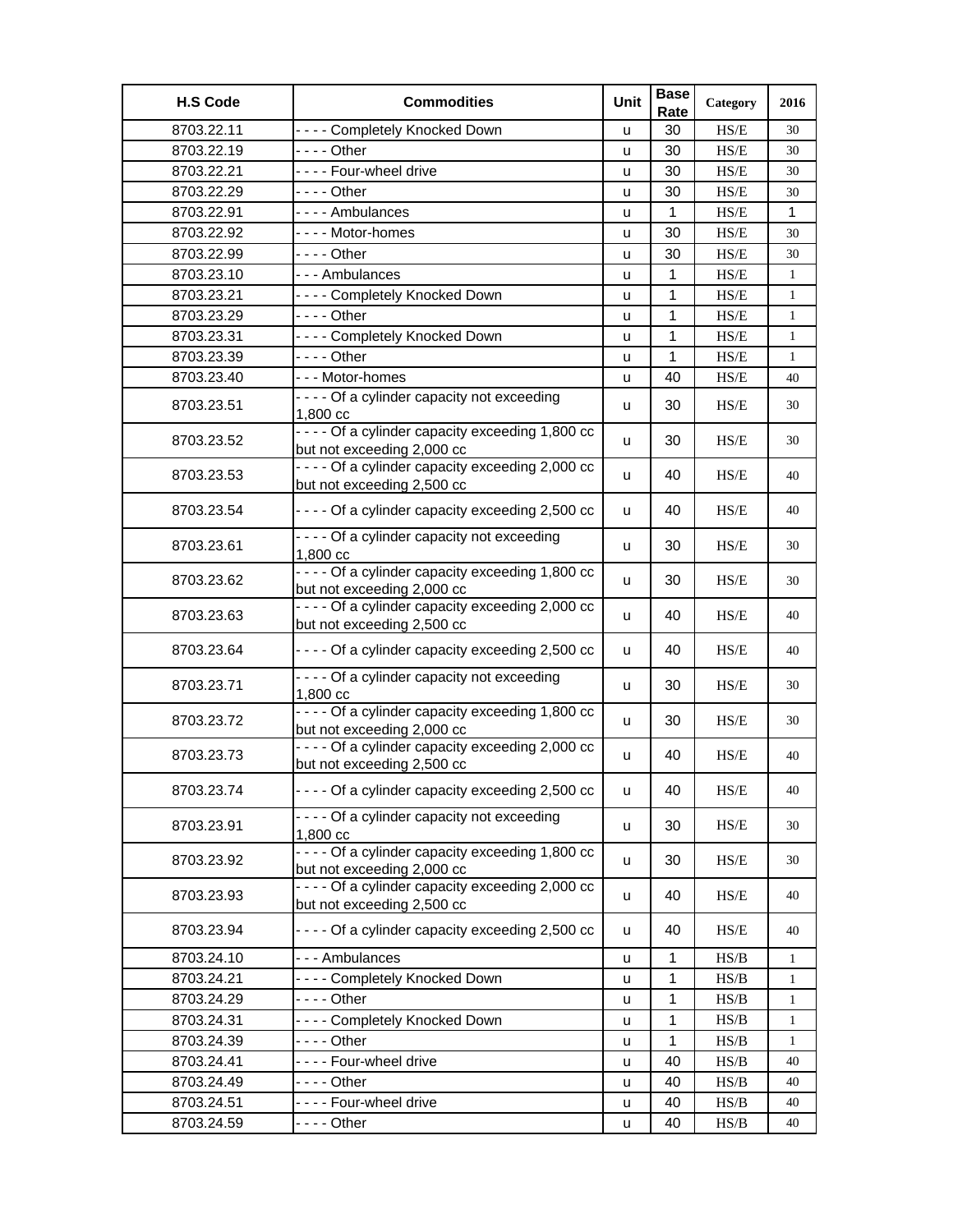| <b>H.S Code</b> | <b>Commodities</b>                                                                                | Unit | <b>Base</b><br>Rate | Category | 2016         |
|-----------------|---------------------------------------------------------------------------------------------------|------|---------------------|----------|--------------|
| 8703.24.70      | --- Motor-homes                                                                                   | u    | 40                  | HS/B     | 40           |
| 8703.24.81      | ---- Four-wheel drive                                                                             | u    | 40                  | HS/B     | 40           |
| 8703.24.89      | - - - - Other                                                                                     | u    | 40                  | HS/B     | 40           |
| 8703.24.91      | ---- Four-wheel drive                                                                             | u    | 40                  | HS/B     | 40           |
| 8703.24.99      | - - - - Other                                                                                     | u    | 40                  | HS/B     | 40           |
| 8703.31.11      | ---- Four-wheel drive                                                                             | u    | 30                  | HS/E     | 30           |
| 8703.31.19      | - - - - Other                                                                                     | u    | 30                  | HS/E     | 30           |
| 8703.31.20      | --- Motor cars (including station wagons, SUVs<br>and sports cars, but not including vans), other | u    | 30                  | HS/E     | 30           |
| 8703.31.40      | --- Ambulances                                                                                    | u    | 1                   | HS/E     | 1            |
| 8703.31.50      | --- Motor-homes                                                                                   | u    | 40                  | HS/E     | 40           |
| 8703.31.81      | ---- Four-wheel drive                                                                             | u    | 30                  | HS/E     | 30           |
| 8703.31.89      | - - - - Other                                                                                     | u    | 30                  | HS/E     | 30           |
| 8703.31.91      | ---- Four-wheel drive                                                                             | u    | 30                  | HS/E     | 30           |
| 8703.31.99      | - - - - Other                                                                                     | u    | 30                  | HS/E     | 30           |
| 8703.32.10      | --- Ambulances                                                                                    | u    | 1                   | HS/E     | 1            |
| 8703.32.21      | ---- Completely Knocked Down                                                                      | u    | 1                   | HS/E     | $\mathbf{1}$ |
| 8703.32.29      | $--$ Other                                                                                        | u    | 1                   | HS/E     | $\mathbf{1}$ |
| 8703.32.31      | ---- Completely Knocked Down                                                                      | u    | 1                   | HS/E     | $\mathbf{1}$ |
| 8703.32.39      | - - - - Other                                                                                     | u    | 1                   | HS/E     | $\mathbf{1}$ |
| 8703.32.42      | ----- Four-wheel drive                                                                            | u    | 30                  | HS/E     | 30           |
| 8703.32.43      | $---$ Other                                                                                       | u    | 30                  | HS/E     | 30           |
| 8703.32.44      | ----- Four-wheel drive                                                                            | u    | 40                  | HS/E     | 40           |
| 8703.32.49      | $---$ Other                                                                                       | u    | 40                  | HS/E     | 40           |
| 8703.32.52      | ----- Four-wheel drive                                                                            | u    | 30                  | HS/E     | 30           |
| 8703.32.53      | $---$ Other                                                                                       | u    | 30                  | HS/E     | 30           |
| 8703.32.54      | ----- Four-wheel drive                                                                            | u    | 40                  | HS/E     | 40           |
| 8703.32.59      | - - - - - Other                                                                                   | u    | 40                  | HS/E     | 40           |
| 8703.32.60      | --- Motor-homes                                                                                   | u    | 40                  | HS/E     | 40           |
| 8703.32.71      | ----- Four-wheel drive                                                                            | u    | 30                  | HS/E     | 30           |
| 8703.32.72      | - - - - - Other                                                                                   | u    | 30                  | HS/E     | 30           |
| 8703.32.73      | ----- Four-wheel drive                                                                            | u    | 40                  | HS/E     | 40           |
| 8703.32.79      | $---$ Other                                                                                       | u    | 40                  | HS/E     | 40           |
| 8703.32.92      | ----- Four-wheel drive                                                                            | u    | 30                  | HS/E     | 30           |
| 8703.32.93      | - - - - - Other                                                                                   | u    | 30                  | HS/E     | 30           |
| 8703.32.94      | ----- Four-wheel drive                                                                            | u    | 40                  | HS/E     | 40           |
| 8703.32.99      | - - - - - Other                                                                                   | u    | 40                  | HS/E     | 40           |
| 8703.33.10      | --- Ambulances                                                                                    | u    | $\mathbf{1}$        | HS/E     | $\mathbf{1}$ |
| 8703.33.21      | ---- Completely Knocked Down                                                                      | u    | 1                   | HS/E     | $\mathbf{1}$ |
| 8703.33.29      | - - - - Other                                                                                     | u    | 1                   | HS/E     | 1            |
| 8703.33.31      | ---- Completely Knocked Down                                                                      | u    | 1                   | HS/E     | $\mathbf{1}$ |
| 8703.33.39      |                                                                                                   | u    | 1                   | HS/E     | $\mathbf{1}$ |
| 8703.33.43      | ----- Four-wheel drive                                                                            | u    | 40                  | HS/E     | 40           |
| 8703.33.44      | - - - - - Other                                                                                   | u    | 40                  | HS/E     | 40           |
| 8703.33.45      | ----- Four-wheel drive                                                                            | u    | 40                  | HS/E     | 40           |
| 8703.33.49      | - - - - - Other                                                                                   | u    | 40                  | HS/E     | 40           |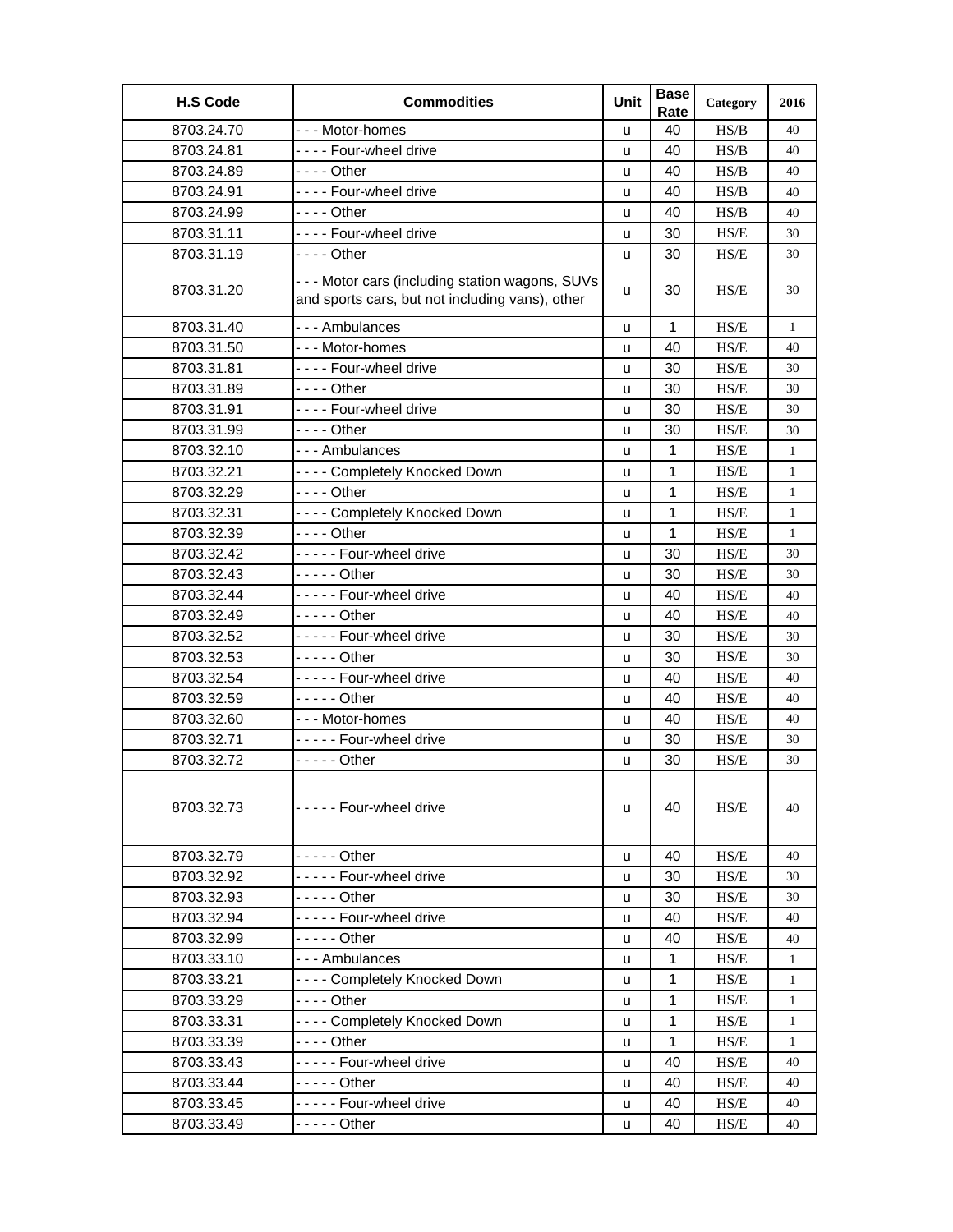| <b>H.S Code</b> | <b>Commodities</b>                                                                                                              | Unit | <b>Base</b><br>Rate | Category            | 2016           |
|-----------------|---------------------------------------------------------------------------------------------------------------------------------|------|---------------------|---------------------|----------------|
| 8703.33.53      | ----- Four-wheel drive                                                                                                          | u    | 40                  | HS/E                | 40             |
| 8703.33.54      | - - - - - Other                                                                                                                 | u    | 40                  | H S/E               | 40             |
| 8703.33.55      | - - - - - Four-wheel drive                                                                                                      | u    | 40                  | HS/E                | 40             |
| 8703.33.59      | - - - - - Other                                                                                                                 | u    | 40                  | HS/E                | 40             |
| 8703.33.70      | --- Motor-homes                                                                                                                 | u    | 40                  | HS/E                | 40             |
| 8703.33.81      | ---- Four-wheel drive                                                                                                           | u    | 40                  | HS/E                | 40             |
| 8703.33.89      | - - - - Other                                                                                                                   | u    | 40                  | HS/E                | 40             |
| 8703.33.91      | ---- Four-wheel drive                                                                                                           | u    | 40                  | HS/E                | 40             |
| 8703.33.99      | - - - - Other                                                                                                                   | u    | 40                  | HS/E                | 40             |
| 8703.90.11      | --- Ambulances                                                                                                                  | u    | $\mathbf{1}$        | HS/B                | $\mathbf{1}$   |
| 8703.90.12      | - - - Go-karts                                                                                                                  | u    | 30                  | HS/B                | 30             |
| 8703.90.13      | ---- Completely Knocked Down                                                                                                    | u    | 1                   | HS/B                | 1              |
| 8703.90.19      | - - - - Other                                                                                                                   | u    | 1                   | HS/B                | $\mathbf{1}$   |
| 8703.90.50      | - - - Motor cars (including station wagons, SUVs<br>and sports cars, but not including vans),<br><b>Completely Knocked Down</b> | u    | 30                  | HS/B                | 30             |
| 8703.90.70      | --- Motor cars (including station wagons, SUVs<br>and sports cars, but not including vans), other                               | u    | 30                  | HS/B                | 30             |
| 8703.90.80      | --- Other vehicles, Completely Knocked Down                                                                                     | u    | 30                  | HS/B                | 30             |
| 8703.90.90      | --- Other                                                                                                                       | u    | 30                  | HS/B                | 30             |
| 8704.10.13      | ---g.v.w. not exceeding 5 t                                                                                                     | u    | 3                   | <b>SL</b>           | 3              |
| 8704.10.14      | --- g.v.w. exceeding 5 t, but not exceeding 10 t                                                                                | u    | 3                   | <b>SL</b>           | 3              |
| 8704.10.15      | - - - g.v.w. exceeding 10 t, but not exceeding 20                                                                               | u    | 3                   | <b>SL</b>           | 3              |
| 8704.10.16      | - - - g.v.w. exceeding 20 t, but not exceeding 24                                                                               | u    | 3                   | <b>SL</b>           | 3              |
| 8704.10.17      | - - - g.v.w. exceeding 24 t, but not exceeding 45                                                                               | u    | 3                   | <b>SL</b>           | 3              |
| 8704.10.18      | --- g.v.w. exceeding 45 t                                                                                                       | u    | 3                   | <b>SL</b>           | 3              |
| 8704.10.23      | ---g.v.w. not exceeding 5 t                                                                                                     | u    | 3                   | <b>SL</b>           | 3              |
| 8704.10.24      | ---g.v.w. exceeding 5 t, but not exceeding 10 t                                                                                 | u    | 3                   | <b>SL</b>           | 3              |
| 8704.10.25      | --- g.v.w. exceeding 10 t, but not exceeding 20                                                                                 | u    | 3                   | $\operatorname{SL}$ | 3              |
| 8704.10.26      | --- g.v.w. exceeding 20 t, but not exceeding 24                                                                                 | u    | 3                   | $\rm SL$            | 3              |
| 8704.10.27      | - - - g.v.w. exceeding 24 t, but not exceeding 45<br>t                                                                          | u    | 3                   | <b>SL</b>           | 3              |
| 8704.10.28      | $- - g.v.w.$ exceeding 45 t                                                                                                     | u    | 3                   | <b>SL</b>           | 3              |
| 8704.21.11      | ---- Refrigerated lorries (trucks)                                                                                              | u    | 3                   | $\rm SL$            | $\mathfrak{Z}$ |
| 8704.21.19      | $--$ Other                                                                                                                      | u    | 3                   | <b>SL</b>           | 3              |
| 8704.21.21      | ---- Refrigerated lorries (trucks)                                                                                              | u    | 3                   | <b>SL</b>           | 3              |
| 8704.21.22      | - - - - Refuse/garbage collection vehicles having<br>a refuse compressing device                                                | u    | 3                   | SL                  | 3              |
| 8704.21.23      | - - - - Tanker vehicles; bulk-cement lorries<br>(trucks)                                                                        | u    | 3                   | $\operatorname{SL}$ | 3              |
| 8704.21.24      | - - - - Armoured cargo vehicles for transporting<br>valuables                                                                   | u    | 3                   | <b>SL</b>           | 3              |
| 8704.21.25      | ---- Hooklift lorries (trucks)                                                                                                  | u    | 3                   | $\rm SL$            | 3              |
| 8704.21.29      | - - - - Other                                                                                                                   | u    | 3                   | <b>SL</b>           | 3              |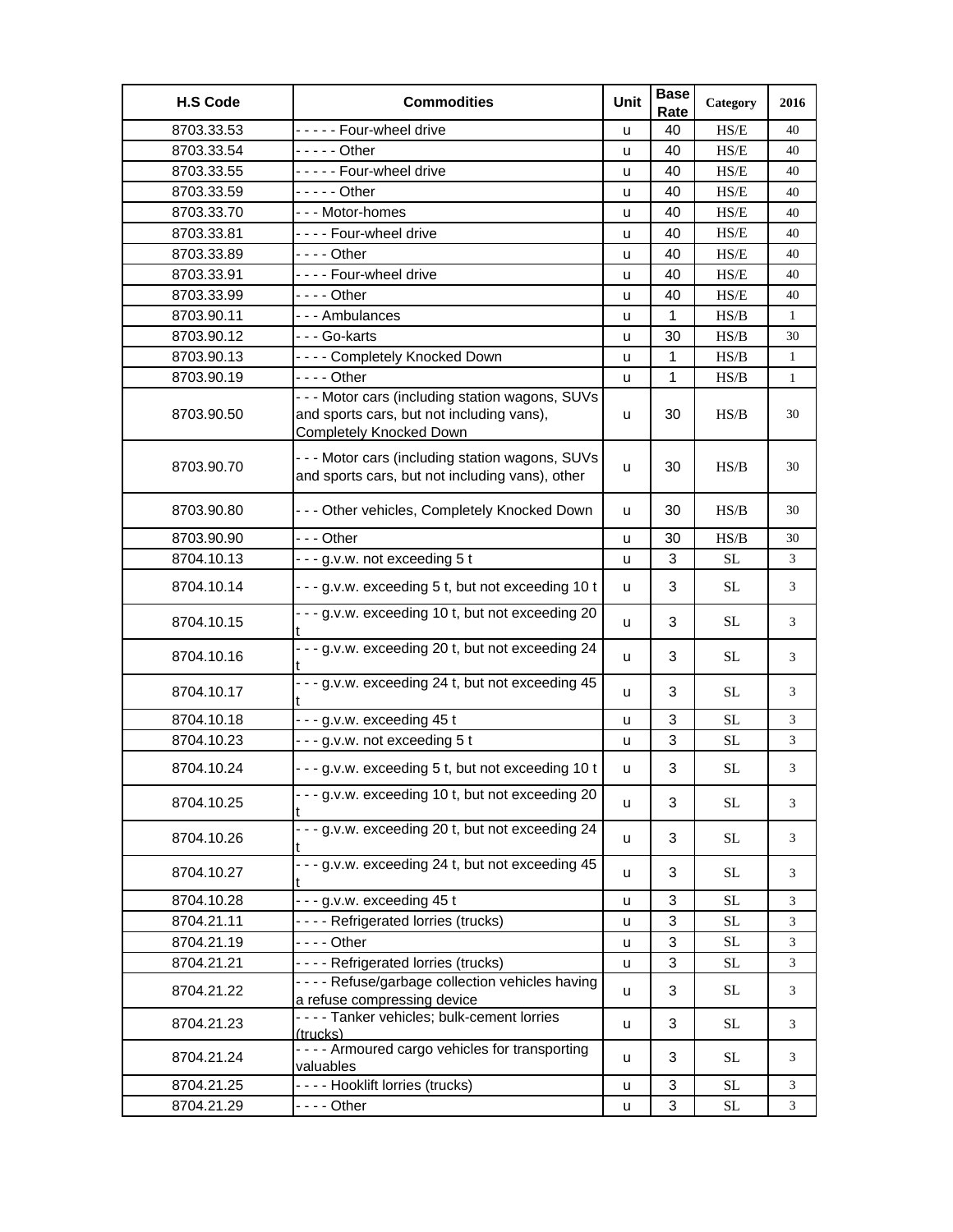| <b>H.S Code</b> | <b>Commodities</b>                                                             | Unit | <b>Base</b><br>Rate | Category  | 2016 |
|-----------------|--------------------------------------------------------------------------------|------|---------------------|-----------|------|
| 8704.22.11      | ----- Refrigerated lorries (trucks)                                            | u    | 3                   | SL.       | 3    |
| 8704.22.19      | $---$ Other                                                                    | u    | 3                   | <b>SL</b> | 3    |
| 8704.22.21      | ----- Refrigerated lorries (trucks)                                            | u    | 3                   | <b>SL</b> | 3    |
| 8704.22.22      | ----- Refuse/garbage collection vehicles<br>having a refuse compressing device | u    | 3                   | SL.       | 3    |
| 8704.22.23      | ----- Tanker vehicles; bulk-cement lorries<br>(trucks)                         | u    | 3                   | <b>SL</b> | 3    |
| 8704.22.24      | - - - - - Armoured cargo vehicles for transporting<br>valuables                | u    | 3                   | <b>SL</b> | 3    |
| 8704.22.25      | ----- Hooklift lorries (trucks)                                                | u    | 3                   | <b>SL</b> | 3    |
| 8704.22.29      | $---$ Other                                                                    | u    | 3                   | <b>SL</b> | 3    |
| 8704.22.31      | ----- Refrigerated lorries (trucks)                                            | u    | 3                   | <b>SL</b> | 3    |
| 8704.22.39      | - - - - - Other                                                                | u    | 3                   | <b>SL</b> | 3    |
| 8704.22.41      | ----- Refrigerated lorries (trucks)                                            | u    | 3                   | <b>SL</b> | 3    |
| 8704.22.42      | ----- Refuse/garbage collection vehicles<br>having a refuse compressing device | u    | 3                   | <b>SL</b> | 3    |
| 8704.22.43      | ----- Tanker vehicles; bulk-cement lorries<br>(trucks)                         | u    | 3                   | <b>SL</b> | 3    |
| 8704.22.44      | ----- Armoured cargo vehicles for transporting<br>valuables                    | u    | 3                   | <b>SL</b> | 3    |
| 8704.22.45      | ----- Hooklift lorries (trucks)                                                | u    | 3                   | SL.       | 3    |
| 8704.22.51      | $---$ Other, g.v.w. exceeding 6 t but not<br>exceeding 10 t                    | u    | 3                   | <b>SL</b> | 3    |
| 8704.22.59      | - - - - - - Other                                                              | u    | 3                   | <b>SL</b> | 3    |
| 8704.23.11      | ----- Refrigerated lorries (trucks)                                            | u    | 3                   | HS/B      | 3    |
| 8704.23.19      | - - - - - Other                                                                | u    | 3                   | HS/B      | 3    |
| 8704.23.21      | ----- Refrigerated lorries (trucks)                                            | u    | 3                   | HS/B      | 3    |
| 8704.23.22      | ----- Refuse/garbage collection vehicles<br>having a refuse compressing device | u    | 3                   | HS/B      | 3    |
| 8704.23.23      | ----- Tanker vehicles; bulk-cement lorries<br>(trucks)                         | u    | 3                   | HS/B      | 3    |
| 8704.23.24      | ----- Armoured cargo vehicles for transporting<br>valuables                    | u    | 3                   | HS/B      | 3    |
| 8704.23.25      | ----- Hooklift lorries (trucks)                                                | u    | 3                   | HS/B      | 3    |
| 8704.23.29      | - - - - - Other                                                                | u    | 3                   | HS/B      | 3    |
| 8704.23.51      | ----- Refrigerated lorries (trucks)                                            | u    | 3                   | HS/B      | 3    |
| 8704.23.59      | $---$ Other                                                                    | u    | 3                   | HS/B      | 3    |
| 8704.23.61      | ----- Refrigerated lorries (trucks)                                            | u    | 3                   | HS/B      | 3    |
| 8704.23.62      | ----- Refuse/garbage collection vehicles<br>having a refuse compressing device | u    | 3                   | HS/B      | 3    |
| 8704.23.63      | -----Tanker vehicles; bulk-cement lorries<br>(trucks)                          | u    | 3                   | HS/B      | 3    |
| 8704.23.64      | - - - - - Armoured cargo vehicles for transporting<br>valuables                | u    | 3                   | HS/B      | 3    |
| 8704.23.65      | ----- Hooklift lorries (trucks)                                                | u    | 3                   | HS/B      | 3    |
| 8704.23.66      | - - - - - Dumpers                                                              | u    | 3                   | HS/B      | 3    |
| 8704.23.69      | $---$ Other                                                                    | u    | 3                   | HS/B      | 3    |
| 8704.23.71      | ----- Refrigerated lorries (trucks)                                            | u    | 3                   | HS/B      | 3    |
| 8704.23.79      | $---$ Other                                                                    | u    | 3                   | HS/B      | 3    |
| 8704.23.81      | ----- Refrigerated lorries (trucks)                                            | u    | 3                   | HS/B      | 3    |
| 8704.23.82      | ----- Refuse/garbage collection vehicles<br>having a refuse compressing device | u    | 3                   | HS/B      | 3    |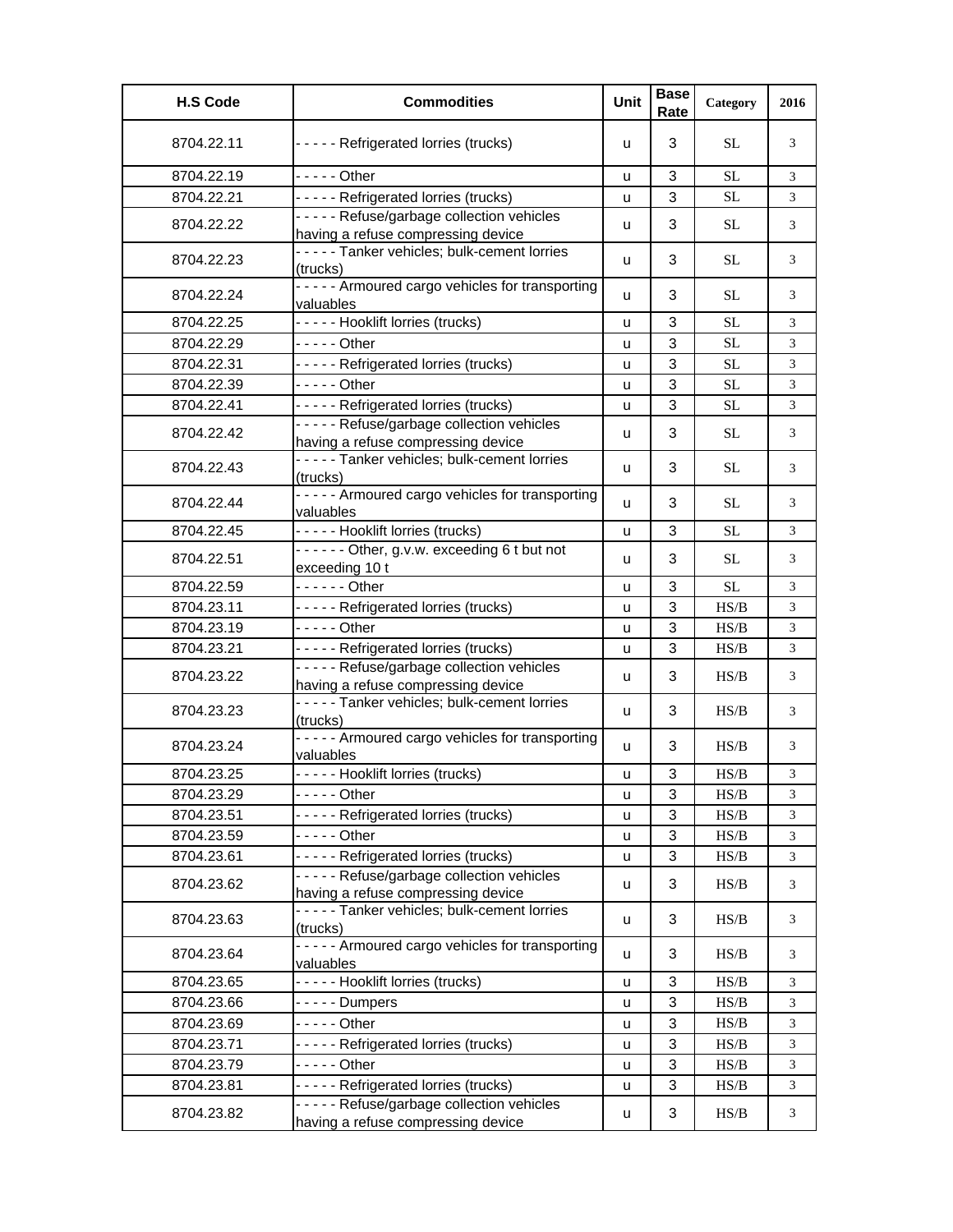| <b>H.S Code</b> | <b>Commodities</b>                                                               | Unit | <b>Base</b><br>Rate | Category  | 2016           |
|-----------------|----------------------------------------------------------------------------------|------|---------------------|-----------|----------------|
| 8704.23.83      | ----- Tanker vehicles; bulk-cement lorries<br>(trucks)                           | u    | 3                   | H S/B     | 3              |
| 8704.23.84      | ----- Armoured cargo vehicles for transporting<br>valuables                      | u    | 3                   | H S/B     | 3              |
| 8704.23.85      | ----- Hooklift lorries (trucks)                                                  | u    | 3                   | HS/B      | 3              |
| 8704.23.86      | - - - - - Dumpers                                                                | u    | 3                   | HS/B      | 3              |
| 8704.23.89      | $--$ - - - Other                                                                 | ū    | 3                   | HS/B      | 3              |
| 8704.31.11      | - - - - Refrigerated lorries (trucks)                                            | u    | 3                   | <b>SL</b> | 3              |
| 8704.31.19      | $--$ Other                                                                       | u    | $\sqrt{3}$          | <b>SL</b> | $\mathfrak{Z}$ |
| 8704.31.21      | - - - - Refrigerated lorries (trucks)                                            | u    | 3                   | <b>SL</b> | 3              |
| 8704.31.22      | - - - - Refuse/garbage collection vehicles having<br>a refuse compressing device | u    | 3                   | SL        | 3              |
| 8704.31.23      | ---- Tanker vehicles; bulk-cement lorries<br>(trucks)                            | u    | 3                   | SL.       | 3              |
| 8704.31.24      | - - - - Armoured cargo vehicles for transporting<br>valuables                    | u    | 3                   | SL.       | 3              |
| 8704.31.25      | ---- Hooklift lorries (trucks)                                                   | u    | 3                   | <b>SL</b> | 3              |
| 8704.31.29      | $--$ Other                                                                       | u    | 3                   | SL        | 3              |
| 8704.32.11      | ----- Refrigerated lorries (trucks)                                              | u    | 3                   | <b>SL</b> | 3              |
| 8704.32.19      | $---$ Other                                                                      | u    | 3                   | <b>SL</b> | 3              |
| 8704.32.21      | ----- Refrigerated lorries (trucks)                                              | u    | 3                   | <b>SL</b> | 3              |
| 8704.32.22      | ----- Refuse/garbage collection vehicles<br>having a refuse compressing device   | u    | 3                   | <b>SL</b> | 3              |
| 8704.32.23      | ----- Tanker vehicles; bulk-cement lorries<br>(trucks)                           | u    | 3                   | <b>SL</b> | 3              |
| 8704.32.24      | ----- Armoured vehicles                                                          | u    | 3                   | <b>SL</b> | 3              |
| 8704.32.25      | ----- Hooklift lorries (trucks)                                                  | u    | 3                   | SL        | 3              |
| 8704.32.29      | $--$ - - - Other                                                                 | u    | 3                   | SL        | 3              |
| 8704.32.31      | ----- Refrigerated lorries (trucks)                                              | u    | $\sqrt{3}$          | <b>SL</b> | $\mathfrak{Z}$ |
| 8704.32.39      | $-- -$ Other                                                                     | u    | 3                   | <b>SL</b> | 3              |
| 8704.32.41      | ----- Refrigerated lorries (trucks)                                              | u    | 3                   | <b>SL</b> | 3              |
|                 | ----- Refuse/garbage collection vehicles                                         |      |                     |           |                |
| 8704.32.42      | having a refuse compressing device<br>----- Tanker vehicles; bulk-cement lorries | u    | 3                   | SL        | 3              |
| 8704.32.43      | (trucks)                                                                         | u    | 3                   | <b>SL</b> | 3              |
| 8704.32.44      | ----- Armoured cargo vehicles for transporting<br>valuables                      | u    | 3                   | $\rm SL$  | 3              |
| 8704.32.45      | ----- Hooklift lorries (trucks)                                                  | u    | 3                   | <b>SL</b> | 3              |
| 8704.32.46      | ------ Other, g.v.w. exceeding 6 t but not<br>exceeding 10 t                     | u    | 3                   | <b>SL</b> | 3              |
| 8704.32.49      | $---$ Other                                                                      | u    | 3                   | <b>SL</b> | 3              |
| 8704.32.51      | ----- Refrigerated lorries (trucks)                                              | u    | 3                   | <b>SL</b> | 3              |
| 8704.32.59      | $--$ - - - Other                                                                 | u    | 3                   | $\rm SL$  | 3              |
| 8704.32.61      | ----- Refrigerated lorries (trucks)                                              | u    | 3                   | $\rm SL$  | 3              |
| 8704.32.62      | ----- Refuse/garbage collection vehicles<br>having a refuse compressing device   | u    | 3                   | $\rm SL$  | 3              |
| 8704.32.63      | ----- Tanker vehicles; bulk-cement lorries<br>(trucks)                           | u    | 3                   | $\rm SL$  | 3              |
| 8704.32.64      | ----- Armoured cargo vehicles for transporting<br>valuables                      | u    | 3                   | <b>SL</b> | 3              |
| 8704.32.65      | ----- Hooklift lorries (trucks)                                                  | u    | 3                   | SL        | 3              |
| 8704.32.69      | $---$ Other                                                                      | u    | 3                   | <b>SL</b> | 3              |
| 8704.32.72      | ----- Refrigerated lorries (trucks)                                              | u    | 3                   | <b>SL</b> | 3              |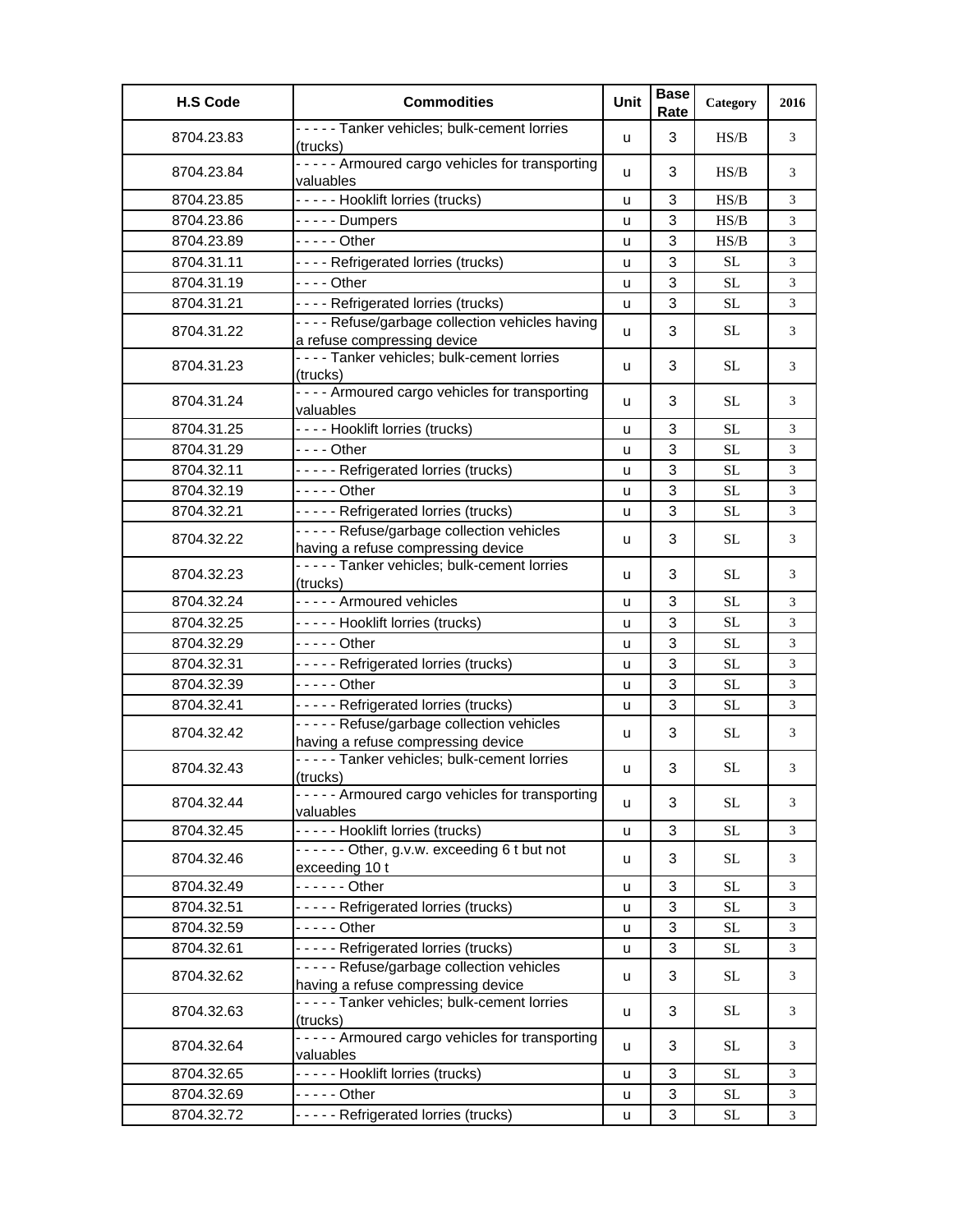| <b>H.S Code</b> | <b>Commodities</b>                                                                                          | Unit | <b>Base</b><br>Rate | Category  | 2016         |
|-----------------|-------------------------------------------------------------------------------------------------------------|------|---------------------|-----------|--------------|
| 8704.32.79      | $---$ Other                                                                                                 | u    | 3                   | <b>SL</b> | 3            |
| 8704.32.81      | ----- Refrigerated lorries (trucks)                                                                         | u    | 3                   | <b>SL</b> | 3            |
| 8704.32.82      | ----- Refuse/garbage collection vehicles                                                                    |      | 3                   | <b>SL</b> | 3            |
|                 | having a refuse compressing device                                                                          | u    |                     |           |              |
| 8704.32.83      | -----Tanker vehicles; bulk-cement lorries<br>(trucks)                                                       | u    | 3                   | <b>SL</b> | 3            |
| 8704.32.84      | ----- Armoured cargo vehicles for transporting<br>valuables                                                 | u    | 3                   | <b>SL</b> | 3            |
| 8704.32.85      | ----- Hooklift lorries (trucks)                                                                             | u    | 3                   | <b>SL</b> | 3            |
| 8704.32.86      | - - - - - Dumpers                                                                                           | u    | 3                   | <b>SL</b> | 3            |
| 8704.32.89      | - - - - - Other                                                                                             | u    | 3                   | <b>SL</b> | 3            |
| 8704.32.91      | ----- Refrigerated lorries (trucks)                                                                         | u    | 3                   | <b>SL</b> | 3            |
| 8704.32.92      | - - - - - Other                                                                                             | u    | 3                   | <b>SL</b> | 3            |
| 8704.32.93      | ----- Refrigerated lorries (trucks)                                                                         | u    | 3                   | <b>SL</b> | 3            |
| 8704.32.94      | ----- Refuse/garbage collection vehicles<br>having a refuse compressing device                              | u    | 3                   | <b>SL</b> | 3            |
| 8704.32.95      | ----- Tanker vehicles; bulk-cement lorries<br>(trucks)                                                      | u    | 3                   | <b>SL</b> | 3            |
| 8704.32.96      | ----- Armoured cargo vehicles for transporting<br>valuables                                                 | u    | 3                   | <b>SL</b> | 3            |
| 8704.32.97      | ----- Hooklift lorries (trucks)                                                                             | u    | 3                   | <b>SL</b> | 3            |
| 8704.32.98      | $-- - -$ Dumpers                                                                                            | u    | 3                   | <b>SL</b> | 3            |
| 8704.32.99      | $---$ Other                                                                                                 | u    | 3                   | <b>SL</b> | 3            |
| 8704.90.10      | - - Completely Knocked Down                                                                                 | u    | 3                   | <b>SL</b> | 3            |
| 8704.90.91      | ---g.v.w. not exceeding 5 t                                                                                 | u    | 3                   | <b>SL</b> | 3            |
| 8704.90.92      | ---g.v.w. exceeding 5 t but not exceeding 10 t                                                              | u    | 3                   | <b>SL</b> | 3            |
| 8704.90.93      | --- g.v.w. exceeding 10 t but not exceeding 20                                                              | u    | 3                   | <b>SL</b> | 3            |
| 8704.90.94      | - - - g.v.w. exceeding 20 t but not exceeding 45                                                            | u    | 3                   | <b>SL</b> | 3            |
| 8704.90.99      | --- Other                                                                                                   | u    | 3                   | <b>SL</b> | 3            |
| 8705.10.00      | - Crane lorries                                                                                             | u    | 1                   | N         | $\mathbf{1}$ |
| 8705.20.00      | - Mobile drilling derricks                                                                                  | u    | 1                   | ${\bf N}$ | $\mathbf{1}$ |
| 8705.30.00      | - Fire fighting vehicles                                                                                    | u    | 1                   | N         | $\mathbf{1}$ |
| 8705.40.00      | Concrete-mixer lorries                                                                                      | u    | 1                   | N         | $\mathbf{1}$ |
| 8705.90.50      | - - Street cleaning vehicles; cesspool emptiers;<br>mobile clinics; spraying lorries of all kinds           | u    | 1                   | N         | 1            |
| 8705.90.90      | - - Other                                                                                                   | u    | $\mathbf{1}$        | ${\bf N}$ | $\mathbf{1}$ |
| 8706.00.11      | - - For agricultural tractors of subheading<br>8701.10 or 8701.90                                           | u    | $\mathbf 1$         | HS/B      | 3            |
| 8706.00.19      | - - Other                                                                                                   | u    | 3                   | HS/B      | 3            |
| 8706.00.21      | - - For motor cars (including stretch limousines<br>but not including coaches, buses, minibuses or<br>vans) | u    | 3                   | HS/B      | 3            |
| 8706.00.29      | - - Other                                                                                                   | u    | 3                   | HS/B      | 3            |
| 8706.00.31      | - - For go-karts and golf cars, including golf<br>buggies                                                   | u    | 30                  | HS/B      | 30           |
| 8706.00.32      | - - For ambulances                                                                                          | u    | $\mathbf{1}$        | HS/B      | $\mathbf{1}$ |
| 8706.00.33      | - - For motor cars (including station wagons,<br>SUVs and sports cars, but not including vans)              | u    | 30                  | HS/B      | 30           |
| 8706.00.39      | - - Other                                                                                                   | u    | 30                  | HS/B      | 30           |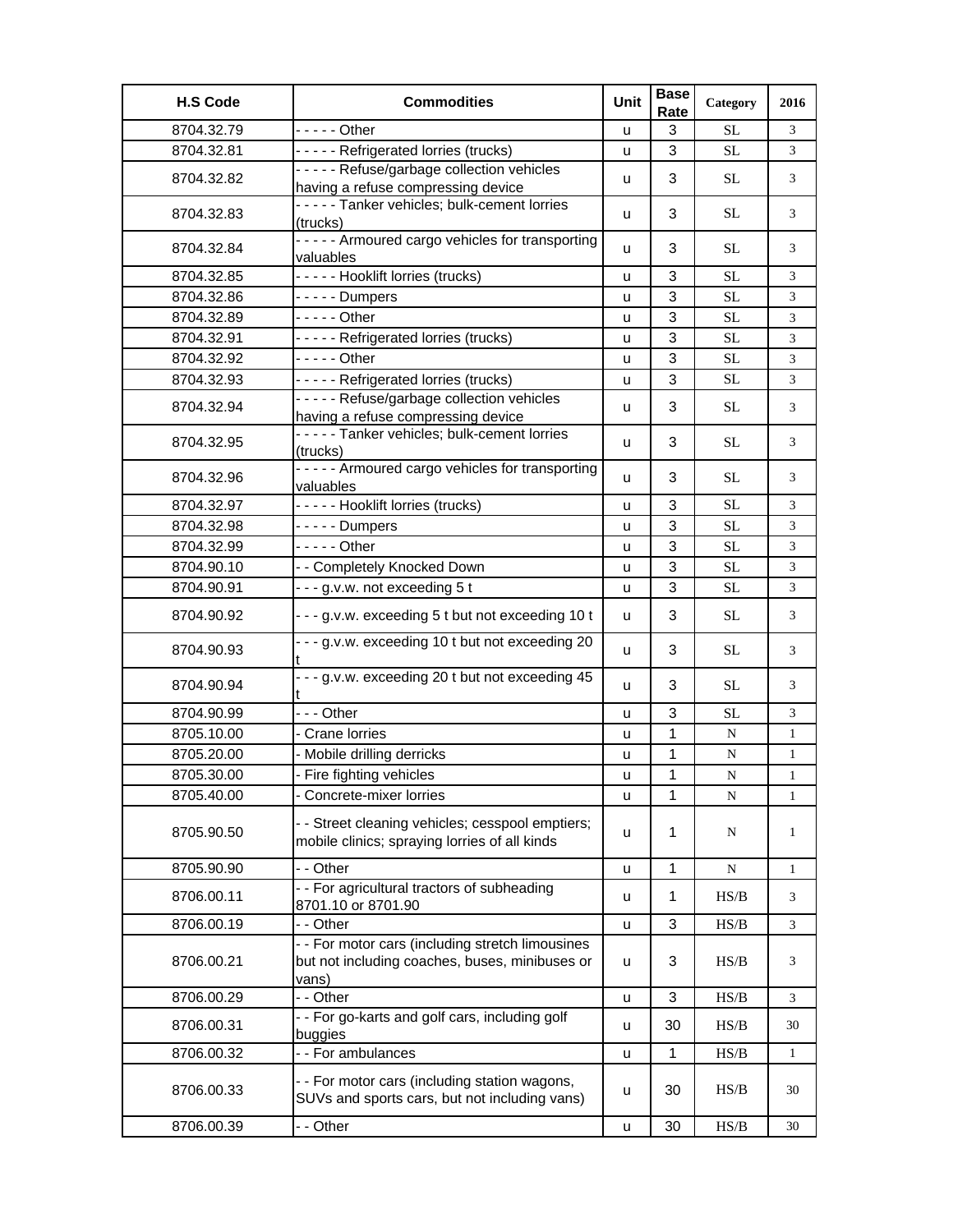| <b>H.S Code</b> | <b>Commodities</b>                                                                                            | Unit | <b>Base</b><br>Rate | Category  | 2016         |
|-----------------|---------------------------------------------------------------------------------------------------------------|------|---------------------|-----------|--------------|
| 8706.00.40      | - For vehicles of heading 87.04                                                                               | u    | 3                   | HS/B      | 3            |
| 8706.00.50      | - For vehicles of heading 87.05                                                                               | u    | 3                   | HS/B      | 3            |
| 8707.10.10      | - - For go-karts and golf cars, including golf<br>buggies                                                     | u    | 5                   | HS/E      | 5            |
| 8707.10.20      | - - For ambulances                                                                                            | u    | 1                   | HS/E      | 1            |
| 8707.10.90      | - - Other                                                                                                     | u    | 5                   | HS/E      | 5            |
| 8707.90.10      | -- For vehicles of heading 87.01                                                                              | u    | 1                   | ${\bf N}$ | $\mathbf{1}$ |
| 8707.90.21      | - - - For motor cars (including stretch limousines<br>but not including coaches, buses, minibuses or<br>vans) | u    | 5                   | N         | 5            |
| 8707.90.29      | --- Other                                                                                                     | u    | 5                   | N         | 5            |
| 8707.90.30      | - - For vehicles of heading 87.05                                                                             | u    | 5                   | N         | 5            |
| 8707.90.90      | - - Other                                                                                                     | u    | 5                   | ${\bf N}$ | 5            |
| 8708.10.10      | - - For vehicles of heading 87.01                                                                             | kg   | 1                   | HS/E      | 1            |
| 8708.10.90      | - - Other                                                                                                     | kg   | 5                   | HS/E      | 5            |
| 8708.21.00      | - - Safety seat belts                                                                                         | kg   | 1                   | <b>SL</b> | $\mathbf{1}$ |
| 8708.29.11      | ---- For vehicles of heading 87.01                                                                            | kg   | 1                   | SL        | $\mathbf{1}$ |
| 8708.29.12      | ---- For vehicles of heading 87.03                                                                            | kg   | 5                   | SL        | 5            |
| 8708.29.14      | - - - - For vehicles of heading 87.02 or 87.04                                                                | kg   | 5                   | <b>SL</b> | 5            |
| 8708.29.19      | - - - - Other                                                                                                 | kg   | 5                   | SL        | 5            |
| 8708.29.20      | --- Parts of safety seat belts                                                                                | kg   | 5                   | SL        | 5            |
| 8708.29.92      | ---- For vehicles of heading 87.01                                                                            | kg   | 1                   | SL        | $\mathbf{1}$ |
| 8708.29.93      | ----- Interior trim fittings; mudguards                                                                       | kg   | 5                   | <b>SL</b> | 5            |
| 8708.29.94      | - - - - - Hood rods                                                                                           | kg   | 5                   | <b>SL</b> | 5            |
| 8708.29.95      | $---$ Other                                                                                                   | kg   | 5                   | SL        | 5            |
| 8708.29.96      | ----- Interior trim fittings; mudguards                                                                       | kg   | 5                   | SL        | 5            |
| 8708.29.97      | - - - - - Hood rods                                                                                           | kg   | 5                   | SL        | 5            |
| 8708.29.98      | $---$ Other                                                                                                   | kg   | 5                   | <b>SL</b> | 5            |
| 8708.29.99      | - - - - Other                                                                                                 | kg   | 5                   | <b>SL</b> | 5            |
| 8708.30.10      | - - For vehicles of heading 87.01                                                                             | kg   | 1                   | <b>SL</b> | $\mathbf{1}$ |
| 8708.30.21      | --- Brake drums, brake discs or brake pipes                                                                   | kg   | 5                   | <b>SL</b> | 5            |
| 8708.30.29      | - - Other                                                                                                     | kg   | 5                   | <b>SL</b> | 5            |
| 8708.30.30      | - - Brake drums, brake discs or brake pipes for<br>vehicles of heading 87.02 or 87.04                         | kg   | 5                   | SL        | 5            |
| 8708.30.90      | - - Other                                                                                                     | kg   | 5                   | <b>SL</b> | 5            |
| 8708.40.11      | --- For vehicles of heading 87.03                                                                             | kg   | 5                   | <b>SL</b> | 5            |
| 8708.40.13      | --- For vehicles of heading 87.04 or 87.05                                                                    | kg   | 5                   | $\rm SL$  | 5            |
| 8708.40.14      | --- For vehicles of heading 87.01                                                                             | kg   | 1                   | <b>SL</b> | $\mathbf{1}$ |
| 8708.40.19      | - - - Other                                                                                                   | kg   | 5                   | <b>SL</b> | 5            |
| 8708.40.25      | --- For vehicles of heading 87.01                                                                             | kg   | 1                   | <b>SL</b> | $\mathbf{1}$ |
| 8708.40.26      | --- For vehicles of heading 87.03                                                                             | kg   | 5                   | <b>SL</b> | 5            |
| 8708.40.27      | --- For vehicles of heading 87.04 or 87.05                                                                    | kg   | 5                   | $\rm SL$  | 5            |
| 8708.40.29      | --- Other                                                                                                     | kg   | 5                   | <b>SL</b> | 5            |
| 8708.40.91      | --- For vehicles of heading 87.01                                                                             | kg   | 1                   | $\rm SL$  | $\mathbf{1}$ |
| 8708.40.92      | --- For vehicles of heading 87.03                                                                             | kg   | 5                   | <b>SL</b> | 5            |
| 8708.40.99      | --- Other                                                                                                     | kg   | 5                   | <b>SL</b> | 5            |
| 8708.50.11      | --- For vehicles of heading 87.03                                                                             | kg   | 5                   | N         | 5            |
| 8708.50.13      | --- For vehicles of heading 87.04 or 87.05                                                                    | kg   | 5                   | N         | 5            |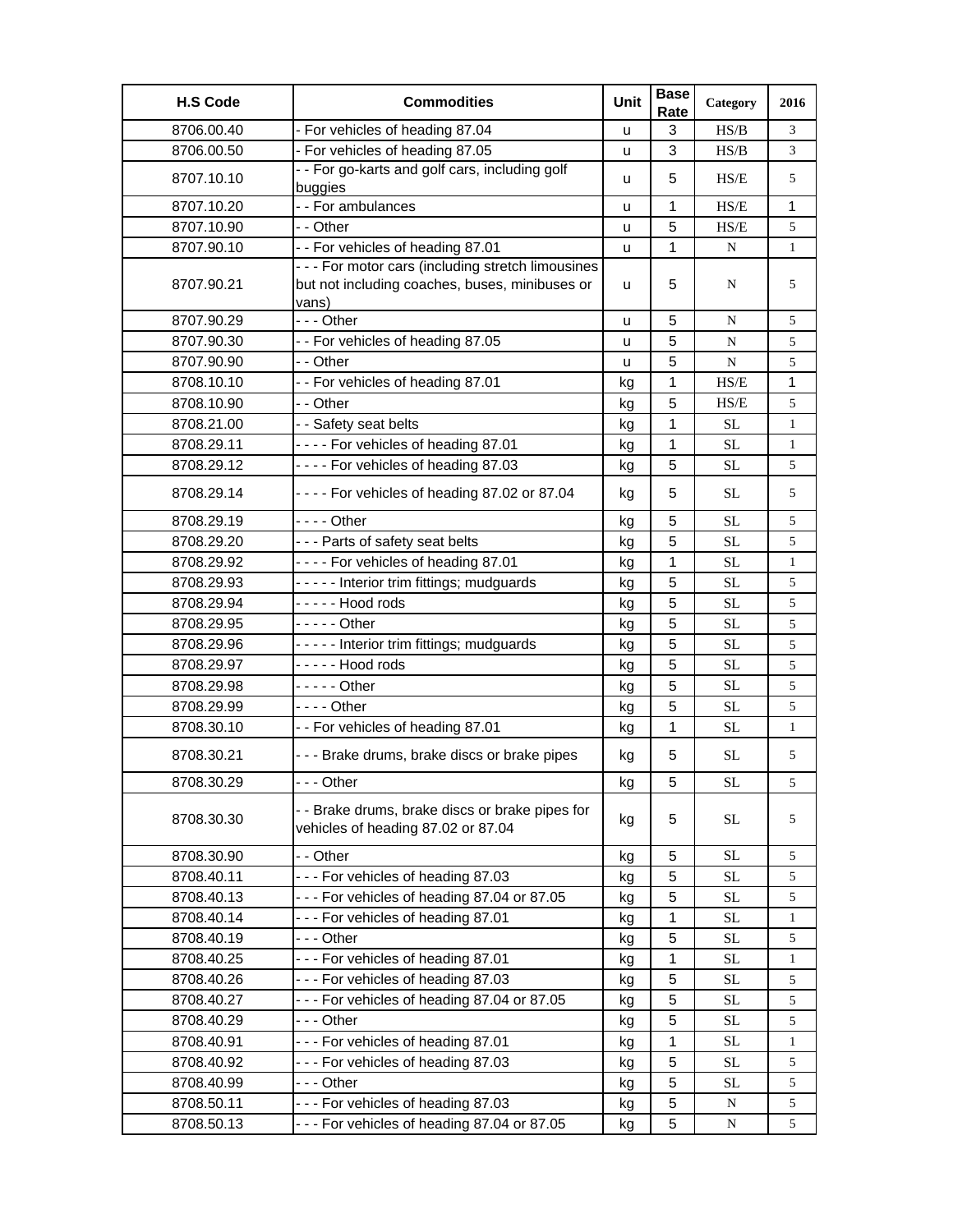| <b>H.S Code</b> | <b>Commodities</b>                                         | Unit | <b>Base</b><br>Rate | Category  | 2016         |
|-----------------|------------------------------------------------------------|------|---------------------|-----------|--------------|
| 8708.50.15      | --- For vehicles of heading 87.01                          | kg   | 1                   | N         | $\mathbf{1}$ |
| 8708.50.19      | - - - Other                                                | kg   | 5                   | N         | 5            |
| 8708.50.25      | --- For vehicles of heading 87.01                          | kg   | 1                   | N         | 1            |
| 8708.50.26      | --- For vehicles of heading 87.03                          | kg   | 5                   | N         | 5            |
| 8708.50.27      | --- For vehicles of heading 87.04 or 87.05                 | kg   | 5                   | N         | 5            |
| 8708.50.29      | - - - Other                                                | kg   | 5                   | N         | 5            |
| 8708.50.91      | ---- Crown wheels and pinions                              | kg   | 1                   | ${\bf N}$ | $\mathbf{1}$ |
| 8708.50.92      | $--$ Other                                                 | kg   | 1                   | N         | 1            |
| 8708.50.93      | --- For vehicles of heading 87.03                          | kg   | 5                   | N         | 5            |
| 8708.50.99      | -  - - Other                                               | kg   | 5                   | N         | 5            |
| 8708.70.15      | --- For vehicles of heading 87.01                          | kg   | 1                   | <b>SL</b> | $\mathbf{1}$ |
| 8708.70.16      | --- For vehicles of heading 87.03                          | kg   | 5                   | <b>SL</b> | 5            |
| 8708.70.17      | --- For vehicles of heading 87.02 or 87.04                 | kg   | 5                   | <b>SL</b> | 5            |
| 8708.70.19      | - - - Other                                                | kg   | 5                   | <b>SL</b> | 5            |
| 8708.70.21      | --- For vehicles of heading 87.01                          | kg   | $\mathbf{1}$        | <b>SL</b> | $\mathbf{1}$ |
| 8708.70.22      | --- For vehicles of heading 87.03                          | kg   | 5                   | <b>SL</b> | 5            |
| 8708.70.29      | - - - Other                                                | kg   | 5                   | <b>SL</b> | 5            |
| 8708.70.31      | --- For vehicles of heading 87.01                          | kg   | 1                   | <b>SL</b> | $\mathbf{1}$ |
| 8708.70.32      | --- For vehicles of heading 87.03                          | kg   | 5                   | <b>SL</b> | 5            |
| 8708.70.39      | - - - Other                                                | kg   | 5                   | <b>SL</b> | 5            |
| 8708.70.95      | --- For vehicles of heading 87.01                          | kg   | 1                   | <b>SL</b> | $\mathbf{1}$ |
| 8708.70.96      | --- For vehicles of heading 87.02 or 87.04                 | kg   | 5                   | <b>SL</b> | 5            |
| 8708.70.97      | --- For vehicles of heading 87.03                          | kg   | 5                   | <b>SL</b> | 5            |
| 8708.70.99      | --- For vehicles of heading 87.05                          | kg   | 5                   | <b>SL</b> | 5            |
| 8708.80.15      | --- For vehicles of heading 87.01                          | kg   | 1                   | N         | $\mathbf{1}$ |
| 8708.80.16      | --- For vehicles of heading 87.03                          | kg   | 5                   | N         | 5            |
| 8708.80.17      | --- For vehicles of subheading 8704.10 or<br>heading 87.05 | kg   | 5                   | N         | 5            |
| 8708.80.19      | - - - Other                                                | kg   | 5                   | N         | 5            |
| 8708.80.91      | --- For vehicles of heading 87.01                          | kg   | 5                   | ${\bf N}$ | 5            |
| 8708.80.92      | --- For vehicles of heading 87.03                          | kg   | 5                   | N         | 5            |
| 8708.80.99      | --- Other                                                  | kg   | 5                   | ${\bf N}$ | 5            |
| 8708.91.15      | --- For vehicles of heading 87.01                          | kg   | $\mathbf 1$         | ${\bf N}$ | $\mathbf{1}$ |
| 8708.91.16      | ---- For vehicles of heading 87.03                         | kg   | 5                   | N         | 5            |
| 8708.91.17      | - - - - For vehicles of heading 87.02 or 87.04             | kg   | 5                   | N         | 5            |
| 8708.91.19      |                                                            | kg   | 5                   | N         | 5            |
| 8708.91.91      | ---- For vehicles of heading 87.01                         | kg   | 1                   | N         | $\mathbf{1}$ |
| 8708.91.92      | ---- For vehicles of heading 87.03                         | kg   | 5                   | N         | 5            |
| 8708.91.99      |                                                            | kg   | 5                   | N         | 5            |
| 8708.92.10      | --- For vehicles of heading 87.01                          | kg   | 1                   | N         | $\mathbf{1}$ |
| 8708.92.20      | --- For vehicles of heading 87.03                          | kg   | 5                   | N         | 5            |
| 8708.92.40      | --- For vehicles of heading 87.02 or 87.04                 | kg   | 5                   | N         | 5            |
| 8708.92.90      | --- Other                                                  | kg   | 5                   | N         | 5            |
| 8708.93.50      | --- For vehicles of heading 87.01                          | kg   | 1                   | N         | 1            |
| 8708.93.60      | --- For vehicles of heading 87.03                          | kg   | 5                   | N         | 5            |
| 8708.93.70      | --- For vehicles of heading 87.04 or 87.05                 | kg   | 5                   | N         | 5            |
| 8708.93.90      |                                                            | kg   | 5                   | N         | 5            |
| 8708.94.10      | --- Steering wheels with airbag assemblies                 | kg   | 5                   | N         | 5            |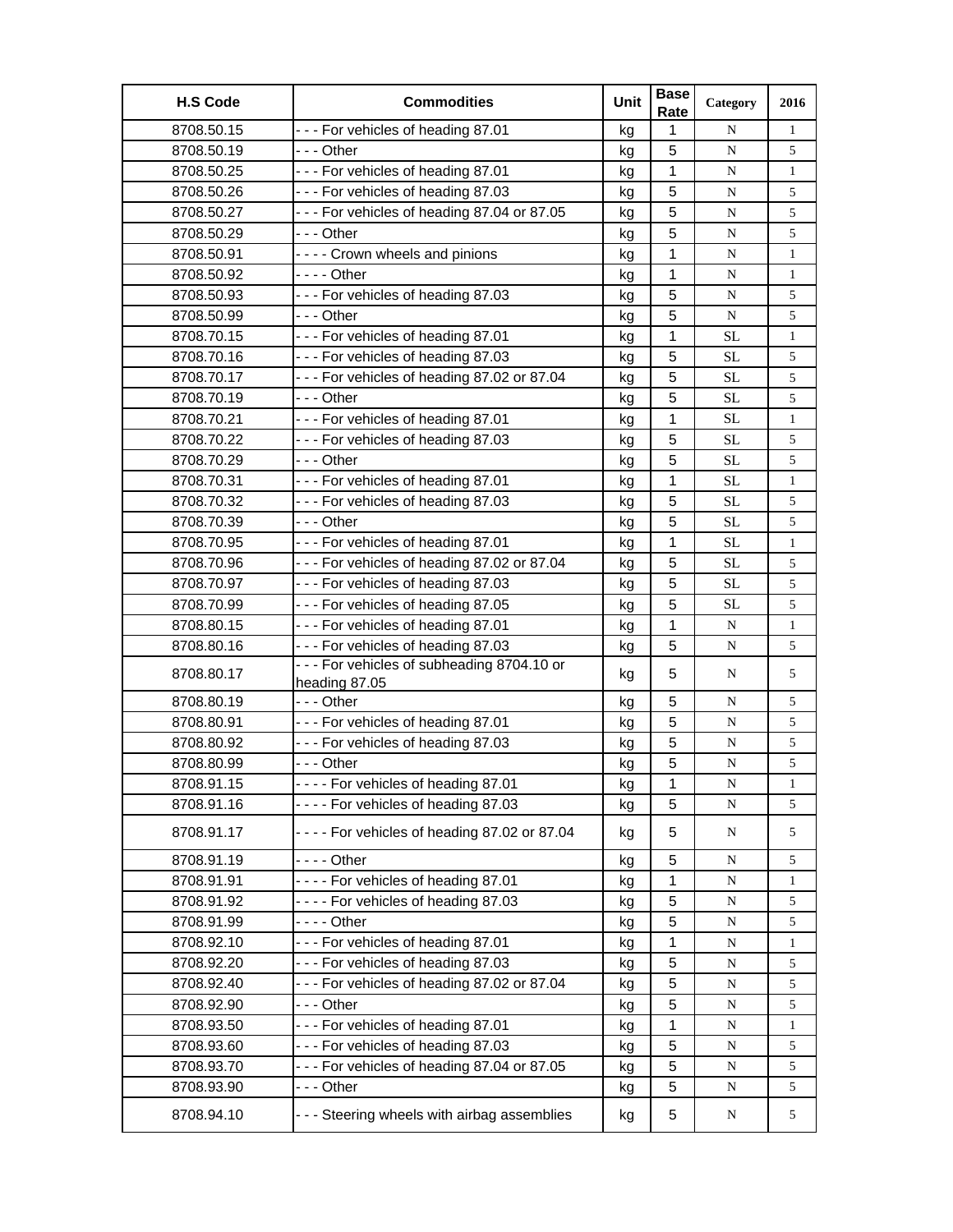| <b>H.S Code</b> | <b>Commodities</b>                                                          | Unit | <b>Base</b><br>Rate | Category  | 2016         |
|-----------------|-----------------------------------------------------------------------------|------|---------------------|-----------|--------------|
| 8708.94.94      | ---- For vehicles of heading 87.01                                          | kg   | 1                   | N         | $\mathbf{1}$ |
| 8708.94.95      | ---- For vehicles of heading 87.03                                          | kg   | 5                   | N         | 5            |
| 8708.94.99      |                                                                             | kg   | 5                   | ${\bf N}$ | 5            |
| 8708.95.10      | - - - Safety airbags with inflater system                                   | kg   | 5                   | <b>SL</b> | 5            |
| 8708.95.90      | --- Parts                                                                   | kg   | 5                   | <b>SL</b> | 5            |
| 8708.99.10      | --- For vehicles of heading 87.01                                           | kg   | 1                   | N         | $\mathbf{1}$ |
| 8708.99.21      | - - - - - Fuel tanks                                                        | kg   | 5                   | ${\bf N}$ | 5            |
| 8708.99.23      | $-- -$ Parts                                                                | kg   | 5                   | N         | 5            |
| 8708.99.30      | - - - - Accelerator, brake or clutch pedals                                 | kg   | 5                   | N         | 5            |
| 8708.99.40      | - - - - Battery carriers or trays and brackets<br>therefor                  | kg   | 5                   | N         | 5            |
| 8708.99.50      | - - - - Radiator shrouds                                                    | kg   | 5                   | N         | 5            |
| 8708.99.61      | ----- For vehicles of heading 87.02                                         | kg   | 5                   | N         | 5            |
| 8708.99.62      | ----- For vehicles of heading 87.03                                         | kg   | 5                   | N         | 5            |
| 8708.99.63      | ----- For vehicles of heading 87.04                                         | kg   | 5                   | ${\bf N}$ | 5            |
| 8708.99.70      | $--$ Other                                                                  | kg   | 5                   | N         | 5            |
| 8708.99.90      | - - - Other                                                                 | kg   | 5                   | N         | 5            |
| 8709.11.00      | - - Electrical                                                              | u    | 1                   | N         | $\mathbf{1}$ |
| 8709.19.00      | - - Other                                                                   | u    | 1                   | N         | $\mathbf{1}$ |
| 8709.90.00      | - Parts                                                                     | kg   | 5                   | ${\bf N}$ | 5            |
| 8711.10.12      | --- Mopeds and motorised bicycles                                           | u    | 5                   | ${\bf N}$ | 5            |
| 8711.10.13      | --- Other motorcycles and motor scooters                                    | u    | 5                   | N         | 5            |
| 8711.10.19      | - - - Other                                                                 | u    | 5                   | N         | 5            |
| 8711.10.92      | - - - Mopeds and motorised bicycles                                         | u    | 5                   | N         | 5            |
| 8711.10.93      | - - - Other motorcycles and motor scooters                                  | u    | 5                   | N         | 5            |
| 8711.10.99      | -  - - Other                                                                | u    | 5                   | N         | 5            |
| 8711.20.10      | - - Motocross motorcycles                                                   | u    | 5                   | N         | 5            |
| 8711.20.20      | - - Mopeds and motorised bicycles                                           | u    | 5                   | N         | 5            |
| 8711.20.31      | - - - - Of a cylinder capacity exceeding 150 cc<br>but not exceeding 200 cc | u    | 5                   | N         | 5            |
| 8711.20.32      | - - - - Of a cylinder capacity exceeding 200 cc<br>but not exceeding 250 cc | u    | 5                   | N         | 5            |
| 8711.20.39      | - - - - Other                                                               | u    | 5                   | ${\bf N}$ | 5            |
| 8711.20.45      | - - - - Of a cylinder capacity not exceeding<br>200cc                       | u    | 5                   | N         | 5            |
| 8711.20.49      | $--$ Other                                                                  | u    | 5                   | ${\bf N}$ | 5            |
| 8711.20.51      | - - - - Of a cylinder capacity exceeding 150 cc<br>but not exceeding 200 cc | u    | 5                   | N         | 5            |
| 8711.20.52      | - - - - Of a cylinder capacity exceeding 200 cc<br>but not exceeding 250 cc | u    | 5                   | N         | 5            |
| 8711.20.59      | $--$ Other                                                                  | u    | 5                   | N         | 5            |
| 8711.20.90      | - - - Other                                                                 | u    | 5                   | N         | 5            |
| 8711.30.10      | - - Motocross motorcycles                                                   | u    | 5                   | N         | 5            |
| 8711.30.30      | -- Other, Completely Knocked Down                                           | u    | 5                   | ${\bf N}$ | 5            |
| 8711.30.90      | - - Other                                                                   | u    | 5                   | ${\bf N}$ | 5            |
| 8711.40.10      | - - Motocross motorcycles                                                   | u    | 5                   | ${\bf N}$ | 5            |
| 8711.40.20      | - - Other, Completely Knocked Down                                          | u    | 5                   | ${\bf N}$ | 5            |
| 8711.40.90      | - - Other                                                                   | u    | 5                   | ${\bf N}$ | 5            |
| 8711.50.20      | - - Completely Knocked Down                                                 | u    | 5                   | N         | 5            |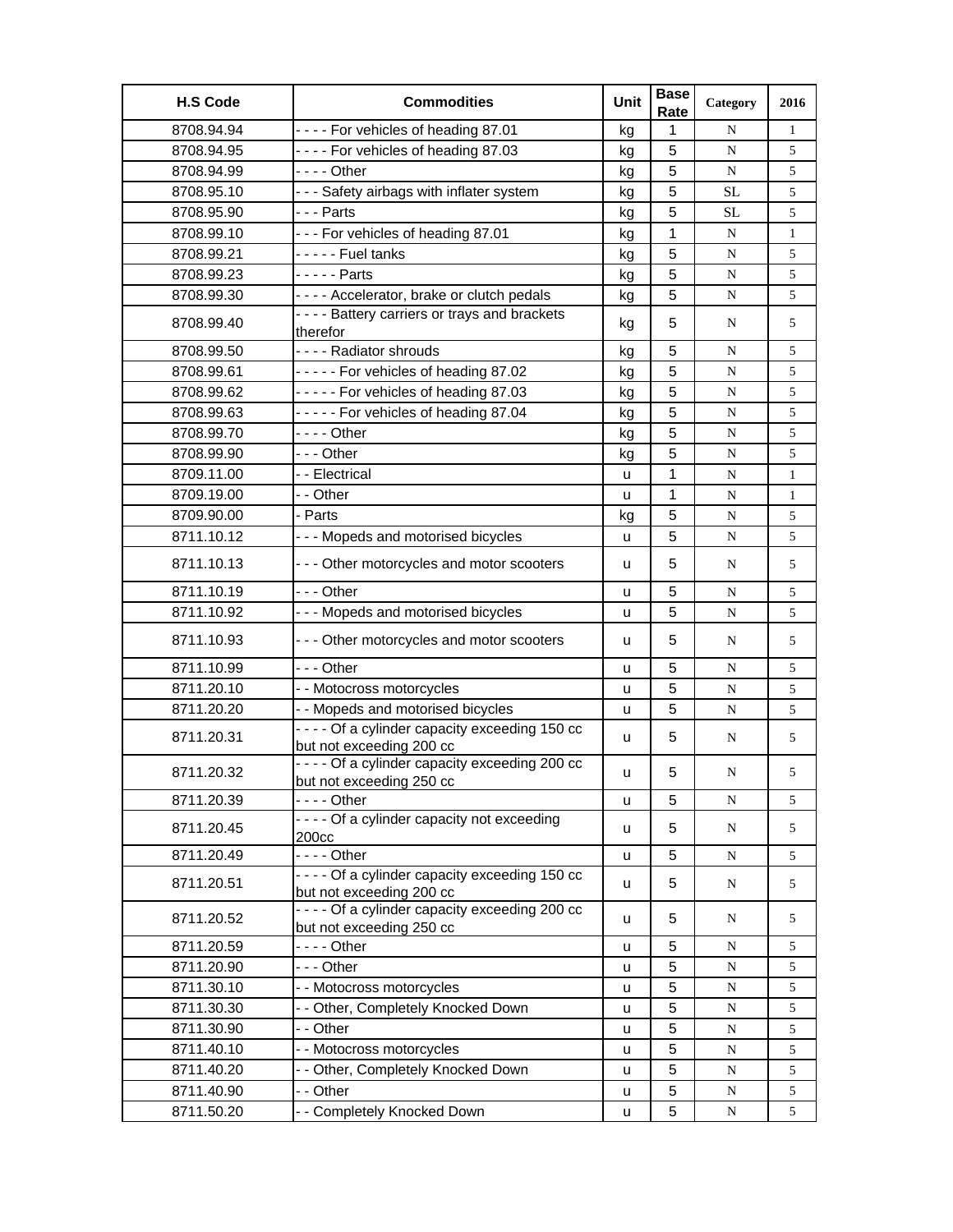| <b>H.S Code</b> | <b>Commodities</b>                                                                                                                                                           | Unit | <b>Base</b><br>Rate | Category  | 2016 |
|-----------------|------------------------------------------------------------------------------------------------------------------------------------------------------------------------------|------|---------------------|-----------|------|
| 8711.50.90      | - - Other                                                                                                                                                                    | u    | 5                   | N         | 5    |
| 8711.90.40      | - - Side-cars                                                                                                                                                                | u    | 5                   | ${\bf N}$ | 5    |
| 8711.90.51      | --- Electrically powered motorcycles                                                                                                                                         | u    | 5                   | N         | 5    |
| 8711.90.52      | - - - Other, of a cylinder capacity not exceeding<br>200cc                                                                                                                   | u    | 5                   | N         | 5    |
| 8711.90.53      | - - - Other, of a cylinder capacity exceeding<br>200cc but not exceeding 500cc                                                                                               | u    | 5                   | N         | 5    |
| 8711.90.54      | - - - Other, of a cylinder capacity exceeding<br>500cc                                                                                                                       | u    | 5                   | N         | 5    |
| 8711.90.91      | --- Electrically powered motorcycles                                                                                                                                         | u    | 5                   | N         | 5    |
| 8711.90.99      | --- Other                                                                                                                                                                    | u    | 5                   | N         | 5    |
| 8712.00.10      | - Racing bicycles                                                                                                                                                            | u    | 1.5                 | N         | 1.5  |
| 8712.00.20      | - Bicycles designed to be ridden by children                                                                                                                                 | u    | 1.5                 | N         | 1.5  |
| 8712.00.30      | - Other bicycles                                                                                                                                                             | u    | 1.5                 | N         | 1.5  |
| 8712.00.90      | - Other                                                                                                                                                                      | u    | 1.5                 | ${\bf N}$ | 1.5  |
| 8713.10.00      | - Not mechanically propelled                                                                                                                                                 | u    | 1.5                 | N         | 1.5  |
| 8713.90.00      | - Other                                                                                                                                                                      | u    | 1.5                 | N         | 1.5  |
| 8714.10.10      | - - Saddles                                                                                                                                                                  | kg   | 5                   | N         | 5    |
| 8714.10.20      | - - Spokes and nipples                                                                                                                                                       | kg   | $\overline{5}$      | ${\bf N}$ | 5    |
| 8714.10.90      | - - Other                                                                                                                                                                    | kg   | 5                   | N         | 5    |
| 8714.20.11      | --- Of a diameter (including tyres) exceeding<br>75 mm but not exceeding 100 mm, provided<br>that the width of any wheel or tyre fitted thereto<br>is not less than 30 mm    | kg   | 1.5                 | N         | 1.5  |
| 8714.20.12      | - - - Of a diameter (including tyres) exceeding<br>100 mm but not exceeding 250 mm, provided<br>that the width of any wheel or tyre fitted thereto<br>is not less than 30 mm | kg   | 1.5                 | N         | 1.5  |
| 8714.20.19      | -  - - Other                                                                                                                                                                 | kg   | 1.5                 | N         | 1.5  |
| 8714.20.90      | - - Other                                                                                                                                                                    | kg   | 1.5                 | N         | 1.5  |
| 8714.91.10      | --- For bicycles of subheading 8712.00.20                                                                                                                                    | kg   | 1.5                 | N         | 1.5  |
| 8714.91.91      | ---- Parts for forks                                                                                                                                                         | kg   | 1.5                 | ${\bf N}$ | 1.5  |
| 8714.91.99      |                                                                                                                                                                              | kg   | 1.5                 | ${\bf N}$ | 1.5  |
| 8714.92.10      | --- For bicycles of subheading 8712.00.20                                                                                                                                    | kg   | 1.5                 | N         | 1.5  |
| 8714.92.90      | -  - - Other                                                                                                                                                                 | kg   | 1.5                 | ${\bf N}$ | 1.5  |
| 8714.93.10      | --- For bicycles of subheading 8712.00.20                                                                                                                                    | kg   | 1.5                 | N         | 1.5  |
| 8714.93.90      | --- Other                                                                                                                                                                    | kg   | 1.5                 | ${\bf N}$ | 1.5  |
| 8714.94.10      | --- For bicycles of subheading 8712.00.20                                                                                                                                    | kg   | 1.5                 | N         | 1.5  |
| 8714.94.90      | - - - Other                                                                                                                                                                  | kg   | 1.5                 | ${\bf N}$ | 1.5  |
| 8714.95.10      | --- For bicycles of subheading 8712.00.20                                                                                                                                    | kg   | 1.5                 | N         | 1.5  |
| 8714.95.90      | --- Other                                                                                                                                                                    | kg   | 1.5                 | ${\bf N}$ | 1.5  |
| 8714.96.10      | --- For bicycles of subheading 8712.00.20                                                                                                                                    | kg   | 1.5                 | N         | 1.5  |
| 8714.96.90      | --- Other                                                                                                                                                                    | kg   | 1.5                 | ${\bf N}$ | 1.5  |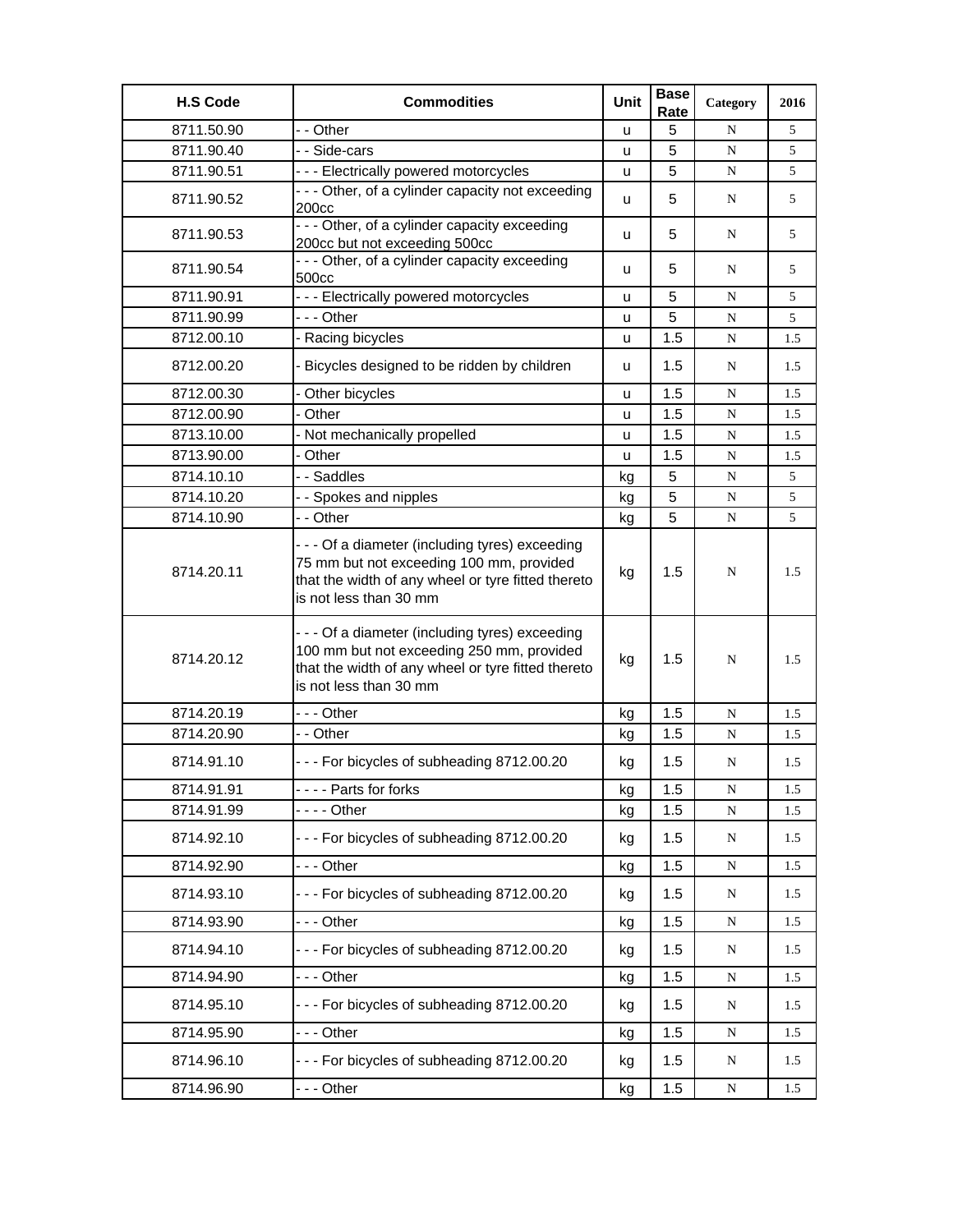| <b>H.S Code</b> | <b>Commodities</b>                                                                                                                                                                                            | <b>Unit</b> | <b>Base</b><br>Rate | Category  | 2016           |
|-----------------|---------------------------------------------------------------------------------------------------------------------------------------------------------------------------------------------------------------|-------------|---------------------|-----------|----------------|
| 8714.99.11      | ---- Handle bars, pillars, mudguards,<br>reflectors, carriers, control cables, lamp<br>brackets or bracket lugs; other accessories                                                                            | kg          | 1.5                 | N         | 1.5            |
| 8714.99.12      | - - - - Chain wheels and cranks; other parts                                                                                                                                                                  | kg          | 1.5                 | N         | 1.5            |
| 8714.99.91      | - - - - Handle bars, pillars, mudguards,<br>reflectors, carriers, control cables, lamp<br>brackets or bracket lugs; other accessories                                                                         | kg          | 1.5                 | N         | 1.5            |
| 8714.99.92      | ---- Chain wheels and cranks; other parts                                                                                                                                                                     | kg          | 1.5                 | N         | 1.5            |
| 8715.00.00      | Baby carriages and parts thereof.                                                                                                                                                                             | kg          | 1.5                 | N         | 1.5            |
| 8716.10.00      | - Trailers and semi-trailers of the caravan type,<br>for housing or camping                                                                                                                                   | u           | 3                   | N         | 3              |
| 8716.20.00      | - Self-loading or self-unloading trailers and semi-<br>trailers for agricultural purposes                                                                                                                     | u           | zero                | N         | $\overline{0}$ |
| 8716.31.00      | - - Tanker trailers and tanker semi-trailers                                                                                                                                                                  | u           | 3                   | N         | 3              |
| 8716.39.40      | - - - Agricultural trailers and semi-trailers                                                                                                                                                                 | u           | 3                   | N         | 3              |
| 8716.39.91      | ---- Having a carrying capacity (payload)<br>exceeding 200 t                                                                                                                                                  | u           | 3                   | N         | 3              |
| 8716.39.99      | $--$ - Other                                                                                                                                                                                                  | u           | 3                   | N         | 3              |
| 8716.40.00      | - Other trailers and semi-trailers                                                                                                                                                                            | u           | 3                   | N         | 3              |
| 8716.80.10      | - - Carts and wagons, sack trucks, hand trolleys<br>and similar hand-propelled vehicles of a kind<br>used in factories or workshops, except<br>wheelbarrows                                                   | u           | 1.5                 | N         | 1.5            |
| 8716.80.20      | - - Wheelbarrows                                                                                                                                                                                              | u           | 1.5                 | N         | 1.5            |
| 8716.80.90      | - - Other                                                                                                                                                                                                     | u           | 1.5                 | N         | 1.5            |
| 8716.90.13      | --- For goods of subheading 8716.20                                                                                                                                                                           | kg          | $\overline{1}$      | N         | $\mathbf{1}$   |
| 8716.90.19      | - - - Other                                                                                                                                                                                                   | kg          | 5                   | N         | 5              |
| 8716.90.92      | - - - - Castors, of a diameter (including tyres)<br>exceeding 100mm but not more than 250mm<br>provided the width of the wheel or tyre fitted<br>thereto is more than 30mm                                    | kg          | 1.5                 | N         | 1.5            |
| 8716.90.93      | $--$ Other                                                                                                                                                                                                    | kg          | 1.5                 | N         | 1.5            |
| 8716.90.94      | - - - - Spokes and nipples                                                                                                                                                                                    | kg          | 1.5                 | N         | 1.5            |
| 8716.90.95      | ---- Castors, for goods of subheading<br>8716.80.90, of a diameter(including tyres)<br>exceeding 100mm but not more than 250mm<br>provided the width of the wheel or tyre fitted<br>thereto is more than 30mm | kg          | 1.5                 | N         | 1.5            |
| 8716.90.96      | ---- Other castors                                                                                                                                                                                            | kg          | 1.5                 | ${\bf N}$ | 1.5            |
| 8716.90.99      | $--$ Other                                                                                                                                                                                                    | kg          | 1.5                 | N         | 1.5            |
| 8801.00.00      | Balloons and dirigibles; gliders, hang<br>gliders and other non-powered aircraft.                                                                                                                             | u           | 0.5                 | N         | 0.5            |
| 8802.11.00      | - - Of an unladen weight not exceeding 2,000 kg                                                                                                                                                               | u           | 0.5                 | N         | 0.5            |
| 8802.12.00      | - - Of an unladen weight exceeding 2,000 kg                                                                                                                                                                   | u           | 0.5                 | N         | 0.5            |
| 8802.20.10      | - - Aeroplanes                                                                                                                                                                                                | u           | 0.5                 | N         | 0.5            |
| 8802.20.90      | - - Other                                                                                                                                                                                                     | u           | 0.5                 | N         | 0.5            |
| 8802.30.10      | - - Aeroplanes                                                                                                                                                                                                | u           | 0.5                 | N         | 0.5            |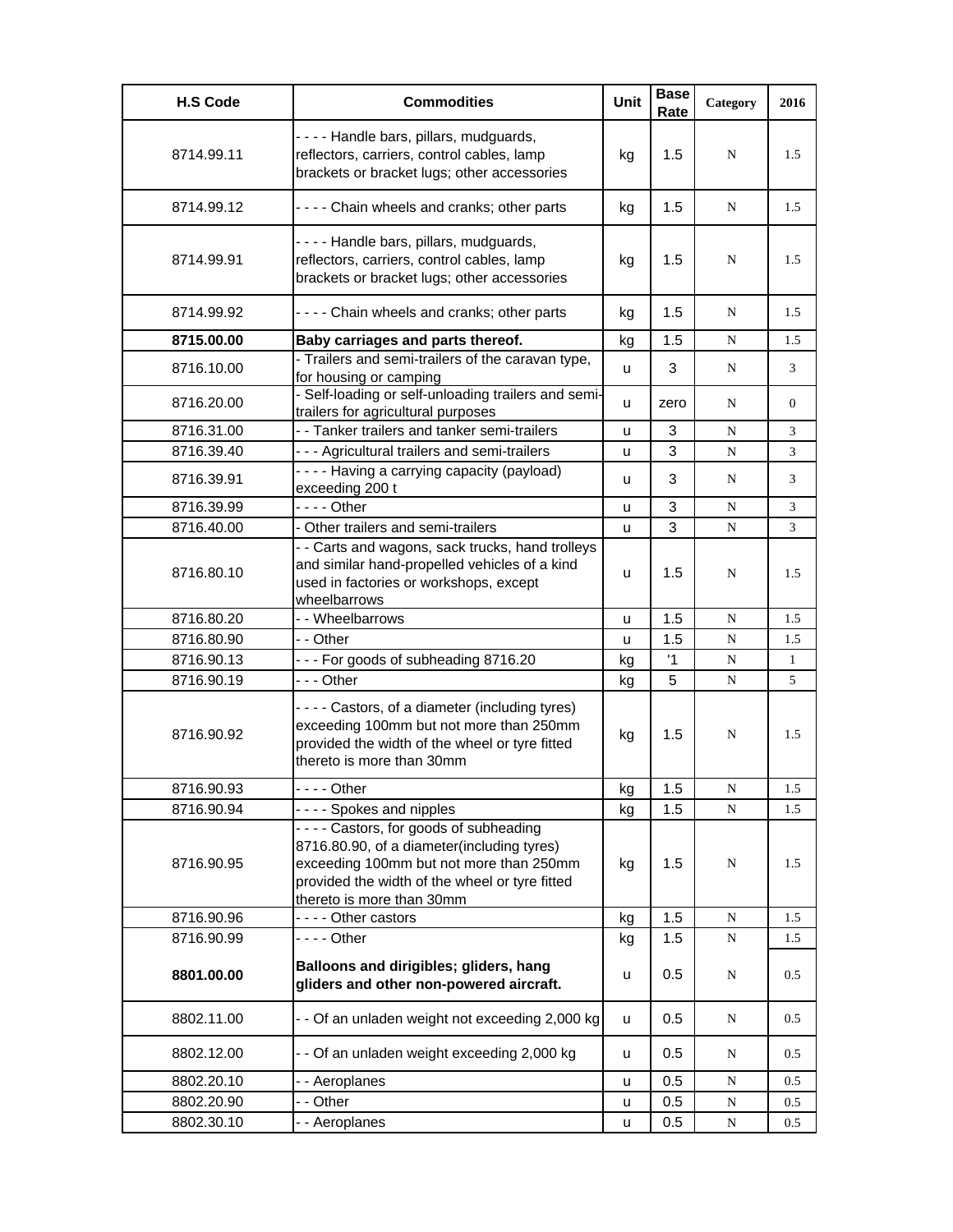| <b>H.S Code</b> | <b>Commodities</b>                                                                               | Unit | <b>Base</b><br>Rate | Category  | 2016 |
|-----------------|--------------------------------------------------------------------------------------------------|------|---------------------|-----------|------|
| 8802.30.90      | - - Other                                                                                        | u    | 0.5                 | N         | 0.5  |
| 8802.40.10      | - - Aeroplanes                                                                                   | u    | 0.5                 | N         | 0.5  |
| 8802.40.90      | - - Other                                                                                        | u    | 0.5                 | ${\bf N}$ | 0.5  |
| 8802.60.00      | - Spacecraft (including satellites) and suborbital<br>and spacecraft launch vehicles             | u    | 0.5                 | N         | 0.5  |
| 8803.10.00      | - Propellers and rotors and parts thereof                                                        | kg   | 0.5                 | N         | 0.5  |
| 8803.20.00      | - Under-carriages and parts thereof                                                              | kg   | 0.5                 | ${\bf N}$ | 0.5  |
| 8803.30.00      | - Other parts of aeroplanes or helicopters                                                       | kg   | 0.5                 | N         | 0.5  |
| 8803.90.10      | - - Of telecommunications satellites                                                             | kg   | 0.5                 | N         | 0.5  |
| 8803.90.20      | - - Of balloons, gliders or kites                                                                | kg   | 0.5                 | N         | 0.5  |
| 8803.90.90      | - - Other                                                                                        | kg   | 0.5                 | ${\bf N}$ | 0.5  |
| 8804.00.10      | - Rotochutes and parts thereof                                                                   | kg   | 0.5                 | ${\bf N}$ | 0.5  |
| 8804.00.90      | - Other                                                                                          | kg   | 0.5                 | N         | 0.5  |
| 8805.10.00      | - Aircraft launching gear and parts thereof; deck-<br>arrestor or similar gear and parts thereof | kg   | 0.5                 | N         | 0.5  |
| 8805.21.00      | - - Air combat simulators and parts thereof                                                      | kg   | 0.5                 | N         | 0.5  |
| 8805.29.10      | - - - Ground flying trainers                                                                     | kg   | 0.5                 | N         | 0.5  |
| 8805.29.90      | $- -$ Other                                                                                      | kg   | 0.5                 | ${\bf N}$ | 0.5  |
| 8901.10.10      | - - Of a gross tonnage not exceeding 26                                                          | u    | 1.5                 | N         | 1.5  |
| 8901.10.20      | - - Of a gross tonnage exceeding 26 but not<br>exceeding 500                                     | u    | 1.5                 | N         | 1.5  |
| 8901.10.60      | - - Of a gross tonnage exceeding 500 but not<br>exceeding 1,000                                  | u    | 1.5                 | N         | 1.5  |
| 8901.10.70      | - - Of a gross tonnage exceeding 1,000 but not<br>exceeding 4,000                                | u    | 1.5                 | N         | 1.5  |
| 8901.10.80      | - - Of a gross tonnage exceeding 4,000 but not<br>exceeding 5,000                                | u    | 1.5                 | N         | 1.5  |
| 8901.10.90      | - - Of a gross tonnage exceeding 5,000                                                           | u    | 1.5                 | N         | 1.5  |
| 8901.20.50      | - - Of a gross tonnage not exceeding 5,000                                                       | u    | 1.5                 | N         | 1.5  |
| 8901.20.70      | - - Of a gross tonnage exceeding 5,000 but not<br>exceeding 50,000                               | u    | 1.5                 | N         | 1.5  |
| 8901.20.80      | - - Of a gross tonnage exceeding 50,000                                                          | u    | 1.5                 | N         | 1.5  |
| 8901.30.50      | - - Of a gross tonnage not exceeding 5,000                                                       | u    | 1.5                 | ${\bf N}$ | 1.5  |
| 8901.30.70      | - - Of a gross tonnage exceeding 5,000 but not<br>exceeding 50,000                               | u    | 1.5                 | ${\bf N}$ | 1.5  |
| 8901.30.80      | - - Of a gross tonnage exceeding 50,000                                                          | u    | 1.5                 | ${\bf N}$ | 1.5  |
| 8901.90.11      | --- Of a gross tonnage not exceeding 26                                                          | u    | 1.5                 | ${\bf N}$ | 1.5  |
| 8901.90.12      | - - - Of a gross tonnage exceeding 26 but not<br>exceeding 500                                   | u    | 1.5                 | N         | 1.5  |
| 8901.90.14      | --- Of a gross tonnage exceeding 500                                                             | u    | 1.5                 | ${\bf N}$ | 1.5  |
| 8901.90.31      | --- Of a gross tonnage not exceeding 26                                                          | u    | 1.5                 | N         | 1.5  |
| 8901.90.32      | - - - Of a gross tonnage exceeding 26 but not<br>exceeding 500                                   | u    | 1.5                 | ${\bf N}$ | 1.5  |
| 8901.90.33      | - - - Of a gross tonnage exceeding 500 but not<br>exceeding 1,000                                | u    | 1.5                 | ${\bf N}$ | 1.5  |
| 8901.90.34      | - - - Of a gross tonnage exceeding 1,000 but<br>not exceeding 4,000                              | u    | 1.5                 | ${\bf N}$ | 1.5  |
| 8901.90.35      | - - - Of a gross tonnage exceeding 4,000 but<br>not exceeding 5,000                              | u    | 1.5                 | ${\bf N}$ | 1.5  |
| 8901.90.36      | - - - Of a gross tonnage exceeding 5,000 but<br>not exceeding 50,000                             | u    | 1.5                 | ${\bf N}$ | 1.5  |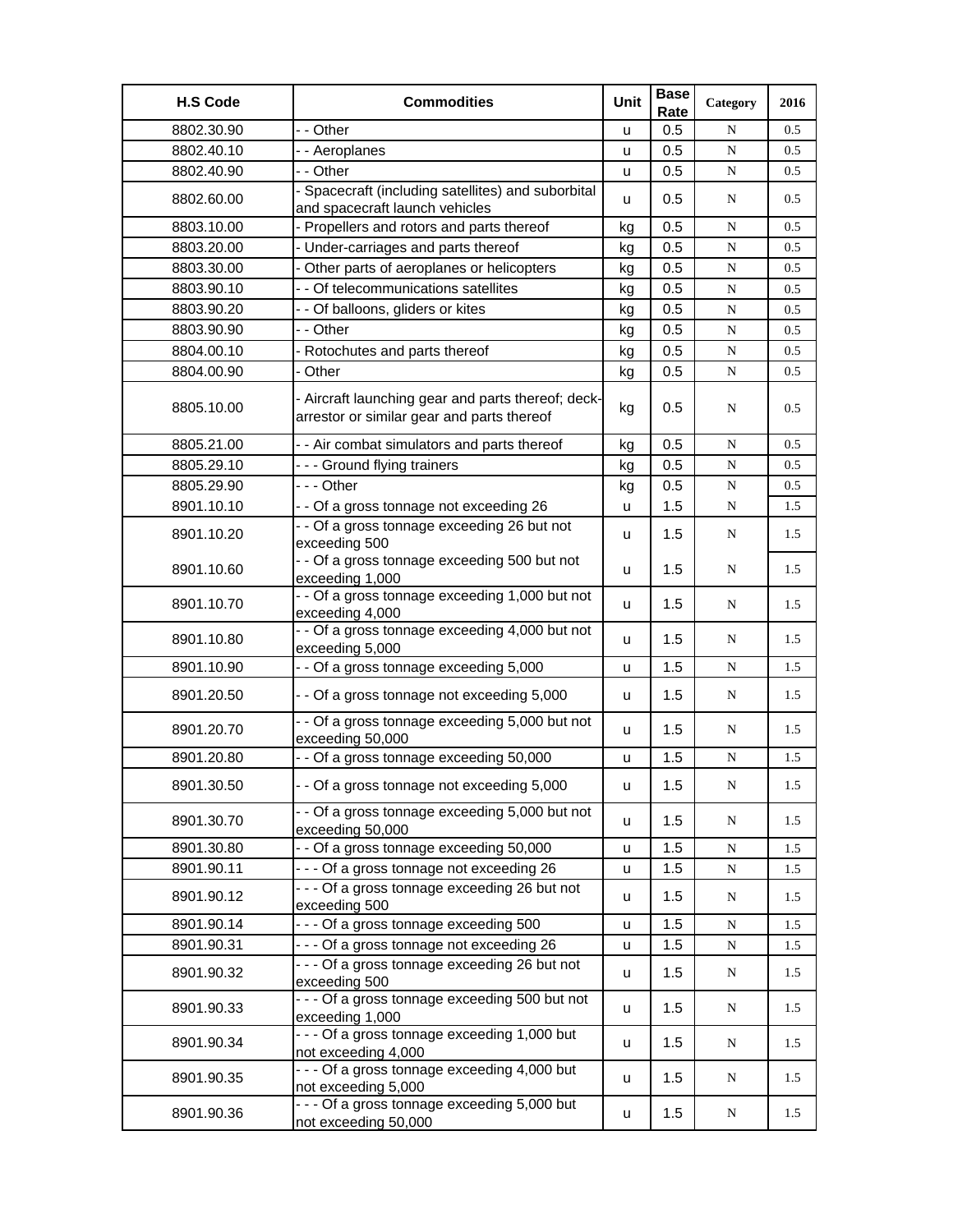| <b>H.S Code</b> | <b>Commodities</b>                                                | Unit | <b>Base</b><br>Rate | Category  | 2016           |
|-----------------|-------------------------------------------------------------------|------|---------------------|-----------|----------------|
| 8901.90.37      | - - - Of a gross tonnage exceeding 50,000                         | u    | 1.5                 | N         | 1.5            |
| 8902.00.21      | - - Of a gross tonnage not exceeding 26                           | u    | 1.5                 | N         | 1.5            |
| 8902.00.22      | - - Of a gross tonnage exceeding 26 but less<br>than 40           | u    | 1.5                 | N         | 1.5            |
| 8902.00.23      | - - Of a gross tonnage of 40 or more but not<br>exceeding 250     | u    | 1.5                 | N         | 1.5            |
| 8902.00.24      | - - Of a gross tonnage exceeding 250 but not<br>exceeding 1,000   | u    | 1.5                 | N         | 1.5            |
| 8902.00.25      | - - Of a gross tonnage exceeding 1,000 but not<br>exceeding 4,000 | u    | 1.5                 | N         | 1.5            |
| 8902.00.26      | - - Of a gross tonnage exceeding 4,000                            | u    | 1.5                 | N         | 1.5            |
| 8902.00.91      | - - Of a gross tonnage not exceeding 26                           | u    | 1.5                 | N         | 1.5            |
| 8902.00.92      | - - Of a gross tonnage exceeding 26 but less<br>than 40           | u    | 1.5                 | N         | 1.5            |
| 8902.00.93      | - - Of a gross tonnage of 40 or more but not<br>exceeding 250     | u    | 1.5                 | N         | 1.5            |
| 8902.00.94      | - - Of a gross tonnage exceeding 250 but not<br>exceeding 1,000   | u    | 1.5                 | N         | 1.5            |
| 8902.00.95      | - - Of a gross tonnage exceeding 1,000 but not<br>exceeding 4,000 | u    | 1.5                 | N         | 1.5            |
| 8902.00.96      | - - Of a gross tonnage exceeding 4,000                            | u    | 1.5                 | N         | 1.5            |
| 8903.10.00      | - Inflatable                                                      | u    | 1.5                 | ${\bf N}$ | 1.5            |
| 8903.91.00      | - - Sailboats, with or without auxiliary motor                    | u    | 1.5                 | N         | 1.5            |
| 8903.92.00      | - - Motorboats, other than outboard motorboats                    | u    | 1.5                 | N         | 1.5            |
| 8903.99.00      | - - Other                                                         | u    | 1.5                 | ${\bf N}$ | 1.5            |
| 8904.00.10      | - Of a gross tonnage not exceeding 26                             | u    | 1.5                 | N         | 1.5            |
| 8904.00.31      | - - Of a power not exceeding 4,000 hp                             | u    | 1.5                 | N         | 1.5            |
| 8904.00.39      | - - Other                                                         | u    | 1.5                 | ${\bf N}$ | 1.5            |
| 8905.10.00      | - Dredgers                                                        | u    | 1                   | N         | $\mathbf{1}$   |
| 8905.20.00      | - Floating or submersible drilling or production<br>platforms     | u    | 1.5                 | N         | 1.5            |
| 8905.90.10      | - - Floating docks                                                | u    | 1.5                 | ${\bf N}$ | 1.5            |
| 8905.90.90      | - - Other                                                         | u    | 1.5                 | ${\bf N}$ | 1.5            |
| 8906.10.00      | - Warships                                                        | u    | zero                | ${\bf N}$ | $\overline{0}$ |
| 8906.90.10      | - - Of a displacement not exceeding 30 t                          | u    | 1.5                 | N         | 1.5            |
| 8906.90.20      | - - Of a displacement exceeding 30 t but not<br>exceeding 300 t   | u    | 1.5                 | N         | 1.5            |
| 8906.90.90      | - - Other                                                         | u    | 1.5                 | N         | 1.5            |
| 8907.10.00      | - Inflatable rafts                                                | u    | 1.5                 | N         | 1.5            |
| 8907.90.10      | - - Buoys                                                         | u    | 7.5                 | N         | 5              |
| 8907.90.90      | - - Other                                                         | u    | 1.5                 | ${\bf N}$ | 1.5            |
| 8908.00.00      | Vessels and other floating structures for<br>breaking up.         | u    | 5                   | ${\bf N}$ | 5              |
| 9001.10.10      | - - For telecommunications and other electrical<br>uses           | kg   | 3                   | N         | 3              |
| 9001.10.90      | - - Other                                                         | kg   | 3                   | N         | 3              |
| 9001.20.00      | Sheets and plates of polarising material                          | kg   | 3                   | ${\bf N}$ | 3              |
| 9001.30.00      | - Contact lenses                                                  | u    | 3                   | HS/B      | 3              |
| 9001.40.00      | - Spectacle lenses of glass                                       | u    | $\mathbf{3}$        | ${\bf N}$ | 3              |
| 9001.50.00      | - Spectacle lenses of other materials                             | u    | 3                   | N         | 3              |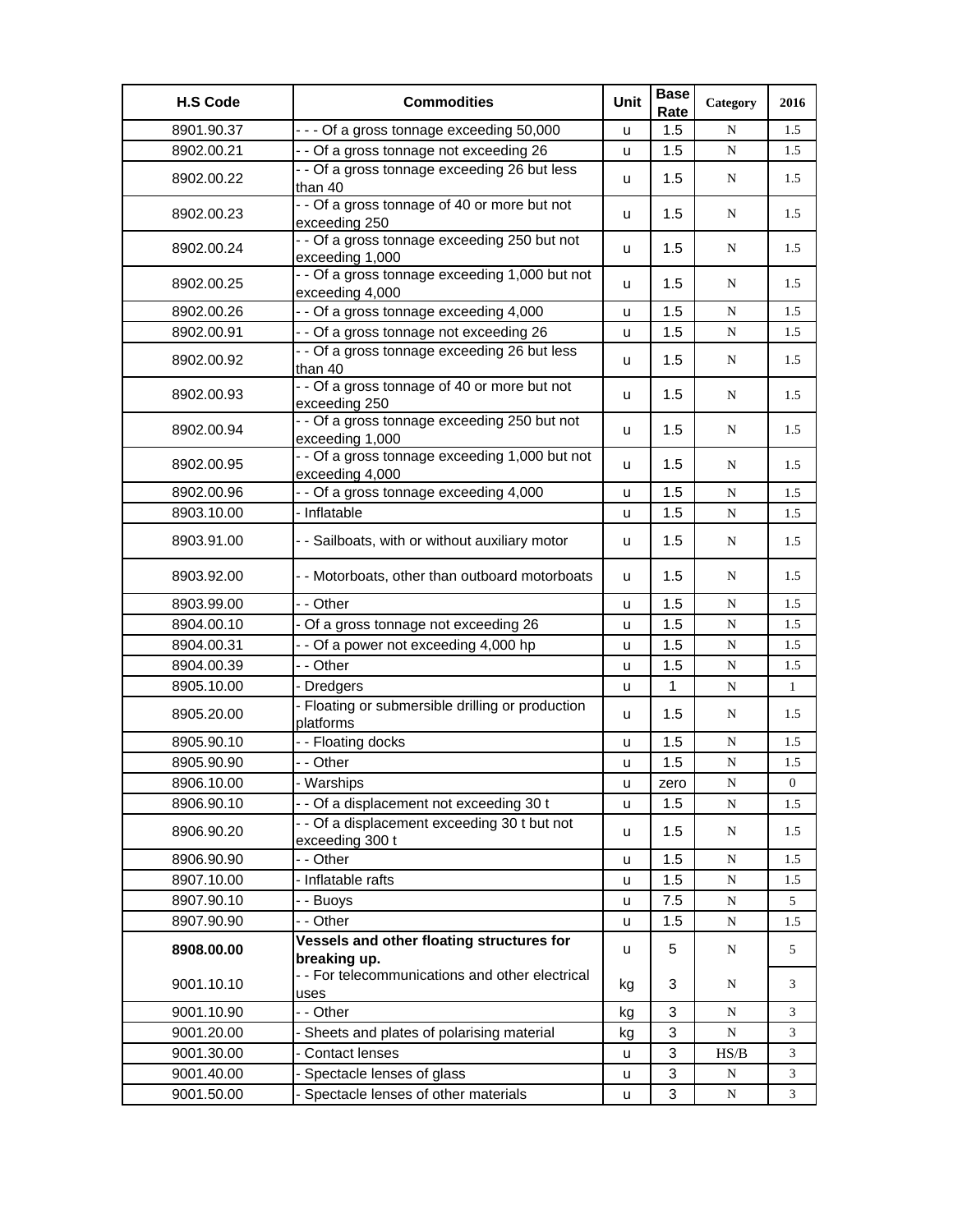| <b>H.S Code</b> | <b>Commodities</b>                                                                                                                                                                                | Unit | <b>Base</b><br>Rate | Category  | 2016           |
|-----------------|---------------------------------------------------------------------------------------------------------------------------------------------------------------------------------------------------|------|---------------------|-----------|----------------|
| 9001.90.10      | - - For photographic or cinematographic<br>cameras or projectors                                                                                                                                  | kg   | 3                   | N         | 3              |
| 9001.90.90      | - - Other                                                                                                                                                                                         | kg   | 3                   | N         | 3              |
| 9002.11.10      | --- For cinematographic projectors                                                                                                                                                                | kg   | $\mathbf{1}$        | ${\bf N}$ | $\mathbf{1}$   |
| 9002.11.90      | --- Other                                                                                                                                                                                         | kg   | 15                  | ${\bf N}$ | 5              |
| 9002.19.00      | - - Other                                                                                                                                                                                         | kg   | 3                   | ${\bf N}$ | 3              |
| 9002.20.10      | - - For cinematographic projectors                                                                                                                                                                | kg   | 1                   | N         | $\mathbf{1}$   |
| 9002.20.20      | - - For cinematographic cameras, photographic<br>cameras and other projectors                                                                                                                     | kg   | 15                  | N         | 5              |
| 9002.20.30      | - - For telescopes or microscopes                                                                                                                                                                 | kg   | 3                   | N         | 3              |
| 9002.20.90      | - - Other                                                                                                                                                                                         | kg   | 15                  | ${\bf N}$ | 5              |
| 9002.90.20      | - - For cinematographic projectors                                                                                                                                                                | kg   | 1                   | N         | $\mathbf{1}$   |
| 9002.90.30      | - - For cinematographic cameras, photographic<br>cameras and other projectors                                                                                                                     | kg   | 3                   | N         | 3              |
| 9002.90.90      | - - Other                                                                                                                                                                                         | kg   | 3                   | ${\bf N}$ | 3              |
| 9003.11.00      | - - Of plastics                                                                                                                                                                                   | u    | 3                   | N         | 3              |
| 9003.19.00      | - - Of other materials                                                                                                                                                                            | u    | 3                   | N         | 3              |
| 9003.90.00      | - Parts                                                                                                                                                                                           | kg   | 3                   | ${\bf N}$ | 3              |
| 9004.10.00      | - Sunglasses                                                                                                                                                                                      | u    | 3                   | N         | 3              |
| 9004.90.10      | - - Corrective spectacles                                                                                                                                                                         | u    | 3                   | HS/B      | 3              |
| 9004.90.50      | - - Protective goggles                                                                                                                                                                            | u    | 7.5                 | HS/B      | 7.5            |
| 9004.90.90      | - - Other                                                                                                                                                                                         | u    | $\overline{2}$      | HS/B      | $\overline{2}$ |
| 9005.10.00      | - Binoculars                                                                                                                                                                                      | u    | 20                  | N         | 5              |
| 9005.80.10      | - - Astronomical instruments, excluding<br>instruments for radio-astronomy                                                                                                                        | u    | 3                   | N         | 3              |
| 9005.80.90      | - - Other                                                                                                                                                                                         | u    | 3                   | N         | 3              |
| 9005.90.10      | - - For astronomical instruments, excluding<br>instruments for radio-astronomy                                                                                                                    | kg   | 3                   | N         | 3              |
| 9005.90.90      | - - Other                                                                                                                                                                                         | kg   | 3                   | N         | 3              |
| 9006.10.10      | - - Laser photoplotters                                                                                                                                                                           | u    | 15                  | N         | 5              |
| 9006.10.90      | - - Other                                                                                                                                                                                         | u    | 15                  | N         | 5              |
| 9006.30.00      | - Cameras specially designed for underwater<br>use, for aerial survey or for medical or surgical<br>examination of internal organs; comparison<br>cameras for forensic or criminological purposes | u    | 15                  | N         | 5              |
| 9006.40.00      | - Instant print cameras                                                                                                                                                                           | u    | 15                  | ${\bf N}$ | 5              |
| 9006.51.00      | - - With a through-the-lens viewfinder (single<br>lens reflex (SLR)), for roll film of a width not<br>exceeding 35 mm                                                                             | u    | 15                  | N         | 5              |
| 9006.52.00      | - - Other, for roll film of a width of less than 35<br>mm                                                                                                                                         | u    | 15                  | N         | 5              |
| 9006.53.00      | - - Other, for roll film of a width of 35 mm:                                                                                                                                                     | u    | 15                  | N         | 5              |
| 9006.59.10      | --- Photoplotters or image setters with a raster<br>image processor                                                                                                                               | u    | 15                  | N         | 5              |
| 9006.59.90      | - - - Other                                                                                                                                                                                       | u    | 15                  | N         | 5              |
| 9006.61.00      | - - Discharge lamp ("electronic") flashlight<br>apparatus                                                                                                                                         | u    | 15                  | N         | 5              |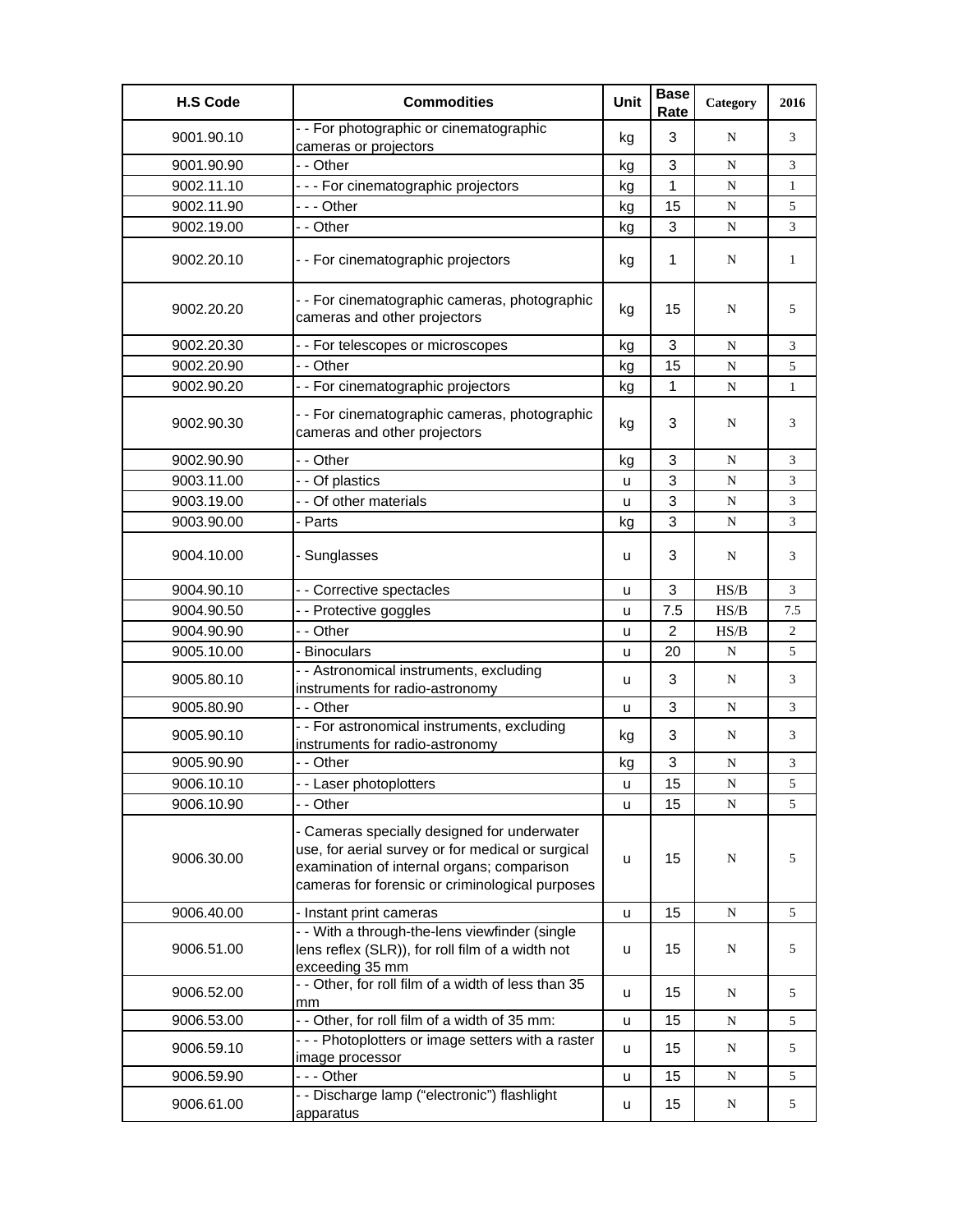| <b>H.S Code</b> | <b>Commodities</b>                                                                                                                                                                             | Unit | <b>Base</b><br>Rate | Category  | 2016         |
|-----------------|------------------------------------------------------------------------------------------------------------------------------------------------------------------------------------------------|------|---------------------|-----------|--------------|
| 9006.69.00      | - - Other                                                                                                                                                                                      | u    | 15                  | N         | 5            |
| 9006.91.10      | --- Photoplotters of subheading 9006.10.10                                                                                                                                                     | kg   | 15                  | N         | 5            |
| 9006.91.30      | --- Other, for cameras of subheadings 9006.40<br>to 9006.53                                                                                                                                    | kg   | 15                  | N         | 5            |
| 9006.91.90      | - - - Other                                                                                                                                                                                    | kg   | 15                  | N         | 5            |
| 9006.99.10      | - - - For photographic flashlight apparatus                                                                                                                                                    | kg   | 15                  | N         | 5            |
| 9006.99.90      | --- Other                                                                                                                                                                                      | kg   | 15                  | ${\bf N}$ | 5            |
| 9007.10.00      | - Cameras                                                                                                                                                                                      | u    | 15                  | ${\bf N}$ | 5            |
| 9007.20.10      | -- For film of less than 16 mm in width                                                                                                                                                        | u    | 1                   | N         | 1            |
| 9007.20.90      | - - Other                                                                                                                                                                                      | u    | 1                   | N         | $\mathbf{1}$ |
| 9007.91.00      | - - For cameras                                                                                                                                                                                | kg   | 15                  | ${\bf N}$ | 5            |
| 9007.92.00      | - - For projectors                                                                                                                                                                             | kg   | $\mathbf{1}$        | N         | $\mathbf{1}$ |
| 9008.50.10      | - - Microfilm, microfiche or other microform<br>readers, whether or not capable of producing<br>copies                                                                                         | u    | 3                   | N         | 3            |
| 9008.50.90      | - - Other                                                                                                                                                                                      | u    | 15                  | N         | 5            |
| 9008.90.20      | - - Of photographic (other than<br>cinematographic) enlargers and reducers                                                                                                                     | kg   | 15                  | N         | 5            |
| 9008.90.90      | - - Other                                                                                                                                                                                      | kg   | 15                  | N         | 5            |
| 9010.10.00      | - Apparatus and equipment for automatically<br>developing photographic (including                                                                                                              | u    | 15                  | N         | 5            |
| 9010.50.10      | - - Apparatus for the projection or drawing of<br>circuit patterns on sensitized substrates for the<br>manufacture of printed circuit boards/printed<br>wiring boards                          | u    | 15                  | N         | 5            |
| 9010.50.90      | - - Other                                                                                                                                                                                      | u    | 15                  | ${\bf N}$ | 5            |
| 9010.60.10      | - - Of 300 inches or more                                                                                                                                                                      | u    | 15                  | N         | 5            |
| 9010.60.90      | - - Other                                                                                                                                                                                      | u    | 15                  | N         | 5            |
| 9010.90.10      | - - Of goods of subheading 9010.10 or 9010.60                                                                                                                                                  | kg   | 15                  | N         | 5            |
| 9010.90.30      | - - Parts and accessories of apparatus for the<br>projection or drawing of circuit patterns on<br>sensitized substrates for the manufacture of<br>printed circuit boards/printed wiring boards | kg   | 15                  | N         | 5            |
| 9010.90.90      | - - Other                                                                                                                                                                                      | kg   | 15                  | N         | 5            |
| 9011.10.00      | Stereoscopic microscopes                                                                                                                                                                       | u    | 3                   | ${\bf N}$ | 3            |
| 9011.20.00      | - Other microscopes, for photomicrography,<br>cinephotomicrography or microprojection                                                                                                          | u    | 3                   | N         | 3            |
| 9011.80.00      | - Other microscopes                                                                                                                                                                            | u    | 3                   | ${\bf N}$ | 3            |
| 9011.90.00      | - Parts and accessories                                                                                                                                                                        | kg   | 3                   | ${\bf N}$ | 3            |
| 9012.10.00      | - Microscopes other than optical microscopes;<br>diffraction apparatus                                                                                                                         | u    | 3                   | N         | 3            |
| 9012.90.00      | - Parts and accessories                                                                                                                                                                        | kg   | 3                   | ${\bf N}$ | 3            |
| 9013.10.00      | - Telescopic sights for fitting to arms;<br>periscopes; telescopes designed to form parts<br>of machines, appliances, instruments or<br>apparatus of this Chapter or Section XVI               | u    | 3                   | N         | 3            |
| 9013.20.00      | - Lasers, other than laser diodes                                                                                                                                                              | u    | 1.5                 | N         | 1.5          |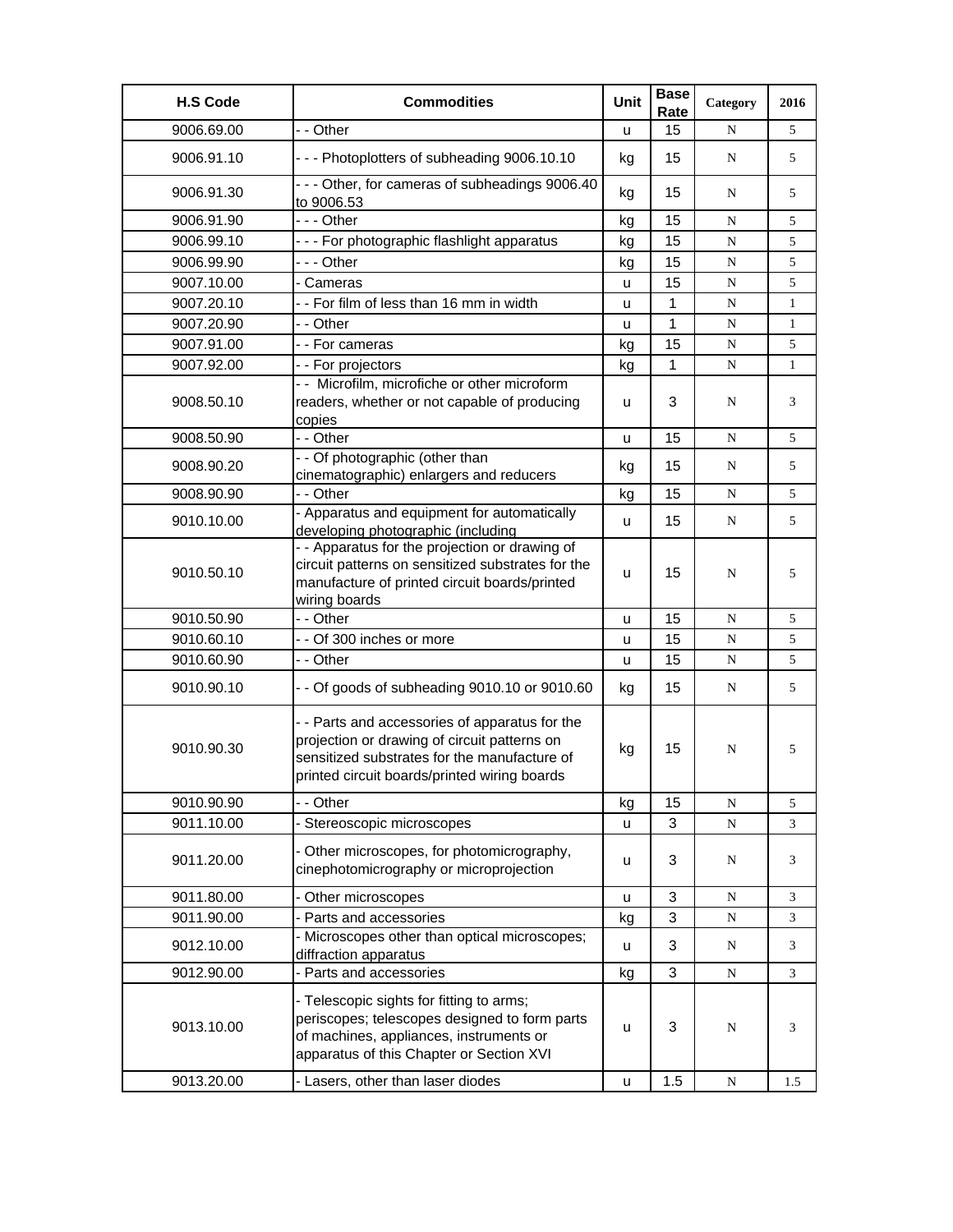| <b>H.S Code</b> | <b>Commodities</b>                                                                                                                                                                             | Unit | <b>Base</b><br>Rate | Category  | 2016 |
|-----------------|------------------------------------------------------------------------------------------------------------------------------------------------------------------------------------------------|------|---------------------|-----------|------|
| 9013.80.10      | - - Optical error verification and repair<br>apparatus for printed circuit boards/printed<br>wiring boards and printed circuit assemblies                                                      | u    | 3                   | N         | 3    |
| 9013.80.20      | - - Liquid crystal devices                                                                                                                                                                     | u    | 3                   | N         | 3    |
| 9013.80.90      | - - Other                                                                                                                                                                                      | u    | 3                   | N         | 3    |
| 9013.90.10      | - - Parts and accessories of goods of<br>subheading 9013.20                                                                                                                                    | kg   | 1.5                 | N         | 1.5  |
| 9013.90.50      | - - Of goods of subheading 9013.80.20                                                                                                                                                          | kg   | 3                   | N         | 3    |
| 9013.90.60      | - - Of goods of subheading 9013.80.10                                                                                                                                                          | kg   | 3                   | N         | 3    |
| 9013.90.90      | - - Other                                                                                                                                                                                      | kg   | 3                   | N         | 3    |
| 9014.10.00      | - Direction finding compasses                                                                                                                                                                  | u    | 1.5                 | ${\bf N}$ | 1.5  |
| 9014.20.00      | - Instruments and appliances for aeronautical or<br>space navigation (other than compasses)                                                                                                    | u    | 1.5                 | N         | 1.5  |
| 9014.80.10      | - - Of a kind used on ships, incorporating or<br>working in conjunction with an automatic data<br>processing machines                                                                          | u    | 1.5                 | N         | 1.5  |
| 9014.80.90      | - - Other                                                                                                                                                                                      | u    | 1.5                 | N         | 1.5  |
| 9014.90.10      | - - Of instruments and apparatus, of a kind used<br>on ships, working in conjunction with an<br>automatic data processing machine                                                              | kg   | 1.5                 | N         | 1.5  |
| 9014.90.90      | - - Other                                                                                                                                                                                      | kg   | 1.5                 | N         | 1.5  |
| 9015.10.10      | - - Of a kind used in photography or<br>cinematography                                                                                                                                         | u    | 1.5                 | N         | 1.5  |
| 9015.10.90      | - - Other                                                                                                                                                                                      | u    | 1.5                 | N         | 1.5  |
| 9015.20.00      | - Theodolites and tachymeters (tacheometers)                                                                                                                                                   | u    | 1.5                 | SL        | 1.5  |
| 9015.30.00      | - Levels                                                                                                                                                                                       | u    | 1.5                 | N         | 1.5  |
| 9015.40.00      | - Photogrammetrical surveying instruments and<br>appliances                                                                                                                                    | kg   | 1.5                 | N         | 1.5  |
| 9015.80.10      | - - Radio-sonde and radio wind apparatus                                                                                                                                                       | u    | 1.5                 | <b>SL</b> | 1.5  |
| 9015.80.90      | - - Other                                                                                                                                                                                      | u    | 1.5                 | <b>SL</b> | 1.5  |
| 9015.90.00      | - Parts and accessories                                                                                                                                                                        | kg   | 1.5                 | N         | 1.5  |
| 9016.00.00      | Balances of a sensitivity of 5 cg or better,<br><u>with or without weights.</u>                                                                                                                | kg   | 1.5                 | N         | 1.5  |
| 9017.10.10      | - - Plotters                                                                                                                                                                                   | u    | 1.5                 | N         | 1.5  |
| 9017.10.90      | - - Other                                                                                                                                                                                      | u    | 1.5                 | ${\bf N}$ | 1.5  |
| 9017.20.10      | - - Rulers                                                                                                                                                                                     | u    | 1.5                 | ${\bf N}$ | 1.5  |
| 9017.20.30      | - - Apparatus for the projection or drawing of<br>circuit patterns on sensitized substrates for the<br>manufacture of printed circuit boards/printed<br>wiring boards                          | u    | 1.5                 | N         | 1.5  |
| 9017.20.40      | - - Photoplotters for the manufacture of printed<br>circuit boards/printed wiring boards                                                                                                       | u    | 1.5                 | N         | 1.5  |
| 9017.20.50      | - - Other plotters                                                                                                                                                                             | u    | 1.5                 | N         | 1.5  |
| 9017.20.90      | - - Other                                                                                                                                                                                      | u    | 1.5                 | ${\bf N}$ | 1.5  |
| 9017.30.00      | - Micrometers, callipers and gauges                                                                                                                                                            | u    | 1.5                 | N         | 1.5  |
| 9017.80.00      | - Other instruments                                                                                                                                                                            | u    | 1.5                 | N         | 1.5  |
| 9017.90.20      | - - Parts and accessories of apparatus for the<br>projection or drawing of circuit patterns on<br>sensitized substrates for the manufacture of<br>printed circuit boards/printed wiring boards | kg   | 1.5                 | N         | 1.5  |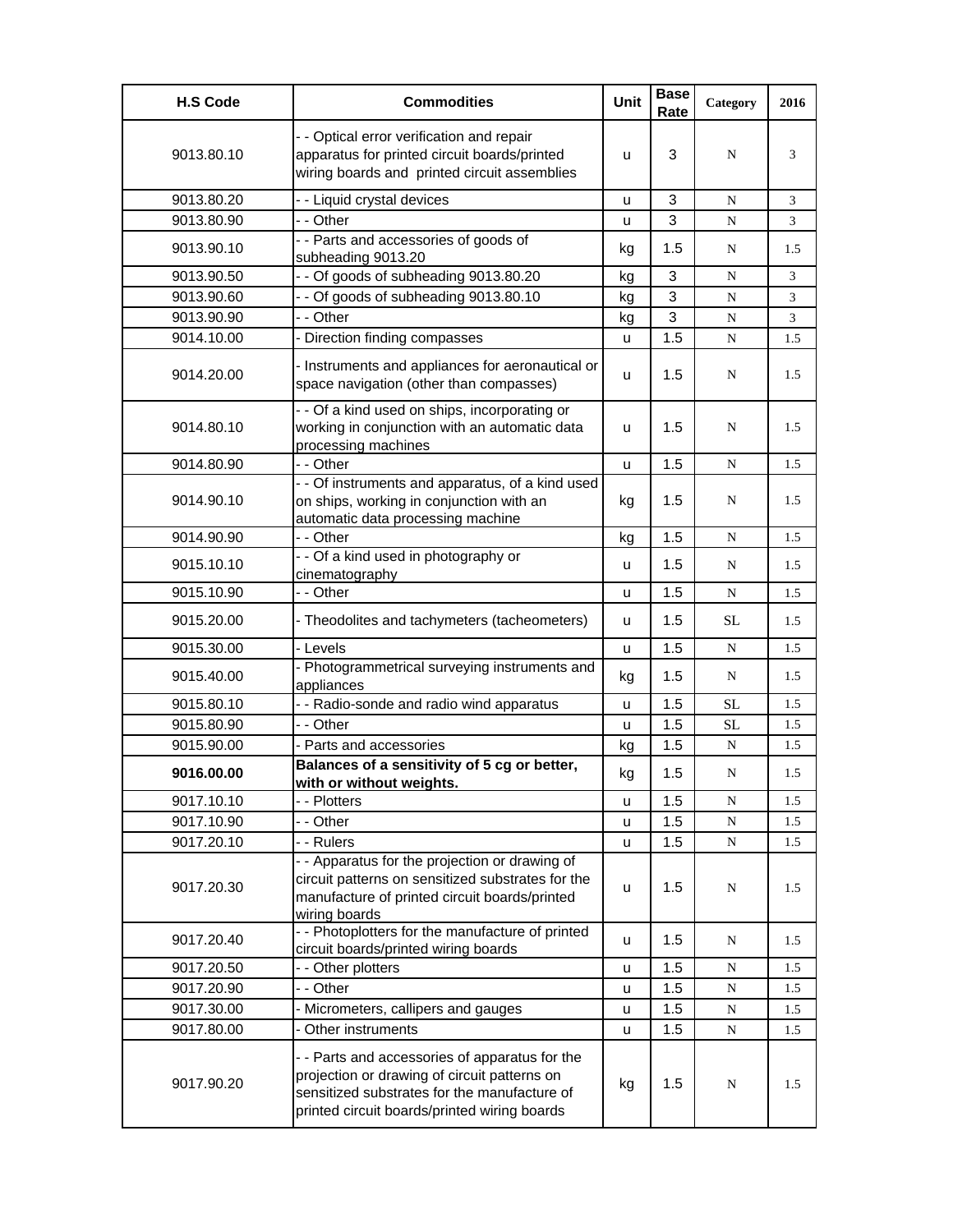| <b>H.S Code</b> | <b>Commodities</b>                                                                                                                  | Unit | <b>Base</b><br>Rate | Category  | 2016 |
|-----------------|-------------------------------------------------------------------------------------------------------------------------------------|------|---------------------|-----------|------|
| 9017.90.30      | - - Parts and accessories of photoplotters for<br>the manufacture of printed circuit boards/printed<br>wiring boards                | kg   | 1.5                 | N         | 1.5  |
| 9017.90.40      | - - Parts and accessories, including printed<br>circuit assemblies, of other plotters                                               | kg   | 1.5                 | N         | 1.5  |
| 9017.90.90      | - - Other                                                                                                                           | kg   | 1.5                 | ${\bf N}$ | 1.5  |
| 9018.11.00      | -- Electro-cardiographs                                                                                                             | u    | 1.5                 | N         | 1.5  |
| 9018.12.00      | - - Ultrasonic scanning apparatus                                                                                                   | u    | 1.5                 | N         | 1.5  |
| 9018.13.00      | - - Magnetic resonance imaging apparatus                                                                                            | u    | 1.5                 | N         | 1.5  |
| 9018.14.00      | - - Scintigraphic apparatus                                                                                                         | u    | 1.5                 | ${\bf N}$ | 1.5  |
| 9018.19.00      | - - Other                                                                                                                           | u    | 1.5                 | N         | 1.5  |
| 9018.20.00      | - Ultra-violet or infra-red ray apparatus                                                                                           | kg   | 1.5                 | <b>SL</b> | 1.5  |
| 9018.31.10      | - - - Disposable syringes                                                                                                           | u    | 1.5                 | HS/B      | 1.5  |
| 9018.31.90      | - - - Other                                                                                                                         | u    | 1.5                 | HS/B      | 1.5  |
| 9018.32.00      | - - Tubular metal needles and needles for<br>sutures                                                                                | kg   | 1.5                 | N         | 1.5  |
| 9018.39.10      | - - - Catheters                                                                                                                     | u    | 1.5                 | N         | 1.5  |
| 9018.39.90      | --- Other                                                                                                                           | u    | 1.5                 | ${\bf N}$ | 1.5  |
| 9018.41.00      | - - Dental drill engines, whether or not combined<br>on a single base with other dental equipment                                   | kg   | 1.5                 | N         | 1.5  |
| 9018.49.00      | - - Other                                                                                                                           | u    | 1.5                 | N         | 1.5  |
| 9018.50.00      | - Other ophthalmic instruments and appliances                                                                                       | kg   | 1.5                 | N         | 1.5  |
| 9018.90.20      | - - Intravenous administration sets                                                                                                 | u    | 1.5                 | N         | 1.5  |
| 9018.90.30      | - - Electronic instruments and appliances                                                                                           | u    | 1.5                 | ${\bf N}$ | 1.5  |
| 9018.90.90      | - - Other                                                                                                                           | u    | 1.5                 | N         | 1.5  |
| 9019.10.10      | - - Electronic                                                                                                                      | kg   | 1.5                 | HS/B      | 1.5  |
| 9019.10.90      | - - Other                                                                                                                           | kg   | 1.5                 | HS/B      | 1.5  |
| 9019.20.00      | - Ozone therapy, oxygen therapy, aerosol<br>therapy, artificial respiration or other therapeutic<br>respiration apparatus           | kg   | 1.5                 | N         | 1.5  |
| 9020.00.00      | Other breathing appliances and gas masks,<br>excluding protective masks having neither<br>mechanical parts nor replaceable filters. | kg   | 1.5                 | N         | 1.5  |
| 9021.10.00      | - Orthopaedic or fracture appliances                                                                                                | kg   | 1.5                 | ${\bf N}$ | 1.5  |
| 9021.21.00      | - - Artificial teeth                                                                                                                | kg   | 1.5                 | ${\bf N}$ | 1.5  |
| 9021.29.00      | - - Other                                                                                                                           | kg   | 1.5                 | ${\bf N}$ | 1.5  |
| 9021.31.00      | - - Artificial joints                                                                                                               | kg   | 1.5                 | ${\bf N}$ | 1.5  |
| 9021.39.00      | - - Other                                                                                                                           | kg   | 1.5                 | N         | 1.5  |
| 9021.40.00      | - Hearing aids, excluding parts and accessories                                                                                     | u    | 1.5                 | ${\bf N}$ | 1.5  |
| 9021.50.00      | - Pacemakers for stimulating heart muscles,<br>excluding parts and accessories                                                      | u    | 1.5                 | N         | 1.5  |
| 9021.90.00      | - Other                                                                                                                             | kg   | 1.5                 | ${\bf N}$ | 1.5  |
| 9022.12.00      | - - Computed tomography apparatus                                                                                                   | u    | 1.5                 | ${\bf N}$ | 1.5  |
| 9022.13.00      | - - Other, for dental uses                                                                                                          | u    | 1.5                 | ${\bf N}$ | 1.5  |
| 9022.14.00      | - - Other, for medical, surgical or veterinary<br>uses                                                                              | u    | 1.5                 | ${\bf N}$ | 1.5  |
| 9022.19.10      | - - - X-ray apparatus for the physical inspection<br>of solder joints on printed circuit boards/printed<br>wiring boards            | u    | 1.5                 | N         | 1.5  |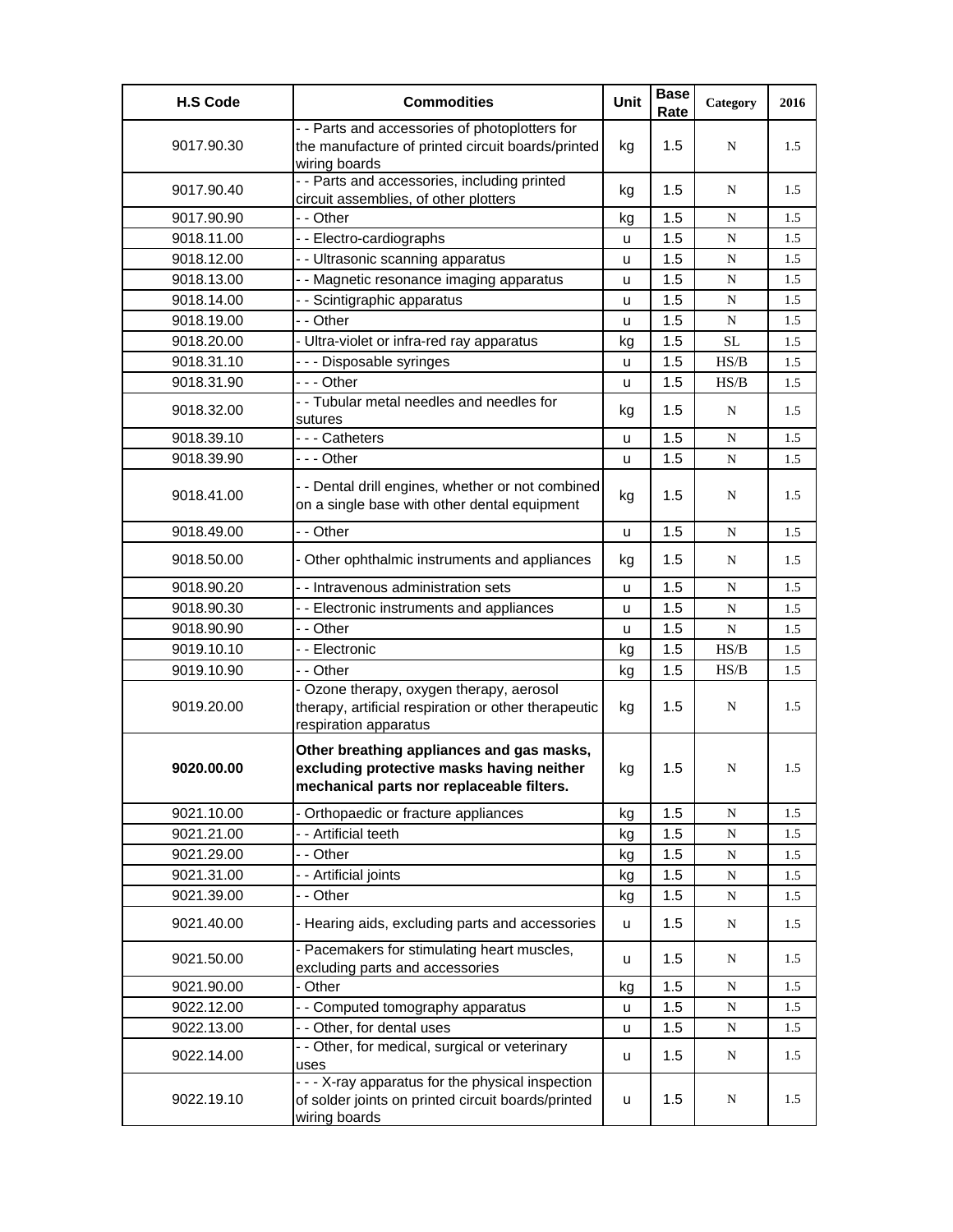| <b>H.S Code</b> | <b>Commodities</b>                                                                                                                                       | Unit    | <b>Base</b><br>Rate | Category  | 2016 |
|-----------------|----------------------------------------------------------------------------------------------------------------------------------------------------------|---------|---------------------|-----------|------|
| 9022.19.90      | --- Other                                                                                                                                                | u       | 1.5                 | N         | 1.5  |
| 9022.21.00      | - - For medical, surgical, dental or veterinary<br>uses                                                                                                  | u       | 1.5                 | N         | 1.5  |
| 9022.29.00      | - - For other uses                                                                                                                                       | u       | 1.5                 | ${\bf N}$ | 1.5  |
| 9022.30.00      | - X-ray tubes                                                                                                                                            | u       | 1.5                 | ${\bf N}$ | 1.5  |
| 9022.90.10      | - - Parts and accessories of X-ray apparatus for<br>the physical inspection of solder joints on<br>printed circuit assemblies                            | kg      | $1.5\,$             | <b>SL</b> | 1.5  |
| 9022.90.90      | - - Other                                                                                                                                                | kg      | 1.5                 | SL        | 1.5  |
| 9023.00.00      | Instruments, apparatus and models,<br>designed for demonstrational purposes (for<br>example, in education or exhibitions),<br>unsuitable for other uses. | kg      | 5                   | N         | 5    |
| 9024.10.10      | - - Electrically operated                                                                                                                                | u       | 1.5                 | N         | 1.5  |
| 9024.10.20      | - - Not electrically operated                                                                                                                            | u       | 1.5                 | ${\bf N}$ | 1.5  |
| 9024.80.10      | - - Electrically operated                                                                                                                                | u       | 1.5                 | <b>SL</b> | 1.5  |
| 9024.80.20      | - - Not electrically operated                                                                                                                            | u       | 1.5                 | <b>SL</b> | 1.5  |
| 9024.90.10      | - - For electrically operated machines and<br>appliances                                                                                                 | kg      | 1.5                 | N         | 1.5  |
| 9024.90.20      | - - For non-electrically operated machines and<br>appliances                                                                                             | kg      | 1.5                 | N         | 1.5  |
| 9025.11.00      | - - Liquid-filled, for direct reading                                                                                                                    | u       | 1.5                 | N         | 1.5  |
| 9025.19.11      | - - - - Temperature gauges for motor vehicles                                                                                                            | u       | 1.5                 | N         | 1.5  |
| 9025.19.19      | - - - - Other                                                                                                                                            | u       | 1.5                 | N         | 1.5  |
| 9025.19.20      | --- Not electrically operated                                                                                                                            | u       | 1.5                 | ${\bf N}$ | 1.5  |
| 9025.80.20      | - - Electrically operated                                                                                                                                | u       | 1.5                 | ${\bf N}$ | 1.5  |
| 9025.80.30      | - - Not electrically operated                                                                                                                            | u       | 1.5                 | ${\bf N}$ | 1.5  |
| 9025.90.10      | - - For electrically operated instruments                                                                                                                | kg      | 1.5                 | N         | 1.5  |
| 9025.90.20      | - - For non-electrically operated instruments                                                                                                            | kg      | 1.5                 | N         | 1.5  |
| 9026.10.10      | - - Level gauges for motor vehicles, electrically<br>operated                                                                                            | u       | 1.5                 | N         | 1.5  |
| 9026.10.20      | - - Level gauges for motor vehicles, not<br>electrically operated                                                                                        | u       | 1.5                 | N         | 1.5  |
| 9026.10.30      | - - Other, electrically operated                                                                                                                         | $\sf u$ | 1.5                 | N         | 1.5  |
| 9026.10.90      | - - Other, not electrically operated                                                                                                                     | u       | 1.5                 | N         | 1.5  |
| 9026.20.10      | - - Pressure gauges for motor vehicles,<br>electrically operated                                                                                         | u       | 1.5                 | ${\bf N}$ | 1.5  |
| 9026.20.20      | - - Pressure gauges for motor vehicles, not<br>electrically operated                                                                                     | u       | 1.5                 | N         | 1.5  |
| 9026.20.30      | - - Other, electrically operated                                                                                                                         | u       | 1.5                 | N         | 1.5  |
| 9026.20.40      | - - Other, not electrically operated                                                                                                                     | u       | 1.5                 | ${\bf N}$ | 1.5  |
| 9026.80.10      | - - Electrically operated                                                                                                                                | u       | 1.5                 | ${\bf N}$ | 1.5  |
| 9026.80.20      | - - Not electrically operated                                                                                                                            | u       | 1.5                 | ${\bf N}$ | 1.5  |
| 9026.90.10      | - - For electrically operated instruments and<br>apparatus                                                                                               | kg      | 1.5                 | N         | 1.5  |
| 9026.90.20      | - - For non-electrically operated instruments and<br>apparatus                                                                                           | kg      | 1.5                 | N         | 1.5  |
| 9027.10.10      | - - Electrically operated                                                                                                                                | u       | 1.5                 | ${\bf N}$ | 1.5  |
| 9027.10.20      | - - Not electrically operated                                                                                                                            | u       | 1.5                 | ${\bf N}$ | 1.5  |
| 9027.20.10      | -- Electrically operated                                                                                                                                 | u       | 1.5                 | ${\bf N}$ | 1.5  |
| 9027.20.20      | - - Not electrically operated                                                                                                                            | u       | 1.5                 | N         | 1.5  |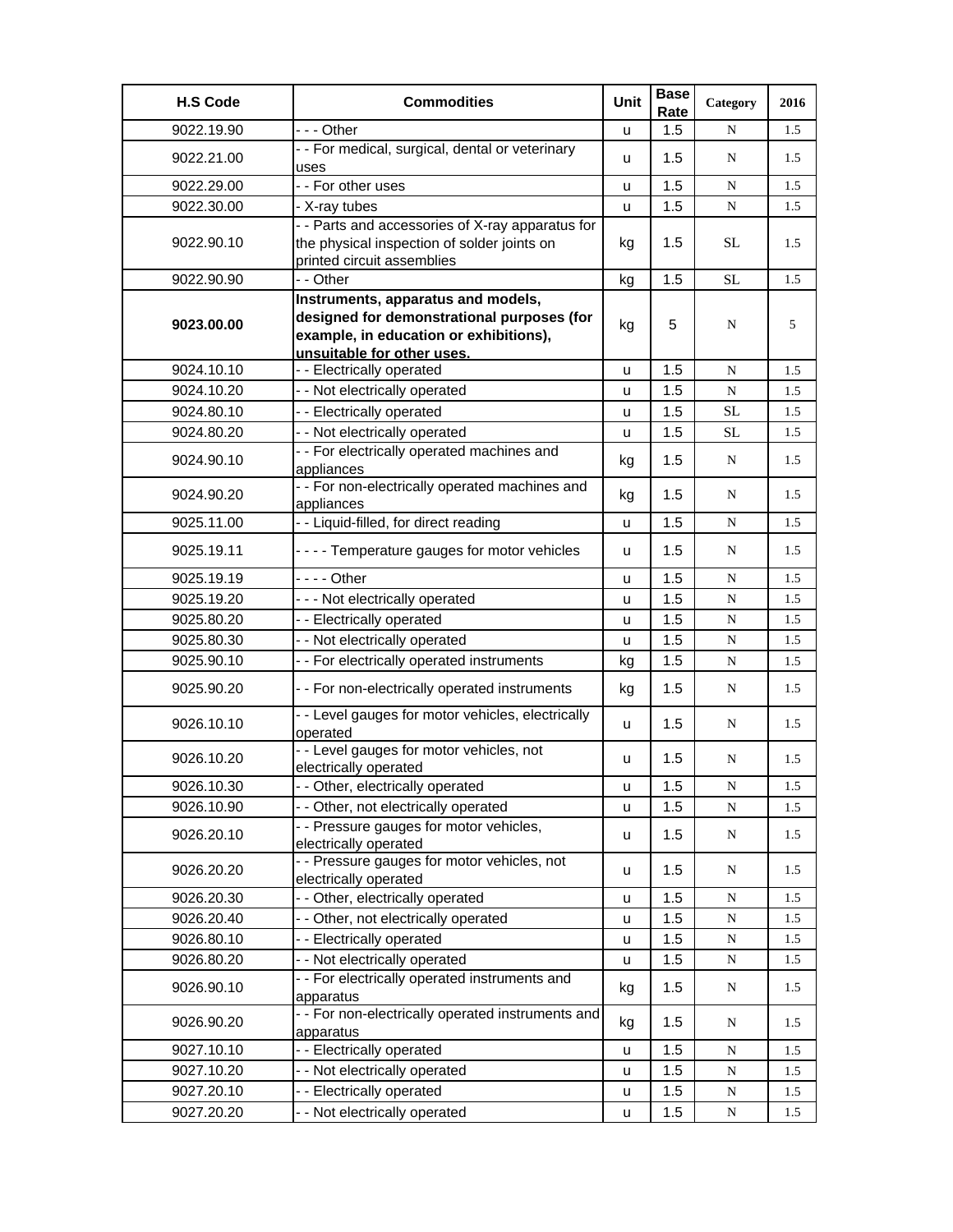| <b>H.S Code</b> | <b>Commodities</b>                                                                                                                                                                                                                                                                                    | Unit | <b>Base</b><br>Rate | Category    | 2016 |
|-----------------|-------------------------------------------------------------------------------------------------------------------------------------------------------------------------------------------------------------------------------------------------------------------------------------------------------|------|---------------------|-------------|------|
| 9027.30.10      | - - Electrically operated                                                                                                                                                                                                                                                                             | u    | 1.5                 | N           | 1.5  |
| 9027.30.20      | - - Not electrically operated                                                                                                                                                                                                                                                                         | u    | 1.5                 | $\mathbf N$ | 1.5  |
| 9027.50.10      | - - Electrically operated                                                                                                                                                                                                                                                                             | u    | 1.5                 | N           | 1.5  |
| 9027.50.20      | - - Not electrically operated                                                                                                                                                                                                                                                                         | u    | 1.5                 | N           | 1.5  |
| 9027.80.10      | - - Exposure meters                                                                                                                                                                                                                                                                                   | u    | 15                  | $\mathbf N$ | 5    |
| 9027.80.30      | - - Other, electrically operated                                                                                                                                                                                                                                                                      | u    | 1.5                 | N           | 1.5  |
| 9027.80.40      | - - Other, not electrically operated                                                                                                                                                                                                                                                                  | u    | 1.5                 | N           | 1.5  |
| 9027.90.10      | - - Parts and accessories, including printed<br>circuit assemblies for products of heading<br>90.27, other than for gas or smoke analysis<br>apparatus or microtomes                                                                                                                                  | kg   | 1.5                 | N           | 1.5  |
| 9027.90.91      | --- Electrically operated                                                                                                                                                                                                                                                                             | kg   | 1.5                 | N           | 1.5  |
| 9027.90.99      | - - - Other                                                                                                                                                                                                                                                                                           | kg   | 1.5                 | ${\bf N}$   | 1.5  |
| 9028.10.10      | - - Gas meters of a kind mounted on gas<br>containers                                                                                                                                                                                                                                                 | u    | 1.5                 | N           | 1.5  |
| 9028.10.90      | - - Other                                                                                                                                                                                                                                                                                             | u    | 1.5                 | N           | 1.5  |
| 9028.20.20      | - - Water meters                                                                                                                                                                                                                                                                                      | u    | 1.5                 | N           | 1.5  |
| 9028.20.90      | - - Other                                                                                                                                                                                                                                                                                             | u    | 1.5                 | N           | 1.5  |
| 9028.30.10      | - - Kilowatt hour meters                                                                                                                                                                                                                                                                              | u    | 1.5                 | $\mathbf N$ | 1.5  |
| 9028.30.90      | - - Other                                                                                                                                                                                                                                                                                             | u    | 1.5                 | N           | 1.5  |
| 9028.90.10      | - - Water meter housings or bodies                                                                                                                                                                                                                                                                    | kg   | 1.5                 | ${\bf N}$   | 1.5  |
| 9028.90.90      | - - Other                                                                                                                                                                                                                                                                                             | kg   | 1.5                 | N           | 1.5  |
| 9029.10.20      | - - Taximeters                                                                                                                                                                                                                                                                                        | u    | 1.5                 | N           | 1.5  |
| 9029.10.90      | - - Other                                                                                                                                                                                                                                                                                             | u    | 1.5                 | ${\bf N}$   | 1.5  |
| 9029.20.10      | - - Speedometers for motor vehicles                                                                                                                                                                                                                                                                   | u    | 5                   | N           | 5    |
| 9029.20.20      | - - Tachometers for motor vehicles                                                                                                                                                                                                                                                                    | u    | 5                   | ${\bf N}$   | 5    |
| 9029.20.90      | - - Other                                                                                                                                                                                                                                                                                             | u    | 1.5                 | N           | 1.5  |
| 9029.90.10      | - - Of goods of subheading 9029.10 or of<br>stroboscopes of subheading 9029.20                                                                                                                                                                                                                        | kg   | 1.5                 | N           | 1.5  |
| 9029.90.20      | - - Of other goods of subheading 9029.20                                                                                                                                                                                                                                                              | kg   | 5                   | N           | 5    |
| 9030.10.00      | - Instruments and apparatus for measuring or<br>detecting ionising radiations                                                                                                                                                                                                                         | u    | 1.5                 | N           | 1.5  |
| 9030.20.00      | - Oscilloscopes and oscillographs                                                                                                                                                                                                                                                                     | u    | 1.5                 | N           | 1.5  |
| 9030.31.00      | - - Multimeters without a recording device                                                                                                                                                                                                                                                            | u    | 1.5                 | N           | 1.5  |
| 9030.32.00      | - - Multimeters with a recording device                                                                                                                                                                                                                                                               | u    | 1.5                 | N           | 1.5  |
| 9030.33.10      | - - - Instruments and apparatus for measuring<br>or checking voltage, current, resistance or<br>power on printed circuit boards/printed wiring<br>boards or printed circuit assemblies, without<br>recording device                                                                                   | u    | 1.5                 | N           | 1.5  |
| 9030.33.20      | - - - Impedance-measuring instruments and<br>apparatus designed to provide visual and/or<br>audible warning of electrostatic discharge<br>conditions that can damage electronic circuits;<br>apparatus for testing electrostatic control<br>equipment and electrostatic grounding<br>devices/fixtures | u    | 1.5                 | N           | 1.5  |
| 9030.33.30      | - - - Ammeters and voltmeters for motor<br>vehicles                                                                                                                                                                                                                                                   | u    | 1.5                 | N           | 1.5  |
| 9030.33.90      | - - - Other                                                                                                                                                                                                                                                                                           | u    | 1.5                 | N           | 1.5  |
| 9030.39.00      | - - Other, with a recording device                                                                                                                                                                                                                                                                    | u    | 1.5                 | ${\bf N}$   | 1.5  |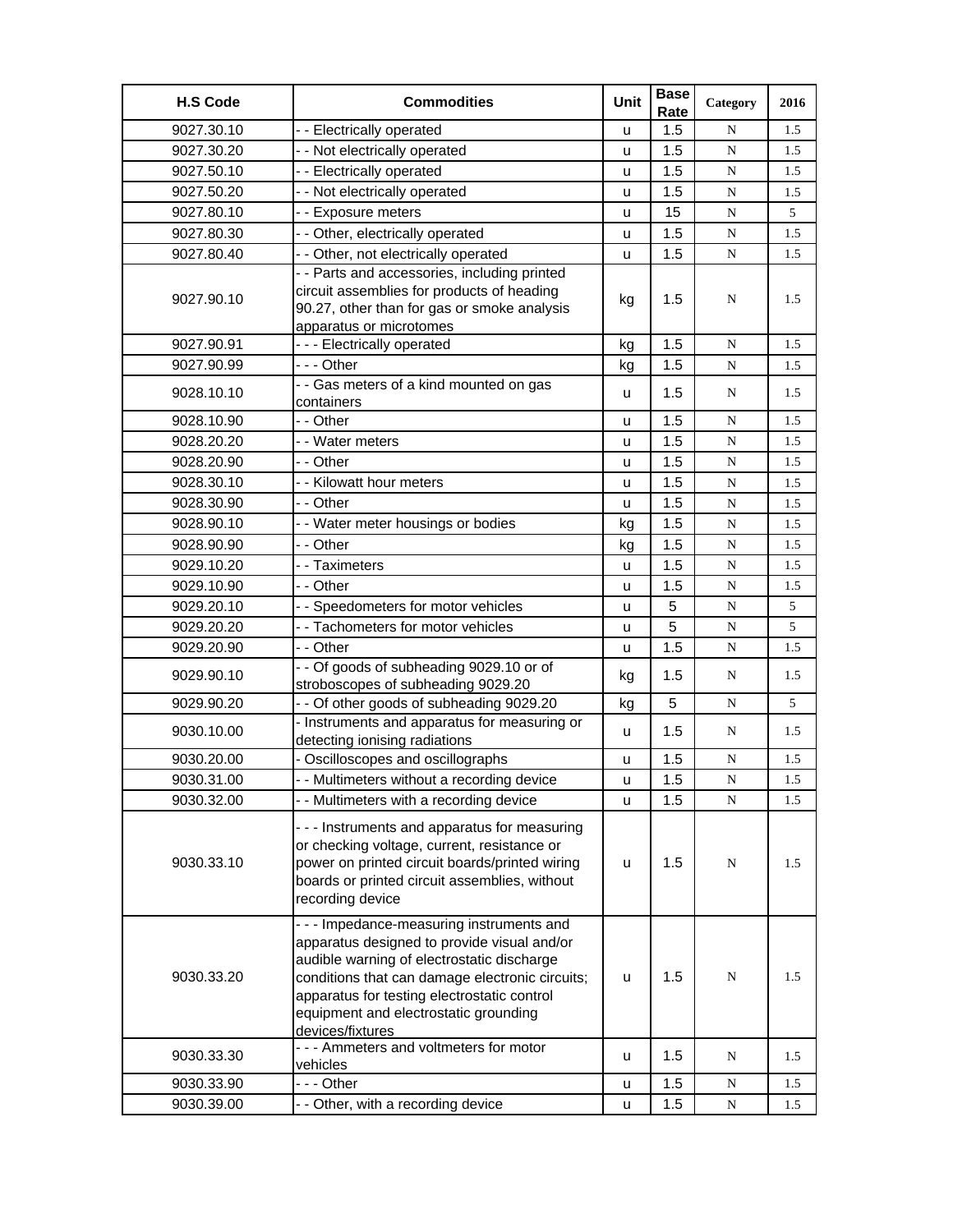| <b>H.S Code</b> | <b>Commodities</b>                                                                                                                                                                                                                                            | Unit | <b>Base</b><br>Rate | Category  | 2016 |
|-----------------|---------------------------------------------------------------------------------------------------------------------------------------------------------------------------------------------------------------------------------------------------------------|------|---------------------|-----------|------|
| 9030.40.00      | - Other instruments and apparatus, specially<br>designed for telecommunications (for example<br>cross-talk meters, gain measuring instruments,<br>distortion factor meters, psophometers)                                                                     | u    | 1.5                 | N         | 1.5  |
| 9030.82.10      | --- Wafer probers                                                                                                                                                                                                                                             | u    | 1.5                 | N         | 1.5  |
| 9030.82.90      | --- Other                                                                                                                                                                                                                                                     | u    | 1.5                 | N         | 1.5  |
| 9030.84.10      | - - - Instruments and apparatus, with a<br>recording device, for measuring or checking<br>electrical quantities on printed circuit<br>boards/printed wiring boards or printed circuit<br>assemblies                                                           | u    | 1.5                 | N         | 1.5  |
| 9030.84.90      | - - - Other                                                                                                                                                                                                                                                   | u    | 1.5                 | N         | 1.5  |
| 9030.89.10      | - - - Instruments and apparatus, without a<br>recording device, for measuring or checking<br>electrical quantities on printed circuit<br>boards/printed wiring boards or printed circuit<br>assemblies, other than those covered within<br>subheading 9030.39 | u    | 1.5                 | N         | 1.5  |
| 9030.89.90      | --- Other                                                                                                                                                                                                                                                     | u    | 1.5                 | N         | 1.5  |
| 9030.90.10      | - - Parts and accessories including printed<br>circuit assemblies of goods of subheading<br>9030.40 or 9030.82                                                                                                                                                | kg   | 1.5                 | N         | 1.5  |
| 9030.90.30      | - - Parts and accessories of optical instruments<br>and appliances for measuring or checking<br>printed circuit boards/printed wiring boards or<br>printed circuit assemblies                                                                                 | kg   | 1.5                 | N         | 1.5  |
| 9030.90.40      | - - Parts and accessories of instruments and<br>apparatus for measuring or checking electrical<br>quantities on printed circuit boards/printed<br>wiring boards or printed circuit assemblies                                                                 | kg   | 1.5                 | N         | 1.5  |
| 9030.90.90      | - - Other                                                                                                                                                                                                                                                     | kg   | 1.5                 | N         | 1.5  |
| 9031.10.10      | - - Electrically operated                                                                                                                                                                                                                                     | u    | 1.5                 | N         | 1.5  |
| 9031.10.20      | - - Not electrically operated                                                                                                                                                                                                                                 | u    | 1.5                 | N         | 1.5  |
| 9031.20.10      | - - Electrically operated                                                                                                                                                                                                                                     | u    | 1.5                 | N         | 1.5  |
| 9031.20.20      | - - Not electrically operated                                                                                                                                                                                                                                 | u    | 1.5                 | N         | 1.5  |
| 9031.41.00      | - - For inspecting semiconductor wafers or<br>devices or for inspecting photomasks or reticles<br>used in manufacturing semiconductor devices                                                                                                                 | u    | 1.5                 | N         | 1.5  |
| 9031.49.10      | - - - Optical instruments and appliances for<br>measuring surface particulate contamination on<br>semiconductor wafers                                                                                                                                        | u    | 1.5                 | N         | 1.5  |
| 9031.49.20      | - - - Optical error verification and repair<br>apparatus for printed circuit boards/printed<br>wiring boards or printed circuit assemblies                                                                                                                    | u    | 1.5                 | N         | 1.5  |
| 9031.49.30      | --- Optical instruments and appliances for<br>measuring or checking printed circuit<br>boards/printed wiring boards or printed circuit<br>assemblies                                                                                                          | u    | 1.5                 | N         | 1.5  |
| 9031.49.90      | --- Other                                                                                                                                                                                                                                                     | u    | 1.5                 | N         | 1.5  |
| 9031.80.10      | - - Cable testers                                                                                                                                                                                                                                             | u    | 1.5                 | ${\bf N}$ | 1.5  |
| 9031.80.90      | - - Other                                                                                                                                                                                                                                                     | u    | 1.5                 | N         | 1.5  |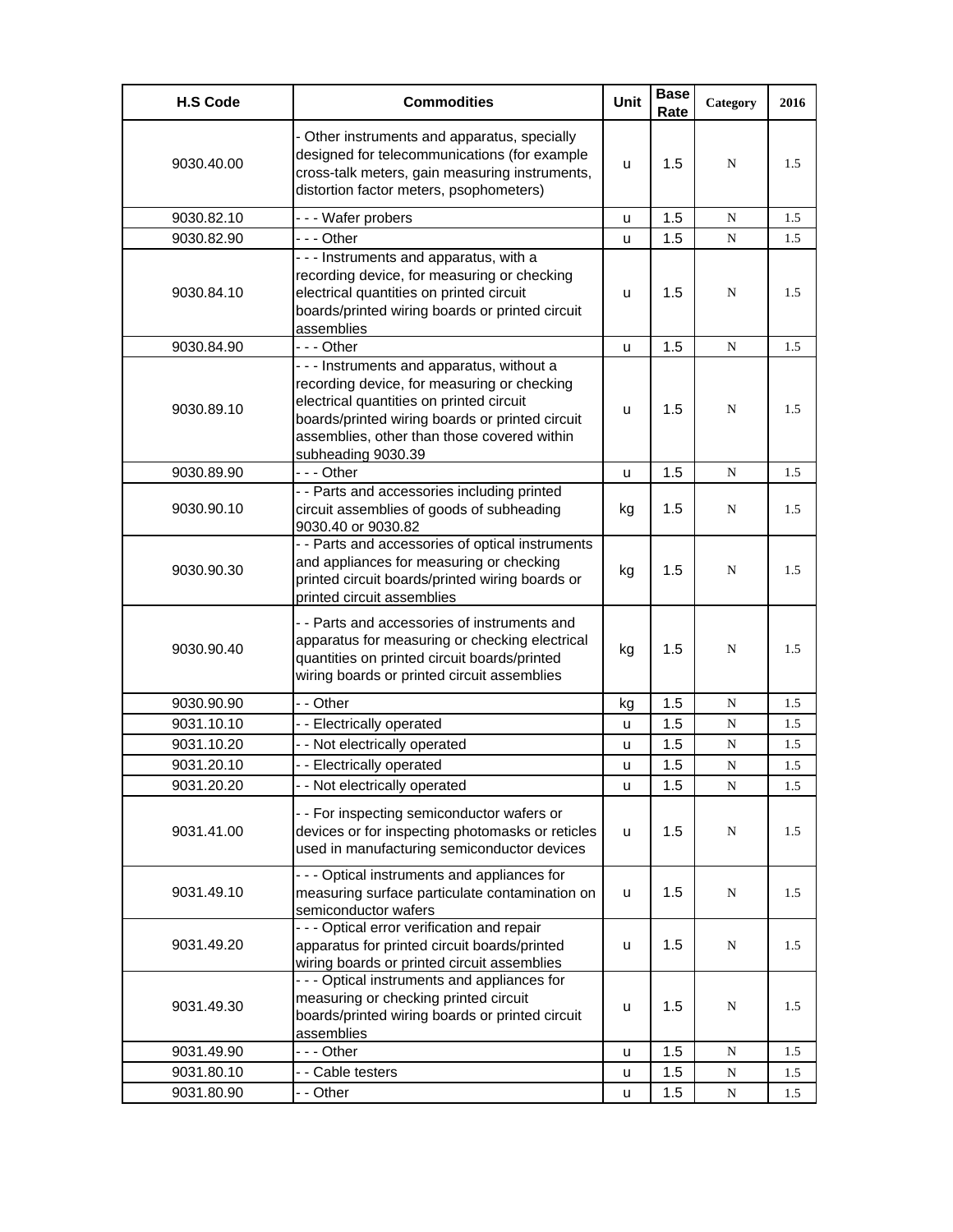| <b>H.S Code</b> | <b>Commodities</b>                                                                                                                                                                                                                                                                                                                     | Unit          | <b>Base</b><br>Rate | Category  | 2016         |
|-----------------|----------------------------------------------------------------------------------------------------------------------------------------------------------------------------------------------------------------------------------------------------------------------------------------------------------------------------------------|---------------|---------------------|-----------|--------------|
| 9031.90.11      | --- Parts and accessories including printed<br>circuit assemblies of optical instruments and<br>appliances for inspecting semiconductor wafers<br>or devices or for inspecting masks, photomasks<br>or reticles used in manufacturing semiconductor<br>devices; measuring surface particulate<br>contamination on semiconductor wafers | kg            | 1.5                 | N         | 1.5          |
| 9031.90.12      | - - - Of optical error verification and repair<br>apparatus for printed circuit boards/printed<br>wiring boards or printed circuit assemblies                                                                                                                                                                                          | kg            | 1.5                 | N         | 1.5          |
| 9031.90.13      | - - - Of optical instruments and appliances for<br>measuring or checking printed circuit<br>boards/printed wiring boards or printed circuit<br>assemblies                                                                                                                                                                              | kg            | 1.5                 | N         | 1.5          |
| 9031.90.19      | - - - Other                                                                                                                                                                                                                                                                                                                            | kg            | 1.5                 | N         | 1.5          |
| 9031.90.20      | - - For non-electrically operated equipment                                                                                                                                                                                                                                                                                            | kg            | 1.5                 | N         | 1.5          |
| 9032.10.10      | - - Electrically operated                                                                                                                                                                                                                                                                                                              | u             | 3                   | N         | 3            |
| 9032.10.20      | - - Not electrically operated                                                                                                                                                                                                                                                                                                          | u             | 3                   | N         | 3            |
| 9032.20.10      | - - Electrically operated                                                                                                                                                                                                                                                                                                              | u             | $\mathbf{1}$        | N         | $\mathbf{1}$ |
| 9032.20.20      | - - Not electrically operated                                                                                                                                                                                                                                                                                                          | u             | 1                   | N         | $\mathbf{1}$ |
| 9032.81.00      | - - Hydraulic or pneumatic                                                                                                                                                                                                                                                                                                             | u             | 1                   | N         | $\mathbf{1}$ |
| 9032.89.10      | - - - Instruments and apparatus incorporating or<br>working in conjunction with an automatic data<br>processing machine, for automatically<br>regulating or controlling the propulsion, ballast<br>or cargo handling systems of ships                                                                                                  | u             | 1                   | N         | 1            |
| 9032.89.20      | - - - Automatic instruments and apparatus for<br>regulating or controlling chemical or<br>electrochemical solutions in the manufacture of<br>printed circuit boards/printed wiring boards                                                                                                                                              | u             | 1                   | N         | 1            |
| 9032.89.31      | - - - - Automatic regulating voltage units<br>(stabilizers)                                                                                                                                                                                                                                                                            | u             | $\mathbf 1$         | N         | $\mathbf{1}$ |
| 9032.89.39      | - - - - Other                                                                                                                                                                                                                                                                                                                          | u             | 1                   | N         | 1            |
| 9032.89.90      | -  - - Other                                                                                                                                                                                                                                                                                                                           | $\mathsf{u}%$ | 1                   | N         | 1            |
| 9032.90.10      | - - Of goods of subheading 9032.89.10                                                                                                                                                                                                                                                                                                  | kg            | 1                   | N         | 1            |
| 9032.90.20      | - - Of goods of subheading 9032.89.20                                                                                                                                                                                                                                                                                                  | kg            | 1                   | ${\bf N}$ | 1            |
| 9032.90.30      | - - Of other electrically operated goods                                                                                                                                                                                                                                                                                               | kg            | 1                   | ${\bf N}$ | $\mathbf{1}$ |
| 9032.90.90      | - - Other                                                                                                                                                                                                                                                                                                                              | kg            | 1                   | ${\bf N}$ | 1            |
| 9033.00.10      | - For electrically operated equipment                                                                                                                                                                                                                                                                                                  | kg            | $\mathbf{1}$        | ${\bf N}$ | 1            |
| 9033.00.20      | - For non-electrically operated equipment                                                                                                                                                                                                                                                                                              | kg            | $\mathbf{1}$        | ${\bf N}$ | 1            |
| 9101.11.00      | - - With mechanical display only                                                                                                                                                                                                                                                                                                       | u             | 10                  | N         | 5            |
| 9101.19.00      | - - Other                                                                                                                                                                                                                                                                                                                              | u             | 10                  | ${\bf N}$ | 5            |
| 9101.21.00      | - - With automatic winding                                                                                                                                                                                                                                                                                                             | u             | 10                  | N         | 5            |
| 9101.29.00      | - - Other                                                                                                                                                                                                                                                                                                                              | u             | 10                  | N         | 5            |
| 9101.91.00      | -- Electrically operated                                                                                                                                                                                                                                                                                                               | u             | 10                  | ${\bf N}$ | 5            |
| 9101.99.00      | - - Other                                                                                                                                                                                                                                                                                                                              | u             | 10                  | ${\bf N}$ | 5            |
| 9102.11.00      | - - With mechanical display only                                                                                                                                                                                                                                                                                                       | u             | 10                  | N         | 5            |
| 9102.12.00      | - - With opto-electronic display only                                                                                                                                                                                                                                                                                                  | u             | 10                  | ${\bf N}$ | 5            |
| 9102.19.00      | - - Other                                                                                                                                                                                                                                                                                                                              | u             | 10                  | ${\bf N}$ | 5            |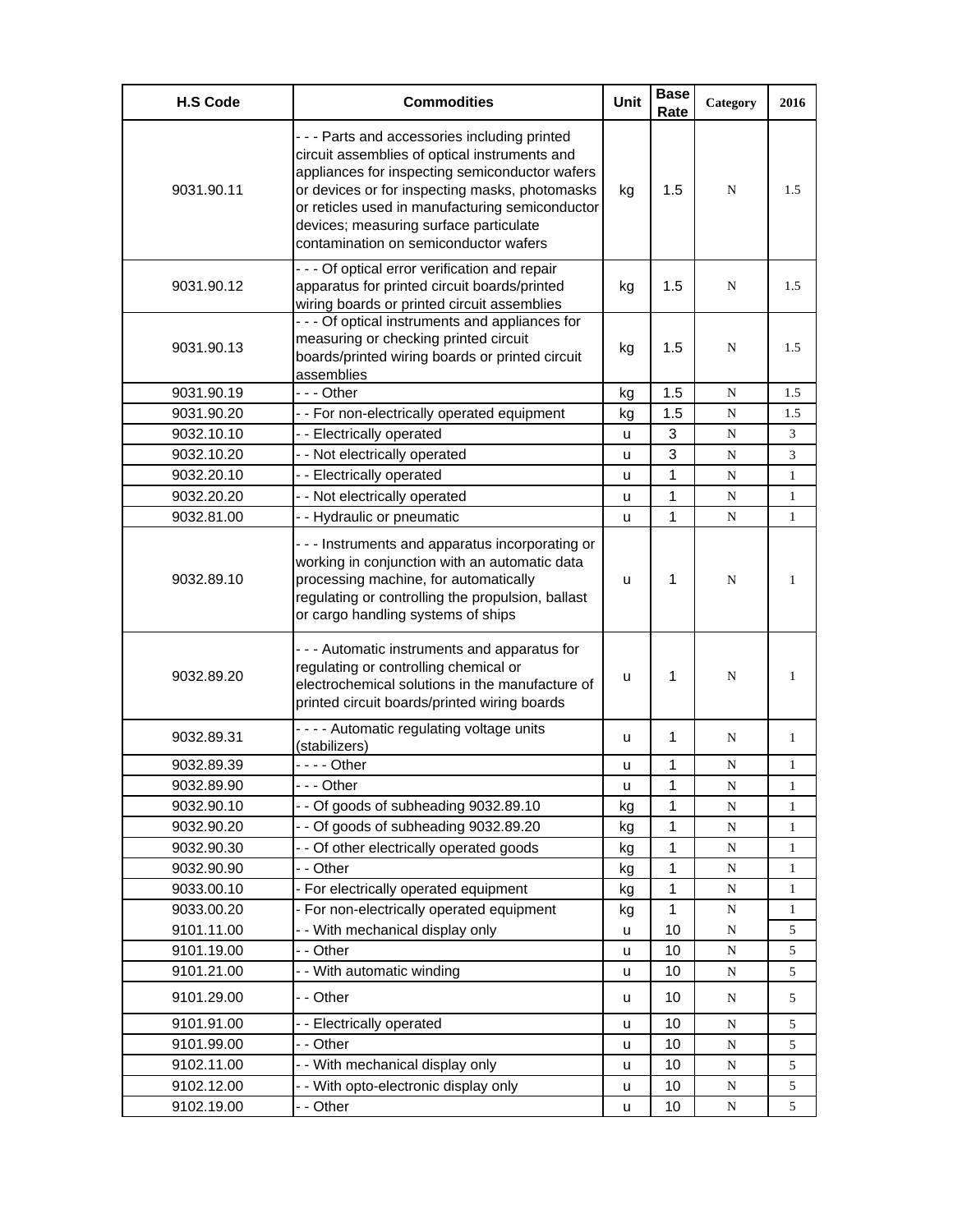| <b>H.S Code</b> | <b>Commodities</b>                                              | Unit   | <b>Base</b><br>Rate | Category  | 2016 |
|-----------------|-----------------------------------------------------------------|--------|---------------------|-----------|------|
| 9102.21.00      | - - With automatic winding                                      | u      | 10                  | N         | 5    |
| 9102.29.00      | - - Other                                                       | u      | 10                  | N         | 5    |
| 9102.91.10      | --- Stop-watches                                                | u      | 1.5                 | ${\bf N}$ | 1.5  |
| 9102.91.90      | --- Other                                                       | u      | 10                  | N         | 5    |
| 9102.99.00      | - - Other                                                       | u      | 1.5                 | ${\bf N}$ | 1.5  |
| 9103.10.00      | - Electrically operated                                         | u      | 10                  | N         | 5    |
| 9103.90.00      | - Other                                                         | u      | 10                  | N         | 5    |
| 9104.00.10      | - For vehicles                                                  | u      | 5                   | N         | 5    |
| 9104.00.20      | - For aircraft                                                  | u      | 0.5                 | N         | 0.5  |
| 9104.00.30      | For vessels                                                     | u      | 1.5                 | ${\bf N}$ | 1.5  |
| 9104.00.90      | - Other                                                         | u      | 1.5                 | N         | 1.5  |
| 9105.11.00      | - - Electrically operated                                       | u      | 10                  | N         | 5    |
| 9105.19.00      | - - Other                                                       | u      | 10                  | N         | 5    |
| 9105.21.00      | - - Electrically operated                                       | u      | 10                  | ${\bf N}$ | 5    |
| 9105.29.00      | - - Other                                                       | u      | 10                  | ${\bf N}$ | 5    |
| 9105.91.10      | - - - Marine choronometers                                      | u      | 10                  | N         | 5    |
| 9105.91.90      | $- -$ Other                                                     | u      | 10                  | N         | 5    |
| 9105.99.10      | --- Marine choronometers                                        | u      | 10                  | N         | 5    |
| 9105.99.90      | -  - - Other                                                    | u      | 10                  | N         | 5    |
| 9106.10.00      | - Time-registers; time-recorders                                | u      | 1.5                 | ${\bf N}$ | 1.5  |
| 9106.90.10      | - - Parking meters                                              | u      | 1.5                 | N         | 1.5  |
| 9106.90.90      | - - Other                                                       | u      | 1.5                 | ${\bf N}$ | 1.5  |
|                 | Time switches with clock or watch                               |        |                     |           |      |
| 9107.00.00      | movement or with synchronous motor.                             | u      | 1.5                 | N         | 1.5  |
|                 | - - With mechanical display only or with a device               |        |                     |           |      |
| 9108.11.00      | to which a mechanical display can be                            | u      | 10                  | N         | 5    |
| 9108.12.00      | incorporated<br>- - With opto-electronic display only           |        | 10                  | N         | 5    |
| 9108.19.00      | - - Other                                                       | u<br>u | 10                  | N         | 5    |
| 9108.20.00      | - With automatic winding                                        | u      | 10                  | ${\bf N}$ | 5    |
| 9108.90.00      | - Other                                                         | u      | 10                  | N         | 5    |
| 9109.10.00      | <b>Electrically operated</b>                                    | u      | 10                  | N         | 5    |
| 9109.90.00      | - Other                                                         | u      | 10                  | N         | 5    |
|                 | - - Complete movements, unassembled or                          |        |                     |           |      |
| 9110.11.00      | partly assembled (movement sets)                                | u      | 10                  | N         | 5    |
| 9110.12.00      | - - Incomplete movements, assembled                             | kg     | 10                  | N         | 5    |
| 9110.19.00      | - - Rough movements                                             | kg     | 10                  | ${\bf N}$ | 5    |
| 9110.90.00      | - Other                                                         | kg     | 10                  | ${\bf N}$ | 5    |
| 9111.10.00      | - Cases of precious metal or of metal clad with                 | u      | 5                   | N         | 5    |
|                 | precious metal                                                  |        |                     |           |      |
| 9111.20.00      | - Cases of base metal, whether or not gold- or<br>silver-plated | u      | 5                   | N         | 5    |
| 9111.80.00      | Other cases                                                     | u      | 5                   | N         | 5    |
| 9111.90.00      | - Parts                                                         | kg     | 5                   | ${\bf N}$ | 5    |
| 9112.20.00      | Cases                                                           | u      | 5                   | N         | 5    |
| 9112.90.00      | - Parts                                                         | kg     | 5                   | ${\bf N}$ | 5    |
| 9113.10.00      | - Of precious metal or of metal clad with<br>precious metal     | kg     | 5                   | N         | 5    |
| 9113.20.00      | - Of base metal, whether or not gold- or silver-                | kg     | 5                   | N         | 5    |
| 9113.90.00      | plated<br>- Other                                               | kg     | 5                   | ${\bf N}$ | 5    |
|                 |                                                                 |        |                     |           |      |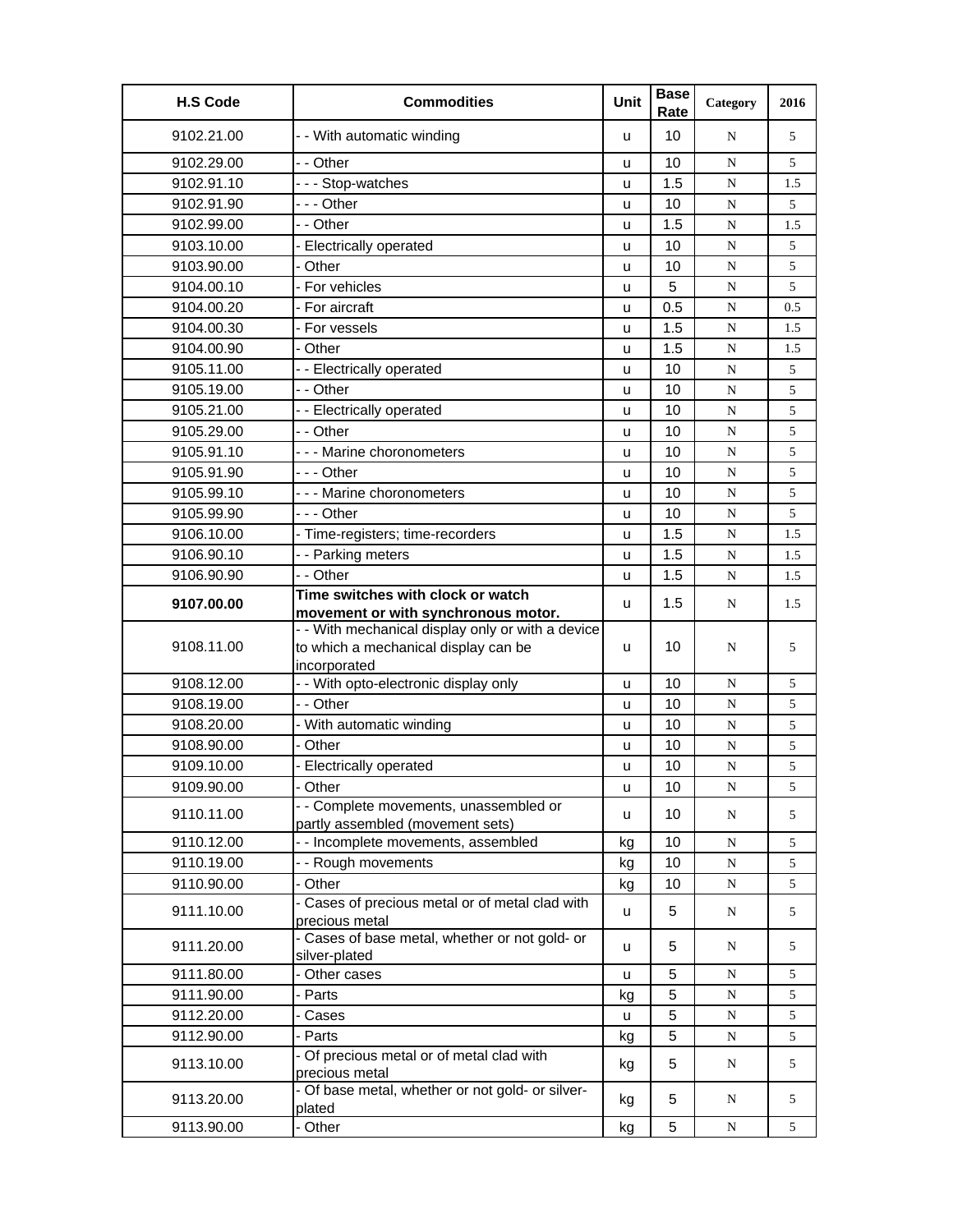| <b>H.S Code</b> | <b>Commodities</b>                                                                                | Unit         | <b>Base</b><br>Rate | Category  | 2016 |
|-----------------|---------------------------------------------------------------------------------------------------|--------------|---------------------|-----------|------|
| 9114.10.00      | Springs, including hair-springs                                                                   | kg           | 5                   | N         | 5    |
| 9114.30.00      | - Dials                                                                                           | kg           | 5                   | N         | 5    |
| 9114.40.00      | Plates and bridges                                                                                | kg           | 5                   | N         | 5    |
| 9114.90.00      | - Other                                                                                           | kg           | 5                   | N         | 5    |
| 9201.10.00      | - Upright pianos                                                                                  | u            | 10                  | <b>SL</b> | 10   |
| 9201.20.00      | - Grand pianos                                                                                    | u            | 10                  | N         | 5    |
| 9201.90.00      | Other                                                                                             | u            | 10                  | <b>SL</b> | 10   |
| 9202.10.00      | - Played with a bow                                                                               | u            | 10                  | N         | 5    |
| 9202.90.00      | - Other                                                                                           | u            | 10                  | N         | 5    |
| 9205.10.00      | - Brass-wind instruments                                                                          | u            | 10                  | N         | 5    |
| 9205.90.10      | - - Keyboard pipe organs; harmoniums and<br>similar keyboard instruments with free metal<br>reeds | u            | 10                  | N         | 5    |
| 9205.90.90      | - - Other                                                                                         | u            | 10                  | N         | 5    |
|                 | Percussion musical instruments (for                                                               |              |                     |           |      |
| 9206.00.00      | example, drums, xylophones, cymbals,                                                              | u            | 10                  | N         | 5    |
|                 | castanets, maracas).                                                                              |              |                     |           |      |
| 9207.10.00      | - Keyboard instruments, other than accordions                                                     | u            | 10                  | N         | 5    |
| 9207.90.00      | Other                                                                                             | u            | 10                  | ${\bf N}$ | 5    |
| 9208.10.00      | - Musical boxes                                                                                   | u            | 10                  | N         | 5    |
| 9208.90.10      | - - Decoy calls, whistles, call horns and other<br>mouth-blown sound signalling instruments       | u            | 10                  | N         | 5    |
| 9208.90.90      | - - Other                                                                                         | u            | 10                  | ${\bf N}$ | 5    |
| 9209.30.00      | - Musical instrument strings                                                                      | kg           | 10                  | ${\bf N}$ | 5    |
| 9209.91.10      | - - - Strung backs, keyboards and metal frames<br>for upright pianos                              | kg           | 10                  | N         | 5    |
| 9209.91.90      | --- Other                                                                                         | kg           | 10                  | N         | 5    |
| 9209.92.00      | - - Parts and accessories for the musical<br>instruments of heading 92.02                         | kg           | 10                  | N         | 5    |
| 9209.94.00      | - - Parts and accessories for the musical<br>instruments of heading 92.07                         | kg           | 10                  | N         | 5    |
| 9209.99.00      | - - Other                                                                                         | kg           | 10                  | N         | 5    |
| 9401.10.00      | - Seats of a kind used for aircraft                                                               | u            | 0.5                 | N         | 0.5  |
| 9401.20.10      | -- For vehicles of heading 87.02, 87.03 or<br>87.04                                               | u            | 5                   | N         | 5    |
| 9401.20.90      | - - Other                                                                                         | u            | 5                   | N         | 5    |
| 9401.30.00      | - Swivel seats with variable height adjustment                                                    | u            | 5                   | N         | 5    |
| 9401.40.00      | - Seats other than garden seats or camping<br>equipment, convertible into beds                    | u            | 15                  | N         | 5    |
| 9401.51.00      | - - Of bamboo or rattan                                                                           | u            | 15                  | ${\bf N}$ | 5    |
| 9401.59.00      | - - Other                                                                                         | u            | 15                  | N         | 5    |
| 9401.61.00      | - - Upholstered                                                                                   | $\mathsf{u}$ | 15                  | ${\bf N}$ | 5    |
| 9401.69.00      | - - Other                                                                                         | u            | 15                  | ${\bf N}$ | 5    |
| 9401.71.00      | - - Upholstered                                                                                   | u            | 15                  | ${\bf N}$ | 5    |
| 9401.79.00      | - - Other                                                                                         | u            | 15                  | ${\bf N}$ | 5    |
| 9401.80.00      | - Other seats                                                                                     | u            | 15                  | ${\bf N}$ | 5    |
| 9401.90.10      | - - Of seats of subheading 9401.10.00                                                             | kg           | 0.5                 | ${\bf N}$ | 0.5  |
| 9401.90.31      | --- Headrest stiffeners for seats of subheading<br>9401.20.10                                     | kg           | 5                   | ${\bf N}$ | 5    |
| 9401.90.39      | --- Other                                                                                         | kg           | 5                   | N         | 5    |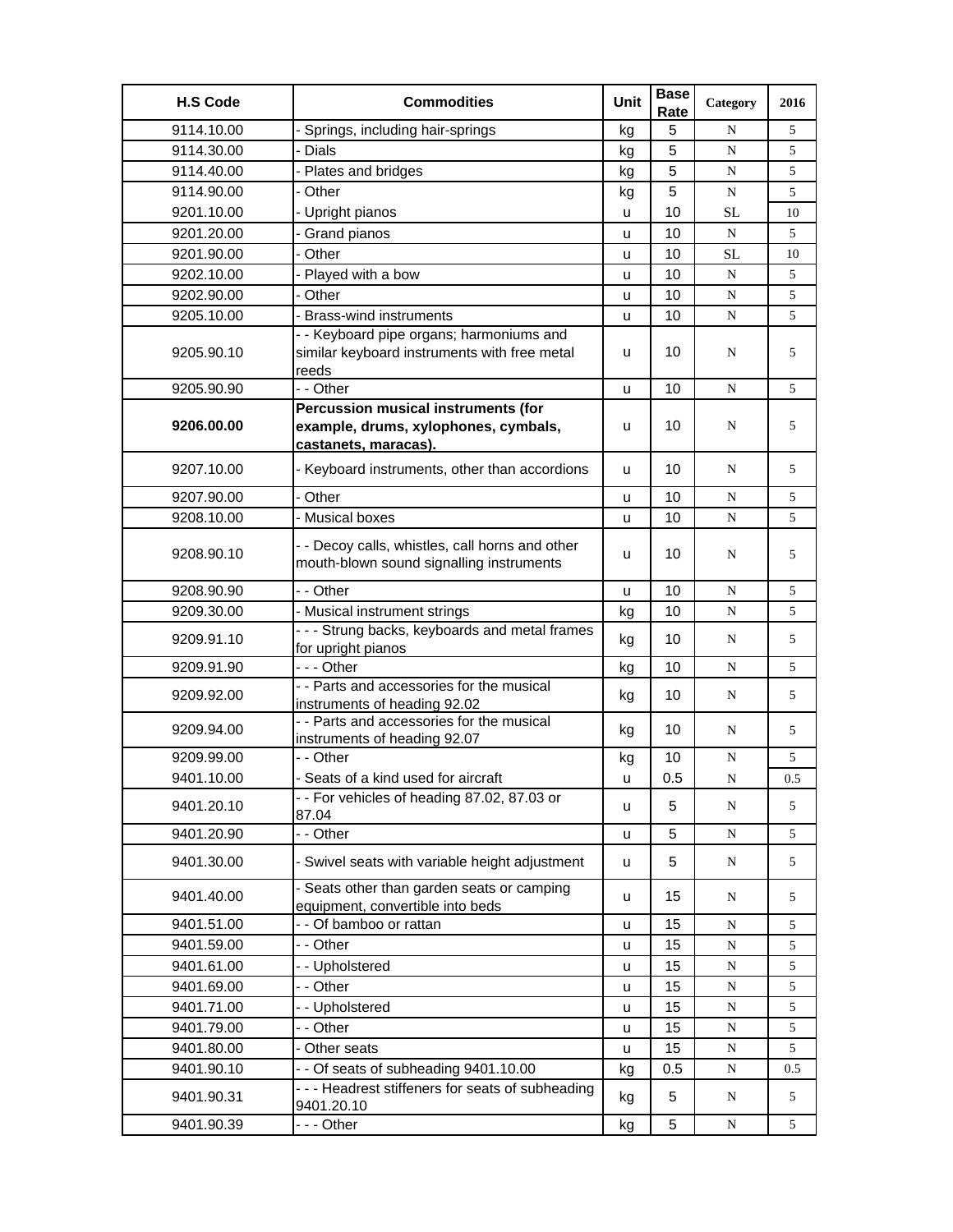| <b>H.S Code</b> | <b>Commodities</b>                                                                                    | Unit | <b>Base</b><br>Rate | Category    | 2016         |
|-----------------|-------------------------------------------------------------------------------------------------------|------|---------------------|-------------|--------------|
| 9401.90.40      | - - Of seats of subheading 9401.30.00                                                                 | kg   | 5                   | N           | 5            |
| 9401.90.92      | --- Of plastics                                                                                       | kg   | 15                  | ${\bf N}$   | 5            |
| 9401.90.99      | --- Other                                                                                             | kg   | 15                  | N           | 5            |
| 9402.10.10      | - - Dentists' chairs and parts thereof                                                                | kg   | 1.5                 | N           | 1.5          |
| 9402.10.30      | - - Barbers' chairs and similar chairs and parts<br>thereof                                           | kg   | 7.5                 | N           | 5            |
| 9402.10.90      | - - Other                                                                                             | kg   | 7.5                 | N           | 5            |
| 9402.90.10      | - - Furniture specially designed for medical,<br>surgical or veterinary purposes and parts<br>thereof | kg   | 1.5                 | HS/B        | 1.5          |
| 9402.90.90      | - - Other                                                                                             | kg   | 1.5                 | HS/B        | 1.5          |
| 9403.10.00      | - Metal furniture of a kind used in offices                                                           | kg   | 15                  | N           | 5            |
| 9403.20.10      | - - Fume cupboards                                                                                    | kg   | 15                  | $\mathbf N$ | 5            |
| 9403.20.90      | - - Other                                                                                             | kg   | 15                  | N           | 5            |
| 9403.30.00      | - Wooden furniture of a kind used in offices                                                          | u    | 15                  | ${\bf N}$   | 5            |
| 9403.40.00      | - Wooden furniture of a kind used in the kitchen                                                      | u    | 15                  | ${\bf N}$   | 5            |
| 9403.50.00      | - Wooden furniture of a kind used in the<br>bedroom                                                   | u    | 15                  | N           | 5            |
| 9403.60.10      | - - Fume cupboards                                                                                    | u    | 15                  | N           | 5            |
| 9403.60.90      | - - Other                                                                                             | u    | 15                  | $\mathbf N$ | 5            |
| 9403.70.10      | - - Baby walkers                                                                                      | u    | 15                  | ${\bf N}$   | 5            |
| 9403.70.20      | - - Fume cupboards                                                                                    | kg   | 15                  | N           | 5            |
| 9403.70.90      | - - Other                                                                                             | kg   | 15                  | N           | 5            |
| 9403.81.00      | - - Of bamboo or rattan                                                                               | kg   | 15                  | N           | 5            |
| 9403.89.10      | --- Fume cupboards                                                                                    | kg   | 15                  | N           | 5            |
| 9403.89.90      | - - - Other                                                                                           | kg   | 15                  | N           | 5            |
| 9403.90.10      | - - Of baby walkers of subheading 9403.70.10                                                          | kg   | 15                  | N           | 5            |
| 9403.90.90      | - - Other                                                                                             | kg   | 15                  | N           | 5            |
| 9404.10.00      | - Mattress supports                                                                                   | kg   | 15                  | ${\bf N}$   | 5            |
| 9404.21.00      | - - Of cellular rubber or plastics, whether or not<br>covered                                         | u    | 15                  | N           | 5            |
| 9404.29.10      | --- Spring mattresses                                                                                 | u    | 15                  | N           | 5            |
| 9404.29.20      | - - - Other, hyperthermia / hypothermia type                                                          | u    | 15                  | ${\bf N}$   | 5            |
| 9404.29.90      | - - - Other                                                                                           | u    | 15                  | N           | 5            |
| 9404.30.00      | - Sleeping bags                                                                                       | u    | 15                  | ${\bf N}$   | 5            |
| 9404.90.10      | - - Quilts, bedspreads and mattress-protectors                                                        | kg   | 15                  | ${\bf N}$   | 5            |
| 9404.90.90      | - - Other                                                                                             | kg   | 15                  | ${\bf N}$   | 5            |
| 9405.10.20      | - - Lamps for operating rooms                                                                         | kg   | 1                   | N           | $\mathbf{1}$ |
| 9405.10.30      | --- Spotlights                                                                                        | kg   | 1                   | ${\bf N}$   | $\mathbf{1}$ |
| 9405.10.40      | --- Fluorescent lamps and lighting fittings                                                           | kg   | 1                   | N           | 1            |
| 9405.10.90      | - - - Other                                                                                           | kg   | 1                   | N           | 1            |
| 9405.20.10      | - - Lamps for operating rooms                                                                         | kg   | 1                   | N           | 1            |
| 9405.20.90      | - - Other                                                                                             | kg   | 1                   | N           | 1            |
| 9405.30.00      | - Lighting sets of a kind used for Christmas<br>trees                                                 | kg   | 3                   | N           | 3            |
| 9405.40.20      | - - Searchlights                                                                                      | kg   | 1                   | N           | 1            |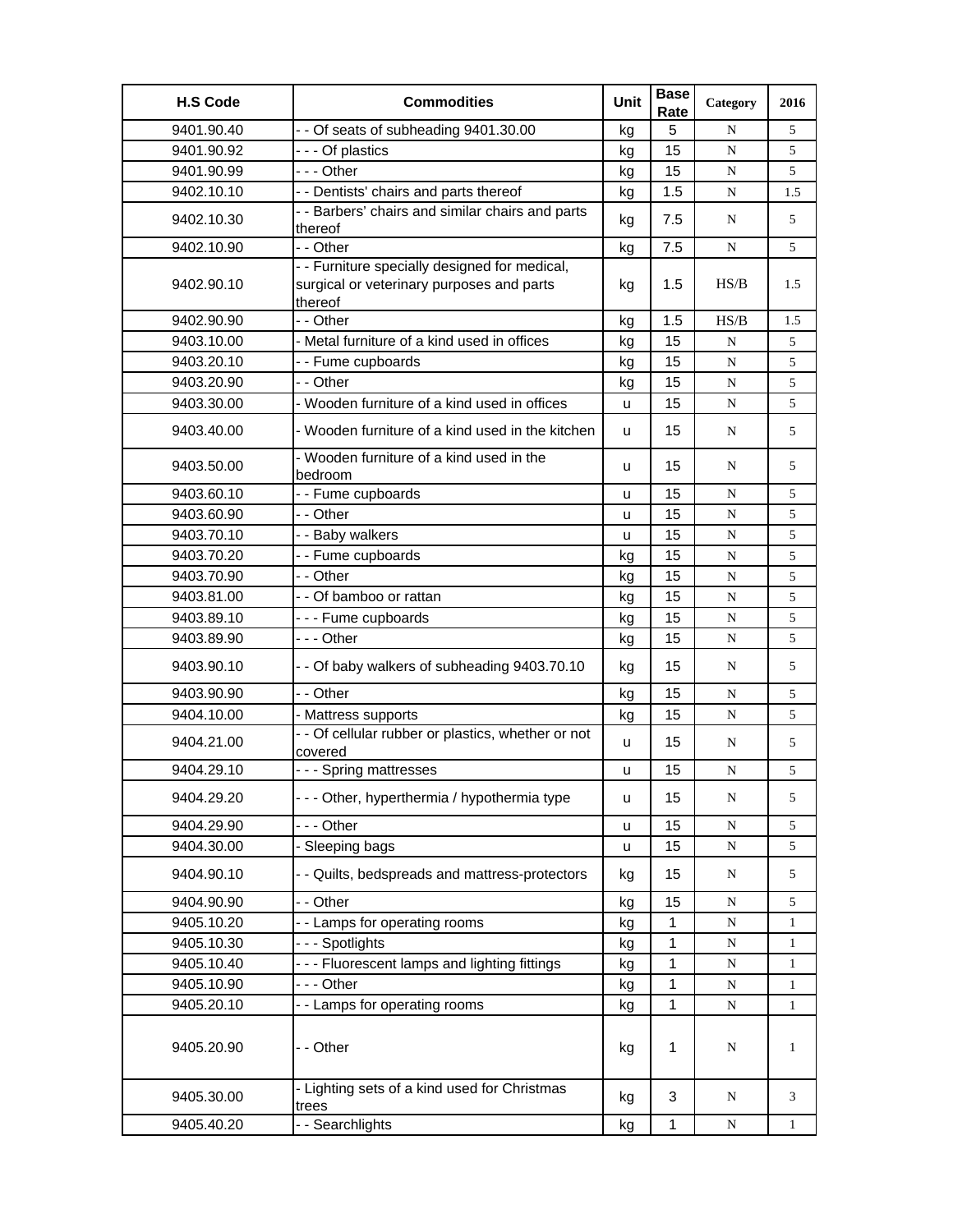| <b>H.S Code</b> | <b>Commodities</b>                                                                                                                     | Unit | <b>Base</b><br>Rate | Category  | 2016         |
|-----------------|----------------------------------------------------------------------------------------------------------------------------------------|------|---------------------|-----------|--------------|
| 9405.40.40      | - - Other spotlights                                                                                                                   | kg   | 1                   | N         | $\mathbf{1}$ |
| 9405.40.50      | - - Other, of a kind used for lighting public open<br>spaces or thoroughfares                                                          | kg   | 1                   | N         | $\mathbf{1}$ |
| 9405.40.60      | -- Other exterior lighting                                                                                                             | kg   | 1                   | N         | $\mathbf{1}$ |
| 9405.40.70      | - - Non-flashing aerodrome beacons; lamps for<br>railway rolling stock, locomotives, aircraft,<br>ships, or lighthouses, of base metal | kg   | 1                   | N         | 1            |
| 9405.40.80      | - - Pilot lamps with fittings for electro-thermic<br>domestic appliances of heading 85.16                                              | kg   | 1                   | N         | 1            |
| 9405.40.91      | --- Fibre-optic headband lamps of a kind<br>designed for medical use                                                                   | kg   | 1                   | N         | 1            |
| 9405.40.99      | - - - Other                                                                                                                            | kg   | 1                   | N         | $\mathbf{1}$ |
| 9405.50.11      | - - - Of brass of a kind used for religious rites                                                                                      | kg   | 7.5                 | N         | 5            |
| 9405.50.19      | - - - Other                                                                                                                            | kg   | 7.5                 | N         | 5            |
| 9405.50.40      | - - Hurricane lamps                                                                                                                    | kg   | 7.5                 | ${\bf N}$ | 5            |
| 9405.50.90      | - - Other                                                                                                                              | kg   | 7.5                 | ${\bf N}$ | 5            |
| 9405.60.10      | - - Warning signs, street name signs, road and<br>traffic signs                                                                        | kg   | 1                   | N         | $\mathbf{1}$ |
| 9405.60.90      | - - Other                                                                                                                              | kg   | 1                   | N         | $\mathbf{1}$ |
| 9405.91.10      | --- For lamps for operating rooms                                                                                                      | kg   | 7.5                 | N         | 5            |
| 9405.91.20      | --- For spotlights                                                                                                                     | kg   | 7.5                 | N         | 5            |
| 9405.91.40      | --- Globes or chimneys                                                                                                                 | kg   | 1.5                 | N         | 1.5          |
| 9405.91.50      | --- For searchlights                                                                                                                   | kg   | 7.5                 | ${\bf N}$ | 5            |
| 9405.91.90      | - - - Other                                                                                                                            | kg   | 7.5                 | ${\bf N}$ | 5            |
| 9405.92.10      | --- For lamps for operating rooms                                                                                                      | kg   | 1                   | N         | $\mathbf{1}$ |
| 9405.92.20      | --- For spotlights                                                                                                                     | kg   | 1                   | N         | $\mathbf{1}$ |
| 9405.92.30      | --- For searchlights                                                                                                                   | kg   | 1                   | N         | $\mathbf{1}$ |
| 9405.92.90      | --- Other                                                                                                                              | kg   | 1                   | ${\bf N}$ | 1            |
| 9405.99.10      | --- Lampshades of textile material                                                                                                     | kg   | 1                   | N         | 1            |
| 9405.99.20      | --- Lampshades of other material                                                                                                       | kg   | 1                   | N         | $\mathbf{1}$ |
| 9405.99.30      | --- Of lamps of subheading 9405.50.11 or<br>9405.50.19                                                                                 | kg   | 1                   | N         | $\mathbf{1}$ |
| 9405.99.40      | - - - For searchlights or spotlights                                                                                                   | kg   | 1                   | ${\bf N}$ | $\mathbf{1}$ |
| 9405.99.90      | - - - Other                                                                                                                            | kg   | 1                   | ${\bf N}$ | $\mathbf{1}$ |
| 9406.00.11      | - - Of plastics                                                                                                                        | kg   | 3                   | $\rm SL$  | 3            |
| 9406.00.19      | - - Other                                                                                                                              | kg   | 3                   | <b>SL</b> | 3            |
| 9406.00.92      | - - Of wood                                                                                                                            | kg   | 3                   | <b>SL</b> | 3            |
| 9406.00.94      | - - Of iron or steel                                                                                                                   | kg   | 1.5                 | <b>SL</b> | 1.5          |
| 9406.00.95      | - - Of plastics or of aluminium                                                                                                        | kg   | 3                   | SL        | 3            |
| 9406.00.96      | - - Of concrete or of artificial stone                                                                                                 | kg   | 3                   | $\rm SL$  | 3            |
| 9406.00.99      | - - Other                                                                                                                              | kg   | 3                   | <b>SL</b> | 3            |
| 9503.00.10      | - Tricycles, scooters, pedal cars and similar<br>wheeled toys; dolls' carriages                                                        | kg   | 7.5                 | ${\bf N}$ | 5            |
| 9503.00.21      | - - Dolls, whether or not dressed                                                                                                      | u    | 7.5                 | ${\bf N}$ | 5            |
| 9503.00.22      | - - - Garments and garment accessories;<br>footwear and headgear                                                                       | kg   | 7.5                 | N         | 5            |
| 9503.00.29      | - - - Other                                                                                                                            | kg   | 7.5                 | N         | 5            |
| 9503.00.30      | - Electric trains, including tracks, signals and<br>other accessories therefor                                                         | kg   | 7.5                 | N         | 5            |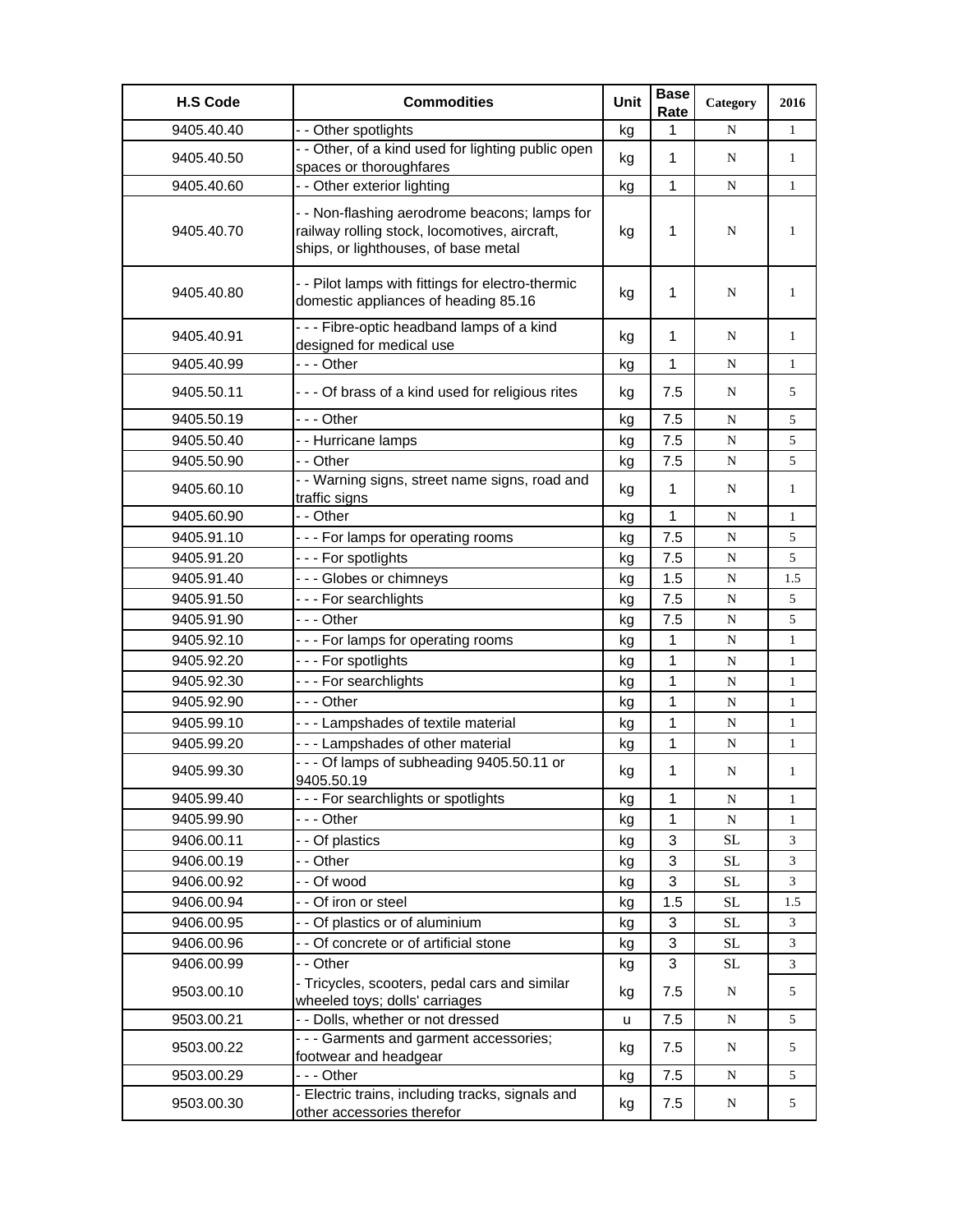| <b>H.S Code</b> | <b>Commodities</b>                                                                                                                                                                                          | Unit            | <b>Base</b><br>Rate     | Category  | 2016           |
|-----------------|-------------------------------------------------------------------------------------------------------------------------------------------------------------------------------------------------------------|-----------------|-------------------------|-----------|----------------|
| 9503.00.40      | - Reduced size ("scale") models and similar<br>recreational models, working or not                                                                                                                          | kg              | 1.5                     | N         | 1.5            |
| 9503.00.50      | - Other construction sets and constructional<br>toys, of materials other than plastics                                                                                                                      | kg              | 1.5                     | N         | 1.5            |
| 9503.00.60      | - Stuffed toys representing animals or non-<br>human creatures                                                                                                                                              | u               | 7.5                     | N         | 5              |
| 9503.00.70      | - Puzzles of all kinds                                                                                                                                                                                      | u               | 1.5                     | ${\bf N}$ | 1.5            |
| 9503.00.91      | - - Numerical, alphabetical or animal blocks or<br>cut-outs; word builder sets; word making and<br>talking sets; toy printing sets; toy counting<br>frames (abaci); toy sewing machines; toy<br>typewriters | u               | 1.5                     | N         | 1.5            |
| 9503.00.92      | - - Skipping ropes                                                                                                                                                                                          | u               | 3                       | N         | 3              |
| 9503.00.93      | -- Marbles                                                                                                                                                                                                  | u               | 10                      | N         | 5              |
| 9503.00.99      | - - Other                                                                                                                                                                                                   | u               | 7.5                     | ${\bf N}$ | 5              |
| 9504.20.20      | - - Tables for billiards of all kinds                                                                                                                                                                       | kg              | 10                      | ${\bf N}$ | 5              |
| 9504.20.30      | - - Billiard chalks                                                                                                                                                                                         | kg              | 10                      | ${\bf N}$ | 5              |
| 9504.20.90      | - - Other                                                                                                                                                                                                   | kg              | 10                      | ${\bf N}$ | 5              |
| 9504.30.10      | - - Pintables or slot machines                                                                                                                                                                              | u               | 10                      | ${\bf N}$ | 5              |
| 9504.30.20      | - - Parts of wood, paper or plastics                                                                                                                                                                        | u               | 10                      | N         | 5              |
| 9504.30.90      | - - Other                                                                                                                                                                                                   | u               | 10                      | ${\bf N}$ | 5              |
| 9504.40.00      | - Playing cards                                                                                                                                                                                             | u(jeu/<br>pack) | 30                      | N         | 5              |
| 9504.50.00      | - Video game consoles and machines, other<br>than those subheading 9504.30                                                                                                                                  | u               | 10                      | N         | 5              |
| 9504.90.10      | - - Bowling requisites of all kinds                                                                                                                                                                         | u               | 10                      | N         | 5              |
| 9504.90.20      | - - Darts and parts and accessories therefor                                                                                                                                                                | u               | 10                      | N         | 5              |
| 9504.90.31      | - - - Tables designed for use with casino games                                                                                                                                                             | u               | 30                      | N         | 5              |
| 9504.90.39      | $- -$ Other                                                                                                                                                                                                 | u               | 30                      | ${\bf N}$ | 5              |
| 9504.90.92      | ---- Of wood or of plastics                                                                                                                                                                                 | u               | 10                      | N         | 5              |
| 9504.90.93      |                                                                                                                                                                                                             | u               | 10                      | ${\bf N}$ | 5              |
| 9504.90.94      | ---- Of wood or of plastics                                                                                                                                                                                 | u               | 10                      | ${\bf N}$ | 5              |
| 9504.90.99      | $--$ Other                                                                                                                                                                                                  | u               | 10                      | ${\bf N}$ | 5              |
| 9505.10.00      | Articles for Christmas festivities                                                                                                                                                                          | kg              | 5                       | ${\bf N}$ | 5              |
| 9505.90.00      | Other                                                                                                                                                                                                       | kg              | 5                       | ${\bf N}$ | 5              |
| 9506.11.00      | - - Skis                                                                                                                                                                                                    | 2u              | 10                      | ${\bf N}$ | 5              |
| 9506.12.00      | - - Ski-fastenings (ski-bindings)                                                                                                                                                                           | kg              | 10                      | ${\bf N}$ | 5              |
| 9506.19.00      | - - Other                                                                                                                                                                                                   | kg              | 10                      | ${\bf N}$ | 5              |
| 9506.21.00      | - - Sailboards                                                                                                                                                                                              | u               | $\overline{c}$          | ${\bf N}$ | 2              |
| 9506.29.00      | - - Other                                                                                                                                                                                                   | u               | $\overline{\mathbf{c}}$ | N         | $\overline{c}$ |
| 9506.31.00      | - - Clubs, complete                                                                                                                                                                                         | u               | 1                       | ${\bf N}$ | 1              |
| 9506.32.00      | - - Balls                                                                                                                                                                                                   | u               | 1                       | ${\bf N}$ | $\mathbf{1}$   |
| 9506.39.00      | - - Other                                                                                                                                                                                                   | kg              | $\mathbf{1}$            | N         | $\mathbf{1}$   |
| 9506.40.10      | - - Tables                                                                                                                                                                                                  | kg              | 1                       | ${\bf N}$ | $\mathbf{1}$   |
| 9506.40.90      | - - Other                                                                                                                                                                                                   | kg              | 1                       | N         | 1              |
| 9506.51.00      | - - Lawn-tennis rackets, whether or not strung                                                                                                                                                              | u               | 0.5                     | N         | 0.5            |
| 9506.59.00      | - - Other                                                                                                                                                                                                   | u               | 0.5                     | N         | 0.5            |
| 9506.61.00      | - - Lawn-tennis balls                                                                                                                                                                                       | u               | 0.5                     | N         | 0.5            |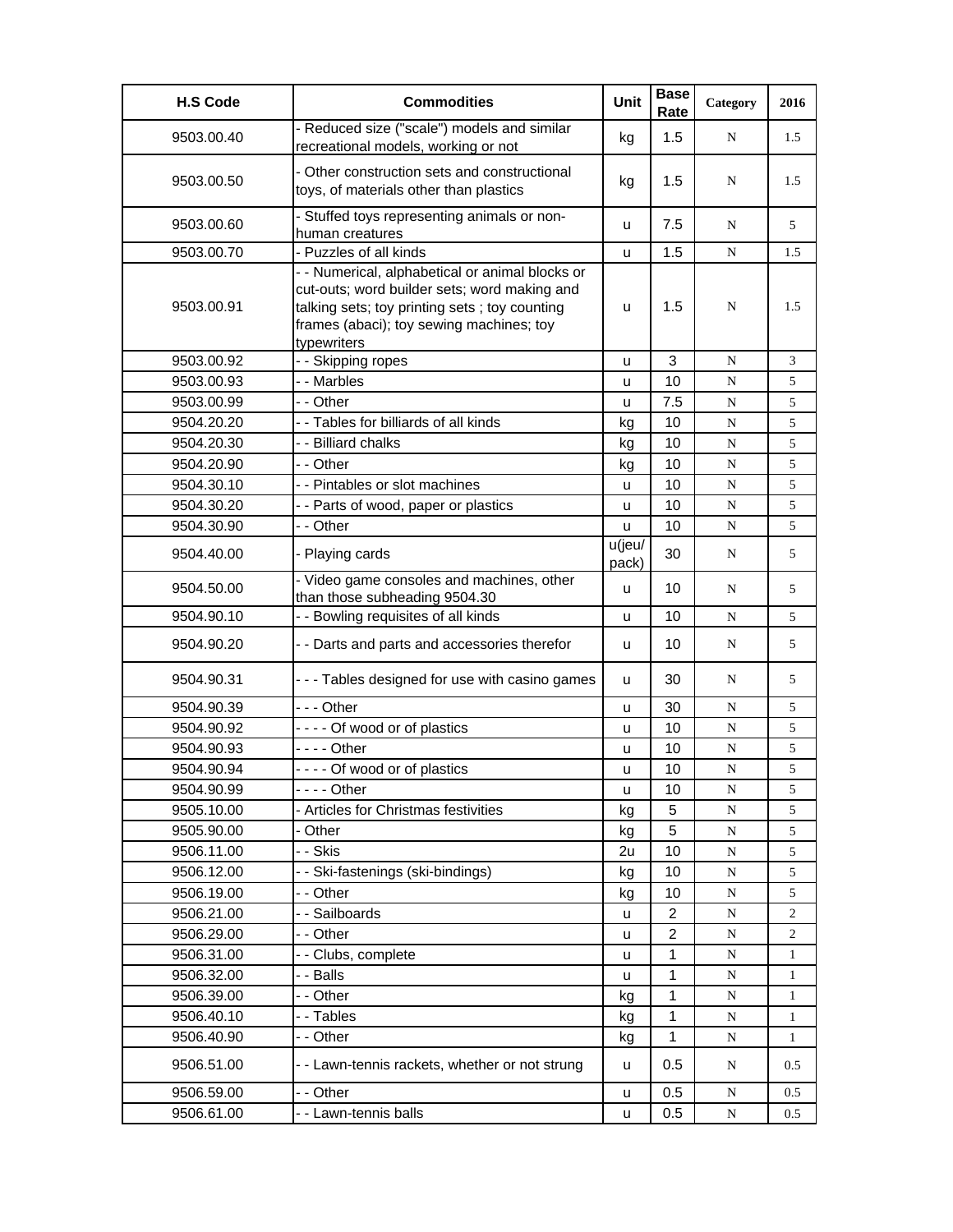| <b>H.S Code</b> | <b>Commodities</b>                                                                                                      | Unit | <b>Base</b><br>Rate | Category  | 2016           |
|-----------------|-------------------------------------------------------------------------------------------------------------------------|------|---------------------|-----------|----------------|
| 9506.62.00      | -- Inflatable                                                                                                           | u    | 0.5                 | N         | 0.5            |
| 9506.69.00      | - - Other                                                                                                               | u    | 0.5                 | ${\bf N}$ | 0.5            |
| 9506.70.00      | - Ice skates and roller skates, including skating<br>boots with skates attached                                         | 2u   | 2                   | N         | $\overline{2}$ |
| 9506.91.00      | - - Articles and equipment for general physical<br>exercise, gymnastics or athletics                                    | kg   | 2                   | N         | 2              |
| 9506.99.00      | - - Other                                                                                                               | u    | $\overline{2}$      | N         | 2              |
| 9507.10.00      | - Fishing rods                                                                                                          | u    | 10                  | ${\bf N}$ | 5              |
| 9507.20.00      | - Fish-hooks, whether or not snelled                                                                                    | kg   | 1.5                 | <b>SL</b> | 1.5            |
| 9507.30.00      | - Fishing reels                                                                                                         | u    | 10                  | ${\bf N}$ | 5              |
| 9507.90.00      | - Other                                                                                                                 | u    | 10                  | ${\bf N}$ | 5              |
| 9508.10.00      | - Travelling circuses and travelling menageries                                                                         | kg   | 10                  | N         | 5              |
| 9508.90.00      | - Other                                                                                                                 | kg   | 10                  | ${\bf N}$ | 5              |
| 9601.10.00      | - Worked ivory and articles of ivory                                                                                    | kg   | 15                  | N         | 5              |
| 9601.90.10      | - - Worked mother-of-pearl or tortoise-shell and<br>articles of the foregoing                                           | kg   | 1.5                 | N         | 1.5            |
| 9601.90.91      | - - - Cigar or cigarette cases, tobacco jars;<br>ornamental articles                                                    | kg   | 5                   | N         | 5              |
| 9601.90.99      | --- Other                                                                                                               | kg   | 5                   | N         | 5              |
| 9602.00.10      | - Gelatin capsules for pharmaceutical products                                                                          | kg   | 5                   | N         | 5              |
| 9602.00.20      | - Cigar or cigarette cases, tobacco jars;<br>ornamental articles                                                        | kg   | 5                   | N         | 5              |
| 9602.00.90      | - Other                                                                                                                 | kg   | 5                   | N         | 5              |
| 9603.10.10      | - - Brushes                                                                                                             | u    | 5                   | ${\bf N}$ | 5              |
| 9603.10.20      | - - Brooms                                                                                                              | u    | 7.5                 | ${\bf N}$ | 5              |
| 9603.21.00      | - - Tooth brushes, including dental-plate<br>brushes                                                                    | u    | 5                   | N         | 5              |
| 9603.29.00      | - - Other                                                                                                               | u    | 5                   | N         | 5              |
| 9603.30.00      | - Artists' brushes, writing brushes and similar<br>brushes for the application of cosmetics                             | u    | 5                   | N         | 5              |
| 9603.40.00      | - Paint, distemper, varnish or similar brushes<br>(other than brushes of subheading 9603.30);<br>paint pads and rollers | u    | 5                   | N         | 5              |
| 9603.50.00      | - Other brushes constituting parts of machines,<br>appliances or vehicles                                               | u    | $\mathbf 1$         | N         | 1              |
| 9603.90.10      | - - Prepared knots and tufts for broom or brush<br>making                                                               | u    | 7.5                 | N         | 5              |
| 9603.90.20      | - - Hand-operated mechanical floor sweepers,<br>not motorised                                                           | u    | 7.5                 | N         | 5              |
| 9603.90.40      | - - Other brushes                                                                                                       | u    | 5                   | N         | 5              |
| 9603.90.90      | - - Other                                                                                                               | u    | 7.5                 | ${\bf N}$ | 5              |
| 9604.00.10      | - Of metal                                                                                                              | u    | 7.5                 | ${\bf N}$ | 5              |
| 9604.00.90      | - Other                                                                                                                 | u    | 5                   | N         | 5              |
| 9605.00.00      | Travel sets for personal toilet, sewing or<br>shoe or clothes cleaning.                                                 | u    | 5                   | N         | 5              |
| 9606.10.10      | - - Of plastics                                                                                                         | kg   | 3                   | <b>SL</b> | 3              |
| 9606.10.90      | - - Other                                                                                                               | kg   | 3                   | $\rm SL$  | 3              |
| 9606.21.00      | - - Of plastics, not covered with textile material                                                                      | kg   | 3                   | N         | 3              |
| 9606.22.00      | - - Of base metal, not covered with textile<br>material                                                                 | kg   | 3                   | SL        | 3              |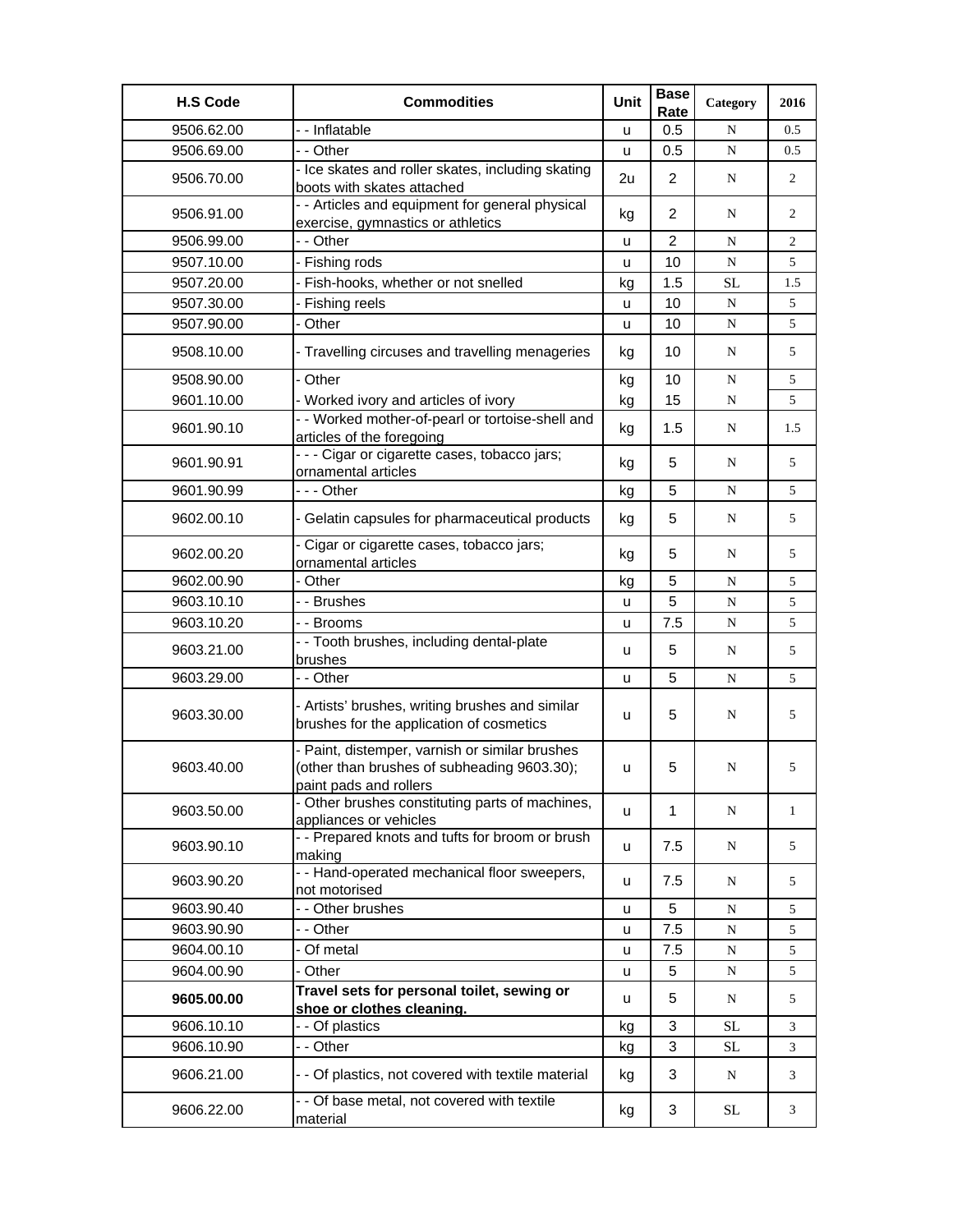| <b>H.S Code</b> | <b>Commodities</b>                                                                                                                                                                                                                                   | Unit | <b>Base</b><br>Rate | Category  | 2016         |
|-----------------|------------------------------------------------------------------------------------------------------------------------------------------------------------------------------------------------------------------------------------------------------|------|---------------------|-----------|--------------|
| 9606.29.00      | - - Other                                                                                                                                                                                                                                            | kg   | 3                   | N         | 3            |
| 9606.30.10      | - - Of plastics                                                                                                                                                                                                                                      | kg   | 3                   | N         | 3            |
| 9606.30.90      | - - Other                                                                                                                                                                                                                                            | kg   | 3                   | N         | 3            |
| 9607.11.00      | - - Fitted with chain scoops of base metal                                                                                                                                                                                                           | kg   | $\overline{2}$      | <b>SL</b> | 2            |
| 9607.19.00      | - - Other                                                                                                                                                                                                                                            | kg   | $\overline{2}$      | <b>SL</b> | 2            |
| 9607.20.00      | - Parts                                                                                                                                                                                                                                              | kg   | $\overline{2}$      | N         | 3            |
| 9608.10.10      | - - Of plastics                                                                                                                                                                                                                                      | u    | 3                   | N         | 3            |
| 9608.10.90      | - - Other                                                                                                                                                                                                                                            | u    | 3                   | N         | 3            |
| 9608.20.00      | - Felt tipped and other porous-tipped pens and<br>markers                                                                                                                                                                                            | u    | 3                   | N         | 3            |
| 9608.30.10      | -- Indian ink drawing pens                                                                                                                                                                                                                           | u    | 3                   | <b>SL</b> | 3            |
| 9608.30.90      | - - Other                                                                                                                                                                                                                                            | u    | 3                   | <b>SL</b> | 3            |
| 9608.40.00      | - Propelling or sliding pencils                                                                                                                                                                                                                      | u    | 3                   | N         | 3            |
| 9608.50.00      | - Sets of articles from two or more of the                                                                                                                                                                                                           | u    | 3                   | N         | 3            |
|                 | foregoing subheadings                                                                                                                                                                                                                                |      |                     |           |              |
| 9608.60.10      | - - Of plastics                                                                                                                                                                                                                                      | u    | 3                   | N         | 3            |
| 9608.60.90      | - - Other                                                                                                                                                                                                                                            | u    | 3                   | N         | 3            |
| 9608.91.10      | --- Of gold or gold-plated                                                                                                                                                                                                                           | u    | 7.5                 | <b>SL</b> | 7.5          |
| 9608.91.90      | - - - Other                                                                                                                                                                                                                                          | u    | 3                   | <b>SL</b> | 3            |
| 9608.99.10      | --- Duplicating stylos                                                                                                                                                                                                                               | kg   | 3                   | N         | 3            |
| 9608.99.91      | - - - - Parts of ball point pens, of plastics                                                                                                                                                                                                        | kg   | 3                   | N         | 3            |
| 9608.99.99      | - - - - Other                                                                                                                                                                                                                                        | kg   | 3                   | N         | 3            |
| 9609.10.10      | - - Black pencils                                                                                                                                                                                                                                    | kg   | 3                   | ${\bf N}$ | 3            |
| 9609.10.90      | - - Other                                                                                                                                                                                                                                            | kg   | 3                   | N         | 3            |
| 9609.20.00      | - Pencil leads, black or coloured                                                                                                                                                                                                                    | kg   | 3                   | N         | 3            |
| 9609.90.10      | - - Slate pencils for school slates                                                                                                                                                                                                                  | kg   | 1                   | N         | $\mathbf{1}$ |
| 9609.90.30      | - - Pencils and crayons other than those of<br>subheading 9609.10                                                                                                                                                                                    | kg   | 3                   | N         | 3            |
| 9609.90.91      | --- Writing or drawing chalks                                                                                                                                                                                                                        | kg   | 3                   | N         | 3            |
| 9609.90.99      | --- Other                                                                                                                                                                                                                                            | kg   | 3                   | N         | 3            |
| 9610.00.10      | - School slates                                                                                                                                                                                                                                      | kg   | $\mathbf{1}$        | N         | 3            |
| 9610.00.90      | - Other                                                                                                                                                                                                                                              | kg   | 3                   | ${\bf N}$ | 3            |
| 9611.00.00      | Date, sealing or numbering stamps, and the<br>like (including devices for printing or<br>embossing labels), designed for operating in<br>the hand; hand-operated composing sticks,<br>and hand printing sets incorporating such<br>composing sticks. | kg   | 7.5                 | N         | 5            |
| 9612.10.10      | - - Of textile fabric                                                                                                                                                                                                                                | u    | 1.5                 | ${\bf N}$ | 1.5          |
| 9612.10.90      | - - Other                                                                                                                                                                                                                                            | u    | 1.5                 | ${\bf N}$ | 1.5          |
| 9612.20.00      | - Ink-pads                                                                                                                                                                                                                                           | u    | 3                   | ${\bf N}$ | 3            |
| 9613.10.10      | - - Of plastics                                                                                                                                                                                                                                      | u    | 20                  | ${\bf N}$ | 5            |
| 9613.10.90      | - - Other                                                                                                                                                                                                                                            | u    | 20                  | ${\bf N}$ | 5            |
| 9613.20.10      | - - Of plastics                                                                                                                                                                                                                                      | u    | 20                  | N         | 5            |
| 9613.20.90      | - - Other                                                                                                                                                                                                                                            | u    | 20                  | ${\bf N}$ | 5            |
| 9613.80.10      | - - Piezo-electric lighters for stoves and ranges                                                                                                                                                                                                    | u    | 20                  | ${\bf N}$ | 5            |
| 9613.80.20      | - - Cigarette lighters or table lighters of plastics                                                                                                                                                                                                 | u    | 20                  | ${\bf N}$ | 5            |
| 9613.80.30      | Cigarette lighters or table lighters, other than<br>of plastics                                                                                                                                                                                      | u    | 20                  | ${\bf N}$ | 5            |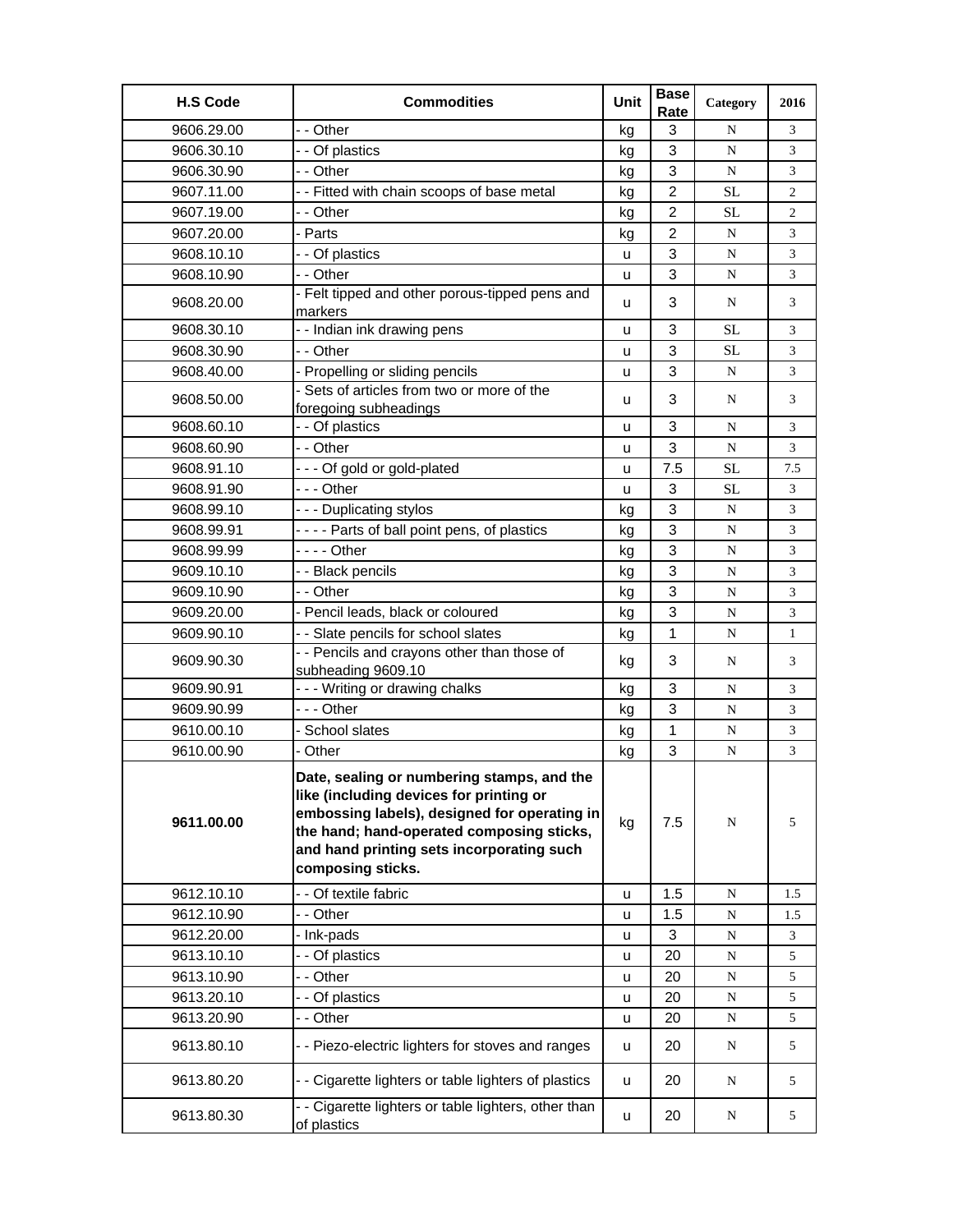| <b>H.S Code</b> | <b>Commodities</b>                                                                                                                                                            | <b>Unit</b> | <b>Base</b><br>Rate | Category  | 2016 |
|-----------------|-------------------------------------------------------------------------------------------------------------------------------------------------------------------------------|-------------|---------------------|-----------|------|
| 9613.80.90      | - - Other                                                                                                                                                                     | u           | 20                  | N         | 5    |
| 9613.90.10      | - - Refillable cartridges or other receptacles,<br>which constitute parts of mechanical lighters,<br>containing liquid fuel                                                   | kg          | 20                  | N         | 5    |
| 9613.90.90      | - - Other                                                                                                                                                                     | kg          | 20                  | N         | 5    |
| 9614.00.10      | - Roughly shaped blocks of wood or root for the<br>manufacture of pipes                                                                                                       | u           | 20                  | N         | 5    |
| 9614.00.90      | - Other                                                                                                                                                                       | kg          | 20                  | N         | 5    |
| 9615.11.20      | --- Of hard rubber                                                                                                                                                            | kg          | 3                   | N         | 3    |
| 9615.11.30      | --- Of plastics                                                                                                                                                               | kg          | 3                   | N         | 3    |
| 9615.19.00      | - - Other                                                                                                                                                                     | kg          | 3                   | <b>SL</b> | 3    |
| 9615.90.11      | - - - Of aluminium                                                                                                                                                            | kg          | 3                   | N         | 3    |
| 9615.90.12      | --- Of iron or steel                                                                                                                                                          | kq          | 3                   | N         | 3    |
| 9615.90.13      | --- Of plastics                                                                                                                                                               | kg          | 3                   | ${\bf N}$ | 3    |
| 9615.90.19      | $- -$ Other                                                                                                                                                                   | kg          | 3                   | N         | 3    |
| 9615.90.21      | - - - Of plastics                                                                                                                                                             | kg          | 3                   | N         | 3    |
| 9615.90.22      | - - - Of iron or steel                                                                                                                                                        | kg          | 3                   | N         | 3    |
| 9615.90.23      | - - - Of aluminium                                                                                                                                                            | kg          | 3                   | ${\bf N}$ | 3    |
| 9615.90.29      | - - - Other                                                                                                                                                                   | kg          | 3                   | ${\bf N}$ | 3    |
| 9615.90.91      | --- Of aluminium                                                                                                                                                              | kg          | 3                   | N         | 3    |
| 9615.90.92      | - - - Of iron or steel                                                                                                                                                        | kg          | 3                   | N         | 3    |
| 9615.90.93      | - - - Of plastics                                                                                                                                                             | kg          | 3                   | N         | 3    |
| 9615.90.99      | - - - Other                                                                                                                                                                   | kg          | 3                   | N         | 3    |
| 9616.10.10      | - - Sprays                                                                                                                                                                    | kg          | 20                  | ${\bf N}$ | 5    |
| 9616.10.20      | - - Mounts and heads                                                                                                                                                          | kg          | 20                  | N         | 5    |
| 9616.20.00      | - Powder-puffs and pads for the application of<br>cosmetics or toilet preparations                                                                                            | kg          | 20                  | N         | 5    |
| 9617.00.10      | - Vacuum flasks and other vacuum vessels                                                                                                                                      | kg          | 7.5                 | N         | 5    |
| 9617.00.20      | - Parts                                                                                                                                                                       | kg          | 7.5                 | N         | 5    |
| 9618.00.00      | Tailors' dummies and other lay figures;<br>automata and other animated displays used<br>for shop window dressing.                                                             | kg          | 5                   | N         | 5    |
| 9619.00.11      | - With an absorbent core of wadding of textile<br>materials                                                                                                                   | kg          | 15                  | ${\bf N}$ | 5    |
| 9619.00.19      | - - Other                                                                                                                                                                     | kg          | 5                   | N         | 5    |
| 9619.00.91      | - - Knitted or crocheted                                                                                                                                                      | kg          | 15                  | HS/B      | 15   |
| 9619.00.99      | - - Other                                                                                                                                                                     | kg          | 10                  | ${\bf N}$ | 5    |
| 9704.00.00      | Postage or revenue stamps, stamp<br>postmarks, first day covers, postal<br>stationery (stamped paper), and the like,<br>used or unused, other than those of heading<br>49.07. | kg          | $\overline{2}$      | N         | 2    |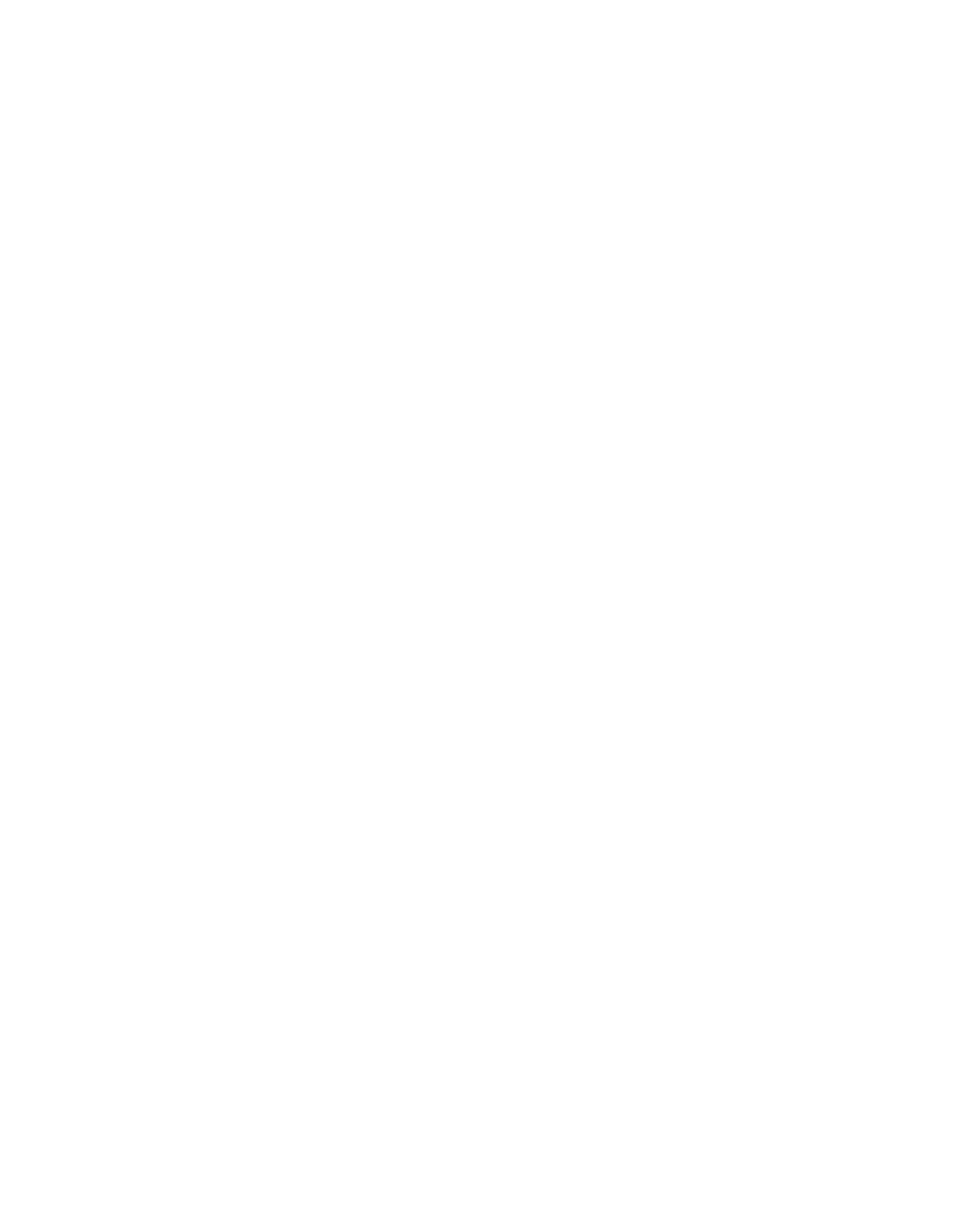From Min L/F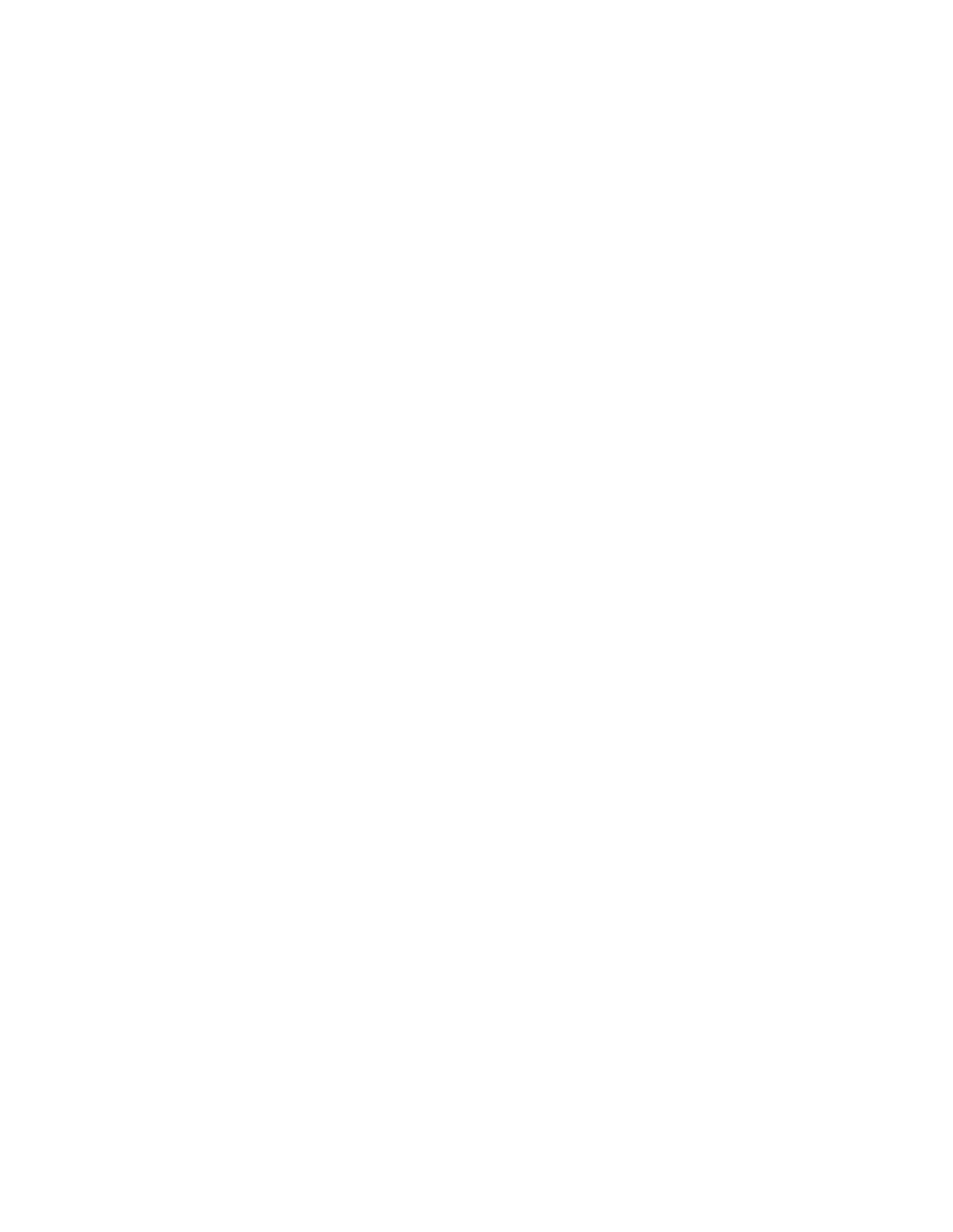From Min L/F

From Min L/F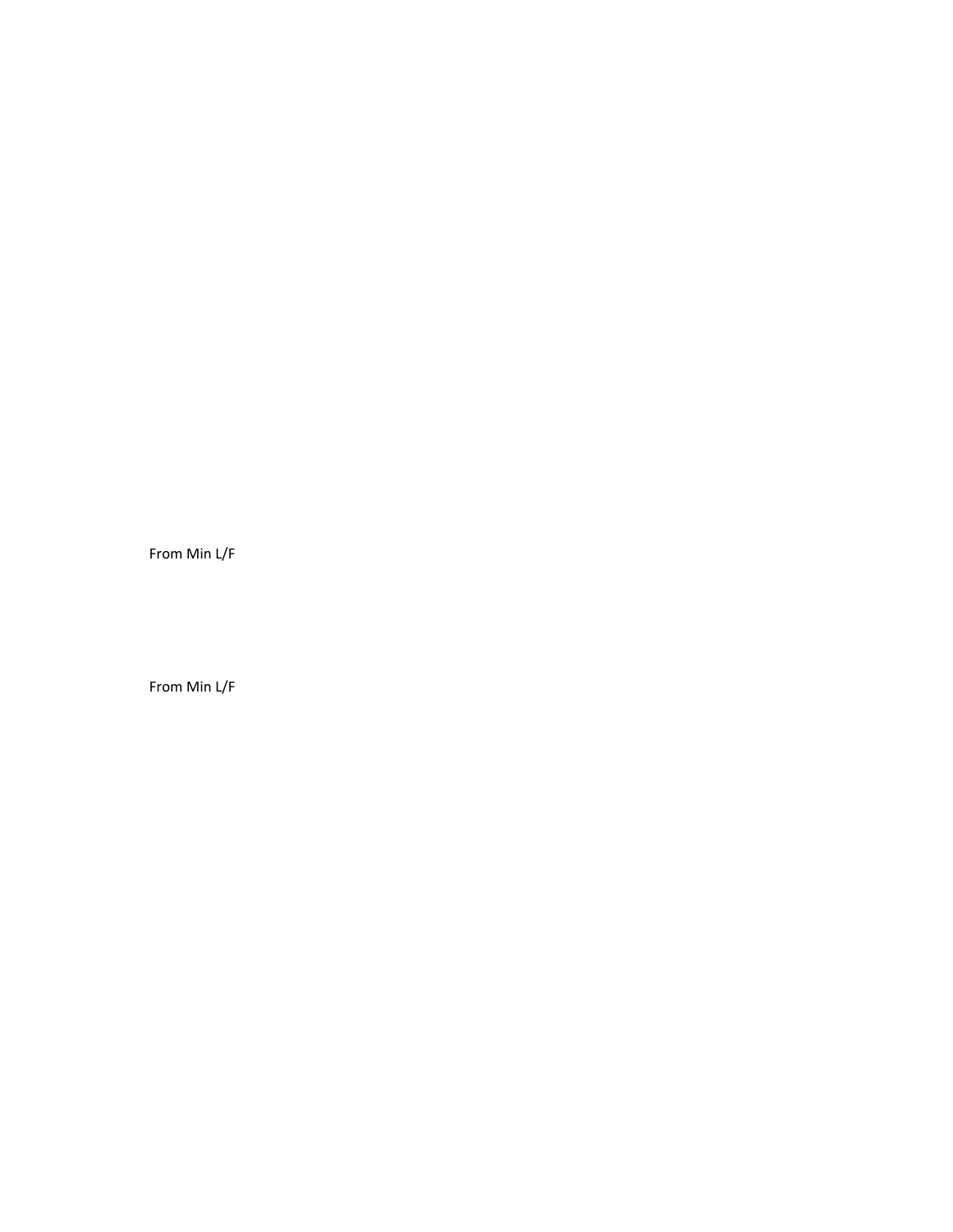From Min L/F From Min L/F

From Min L/F From Min L/F

From Min L/F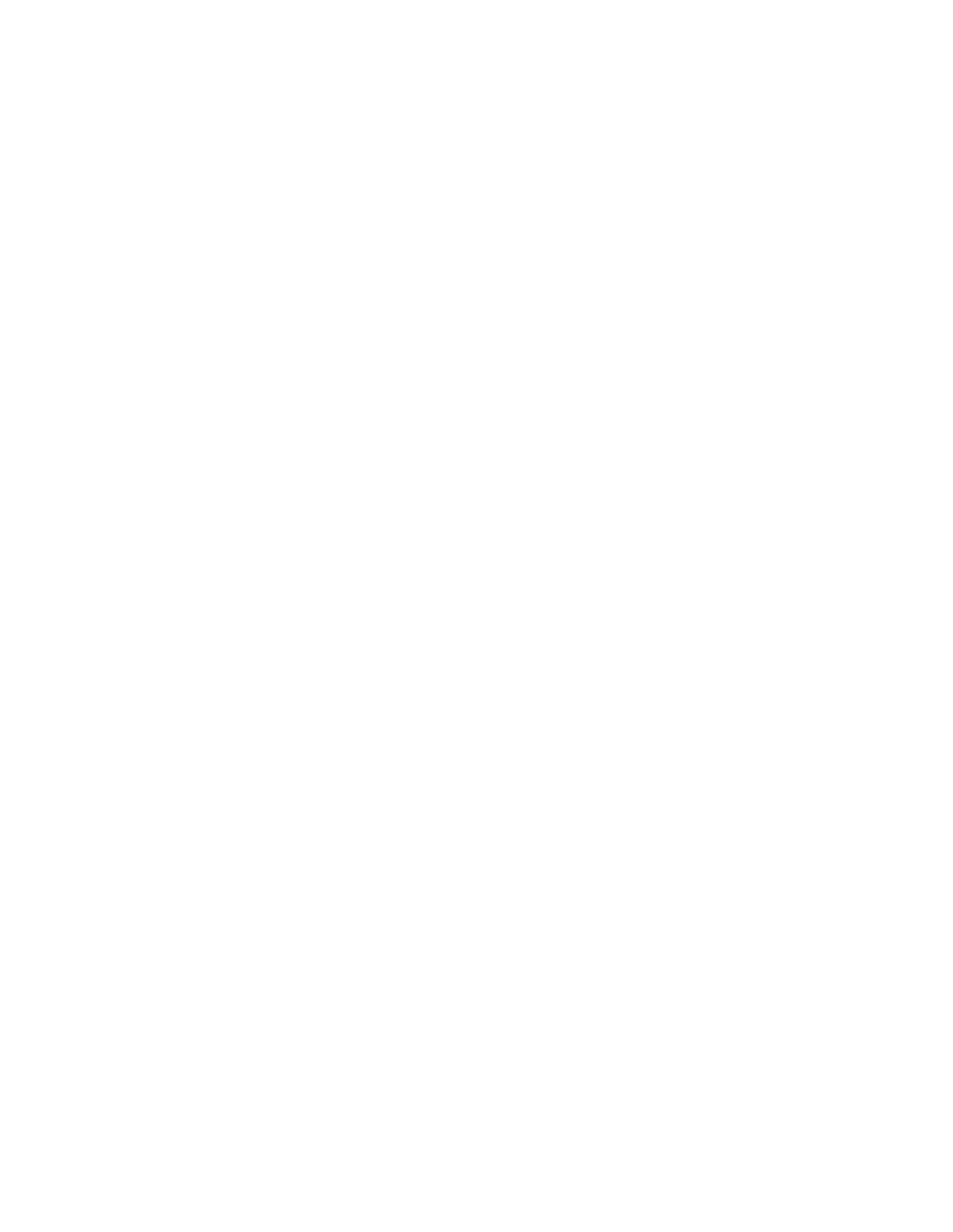| $5^{\circ}$ | $6\overline{6}$ | $7\overline{ }$ | $9 \mid$ | 10 |  |
|-------------|-----------------|-----------------|----------|----|--|
|             |                 |                 |          |    |  |